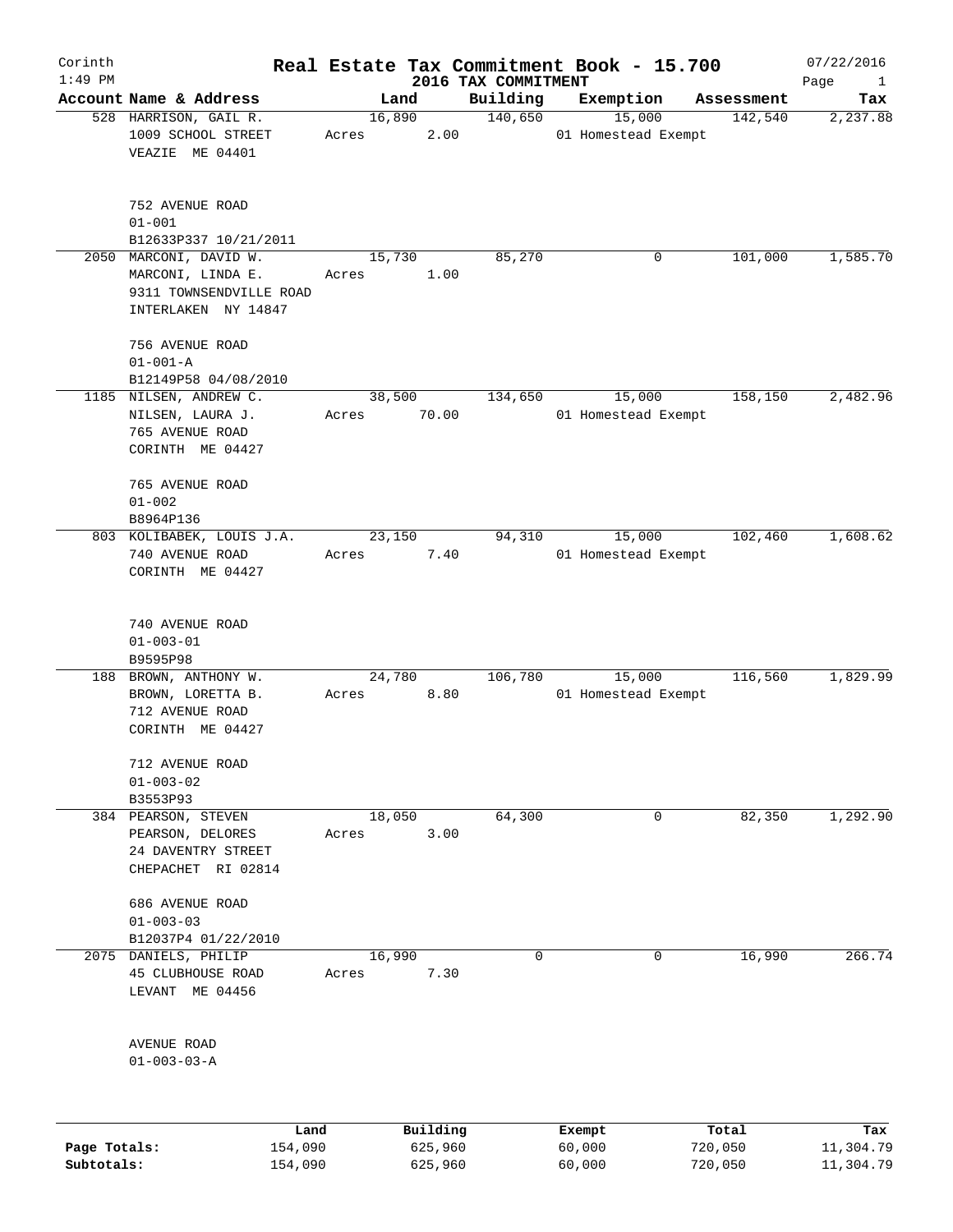| Corinth      |                                                                 |                 |             |                |                     |                     | Real Estate Tax Commitment Book - 15.700 |   |                  | 07/22/2016            |
|--------------|-----------------------------------------------------------------|-----------------|-------------|----------------|---------------------|---------------------|------------------------------------------|---|------------------|-----------------------|
| $1:49$ PM    |                                                                 |                 |             |                |                     | 2016 TAX COMMITMENT |                                          |   |                  | Page<br>2             |
|              | Account Name & Address<br>763 IRELAND, RONALD L.                |                 |             | Land<br>30,340 |                     | Building<br>106,840 | Exemption<br>15,000                      |   | Assessment       | Tax<br>1,918.23       |
|              | IRELAND, JOAN M.<br>475 MCCARD ROAD<br>CORINTH ME 04427         |                 | Acres 36.63 |                |                     |                     | 01 Homestead Exempt                      |   | 122,180          |                       |
|              | 475 MCCARD ROAD<br>$01 - 004 - 01$                              |                 |             |                |                     |                     |                                          |   |                  |                       |
|              | B6274P2                                                         |                 |             |                |                     |                     |                                          |   |                  |                       |
|              | 124 GILES, JAMES A.<br>531 MCCARD ROAD<br>CORINTH ME 04427      |                 | Acres       | 13,110         | 3.96                | 0                   |                                          | 0 | 13,110           | 205.83                |
|              | 531 MCCARD ROAD<br>$01 - 004 - 02 - A$<br>B13862P297 06/03/2015 |                 |             |                |                     |                     |                                          |   |                  |                       |
|              | 125 GILES, JAMES A.                                             |                 |             | 19,160         |                     | 123,290             | 15,000                                   |   | 127,450          | 2,000.97              |
|              | 531 MCCARD ROAD<br>CORINTH ME 04427                             |                 | Acres       |                | 3.96                |                     | 01 Homestead Exempt                      |   |                  |                       |
|              | 531 MCCARD ROAD<br>$01 - 004 - 02 - B$<br>B13862P297 06/03/2015 |                 |             |                |                     |                     |                                          |   |                  |                       |
|              | 126 JACKSON, JIMMY R.                                           |                 |             | 19,160         |                     | 106,440             |                                          | 0 | 125,600          | 1,971.92              |
|              | JACKSON, KRISTY L.<br>507 MCCARD ROAD<br>CORINTH ME 04427       |                 | Acres       |                | 3.96                |                     |                                          |   |                  |                       |
|              | 507 MCCARD ROAD<br>$01 - 004 - 02 - C$                          |                 |             |                |                     |                     |                                          |   |                  |                       |
|              | B14022P80 11/27/2015                                            |                 |             |                |                     |                     |                                          |   |                  |                       |
|              | 802 LABBE, ANGELA M.<br>PO BOX 842<br>GUILFORD ME 04443         |                 | Acres       | 19,160         | 3.96                | 28,230              |                                          | 0 | 47,390           | 744.02                |
|              | 501 MCCARD ROAD<br>$01 - 004 - 02 - D$<br>B11500P266 07/15/2008 |                 |             |                |                     |                     |                                          |   |                  |                       |
|              | 341 POLYOT, MICHAEL E.                                          |                 |             | 31,990         |                     | 0                   |                                          | 0 | 31,990           | 502.24                |
|              | POLYOT, SHARON R.<br>PO BOX 5<br>CORINTH ME 04427               |                 | Acres       |                | 2.46                |                     |                                          |   |                  |                       |
|              | 483 MCCARD ROAD<br>$01 - 004 - 02 - E$                          |                 |             |                |                     |                     |                                          |   |                  |                       |
|              | B13325P206 09/10/2013                                           |                 |             |                |                     |                     |                                          |   |                  |                       |
| 2082         | HARMON, STEVEN                                                  |                 |             |                | 0                   | 13,370              |                                          | 0 | 13,370           | 209.91                |
|              | PO BOX 115<br>CORINTH ME 04427                                  |                 |             |                |                     |                     |                                          |   |                  |                       |
|              | MCCARD ROAD<br>$01 - 004 - 02 - E - 1H$                         |                 |             |                |                     |                     |                                          |   |                  |                       |
| Page Totals: |                                                                 | Land<br>132,920 |             |                | Building<br>378,170 |                     | Exempt<br>30,000                         |   | Total<br>481,090 | Tax                   |
| Subtotals:   |                                                                 | 287,010         |             |                | 1,004,130           |                     | 90,000                                   |   | 1,201,140        | 7,553.12<br>18,857.91 |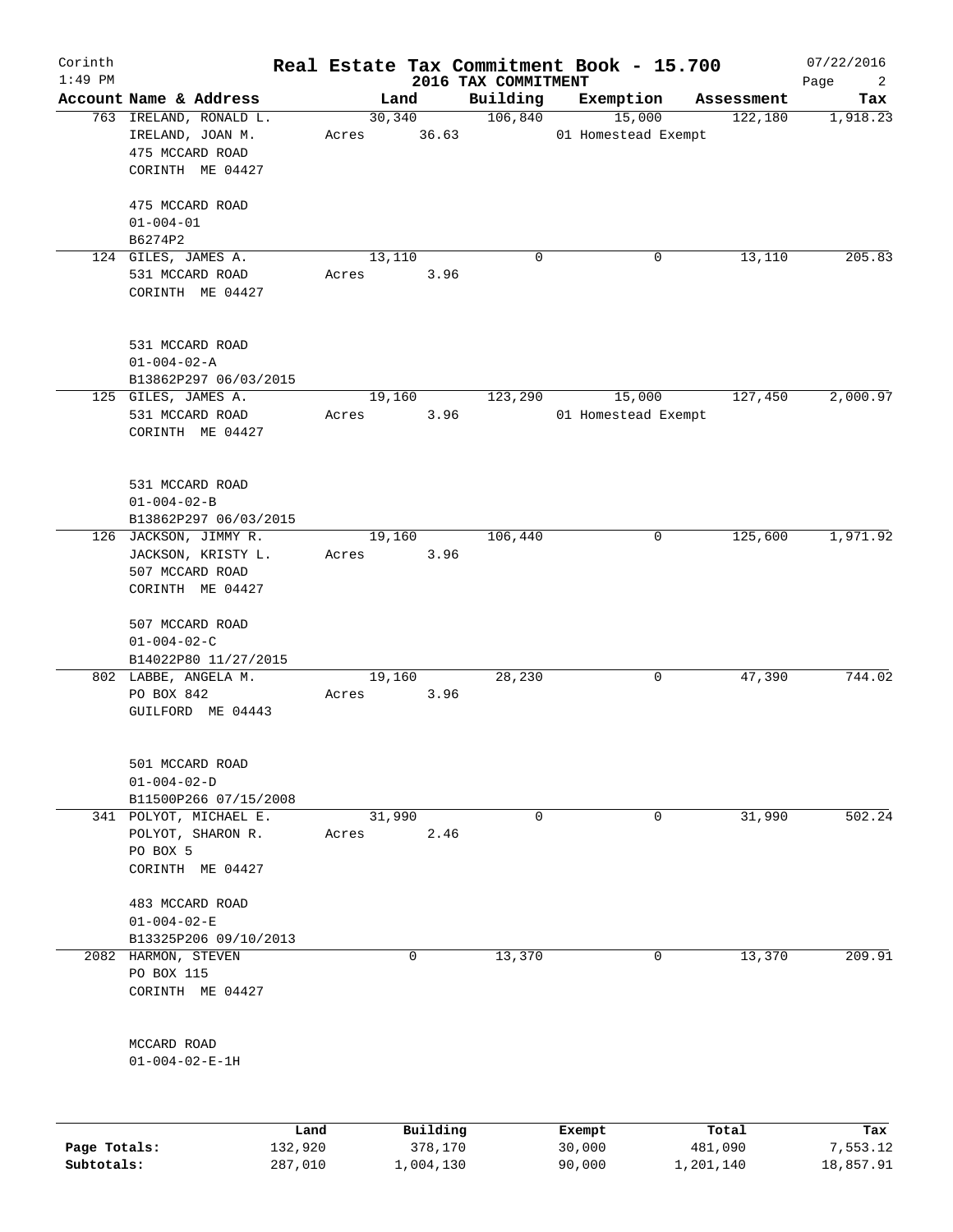| Corinth<br>$1:49$ PM |                                                                                       |                 |                     | 2016 TAX COMMITMENT | Real Estate Tax Commitment Book - 15.700    |                  | 07/22/2016<br>$\mathbf{3}$ |
|----------------------|---------------------------------------------------------------------------------------|-----------------|---------------------|---------------------|---------------------------------------------|------------------|----------------------------|
|                      | Account Name & Address                                                                | Land            |                     | Building            | Exemption                                   | Assessment       | Page<br>Tax                |
|                      | 2011 CHASSE,<br>SCOTT E.<br>CHASSE, HEATHER M.<br>483 MCCARD ROAD<br>CORINTH ME 04427 |                 | $\mathbf 0$         | 21,530              | 15,000<br>01 Homestead Exempt               | 6,530            | 102.52                     |
|                      | 483 MCCARD ROAD<br>$01 - 004 - 02 - E - 2H$                                           |                 |                     |                     |                                             |                  |                            |
|                      | 1189 SHANNON Jr, WILLIAM J.<br>49 SHANNON WAY<br>EXETER ME 04435                      | 19,060<br>Acres | 14.03               | $\mathbf 0$         | 0                                           | 19,060           | 299.24                     |
|                      | MCCARD ROAD/AVENUE ROAD<br>$01 - 004 - 03$<br>B5963P334                               |                 |                     |                     |                                             |                  |                            |
|                      | 957 MONDELLO, PAUL R.<br>MONDELLO, MARY J.<br>733 AVENUE ROAD<br>CORINTH ME 04427     | 27,430<br>Acres | 17.25               | 73,280              | 21,000<br>01 Homestead Exempt<br>22 Veteran | 79,710           | 1,251.45                   |
|                      | 733 AVENUE ROAD<br>$01 - 004 - 04$<br>B11726P114 04/08/2009                           |                 |                     |                     |                                             |                  |                            |
|                      | 2026 MONDELLO, PAUL R.<br>MONDELLO, MARY J.<br>733 AVENUE ROAD<br>CORINTH ME 04427    | 10,060<br>Acres | 1.33                | $\mathbf 0$         | 0                                           | 10,060           | 157.94                     |
|                      | AVENUE ROAD<br>$01 - 004 - 04 - A$<br>B11726P114 04/08/2009                           |                 |                     |                     |                                             |                  |                            |
|                      | 2019 MONDELLO, PAUL R.<br>MONDELLO, MARY J.<br>733 AVENUE ROAD<br>CORINTH ME 04427    | 19,960<br>Acres | 4.65                | 75,690              | 0                                           | 95,650           | 1,501.71                   |
|                      | 749 AVENUE ROAD<br>$01 - 004 - 04 - B$<br>B13545P195 05/28/2014                       |                 |                     |                     |                                             |                  |                            |
|                      | 782 JULE, CHARLES A.<br>JULE, ESTHER G.<br>670 AVENUE ROAD<br>CORINTH ME 04427        | 18,050<br>Acres | 3.00                | 83,280              | 15,000<br>01 Homestead Exempt               | 86,330           | 1,355.38                   |
|                      | 670 AVENUE ROAD<br>$01 - 005$<br>B4144P244                                            |                 |                     |                     |                                             |                  |                            |
| 1304                 | STUBBS, JAMES MICHAEL<br>STUBBS, THOMAS ALAN<br>254 PARKWAY SOUTH<br>BREWER ME 04412  | 34,360<br>Acres | 57.46               | 33,420              | 0                                           | 67,780           | 1,064.15                   |
|                      | 650 AVENUE ROAD<br>$01 - 006$<br>B14027P310 12/07/2015                                |                 |                     |                     |                                             |                  |                            |
|                      | Land                                                                                  |                 |                     |                     |                                             |                  |                            |
| Page Totals:         | 128,920                                                                               |                 | Building<br>287,200 |                     | Exempt<br>51,000                            | Total<br>365,120 | Tax<br>5,732.39            |

**Subtotals:** 415,930 1,291,330 141,000 1,566,260 24,590.30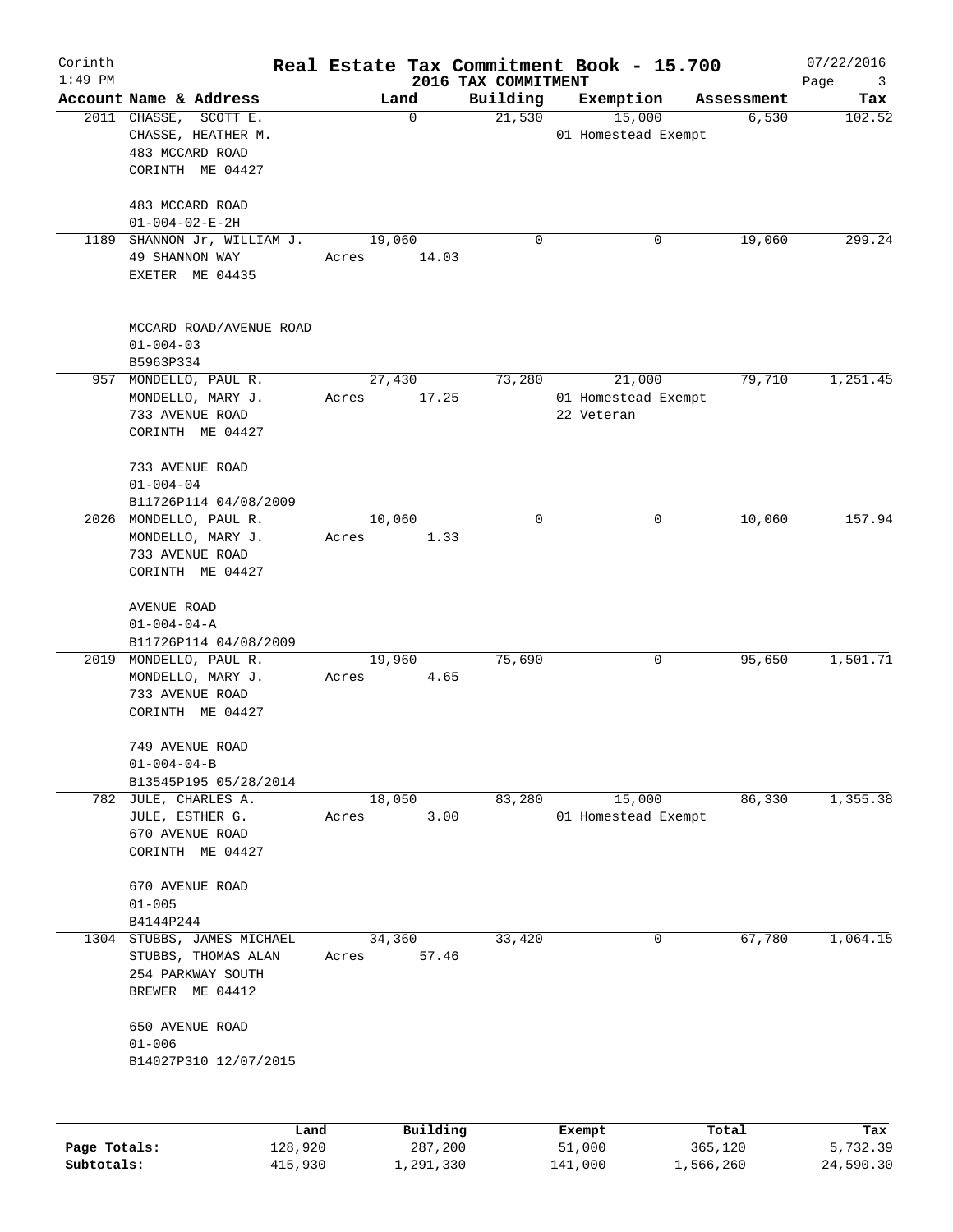| Corinth<br>$1:49$ PM |                                                                                    |       |                       | 2016 TAX COMMITMENT | Real Estate Tax Commitment Book - 15.700 |            | 07/22/2016<br>Page<br>$\overline{4}$ |
|----------------------|------------------------------------------------------------------------------------|-------|-----------------------|---------------------|------------------------------------------|------------|--------------------------------------|
|                      | Account Name & Address                                                             |       | Land                  | Building            | Exemption                                | Assessment | Tax                                  |
|                      | 1305 STUBBS, THOMAS A.<br>STUBBS, AUDREY R.<br>606 AVENUE ROAD<br>CORINTH ME 04427 |       | 22,960<br>Acres 11.04 | 89,450              | 15,000<br>01 Homestead Exempt            | 97,410     | 1,529.34                             |
|                      | 606 AVENUE ROAD<br>$01 - 007$<br>B12570P46 08/19/2011 B4722P248                    |       |                       |                     |                                          |            |                                      |
|                      | 509 EASTMAN, JEFFREY                                                               |       | 44,450                | 109,070             | 0                                        | 153,520    | 2,410.26                             |
|                      | 110 CALL ROAD<br>EXETER ME 04435                                                   |       | Acres 39.72           |                     |                                          |            |                                      |
|                      | 635 AVENUE ROAD<br>$01 - 008$<br>B11098P177 08/23/2007                             |       |                       |                     |                                          |            |                                      |
|                      | 1425 TUNKS, KAREN L.<br>492 MCCARD ROAD<br>CORINTH ME 04427                        | Acres | 16,250<br>1.45        | 64,600              | 15,000<br>01 Homestead Exempt            | 65,850     | 1,033.84                             |
|                      | 492 MCCARD ROAD<br>$01 - 008 - 01$<br>B10681P303 10/17/2006 B4442P142              |       |                       |                     |                                          |            |                                      |
|                      | 529 EASTMAN, JEFFREY D.<br>110 CALL ROAD<br>EXETER ME 04435                        | Acres | 15,770<br>1.03        | $\mathbf 0$         | 0                                        | 15,770     | 247.59                               |
|                      | 500 MCCARD ROAD<br>$01 - 008 - 02$<br>B11971P300 10/29/2009                        |       |                       |                     |                                          |            |                                      |
|                      | 1419 HAGGETT, JEAN M.<br>500 MCCARD ROAD<br>CORINTH ME 04427                       |       | 0                     | 28,860              | 0                                        | 28,860     | 453.10                               |
|                      | 500 MCCARD ROAD<br>$01 - 008 - 02H$                                                |       |                       |                     |                                          |            |                                      |
| 511                  | EASTMAN, JEFFREY D.<br>110 CALL ROAD<br>EXETER ME 04435                            | Acres | 15,770<br>1.03        | $\mathbf 0$         | $\mathbf 0$                              | 15,770     | 247.59                               |
|                      | 510 MCCARD ROAD<br>$01 - 008 - 03$<br>B11971P300 10/29/2009                        |       |                       |                     |                                          |            |                                      |
|                      | 1574 EASTMAN, JEFFREY<br>110 CALL ROAD<br>EXETER ME 04435                          |       | 0                     | 21,190              | 0                                        | 21,190     | 332.68                               |
|                      | 510 MCCARD ROAD<br>$01 - 008 - 03H$                                                |       |                       |                     |                                          |            |                                      |
|                      |                                                                                    | Land  | Building              |                     | Exempt                                   | Total      | Tax                                  |

|              | uanu    | <b>DULLULIN</b> | <b>BACILDL</b> | TOLAT     | ⊥a∧       |
|--------------|---------|-----------------|----------------|-----------|-----------|
| Page Totals: | 115,200 | 313,170         | 30,000         | 398,370   | 6.254.40  |
| Subtotals:   | 531,130 | 1,604,500       | 171,000        | 1,964,630 | 30,844.70 |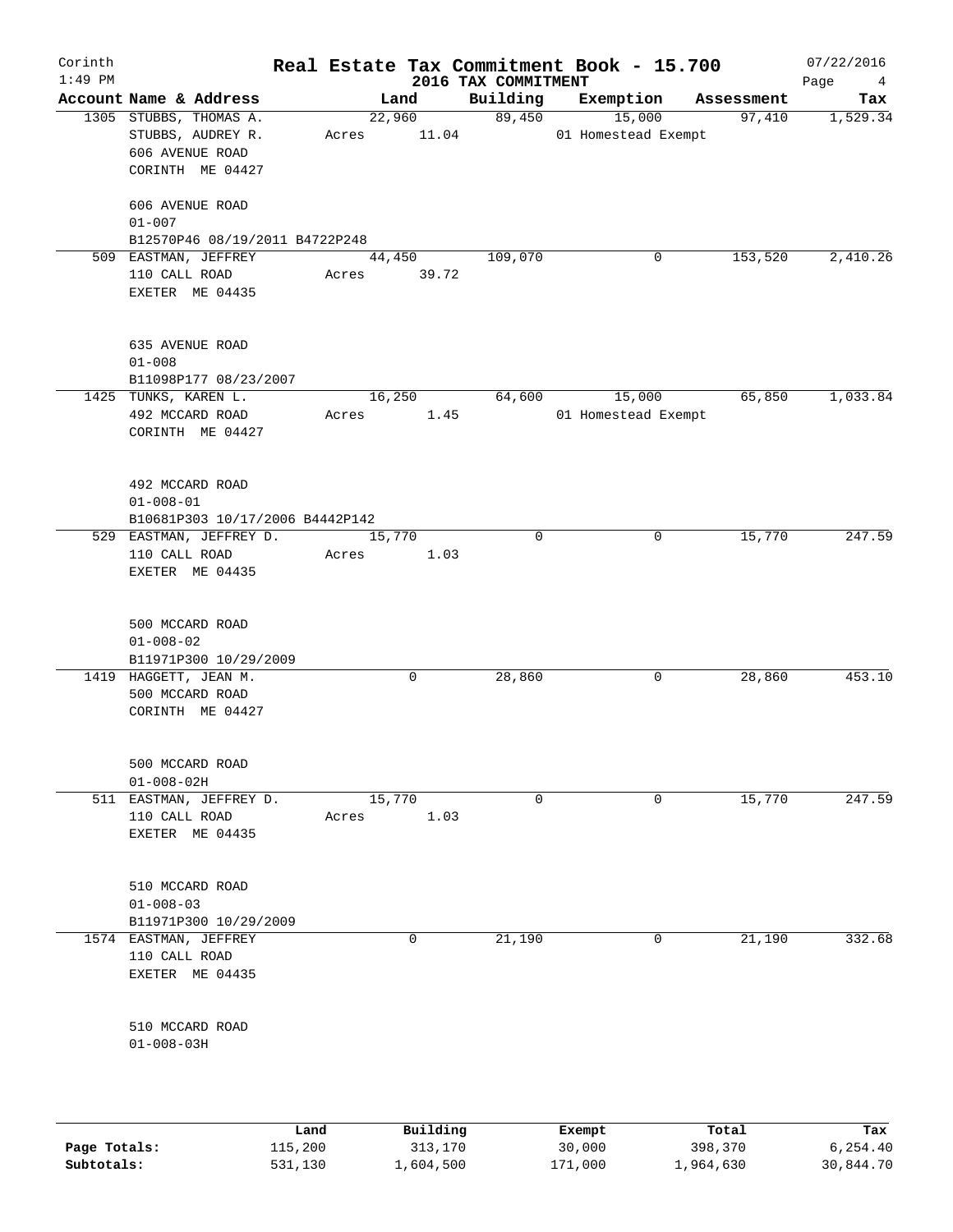|                                                          |                    |                                                                                                                                                                                                                                                                                               |   |                                                   |                                |                          | 07/22/2016<br>Page<br>5                                                   |
|----------------------------------------------------------|--------------------|-----------------------------------------------------------------------------------------------------------------------------------------------------------------------------------------------------------------------------------------------------------------------------------------------|---|---------------------------------------------------|--------------------------------|--------------------------|---------------------------------------------------------------------------|
|                                                          |                    |                                                                                                                                                                                                                                                                                               |   | Building                                          | Exemption                      | Assessment               | Tax                                                                       |
| 110 CALL ROAD<br>EXETER ME 04435                         |                    | Acres                                                                                                                                                                                                                                                                                         |   | $\mathbf 0$                                       | $\Omega$                       | 15,770                   | 247.59                                                                    |
| 524 MCCARD ROAD<br>$01 - 008 - 04$                       |                    |                                                                                                                                                                                                                                                                                               |   |                                                   |                                |                          |                                                                           |
|                                                          |                    |                                                                                                                                                                                                                                                                                               |   |                                                   |                                |                          | 346.66                                                                    |
| HEATH, SYBIL                                             |                    |                                                                                                                                                                                                                                                                                               |   |                                                   |                                |                          |                                                                           |
| 524 MCCARD ROAD<br>$01 - 008 - 04H$                      |                    |                                                                                                                                                                                                                                                                                               |   |                                                   |                                |                          |                                                                           |
| 110 CALL ROAD<br>EXETER ME 04435                         |                    | Acres                                                                                                                                                                                                                                                                                         |   | $\mathbf 0$                                       | 0                              | 15,770                   | 247.59                                                                    |
| 534 MCCARD ROAD<br>$01 - 008 - 05$                       |                    |                                                                                                                                                                                                                                                                                               |   |                                                   |                                |                          |                                                                           |
| 106 HOLT, ROGER<br>534 MCCARD ROAD                       |                    |                                                                                                                                                                                                                                                                                               | 0 | 21,240                                            | 15,000                         | 6,240                    | 97.97                                                                     |
| 534 MCCARD ROAD<br>$01 - 008 - 05H$                      |                    |                                                                                                                                                                                                                                                                                               |   |                                                   |                                |                          |                                                                           |
| 1584 COWELL, KRIS<br>540 MCCARD ROAD                     |                    |                                                                                                                                                                                                                                                                                               | 0 | 20,090                                            | 0                              | 20,090                   | 315.41                                                                    |
| 540 MCCARD ROAD<br>$01 - 008 - 06H$                      |                    |                                                                                                                                                                                                                                                                                               |   |                                                   |                                |                          |                                                                           |
| 110 CALL ROAD<br>EXETER ME 04435                         |                    | Acres                                                                                                                                                                                                                                                                                         |   | $\mathbf 0$                                       | $\Omega$                       | 16,140                   | 253.40                                                                    |
| 641 AVENUE ROAD<br>$01 - 008 - 07$                       |                    |                                                                                                                                                                                                                                                                                               |   |                                                   |                                |                          |                                                                           |
| 251 EASTMAN, JEFFREY<br>110 CALL ROAD<br>EXETER ME 04435 |                    |                                                                                                                                                                                                                                                                                               | 0 | 17,070                                            | 0                              | 17,070                   | 268.00                                                                    |
| 641 AVENUE ROAD<br>$01 - 008 - 07H$                      |                    |                                                                                                                                                                                                                                                                                               |   |                                                   |                                |                          |                                                                           |
|                                                          | 711 HEATH, JOHN S. | Account Name & Address<br>512 EASTMAN, JEFFREY D.<br>B11971P300 10/29/2009<br>55 PUDDLEDOCK ROAD<br>CORINTH ME 04427<br>513 EASTMAN, JEFFREY D.<br>B11971P300 10/29/2009<br>CORINTH ME 04427<br>B12901P131 08/06/2012<br>CORINTH ME 04427<br>508 EASTMAN, JEFFREY D.<br>B11971P300 10/29/2009 |   | Land<br>15,770<br>$\mathbf 0$<br>15,770<br>16,140 | 1.03<br>22,080<br>1.03<br>1.35 | 2016 TAX COMMITMENT<br>0 | Real Estate Tax Commitment Book - 15.700<br>22,080<br>01 Homestead Exempt |

|              | Land    | Building  | Exempt  | Total     | Tax       |
|--------------|---------|-----------|---------|-----------|-----------|
| Page Totals: | 47,680  | 80,480    | 15,000  | 113,160   | 1,776.62  |
| Subtotals:   | 578,810 | .,684,980 | 186,000 | 2,077,790 | 32,621.32 |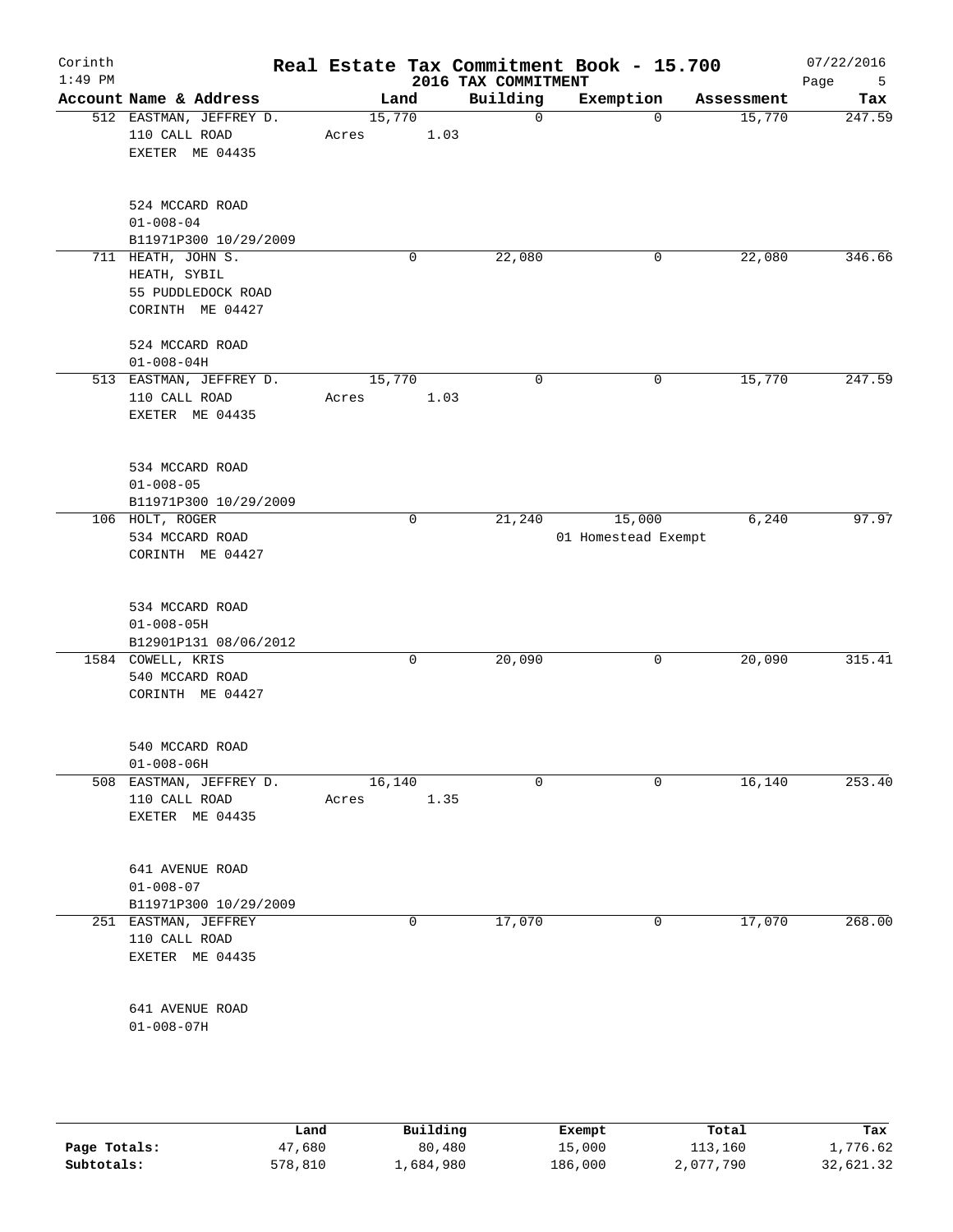| Corinth<br>$1:49$ PM |                                                                             |                 |             |      | Real Estate Tax Commitment Book - 15.700<br>2016 TAX COMMITMENT |                                             |          |            | 07/22/2016<br>Page<br>6 |
|----------------------|-----------------------------------------------------------------------------|-----------------|-------------|------|-----------------------------------------------------------------|---------------------------------------------|----------|------------|-------------------------|
|                      | Account Name & Address                                                      | Land            |             |      | Building                                                        | Exemption                                   |          | Assessment | Tax                     |
|                      | 510 EASTMAN, JEFFREY D.<br>110 CALL ROAD<br>EXETER ME 04435                 | 15,770<br>Acres |             | 1.03 | $\mathbf 0$                                                     |                                             | $\Omega$ | 15,770     | 247.59                  |
|                      | 611 AVENUE ROAD<br>$01 - 008 - 08$<br>B11971P300 10/29/2009                 |                 |             |      |                                                                 |                                             |          |            |                         |
|                      | 16 MCHALE, GEORGE<br>MCHALE, CAROLYN<br>611 AVENUE ROAD<br>CORINTH ME 04427 |                 | $\mathbf 0$ |      | 20,200                                                          | 20,200<br>22 Veteran<br>01 Homestead Exempt |          | 0          | 0.00                    |
|                      | 611 AVENUE ROAD<br>$01 - 008 - 08H$                                         |                 |             |      |                                                                 |                                             |          |            |                         |
|                      | 515 EASTMAN, JEFFREY D.<br>110 CALL ROAD<br>EXETER ME 04435                 | 15,770<br>Acres |             | 1.03 | $\mathbf 0$                                                     |                                             | 0        | 15,770     | 247.59                  |
|                      | 607 AVENUE ROAD<br>$01 - 008 - 09$<br>B11971P300 10/29/2009                 |                 |             |      |                                                                 |                                             |          |            |                         |
|                      | 972 MOTT, RICHARD<br>607 AVENUE ROAD<br>CORINTH ME 04427                    |                 | 0           |      | 22,070                                                          | 15,000<br>01 Homestead Exempt               |          | 7,070      | 111.00                  |
|                      | 607 AVENUE ROAD<br>$01 - 008 - 09H$                                         |                 |             |      |                                                                 |                                             |          |            |                         |
|                      | 516 EASTMAN, JEFFREY D.<br>110 CALL ROAD<br>EXETER ME 04435                 | 16,080<br>Acres |             | 1.30 | 0                                                               |                                             | 0        | 16,080     | 252.46                  |
|                      | 601 AVENUE ROAD<br>$01 - 008 - 10$<br>B11971P300 10/29/2009                 |                 |             |      |                                                                 |                                             |          |            |                         |
|                      | 904 PALMER, ROSS<br>601 AVENUE ROAD<br>CORINTH ME 04427                     |                 | $\mathbf 0$ |      | 70,540                                                          | 15,000<br>01 Homestead Exempt               |          | 55,540     | 871.98                  |
|                      | 601 AVENUE ROAD<br>$01 - 008 - 10H$                                         |                 |             |      |                                                                 |                                             |          |            |                         |
|                      | 517 EASTMAN, JEFFREY D.<br>110 CALL ROAD<br>EXETER ME 04435                 | 15,730<br>Acres |             | 1.00 | 0                                                               |                                             | 0        | 15,730     | 246.96                  |
|                      | 627 AVENUE ROAD<br>$01 - 008 - 11$<br>B11971P300 10/29/2009                 |                 |             |      |                                                                 |                                             |          |            |                         |
|                      |                                                                             |                 |             |      |                                                                 |                                             |          |            |                         |

|              | Land    | Building  | Exempt  | Total     | Tax       |
|--------------|---------|-----------|---------|-----------|-----------|
| Page Totals: | 63,350  | 112,810   | 50,200  | 125,960   | 1,977.58  |
| Subtotals:   | 642,160 | .,797,790 | 236,200 | 2,203,750 | 34,598.90 |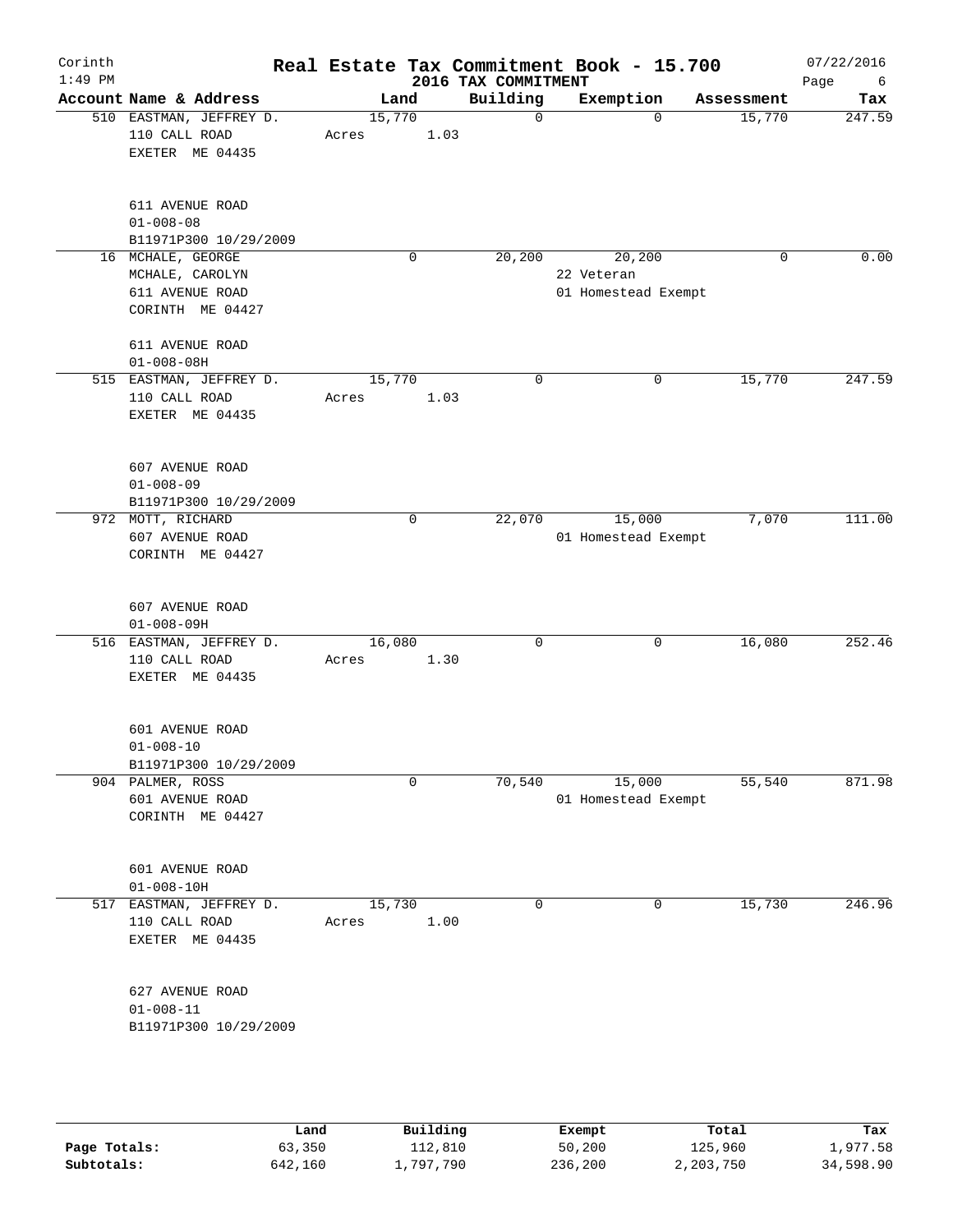| Corinth<br>$1:49$ PM |                                               |                 |                     | 2016 TAX COMMITMENT | Real Estate Tax Commitment Book - 15.700 |                  | 07/22/2016<br>Page<br>$\overline{7}$ |
|----------------------|-----------------------------------------------|-----------------|---------------------|---------------------|------------------------------------------|------------------|--------------------------------------|
|                      | Account Name & Address                        |                 | Land                | Building            | Exemption                                | Assessment       | Tax                                  |
|                      | 1669 EVANS, BARRY L.                          |                 | $\mathbf 0$         | 33,230              | 15,000                                   | 18,230           | 286.21                               |
|                      | EVANS, CANDICE L.                             |                 |                     |                     | 01 Homestead Exempt                      |                  |                                      |
|                      | 627 AVENUE ROAD                               |                 |                     |                     |                                          |                  |                                      |
|                      | CORINTH ME 04427                              |                 |                     |                     |                                          |                  |                                      |
|                      | 627 AVENUE ROAD                               |                 |                     |                     |                                          |                  |                                      |
|                      | $01 - 008 - 11H$                              |                 |                     |                     |                                          |                  |                                      |
|                      | 845 EASTMAN, JEFFREY                          |                 | 18,050              | 40,840              | 0                                        | 58,890           | 924.57                               |
|                      | 110 CALL ROAD                                 | Acres           | 3.00                |                     |                                          |                  |                                      |
|                      | EXETER ME 04435                               |                 |                     |                     |                                          |                  |                                      |
|                      | 663 AVENUE ROAD                               |                 |                     |                     |                                          |                  |                                      |
|                      | $01 - 008 - A$                                |                 |                     |                     |                                          |                  |                                      |
|                      | B8121P64                                      |                 |                     |                     |                                          |                  |                                      |
|                      | 1611 EASTMAN, JEFFREY                         |                 | 18,980              | 1,000               | 0                                        | 19,980           | 313.69                               |
|                      | 110 CALL ROAD                                 | Acres           | 7.46                |                     |                                          |                  |                                      |
|                      | EXETER ME 04435                               |                 |                     |                     |                                          |                  |                                      |
|                      |                                               |                 |                     |                     |                                          |                  |                                      |
|                      | MCCARD ROAD                                   |                 |                     |                     |                                          |                  |                                      |
|                      | $01 - 008 - B$                                |                 |                     |                     |                                          |                  |                                      |
|                      | B7205P335                                     |                 |                     |                     |                                          |                  |                                      |
|                      | 1328 TATE JR, OSCAR G.<br>PR. TATE, BERNADINE |                 | 12,540              | $\mathbf 0$         | 0                                        | 12,540           | 196.88                               |
|                      | 1004 MAIN STREET                              | Acres           | 28.00               |                     |                                          |                  |                                      |
|                      | CORINTH ME 04427                              |                 |                     |                     |                                          |                  |                                      |
|                      |                                               |                 |                     |                     |                                          |                  |                                      |
|                      | MCCARD ROAD N/F OFF                           |                 |                     |                     |                                          |                  |                                      |
|                      | $01 - 009$                                    |                 |                     |                     |                                          |                  |                                      |
|                      | B12954P187 09/24/2012                         |                 |                     |                     |                                          |                  |                                      |
|                      | 613 GAGE, HARRY L.                            |                 | 26,390              | 41,680              | 0                                        | 68,070           | 1,068.70                             |
|                      | PO BOX 700                                    | Acres           | 27.00               |                     |                                          |                  |                                      |
|                      | UNITY ME 04988                                |                 |                     |                     |                                          |                  |                                      |
|                      | 486 MCCARD ROAD                               |                 |                     |                     |                                          |                  |                                      |
|                      | $01 - 010 - 01$                               |                 |                     |                     |                                          |                  |                                      |
|                      | B12899P208 08/01/2012                         |                 |                     |                     |                                          |                  |                                      |
| 209                  | <b>BURTON MAINE</b>                           |                 | 24,440              | 26, 340             | 0                                        | 50,780           | 797.25                               |
|                      | IRREVOCABLE REAL ESTATE                       |                 |                     |                     |                                          |                  |                                      |
|                      | 334 SPRING STREET                             | Acres           | 28.00               |                     |                                          |                  |                                      |
|                      | ROCKLAND MA 02370                             |                 |                     |                     |                                          |                  |                                      |
|                      |                                               |                 |                     |                     |                                          |                  |                                      |
|                      | MCCARD ROAD                                   |                 |                     |                     |                                          |                  |                                      |
|                      | $01 - 010 - 02$                               |                 |                     |                     |                                          |                  |                                      |
|                      | B10446P235 04/18/2006                         |                 |                     |                     |                                          |                  |                                      |
|                      | 409 MARQUIS, ADAM E.                          |                 | 26,520              | 102,660             | 15,000                                   | 114,180          | 1,792.63                             |
|                      | MARQUIS, CARRIE L.                            | Acres           | 10.30               |                     | 01 Homestead Exempt                      |                  |                                      |
|                      | 448 MCCARD ROAD<br>CORINTH ME 04427           |                 |                     |                     |                                          |                  |                                      |
|                      |                                               |                 |                     |                     |                                          |                  |                                      |
|                      | 448 MCCARD ROAD                               |                 |                     |                     |                                          |                  |                                      |
|                      | $01 - 010 - 03$                               |                 |                     |                     |                                          |                  |                                      |
|                      | B11091P23 08/17/2007                          |                 |                     |                     |                                          |                  |                                      |
|                      |                                               |                 |                     |                     |                                          |                  |                                      |
| Page Totals:         |                                               | Land<br>126,920 | Building<br>245,750 |                     | Exempt<br>30,000                         | Total<br>342,670 | Tax<br>5,379.93                      |
| Subtotals:           |                                               | 769,080         | 2,043,540           |                     | 266,200                                  | 2,546,420        | 39,978.83                            |
|                      |                                               |                 |                     |                     |                                          |                  |                                      |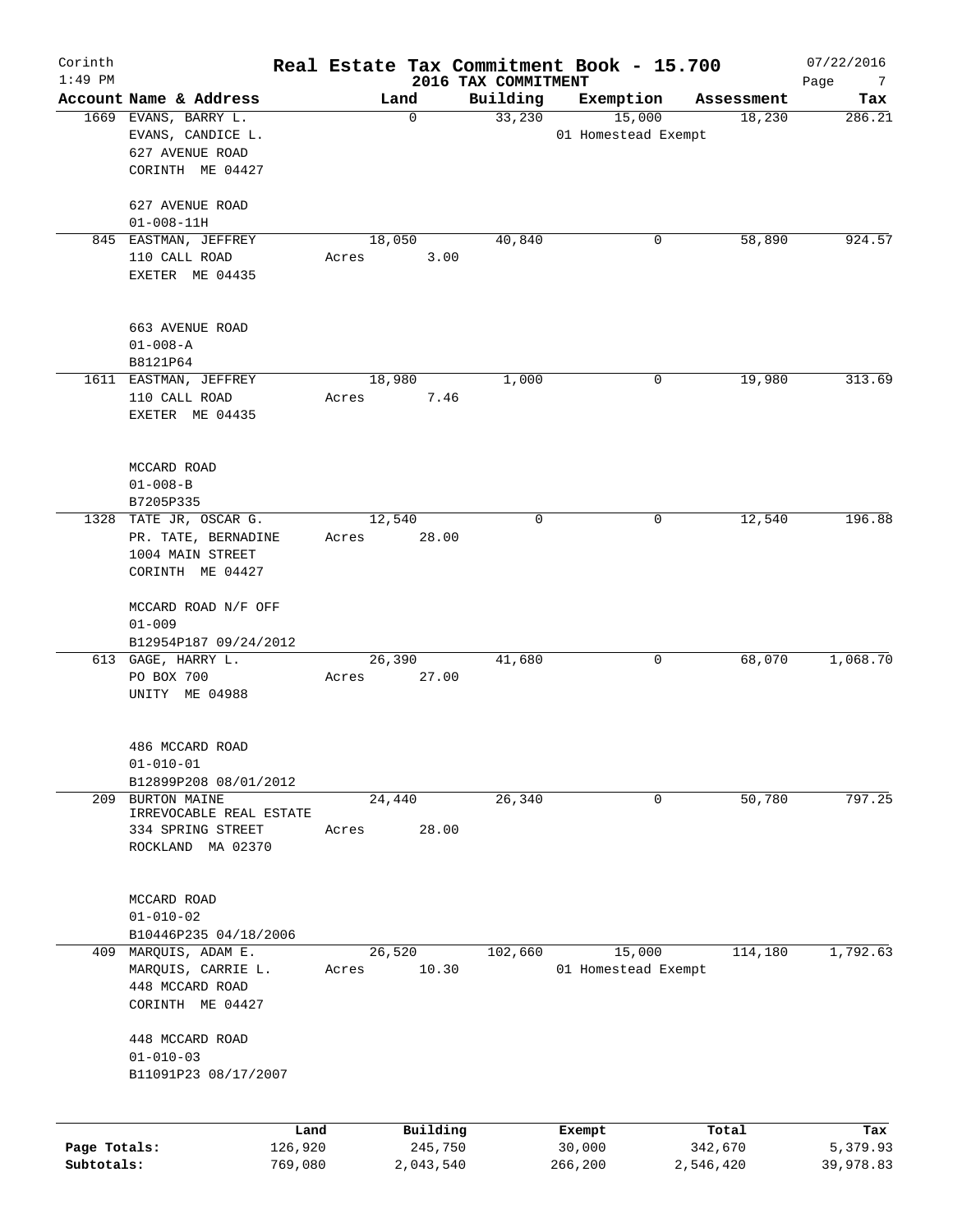| Corinth<br>$1:49$ PM       |                                                                                       |                    |                 |                      | 2016 TAX COMMITMENT | Real Estate Tax Commitment Book - 15.700 |                      | 07/22/2016<br>Page<br>8 |
|----------------------------|---------------------------------------------------------------------------------------|--------------------|-----------------|----------------------|---------------------|------------------------------------------|----------------------|-------------------------|
|                            | Account Name & Address                                                                |                    |                 | Land                 | Building            | Exemption                                | Assessment           | Tax                     |
|                            | 665 HALL, MICHAEL D.<br>HALL, PATRICIA L.<br>434 MCCARD ROAD<br>CORINTH ME 04427      |                    | 26,400<br>Acres | 10.20                | 124,320             | 15,000<br>01 Homestead Exempt            | 135,720              | 2,130.80                |
|                            | 434 MCCARD ROAD<br>$01 - 010 - 04$<br>B12047P286 02/05/2010                           |                    |                 |                      |                     |                                          |                      |                         |
|                            | 1395 TRACY, LINDA A.<br>426 MCCARD ROAD<br>CORINTH ME 04427                           |                    | 15,490<br>Acres | 1.92                 | 50,600              | 15,000<br>01 Homestead Exempt            | 51,090               | 802.11                  |
|                            | 426 MCCARD ROAD<br>$01 - 010 - 05$<br>B6316P349                                       |                    |                 |                      |                     |                                          |                      |                         |
|                            | 959 MOODY, JOHN<br>GILLETTE, DONNA L.<br>402 MCCARD ROAD<br>CORINTH ME 04427          |                    | 30,820<br>Acres | 37.80                | 110,440             | 15,000<br>01 Homestead Exempt            | 126,260              | 1,982.28                |
|                            | 402 MCCARD ROAD<br>$01 - 010 - 06807$<br>B2491P160                                    |                    |                 |                      |                     |                                          |                      |                         |
| 498                        | MOODY, JOHN<br>GILLETTE, DONNA<br>402 MCCARD ROAD<br>CORINTH ME 04427                 |                    | 12,270<br>Acres | 16.70                | $\mathbf 0$         | 0                                        | 12,270               | 192.64                  |
|                            | MCCARD ROAD N/F OFF<br>$01 - 010 - 08$<br>B10171P115 10/18/2005                       |                    |                 |                      |                     |                                          |                      |                         |
| 1068                       | MOODY, JOHN<br>GILLETTE, DONNA L.<br>402 MCCARD ROAD<br>CORINTH ME 04427              |                    | 17,600<br>Acres | 12.00                | $\mathbf 0$         | 0                                        | 17,600               | 276.32                  |
|                            | MCCARD ROAD<br>$01 - 011$<br>B10859P20 03/01/2007                                     |                    |                 |                      |                     |                                          |                      |                         |
|                            | 1195 MOODY, JOHN<br>GILLETTE, DONNA L.<br>402 MCCARD ROAD<br>CORINTH ME 04427         |                    | 12,580<br>Acres | 3.50                 | 0                   | 0                                        | 12,580               | 197.51                  |
|                            | MCCARD ROAD<br>$01 - 011 - A$<br>B10859P20 03/01/2007                                 |                    |                 |                      |                     |                                          |                      |                         |
| 361                        | MCCULLOUGH, DWYNAL                                                                    |                    | 29,420          |                      | 74,270              | 21,000                                   | 82,690               | 1,298.23                |
|                            | E. (Heirs of)<br>MCCULLOUGH, PATRICIA A. Acres<br>419 MCCARD ROAD<br>CORINTH ME 04427 |                    |                 | 20.01                |                     | 31 Vetrans Widow<br>01 Homestead Exempt  |                      |                         |
|                            | 419 MCCARD ROAD<br>$01 - 011 - B$<br>B7226P68                                         |                    |                 |                      |                     |                                          |                      |                         |
|                            |                                                                                       | Land               |                 | Building             |                     | Exempt                                   | Total                | Tax                     |
| Page Totals:<br>Subtotals: |                                                                                       | 144,580<br>913,660 |                 | 359,630<br>2,403,170 |                     | 66,000<br>332,200                        | 438,210<br>2,984,630 | 6,879.89<br>46,858.72   |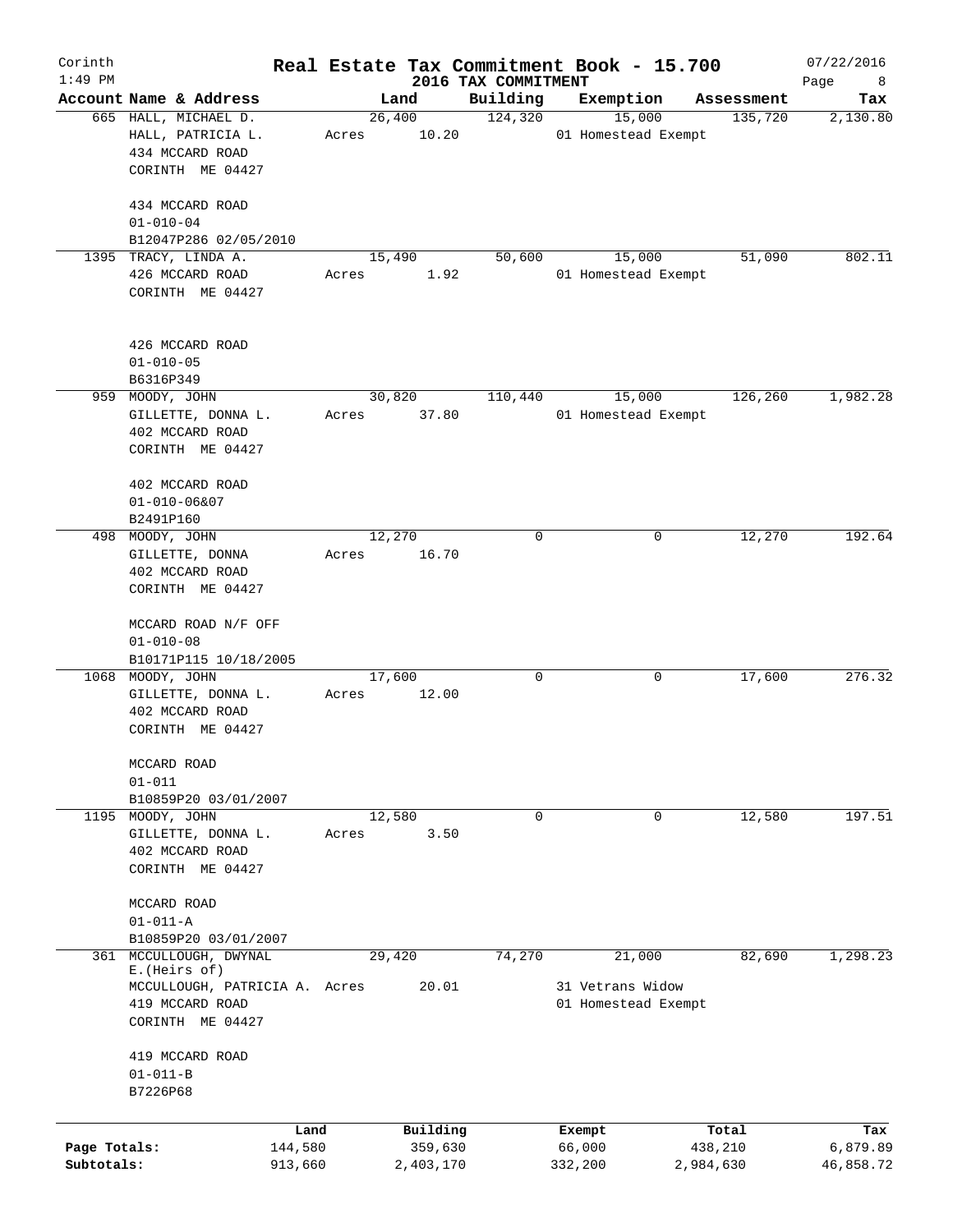| Corinth   |                                        |       |        |                |                     | Real Estate Tax Commitment Book - 15.700 |            | 07/22/2016 |
|-----------|----------------------------------------|-------|--------|----------------|---------------------|------------------------------------------|------------|------------|
| $1:49$ PM |                                        |       |        |                | 2016 TAX COMMITMENT |                                          |            | Page<br>9  |
|           | Account Name & Address                 |       |        | Land           | Building<br>113,390 | Exemption                                | Assessment | Tax        |
|           | 2017 NEAL, JESSE L.<br>429 MCCARD ROAD | Acres |        | 16,810<br>1.93 |                     | 15,000<br>01 Homestead Exempt            | 115,200    | 1,808.64   |
|           | CORINTH ME 04427                       |       |        |                |                     |                                          |            |            |
|           |                                        |       |        |                |                     |                                          |            |            |
|           | 429 MCCARD ROAD                        |       |        |                |                     |                                          |            |            |
|           | $01 - 011 - B - 01$                    |       |        |                |                     |                                          |            |            |
|           | B11476P205 07/22/2008                  |       |        |                |                     |                                          |            |            |
|           | 762 NICKERSON, LEVI C.                 |       |        | 22,560         | 125,940             | 15,000                                   | 133,500    | 2,095.95   |
|           | NICKERSON, BROOKE                      | Acres |        | 6.89           |                     | 01 Homestead Exempt                      |            |            |
|           | 445 MCCARD RD                          |       |        |                |                     |                                          |            |            |
|           | CORINTH ME 04427                       |       |        |                |                     |                                          |            |            |
|           | 445 MCCARD ROAD                        |       |        |                |                     |                                          |            |            |
|           | $01 - 011 - C$                         |       |        |                |                     |                                          |            |            |
|           | B12617P293 09/29/2011                  |       |        |                |                     |                                          |            |            |
|           | 527 EASTMAN, DEANE S.                  |       | 16,280 |                | 0                   | 0                                        | 16,280     | 255.60     |
|           | 66 CALL RD                             | Acres |        | 24.00          |                     |                                          |            |            |
|           | EXETER ME 04435                        |       |        |                |                     |                                          |            |            |
|           | AVENUE ROAD N/F OFF                    |       |        |                |                     |                                          |            |            |
|           | $01 - 012$                             |       |        |                |                     |                                          |            |            |
|           | B4551P201                              |       |        |                |                     |                                          |            |            |
|           | 274 CENTRAL MAINE FISH &               |       | 16,130 |                | 6,550               | 0                                        | 22,680     | 356.08     |
|           | GAME INC.<br>PO BOX 332                | Acres |        | 27.00          |                     |                                          |            |            |
|           | CORINTH ME 04427                       |       |        |                |                     |                                          |            |            |
|           |                                        |       |        |                |                     |                                          |            |            |
|           | 389 MCCARD ROAD                        |       |        |                |                     |                                          |            |            |
|           | $01 - 013$                             |       |        |                |                     |                                          |            |            |
|           | B4580P129                              |       |        |                |                     |                                          |            |            |
|           | 1096 PORTER, BARRY H.                  |       | 43,780 |                | 2,210               | 0                                        | 45,990     | 722.04     |
|           | PORTER, DIANA C.                       | Acres |        | 86.00          |                     |                                          |            |            |
|           | 114 FOUNTAIN STREET                    |       |        |                |                     |                                          |            |            |
|           | BANGOR ME 04401                        |       |        |                |                     |                                          |            |            |
|           | 321 MCCARD ROAD                        |       |        |                |                     |                                          |            |            |
|           | $01 - 014$                             |       |        |                |                     |                                          |            |            |
|           | B13747P136 01/20/2015                  |       |        |                |                     |                                          |            |            |
|           | 131 BLACKWELL LUMBER MILL<br>INC       |       |        | 6,910          | $\Omega$            | $\Omega$                                 | 6,910      | 108.49     |
|           | PO BOX 335                             |       |        | Acres 16.00    |                     |                                          |            |            |
|           | CORINTH ME 04427                       |       |        |                |                     |                                          |            |            |
|           |                                        |       |        |                |                     |                                          |            |            |
|           | MCCARD ROAD N/F OFF                    |       |        |                |                     |                                          |            |            |
|           | $01 - 015$                             |       |        |                |                     |                                          |            |            |

|              | Land      | Building  | Exempt  | Total     | Tax       |
|--------------|-----------|-----------|---------|-----------|-----------|
| Page Totals: | 122,470   | 248,090   | 30,000  | 340,560   | 5,346.80  |
| Subtotals:   | 1,036,130 | 2,651,260 | 362,200 | 3,325,190 | 52,205.52 |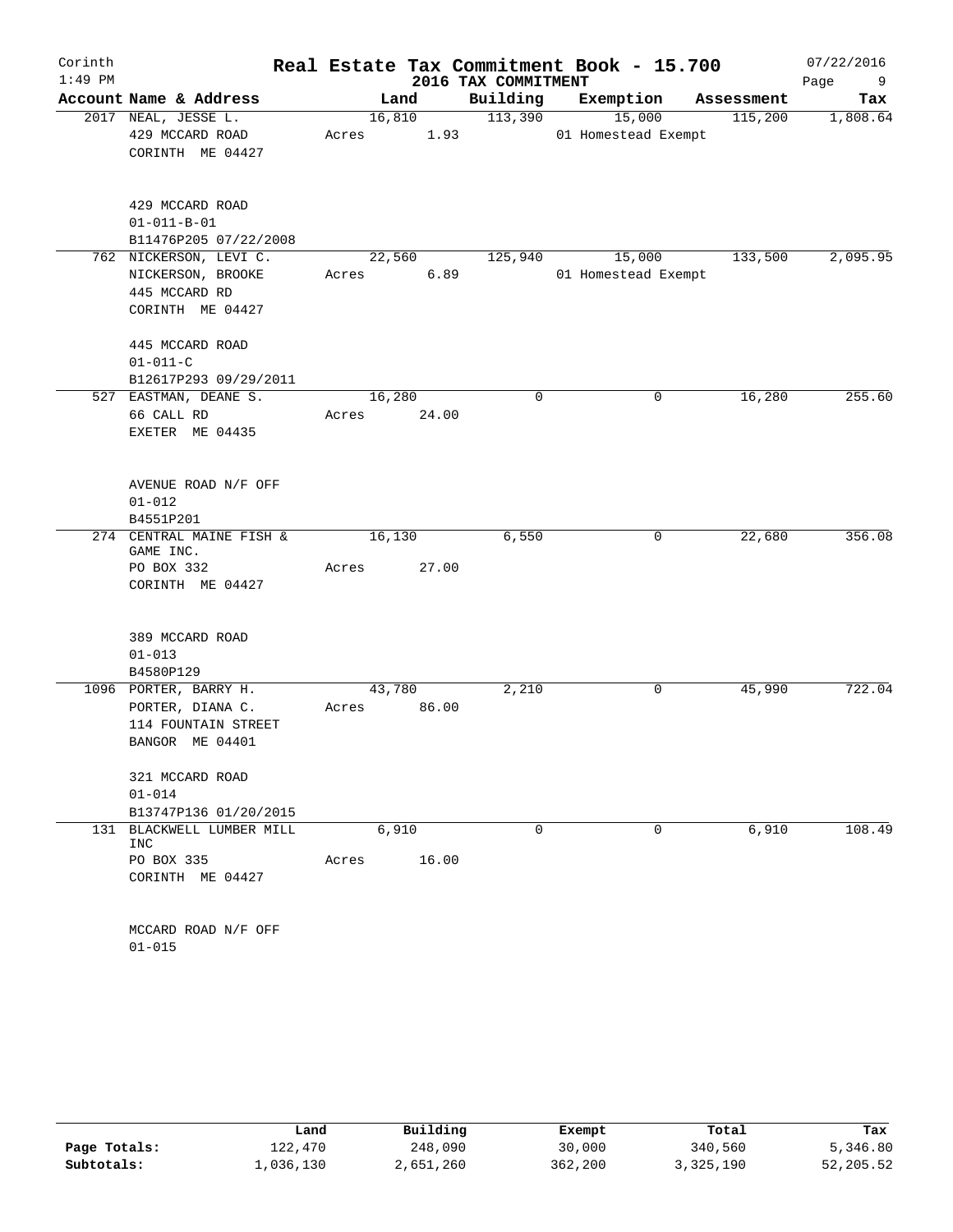| Corinth   |                                      |        |        |                     | Real Estate Tax Commitment Book - 15.700 |            | 07/22/2016 |
|-----------|--------------------------------------|--------|--------|---------------------|------------------------------------------|------------|------------|
| $1:49$ PM |                                      |        |        | 2016 TAX COMMITMENT |                                          |            | Page<br>10 |
|           | Account Name & Address               | Land   |        | Building            | Exemption                                | Assessment | Tax        |
|           | 142 BLACKWELL, GARETH W. &<br>DELWIN | 41,960 |        | 0                   | $\Omega$                                 | 41,960     | 658.77     |
|           | BLACKWELL, JOAN<br>TRUSTEES          | Acres  | 283.00 |                     |                                          |            |            |
|           | P.O. BOX 404                         |        |        |                     |                                          |            |            |
|           | CORINTH ME 04427                     |        |        |                     |                                          |            |            |
|           | MCCARD ROAD                          |        |        |                     |                                          |            |            |
|           | $01 - 016$                           |        |        |                     |                                          |            |            |
|           | B7259P262                            |        |        |                     |                                          |            |            |
|           | 948 LANGLAIS, AMANDA M.              | 16,020 |        | 98,930              | 15,000                                   | 99,950     | 1,569.22   |
|           | 370 McCard Rd                        | Acres  | 1.25   |                     | 01 Homestead Exempt                      |            |            |
|           | Corinth ME 04427                     |        |        |                     |                                          |            |            |
|           | 370 MCCARD ROAD                      |        |        |                     |                                          |            |            |
|           | $01 - 017$                           |        |        |                     |                                          |            |            |
|           | B12840P130 06/07/2012                |        |        |                     |                                          |            |            |
|           | 612 GOODWIN, IRENE V.                | 15,730 |        | 69,230              | 15,000                                   | 69,960     | 1,098.37   |
|           | (Heirs of)                           | Acres  | 1.00   |                     | 01 Homestead Exempt                      |            |            |
|           | 386 MCCARD ROAD<br>CORINTH ME 04427  |        |        |                     |                                          |            |            |
|           |                                      |        |        |                     |                                          |            |            |
|           | 386 MCCARD ROAD                      |        |        |                     |                                          |            |            |
|           | $01 - 017 - A$                       |        |        |                     |                                          |            |            |
|           | B5600P272 03/28/1994                 |        |        |                     |                                          |            |            |
|           | 564 ALLARD, DENNIS                   | 15,730 |        | 3,310               | 0                                        | 19,040     | 298.93     |
|           | ALLARD, JOYCE M.                     | Acres  | 1.00   |                     |                                          |            |            |
|           | 99 STETSON ROAD EAST                 |        |        |                     |                                          |            |            |
|           | LEVANT ME 04456                      |        |        |                     |                                          |            |            |
|           | 346 MCCARD ROAD                      |        |        |                     |                                          |            |            |
|           | $01 - 017 - B$                       |        |        |                     |                                          |            |            |
|           | B6920P145 12/22/1998                 |        |        |                     |                                          |            |            |
| 995       | DUREN, PETER L. (Heirs<br>of)        | 15,880 |        | 102,370             | 0                                        | 118,250    | 1,856.53   |
|           | DONOVAN, JOYCE E.<br>(Heirs of)      | Acres  | 1.13   |                     |                                          |            |            |
|           | 352 MCCARD ROAD                      |        |        |                     |                                          |            |            |
|           | CORINTH ME 04427                     |        |        |                     |                                          |            |            |
|           | 352 MCCARD ROAD                      |        |        |                     |                                          |            |            |
|           | $01 - 017 - C$                       |        |        |                     |                                          |            |            |
|           | B10458P263 05/17/2006                |        |        |                     |                                          |            |            |
|           | 1352 THOMPSON, JEAN M.               | 18,870 |        | 102, 350            | 21,000                                   | 100,220    | 1,573.45   |
|           | 306 MCCARD ROAD                      | Acres  | 3.71   |                     | 01 Homestead Exempt                      |            |            |
|           | CORINTH ME 04427                     |        |        |                     | 31 Vetrans Widow                         |            |            |
|           |                                      |        |        |                     |                                          |            |            |
|           | 306 MCCARD ROAD<br>$01 - 017 - D$    |        |        |                     |                                          |            |            |

|              | Land      | Building  | Exempt  | Total     | Tax       |
|--------------|-----------|-----------|---------|-----------|-----------|
| Page Totals: | 124.190   | 376,190   | 51,000  | 449,380   | 7,055.27  |
| Subtotals:   | 1,160,320 | 3,027,450 | 413,200 | 3,774,570 | 59,260.79 |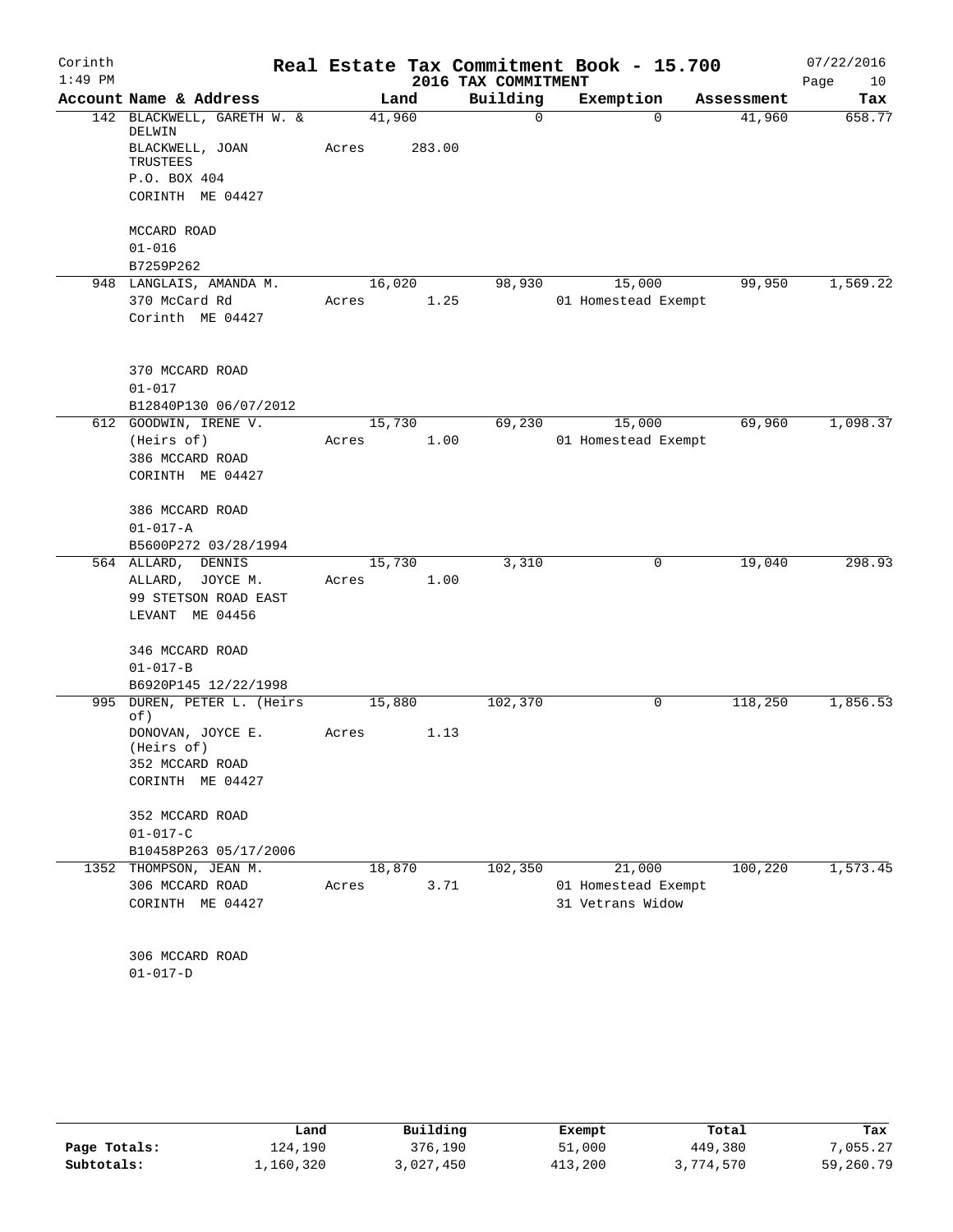| Corinth                    |                                                                                    |                 |                      |                     | Real Estate Tax Commitment Book - 15.700 |                      | 07/22/2016            |
|----------------------------|------------------------------------------------------------------------------------|-----------------|----------------------|---------------------|------------------------------------------|----------------------|-----------------------|
| $1:49$ PM                  |                                                                                    |                 |                      | 2016 TAX COMMITMENT |                                          |                      | Page<br>11            |
|                            | Account Name & Address<br>2095 MCDONALD, CAROL                                     | 15,730          | Land                 | Building<br>23,010  | Exemption<br>$\mathbf 0$                 | Assessment<br>38,740 | Tax<br>608.22         |
|                            | 302 MCCARD ROAD<br>CORINTH ME 04427                                                | Acres           | 1.00                 |                     |                                          |                      |                       |
|                            | 302 McCARD ROAD<br>$01 - 017 - D - 1$                                              |                 |                      |                     |                                          |                      |                       |
|                            | B12786P302 04/06/2012                                                              |                 |                      |                     |                                          |                      |                       |
|                            | 1585 THOMPSON, DAVID III<br>318 MCCARD ROAD<br>CORINTH ME 04427                    | 15,730<br>Acres | 1.00                 | 88,470              | 0                                        | 104,200              | 1,635.94              |
|                            | 318 MCCARD ROAD<br>$01 - 017 - D - 2$                                              |                 |                      |                     |                                          |                      |                       |
|                            | B13634P263 08/20/2014<br>1616 MICHAUD, DENNIS J.                                   | 15,740          |                      | 97,800              | 15,000                                   | 98,540               | 1,547.08              |
|                            | MICHAUD, CYNTHIA A.<br>328 MCCARD ROAD<br>CORINTH ME 04427                         | Acres           | 1.01                 |                     | 01 Homestead Exempt                      |                      |                       |
|                            | 328 MCCARD ROAD<br>$01 - 017 - E$<br>B13535P277 05/16/2014                         |                 |                      |                     |                                          |                      |                       |
|                            | 1625 GOODWIN, LEWIS A.                                                             | 16,710          |                      | 0                   | 0                                        | 16,710               | 262.35                |
|                            | GOODWIN, IRENE V.<br>386 MCCARD ROAD<br>CORINTH ME 04427                           | Acres           | 7.06                 |                     |                                          |                      |                       |
|                            | MCCARD ROAD<br>$01 - 017 - F$<br>B8674P344                                         |                 |                      |                     |                                          |                      |                       |
|                            | 1614 GOODWIN, LEWIS A.<br>GOODWIN, IRENE V.<br>386 MCCARD ROAD<br>CORINTH ME 04427 | 36,080<br>Acres | 81.00                | 0                   | 0                                        | 36,080               | 566.46                |
|                            | MCCARD ROAD<br>$01 - 017 - G$<br>B7232P84                                          |                 |                      |                     |                                          |                      |                       |
|                            | 1834 THORNTON, SHANE L.                                                            | 16,000          |                      | 128,560             | 15,000                                   | 129,560              | 2,034.09              |
|                            | 360 MCCARD RD<br>CORINTH ME 04427-3430                                             | Acres           | 1.23                 |                     | 01 Homestead Exempt                      |                      |                       |
|                            | 360 MCCARD ROAD<br>$01 - 017 - H$<br>B13195P80 05/24/2013                          |                 |                      |                     |                                          |                      |                       |
| 1069                       | POMEROY, JOHN E.                                                                   | 56,400          |                      | 124,660             | 0                                        | 181,060              | 2,842.64              |
|                            | 283 MCCARD ROAD<br>CORINTH ME 04427                                                | Acres           | 65.25                |                     |                                          |                      |                       |
|                            | 303 MCCARD ROAD<br>$01 - 018$<br>B13937P49 08/12/2015                              |                 |                      |                     |                                          |                      |                       |
|                            | Land                                                                               |                 | Building             |                     | Exempt                                   | Total                | Tax                   |
| Page Totals:<br>Subtotals: | 172,390<br>1,332,710                                                               |                 | 462,500<br>3,489,950 |                     | 30,000<br>443,200                        | 604,890<br>4,379,460 | 9,496.78<br>68,757.57 |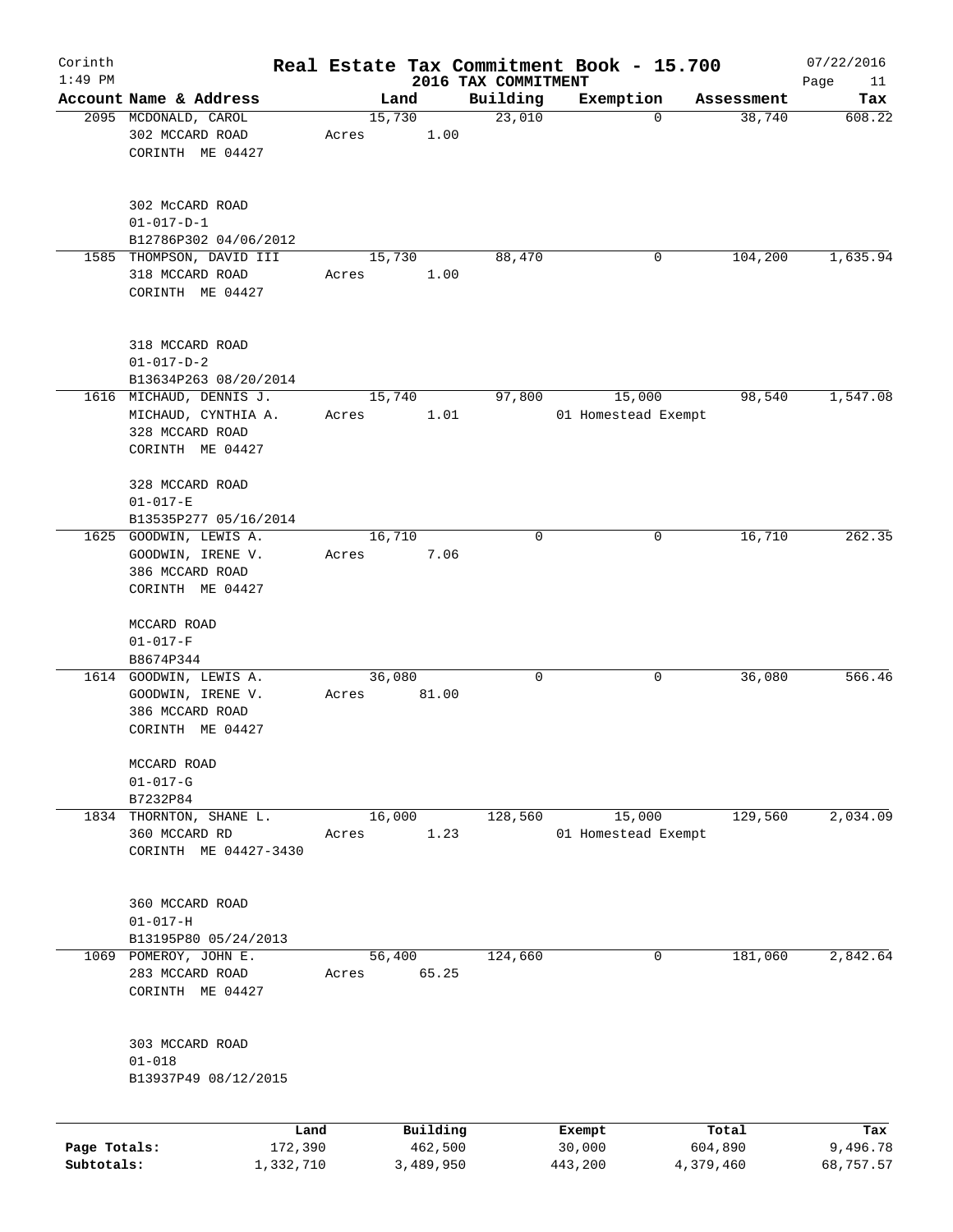| Corinth      |                                       |         |                 |                                 | Real Estate Tax Commitment Book - 15.700 |                       | 07/22/2016        |
|--------------|---------------------------------------|---------|-----------------|---------------------------------|------------------------------------------|-----------------------|-------------------|
| $1:49$ PM    | Account Name & Address                |         |                 | 2016 TAX COMMITMENT<br>Building | Exemption                                |                       | Page<br>12<br>Tax |
|              | 1064 POMEROY, JOHN E.                 |         | Land<br>30,400  | 183,350                         | 15,000                                   | Assessment<br>198,750 | 3,120.37          |
|              | KENNEY, SHARON E.                     | Acres   | 21.38           |                                 | 01 Homestead Exempt                      |                       |                   |
|              | 283 MCCARD ROAD                       |         |                 |                                 |                                          |                       |                   |
|              | CORINTH ME 04427                      |         |                 |                                 |                                          |                       |                   |
|              |                                       |         |                 |                                 |                                          |                       |                   |
|              | 283 MCCARD ROAD                       |         |                 |                                 |                                          |                       |                   |
|              | $01 - 018 - A$                        |         |                 |                                 |                                          |                       |                   |
|              | B13137P40 03/28/2013                  |         |                 |                                 |                                          |                       |                   |
|              | 1070 POMEROY, JOHN E.                 |         | 7,600           | 0                               | 0                                        | 7,600                 | 119.32            |
|              | 283 MCCARD ROAD                       | Acres   | 0.50            |                                 |                                          |                       |                   |
|              | CORINTH ME 04427                      |         |                 |                                 |                                          |                       |                   |
|              |                                       |         |                 |                                 |                                          |                       |                   |
|              |                                       |         |                 |                                 |                                          |                       |                   |
|              | MCCARD ROAD                           |         |                 |                                 |                                          |                       |                   |
|              | $01 - 019$                            |         |                 |                                 |                                          |                       |                   |
|              | B13937P49 08/12/2015                  |         |                 |                                 |                                          |                       |                   |
|              | 10 ADKINS, MARY E.                    |         | 16,310          | 28,090                          | 21,000                                   | 23,400                | 367.38            |
|              | 280 MCCARD ROAD                       | Acres   | 1.50            |                                 | 31 Vetrans Widow                         |                       |                   |
|              | CORINTH ME 04427                      |         |                 |                                 | 01 Homestead Exempt                      |                       |                   |
|              |                                       |         |                 |                                 |                                          |                       |                   |
|              |                                       |         |                 |                                 |                                          |                       |                   |
|              | 280 MCCARD ROAD                       |         |                 |                                 |                                          |                       |                   |
|              | $01 - 020$                            |         |                 |                                 |                                          |                       |                   |
|              | B2067P179                             |         |                 |                                 |                                          |                       |                   |
|              | 1466 WEISS, ROBERTA L.                |         | 32,070          | 67,050                          | 0                                        | 99,120                | 1,556.18          |
|              | 186 HORTON STREET                     | Acres   | 28.00           |                                 |                                          |                       |                   |
|              | CITY ISLAND NY 10464                  |         |                 |                                 |                                          |                       |                   |
|              |                                       |         |                 |                                 |                                          |                       |                   |
|              |                                       |         |                 |                                 |                                          |                       |                   |
|              | 261 MCCARD ROAD                       |         |                 |                                 |                                          |                       |                   |
|              | $01 - 021$                            |         |                 |                                 |                                          |                       |                   |
|              | B4724P362<br>1544 WEISS, ROBERTA L.   |         |                 | 0                               |                                          |                       | 287.15            |
|              |                                       | Acres   | 18,290<br>18.00 |                                 | 0                                        | 18,290                |                   |
|              | WEISS, STEVEN H.<br>186 HORTON STREET |         |                 |                                 |                                          |                       |                   |
|              | CITY ISLAND NY 10464                  |         |                 |                                 |                                          |                       |                   |
|              |                                       |         |                 |                                 |                                          |                       |                   |
|              | MCCARD ROAD N/F OFF                   |         |                 |                                 |                                          |                       |                   |
|              | $01 - 021 - A$                        |         |                 |                                 |                                          |                       |                   |
|              | B7102P305                             |         |                 |                                 |                                          |                       |                   |
|              | 266 CAVERLY JR, IRVIN C.              |         | 16,190          | 53,570                          | 0                                        | 69,760                | 1,095.23          |
|              | CAVERLY, JANICE T.                    | Acres   | 1.40            |                                 |                                          |                       |                   |
|              | P.O. BOX 276                          |         |                 |                                 |                                          |                       |                   |
|              | CORINTH ME 04427                      |         |                 |                                 |                                          |                       |                   |
|              |                                       |         |                 |                                 |                                          |                       |                   |
|              | 260 MCCARD ROAD                       |         |                 |                                 |                                          |                       |                   |
|              | $01 - 022$                            |         |                 |                                 |                                          |                       |                   |
|              | B3377P323                             |         |                 |                                 |                                          |                       |                   |
| 997          | GILES, DAVID L.                       |         | 15,790          | 58,700                          | 0                                        | 74,490                | 1,169.49          |
|              | 531 MCCARD ROAD                       | Acres   | 1.60            |                                 |                                          |                       |                   |
|              | CORINTH ME 04427                      |         |                 |                                 |                                          |                       |                   |
|              |                                       |         |                 |                                 |                                          |                       |                   |
|              |                                       |         |                 |                                 |                                          |                       |                   |
|              | 270 MCCARD ROAD                       |         |                 |                                 |                                          |                       |                   |
|              | $01 - 022 - A$                        |         |                 |                                 |                                          |                       |                   |
|              | B13515P33 04/28/2014                  |         |                 |                                 |                                          |                       |                   |
|              |                                       |         |                 |                                 |                                          |                       |                   |
|              |                                       | Land    | Building        |                                 | Exempt                                   | Total                 | Tax               |
| Page Totals: |                                       | 136,650 | 390,760         |                                 | 36,000                                   | 491,410               | 7,715.12          |
| Subtotals:   | 1,469,360                             |         | 3,880,710       |                                 | 479,200                                  | 4,870,870             | 76,472.69         |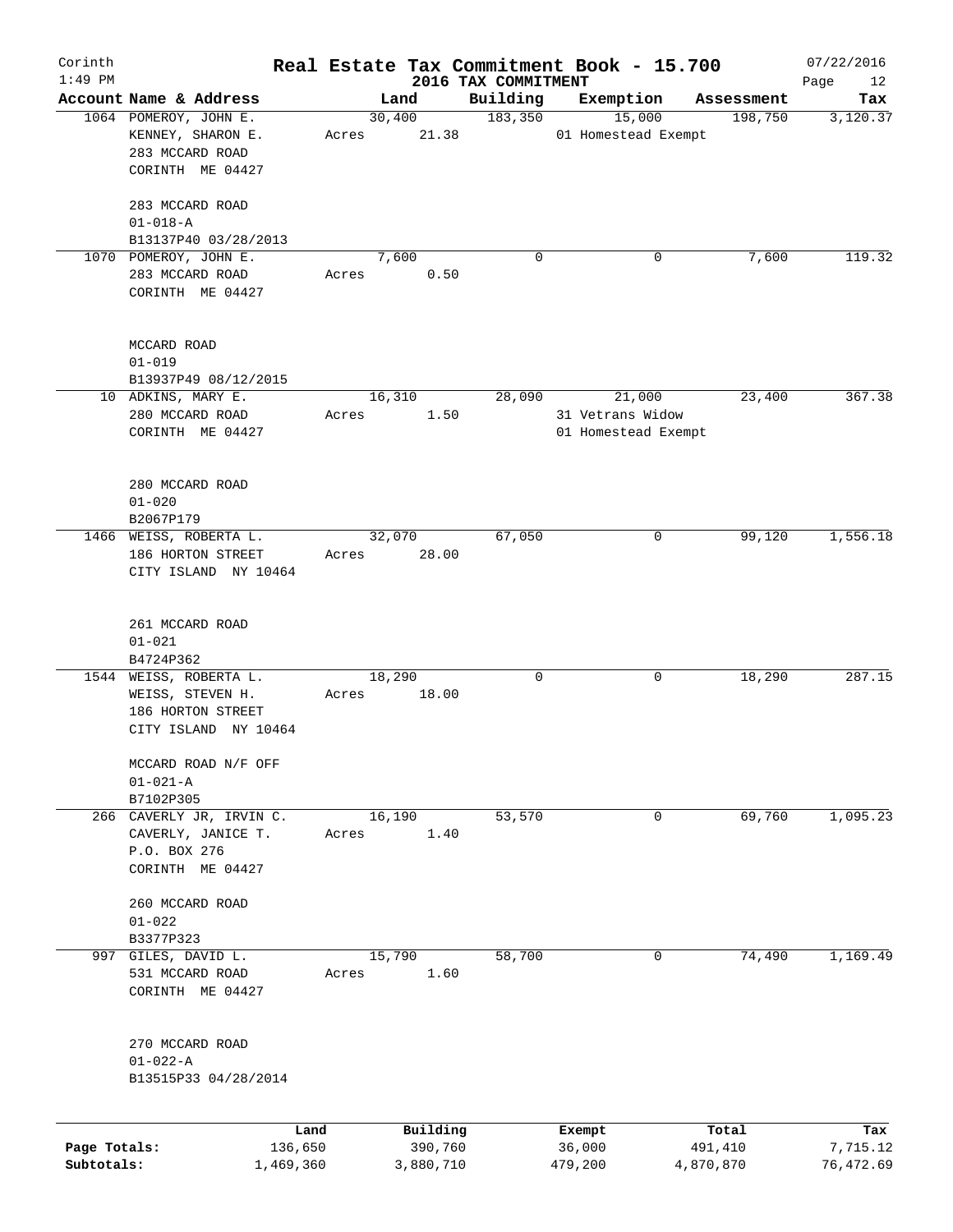| Corinth                    |                                                                                              |       |                                  |                                 | Real Estate Tax Commitment Book - 15.700    |                               | 07/22/2016                   |
|----------------------------|----------------------------------------------------------------------------------------------|-------|----------------------------------|---------------------------------|---------------------------------------------|-------------------------------|------------------------------|
| $1:49$ PM                  | Account Name & Address                                                                       |       | Land                             | 2016 TAX COMMITMENT<br>Building | Exemption                                   | Assessment                    | Page<br>13<br>Tax            |
|                            | 270 CAVERLY, IRVIN JR.<br>PO BOX 276<br>CORINTH ME 04427                                     | Acres | 9,160<br>3.68                    | $\mathbf 0$                     | $\Omega$                                    | 9,160                         | 143.81                       |
|                            | MCCARD ROAD<br>$01 - 023$<br>B13550P46 05/21/2014                                            |       |                                  |                                 |                                             |                               |                              |
|                            | 271 CAVERLY, STEPHEN L.<br>CAVERLY, ARLENE J.<br>215 MCCARD ROAD<br>CORINTH ME 04427         | Acres | 34,650<br>6.43                   | 137,670                         | 21,000<br>22 Veteran<br>01 Homestead Exempt | 151,320                       | 2,375.72                     |
|                            | 215 MCCARD ROAD<br>$01 - 023 - A$<br>B2390P262                                               |       |                                  |                                 |                                             |                               |                              |
| 198                        | CLARK, NATHAN D. &<br>TONIA M.<br>PIERCE, HARRY S.<br>270 CEDAR GROVE RD<br>DRESDEN ME 04342 | Acres | 21,850<br>17.90                  | 0                               | 0                                           | 21,850                        | 343.04                       |
|                            | MCCARD ROAD<br>$01 - 023 - B$<br>B12562P282 08/15/2011                                       |       |                                  |                                 |                                             |                               |                              |
|                            | 956 MOLLOY, WILLIAM P.<br>MOLLOY, LINDA J.<br>149 MCCARD ROAD<br>CORINTH ME 04427            | Acres | 16,890<br>2.00                   | 44,820                          | 15,000<br>01 Homestead Exempt               | 46,710                        | 733.35                       |
|                            | 149 MCCARD ROAD<br>$01 - 023 - B - 1$<br>B4100P171                                           |       |                                  |                                 |                                             |                               |                              |
|                            | 272 CLARK, NATHAN D.<br>CLARK, TONIA M.<br>270 CEDAR GROVE RD<br>DRESDEN ME 04342            | Acres | 7,410<br>7.19                    | 15,840                          | 0                                           | 23,250                        | 365.03                       |
|                            | MCCARD ROAD<br>$01 - 023 - C$<br>B12091P340 03/15/2010                                       |       |                                  |                                 |                                             |                               |                              |
| 1048                       | CLARK, NATHAN D. &<br>TONIA M.                                                               |       | 32,790                           | 78,880                          | $\Omega$                                    | 111,670                       | 1,753.22                     |
|                            | PIERCE, HARRY S.<br>270 CEDAR GROVE RD<br>DRESDEN ME 04342                                   | Acres | 33.31                            |                                 |                                             |                               |                              |
|                            | 175 MCCARD ROAD<br>$01 - 023 - D$<br>B12562P282 08/15/2011                                   |       |                                  |                                 |                                             |                               |                              |
|                            | 267 CAVERLY JR, IRVIN C.                                                                     |       | 13,520                           | 19,000                          | 0                                           | 32,520                        | 510.56                       |
|                            | CAVERLY, JANICE<br>P.O. BOX 276<br>CORINTH ME 04427                                          | Acres | 7.44                             |                                 |                                             |                               |                              |
|                            | MCCARD ROAD N/F OFF<br>$01 - 023 - E$<br>B2993P87                                            |       |                                  |                                 |                                             |                               |                              |
| Page Totals:<br>Subtotals: | 136,270<br>1,605,630                                                                         | Land  | Building<br>296,210<br>4,176,920 |                                 | Exempt<br>36,000<br>515,200                 | Total<br>396,480<br>5,267,350 | Tax<br>6,224.73<br>82,697.42 |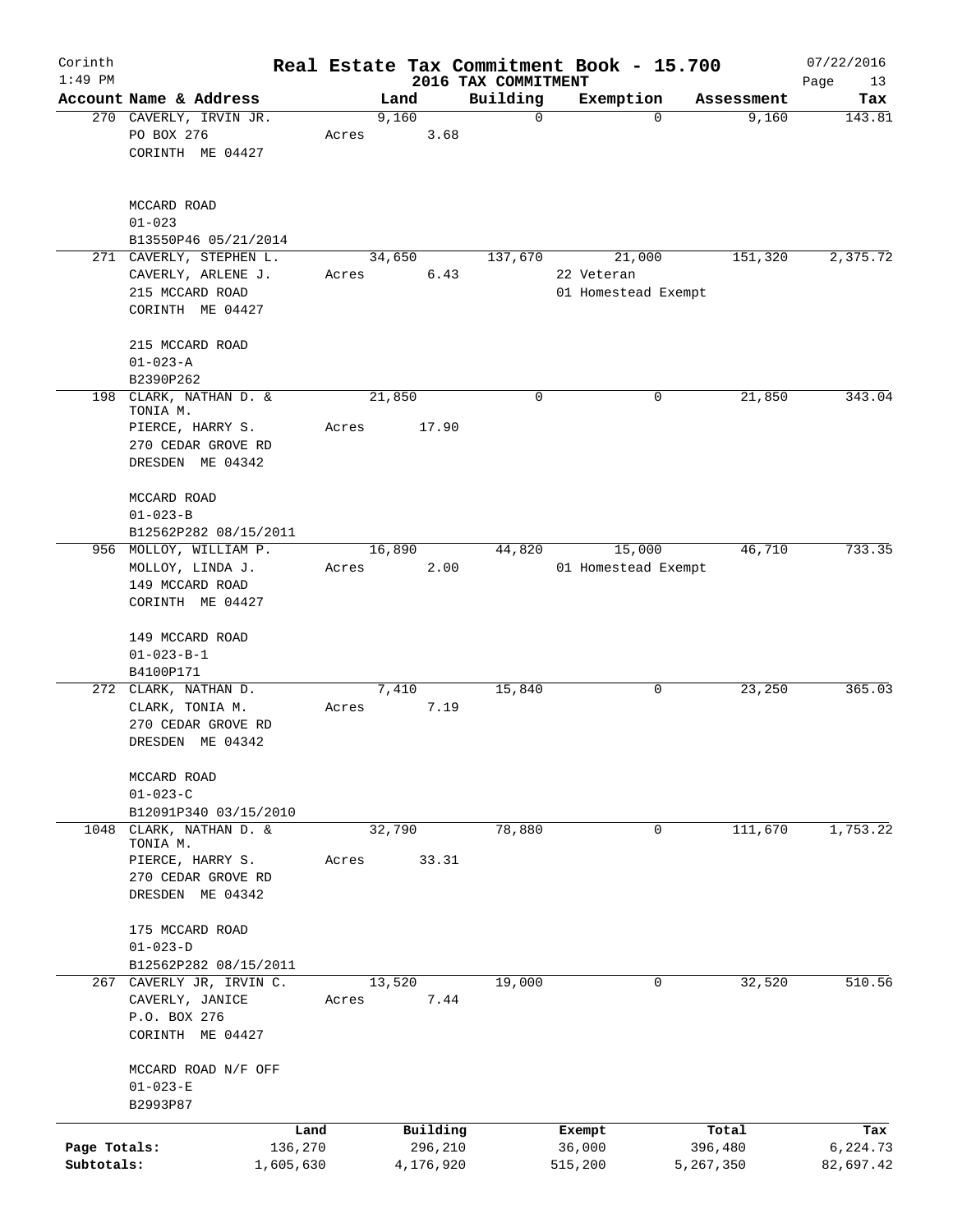| Corinth      |                                         |       |        |           |                                 | Real Estate Tax Commitment Book - 15.700 |            | 07/22/2016        |
|--------------|-----------------------------------------|-------|--------|-----------|---------------------------------|------------------------------------------|------------|-------------------|
| $1:49$ PM    | Account Name & Address                  |       | Land   |           | 2016 TAX COMMITMENT<br>Building | Exemption                                | Assessment | Page<br>14<br>Tax |
|              | 2002 CLARK, NATHAN D.                   |       | 5,170  |           | $\mathbf 0$                     | $\mathbf 0$                              | 5,170      | 81.17             |
|              | CLARK, TONIA M.                         | Acres |        | 2.56      |                                 |                                          |            |                   |
|              | 270 CEDAR GROVE RD                      |       |        |           |                                 |                                          |            |                   |
|              | DRESDEN ME 04342                        |       |        |           |                                 |                                          |            |                   |
|              |                                         |       |        |           |                                 |                                          |            |                   |
|              | MCCARD ROAD OFF                         |       |        |           |                                 |                                          |            |                   |
|              | $01 - 023 - E - 1$                      |       |        |           |                                 |                                          |            |                   |
|              | B12091P338 04/02/2010                   |       | 26,710 |           | $\Omega$                        | 0                                        | 26,710     | 419.35            |
|              | 273 WEISS, ROBERTA<br>186 HORTON STREET | Acres |        | 34.00     |                                 |                                          |            |                   |
|              | CITY ISLAND NY 10464                    |       |        |           |                                 |                                          |            |                   |
|              |                                         |       |        |           |                                 |                                          |            |                   |
|              |                                         |       |        |           |                                 |                                          |            |                   |
|              | MCCARD ROAD N/F OFF<br>$01 - 023 - F$   |       |        |           |                                 |                                          |            |                   |
|              | B10736P297 11/16/2006                   |       |        |           |                                 |                                          |            |                   |
|              | 702 GILES, LOUISE F.                    |       | 20,000 |           | 116,440                         | 15,000                                   | 121,440    | 1,906.61          |
|              | 241 MCCARD ROAD                         | Acres |        | 4.68      |                                 | 01 Homestead Exempt                      |            |                   |
|              | CORINTH ME 04427                        |       |        |           |                                 |                                          |            |                   |
|              |                                         |       |        |           |                                 |                                          |            |                   |
|              |                                         |       |        |           |                                 |                                          |            |                   |
|              | 241 MCCARD ROAD                         |       |        |           |                                 |                                          |            |                   |
|              | $01 - 023 - G$                          |       |        |           |                                 |                                          |            |                   |
|              | B7019P23                                |       |        |           |                                 |                                          |            |                   |
|              | 268 WEISS, ROBERTA L.                   |       | 13,120 |           | 0                               | 0                                        | 13,120     | 205.98            |
|              | 186 HORTON STREET                       | Acres |        | 10.22     |                                 |                                          |            |                   |
|              | CITY ISLAND NY 10464                    |       |        |           |                                 |                                          |            |                   |
|              |                                         |       |        |           |                                 |                                          |            |                   |
|              | MCCARD ROAD N/F OFF                     |       |        |           |                                 |                                          |            |                   |
|              | $01 - 023 - H$                          |       |        |           |                                 |                                          |            |                   |
|              | B8121P261                               |       |        |           |                                 |                                          |            |                   |
|              | 752 CAVERLY, IRVIN                      |       | 11,080 |           | 0                               | 0                                        | 11,080     | 173.96            |
|              | PO BOX 276                              | Acres |        | 4.86      |                                 |                                          |            |                   |
|              | CORINTH ME 04427                        |       |        |           |                                 |                                          |            |                   |
|              |                                         |       |        |           |                                 |                                          |            |                   |
|              | MCCARD ROAD OFF                         |       |        |           |                                 |                                          |            |                   |
|              | $01 - 023 - I$                          |       |        |           |                                 |                                          |            |                   |
|              | B14060P310 01/20/2016                   |       |        |           |                                 |                                          |            |                   |
| 1508         | WEISS, ROBERTA L.                       |       | 12,000 |           | 0                               | 0                                        | 12,000     | 188.40            |
|              | 186 HORTON STREET                       | Acres |        | 3.00      |                                 |                                          |            |                   |
|              | CITY ISLAND NY 10464                    |       |        |           |                                 |                                          |            |                   |
|              |                                         |       |        |           |                                 |                                          |            |                   |
|              | MCCARD ROAD                             |       |        |           |                                 |                                          |            |                   |
|              | $01 - 023 - J$                          |       |        |           |                                 |                                          |            |                   |
|              | B8121P261                               |       |        |           |                                 |                                          |            |                   |
| 1658         | LUCAS, JON A.                           |       | 12,110 |           | 24,510                          | 0                                        | 36,620     | 574.93            |
|              | 41 PERKINS STREET                       | Acres |        | 3.30      |                                 |                                          |            |                   |
|              | WINTHROP ME 02152                       |       |        |           |                                 |                                          |            |                   |
|              |                                         |       |        |           |                                 |                                          |            |                   |
|              | 197 MCCARD ROAD                         |       |        |           |                                 |                                          |            |                   |
|              | $01 - 023 - K$                          |       |        |           |                                 |                                          |            |                   |
|              | B7574P150                               |       |        |           |                                 |                                          |            |                   |
|              |                                         |       |        |           |                                 |                                          |            |                   |
|              |                                         | Land  |        | Building  |                                 | Exempt                                   | Total      | Tax               |
| Page Totals: | 100,190                                 |       |        | 140,950   |                                 | 15,000                                   | 226,140    | 3,550.40          |
| Subtotals:   | 1,705,820                               |       |        | 4,317,870 |                                 | 530,200                                  | 5,493,490  | 86, 247.82        |
|              |                                         |       |        |           |                                 |                                          |            |                   |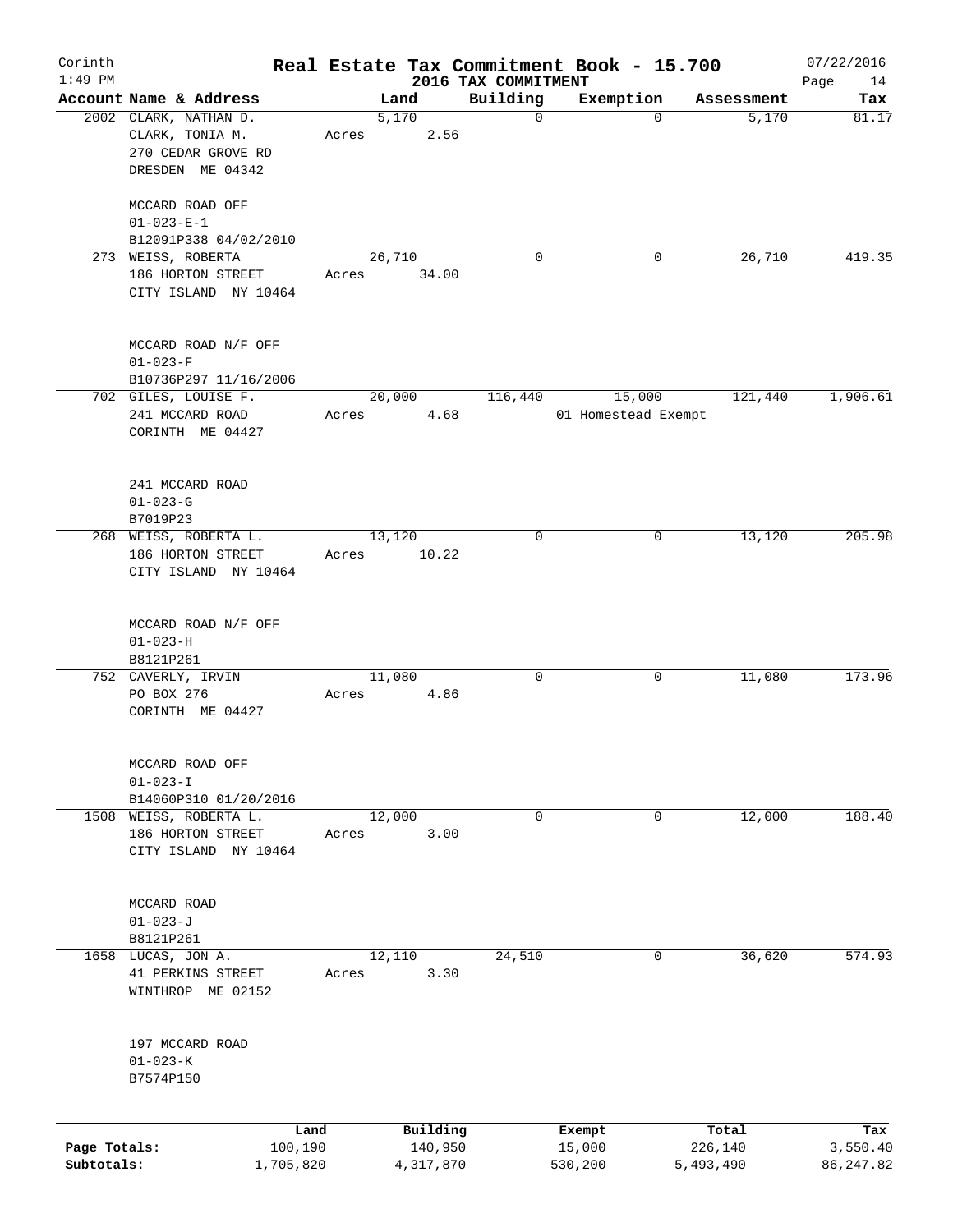| Corinth<br>$1:49$ PM       |                                                                                   |       |                      |                                 | Real Estate Tax Commitment Book - 15.700 |                      | 07/22/2016             |
|----------------------------|-----------------------------------------------------------------------------------|-------|----------------------|---------------------------------|------------------------------------------|----------------------|------------------------|
|                            | Account Name & Address                                                            |       | Land                 | 2016 TAX COMMITMENT<br>Building | Exemption                                | Assessment           | Page<br>15<br>Tax      |
|                            | 1557 WEISS, ROBERTA<br>186 HORTON ST.                                             | Acres | 6,740<br>0.81        | $\mathbf 0$                     | 0                                        | 6,740                | 105.82                 |
|                            | COUNTY OF THE BRONX<br>CITY ISLAND NEW YORK<br>NY 10464                           |       |                      |                                 |                                          |                      |                        |
|                            | MCCARD ROAD OFF<br>$01 - 023 - L$                                                 |       |                      |                                 |                                          |                      |                        |
|                            | B14063P175 01/25/2016<br>1538 CAVERLY, STEPHEN L.                                 |       | 2,030                | $\Omega$                        | 0                                        | 2,030                | 31.87                  |
|                            | CAVERLY, ARLENE J.<br>215 MCCARD ROAD<br>CORINTH ME 04427                         | Acres | 0.06                 |                                 |                                          |                      |                        |
|                            | MCCARD ROAD OFF<br>$01 - 023 - M$<br>B14063P175 01/25/2016                        |       |                      |                                 |                                          |                      |                        |
|                            | 1507 RYAN, DARRELL W.                                                             |       | 18,310               | 89,120                          | 15,000                                   | 92,430               | 1,451.15               |
|                            | RYAN, DEBORAH L.<br>230 MCCARD ROAD<br>CORINTH ME 04427                           | Acres | 3.22                 |                                 | 01 Homestead Exempt                      |                      |                        |
|                            | 230 MCCARD ROAD<br>$01 - 024$<br>B13316P345 08/30/2013                            |       |                      |                                 |                                          |                      |                        |
|                            | 265 CAVERLY JR, IRVIN C.<br>CAVERLY, JANICE<br>P.O. BOX 276                       | Acres | 18,260<br>3.18       | 96,210                          | 15,000<br>01 Homestead Exempt            | 99,470               | 1,561.68               |
|                            | CORINTH ME 04427<br>252 MCCARD ROAD<br>$01 - 024 - A$<br>B2781P147                |       |                      |                                 |                                          |                      |                        |
|                            | 269 CAVERLY JR, IRVIN C<br>CAVERLY, JANICE T.<br>P.O. BOX 276<br>CORINTH ME 04427 | Acres | 12,890<br>4.68       | 0                               | 0                                        | 12,890               | 202.37                 |
|                            | MCCARD ROAD<br>$01 - 024 - B$<br>B4537P364                                        |       |                      |                                 |                                          |                      |                        |
| 1145                       | WHITNEY, BLAINE T.<br>WHITNEY, TAMARA                                             | Acres | 61,310<br>124.24     | 192,670                         | 15,000<br>01 Homestead Exempt            | 238,980              | 3,751.99               |
|                            | 168 MCCARD ROAD<br>CORINTH ME 04427                                               |       |                      |                                 |                                          |                      |                        |
|                            | 168 MCCARD ROAD<br>$01 - 025$<br>B10311P147 02/14/2006                            |       |                      |                                 |                                          |                      |                        |
|                            | 805 DAIGLE, BRANDON                                                               |       | 17,860               | 68,620                          | 15,000                                   | 71,480               | 1,122.24               |
|                            | DAIGLE, LACI<br>188 MCCARD ROAD<br>CORINTH ME 04427                               | Acres | 1.76                 |                                 | 01 Homestead Exempt                      |                      |                        |
|                            | 188 MCCARD ROAD<br>$01 - 025 - A$<br>B12647P38 08/10/2011                         |       |                      |                                 |                                          |                      |                        |
|                            |                                                                                   | Land  | Building             |                                 | Exempt                                   | Total                | Tax                    |
| Page Totals:<br>Subtotals: | 137,400<br>1,843,220                                                              |       | 446,620<br>4,764,490 |                                 | 60,000<br>590,200                        | 524,020<br>6,017,510 | 8,227.12<br>94, 474.94 |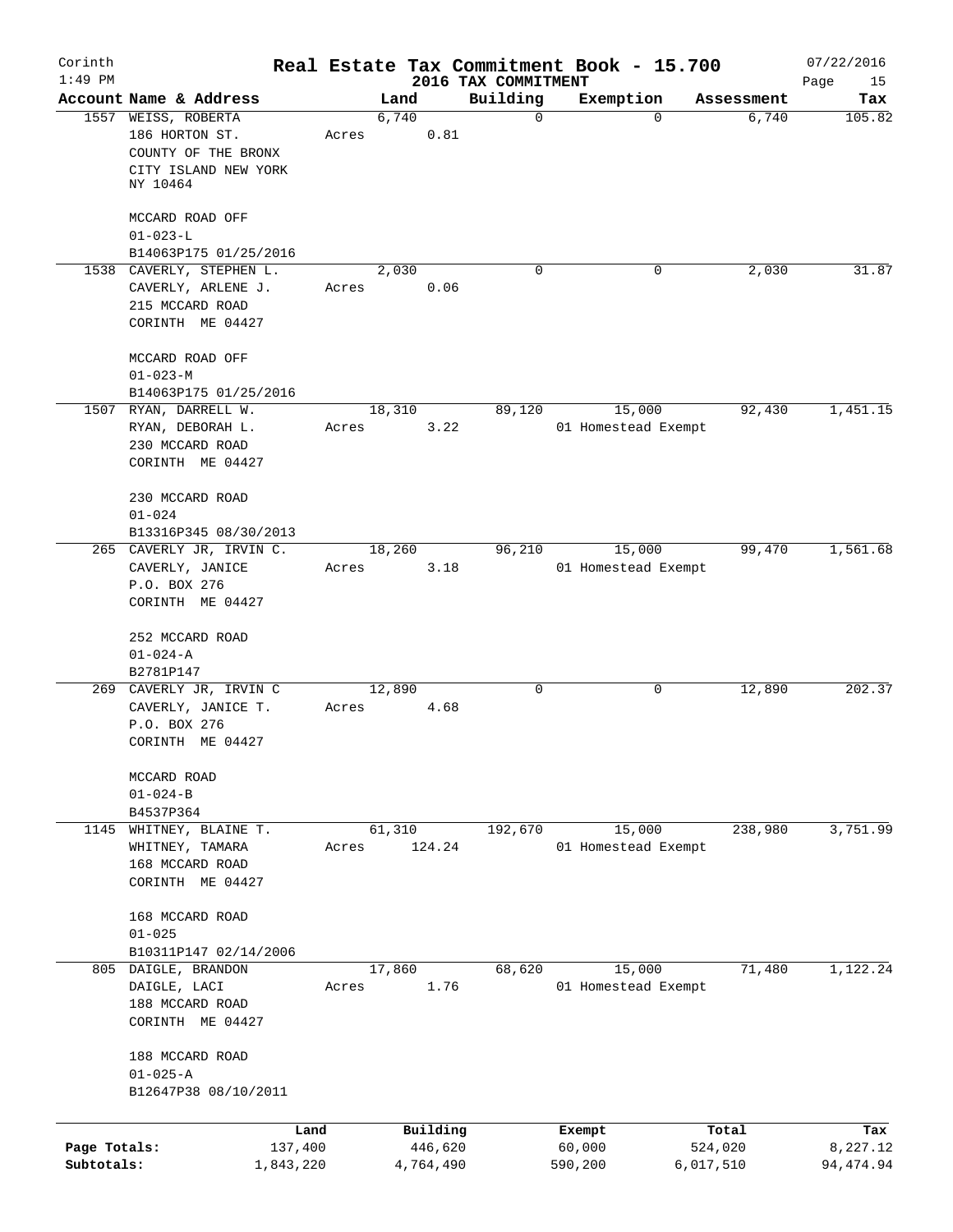| Corinth<br>$1:49$ PM |                                                            |                       |                    | 2016 TAX COMMITMENT | Real Estate Tax Commitment Book - 15.700 |                  | 07/22/2016<br>Page<br>16 |
|----------------------|------------------------------------------------------------|-----------------------|--------------------|---------------------|------------------------------------------|------------------|--------------------------|
|                      | Account Name & Address                                     |                       | Land               | Building            | Exemption                                | Assessment       | Tax                      |
|                      | 559 BREWER, MATTHEW A.<br>MCINTIRE, KARA J.<br>PO BOX 1100 | 30,340<br>Acres 66.50 |                    | 20,210              | 0                                        | 50, 550          | 793.63                   |
|                      | PHIPPSBURG ME 04562<br>FOREST ROAD                         |                       |                    |                     |                                          |                  |                          |
|                      | $01 - 026$<br>B11245P334 12/26/2007                        |                       |                    |                     |                                          |                  |                          |
|                      | 1984 BREWER, MATTHEW A.                                    | 10,840                |                    | $\mathbf 0$         | 0                                        | 10,840           | 170.19                   |
|                      | MCINTIRE, KARA J.<br>PO BOX 100                            | Acres                 | 2.00               |                     |                                          |                  |                          |
|                      | PHIPPSBURG ME 04562                                        |                       |                    |                     |                                          |                  |                          |
|                      | FOREST ROAD                                                |                       |                    |                     |                                          |                  |                          |
|                      | $01 - 026 - 01$                                            |                       |                    |                     |                                          |                  |                          |
|                      | B11245P334 12/26/2007                                      |                       |                    |                     |                                          |                  |                          |
|                      | 907 MCKENZIE, JAMES                                        | 19,630                |                    | 4,250               | 0                                        | 23,880           | 374.92                   |
|                      | 378 FOREST AVENUE                                          | Acres                 | 30.00              |                     |                                          |                  |                          |
|                      | BANGOR ME 04401                                            |                       |                    |                     |                                          |                  |                          |
|                      | 161 FOREST ROAD                                            |                       |                    |                     |                                          |                  |                          |
|                      | $01 - 027$                                                 |                       |                    |                     |                                          |                  |                          |
|                      | B2103P110                                                  |                       |                    |                     |                                          |                  |                          |
|                      | 1126 REYNOLDS, PHILIP M. III                               | 38,390                |                    | 0                   | 0                                        | 38,390           | 602.72                   |
|                      | REYNOLDS, ARLOA L.                                         | Acres                 | 99.00              |                     |                                          |                  |                          |
|                      | 5515 NORTH 73RD LANE                                       |                       |                    |                     |                                          |                  |                          |
|                      | GLENDALE AZ 85303-5229                                     |                       |                    |                     |                                          |                  |                          |
|                      | MUDGETT ROAD                                               |                       |                    |                     |                                          |                  |                          |
|                      | $01 - 028$                                                 |                       |                    |                     |                                          |                  |                          |
|                      | B2946P271                                                  |                       |                    |                     |                                          |                  |                          |
|                      | 2079 PHIPPEN, CHARLES A.                                   | 6,600                 |                    | 0                   | 0                                        | 6,600            | 103.62                   |
|                      | PHIPPEN, MARCY M.                                          | Acres                 | 4.00               |                     |                                          |                  |                          |
|                      | 394 WATER STREET                                           |                       |                    |                     |                                          |                  |                          |
|                      | ELLSWORTH ME<br>04605-2108                                 |                       |                    |                     |                                          |                  |                          |
|                      | FOREST ROAD                                                |                       |                    |                     |                                          |                  |                          |
|                      | $01 - 028 - A$                                             |                       |                    |                     |                                          |                  |                          |
|                      | B12518P295 06/28/2011                                      |                       |                    |                     |                                          |                  |                          |
|                      | 1434 VAN BRUNT, ROBERT W.                                  | 10,070                |                    | 3,600               | $\mathbf 0$                              | 13,670           | 214.62                   |
|                      | VAN BRUNT, JEAN T.                                         | Acres                 | 7.50               |                     |                                          |                  |                          |
|                      | 135 ALNA ROAD                                              |                       |                    |                     |                                          |                  |                          |
|                      | WISCASSET ME<br>04578-4082                                 |                       |                    |                     |                                          |                  |                          |
|                      | 949 MUDGETT ROAD                                           |                       |                    |                     |                                          |                  |                          |
|                      | $01 - 029$                                                 |                       |                    |                     |                                          |                  |                          |
|                      | B4271P215                                                  |                       |                    |                     |                                          |                  |                          |
|                      | 479 PHIPPEN, CHARLES A.                                    | 12,540                |                    | 0                   | 0                                        | 12,540           | 196.88                   |
|                      | PHIPPEN, MARCY M.                                          | Acres                 | 10.00              |                     |                                          |                  |                          |
|                      | 394 WATER ST.<br>ELLSWORTH ME 04605                        |                       |                    |                     |                                          |                  |                          |
|                      | MUDGETT ROAD N/F OFF                                       |                       |                    |                     |                                          |                  |                          |
|                      | $01 - 029 - A$                                             |                       |                    |                     |                                          |                  |                          |
|                      | B10392P91 04/19/2006                                       |                       |                    |                     |                                          |                  |                          |
| Page Totals:         | Land<br>128,410                                            |                       | Building<br>28,060 |                     | Exempt<br>$\mathbf 0$                    | Total<br>156,470 | Tax<br>2,456.58          |
| Subtotals:           | 1,971,630                                                  |                       | 4,792,550          |                     | 590,200                                  | 6,173,980        | 96,931.52                |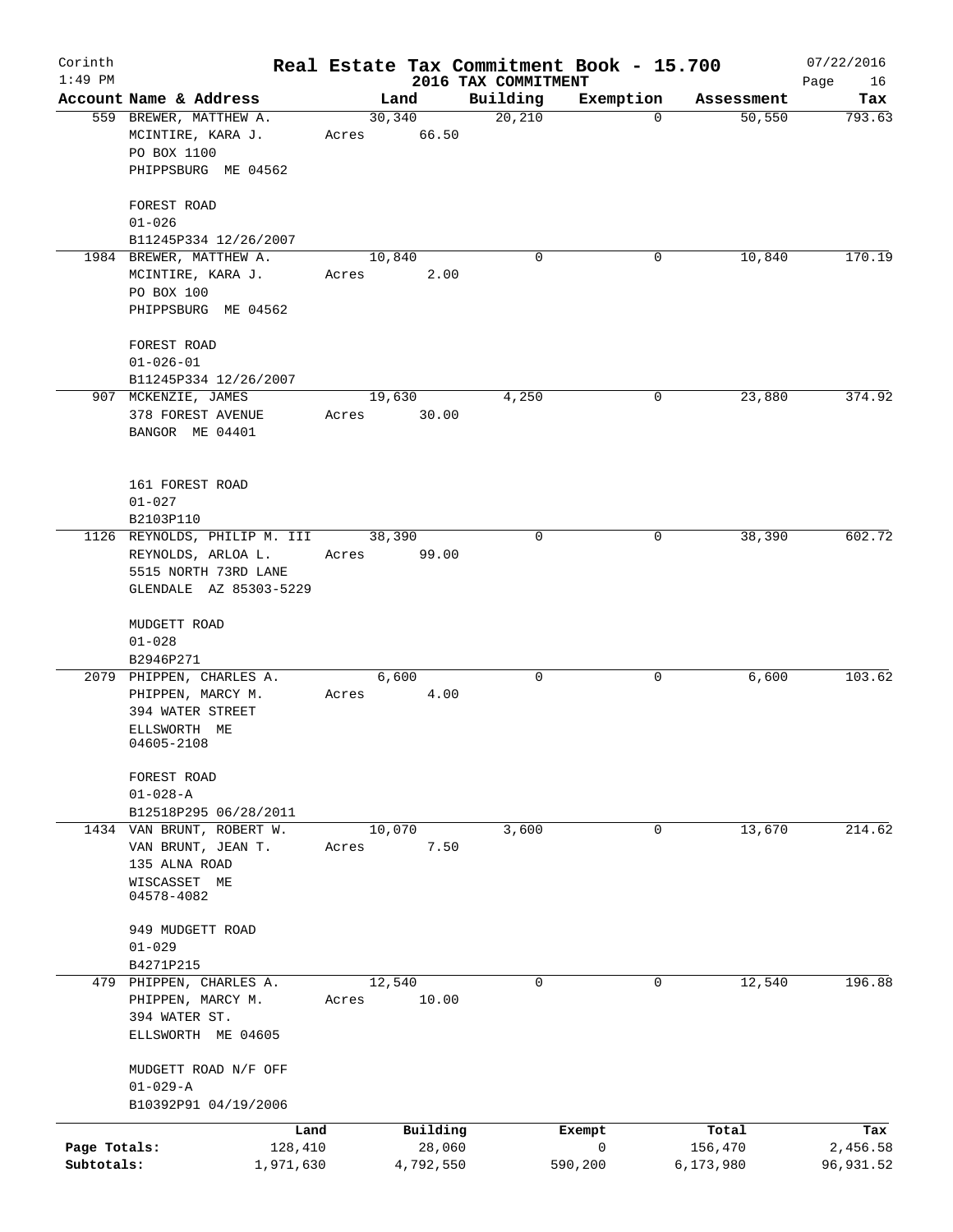| Corinth   |                                      |        |       |                     | Real Estate Tax Commitment Book - 15.700 |            | 07/22/2016 |
|-----------|--------------------------------------|--------|-------|---------------------|------------------------------------------|------------|------------|
| $1:49$ PM |                                      |        |       | 2016 TAX COMMITMENT |                                          |            | Page<br>17 |
|           | Account Name & Address               | Land   |       | Building            | Exemption                                | Assessment | Tax        |
|           | 1265 SPRAGUE, SHARON                 | 22,440 |       | 135,440             | 15,000                                   | 142,880    | 2, 243.22  |
|           | 877 MUDGETT ROAD                     | Acres  | 13.00 |                     | 01 Homestead Exempt                      |            |            |
|           | CORINTH ME 04427                     |        |       |                     |                                          |            |            |
|           | 877 MUDGETT ROAD                     |        |       |                     |                                          |            |            |
|           | $01 - 030$                           |        |       |                     |                                          |            |            |
|           | B4656P191                            |        |       |                     |                                          |            |            |
|           | 1264 JOHANNESEN, WILMA J.            | 14,550 |       | 141,880             | 0                                        | 156,430    | 2,455.95   |
|           | 119 MILLS RD                         | Acres  | 1.03  |                     |                                          |            |            |
|           | EXETER ME 04435                      |        |       |                     |                                          |            |            |
|           | 871 MUDGETT ROAD                     |        |       |                     |                                          |            |            |
|           | $01 - 031$                           |        |       |                     |                                          |            |            |
|           | B11624P287 12/30/2008                |        |       |                     |                                          |            |            |
|           | 1668 DIFFELL, THOMAS G &<br>LISA TRS | 21,930 |       | 0                   | $\mathbf 0$                              | 21,930     | 344.30     |
|           | T.G. DIFFELL REV. LIV.<br>TRUST      | Acres  | 21.39 |                     |                                          |            |            |
|           | 851 MUDGETT ROAD<br>CORINTH ME 04427 |        |       |                     |                                          |            |            |
|           |                                      |        |       |                     |                                          |            |            |
|           | MUDGETT ROAD                         |        |       |                     |                                          |            |            |
|           | $01 - 032$                           |        |       |                     |                                          |            |            |
|           | B7523P280 10/20/2000                 |        |       |                     |                                          |            |            |
|           | 262 YOUNG, ROSANNE S.,<br>TRUSTEE    | 12,540 |       | 0                   | 0                                        | 12,540     | 196.88     |
|           | PRISCILLA A. ELLIS                   | Acres  | 10.00 |                     |                                          |            |            |
|           | LIVING TRUST                         |        |       |                     |                                          |            |            |
|           | 84 MCCARD ROAD                       |        |       |                     |                                          |            |            |
|           | CORINTH ME 04427                     |        |       |                     |                                          |            |            |
|           | MCCARD ROAD N/F OFF                  |        |       |                     |                                          |            |            |
|           | $01 - 033$                           |        |       |                     |                                          |            |            |
|           | B13662P279 10/02/2014                |        |       |                     |                                          |            |            |
|           | 549 ROWE, ASHLEY N. JR.              | 22,440 |       | 161,310             | 15,000                                   | 168,750    | 2,649.38   |
|           | ROWE, MARIA                          | Acres  | 6.78  |                     | 01 Homestead Exempt                      |            |            |
|           | 116 MCCARD ROAD                      |        |       |                     |                                          |            |            |
|           | CORINTH ME 04427                     |        |       |                     |                                          |            |            |
|           | 116 MCCARD ROAD                      |        |       |                     |                                          |            |            |
|           | $01 - 034$                           |        |       |                     |                                          |            |            |
|           | B12884P146 07/13/2012                |        |       |                     |                                          |            |            |
|           | 1674 YOUNG, JERRY L.                 | 20,860 |       | 74,480              | 15,000                                   | 80,340     | 1,261.34   |
|           | YOUNG, ROSANNE S.                    | Acres  | 5.42  |                     | 01 Homestead Exempt                      |            |            |
|           | 84 MCCARD ROAD                       |        |       |                     |                                          |            |            |
|           | CORINTH ME 04427                     |        |       |                     |                                          |            |            |
|           | 84 MCCARD ROAD                       |        |       |                     |                                          |            |            |
|           | $01 - 034 - A$                       |        |       |                     |                                          |            |            |
|           | B7566P217                            |        |       |                     |                                          |            |            |
|           |                                      |        |       |                     |                                          |            |            |

|              | Land      | Building  | Exempt  | Total     | Tax        |
|--------------|-----------|-----------|---------|-----------|------------|
| Page Totals: | 114,760   | 513,110   | 45,000  | 582,870   | 9,151.07   |
| Subtotals:   | 2,086,390 | 5,305,660 | 635,200 | 6,756,850 | 106,082.59 |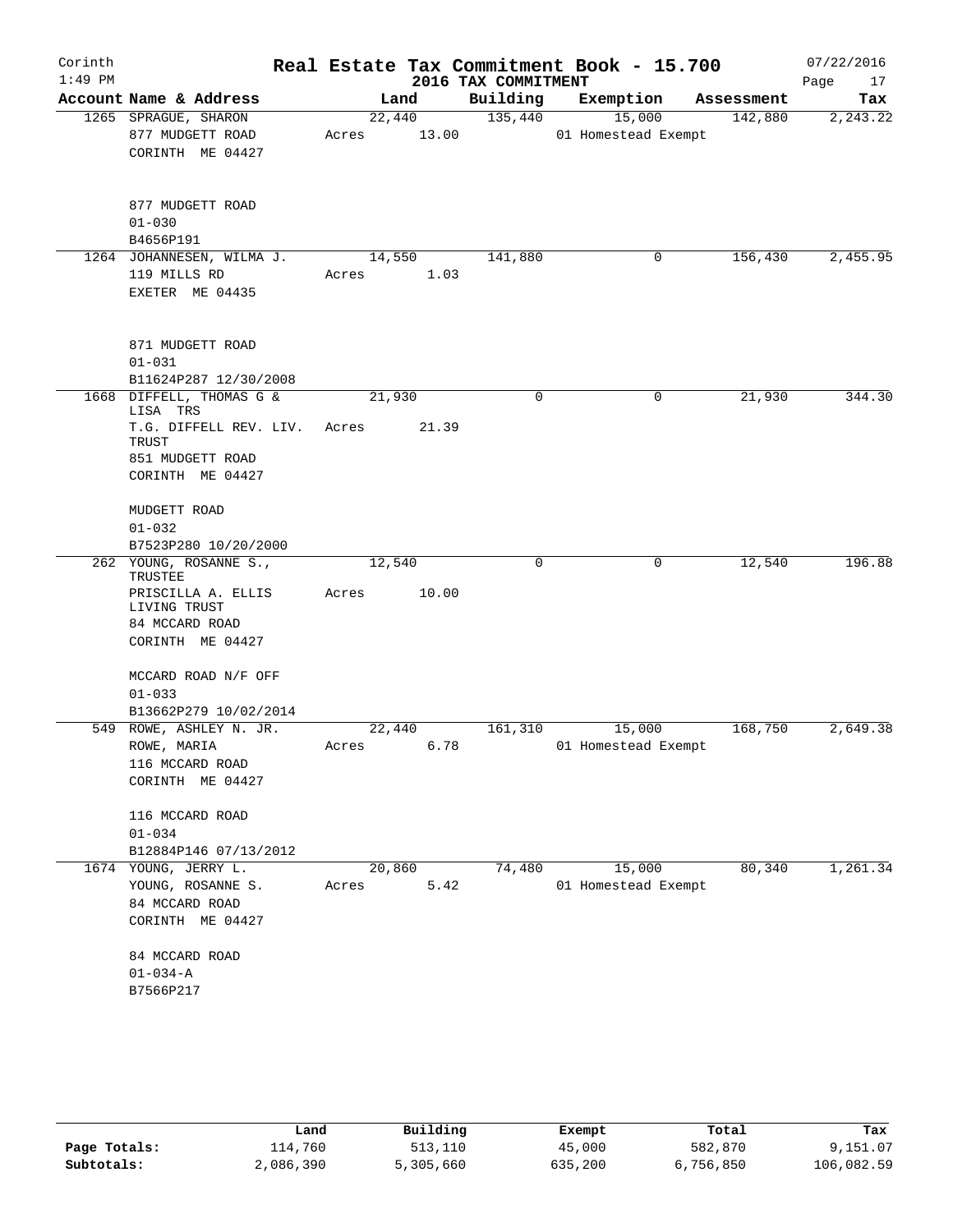| Corinth   |                                    |       |        |        |                     | Real Estate Tax Commitment Book - 15.700 |            | 07/22/2016 |
|-----------|------------------------------------|-------|--------|--------|---------------------|------------------------------------------|------------|------------|
| $1:49$ PM |                                    |       |        |        | 2016 TAX COMMITMENT |                                          |            | Page<br>18 |
|           | Account Name & Address             |       | Land   |        | Building            | Exemption                                | Assessment | Tax        |
|           | 1972 FONTAINE, ROBERT              |       | 17,970 |        | 102,040             | 15,000                                   | 105,010    | 1,648.66   |
|           | FONTAINE, JOANNE                   | Acres |        | 2.93   |                     | 01 Homestead Exempt                      |            |            |
|           | 136 MCCARD ROAD                    |       |        |        |                     |                                          |            |            |
|           | CORINTH ME 04427                   |       |        |        |                     |                                          |            |            |
|           | 136 MCCARD ROAD                    |       |        |        |                     |                                          |            |            |
|           | $01 - 034 - B$                     |       |        |        |                     |                                          |            |            |
|           | B10619P210 08/31/2006              |       |        |        |                     |                                          |            |            |
|           | 1480 GAWRYCH, PETER D.             |       | 9,970  |        | $\mathbf 0$         | 0                                        | 9,970      | 156.53     |
|           | 27 LOWER LANE                      | Acres |        | 7.40   |                     |                                          |            |            |
|           | LEVANT ME 04456                    |       |        |        |                     |                                          |            |            |
|           | MCCARD ROAD N/F OFF                |       |        |        |                     |                                          |            |            |
|           | $01 - 034 - C$                     |       |        |        |                     |                                          |            |            |
|           | B7745P145                          |       |        |        |                     |                                          |            |            |
|           | 1993 YOUNG, JERRY L.               |       | 13,520 |        | 6,730               | 0                                        | 20,250     | 317.92     |
|           | YOUNG, ROSANNE S.                  | Acres |        | 11.04  |                     |                                          |            |            |
|           | 84 MCCARD RD                       |       |        |        |                     |                                          |            |            |
|           | CORINTH ME 04427                   |       |        |        |                     |                                          |            |            |
|           | MCCARD ROAD                        |       |        |        |                     |                                          |            |            |
|           | $01 - 034 - D$                     |       |        |        |                     |                                          |            |            |
|           | B10907P16 04/10/2007               |       |        |        |                     |                                          |            |            |
| 1868      | PRISCILLA A. ELLIS<br>LIVING TRUST |       | 81,950 |        | $\mathbf 0$         | 0                                        | 81,950     | 1,286.61   |
|           | ROSANNE S. YOUNG<br>TRUSTEE        | Acres |        | 423.52 |                     |                                          |            |            |
|           | 84 MCCARD ROAD                     |       |        |        |                     |                                          |            |            |
|           | CORINTH ME 04427                   |       |        |        |                     |                                          |            |            |
|           | 399 MCCARD ROAD                    |       |        |        |                     |                                          |            |            |
|           | $01 - 034 - E$                     |       |        |        |                     |                                          |            |            |
|           | B7256P103 12/20/1999               |       |        |        |                     |                                          |            |            |
|           | 550 ELLIS, PRISCILLA A.<br>TRUSTEE |       | 19,730 |        | $\mathbf 0$         | 0                                        | 19,730     | 309.76     |
|           | LIVING TRUST                       | Acres |        | 9.66   |                     |                                          |            |            |
|           | c/o ROSANNE YOUNG                  |       |        |        |                     |                                          |            |            |
|           | 84 MCCARD ROAD                     |       |        |        |                     |                                          |            |            |
|           | CORINTH ME 04427                   |       |        |        |                     |                                          |            |            |
|           | MCCARD ROAD                        |       |        |        |                     |                                          |            |            |
|           | $01 - 035$                         |       |        |        |                     |                                          |            |            |
|           | B7256P103 02/20/1997               |       |        |        |                     |                                          |            |            |
|           | 618 GRANGER, PETER                 |       | 29,810 |        | $\mathbf 0$         | 0                                        | 29,810     | 468.02     |
|           | GRANGER, ANNE M.                   |       | Acres  | 62.00  |                     |                                          |            |            |
|           | 274 GOLDFINCH DRIVE                |       |        |        |                     |                                          |            |            |
|           | BRIDGEWATER NJ 08807               |       |        |        |                     |                                          |            |            |
|           | MCCARD ROAD                        |       |        |        |                     |                                          |            |            |
|           | $01 - 035 - A$                     |       |        |        |                     |                                          |            |            |
|           | B2233P529                          |       |        |        |                     |                                          |            |            |

|              | Land      | Building  | Exempt  | Total      | Tax        |
|--------------|-----------|-----------|---------|------------|------------|
| Page Totals: | 172,950   | 108,770   | 15,000  | 266,720    | 4,187.50   |
| Subtotals:   | 2,259,340 | 5,414,430 | 650,200 | 7,023,570" | 110,270.09 |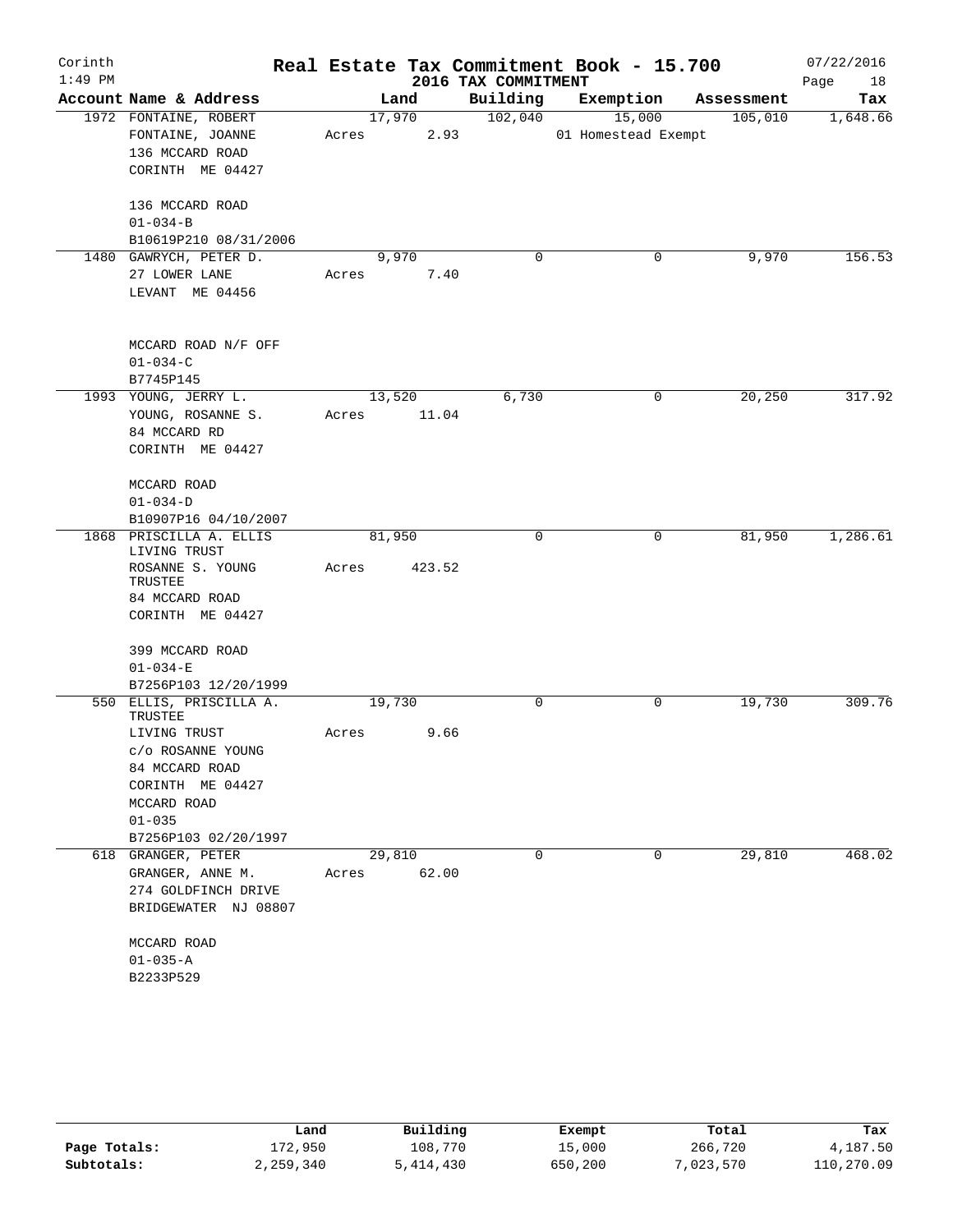| Corinth   |                                        |       |        |                     | Real Estate Tax Commitment Book - 15.700 |            | 07/22/2016 |
|-----------|----------------------------------------|-------|--------|---------------------|------------------------------------------|------------|------------|
| $1:49$ PM |                                        |       |        | 2016 TAX COMMITMENT |                                          |            | Page<br>19 |
|           | Account Name & Address                 |       | Land   | Building            | Exemption                                | Assessment | Tax        |
|           | 574 FONTAINE, JOANNE M.                |       | 42,450 | 0                   | $\Omega$                                 | 42,450     | 666.46     |
|           | 136 MCCARD ROAD<br>CORINTH ME 04427    | Acres | 100.29 |                     |                                          |            |            |
|           |                                        |       |        |                     |                                          |            |            |
|           | MCCARD ROAD                            |       |        |                     |                                          |            |            |
|           | $01 - 036$                             |       |        |                     |                                          |            |            |
|           | B2153P54 12/05/1968                    |       |        |                     |                                          |            |            |
|           | 1974 HAMILTON, JOHN D.<br>LIVING TRUST |       | 26,900 | 160,530             | 21,000                                   | 166,430    | 2,612.95   |
|           | HAMILTON, MARTHA W.<br>LIVING TRUST    | Acres | 10.63  |                     | 01 Homestead Exempt                      |            |            |
|           | 28 MCCARD ROAD                         |       |        |                     | 22 Veteran                               |            |            |
|           | CORINTH ME 04427                       |       |        |                     |                                          |            |            |
|           | 28 MCCARD ROAD<br>$01 - 036 - 01$      |       |        |                     |                                          |            |            |
|           | B13824P21 04/28/2015                   |       |        |                     |                                          |            |            |
|           | 2081 DOUCETTE, SAMUEL E.               |       | 11,800 | 8,720               | 0                                        | 20,520     | 322.16     |
|           | 563 LEDGE HILL ROAD                    | Acres | 1.00   |                     |                                          |            |            |
|           | CORINTH ME 04427                       |       |        |                     |                                          |            |            |
|           | 567 LEDGE HILL ROAD                    |       |        |                     |                                          |            |            |
|           | $01 - 036 - 2$                         |       |        |                     |                                          |            |            |
|           | B12555P110 08/05/2011                  |       |        |                     |                                          |            |            |
|           | 425 DOUCETTE, SAMUEL E.                |       | 12,600 | 42,130              | 15,000                                   | 39,730     | 623.76     |
|           | 563 LEDGE HILL ROAD                    | Acres | 0.53   |                     | 01 Homestead Exempt                      |            |            |
|           | CORINTH ME 04427                       |       |        |                     |                                          |            |            |
|           | 563 LEDGE HILL ROAD                    |       |        |                     |                                          |            |            |
|           | $01 - 037$                             |       |        |                     |                                          |            |            |
|           | B7979P69 12/06/2001 B2307P238          |       |        |                     |                                          |            |            |
|           | 1440 WAGNER, JAMES B.                  |       | 9,680  | 20,560              | 0                                        | 30,240     | 474.77     |
|           | WAGNER, JACQUELYN<br>R. (HEIRS OF)     | Acres | 0.25   |                     |                                          |            |            |
|           | 325 EASTSIDE STREET                    |       |        |                     |                                          |            |            |
|           | SORRENTO ME 04677                      |       |        |                     |                                          |            |            |
|           | 551 LEDGE HILL ROAD                    |       |        |                     |                                          |            |            |
|           | $01 - 038$<br>B2488P269                |       |        |                     |                                          |            |            |
|           | 1441 WAGNER, JAMES B.                  |       | 9,500  | $\Omega$            | $\Omega$                                 | 9,500      | 149.15     |
|           | WAGNER, JACQUELYN R.                   | Acres | 0.25   |                     |                                          |            |            |
|           | (HEIRS OF)<br>325 EASTSIDE STREET      |       |        |                     |                                          |            |            |
|           | SERRENTO ME 04677                      |       |        |                     |                                          |            |            |
|           | 547 LEDGE HILL ROAD                    |       |        |                     |                                          |            |            |
|           | $01 - 039$                             |       |        |                     |                                          |            |            |
|           | B2289P277                              |       |        |                     |                                          |            |            |

|              | Land      | Building  | Exempt  | Total     | Tax        |
|--------------|-----------|-----------|---------|-----------|------------|
| Page Totals: | 112,930   | 231,940   | 36,000  | 308,870   | 4,849.25   |
| Subtotals:   | 2,372,270 | 5,646,370 | 686,200 | 7,332,440 | 115,119.34 |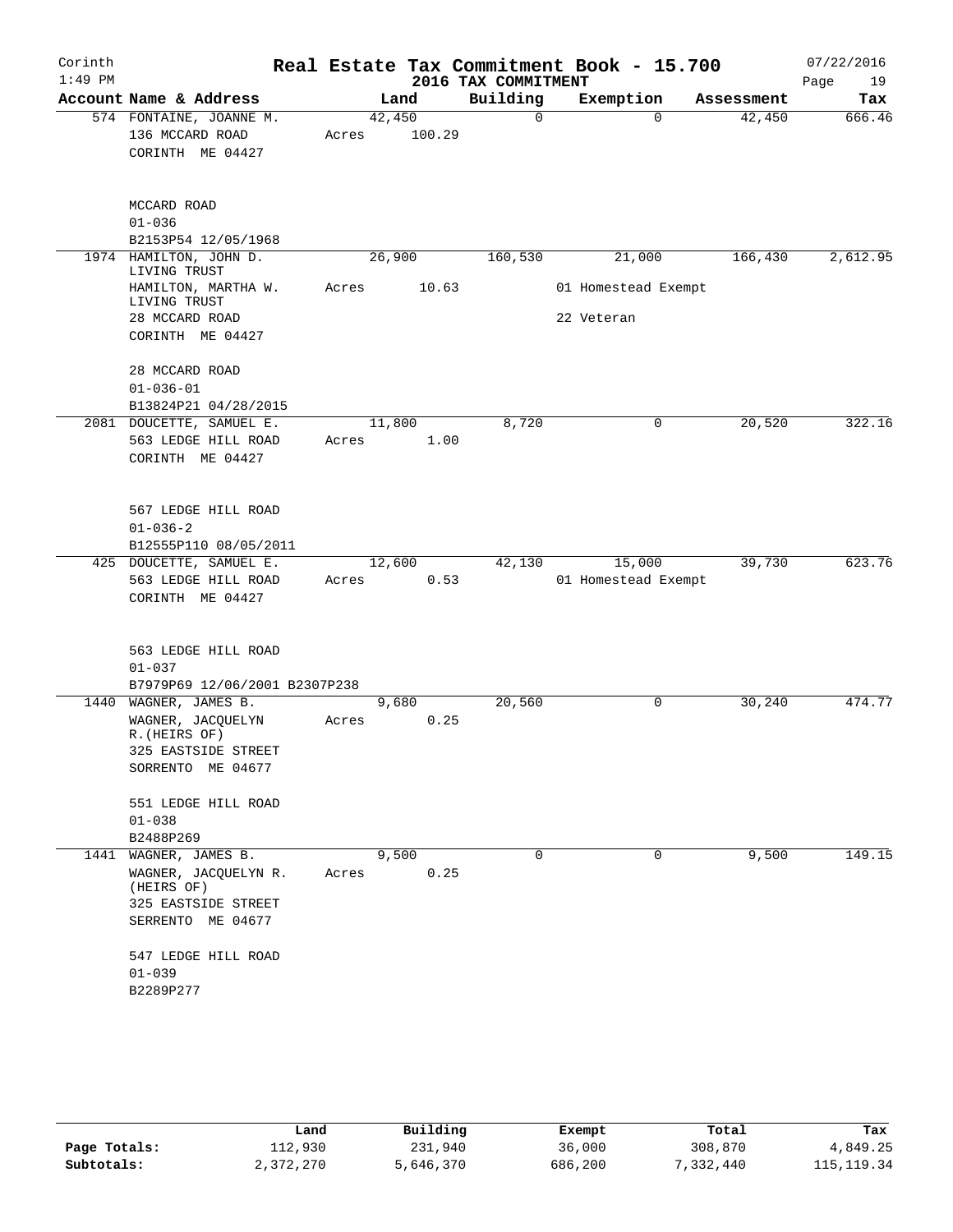| Corinth   |                                                                                          | Real Estate Tax Commitment Book - 15.700 |                                 |                               |            | 07/22/2016        |
|-----------|------------------------------------------------------------------------------------------|------------------------------------------|---------------------------------|-------------------------------|------------|-------------------|
| $1:49$ PM | Account Name & Address                                                                   | Land                                     | 2016 TAX COMMITMENT<br>Building | Exemption                     | Assessment | Page<br>20<br>Tax |
|           | 548 CAVERLY, TIMOTHY P.<br>CAVERLY, SUSAN A.<br>220 MORGAN LN<br>MILLINOCKET ME 04462    | 14,810<br>20.57<br>Acres                 | $\mathbf 0$                     | 0                             | 14,810     | 232.52            |
|           | MCCARD ROAD<br>$01 - 040$<br>B10879P322 02/16/2007                                       |                                          |                                 |                               |            |                   |
|           | 514 EASTMAN, JEFFREY D.<br>EASTMAN, CHRISTOPHER<br>507 LEDGE HILL RD<br>CORINTH ME 04427 | 16,070<br>Acres<br>1.29                  | 27,980                          | 0                             | 44,050     | 691.58            |
|           | 507 LEDGE HILL ROAD<br>$01 - 040 - 01$<br>B13628P240 08/28/2014                          |                                          |                                 |                               |            |                   |
|           | 518 EASTMAN, JEFFREY D.<br>110 CALL ROAD<br>EXETER ME 04435                              | 15,770<br>1.03<br>Acres                  | $\mathbf 0$                     | 0                             | 15,770     | 247.59            |
|           | 515 LEDGE HILL ROAD<br>$01 - 040 - 02$                                                   |                                          |                                 |                               |            |                   |
| 717       | B11971P300 10/29/2009<br>SLATER, SHAWN<br>515 LEDGE HILL ROAD<br>CORINTH ME 04427        | $\mathbf 0$                              | 20,060                          | 15,000<br>01 Homestead Exempt | 5,060      | 79.44             |
|           | 515 LEDGE HILL ROAD<br>$01 - 040 - 02H$                                                  |                                          |                                 |                               |            |                   |
|           | 519 EASTMAN, JEFFREY D.<br>110 CALL ROAD<br>EXETER ME 04435                              | 15,770<br>1.03<br>Acres                  | $\mathbf 0$                     | 0                             | 15,770     | 247.59            |
|           | 523 LEDGE HILL ROAD<br>$01 - 040 - 03$<br>B11971P300 10/29/2009                          |                                          |                                 |                               |            |                   |
|           | 1541 ALEXANDER, DEANNA<br>523 LEDGE HILL ROAD<br>CORINTH ME 04427                        | 0                                        | 44,260                          | 15,000<br>01 Homestead Exempt | 29,260     | 459.38            |
|           | 523 LEDGE HILL ROAD<br>$01 - 040 - 03H$                                                  |                                          |                                 |                               |            |                   |
| 520       | EASTMAN, JEFFREY D.<br>110 CALL ROAD<br>EXETER ME 04435                                  | 15,770<br>1.03<br>Acres                  | $\mathbf 0$                     | 0                             | 15,770     | 247.59            |
|           | 529 LEDGE HILL ROAD<br>$01 - 040 - 04$<br>B11971P300 10/29/2009                          |                                          |                                 |                               |            |                   |
|           | Land.                                                                                    | <b>Building</b>                          |                                 | $F$ vemnt                     | $T$ otal   |                   |

|              | Land      | Building  | Exempt  | Total     | Tax        |
|--------------|-----------|-----------|---------|-----------|------------|
| Page Totals: | 78,190    | 92,300    | 30,000  | 140,490   | 2,205.69   |
| Subtotals:   | 2,450,460 | 5,738,670 | 716,200 | 7,472,930 | 117,325.03 |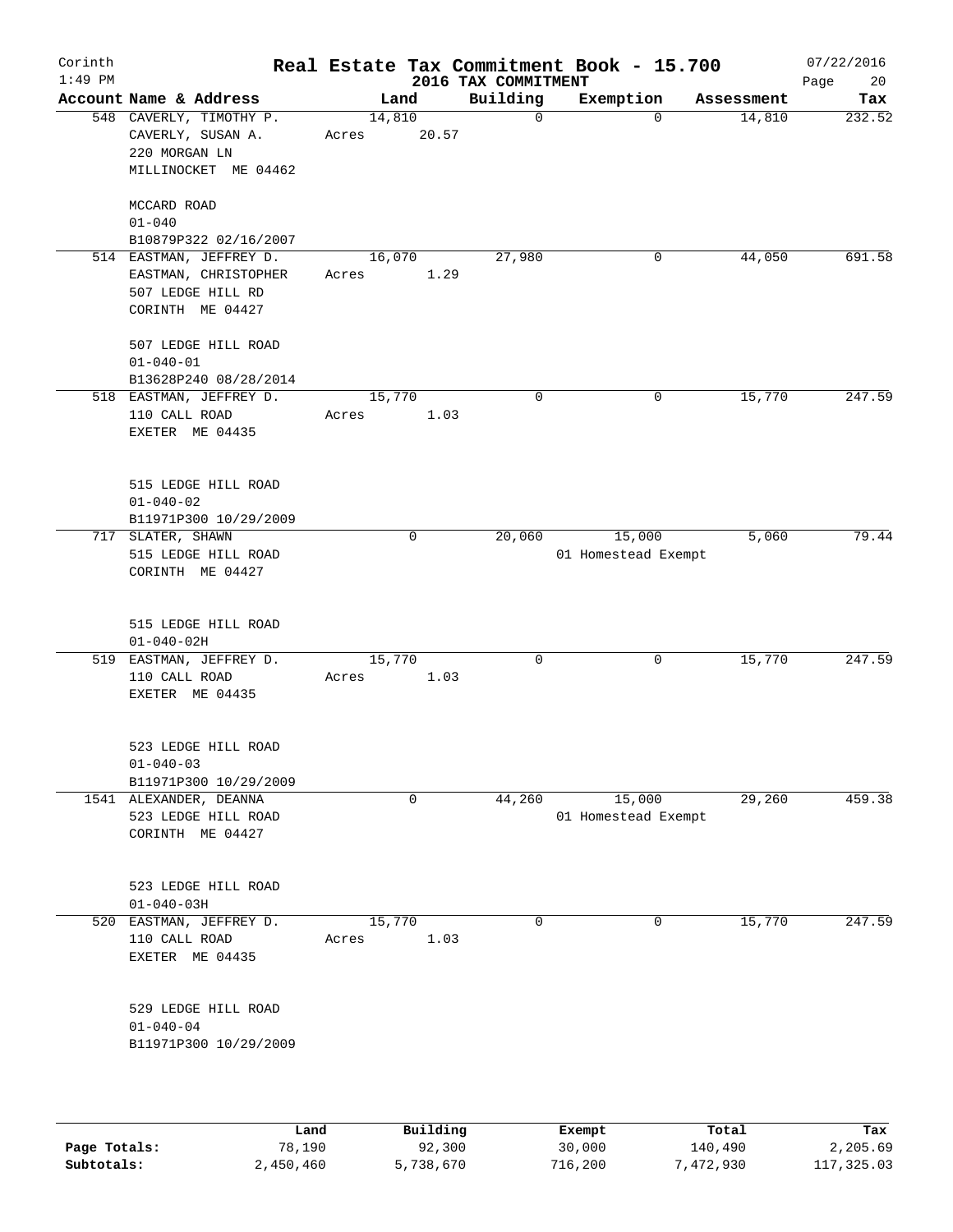| Corinth<br>$1:49$ PM |                                                                                     |                         | 2016 TAX COMMITMENT | Real Estate Tax Commitment Book - 15.700    |            | 07/22/2016<br>21<br>Page |
|----------------------|-------------------------------------------------------------------------------------|-------------------------|---------------------|---------------------------------------------|------------|--------------------------|
|                      | Account Name & Address                                                              | Land                    | Building            | Exemption                                   | Assessment | Tax                      |
|                      | 255 HICKS, TERRY D.<br>121 BEANS MILL ROAD<br>CORINTH ME 04427                      | $\mathbf 0$             | 10,820              | $\Omega$                                    | 10,820     | 169.87                   |
|                      | 529 LEDGE HILL ROAD<br>$01 - 040 - 04H$                                             |                         |                     |                                             |            |                          |
|                      | 521 EASTMAN, JEFFREY D.<br>110 CALL ROAD<br>EXETER ME 04435                         | 15,770<br>1.03<br>Acres | 0                   | 0                                           | 15,770     | 247.59                   |
|                      | 535 LEDGE HILL ROAD<br>$01 - 040 - 05$<br>B11971P300 10/29/2009                     |                         |                     |                                             |            |                          |
|                      | 1965 EASTMAN, JEFFREY<br>110 CALL ROAD<br>EXETER ME 04435                           | 0                       | 16,470              | 0                                           | 16,470     | 258.58                   |
|                      | 535 LEDGE HILL ROAD<br>$01 - 040 - 05H$                                             |                         |                     |                                             |            |                          |
|                      | 522 EASTMAN, JEFFREY D.<br>110 CALL ROAD<br>EXETER ME 04435                         | 15,810<br>Acres<br>1.07 | 0                   | 0                                           | 15,810     | 248.22                   |
|                      | 545 LEDGE HILL ROAD<br>$01 - 040 - 06$<br>B11971P300 10/29/2009                     |                         |                     |                                             |            |                          |
|                      | 1673 SCOTT, EUGENE C.<br>SCOTT, HELEN M.<br>545 LEDGE HILL ROAD<br>CORINTH ME 04427 | 0                       | 30,740              | 15,000<br>01 Homestead Exempt               | 15,740     | 247.12                   |
|                      | 545 LEDGE HILL ROAD<br>$01 - 040 - 06H$                                             |                         |                     |                                             |            |                          |
|                      | 523 EASTMAN, JEFFREY D.<br>110 CALL ROAD<br>EXETER ME 04435                         | 15,930<br>1.48<br>Acres | 0                   | 0                                           | 15,930     | 250.10                   |
|                      | 3 MCCARD ROAD<br>$01 - 040 - 07$<br>B11971P300 10/29/2009                           |                         |                     |                                             |            |                          |
|                      | 1675 PERRY, ARNOLD<br>PERRY, KATHLEEN<br>3 MCCARD ROAD<br>CORINTH ME 04427          | 0                       | 28,980              | 21,000<br>01 Homestead Exempt<br>22 Veteran | 7,980      | 125.29                   |
|                      | 3 MCCARD ROAD<br>$01 - 040 - 07H$                                                   |                         |                     |                                             |            |                          |
|                      |                                                                                     |                         |                     |                                             |            |                          |

|              | Land      | Building  | Exempt  | Total    | Tax        |
|--------------|-----------|-----------|---------|----------|------------|
| Page Totals: | 47,510    | 87,010    | 36,000  | 98,520   | 1,546.77   |
| Subtotals:   | 2,497,970 | 5,825,680 | 752,200 | ,571,450 | 118,871.80 |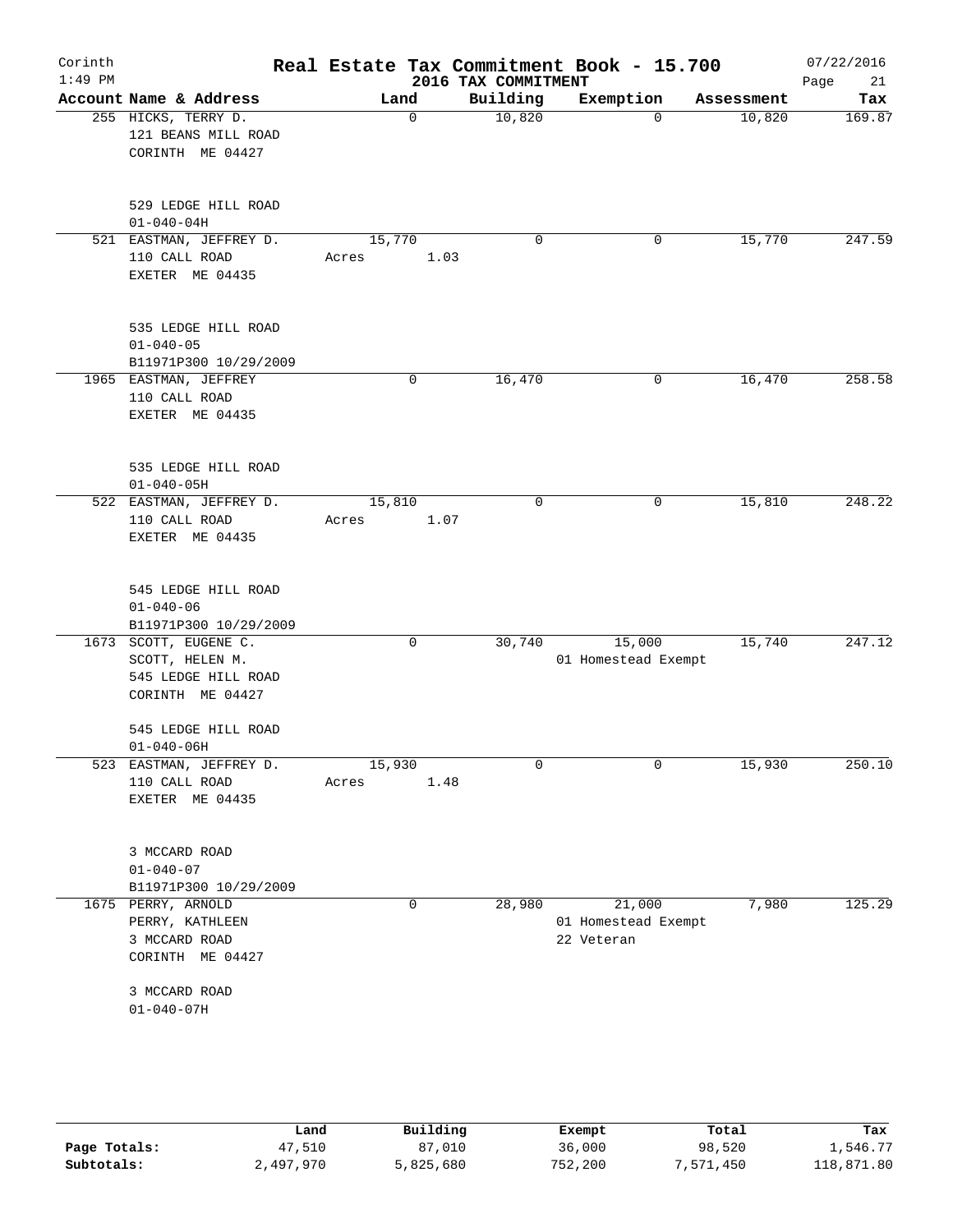| Corinth      |                                                             |                |                 |                     |                                 | Real Estate Tax Commitment Book - 15.700 |                       | 07/22/2016        |
|--------------|-------------------------------------------------------------|----------------|-----------------|---------------------|---------------------------------|------------------------------------------|-----------------------|-------------------|
| $1:49$ PM    | Account Name & Address                                      |                |                 | Land                | 2016 TAX COMMITMENT<br>Building | Exemption                                | Assessment            | Page<br>22<br>Tax |
|              | 524 EASTMAN, JEFFREY D.<br>110 CALL ROAD<br>EXETER ME 04435 |                | 15,770<br>Acres | 1.03                | $\mathbf 0$                     |                                          | 15,770<br>$\mathbf 0$ | 247.59            |
|              |                                                             |                |                 |                     |                                 |                                          |                       |                   |
|              | 17 MCCARD ROAD<br>$01 - 040 - 08$<br>B11971P300 10/29/2009  |                |                 |                     |                                 |                                          |                       |                   |
|              | 787 KEITH, DAVID A.                                         |                |                 | $\mathbf 0$         | 20,900                          | 15,000                                   | 5,900                 | 92.63             |
|              | 17 MCCARD ROAD<br>CORINTH ME 04427                          |                |                 |                     |                                 | 01 Homestead Exempt                      |                       |                   |
|              | 17 MCCARD ROAD<br>$01 - 040 - 08H$                          |                |                 |                     |                                 |                                          |                       |                   |
|              | 525 EASTMAN, JEFFREY D.                                     |                | 15,770          |                     | 24,160                          |                                          | 0<br>39,930           | 626.90            |
|              | EASTMAN, ADAM J.                                            |                | Acres           | 1.03                |                                 |                                          |                       |                   |
|              | 27 MCCARD ROAD<br>CORINTH ME 04427                          |                |                 |                     |                                 |                                          |                       |                   |
|              | 27 MCCARD ROAD<br>$01 - 040 - 09$                           |                |                 |                     |                                 |                                          |                       |                   |
|              | B13293P298 08/12/2013                                       |                |                 |                     |                                 |                                          |                       |                   |
|              | 526 EASTMAN, JEFFREY D.                                     |                | 15,770          |                     | $\mathbf 0$                     |                                          | 15,770<br>0           | 247.59            |
|              | 110 CALL ROAD<br>EXETER ME 04435                            |                | Acres           | 1.03                |                                 |                                          |                       |                   |
|              | 31 MCCARD ROAD                                              |                |                 |                     |                                 |                                          |                       |                   |
|              | $01 - 040 - 10$<br>B11971P300 10/29/2009                    |                |                 |                     |                                 |                                          |                       |                   |
| 730          | JAY, THOMAS                                                 |                |                 | 0                   | 23,940                          | 15,000                                   | 8,940                 | 140.36            |
|              | JAY, TINA                                                   |                |                 |                     |                                 | 01 Homestead Exempt                      |                       |                   |
|              | 31 MCCARD ROAD                                              |                |                 |                     |                                 |                                          |                       |                   |
|              | CORINTH ME 04427                                            |                |                 |                     |                                 |                                          |                       |                   |
|              | 31 MCCARD ROAD                                              |                |                 |                     |                                 |                                          |                       |                   |
|              | $01 - 040 - 10H$                                            |                |                 |                     |                                 |                                          |                       |                   |
|              | B12833P111 05/31/2012                                       |                |                 |                     |                                 |                                          |                       |                   |
|              | 1794 TILTON, TAMMIE                                         |                | 26,220          |                     | 24,590                          | 15,000                                   | 35,810                | 562.22            |
|              | PO BOX 274<br>CORINTH ME 04427                              |                | Acres           | 15.57               |                                 | 01 Homestead Exempt                      |                       |                   |
|              | 39 MCCARD ROAD                                              |                |                 |                     |                                 |                                          |                       |                   |
|              | $01 - 040 - A$                                              |                |                 |                     |                                 |                                          |                       |                   |
|              | B9062P1                                                     |                |                 |                     |                                 |                                          |                       |                   |
| 1282         | STINSON, EVERSON B.                                         |                | 17,440          |                     | 55,140                          | 15,000                                   | 57,580                | 904.01            |
|              | STINSON, GERALDINE L.                                       |                | Acres           | 2.47                |                                 | 01 Homestead Exempt                      |                       |                   |
|              | 68 FERRY RD<br>ORRINGTON ME<br>04474-3412                   |                |                 |                     |                                 |                                          |                       |                   |
|              | 534 LEDGE HILL ROAD                                         |                |                 |                     |                                 |                                          |                       |                   |
|              | $01 - 041$<br>B5857P126                                     |                |                 |                     |                                 |                                          |                       |                   |
|              |                                                             |                |                 |                     |                                 |                                          |                       |                   |
| Page Totals: |                                                             | Land<br>90,970 |                 | Building<br>148,730 |                                 | Exempt<br>60,000                         | Total<br>179,700      | Tax<br>2,821.30   |
| Subtotals:   |                                                             | 2,588,940      |                 | 5,974,410           |                                 | 812,200                                  | 7,751,150             | 121,693.10        |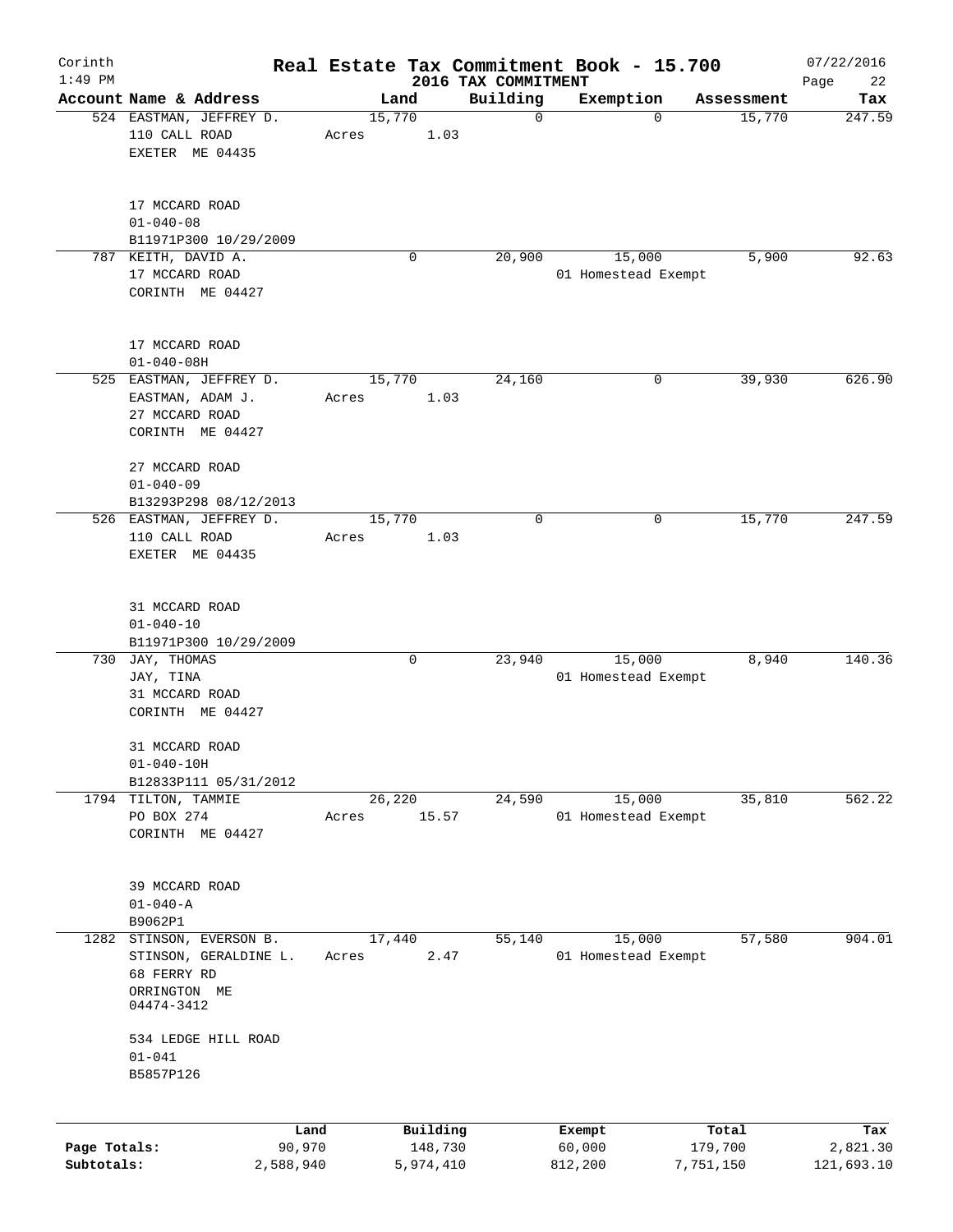| Corinth      |                                         |       |               |                     | Real Estate Tax Commitment Book - 15.700 |                      | 07/22/2016      |
|--------------|-----------------------------------------|-------|---------------|---------------------|------------------------------------------|----------------------|-----------------|
| $1:49$ PM    | Account Name & Address                  |       | Land          | 2016 TAX COMMITMENT |                                          |                      | Page<br>23      |
|              | 755 HILL, ALLISON L.                    |       | 15,960        | Building<br>83,620  | Exemption<br>15,000                      | Assessment<br>84,580 | Tax<br>1,327.91 |
|              | CHAPMAN, HEATH M.                       | Acres | 1.20          |                     | 01 Homestead Exempt                      |                      |                 |
|              | 475 WEST CORINTH ROAD                   |       |               |                     |                                          |                      |                 |
|              | CORINTH ME 04427                        |       |               |                     |                                          |                      |                 |
|              | 475 WEST CORINTH ROAD                   |       |               |                     |                                          |                      |                 |
|              | $01 - 041 - A$                          |       |               |                     |                                          |                      |                 |
|              | B11211P221 11/13/2007                   |       |               |                     |                                          |                      |                 |
|              | 1985 COLLINS, DAVID A.                  |       | 15,730        | 40,500              | 15,000                                   | 41,230               | 647.31          |
|              | HART, ASHLEIGH A.                       | Acres | 1.00          |                     | 01 Homestead Exempt                      |                      |                 |
|              | 501 WEST CORINTH RD                     |       |               |                     |                                          |                      |                 |
|              | CORINTH ME 04427                        |       |               |                     |                                          |                      |                 |
|              |                                         |       |               |                     |                                          |                      |                 |
|              | 501 WEST CORINTH ROAD                   |       |               |                     |                                          |                      |                 |
|              | $01 - 041 - A - 01$                     |       |               |                     |                                          |                      |                 |
|              | B13491P48 03/25/2014                    |       |               |                     |                                          |                      |                 |
|              | 65 BARTLE, WILLIAM D. JR.<br>(Heirs of) |       | 18,050        | 18,930              | 15,000                                   | 21,980               | 345.09          |
|              | PR. BARTLE, SATIN T.                    | Acres | 3.00          |                     | 01 Homestead Exempt                      |                      |                 |
|              | PO BOX 1744                             |       |               |                     |                                          |                      |                 |
|              | BANGOR ME 04401                         |       |               |                     |                                          |                      |                 |
|              |                                         |       |               |                     |                                          |                      |                 |
|              | 512 LEDGE HILL ROAD                     |       |               |                     |                                          |                      |                 |
|              | $01 - 041 - B$                          |       |               |                     |                                          |                      |                 |
|              | B14015P19 11/20/2015                    |       |               | $\Omega$            | $\Omega$                                 |                      |                 |
|              | 1018 BARTLE, WILLIAM D. JR.             |       | 9,180<br>3.70 |                     |                                          | 9,180                | 144.13          |
|              | PR. BARTLE, SATIN T.<br>PO BOX 1744     | Acres |               |                     |                                          |                      |                 |
|              | BANGOR ME 04402-1744                    |       |               |                     |                                          |                      |                 |
|              |                                         |       |               |                     |                                          |                      |                 |
|              | LEDGE HILL ROAD N/F                     |       |               |                     |                                          |                      |                 |
|              | $01 - 041 - C$                          |       |               |                     |                                          |                      |                 |
|              | B14015P19 11/20/2015                    |       |               |                     |                                          |                      |                 |
|              | 12 AITKEN, JAMES F.                     |       | 25,420        | 14,520              | 21,000                                   | 18,940               | 297.36          |
|              | 4571 BECK LAKE TRAIL                    | Acres | 3.57          |                     | 22 Veteran                               |                      |                 |
|              | MELBOURNE FL 32901                      |       |               |                     | 01 Homestead Exempt                      |                      |                 |
|              |                                         |       |               |                     |                                          |                      |                 |
|              | 517 WEST CORINTH ROAD                   |       |               |                     |                                          |                      |                 |
|              | $01 - 041 - D$                          |       |               |                     |                                          |                      |                 |
|              | B5472P106                               |       |               |                     |                                          |                      |                 |
| 990          | NORTHERN NEW ENGLAND                    |       | 0             | 2,300               | 0                                        | 2,300                | 36.11           |
|              | TELEPHONE                               |       |               |                     |                                          |                      |                 |
|              | C/O TAX DEPARTMENT                      |       |               |                     |                                          |                      |                 |
|              | 770 ELM STREET                          |       |               |                     |                                          |                      |                 |
|              | MANCHESTER NH 03101                     |       |               |                     |                                          |                      |                 |
|              | WEST CORINTH ROAD                       |       |               |                     |                                          |                      |                 |
|              | $01 - 041 - D - 1H$                     |       |               |                     |                                          |                      |                 |
|              | 13 AITKEN, OLIVIA                       |       | 0             | 26,960              | 15,000                                   | 11,960               | 187.77          |
|              | 517 WEST CORINTH ROAD                   |       |               |                     | 01 Homestead Exempt                      |                      |                 |
|              | CORINTH ME 04427                        |       |               |                     |                                          |                      |                 |
|              |                                         |       |               |                     |                                          |                      |                 |
|              |                                         |       |               |                     |                                          |                      |                 |
|              | 519 WEST CORINTH ROAD                   |       |               |                     |                                          |                      |                 |
|              | $01 - 041 - D - 2H$                     |       |               |                     |                                          |                      |                 |
|              |                                         |       |               |                     |                                          |                      |                 |
|              | Land                                    |       | Building      |                     | Exempt                                   | Total                | Tax             |
| Page Totals: | 84,340                                  |       | 186,830       |                     | 81,000                                   | 190,170              | 2,985.68        |
| Subtotals:   | 2,673,280                               |       | 6,161,240     |                     | 893,200                                  | 7,941,320            | 124,678.78      |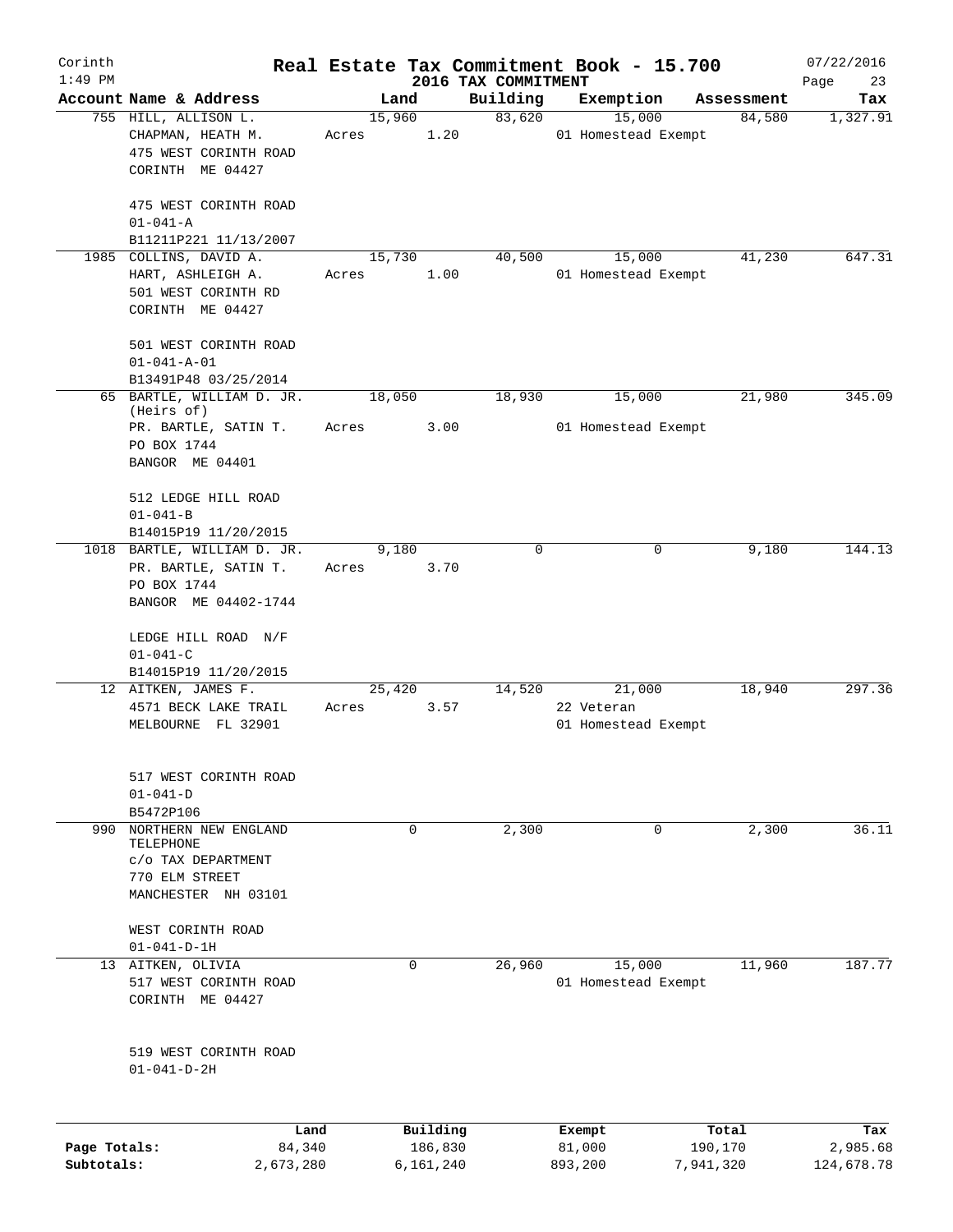| Corinth   |                                                                                                   |                 |       |                     | Real Estate Tax Commitment Book - 15.700 |            | 07/22/2016 |
|-----------|---------------------------------------------------------------------------------------------------|-----------------|-------|---------------------|------------------------------------------|------------|------------|
| $1:49$ PM |                                                                                                   |                 |       | 2016 TAX COMMITMENT |                                          |            | 24<br>Page |
|           | Account Name & Address                                                                            |                 | Land  | Building            | Exemption                                | Assessment | Tax        |
|           | 128 BITHER, NANCY<br>BITHER JR, ROGER E.<br>(Heirs of)<br>647 LEDGE HILL ROAD<br>CORINTH ME 04427 | 27,320<br>Acres | 10.99 | 55,630              | 15,000<br>01 Homestead Exempt            | 67,950     | 1,066.81   |
|           | 647 LEDGE HILL ROAD<br>$01 - 042$                                                                 |                 |       |                     |                                          |            |            |
|           | B4033P274                                                                                         |                 |       | 6,390               |                                          | 7,120      | 111.78     |
|           | 816 LORD, JEREMY<br>30 EXETER ROAD LOT 21<br>CORINTH ME 04427                                     | 15,730<br>Acres | 1.00  |                     | 15,000<br>01 Homestead Exempt            |            |            |
|           | 655 LEDGE HILL ROAD<br>$01 - 042 - A$                                                             |                 |       |                     |                                          |            |            |
|           | B13374P83 10/24/2013                                                                              |                 |       |                     |                                          |            |            |
|           | 1353 GRONDIN JR, FREDERICK<br>L.                                                                  | 15,740          |       | 42,200              | 21,000                                   | 36,940     | 579.96     |
|           | 639 LEDGE HILL ROAD<br>CORINTH ME 04427                                                           | Acres           | 1.01  |                     | 01 Homestead Exempt<br>22 Veteran        |            |            |
|           | 639 LEDGE HILL ROAD<br>$01 - 042 - B$                                                             |                 |       |                     |                                          |            |            |
|           | B9837P247 11/05/2004                                                                              |                 |       |                     |                                          |            |            |
|           | 963 ELRICH, CHERYL                                                                                | 33,230          |       | 51,240              | 0                                        | 84,470     | 1,326.18   |
|           | 695 LEDGE HILL ROAD                                                                               | Acres           | 25.30 |                     |                                          |            |            |
|           | CORINTH ME 04427                                                                                  |                 |       |                     |                                          |            |            |
|           | 695 LEDGE HILL ROAD<br>$01 - 043$                                                                 |                 |       |                     |                                          |            |            |
|           | B13479P135 03/10/2014 B11173P34 10/19/2007<br>B10258P306 09/29/2005                               |                 |       |                     |                                          |            |            |
|           | 1254 STYMIEST, TRAVIS T.                                                                          | 31,720          |       | 23,350              | 0                                        | 55,070     | 864.60     |
|           | WALKER, TANYA                                                                                     | Acres           | 40.00 |                     |                                          |            |            |
|           | 39 PECAL LANE<br>LEVANT ME 04456                                                                  |                 |       |                     |                                          |            |            |
|           | 691 LEDGE HILL ROAD                                                                               |                 |       |                     |                                          |            |            |
|           | $01 - 043 - A$                                                                                    |                 |       |                     |                                          |            |            |
|           | B13075P40 01/23/2013                                                                              |                 |       |                     |                                          |            |            |
| 1750      | DIFFELL, THOMAS G &<br>LISA TRS                                                                   | 37,650          |       | 203,850             | 15,000                                   | 226,500    | 3,556.05   |
|           | T.G. DIFFELL REV. LIV.<br>TRUST<br>851 MUDGETT ROAD                                               | Acres           | 15.04 |                     | 01 Homestead Exempt                      |            |            |
|           | CORINTH ME 04427                                                                                  |                 |       |                     |                                          |            |            |
|           | 851 MUDGETT ROAD                                                                                  |                 |       |                     |                                          |            |            |
|           | $01 - 044$                                                                                        |                 |       |                     |                                          |            |            |
|           | B9622P80                                                                                          |                 |       |                     |                                          |            |            |

|              | Land      | Building  | Exempt  | Total     | Tax          |
|--------------|-----------|-----------|---------|-----------|--------------|
| Page Totals: | 161,390   | 382,660   | 66,000  | 478,050   | 7,505.38     |
| Subtotals:   | 2,834,670 | 6,543,900 | 959,200 | 8,419,370 | 132, 184. 16 |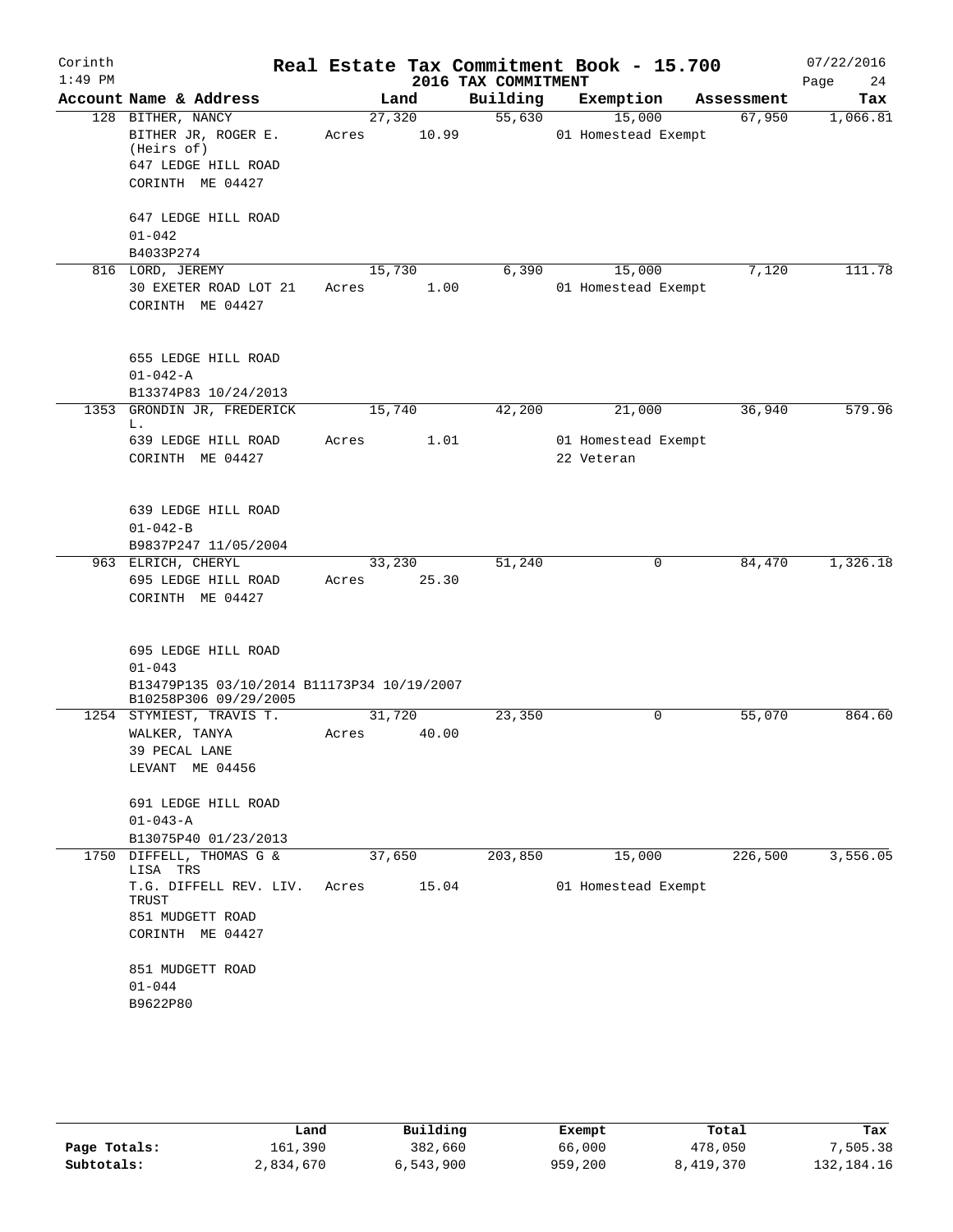| Corinth      |                                             |           |       |                |                         | Real Estate Tax Commitment Book - 15.700 |                      | 07/22/2016    |
|--------------|---------------------------------------------|-----------|-------|----------------|-------------------------|------------------------------------------|----------------------|---------------|
| $1:49$ PM    | Account Name & Address                      |           |       |                | 2016 TAX COMMITMENT     | Exemption                                |                      | Page<br>25    |
|              | 1146 ROGERS, D. LYNN                        |           |       | Land<br>11,420 | Building<br>$\mathbf 0$ | $\Omega$                                 | Assessment<br>11,420 | Tax<br>179.29 |
|              | 842 MUDGETT RD                              |           | Acres | 2.50           |                         |                                          |                      |               |
|              | LEVANT ME 04456                             |           |       |                |                         |                                          |                      |               |
|              |                                             |           |       |                |                         |                                          |                      |               |
|              |                                             |           |       |                |                         |                                          |                      |               |
|              | MUDGETT ROAD<br>$01 - 044 - B$              |           |       |                |                         |                                          |                      |               |
|              | B8211P303                                   |           |       |                |                         |                                          |                      |               |
|              | 1307 STYMIEST, ROBERT                       |           |       | 14,040         | 0                       | 0                                        | 14,040               | 220.43        |
|              | 825 MUDGETT ROAD                            |           | Acres | 7.85           |                         |                                          |                      |               |
|              | CORINTH ME 04427                            |           |       |                |                         |                                          |                      |               |
|              |                                             |           |       |                |                         |                                          |                      |               |
|              | MUDGETT ROAD                                |           |       |                |                         |                                          |                      |               |
|              | $01 - 045$                                  |           |       |                |                         |                                          |                      |               |
|              | B11423P262 06/05/2008 B3147P33              |           |       |                |                         |                                          |                      |               |
|              | 1308 STYMIEST, ROBERT                       |           |       | 18,200         | 29,470                  | 15,000                                   | 32,670               | 512.92        |
|              | 825 MUDGETT ROAD                            |           | Acres | 4.50           |                         | 01 Homestead Exempt                      |                      |               |
|              |                                             |           |       |                |                         |                                          |                      |               |
|              | CORINTH ME 04427                            |           |       |                |                         |                                          |                      |               |
|              |                                             |           |       |                |                         |                                          |                      |               |
|              | 825 MUDGETT ROAD                            |           |       |                |                         |                                          |                      |               |
|              | $01 - 046$                                  |           |       |                |                         |                                          |                      |               |
|              | B14061P235 01/21/2016 B11423P262 06/05/2008 |           |       |                |                         |                                          |                      |               |
| 1805         | DIFFELL, THOMAS G &<br>LISA TRS             |           |       | 20,110         | 0                       | 0                                        | 20,110               | 315.73        |
|              | T.G. DIFFELL REV. LIV.                      |           | Acres | 18.63          |                         |                                          |                      |               |
|              | TRUST                                       |           |       |                |                         |                                          |                      |               |
|              | 851 MUDGETT ROAD                            |           |       |                |                         |                                          |                      |               |
|              | CORINTH ME 04427                            |           |       |                |                         |                                          |                      |               |
|              | MUDGETT ROAD                                |           |       |                |                         |                                          |                      |               |
|              | $01 - 047$                                  |           |       |                |                         |                                          |                      |               |
|              | B9622P80                                    |           |       |                |                         |                                          |                      |               |
|              | 431 DOW, DAVID B.                           |           |       | 32,990         | 121,500                 | 15,000                                   | 139,490              | 2,189.99      |
|              | DOW, GLENDA T.                              |           | Acres | 62.57          |                         | 01 Homestead Exempt                      |                      |               |
|              | 817 MUDGETT ROAD                            |           |       |                |                         |                                          |                      |               |
|              | CORINTH ME 04427                            |           |       |                |                         |                                          |                      |               |
|              |                                             |           |       |                |                         |                                          |                      |               |
|              | 817 MUDGETT ROAD                            |           |       |                |                         |                                          |                      |               |
|              | $02 - 001$                                  |           |       |                |                         |                                          |                      |               |
|              | B4100P48                                    |           |       |                |                         |                                          |                      |               |
|              | 172 MERRILL, KEVIN                          |           |       | 38,210         | 26,650                  | 0                                        | 64,860               | 1,018.30      |
|              | 727 MUDGETT ROAD                            |           | Acres | 79.98          |                         |                                          |                      |               |
|              | CORINTH ME 04427                            |           |       |                |                         |                                          |                      |               |
|              |                                             |           |       |                |                         |                                          |                      |               |
|              |                                             |           |       |                |                         |                                          |                      |               |
|              | 833 LEDGE HILL ROAD                         |           |       |                |                         |                                          |                      |               |
|              | $02 - 002$                                  |           |       |                |                         |                                          |                      |               |
|              | B7225P200                                   |           |       |                |                         |                                          |                      |               |
|              | 173 STYMIEST, RICKY L.                      |           |       | 10,250         | 0                       | 0                                        | 10,250               | 160.92        |
|              | CAULINS, MELINDA I.                         |           | Acres | 15.63          |                         |                                          |                      |               |
|              | 281 NORTH ROAD                              |           |       |                |                         |                                          |                      |               |
|              | NEWBURGH ME 04444                           |           |       |                |                         |                                          |                      |               |
|              | MUDGETT ROAD                                |           |       |                |                         |                                          |                      |               |
|              | $02 - 002 - A$                              |           |       |                |                         |                                          |                      |               |
|              | B10614P169 08/28/2006                       |           |       |                |                         |                                          |                      |               |
|              |                                             | Land      |       | Building       |                         | Exempt                                   | Total                | Tax           |
| Page Totals: |                                             | 145,220   |       | 177,620        |                         | 30,000                                   | 292,840              | 4,597.58      |
| Subtotals:   |                                             | 2,979,890 |       | 6,721,520      |                         | 989,200                                  | 8,712,210            | 136,781.74    |
|              |                                             |           |       |                |                         |                                          |                      |               |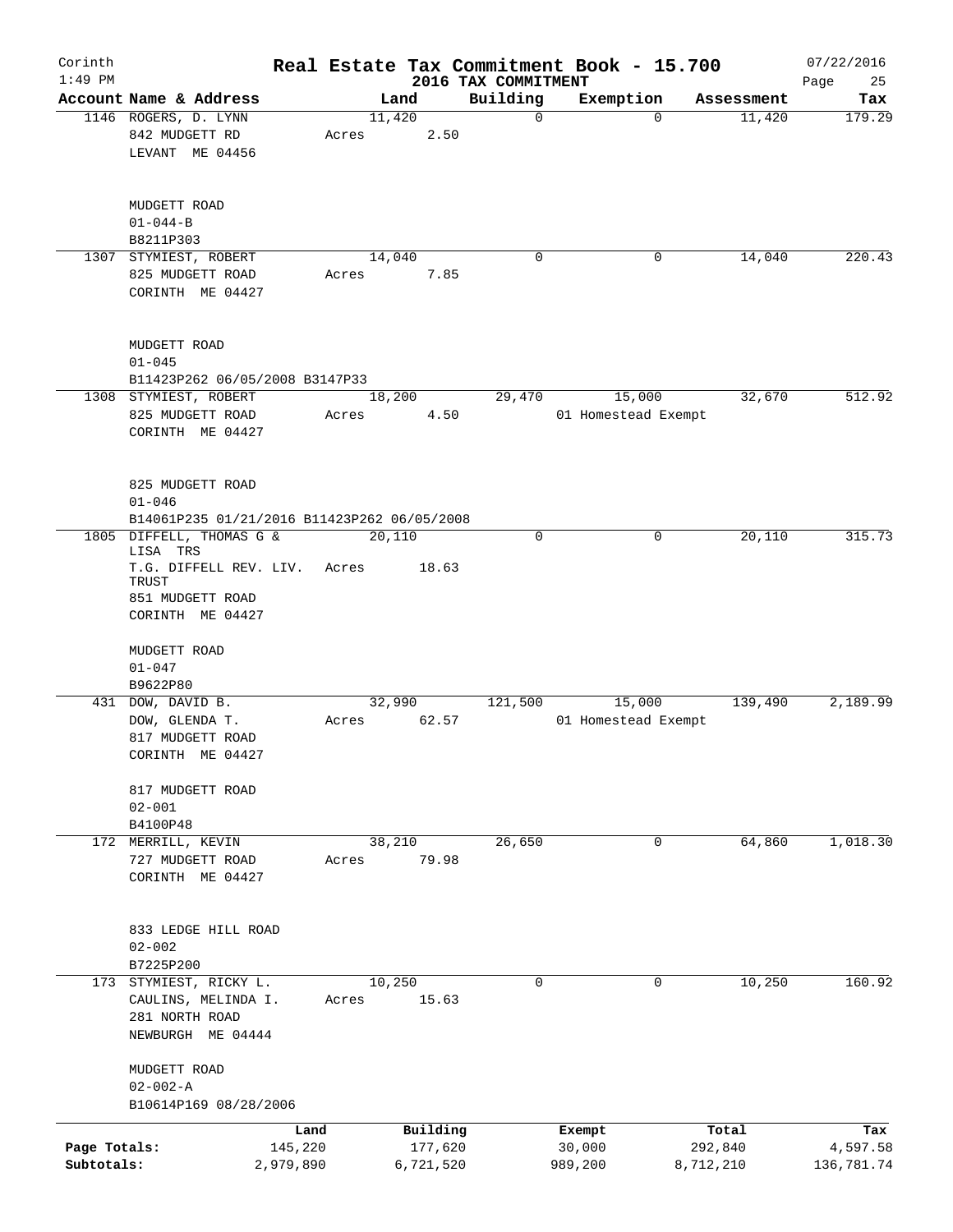| Corinth      |                                 |         |        |           |                                 | Real Estate Tax Commitment Book - 15.700 |           |                      | 07/22/2016      |
|--------------|---------------------------------|---------|--------|-----------|---------------------------------|------------------------------------------|-----------|----------------------|-----------------|
| $1:49$ PM    | Account Name & Address          |         | Land   |           | 2016 TAX COMMITMENT<br>Building |                                          |           |                      | Page<br>26      |
|              | 788 KELLEY, DANIEL B.           |         | 15,730 |           | 87,050                          | Exemption<br>15,000                      |           | Assessment<br>87,780 | Tax<br>1,378.15 |
|              | KELLEY, SUSAN                   | Acres   |        | 1.00      |                                 | 01 Homestead Exempt                      |           |                      |                 |
|              | PO BOX 107                      |         |        |           |                                 |                                          |           |                      |                 |
|              | CORINTH ME 04427                |         |        |           |                                 |                                          |           |                      |                 |
|              |                                 |         |        |           |                                 |                                          |           |                      |                 |
|              | 813 LEDGE HILL ROAD             |         |        |           |                                 |                                          |           |                      |                 |
|              | $02 - 002 - B$                  |         |        |           |                                 |                                          |           |                      |                 |
|              | B12798P242 04/19/2012           |         |        |           |                                 |                                          |           |                      |                 |
|              | 831 LEAVITT, DEEDRA J.          |         | 16,890 |           | 74,280                          | 15,000                                   |           | 76,170               | 1,195.87        |
|              | 791 LEDGE HILL ROAD             | Acres   |        | 2.00      |                                 | 01 Homestead Exempt                      |           |                      |                 |
|              | CORINTH ME 04427                |         |        |           |                                 |                                          |           |                      |                 |
|              |                                 |         |        |           |                                 |                                          |           |                      |                 |
|              |                                 |         |        |           |                                 |                                          |           |                      |                 |
|              | 791 LEDGE HILL ROAD             |         |        |           |                                 |                                          |           |                      |                 |
|              | $02 - 002 - C$                  |         |        |           |                                 |                                          |           |                      |                 |
|              | B12822P349 05/15/2012           |         |        |           |                                 |                                          |           |                      |                 |
|              | 39 RUSHLOW, COREY S.            |         | 15,730 |           | 119,010                         | 15,000                                   |           | 119,740              | 1,879.92        |
|              | RUSHLOW, JESSICA L.             | Acres   |        | 1.00      |                                 | 01 Homestead Exempt                      |           |                      |                 |
|              | 780 MUDGETT RD.                 |         |        |           |                                 |                                          |           |                      |                 |
|              | CORINTH ME 04427                |         |        |           |                                 |                                          |           |                      |                 |
|              | 789 MUDGETT ROAD                |         |        |           |                                 |                                          |           |                      |                 |
|              | $02 - 002 - D$                  |         |        |           |                                 |                                          |           |                      |                 |
|              | B9643P196 11/22/2004            |         |        |           |                                 |                                          |           |                      |                 |
| 1346         | THOMAS, CAROL JEAN              |         | 17,670 |           | 57,100                          | 15,000                                   |           | 59,770               | 938.39          |
|              | BOUCHARD, SHAWN A.              | Acres   |        | 4.00      |                                 | 01 Homestead Exempt                      |           |                      |                 |
|              | 781 MUDGETT ROAD                |         |        |           |                                 |                                          |           |                      |                 |
|              | CORINTH ME 04427                |         |        |           |                                 |                                          |           |                      |                 |
|              |                                 |         |        |           |                                 |                                          |           |                      |                 |
|              | 781 MUDGETT ROAD                |         |        |           |                                 |                                          |           |                      |                 |
|              | $02 - 002 - E$                  |         |        |           |                                 |                                          |           |                      |                 |
|              | B8709P269                       |         |        |           |                                 |                                          |           |                      |                 |
|              | 1624 MCCULLOUGH, CLARENCE       |         | 9,540  |           | 0                               |                                          | 0         | 9,540                | 149.78          |
|              | 80 CLARK RD                     | Acres   |        | 2.02      |                                 |                                          |           |                      |                 |
|              | KENDUSKEAG ME 04450             |         |        |           |                                 |                                          |           |                      |                 |
|              |                                 |         |        |           |                                 |                                          |           |                      |                 |
|              | MUDGETT ROAD                    |         |        |           |                                 |                                          |           |                      |                 |
|              | $02 - 003$                      |         |        |           |                                 |                                          |           |                      |                 |
|              | B7225P198                       |         |        |           |                                 |                                          |           |                      |                 |
| 1724         | MERRILL, KEVIN                  |         | 18,720 |           | 134,630                         | 15,000                                   |           | 138,350              | 2,172.09        |
|              | MERRILL, TRACI                  | Acres   |        | 5.00      |                                 | 01 Homestead Exempt                      |           |                      |                 |
|              | 727 MUDGETT ROAD                |         |        |           |                                 |                                          |           |                      |                 |
|              | CORINTH ME 04427                |         |        |           |                                 |                                          |           |                      |                 |
|              |                                 |         |        |           |                                 |                                          |           |                      |                 |
|              | 727 MUDGETT ROAD                |         |        |           |                                 |                                          |           |                      |                 |
|              | $02 - 003 - A$                  |         |        |           |                                 |                                          |           |                      |                 |
|              | B8045P261                       |         |        |           |                                 |                                          |           |                      |                 |
|              | 304 CLEMENT, DWAIN V. &         |         | 17,510 |           | 64,270                          | 15,000                                   |           | 66,780               | 1,048.45        |
|              | IRENE B. (Heirs of)             |         |        |           |                                 |                                          |           |                      |                 |
|              | CLEMENT, DWAIN G. &<br>WAYNE V. | Acres   |        | 2.53      |                                 | 01 Homestead Exempt                      |           |                      |                 |
|              | 611 MUDGETT ROAD                |         |        |           |                                 |                                          |           |                      |                 |
|              | CORINTH ME 04427                |         |        |           |                                 |                                          |           |                      |                 |
|              |                                 |         |        |           |                                 |                                          |           |                      |                 |
|              | 611 MUDGETT ROAD                |         |        |           |                                 |                                          |           |                      |                 |
|              | $02 - 004$                      |         |        |           |                                 |                                          |           |                      |                 |
|              | B5827P202                       |         |        |           |                                 |                                          |           |                      |                 |
|              |                                 | Land    |        | Building  |                                 | Exempt                                   |           | Total                | Tax             |
| Page Totals: |                                 | 111,790 |        | 536,340   |                                 | 90,000                                   |           | 558,130              | 8,762.65        |
| Subtotals:   | 3,091,680                       |         |        | 7,257,860 |                                 | 1,079,200                                | 9,270,340 |                      | 145,544.39      |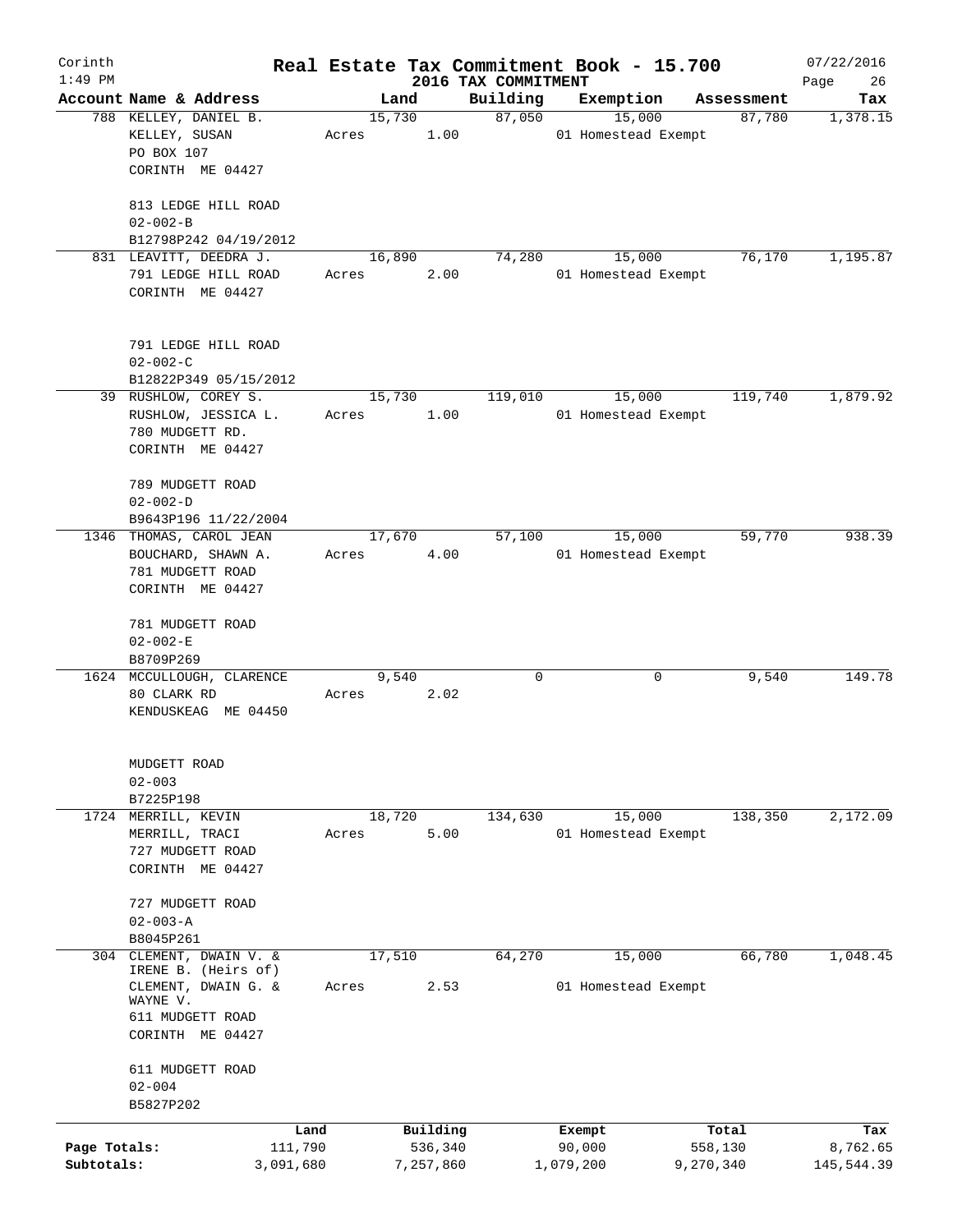| Corinth      |                                             |       |           |                     | Real Estate Tax Commitment Book - 15.700 |                       | 07/22/2016      |
|--------------|---------------------------------------------|-------|-----------|---------------------|------------------------------------------|-----------------------|-----------------|
| $1:49$ PM    | Account Name & Address                      |       | Land      | 2016 TAX COMMITMENT |                                          |                       | Page<br>27      |
|              | 1903 MOODY, DANA S.                         |       | 22,880    | Building<br>225,550 | Exemption<br>15,000                      | Assessment<br>233,430 | Tax<br>3,664.85 |
|              | MOODY, VICTORIA W.                          | Acres | 7.16      |                     | 01 Homestead Exempt                      |                       |                 |
|              | 585 MUDGETT RD.                             |       |           |                     |                                          |                       |                 |
|              | CORINTH ME 04427                            |       |           |                     |                                          |                       |                 |
|              |                                             |       |           |                     |                                          |                       |                 |
|              | 585 MUDGETT ROAD                            |       |           |                     |                                          |                       |                 |
|              | $02 - 004 - 01$                             |       |           |                     |                                          |                       |                 |
|              | B10536P293 07/17/2006                       |       |           |                     |                                          |                       |                 |
|              | 215 MOODY, MATHEW D.                        |       | 17,380    | 248,250             | 0                                        | 265,630               | 4,170.39        |
|              | MOODY, MELISSA M.                           | Acres | 2.42      |                     |                                          |                       |                 |
|              | 589 MUDGETT RD.                             |       |           |                     |                                          |                       |                 |
|              | CORINTH ME 04427                            |       |           |                     |                                          |                       |                 |
|              |                                             |       |           |                     |                                          |                       |                 |
|              | 589 MUDGETT ROAD                            |       |           |                     |                                          |                       |                 |
|              | $02 - 004 - 01 - A$                         |       |           |                     |                                          |                       |                 |
|              | B14105P270 03/22/2016                       |       |           |                     |                                          |                       |                 |
|              | 402 CONNOLLY, JOSEPH D.                     |       | 37,550    | 144,000             | 15,000                                   | 166,550               | 2,614.83        |
|              | CONNOLLY, SUSAN M.                          | Acres | 7.25      |                     | 01 Homestead Exempt                      |                       |                 |
|              | 950 LEDGE HILL ROAD                         |       |           |                     |                                          |                       |                 |
|              | CORINTH ME 04427                            |       |           |                     |                                          |                       |                 |
|              |                                             |       |           |                     |                                          |                       |                 |
|              | 950 LEDGE HILL ROAD                         |       |           |                     |                                          |                       |                 |
|              | $02 - 005$                                  |       |           |                     |                                          |                       |                 |
|              | B11099P109 08/22/2007<br>292 CHURA, MARK R. |       | 26,900    | 0                   | 0                                        | 26,900                | 422.33          |
|              | 150 STONEFIELD DR UNIT                      | Acres | 43.00     |                     |                                          |                       |                 |
|              | 11                                          |       |           |                     |                                          |                       |                 |
|              | WATERBURY CT 06705                          |       |           |                     |                                          |                       |                 |
|              |                                             |       |           |                     |                                          |                       |                 |
|              |                                             |       |           |                     |                                          |                       |                 |
|              | LEDGE HILL ROAD                             |       |           |                     |                                          |                       |                 |
|              | $02 - 005 - A$                              |       |           |                     |                                          |                       |                 |
|              | B2286P110                                   |       |           |                     |                                          |                       |                 |
|              | 310 HARLOW, DEAN F.                         |       | 26,530    | 72,830              | 15,000                                   | 84,360                | 1,324.45        |
|              | 923 LEDGE HILL ROAD                         | Acres | 16.00     |                     | 01 Homestead Exempt                      |                       |                 |
|              | CORINTH ME 04427                            |       |           |                     |                                          |                       |                 |
|              |                                             |       |           |                     |                                          |                       |                 |
|              | 923 LEDGE HILL ROAD                         |       |           |                     |                                          |                       |                 |
|              | $02 - 006$                                  |       |           |                     |                                          |                       |                 |
|              | B6882P11                                    |       |           |                     |                                          |                       |                 |
| 423          | DORR, KATHRYN D.                            |       | 12,340    | 48,020              | 15,000                                   | 45,360                | 712.15          |
|              | 905 LEDGE HILL ROAD                         | Acres | 0.50      |                     | 01 Homestead Exempt                      |                       |                 |
|              | CORINTH ME 04427                            |       |           |                     |                                          |                       |                 |
|              |                                             |       |           |                     |                                          |                       |                 |
|              |                                             |       |           |                     |                                          |                       |                 |
|              | 905 LEDGE HILL ROAD                         |       |           |                     |                                          |                       |                 |
|              | $02 - 007$                                  |       |           |                     |                                          |                       |                 |
|              | B10575P96 07/28/2006 B4042P308              |       |           |                     |                                          |                       |                 |
|              | 424 DORR, KATHRYN D.                        |       | 22,050    | 0                   | $\mathbf 0$                              | 22,050                | 346.18          |
|              | 905 LEDGE HILL ROAD                         | Acres | 6.45      |                     |                                          |                       |                 |
|              | CORINTH ME 04427                            |       |           |                     |                                          |                       |                 |
|              |                                             |       |           |                     |                                          |                       |                 |
|              | LEDGE HILL ROAD                             |       |           |                     |                                          |                       |                 |
|              | $02 - 008$                                  |       |           |                     |                                          |                       |                 |
|              | B10575P94 07/28/2006 B4042P310              |       |           |                     |                                          |                       |                 |
|              |                                             |       |           |                     |                                          |                       |                 |
|              | Land                                        |       | Building  |                     | Exempt                                   | Total                 | Tax             |
| Page Totals: | 165,630                                     |       | 738,650   |                     | 60,000                                   | 844,280               | 13,255.18       |
| Subtotals:   | 3, 257, 310                                 |       | 7,996,510 |                     | 1,139,200                                | 10,114,620            | 158,799.57      |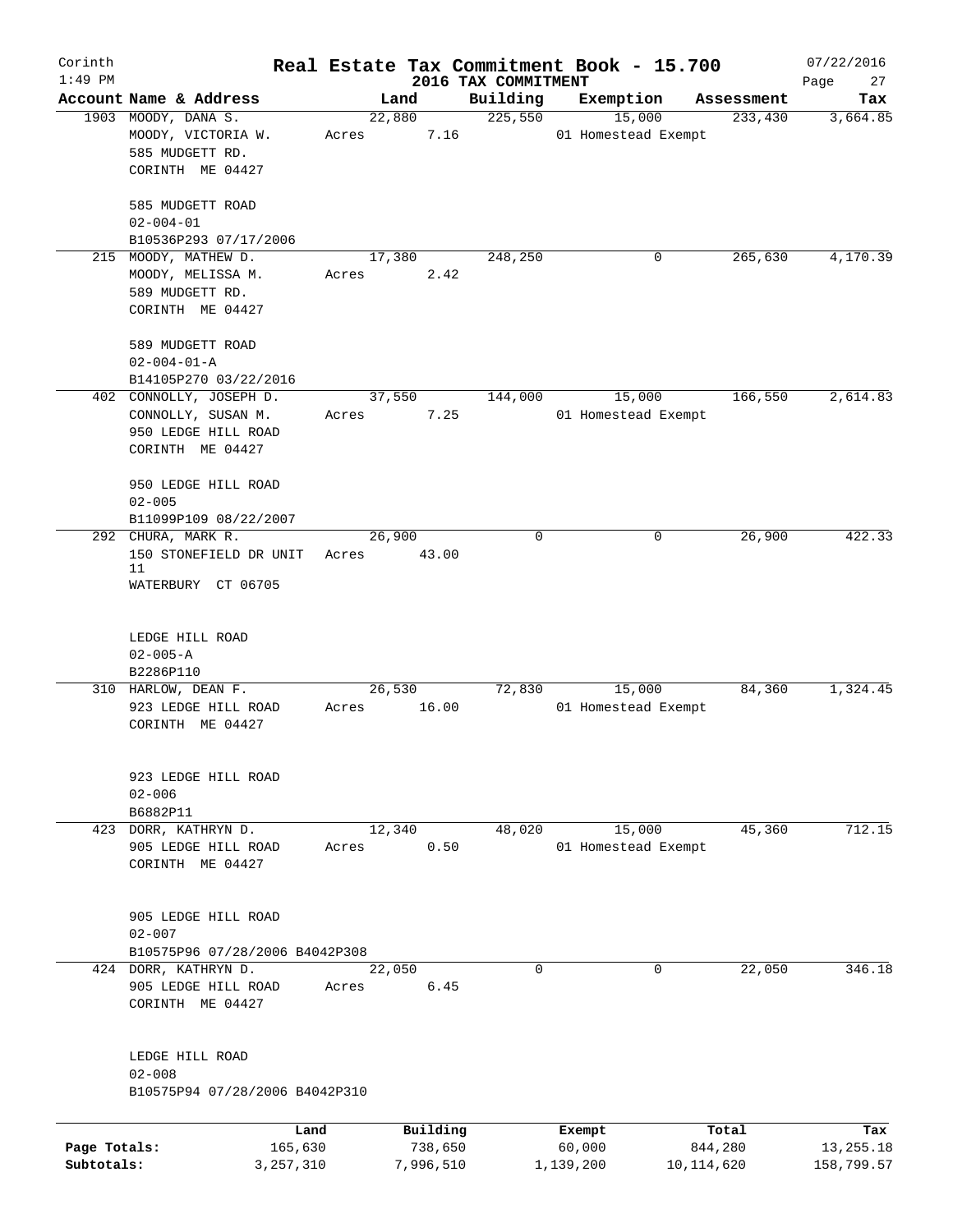| Corinth      |                                         |                 |                 |                     |                                 | Real Estate Tax Commitment Book - 15.700 |                  | 07/22/2016        |
|--------------|-----------------------------------------|-----------------|-----------------|---------------------|---------------------------------|------------------------------------------|------------------|-------------------|
| $1:49$ PM    | Account Name & Address                  |                 |                 | Land                | 2016 TAX COMMITMENT<br>Building | Exemption                                | Assessment       | Page<br>28<br>Tax |
|              | 1959 TRASK, GEORGE C.                   |                 | 25,840          |                     | 0                               | $\Omega$                                 | 25,840           | 405.69            |
|              | TRASK, BRENDA J.<br>56 MAIN ROAD        |                 | Acres           | 18.15               |                                 |                                          |                  |                   |
|              | CORINTH ME 04427                        |                 |                 |                     |                                 |                                          |                  |                   |
|              | 693 MUDGETT ROAD<br>$02 - 008 - 01$     |                 |                 |                     |                                 |                                          |                  |                   |
|              | B12888P99 07/12/2012                    |                 |                 |                     |                                 |                                          |                  |                   |
|              | 1626 ALLARD, KYLE T.                    |                 |                 | 0                   | 26,250                          | $\mathbf 0$                              | 26,250           | 412.12            |
|              | GRAY, AMANDA L.                         |                 |                 |                     |                                 |                                          |                  |                   |
|              | 693 MUDGETT ROAD                        |                 |                 |                     |                                 |                                          |                  |                   |
|              | CORINTH ME 04427                        |                 |                 |                     |                                 |                                          |                  |                   |
|              | 693 MUDGETT ROAD                        |                 |                 |                     |                                 |                                          |                  |                   |
|              | $02 - 008 - 01 - 1H$                    |                 |                 |                     |                                 |                                          |                  |                   |
|              | 1216 SCRIPTURE, LANCE R.                |                 | 14,520          |                     | 53,940                          | 15,000                                   | 53,460           | 839.32            |
|              | SCRIPTURE, JENNIFER L.                  |                 | Acres           | 1.00                |                                 | 01 Homestead Exempt                      |                  |                   |
|              | 667 MUDGETT ROAD                        |                 |                 |                     |                                 |                                          |                  |                   |
|              | CORINTH ME 04427                        |                 |                 |                     |                                 |                                          |                  |                   |
|              | 667 MUDGETT ROAD                        |                 |                 |                     |                                 |                                          |                  |                   |
|              | $02 - 008 - A$                          |                 |                 |                     |                                 |                                          |                  |                   |
|              | B8446P345                               |                 |                 |                     |                                 |                                          |                  |                   |
| 1366         | THUL, MICHAEL R.                        |                 | 21,070          |                     | 49,830                          | 21,000                                   | 49,900           | 783.43            |
|              | THUL, PATRICIA J.                       |                 | Acres           | 5.60                |                                 | 01 Homestead Exempt                      |                  |                   |
|              | 901 LEDGE HILL ROAD                     |                 |                 |                     |                                 | 22 Veteran                               |                  |                   |
|              | CORINTH ME 04427                        |                 |                 |                     |                                 |                                          |                  |                   |
|              | 901 LEDGE HILL ROAD                     |                 |                 |                     |                                 |                                          |                  |                   |
|              | $02 - 008 - B$                          |                 |                 |                     |                                 |                                          |                  |                   |
|              | B3603P236                               |                 |                 |                     |                                 |                                          |                  |                   |
| 942          | MILLER, MARTIN C                        |                 | 16,660          |                     | 33,860                          | 15,000                                   | 35,520           | 557.66            |
|              | MILLER, LAURIE                          |                 | Acres           | 1.80                |                                 | 01 Homestead Exempt                      |                  |                   |
|              | 871 LEDGE HILL ROAD<br>CORINTH ME 04427 |                 |                 |                     |                                 |                                          |                  |                   |
|              |                                         |                 |                 |                     |                                 |                                          |                  |                   |
|              | 871 LEDGE HILL ROAD                     |                 |                 |                     |                                 |                                          |                  |                   |
|              | $02 - 008 - C$                          |                 |                 |                     |                                 |                                          |                  |                   |
|              | B13389P127 08/24/2013                   |                 |                 |                     | 0                               |                                          | 25,770           | 404.59            |
|              | 253 CARON, MICHAEL<br>30 YOUNG DRIVE    |                 | 25,770<br>Acres | 40.25               |                                 | 0                                        |                  |                   |
|              | WINTERPORT ME 04496                     |                 |                 |                     |                                 |                                          |                  |                   |
|              |                                         |                 |                 |                     |                                 |                                          |                  |                   |
|              |                                         |                 |                 |                     |                                 |                                          |                  |                   |
|              | LEDGE HILL ROAD<br>$02 - 009$           |                 |                 |                     |                                 |                                          |                  |                   |
|              | B6387P229                               |                 |                 |                     |                                 |                                          |                  |                   |
|              | 804 KOUSKY, DAVID G.                    |                 | 31,720          |                     | 131,910                         | 15,000                                   | 148,630          | 2,333.49          |
|              | KOUSKY, MILDRED                         |                 | Acres           | 40.00               |                                 | 01 Homestead Exempt                      |                  |                   |
|              | 880 LEDGE HILL ROAD                     |                 |                 |                     |                                 |                                          |                  |                   |
|              | CORINTH ME 04427                        |                 |                 |                     |                                 |                                          |                  |                   |
|              | 880 LEDGE HILL ROAD                     |                 |                 |                     |                                 |                                          |                  |                   |
|              | $02 - 009 - A$                          |                 |                 |                     |                                 |                                          |                  |                   |
|              | B3231P323 09/30/1981                    |                 |                 |                     |                                 |                                          |                  |                   |
|              |                                         |                 |                 |                     |                                 |                                          |                  |                   |
|              |                                         |                 |                 |                     |                                 |                                          |                  |                   |
| Page Totals: |                                         | Land<br>135,580 |                 | Building<br>295,790 |                                 | Exempt<br>66,000                         | Total<br>365,370 | Tax<br>5,736.30   |
| Subtotals:   |                                         | 3,392,890       |                 | 8,292,300           |                                 | 1,205,200                                | 10,479,990       | 164, 535.87       |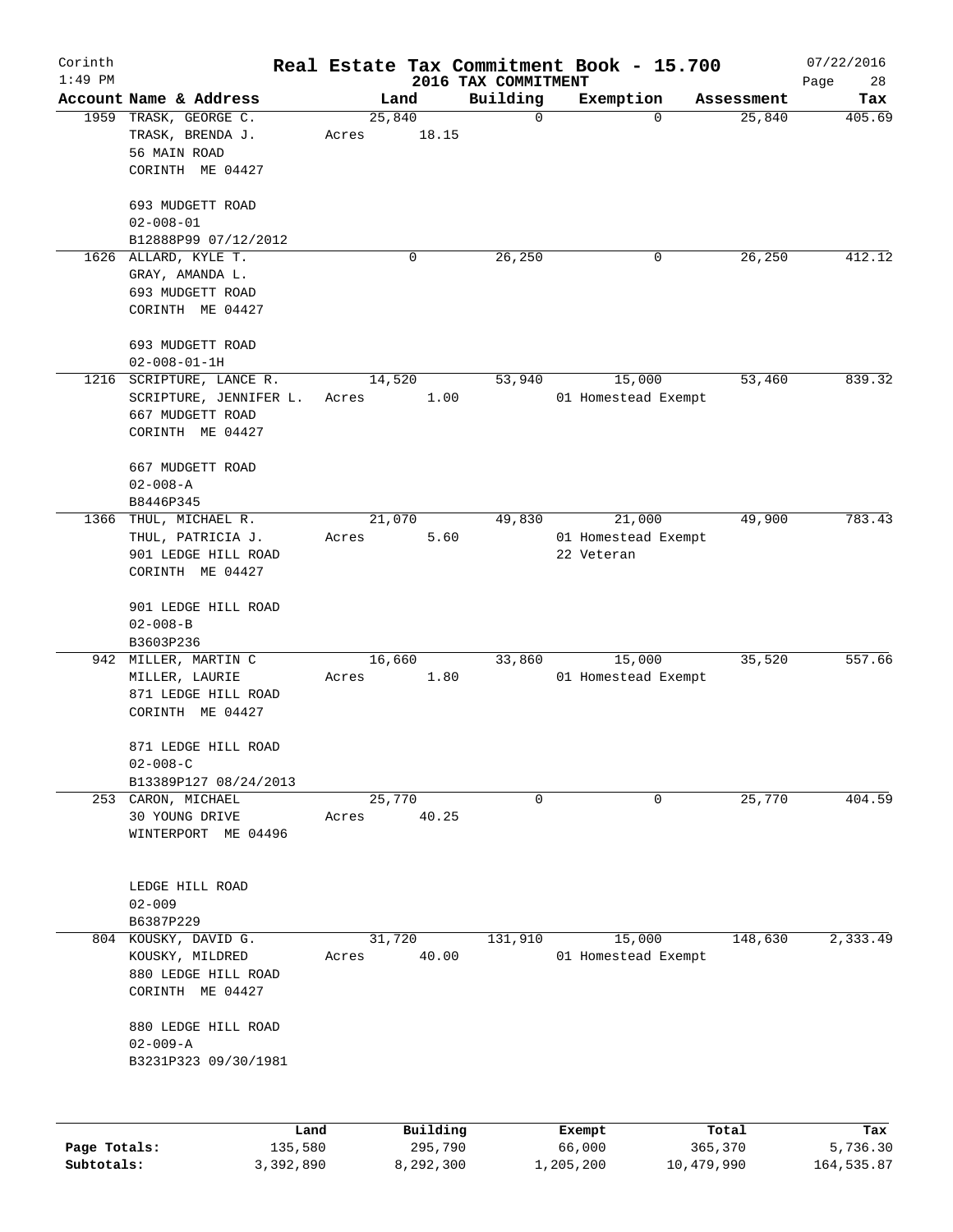| Corinth      |                                                    |       |                 |                     | Real Estate Tax Commitment Book - 15.700 |                        | 07/22/2016      |
|--------------|----------------------------------------------------|-------|-----------------|---------------------|------------------------------------------|------------------------|-----------------|
| $1:49$ PM    |                                                    |       |                 | 2016 TAX COMMITMENT |                                          |                        | Page<br>29      |
|              | Account Name & Address<br>1550 GRIFFIN, ANTHONY M. |       | Land<br>20, 370 | Building<br>85,830  | Exemption<br>$\mathbf 0$                 | Assessment<br>106, 200 | Tax<br>1,667.34 |
|              |                                                    |       |                 |                     |                                          |                        |                 |
|              | MAYO, BARBIE J.                                    | Acres | 5.00            |                     |                                          |                        |                 |
|              | 848 LEDGE HILL ROAD                                |       |                 |                     |                                          |                        |                 |
|              | CORINTH ME 04427                                   |       |                 |                     |                                          |                        |                 |
|              | 848 LEDGE HILL ROAD                                |       |                 |                     |                                          |                        |                 |
|              | $02 - 009 - B$                                     |       |                 |                     |                                          |                        |                 |
|              | B12652P330 11/10/2011                              |       |                 |                     |                                          |                        |                 |
|              | 1848 LENNON, GRANT O.                              |       | 17,760          | 36,440              | 0                                        | 54,200                 | 850.94          |
|              | LENNON, NANCY E.                                   | Acres | 2.75            |                     |                                          |                        |                 |
|              | 870 LEDGE HILL ROAD                                |       |                 |                     |                                          |                        |                 |
|              | CORINTH ME 04427                                   |       |                 |                     |                                          |                        |                 |
|              |                                                    |       |                 |                     |                                          |                        |                 |
|              | 870 LEDGE HILL ROAD                                |       |                 |                     |                                          |                        |                 |
|              | $02 - 009 - C$                                     |       |                 |                     |                                          |                        |                 |
|              | B12291P339 10/15/2010                              |       |                 |                     |                                          |                        |                 |
|              | 1570 BURBY, GREGORY L.                             |       | 9,830           | $\mathbf 0$         | 0                                        | 9,830                  | 154.33          |
|              | 227 HORNBEAM WAY                                   | Acres | 34.40           |                     |                                          |                        |                 |
|              | BANGOR ME 04401                                    |       |                 |                     |                                          |                        |                 |
|              |                                                    |       |                 |                     |                                          |                        |                 |
|              |                                                    |       |                 |                     |                                          |                        |                 |
|              | LEDGE HILL ROAD N/F                                |       |                 |                     |                                          |                        |                 |
|              | OFF                                                |       |                 |                     |                                          |                        |                 |
|              | $02 - 010$                                         |       |                 |                     |                                          |                        |                 |
|              | B13815P202 04/27/2015 B12843P55 06/11/2012         |       |                 |                     |                                          |                        |                 |
|              | 1528 WISEMAN, ROBERT E.                            |       | 14,820          | 0                   | 0                                        | 14,820                 | 232.67          |
|              | 776 LEDGE HILL ROAD                                | Acres | 5.43            |                     |                                          |                        |                 |
|              | CORINTH ME 04427                                   |       |                 |                     |                                          |                        |                 |
|              |                                                    |       |                 |                     |                                          |                        |                 |
|              |                                                    |       |                 |                     |                                          |                        |                 |
|              | LEDGE HILL ROAD                                    |       |                 |                     |                                          |                        |                 |
|              | $02 - 011$                                         |       |                 |                     |                                          |                        |                 |
|              | B10533P9 06/22/2006                                |       |                 |                     |                                          |                        |                 |
|              | 1950 WISEMAN, MARK                                 |       | 16,390          | 105,340             | 15,000                                   | 106,730                | 1,675.66        |
|              | 759 LEDGE HILL ROAD                                | Acres | 1.57            |                     | 01 Homestead Exempt                      |                        |                 |
|              | CORINTH ME 04427                                   |       |                 |                     |                                          |                        |                 |
|              |                                                    |       |                 |                     |                                          |                        |                 |
|              |                                                    |       |                 |                     |                                          |                        |                 |
|              | 759 LEDGE HILL ROAD                                |       |                 |                     |                                          |                        |                 |
|              | $02 - 011 - A$                                     |       |                 |                     |                                          |                        |                 |
|              | B10533P12 07/14/2006                               |       |                 |                     |                                          |                        |                 |
| 216          | TULLER, JEDEDIAH JACK                              |       | 19,150          | 43,530              | 0                                        | 62,680                 | 984.08          |
|              | 21A BACON ROAD                                     | Acres | 3.95            |                     |                                          |                        |                 |
|              | CHARLESTION ME 04422                               |       |                 |                     |                                          |                        |                 |
|              |                                                    |       |                 |                     |                                          |                        |                 |
|              |                                                    |       |                 |                     |                                          |                        |                 |
|              | 804 LEDGE HILL ROAD                                |       |                 |                     |                                          |                        |                 |
|              | $02 - 012$                                         |       |                 |                     |                                          |                        |                 |
|              | B13050P254 12/26/2012                              |       |                 |                     |                                          |                        |                 |
|              | 1529 WISEMAN, ROBERT E.                            |       | 26,120          | 78,700              | 15,000                                   | 89,820                 | 1,410.17        |
|              | 776 LEDGE HILL ROAD                                | Acres | 9.96            |                     | 01 Homestead Exempt                      |                        |                 |
|              | CORINTH ME 04427                                   |       |                 |                     |                                          |                        |                 |
|              |                                                    |       |                 |                     |                                          |                        |                 |
|              |                                                    |       |                 |                     |                                          |                        |                 |
|              | 776 LEDGE HILL ROAD                                |       |                 |                     |                                          |                        |                 |
|              | $02 - 012 - A$                                     |       |                 |                     |                                          |                        |                 |
|              | B10533P9 06/22/2006                                |       |                 |                     |                                          |                        |                 |
|              |                                                    |       |                 |                     |                                          |                        |                 |
|              |                                                    | Land  | Building        |                     | Exempt                                   | Total                  | Tax             |
| Page Totals: | 124,440                                            |       | 349,840         |                     | 30,000                                   | 444,280                | 6,975.19        |
| Subtotals:   | 3,517,330                                          |       | 8,642,140       |                     | 1,235,200                                | 10,924,270             | 171,511.06      |
|              |                                                    |       |                 |                     |                                          |                        |                 |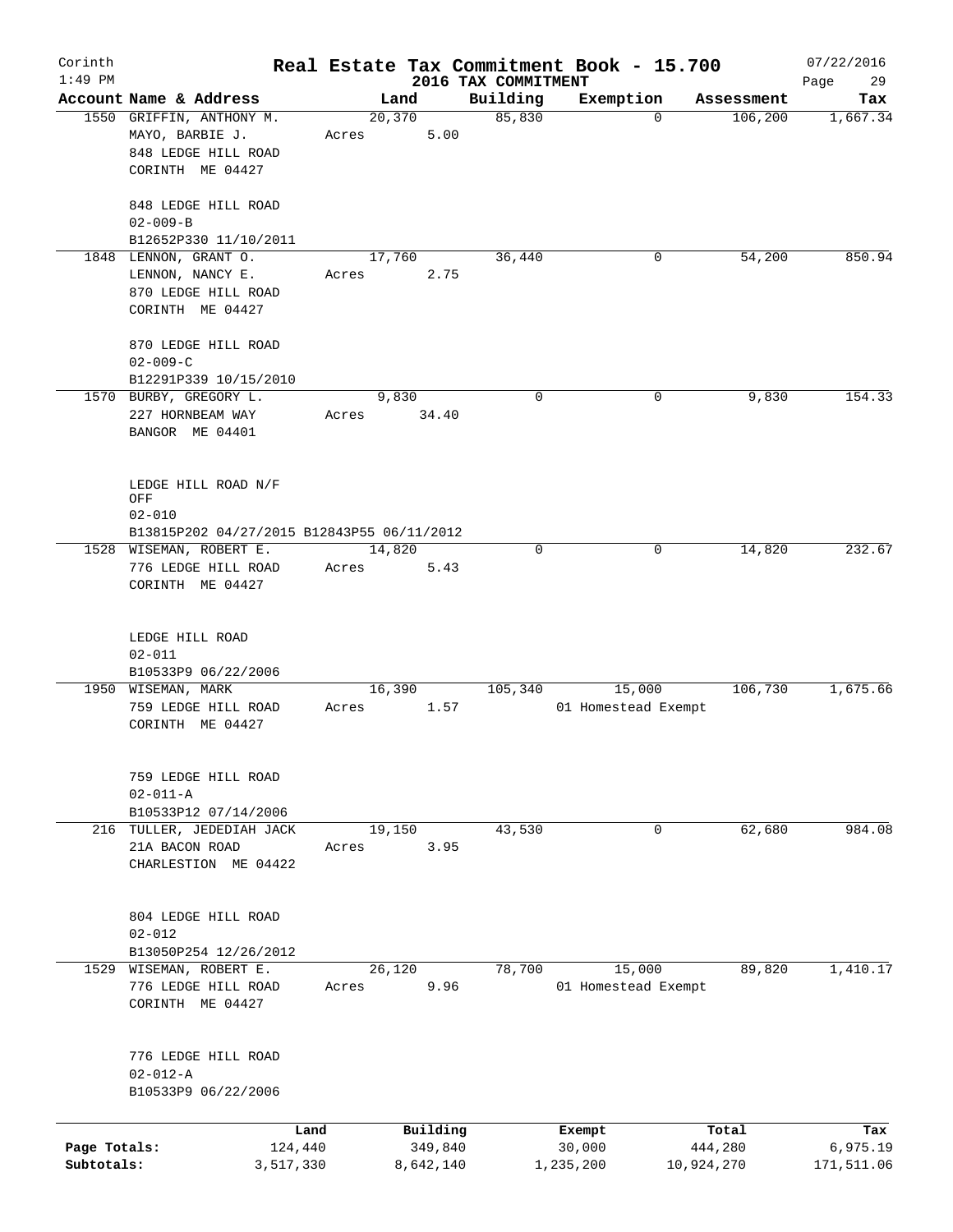| Corinth      |                                                                    |       |                     |                                 | Real Estate Tax Commitment Book - 15.700 |                  |            | 07/22/2016        |
|--------------|--------------------------------------------------------------------|-------|---------------------|---------------------------------|------------------------------------------|------------------|------------|-------------------|
| $1:49$ PM    | Account Name & Address                                             |       | Land                | 2016 TAX COMMITMENT<br>Building | Exemption                                |                  | Assessment | Page<br>30<br>Tax |
|              | 890 MARTIN, RUSSELL A.<br>MARTIN, ROBERTA P.                       | Acres | 16,890<br>2.00      | 88,850                          | 21,000<br>01 Homestead Exempt            |                  | 84,740     | 1,330.42          |
|              | 796 LEDGE HILL ROAD<br>CORINTH ME 04427                            |       |                     |                                 | 22 Veteran                               |                  |            |                   |
|              | 796 LEDGE HILL ROAD<br>$02 - 012 - B$                              |       |                     |                                 |                                          |                  |            |                   |
|              | B2612P93<br>1710 MITCHELL, CASSANDRA L.                            |       |                     |                                 |                                          |                  |            |                   |
|              | 748 LEDGE HILL ROAD<br>CORINTH ME 04427                            | Acres | 21,940<br>15.54     | 114,320                         | 15,000<br>01 Homestead Exempt            |                  | 121,260    | 1,903.78          |
|              | 748 LEDGE HILL ROAD<br>$02 - 012 - C$                              |       |                     |                                 |                                          |                  |            |                   |
|              | B12695P287 12/17/2011                                              |       | 7,860               | $\mathbf 0$                     |                                          | 0                |            | 123.40            |
|              | 2098 BURBY, GREGORY L.<br>227 HORNBEAM WAY<br>BANGOR ME 04401      | Acres | 51.90               |                                 |                                          |                  | 7,860      |                   |
|              | LEDGE HILL ROAD<br>$02 - 012 - D$                                  |       |                     |                                 |                                          |                  |            |                   |
|              | B13815P202 04/27/2015                                              |       |                     |                                 |                                          |                  |            |                   |
|              | 95 BEAN, WENDELL M.                                                |       | 25,240              | 69,050                          | 15,000                                   |                  | 79,290     | 1,244.85          |
|              | BEAN, LINDA A.                                                     | Acres | 12.85               |                                 | 01 Homestead Exempt                      |                  |            |                   |
|              | P. O. BOX 186<br>CORINTH ME 04427                                  |       |                     |                                 |                                          |                  |            |                   |
|              | 703 LEDGE HILL ROAD                                                |       |                     |                                 |                                          |                  |            |                   |
|              | $02 - 013$<br>B4029P212                                            |       |                     |                                 |                                          |                  |            |                   |
|              | 893 THIBODEAU, NIKKI J.<br>686 LEDGE HILL ROAD<br>CORINTH ME 04427 | Acres | 18,330<br>11.20     | 0                               |                                          | 0                | 18,330     | 287.78            |
|              | LEDGE HILL ROAD                                                    |       |                     |                                 |                                          |                  |            |                   |
|              | $02 - 014$<br>B8438P192                                            |       |                     |                                 |                                          |                  |            |                   |
| 1746         | THIBODEAU, NIKKI J.                                                |       | 17,820              | 78,780                          | 15,000                                   |                  | 81,600     | 1,281.12          |
|              | 686 LEDGE HILL ROAD<br>CORINTH ME 04427                            | Acres | 2.80                |                                 | 01 Homestead Exempt                      |                  |            |                   |
|              | 686 LEDGE HILL ROAD<br>$02 - 014 - A$                              |       |                     |                                 |                                          |                  |            |                   |
|              | B8438P168                                                          |       |                     |                                 |                                          |                  |            |                   |
| 1648         | BURBY, GREGORY L.<br>227 HORNBEAM WAY<br>BANGOR ME 04401           | Acres | 19,730<br>20.00     | 0                               |                                          | 0                | 19,730     | 309.76            |
|              | LEDGE HILL ROAD N/F OFF<br>$02 - 015$                              |       |                     |                                 |                                          |                  |            |                   |
|              |                                                                    |       |                     |                                 |                                          |                  |            |                   |
| Page Totals: | Land<br>127,810                                                    |       | Building<br>351,000 |                                 | Exempt<br>66,000                         | Total<br>412,810 |            | Tax<br>6,481.11   |
|              |                                                                    |       |                     |                                 |                                          |                  |            |                   |

**Subtotals:** 3,645,140 8,993,140 1,301,200 11,337,080 177,992.17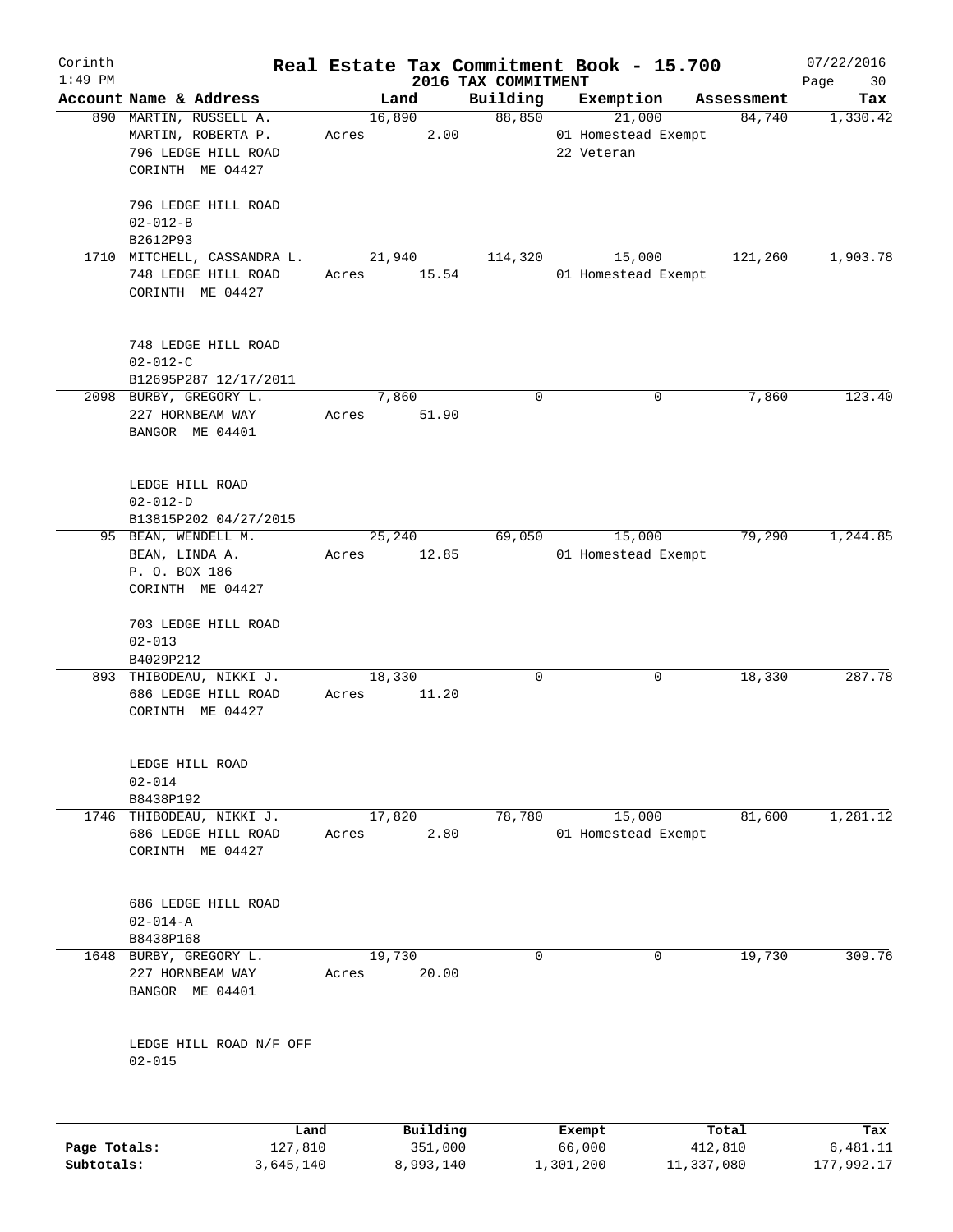| Corinth<br>$1:49$ PM |                                         |       |           |                                 | Real Estate Tax Commitment Book - 15.700 |            | 07/22/2016        |
|----------------------|-----------------------------------------|-------|-----------|---------------------------------|------------------------------------------|------------|-------------------|
|                      | Account Name & Address                  |       | Land      | 2016 TAX COMMITMENT<br>Building | Exemption                                | Assessment | Page<br>31<br>Tax |
|                      | 1717 BURBY, GREGORY L.                  |       | 9,710     | $\mathbf 0$                     | $\mathbf 0$                              | 9,710      | 152.45            |
|                      | 227 HORNBEAM WAY                        | Acres | 57.00     |                                 |                                          |            |                   |
|                      | BANGOR ME 04401                         |       |           |                                 |                                          |            |                   |
|                      |                                         |       |           |                                 |                                          |            |                   |
|                      | LEDGE HILL ROAD N/F OFF                 |       |           |                                 |                                          |            |                   |
|                      | $02 - 016$<br>B13815P202 04/27/2015     |       |           |                                 |                                          |            |                   |
| 427                  | DOUGLAS, ROBERT M.                      |       | 30,710    | 25,580                          | 15,000                                   | 41,290     | 648.25            |
|                      | 662 LEDGE HILL ROAD                     | Acres | 21.80     |                                 | 01 Homestead Exempt                      |            |                   |
|                      | CORINTH ME 04427                        |       |           |                                 |                                          |            |                   |
|                      | 662 LEDGE HILL ROAD                     |       |           |                                 |                                          |            |                   |
|                      | $02 - 017$                              |       |           |                                 |                                          |            |                   |
|                      | B6590P269                               |       |           |                                 |                                          |            |                   |
|                      | 676 HANSEN, SUSAN V.                    |       | 26,260    | 23,530                          | 15,000                                   | 34,790     | 546.20            |
|                      | 632 LEDGE HILL ROAD                     | Acres | 10.08     |                                 | 01 Homestead Exempt                      |            |                   |
|                      | CORINTH ME 04427                        |       |           |                                 |                                          |            |                   |
|                      | 632 LEDGE HILL ROAD                     |       |           |                                 |                                          |            |                   |
|                      | $02 - 017 - C$                          |       |           |                                 |                                          |            |                   |
|                      | B7556P239                               |       |           |                                 |                                          |            |                   |
|                      | 1802 BAKER, ELISSA A                    |       | 15,870    | 67,870                          | 0                                        | 83,740     | 1,314.72          |
|                      | C/O GMAC MORTGAGE                       | Acres | 1.12      |                                 |                                          |            |                   |
|                      | 644 LEDGE HILL RD                       |       |           |                                 |                                          |            |                   |
|                      | CORINTH ME 04427                        |       |           |                                 |                                          |            |                   |
|                      | 644 LEDGE HILL ROAD                     |       |           |                                 |                                          |            |                   |
|                      | $02 - 017 - D$                          |       |           |                                 |                                          |            |                   |
|                      | B12177P231 06/28/2010                   |       |           |                                 |                                          |            |                   |
|                      | 821 LATOURETTE, RONALD E.               |       | 52,580    | 69,250                          | 15,000                                   | 106,830    | 1,677.23          |
|                      | LATOURETTE, RUTH ANN                    | Acres | 66.00     |                                 | 01 Homestead Exempt                      |            |                   |
|                      | 586 LEDGE HILL ROAD<br>CORINTH ME 04427 |       |           |                                 |                                          |            |                   |
|                      |                                         |       |           |                                 |                                          |            |                   |
|                      | 586 LEDGE HILL ROAD                     |       |           |                                 |                                          |            |                   |
|                      | $02 - 018$<br>B2113P222                 |       |           |                                 |                                          |            |                   |
| 822                  | LATOURETTE JR, RONALD                   |       | 0         | 34,600                          | 15,000                                   | 19,600     | 307.72            |
|                      | Ε.                                      |       |           |                                 |                                          |            |                   |
|                      | 614 LEDGE HILL ROAD                     |       |           |                                 | 01 Homestead Exempt                      |            |                   |
|                      | CORINTH ME 04427                        |       |           |                                 |                                          |            |                   |
|                      |                                         |       |           |                                 |                                          |            |                   |
|                      | 614 LEDGE HILL ROAD<br>$02 - 018 - 01H$ |       |           |                                 |                                          |            |                   |
|                      | 1789 CONDE, JORGE B                     |       | 9,400     | 36,760                          | 0                                        | 46,160     | 724.71            |
|                      | 570 LEDGE HILL ROAD                     | Acres | 0.23      |                                 |                                          |            |                   |
|                      | CORINTH ME 04427                        |       |           |                                 |                                          |            |                   |
|                      |                                         |       |           |                                 |                                          |            |                   |
|                      | 574 LEDGE HILL ROAD<br>$02 - 019$       |       |           |                                 |                                          |            |                   |
|                      | B8972P72                                |       |           |                                 |                                          |            |                   |
|                      |                                         |       |           |                                 |                                          |            |                   |
|                      | Land                                    |       | Building  |                                 | Exempt                                   | Total      | Tax               |
| Page Totals:         | 144,530                                 |       | 257,590   |                                 | 60,000                                   | 342,120    | 5,371.28          |
| Subtotals:           | 3,789,670                               |       | 9,250,730 |                                 | 1,361,200                                | 11,679,200 | 183, 363.45       |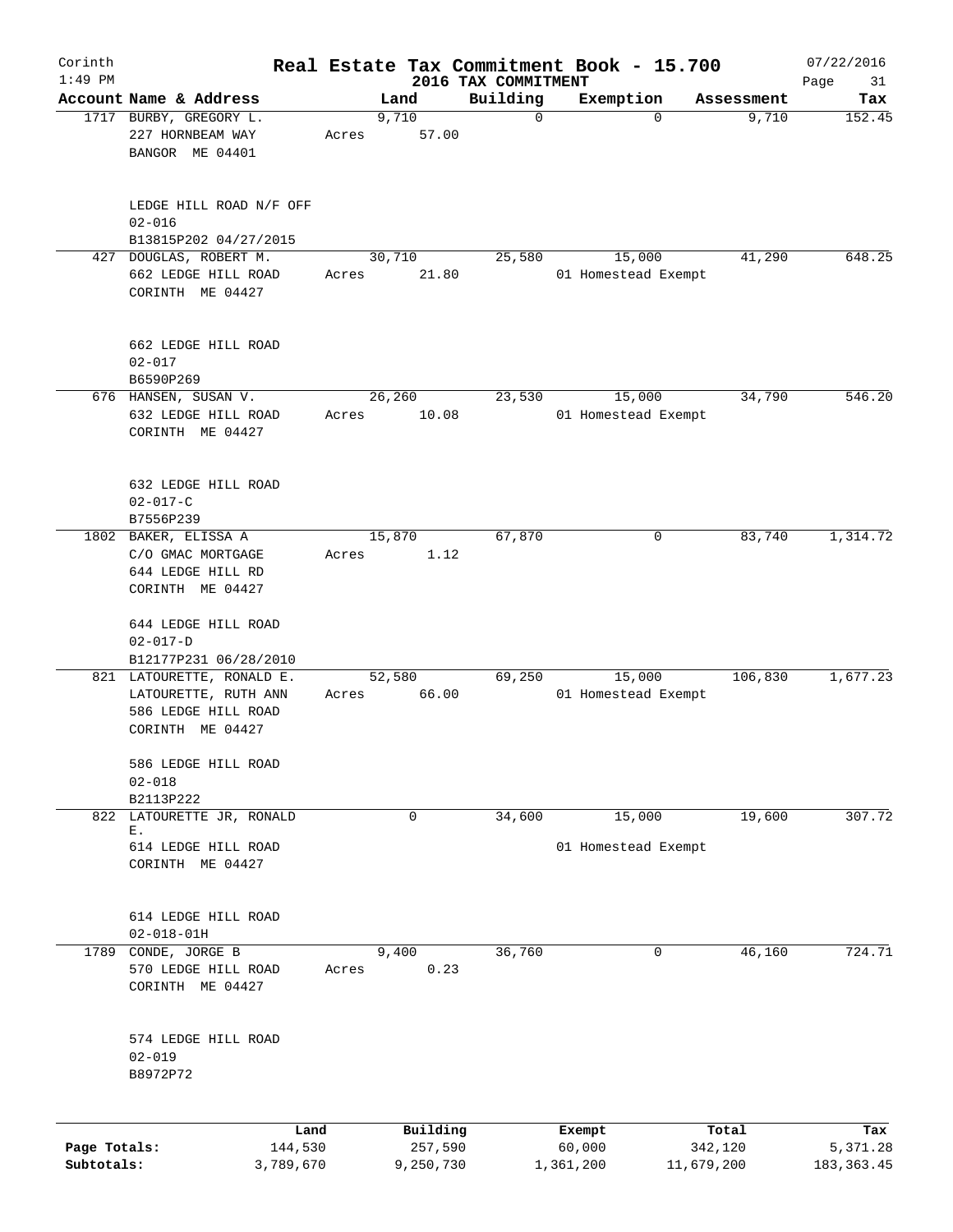| Corinth                    |                                                                                               |                          |                                 | Real Estate Tax Commitment Book - 15.700 |                       | 07/22/2016             |
|----------------------------|-----------------------------------------------------------------------------------------------|--------------------------|---------------------------------|------------------------------------------|-----------------------|------------------------|
| $1:49$ PM                  | Account Name & Address                                                                        | Land                     | 2016 TAX COMMITMENT<br>Building | Exemption                                | Assessment            | Page<br>32<br>Tax      |
|                            | 334 CONDE, JORGE B                                                                            | 11,900                   | 70,890                          | 15,000                                   | 67,790                | 1,064.30               |
|                            | 570 LEDGE HILL ROAD<br>CORINTH ME 04427                                                       | 0.45<br>Acres            |                                 | 01 Homestead Exempt                      |                       |                        |
|                            | 570 LEDGE HILL ROAD<br>$02 - 020$                                                             |                          |                                 |                                          |                       |                        |
|                            | B5914P136                                                                                     |                          |                                 |                                          |                       |                        |
|                            | 1874 CHURCH OF HOPE<br>PO BOX 607<br>CORINTH ME 04427                                         | 15,540<br>0.50<br>Acres  | 46,500                          | 62,040<br>51 Churches                    | 0                     | 0.00                   |
|                            | 562 LEDGE HILL ROAD<br>$02 - 021$<br>B11506P344 06/18/2008                                    |                          |                                 |                                          |                       |                        |
|                            | 915 MCLAUGHLIN, JOEL W.                                                                       | 34,500                   | 61,880                          | 21,000                                   | 75,380                | 1,183.47               |
|                            | MCLAUGHLIN, ELIZABETH<br>I. (Heirs of)                                                        | 33.96<br>Acres           |                                 | 22 Veteran                               |                       |                        |
|                            | 550 LEDGE HILL ROAD<br>CORINTH ME 04427                                                       |                          |                                 | 01 Homestead Exempt                      |                       |                        |
|                            | 550 LEDGE HILL ROAD<br>$02 - 022$<br>B2234P337                                                |                          |                                 |                                          |                       |                        |
|                            | 1060 DICKINSON, THOMAS J.<br>DICKINSON, MEGHANA E.<br>538 LEDGE HILL ROAD<br>CORINTH ME 04427 | 15,730<br>1.00<br>Acres  | 76,340                          | 0                                        | 92,070                | 1,445.50               |
|                            | 538 LEDGE HILL ROAD<br>$02 - 023$<br>B11623P127 12/30/2008                                    |                          |                                 |                                          |                       |                        |
|                            | 1059 PLUMMER, PHILIP D.<br>PLUMMER, CAROL W.<br>480 WEST CORINTH ROAD<br>CORINTH ME 04427     | 31,720<br>40.00<br>Acres | 143,740                         | 15,000<br>01 Homestead Exempt            | 160,460               | 2,519.22               |
|                            | 480 WEST CORINTH ROAD<br>$02 - 024$<br>B3433P241                                              |                          |                                 |                                          |                       |                        |
|                            | 366 CROSSON, RONDA                                                                            | 60,670                   | 77,300                          | 21,000                                   | 116,970               | 1,836.43               |
|                            | 265 BLACK ROAD<br>CORINTH ME 04427                                                            | 217.00<br>Acres          |                                 | 01 Homestead Exempt<br>31 Vetrans Widow  |                       |                        |
|                            | 265 BLACK ROAD<br>$02 - 025$<br>B12003P306 12/10/2009                                         |                          |                                 |                                          |                       |                        |
|                            | 367 CROSSON, RONDA<br>265 BLACK ROAD<br>CORINTH ME 04427                                      | 14,360<br>16.00<br>Acres | 2,500                           | 0                                        | 16,860                | 264.70                 |
|                            | BLACK ROAD<br>$02 - 026$<br>B12003P306 12/10/2009                                             |                          |                                 |                                          |                       |                        |
|                            | Land                                                                                          | Building                 |                                 | Exempt                                   | Total                 | Tax                    |
| Page Totals:<br>Subtotals: | 184,420<br>3,974,090                                                                          | 479,150<br>9,729,880     |                                 | 134,040<br>1,495,240                     | 529,530<br>12,208,730 | 8,313.62<br>191,677.07 |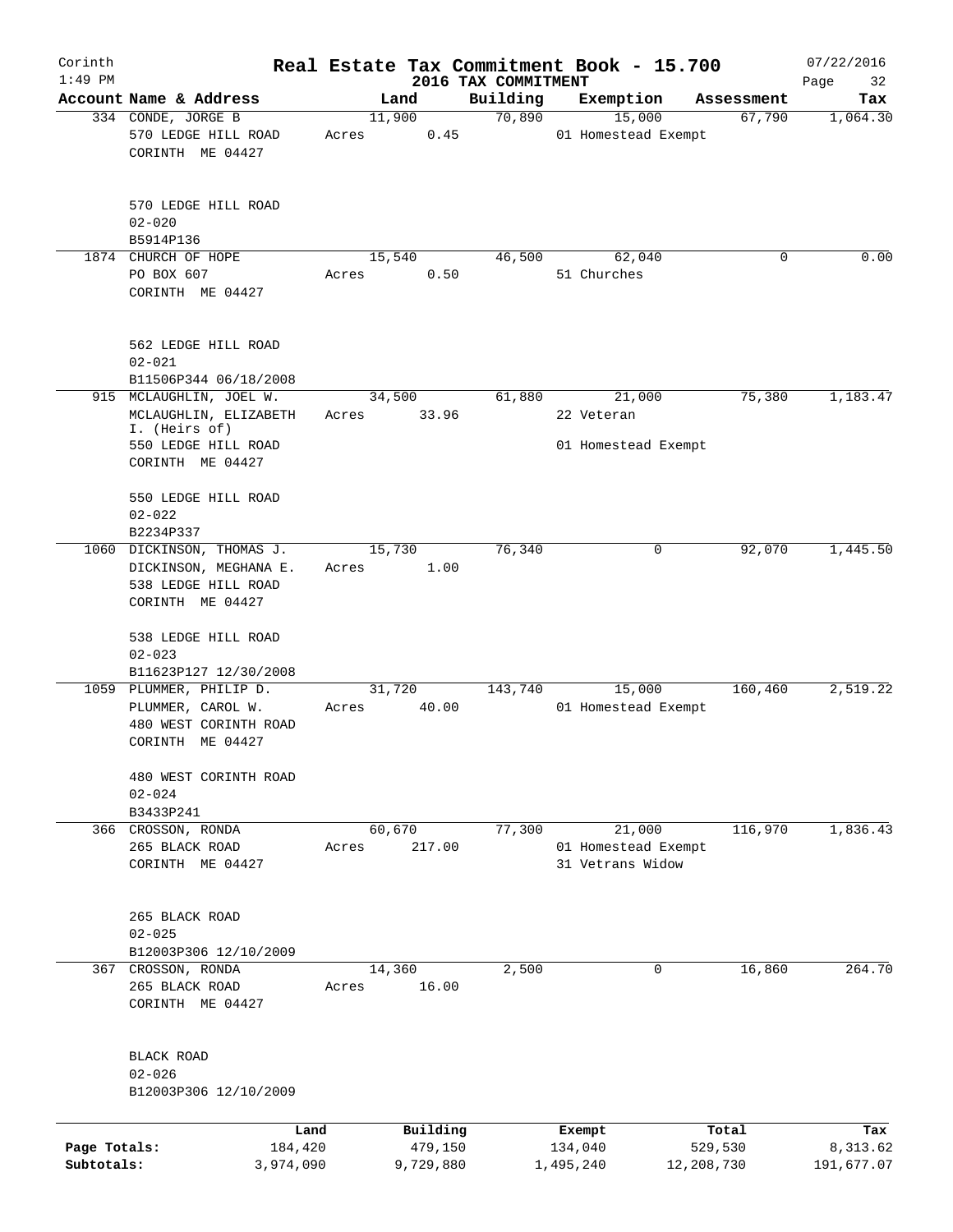| Corinth      |                                      |                 |       |                     |                                 | Real Estate Tax Commitment Book - 15.700 |                  | 07/22/2016        |
|--------------|--------------------------------------|-----------------|-------|---------------------|---------------------------------|------------------------------------------|------------------|-------------------|
| $1:49$ PM    | Account Name & Address               |                 |       | Land                | 2016 TAX COMMITMENT<br>Building | Exemption                                | Assessment       | Page<br>33<br>Tax |
|              | 374 BRYAN, JAN C.                    |                 |       | 36,410              | $\mathbf 0$                     | 0                                        | 36,410           | 571.64            |
|              | BRYAN, BRUCE E.                      |                 | Acres | 82.00               |                                 |                                          |                  |                   |
|              | 322 BLACK ROAD                       |                 |       |                     |                                 |                                          |                  |                   |
|              | CORINTH ME 04427                     |                 |       |                     |                                 |                                          |                  |                   |
|              |                                      |                 |       |                     |                                 |                                          |                  |                   |
|              | BLACK ROAD                           |                 |       |                     |                                 |                                          |                  |                   |
|              | $02 - 027$                           |                 |       |                     |                                 |                                          |                  |                   |
|              | B8204P172                            |                 |       |                     |                                 |                                          | 129,670          |                   |
|              | 375 BRYAN, BRUCE E.<br>BRYAN, JAN C. |                 |       | 23,390              | 127,280                         | 21,000<br>01 Homestead Exempt            |                  | 2,035.82          |
|              |                                      |                 | Acres | 14.00               |                                 |                                          |                  |                   |
|              | 322 BLACK RD<br>CORINTH ME 04427     |                 |       |                     |                                 | 22 Veteran                               |                  |                   |
|              |                                      |                 |       |                     |                                 |                                          |                  |                   |
|              | 322 BLACK ROAD                       |                 |       |                     |                                 |                                          |                  |                   |
|              | $02 - 028$                           |                 |       |                     |                                 |                                          |                  |                   |
|              | B8204P172                            |                 |       |                     |                                 |                                          |                  |                   |
|              | 42 LUGDON, JESSICA L.                |                 |       | 19,440              | 77,970                          | 15,000                                   | 82,410           | 1,293.84          |
|              | 344 BLACK ROAD                       |                 | Acres | 4.20                |                                 | 01 Homestead Exempt                      |                  |                   |
|              | CORINTH, ME 04427                    |                 |       |                     |                                 |                                          |                  |                   |
|              |                                      |                 |       |                     |                                 |                                          |                  |                   |
|              |                                      |                 |       |                     |                                 |                                          |                  |                   |
|              | 344 BLACK ROAD                       |                 |       |                     |                                 |                                          |                  |                   |
|              | $02 - 029$                           |                 |       |                     |                                 |                                          |                  |                   |
|              | B8130P97                             |                 |       |                     |                                 |                                          |                  |                   |
|              | 301 CLARK, STANLEY C.                |                 |       | 24,370              | 93,370                          | 21,000                                   | 96,740           | 1,518.82          |
|              | CLARK, DIANNE                        |                 | Acres | 13.00               |                                 | 22 Veteran                               |                  |                   |
|              | 382 BLACK ROAD                       |                 |       |                     |                                 | 01 Homestead Exempt                      |                  |                   |
|              | CORINTH ME 04427                     |                 |       |                     |                                 |                                          |                  |                   |
|              |                                      |                 |       |                     |                                 |                                          |                  |                   |
|              | 382 BLACK ROAD                       |                 |       |                     |                                 |                                          |                  |                   |
|              | $02 - 029 - A$                       |                 |       |                     |                                 |                                          |                  |                   |
|              | B4537P148                            |                 |       |                     |                                 |                                          |                  |                   |
|              | 28 CLARK, STANLEY C.                 |                 |       | 14,440              | 0                               | 0                                        | 14,440           | 226.71            |
|              | CLARK, DIANNE W.                     |                 | Acres | 5.10                |                                 |                                          |                  |                   |
|              | 382 BLACK ROAD                       |                 |       |                     |                                 |                                          |                  |                   |
|              | CORINTH ME 04427                     |                 |       |                     |                                 |                                          |                  |                   |
|              |                                      |                 |       |                     |                                 |                                          |                  |                   |
|              | BLACK ROAD<br>$02 - 029 - B$         |                 |       |                     |                                 |                                          |                  |                   |
|              | B11106P70 08/28/2007                 |                 |       |                     |                                 |                                          |                  |                   |
| 1215         | SMART, EDNA C.                       |                 |       | 19,560              | 108,980                         | 21,000                                   | 107,540          | 1,688.38          |
|              | SMART, RAMON S. (HEIRS               |                 | Acres | 4.30                |                                 | 31 Vetrans Widow                         |                  |                   |
|              | OF)                                  |                 |       |                     |                                 |                                          |                  |                   |
|              | 366 BLACK ROAD                       |                 |       |                     |                                 | 01 Homestead Exempt                      |                  |                   |
|              | CORINTH ME 04427                     |                 |       |                     |                                 |                                          |                  |                   |
|              |                                      |                 |       |                     |                                 |                                          |                  |                   |
|              | 366 BLACK ROAD                       |                 |       |                     |                                 |                                          |                  |                   |
|              | $02 - 029 - C$                       |                 |       |                     |                                 |                                          |                  |                   |
|              | B4682P213                            |                 |       |                     |                                 |                                          |                  |                   |
|              | 298 LAWRENCE, WAYNE L.               |                 |       | 15,730              | 51,070                          | 0                                        | 66,800           | 1,048.76          |
|              | LAWRENCE, DEBRA A.                   |                 | Acres | 1.00                |                                 |                                          |                  |                   |
|              | 418 BLACK ROAD                       |                 |       |                     |                                 |                                          |                  |                   |
|              | CORINTH ME 04427                     |                 |       |                     |                                 |                                          |                  |                   |
|              |                                      |                 |       |                     |                                 |                                          |                  |                   |
|              | 408 BLACK ROAD                       |                 |       |                     |                                 |                                          |                  |                   |
|              | $02 - 029 - D$                       |                 |       |                     |                                 |                                          |                  |                   |
|              | B10167P295 11/01/2005                |                 |       |                     |                                 |                                          |                  |                   |
|              |                                      |                 |       |                     |                                 |                                          |                  |                   |
| Page Totals: |                                      | Land<br>153,340 |       | Building<br>458,670 |                                 | Exempt<br>78,000                         | Total<br>534,010 | Tax<br>8,383.97   |
| Subtotals:   |                                      | 4,127,430       |       | 10,188,550          |                                 | 1,573,240                                | 12,742,740       | 200,061.04        |
|              |                                      |                 |       |                     |                                 |                                          |                  |                   |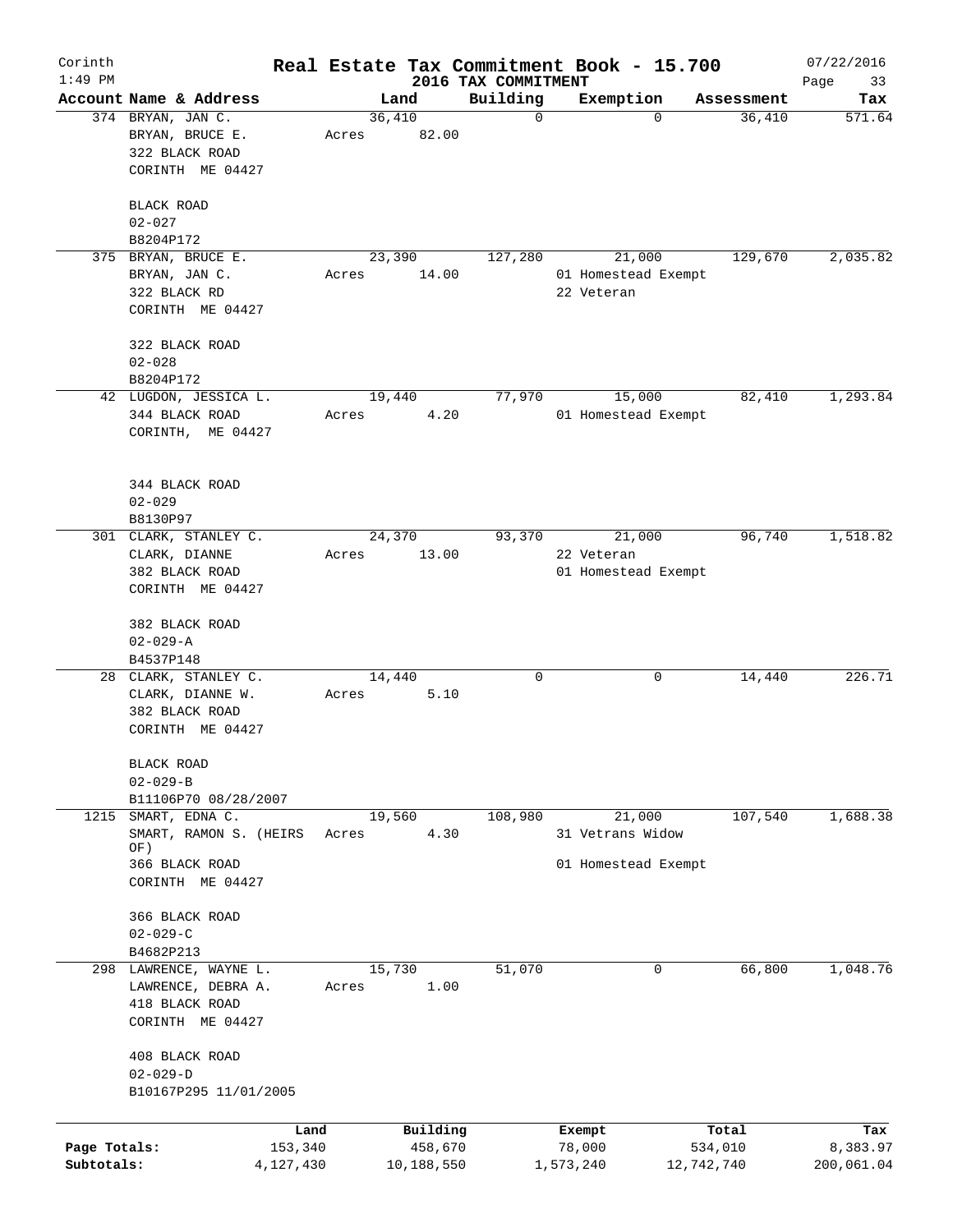| Corinth      |                                                                                    | Real Estate Tax Commitment Book - 15.700 |                                 |                               |            | 07/22/2016        |
|--------------|------------------------------------------------------------------------------------|------------------------------------------|---------------------------------|-------------------------------|------------|-------------------|
| $1:49$ PM    | Account Name & Address                                                             | Land                                     | 2016 TAX COMMITMENT<br>Building | Exemption                     | Assessment | 34<br>Page<br>Tax |
|              | 200 BURGESS, BERNICE P.<br>(Heirs of)<br>377 BLACK ROAD<br>CORINTH ME 04427        | 18,170<br>3.10<br>Acres                  | 63,250                          | $\Omega$                      | 81,420     | 1,278.29          |
|              | 377 BLACK ROAD<br>$02 - 030$<br>B5656P82                                           |                                          |                                 |                               |            |                   |
|              | 1028 PEDERSEN, ROBERT T.<br>PEDERSEN, LISA<br>345 BLACK ROAD<br>CORINTH ME 04427   | 20,830<br>5.40<br>Acres                  | 154,990                         | 15,000<br>01 Homestead Exempt | 160,820    | 2,524.87          |
|              | 345 BLACK ROAD<br>$02 - 030 - 01$<br>B12487P336 05/13/2011                         |                                          |                                 |                               |            |                   |
|              | 1030 PEDERSEN, ROBERT T.<br>345 BLACK ROAD<br>CORINTH ME 04427                     | 20,820<br>10.60<br>Acres                 | $\mathbf 0$                     | 0                             | 20,820     | 326.87            |
|              | BLACK ROAD<br>$02 - 030 - 02$<br>B4756P320                                         |                                          |                                 |                               |            |                   |
|              | 903 MCKAY, PETER J.<br>375 BLACK RD<br>CORINTH ME 04427                            | 25,360<br>9.30<br>Acres                  | 67,020                          | 15,000<br>01 Homestead Exempt | 77,380     | 1,214.87          |
|              | 375 BLACK ROAD<br>$02 - 030 - 03$<br>B11156P197 09/28/2007                         |                                          |                                 |                               |            |                   |
|              | 573 TRASK, SUSAN D.<br>393 BLACK ROAD<br>CORINTH ME 04427                          | 26,400<br>10.20<br>Acres                 | 57,160                          | 15,000<br>01 Homestead Exempt | 68,560     | 1,076.39          |
|              | 393 BLACK ROAD<br>$02 - 030 - 04$<br>B4756P328                                     |                                          |                                 |                               |            |                   |
|              | 1029 PEDERSEN, ROBERT T.<br>345 BLACK ROAD<br>CORINTH ME 04427                     | 14,520<br>12.77<br>Acres                 | $\mathbf 0$                     | 0                             | 14,520     | 227.96            |
|              | BLACK ROAD<br>$02 - 030 - 05$<br>B4756P320                                         |                                          |                                 |                               |            |                   |
|              | 1025 PEDERSEN, DANA<br>PEDERSEN, SHERRIE<br>527 DEERFIELD DRIVE<br>HERMON ME 04401 | 29,510<br>34.60<br>Acres                 | 20,530                          | 0                             | 50,040     | 785.63            |
|              | BLACK ROAD<br>$02 - 030 - 06$<br>B4756P322                                         |                                          |                                 |                               |            |                   |
|              | Land                                                                               | Building                                 |                                 | Exempt                        | Total      | Tax               |
| Page Totals: | 155,610                                                                            | 362,950                                  |                                 | 45,000                        | 473,560    | 7,434.88          |
| Subtotals:   | 4,283,040                                                                          | 10,551,500                               |                                 | 1,618,240                     | 13,216,300 | 207,495.92        |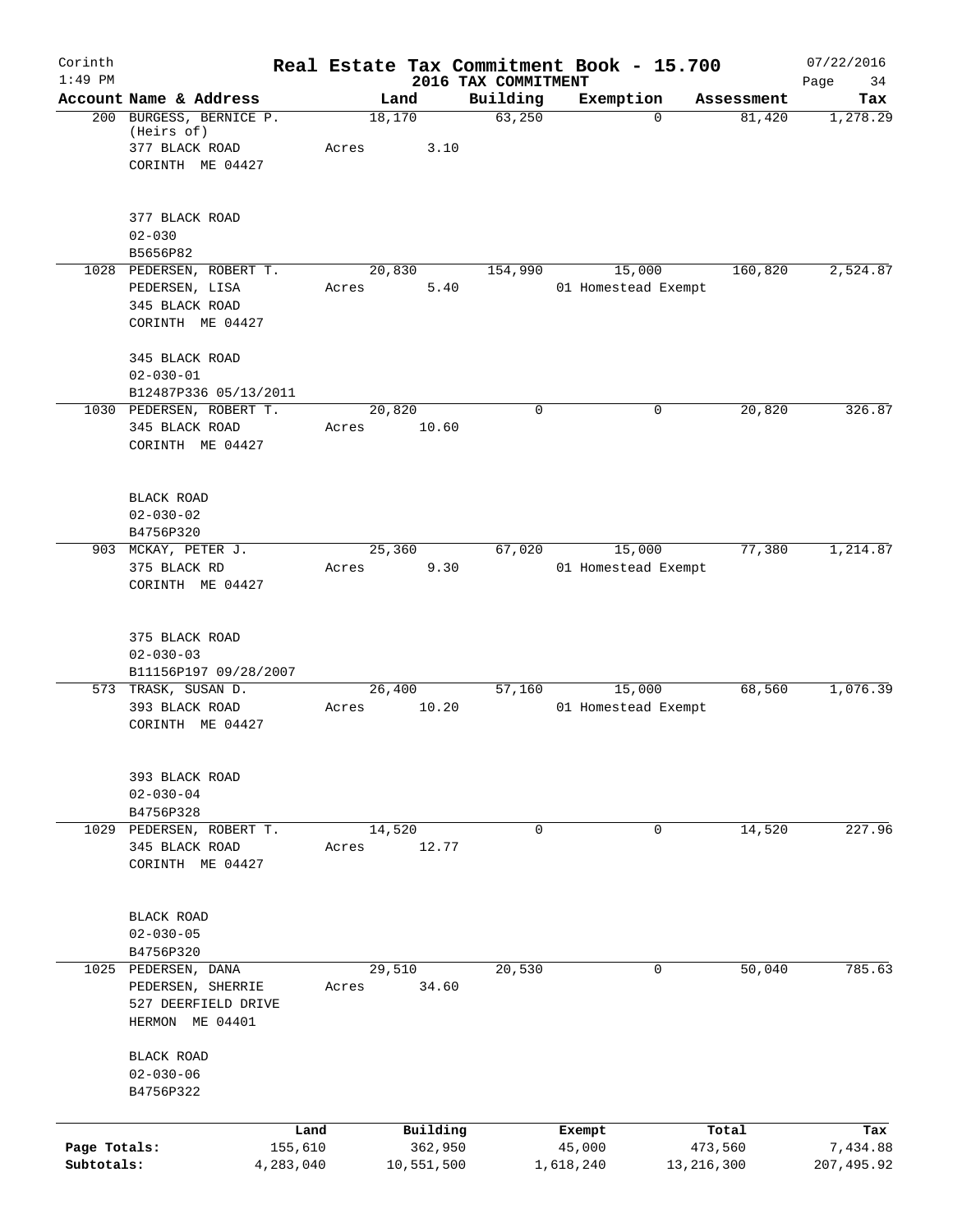| Corinth<br>$1:49$ PM |                                                                                        |             |                |                                 | Real Estate Tax Commitment Book - 15.700 |            | 07/22/2016        |
|----------------------|----------------------------------------------------------------------------------------|-------------|----------------|---------------------------------|------------------------------------------|------------|-------------------|
|                      | Account Name & Address                                                                 |             | Land           | 2016 TAX COMMITMENT<br>Building | Exemption                                | Assessment | Page<br>35<br>Tax |
|                      | 1026 PEDERSEN, GEORGE M.                                                               |             | 25,830         | 106,340                         | 15,000                                   | 117,170    | 1,839.57          |
|                      | PEDERSEN, JOLEEN LOUISE Acres 6.20<br>(Heirs of)<br>419 BLACK ROAD<br>CORINTH ME 04427 |             |                |                                 | 01 Homestead Exempt                      |            |                   |
|                      | 419 BLACK ROAD<br>$02 - 030 - 07$                                                      |             |                |                                 |                                          |            |                   |
|                      | B4639P306 01/19/1990                                                                   |             |                |                                 |                                          |            |                   |
|                      | 1027 PEDERSEN, GEORGE M.<br>419 BLACK ROAD<br>CORINTH ME 04427                         | Acres 86.80 | 37,990         | $\Omega$                        | 0                                        | 37,990     | 596.44            |
|                      | BLACK ROAD<br>$02 - 030 - 08$                                                          |             |                |                                 |                                          |            |                   |
|                      | B4756P326                                                                              |             |                | $\mathbf 0$                     |                                          |            |                   |
|                      | 644 GRANT, VALERIE J.<br>176 WEST CORINTH ROAD<br>CORINTH ME 04427                     | Acres 56.06 | 64,700         |                                 | 0                                        | 64,700     | 1,015.79          |
|                      | <b>BLACK ROAD</b><br>$02 - 031$                                                        |             |                |                                 |                                          |            |                   |
|                      | B6464P218<br>2060 ALBRIGHT, CARLA                                                      |             | $\mathbf 0$    | 20,090                          | 0                                        | 20,090     | 315.41            |
|                      | 81 CREAMERY RD<br>HERMON ME 04401                                                      |             |                |                                 |                                          |            |                   |
|                      | 462 BLACK ROAD<br>$02 - 031 - 01H$                                                     |             |                |                                 |                                          |            |                   |
|                      | 1902 GRASS, TEDDY<br>460 BLACK ROAD<br>CORINTH ME 04427                                |             | 0              | 13,920                          | 0                                        | 13,920     | 218.54            |
|                      | 460 BLACK ROAD<br>$02 - 031 - 02H$                                                     |             |                |                                 |                                          |            |                   |
|                      | 825 LAWRENCE, WAYNE L.<br>LAWRENCE, DEBRA A.<br>418 BLACK ROAD<br>CORINTH ME 04427     | Acres       | 24,870<br>8.88 | 136,640                         | 15,000<br>01 Homestead Exempt            | 146,510    | 2,300.21          |
|                      | 418 BLACK ROAD<br>$02 - 031 - A$<br>B5669P346                                          |             |                |                                 |                                          |            |                   |
|                      | 2056 GRANT, JASON D.<br>176 WEST CORINTH ROAD<br>CORINTH ME 04427                      | Acres       | 15,770<br>1.01 | $\mathbf 0$                     | 0                                        | 15,770     | 247.59            |
|                      | 432 BLACK ROAD<br>$02 - 031 - B$<br>B12066P274 03/01/2010                              |             |                |                                 |                                          |            |                   |
|                      | Land                                                                                   |             | Building       |                                 | Exempt                                   | Total      | Tax               |
| Page Totals:         | 169,160                                                                                |             | 276,990        |                                 | 30,000                                   | 416,150    | 6,533.55          |

**Subtotals:** 4,452,200 10,828,490 1,648,240 13,632,450 214,029.47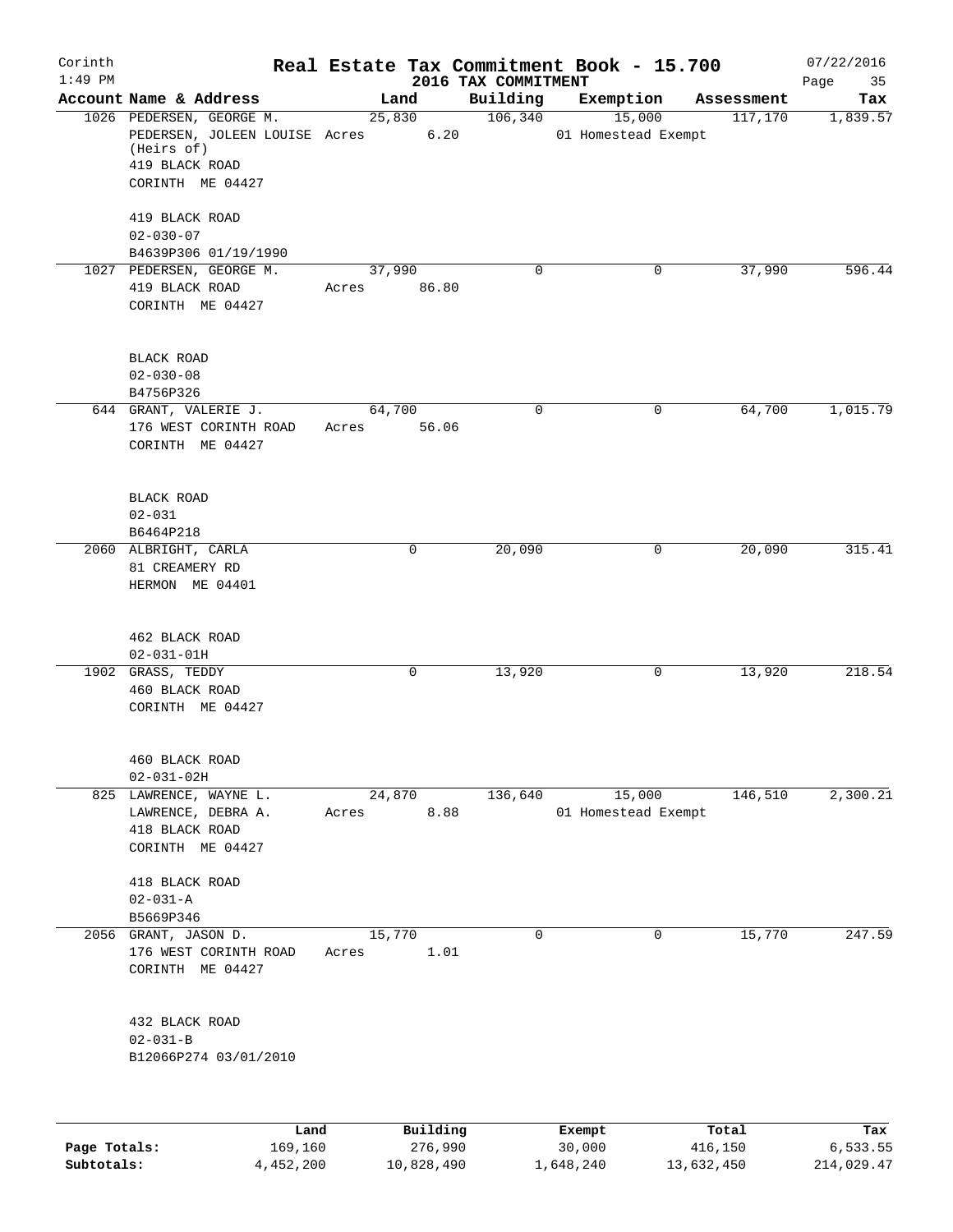| Corinth<br>$1:49$ PM |                                                                                         |      |                       |          | 2016 TAX COMMITMENT | Real Estate Tax Commitment Book - 15.700 |            | 07/22/2016<br>Page<br>36 |
|----------------------|-----------------------------------------------------------------------------------------|------|-----------------------|----------|---------------------|------------------------------------------|------------|--------------------------|
|                      | Account Name & Address                                                                  |      | Land                  |          | Building            | Exemption                                | Assessment | Tax                      |
|                      | 2059 THOMAS, KATHLEEN<br>432 BLACK ROAD<br>CORINTH ME 04427                             |      |                       | 0        | 26,010              | $\Omega$                                 | 26,010     | 408.36                   |
|                      | 432 BLACK ROAD<br>$02 - 031 - B - 01H$                                                  |      |                       |          |                     |                                          |            |                          |
|                      | 2057 GRANT, TERRY D.<br>176 WEST CORINTH ROAD<br>CORINTH ME 04427                       |      | 15,770<br>Acres       | 1.01     | $\mathbf 0$         | 0                                        | 15,770     | 247.59                   |
|                      | 440 BLACK ROAD<br>$02 - 031 - C$<br>B12066P282 03/01/2010                               |      |                       |          |                     |                                          |            |                          |
|                      | 2086 GRASS, STANLEY<br>440 BLACK ROAD<br>CORINTH ME 04427                               |      |                       | 0        | 18,280              | 15,000<br>01 Homestead Exempt            | 3,280      | 51.50                    |
|                      | 440 BLACK ROAD<br>$02 - 031 - C - 03H$                                                  |      |                       |          |                     |                                          |            |                          |
|                      | 823 LAVIN, CHRISTOPHER M.<br>MAGILL, SANDRA J.<br>CMR 402 BX 1424<br>APO AE 09180       |      | 36,130<br>Acres 62.82 |          | 119,090             | 0                                        | 155,220    | 2,436.95                 |
|                      | 431 BLACK ROAD<br>$02 - 032$<br>B4408P365                                               |      |                       |          |                     |                                          |            |                          |
|                      | 217 MATARAZZO, JAMES W.<br>MATARAZZO, JENNIFER J.<br>471 BLACK ROAD<br>CORINTH ME 04427 |      | 16,480<br>Acres       | 2.56     | 120,440             | 15,000<br>01 Homestead Exempt            | 121,920    | 1,914.14                 |
|                      | 471 BLACK ROAD<br>$02 - 032 - A$                                                        |      |                       |          |                     |                                          |            |                          |
|                      | B9282P138<br>296 CLARK, DIANA L.<br>449 BLACK ROAD<br>CORINTH ME 04427                  |      | 21,230<br>Acres       | 5.74     | 55,190              | 15,000<br>01 Homestead Exempt            | 61,420     | 964.29                   |
|                      | 449 BLACK ROAD<br>$02 - 032 - B$<br>B4177P38                                            |      |                       |          |                     |                                          |            |                          |
|                      | 214 BUSWELL, RONELL<br>14 MILLETT ROAD<br>GARLAND ME 04939                              |      | 20,310<br>Acres       | 4.95     | 97,920              | 0                                        | 118,230    | 1,856.21                 |
|                      | 439 BLACK ROAD<br>$02 - 032 - C$<br>B8697P266                                           |      |                       |          |                     |                                          |            |                          |
|                      |                                                                                         | Land |                       | Building |                     | Exempt                                   | Total      | Tax                      |

|              | Land      | Building   | Exempt    | Total      | тах        |
|--------------|-----------|------------|-----------|------------|------------|
| Page Totals: | 109,920   | 436,930    | 45,000    | 501,850    | 7,879.04   |
| Subtotals:   | 4,562,120 | 11,265,420 | 1,693,240 | 14,134,300 | 221,908.51 |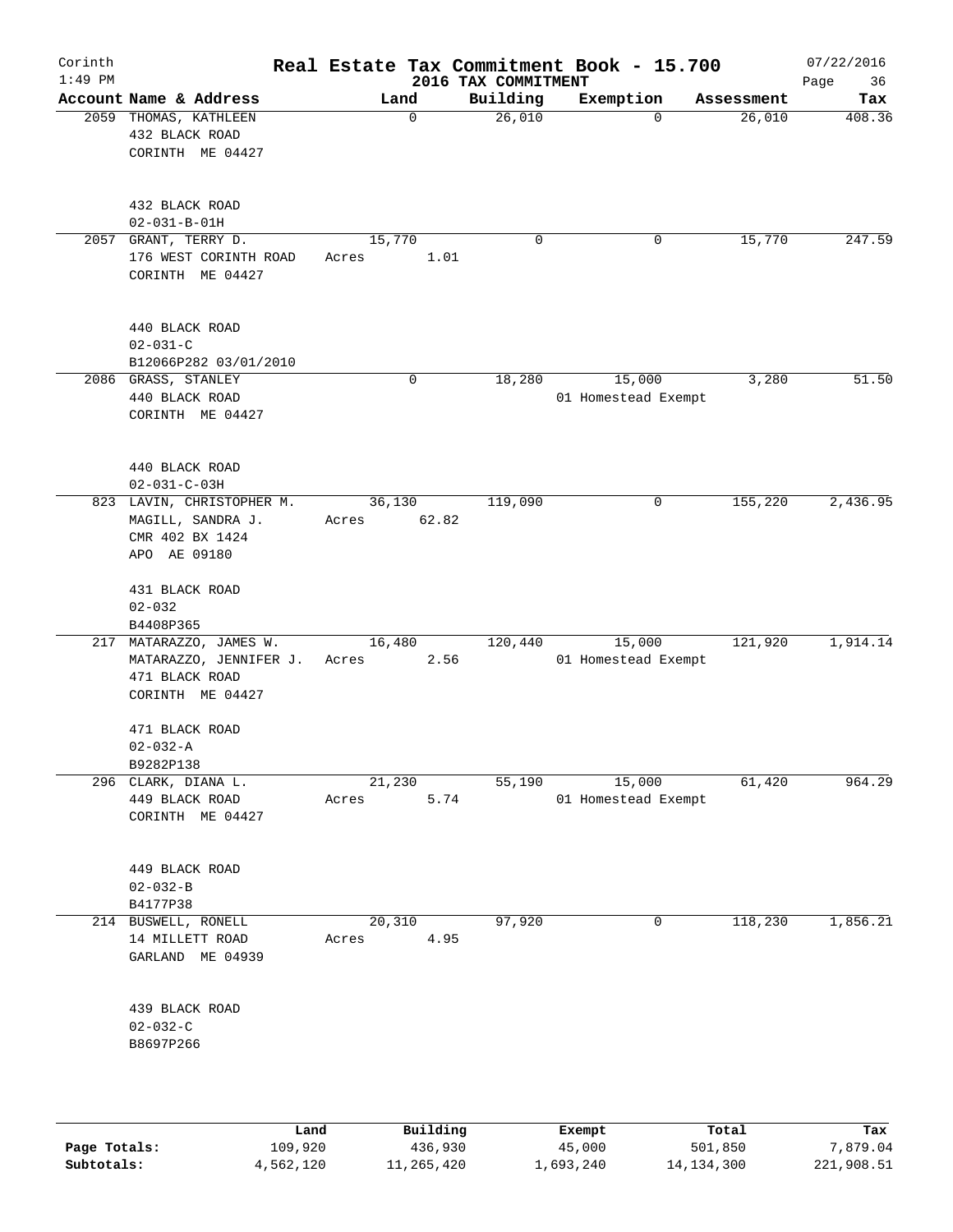| Corinth                    |                                                                                                        |       |                       |                                 | Real Estate Tax Commitment Book - 15.700 |                       | 07/22/2016             |
|----------------------------|--------------------------------------------------------------------------------------------------------|-------|-----------------------|---------------------------------|------------------------------------------|-----------------------|------------------------|
| $1:49$ PM                  | Account Name & Address                                                                                 |       | Land                  | 2016 TAX COMMITMENT<br>Building | Exemption                                | Assessment            | Page<br>37<br>Tax      |
|                            | 891 MARTIN, SCOTT W.<br>MARTIN, KATIE GREATOREX Acres<br>535 BLACK ROAD<br>CORINTH ME 04427            |       | 43,750<br>104.25      | $\mathbf 0$                     | $\mathbf 0$                              | 43,750                | 686.87                 |
|                            | <b>BLACK ROAD</b><br>$02 - 033$<br>B4715P271                                                           |       |                       |                                 |                                          |                       |                        |
|                            | 892 MARTIN, SCOTT WILLIAM<br>MARTIN, KATIE GREATOREX Acres 80.00<br>535 BLACK ROAD<br>CORINTH ME 04427 |       | 41,800                | 183,280                         | 15,000<br>01 Homestead Exempt            | 210,080               | 3,298.26               |
|                            | 535 BLACK ROAD<br>$02 - 034$<br>B4715P269                                                              |       |                       |                                 |                                          |                       |                        |
|                            | 530 CAMPBELL, JOSHUA M<br>CAMPBELL, REBECCA<br>582 BLACK ROAD<br>CORINTH ME 04427                      | Acres | 27,720<br>45.00       | 0                               | 0                                        | 27,720                | 435.20                 |
|                            | <b>BLACK ROAD</b><br>$02 - 035$<br>B10499P16 06/22/2006                                                |       |                       |                                 |                                          |                       |                        |
|                            | 104 BENJAMIN, WALTER E.<br>BENJAMIN, BARBARA F.<br>554 BLACK ROAD<br>CORINTH ME 04427                  | Acres | 15,820<br>1.08        | 8,330                           | 15,000<br>01 Homestead Exempt            | 9,150                 | 143.66                 |
|                            | 554 BLACK ROAD<br>$02 - 035 - 01$                                                                      |       |                       |                                 |                                          |                       |                        |
|                            | B6103P133<br>105 BENJAMIN, WALTER E.<br>BENJAMIN, BARBARA F.<br>554 BLACK ROAD<br>CORINTH ME 04427     | Acres | 15,730<br>1.00        | 0                               | 0                                        | 15,730                | 246.96                 |
|                            | 554 BLACK ROAD<br>$02 - 035 - 02$                                                                      |       |                       |                                 |                                          |                       |                        |
|                            | B6103P133<br>949 PEARY JR, DARRYL A.<br>PEARY, LAURA L.<br>568 BLACK ROAD<br>CORINTH ME 04427          | Acres | 15,730<br>1.00        | 93,980                          | 15,000<br>01 Homestead Exempt            | 94,710                | 1,486.95               |
|                            | 568 BLACK ROAD<br>$02 - 035 - 03$                                                                      |       |                       |                                 |                                          |                       |                        |
| 1527                       | B8527P52<br>LYMAN, JAMES T.<br>LYMAN, SAMANTHA M.<br>574 BLACK ROAD<br>CORINTH ME 04427                | Acres | 15,730<br>1.00        | 91,280                          | 15,000<br>01 Homestead Exempt            | 92,010                | 1,444.56               |
|                            | 574 BLACK ROAD<br>$02 - 035 - 04$<br>B11664P231 02/12/2009                                             |       |                       |                                 |                                          |                       |                        |
|                            | Land                                                                                                   |       | Building              |                                 | Exempt                                   | Total                 | Tax                    |
| Page Totals:<br>Subtotals: | 176,280<br>4,738,400                                                                                   |       | 376,870<br>11,642,290 |                                 | 60,000<br>1,753,240                      | 493,150<br>14,627,450 | 7,742.46<br>229,650.97 |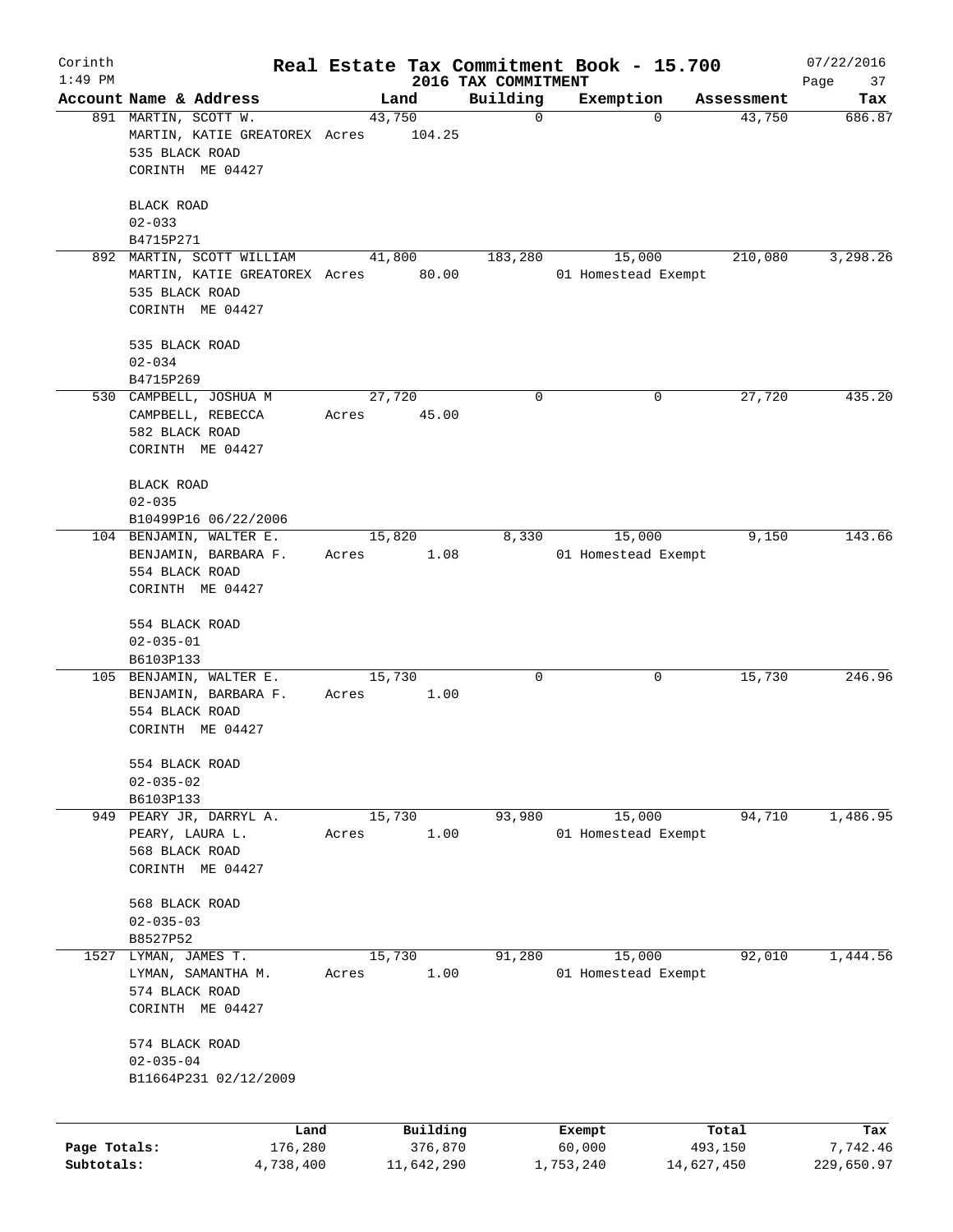| Corinth      |                                      |        |                     |                                 | Real Estate Tax Commitment Book - 15.700 |                  | 07/22/2016        |
|--------------|--------------------------------------|--------|---------------------|---------------------------------|------------------------------------------|------------------|-------------------|
| $1:49$ PM    | Account Name & Address               |        | Land                | 2016 TAX COMMITMENT<br>Building | Exemption                                | Assessment       | Page<br>38<br>Tax |
|              | 593 CAMPBELL, JOSHUA M               | 15,730 |                     | 122,720                         | 15,000                                   | 123,450          | 1,938.16          |
|              | CAMPBELL, REBECCA L                  | Acres  | 1.00                |                                 | 01 Homestead Exempt                      |                  |                   |
|              | 582 BLACK ROAD                       |        |                     |                                 |                                          |                  |                   |
|              | CORINTH ME 04427                     |        |                     |                                 |                                          |                  |                   |
|              |                                      |        |                     |                                 |                                          |                  |                   |
|              | 582 BLACK ROAD                       |        |                     |                                 |                                          |                  |                   |
|              | $02 - 035 - A$                       |        |                     |                                 |                                          |                  |                   |
|              | B10499P16 06/22/2006                 |        |                     |                                 |                                          |                  |                   |
| 1167         | SARGENT, BEVERLY                     | 27,600 |                     | 75,630                          | 15,000                                   | 88,230           | 1,385.21          |
|              | 521 MUDGETT ROAD                     | Acres  | 36.23               |                                 | 01 Homestead Exempt                      |                  |                   |
|              | CORINTH ME 04427                     |        |                     |                                 |                                          |                  |                   |
|              |                                      |        |                     |                                 |                                          |                  |                   |
|              | 521 MUDGETT ROAD                     |        |                     |                                 |                                          |                  |                   |
|              | $02 - 036$                           |        |                     |                                 |                                          |                  |                   |
|              | B6264P275                            |        |                     |                                 |                                          |                  |                   |
|              | 1151 RICE, ROBERT P                  | 15,730 |                     | 86,880                          | 15,000                                   | 87,610           | 1,375.48          |
|              | RICE, CHRISTINE M.                   | Acres  | 1.00                |                                 | 01 Homestead Exempt                      |                  |                   |
|              | 555 MUDGETT ROAD                     |        |                     |                                 |                                          |                  |                   |
|              | CORINTH ME 04427                     |        |                     |                                 |                                          |                  |                   |
|              | 555 MUDGETT ROAD                     |        |                     |                                 |                                          |                  |                   |
|              | $02 - 036 - A$                       |        |                     |                                 |                                          |                  |                   |
|              | B10688P226 10/20/2006                |        |                     |                                 |                                          |                  |                   |
|              | 958 MOODY, DANA S.                   | 26,190 |                     | 173,040                         | 0                                        | 199,230          | 3,127.91          |
|              | MOODY, VICTORIA W.                   | Acres  | 10.02               |                                 |                                          |                  |                   |
|              | 589 MUDGETT ROAD                     |        |                     |                                 |                                          |                  |                   |
|              | CORINTH ME 04427                     |        |                     |                                 |                                          |                  |                   |
|              |                                      |        |                     |                                 |                                          |                  |                   |
|              | 573 MUDGETT ROAD                     |        |                     |                                 |                                          |                  |                   |
|              | $02 - 036 - B$<br>B3846P97           |        |                     |                                 |                                          |                  |                   |
|              | 436 DOW, JEFFREY B.                  | 66,500 |                     | 138,770                         | 15,000                                   | 190,270          | 2,987.24          |
|              | DOW, KATHRYN L.                      | Acres  | 119.15              |                                 | 01 Homestead Exempt                      |                  |                   |
|              | 547 MUDGETT ROAD                     |        |                     |                                 |                                          |                  |                   |
|              | CORINTH ME 04427                     |        |                     |                                 |                                          |                  |                   |
|              |                                      |        |                     |                                 |                                          |                  |                   |
|              | 547 MUDGETT ROAD<br>$02 - 036 - C$   |        |                     |                                 |                                          |                  |                   |
|              |                                      |        |                     |                                 |                                          |                  |                   |
|              | B4257P101 06/20/1988                 |        |                     | 215,680                         |                                          | 235,620          | 3,699.23          |
|              | 1603 HARVEY, TERESA                  | 19,940 |                     |                                 | 0                                        |                  |                   |
|              | 545 MUDGETT ROAD<br>CORINTH ME 04427 | Acres  | 4.63                |                                 |                                          |                  |                   |
|              |                                      |        |                     |                                 |                                          |                  |                   |
|              | 545 MUDGETT ROAD                     |        |                     |                                 |                                          |                  |                   |
|              | $02 - 036 - C - 01$                  |        |                     |                                 |                                          |                  |                   |
|              | B12923P205 08/27/2012                |        |                     |                                 |                                          |                  |                   |
| 1670         | CAMPBELL, ERIC                       |        | 0                   | 24,860                          | 15,000                                   | 9,860            | 154.80            |
|              | 535 MUDGETT ROAD                     |        |                     |                                 | 01 Homestead Exempt                      |                  |                   |
|              | CORINTH ME 04427                     |        |                     |                                 |                                          |                  |                   |
|              |                                      |        |                     |                                 |                                          |                  |                   |
|              | 535 MUDGETT ROAD                     |        |                     |                                 |                                          |                  |                   |
|              | $02 - 036 - C - 02H$                 |        |                     |                                 |                                          |                  |                   |
|              |                                      |        |                     |                                 |                                          |                  |                   |
|              |                                      |        |                     |                                 |                                          |                  |                   |
| Page Totals: | Land<br>171,690                      |        | Building<br>837,580 |                                 | Exempt<br>75,000                         | Total<br>934,270 | Tax<br>14,668.03  |

**Subtotals:** 4,910,090 12,479,870 1,828,240 15,561,720 244,319.00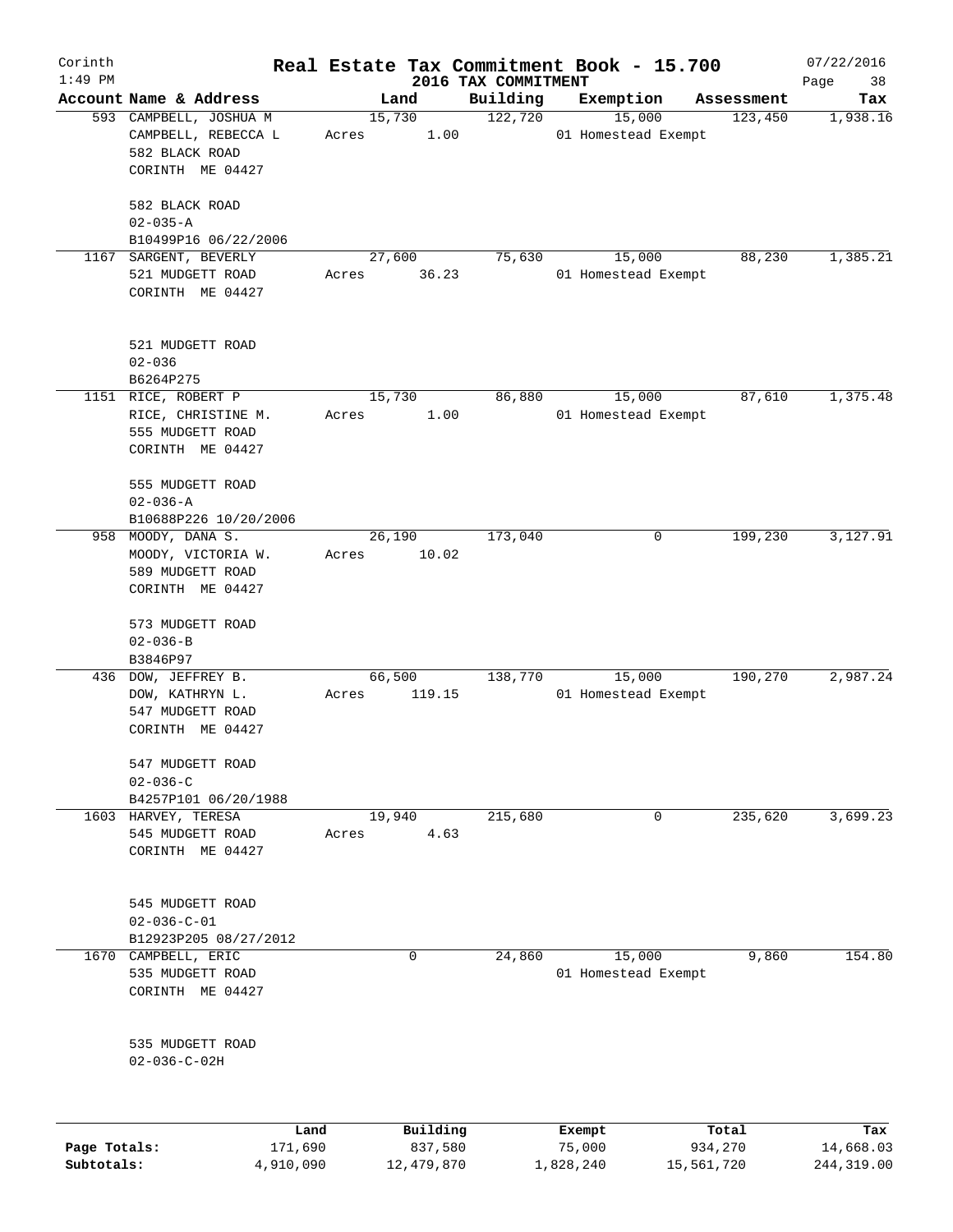| Corinth      |                                            |           |         |             | Real Estate Tax Commitment Book - 15.700 |           |                     |            |            | 07/22/2016        |
|--------------|--------------------------------------------|-----------|---------|-------------|------------------------------------------|-----------|---------------------|------------|------------|-------------------|
| $1:49$ PM    | Account Name & Address                     |           |         | Land        | 2016 TAX COMMITMENT<br>Building          |           | Exemption           |            | Assessment | 39<br>Page<br>Tax |
|              | 1375 LAROCHELLE, DAVID A.                  |           |         | 20, 360     | 111,420                                  |           | $\Omega$            |            | 131,780    | 2,068.95          |
|              | ANTONELLI, KIM M.                          |           | Acres   | 4.99        |                                          |           |                     |            |            |                   |
|              | 511 MUDGETT RD                             |           |         |             |                                          |           |                     |            |            |                   |
|              | CORINTH ME 04427                           |           |         |             |                                          |           |                     |            |            |                   |
|              |                                            |           |         |             |                                          |           |                     |            |            |                   |
|              | 511 MUDGETT ROAD                           |           |         |             |                                          |           |                     |            |            |                   |
|              | $02 - 036 - D$                             |           |         |             |                                          |           |                     |            |            |                   |
|              | B12914P186 08/15/2012                      |           |         |             |                                          |           |                     |            |            |                   |
|              | 113 BERRY, CHARLES L,                      |           |         | 73,580      | 128,570                                  |           | 15,000              |            | 187,150    | 2,938.25          |
|              | TRUSTEE                                    |           |         |             |                                          |           |                     |            |            |                   |
|              | BERRY, THAILA J,<br>TRUSTEE                |           | Acres   | 30.00       |                                          |           | 01 Homestead Exempt |            |            |                   |
|              | CL & TJ BERRY LOVING                       |           |         |             |                                          |           |                     |            |            |                   |
|              | TRUST                                      |           |         |             |                                          |           |                     |            |            |                   |
|              | 677 BLACK ROAD                             |           |         |             |                                          |           |                     |            |            |                   |
|              | CORINTH ME 04427                           |           |         |             |                                          |           |                     |            |            |                   |
|              | 677 BLACK ROAD                             |           |         |             |                                          |           |                     |            |            |                   |
|              | $02 - 037$                                 |           |         |             |                                          |           |                     |            |            |                   |
|              | B6420P201                                  |           |         |             |                                          |           |                     |            |            |                   |
|              | 1050 RANKIN, TRAVIS                        |           |         | $\mathbf 0$ | 28,450                                   |           | 15,000              |            | 13,450     | 211.17            |
|              | RANKIN, MICHELLE                           |           |         |             |                                          |           | 01 Homestead Exempt |            |            |                   |
|              | 647 BLACK ROAD                             |           |         |             |                                          |           |                     |            |            |                   |
|              | CORINTH ME 04427                           |           |         |             |                                          |           |                     |            |            |                   |
|              |                                            |           |         |             |                                          |           |                     |            |            |                   |
|              | 647 BLACK ROAD                             |           |         |             |                                          |           |                     |            |            |                   |
|              | $02 - 037 - 01H$                           |           |         |             |                                          |           |                     |            |            |                   |
|              | 1816 RANDALL, STEPHEN                      |           |         | 0           | 22,360                                   |           | 15,000              |            | 7,360      | 115.55            |
|              | RANDALL, JESSICA                           |           |         |             |                                          |           | 01 Homestead Exempt |            |            |                   |
|              | 655 BLACK ROAD                             |           |         |             |                                          |           |                     |            |            |                   |
|              | CORINTH ME 04427                           |           |         |             |                                          |           |                     |            |            |                   |
|              |                                            |           |         |             |                                          |           |                     |            |            |                   |
|              | 655 BLACK ROAD                             |           |         |             |                                          |           |                     |            |            |                   |
|              | $02 - 037 - 02H$                           |           |         |             |                                          |           |                     |            |            |                   |
|              | 111 SMITH, CAMERON L.                      |           |         | 0           | 25,470                                   |           | 0                   |            | 25,470     | 399.88            |
|              | 665 BLACK ROAD                             |           |         |             |                                          |           |                     |            |            |                   |
|              | CORINTH ME 04427                           |           |         |             |                                          |           |                     |            |            |                   |
|              |                                            |           |         |             |                                          |           |                     |            |            |                   |
|              | 665 BLACK ROAD                             |           |         |             |                                          |           |                     |            |            |                   |
|              | $02 - 037 - 03H$                           |           |         |             |                                          |           |                     |            |            |                   |
|              | 1596 CAMPBELL, JEFFREY                     |           |         | 16,900      | 51,040                                   |           | 15,000              |            | 52,940     | 831.16            |
|              | CAMPBELL, MONICA                           |           | Acres   | 2.01        |                                          |           | 01 Homestead Exempt |            |            |                   |
|              | 651 BLACK ROAD                             |           |         |             |                                          |           |                     |            |            |                   |
|              | CORINTH ME 04427                           |           |         |             |                                          |           |                     |            |            |                   |
|              |                                            |           |         |             |                                          |           |                     |            |            |                   |
|              | 651 BLACK ROAD                             |           |         |             |                                          |           |                     |            |            |                   |
|              | $02 - 037 - A$                             |           |         |             |                                          |           |                     |            |            |                   |
|              | B13412P179 12/05/2013 B13369P21 10/18/2013 |           |         |             |                                          |           |                     |            |            |                   |
|              | 109 BERRY, CHARLES L.                      |           | 131,890 |             |                                          | 0         | 0                   |            | 131,890    | 2,070.67          |
|              | BERRY, THAILA J.                           |           | Acres   | 76.00       |                                          |           |                     |            |            |                   |
|              | 677 BLACK ROAD                             |           |         |             |                                          |           |                     |            |            |                   |
|              | CORINTH ME 04427                           |           |         |             |                                          |           |                     |            |            |                   |
|              |                                            |           |         |             |                                          |           |                     |            |            |                   |
|              | <b>BLACK ROAD</b>                          |           |         |             |                                          |           |                     |            |            |                   |
|              | $02 - 038$                                 |           |         |             |                                          |           |                     |            |            |                   |
|              | B3387P88                                   |           |         |             |                                          |           |                     |            |            |                   |
|              |                                            |           |         |             |                                          |           |                     |            |            |                   |
|              |                                            |           |         |             |                                          |           |                     |            |            |                   |
|              |                                            | Land      |         | Building    |                                          | Exempt    |                     |            | Total      | Tax               |
| Page Totals: |                                            | 242,730   |         | 367,310     |                                          | 60,000    |                     |            | 550,040    | 8,635.63          |
| Subtotals:   |                                            | 5,152,820 |         | 12,847,180  |                                          | 1,888,240 |                     | 16,111,760 |            | 252,954.63        |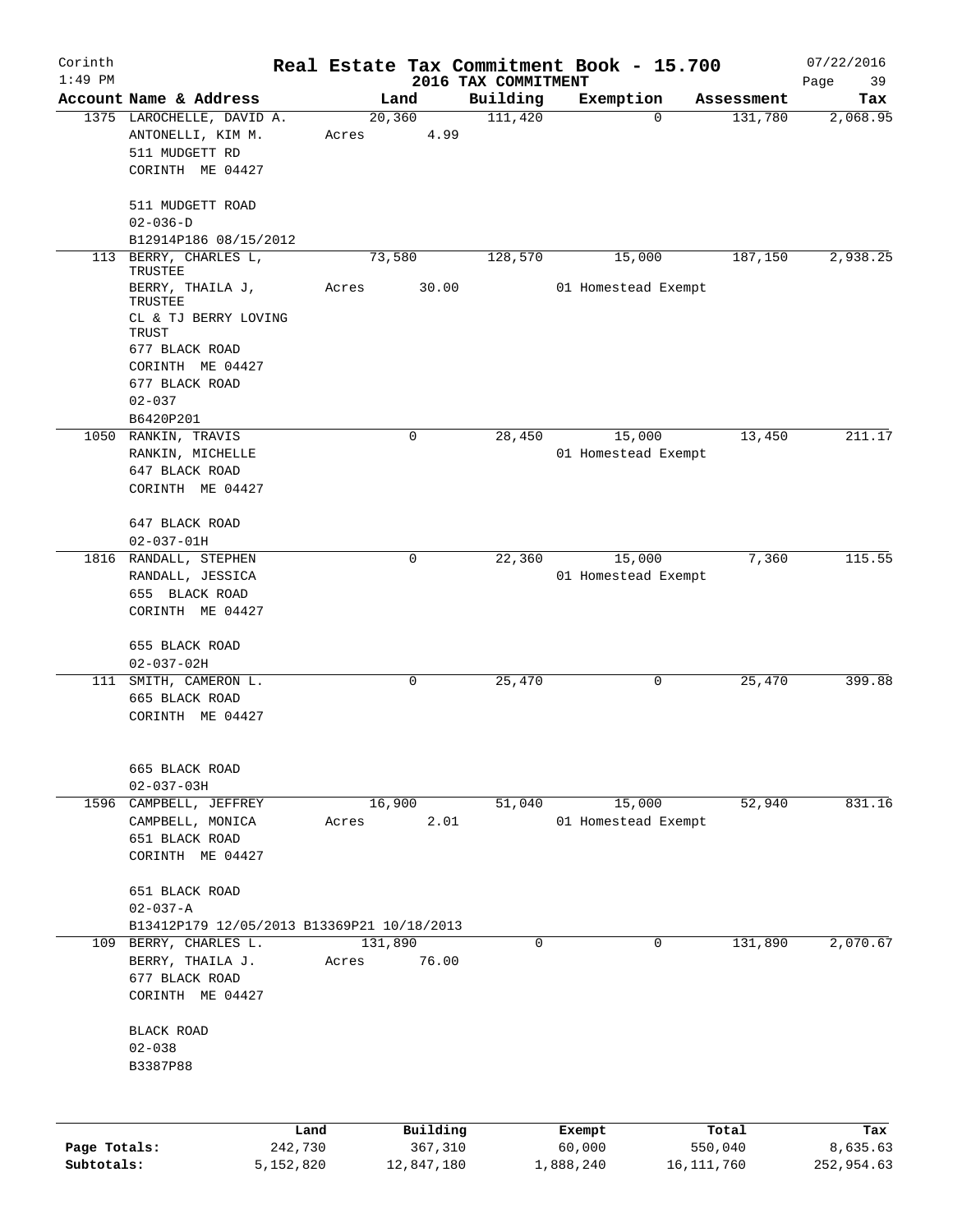| Corinth<br>$1:49$ PM |                                                 | Real Estate Tax Commitment Book - 15.700 | 2016 TAX COMMITMENT |                     |            | 07/22/2016<br>Page<br>40 |
|----------------------|-------------------------------------------------|------------------------------------------|---------------------|---------------------|------------|--------------------------|
|                      | Account Name & Address                          | Land                                     | Building            | Exemption           | Assessment | Tax                      |
|                      | 1824 CASS, JEFFREY (HEIRS                       | $\Omega$                                 | 20,720              | 15,000              | 5,720      | 89.80                    |
|                      | OF)<br>PO BOX 251                               |                                          |                     | 01 Homestead Exempt |            |                          |
|                      | KENDUSKEAG ME 04450                             |                                          |                     |                     |            |                          |
|                      |                                                 |                                          |                     |                     |            |                          |
|                      | 664 BLACK ROAD                                  |                                          |                     |                     |            |                          |
|                      | $02 - 038 - 02H$                                |                                          |                     |                     |            |                          |
|                      | 1734 ANNETT, RUSSELL A.                         | 0                                        | 19,330              | 15,000              | 4,330      | 67.98                    |
|                      | 656 BLACK ROAD                                  |                                          |                     | 01 Homestead Exempt |            |                          |
|                      | CORINTH ME 04427                                |                                          |                     |                     |            |                          |
|                      | 656 BLACK ROAD                                  |                                          |                     |                     |            |                          |
|                      | $02 - 038 - 03H$                                |                                          |                     |                     |            |                          |
|                      | 112 BERRY JR, CHARLES L.                        | 0                                        | 46,900              | 15,000              | 31,900     | 500.83                   |
|                      | 628 BLACK ROAD                                  |                                          |                     | 01 Homestead Exempt |            |                          |
|                      | CORINTH ME 04427                                |                                          |                     |                     |            |                          |
|                      | 628 BLACK ROAD                                  |                                          |                     |                     |            |                          |
|                      | $02 - 038 - 04H$                                |                                          |                     |                     |            |                          |
| 1627                 | WATERS, ROBERT F.                               | $\mathbf 0$                              | 24,260              | 15,000              | 9,260      | 145.38                   |
|                      | 183 COVERED BRIDGE ROAD                         |                                          |                     | 01 Homestead Exempt |            |                          |
|                      | CORINTH ME 04427                                |                                          |                     |                     |            |                          |
|                      | 183 COVERED BRIDGE ROAD                         |                                          |                     |                     |            |                          |
|                      | $02 - 038 - 06H$                                |                                          |                     |                     |            |                          |
|                      | 1682 LALLY, LYNNE                               | 0                                        | 14,590              | 14,590              | 0          | 0.00                     |
|                      | 211 COVERED BRIDGE RD                           |                                          |                     | 01 Homestead Exempt |            |                          |
|                      | CORINTH ME 04427                                |                                          |                     |                     |            |                          |
|                      | 211 COVERED BRIDGE ROAD                         |                                          |                     |                     |            |                          |
|                      | $02 - 038 - 07H$                                |                                          |                     |                     |            |                          |
| 738                  | PAGE, SHERRI A.                                 | 15,730                                   | 79,760              | 15,000              | 80,490     | 1,263.69                 |
|                      | 680 BLACK ROAD                                  | 1.00<br>Acres                            |                     | 01 Homestead Exempt |            |                          |
|                      | CORINTH ME 04427                                |                                          |                     |                     |            |                          |
|                      | 680 BLACK ROAD                                  |                                          |                     |                     |            |                          |
|                      | $02 - 038 - A$                                  |                                          |                     |                     |            |                          |
|                      | B7553P1                                         |                                          |                     |                     |            |                          |
|                      | 1423 MERCHANT, ROBERT A.<br>MERCHANT, SHARON L. | 24,940<br>10.92<br>Acres                 | 2,400               | 0                   | 27,340     | 429.24                   |
|                      | PO BOX 37<br>KENDUSKEAG ME 04450                |                                          |                     |                     |            |                          |
|                      | 101 COVERED BRIDGE ROAD                         |                                          |                     |                     |            |                          |
|                      | $02 - 039$                                      |                                          |                     |                     |            |                          |
|                      | B12311P310 11/05/2010                           |                                          |                     |                     |            |                          |
|                      |                                                 |                                          |                     |                     |            |                          |
|                      |                                                 |                                          |                     |                     |            |                          |

|              | Land      | Building   | Exempt    | Total      | Tax         |
|--------------|-----------|------------|-----------|------------|-------------|
| Page Totals: | 40,670    | 207,960    | 89,590    | 159,040    | 2,496.92    |
| Subtotals:   | 5,193,490 | 13,055,140 | 1,977,830 | 16,270,800 | 255, 451.55 |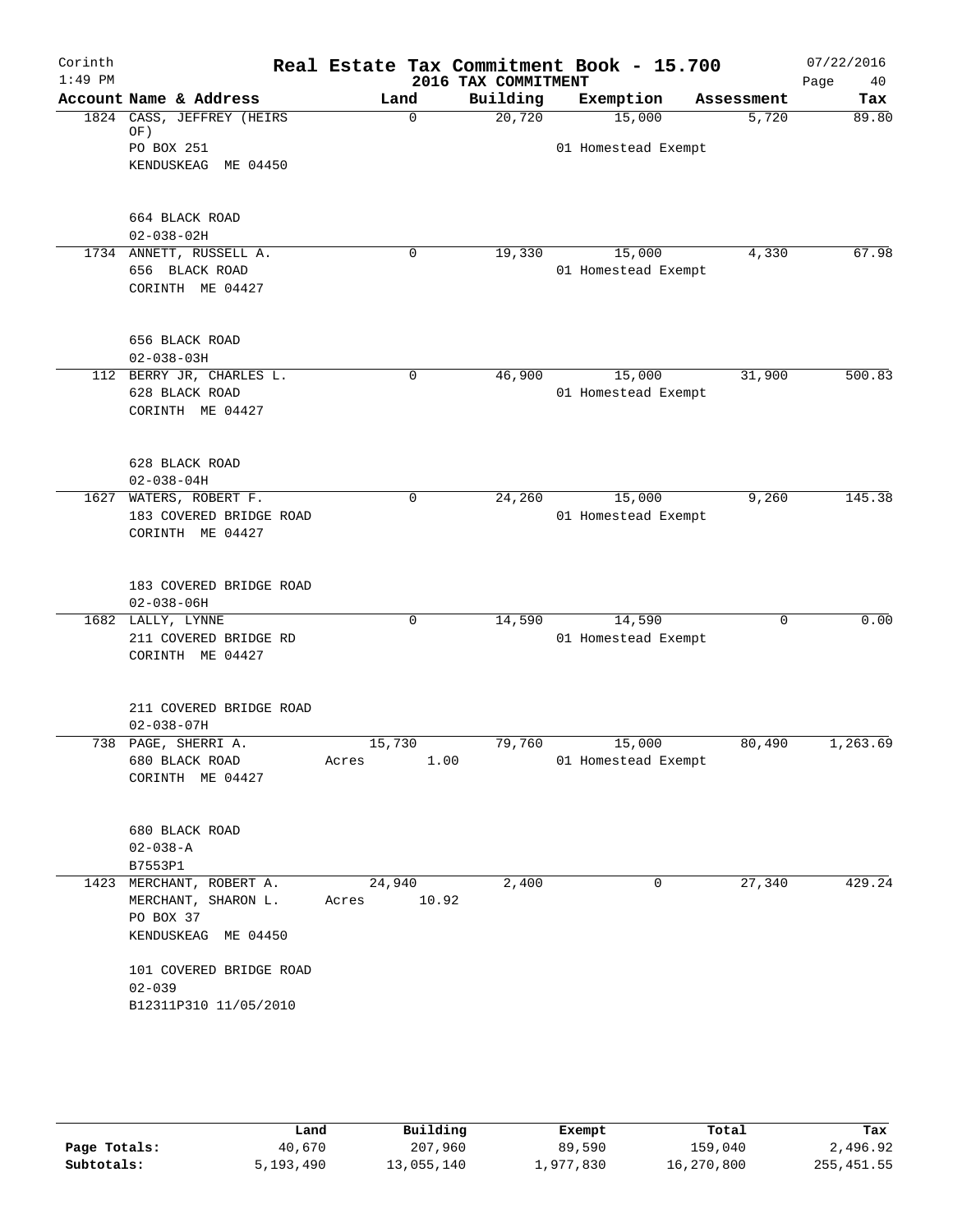| Corinth<br>$1:49$ PM       |                                                                                         | Real Estate Tax Commitment Book - 15.700 |                                 |                     |                       | 07/22/2016             |
|----------------------------|-----------------------------------------------------------------------------------------|------------------------------------------|---------------------------------|---------------------|-----------------------|------------------------|
|                            | Account Name & Address                                                                  | Land                                     | 2016 TAX COMMITMENT<br>Building | Exemption           | Assessment            | Page<br>41<br>Tax      |
|                            | 2090 SMITH, JEREMY<br>101 COVERED BRIGE                                                 | 0                                        | 11,080                          | $\Omega$            | 11,080                | 173.96                 |
|                            | CORINTH ME 04427                                                                        |                                          |                                 |                     |                       |                        |
|                            | 101 COVERED BRIDGE ROAD<br>$02 - 039 - 1H$                                              |                                          |                                 |                     |                       |                        |
| 889                        | MARTIN, DIANNE                                                                          | 29,250                                   | 80,630                          | 15,000              | 94,880                | 1,489.62               |
|                            | MARTIN, JAMES (Heirs<br>of)<br>153 COVERED BRIDGE ROAD<br>CORINTH ME 04427              | 10.00<br>Acres                           |                                 | 01 Homestead Exempt |                       |                        |
|                            | 153 COVERED BRIDGE ROAD<br>$02 - 039 - A$<br>B4122P357                                  |                                          |                                 |                     |                       |                        |
|                            | 208 LALIBERTE, RICHARD                                                                  | 23,100                                   | 63,790                          | 15,000              | 71,890                | 1,128.67               |
|                            | LALIBERTE, LINDA<br>93 COVERED BRIDGE ROAD<br>CORINTH ME 04427                          | 14.00<br>Acres                           |                                 | 01 Homestead Exempt |                       |                        |
|                            | 93 COVERED BRIDGE ROAD<br>$02 - 040$                                                    |                                          |                                 |                     |                       |                        |
|                            | B12518P194 02/25/2011<br>790 KELLIHER, ROBERT G.                                        | 25,070                                   | 20,790                          | 15,000              | 30,860                | 484.50                 |
|                            | KELLIHER, RUTH A.<br>85 COVERED BRIDGE ROAD<br>CORINTH ME 04427                         | 21.00<br>Acres                           |                                 | 01 Homestead Exempt |                       |                        |
|                            | 85 COVERED BRIDGE ROAD<br>$02 - 041$<br>B7229P56                                        |                                          |                                 |                     |                       |                        |
|                            | 250 MILLER, JAMIE                                                                       | 19,770                                   | 117,690                         | 15,000              | 122,460               | 1,922.62               |
|                            | MILLER, ERIC<br>63 COVERED BRIDGE RD<br>CORINTH ME 04427                                | 6.00<br>Acres                            |                                 | 01 Homestead Exempt |                       |                        |
|                            | 63 COVERED BRIDGE ROAD<br>$02 - 042$                                                    |                                          |                                 |                     |                       |                        |
|                            | B13257P237 07/01/2013<br>196 DUMOULIN, JAMES                                            | 28,590                                   | 176,080                         | 15,000              | 189,670               | 2,977.82               |
|                            | DUMOULIN, BILLIE JEAN<br>35 COVERED BRIDGE ROAD<br>CORINTH ME 04427-0                   | 27.41<br>Acres                           |                                 | 01 Homestead Exempt |                       |                        |
|                            | 35 COVERED BRIDGE ROAD<br>$02 - 043$                                                    |                                          |                                 |                     |                       |                        |
|                            | B8751P181 05/28/2003                                                                    |                                          |                                 |                     |                       |                        |
|                            | 1161 RUDZINSKI, ANDREW F.<br>RUDZINSKI, SANDRA L.<br>556 GRANT ROAD<br>CORINTH ME 04427 | 15,070<br>10.00<br>Acres                 | $\Omega$                        | 0                   | 15,070                | 236.60                 |
|                            | GRANT ROAD<br>$02 - 044$<br>B3462P312                                                   |                                          |                                 |                     |                       |                        |
|                            |                                                                                         |                                          |                                 |                     |                       |                        |
|                            | Land                                                                                    | Building                                 |                                 | Exempt              | Total                 | Tax                    |
| Page Totals:<br>Subtotals: | 140,850<br>5,334,340                                                                    | 470,060<br>13,525,200                    |                                 | 75,000<br>2,052,830 | 535,910<br>16,806,710 | 8,413.79<br>263,865.34 |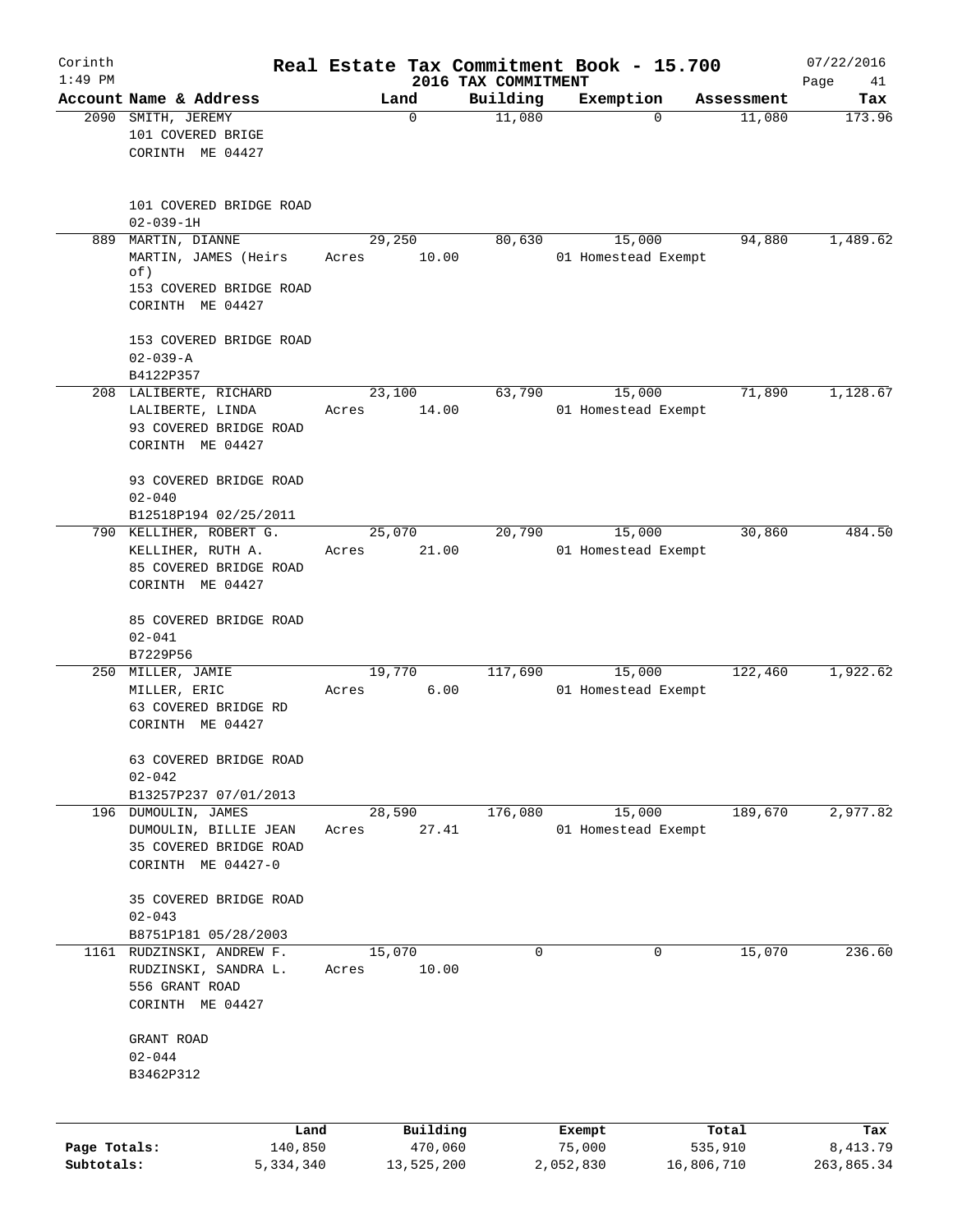| Corinth<br>$1:49$ PM       |                                                                                         |       |                                   | 2016 TAX COMMITMENT | Real Estate Tax Commitment Book - 15.700 |                                | 07/22/2016<br>Page<br>42      |
|----------------------------|-----------------------------------------------------------------------------------------|-------|-----------------------------------|---------------------|------------------------------------------|--------------------------------|-------------------------------|
|                            | Account Name & Address                                                                  |       | Land                              | Building            | Exemption                                | Assessment                     | Tax                           |
|                            | 38 HARVEY, KEITH A.<br>HARVEY, RENEE L.<br>697 GRANT ROAD                               | Acres | 22,100<br>12.49                   | 173,920             | 15,000<br>01 Homestead Exempt            | 181,020                        | 2,842.01                      |
|                            | CORINTH ME 04427<br>697 GRANT ROAD                                                      |       |                                   |                     |                                          |                                |                               |
|                            | $02 - 044 - 01$<br>B7818P220 08/08/2001                                                 |       |                                   |                     |                                          |                                |                               |
|                            | 996 HARVEY, JAMY                                                                        |       | 20,090                            | 103,490             | 0                                        | 123,580                        | 1,940.21                      |
|                            | 697 GRANT ROAD<br>CORINTH ME 04427                                                      | Acres | 6.30                              |                     |                                          |                                |                               |
|                            | GRANT ROAD<br>$02 - 044 - 02$                                                           |       |                                   |                     |                                          |                                |                               |
|                            | B13899P47 07/16/2015                                                                    |       |                                   | 106,790             |                                          | 108,100                        | 1,697.17                      |
|                            | 2054 CUMMINGS, RICHARD<br>CUMMINGS, LINDA<br>681 GRANT ROAD<br>CORINTH ME 04427         | Acres | 16,310<br>2.70                    |                     | 15,000<br>01 Homestead Exempt            |                                |                               |
|                            | 681 GRANT ROAD<br>$02 - 044 - 02 - A$                                                   |       |                                   |                     |                                          |                                |                               |
|                            | B11975P5 11/13/2009                                                                     |       |                                   |                     |                                          |                                |                               |
|                            | 1017 PAGE, JAMES L.<br>643 GRANT ROAD<br>CORINTH ME 04427                               | Acres | 24,600<br>10.60                   | 47,780              | 15,000<br>01 Homestead Exempt            | 57,380                         | 900.87                        |
|                            | 643 GRANT ROAD<br>$02 - 044 - 13 - A$<br>B13816P80 04/27/2015                           |       |                                   |                     |                                          |                                |                               |
|                            | 553 PARTRIDGE, DAVID L.                                                                 |       | 17,150                            | 11,500              | 15,000                                   | 13,650                         | 214.30                        |
|                            | (HEIRS OF)<br>PARTRIDGE, CATHERINE M. Acres<br>639 GRANT RD<br>CORINTH ME 04427         |       | 3.50                              |                     | 01 Homestead Exempt                      |                                |                               |
|                            | 639 GRANT ROAD<br>$02 - 044 - 14 - A$<br>B13321P68 09/06/2013                           |       |                                   |                     |                                          |                                |                               |
|                            | 1160 RUDZINSKI, ANDREW F.<br>RUDZINSKI, SANDRA L.<br>556 GRANT ROAD<br>CORINTH ME 04427 | Acres | 18,450<br>10.50                   | $\mathbf 0$         | 0                                        | 18,450                         | 289.66                        |
|                            | GRANT ROAD<br>$02 - 044 - 18 - A$<br>B3227P286                                          |       |                                   |                     |                                          |                                |                               |
|                            | 1013 OYSTER, LOWELL R.<br>OYSTER, KATHLEEN M.<br>543 GRANT ROAD<br>CORINTH ME 04427     | Acres | 18,620<br>4.90                    | 55,690              | 15,000<br>01 Homestead Exempt            | 59,310                         | 931.17                        |
|                            | 543 GRANT ROAD<br>$02 - 044 - 19 - A$<br>B3314P172                                      |       |                                   |                     |                                          |                                |                               |
|                            |                                                                                         |       |                                   |                     |                                          |                                |                               |
| Page Totals:<br>Subtotals: | Land<br>137,320<br>5,471,660                                                            |       | Building<br>499,170<br>14,024,370 |                     | Exempt<br>75,000<br>2,127,830            | Total<br>561,490<br>17,368,200 | Tax<br>8,815.39<br>272,680.73 |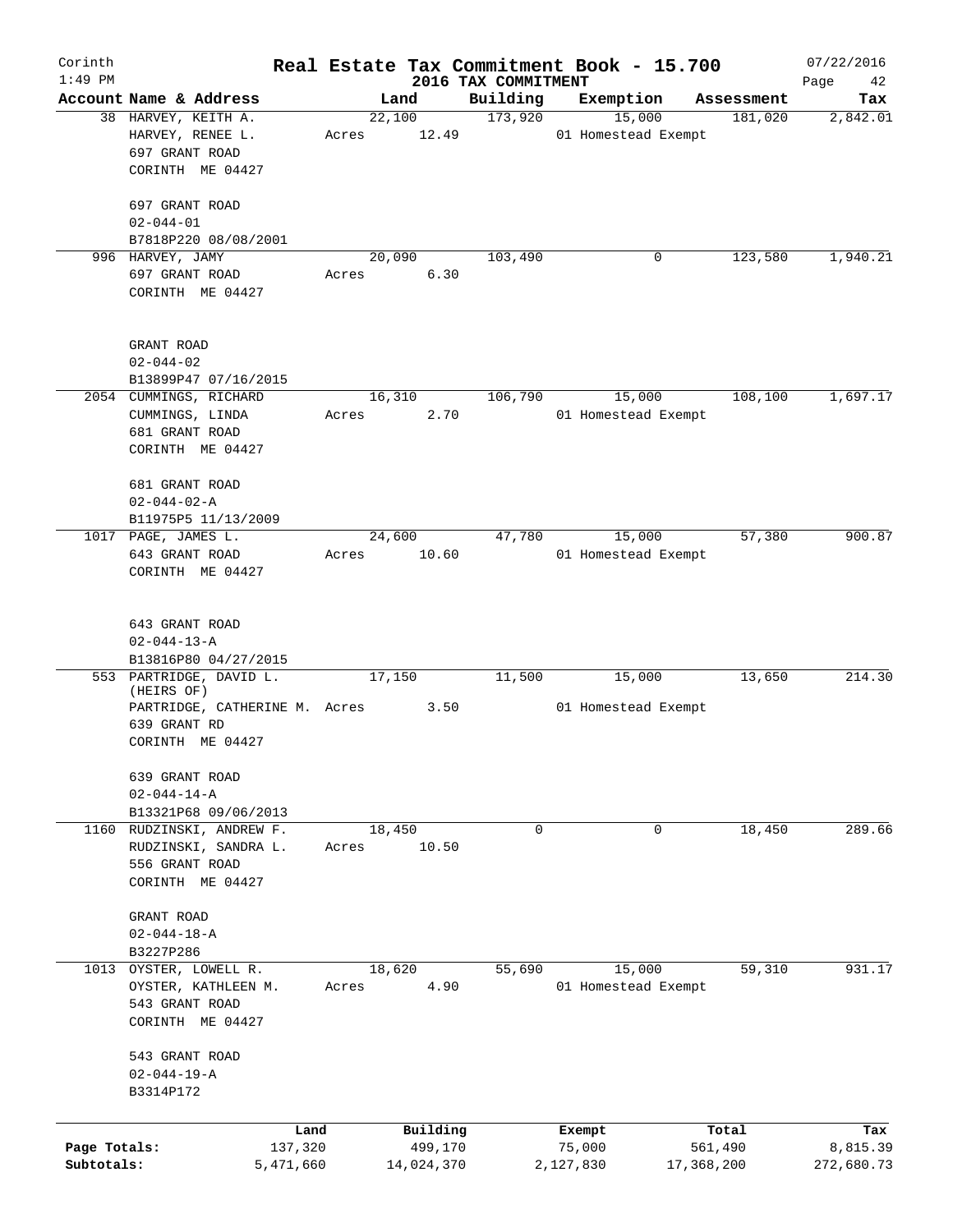| Corinth      |                                                                       |           |         |              |                     | Real Estate Tax Commitment Book - 15.700 |   |                      | 07/22/2016    |
|--------------|-----------------------------------------------------------------------|-----------|---------|--------------|---------------------|------------------------------------------|---|----------------------|---------------|
| $1:49$ PM    | Account Name & Address                                                |           |         |              | 2016 TAX COMMITMENT |                                          |   |                      | Page<br>43    |
|              | 307 HENRIKSEN, MARIANNE C.                                            |           | 14,160  | Land         | Building<br>38,130  | Exemption<br>15,000                      |   | Assessment<br>37,290 | Tax<br>585.45 |
|              | 694 GRANT ROAD<br>CORINTH ME 04427                                    |           | Acres   | 0.93         |                     | 01 Homestead Exempt                      |   |                      |               |
|              | 694 GRANT ROAD<br>$02 - 045$                                          |           |         |              |                     |                                          |   |                      |               |
|              | B6141P168                                                             |           | 16, 100 |              |                     |                                          |   | 44,210               | 694.10        |
|              | 281 DAY, LAYTON C.<br>DAY, LORRI K.<br>PO BOX 8115<br>BANGOR ME 04402 |           | Acres   | 2.50         | 43,110              | 15,000<br>01 Homestead Exempt            |   |                      |               |
|              | 18 MILL ROAD                                                          |           |         |              |                     |                                          |   |                      |               |
|              | $02 - 045 - A$                                                        |           |         |              |                     |                                          |   |                      |               |
|              | B9092P144                                                             |           |         |              |                     |                                          |   |                      |               |
|              | 1341 TEEL, BRAD                                                       |           | 13,300  |              | 0                   |                                          | 0 | 13,300               | 208.81        |
|              | P.O. BOX 3006<br>BREWER ME 04412                                      |           | Acres   | 5.60         |                     |                                          |   |                      |               |
|              | GRANT ROAD                                                            |           |         |              |                     |                                          |   |                      |               |
|              | $02 - 046$                                                            |           |         |              |                     |                                          |   |                      |               |
|              | B4557P101                                                             |           |         |              |                     |                                          |   |                      |               |
|              | 1107 PULLEN, CHRISTOPHER W.                                           |           | 19,350  |              | 53,650              | 15,000                                   |   | 58,000               | 910.60        |
|              | 654 GRANT ROAD<br>CORINTH ME 04427                                    |           | Acres   | 5.60         |                     | 01 Homestead Exempt                      |   |                      |               |
|              | 654 GRANT ROAD<br>$02 - 046 - A$<br>B10135P210 10/07/2005             |           |         |              |                     |                                          |   |                      |               |
|              | 282 GARRITY, THOMAS P.                                                |           | 23,450  |              | 12,170              | 15,000                                   |   | 20,620               | 323.73        |
|              | BERARD, CNTHIA M.<br>628 GRANT ROAD<br>CORINTH ME 04427               |           | Acres   | 9.50         |                     | 01 Homestead Exempt                      |   |                      |               |
|              |                                                                       |           |         |              |                     |                                          |   |                      |               |
|              | 628 GRANT ROAD<br>$02 - 047$                                          |           |         |              |                     |                                          |   |                      |               |
|              | B13924P180 08/01/2015                                                 |           |         |              |                     |                                          |   |                      |               |
| 1347         | WEEKS, CARLYLE R.                                                     |           | 15,050  |              | 70,670              |                                          | 0 | 85,720               | 1,345.80      |
|              | WREN, CYNTHIA R.                                                      |           | Acres   | 1.50         |                     |                                          |   |                      |               |
|              | 681 MAIN RD N, LOT 42<br>HAMPDEN ME 04444                             |           |         |              |                     |                                          |   |                      |               |
|              |                                                                       |           |         |              |                     |                                          |   |                      |               |
|              | 644 GRANT ROAD                                                        |           |         |              |                     |                                          |   |                      |               |
|              | $02 - 047 - A$                                                        |           |         |              |                     |                                          |   |                      |               |
|              | B14062P164 01/20/2016                                                 |           |         |              |                     |                                          |   |                      |               |
|              | 1763 ROBERTS II, WILLIAM E.                                           |           | 21,870  |              | 75,230              |                                          | 0 | 97,100               | 1,524.47      |
|              | 624 GRANT ROAD<br>CORINTH ME 04427                                    |           | Acres   | 8.00         |                     |                                          |   |                      |               |
|              | 624 GRANT ROAD                                                        |           |         |              |                     |                                          |   |                      |               |
|              | $02 - 047 - B$                                                        |           |         |              |                     |                                          |   |                      |               |
|              | B13056P171 12/28/2012                                                 |           |         |              |                     |                                          |   |                      |               |
|              |                                                                       | Land      |         | Building     |                     | Exempt                                   |   | Total                | Tax           |
| Page Totals: |                                                                       | 123,280   |         | 292,960      |                     | 60,000                                   |   | 356,240              | 5,592.96      |
| Subtotals:   |                                                                       | 5,594,940 |         | 14, 317, 330 |                     | 2,187,830                                |   | 17,724,440           | 278, 273.69   |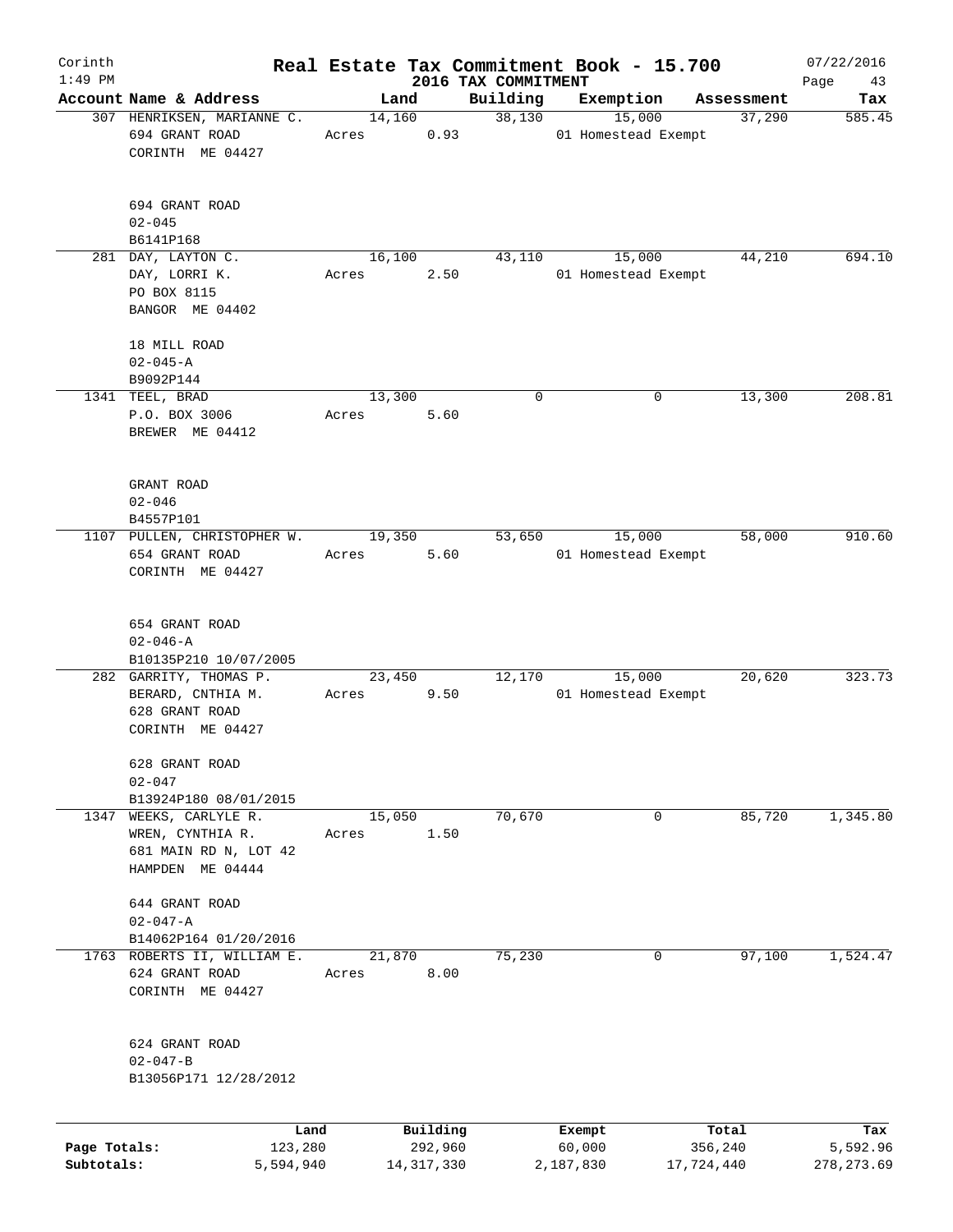| Corinth                    |                                                                                     |                 |                                 | Real Estate Tax Commitment Book - 15.700 |                                | 07/22/2016                    |
|----------------------------|-------------------------------------------------------------------------------------|-----------------|---------------------------------|------------------------------------------|--------------------------------|-------------------------------|
| $1:49$ PM                  | Account Name & Address                                                              | Land            | 2016 TAX COMMITMENT<br>Building | Exemption                                | Assessment                     | Page<br>44<br>Tax             |
|                            | 365 FRITZ, BREANNA A.<br>325 STILLWATER AVENUE<br>OLD TOWN ME 04468                 | 13,720<br>Acres | 17,000<br>0.85                  | 0                                        | 30,720                         | 482.30                        |
|                            | 629 GRANT ROAD<br>$02 - 048$<br>B13347P343 09/30/2013                               |                 |                                 |                                          |                                |                               |
|                            | 554 ELLIS, STEVEN G.<br>PO BOX 293<br>605 GRANT ROAD<br>CORINTH ME 04427            | 18,300<br>Acres | 55,580<br>4.60                  | 0                                        | 73,880                         | 1,159.92                      |
|                            | 605 GRANT ROAD<br>$02 - 049$<br>B5136P284 08/07/1992                                |                 |                                 |                                          |                                |                               |
|                            | 2035 TOWN OF CORINTH<br>PO BOX 309<br>CORINTH ME 04427                              | 0               | 0                               | $\mathbf 0$<br>43 Municipal              | 0                              | 0.00                          |
|                            | GRANT ROAD<br>$02 - 050$                                                            |                 |                                 |                                          |                                |                               |
|                            | 1162 RUDZINSKI, ANDREW F.<br>556 GRANT ROAD<br>CORINTH ME 04427                     | 29,880<br>Acres | 67,500<br>42.50                 | 15,000<br>01 Homestead Exempt            | 82,380                         | 1,293.37                      |
|                            | 556 GRANT ROAD<br>$02 - 051$<br>B3564P333 08/13/1984                                |                 |                                 |                                          |                                |                               |
|                            | 1012 OYSTER, LOWELL R.<br>OYSTER, KATHLEEN M.<br>543 GRANT ROAD<br>CORINTH ME 04427 | 22,300<br>Acres | 18,390<br>13.30                 | 0                                        | 40,690                         | 638.83                        |
|                            | 604 GRANT ROAD<br>$02 - 051 - A$<br>B3314P172                                       |                 |                                 |                                          |                                |                               |
| 1712                       | OYSTER, LOWELL R.<br>OYSTER, KATHLEEN M.<br>543 GRANT ROAD<br>CORINTH ME 04427      | 10,760<br>Acres | 0<br>3.18                       | 0                                        | 10,760                         | 168.93                        |
|                            | GRANT ROAD<br>$02 - 052 - 01$<br>B7851P137                                          |                 |                                 |                                          |                                |                               |
| 1456                       | MAHAR, MARILYN M.<br>LIVING TRUST<br>465 GRANT ROAD<br>CORINTH ME 04427             | 18,620<br>Acres | 52,900<br>4.90                  | 0                                        | 71,520                         | 1,122.86                      |
|                            | 517 GRANT ROAD<br>$02 - 052 - 02$<br>B9885P307                                      |                 |                                 |                                          |                                |                               |
| Page Totals:<br>Subtotals: | Land<br>113,580<br>5,708,520                                                        | 14,528,700      | Building<br>211,370             | Exempt<br>15,000<br>2,202,830            | Total<br>309,950<br>18,034,390 | Tax<br>4,866.21<br>283,139.90 |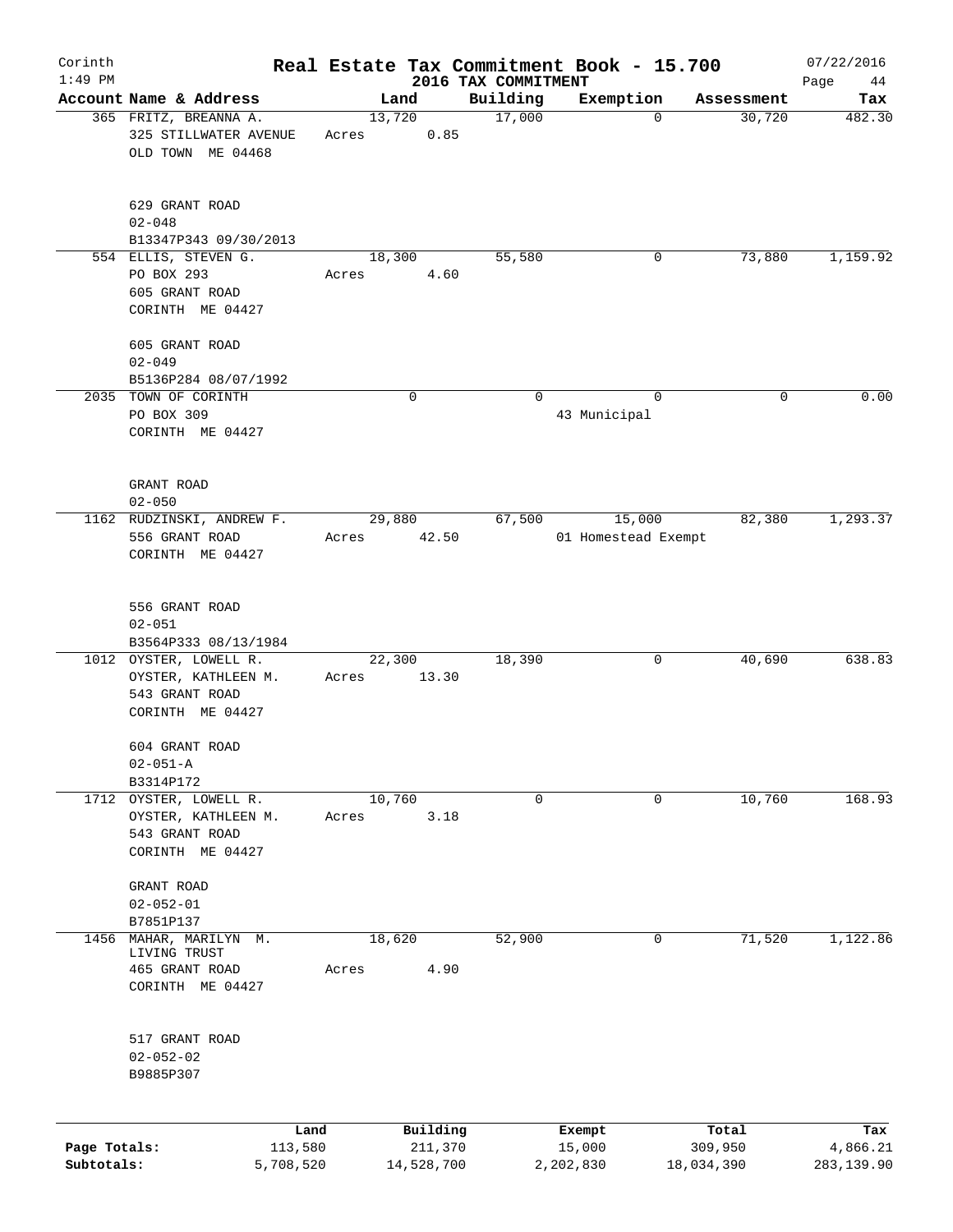| Corinth   |                                       |        |       |                     | Real Estate Tax Commitment Book - 15.700 |            | 07/22/2016 |
|-----------|---------------------------------------|--------|-------|---------------------|------------------------------------------|------------|------------|
| $1:49$ PM |                                       |        |       | 2016 TAX COMMITMENT |                                          |            | Page<br>45 |
|           | Account Name & Address                |        | Land  | Building            | Exemption                                | Assessment | Tax        |
|           | 867 MAHAR, MARILYN M.<br>LIVING TRUST | 18,030 |       | 139,390             | 15,000                                   | 142,420    | 2,235.99   |
|           | 465 GRANT ROAD                        | Acres  | 4.34  |                     | 01 Homestead Exempt                      |            |            |
|           | CORINTH ME 04427                      |        |       |                     |                                          |            |            |
|           | 465 GRANT ROAD                        |        |       |                     |                                          |            |            |
|           | $02 - 052 - 03$                       |        |       |                     |                                          |            |            |
|           | B2796P157                             |        |       |                     |                                          |            |            |
|           | 1329 TATE JR, OSCAR G.                | 56,790 |       | 1,600               | 0                                        | 58,390     | 916.72     |
|           | PR. TATE, BERNADINE                   | Acres  | 76.91 |                     |                                          |            |            |
|           | 1004 MAIN STREET                      |        |       |                     |                                          |            |            |
|           | CORINTH ME 04427                      |        |       |                     |                                          |            |            |
|           | GRANT ROAD                            |        |       |                     |                                          |            |            |
|           | $02 - 053$                            |        |       |                     |                                          |            |            |
|           | B12954P187 09/24/2012                 |        |       |                     |                                          |            |            |
|           | 381 DAILY, LINDA LEE                  | 10,620 |       | 0                   | 0                                        | 10,620     | 166.73     |
|           | 18806 COUNTRYMAN AVE                  | Acres  | 6.50  |                     |                                          |            |            |
|           | PORT CHARLOTTE FL<br>33948            |        |       |                     |                                          |            |            |
|           |                                       |        |       |                     |                                          |            |            |
|           | GRANT ROAD                            |        |       |                     |                                          |            |            |
|           | $02 - 053 - A$                        |        |       |                     |                                          |            |            |
|           | B4699P337                             |        |       |                     |                                          |            |            |
|           | 1055 GRANT, TERRY A.                  | 15,360 |       | 69,650              | 15,000                                   | 70,010     | 1,099.16   |
|           | 457 GRANT ROAD                        | Acres  | 1.80  |                     | 01 Homestead Exempt                      |            |            |
|           | CORINTH ME 04427                      |        |       |                     |                                          |            |            |
|           | 457 GRANT ROAD                        |        |       |                     |                                          |            |            |
|           | $02 - 053 - B$                        |        |       |                     |                                          |            |            |
|           | B8843P17                              |        |       |                     |                                          |            |            |
|           | 1482 TATE JR, OSCAR G.<br>(Heirs of)  | 15,680 |       | 11,490              | 0                                        | 27,170     | 426.57     |
|           | PR. TATE, BERNADINE                   | Acres  | 2.10  |                     |                                          |            |            |
|           | 1004 MAIN STREET                      |        |       |                     |                                          |            |            |
|           | CORINTH ME 04427                      |        |       |                     |                                          |            |            |
|           | 441 GRANT ROAD                        |        |       |                     |                                          |            |            |
|           | $02 - 053 - C$                        |        |       |                     |                                          |            |            |
|           | B12954P187 09/24/2012                 |        |       |                     |                                          |            |            |
|           | 1963 WHITE, RANDEL MILES              |        | 8,600 | 22,420              | 15,000                                   | 16,020     | 251.51     |
|           | WHITE, GINGER LEE                     |        |       |                     | 01 Homestead Exempt                      |            |            |
|           | 441 GRANT ROAD                        |        |       |                     |                                          |            |            |
|           | CORINTH ME 04427                      |        |       |                     |                                          |            |            |
|           | 441 GRANT ROAD                        |        |       |                     |                                          |            |            |
|           | $02 - 053 - C - H$                    |        |       |                     |                                          |            |            |
|           | B10596P131 08/02/2006                 |        |       |                     |                                          |            |            |

|              | Land      | Building   | Exempt    | Total      | Tax         |
|--------------|-----------|------------|-----------|------------|-------------|
| Page Totals: | 125,080   | 244,550    | 45,000    | 324,630    | 5,096.68    |
| Subtotals:   | 5,833,600 | 14,773,250 | 2,247,830 | 18,359,020 | 288, 236.58 |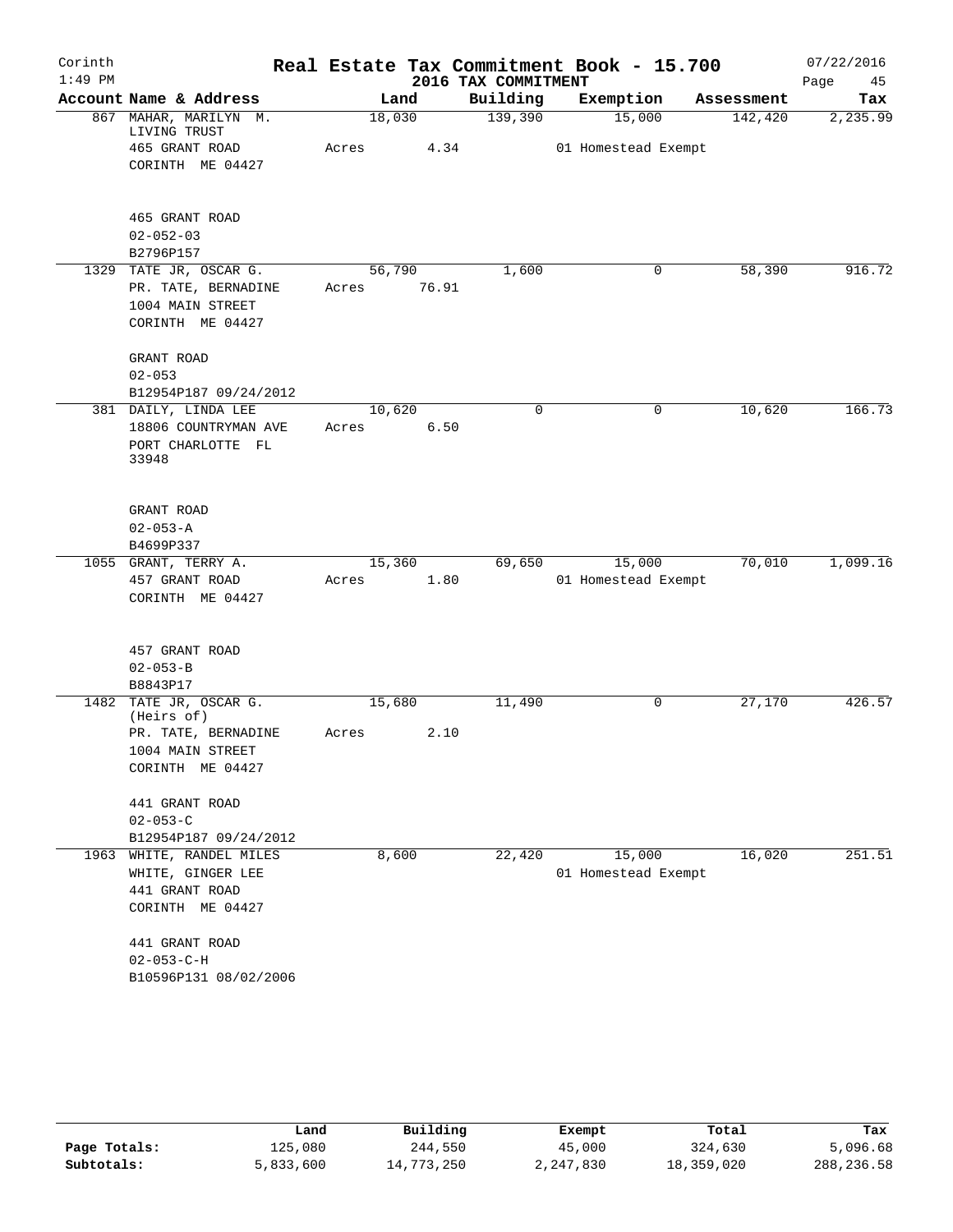| Corinth      |                                                            |       |                |            |                         | Real Estate Tax Commitment Book - 15.700 |             |                      | 07/22/2016    |
|--------------|------------------------------------------------------------|-------|----------------|------------|-------------------------|------------------------------------------|-------------|----------------------|---------------|
| $1:49$ PM    | Account Name & Address                                     |       |                |            | 2016 TAX COMMITMENT     |                                          |             |                      | Page<br>46    |
|              | 829 MERCHANT, ROBERT                                       |       | Land<br>13,460 |            | Building<br>$\mathbf 0$ | Exemption                                | $\mathbf 0$ | Assessment<br>13,460 | Tax<br>211.32 |
|              | 706 BLACK ROAD<br>KENDUSKEAG ME 04450                      | Acres |                | 7.00       |                         |                                          |             |                      |               |
|              | BEECH GROVE ROAD<br>$02 - 054$                             |       |                |            |                         |                                          |             |                      |               |
|              | B12142P122 05/25/2010                                      |       |                |            |                         |                                          |             |                      |               |
|              | 1693 TIBBETTS, RONALD K.                                   |       | 21,700         |            | 130,480                 | 15,000                                   |             | 137,180              | 2,153.73      |
|              | TIBBETTS, TRICIA T.<br>PO BOX 312<br>CORINTH ME 04427-0312 | Acres |                | 6.15       |                         | 01 Homestead Exempt                      |             |                      |               |
|              | 194 BEECH GROVE ROAD                                       |       |                |            |                         |                                          |             |                      |               |
|              | $02 - 054 - A$                                             |       |                |            |                         |                                          |             |                      |               |
|              | B11283P18 02/04/2008 B10359P234 03/24/2006                 |       |                |            |                         |                                          |             |                      |               |
|              | 1697 BUSWELL, SHARON<br>416 GRANT RD                       | Acres | 16,900         | 2.01       | 77,020                  | 15,000<br>01 Homestead Exempt            |             | 78,920               | 1,239.04      |
|              | CORINTH ME 04427                                           |       |                |            |                         |                                          |             |                      |               |
|              | 416 GRANT ROAD                                             |       |                |            |                         |                                          |             |                      |               |
|              | $02 - 054 - B$                                             |       |                |            |                         |                                          |             |                      |               |
|              | B7641P73                                                   |       |                |            |                         |                                          |             |                      |               |
|              | 1947 BUSWELL, GEORGE H.                                    |       | 9,920          |            | 0                       |                                          | 0           | 9,920                | 155.74        |
|              | BUSWELL, DEBRA M.                                          | Acres |                | 1.21       |                         |                                          |             |                      |               |
|              | 217 BEECH GROVE ROAD                                       |       |                |            |                         |                                          |             |                      |               |
|              | CORINTH ME 04427                                           |       |                |            |                         |                                          |             |                      |               |
|              | GRANT ROAD<br>$02 - 054 - C$                               |       |                |            |                         |                                          |             |                      |               |
|              | B13131P180 03/27/2013                                      |       |                |            |                         |                                          |             |                      |               |
|              | 2058 BUSWELL, GEORGE H.                                    |       | 10,990         |            | 0                       | 0                                        |             | 10,990               | 172.54        |
|              | BUSWELL, DEBRA M.                                          | Acres |                | 2.13       |                         |                                          |             |                      |               |
|              | 217 BEECH GROVE ROAD                                       |       |                |            |                         |                                          |             |                      |               |
|              | CORINTH ME 04427                                           |       |                |            |                         |                                          |             |                      |               |
|              | GRANT ROAD                                                 |       |                |            |                         |                                          |             |                      |               |
|              | $02 - 054 - D$                                             |       |                |            |                         |                                          |             |                      |               |
|              | B12087P2 03/26/2010                                        |       |                |            |                         |                                          |             |                      |               |
| 57           | BAKKE, RALPH & BEVERLY<br>J TRUSTEES                       |       | 21,050         |            | 0                       | 0                                        |             | 21,050               | 330.48        |
|              | BAKKE REVOCABLE LIVING<br>TRUST                            | Acres |                | 10.80      |                         |                                          |             |                      |               |
|              | 272 LILAC LANE                                             |       |                |            |                         |                                          |             |                      |               |
|              | SMITHTOWN NY 11787                                         |       |                |            |                         |                                          |             |                      |               |
|              | BEECH GROVE ROAD                                           |       |                |            |                         |                                          |             |                      |               |
|              | $02 - 055 - 01$                                            |       |                |            |                         |                                          |             |                      |               |
|              | B2241P9                                                    |       |                |            |                         |                                          |             |                      |               |
|              | 504 DURAN, JARROD E.                                       |       | 17,800         |            | 0                       |                                          | 0           | 17,800               | 279.46        |
|              | PO BOX 286                                                 | Acres |                | 8.00       |                         |                                          |             |                      |               |
|              | CORINTH ME 04427                                           |       |                |            |                         |                                          |             |                      |               |
|              | BEECH GROVE ROAD                                           |       |                |            |                         |                                          |             |                      |               |
|              | $02 - 055 - 02$                                            |       |                |            |                         |                                          |             |                      |               |
|              | B7452P82                                                   |       |                |            |                         |                                          |             |                      |               |
|              |                                                            | Land  |                | Building   |                         | Exempt                                   |             | Total                | Tax           |
| Page Totals: | 111,820                                                    |       |                | 207,500    |                         | 30,000                                   | 289,320     |                      | 4,542.31      |
| Subtotals:   | 5,945,420                                                  |       |                | 14,980,750 |                         | 2, 277, 830                              | 18,648,340  |                      | 292,778.89    |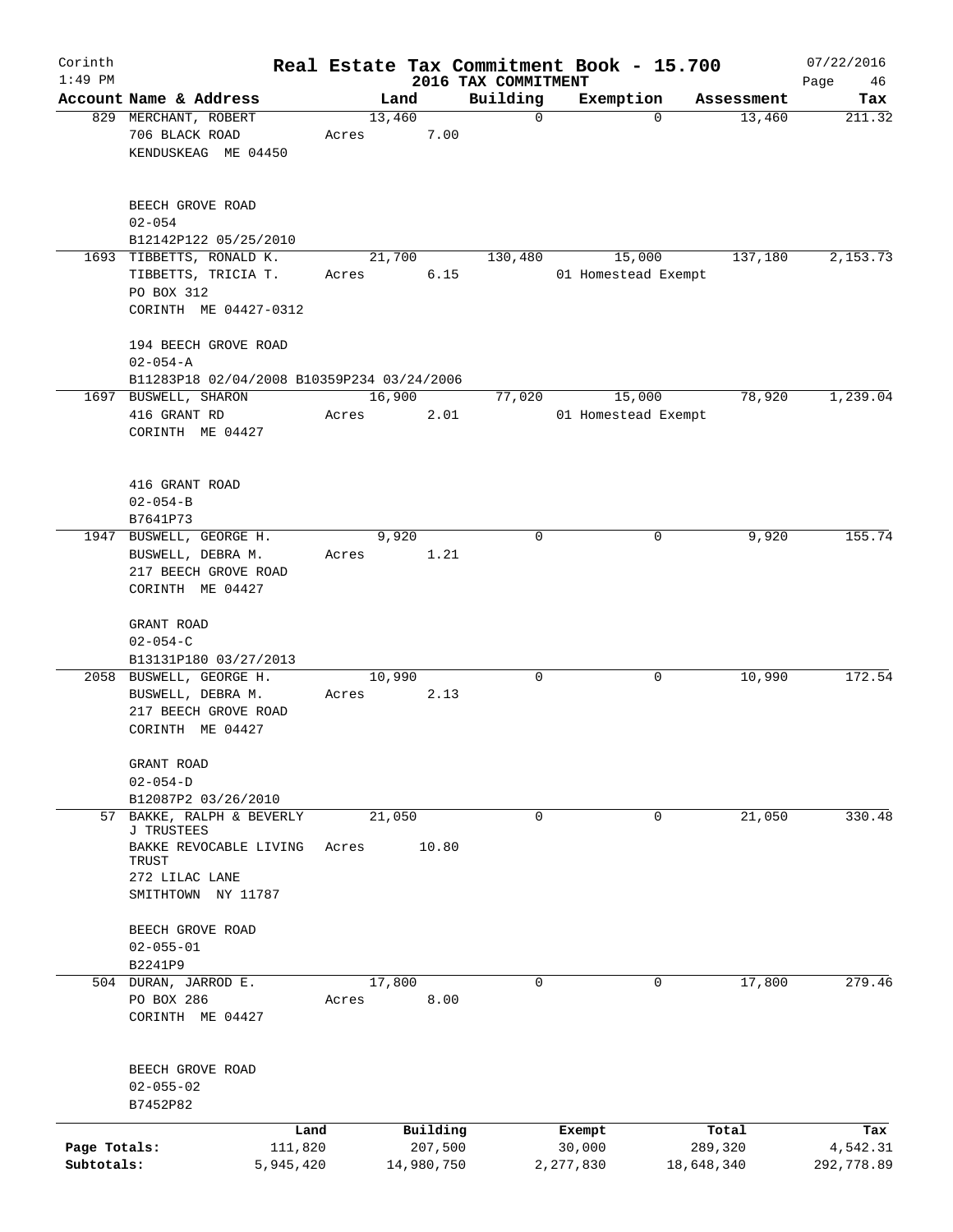| Corinth      |                                   |           |       |                |                     | Real Estate Tax Commitment Book - 15.700 |                       | 07/22/2016      |
|--------------|-----------------------------------|-----------|-------|----------------|---------------------|------------------------------------------|-----------------------|-----------------|
| $1:49$ PM    | Account Name & Address            |           |       |                | 2016 TAX COMMITMENT |                                          |                       | Page<br>47      |
|              | 499 DURAN, JARROD E.              |           |       | Land<br>16,890 | Building<br>149,050 | Exemption<br>15,000                      | Assessment<br>150,940 | Tax<br>2,369.76 |
|              | DURAN, JULIE M                    |           | Acres | 2.00           |                     | 01 Homestead Exempt                      |                       |                 |
|              | PO BOX 286                        |           |       |                |                     |                                          |                       |                 |
|              | CORINTH ME 04427                  |           |       |                |                     |                                          |                       |                 |
|              |                                   |           |       |                |                     |                                          |                       |                 |
|              | 178 BEECH GROVE ROAD              |           |       |                |                     |                                          |                       |                 |
|              | $02 - 055 - 02 - A$               |           |       |                |                     |                                          |                       |                 |
|              | B11113P121 08/28/2007 B6357P317   |           |       |                |                     |                                          |                       |                 |
|              | 768 BROWN, H CARY                 |           |       | 39,140         | 57,100              | 0                                        | 96,240                | 1,510.97        |
|              | PO BOX 243                        |           | Acres | 8.62           |                     |                                          |                       |                 |
|              | DANFORTH ME 04424                 |           |       |                |                     |                                          |                       |                 |
|              |                                   |           |       |                |                     |                                          |                       |                 |
|              |                                   |           |       |                |                     |                                          |                       |                 |
|              | 160 BEECH GROVE ROAD              |           |       |                |                     |                                          |                       |                 |
|              | $02 - 055 - 03$                   |           |       |                |                     |                                          |                       |                 |
|              | B10463P211 05/12/2006             |           |       |                |                     |                                          |                       |                 |
|              | 1735 HOPPLE, SHELLY JO            |           |       | 16,170         | 13,320              | 15,000                                   | 14,490                | 227.49          |
|              | 162 BEECH GROVE ROAD              |           | Acres | 1.38           |                     | 01 Homestead Exempt                      |                       |                 |
|              | CORINTH ME 04427                  |           |       |                |                     |                                          |                       |                 |
|              |                                   |           |       |                |                     |                                          |                       |                 |
|              |                                   |           |       |                |                     |                                          |                       |                 |
|              | 162 BEECH GROVE ROAD              |           |       |                |                     |                                          |                       |                 |
|              | $02 - 055 - 03 - A$               |           |       |                |                     |                                          |                       |                 |
|              | B14126P35 04/19/2016 B6252P238    |           |       |                |                     |                                          |                       |                 |
|              | 571 BURNS, ARLEN G.               |           |       | 26,680         | 183,310             | 15,000                                   | 194,990               | 3,061.34        |
|              | BURNS, DEIRDRE M.                 |           | Acres | 10.44          |                     | 01 Homestead Exempt                      |                       |                 |
|              | 140 BEECH GROVE ROAD              |           |       |                |                     |                                          |                       |                 |
|              | CORINTH ME 04427                  |           |       |                |                     |                                          |                       |                 |
|              |                                   |           |       |                |                     |                                          |                       |                 |
|              | 140 BEECH GROVE ROAD              |           |       |                |                     |                                          |                       |                 |
|              | $02 - 055 - 04$                   |           |       |                |                     |                                          |                       |                 |
|              | B9509P133                         |           |       |                |                     |                                          |                       |                 |
|              | 247 TRAFTON, TODD                 |           |       | 26,170         | $\mathbf 0$         | 0                                        | 26,170                | 410.87          |
|              | TRAFTON, TAMARA                   |           | Acres | 10.00          |                     |                                          |                       |                 |
|              | 240 RIDGE ROAD                    |           |       |                |                     |                                          |                       |                 |
|              | CORINTH ME 04427                  |           |       |                |                     |                                          |                       |                 |
|              |                                   |           |       |                |                     |                                          |                       |                 |
|              | 130 BEECH GROVE ROAD              |           |       |                |                     |                                          |                       |                 |
|              | $02 - 055 - 05$                   |           |       |                |                     |                                          |                       |                 |
|              | B13542P164 05/27/2014 B5042P236   |           |       |                |                     |                                          |                       |                 |
|              | 1661 MAHAR, MARILYN M.            |           |       | 15,980         | 0                   | 0                                        | 15,980                | 250.89          |
|              | 465 GRANT ROAD                    |           | Acres | 8.15           |                     |                                          |                       |                 |
|              | CORINTH ME 04427                  |           |       |                |                     |                                          |                       |                 |
|              |                                   |           |       |                |                     |                                          |                       |                 |
|              |                                   |           |       |                |                     |                                          |                       |                 |
|              | GRANT ROAD                        |           |       |                |                     |                                          |                       |                 |
|              | $02 - 055 - 06$                   |           |       |                |                     |                                          |                       |                 |
|              | B7374P287                         |           |       |                |                     |                                          |                       |                 |
| 1134         | MAHAR, MARILYN M.<br>LIVING TRUST |           |       | 15,570         | 0                   | 0                                        | 15,570                | 244.45          |
|              | 465 GRANT ROAD                    |           | Acres | 2.00           |                     |                                          |                       |                 |
|              | CORINTH ME 04427                  |           |       |                |                     |                                          |                       |                 |
|              |                                   |           |       |                |                     |                                          |                       |                 |
|              |                                   |           |       |                |                     |                                          |                       |                 |
|              | 478 GRANT ROAD                    |           |       |                |                     |                                          |                       |                 |
|              | $02 - 055 - 06 - A$               |           |       |                |                     |                                          |                       |                 |
|              | B9885P312                         |           |       |                |                     |                                          |                       |                 |
|              |                                   |           |       |                |                     |                                          |                       |                 |
|              |                                   | Land      |       | Building       |                     | Exempt                                   | Total                 | Tax             |
| Page Totals: |                                   | 156,600   |       | 402,780        |                     | 45,000                                   | 514,380               | 8,075.77        |
| Subtotals:   |                                   | 6,102,020 |       | 15,383,530     |                     | 2,322,830                                | 19,162,720            | 300,854.66      |
|              |                                   |           |       |                |                     |                                          |                       |                 |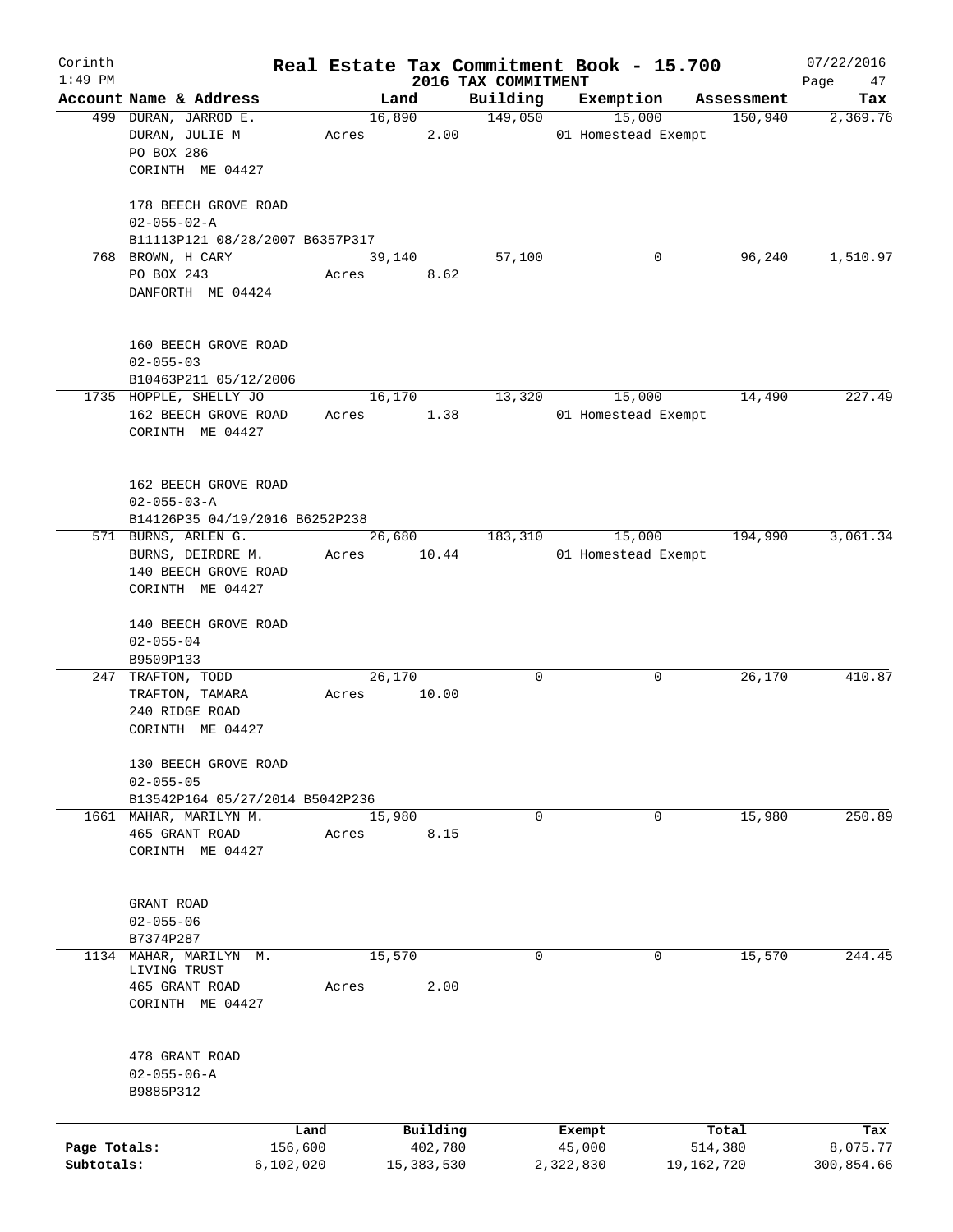| Corinth      |                                    |           |       |            |                                 | Real Estate Tax Commitment Book - 15.700 |            |            | 07/22/2016        |
|--------------|------------------------------------|-----------|-------|------------|---------------------------------|------------------------------------------|------------|------------|-------------------|
| $1:49$ PM    | Account Name & Address             |           |       | Land       | 2016 TAX COMMITMENT<br>Building | Exemption                                |            | Assessment | Page<br>48<br>Tax |
|              | 300 CLARK, RAMONA                  |           |       | 23,970     | 76,800                          | 15,000                                   |            | 85,770     | 1,346.59          |
|              | CLARK, RODNEY C.<br>486 GRANT ROAD |           | Acres | 10.00      |                                 | 01 Homestead Exempt                      |            |            |                   |
|              | CORINTH ME 04427                   |           |       |            |                                 |                                          |            |            |                   |
|              | 486 GRANT ROAD                     |           |       |            |                                 |                                          |            |            |                   |
|              | $02 - 055 - 07$                    |           |       |            |                                 |                                          |            |            |                   |
|              | B4120P365                          |           |       |            |                                 |                                          |            |            |                   |
|              | 866 MAHAR, MARILYN M.              |           |       | 24,850     |                                 | 0                                        | 0          | 24,850     | 390.15            |
|              | 465 GRANT ROAD<br>CORINTH ME 04427 |           | Acres | 10.84      |                                 |                                          |            |            |                   |
|              | 496 GRANT ROAD                     |           |       |            |                                 |                                          |            |            |                   |
|              | $02 - 055 - 08$                    |           |       |            |                                 |                                          |            |            |                   |
|              | B6206P5                            |           |       |            |                                 |                                          |            |            |                   |
|              | 293 CONWAY, JO-ANNE                |           |       | 16,870     |                                 | 0                                        | 0          | 16,870     | 264.86            |
|              | 520 GRANT ROAD                     |           | Acres | 9.00       |                                 |                                          |            |            |                   |
|              | CORINTH ME 04427                   |           |       |            |                                 |                                          |            |            |                   |
|              | GRANT ROAD                         |           |       |            |                                 |                                          |            |            |                   |
|              | $02 - 055 - 09$                    |           |       |            |                                 |                                          |            |            |                   |
|              | B13021P141 11/27/2012              |           |       |            |                                 |                                          |            |            |                   |
|              | 1748 CURTIS, JEANETTE              |           |       | 15,570     | 53,460                          | 15,000                                   |            | 54,030     | 848.27            |
|              | 512 GRANT ROAD                     |           | Acres | 2.00       |                                 | 01 Homestead Exempt                      |            |            |                   |
|              | CORINTH ME 04427                   |           |       |            |                                 |                                          |            |            |                   |
|              |                                    |           |       |            |                                 |                                          |            |            |                   |
|              | 512 GRANT ROAD                     |           |       |            |                                 |                                          |            |            |                   |
|              | $02 - 055 - 09 - A$                |           |       |            |                                 |                                          |            |            |                   |
|              | B10475P118 06/05/2006              |           |       |            |                                 |                                          |            |            |                   |
|              | 338 CONWAY SR, RAYMOND R.          |           |       | 25,940     | 194,790                         | 15,000                                   |            | 205,730    | 3,229.96          |
|              | CONWAY, JO ANNE                    |           | Acres | 2.50       |                                 | 01 Homestead Exempt                      |            |            |                   |
|              | 520 GRANT ROAD                     |           |       |            |                                 |                                          |            |            |                   |
|              | CORINTH ME 04427                   |           |       |            |                                 |                                          |            |            |                   |
|              | 520 GRANT ROAD                     |           |       |            |                                 |                                          |            |            |                   |
|              | $02 - 055 - 10$                    |           |       |            |                                 |                                          |            |            |                   |
|              | B11879P280 08/17/2009              |           |       |            |                                 |                                          |            |            |                   |
|              | 336 CONWAY, JO-ANNE                |           |       | 11,830     | 16,680                          |                                          | 0          | 28,510     | 447.61            |
|              | 520 GRANT ROAD                     |           | Acres | 4.20       |                                 |                                          |            |            |                   |
|              | CORINTH ME 04427                   |           |       |            |                                 |                                          |            |            |                   |
|              |                                    |           |       |            |                                 |                                          |            |            |                   |
|              | GRANT ROAD                         |           |       |            |                                 |                                          |            |            |                   |
|              | $02 - 055 - 11$                    |           |       |            |                                 |                                          |            |            |                   |
|              | B11879P280 08/17/2009              |           |       |            |                                 |                                          |            |            |                   |
| 339          | CONWAY, JO-ANNE                    |           |       | 14,290     |                                 | 0                                        | 0          | 14,290     | 224.35            |
|              | 520 GRANT ROAD                     |           | Acres | 10.00      |                                 |                                          |            |            |                   |
|              | CORINTH ME 04427                   |           |       |            |                                 |                                          |            |            |                   |
|              | GRANT ROAD                         |           |       |            |                                 |                                          |            |            |                   |
|              | $02 - 055 - 12$                    |           |       |            |                                 |                                          |            |            |                   |
|              | B11879P280 08/17/2009              |           |       |            |                                 |                                          |            |            |                   |
|              |                                    | Land      |       | Building   |                                 | Exempt                                   |            | Total      | Tax               |
| Page Totals: |                                    | 133,320   |       | 341,730    |                                 | 45,000                                   |            | 430,050    | 6,751.79          |
| Subtotals:   |                                    | 6,235,340 |       | 15,725,260 |                                 | 2,367,830                                | 19,592,770 |            | 307,606.45        |
|              |                                    |           |       |            |                                 |                                          |            |            |                   |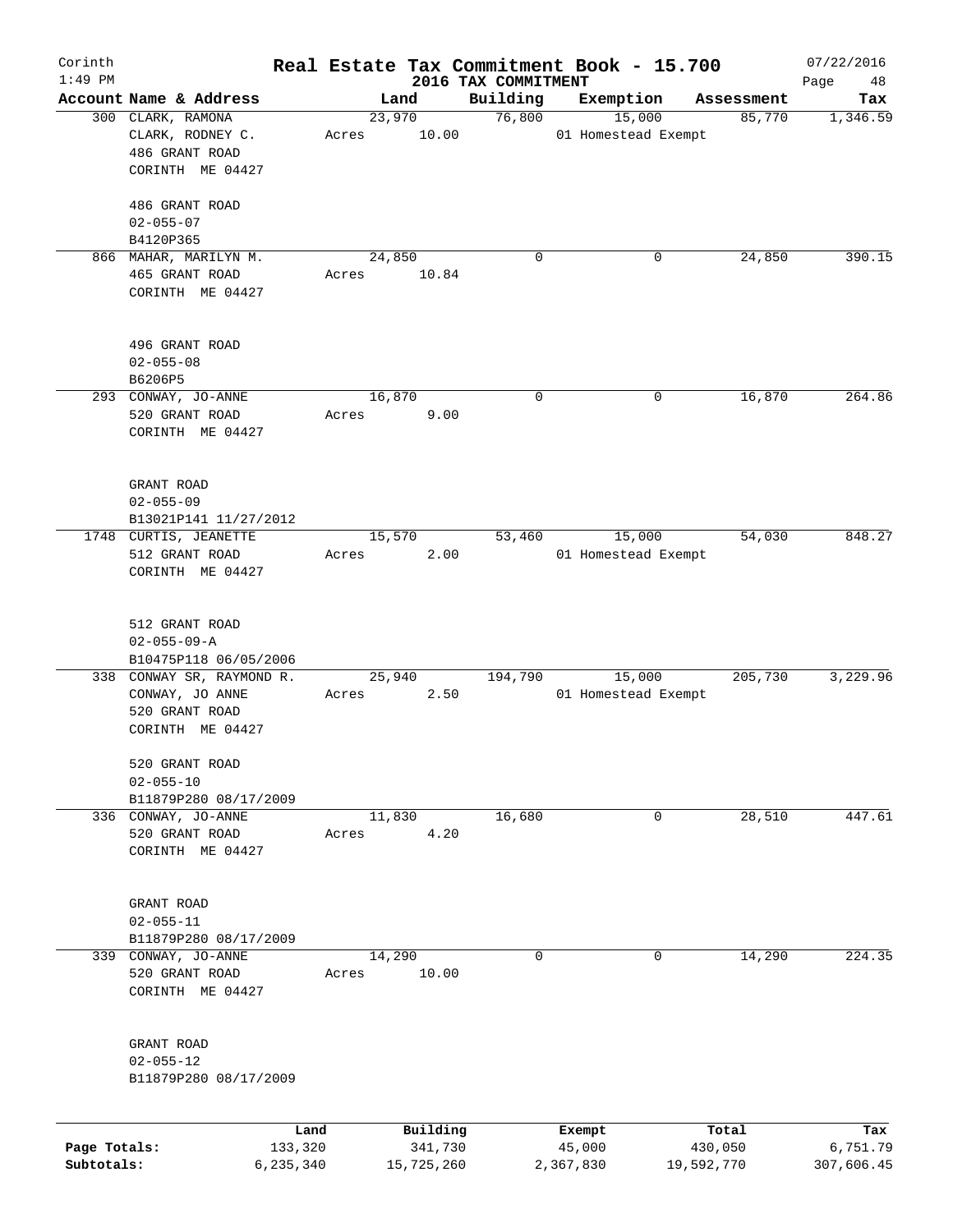| Corinth      |                                                             | Real Estate Tax Commitment Book - 15.700 |                                 |                                   |                      | 07/22/2016      |
|--------------|-------------------------------------------------------------|------------------------------------------|---------------------------------|-----------------------------------|----------------------|-----------------|
| $1:49$ PM    | Account Name & Address                                      | Land                                     | 2016 TAX COMMITMENT<br>Building |                                   |                      | Page<br>49      |
|              | 340 CONWAY, ROBERT F.<br>536 GRANT ROAD<br>CORINTH ME 04427 | 14,520<br>1.00<br>Acres                  | 39,370                          | Exemption<br>$\Omega$             | Assessment<br>53,890 | Tax<br>846.07   |
|              | 536 GRANT ROAD<br>$02 - 055 - 13$<br>B6186P61               |                                          |                                 |                                   |                      |                 |
|              | 810 LAMBERT, FRANK L.                                       | 42,940                                   | 131,940                         | 21,000                            | 153,880              | 2,415.92        |
|              | LAMBERT, KAREN L.<br>(Heirs of)<br>114 BEECH GROVE ROAD     | 28.00<br>Acres                           |                                 | 01 Homestead Exempt<br>22 Veteran |                      |                 |
|              | CORINTH ME 04427                                            |                                          |                                 |                                   |                      |                 |
|              | 114 BEECH GROVE ROAD<br>$02 - 056$                          |                                          |                                 |                                   |                      |                 |
|              | B4807P205                                                   |                                          |                                 |                                   |                      |                 |
|              | 1262 NICKERSON, MICHELE R.                                  | 28,580                                   | 68,640                          | 0                                 | 97,220               | 1,526.35        |
|              | 64 BEECH GROVE ROAD<br>CORINTH ME 04427                     | Acres<br>18.84                           |                                 |                                   |                      |                 |
|              | 68 BEECH GROVE ROAD<br>$02 - 056 - A$                       |                                          |                                 |                                   |                      |                 |
|              | B13870P348 06/22/2015                                       |                                          |                                 |                                   |                      |                 |
|              | 1598 GRASS, STANLEY W. JR.<br>440 BLACK ROAD                | 23,240                                   | $\Omega$                        | 0                                 | 23,240               | 364.87          |
|              | CORINTH ME 04427                                            | 19.83<br>Acres                           |                                 |                                   |                      |                 |
|              | BEECH GROVE ROAD<br>$02 - 056 - A - 1$                      |                                          |                                 |                                   |                      |                 |
|              | B14001P312 10/30/2015                                       |                                          |                                 |                                   |                      | 1,216.12        |
|              | 1513 SPINNEY, WESLEY E. JR.<br>76 BEECH GROVE ROAD          | 29,290<br>19.83<br>Acres                 | 48,170                          | 0                                 | 77,460               |                 |
|              | CORINTH ME 04427                                            |                                          |                                 |                                   |                      |                 |
|              | 76 BEECH GROVE ROAD<br>$02 - 056 - A - 2$                   |                                          |                                 |                                   |                      |                 |
|              | B13871P8 06/22/2015                                         |                                          |                                 |                                   |                      |                 |
|              | 811 LAMBERT, WILBUR R.<br>LAMBERT, MARIE M.                 | 27,620<br>30.00<br>Acres                 | $\mathbf 0$                     | $\mathbf 0$                       | 27,620               | 433.63          |
|              | 2128 OLD TAVERN RD                                          |                                          |                                 |                                   |                      |                 |
|              | POWHATAN VA 23139                                           |                                          |                                 |                                   |                      |                 |
|              | 104 BEECH GROVE ROAD                                        |                                          |                                 |                                   |                      |                 |
|              | $02 - 056 - B$                                              |                                          |                                 |                                   |                      |                 |
|              | B2913P194                                                   |                                          |                                 |                                   |                      |                 |
|              | 2069 LAMBERT FAMILY TRUST<br>WILLIAM D. LAMBERT<br>TRUSTEE  | 16,890<br>2.00<br>Acres                  | 117,570                         | 15,000<br>01 Homestead Exempt     | 119,460              | 1,875.52        |
|              | 116 BEECH GROVE ROAD<br>CORINTH ME 04427                    |                                          |                                 |                                   |                      |                 |
|              | 116 BEECH GROVE ROAD<br>$02 - 056 - C$                      |                                          |                                 |                                   |                      |                 |
|              | B12254P73 09/14/2010                                        |                                          |                                 |                                   |                      |                 |
| Page Totals: | Land<br>183,080                                             | Building<br>405,690                      |                                 | Exempt<br>36,000                  | Total<br>552,770     | Tax<br>8,678.48 |
| Subtotals:   | 6,418,420                                                   | 16,130,950                               |                                 | 2,403,830                         | 20,145,540           | 316,284.93      |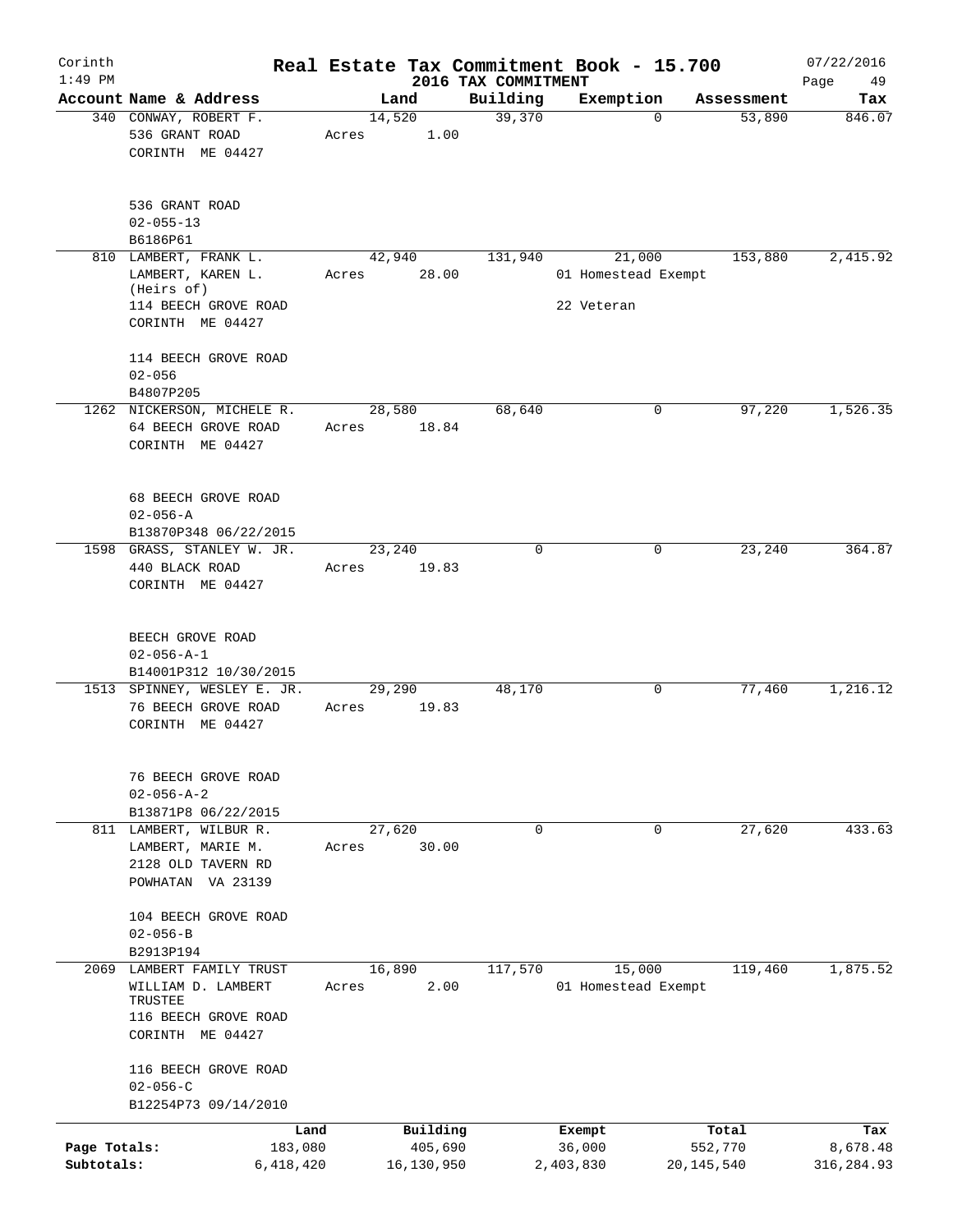| Corinth      |                         |       |            |                                 | Real Estate Tax Commitment Book - 15.700 |            | 07/22/2016        |
|--------------|-------------------------|-------|------------|---------------------------------|------------------------------------------|------------|-------------------|
| $1:49$ PM    | Account Name & Address  |       | Land       | 2016 TAX COMMITMENT<br>Building | Exemption                                | Assessment | Page<br>50<br>Tax |
|              | 993 NICKERSON, LLOYD A. |       | 16,890     | 77,210                          | 15,000                                   | 79,100     | 1,241.87          |
|              | NICKERSON, MICHELE R.   | Acres | 2.00       |                                 | 01 Homestead Exempt                      |            |                   |
|              | 64 BEECH GROVE ROAD     |       |            |                                 |                                          |            |                   |
|              | CORINTH ME 04427        |       |            |                                 |                                          |            |                   |
|              |                         |       |            |                                 |                                          |            |                   |
|              | 64 BEECH GROVE ROAD     |       |            |                                 |                                          |            |                   |
|              | $02 - 057$              |       |            |                                 |                                          |            |                   |
|              | B6516P12                |       |            |                                 |                                          |            |                   |
|              | 120 BEVERIDGE, PAMELA   |       | 4,280      | 0                               | 0                                        | 4,280      | 67.20             |
|              | 898 GRANT ROAD          | Acres | 3.00       |                                 |                                          |            |                   |
|              | KENDUSKEAG ME 04450     |       |            |                                 |                                          |            |                   |
|              |                         |       |            |                                 |                                          |            |                   |
|              |                         |       |            |                                 |                                          |            |                   |
|              | GRANT ROAD N/F OFF      |       |            |                                 |                                          |            |                   |
|              | $03 - 001$              |       |            |                                 |                                          |            |                   |
|              | B4980P238 B3197P343     |       |            |                                 |                                          |            |                   |
|              | 1342 THOMAS, ALAN N.    |       | 24,720     | 59,460                          | 0                                        | 84,180     | 1,321.63          |
|              | 868 GRANT ROAD          | Acres | 19.00      |                                 |                                          |            |                   |
|              | CORINTH ME 04427        |       |            |                                 |                                          |            |                   |
|              |                         |       |            |                                 |                                          |            |                   |
|              |                         |       |            |                                 |                                          |            |                   |
|              | 868 GRANT ROAD          |       |            |                                 |                                          |            |                   |
|              | $03 - 002$              |       |            |                                 |                                          |            |                   |
|              | B8216P347               |       |            |                                 |                                          |            |                   |
|              | 121 BEVERIDGE, PAMELA   |       | 15,610     | $\mathbf 0$                     | 0                                        | 15,610     | 245.08            |
|              | 898 GRANT ROAD          | Acres | 7.80       |                                 |                                          |            |                   |
|              | KENDUSKEAG ME 04450     |       |            |                                 |                                          |            |                   |
|              |                         |       |            |                                 |                                          |            |                   |
|              |                         |       |            |                                 |                                          |            |                   |
|              | GRANT ROAD              |       |            |                                 |                                          |            |                   |
|              | $03 - 003$<br>B5821P52  |       |            |                                 |                                          |            |                   |
| 897          | MCCULLOUGH, ESTHER C.   |       | 24,420     | 41,090                          | 0                                        | 65,510     | 1,028.51          |
|              | TRUSTEE                 |       |            |                                 |                                          |            |                   |
|              | OF THE HOMESTEAD TRUST  | Acres | 16.00      |                                 |                                          |            |                   |
|              | 856 GRANT ROAD          |       |            |                                 |                                          |            |                   |
|              | CORINTH ME 04427        |       |            |                                 |                                          |            |                   |
|              |                         |       |            |                                 |                                          |            |                   |
|              | 856 GRANT ROAD          |       |            |                                 |                                          |            |                   |
|              | $03 - 004$              |       |            |                                 |                                          |            |                   |
|              | B6752P62                |       |            |                                 |                                          |            |                   |
|              | 1449 PASCHAL, KEITH     |       | 16,920     | 235,000                         | 15,000                                   | 236,920    | 3,719.64          |
|              | PASCHAL, CYNTHIA L.     | Acres | 6.00       |                                 | 01 Homestead Exempt                      |            |                   |
|              | 815 GRANT RD            |       |            |                                 |                                          |            |                   |
|              | CORINTH ME 04427        |       |            |                                 |                                          |            |                   |
|              |                         |       |            |                                 |                                          |            |                   |
|              | 815 GRANT ROAD          |       |            |                                 |                                          |            |                   |
|              | $03 - 005$              |       |            |                                 |                                          |            |                   |
|              | B9457P55                |       |            |                                 |                                          |            |                   |
|              | 1450 MOODY, SUSAN M.    |       | 24,490     | 54,920                          | 15,000                                   | 64,410     | 1,011.24          |
|              | 812 GRANT ROAD          | Acres | 16.10      |                                 | 01 Homestead Exempt                      |            |                   |
|              | CORINTH ME 04427        |       |            |                                 |                                          |            |                   |
|              |                         |       |            |                                 |                                          |            |                   |
|              | 812 GRANT ROAD          |       |            |                                 |                                          |            |                   |
|              | $03 - 006$              |       |            |                                 |                                          |            |                   |
|              | B13998P249 10/30/2015   |       |            |                                 |                                          |            |                   |
|              |                         |       |            |                                 |                                          |            |                   |
|              | Land                    |       | Building   |                                 | Exempt                                   | Total      | Tax               |
| Page Totals: | 127,330                 |       | 467,680    |                                 | 45,000                                   | 550,010    | 8,635.17          |
| Subtotals:   | 6,545,750               |       | 16,598,630 |                                 | 2,448,830                                | 20,695,550 | 324,920.10        |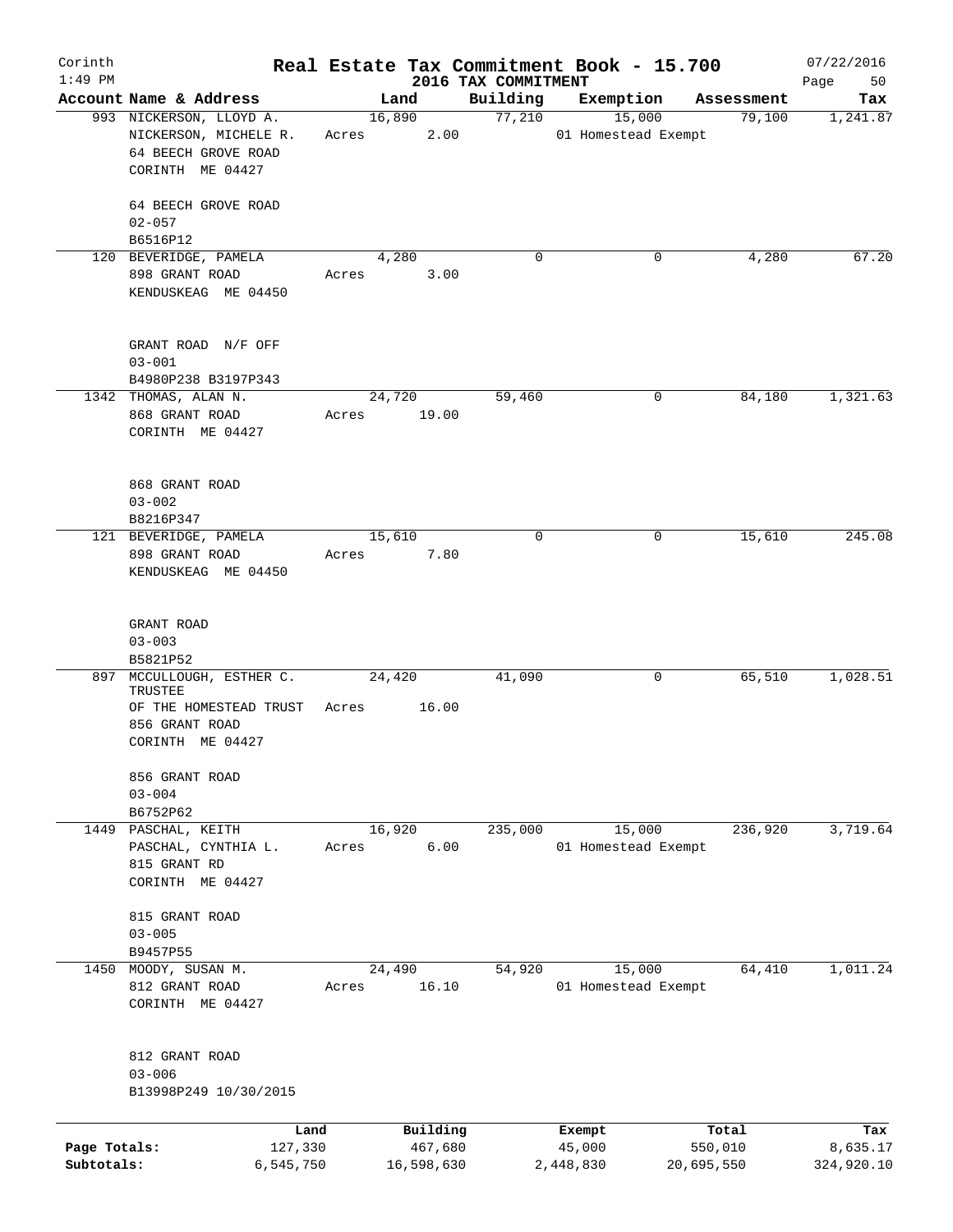| Corinth<br>$1:49$ PM |                                                                                               |                 |       | 2016 TAX COMMITMENT | Real Estate Tax Commitment Book - 15.700 |            | 07/22/2016<br>Page<br>51 |
|----------------------|-----------------------------------------------------------------------------------------------|-----------------|-------|---------------------|------------------------------------------|------------|--------------------------|
|                      | Account Name & Address                                                                        |                 | Land  | Building            | Exemption                                | Assessment | Tax                      |
|                      | 653 GRANT, CARL H.<br>C/O CITYSIDE MANAGEMENT Acres<br>729 TATE ROAD<br>CORINTH ME 04427      | 16,620          | 3.00  | 77,160              | $\Omega$                                 | 93,780     | 1,472.35                 |
|                      | 834 GRANT ROAD<br>$03 - 006 - A$                                                              |                 |       |                     |                                          |            |                          |
|                      | B11519P19 08/27/2008                                                                          |                 |       |                     |                                          |            |                          |
|                      | 652 GRAY, MARTHA L.<br>840 GRANT ROAD<br>CORINTH ME 04427                                     | 23,760<br>Acres | 15.00 | 38,220              | 15,000<br>01 Homestead Exempt            | 46,980     | 737.59                   |
|                      | 840 GRANT ROAD<br>$03 - 006 - B$<br>B6169P30                                                  |                 |       |                     |                                          |            |                          |
| 1547                 | WAKEFIELD, PHYLLIS A.<br>802 GRANT ROAD<br>CORINTH ME 04427                                   | 16,620<br>Acres | 3.00  | 26,960              | 15,000<br>01 Homestead Exempt            | 28,580     | 448.71                   |
|                      | 802 GRANT ROAD<br>$03 - 006 - C$<br>B10657P300 08/14/2006                                     |                 |       |                     |                                          |            |                          |
|                      | 1548 KING SR, WAYNE A LIFE                                                                    | 30,630          |       | 45,290              | 15,000                                   | 60,920     | 956.44                   |
|                      | <b>ESTATE</b><br>KING, KATHERINE, KING<br>WAYNE A. JR.<br>PO BOX 458<br>KENDUSKEAG ME 04450   | Acres           | 54.70 |                     | 01 Homestead Exempt                      |            |                          |
|                      | 97 CUSHMAN ROAD<br>$03 - 006 - D$                                                             |                 |       |                     |                                          |            |                          |
|                      | B13129P75 03/25/2013                                                                          |                 |       |                     |                                          |            |                          |
|                      | 1549 LAGASSE MERRITT,<br>DEBORAH<br>ROBINSON, DONNA (HEIRS<br>OF)<br><b>40 EVERETT STREET</b> | 15,820<br>Acres | 8.00  | 0                   | 0                                        | 15,820     | 248.37                   |
|                      | BANGOR ME 04401                                                                               |                 |       |                     |                                          |            |                          |
|                      | CUSHMAN ROAD<br>$03 - 006 - E$<br>B11883P285 08/20/2009 B7043P282                             |                 |       |                     |                                          |            |                          |
|                      | 1274 STEFANIK JR, JOSEPH E. 15,120                                                            |                 |       | 24,430              | 15,000                                   | 24,550     | 385.43                   |
|                      | 783 GRANT ROAD<br>CORINTH ME 04427                                                            | Acres           | 6.09  |                     | 01 Homestead Exempt                      |            |                          |
|                      | 783 GRANT ROAD<br>$03 - 007$                                                                  |                 |       |                     |                                          |            |                          |
|                      | B5840P124                                                                                     |                 |       |                     |                                          |            |                          |
|                      |                                                                                               |                 |       |                     |                                          |            |                          |

|              | Land      | Building   | Exempt    | Total      | Tax        |
|--------------|-----------|------------|-----------|------------|------------|
| Page Totals: | 118,570   | 212,060    | 60,000    | 270,630    | 4,248.89   |
| Subtotals:   | 6,664,320 | 16,810,690 | 2,508,830 | 20,966,180 | 329,168.99 |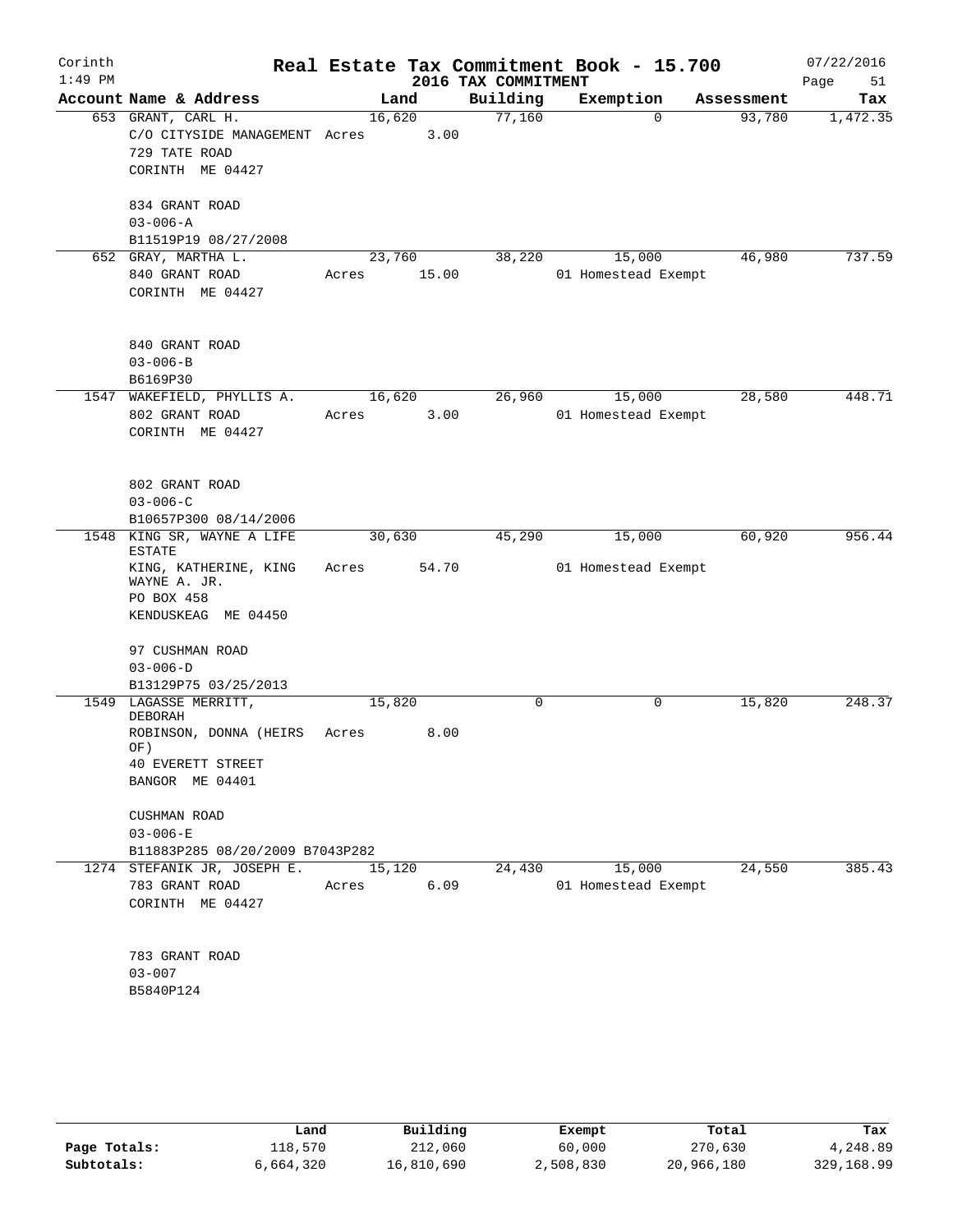| Corinth      |                           |         |            |          |                                 | Real Estate Tax Commitment Book - 15.700 |                      | 07/22/2016        |
|--------------|---------------------------|---------|------------|----------|---------------------------------|------------------------------------------|----------------------|-------------------|
| $1:49$ PM    | Account Name & Address    |         | Land       |          | 2016 TAX COMMITMENT<br>Building |                                          |                      | Page<br>52<br>Tax |
|              | 1108 PULLEN, ERVIN L.     |         | 10,770     |          | $\mathbf 0$                     | Exemption<br>$\mathbf 0$                 | Assessment<br>10,770 | 169.09            |
|              | PULLEN, RITA C.           | Acres   |            | 5.00     |                                 |                                          |                      |                   |
|              | 111 HAMILTON STREET       |         |            |          |                                 |                                          |                      |                   |
|              | ELYRIA OH 44035           |         |            |          |                                 |                                          |                      |                   |
|              |                           |         |            |          |                                 |                                          |                      |                   |
|              | FITZ LANE                 |         |            |          |                                 |                                          |                      |                   |
|              | $03 - 007 - A$            |         |            |          |                                 |                                          |                      |                   |
|              | B5187P260                 |         |            |          |                                 |                                          |                      |                   |
|              | 928 MERCHANT, DAVID       |         | 18,200     |          | 10,650                          | 15,000                                   | 13,850               | 217.45            |
|              | MERCHANT, CONSTANCE       | Acres   |            | 4.50     |                                 | 01 Homestead Exempt                      |                      |                   |
|              | 799 GRANT ROAD            |         |            |          |                                 |                                          |                      |                   |
|              | CORINTH ME 04427          |         |            |          |                                 |                                          |                      |                   |
|              | 799 GRANT ROAD            |         |            |          |                                 |                                          |                      |                   |
|              | $03 - 007 - B$            |         |            |          |                                 |                                          |                      |                   |
|              | B4530P189                 |         |            |          |                                 |                                          |                      |                   |
|              | 1383 TOMPKINS, ALLISON C. |         | 15,940     |          | 38,060                          | 0                                        | 54,000               | 847.80            |
|              | TOMPKINS, TRACY           | Acres   |            | 2.35     |                                 |                                          |                      |                   |
|              | 795 GRANT ROAD            |         |            |          |                                 |                                          |                      |                   |
|              | CORINTH ME 04427          |         |            |          |                                 |                                          |                      |                   |
|              |                           |         |            |          |                                 |                                          |                      |                   |
|              | 797 GRANT ROAD            |         |            |          |                                 |                                          |                      |                   |
|              | $03 - 007 - C$            |         |            |          |                                 |                                          |                      |                   |
|              | B7362P29                  |         |            |          |                                 |                                          |                      |                   |
|              | 480 PETROS, FREDERICK R.  |         | 16,640     |          | 21,690                          | 21,000                                   | 17,330               | 272.08            |
|              | PETROS, JUDY T.           | Acres   |            | 3.02     |                                 | 22 Veteran                               |                      |                   |
|              | 769 GRANT ROAD            |         |            |          |                                 | 01 Homestead Exempt                      |                      |                   |
|              | CORINTH ME 04427          |         |            |          |                                 |                                          |                      |                   |
|              | 769 GRANT ROAD            |         |            |          |                                 |                                          |                      |                   |
|              | $03 - 007 - D$            |         |            |          |                                 |                                          |                      |                   |
|              | B12468P105 05/05/2011     |         |            |          |                                 |                                          |                      |                   |
|              | 1382 TOMPKINS, ALLISON C. |         | 16,460     |          | 76,620                          | 15,000                                   | 78,080               | 1,225.86          |
|              | 795 GRANT ROAD            | Acres   |            | 2.85     |                                 | 01 Homestead Exempt                      |                      |                   |
|              | CORINTH ME 04427          |         |            |          |                                 |                                          |                      |                   |
|              |                           |         |            |          |                                 |                                          |                      |                   |
|              | 795 GRANT ROAD            |         |            |          |                                 |                                          |                      |                   |
|              | $03 - 007 - E$            |         |            |          |                                 |                                          |                      |                   |
|              | B4979P60                  |         |            |          |                                 |                                          |                      |                   |
|              | 406 STAPLES, BRIAN S.     |         | 22,820     |          | 224,440                         | 15,000                                   | 232,260              | 3,646.48          |
|              | STAPLES, REBECCA R.       | Acres   |            | 10.71    |                                 | 01 Homestead Exempt                      |                      |                   |
|              | 744 GRANT ROAD            |         |            |          |                                 |                                          |                      |                   |
|              | CORINTH ME 04427          |         |            |          |                                 |                                          |                      |                   |
|              |                           |         |            |          |                                 |                                          |                      |                   |
|              | 744 GRANT ROAD            |         |            |          |                                 |                                          |                      |                   |
|              | $03 - 008$                |         |            |          |                                 |                                          |                      |                   |
|              | B7158P2                   |         |            |          |                                 |                                          |                      |                   |
| 540          | BOULIER, RAYMOND J.       |         | 14,910     |          | 63,960                          | 15,000                                   | 63,870               | 1,002.76          |
|              | 722 GRANT ROAD            | Acres   |            | 1.37     |                                 | 01 Homestead Exempt                      |                      |                   |
|              | CORINTH ME 04427          |         |            |          |                                 |                                          |                      |                   |
|              |                           |         |            |          |                                 |                                          |                      |                   |
|              | 722 GRANT ROAD            |         |            |          |                                 |                                          |                      |                   |
|              | $03 - 008 - A$            |         |            |          |                                 |                                          |                      |                   |
|              | B9247P7                   |         |            |          |                                 |                                          |                      |                   |
|              |                           |         |            |          |                                 |                                          |                      |                   |
|              |                           | Land    |            | Building |                                 | Exempt                                   | Total                | Tax               |
| Page Totals: |                           | 115,740 |            | 435,420  |                                 | 81,000                                   | 470,160              | 7,381.52          |
| Subtotals:   | 6,780,060                 |         | 17,246,110 |          |                                 | 2,589,830                                | 21, 436, 340         | 336,550.51        |
|              |                           |         |            |          |                                 |                                          |                      |                   |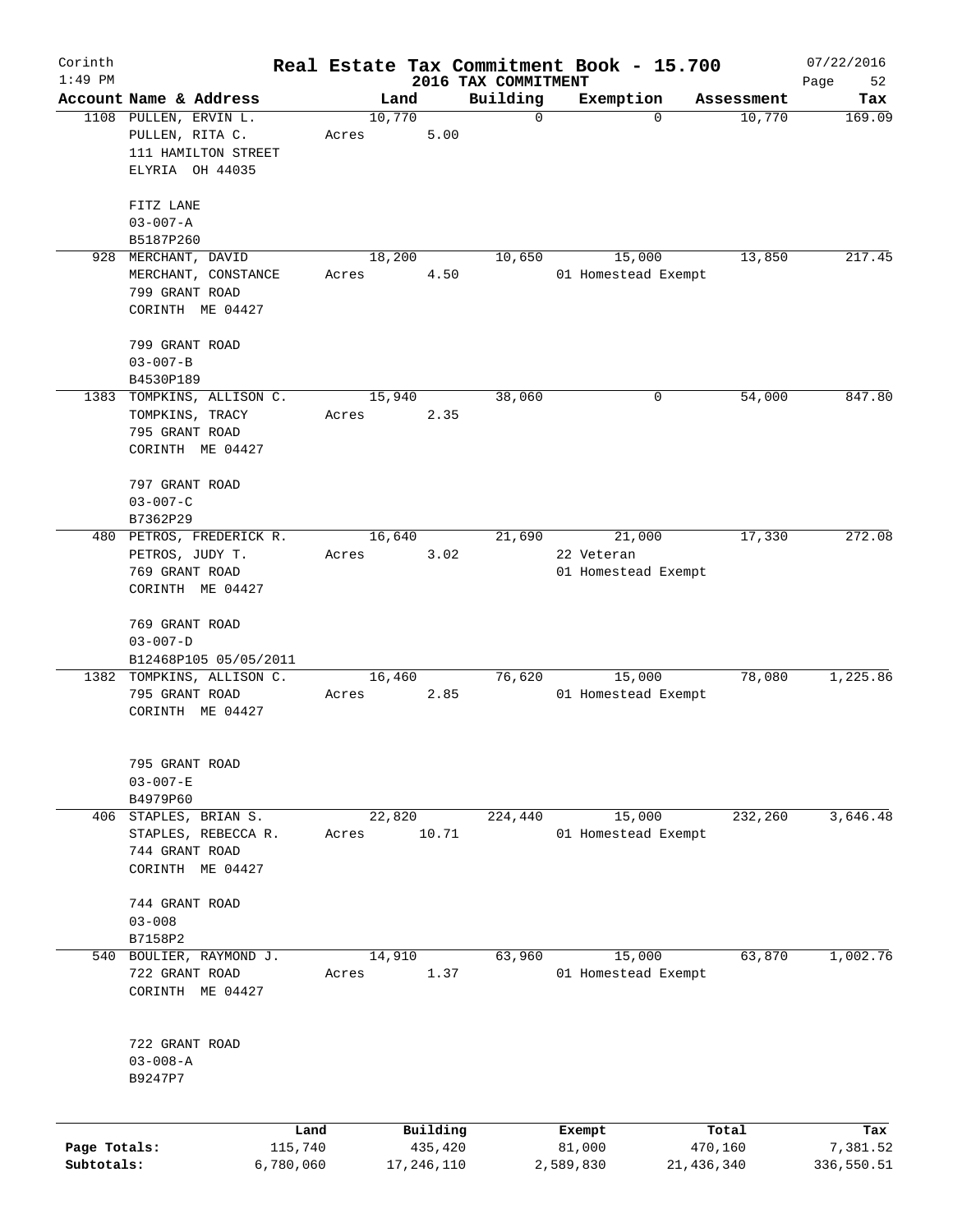| Corinth<br>$1:49$ PM |                                                                 |         |        |                 |                                 | Real Estate Tax Commitment Book - 15.700 |            | 07/22/2016        |
|----------------------|-----------------------------------------------------------------|---------|--------|-----------------|---------------------------------|------------------------------------------|------------|-------------------|
|                      | Account Name & Address                                          |         |        | Land            | 2016 TAX COMMITMENT<br>Building | Exemption                                | Assessment | 53<br>Page<br>Tax |
|                      | 158 STEVENS, JOYCE<br>PR. DUMONT, RENE T.                       | Acres   | 15,610 | 2.04            | 27,570                          | $\mathbf 0$                              | 43,180     | 677.93            |
|                      | 762 GRANT RD<br>CORINTH ME 04427-3541                           |         |        |                 |                                 |                                          |            |                   |
|                      | 748 GRANT ROAD                                                  |         |        |                 |                                 |                                          |            |                   |
|                      | $03 - 008 - B$                                                  |         |        |                 |                                 |                                          |            |                   |
|                      | B13131P227 03/27/2013                                           |         |        |                 |                                 |                                          |            |                   |
|                      | 153 WAKEFIELD, PHYLLIS A.<br>802 GRANT ROAD<br>CORINTH ME 04427 | Acres   |        | 21,600<br>11.73 | 8,460                           | 0                                        | 30,060     | 471.94            |
|                      | 776 GRANT ROAD<br>$03 - 008 - C$                                |         |        |                 |                                 |                                          |            |                   |
|                      | B11950P292 10/19/2009 B11900P260 08/27/2009                     |         |        |                 |                                 |                                          |            |                   |
|                      | 1114 DUMONT, STEVEN                                             |         |        | 15,250          | 22,990                          | 15,000                                   | 23,240     | 364.87            |
|                      | DUMONT, RENE<br>762 GRANT ROAD                                  | Acres   |        | 1.69            |                                 | 01 Homestead Exempt                      |            |                   |
|                      | CORINTH ME 04427                                                |         |        |                 |                                 |                                          |            |                   |
|                      | 762 GRANT ROAD                                                  |         |        |                 |                                 |                                          |            |                   |
|                      | $03 - 008 - D$                                                  |         |        |                 |                                 |                                          |            |                   |
|                      | B9338P49                                                        |         |        |                 |                                 |                                          |            |                   |
|                      | 1273 STAPLES, MICHAEL E.                                        |         |        | 16,050          | 78,940                          | 15,000                                   | 79,990     | 1,255.84          |
|                      | 740 GRANT ROAD<br>CORINTH ME 04427                              | Acres   |        | 2.46            |                                 | 01 Homestead Exempt                      |            |                   |
|                      | 740 GRANT ROAD                                                  |         |        |                 |                                 |                                          |            |                   |
|                      | $03 - 008 - E$                                                  |         |        |                 |                                 |                                          |            |                   |
|                      | B6313P85                                                        |         |        |                 |                                 |                                          |            |                   |
|                      | 1742 TOZIER, DAVID I.<br>PO BOX 1401<br>GREENVILLE ME 04441     | Acres   |        | 9,010<br>2.77   | 0                               | 0                                        | 9,010      | 141.46            |
|                      | ROBYVILLE ROAD                                                  |         |        |                 |                                 |                                          |            |                   |
|                      | $03 - 009$                                                      |         |        |                 |                                 |                                          |            |                   |
|                      | B10995P199 06/08/2007                                           |         |        |                 |                                 | 0                                        |            | 270.83            |
|                      | 256 CASAVANT, DONALD L.<br>P.O. BOX 74<br>CORINTH ME 04427      | Acres   | 14,050 | 1.75            | 3,200                           |                                          | 17,250     |                   |
|                      |                                                                 |         |        |                 |                                 |                                          |            |                   |
|                      | 56 COVERED BRIDGE ROAD                                          |         |        |                 |                                 |                                          |            |                   |
|                      | $03 - 010$<br>B5638P178                                         |         |        |                 |                                 |                                          |            |                   |
| 1181                 | JARZABEK, KURT                                                  |         | 19,040 |                 | 64,680                          | 0                                        | 83,720     | 1,314.40          |
|                      | 84 COVERED BRIDGE ROAD<br>CORINTH ME 04427                      | Acres   |        | 5.30            |                                 |                                          |            |                   |
|                      | 84 COVERED BRIDGE ROAD<br>$03 - 010 - A$                        |         |        |                 |                                 |                                          |            |                   |
|                      | B11157P125 10/05/2007                                           |         |        |                 |                                 |                                          |            |                   |
|                      |                                                                 | Land    |        | Building        |                                 | Exempt                                   | Total      | Tax               |
| Page Totals:         |                                                                 | 110,610 |        | 205,840         |                                 | 30,000                                   | 286,450    | 4,497.27          |
| Subtotals:           | 6,890,670                                                       |         |        | 17,451,950      |                                 | 2,619,830                                | 21,722,790 | 341,047.78        |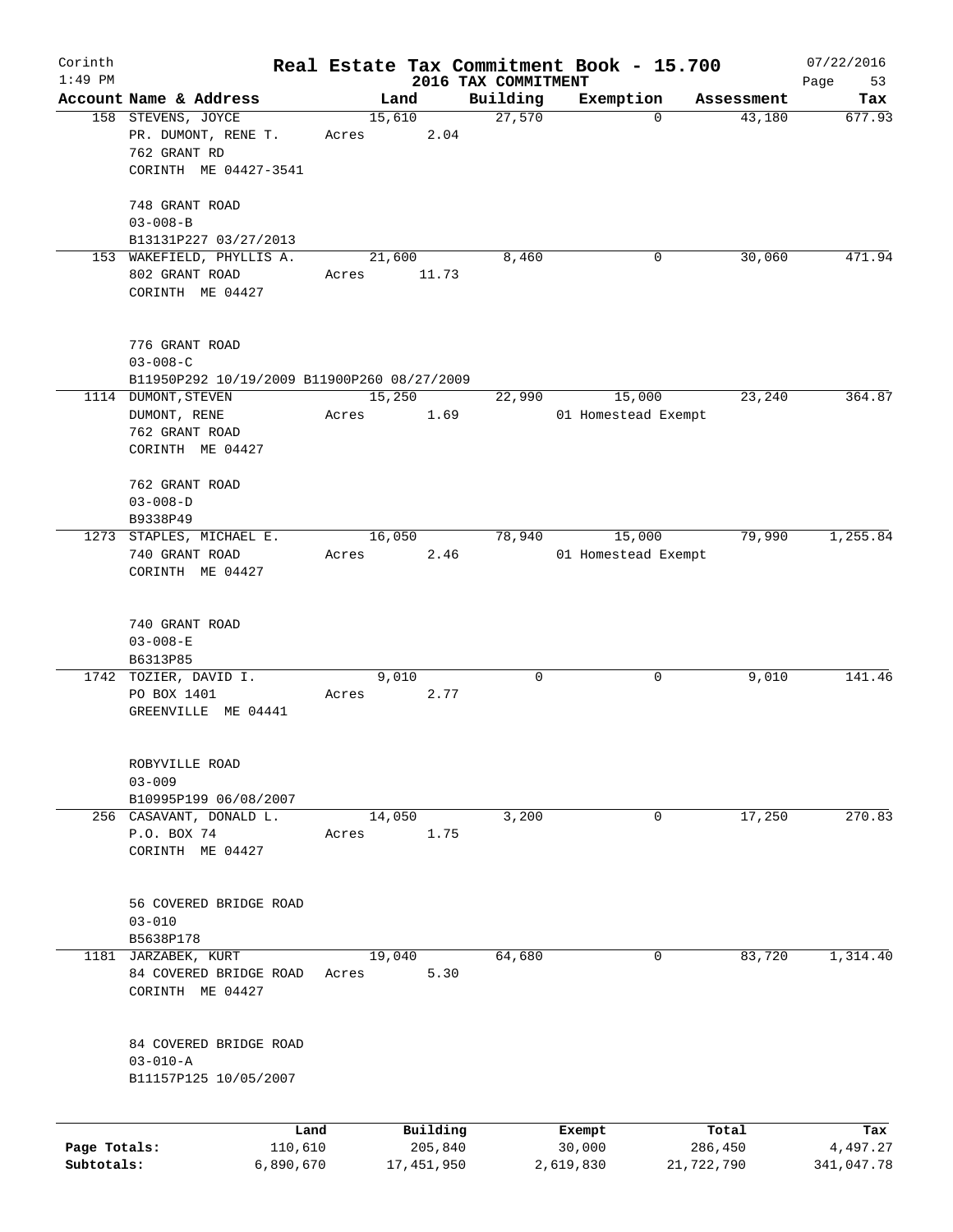| Corinth      |                                                                                                |       |                 |                                 | Real Estate Tax Commitment Book - 15.700 |              | 07/22/2016        |
|--------------|------------------------------------------------------------------------------------------------|-------|-----------------|---------------------------------|------------------------------------------|--------------|-------------------|
| $1:49$ PM    | Account Name & Address                                                                         |       | Land            | 2016 TAX COMMITMENT<br>Building | Exemption                                | Assessment   | Page<br>54<br>Tax |
|              | 1967 STUART, RICHARD J.<br>STUART, MARGUERITE                                                  | Acres | 24,880<br>16.70 | 256,480                         | 15,000<br>01 Homestead Exempt            | 266, 360     | 4,181.85          |
|              | 86 COVERED BRIDGE RD<br>CORINTH ME 04427                                                       |       |                 |                                 |                                          |              |                   |
|              | 86 COVERED BRIDGE ROAD<br>$03 - 010 - A - 01$                                                  |       |                 |                                 |                                          |              |                   |
|              | B13456P306 02/07/2014                                                                          |       |                 |                                 |                                          |              |                   |
|              | 1966 MORISSETTE, MELINDA M.<br>LIBBY, SANDRA E.<br>108 COVERED BRIDGE ROAD<br>CORINTH ME 04427 | Acres | 25,740<br>18.00 | 158,290                         | 15,000<br>01 Homestead Exempt            | 169,030      | 2,653.77          |
|              | 108 COVERED BRIDGE ROAD<br>$03 - 010 - A - 02$                                                 |       |                 |                                 |                                          |              |                   |
|              | B12204P115 07/29/2010                                                                          |       |                 |                                 |                                          |              |                   |
|              | 739 SCOVIL, STEPHEN L.<br>ROBINSON, KIMBERLY A.<br>17 SECOND STREET<br>KENDUSKEAG ME 04450     | Acres | 15,520<br>3.23  | 0                               | 0                                        | 15,520       | 243.66            |
|              | 11 FITZ LANE<br>$03 - 011$                                                                     |       |                 |                                 |                                          |              |                   |
|              | B13513P333 03/27/2014<br>116 BERRY, JAMES A.                                                   |       | 23,340          | 91,550                          | 21,000                                   | 93,890       | 1,474.07          |
|              | BERRY, VICTORIA A.<br>LIVING TRUST                                                             | Acres | 9.40            |                                 | 01 Homestead Exempt                      |              |                   |
|              | 47 CUSHMAN ROAD<br>CORINTH ME 04427                                                            |       |                 |                                 | 22 Veteran                               |              |                   |
|              | 47 CUSHMAN ROAD<br>$03 - 013 - 10$                                                             |       |                 |                                 |                                          |              |                   |
|              | B10615P156 08/29/2006                                                                          |       |                 |                                 |                                          |              |                   |
|              | 117 BERRY, JAMES A.                                                                            |       | 13,510          | 0                               | 0                                        | 13,510       | 212.11            |
|              | BERRY, VICTORIA A.<br>LIVING TRUST<br>47 CUSHMAN ROAD                                          | Acres | 5.80            |                                 |                                          |              |                   |
|              | CORINTH ME 04427                                                                               |       |                 |                                 |                                          |              |                   |
|              | CUSHMAN ROAD<br>$03 - 013 - 11$<br>B10615P156 08/29/2006                                       |       |                 |                                 |                                          |              |                   |
|              | 607 GONYA, SHERWOOD                                                                            |       | 19,140          | 115,440                         | 15,000                                   | 119,580      | 1,877.41          |
|              | GONYA, LILLIAN<br>19 CUSHMAN ROAD<br>CORINTH ME 04427                                          | Acres | 5.40            |                                 | 01 Homestead Exempt                      |              |                   |
|              | 19 CUSHMAN ROAD<br>$03 - 013 - 12$                                                             |       |                 |                                 |                                          |              |                   |
|              | B6519P325<br>974 DAY, LAYTON C.                                                                |       | 28,390          | 4,000                           | 0                                        | 32,390       | 508.52            |
|              | DAY, LORRI K.<br>PO BOX 8115<br>BANGOR ME 04402                                                | Acres | 79.50           |                                 |                                          |              |                   |
|              | MILL ROAD N/F<br>$03 - 014$<br>B8352P108                                                       |       |                 |                                 |                                          |              |                   |
|              | Land                                                                                           |       | Building        |                                 | Exempt                                   | Total        | Tax               |
| Page Totals: | 150,520                                                                                        |       | 625,760         |                                 | 66,000                                   | 710,280      | 11,151.39         |
| Subtotals:   | 7,041,190                                                                                      |       | 18,077,710      |                                 | 2,685,830                                | 22, 433, 070 | 352,199.17        |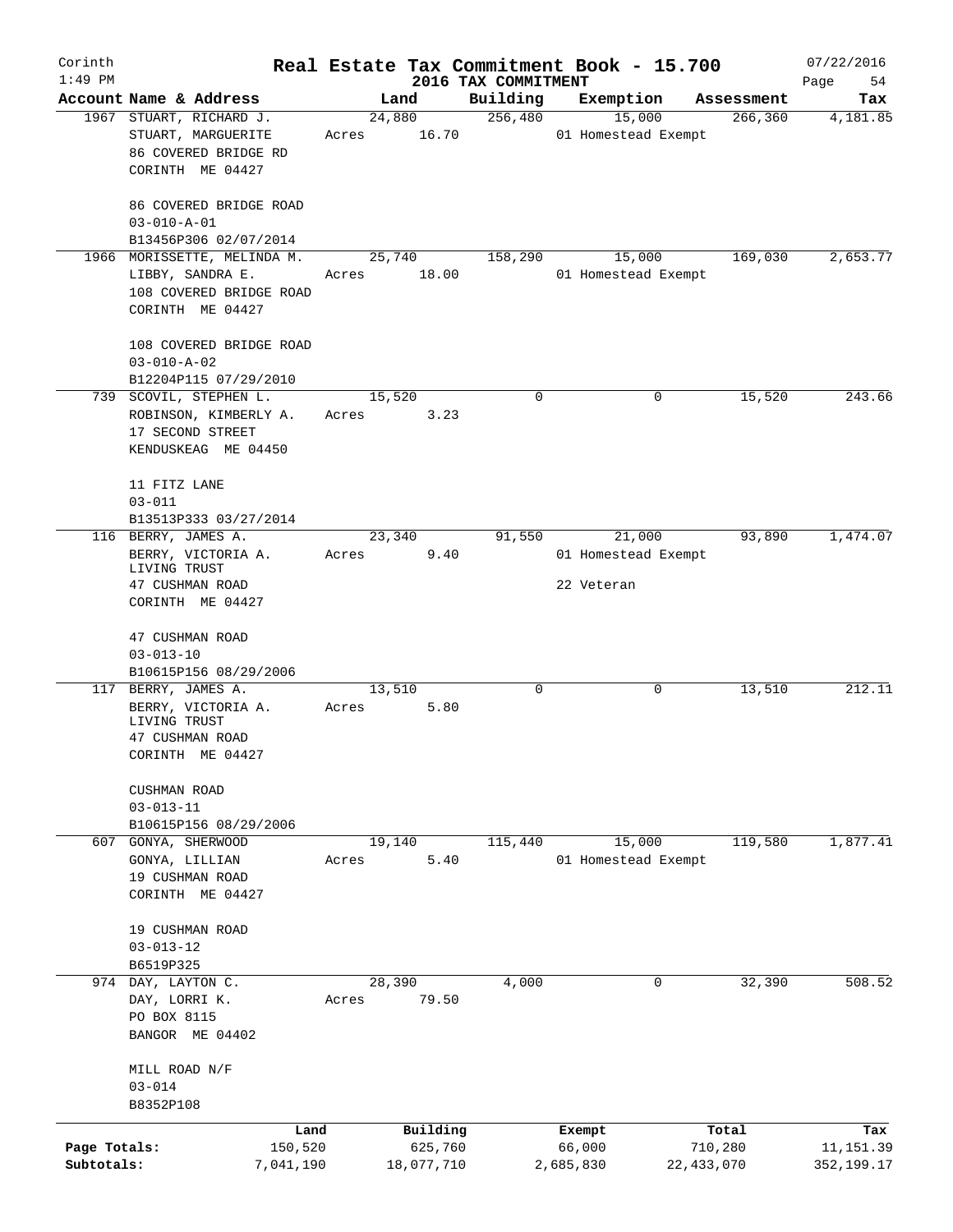| Corinth<br>$1:49$ PM |                                                    |        |            | Real Estate Tax Commitment Book - 15.700 |                     |              |            | 07/22/2016        |
|----------------------|----------------------------------------------------|--------|------------|------------------------------------------|---------------------|--------------|------------|-------------------|
|                      | Account Name & Address                             | Land   |            | 2016 TAX COMMITMENT<br>Building          | Exemption           |              | Assessment | Page<br>55<br>Tax |
|                      | 399 DENNIS, MICHAEL J.                             | 21,250 |            | 208, 360                                 |                     | 0            | 229,610    | 3,604.88          |
|                      | DENNIS, ELIZABETH R.                               | Acres  | 11.20      |                                          |                     |              |            |                   |
|                      | 213 ANDERSON RD.                                   |        |            |                                          |                     |              |            |                   |
|                      | DOVER FOXCROFT ME<br>04426                         |        |            |                                          |                     |              |            |                   |
|                      | 27 MILL ROAD                                       |        |            |                                          |                     |              |            |                   |
|                      | $03 - 014 - 04$                                    |        |            |                                          |                     |              |            |                   |
|                      | B13875P101 06/25/2015<br>657 GREENE, BRENDA L.     | 18,930 |            | 85,910                                   |                     | 15,000       | 89,840     | 1,410.49          |
|                      | P O BOX 17                                         | Acres  | 5.20       |                                          | 01 Homestead Exempt |              |            |                   |
|                      | <b>kENDUSKEAG ME 04450</b>                         |        |            |                                          |                     |              |            |                   |
|                      | 26 CUSHMAN ROAD                                    |        |            |                                          |                     |              |            |                   |
|                      | $03 - 014 - 05$                                    |        |            |                                          |                     |              |            |                   |
|                      | B13091P1 02/13/2013                                |        |            |                                          |                     |              |            |                   |
|                      | 595 GETCHELL, PHILLIP C.                           | 12,880 |            | $\mathbf 0$                              |                     | 0            | 12,880     | 202.22            |
|                      | GETCHELL, CAROLE L.                                | Acres  | 5.20       |                                          |                     |              |            |                   |
|                      | P.O. BOX 361                                       |        |            |                                          |                     |              |            |                   |
|                      | CORINTH ME 04427                                   |        |            |                                          |                     |              |            |                   |
|                      | <b>CUSHMAN ROAD</b>                                |        |            |                                          |                     |              |            |                   |
|                      | $03 - 014 - 06$                                    |        |            |                                          |                     |              |            |                   |
|                      | B12118P234 04/28/2010                              |        |            |                                          |                     |              |            |                   |
|                      | 596 GETCHELL, PHILLIP C.                           | 18,830 |            | 80,730                                   |                     | 15,000       | 84,560     | 1,327.59          |
|                      | GETCHELL, CAROLE                                   | Acres  | 5.10       |                                          | 01 Homestead Exempt |              |            |                   |
|                      | P.O. BOX 361                                       |        |            |                                          |                     |              |            |                   |
|                      | CORINTH ME 04427                                   |        |            |                                          |                     |              |            |                   |
|                      |                                                    |        |            |                                          |                     |              |            |                   |
|                      | 44 CUSHMAN ROAD                                    |        |            |                                          |                     |              |            |                   |
|                      | $03 - 014 - 07$                                    |        |            |                                          |                     |              |            |                   |
|                      | B12118P234 04/28/2010<br>342 COOK-BACKER, ROSEMARY | 21,980 |            | 58,850                                   |                     | 15,000       | 65,830     | 1,033.53          |
|                      | 50 CUSHMAN ROAD                                    | Acres  | 8.10       |                                          | 01 Homestead Exempt |              |            |                   |
|                      | CORINTH ME 04427                                   |        |            |                                          |                     |              |            |                   |
|                      | 50 CUSHMAN ROAD                                    |        |            |                                          |                     |              |            |                   |
|                      | $03 - 014 - 08$                                    |        |            |                                          |                     |              |            |                   |
|                      | B2920P89                                           |        |            |                                          |                     |              |            |                   |
| 1267                 | SPROUL, CALVERT B.                                 | 36,390 |            | 176,660                                  |                     | 15,000       | 198,050    | 3,109.39          |
|                      | SPROUL, CHARLENE A.                                | Acres  | 8.00       |                                          | 01 Homestead Exempt |              |            |                   |
|                      | 70 C CUSHMAN ROAD                                  |        |            |                                          |                     |              |            |                   |
|                      | CORINTH ME 04427                                   |        |            |                                          |                     |              |            |                   |
|                      | 70 CUSHMAN ROAD                                    |        |            |                                          |                     |              |            |                   |
|                      | $03 - 014 - 09$                                    |        |            |                                          |                     |              |            |                   |
|                      | B2891P166                                          |        |            |                                          |                     |              |            |                   |
| 1458                 | WASHBURN, MARK                                     | 31,020 |            | 70,390                                   |                     | 15,000       | 86,410     | 1,356.64          |
|                      | WASHBURN, DURICE                                   | Acres  | 56.00      |                                          | 01 Homestead Exempt |              |            |                   |
|                      | 94 CUSHMAN ROAD                                    |        |            |                                          |                     |              |            |                   |
|                      | CORINTH ME 04427                                   |        |            |                                          |                     |              |            |                   |
|                      |                                                    |        |            |                                          |                     |              |            |                   |
|                      | 94 CUSHMAN ROAD                                    |        |            |                                          |                     |              |            |                   |
|                      | $03 - 015$<br>B4291P366                            |        |            |                                          |                     |              |            |                   |
|                      |                                                    |        |            |                                          |                     |              |            |                   |
|                      | Land                                               |        | Building   |                                          | Exempt              |              | Total      | Tax               |
| Page Totals:         | 161,280                                            |        | 680,900    |                                          | 75,000              |              | 767,180    | 12,044.74         |
| Subtotals:           | 7,202,470                                          |        | 18,758,610 |                                          | 2,760,830           | 23, 200, 250 |            | 364, 243.91       |
|                      |                                                    |        |            |                                          |                     |              |            |                   |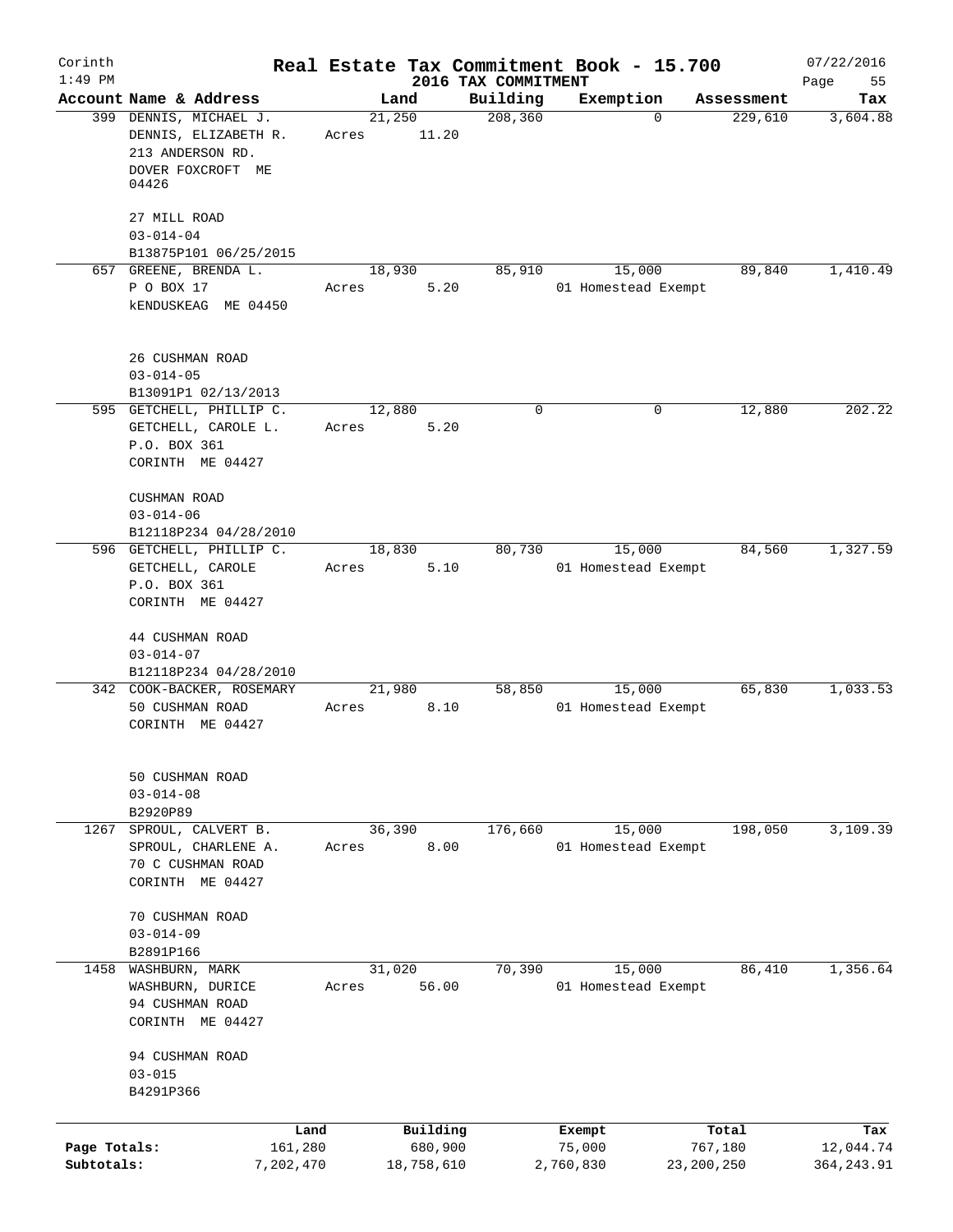| Corinth<br>$1:49$ PM |                                          |                 |                     |                                 | Real Estate Tax Commitment Book - 15.700 |                  | 07/22/2016        |
|----------------------|------------------------------------------|-----------------|---------------------|---------------------------------|------------------------------------------|------------------|-------------------|
|                      | Account Name & Address                   |                 | Land                | 2016 TAX COMMITMENT<br>Building | Exemption                                | Assessment       | Page<br>56<br>Tax |
|                      | 372 CUSHMAN, LAURENCE F.                 |                 | 29,760              | 59,590                          | 15,000                                   | 74,350           | 1,167.29          |
|                      | CUSHMAN, CARLENE G.                      | Acres           | 24.09               |                                 | 01 Homestead Exempt                      |                  |                   |
|                      | 141 CUSHMAN ROAD                         |                 |                     |                                 |                                          |                  |                   |
|                      | CORINTH ME 04427                         |                 |                     |                                 |                                          |                  |                   |
|                      |                                          |                 |                     |                                 |                                          |                  |                   |
|                      | 141 CUSHMAN ROAD                         |                 |                     |                                 |                                          |                  |                   |
|                      | $03 - 016$                               |                 |                     |                                 |                                          |                  |                   |
|                      | B6153P104                                |                 |                     |                                 |                                          |                  | 928.03            |
|                      | 184 BROOKS, NANCY J.<br>115 CUSHMAN ROAD | Acres           | 18,720<br>5.00      | 55,390                          | 15,000<br>01 Homestead Exempt            | 59,110           |                   |
|                      | CORINTH ME 04427                         |                 |                     |                                 |                                          |                  |                   |
|                      |                                          |                 |                     |                                 |                                          |                  |                   |
|                      |                                          |                 |                     |                                 |                                          |                  |                   |
|                      | 115 CUSHMAN ROAD                         |                 |                     |                                 |                                          |                  |                   |
|                      | $03 - 016 - A$                           |                 |                     |                                 |                                          |                  |                   |
|                      | B5548P153                                |                 |                     |                                 |                                          |                  |                   |
|                      | 1758 JEROME, APRIL L.                    |                 | 16,530              | 29,500                          | 15,000                                   | 31,030           | 487.17            |
|                      | 161 CUSHMAN ROAD                         | Acres           | 2.91                |                                 | 01 Homestead Exempt                      |                  |                   |
|                      | CORINTH ME 04427                         |                 |                     |                                 |                                          |                  |                   |
|                      |                                          |                 |                     |                                 |                                          |                  |                   |
|                      | 161 CUSHMAN ROAD                         |                 |                     |                                 |                                          |                  |                   |
|                      | $03 - 016 - B$                           |                 |                     |                                 |                                          |                  |                   |
|                      | B8628P332                                |                 |                     |                                 |                                          |                  |                   |
|                      | 373 CUSHMAN, LEOLA A.,                   |                 | 17,180              | 37,140                          | 0                                        | 54,320           | 852.82            |
|                      | (HEIRS OF)                               |                 |                     |                                 |                                          |                  |                   |
|                      | C/O CLINTON CUSHMAN                      | Acres           | 3.53                |                                 |                                          |                  |                   |
|                      | 164 CUSHMAN RD                           |                 |                     |                                 |                                          |                  |                   |
|                      | CORINTH ME 04427                         |                 |                     |                                 |                                          |                  |                   |
|                      | 164 CUSHMAN ROAD                         |                 |                     |                                 |                                          |                  |                   |
|                      | $03 - 017$                               |                 |                     |                                 |                                          |                  |                   |
|                      | B8147P325                                |                 |                     |                                 |                                          |                  |                   |
|                      | 122 BICKFORD, BERNARD E.                 |                 | 23,970              | 77,400                          | 15,000                                   | 86,370           | 1,356.01          |
|                      | BICKFORD, SUSANNE                        | Acres           | 10.00               |                                 | 01 Homestead Exempt                      |                  |                   |
|                      | 140 CUSHMAN ROAD                         |                 |                     |                                 |                                          |                  |                   |
|                      | CORINTH ME 04427                         |                 |                     |                                 |                                          |                  |                   |
|                      |                                          |                 |                     |                                 |                                          |                  |                   |
|                      | 140 CUSHMAN ROAD                         |                 |                     |                                 |                                          |                  |                   |
|                      | $03 - 017 - A$<br>B13633P187 09/04/2014  |                 |                     |                                 |                                          |                  |                   |
|                      | 4 ADAMS, JOSEPH D.                       |                 | 24,510              | $\mathbf 0$                     | 0                                        | 24,510           | 384.81            |
|                      | ADAMS, CAROL S.                          | Acres           | 54.47               |                                 |                                          |                  |                   |
|                      | 1409 MAIN STREET                         |                 |                     |                                 |                                          |                  |                   |
|                      | CORINTH ME 04427                         |                 |                     |                                 |                                          |                  |                   |
|                      |                                          |                 |                     |                                 |                                          |                  |                   |
|                      | CUSHMAN ROAD                             |                 |                     |                                 |                                          |                  |                   |
|                      | $03 - 017 - B$                           |                 |                     |                                 |                                          |                  |                   |
|                      | B2950P203                                |                 |                     |                                 |                                          |                  |                   |
|                      | 5 ADAMS, JOSEPH D.                       |                 | 30,130              | 22,460                          | $\mathbf 0$                              | 52,590           | 825.66            |
|                      | ADAMS, CAROL S. (Heirs<br>of)            | Acres           | 21.00               |                                 |                                          |                  |                   |
|                      | 1409 MAIN STREET                         |                 |                     |                                 |                                          |                  |                   |
|                      | CORINTH ME 04427                         |                 |                     |                                 |                                          |                  |                   |
|                      |                                          |                 |                     |                                 |                                          |                  |                   |
|                      | 174 CUSHMAN ROAD                         |                 |                     |                                 |                                          |                  |                   |
|                      | $03 - 018$                               |                 |                     |                                 |                                          |                  |                   |
|                      | B2175P309                                |                 |                     |                                 |                                          |                  |                   |
| Page Totals:         |                                          | Land<br>160,800 | Building<br>281,480 |                                 | Exempt<br>60,000                         | Total<br>382,280 | Tax<br>6,001.79   |
| Subtotals:           |                                          | 7,363,270       | 19,040,090          |                                 | 2,820,830                                | 23,582,530       | 370, 245.70       |
|                      |                                          |                 |                     |                                 |                                          |                  |                   |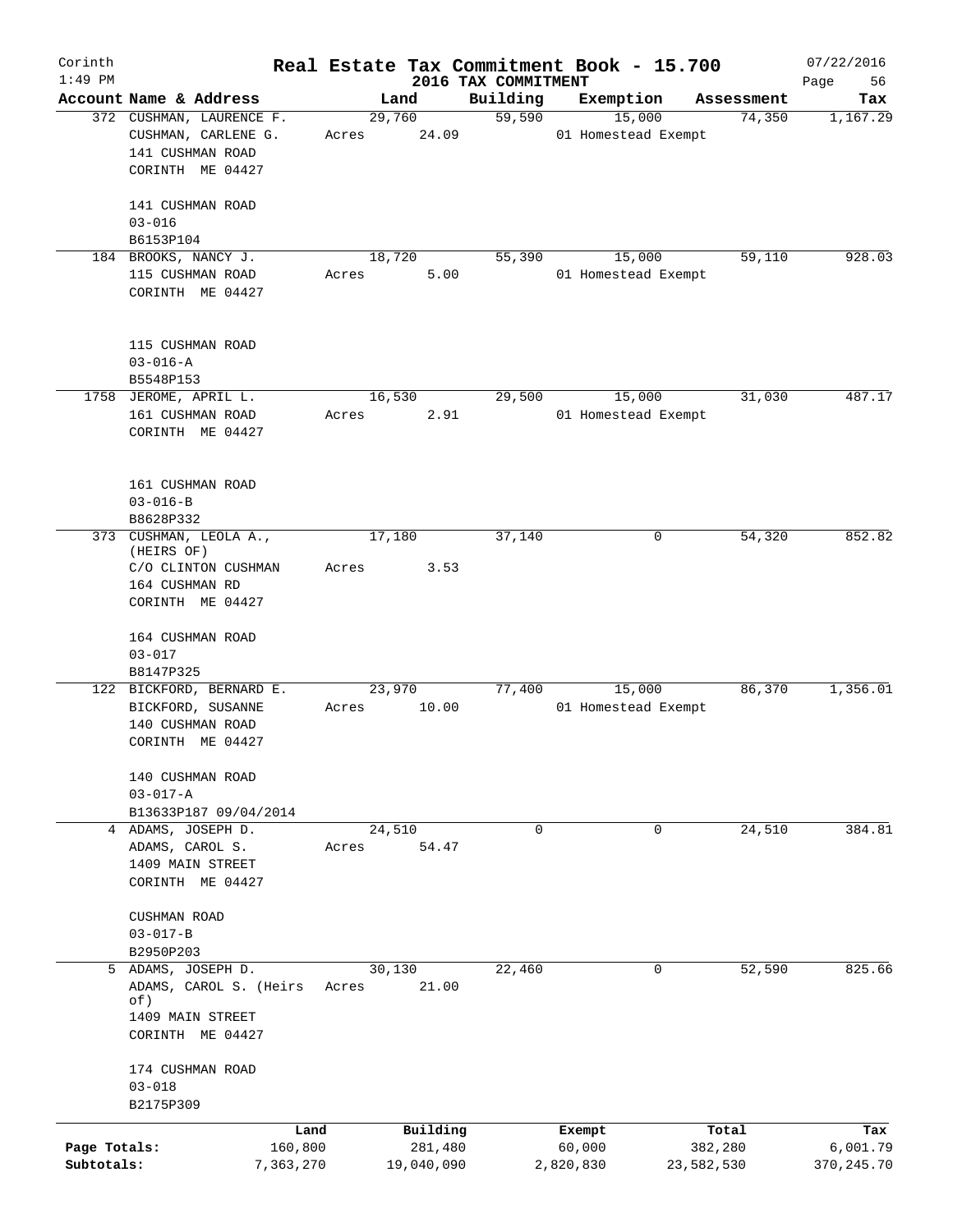| Corinth      |                                                 |       |                |                                 | Real Estate Tax Commitment Book - 15.700 |            | 07/22/2016        |
|--------------|-------------------------------------------------|-------|----------------|---------------------------------|------------------------------------------|------------|-------------------|
| $1:49$ PM    | Account Name & Address                          |       | Land           | 2016 TAX COMMITMENT<br>Building | Exemption                                | Assessment | Page<br>57<br>Tax |
|              | 964 MORANG, DANIEL J. JR                        |       | 32,200         | 54,120                          | 21,000                                   | 65,320     | 1,025.52          |
|              | 1331 MAIN STREET                                | Acres | 23.88          |                                 | 22 Veteran                               |            |                   |
|              | CORINTH ME 04427                                |       |                |                                 | 01 Homestead Exempt                      |            |                   |
|              |                                                 |       |                |                                 |                                          |            |                   |
|              | 1331 MAIN STREET                                |       |                |                                 |                                          |            |                   |
|              | $03 - 019$                                      |       |                |                                 |                                          |            |                   |
|              | B1203P481<br>966 CHARTERS, ANNETTE              |       |                | 37,660                          | 0                                        | 61,660     | 968.06            |
|              | 515 VILLAGE ROAD                                | Acres | 24,000<br>8.13 |                                 |                                          |            |                   |
|              | STETSON ME 04488                                |       |                |                                 |                                          |            |                   |
|              | 1377 MAIN STREET                                |       |                |                                 |                                          |            |                   |
|              |                                                 |       |                |                                 |                                          |            |                   |
|              | $03 - 019 - A$                                  |       |                |                                 |                                          |            |                   |
|              | B12122P230 04/20/2010<br>1501 LUCAS, ANTONE JR. |       | 20,580         | 2,500                           | 0                                        | 23,080     | 362.36            |
|              |                                                 |       |                |                                 |                                          |            |                   |
|              | LUCAS, LINDA J.<br>52 VINE STREET               | Acres | 5.18           |                                 |                                          |            |                   |
|              | NEW BEDFORD MA 02740                            |       |                |                                 |                                          |            |                   |
|              | 1305 MAIN STREET                                |       |                |                                 |                                          |            |                   |
|              | $03 - 020$                                      |       |                |                                 |                                          |            |                   |
|              | B12843P308 05/30/2012                           |       |                |                                 |                                          |            |                   |
|              | 1503 JANNELLI, GILBERT G.                       |       | 22,170         | $\Omega$                        | 0                                        | 22,170     | 348.07            |
|              | 909 S. FT. HARRISON                             | Acres | 18.35          |                                 |                                          |            |                   |
|              | CLEARWATER FL 34616                             |       |                |                                 |                                          |            |                   |
|              |                                                 |       |                |                                 |                                          |            |                   |
|              | <b>MAIN STREET</b>                              |       |                |                                 |                                          |            |                   |
|              | $03 - 020 - A$                                  |       |                |                                 |                                          |            |                   |
|              | B12294P348 10/25/2010                           |       |                |                                 |                                          |            |                   |
|              | 1505 WILCOX, RONALD J.                          |       | 19,180         | 0                               | 0                                        | 19,180     | 301.13            |
|              | WILCOX, LORRAINE E.                             | Acres | 14.19          |                                 |                                          |            |                   |
|              | 1304 MAIN STREET                                |       |                |                                 |                                          |            |                   |
|              | CORINTH ME 04427                                |       |                |                                 |                                          |            |                   |
|              | MAIN STREET                                     |       |                |                                 |                                          |            |                   |
|              | $03 - 020 - B$                                  |       |                |                                 |                                          |            |                   |
|              | B3750P143                                       |       |                |                                 |                                          |            |                   |
|              | 101 BELL, MARGARETT S.                          |       | 17,220         | 81,700                          | 15,000                                   | 83,920     | 1,317.54          |
|              | 1313 MAIN STREET                                | Acres | 2.28           |                                 | 01 Homestead Exempt                      |            |                   |
|              | CORINTH ME 04427                                |       |                |                                 |                                          |            |                   |
|              | 1313 MAIN STREET                                |       |                |                                 |                                          |            |                   |
|              | $03 - 020 - C$                                  |       |                |                                 |                                          |            |                   |
|              | B5674P349                                       |       |                |                                 |                                          |            |                   |
|              | 386 DARLING, WAYNE R.                           |       | 74,590         | 72,380                          | 15,000                                   | 131,970    | 2,071.93          |
|              | DARLING, TANYA M.                               | Acres | 136.96         |                                 | 01 Homestead Exempt                      |            |                   |
|              | 1201 MAIN STREET                                |       |                |                                 |                                          |            |                   |
|              | CORINTH ME 04427                                |       |                |                                 |                                          |            |                   |
|              | 1201 MAIN STREET                                |       |                |                                 |                                          |            |                   |
|              | $03 - 022$                                      |       |                |                                 |                                          |            |                   |
|              | B11014P49 06/05/2007                            |       |                |                                 |                                          |            |                   |
|              |                                                 | Land  | Building       |                                 | Exempt                                   | Total      | Tax               |
| Page Totals: | 209,940                                         |       | 248,360        |                                 | 51,000                                   | 407,300    | 6,394.61          |
| Subtotals:   | 7,573,210                                       |       | 19,288,450     |                                 | 2,871,830                                | 23,989,830 | 376,640.31        |
|              |                                                 |       |                |                                 |                                          |            |                   |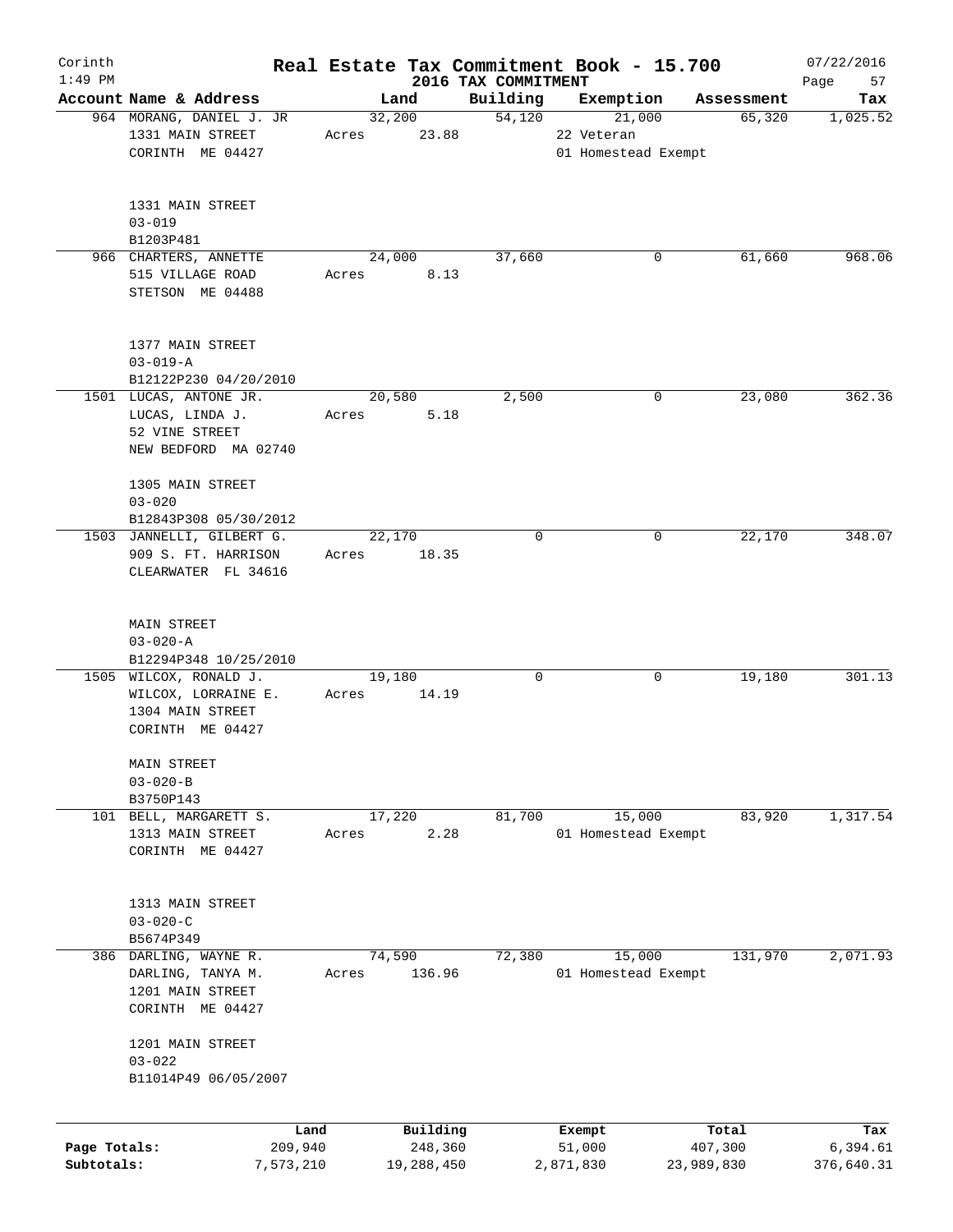| Corinth<br>$1:49$ PM |                                          |        |        | 2016 TAX COMMITMENT | Real Estate Tax Commitment Book - 15.700 |            | 07/22/2016<br>58<br>Page |
|----------------------|------------------------------------------|--------|--------|---------------------|------------------------------------------|------------|--------------------------|
|                      | Account Name & Address                   | Land   |        | Building            | Exemption                                | Assessment | Tax                      |
|                      | 1575 RAYMOND, EDDIE                      |        | 0      | 28,660              | $\Omega$                                 | 28,660     | 449.96                   |
|                      | RAYMOND, DARCIE                          |        |        |                     |                                          |            |                          |
|                      | 1225 MAIN STREET                         |        |        |                     |                                          |            |                          |
|                      | CORINTH ME 04427                         |        |        |                     |                                          |            |                          |
|                      | 1225 MAIN STREET                         |        |        |                     |                                          |            |                          |
|                      | $03 - 022 - 01H$                         |        |        |                     |                                          |            |                          |
|                      | 1649 PHILBRICK, VIRGINIA G.              |        | 0      | 31,740              | 15,000                                   | 16,740     | 262.82                   |
|                      | PHILBRICK, TIMOTHY                       |        |        |                     | 01 Homestead Exempt                      |            |                          |
|                      | 1221 MAIN STREET                         |        |        |                     |                                          |            |                          |
|                      | CORINTH ME 04427                         |        |        |                     |                                          |            |                          |
|                      | 1221 MAIN STREET                         |        |        |                     |                                          |            |                          |
|                      | $03 - 022 - 02H$                         |        |        |                     |                                          |            |                          |
|                      | 171 DARLING, WAYNE R.                    | 16,290 |        | $\Omega$            | 0                                        | 16,290     | 255.75                   |
|                      | 1201 MAIN STREET                         | Acres  |        | 1.48                |                                          |            |                          |
|                      | CORINTH ME 04427                         |        |        |                     |                                          |            |                          |
|                      |                                          |        |        |                     |                                          |            |                          |
|                      | <b>MAIN STREET</b>                       |        |        |                     |                                          |            |                          |
|                      | $03 - 022 - A$                           |        |        |                     |                                          |            |                          |
|                      | B6713P100                                |        |        |                     |                                          |            |                          |
|                      | 1554 AREL, MICHAEL                       |        | 0      | 25,510              | 15,000                                   | 10,510     | 165.01                   |
|                      | AREL, SALLY                              |        |        |                     | 01 Homestead Exempt                      |            |                          |
|                      | 1215 MAIN STREET                         |        |        |                     |                                          |            |                          |
|                      | CORINTH ME 04427                         |        |        |                     |                                          |            |                          |
|                      | 1215 MAIN STREET<br>$03 - 022 - A - 01H$ |        |        |                     |                                          |            |                          |
|                      | 1148 ROLLAND, JOSHUA S.                  | 16,640 |        | 34,720              | 15,000                                   | 36,360     | 570.85                   |
|                      | 1127 MAIN STREET                         | Acres  | 1.78   |                     | 01 Homestead Exempt                      |            |                          |
|                      | CORINTH ME 04427                         |        |        |                     |                                          |            |                          |
|                      |                                          |        |        |                     |                                          |            |                          |
|                      | 1127 MAIN STREET                         |        |        |                     |                                          |            |                          |
|                      | $03 - 023 - A$                           |        |        |                     |                                          |            |                          |
|                      | B11790P117 05/29/2009                    |        |        |                     |                                          |            |                          |
|                      | 385 DARLING, DANNIE W.                   |        | 17,370 |                     | 88,920 15,000                            | 91,290     | 1,433.25                 |
|                      | DARLING, SUSAN                           | Acres  |        | 2.41                | 01 Homestead Exempt                      |            |                          |
|                      | 1155 MAIN STREET                         |        |        |                     |                                          |            |                          |
|                      | CORINTH ME 04427                         |        |        |                     |                                          |            |                          |
|                      | 1155 MAIN STREET                         |        |        |                     |                                          |            |                          |
|                      | $03 - 023 - B$                           |        |        |                     |                                          |            |                          |
|                      | B5504P1                                  |        |        |                     |                                          |            |                          |
|                      | 1109 PULLEN, KEVIN S.                    | 15,730 |        | 66,480              | 15,000                                   | 67,210     | 1,055.20                 |
|                      | PULLEN, ZELINDA C.                       | Acres  | 1.00   |                     | 01 Homestead Exempt                      |            |                          |
|                      | 1143 MAIN STREET                         |        |        |                     |                                          |            |                          |
|                      | CORINTH ME 04427                         |        |        |                     |                                          |            |                          |
|                      | 1143 MAIN STREET                         |        |        |                     |                                          |            |                          |
|                      | $03 - 024$                               |        |        |                     |                                          |            |                          |
|                      | B2959P349                                |        |        |                     |                                          |            |                          |
|                      |                                          |        |        |                     |                                          |            |                          |
|                      |                                          |        |        |                     |                                          |            |                          |
|                      |                                          |        |        |                     |                                          |            |                          |

|              | Land      | Building   | Exempt    | Total      | Tax        |
|--------------|-----------|------------|-----------|------------|------------|
| Page Totals: | 66,030    | 276,030    | 75,000    | 267,060    | 4,192.84   |
| Subtotals:   | 7,639,240 | 19,564,480 | 2,946,830 | 24,256,890 | 380,833.15 |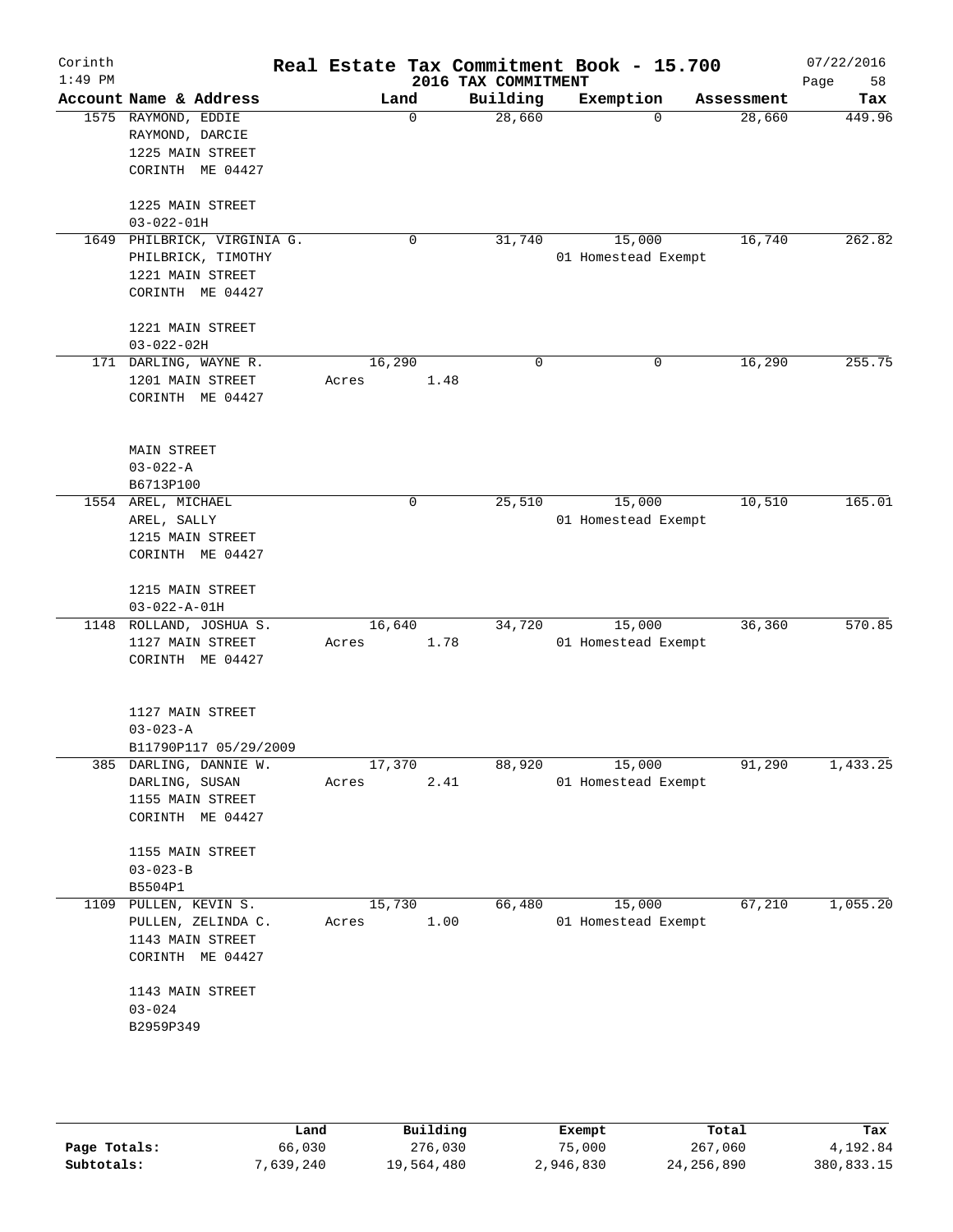| Corinth      |                         |       |            |                     | Real Estate Tax Commitment Book - 15.700 |             | 07/22/2016 |
|--------------|-------------------------|-------|------------|---------------------|------------------------------------------|-------------|------------|
| $1:49$ PM    |                         |       |            | 2016 TAX COMMITMENT |                                          |             | Page<br>59 |
|              | Account Name & Address  |       | Land       | Building            | Exemption                                | Assessment  | Tax        |
|              | 582 FRANCIS, SIMON W.   |       | 16,940     | 25,550              | $\Omega$                                 | 42,490      | 667.09     |
|              | FRANCIS, KAREN Y.       | Acres | 1.00       |                     |                                          |             |            |
|              | 1137 MAIN STREET        |       |            |                     |                                          |             |            |
|              | corinth ME 04427        |       |            |                     |                                          |             |            |
|              | 1137 MAIN STREET        |       |            |                     |                                          |             |            |
|              | $03 - 025$              |       |            |                     |                                          |             |            |
|              | B6474P130               |       |            |                     |                                          |             |            |
|              | 955 TRASK, GEORGE       |       | 17,590     | 4,750               | 0                                        | 22,340      | 350.74     |
|              | TRASK, BRENDA           | Acres | 2.60       |                     |                                          |             |            |
|              | 56 MAIN STREET          |       |            |                     |                                          |             |            |
|              | CORINTH ME 04427        |       |            |                     |                                          |             |            |
|              | 1144 MAIN STREET        |       |            |                     |                                          |             |            |
|              |                         |       |            |                     |                                          |             |            |
|              | $03 - 026$              |       |            |                     |                                          |             |            |
|              | B13307P26 07/14/2013    |       |            |                     |                                          |             |            |
|              | 1357 DICKINSON, FRED    |       | 15,900     | 50, 510             | 15,000                                   | 51,410      | 807.14     |
|              | DICKINSON, CATHERINE    | Acres | 1.15       |                     | 01 Homestead Exempt                      |             |            |
|              | 1156 MAIN STREET        |       |            |                     |                                          |             |            |
|              | CORINTH ME 04427        |       |            |                     |                                          |             |            |
|              | 1156 MAIN STREET        |       |            |                     |                                          |             |            |
|              | $03 - 027 - 01$         |       |            |                     |                                          |             |            |
|              | B10501P218 06/21/2006   |       |            |                     |                                          |             |            |
| 1356         | THOMPSON, EUNICE LOVING |       | 4,800      | 0                   | 0                                        | 4,800       | 75.36      |
|              | TRUST                   |       |            |                     |                                          |             |            |
|              | E. THOMPSON & W.        | Acres | 30.00      |                     |                                          |             |            |
|              | DARLING TRUSTEES        |       |            |                     |                                          |             |            |
|              | 1201 MAIN STREET        |       |            |                     |                                          |             |            |
|              | CORINTH ME 04427        |       |            |                     |                                          |             |            |
|              |                         |       |            |                     |                                          |             |            |
|              | MAIN STREET             |       |            |                     |                                          |             |            |
|              | $03 - 028 - 00$         |       |            |                     |                                          |             |            |
|              | B5640P274               |       |            |                     |                                          |             |            |
|              | 2051 TOWN OF CORINTH    |       | 0          | 0                   | $\Omega$                                 | $\mathbf 0$ | 0.00       |
|              | PO BOX 309              |       |            |                     | 43 Municipal                             |             |            |
|              | CORINTH ME 04427        |       |            |                     |                                          |             |            |
|              |                         |       |            |                     |                                          |             |            |
|              | MAIN STREET             |       |            |                     |                                          |             |            |
|              | $03 - 028 - A$          |       |            |                     |                                          |             |            |
| 387          | DARLING, WAYNE R.       |       | 16,170     | 18,800              | 0                                        | 34,970      | 549.03     |
|              | DARLING, TANYA M.       | Acres | 1.38       |                     |                                          |             |            |
|              | 1201 MAIN STREET        |       |            |                     |                                          |             |            |
|              | CORINTH ME 04427        |       |            |                     |                                          |             |            |
|              |                         |       |            |                     |                                          |             |            |
|              | 1202 MAIN STREET        |       |            |                     |                                          |             |            |
|              | $03 - 028 - B$          |       |            |                     |                                          |             |            |
|              |                         |       |            |                     |                                          |             |            |
|              | B3944P173               |       |            |                     |                                          |             |            |
|              | 1358 BRAGDON, NICK      |       | 15,730     | 212,420             | 15,000                                   | 213,150     | 3,346.46   |
|              | 1200 MAIN ST.           | Acres | 1.00       |                     | 01 Homestead Exempt                      |             |            |
|              | CORINTH ME 04427        |       |            |                     |                                          |             |            |
|              |                         |       |            |                     |                                          |             |            |
|              | 1200 MAIN STREET        |       |            |                     |                                          |             |            |
|              | $03 - 029$              |       |            |                     |                                          |             |            |
|              | B10195P24 11/15/2005    |       |            |                     |                                          |             |            |
|              | Land                    |       | Building   |                     | Exempt                                   | Total       | Tax        |
| Page Totals: | 87,130                  |       | 312,030    |                     | 30,000                                   | 369,160     | 5,795.82   |
| Subtotals:   | 7,726,370               |       | 19,876,510 |                     | 2,976,830                                | 24,626,050  | 386,628.97 |
|              |                         |       |            |                     |                                          |             |            |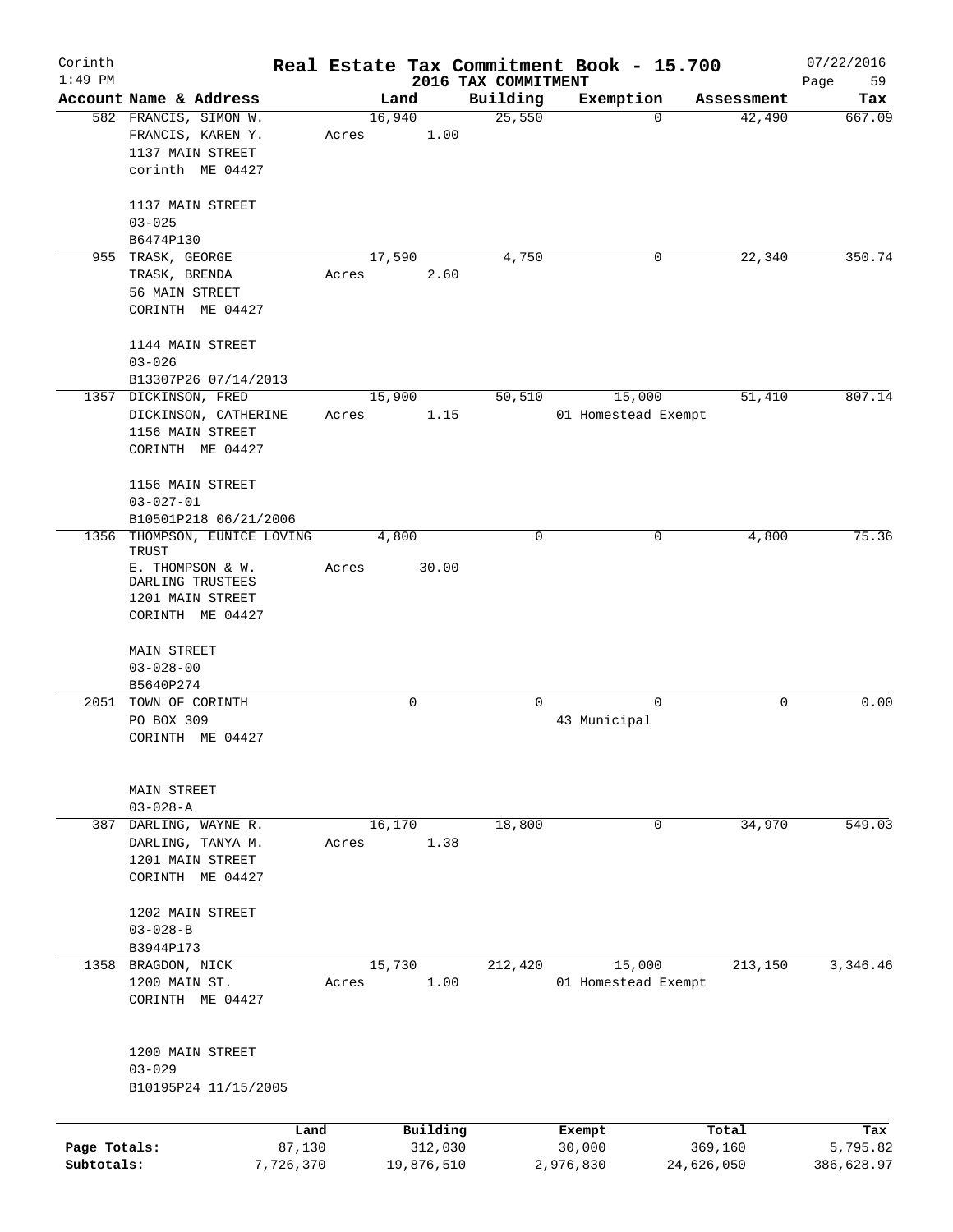| Corinth                    |                                                                                                                |       |                                   |                                 | Real Estate Tax Commitment Book - 15.700 |                                | 07/22/2016                    |
|----------------------------|----------------------------------------------------------------------------------------------------------------|-------|-----------------------------------|---------------------------------|------------------------------------------|--------------------------------|-------------------------------|
| $1:49$ PM                  | Account Name & Address                                                                                         |       | Land                              | 2016 TAX COMMITMENT<br>Building | Exemption                                | Assessment                     | Page<br>60<br>Tax             |
|                            | 1534 WRIGHT, JOHN T.<br>145 ESSEX AVENUE<br>UNIT 603<br>GLOUCESTER MA 01930                                    | Acres | 11,330<br>15.00                   | $\mathbf 0$                     | $\Omega$                                 | 11,330                         | 177.88                        |
|                            | MAIN STREET N/F OFF<br>$03 - 030$<br>B8468P147                                                                 |       |                                   |                                 |                                          |                                |                               |
| 1719                       | GARLAND, DARYL G. JR &<br>SHARI L.<br>WEEKS, ROBERT W. &<br>LINDA J.<br>184 MAIN STREET<br>CHARLESTON ME 04422 | Acres | 55,600<br>126.00                  | 32,630                          | 0                                        | 88,230                         | 1,385.21                      |
|                            | 1250 MAIN STREET<br>$03 - 031$<br>B12307P7 10/28/2010                                                          |       |                                   |                                 |                                          |                                |                               |
|                            | 1502 JANNELLI, GILBERT G.<br>909 S. FT. HARRISON<br>CLEARWATER FL 34616                                        | Acres | 24,710<br>42.20                   | 0                               | 0                                        | 24,710                         | 387.95                        |
|                            | MAIN STREET<br>$03 - 032$<br>B12294P350 10/25/2010                                                             |       |                                   |                                 |                                          |                                |                               |
|                            | 1504 WILCOX, RONALD J.<br>WILCOX, LORRAINE E.<br>1304 MAIN STREET<br>CORINTH ME 04427                          | Acres | 34,060<br>45.70                   | 99,420                          | 15,000<br>01 Homestead Exempt            | 118,480                        | 1,860.14                      |
|                            | 1304 MAIN STREET<br>$03 - 032 - A$<br>B2406P215                                                                |       |                                   |                                 |                                          |                                |                               |
|                            | 1884 DEAN, MICHAEL K.<br>DUNCAN-DEAN, CAROL-ANN<br>1312 MAIN STREET<br>CORINTH ME 04427                        | Acres | 26,520<br>10.30                   | 91,960                          | 15,000<br>01 Homestead Exempt            | 103,480                        | 1,624.64                      |
|                            | 1312 MAIN STREET<br>$03 - 032 - B$<br>B10060P177 08/26/2005                                                    |       |                                   |                                 |                                          |                                |                               |
|                            | 1954 MKH & COMPANY, LLC.<br>PO BOX 8393<br>BANGOR ME 04402-8393                                                | Acres | 10,260<br>1.50                    | $\Omega$                        | 0                                        | 10,260                         | 161.08                        |
|                            | MAIN STREET<br>$03 - 032 - C$<br>B10450P289 05/25/2006                                                         |       |                                   |                                 |                                          |                                |                               |
|                            | 261 CASEY, LINDLEY H.<br>PO BOX 126<br>ASHLAND ME 04732-0126                                                   | Acres | 22,890<br>33.00                   | 0                               | 0                                        | 22,890                         | 359.37                        |
|                            | MAIN STREET N/F OFF<br>$03 - 033$<br>B3109P245                                                                 |       |                                   |                                 |                                          |                                |                               |
| Page Totals:<br>Subtotals: | 185,370<br>7,911,740                                                                                           | Land  | Building<br>224,010<br>20,100,520 |                                 | Exempt<br>30,000<br>3,006,830            | Total<br>379,380<br>25,005,430 | Tax<br>5,956.27<br>392,585.24 |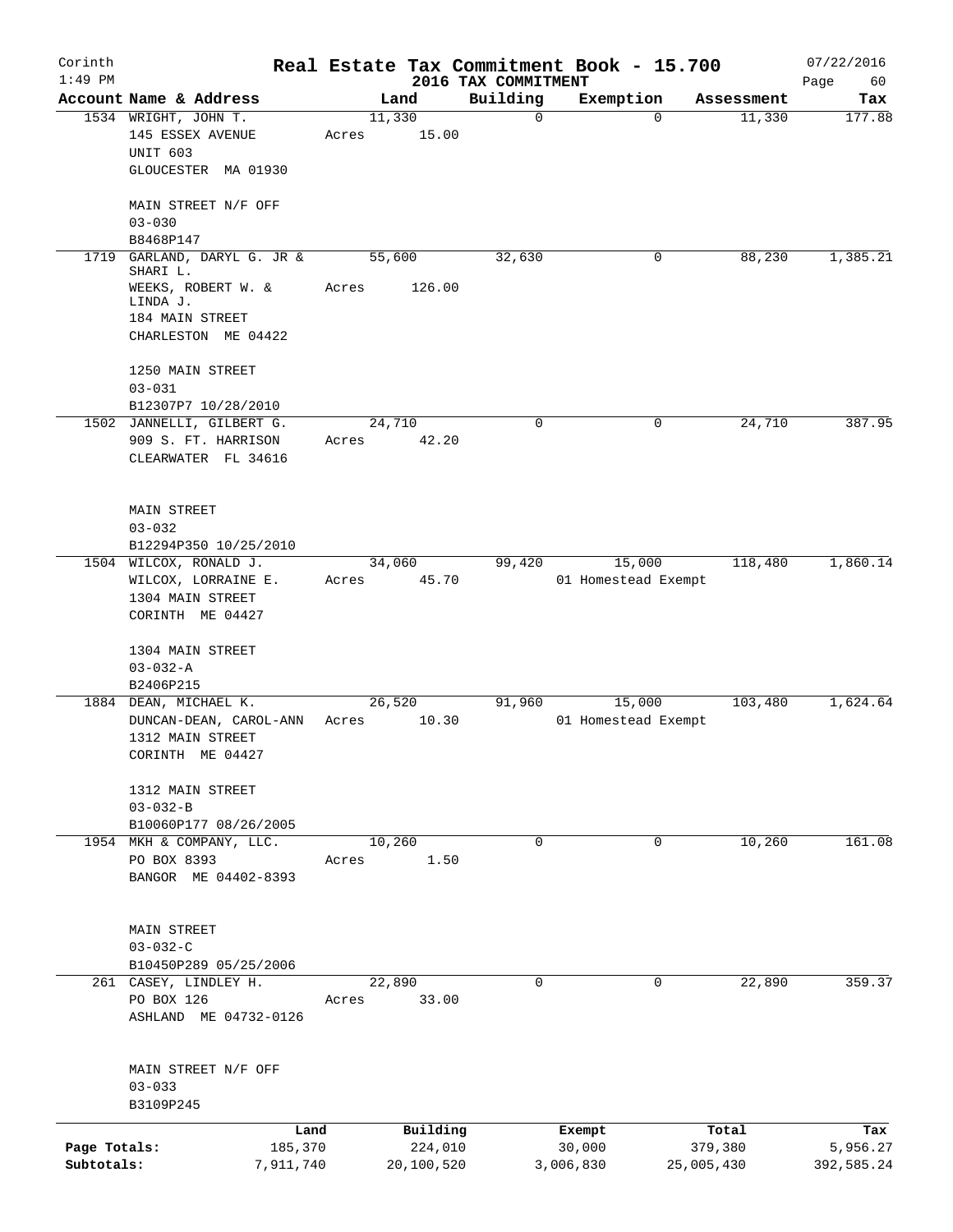| Corinth      |                                           |           |       |        |              |                                 | Real Estate Tax Commitment Book - 15.700 |              | 07/22/2016        |
|--------------|-------------------------------------------|-----------|-------|--------|--------------|---------------------------------|------------------------------------------|--------------|-------------------|
| $1:49$ PM    | Account Name & Address                    |           |       | Land   |              | 2016 TAX COMMITMENT<br>Building | Exemption                                | Assessment   | Page<br>61<br>Tax |
|              | 1204 SKIDGELL, JOHN                       |           |       | 20,900 |              | $\mathbf 0$                     | $\mathbf 0$                              | 20,900       | 328.13            |
|              | P.O. BOX 574                              |           | Acres |        | 41.00        |                                 |                                          |              |                   |
|              | BREWER ME 04412                           |           |       |        |              |                                 |                                          |              |                   |
|              |                                           |           |       |        |              |                                 |                                          |              |                   |
|              |                                           |           |       |        |              |                                 |                                          |              |                   |
|              | MAIN STREET N/F OFF                       |           |       |        |              |                                 |                                          |              |                   |
|              | $03 - 033 - A$                            |           |       |        |              |                                 |                                          |              |                   |
|              | B3081P297                                 |           |       |        |              |                                 |                                          |              |                   |
|              | 965 ROBINSON, CLARENCE<br>ROBINSON, SUSAN |           |       | 26,050 |              | 0                               | 0                                        | 26,050       | 408.98            |
|              | 16 PHEASANT WAY                           |           | Acres |        | 23.73        |                                 |                                          |              |                   |
|              | HERMON ME 04401                           |           |       |        |              |                                 |                                          |              |                   |
|              |                                           |           |       |        |              |                                 |                                          |              |                   |
|              | MAIN STREET                               |           |       |        |              |                                 |                                          |              |                   |
|              | $03 - 034$                                |           |       |        |              |                                 |                                          |              |                   |
|              | B11868P193 07/31/2009                     |           |       |        |              |                                 |                                          |              |                   |
|              | 962 MOORS, DANIEL E.                      |           |       | 19,800 |              | 104,800                         | 15,000                                   | 109,600      | 1,720.72          |
|              | MOORS, DARLENE P.                         |           | Acres |        | 1.00         |                                 | 01 Homestead Exempt                      |              |                   |
|              | 1396 MAIN STREET                          |           |       |        |              |                                 |                                          |              |                   |
|              | CORINTH ME 04427                          |           |       |        |              |                                 |                                          |              |                   |
|              | 1396 MAIN STREET                          |           |       |        |              |                                 |                                          |              |                   |
|              | $03 - 035$                                |           |       |        |              |                                 |                                          |              |                   |
|              | B5630P18                                  |           |       |        |              |                                 |                                          |              |                   |
|              | 6 ADAMS, JOSEPH D.                        |           |       | 22,780 |              | 7,610                           | 0                                        | 30,390       | 477.12            |
|              | ADAMS, CAROL S.                           |           | Acres |        | 39.00        |                                 |                                          |              |                   |
|              | 1409 MAIN STREET                          |           |       |        |              |                                 |                                          |              |                   |
|              | CORINTH ME 04427                          |           |       |        |              |                                 |                                          |              |                   |
|              |                                           |           |       |        |              |                                 |                                          |              |                   |
|              | MAIN STREET                               |           |       |        |              |                                 |                                          |              |                   |
|              | $03 - 036$                                |           |       |        |              |                                 |                                          |              |                   |
|              | B2253P160                                 |           |       |        |              |                                 |                                          |              |                   |
|              | 1720 BELL, KEVIN                          |           |       | 5,280  |              | 0                               | 0                                        | 5,280        | 82.90             |
|              | PO BOX 6248<br>BANGOR ME 04402-6247       |           | Acres |        | 41.00        |                                 |                                          |              |                   |
|              |                                           |           |       |        |              |                                 |                                          |              |                   |
|              |                                           |           |       |        |              |                                 |                                          |              |                   |
|              | RABBIT PATH N/F OFF                       |           |       |        |              |                                 |                                          |              |                   |
|              | $03 - 037$                                |           |       |        |              |                                 |                                          |              |                   |
|              | B7920P60                                  |           |       |        |              |                                 |                                          |              |                   |
|              | 542 LIBBY, JUSTIN A.                      |           |       | 16,490 |              | 0                               | 0                                        | 16,490       | 258.89            |
|              | LIBBY, ELIZABETH J.                       |           | Acres |        | 10.00        |                                 |                                          |              |                   |
|              | 438 MAIN STREET                           |           |       |        |              |                                 |                                          |              |                   |
|              | CORINTH ME 04427                          |           |       |        |              |                                 |                                          |              |                   |
|              | MAIN STREET N/F OFF                       |           |       |        |              |                                 |                                          |              |                   |
|              | $03 - 038$                                |           |       |        |              |                                 |                                          |              |                   |
|              | B13754P1 01/30/2015                       |           |       |        |              |                                 |                                          |              |                   |
|              | 392 DAIGLE, LORI A.                       |           |       | 10,230 |              | 0                               | 0                                        | 10,230       | 160.61            |
|              | 1193 HUDSON HILL ROAD                     |           | Acres |        | 13.00        |                                 |                                          |              |                   |
|              | CORINTH ME 04427                          |           |       |        |              |                                 |                                          |              |                   |
|              |                                           |           |       |        |              |                                 |                                          |              |                   |
|              |                                           |           |       |        |              |                                 |                                          |              |                   |
|              | HUDSON HILL ROAD                          |           |       |        |              |                                 |                                          |              |                   |
|              | $03 - 039$                                |           |       |        |              |                                 |                                          |              |                   |
|              | B9901P233 05/20/2005                      |           |       |        |              |                                 |                                          |              |                   |
|              |                                           |           |       |        |              |                                 |                                          |              |                   |
|              |                                           | Land      |       |        | Building     |                                 | Exempt                                   | Total        | Tax               |
| Page Totals: |                                           | 121,530   |       |        | 112,410      |                                 | 15,000                                   | 218,940      | 3,437.35          |
| Subtotals:   |                                           | 8,033,270 |       |        | 20, 212, 930 |                                 | 3,021,830                                | 25, 224, 370 | 396,022.59        |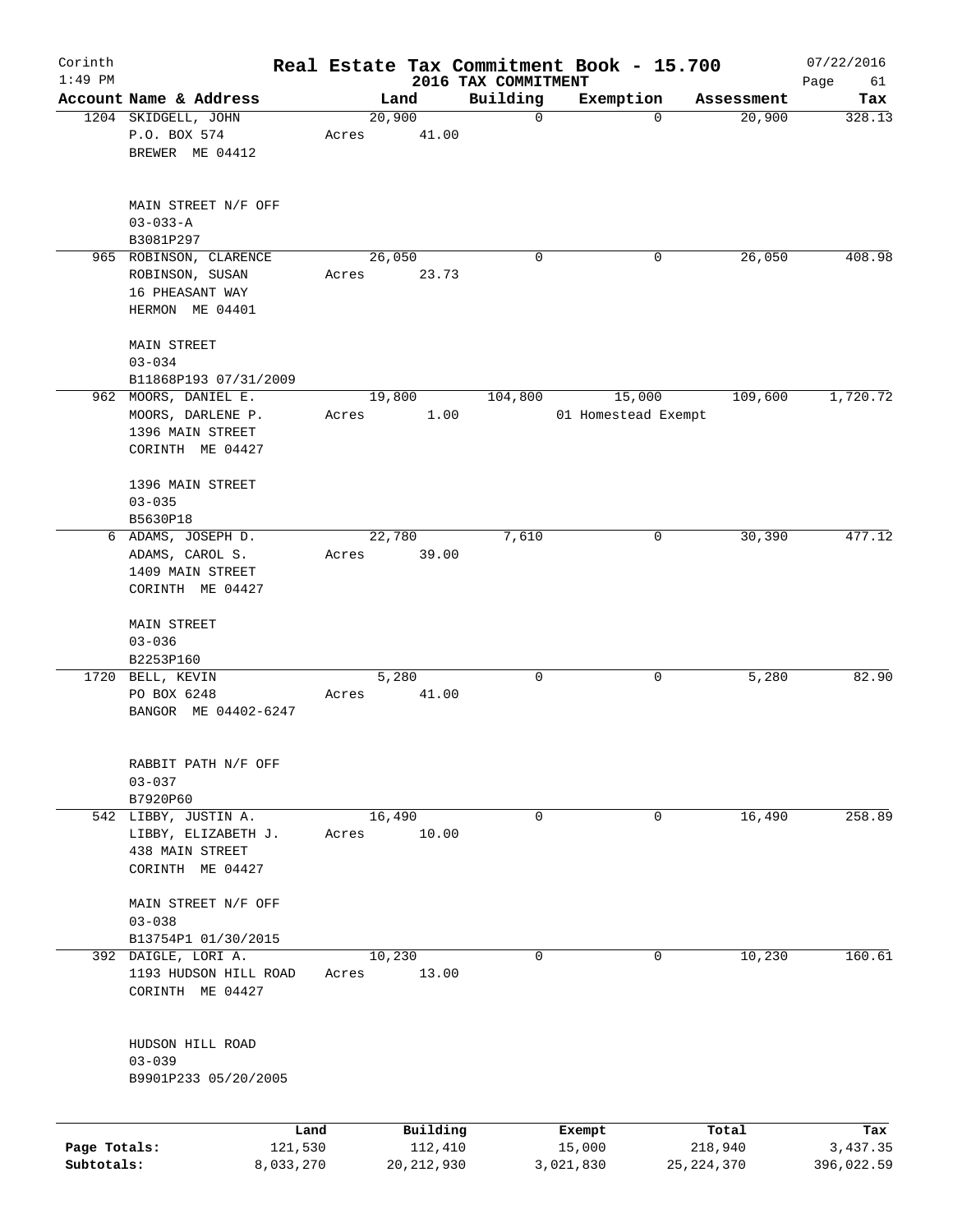| Corinth<br>$1:49$ PM       |                                                                                      | Real Estate Tax Commitment Book - 15.700 | 2016 TAX COMMITMENT |                               |                       | 07/22/2016<br>Page<br>62 |
|----------------------------|--------------------------------------------------------------------------------------|------------------------------------------|---------------------|-------------------------------|-----------------------|--------------------------|
|                            | Account Name & Address                                                               | Land                                     | Building            | Exemption                     | Assessment            | Tax                      |
|                            | 239 CALL, HAROLD L.<br>CALL, MARY L.<br>115 HIGGINSVILLE ROAD<br>KENDUSKEAG ME 04450 | 500<br>Acres                             | 0<br>5.00           | $\Omega$                      | 500                   | 7.85                     |
|                            | HUDSON HILL ROAD N/F<br>OFF<br>$03 - 040$                                            |                                          |                     |                               |                       |                          |
|                            | B3018P171                                                                            |                                          |                     |                               |                       |                          |
|                            | 1545 MCCANNELL, KEVIN B.<br>PO BOX 588<br>HOWLAND ME 04448                           | 3,260<br>Acres                           | 0<br>22.00          | 0                             | 3,260                 | 51.18                    |
|                            | HUDSON HILL ROAD<br>$03 - 041$<br>B9861P198 05/05/2005                               |                                          |                     |                               |                       |                          |
|                            | 1721 BELL, KEVIN<br>PO BOX 6248<br>BANGOR ME 04402-6247                              | 18,080<br>Acres                          | 48,000<br>41.00     | 0                             | 66,080                | 1,037.46                 |
|                            | 398 DIAMOND LANE<br>$03 - 042$<br>B7920P60 10/04/2001                                |                                          |                     |                               |                       |                          |
| 7                          | ADAMS, JOSEPH D.<br>ADAMS, CAROL S.<br>1409 MAIN STREET<br>CORINTH ME 04427          | 17,220<br>Acres                          | 0<br>7.50           | 0                             | 17,220                | 270.35                   |
|                            | MAIN STREET<br>$03 - 043$<br>B2793P111                                               |                                          |                     |                               |                       |                          |
|                            | 8 ADAMS, JOSEPH D.<br>ADAMS, CAROL S.<br>1409 MAIN STREET<br>CORINTH ME 04427        | 27,460<br>Acres                          | 81,160<br>31.50     | 15,000<br>01 Homestead Exempt | 93,620                | 1,469.83                 |
|                            | 1409 MAIN STREET<br>$03 - 044$<br>B2175P309                                          |                                          |                     |                               |                       |                          |
|                            | 712 OLIVER, NORMAN H.<br>OLIVER, LISETTE B.<br>1437 MAIN STREET<br>CORINTH ME 04427  | 16,550<br>Acres                          | 109,660<br>1.71     | 15,000<br>01 Homestead Exempt | 111,210               | 1,746.00                 |
|                            | 1437 MAIN STREET<br>$03 - 045$<br>B13720P128 12/10/2014                              |                                          |                     |                               |                       |                          |
|                            | 606 GONYA, SHERWOOD<br>COCCO, CHERI<br>19 CUSHMAN ROAD<br>CORINTH ME 04427           | 27,210<br>Acres                          | 17,240<br>29.00     | 0                             | 44,450                | 697.86                   |
|                            | 1453 MAIN STREET<br>$03 - 046$<br>B13160P236 04/22/2013                              |                                          |                     |                               |                       |                          |
|                            |                                                                                      | Building<br>Land                         |                     | Exempt                        | Total                 | Tax                      |
| Page Totals:<br>Subtotals: | 110,280<br>8,143,550                                                                 | 20,468,990                               | 256,060             | 30,000<br>3,051,830           | 336,340<br>25,560,710 | 5,280.53<br>401,303.12   |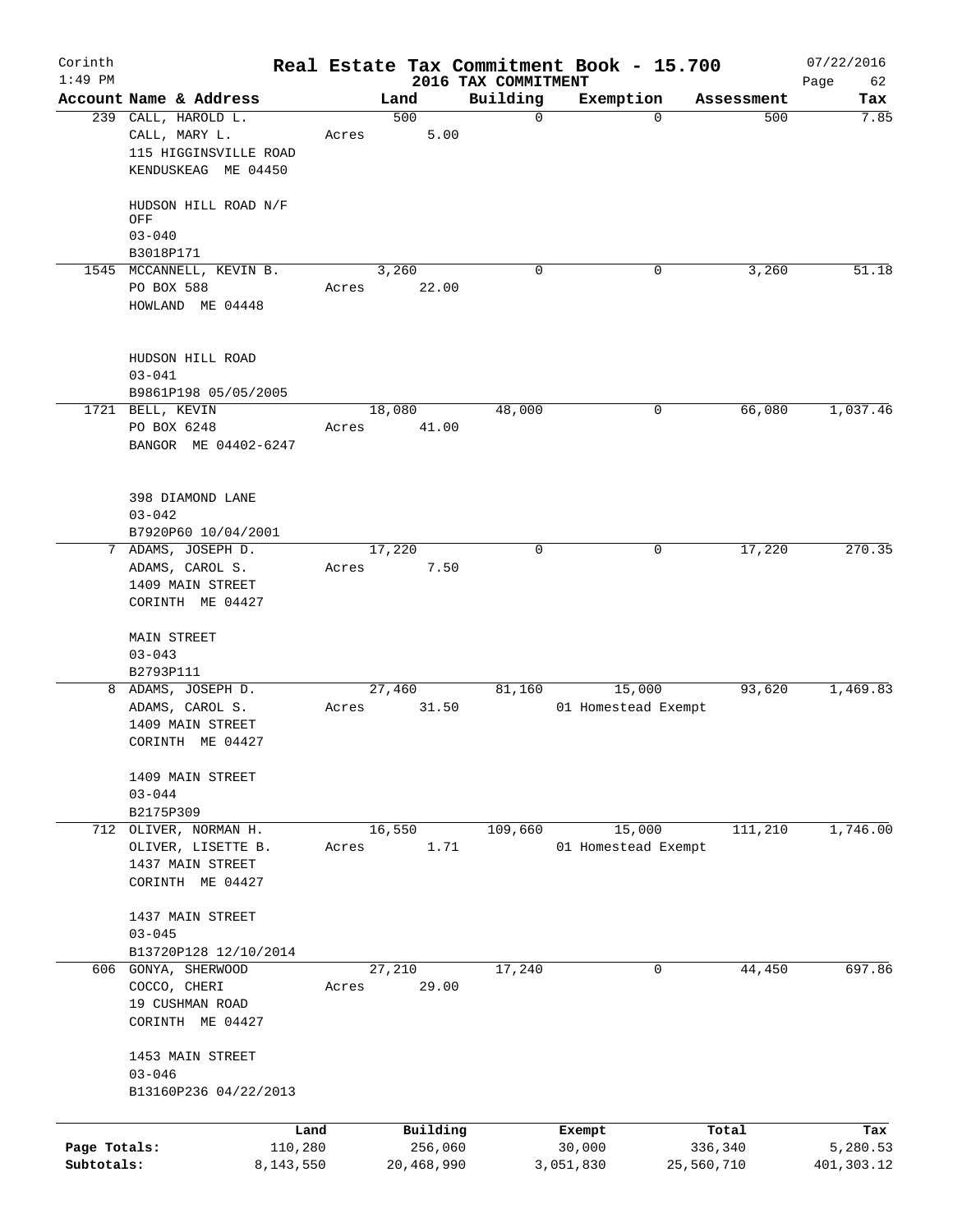| Corinth      |                                                  |       |              |                                 | Real Estate Tax Commitment Book - 15.700 |              | 07/22/2016      |
|--------------|--------------------------------------------------|-------|--------------|---------------------------------|------------------------------------------|--------------|-----------------|
| $1:49$ PM    | Account Name & Address                           |       | Land         | 2016 TAX COMMITMENT<br>Building | Exemption                                | Assessment   | Page<br>63      |
|              | 1113 WILLARD, KAREN H.                           |       | 24,320       | 102,430                         | 15,000                                   | 111,750      | Tax<br>1,754.48 |
|              | WILLARD, BENJAMIN F.<br>JR.                      | Acres | 4.90         |                                 | 01 Homestead Exempt                      |              |                 |
|              | 1486 MAIN STREET                                 |       |              |                                 |                                          |              |                 |
|              | CORINTH ME 04427                                 |       |              |                                 |                                          |              |                 |
|              | 1486 MAIN STREET                                 |       |              |                                 |                                          |              |                 |
|              | $03 - 047$                                       |       |              |                                 |                                          |              |                 |
|              | B8987P56<br>1533 RICHARDS, GAYLE A.              |       | 49,040       | 98,670                          | 15,000                                   | 132,710      | 2,083.55        |
|              | (Heirs of)                                       |       |              |                                 |                                          |              |                 |
|              | RICHARDS JR, CLYDE E.                            | Acres | 26.41        |                                 | 01 Homestead Exempt                      |              |                 |
|              | 1487 MAIN STREET<br>CORINTH ME 04427             |       |              |                                 |                                          |              |                 |
|              |                                                  |       |              |                                 |                                          |              |                 |
|              | 1485 MAIN STREET                                 |       |              |                                 |                                          |              |                 |
|              | $03 - 048$                                       |       |              |                                 |                                          |              |                 |
|              | B10105P314 09/21/2005<br>592 GAUTHIER, ROBERT J. |       | 15,840       | 88,220                          | 15,000                                   | 89,060       | 1,398.24        |
|              | P.O. BOX 224                                     | Acres | 2.05         |                                 | 01 Homestead Exempt                      |              |                 |
|              | CORINTH ME 04427                                 |       |              |                                 |                                          |              |                 |
|              |                                                  |       |              |                                 |                                          |              |                 |
|              | 1489 MAIN STREET<br>$03 - 048 - A$               |       |              |                                 |                                          |              |                 |
|              | B4733P167                                        |       |              |                                 |                                          |              |                 |
|              | 297 SPINNEY, JACOB P.                            |       | 33,330       | 47,520                          | 15,000                                   | 65,850       | 1,033.84        |
|              | 7 HIGGINSVILLE ROAD                              | Acres | 61.30        |                                 | 01 Homestead Exempt                      |              |                 |
|              | CORINTH ME 04427                                 |       |              |                                 |                                          |              |                 |
|              | 7 HIGGINSVILLE ROAD                              |       |              |                                 |                                          |              |                 |
|              | $03 - 049$                                       |       |              |                                 |                                          |              |                 |
|              | B13258P294 07/12/2013                            |       |              |                                 |                                          |              |                 |
|              | 1014 PAGE, BRUCE E.                              |       | 19,420       | 91,520                          | 15,000                                   | 95,940       | 1,506.26        |
|              | PAGE, PAULA D.                                   | Acres | 4.18         |                                 | 01 Homestead Exempt                      |              |                 |
|              | 1199 HUDSON HILL ROAD                            |       |              |                                 |                                          |              |                 |
|              | CORINTH ME 04427                                 |       |              |                                 |                                          |              |                 |
|              | 1199 HUDSON HILL ROAD                            |       |              |                                 |                                          |              |                 |
|              | $03 - 049 - A$                                   |       |              |                                 |                                          |              |                 |
|              | B5009P43                                         |       |              |                                 |                                          |              |                 |
|              | 1444 WAITE, AMANDA M.                            |       | 16,600       | 33,230                          | $\mathbf 0$                              | 49,830       | 782.33          |
|              | 1204 HUDSON HILL ROAD                            | Acres | 1.75         |                                 |                                          |              |                 |
|              | CORINTH ME 04427                                 |       |              |                                 |                                          |              |                 |
|              | 1204 HUDSON HILL ROAD                            |       |              |                                 |                                          |              |                 |
|              | $03 - 050$                                       |       |              |                                 |                                          |              |                 |
|              | B13993P338 10/23/2015                            |       |              |                                 |                                          |              |                 |
|              | 1897 CLAIR, DILLON R.                            |       | 25,000       | 198,370                         | 0                                        | 223,370      | 3,506.91        |
|              | 220 FOREST AVE                                   | Acres | 8.99         |                                 |                                          |              |                 |
|              | ORONO ME 04453                                   |       |              |                                 |                                          |              |                 |
|              | 17 FARM POND ROAD                                |       |              |                                 |                                          |              |                 |
|              | $03 - 051 - 01$                                  |       |              |                                 |                                          |              |                 |
|              | B13839P108 05/18/2015                            |       |              |                                 |                                          |              |                 |
|              |                                                  | Land  | Building     |                                 | Exempt                                   | Total        | Tax             |
| Page Totals: | 183,550                                          |       | 659,960      |                                 | 75,000                                   | 768,510      | 12,065.61       |
| Subtotals:   | 8,327,100                                        |       | 21, 128, 950 |                                 | 3,126,830                                | 26, 329, 220 | 413, 368.73     |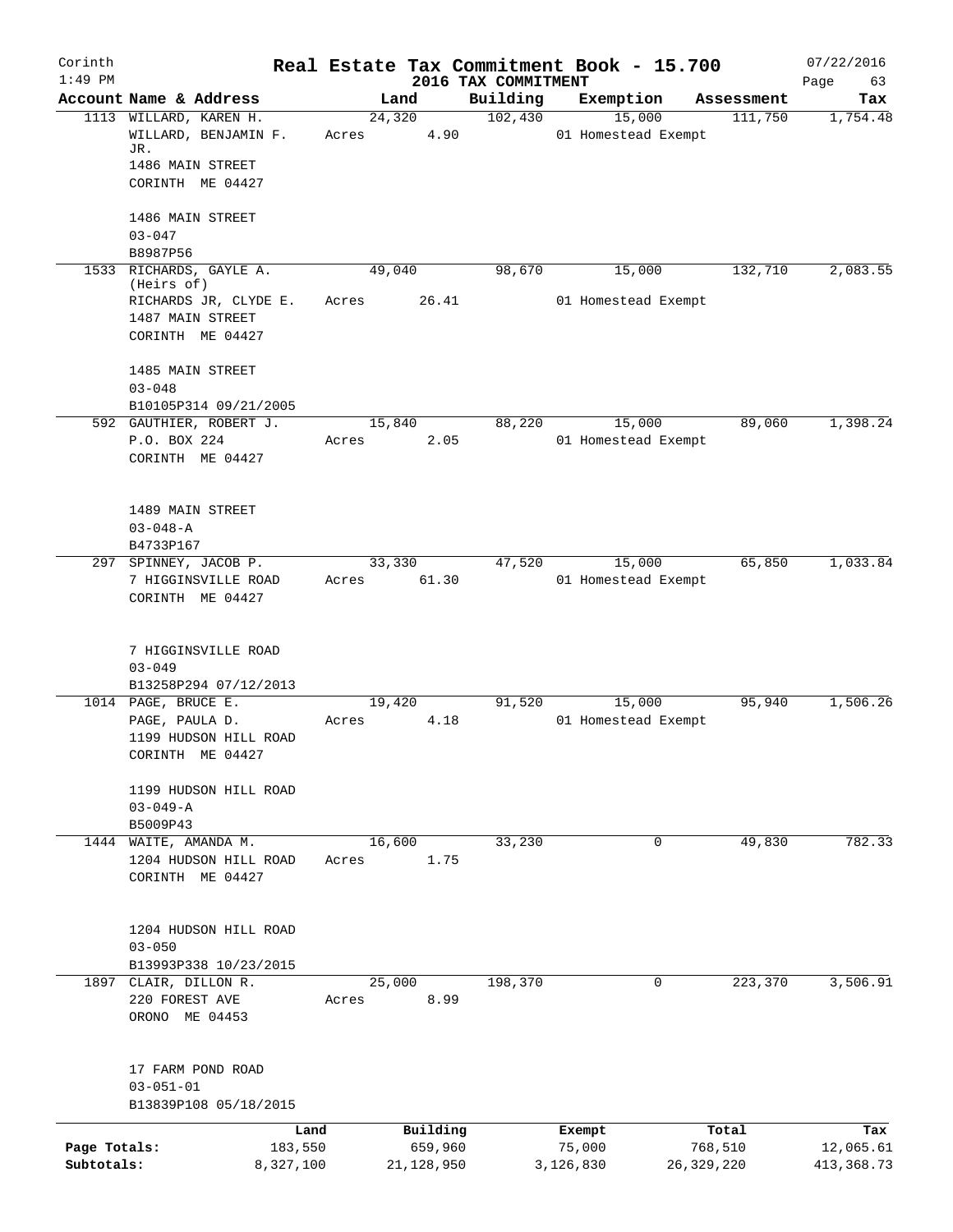| Corinth   |                                              |         |       |                     | Real Estate Tax Commitment Book - 15.700 |            | 07/22/2016 |
|-----------|----------------------------------------------|---------|-------|---------------------|------------------------------------------|------------|------------|
| $1:49$ PM |                                              |         |       | 2016 TAX COMMITMENT |                                          |            | Page<br>64 |
|           | Account Name & Address                       |         | Land  | Building            | Exemption                                | Assessment | Tax        |
|           | 1894 BICKFORD, TERENCE<br>(Heirs of)         | 16,980  |       | 109,550             | 15,000                                   | 111,530    | 1,751.02   |
|           | BICKFORD, EARLENE                            | Acres   | 2.08  |                     | 01 Homestead Exempt                      |            |            |
|           | 1144 HUDSON HILL ROAD                        |         |       |                     |                                          |            |            |
|           | CORINTH ME 04427                             |         |       |                     |                                          |            |            |
|           | 1144 HUDSON HILL ROAD                        |         |       |                     |                                          |            |            |
|           | $03 - 051 - 02$                              |         |       |                     |                                          |            |            |
|           | B10109P238 09/23/2005                        |         |       |                     |                                          |            |            |
|           | 1895 GRANT, DONALD G.<br>BUILDING CONTRACTOR | 11,350  |       | $\Omega$            | 0                                        | 11,350     | 178.20     |
|           | 188 OLD TOWN ROAD                            | Acres   | 2.44  |                     |                                          |            |            |
|           | HUDSON ME 04449                              |         |       |                     |                                          |            |            |
|           | HUDSON HILL ROAD                             |         |       |                     |                                          |            |            |
|           | $03 - 051 - 03$                              |         |       |                     |                                          |            |            |
|           | B13990P195 10/16/2015                        |         |       |                     |                                          |            |            |
|           | 1896 SIROIS, KENNETH A.                      | 20, 230 |       | 151,320             | 15,000                                   | 156,550    | 2,457.83   |
|           | SIROIS, JOY D.                               | Acres   | 4.88  |                     | 01 Homestead Exempt                      |            |            |
|           | 1128 HUDSON HILL ROAD                        |         |       |                     |                                          |            |            |
|           | CORINTH ME 04427                             |         |       |                     |                                          |            |            |
|           | 1128 HUDSON HILL ROAD                        |         |       |                     |                                          |            |            |
|           | $03 - 051 - 04$                              |         |       |                     |                                          |            |            |
|           | B12067P303 03/01/2010                        |         |       |                     |                                          |            |            |
|           | 1898 CHAMBERS, FRED                          | 13,430  |       | 0                   | 0                                        | 13,430     | 210.85     |
|           | HUTCHINS, HARRY                              | Acres   | 3.70  |                     |                                          |            |            |
|           | 7 HAMM ROAD                                  |         |       |                     |                                          |            |            |
|           | ST. ALBANS ME 04971                          |         |       |                     |                                          |            |            |
|           | HUDSON HILL ROAD                             |         |       |                     |                                          |            |            |
|           | $03 - 051 - A$                               |         |       |                     |                                          |            |            |
|           | B9093P74 11/20/2003                          |         |       |                     |                                          |            |            |
| 2047      | GRANT, DONALD G.                             | 20,230  |       | 129,200             | 0                                        | 149,430    | 2,346.05   |
|           | BUILDING CONTRACTOR                          |         |       |                     |                                          |            |            |
|           | 188 OLD TOWN ROAD<br>HUDSON ME 04449         | Acres   | 14.50 |                     |                                          |            |            |
|           |                                              |         |       |                     |                                          |            |            |
|           | FARM POND ROAD                               |         |       |                     |                                          |            |            |
|           | $03 - 051 - B$                               |         |       |                     |                                          |            |            |
|           | B13990P197 10/16/2015                        |         |       |                     |                                          |            |            |
|           | 393 DAIGLE, LORI A.                          | 21,280  |       | 58,000              | $\mathbf 0$                              | 79,280     | 1,244.70   |
|           | 1193 HUDSON HILL ROAD                        | Acres   | 38.84 |                     |                                          |            |            |
|           | CORINTH ME 04427                             |         |       |                     |                                          |            |            |
|           |                                              |         |       |                     |                                          |            |            |
|           | 1193 HUDSON HILL ROAD<br>$03 - 052$          |         |       |                     |                                          |            |            |
|           | B9901P233                                    |         |       |                     |                                          |            |            |
|           |                                              |         |       |                     |                                          |            |            |

|              | Land      | Building   | Exempt    | Total      | Tax        |
|--------------|-----------|------------|-----------|------------|------------|
| Page Totals: | 103,500   | 448,070    | 30,000    | 521,570    | 8,188.65   |
| Subtotals:   | 8,430,600 | 21,577,020 | 3,156,830 | 26,850,790 | 421,557.38 |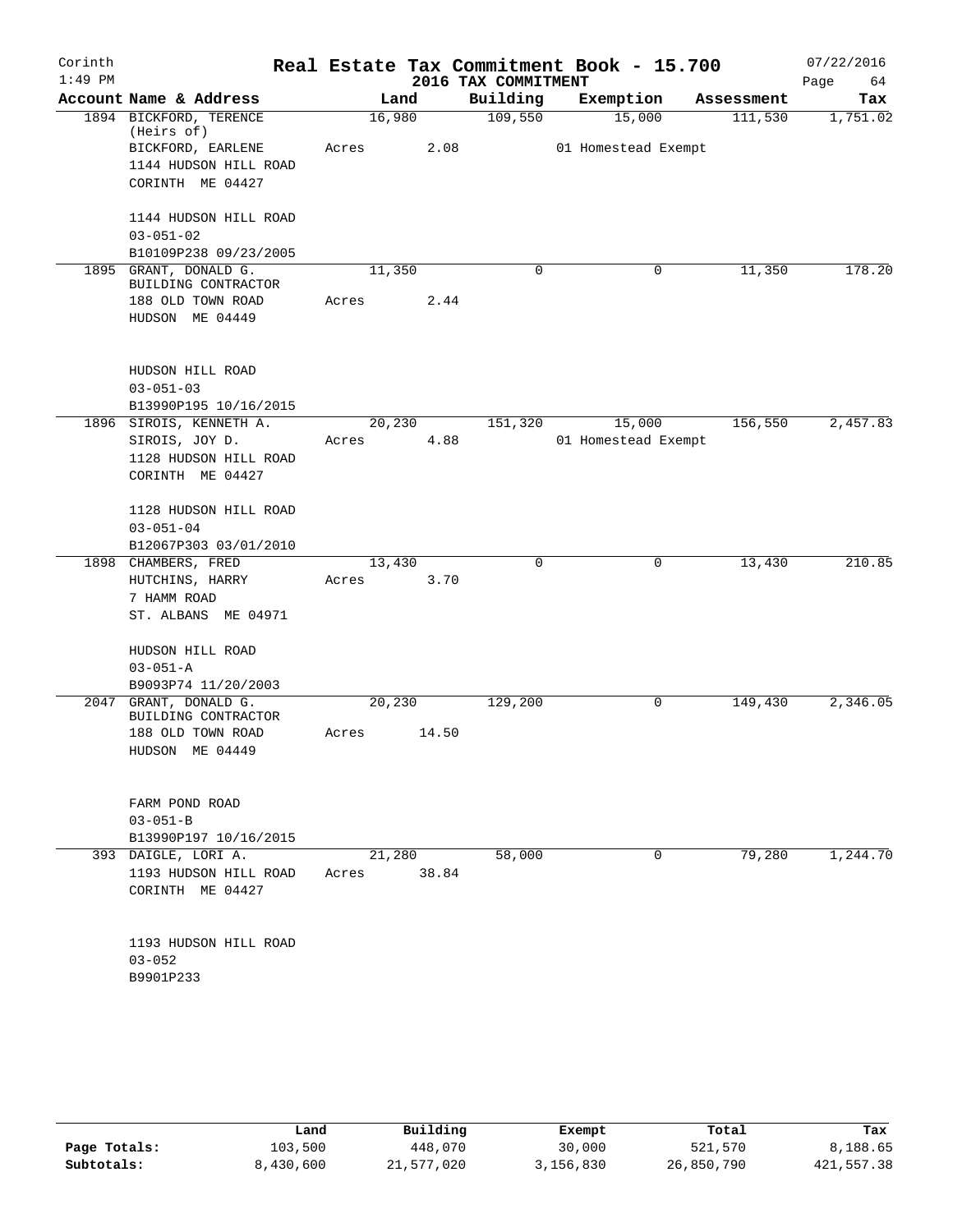| Corinth      |                            |       |                |                     | Real Estate Tax Commitment Book - 15.700 |                      | 07/22/2016      |
|--------------|----------------------------|-------|----------------|---------------------|------------------------------------------|----------------------|-----------------|
| $1:49$ PM    | Account Name & Address     |       |                | 2016 TAX COMMITMENT |                                          |                      | Page<br>65      |
|              | 609 PORTER, BRIAN L.       |       | Land<br>16,410 | Building<br>68,400  | Exemption<br>15,000                      | Assessment<br>69,810 | Tax<br>1,096.02 |
|              | PORTER, BROOKE M.          | Acres | 1.59           |                     | 01 Homestead Exempt                      |                      |                 |
|              |                            |       |                |                     |                                          |                      |                 |
|              | 1095 HUDSON HILL ROAD      |       |                |                     |                                          |                      |                 |
|              | CORINTH ME 04427           |       |                |                     |                                          |                      |                 |
|              |                            |       |                |                     |                                          |                      |                 |
|              | 1095 HUDSON HILL ROAD      |       |                |                     |                                          |                      |                 |
|              | $03 - 052 - A$             |       |                |                     |                                          |                      |                 |
|              | B10238P250 12/16/2005      |       |                |                     |                                          |                      |                 |
|              | 2066 TRASK, JOEL           |       | 19,400         | 40,500              | 15,000                                   | 44,900               | 704.93          |
|              | TRASK, AMY                 | Acres | 4.16           |                     | 01 Homestead Exempt                      |                      |                 |
|              | 1159 HUDSON HILL ROAD      |       |                |                     |                                          |                      |                 |
|              | CORINTH ME 04427           |       |                |                     |                                          |                      |                 |
|              |                            |       |                |                     |                                          |                      |                 |
|              | 1159 HUDSON HILL ROAD      |       |                |                     |                                          |                      |                 |
|              | $03 - 052 - B$             |       |                |                     |                                          |                      |                 |
|              | B12130P309 05/06/2010      |       |                |                     |                                          |                      |                 |
|              | 1115 WESTON, ANDREW T.     |       | 17,980         | 105,920             | 15,000                                   | 108,900              | 1,709.73        |
|              | WESTON, KELLY L.           | Acres | 2.94           |                     | 01 Homestead Exempt                      |                      |                 |
|              | 1160 HUDSON HILL ROAD      |       |                |                     |                                          |                      |                 |
|              | CORINTH ME 04427           |       |                |                     |                                          |                      |                 |
|              |                            |       |                |                     |                                          |                      |                 |
|              | 1160 HUDSON HILL ROAD      |       |                |                     |                                          |                      |                 |
|              | $03 - 053$                 |       |                |                     |                                          |                      |                 |
|              | B11102P235 08/24/2007      |       |                |                     |                                          |                      |                 |
|              | 238 CALL, MICHAEL S.       |       | 17,250         | 135,160             | 15,000                                   | 137,410              | 2,157.34        |
|              | 47 OAK STREET              | Acres | 2.31           |                     | 01 Homestead Exempt                      |                      |                 |
|              | KENDUSKEAG ME 04450        |       |                |                     |                                          |                      |                 |
|              |                            |       |                |                     |                                          |                      |                 |
|              |                            |       |                |                     |                                          |                      |                 |
|              | 47 OAK STREET              |       |                |                     |                                          |                      |                 |
|              | $03 - 054$                 |       |                |                     |                                          |                      |                 |
|              | B7062P177                  |       |                |                     |                                          |                      |                 |
| 1639         | TRASK, GEORGE C.           |       | 22,540         | $\mathbf 0$         | 0                                        | 22,540               | 353.88          |
|              | TRASK, JOEL L.             | Acres | 49.00          |                     |                                          |                      |                 |
|              | 1159 HUDSON HIIL ROAD      |       |                |                     |                                          |                      |                 |
|              | CORINTH ME 04427           |       |                |                     |                                          |                      |                 |
|              |                            |       |                |                     |                                          |                      |                 |
|              | HUDSON HILL ROAD           |       |                |                     |                                          |                      |                 |
|              | $03 - 055$                 |       |                |                     |                                          |                      |                 |
|              | B13557P106 06/12/2014      |       |                |                     |                                          |                      |                 |
|              | 1105 PRESCOTT, KATHLEEN G. |       | 54,130         | 73,110              | 0                                        | 127,240              | 1,997.67        |
|              | 16 TRIPP DRIVE             | Acres | 158.00         |                     |                                          |                      |                 |
|              | BANGOR ME 04401            |       |                |                     |                                          |                      |                 |
|              |                            |       |                |                     |                                          |                      |                 |
|              |                            |       |                |                     |                                          |                      |                 |
|              | 106 PRESCOTT ROAD          |       |                |                     |                                          |                      |                 |
|              | $04 - 001$                 |       |                |                     |                                          |                      |                 |
|              | B5920P347                  |       |                |                     |                                          |                      |                 |
|              | 439 DOWNING, JAMES G. JR.  |       | 10,490         | 0                   | 0                                        | 10,490               | 164.69          |
|              | 222 MILLS ROAD             | Acres | 1.70           |                     |                                          |                      |                 |
|              | EXETER ME 04435            |       |                |                     |                                          |                      |                 |
|              |                            |       |                |                     |                                          |                      |                 |
|              |                            |       |                |                     |                                          |                      |                 |
|              | LEDGE HILL ROAD            |       |                |                     |                                          |                      |                 |
|              | $04 - 002$                 |       |                |                     |                                          |                      |                 |
|              | B7247P132                  |       |                |                     |                                          |                      |                 |
|              |                            |       |                |                     |                                          |                      |                 |
|              |                            |       |                |                     |                                          |                      |                 |
|              |                            | Land  | Building       |                     | Exempt                                   | Total                | Tax             |
| Page Totals: | 158,200                    |       | 423,090        |                     | 60,000                                   | 521,290              | 8,184.26        |
| Subtotals:   | 8,588,800                  |       | 22,000,110     |                     | 3,216,830                                | 27, 372, 080         | 429,741.64      |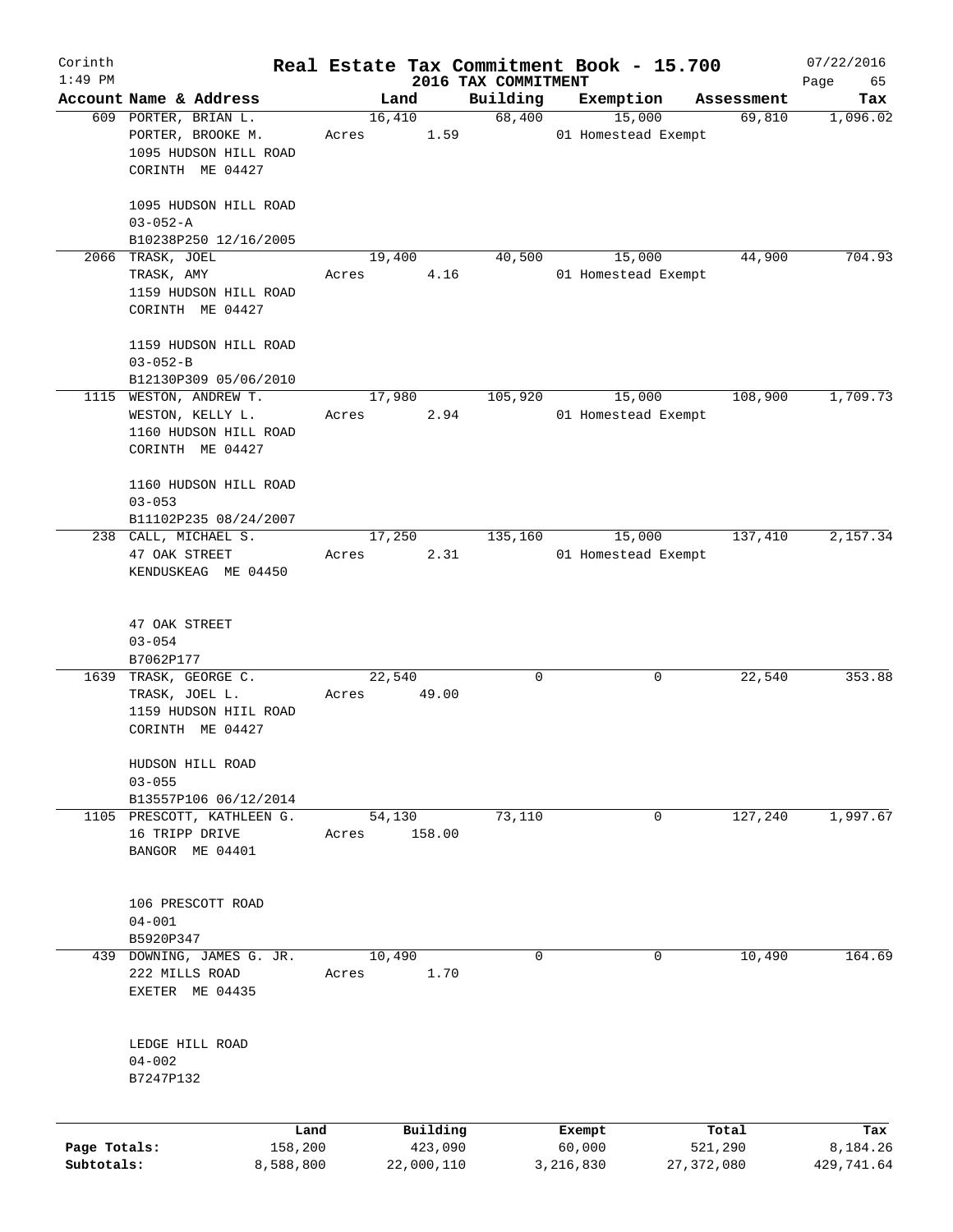| Corinth<br>$1:49$ PM |                                       |        |       | 2016 TAX COMMITMENT | Real Estate Tax Commitment Book - 15.700 |                       | 07/22/2016<br>66<br>Page |
|----------------------|---------------------------------------|--------|-------|---------------------|------------------------------------------|-----------------------|--------------------------|
|                      | Account Name & Address                |        | Land  | Building            | Exemption                                | Assessment            | Tax                      |
|                      | 1615 FOGLER, ROBERT,                  | 13,360 |       | $\mathbf 0$         |                                          | 13,360<br>$\Omega$    | 209.75                   |
|                      | RICHARD, THOMAS                       |        |       |                     |                                          |                       |                          |
|                      | GOFF, FREDERICK                       | Acres  | 7.30  |                     |                                          |                       |                          |
|                      | 226 FOGLER ROAD                       |        |       |                     |                                          |                       |                          |
|                      | EXETER ME 04435                       |        |       |                     |                                          |                       |                          |
|                      | LEDGE HILL ROAD                       |        |       |                     |                                          |                       |                          |
|                      | $04 - 002 - A$                        |        |       |                     |                                          |                       |                          |
|                      | B7231P264                             |        |       |                     |                                          |                       |                          |
|                      | 244 CAMPBELL, JOHN R.                 | 32,120 |       | 0                   |                                          | 32,120<br>0           | 504.28                   |
|                      | 10 NAVESINK DRIVE                     | Acres  | 69.00 |                     |                                          |                       |                          |
|                      | MONMOUTH BEACH NJ                     |        |       |                     |                                          |                       |                          |
|                      | 07750                                 |        |       |                     |                                          |                       |                          |
|                      |                                       |        |       |                     |                                          |                       |                          |
|                      | LEDGE HILL ROAD                       |        |       |                     |                                          |                       |                          |
|                      | $04 - 003$                            |        |       |                     |                                          |                       |                          |
|                      | B2202P446                             |        |       |                     |                                          |                       |                          |
|                      | 502 BROWN, CARROL L.                  | 26,170 |       | 73,650              | 15,000                                   | 84,820                | 1,331.67                 |
|                      | 28 LEDGE HILL ROAD                    | Acres  | 10.00 |                     | 01 Homestead Exempt                      |                       |                          |
|                      | CORINTH ME 04427                      |        |       |                     |                                          |                       |                          |
|                      | 28 LEDGE HILL ROAD                    |        |       |                     |                                          |                       |                          |
|                      | $04 - 003 - A$                        |        |       |                     |                                          |                       |                          |
|                      | B8562P104                             |        |       |                     |                                          |                       |                          |
|                      | 245 CAMPBELL, JOHN R.                 | 25,360 |       | 0                   |                                          | 25,360<br>0           | 398.15                   |
|                      | 10 NAVESINK DRIVE                     | Acres  | 40.00 |                     |                                          |                       |                          |
|                      | MONMOUTH BEACH NJ                     |        |       |                     |                                          |                       |                          |
|                      | 07750                                 |        |       |                     |                                          |                       |                          |
|                      | LEDGE HILL ROAD                       |        |       |                     |                                          |                       |                          |
|                      | $04 - 004$                            |        |       |                     |                                          |                       |                          |
|                      | B1521P313                             |        |       |                     |                                          |                       |                          |
|                      | 538 ECKERT FAMILY TRUST               | 19,800 |       | $\mathbf 0$         |                                          | $\mathbf 0$<br>19,800 | 310.86                   |
|                      | ECKERT, HAROLD &                      | Acres  | 50.00 |                     |                                          |                       |                          |
|                      | VIRGINIA TRUSTEES                     |        |       |                     |                                          |                       |                          |
|                      | 427 PRESCOTT ST.                      |        |       |                     |                                          |                       |                          |
|                      | NEW BEDFORD MA 02745                  |        |       |                     |                                          |                       |                          |
|                      | LEDGE HILL ROAD N/F OFF               |        |       |                     |                                          |                       |                          |
|                      | $04 - 004 - A$                        |        |       |                     |                                          |                       |                          |
|                      | B11659P124 12/12/2008                 |        |       |                     |                                          |                       |                          |
|                      | 539 ECKERT FAMILY TRUST               | 14,320 |       | 0                   |                                          | 0<br>14,320           | 224.82                   |
|                      | ECKERT, HAROLD &<br>VIRGINIA TRUSTEES | Acres  | 5.00  |                     |                                          |                       |                          |
|                      | 427 PRESCOTT ST.                      |        |       |                     |                                          |                       |                          |
|                      | NEW BEDFORD MA 02745                  |        |       |                     |                                          |                       |                          |
|                      | LEDGE HILL ROAD                       |        |       |                     |                                          |                       |                          |
|                      | $04 - 004 - B$                        |        |       |                     |                                          |                       |                          |
|                      | B11659P124 12/12/2008                 |        |       |                     |                                          |                       |                          |
|                      |                                       |        |       |                     |                                          |                       |                          |
|                      |                                       |        |       |                     |                                          |                       |                          |

|              | Land      | Building   | Exempt    | Total      | Tax        |
|--------------|-----------|------------|-----------|------------|------------|
| Page Totals: | 131,130   | 73,650     | 15,000    | 189,780    | 2,979.53   |
| Subtotals:   | 8,719,930 | 22,073,760 | 3,231,830 | 27,561,860 | 432,721.17 |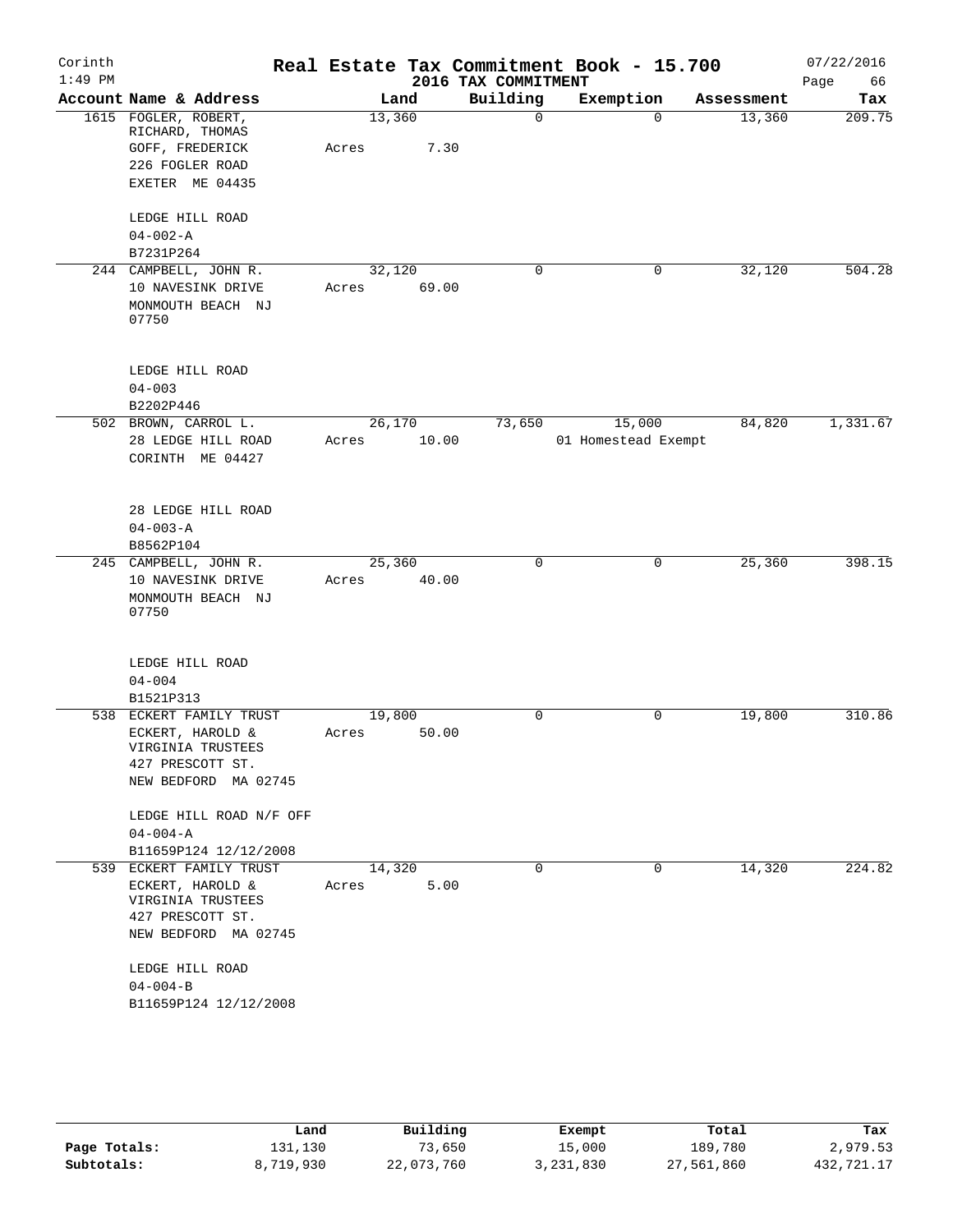| Corinth<br>$1:49$ PM |                                           |        |        | 2016 TAX COMMITMENT | Real Estate Tax Commitment Book - 15.700 |            | 07/22/2016<br>Page<br>67 |
|----------------------|-------------------------------------------|--------|--------|---------------------|------------------------------------------|------------|--------------------------|
|                      | Account Name & Address                    | Land   |        | Building            | Exemption                                | Assessment | Tax                      |
| 533                  | EATON, LINWOOD N. LIV<br><b>INT</b><br>TR | 15,840 |        | $\Omega$            | $\Omega$                                 | 15,840     | 248.69                   |
|                      | EATON, JANE L. LIV TR<br>INT              | Acres  | 38.00  |                     |                                          |            |                          |
|                      | 151 EATON ROAD                            |        |        |                     |                                          |            |                          |
|                      | EXETER ME 04435                           |        |        |                     |                                          |            |                          |
|                      | LEDGE HILL ROAD N/F OFF                   |        |        |                     |                                          |            |                          |
|                      | $04 - 005$                                |        |        |                     |                                          |            |                          |
| 135                  | B5845P175<br>BLACKWELL LUMBER MILL        | 22,610 |        | 0                   | 0                                        | 22,610     | 354.98                   |
|                      | INC.                                      |        |        |                     |                                          |            |                          |
|                      | P.O. BOX 335                              | Acres  | 74.00  |                     |                                          |            |                          |
|                      | CORINTH ME 04427                          |        |        |                     |                                          |            |                          |
|                      | LEDGE HILL ROAD N/F OFF                   |        |        |                     |                                          |            |                          |
|                      | $04 - 006$                                |        |        |                     |                                          |            |                          |
|                      | B6104P125                                 |        |        |                     |                                          |            |                          |
|                      | 141 BLACKWELL, GARETH W. &<br>DELWIN      | 42,350 |        | 0                   | 0                                        | 42,350     | 664.90                   |
|                      | BLACKWELL, JOAN<br>TRUSTEES               | Acres  | 100.00 |                     |                                          |            |                          |
|                      | PO BOX 404                                |        |        |                     |                                          |            |                          |
|                      | CORINTH ME 04427                          |        |        |                     |                                          |            |                          |
|                      | LEDGE HILL ROAD                           |        |        |                     |                                          |            |                          |
|                      | $04 - 008$                                |        |        |                     |                                          |            |                          |
|                      | B7259P264                                 |        |        |                     |                                          |            |                          |
|                      | 1982 GRAHAM, ADAM M.<br>GRAHAM, KAREN M.  | 22,810 | 7.10   | 183,250             | 15,000<br>01 Homestead Exempt            | 191,060    | 2,999.64                 |
|                      | 95 LEDGE HILL ROAD                        | Acres  |        |                     |                                          |            |                          |
|                      | CORINTH ME 04427                          |        |        |                     |                                          |            |                          |
|                      | 95 LEDGE HILL ROAD                        |        |        |                     |                                          |            |                          |
|                      | $04 - 009$                                |        |        |                     |                                          |            |                          |
|                      | B13017P2 11/16/2012                       |        |        |                     |                                          |            |                          |
|                      | 1057 LADD, GERALD A.                      | 16,330 |        | 108,400             | 0                                        | 124,730    | 1,958.26                 |
|                      | LADD, KARRY L.                            | Acres  | 1.16   |                     |                                          |            |                          |
|                      | 103 LEDGE HILL RD                         |        |        |                     |                                          |            |                          |
|                      | CORINTH ME 04427-3125                     |        |        |                     |                                          |            |                          |
|                      | 103 LEDGE HILL ROAD                       |        |        |                     |                                          |            |                          |
|                      | $04 - 010$                                |        |        |                     |                                          |            |                          |
|                      | B13214P203 06/11/2013                     |        |        |                     |                                          |            |                          |
| 231                  | BUTLER, RALPH C. (Heirs<br>of)            | 31,720 |        | 140,230             | 12,000                                   | 159,950    | 2,511.21                 |
|                      | BUTLER, PRISCILLA J.                      | Acres  | 40.00  |                     | 31 Vetrans Widow                         |            |                          |
|                      | 100 LEDGE HILL ROAD                       |        |        |                     | 22 Veteran                               |            |                          |
|                      | CORINTH ME 04427                          |        |        |                     |                                          |            |                          |
|                      | 100 LEDGE HILL ROAD                       |        |        |                     |                                          |            |                          |
|                      | $04 - 011$                                |        |        |                     |                                          |            |                          |
|                      | B4130P63                                  |        |        |                     |                                          |            |                          |
|                      |                                           |        |        |                     |                                          |            |                          |
|                      |                                           |        |        |                     |                                          |            |                          |

|              | Land      | Building   | Exempt    | Total      | Tax        |
|--------------|-----------|------------|-----------|------------|------------|
| Page Totals: | 151,660   | 431,880    | 27,000    | 556,540    | 8,737.68   |
| Subtotals:   | 8,871,590 | 22,505,640 | 3,258,830 | 28,118,400 | 441,458.85 |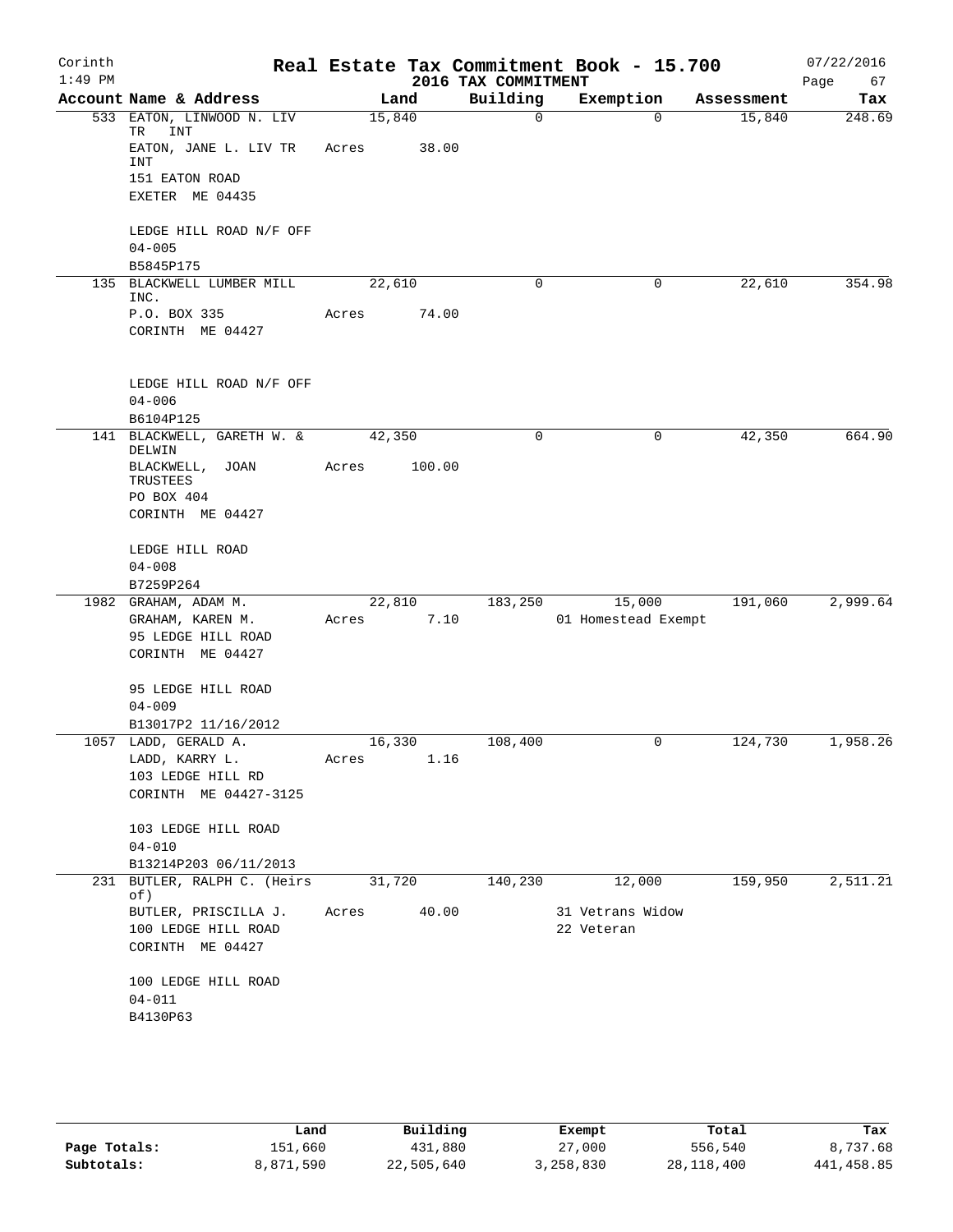| Corinth<br>$1:49$ PM |                                  |                |       |        |                    |                                 | Real Estate Tax Commitment Book - 15.700 |             |                  | 07/22/2016        |
|----------------------|----------------------------------|----------------|-------|--------|--------------------|---------------------------------|------------------------------------------|-------------|------------------|-------------------|
|                      | Account Name & Address           |                |       | Land   |                    | 2016 TAX COMMITMENT<br>Building | Exemption                                |             | Assessment       | Page<br>68<br>Tax |
|                      | 229 BUTLER, RALPH C.             |                |       | 7,930  |                    | $\mathbf 0$                     |                                          | 0           | 7,930            | 124.50            |
|                      | BUTLER, PRISCILLA J.             |                | Acres |        | 1.68               |                                 |                                          |             |                  |                   |
|                      | 100 LEDGE HILL ROAD              |                |       |        |                    |                                 |                                          |             |                  |                   |
|                      | CORINTH ME 04427                 |                |       |        |                    |                                 |                                          |             |                  |                   |
|                      |                                  |                |       |        |                    |                                 |                                          |             |                  |                   |
|                      | PRESCOTT ROAD<br>$04 - 011 - 01$ |                |       |        |                    |                                 |                                          |             |                  |                   |
|                      |                                  |                |       |        |                    |                                 |                                          |             |                  |                   |
|                      | B4193P302                        |                |       |        |                    |                                 |                                          |             |                  |                   |
|                      | 233 BUTLER, RALPH C.             |                |       | 8,110  |                    | $\Omega$                        |                                          | 0           | 8,110            | 127.33            |
|                      | BUTLER, PRISCILLA J.             |                | Acres |        | 1.86               |                                 |                                          |             |                  |                   |
|                      | 100 LEDGE HILL ROAD              |                |       |        |                    |                                 |                                          |             |                  |                   |
|                      | CORINTH ME 04427                 |                |       |        |                    |                                 |                                          |             |                  |                   |
|                      | PRESCOTT ROAD                    |                |       |        |                    |                                 |                                          |             |                  |                   |
|                      | $04 - 011 - 02$                  |                |       |        |                    |                                 |                                          |             |                  |                   |
|                      | B6561P360                        |                |       |        |                    |                                 |                                          |             |                  |                   |
|                      | 234 BUTLER, RALPH C.             |                |       | 9,030  |                    | 0                               |                                          | 0           | 9,030            | 141.77            |
|                      | BUTLER, PRISCILLA J.             |                | Acres |        | 2.79               |                                 |                                          |             |                  |                   |
|                      | 100 LEDGE HILL ROAD              |                |       |        |                    |                                 |                                          |             |                  |                   |
|                      | CORINTH ME 04427                 |                |       |        |                    |                                 |                                          |             |                  |                   |
|                      |                                  |                |       |        |                    |                                 |                                          |             |                  |                   |
|                      | PRESCOTT ROAD                    |                |       |        |                    |                                 |                                          |             |                  |                   |
|                      | $04 - 011 - 03$                  |                |       |        |                    |                                 |                                          |             |                  |                   |
|                      | B6561P360                        |                |       |        |                    |                                 |                                          |             |                  |                   |
|                      | 232 BUTLER, RALPH C.             |                |       | 9,030  |                    | $\mathbf 0$                     |                                          | $\mathbf 0$ | 9,030            | 141.77            |
|                      | BUTLER, PRISCILLA J.             |                | Acres |        | 2.79               |                                 |                                          |             |                  |                   |
|                      | 100 LEDGE HILL ROAD              |                |       |        |                    |                                 |                                          |             |                  |                   |
|                      | CORINTH ME 04427                 |                |       |        |                    |                                 |                                          |             |                  |                   |
|                      |                                  |                |       |        |                    |                                 |                                          |             |                  |                   |
|                      | PRESCOTT ROAD                    |                |       |        |                    |                                 |                                          |             |                  |                   |
|                      | $04 - 011 - 04$                  |                |       |        |                    |                                 |                                          |             |                  |                   |
|                      | B6362P31                         |                |       |        |                    |                                 |                                          |             |                  |                   |
|                      | 565 NICKERSON, KEVIN G.          |                |       | 22,280 |                    | 36,300                          | 15,000                                   |             | 43,580           | 684.21            |
|                      | PO BOX 668                       |                | Acres |        | 10.06              |                                 | 01 Homestead Exempt                      |             |                  |                   |
|                      | CORINTH ME 04427                 |                |       |        |                    |                                 |                                          |             |                  |                   |
|                      |                                  |                |       |        |                    |                                 |                                          |             |                  |                   |
|                      |                                  |                |       |        |                    |                                 |                                          |             |                  |                   |
|                      | 51 PRESCOTT ROAD                 |                |       |        |                    |                                 |                                          |             |                  |                   |
|                      | $04 - 011 - 05$                  |                |       |        |                    |                                 |                                          |             |                  |                   |
|                      | B6941P301                        |                |       |        |                    |                                 |                                          |             |                  |                   |
|                      | 230 BUTLER, RALPH C.             |                |       | 13,960 |                    | 0                               |                                          | 0           | 13,960           | 219.17            |
|                      | BUTLER, PRISCILLA J.             |                | Acres |        | 32.30              |                                 |                                          |             |                  |                   |
|                      | 100 LEDGE HILL ROAD              |                |       |        |                    |                                 |                                          |             |                  |                   |
|                      | CORINTH ME 04427                 |                |       |        |                    |                                 |                                          |             |                  |                   |
|                      | LEDGE HILL ROAD                  |                |       |        |                    |                                 |                                          |             |                  |                   |
|                      | $04 - 011 - 06$                  |                |       |        |                    |                                 |                                          |             |                  |                   |
|                      | B5685P299                        |                |       |        |                    |                                 |                                          |             |                  |                   |
|                      | 218 GREHOSKI, STEVEN             |                |       | 22,720 |                    | 22,500                          |                                          | 0           | 45,220           | 709.95            |
|                      | 49 EDWARDS STREET                |                |       |        | 81.06              |                                 |                                          |             |                  |                   |
|                      |                                  |                | Acres |        |                    |                                 |                                          |             |                  |                   |
|                      | LINCOLN ME 04457                 |                |       |        |                    |                                 |                                          |             |                  |                   |
|                      |                                  |                |       |        |                    |                                 |                                          |             |                  |                   |
|                      | HINDERLITER ROAD                 |                |       |        |                    |                                 |                                          |             |                  |                   |
|                      | $04 - 012$                       |                |       |        |                    |                                 |                                          |             |                  |                   |
|                      | B12771P317 03/21/2012            |                |       |        |                    |                                 |                                          |             |                  |                   |
|                      |                                  |                |       |        |                    |                                 |                                          |             |                  |                   |
| Page Totals:         |                                  | Land<br>93,060 |       |        | Building<br>58,800 |                                 | Exempt<br>15,000                         |             | Total<br>136,860 | Tax<br>2,148.70   |
|                      |                                  |                |       |        |                    |                                 |                                          |             |                  |                   |

**Subtotals:** 8,964,650 22,564,440 3,273,830 28,255,260 443,607.55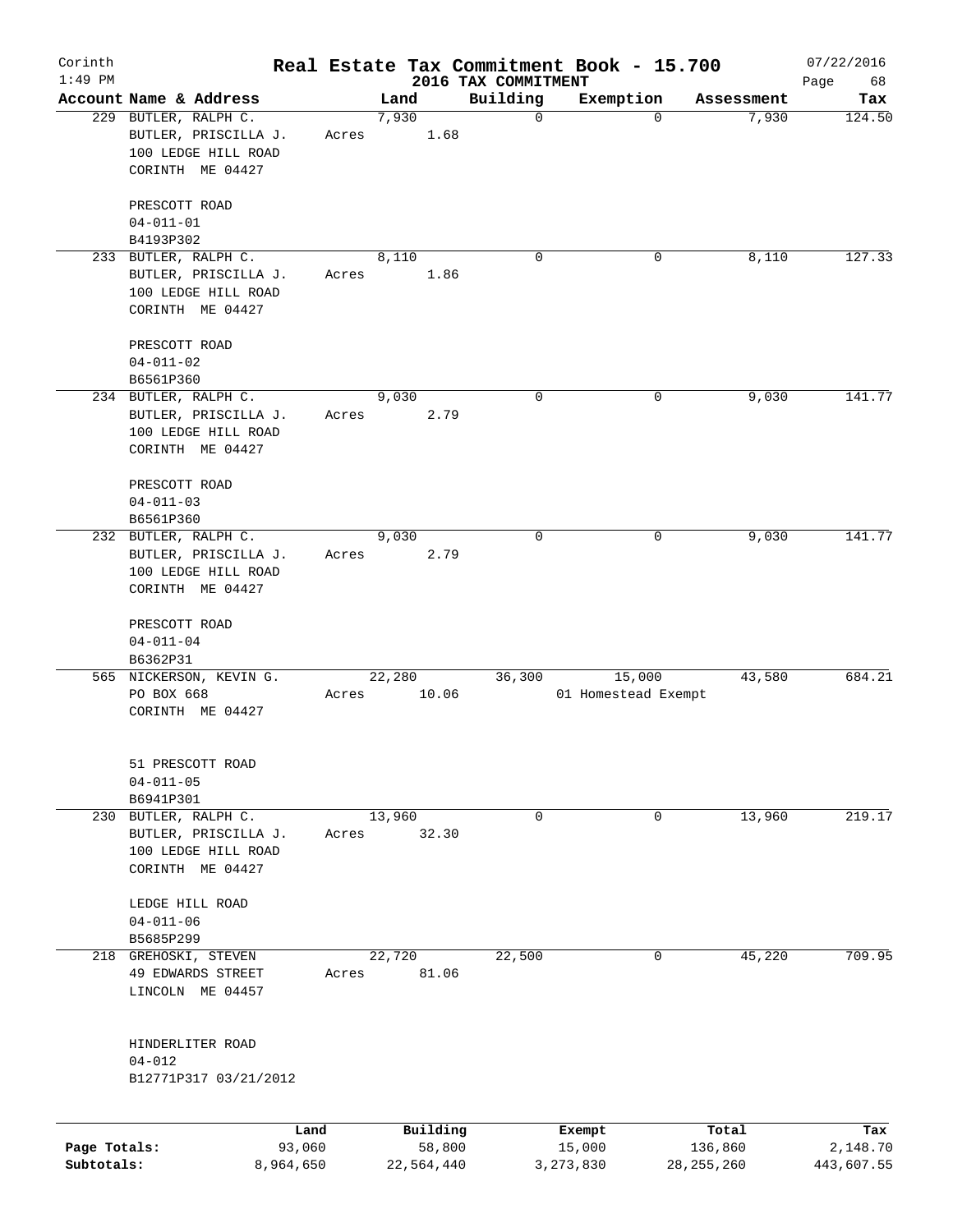| Corinth<br>$1:49$ PM |                                                                          |        |                | Real Estate Tax Commitment Book - 15.700<br>2016 TAX COMMITMENT |                                             |             |            | 07/22/2016<br>69<br>Page |
|----------------------|--------------------------------------------------------------------------|--------|----------------|-----------------------------------------------------------------|---------------------------------------------|-------------|------------|--------------------------|
|                      | Account Name & Address                                                   |        | Land           | Building                                                        | Exemption                                   |             | Assessment | Tax                      |
|                      | 213 BUSWELL JR, KENNETH E.<br>129 LEDGE HILL ROAD<br>CORINTH ME 04427    | Acres  | 22,630<br>6.95 | 166,450                                                         | 21,000<br>01 Homestead Exempt<br>22 Veteran |             | 168,080    | 2,638.86                 |
|                      | 129 LEDGE HILL ROAD<br>$04 - 012 - A$                                    |        |                |                                                                 |                                             |             |            |                          |
|                      | B2961P37<br>212 BUSWELL, K. ERIC                                         | 16,460 |                | 95,570                                                          | 15,000                                      |             | 97,030     | 1,523.37                 |
|                      | BUSWELL, NICOLE M.<br>28 HINDERLITER ROAD<br>CORINTH ME 04427            | Acres  | 1.63           |                                                                 | 01 Homestead Exempt                         |             |            |                          |
|                      | 28 HINDERLITER ROAD<br>$04 - 012 - B$                                    |        |                |                                                                 |                                             |             |            |                          |
|                      | B5949P149                                                                |        |                |                                                                 |                                             |             |            |                          |
|                      | 1784 FOGLER, ROBERT,<br>RICHARD, THOMAS                                  | 17,070 |                | 0                                                               |                                             | 0           | 17,070     | 268.00                   |
|                      | GOFF, FREDERICK<br>226 FOGLER ROAD<br>EXETER ME 04435                    | Acres  | 27.88          |                                                                 |                                             |             |            |                          |
|                      | LEDGE HILL ROAD N/F                                                      |        |                |                                                                 |                                             |             |            |                          |
|                      | $04 - 012 - C$<br>B8770P70                                               |        |                |                                                                 |                                             |             |            |                          |
|                      | 139 BLACKWELL, DELWIN F. &<br>JOAN, TR.                                  | 16,640 |                | $\Omega$                                                        |                                             | 0           | 16,640     | 261.25                   |
|                      | DELWIN BLACKWELL LIVING Acres<br>TRUST<br>P.O. BOX 335                   |        | 7.00           |                                                                 |                                             |             |            |                          |
|                      | CORINTH ME 04427                                                         |        |                |                                                                 |                                             |             |            |                          |
|                      | LEDGE HILL ROAD                                                          |        |                |                                                                 |                                             |             |            |                          |
|                      | $04 - 013$                                                               |        |                |                                                                 |                                             |             |            |                          |
|                      | B9055P53                                                                 |        |                |                                                                 |                                             |             |            |                          |
|                      | 140 BLACKWELL, DELWIN F. &<br>JOAN, TR.<br>DELWIN BLACKWELL LIVING Acres | 43,470 | 165.00         | 0                                                               |                                             | $\mathbf 0$ | 43,470     | 682.48                   |
|                      | TRUST<br>P.O. BOX 335                                                    |        |                |                                                                 |                                             |             |            |                          |
|                      | CORINTH ME 04427                                                         |        |                |                                                                 |                                             |             |            |                          |
|                      | LEDGE HILL ROAD                                                          |        |                |                                                                 |                                             |             |            |                          |
|                      | $04 - 014$<br>B9055P53                                                   |        |                |                                                                 |                                             |             |            |                          |
| 1137                 | HALL, JESSICA                                                            |        | 0              | 14,880                                                          |                                             | 0           | 14,880     | 233.62                   |
|                      | 171 LEDGE HILL ROAD<br>CORINTH ME 04427                                  |        |                |                                                                 |                                             |             |            |                          |
|                      | 171 LEDGE HILL ROAD                                                      |        |                |                                                                 |                                             |             |            |                          |
|                      | $04 - 014 - 01H$                                                         |        |                |                                                                 |                                             |             |            |                          |
|                      | B13172P232 04/02/2013                                                    |        |                |                                                                 |                                             |             |            |                          |
|                      |                                                                          |        |                |                                                                 |                                             |             |            |                          |
|                      |                                                                          |        |                |                                                                 |                                             |             |            |                          |

|              | Land      | Building   | Exempt    | Total      | Tax          |
|--------------|-----------|------------|-----------|------------|--------------|
| Page Totals: | 116,270   | 276,900    | 36,000    | 357,170    | 5,607.58     |
| Subtotals:   | 9,080,920 | 22,841,340 | 3,309,830 | 28,612,430 | 449, 215. 13 |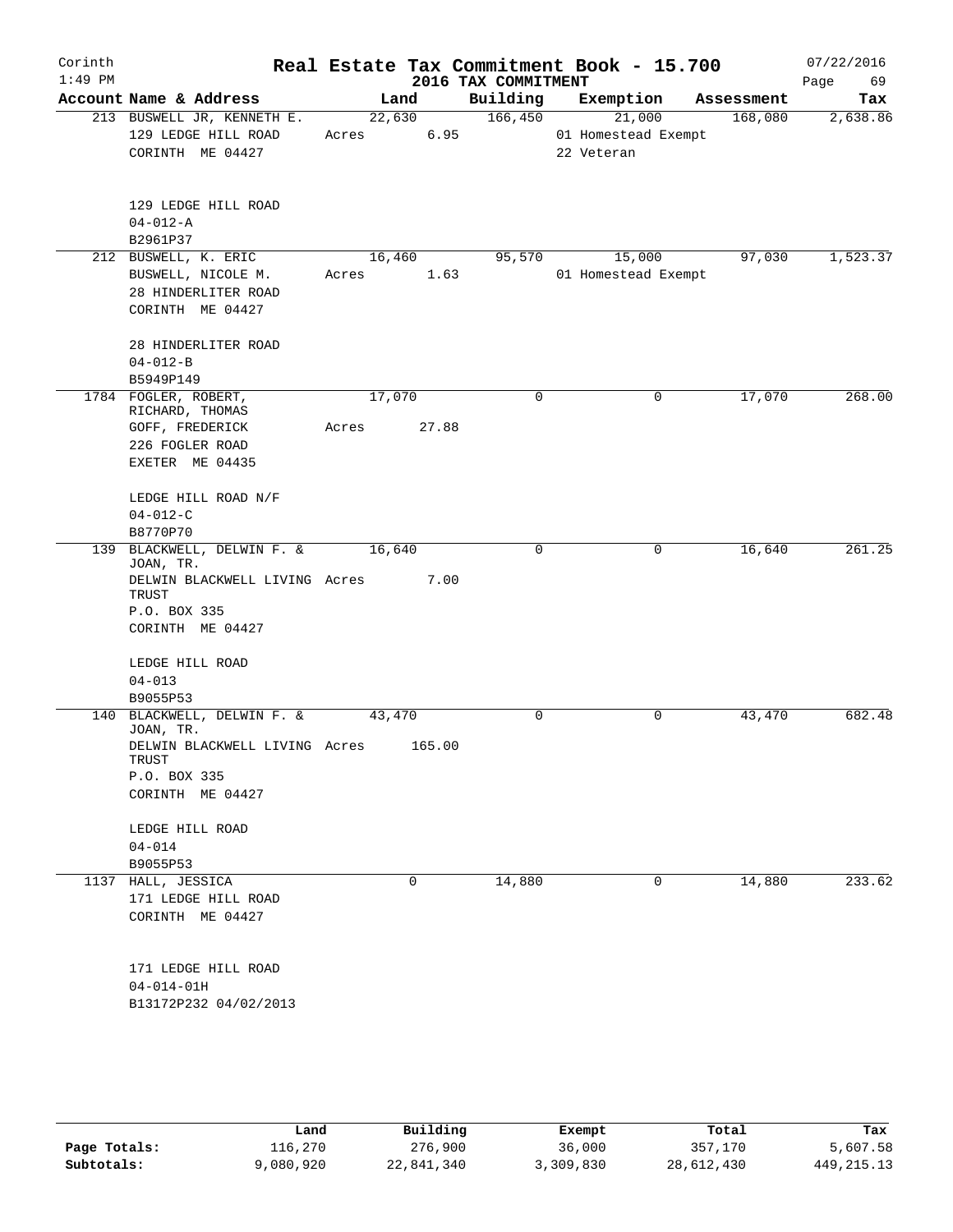|                                                                                         |                                                                                                                                                                     |                                         | 2016 TAX COMMITMENT                                                        | Real Estate Tax Commitment Book - 15.700 |             | 07/22/2016<br>Page<br>70                                                                         |
|-----------------------------------------------------------------------------------------|---------------------------------------------------------------------------------------------------------------------------------------------------------------------|-----------------------------------------|----------------------------------------------------------------------------|------------------------------------------|-------------|--------------------------------------------------------------------------------------------------|
| Account Name & Address                                                                  |                                                                                                                                                                     |                                         | Building                                                                   | Exemption                                | Assessment  | Tax                                                                                              |
| 1260 SPINNEY, KIMOTHY L.<br>SPINNEY, MARLENE<br>453 BEANS MILL ROAD<br>CORINTH ME 04427 | Acres                                                                                                                                                               | 0.75                                    | 25,390                                                                     | 15,000                                   | 24,610      | 386.38                                                                                           |
| 453 BEANS MILL ROAD<br>$04 - 015$                                                       |                                                                                                                                                                     |                                         |                                                                            |                                          |             |                                                                                                  |
|                                                                                         |                                                                                                                                                                     |                                         |                                                                            |                                          |             | 1,224.13                                                                                         |
| 416 BEANS MILL ROAD<br>CORINTH ME 04427                                                 | Acres                                                                                                                                                               | 6.81                                    |                                                                            |                                          |             |                                                                                                  |
| BEANS MILL RD LEDGE<br>HILL R<br>$04 - 016$<br>B3288P76                                 |                                                                                                                                                                     |                                         |                                                                            |                                          |             |                                                                                                  |
| 1526 WILSON, STERLING                                                                   |                                                                                                                                                                     |                                         | 0                                                                          | 0                                        | 64,920      | 1,019.24                                                                                         |
|                                                                                         |                                                                                                                                                                     |                                         |                                                                            |                                          |             |                                                                                                  |
|                                                                                         |                                                                                                                                                                     |                                         |                                                                            |                                          |             |                                                                                                  |
| CORINTH ME 04427                                                                        |                                                                                                                                                                     |                                         |                                                                            |                                          |             |                                                                                                  |
| BEANS MILL ROAD                                                                         |                                                                                                                                                                     |                                         |                                                                            |                                          |             |                                                                                                  |
|                                                                                         |                                                                                                                                                                     |                                         |                                                                            |                                          |             |                                                                                                  |
|                                                                                         |                                                                                                                                                                     |                                         |                                                                            |                                          |             | 1,606.42                                                                                         |
| HICKS, CYNTHIA A.<br>203 BEANS MILL ROAD<br>CORINTH ME 04427                            | Acres                                                                                                                                                               | 8.00                                    |                                                                            |                                          |             |                                                                                                  |
| 203 BEANS MILL ROAD<br>$04 - 017 - A$                                                   |                                                                                                                                                                     |                                         |                                                                            |                                          |             |                                                                                                  |
| B5102P246                                                                               |                                                                                                                                                                     |                                         |                                                                            |                                          |             |                                                                                                  |
| 1522 WILSON, SCOTT A.                                                                   |                                                                                                                                                                     |                                         | 155,870                                                                    | 15,000                                   | 158,920     | 2,495.04                                                                                         |
| WILSON, BONNIE S.<br>P.O. BOX 455<br>CORINTH ME 04427                                   | Acres                                                                                                                                                               | 3.00                                    |                                                                            |                                          |             |                                                                                                  |
| 261 BEANS MILL ROAD<br>$04 - 017 - B$                                                   |                                                                                                                                                                     |                                         |                                                                            |                                          |             |                                                                                                  |
|                                                                                         |                                                                                                                                                                     |                                         | $\Omega$                                                                   | $\Omega$                                 |             | 170.35                                                                                           |
| 2160 93RD WAY UNIT<br>1001                                                              | Acres                                                                                                                                                               | 2.01                                    |                                                                            |                                          |             |                                                                                                  |
| FORT LAUDERDALE FL<br>33324                                                             |                                                                                                                                                                     |                                         |                                                                            |                                          |             |                                                                                                  |
| LEDGE HILL ROAD<br>$04 - 017 - C$                                                       |                                                                                                                                                                     |                                         |                                                                            |                                          |             |                                                                                                  |
|                                                                                         | STROUT, JOSEPH K.<br>E. (Heirs of)<br>WILSON, GAIL F.<br>P.O. BOX 143<br>$04 - 017$<br>B1780P256<br>719 HICKS JR, GEORGE E.<br>B4596P202<br>1870 WILSON, MICHAEL J. | B12127P60 05/12/2010 B4613P183<br>Acres | Land<br>14,220<br>26,540<br>64,920<br>279.68<br>23,850<br>18,050<br>10,850 | 51,430<br>93,470                         | 0<br>15,000 | 01 Homestead Exempt<br>77,970<br>102,320<br>01 Homestead Exempt<br>01 Homestead Exempt<br>10,850 |

|              | Land      | Building   | Exempt    | Total      | Tax        |
|--------------|-----------|------------|-----------|------------|------------|
| Page Totals: | 158,430   | 326,160    | 45,000    | 439,590    | 6,901.56   |
| Subtotals:   | 9,239,350 | 23,167,500 | 3,354,830 | 29,052,020 | 456,116.69 |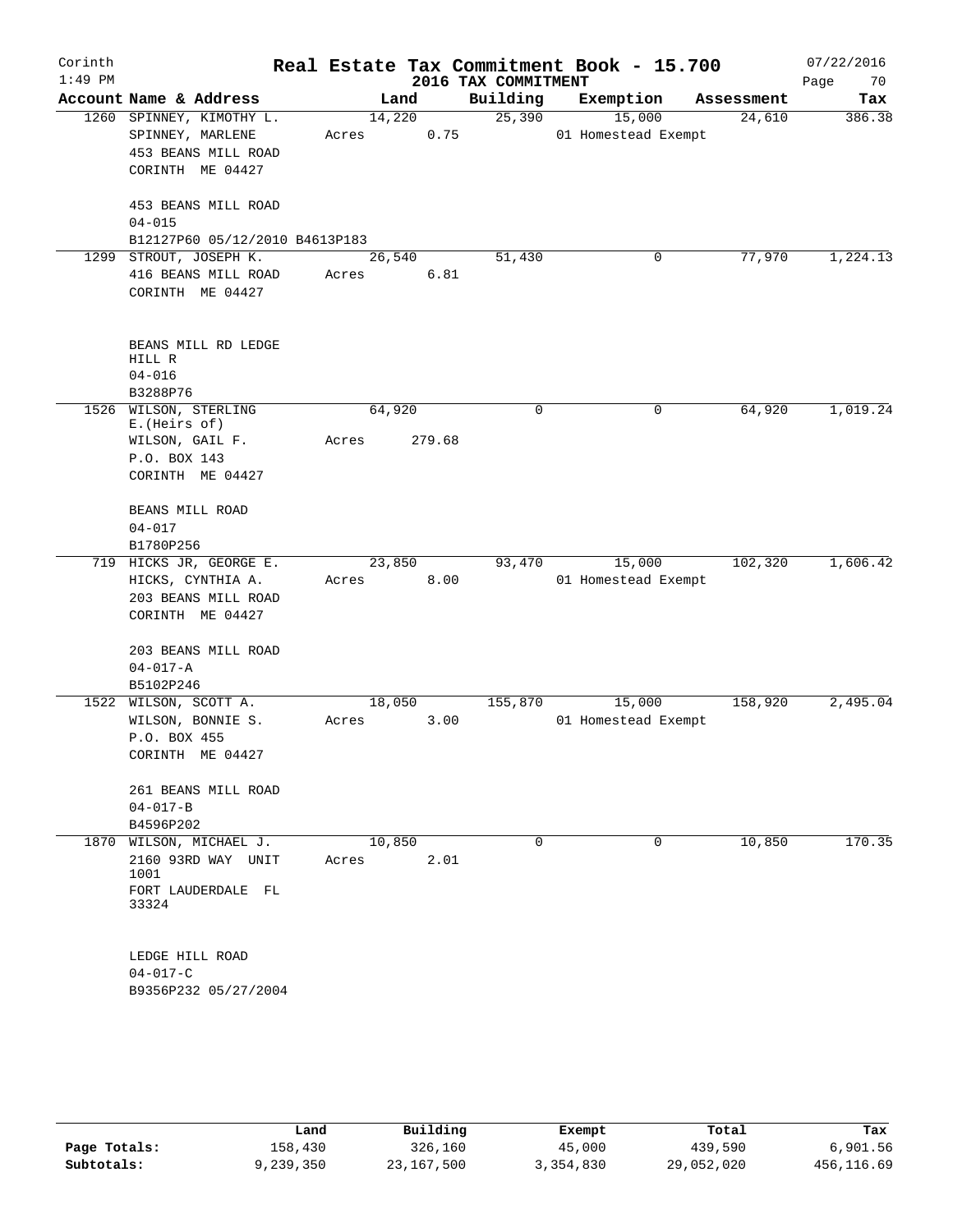| Corinth<br>$1:49$ PM |                                                                                                                                                                   |                 |        | 2016 TAX COMMITMENT | Real Estate Tax Commitment Book - 15.700 |            | 07/22/2016<br>Page<br>71 |
|----------------------|-------------------------------------------------------------------------------------------------------------------------------------------------------------------|-----------------|--------|---------------------|------------------------------------------|------------|--------------------------|
|                      | Account Name & Address                                                                                                                                            |                 | Land   | Building            | Exemption                                | Assessment | Tax                      |
|                      | 1871 CROCKER, CASEY LEIGH<br>LUMBRA, LINDA WILSON<br>PO BOX 354<br>CORINTH ME 04427                                                                               | 16,900<br>Acres | 2.01   | 92,140              | 15,000<br>01 Homestead Exempt            | 94,040     | 1,476.43                 |
|                      | 122 LEDGE HILL ROAD<br>$04 - 017 - D$<br>B13590P251 07/17/2014 B12018P161 12/29/2009<br>B9356P234 05/27/2004                                                      |                 |        |                     |                                          |            |                          |
|                      | 1524 WILSON, STERLING<br>E. (Heirs of)<br>WILSON, GAIL F.<br>P.O. BOX 143<br>CORINTH ME 04427<br>BEANS MILL ROAD                                                  | 10,380<br>Acres | 1.60   | 0                   | 0                                        | 10,380     | 162.97                   |
|                      | $04 - 018$<br>B4289P749                                                                                                                                           |                 |        |                     |                                          |            |                          |
| 219                  | GARDNER LAND COMPANY,<br>INC.<br>P. O. BOX 189<br>LINCOLN ME 04457-0189                                                                                           | 34,830<br>Acres | 134.95 | $\Omega$            | $\mathbf 0$                              | 34,830     | 546.83                   |
|                      | BEANS MILL ROAD<br>$04 - 019$<br>B7453P92 08/23/2000                                                                                                              |                 |        |                     |                                          |            |                          |
|                      | 118 AMES, RICKIE L.<br>AMES, ALISHA M.<br>372 BEANS MILL ROAD<br>CORINTH ME 04427                                                                                 | 18,620<br>Acres | 3.49   | 198,010             | 15,000<br>01 Homestead Exempt            | 201,630    | 3,165.59                 |
|                      | 372 BEANS MILL ROAD<br>$04 - 019 - 01$<br>B12839P105 06/06/2012                                                                                                   |                 |        |                     |                                          |            |                          |
|                      | 119 BRAGDON, JAMES W.<br>BRAGDON, STEPHANIE J.<br>386 BEANS MILL RD<br>CORINTH ME 04427                                                                           | 16,700<br>Acres | 1.84   | 175,000             | 15,000<br>01 Homestead Exempt            | 176,700    | 2,774.19                 |
|                      | 386 BEANS MILL ROAD<br>$04 - 019 - 01A$<br>B12364P304 12/29/2010                                                                                                  |                 |        |                     |                                          |            |                          |
|                      | 1474 WENTWORTH, GLORIA A.<br>WENTWORTH, HERBERT I.<br>(HEIRS OF)<br>364 BEANS MILL ROAD<br>CORINTH ME 04427<br>364 BEANS MILL ROAD<br>$04 - 019 - 02$<br>B3773P11 | 15,730<br>Acres | 1.00   | 104,970             | 15,000<br>01 Homestead Exempt            | 105,700    | 1,659.49                 |

|              | Land      | Building   | Exempt    | Total      | Tax        |
|--------------|-----------|------------|-----------|------------|------------|
| Page Totals: | 113,160   | 570,120    | 60,000    | 623,280    | 9,785.50   |
| Subtotals:   | 9,352,510 | 23,737,620 | 3,414,830 | 29,675,300 | 465,902.19 |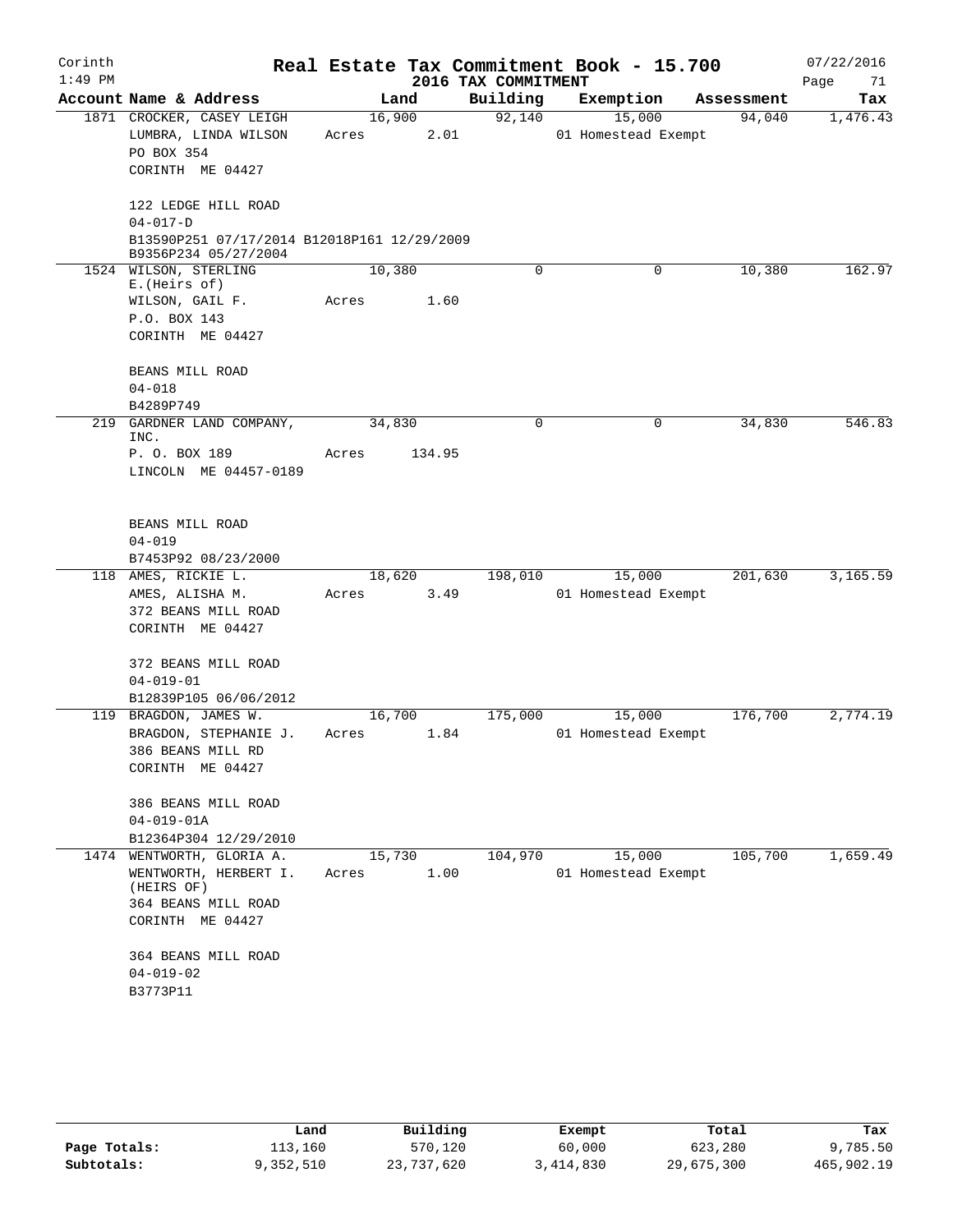| Corinth<br>$1:49$ PM       |                                                                                  |       |                       |                                 | Real Estate Tax Commitment Book - 15.700 |                       | 07/22/2016               |
|----------------------------|----------------------------------------------------------------------------------|-------|-----------------------|---------------------------------|------------------------------------------|-----------------------|--------------------------|
|                            | Account Name & Address                                                           |       | Land                  | 2016 TAX COMMITMENT<br>Building | Exemption                                | Assessment            | Page<br>72<br>Tax        |
|                            | 1196 DUNCAN, GARRY A.<br>DUNCAN, ANNE<br>7 HI VIEW LANE<br>CORINTH ME 04427      | Acres | 14,520                | 99,230<br>1.00                  | 15,000<br>01 Homestead Exempt            | 98,750                | 1,550.37                 |
|                            | 7 HI VIEW LANE<br>$04 - 019 - 03$<br>B11766P73 05/12/2009                        |       |                       |                                 |                                          |                       |                          |
|                            | 1135 COOPER, CYNTHIA<br>15 HI VIEW LANE<br>CORINTH ME 04427                      | Acres | 15,570                | 151,710<br>2.00                 | 15,000<br>01 Homestead Exempt            | 152,280               | 2,390.80                 |
|                            | 15 HI VIEW LANE<br>$04 - 019 - 03A$<br>B12832P137 05/31/2012                     |       |                       |                                 |                                          |                       |                          |
|                            | 1097 WILSON, BRENDEN M.<br>PO BOX 455<br>CORINTH ME 04427                        | Acres | 14,780                | 136,360<br>1.25                 | 15,000<br>01 Homestead Exempt            | 136,140               | 2,137.40                 |
|                            | 8 HI VIEW LANE<br>$04 - 019 - 04$<br>B12761P256 03/15/2012                       |       |                       |                                 |                                          |                       |                          |
|                            | 1121 HERRING, STEPHEN C.<br>PO BOX 161<br>CORINTH ME 04427                       | Acres | 16,020                | 62,230<br>1.25                  | 15,000<br>01 Homestead Exempt            | 63,250                | 993.02                   |
|                            | 338 BEANS MILL ROAD<br>$04 - 019 - 04A$<br>B10576P187 08/08/2006                 |       |                       |                                 |                                          |                       |                          |
|                            | 1510 WILLETT, DIANE L.<br>P.O. BOX 159<br>CORINTH ME 04427                       | Acres | 34,190                | 274,610<br>5.90                 | 15,000<br>01 Homestead Exempt            | 293,800               | 4,612.66                 |
|                            | 42 HI VIEW LANE<br>$04 - 019 - 05$<br>B5391P108                                  |       |                       |                                 |                                          |                       |                          |
| 1511                       | WILLETT, DIANE L.<br>P.O. BOX 159<br>CORINTH ME 04427                            | Acres | 16,990                | 300<br>7.30                     | 0                                        | 17,290                | 271.45                   |
|                            | HI VIEW LANE<br>$04 - 019 - 06$<br>B5391P108                                     |       |                       |                                 |                                          |                       |                          |
| 483                        | DUNFEE, MALCOLM K.<br>DUNFEE, SONYA M<br>326 BEANS MILL ROAD<br>CORINTH ME 04427 | Acres | 20,440                | 89,170<br>5.06                  | 15,000<br>01 Homestead Exempt            | 94,610                | 1,485.38                 |
|                            | 326 BEANS MILL ROAD<br>$04 - 019 - 07$<br>B2675P138                              |       |                       |                                 |                                          |                       |                          |
|                            |                                                                                  | Land  | Building              |                                 | Exempt                                   | Total                 | Tax                      |
| Page Totals:<br>Subtotals: | 132,510<br>9,485,020                                                             |       | 813,610<br>24,551,230 |                                 | 90,000<br>3,504,830                      | 856,120<br>30,531,420 | 13,441.08<br>479, 343.27 |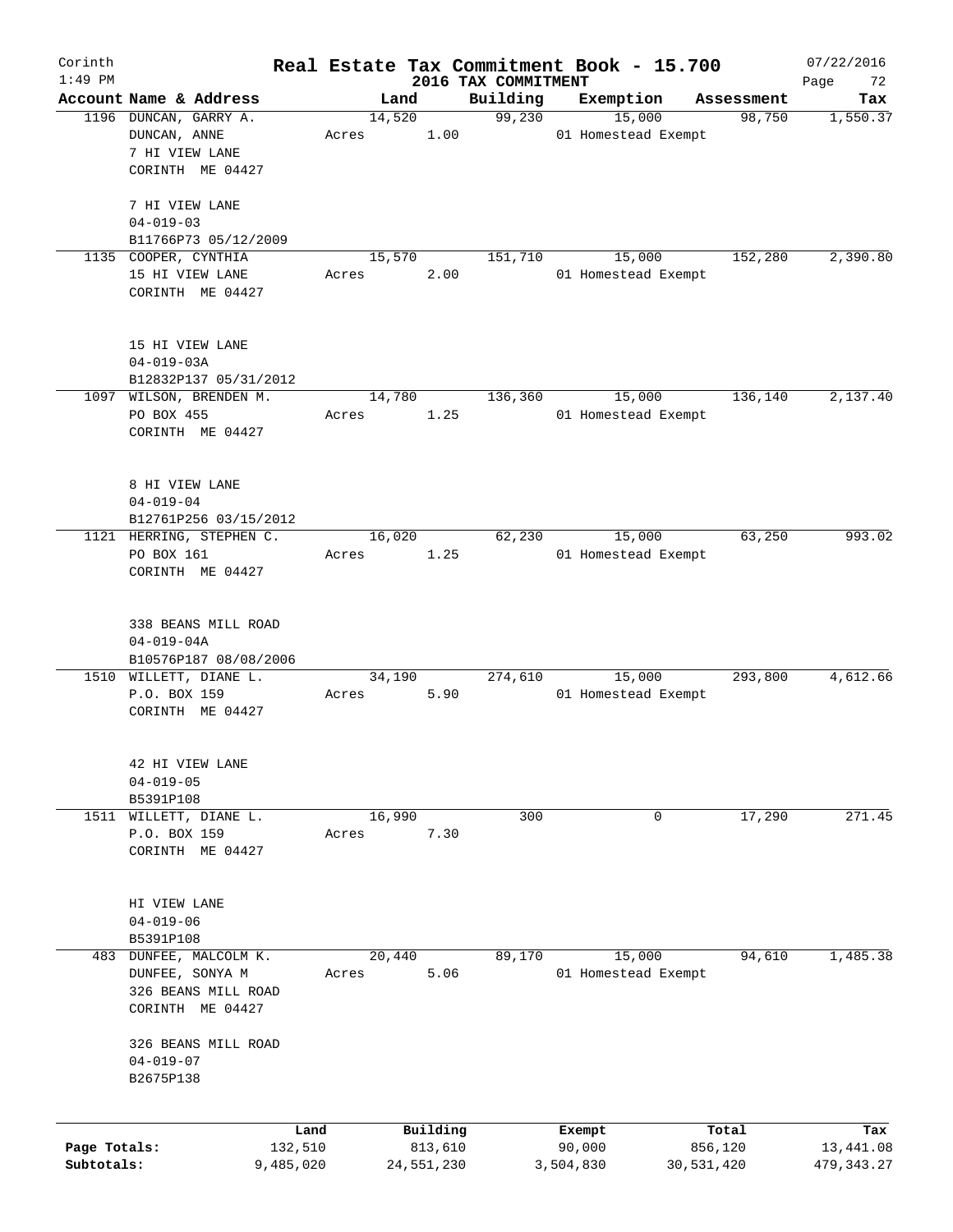| Corinth   |                 |                                         |          |        |      |                     | Real Estate Tax Commitment Book - 15.700 |          |            | 07/22/2016 |
|-----------|-----------------|-----------------------------------------|----------|--------|------|---------------------|------------------------------------------|----------|------------|------------|
| $1:49$ PM |                 |                                         |          |        |      | 2016 TAX COMMITMENT |                                          |          |            | Page<br>73 |
|           |                 | Account Name & Address                  |          | Land   |      | Building            | Exemption                                |          | Assessment | Tax        |
|           |                 | 1999 WARD, MATTHEW M.                   |          | 14,670 |      | 176,800             |                                          | $\Omega$ | 191,470    | 3,006.08   |
|           |                 | WARD, DARCY L.                          | Acres    |        | 1.14 |                     |                                          |          |            |            |
|           |                 | 14 HI VIEW LANE                         |          |        |      |                     |                                          |          |            |            |
|           |                 | CORINTH ME 04422                        |          |        |      |                     |                                          |          |            |            |
|           |                 | 14 HI VIEW LANE                         |          |        |      |                     |                                          |          |            |            |
|           |                 | $04 - 019 - 07 - A$                     |          |        |      |                     |                                          |          |            |            |
|           |                 | B11162P243 10/11/2007                   |          |        |      |                     |                                          |          |            |            |
|           |                 | 677 GAGNON, WAYNE B.                    |          | 15,730 |      | 81,680              | 15,000                                   |          | 82,410     | 1,293.84   |
|           |                 | 314 BEANS MILL ROAD                     | Acres    |        | 1.00 |                     | 01 Homestead Exempt                      |          |            |            |
|           |                 | CORINTH ME 04427                        |          |        |      |                     |                                          |          |            |            |
|           |                 |                                         |          |        |      |                     |                                          |          |            |            |
|           |                 |                                         |          |        |      |                     |                                          |          |            |            |
|           |                 | 314 BEANS MILL ROAD                     |          |        |      |                     |                                          |          |            |            |
|           | $04 - 019 - 08$ |                                         |          |        |      |                     |                                          |          |            |            |
|           |                 | B11542P36 09/25/2008                    |          |        |      |                     |                                          |          |            |            |
|           |                 | 678 CHURCHILL, KENNETH N.               |          | 9,400  |      | 0                   |                                          | 0        | 9,400      | 147.58     |
|           |                 | 245 RIDGE ROAD                          | Acres    |        | 0.92 |                     |                                          |          |            |            |
|           |                 | BATH ME 04533-4108                      |          |        |      |                     |                                          |          |            |            |
|           |                 |                                         |          |        |      |                     |                                          |          |            |            |
|           |                 | BEANS MILL ROAD                         |          |        |      |                     |                                          |          |            |            |
|           | $04 - 019 - 09$ |                                         |          |        |      |                     |                                          |          |            |            |
|           | B8559P28        |                                         |          |        |      |                     |                                          |          |            |            |
| 759       |                 | HOLMES, JERAMIE T.                      |          | 15,730 |      | 12,750              |                                          | 0        | 28,480     | 447.14     |
|           |                 | HOLMES, KRISTEN S. &                    | Acres    |        | 1.00 |                     |                                          |          |            |            |
|           |                 | MANN, ISAAC                             |          |        |      |                     |                                          |          |            |            |
|           |                 | 50 BEANS MILLS ROAD                     |          |        |      |                     |                                          |          |            |            |
|           |                 | CORINTH ME 04427                        |          |        |      |                     |                                          |          |            |            |
|           |                 | 298 BEANS MILL ROAD                     |          |        |      |                     |                                          |          |            |            |
|           | $04 - 019 - 10$ |                                         |          |        |      |                     |                                          |          |            |            |
|           |                 | B13474P287 03/04/2014                   |          |        |      |                     |                                          |          |            |            |
|           |                 | 313 SHALIGRAM, ABHIJIT S.               |          | 15,730 |      | 137,150             | 15,000                                   |          | 137,880    | 2,164.72   |
|           |                 | KULKARNI, PALLAVI                       | U. Acres |        | 1.00 |                     | 01 Homestead Exempt                      |          |            |            |
|           |                 | 288 BEANS MILL RD                       |          |        |      |                     |                                          |          |            |            |
|           |                 | CORINTH ME 04427                        |          |        |      |                     |                                          |          |            |            |
|           |                 |                                         |          |        |      |                     |                                          |          |            |            |
|           |                 | 288 BEANS MILL ROAD                     |          |        |      |                     |                                          |          |            |            |
|           | $04 - 019 - 11$ |                                         |          |        |      |                     |                                          |          |            |            |
|           |                 | B13323P332 09/05/2013 B9757P341         |          |        |      |                     |                                          |          |            |            |
|           |                 | 858 VOISINE, THERESA L.<br>LIVING TRUST |          | 16,890 |      | 97,050              | 15,000                                   |          | 98,940     | 1,553.36   |
|           |                 | THERESA VOISINE TRUSTEE Acres           |          |        | 2.00 |                     | 01 Homestead Exempt                      |          |            |            |
|           |                 | 282 BEANS MILL ROAD                     |          |        |      |                     |                                          |          |            |            |
|           |                 | CORINTH ME 04427                        |          |        |      |                     |                                          |          |            |            |
|           |                 |                                         |          |        |      |                     |                                          |          |            |            |
|           |                 | 282 BEANS MILL ROAD                     |          |        |      |                     |                                          |          |            |            |
|           | $04 - 019 - 12$ |                                         |          |        |      |                     |                                          |          |            |            |
|           |                 | B12111P165 04/22/2010                   |          |        |      |                     |                                          |          |            |            |

|              | Land      | Building   | Exempt    | Total      | Tax        |
|--------------|-----------|------------|-----------|------------|------------|
| Page Totals: | 88,150    | 505,430    | 45,000    | 548,580    | 8,612.72   |
| Subtotals:   | 9,573,170 | 25,056,660 | 3,549,830 | 31,080,000 | 487,955.99 |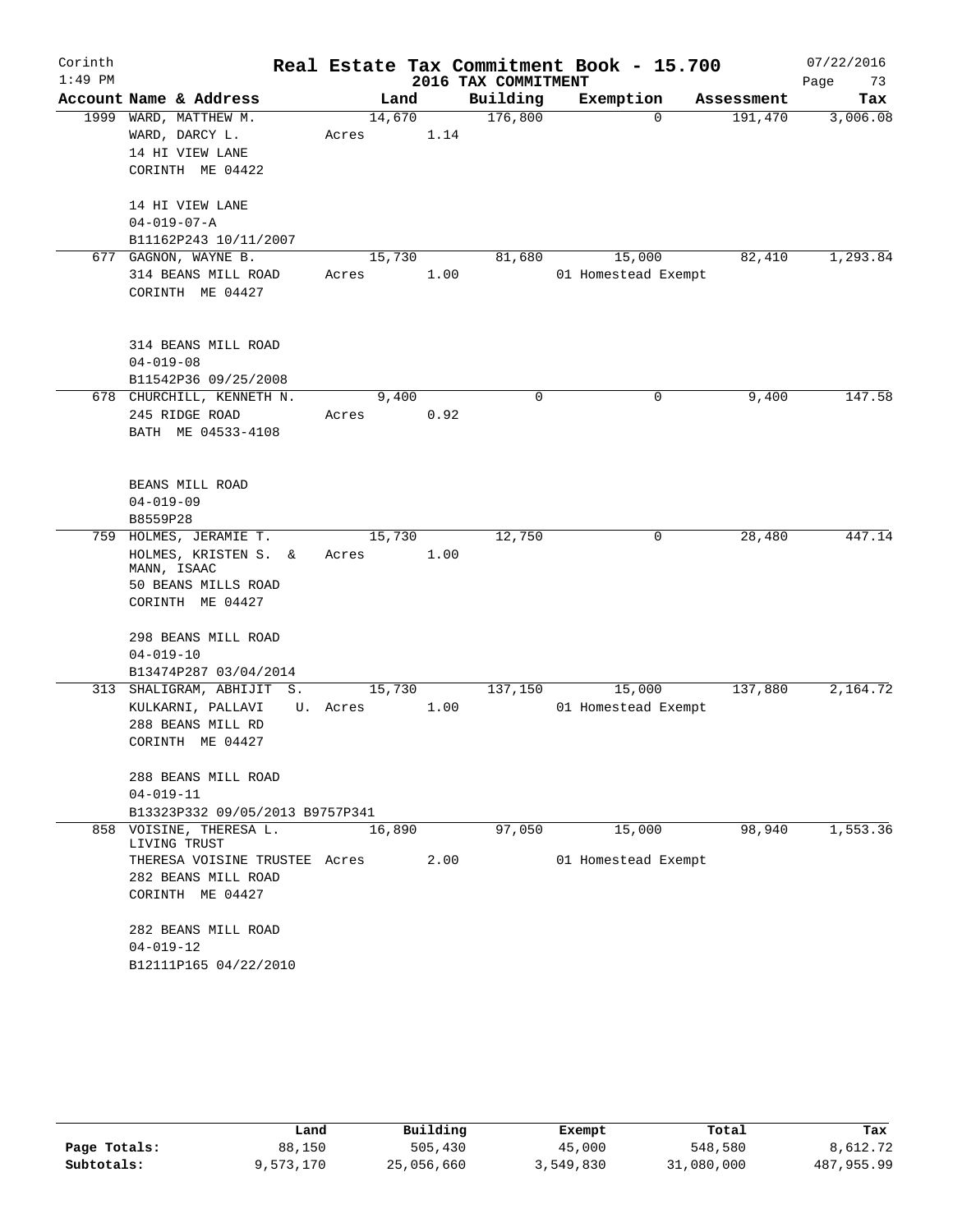| Corinth<br>$1:49$ PM       |                                                                                                                |       |                         | 2016 TAX COMMITMENT | Real Estate Tax Commitment Book - 15.700    |                         | 07/22/2016<br>Page<br>74 |
|----------------------------|----------------------------------------------------------------------------------------------------------------|-------|-------------------------|---------------------|---------------------------------------------|-------------------------|--------------------------|
|                            | Account Name & Address                                                                                         |       | Land                    | Building            | Exemption                                   | Assessment              | Tax                      |
|                            | 1629 VOISINE, THERESA L.<br>TRUST<br>THERESA VOISINE TRUSTEE Acres<br>282 BEANS MILL ROAD                      |       | 10,200<br>1.45          | $\mathbf 0$         |                                             | 10,200<br>$\Omega$      | 160.14                   |
|                            | CORINTH ME 04427<br>BEANS MILL ROAD                                                                            |       |                         |                     |                                             |                         |                          |
|                            | $04 - 019 - 12 - A$                                                                                            |       |                         |                     |                                             |                         |                          |
|                            | B12111P165 04/26/2010                                                                                          |       |                         |                     |                                             |                         |                          |
|                            | 814 LANCASTER, MARCIA<br>LANCASTER, SHANE, SHAWNA, Acres<br>SHANNON<br>254 BEANS MILL ROAD<br>CORINTH ME 04427 |       | 9,400<br>0.92           | $\Omega$            |                                             | 0<br>9,400              | 147.58                   |
|                            | BEANS MILL ROAD<br>$04 - 019 - 13$                                                                             |       |                         |                     |                                             |                         |                          |
|                            | B3403P257                                                                                                      |       |                         |                     |                                             |                         |                          |
|                            | 815 LANCASTER, MICHAEL K.<br>LANCASTER, MARCIA L.<br>254 BEANS MILL ROAD<br>CORINTH ME 04427                   | Acres | 16,700                  | 72,610<br>1.84      | 21,000<br>01 Homestead Exempt<br>22 Veteran | 68,310                  | 1,072.47                 |
|                            | 254 BEANS MILL ROAD<br>$04 - 019 - 14$<br>B2889P205                                                            |       |                         |                     |                                             |                         |                          |
|                            | 311 COLE, BILLIE JO                                                                                            |       | 15,730                  | 85,580              | 15,000                                      | 86,310                  | 1,355.07                 |
|                            | COLE, JAMES A.<br>240 BEANS MILL ROAD<br>CORINTH ME 04427                                                      | Acres | 1.00                    |                     | 01 Homestead Exempt                         |                         |                          |
|                            | 240 BEANS MILL ROAD<br>$04 - 019 - 15$<br>B4772P249                                                            |       |                         |                     |                                             |                         |                          |
|                            | 1475 GALLANT, DANIEL E. JR.<br>236 BEANS MILL ROAD<br>CORINTH ME 04427                                         | Acres | 15,730<br>1.00          | 79,980              |                                             | 95,710<br>0             | 1,502.65                 |
|                            | 236 BEANS MILL ROAD<br>$04 - 019 - 16$<br>B13409P218 12/03/2013                                                |       |                         |                     |                                             |                         |                          |
|                            | 754 HUGHES, RICHARD J.                                                                                         |       | 15,730                  | 75,380              |                                             | 91,110<br>$\mathbf 0$   | 1,430.43                 |
|                            | 224 BEANS MILL ROAD<br>CORINTH ME 04427                                                                        | Acres | 1.00                    |                     |                                             |                         |                          |
|                            | 224 BEANS MILL ROAD<br>$04 - 019 - 17$                                                                         |       |                         |                     |                                             |                         |                          |
|                            | B13924P72 08/10/2015<br>1348 CRANE, JAMES                                                                      |       | 22,320                  | 0                   |                                             | 22,320<br>0             | 350.42                   |
|                            | CRANE, STEVEN D.<br>2312 EXETER RD<br>EXETER ME 04435                                                          | Acres | 19.00                   |                     |                                             |                         |                          |
|                            | BEANS MILL ROAD<br>$04 - 019 - 18$<br>B11376P287 04/29/2008                                                    |       |                         |                     |                                             |                         |                          |
|                            | Land                                                                                                           |       | Building                |                     | Exempt                                      | Total                   | Tax                      |
| Page Totals:<br>Subtotals: | 105,810<br>9,678,980                                                                                           |       | 313,550<br>25, 370, 210 |                     | 36,000<br>3,585,830                         | 383,360<br>31, 463, 360 | 6,018.76<br>493,974.75   |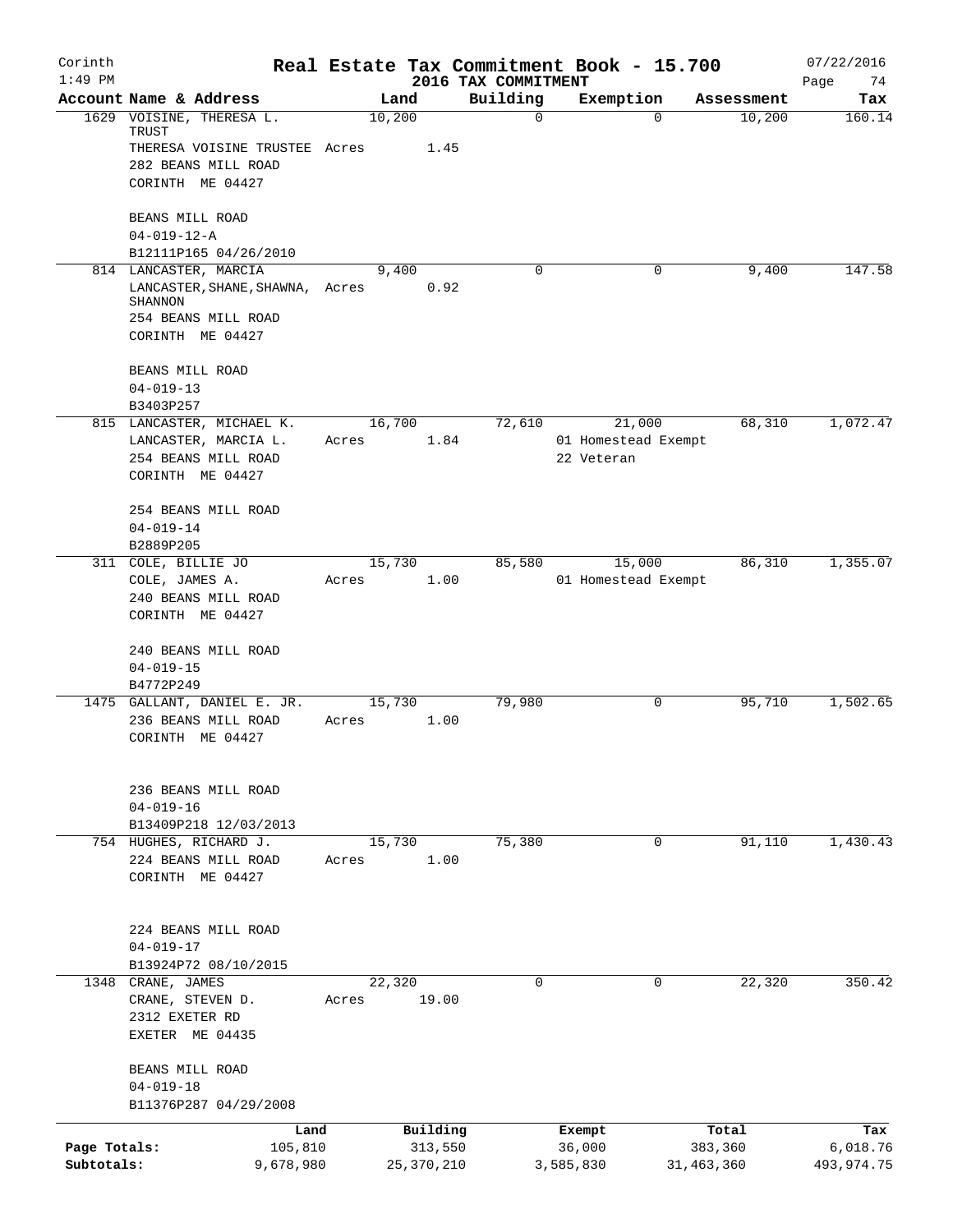| Corinth   |                                               |                 |        |                     | Real Estate Tax Commitment Book - 15.700 |                    | 07/22/2016 |
|-----------|-----------------------------------------------|-----------------|--------|---------------------|------------------------------------------|--------------------|------------|
| $1:49$ PM |                                               |                 |        | 2016 TAX COMMITMENT |                                          |                    | Page<br>75 |
|           | Account Name & Address                        |                 | Land   | Building            | Exemption                                | Assessment         | Tax        |
|           | 1349 CRANE, JAMES V.<br>CRANE, STEVEN D.      | 18,710<br>Acres | 23.03  | 0                   |                                          | 18,710<br>$\Omega$ | 293.75     |
|           | 2312 EXETER RD<br>EXETER ME 04435             |                 |        |                     |                                          |                    |            |
|           | BEANS MILL ROAD<br>$04 - 019 - 19$            |                 |        |                     |                                          |                    |            |
|           | B11376P287 04/29/2008                         |                 |        |                     |                                          |                    |            |
|           | 1659 TOWLE, LAWRENCE                          | 15,570          |        | 35,310              | 21,000                                   | 29,880             | 469.12     |
|           | 33 HI VIEW LANE                               | Acres           | 2.00   |                     | 22 Veteran                               |                    |            |
|           | CORINTH ME 04427                              |                 |        |                     | 01 Homestead Exempt                      |                    |            |
|           | 33 HI VIEW LANE                               |                 |        |                     |                                          |                    |            |
|           | $04 - 019 - 20$<br>B10496P66 06/21/2006       |                 |        |                     |                                          |                    |            |
| 228       | GARDNER LAND COMPANY,<br>INC.                 |                 | 1,950  | 0                   |                                          | 1,950<br>0         | 30.62      |
|           | P. O. BOX 189<br>LINCOLN ME 04457-0189        | Acres           | 16.00  |                     |                                          |                    |            |
|           | BEANS MILL ROAD N/F<br>OFF                    |                 |        |                     |                                          |                    |            |
|           | $04 - 020$                                    |                 |        |                     |                                          |                    |            |
|           | B7453P95                                      |                 |        |                     |                                          |                    |            |
|           | 585 FROST, STEPHEN G.                         | 11,970          |        | 0                   |                                          | 11,970<br>0        | 187.93     |
|           | FROST, BEVERLY A.                             | Acres           | 12.50  |                     |                                          |                    |            |
|           | 74 BEANS MILL ROAD                            |                 |        |                     |                                          |                    |            |
|           | CORINTH ME 04427                              |                 |        |                     |                                          |                    |            |
|           | BEANS MILL ROAD N/F OFF<br>$04 - 021$         |                 |        |                     |                                          |                    |            |
|           | B9105P1                                       |                 |        |                     |                                          |                    |            |
|           | 1300 STROUT, JOSEPH K.                        | 48,400          |        | 51,150              | 15,000                                   | 84,550             | 1,327.44   |
|           | 416 BEANS MILL ROAD                           | Acres           | 100.00 |                     | 01 Homestead Exempt                      |                    |            |
|           | CORINTH ME 04427                              |                 |        |                     |                                          |                    |            |
|           | 416 BEANS MILL ROAD                           |                 |        |                     |                                          |                    |            |
|           | $04 - 022$                                    |                 |        |                     |                                          |                    |            |
|           | B3288P76                                      |                 |        | $\Omega$            |                                          | 10,840<br>0        | 170.19     |
|           | 1301 STROUT, JOSEPH K.<br>416 BEANS MILL ROAD | 10,840<br>Acres | 2.00   |                     |                                          |                    |            |
|           | CORINTH ME 04427                              |                 |        |                     |                                          |                    |            |
|           | BEANS MILL RD LEDGE<br>HILL R                 |                 |        |                     |                                          |                    |            |
|           | $04 - 023$                                    |                 |        |                     |                                          |                    |            |
|           | B3192P278                                     |                 |        |                     |                                          |                    |            |
|           |                                               |                 |        |                     |                                          |                    |            |

|              | Land      | Building   | Exempt    | Total      | Tax         |
|--------------|-----------|------------|-----------|------------|-------------|
| Page Totals: | 107,440   | 86,460     | 36,000    | 157,900    | 2,479.05    |
| Subtotals:   | 9,786,420 | 25,456,670 | 3,621,830 | 31,621,260 | 496, 453.80 |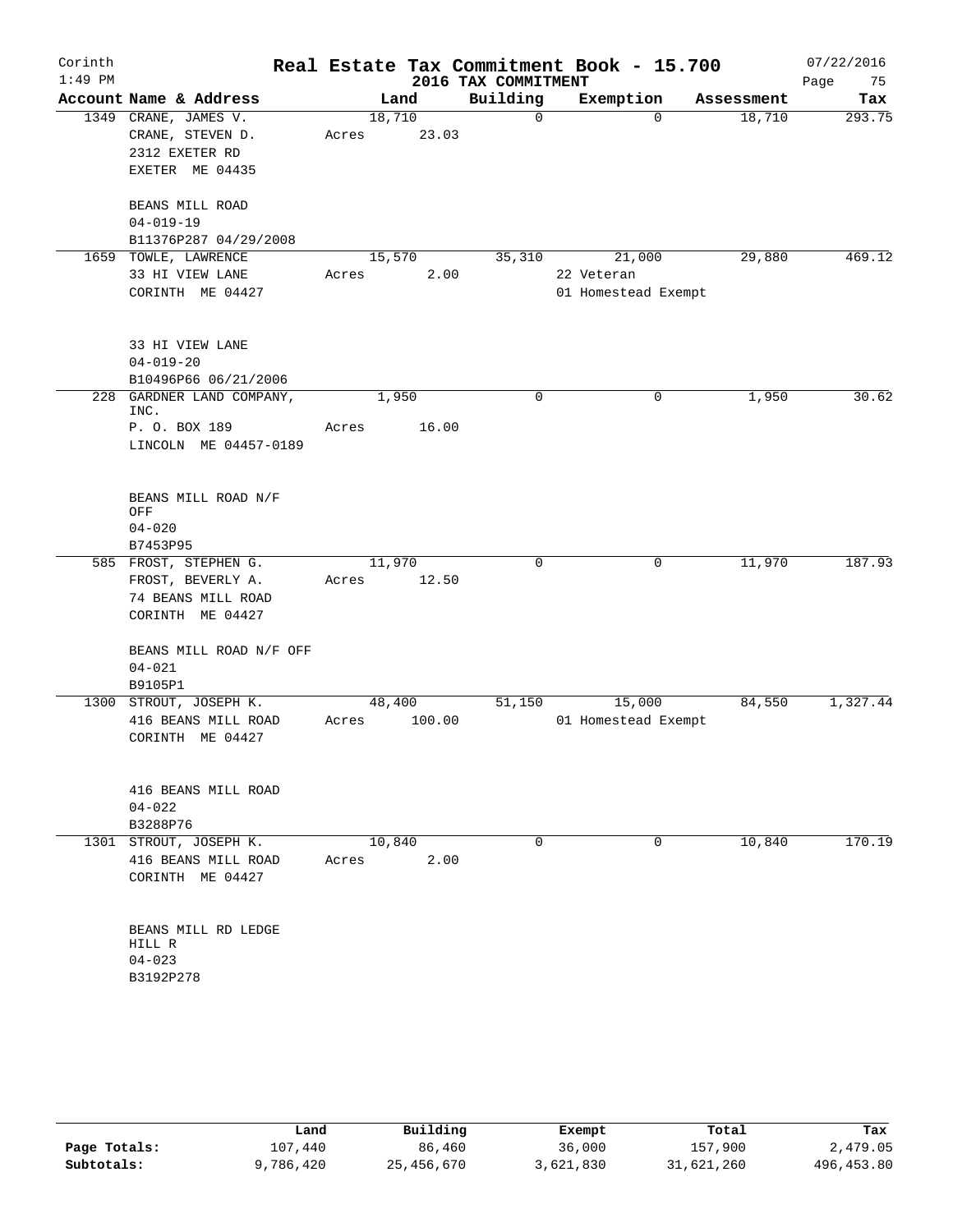| Corinth<br>$1:49$ PM |                                                                   |                 |        | 2016 TAX COMMITMENT | Real Estate Tax Commitment Book - 15.700 |            | 07/22/2016<br>Page<br>76 |
|----------------------|-------------------------------------------------------------------|-----------------|--------|---------------------|------------------------------------------|------------|--------------------------|
|                      | Account Name & Address                                            |                 | Land   | Building            | Exemption                                | Assessment | Tax                      |
|                      | 1302 STROUT, JOSEPH K.<br>416 BEANS MILL ROAD<br>CORINTH ME 04427 | 28,930<br>Acres | 140.00 | $\mathbf 0$         | $\overline{0}$                           | 28,930     | 454.20                   |
|                      | LEDGE HILL ROAD<br>$04 - 024$<br>B3288P76                         |                 |        |                     |                                          |            |                          |
|                      | 534 EATON, LINWOOD N. LIV<br>INT<br>TR                            | 36,410          |        | 0                   | 0                                        | 36,410     | 571.64                   |
|                      | EATON, JANE L. LIV TR<br>INT<br>151 EATON ROAD                    | Acres           | 82.00  |                     |                                          |            |                          |
|                      | EXETER ME 04435                                                   |                 |        |                     |                                          |            |                          |
|                      | LEDGE HILL ROAD<br>$04 - 025$<br>B5845P175                        |                 |        |                     |                                          |            |                          |
|                      | 535 EATON, LINWOOD N. LIV                                         | 40,870          |        | 0                   | 0                                        | 40,870     | 641.66                   |
|                      | TR<br>INT<br>EATON, JANE L. LIV TR                                | Acres           | 99.00  |                     |                                          |            |                          |
|                      | INT<br>151 EATON ROAD                                             |                 |        |                     |                                          |            |                          |
|                      | EXETER ME 04435                                                   |                 |        |                     |                                          |            |                          |
|                      | LEDGE HILL ROAD<br>$04 - 026$                                     |                 |        |                     |                                          |            |                          |
|                      | B5845P175                                                         |                 |        |                     |                                          |            |                          |
|                      | 912 ADAMS RANDY L. &<br>CHRYSTAL A. LIVING<br>TRUST               | 31,530          |        | 16,000              | 0                                        | 47,530     | 746.22                   |
|                      | MCLAUGHLIN, JEFFREY D. Acres 60.80<br>89 LAKE ROAD                |                 |        |                     |                                          |            |                          |
|                      | LEVANT ME 04456                                                   |                 |        |                     |                                          |            |                          |
|                      | LEDGE HILL ROAD<br>$04 - 027$                                     |                 |        |                     |                                          |            |                          |
|                      | B12682P218 12/14/2011 B9989P313 06/13/2005                        |                 |        |                     |                                          |            |                          |
|                      | 914 MCLAUGHLIN, JEFFREY D. 15,960<br>408 LEDGE HILL ROAD          | Acres           | 1.20   |                     | 32,690 15,000<br>01 Homestead Exempt     | 33,650     | 528.30                   |
|                      | CORINTH ME 04427                                                  |                 |        |                     |                                          |            |                          |
|                      | 408 LEDGE HILL ROAD                                               |                 |        |                     |                                          |            |                          |
|                      | $04 - 027 - A$<br>B5382P111                                       |                 |        |                     |                                          |            |                          |
|                      | 83 BEAL, SHIRLEY E.                                               |                 | 27,300 | 93,510              | 15,000                                   | 105,810    | 1,661.22                 |
|                      | P.O. BOX 226<br>CORINTH ME 04427                                  | Acres 33.00     |        |                     | 01 Homestead Exempt                      |            |                          |
|                      | 397 LEDGE HILL ROAD<br>$04 - 028$                                 |                 |        |                     |                                          |            |                          |
|                      | B3966P264                                                         |                 |        |                     |                                          |            |                          |
|                      |                                                                   |                 |        |                     |                                          |            |                          |
|                      |                                                                   |                 |        |                     |                                          |            |                          |

|              | Land      | Building   | Exempt    | Total      | Tax        |
|--------------|-----------|------------|-----------|------------|------------|
| Page Totals: | 181,000   | 142,200    | 30,000    | 293,200    | 4,603.24   |
| Subtotals:   | 9,967,420 | 25,598,870 | 3,651,830 | 31,914,460 | 501,057.04 |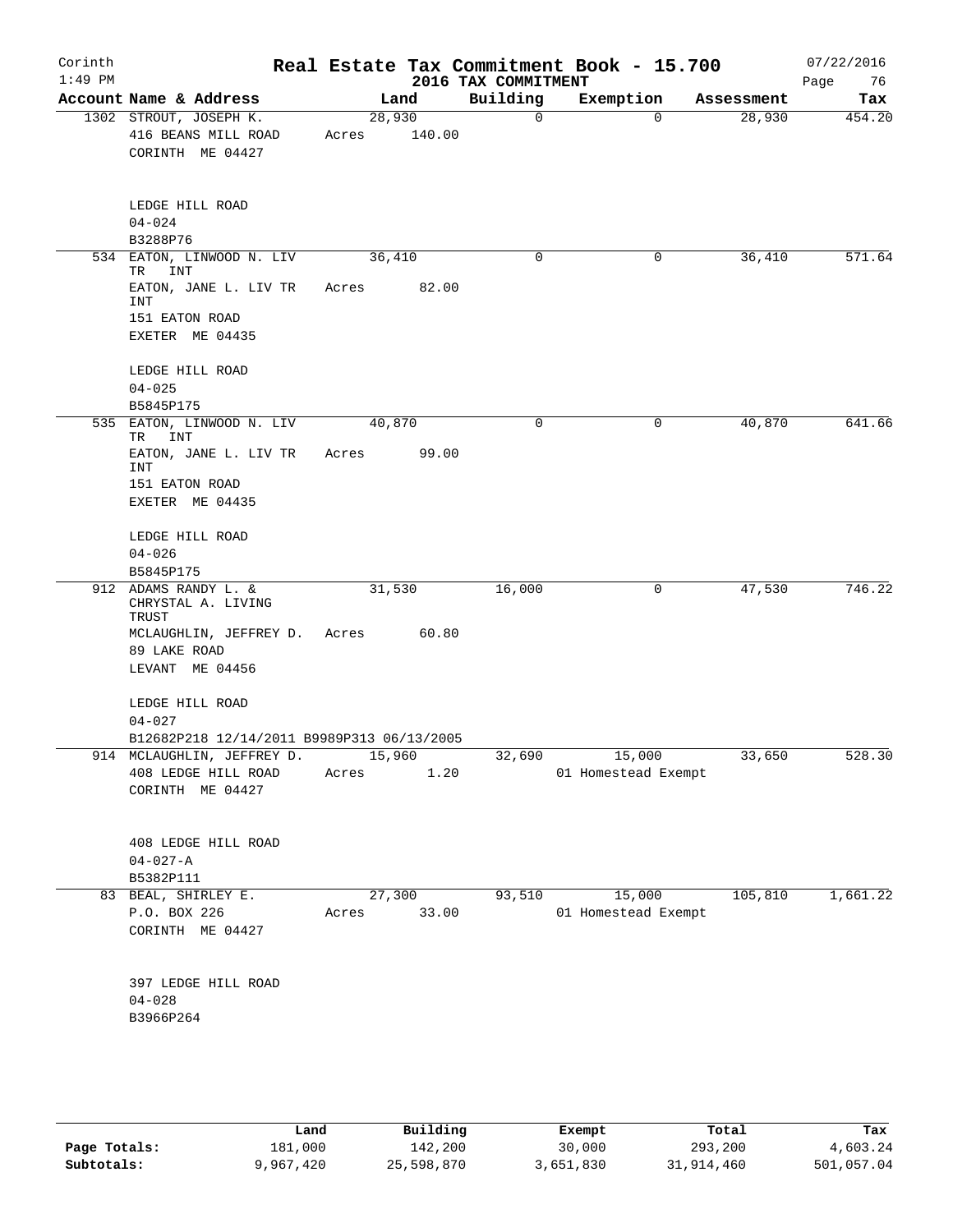| Corinth<br>$1:49$ PM       |                                                                                                                     |                 |                       | 2016 TAX COMMITMENT | Real Estate Tax Commitment Book - 15.700 |                         | 07/22/2016<br>Page<br>77 |
|----------------------------|---------------------------------------------------------------------------------------------------------------------|-----------------|-----------------------|---------------------|------------------------------------------|-------------------------|--------------------------|
|                            | Account Name & Address                                                                                              | Land            |                       | Building            | Exemption                                | Assessment              | Tax                      |
|                            | 160 BOWMAN, BRUCE<br>448 LEDGE HILL ROAD<br>CORINTH ME 04427                                                        | 17,390<br>Acres | 7.00                  | 105, 310            | 15,000<br>01 Homestead Exempt            | 107,700                 | 1,690.89                 |
|                            | 448 LEDGE HILL ROAD<br>$04 - 029$<br>B4351P188                                                                      |                 |                       |                     |                                          |                         |                          |
| 2052                       | TOWN OF CORINTH<br>PO BOX 309<br>CORINTH ME 04427                                                                   |                 | $\mathbf 0$           | $\Omega$            | $\Omega$<br>43 Municipal                 | 0                       | 0.00                     |
|                            | LEDGE HILL ROAD<br>$04 - 029 - A$                                                                                   |                 |                       |                     |                                          |                         |                          |
|                            | 594 GELETKA, MICHAEL C.<br>(HEIRS OF)<br>GELETKA, PHYLLIS M.                                                        | 40,210<br>Acres | 93.50                 | 9,500               | 0                                        | 49,710                  | 780.45                   |
|                            | (HEIRS OF)<br>C/O RICHARD GELETKA<br>1412 TATNIC RD<br>WELLS ME 04090-7506<br>410 LEDGE HILL ROAD<br>$04 - 029 - B$ |                 |                       |                     |                                          |                         |                          |
|                            | B4180P250                                                                                                           |                 |                       |                     |                                          |                         |                          |
|                            | 161 BOWMAN, BRUCE<br>448 LEDGE HILL ROAD<br>CORINTH ME 04427                                                        | 15,960<br>Acres | 1.20                  | 14,900              | 0                                        | 30,860                  | 484.50                   |
|                            | 424 LEDGE HILL ROAD<br>$04 - 029 - C$<br>B4351P188                                                                  |                 |                       |                     |                                          |                         |                          |
|                            | 1573 BOWMAN, CHAD B.<br>444 LEDGE HILL ROAD<br>CORINTH ME 04427                                                     | 20,370<br>Acres | 5.00                  | 208,940             | 15,000<br>01 Homestead Exempt            | 214,310                 | 3,364.67                 |
|                            | 444 LEDGE HILL ROAD<br>$04 - 029 - D$<br>B10898P121 03/29/2007                                                      |                 |                       |                     |                                          |                         |                          |
| 1311                       | RACKLEY, CHARLES A.<br>PO BOX 203<br>CORINTH ME 04427                                                               | 25,510<br>Acres | 14.00                 | 104,730             | 15,000<br>01 Homestead Exempt            | 115,240                 | 1,809.27                 |
|                            | 415 LEDGE HILL ROAD<br>$04 - 030$<br>B10490P33 06/13/2006                                                           |                 |                       |                     |                                          |                         |                          |
|                            | 1231 CONWAY, LAURIE D.<br>495 LEDGE HILL ROAD<br>CORINTH ME 04427                                                   | 19,040<br>Acres | 14.00                 | 0                   | 0                                        | 19,040                  | 298.93                   |
|                            | LEDGE HILL ROAD<br>$04 - 030 - A$<br>B10994P26 06/07/2007 B2936P33                                                  |                 |                       |                     |                                          |                         |                          |
|                            | Land                                                                                                                |                 | Building              |                     | Exempt                                   | Total                   | Tax                      |
| Page Totals:<br>Subtotals: | 138,480<br>10,105,900                                                                                               |                 | 443,380<br>26,042,250 |                     | 45,000<br>3,696,830                      | 536,860<br>32, 451, 320 | 8,428.71<br>509,485.75   |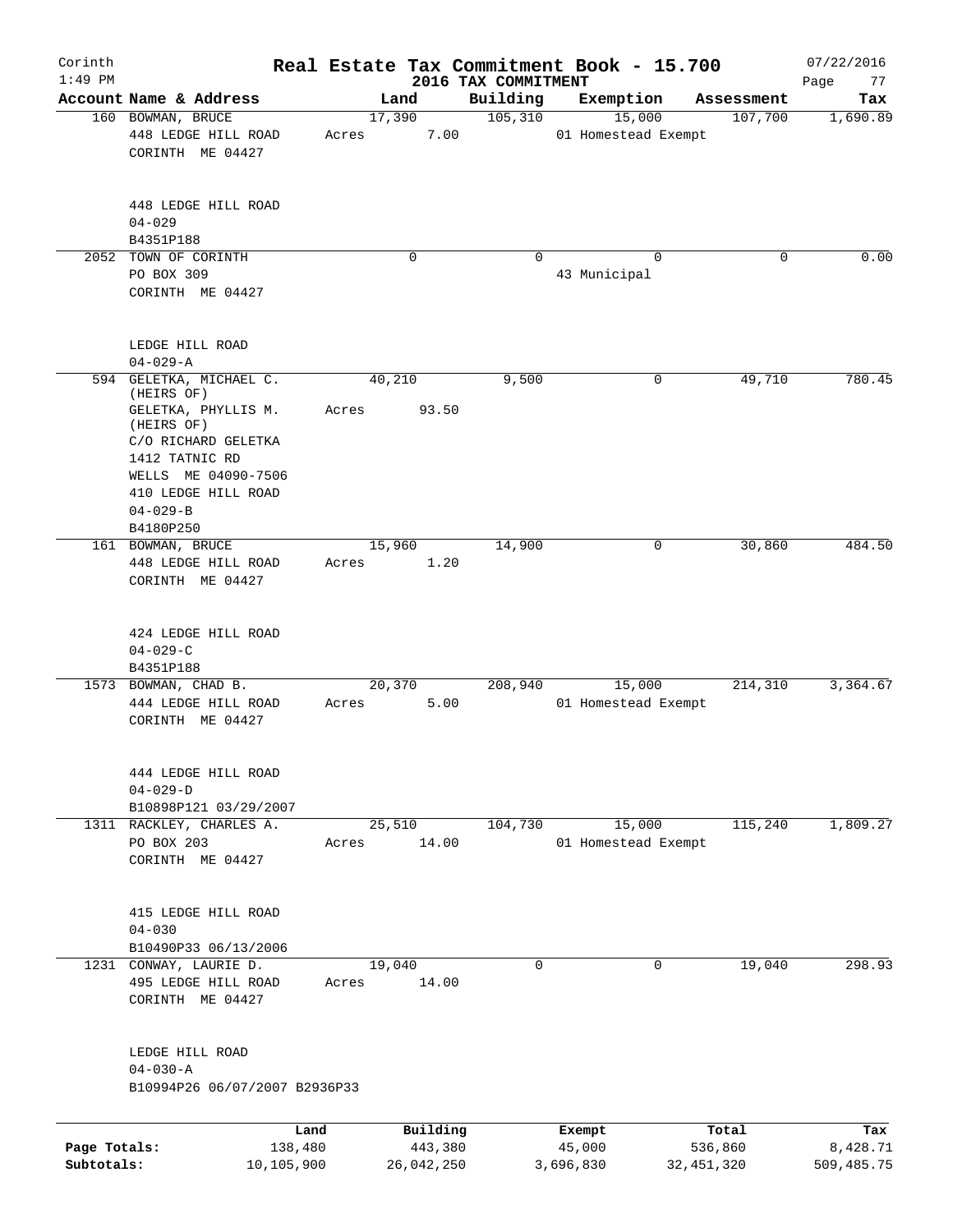| Corinth<br>$1:49$ PM |                                                       |        |                 | 2016 TAX COMMITMENT | Real Estate Tax Commitment Book - 15.700 |              | 07/22/2016<br>Page<br>78 |
|----------------------|-------------------------------------------------------|--------|-----------------|---------------------|------------------------------------------|--------------|--------------------------|
|                      | Account Name & Address                                |        | Land            | Building            | Exemption                                | Assessment   | Tax                      |
|                      | 337 CONWAY, LAURIE D.                                 |        | 20, 370         | 76,420              | 15,000                                   | 81,790       | 1,284.10                 |
|                      | 495 LEDGE HILL RD<br>CORINTH ME 04427                 | Acres  | 5.00            |                     | 01 Homestead Exempt                      |              |                          |
|                      | 495 LEDGE HILL ROAD<br>$04 - 031$                     |        |                 |                     |                                          |              |                          |
|                      | B3395P31                                              |        |                 |                     |                                          |              |                          |
|                      | 398 DAY JR, KENNETH U.<br>DAY, JOYCE M. (HEIRS<br>OF) | Acres  | 34,540<br>58.00 | 83,280              | 15,000<br>01 Homestead Exempt            | 102,820      | 1,614.27                 |
|                      | 502 LEDGE HILL ROAD<br>CORINTH ME 04427               |        |                 |                     |                                          |              |                          |
|                      | 502 LEDGE HILL ROAD                                   |        |                 |                     |                                          |              |                          |
|                      | $04 - 032$                                            |        |                 |                     |                                          |              |                          |
|                      | B3901P96<br>1520 RUMNEY, JOYCE                        |        | 18,400          | 32,490              | 21,000                                   | 29,890       | 469.27                   |
|                      | RUMNEY, RAYMOND (HEIRS<br>OF)                         | Acres  | 3.30            |                     | 01 Homestead Exempt                      |              |                          |
|                      | 482 LEDGE HILL RD                                     |        |                 |                     | 31 Vetrans Widow                         |              |                          |
|                      | CORINTH ME 04427                                      |        |                 |                     |                                          |              |                          |
|                      | 482 LEDGE HILL ROAD<br>$04 - 032 - A$                 |        |                 |                     |                                          |              |                          |
|                      | B10176P122 04/28/2004                                 |        |                 |                     |                                          |              |                          |
|                      | 1394 TOZIER, SHELDON                                  |        | 23,210          | 0                   | 0                                        | 23,210       | 364.40                   |
|                      | 1583 BROADWAY<br>BANGOR ME 04401                      | Acres  | 34.00           |                     |                                          |              |                          |
|                      | LEDGE HILL ROAD                                       |        |                 |                     |                                          |              |                          |
|                      | $04 - 032 - B$                                        |        |                 |                     |                                          |              |                          |
|                      | B4444P198                                             |        |                 |                     |                                          |              |                          |
|                      | 1015 PAGE SR, DONALD                                  |        | 15,730          | 100,530             | 15,000                                   | 101,260      | 1,589.78                 |
|                      | PAGE, HARRIET E.                                      | Acres  | 1.00            |                     | 01 Homestead Exempt                      |              |                          |
|                      | 441 WEST CORINTH ROAD<br>CORINTH ME 04427             |        |                 |                     |                                          |              |                          |
|                      | 441 WEST CORINTH ROAD<br>$04 - 033$                   |        |                 |                     |                                          |              |                          |
|                      | B11116P217 09/06/2007 B1353P450 03/22/1952            |        |                 |                     |                                          |              |                          |
|                      | 557 EMILIO ESTATES, INC.                              |        | 22,700          | 287,560             | 0                                        | 310,260      | 4,871.08                 |
|                      | 465 WEST CORINTH ROAD<br>CORINTH ME 04427             | Acres  | 3.50            |                     |                                          |              |                          |
|                      | 465 WEST CORINTH ROAD<br>$04 - 034$                   |        |                 |                     |                                          |              |                          |
|                      | B6491P187                                             |        |                 |                     |                                          |              |                          |
|                      | 909 MCLAUGHLIN, CAROL A.                              | 25,010 |                 | 81,330              | 15,000                                   | 91,340       | 1,434.04                 |
|                      | 423 WEST CORINTH ROAD<br>CORINTH ME 04427             | Acres  | 9.00            |                     | 01 Homestead Exempt                      |              |                          |
|                      | 423 WEST CORINTH ROAD<br>$04 - 034 - A$               |        |                 |                     |                                          |              |                          |
|                      | B2221P728                                             |        |                 |                     |                                          |              |                          |
|                      | Land                                                  |        | Building        |                     | Exempt                                   | Total        | Tax                      |
| Page Totals:         | 159,960                                               |        | 661,610         |                     | 81,000                                   | 740,570      | 11,626.94                |
| Subtotals:           | 10,265,860                                            |        | 26,703,860      |                     | 3,777,830                                | 33, 191, 890 | 521, 112.69              |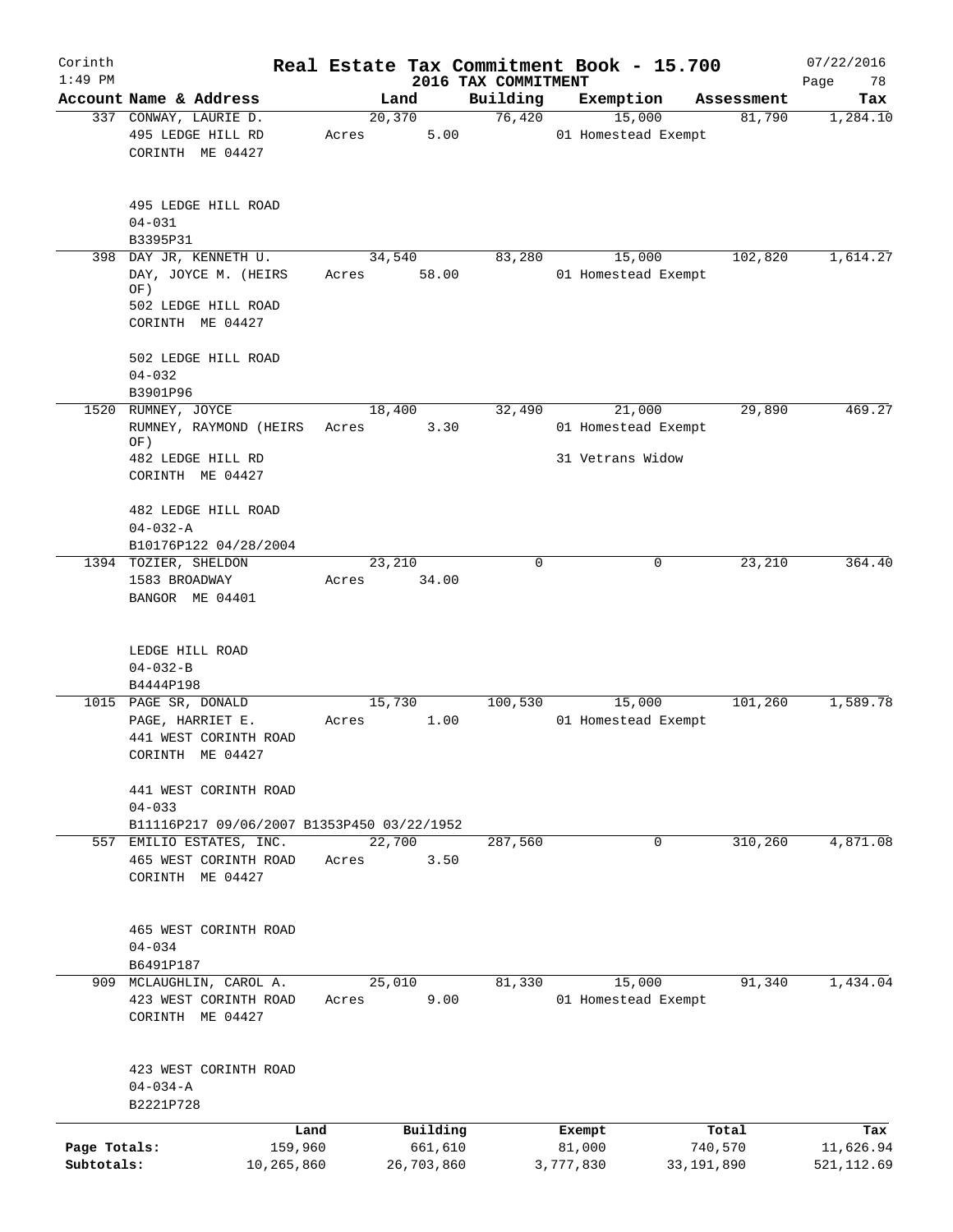| Corinth      |                                                                                                 |       |                 |                     | Real Estate Tax Commitment Book - 15.700 |            | 07/22/2016  |
|--------------|-------------------------------------------------------------------------------------------------|-------|-----------------|---------------------|------------------------------------------|------------|-------------|
| $1:49$ PM    |                                                                                                 |       |                 | 2016 TAX COMMITMENT |                                          |            | 79<br>Page  |
|              | Account Name & Address                                                                          |       | Land            | Building            | Exemption<br>$\Omega$                    | Assessment | Tax         |
|              | 532 MITCHELL, TYLER G.<br>447 WEST CORINTH ROAD                                                 | Acres | 17,330<br>2.38  | 135,070             |                                          | 152,400    | 2,392.68    |
|              | CORINTH ME 04427                                                                                |       |                 |                     |                                          |            |             |
|              | 447 WEST CORINTH ROAD                                                                           |       |                 |                     |                                          |            |             |
|              | $04 - 034 - B$                                                                                  |       |                 |                     |                                          |            |             |
|              | B14090P119 02/29/2016<br>317 KING, GREG                                                         |       | 17,920          | 23,120              | 15,000                                   | 26,040     | 408.83      |
|              | 455 WEST CORINTH ROAD<br>CORINTH ME 04427                                                       | Acres | 2.89            |                     | 01 Homestead Exempt                      |            |             |
|              | 455 WEST CORINTH ROAD<br>$04 - 034 - C$                                                         |       |                 |                     |                                          |            |             |
|              | B12907P69 08/06/2012                                                                            |       |                 |                     |                                          |            |             |
|              | 103 BEMIS, LINDA L.<br>269 OLIVER HILL ROAD<br>GARLAND ME 04939                                 | Acres | 15,730<br>1.00  | 21,160              | 15,000<br>01 Homestead Exempt            | 21,890     | 343.67      |
|              | 461 WEST CORINTH ROAD<br>$04 - 034 - D$                                                         |       |                 |                     |                                          |            |             |
|              | B5813P243                                                                                       |       |                 |                     |                                          |            |             |
|              | 25 FRENCH, DENISE FLORENCE<br>GRABOFSKY JR, ROBERT<br>399 WEST CORINTH ROAD<br>CORINTH ME 04427 | Acres | 27,260<br>17.01 | 24,670              | 15,000<br>01 Homestead Exempt            | 36,930     | 579.80      |
|              | 399 WEST CORINTH ROAD<br>$04 - 035$                                                             |       |                 |                     |                                          |            |             |
|              | B13118P183 03/14/2013 B11454P66 06/26/2008                                                      |       |                 |                     |                                          |            |             |
|              | 1726 VAFIADES, STEVEN V.<br>VAFIADES, KIMBERLY A.<br>395 WEST CORINTH ROAD<br>CORINTH ME 04427  | Acres | 20,360<br>4.99  | 98,560              | 15,000<br>01 Homestead Exempt            | 103,920    | 1,631.54    |
|              | 395 WEST CORINTH ROAD<br>$04 - 035 - A$                                                         |       |                 |                     |                                          |            |             |
|              | B8444P241                                                                                       |       |                 |                     |                                          |            |             |
|              | 347 CRAIG, HARVEY                                                                               |       | 33,590          | 39,720              | 0                                        | 73,310     | 1,150.97    |
|              | 2641 EXETER RD<br>EXETER ME 04425                                                               | Acres | 25.80           |                     |                                          |            |             |
|              | 329 WEST CORINTH ROAD<br>$04 - 036$                                                             |       |                 |                     |                                          |            |             |
|              | B9667P101                                                                                       |       |                 |                     |                                          |            |             |
| 1104         | PREBLE, VALERIE A.<br>(Heirs of)                                                                |       | 18,860          | 95,910              | $\mathbf{0}$                             | 114,770    | 1,801.89    |
|              | C/O BRYAN PREBLE<br>381 WEST CORINTH RD<br>CORINTH ME 04427                                     | Acres | 3.70            |                     |                                          |            |             |
|              | 381 WEST CORINTH ROAD<br>$04 - 036 - A$<br>B11269P243 01/22/2008                                |       |                 |                     |                                          |            |             |
|              | Land                                                                                            |       | Building        |                     |                                          | Total      | Tax         |
| Page Totals: | 151,050                                                                                         |       | 438,210         |                     | Exempt<br>60,000                         | 529,260    | 8,309.38    |
| Subtotals:   | 10,416,910                                                                                      |       | 27,142,070      |                     | 3,837,830                                | 33,721,150 | 529, 422.07 |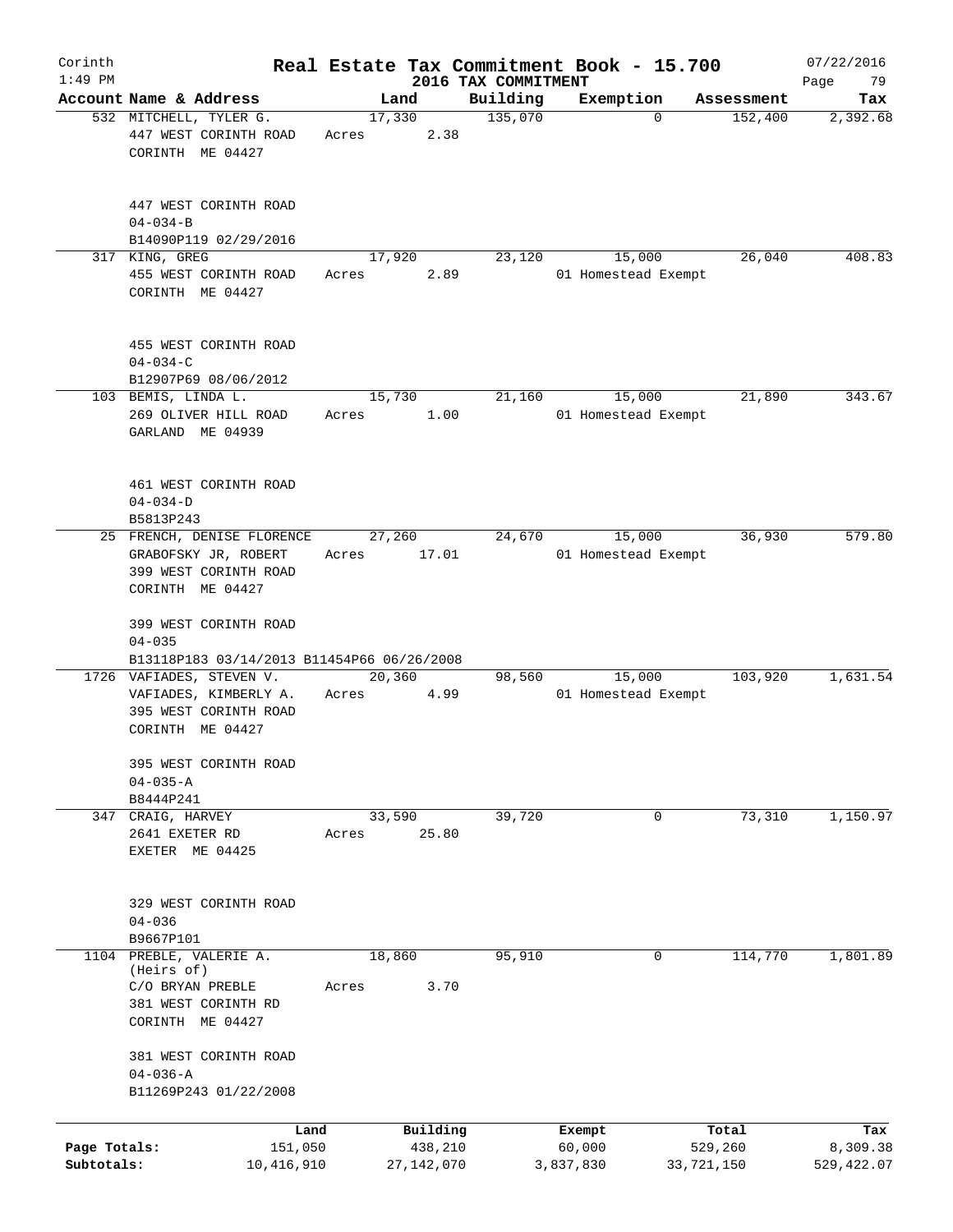| Corinth<br>$1:49$ PM |                                                                                     |                 |                     | 2016 TAX COMMITMENT | Real Estate Tax Commitment Book - 15.700 |                  | 07/22/2016        |
|----------------------|-------------------------------------------------------------------------------------|-----------------|---------------------|---------------------|------------------------------------------|------------------|-------------------|
|                      | Account Name & Address                                                              |                 | Land                | Building            | Exemption                                | Assessment       | Page<br>80<br>Tax |
|                      | 1103 PREBLE, ROBERT<br>373 WEST CORINTH ROAD<br>CORINTH ME 04427                    | 33,430<br>Acres | 3.70                | 30,940              | 15,000<br>01 Homestead Exempt            | 49,370           | 775.11            |
|                      | 373 WEST CORINTH ROAD<br>$04 - 036 - B$<br>B2572P338                                |                 |                     |                     |                                          |                  |                   |
|                      | 1860 PREBLE, LYNETTE<br>373 WEST CORINTH ROAD<br>CORINTH ME 04427                   |                 | $\mathbf 0$         | 69,310              | 15,000<br>01 Homestead Exempt            | 54,310           | 852.67            |
|                      | 375 WEST CORINTH ROAD<br>$04 - 036 - B - 01H$                                       |                 |                     |                     |                                          |                  |                   |
|                      | 496 BLASS, JOHN J.<br>BLASS, WANITA A.<br>269 WEST CORINTH ROAD<br>CORINTH ME 04427 | 46,530<br>Acres | 150.00              | 154,320             | 15,000<br>01 Homestead Exempt            | 185,850          | 2,917.85          |
|                      | 269 WEST CORINTH ROAD<br>$04 - 036 - C$<br>B6753P208                                |                 |                     |                     |                                          |                  |                   |
|                      | 276 RILEY, RONALD J.<br>28 BROOKSIDE LANE<br>CORINTH ME 04427                       | 20,410<br>Acres | 5.03                | 58,160              | 15,000<br>01 Homestead Exempt            | 63,570           | 998.05            |
|                      | 28 BROOKSIDE LANE<br>$04 - 036 - D$<br>B8145P304                                    |                 |                     |                     |                                          |                  |                   |
|                      | 35 ARCHER, ELIZABETH A.<br>P.O. BOX 313<br>CORINTH ME 04427                         | 24,190<br>Acres | 8.29                | 102,650             | 15,000<br>01 Homestead Exempt            | 111,840          | 1,755.89          |
|                      | 37 BROOKSIDE LANE<br>$04 - 036 - E$<br>B6109P316                                    |                 |                     |                     |                                          |                  |                   |
|                      | 349 LOVELL, SHARON D.<br>8 CHARLESTON RD APT 16<br>CHARLESTON ME 04422              | 16,250<br>Acres | 1.45                | 21,510              | 0                                        | 37,760           | 592.83            |
|                      | 12 BROOKSIDE LANE<br>$04 - 036 - F$<br>B9358P65                                     |                 |                     |                     |                                          |                  |                   |
|                      | 1853 PAGE, TERESA L.<br>343 WEST CORINTH RD<br>CORINTH ME 04427                     | 25,940<br>Acres | 9.80                | 116,520             | 15,000<br>01 Homestead Exempt            | 127,460          | 2,001.12          |
|                      | 343 WEST CORINTH ROAD<br>$04 - 036 - G$<br>B11866P261 07/31/2009                    |                 |                     |                     |                                          |                  |                   |
|                      |                                                                                     |                 |                     |                     |                                          |                  |                   |
| Page Totals:         | Land<br>166,750                                                                     |                 | Building<br>553,410 |                     | Exempt<br>90,000                         | Total<br>630,160 | Tax<br>9,893.52   |

**Subtotals:** 10,583,660 27,695,480 3,927,830 34,351,310 539,315.59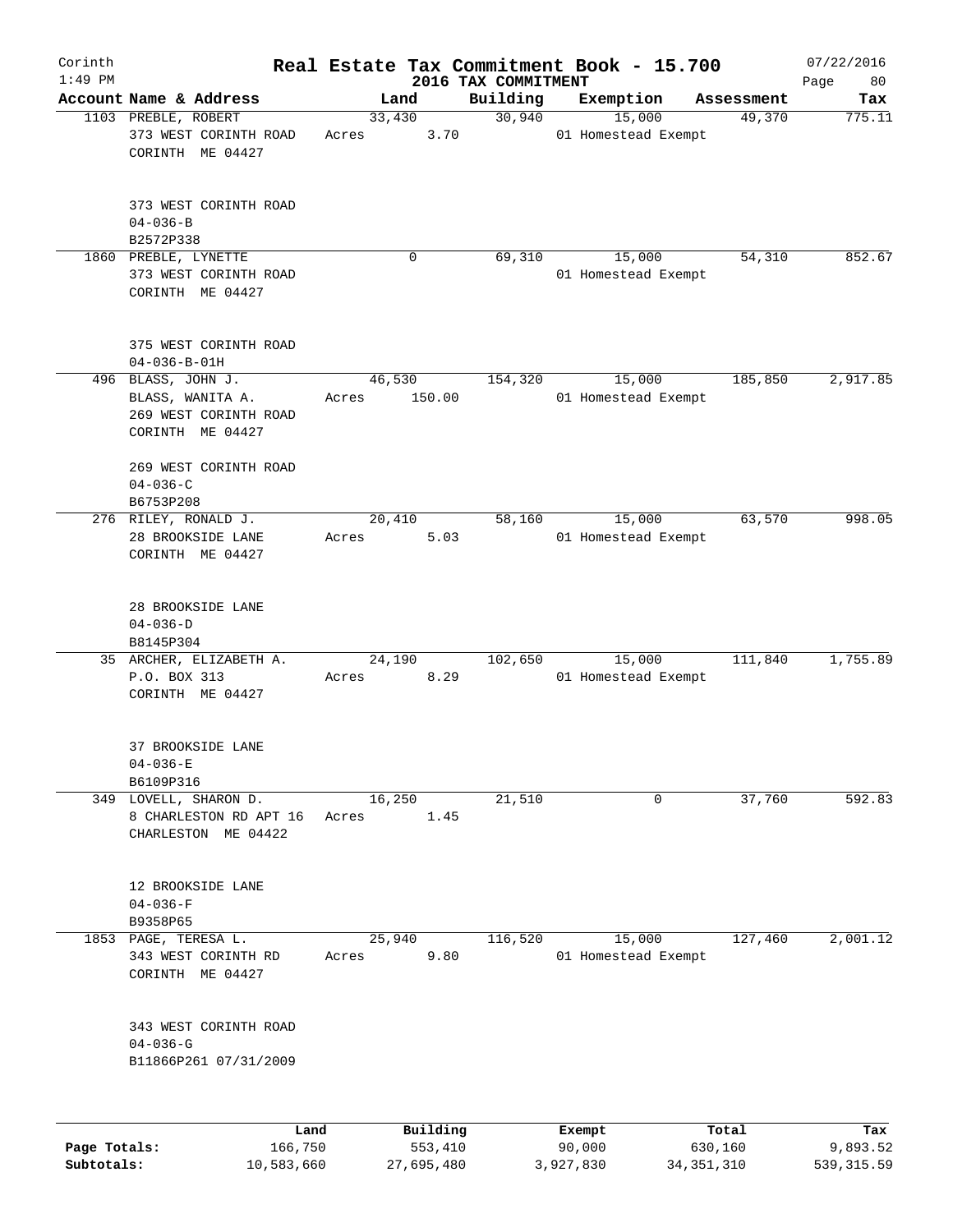| Corinth      |                            |       |              |                                 | Real Estate Tax Commitment Book - 15.700 |                       | 07/22/2016        |
|--------------|----------------------------|-------|--------------|---------------------------------|------------------------------------------|-----------------------|-------------------|
| $1:49$ PM    | Account Name & Address     |       | Land         | 2016 TAX COMMITMENT<br>Building | Exemption                                |                       | Page<br>81<br>Tax |
|              | 1854 BLACK, JEFFREY W.     |       | 26,530       | 133,800                         | 15,000                                   | Assessment<br>145,330 |                   |
|              | BLACK, CINDY B.            |       | 16.00        |                                 | 01 Homestead Exempt                      |                       | 2,281.68          |
|              | 347 WEST CORINTH ROAD      | Acres |              |                                 |                                          |                       |                   |
|              |                            |       |              |                                 |                                          |                       |                   |
|              | CORINTH ME 04427-3143      |       |              |                                 |                                          |                       |                   |
|              | 347 WEST CORINTH ROAD      |       |              |                                 |                                          |                       |                   |
|              | $04 - 036 - H$             |       |              |                                 |                                          |                       |                   |
|              | B9640P186                  |       |              |                                 |                                          |                       |                   |
|              | 911 MCLAUGHLIN, ELEANOR J. |       | 12,510       | 70,270                          | 21,000                                   | 61,780                | 969.95            |
|              | 215 WEST CORINTH ROAD      | Acres | 0.52         |                                 | 31 Vetrans Widow                         |                       |                   |
|              | CORINTH ME 04427           |       |              |                                 | 01 Homestead Exempt                      |                       |                   |
|              |                            |       |              |                                 |                                          |                       |                   |
|              |                            |       |              |                                 |                                          |                       |                   |
|              | 215 WEST CORINTH ROAD      |       |              |                                 |                                          |                       |                   |
|              | $04 - 037$                 |       |              |                                 |                                          |                       |                   |
|              | B9870P318 02/23/2005       |       |              |                                 |                                          |                       |                   |
|              | 1521 WILSON, RUSSEL A.     |       | 25,310       | 78,270                          | 0                                        | 103,580               | 1,626.21          |
|              | 231 WEST CORINTH ROAD      | Acres | 12.00        |                                 |                                          |                       |                   |
|              | CORINTH ME 04427           |       |              |                                 |                                          |                       |                   |
|              |                            |       |              |                                 |                                          |                       |                   |
|              |                            |       |              |                                 |                                          |                       |                   |
|              | 231 WEST CORINTH ROAD      |       |              |                                 |                                          |                       |                   |
|              | $04 - 038$                 |       |              |                                 |                                          |                       |                   |
|              | B14098P219 03/14/2016      |       |              |                                 |                                          |                       |                   |
|              | 1553 COMMEAU, CYNTHIA A.   |       | 17,940       | $\mathbf 0$                     | 0                                        | 17,940                | 281.66            |
|              | 303 NOTCH ROAD             | Acres | 30.00        |                                 |                                          |                       |                   |
|              | CORINTH ME 04427           |       |              |                                 |                                          |                       |                   |
|              |                            |       |              |                                 |                                          |                       |                   |
|              |                            |       |              |                                 |                                          |                       |                   |
|              | NOTCH ROAD                 |       |              |                                 |                                          |                       |                   |
|              | $04 - 039$                 |       |              |                                 |                                          |                       |                   |
|              | B11538P13 09/19/2008       |       |              |                                 |                                          |                       |                   |
|              | 330 COMMEAU, CYNTHIA A.    |       | 60,910       | 255,450                         | 15,000                                   | 301,360               | 4,731.35          |
|              | 303 NOTCH ROAD             | Acres | 188.40       |                                 | 01 Homestead Exempt                      |                       |                   |
|              | CORINTH ME 04427           |       |              |                                 |                                          |                       |                   |
|              |                            |       |              |                                 |                                          |                       |                   |
|              |                            |       |              |                                 |                                          |                       |                   |
|              | 303 NOTCH ROAD             |       |              |                                 |                                          |                       |                   |
|              | $04 - 040$                 |       |              |                                 |                                          |                       |                   |
|              | B11538P7 09/19/2008        |       |              |                                 |                                          |                       |                   |
|              | 331 COMMEAU, CYNTHIA A.    |       | 17,160       | 0                               | 0                                        | 17,160                | 269.41            |
|              | 303 NOTCH ROAD             | Acres | 11.00        |                                 |                                          |                       |                   |
|              | CORINTH ME 04427           |       |              |                                 |                                          |                       |                   |
|              |                            |       |              |                                 |                                          |                       |                   |
|              |                            |       |              |                                 |                                          |                       |                   |
|              | NOTCH ROAD                 |       |              |                                 |                                          |                       |                   |
|              | $04 - 040 - A$             |       |              |                                 |                                          |                       |                   |
|              | B11538P10 09/19/2008       |       |              |                                 |                                          |                       |                   |
|              | 943 COMMEAU, CYNTHIA A.    |       | 29,940       | 0                               | 0                                        | 29,940                | 470.06            |
|              | 303 NOTCH RD               | Acres | 20.74        |                                 |                                          |                       |                   |
|              | CORINTH ME 04427           |       |              |                                 |                                          |                       |                   |
|              |                            |       |              |                                 |                                          |                       |                   |
|              | NOTCH ROAD                 |       |              |                                 |                                          |                       |                   |
|              | $04 - 041$                 |       |              |                                 |                                          |                       |                   |
|              | B11538P15 09/19/2008       |       |              |                                 |                                          |                       |                   |
|              |                            |       |              |                                 |                                          |                       |                   |
|              |                            |       |              |                                 |                                          |                       |                   |
|              |                            | Land  | Building     |                                 | Exempt                                   | Total                 | Tax               |
| Page Totals: | 190,300                    |       | 537,790      |                                 | 51,000                                   | 677,090               | 10,630.32         |
| Subtotals:   | 10,773,960                 |       | 28, 233, 270 |                                 | 3,978,830                                | 35,028,400            | 549,945.91        |
|              |                            |       |              |                                 |                                          |                       |                   |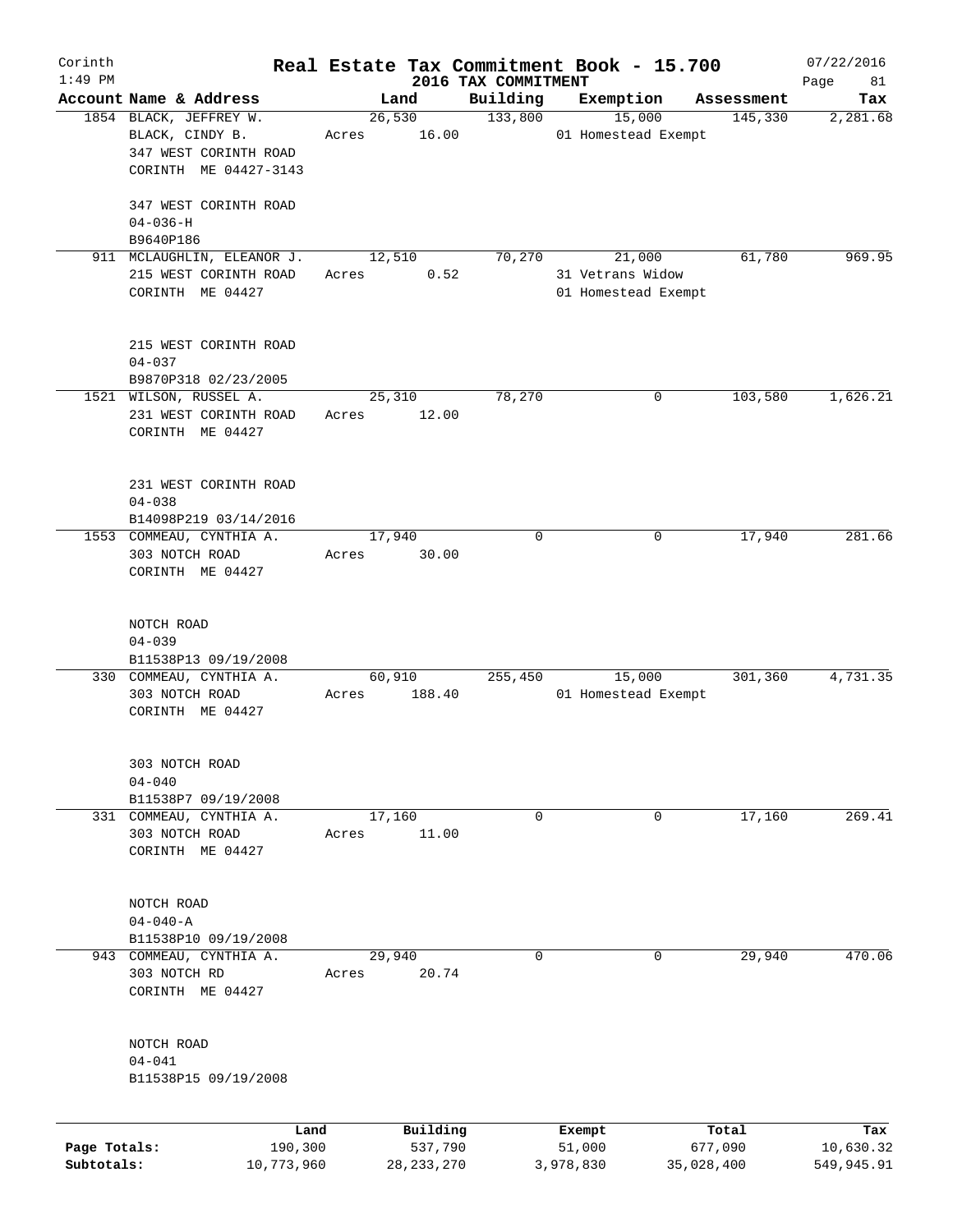| Corinth      |                                                              |                         |          |                         | Real Estate Tax Commitment Book - 15.700 |                      | 07/22/2016    |
|--------------|--------------------------------------------------------------|-------------------------|----------|-------------------------|------------------------------------------|----------------------|---------------|
| $1:49$ PM    | Account Name & Address                                       |                         |          | 2016 TAX COMMITMENT     |                                          |                      | Page<br>82    |
|              | 1009 MARCOUX, ANDREW R.<br>224 FREEDOM STREET                | Land<br>10,840<br>Acres | 2.00     | Building<br>$\mathbf 0$ | Exemption<br>$\mathbf 0$                 | Assessment<br>10,840 | Tax<br>170.19 |
|              | ATHOL MA 01331                                               |                         |          |                         |                                          |                      |               |
|              | NOTCH ROAD<br>$04 - 041 - A$                                 |                         |          |                         |                                          |                      |               |
|              | B12212P233 07/29/2010                                        |                         |          |                         |                                          |                      |               |
|              | 944 RYDER, DENNIS C. JR                                      | 16,890                  |          | 18,370                  | 15,000                                   | 20,260               | 318.08        |
|              | RYDER, TERESA M.<br>220 NOTCH ROAD<br>CORINTH ME 04427       | Acres                   | 2.00     |                         | 01 Homestead Exempt                      |                      |               |
|              | 220 NOTCH ROAD<br>$04 - 041 - B$                             |                         |          |                         |                                          |                      |               |
|              | B13058P140 12/26/2013                                        |                         |          |                         |                                          |                      |               |
|              | 1926 RYDER, DENNIS C. JR.                                    | 10,840                  |          | 0                       | 0                                        | 10,840               | 170.19        |
|              | RYDER, TERESA M.                                             | Acres                   | 2.00     |                         |                                          |                      |               |
|              | 220 NOTCH ROAD<br>CORINTH ME 04427                           |                         |          |                         |                                          |                      |               |
|              | NOTCH ROAD                                                   |                         |          |                         |                                          |                      |               |
|              | $04 - 041 - B - 01$                                          |                         |          |                         |                                          |                      |               |
|              | B13058P140 12/26/2013                                        |                         |          |                         |                                          |                      |               |
|              | 1454 WALSH, EDWARD W.                                        | 10,840                  |          | 500                     | 0                                        | 11,340               | 178.04        |
|              | WALSH, LORETTA M.<br>89 N. RIDGE ROAD PO                     | Acres                   | 2.00     |                         |                                          |                      |               |
|              | BOX 442<br>IPSWICH MA 01938                                  |                         |          |                         |                                          |                      |               |
|              | NOTCH ROAD                                                   |                         |          |                         |                                          |                      |               |
|              | $04 - 041 - C$                                               |                         |          |                         |                                          |                      |               |
|              | B2334P1                                                      |                         |          |                         |                                          |                      |               |
|              | 1948 COMMEAU, CYNTHIA A.                                     | 18,350                  |          | 0                       | 0                                        | 18,350               | 288.09        |
|              | 303 NOTCH ROAD<br>CORINTH ME 04427                           | Acres                   | 3.26     |                         |                                          |                      |               |
|              | 238 NOTCH ROAD<br>$04 - 041 - D$                             |                         |          |                         |                                          |                      |               |
|              | B13847P249 05/27/2015                                        |                         |          |                         |                                          |                      |               |
|              | 2027 WHITNEY, KATHLEEN                                       |                         | 0        | 7,970                   | $\mathbf 0$                              | 7,970                | 125.13        |
|              | 220 COUGAR DRIVE                                             |                         |          |                         |                                          |                      |               |
|              | APT 1093<br>LAUGHLIN NV 89029                                |                         |          |                         |                                          |                      |               |
|              |                                                              |                         |          |                         |                                          |                      |               |
|              | 238 NOTCH ROAD<br>$04 - 041 - D - 01H$                       |                         |          |                         |                                          |                      |               |
|              | 1955 BULLOCK, EUGENE G.                                      | 16,890                  |          | 27,560                  | 15,000                                   | 29,450               | 462.36        |
|              | 254 NOTCH ROAD<br>CORINTH ME 04427                           | Acres                   | 2.00     |                         | 01 Homestead Exempt                      |                      |               |
|              | 254 NOTCH ROAD                                               |                         |          |                         |                                          |                      |               |
|              | $04 - 041 - E$<br>B13507P51 04/17/2014 B10445P204 05/23/2006 |                         |          |                         |                                          |                      |               |
|              |                                                              |                         |          |                         |                                          |                      |               |
|              |                                                              | Land                    | Building |                         | Exempt                                   | Total                | Tax           |
| Page Totals: | 84,650                                                       |                         | 54,400   |                         | 30,000                                   | 109,050              | 1,712.08      |

**Subtotals:** 10,858,610 28,287,670 4,008,830 35,137,450 551,657.99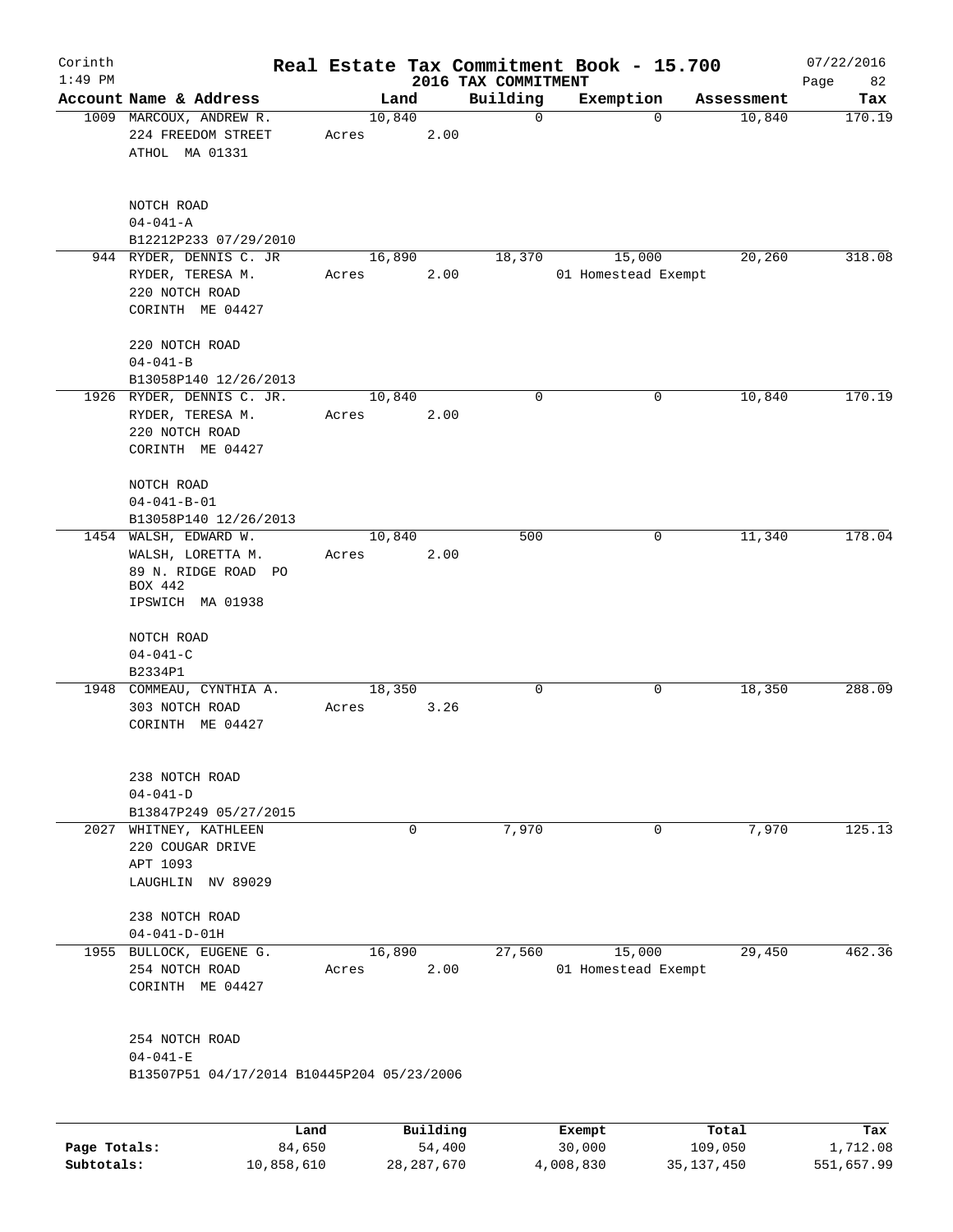| Corinth                    |                                                                  |       |                      |                                 | Real Estate Tax Commitment Book - 15.700 |                       | 07/22/2016               |
|----------------------------|------------------------------------------------------------------|-------|----------------------|---------------------------------|------------------------------------------|-----------------------|--------------------------|
| $1:49$ PM                  | Account Name & Address                                           |       | Land                 | 2016 TAX COMMITMENT<br>Building | Exemption                                | Assessment            | 83<br>Page<br>Tax        |
|                            | 645 GRANT B. L. & SON, LLC                                       |       | 16,280               | $\mathbf 0$                     | 0                                        | 16,280                | 255.60                   |
|                            | 176 WEST CORINTH ROAD<br>CORINTH ME 04427                        | Acres | 24.00                |                                 |                                          |                       |                          |
|                            | GRANT ROAD N/F OFF<br>$04 - 042$                                 |       |                      |                                 |                                          |                       |                          |
|                            | B14064P238 01/19/2016                                            |       |                      |                                 |                                          |                       |                          |
|                            | 236 GRANT, JASON D.<br>186 WEST CORINTH ROAD<br>CORINTH ME 04427 | Acres | 10,920<br>14.25      | $\Omega$                        | 0                                        | 10,920                | 171.44                   |
|                            | GRANT ROAD N/F OFF<br>$04 - 043$<br>B13261P31 07/19/2013         |       |                      |                                 |                                          |                       |                          |
|                            | 744 HOLLAND, LLOYD T.                                            |       | 35,410               | 39,310                          | 21,000                                   | 53,720                | 843.40                   |
|                            | 247 NOTCH ROAD<br>CORINTH ME 04427                               | Acres | 60.62                |                                 | 01 Homestead Exempt<br>22 Veteran        |                       |                          |
|                            | 247 NOTCH ROAD<br>$04 - 044 - 01$                                |       |                      |                                 |                                          |                       |                          |
|                            | B11700P64 03/23/2009 B4531P136<br>656 COMMEAU, CYNTHIA A.        |       | 21,810               | $\Omega$                        | 0                                        | 21,810                | 342.42                   |
|                            | 303 NOTCH ROAD<br>CORINTH ME 04427                               | Acres | 11.46                |                                 |                                          |                       |                          |
|                            | NOTCH ROAD<br>$04 - 044 - 07$                                    |       |                      |                                 |                                          |                       |                          |
|                            | B12516P85 06/24/2011                                             |       |                      |                                 |                                          |                       |                          |
|                            | 332 COMMEAU, CYNTHIA A.<br>303 NOTCH ROAD<br>CORINTH ME 04427    | Acres | 22,210<br>11.80      | 0                               | 0                                        | 22,210                | 348.70                   |
|                            | NOTCH ROAD<br>$04 - 044 - 08$                                    |       |                      |                                 |                                          |                       |                          |
|                            | B11538P12 09/19/2008                                             |       |                      |                                 |                                          |                       |                          |
|                            | 333 COMMEAU, CYNTHIA A.<br>303 NOTCH ROAD<br>CORINTH ME 04427    | Acres | 20,820<br>10.60      | 0                               | 0                                        | 20,820                | 326.87                   |
|                            | NOTCH ROAD<br>$04 - 044 - 09$<br>B11538P12 09/19/2008            |       |                      |                                 |                                          |                       |                          |
|                            | 916 MCLAUGHLIN, JOEL W.<br>MCLAUGHLIN, ELIZABETH<br>L.           | Acres | 26,670<br>52.48      | 0                               | 0                                        | 26,670                | 418.72                   |
|                            | 550 LEDGE HILL ROAD<br>CORINTH ME 04427                          |       |                      |                                 |                                          |                       |                          |
|                            | WEST CORINTH ROAD<br>$05 - 001$<br>B2234P332 12/06/1971          |       |                      |                                 |                                          |                       |                          |
|                            | Land                                                             |       | Building             |                                 | Exempt                                   | Total                 | Tax                      |
| Page Totals:<br>Subtotals: | 154,120<br>11,012,730                                            |       | 39,310<br>28,326,980 |                                 | 21,000<br>4,029,830                      | 172,430<br>35,309,880 | 2,707.15<br>554, 365. 14 |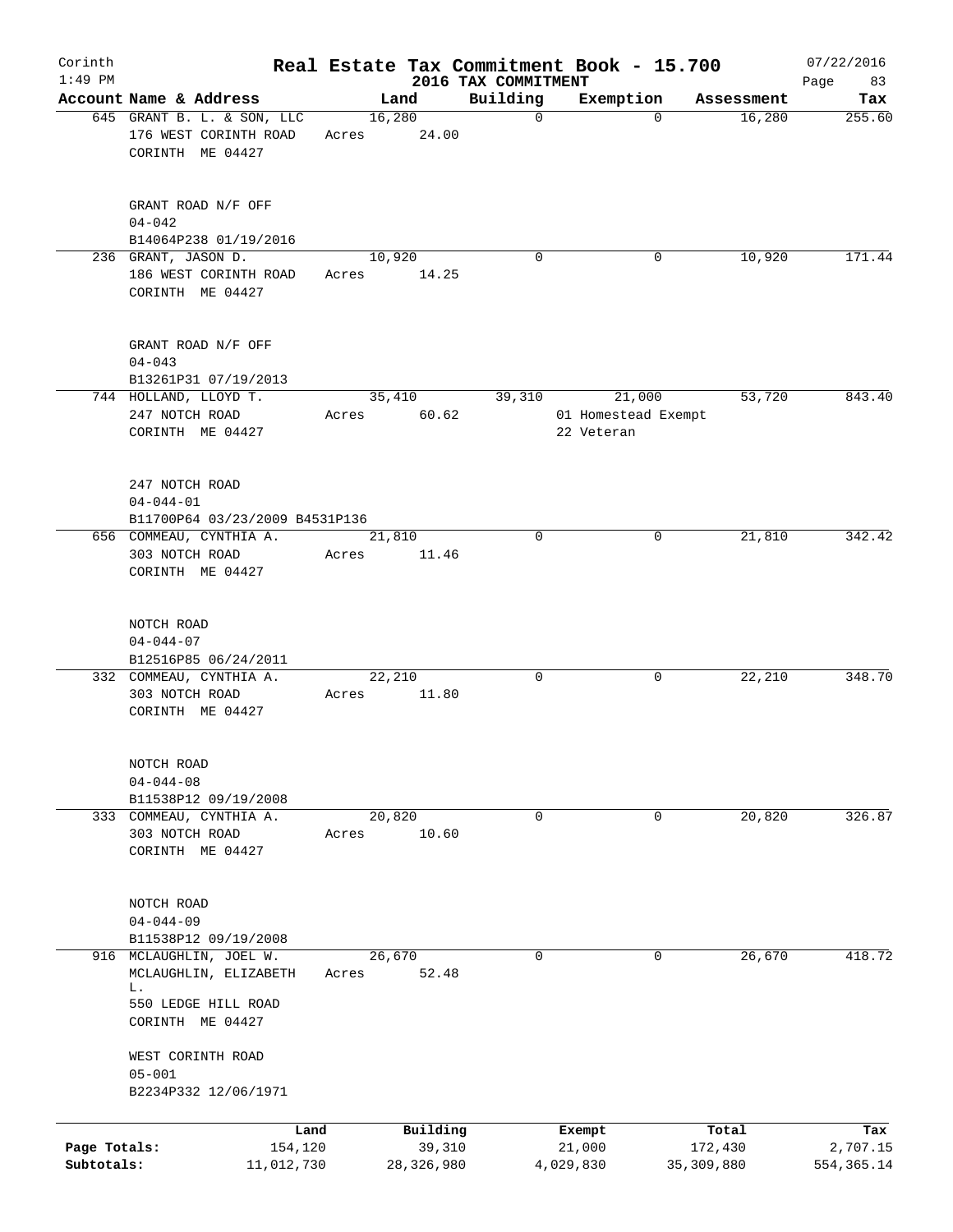| $1:49$ PM<br>2016 TAX COMMITMENT<br>Page<br>84<br>Building<br>Account Name & Address<br>Land<br>Exemption<br>Assessment<br>Tax<br>931 MERRILL, NEIL (Heirs)<br>67,330<br>15,000<br>18,050<br>70,380<br>1,104.97<br>of)<br>MERRILL, ELAINE<br>3.00<br>Acres<br>01 Homestead Exempt<br>452 WEST CORINTH ROAD<br>CORINTH ME 04427<br>452 WEST CORINTH ROAD<br>$05 - 001 - A$<br>B13507P139 04/17/2014<br>129,950<br>913 MCLAUGHLIN, GARY A.<br>30,850<br>114,100<br>15,000<br>2,040.22<br>22.00<br>01 Homestead Exempt<br>MCLAUGHLIN, ANGELA<br>Acres<br>440 WEST CORINTH ROAD<br>CORINTH ME 04427<br>440 WEST CORINTH ROAD<br>$05 - 001 - B$<br>B11233P8 12/13/2007 B11233P5 12/13/2007 B7196P21<br>910 JENKINS, DAVID L.<br>20,370<br>$\Omega$<br>$\mathbf 0$<br>20,370<br>319.81<br>JENKINS, SERENA M. J<br>5.00<br>Acres<br>J/T<br>412 WEST CORINTH ROAD<br>CORINTH ME 04427<br>424 WEST CORINTH ROAD<br>$05 - 001 - C$<br>B13590P279 07/17/2014<br>332.84<br>2000 MCLAUGHLIN, GARY A.<br>21,200<br>0<br>0<br>21,200<br>17.00<br>MCLAUGHLIN, ANGELA<br>Acres<br>440 WEST CORINTH ROAD<br>CORINTH ME 04427<br>WEST CORINTH ROAD<br>$05 - 001 - C - 1$<br>B11233P5 12/13/2007<br>50,260<br>70,510<br>1,107.01<br>1399 ARRANTS, BRYAN<br>20,250<br>0<br>PO BOX 231<br>4.90<br>Acres<br>BRADFORD ME 04410<br>336 WEST CORINTH ROAD<br>$05 - 002$<br>B13612P121 08/08/2014<br>77,590<br>15,000<br>81,750<br>1,283.47<br>1405<br>LAPAN, JOHN M.<br>19,160<br>3.96<br>01 Homestead Exempt<br>374 WEST CORINTH ROAD<br>Acres<br>CORINTH ME 04427<br>374 WEST CORINTH ROAD<br>$05 - 002 - 01$<br>B8350P342 | Corinth |  |  |  | Real Estate Tax Commitment Book - 15.700 |  | 07/22/2016 |
|----------------------------------------------------------------------------------------------------------------------------------------------------------------------------------------------------------------------------------------------------------------------------------------------------------------------------------------------------------------------------------------------------------------------------------------------------------------------------------------------------------------------------------------------------------------------------------------------------------------------------------------------------------------------------------------------------------------------------------------------------------------------------------------------------------------------------------------------------------------------------------------------------------------------------------------------------------------------------------------------------------------------------------------------------------------------------------------------------------------------------------------------------------------------------------------------------------------------------------------------------------------------------------------------------------------------------------------------------------------------------------------------------------------------------------------------------------------------------------------------------------------------------------------------------------------------------------------------------|---------|--|--|--|------------------------------------------|--|------------|
|                                                                                                                                                                                                                                                                                                                                                                                                                                                                                                                                                                                                                                                                                                                                                                                                                                                                                                                                                                                                                                                                                                                                                                                                                                                                                                                                                                                                                                                                                                                                                                                                    |         |  |  |  |                                          |  |            |
|                                                                                                                                                                                                                                                                                                                                                                                                                                                                                                                                                                                                                                                                                                                                                                                                                                                                                                                                                                                                                                                                                                                                                                                                                                                                                                                                                                                                                                                                                                                                                                                                    |         |  |  |  |                                          |  |            |
|                                                                                                                                                                                                                                                                                                                                                                                                                                                                                                                                                                                                                                                                                                                                                                                                                                                                                                                                                                                                                                                                                                                                                                                                                                                                                                                                                                                                                                                                                                                                                                                                    |         |  |  |  |                                          |  |            |
|                                                                                                                                                                                                                                                                                                                                                                                                                                                                                                                                                                                                                                                                                                                                                                                                                                                                                                                                                                                                                                                                                                                                                                                                                                                                                                                                                                                                                                                                                                                                                                                                    |         |  |  |  |                                          |  |            |
|                                                                                                                                                                                                                                                                                                                                                                                                                                                                                                                                                                                                                                                                                                                                                                                                                                                                                                                                                                                                                                                                                                                                                                                                                                                                                                                                                                                                                                                                                                                                                                                                    |         |  |  |  |                                          |  |            |
|                                                                                                                                                                                                                                                                                                                                                                                                                                                                                                                                                                                                                                                                                                                                                                                                                                                                                                                                                                                                                                                                                                                                                                                                                                                                                                                                                                                                                                                                                                                                                                                                    |         |  |  |  |                                          |  |            |
|                                                                                                                                                                                                                                                                                                                                                                                                                                                                                                                                                                                                                                                                                                                                                                                                                                                                                                                                                                                                                                                                                                                                                                                                                                                                                                                                                                                                                                                                                                                                                                                                    |         |  |  |  |                                          |  |            |
|                                                                                                                                                                                                                                                                                                                                                                                                                                                                                                                                                                                                                                                                                                                                                                                                                                                                                                                                                                                                                                                                                                                                                                                                                                                                                                                                                                                                                                                                                                                                                                                                    |         |  |  |  |                                          |  |            |
|                                                                                                                                                                                                                                                                                                                                                                                                                                                                                                                                                                                                                                                                                                                                                                                                                                                                                                                                                                                                                                                                                                                                                                                                                                                                                                                                                                                                                                                                                                                                                                                                    |         |  |  |  |                                          |  |            |
|                                                                                                                                                                                                                                                                                                                                                                                                                                                                                                                                                                                                                                                                                                                                                                                                                                                                                                                                                                                                                                                                                                                                                                                                                                                                                                                                                                                                                                                                                                                                                                                                    |         |  |  |  |                                          |  |            |
|                                                                                                                                                                                                                                                                                                                                                                                                                                                                                                                                                                                                                                                                                                                                                                                                                                                                                                                                                                                                                                                                                                                                                                                                                                                                                                                                                                                                                                                                                                                                                                                                    |         |  |  |  |                                          |  |            |
|                                                                                                                                                                                                                                                                                                                                                                                                                                                                                                                                                                                                                                                                                                                                                                                                                                                                                                                                                                                                                                                                                                                                                                                                                                                                                                                                                                                                                                                                                                                                                                                                    |         |  |  |  |                                          |  |            |
|                                                                                                                                                                                                                                                                                                                                                                                                                                                                                                                                                                                                                                                                                                                                                                                                                                                                                                                                                                                                                                                                                                                                                                                                                                                                                                                                                                                                                                                                                                                                                                                                    |         |  |  |  |                                          |  |            |
|                                                                                                                                                                                                                                                                                                                                                                                                                                                                                                                                                                                                                                                                                                                                                                                                                                                                                                                                                                                                                                                                                                                                                                                                                                                                                                                                                                                                                                                                                                                                                                                                    |         |  |  |  |                                          |  |            |
|                                                                                                                                                                                                                                                                                                                                                                                                                                                                                                                                                                                                                                                                                                                                                                                                                                                                                                                                                                                                                                                                                                                                                                                                                                                                                                                                                                                                                                                                                                                                                                                                    |         |  |  |  |                                          |  |            |
|                                                                                                                                                                                                                                                                                                                                                                                                                                                                                                                                                                                                                                                                                                                                                                                                                                                                                                                                                                                                                                                                                                                                                                                                                                                                                                                                                                                                                                                                                                                                                                                                    |         |  |  |  |                                          |  |            |
|                                                                                                                                                                                                                                                                                                                                                                                                                                                                                                                                                                                                                                                                                                                                                                                                                                                                                                                                                                                                                                                                                                                                                                                                                                                                                                                                                                                                                                                                                                                                                                                                    |         |  |  |  |                                          |  |            |
|                                                                                                                                                                                                                                                                                                                                                                                                                                                                                                                                                                                                                                                                                                                                                                                                                                                                                                                                                                                                                                                                                                                                                                                                                                                                                                                                                                                                                                                                                                                                                                                                    |         |  |  |  |                                          |  |            |
|                                                                                                                                                                                                                                                                                                                                                                                                                                                                                                                                                                                                                                                                                                                                                                                                                                                                                                                                                                                                                                                                                                                                                                                                                                                                                                                                                                                                                                                                                                                                                                                                    |         |  |  |  |                                          |  |            |
|                                                                                                                                                                                                                                                                                                                                                                                                                                                                                                                                                                                                                                                                                                                                                                                                                                                                                                                                                                                                                                                                                                                                                                                                                                                                                                                                                                                                                                                                                                                                                                                                    |         |  |  |  |                                          |  |            |
|                                                                                                                                                                                                                                                                                                                                                                                                                                                                                                                                                                                                                                                                                                                                                                                                                                                                                                                                                                                                                                                                                                                                                                                                                                                                                                                                                                                                                                                                                                                                                                                                    |         |  |  |  |                                          |  |            |
|                                                                                                                                                                                                                                                                                                                                                                                                                                                                                                                                                                                                                                                                                                                                                                                                                                                                                                                                                                                                                                                                                                                                                                                                                                                                                                                                                                                                                                                                                                                                                                                                    |         |  |  |  |                                          |  |            |
|                                                                                                                                                                                                                                                                                                                                                                                                                                                                                                                                                                                                                                                                                                                                                                                                                                                                                                                                                                                                                                                                                                                                                                                                                                                                                                                                                                                                                                                                                                                                                                                                    |         |  |  |  |                                          |  |            |
|                                                                                                                                                                                                                                                                                                                                                                                                                                                                                                                                                                                                                                                                                                                                                                                                                                                                                                                                                                                                                                                                                                                                                                                                                                                                                                                                                                                                                                                                                                                                                                                                    |         |  |  |  |                                          |  |            |
|                                                                                                                                                                                                                                                                                                                                                                                                                                                                                                                                                                                                                                                                                                                                                                                                                                                                                                                                                                                                                                                                                                                                                                                                                                                                                                                                                                                                                                                                                                                                                                                                    |         |  |  |  |                                          |  |            |
|                                                                                                                                                                                                                                                                                                                                                                                                                                                                                                                                                                                                                                                                                                                                                                                                                                                                                                                                                                                                                                                                                                                                                                                                                                                                                                                                                                                                                                                                                                                                                                                                    |         |  |  |  |                                          |  |            |
|                                                                                                                                                                                                                                                                                                                                                                                                                                                                                                                                                                                                                                                                                                                                                                                                                                                                                                                                                                                                                                                                                                                                                                                                                                                                                                                                                                                                                                                                                                                                                                                                    |         |  |  |  |                                          |  |            |
|                                                                                                                                                                                                                                                                                                                                                                                                                                                                                                                                                                                                                                                                                                                                                                                                                                                                                                                                                                                                                                                                                                                                                                                                                                                                                                                                                                                                                                                                                                                                                                                                    |         |  |  |  |                                          |  |            |
|                                                                                                                                                                                                                                                                                                                                                                                                                                                                                                                                                                                                                                                                                                                                                                                                                                                                                                                                                                                                                                                                                                                                                                                                                                                                                                                                                                                                                                                                                                                                                                                                    |         |  |  |  |                                          |  |            |
|                                                                                                                                                                                                                                                                                                                                                                                                                                                                                                                                                                                                                                                                                                                                                                                                                                                                                                                                                                                                                                                                                                                                                                                                                                                                                                                                                                                                                                                                                                                                                                                                    |         |  |  |  |                                          |  |            |
|                                                                                                                                                                                                                                                                                                                                                                                                                                                                                                                                                                                                                                                                                                                                                                                                                                                                                                                                                                                                                                                                                                                                                                                                                                                                                                                                                                                                                                                                                                                                                                                                    |         |  |  |  |                                          |  |            |
|                                                                                                                                                                                                                                                                                                                                                                                                                                                                                                                                                                                                                                                                                                                                                                                                                                                                                                                                                                                                                                                                                                                                                                                                                                                                                                                                                                                                                                                                                                                                                                                                    |         |  |  |  |                                          |  |            |
|                                                                                                                                                                                                                                                                                                                                                                                                                                                                                                                                                                                                                                                                                                                                                                                                                                                                                                                                                                                                                                                                                                                                                                                                                                                                                                                                                                                                                                                                                                                                                                                                    |         |  |  |  |                                          |  |            |
|                                                                                                                                                                                                                                                                                                                                                                                                                                                                                                                                                                                                                                                                                                                                                                                                                                                                                                                                                                                                                                                                                                                                                                                                                                                                                                                                                                                                                                                                                                                                                                                                    |         |  |  |  |                                          |  |            |
|                                                                                                                                                                                                                                                                                                                                                                                                                                                                                                                                                                                                                                                                                                                                                                                                                                                                                                                                                                                                                                                                                                                                                                                                                                                                                                                                                                                                                                                                                                                                                                                                    |         |  |  |  |                                          |  |            |
|                                                                                                                                                                                                                                                                                                                                                                                                                                                                                                                                                                                                                                                                                                                                                                                                                                                                                                                                                                                                                                                                                                                                                                                                                                                                                                                                                                                                                                                                                                                                                                                                    |         |  |  |  |                                          |  |            |
|                                                                                                                                                                                                                                                                                                                                                                                                                                                                                                                                                                                                                                                                                                                                                                                                                                                                                                                                                                                                                                                                                                                                                                                                                                                                                                                                                                                                                                                                                                                                                                                                    |         |  |  |  |                                          |  |            |
|                                                                                                                                                                                                                                                                                                                                                                                                                                                                                                                                                                                                                                                                                                                                                                                                                                                                                                                                                                                                                                                                                                                                                                                                                                                                                                                                                                                                                                                                                                                                                                                                    |         |  |  |  |                                          |  |            |
|                                                                                                                                                                                                                                                                                                                                                                                                                                                                                                                                                                                                                                                                                                                                                                                                                                                                                                                                                                                                                                                                                                                                                                                                                                                                                                                                                                                                                                                                                                                                                                                                    |         |  |  |  |                                          |  |            |
|                                                                                                                                                                                                                                                                                                                                                                                                                                                                                                                                                                                                                                                                                                                                                                                                                                                                                                                                                                                                                                                                                                                                                                                                                                                                                                                                                                                                                                                                                                                                                                                                    |         |  |  |  |                                          |  |            |
|                                                                                                                                                                                                                                                                                                                                                                                                                                                                                                                                                                                                                                                                                                                                                                                                                                                                                                                                                                                                                                                                                                                                                                                                                                                                                                                                                                                                                                                                                                                                                                                                    |         |  |  |  |                                          |  |            |
|                                                                                                                                                                                                                                                                                                                                                                                                                                                                                                                                                                                                                                                                                                                                                                                                                                                                                                                                                                                                                                                                                                                                                                                                                                                                                                                                                                                                                                                                                                                                                                                                    |         |  |  |  |                                          |  |            |
|                                                                                                                                                                                                                                                                                                                                                                                                                                                                                                                                                                                                                                                                                                                                                                                                                                                                                                                                                                                                                                                                                                                                                                                                                                                                                                                                                                                                                                                                                                                                                                                                    |         |  |  |  |                                          |  |            |
|                                                                                                                                                                                                                                                                                                                                                                                                                                                                                                                                                                                                                                                                                                                                                                                                                                                                                                                                                                                                                                                                                                                                                                                                                                                                                                                                                                                                                                                                                                                                                                                                    |         |  |  |  |                                          |  |            |
|                                                                                                                                                                                                                                                                                                                                                                                                                                                                                                                                                                                                                                                                                                                                                                                                                                                                                                                                                                                                                                                                                                                                                                                                                                                                                                                                                                                                                                                                                                                                                                                                    |         |  |  |  |                                          |  |            |
|                                                                                                                                                                                                                                                                                                                                                                                                                                                                                                                                                                                                                                                                                                                                                                                                                                                                                                                                                                                                                                                                                                                                                                                                                                                                                                                                                                                                                                                                                                                                                                                                    |         |  |  |  |                                          |  |            |
|                                                                                                                                                                                                                                                                                                                                                                                                                                                                                                                                                                                                                                                                                                                                                                                                                                                                                                                                                                                                                                                                                                                                                                                                                                                                                                                                                                                                                                                                                                                                                                                                    |         |  |  |  |                                          |  |            |
|                                                                                                                                                                                                                                                                                                                                                                                                                                                                                                                                                                                                                                                                                                                                                                                                                                                                                                                                                                                                                                                                                                                                                                                                                                                                                                                                                                                                                                                                                                                                                                                                    |         |  |  |  |                                          |  |            |

|              | Land       | Building   | Exempt    | Total      | Tax        |
|--------------|------------|------------|-----------|------------|------------|
| Page Totals: | 129,880    | 309,280    | 45,000    | 394,160    | 6,188.32   |
| Subtotals:   | 11,142,610 | 28,636,260 | 4,074,830 | 35,704,040 | 560,553.46 |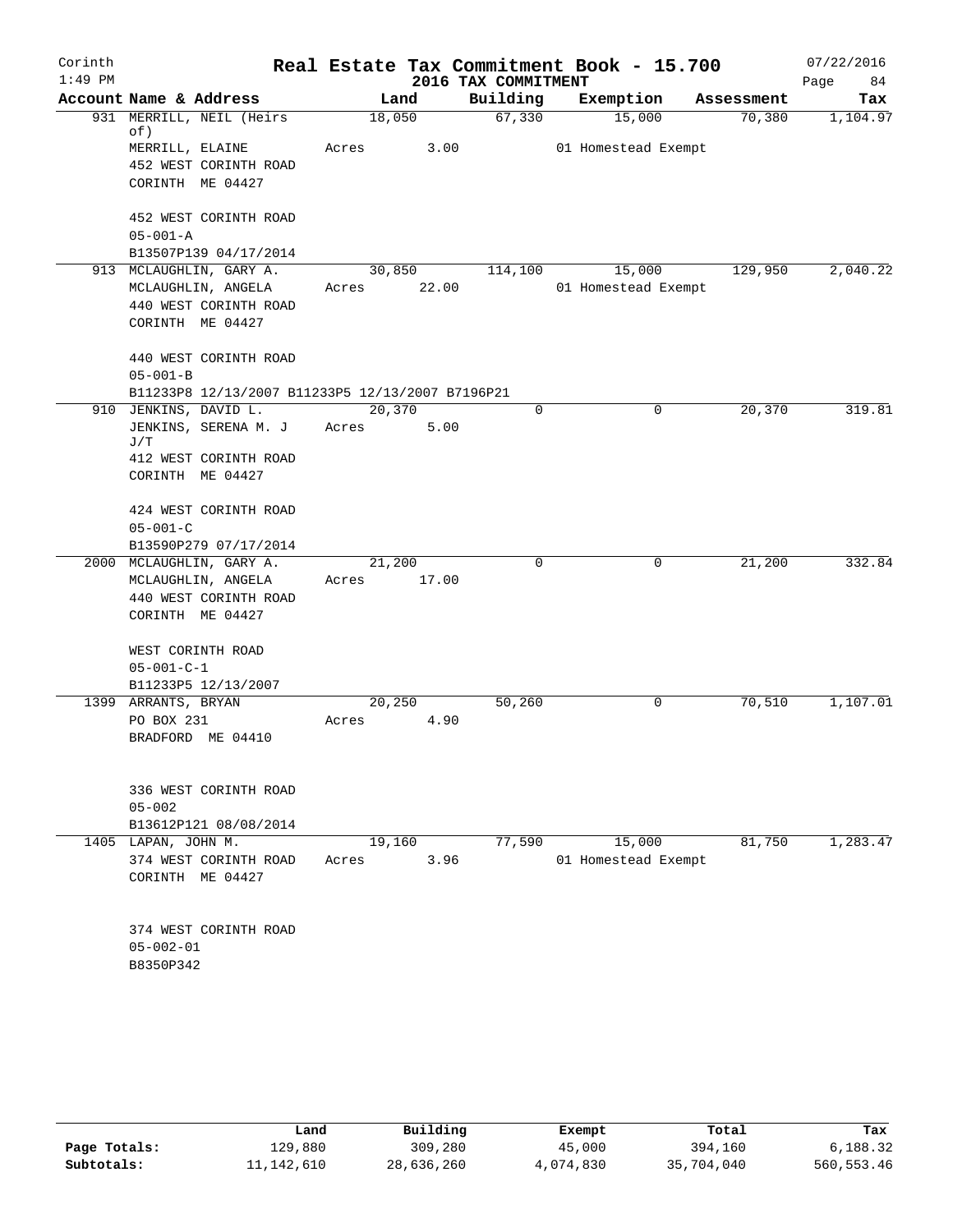| Corinth                    |                                                                                                     | Real Estate Tax Commitment Book - 15.700 |          |                                 |                                   |             |                       | 07/22/2016             |
|----------------------------|-----------------------------------------------------------------------------------------------------|------------------------------------------|----------|---------------------------------|-----------------------------------|-------------|-----------------------|------------------------|
| $1:49$ PM                  | Account Name & Address                                                                              | Land                                     |          | 2016 TAX COMMITMENT<br>Building | Exemption                         |             | Assessment            | Page<br>85<br>Tax      |
|                            | 1406 WHITE, JEAN E.<br>WHITE, GREYDEN E.<br>(Heirs of)<br>370 WEST CORINTH ROAD<br>CORINTH ME 04427 | 19,160<br>Acres                          | 3.96     | 69,300                          |                                   | $\mathbf 0$ | 88,460                | 1,388.82               |
|                            | 370 WEST CORINTH ROAD<br>$05 - 002 - 02$<br>B8513P186                                               |                                          |          |                                 |                                   |             |                       |                        |
|                            | 1407 DAWES JR, RICHARD E.<br>362 WEST CORINTH ROAD<br>CORINTH ME 04427                              | 19,160<br>Acres                          | 3.96     | 99,360                          | 01 Homestead Exempt               | 15,000      | 103,520               | 1,625.26               |
|                            | 362 WEST CORINTH ROAD<br>$05 - 002 - 03$<br>B10087P4 09/13/2005                                     |                                          |          |                                 |                                   |             |                       |                        |
|                            | 1408 GODIN, DION<br>352 WEST CORINTH ROAD<br>CORINTH ME 04427                                       | 19,160<br>Acres                          | 3.96     | 17,880                          | 01 Homestead Exempt               | 15,000      | 22,040                | 346.03                 |
|                            | 352 WEST CORINTH ROAD<br>$05 - 002 - 04$<br>B10444P286 05/23/2006                                   |                                          |          |                                 |                                   |             |                       |                        |
|                            | 1409 GODIN, DION<br>352 WEST CORINTH ROAD<br>CORINTH ME 04427                                       | 19,160<br>Acres                          | 3.96     | 101,340                         |                                   | 0           | 120,500               | 1,891.85               |
|                            | 344 WEST CORINTH ROAD<br>$05 - 002 - 05$<br>B10444P286 05/23/2006                                   |                                          |          |                                 |                                   |             |                       |                        |
|                            | 770 JENKINS, SERENA M.<br>412 WEST CORINTH ROAD<br>CORINTH ME 04427                                 | 23,650<br>Acres                          | 12.00    | 21,170                          |                                   | 0           | 44,820                | 703.67                 |
|                            | 412 WEST CORINTH ROAD<br>$05 - 002 - A$<br>B3562P53                                                 |                                          |          |                                 |                                   |             |                       |                        |
| 769                        | JENKINS, DAVID<br>412 WEST CORINTH ROAD<br>CORINTH ME 04427                                         | 0                                        |          | 50,550                          | 01 Homestead Exempt<br>22 Veteran | 21,000      | 29,550                | 463.93                 |
|                            | 412 WEST CORINTH ROAD<br>$05 - 002 - A1H$<br>B5198P51                                               |                                          |          |                                 |                                   |             |                       |                        |
|                            | 895 MCCORRISON, MARIE E.<br>392 WEST CORINTH ROAD<br>CORINTH ME 04427                               | 21,530<br>Acres                          | 6.00     | 66,710                          | 01 Homestead Exempt               | 15,000      | 73,240                | 1,149.87               |
|                            | 392 WEST CORINTH ROAD<br>$05 - 002 - B$<br>B5104P178                                                |                                          |          |                                 |                                   |             |                       |                        |
|                            | Land                                                                                                |                                          | Building |                                 | Exempt                            |             | Total                 | Tax                    |
| Page Totals:<br>Subtotals: | 121,820<br>11,264,430                                                                               | 29,062,570                               | 426,310  |                                 | 66,000<br>4,140,830               |             | 482,130<br>36,186,170 | 7,569.43<br>568,122.89 |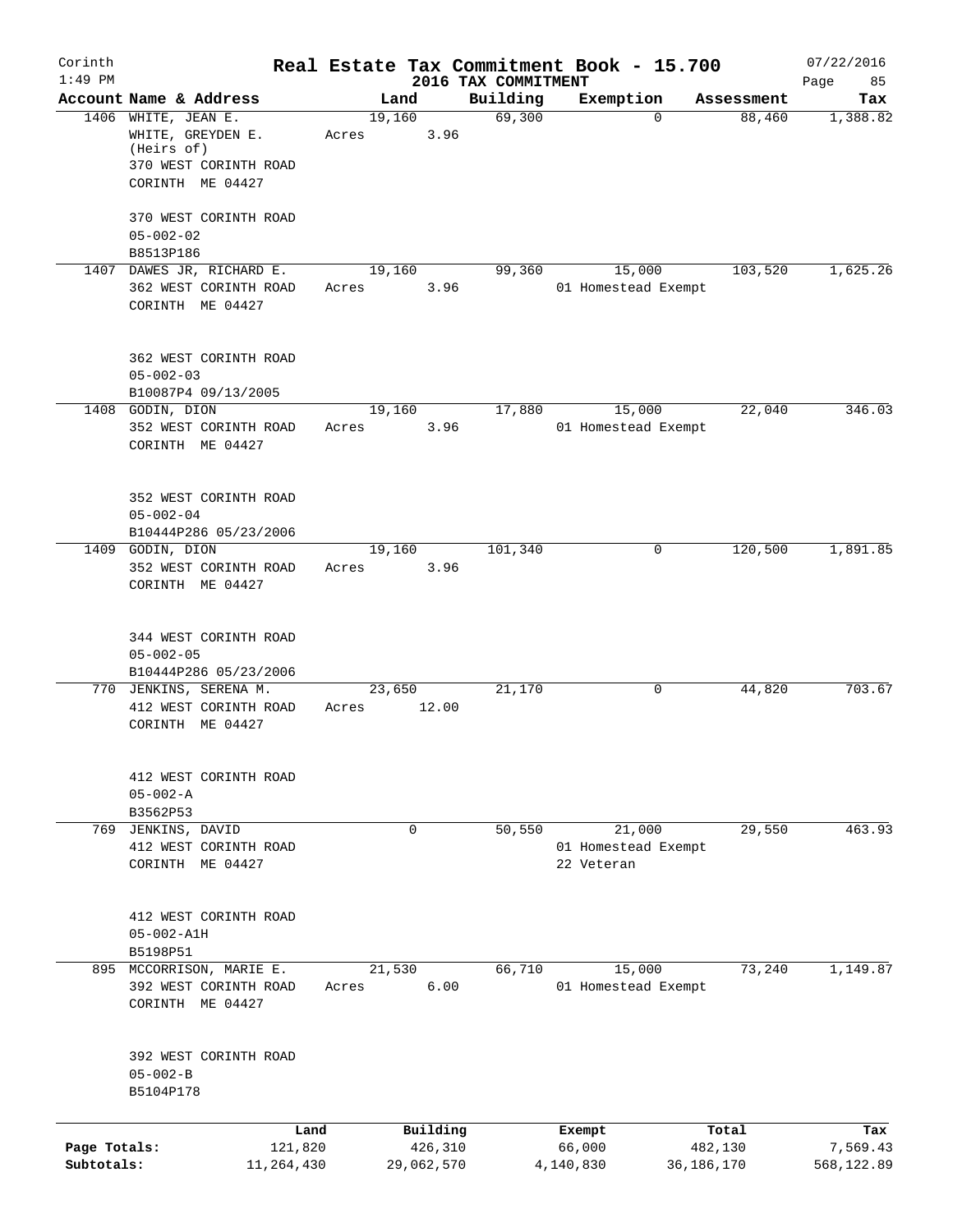| Corinth      |                                             |        |          |                     | Real Estate Tax Commitment Book - 15.700 |                       | 07/22/2016      |
|--------------|---------------------------------------------|--------|----------|---------------------|------------------------------------------|-----------------------|-----------------|
| $1:49$ PM    | Account Name & Address                      |        |          | 2016 TAX COMMITMENT |                                          |                       | Page<br>86      |
|              | 1306 DEARBORN, RYAN M.                      | 21,530 | Land     | Building<br>154,300 | Exemption<br>15,000                      | Assessment<br>160,830 | Tax<br>2,525.03 |
|              | DEARBORN, SUSAN B.<br>384 WEST CORINTH ROAD | Acres  | 6.00     |                     | 01 Homestead Exempt                      |                       |                 |
|              | CORINTH ME 04427                            |        |          |                     |                                          |                       |                 |
|              | 384 WEST CORINTH ROAD<br>$05 - 002 - C$     |        |          |                     |                                          |                       |                 |
|              | B10578P222 08/11/2006                       |        |          |                     |                                          |                       |                 |
|              | 561 FARRIS, REX M.                          | 15,730 |          | 80,000              | 21,000                                   | 74,730                | 1,173.26        |
|              | FARRIS, KATHLEEN A.                         | Acres  | 1.00     |                     | 01 Homestead Exempt                      |                       |                 |
|              | 314 WEST CORINTH ROAD                       |        |          |                     | 22 Veteran                               |                       |                 |
|              | CORINTH ME 04427                            |        |          |                     |                                          |                       |                 |
|              | 314 WEST CORINTH ROAD                       |        |          |                     |                                          |                       |                 |
|              | $05 - 003$<br>B3231P161                     |        |          |                     |                                          |                       |                 |
|              | 562 FARRIS, REX M.                          | 13,160 |          | 0                   | 0                                        | 13,160                | 206.61          |
|              | FARRIS, KATHLEEN A.                         | Acres  | 4.00     |                     |                                          |                       |                 |
|              | 314 WEST CORINTH ROAD                       |        |          |                     |                                          |                       |                 |
|              | CORINTH ME 04427                            |        |          |                     |                                          |                       |                 |
|              | WEST CORINTH ROAD                           |        |          |                     |                                          |                       |                 |
|              | $05 - 003 - A$                              |        |          |                     |                                          |                       |                 |
|              | B2518P5                                     |        |          |                     |                                          |                       |                 |
|              | 992 NEWCOMB, ROBERT A.                      | 21,530 |          | 86,010              | 15,000                                   | 92,540                | 1,452.88        |
|              | NEWCOMB, PEGGY C                            | Acres  | 6.00     |                     | 01 Homestead Exempt                      |                       |                 |
|              | P.O. BOX 657                                |        |          |                     |                                          |                       |                 |
|              | CORINTH ME 04427                            |        |          |                     |                                          |                       |                 |
|              | 306 WEST CORINTH ROAD                       |        |          |                     |                                          |                       |                 |
|              | $05 - 003 - B$                              |        |          |                     |                                          |                       |                 |
|              | B13070P172 01/15/2013                       |        |          |                     |                                          |                       |                 |
|              | 170 BRAGDON, SONJA                          | 17,090 |          | 74,810              | 15,000                                   | 76,900                | 1, 207.33       |
|              | 38 BLACK ROAD                               | Acres  | 4.00     |                     | 01 Homestead Exempt                      |                       |                 |
|              | CORINTH ME 04427                            |        |          |                     |                                          |                       |                 |
|              | 38 BLACK ROAD                               |        |          |                     |                                          |                       |                 |
|              | $05 - 005$                                  |        |          |                     |                                          |                       |                 |
|              | B6246P271                                   |        |          |                     |                                          |                       |                 |
|              | DOW, KAREN                                  |        |          | 140,190             |                                          |                       | 2,216.68        |
| 183          |                                             | 16,000 |          |                     | 15,000                                   | 141,190               |                 |
|              | 282 WEST CORINTH ROAD                       | Acres  | 3.70     |                     | 01 Homestead Exempt                      |                       |                 |
|              | CORINTH ME 04427                            |        |          |                     |                                          |                       |                 |
|              | 282 WEST CORINTH ROAD                       |        |          |                     |                                          |                       |                 |
|              | $05 - 005 - A$                              |        |          |                     |                                          |                       |                 |
|              | B12680P56 12/13/2011                        |        |          |                     |                                          |                       |                 |
| 1576         | BOYNTON, SHERALD A.                         |        | 0        | 20,720              | 15,000                                   | 5,720                 | 89.80           |
|              | 22 BLACK ROAD                               |        |          |                     | 01 Homestead Exempt                      |                       |                 |
|              | CORINTH ME 04427                            |        |          |                     |                                          |                       |                 |
|              | 22 BLACK ROAD                               |        |          |                     |                                          |                       |                 |
|              | $05 - 005 - A - 01H$                        |        |          |                     |                                          |                       |                 |
|              |                                             |        |          |                     |                                          |                       |                 |
|              | Land                                        |        | Building |                     | Exempt                                   | Total                 | Tax             |
| Page Totals: | 105,040                                     |        | 556,030  |                     | 96,000                                   | 565,070               | 8,871.59        |

**Subtotals:** 11,369,470 29,618,600 4,236,830 36,751,240 576,994.48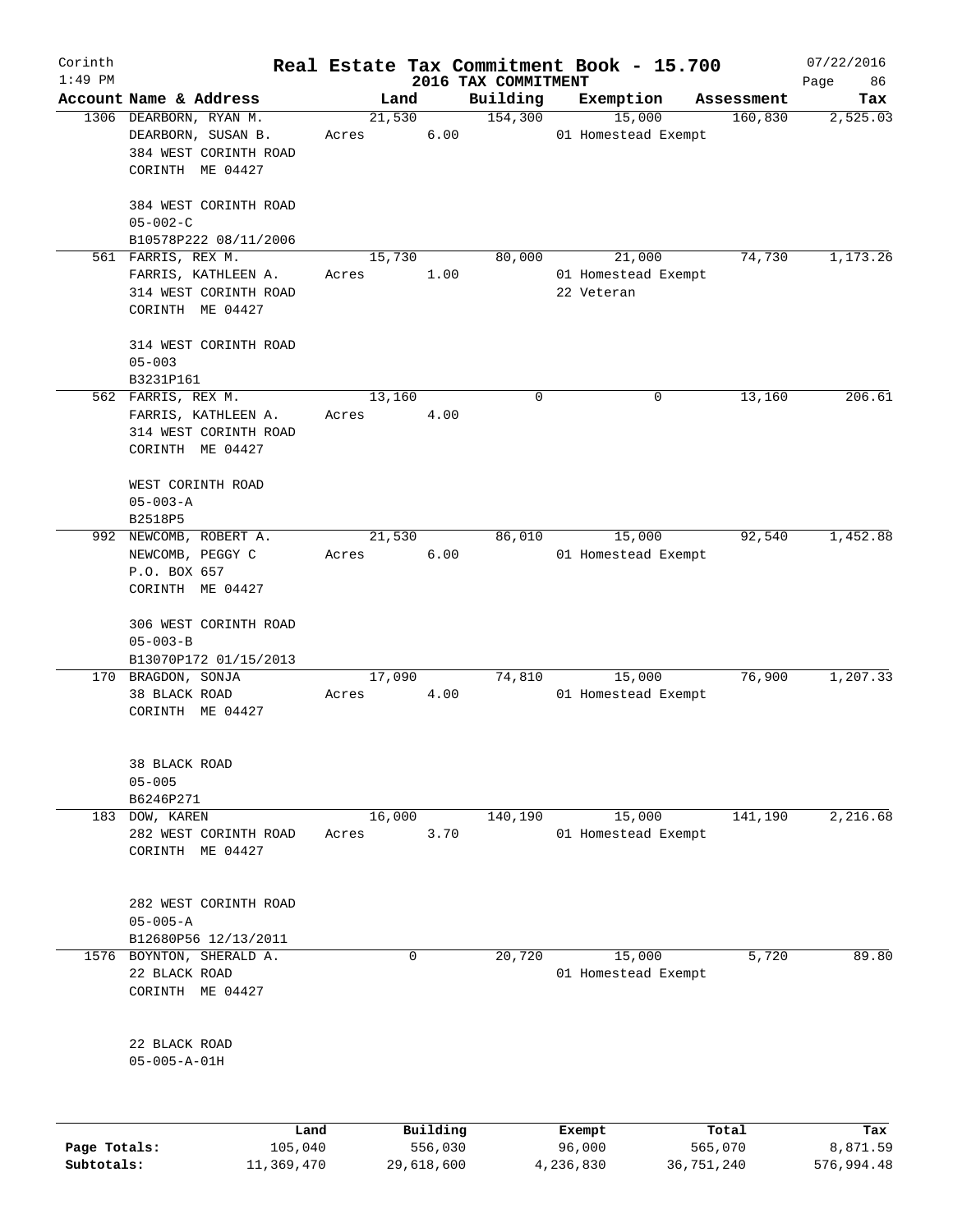| Corinth                    |                                                                                           |       |                                   |                         | Real Estate Tax Commitment Book - 15.700 |                                | 07/22/2016                    |
|----------------------------|-------------------------------------------------------------------------------------------|-------|-----------------------------------|-------------------------|------------------------------------------|--------------------------------|-------------------------------|
| $1:49$ PM                  | Account Name & Address                                                                    |       |                                   | 2016 TAX COMMITMENT     |                                          |                                | 87<br>Page                    |
|                            | 2084 DOW, KAREN                                                                           |       | Land<br>15,850                    | Building<br>$\mathbf 0$ | Exemption<br>$\Omega$                    | Assessment<br>15,850           | Tax<br>248.84                 |
|                            | 282 WEST CORINTH ROAD<br>CORINTH ME 04427                                                 | Acres | 2.20                              |                         |                                          |                                |                               |
|                            | 22 BLACK ROAD<br>$05 - 005 - A - 1$                                                       |       |                                   |                         |                                          |                                |                               |
|                            | B12635P294 10/26/2011                                                                     |       |                                   |                         |                                          |                                |                               |
|                            | 243 CAMPBELL, DONNA G.<br>182 WEST CORINTH ROAD<br>CORINTH ME 04427                       | Acres | 26,830<br>52.97                   | $\mathbf 0$             | 0                                        | 26,830                         | 421.23                        |
|                            | <b>BLACK ROAD</b><br>$05 - 006$<br>B5773P55                                               |       |                                   |                         |                                          |                                |                               |
|                            | 249 CAMPBELL, SHAWN L.                                                                    |       | 18,090                            | 97,490                  | 15,000                                   | 100,580                        | 1,579.11                      |
|                            | 47 BLACK ROAD<br>CORINTH ME 04427                                                         | Acres | 3.03                              |                         | 01 Homestead Exempt                      |                                |                               |
|                            | 47 BLACK ROAD<br>$05 - 006 - A$<br>B5927P285                                              |       |                                   |                         |                                          |                                |                               |
|                            | 1484 BROOKS, STEWART M.                                                                   |       | 14,620                            | $\mathbf 0$             | 0                                        | 14,620                         | 229.53                        |
|                            | PO BOX 18<br>CORINTH ME 04427                                                             | Acres | 8.00                              |                         |                                          |                                |                               |
|                            | BLACK ROAD<br>$05 - 007$<br>B8584P238                                                     |       |                                   |                         |                                          |                                |                               |
|                            | 683 HARROD, BRUCE J.                                                                      |       | 12,390                            | 53,240                  | 15,000                                   | 50,630                         | 794.89                        |
|                            | GAITINGS, SUE ANN<br>P.O. BOX 366<br>CORINTH ME 04427                                     | Acres | 1.00                              |                         | 01 Homestead Exempt                      |                                |                               |
|                            | 88 BLACK ROAD<br>$05 - 008$                                                               |       |                                   |                         |                                          |                                |                               |
|                            | B8462P134                                                                                 |       |                                   |                         |                                          | 70,680                         | 1,109.68                      |
| 980                        | MURCH, FREDERICK A.<br>MURCH, SANDRA A.<br>109 BLACK ROAD<br>CORINTH ME 04427             | Acres | 16,960<br>2.06                    | 68,720                  | 15,000<br>01 Homestead Exempt            |                                |                               |
|                            | 109 BLACK ROAD                                                                            |       |                                   |                         |                                          |                                |                               |
|                            | $05 - 009$                                                                                |       |                                   |                         |                                          |                                |                               |
| 18                         | B6225P95<br>ALEXANDER, LYNN A.                                                            |       | 32,130                            | 49,920                  | 15,000                                   | 67,050                         | 1,052.69                      |
|                            | LOWELL, ALEXI-LAN &<br>SEUMAS & CEILIDH<br>JEANNINE<br>143 BLACK ROAD<br>CORINTH ME 04427 | Acres | 41.00                             |                         | 01 Homestead Exempt                      |                                |                               |
|                            | 143 BLACK ROAD<br>$05 - 009 - A$                                                          |       |                                   |                         |                                          |                                |                               |
|                            | B13556P192 06/11/2014                                                                     |       |                                   |                         |                                          |                                |                               |
| Page Totals:<br>Subtotals: | 136,870<br>11,506,340                                                                     | Land  | Building<br>269,370<br>29,887,970 |                         | Exempt<br>60,000<br>4,296,830            | Total<br>346,240<br>37,097,480 | Tax<br>5,435.97<br>582,430.45 |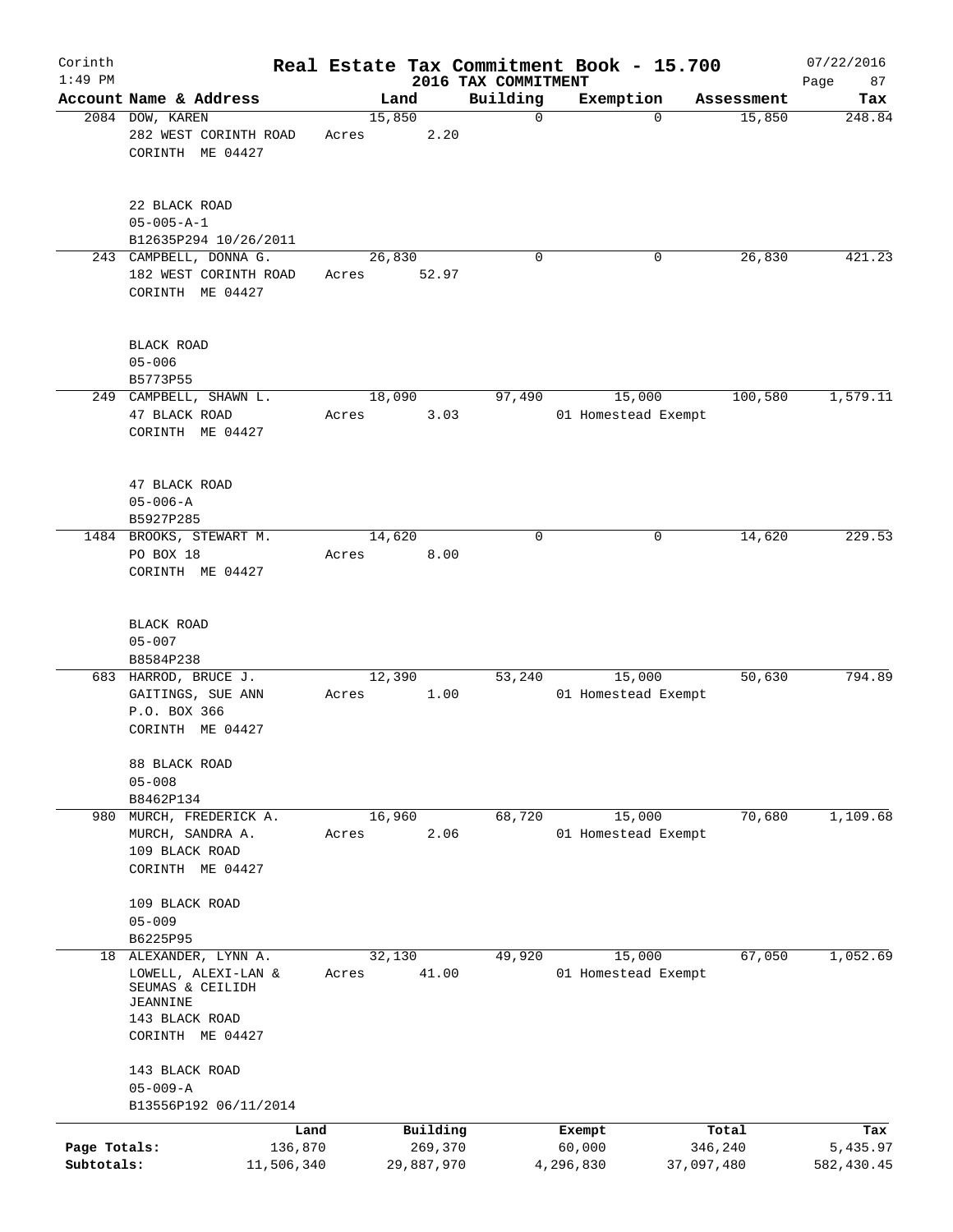| Corinth<br>$1:49$ PM |                                                                                                                            |                 |       | 2016 TAX COMMITMENT | Real Estate Tax Commitment Book - 15.700 |            | 07/22/2016<br>Page<br>88 |
|----------------------|----------------------------------------------------------------------------------------------------------------------------|-----------------|-------|---------------------|------------------------------------------|------------|--------------------------|
|                      | Account Name & Address                                                                                                     | Land            |       | Building            | Exemption                                | Assessment | Tax                      |
|                      | 1011 OVERLOCK, EDDIE E.<br>OVERLOCK, LISA A.<br>31 BENJAMIN DRIVE<br>OLD TOWN ME 04468                                     | 24,410<br>Acres | 36.93 | 0                   | $\mathbf 0$                              | 24,410     | 383.24                   |
|                      | BLACK ROAD<br>$05 - 009 - B$<br>B4072P281                                                                                  |                 |       |                     |                                          |            |                          |
|                      | 1891 OVERLOCK, LEWIS E.<br>3 SANDY'S WAY<br>HERMON ME 04401                                                                | 16,890<br>Acres | 2.00  | 610                 | 0                                        | 17,500     | 274.75                   |
|                      | 99 BLACK ROAD<br>$05 - 009 - C$<br>B12699P224 01/06/2012                                                                   |                 |       |                     |                                          |            |                          |
|                      | 852 ALEXANDER, LYNN A.<br>LOWELL, ALEXI-LAN &<br>SEUMAS & CEILIDH<br><b>JEANNINE</b><br>143 BLACK ROAD<br>CORINTH ME 04427 | 14,720<br>Acres | 9.00  | 0                   | 0                                        | 14,720     | 231.10                   |
|                      | <b>BLACK ROAD</b><br>$05 - 010$<br>B13556P192 06/11/2014                                                                   |                 |       |                     |                                          |            |                          |
|                      | 853 ALEXANDER, LYNN A.<br>LOWELL, ALEXI-LAN &<br>SEUMAS & CEILIDH<br>JEANNINE<br>143 BLACK ROAD<br>CORINTH ME 04427        | 10,940<br>Acres | 3.00  | 0                   | 0                                        | 10,940     | 171.76                   |
|                      | <b>BLACK ROAD</b><br>$05 - 011$<br>B13556P192 06/11/2014                                                                   |                 |       |                     |                                          |            |                          |
| 927                  | THOMPSON, ELAINE<br>PO BOX 112<br>CORINTH ME 04427                                                                         | 18,270<br>Acres | 13.05 | 0                   | 0                                        | 18,270     | 286.84                   |
|                      | GRANT ROAD<br>$05 - 012$<br>B11636P229 10/13/2008                                                                          |                 |       |                     |                                          |            |                          |
|                      | 1439 VOISINE, ROSEANNE<br>57 OTTER CREEK DRIVE<br>OTTER CREEK ME 04660                                                     |                 | 0     | 1,500               | 0                                        | 1,500      | 23.55                    |
|                      | 339 GRANT ROAD<br>$05 - 012 - 01H$                                                                                         |                 |       |                     |                                          |            |                          |

|              | Land       | Building   | Exempt    | Total      | Tax        |
|--------------|------------|------------|-----------|------------|------------|
| Page Totals: | 85,230     | 2,110      |           | 87,340     | 1,371.24   |
| Subtotals:   | 11,591,570 | 29,890,080 | 4,296,830 | 37,184,820 | 583,801.69 |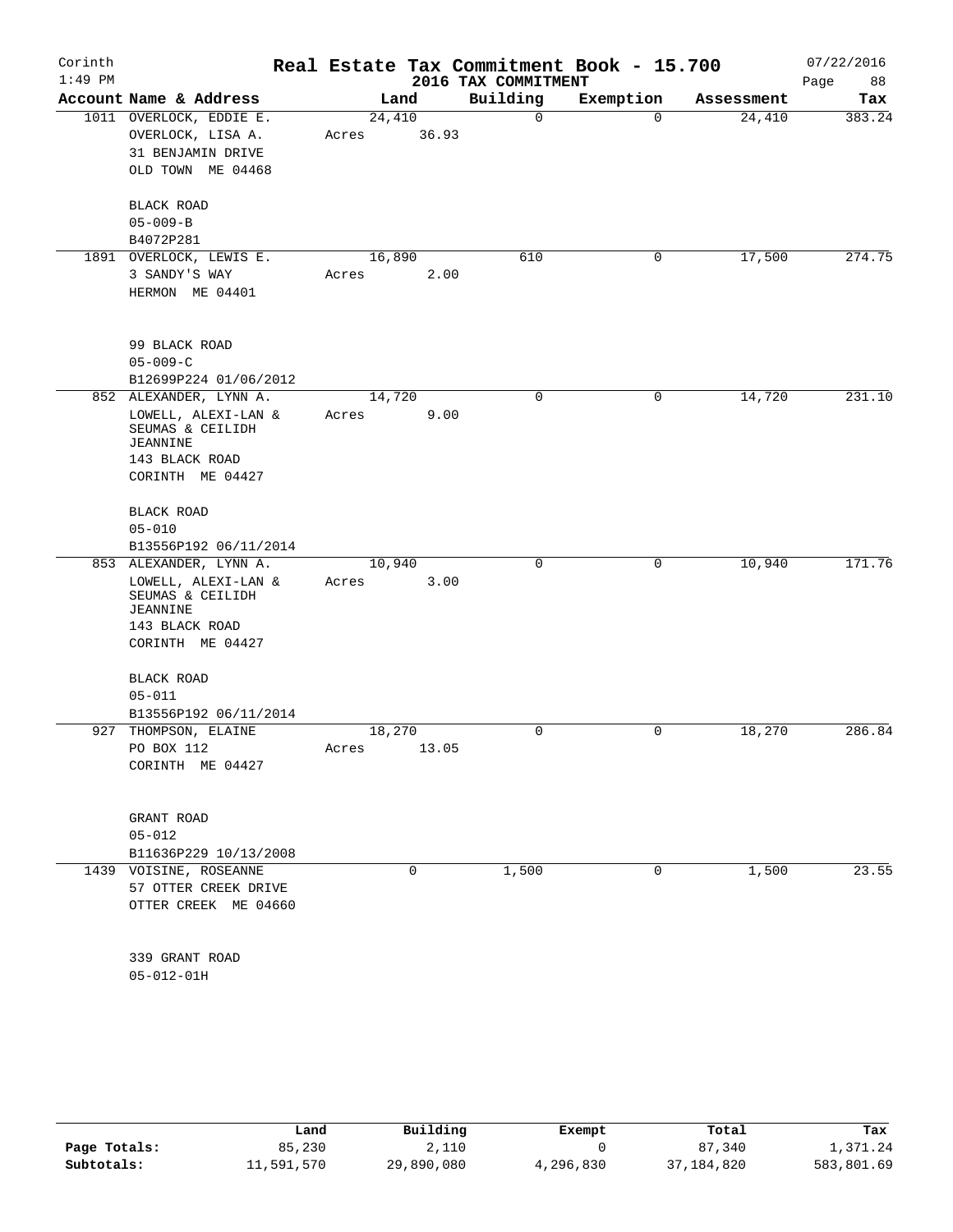| Corinth      |                                                                          |       |                    |                         | Real Estate Tax Commitment Book - 15.700 |                     | 07/22/2016      |
|--------------|--------------------------------------------------------------------------|-------|--------------------|-------------------------|------------------------------------------|---------------------|-----------------|
| $1:49$ PM    | Account Name & Address                                                   |       |                    | 2016 TAX COMMITMENT     |                                          |                     | 89<br>Page      |
|              | 2022 VOISINE, ROSANNE                                                    |       | Land<br>8,940      | Building<br>$\mathbf 0$ | Exemption<br>$\mathbf 0$                 | Assessment<br>8,940 | Tax<br>140.36   |
|              | 57 OTTER CREEK DRIVE<br>MT. DESERT ME 04660                              | Acres | 1.45               |                         |                                          |                     |                 |
|              | GRANT ROAD<br>$05 - 012 - A$<br>B11636P225 10/13/2008                    |       |                    |                         |                                          |                     |                 |
|              | 926 THOMPSON, ELAINE                                                     |       | 25,110             | $\mathbf 0$             | 0                                        | 25,110              | 394.23          |
|              | PO BOX 112<br>CORINTH ME 04427                                           | Acres | 17.04              |                         |                                          |                     |                 |
|              | GRANT ROAD<br>$05 - 013$                                                 |       |                    |                         |                                          |                     |                 |
|              | B11636P229 10/13/2008<br>929 MERCHANT, SAMUEL A.                         |       | 12,670             | 0                       | 0                                        | 12,670              | 198.92          |
|              | 57 OTTER CREEK DRIVE<br>MOUNT DESERT ME 04660                            | Acres | 5.00               |                         |                                          |                     |                 |
|              | GRANT ROAD<br>$05 - 013 - A$                                             |       |                    |                         |                                          |                     |                 |
|              | B4845P203                                                                |       |                    |                         |                                          |                     |                 |
|              | 1354 THOMPSON, ELAINE L. M.<br>P.O. BOX 112<br>CORINTH ME 04427          | Acres | 15,440<br>4.64     | 10,000                  | 0                                        | 25,440              | 399.41          |
|              | 336 GRANT ROAD<br>$05 - 013 - B$<br>B6113P329                            |       |                    |                         |                                          |                     |                 |
|              | 2023 MERCHANT, SAMUEL A.                                                 |       | 14,860             | 19,900                  | 0                                        | 34,760              | 545.73          |
|              | 57 OTTER CREEK DRIVE<br>MT. DESERT ME 04660                              | Acres | 1.32               |                         |                                          |                     |                 |
|              | 338 GRANT ROAD<br>$05 - 013 - C$                                         |       |                    |                         |                                          |                     |                 |
|              | B11636P227 10/13/2008                                                    |       |                    |                         |                                          |                     |                 |
|              | 1078 GRANT B. L. & SON, LLC<br>176 WEST CORINTH ROAD<br>CORINTH ME 04427 | Acres | 20,960<br>25.02    | 0                       | 0                                        | 20,960              | 329.07          |
|              | GRANT ROAD<br>$05 - 014$                                                 |       |                    |                         |                                          |                     |                 |
|              | B14075P338 02/11/2016                                                    |       |                    |                         |                                          |                     |                 |
|              | 1079 GRANT B. L. & SON, LLC<br>176 WEST CORINTH ROAD<br>CORINTH ME 04427 | Acres | 22,280<br>26.17    | 0                       | 0                                        | 22,280              | 349.80          |
|              | GRANT ROAD<br>$05 - 015$<br>B14075P338 02/11/2016                        |       |                    |                         |                                          |                     |                 |
| Page Totals: | Land<br>120,260                                                          |       | Building<br>29,900 |                         | Exempt<br>$\mathsf{O}$                   | Total<br>150,160    | Tax<br>2,357.52 |
| Subtotals:   | 11,711,830                                                               |       | 29,919,980         |                         | 4,296,830                                | 37, 334, 980        | 586,159.21      |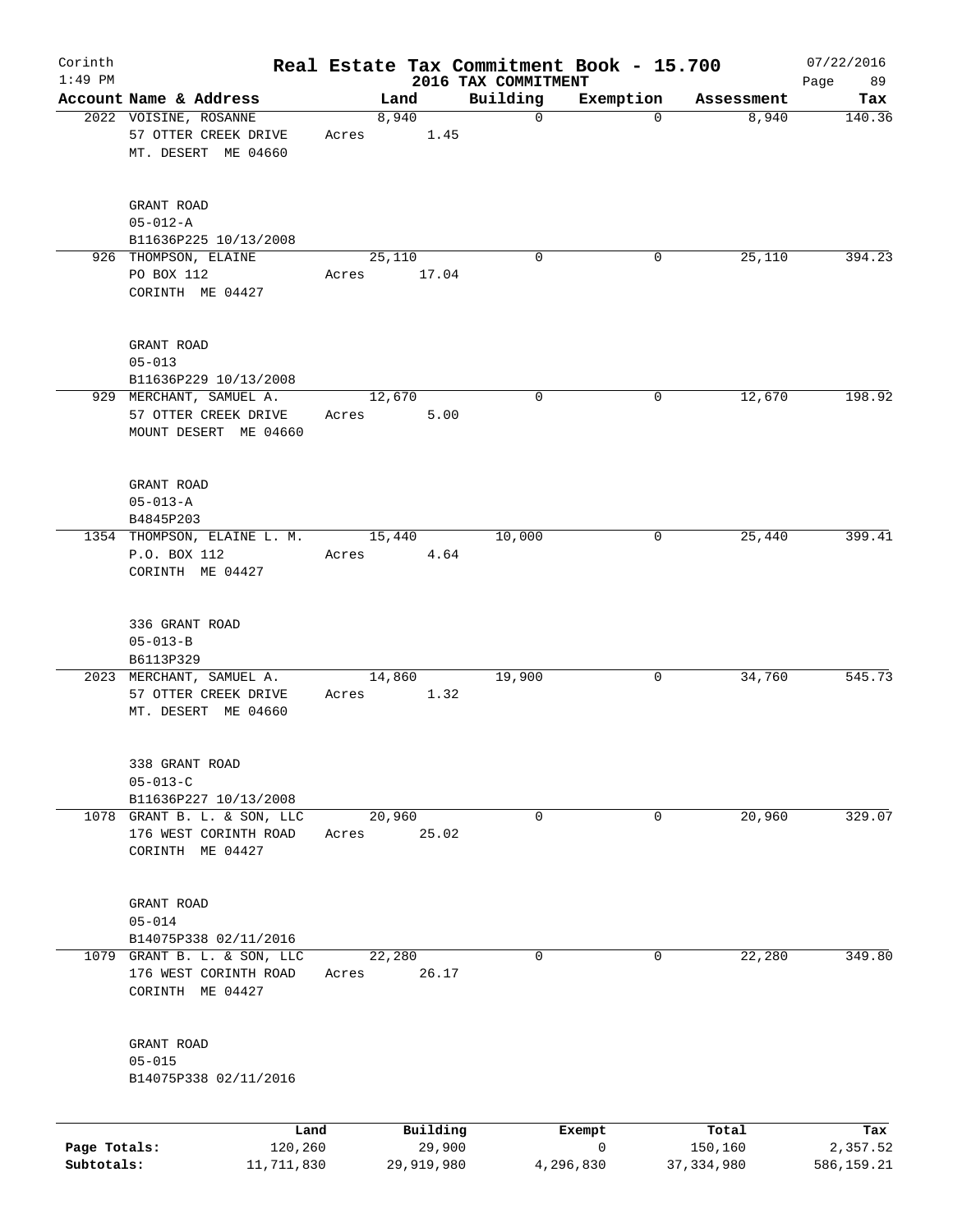| Corinth<br>$1:49$ PM       |                                                                                                     | Real Estate Tax Commitment Book - 15.700 | 2016 TAX COMMITMENT |                                             |                       | 07/22/2016              |
|----------------------------|-----------------------------------------------------------------------------------------------------|------------------------------------------|---------------------|---------------------------------------------|-----------------------|-------------------------|
|                            | Account Name & Address                                                                              | Land                                     | Building            | Exemption                                   | Assessment            | Page<br>90<br>Tax       |
|                            | 1330 TATE JR, OSCAR G.<br>(Heirs of)<br>PR. TATE, BERNADINE<br>1004 MAIN STREET<br>CORINTH ME 04427 | 14,920<br>Acres<br>9.86                  | $\mathbf 0$         | $\Omega$                                    | 14,920                | 234.24                  |
|                            | 289 GRANT ROAD<br>$05 - 016$<br>B12954P187 09/24/2012                                               |                                          |                     |                                             |                       |                         |
|                            | 2087 ELLIS, JOHN<br>ELLIS, JULIE<br>PO BOX 515<br>CORINTH ME 04427                                  | 14,670<br>1.14<br>Acres                  | 37,930              | 21,000<br>01 Homestead Exempt<br>22 Veteran | 31,600                | 496.12                  |
|                            | 289 GRANT ROAD<br>$05 - 016 - 01$<br>B12689P11 12/16/2011<br>1331 TATE JR, OSCAR G.                 | 25,530                                   | 0                   | 0                                           | 25,530                | 400.82                  |
|                            | PR. TATE, BERNADINE<br>1004 MAIN STREET<br>CORINTH ME 04427                                         | Acres<br>57.88                           |                     |                                             |                       |                         |
|                            | GRANT ROAD<br>$05 - 017$<br>B12954P187 09/24/2012                                                   |                                          |                     |                                             |                       |                         |
|                            | 1325 TATE JR, OSCAR G.<br>PR. TATE, BERNADINE<br>1004 MAIN STREET<br>CORINTH ME 04427               | 16,980<br>1.03<br>Acres                  | 8,500               | 0                                           | 25,480                | 400.04                  |
|                            | 5 OSCAR DRIVE<br>$05 - 017 - 01$<br>B12954P187 09/24/2012                                           |                                          |                     |                                             |                       |                         |
|                            | 1323 TATE JR, OSCAR G.<br>PR. TATE, BERNADINE<br>1004 MAIN STREET<br>CORINTH ME 04427               | 16,950<br>1.01<br>Acres                  | $\mathbf 0$         | 0                                           | 16,950                | 266.11                  |
|                            | 6 OSCAR DRIVE<br>$05 - 017 - 02$<br>B12954P187 09/24/2012                                           |                                          |                     |                                             |                       |                         |
|                            | 1326 TATE JR, OSCAR G.<br>PR. TATE, BERNADINE<br>1004 MAIN STREET<br>CORINTH ME 04427               | 16,940<br>1.00<br>Acres                  | $\mathbf 0$         | $\mathbf 0$                                 | 16,940                | 265.96                  |
|                            | 14 OSCAR DRIVE<br>$05 - 017 - 03$<br>B12954P187 09/24/2012                                          |                                          |                     |                                             |                       |                         |
| 1327                       | SMITH SR, MICHAEL D.<br>20 OSCAR DRIVE<br>CORINTH ME 04427                                          | 16,940<br>1.00<br>Acres                  | 68,100              | 15,000<br>01 Homestead Exempt               | 70,040                | 1,099.63                |
|                            | 20 OSCAR DRIVE<br>$05 - 017 - 04$<br>B7511P291                                                      |                                          |                     |                                             |                       |                         |
|                            | Land                                                                                                | Building                                 |                     | Exempt                                      | Total                 | Tax                     |
| Page Totals:<br>Subtotals: | 122,930<br>11,834,760                                                                               | 114,530<br>30,034,510                    |                     | 36,000<br>4,332,830                         | 201,460<br>37,536,440 | 3,162.92<br>589, 322.13 |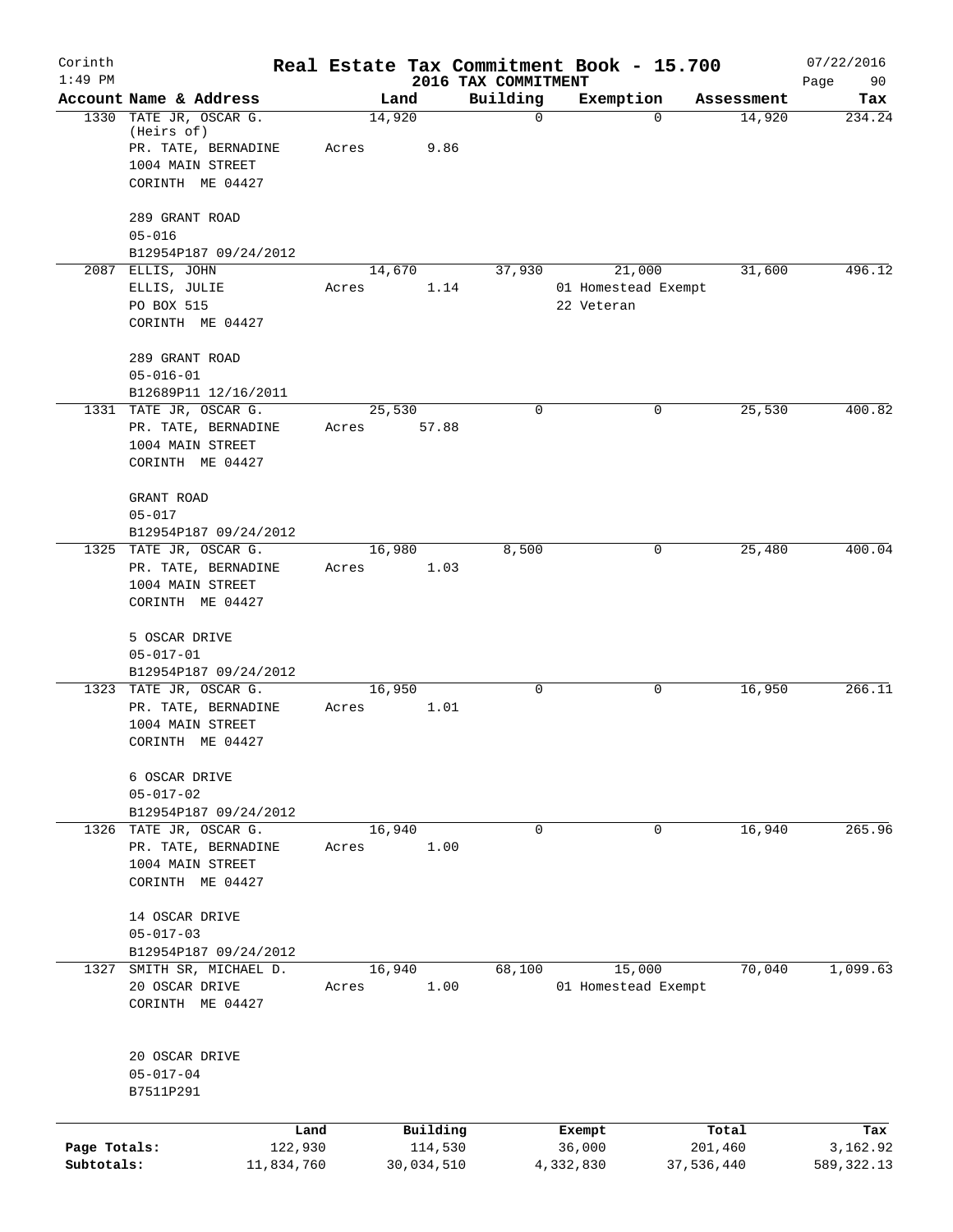| Corinth      |                                                                                                              |                 |                     |                                 | Real Estate Tax Commitment Book - 15.700 |                  | 07/22/2016        |
|--------------|--------------------------------------------------------------------------------------------------------------|-----------------|---------------------|---------------------------------|------------------------------------------|------------------|-------------------|
| $1:49$ PM    | Account Name & Address                                                                                       |                 | Land                | 2016 TAX COMMITMENT<br>Building | Exemption                                | Assessment       | Page<br>91<br>Tax |
|              | 1949 ALZERRECA, ROBIN K.<br>ALZERRECA, FREDERICO R. Acres<br>JR.& JAY C.<br>280 GRANT RD<br>CORINTH ME 04427 | 60,210          | 48.00               | 106, 180                        | $\mathbf 0$                              | 166,390          | 2,612.32          |
|              | 280 GRANT ROAD<br>$05 - 017 - 05$                                                                            |                 |                     |                                 |                                          |                  |                   |
|              | B11447P153 06/18/2008<br>1700 ALZERRECA, ROBIN K.                                                            |                 | 0                   | 24,370                          | 15,000                                   | 9,370            | 147.11            |
|              | 266 GRANT RD<br>CORINTH ME 04427                                                                             |                 |                     |                                 | 01 Homestead Exempt                      |                  |                   |
|              | 266 GRANT ROAD<br>$05 - 017 - 05H$                                                                           |                 |                     |                                 |                                          |                  |                   |
|              | 1990 TOWN OF CORINTH<br>PO BOX 309<br>CORINTH ME 04427                                                       | 17,800<br>Acres | 8.00                | 0                               | 17,800<br>43 Municipal                   | 0                | 0.00              |
|              | GRANT ROAD<br>$05 - 018$                                                                                     |                 |                     |                                 |                                          |                  |                   |
|              | 180 TATE JR, OSCAR G.<br>PR. TATE, BERNADINE<br>1004 MAIN STREET<br>CORINTH ME 04427                         | 23,260<br>Acres | 23.41               | $\mathbf 0$                     | 0                                        | 23,260           | 365.18            |
|              | GRANT ROAD<br>$05 - 019$<br>B11517P310 09/02/2008                                                            |                 |                     |                                 |                                          |                  |                   |
|              | 871 MALLOY, JOHN H.<br>643 MAIN STREET<br>CORINTH ME 04427                                                   | 6,900<br>Acres  | 7.00                | $\mathbf 0$                     | 0                                        | 6,900            | 108.33            |
|              | BLACK ROAD N/F OFF<br>$05 - 019 - A$<br>B3080P60                                                             |                 |                     |                                 |                                          |                  |                   |
|              | 621 GRANT B. L. & SON, LLC<br>176 WEST CORINTH ROAD<br>CORINTH ME 04427                                      | 24,270<br>Acres | 55.39               | 0                               | $\mathbf 0$                              | 24,270           | 381.04            |
|              | GRANT ROAD<br>$05 - 020$<br>B14064P232 01/19/2016                                                            |                 |                     |                                 |                                          |                  |                   |
|              | 636 GRANT B. L. & SON, LLC<br>176 WEST CORINTH ROAD<br>CORINTH ME 04427                                      | 15,550<br>Acres | 1.98                | $\mathbf 0$                     | $\mathbf{0}$                             | 15,550           | 244.14            |
|              | 55 GRANT ROAD<br>$05 - 020 - 01$<br>B14064P232 01/19/2016                                                    |                 |                     |                                 |                                          |                  |                   |
|              |                                                                                                              |                 |                     |                                 |                                          |                  |                   |
| Page Totals: | Land<br>147,990                                                                                              |                 | Building<br>130,550 |                                 | Exempt<br>32,800                         | Total<br>245,740 | Tax<br>3,858.12   |

**Subtotals:** 11,982,750 30,165,060 4,365,630 37,782,180 593,180.25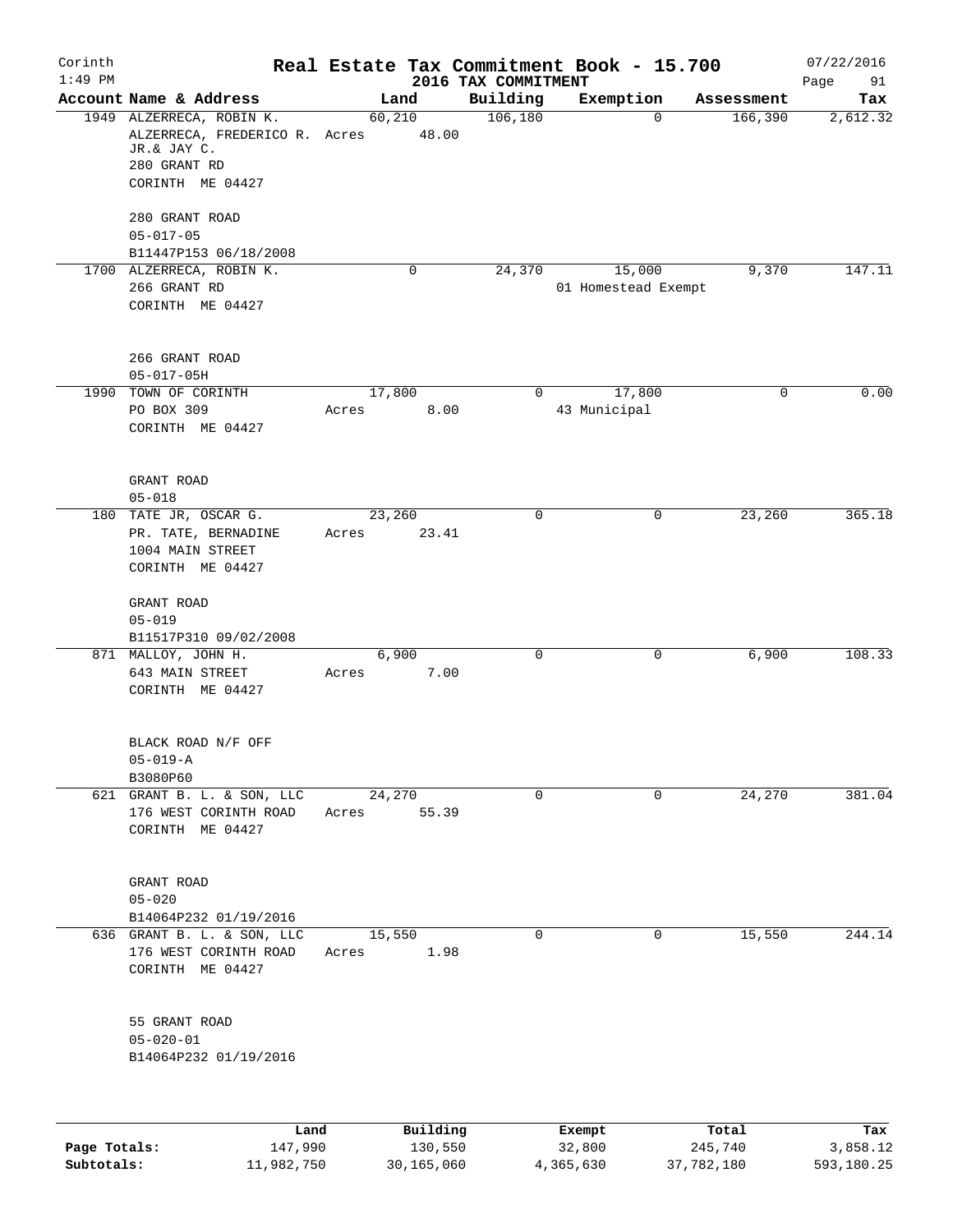| Corinth<br>$1:49$ PM |                                                                         |      |       |        |          | Real Estate Tax Commitment Book - 15.700<br>2016 TAX COMMITMENT |                               |             |             | 07/22/2016<br>Page<br>92 |
|----------------------|-------------------------------------------------------------------------|------|-------|--------|----------|-----------------------------------------------------------------|-------------------------------|-------------|-------------|--------------------------|
|                      | Account Name & Address                                                  |      |       | Land   |          | Building                                                        | Exemption                     |             | Assessment  | Tax                      |
|                      | 635 GRANT B. L. & SON, LLC<br>176 WEST CORINTH ROAD<br>CORINTH ME 04427 |      | Acres | 14,970 | 1.43     | $\mathbf 0$                                                     |                               | $\Omega$    | 14,970      | 235.03                   |
|                      | 63 GRANT ROAD<br>$05 - 020 - 02$<br>B14064P232 01/19/2016               |      |       |        |          |                                                                 |                               |             |             |                          |
|                      | 1676 MULLDUNE, MARISSA<br>63 GRANT ROAD<br>CORINTH ME 04427             |      |       | 0      |          | 14,770                                                          | 14,770<br>01 Homestead Exempt |             | $\mathbf 0$ | 0.00                     |
|                      | 63 GRANT ROAD<br>$05 - 020 - 02H$                                       |      |       |        |          |                                                                 |                               |             |             |                          |
|                      | 637 GRANT B. L. & SON, LLC<br>176 WEST CORINTH ROAD<br>CORINTH ME 04427 |      | Acres | 14,910 | 1.37     | $\mathbf 0$                                                     |                               | $\mathbf 0$ | 14,910      | 234.09                   |
|                      | 71 GRANT ROAD<br>$05 - 020 - 03$<br>B140644P232 01/19/2016              |      |       |        |          |                                                                 |                               |             |             |                          |
|                      | 1769 COMMEAU II, KENT<br>71 GRANT ROAD<br>CORINTH ME 04427              |      |       | 0      |          | 20,540                                                          | 15,000<br>01 Homestead Exempt |             | 5,540       | 86.98                    |
|                      | 71 GRANT ROAD<br>$05 - 020 - 03H$                                       |      |       |        |          |                                                                 |                               |             |             |                          |
| 638                  | GRANT B. L. & SON, LLC<br>176 WEST COIRNTH ROAD<br>CORINTH ME 04427     |      | Acres | 14,890 | 1.35     | $\mathbf 0$                                                     |                               | 0           | 14,890      | 233.77                   |
|                      | 79 GRANT ROAD<br>$05 - 020 - 04$<br>B14064P232 01/19/2016               |      |       |        |          |                                                                 |                               |             |             |                          |
|                      | 651 GUAY, MARY<br>DAY, RICHARD<br>79 GRANT ROAD<br>CORINTH ME 04427     |      |       | 0      |          | 28,790                                                          | 15,000<br>01 Homestead Exempt |             | 13,790      | 216.50                   |
|                      | 79 GRANT ROAD<br>$05 - 020 - 04H$<br>B6173P190                          |      |       |        |          |                                                                 |                               |             |             |                          |
| 639                  | GRANT B. L. & SON, LLC<br>176 WEST CORINTH ROAD<br>CORINTH ME 04427     |      | Acres | 8,900  | 1.41     | $\mathbf 0$                                                     |                               | 0           | 8,900       | 139.73                   |
|                      | 83 GRANT ROAD<br>$05 - 020 - 05$<br>B14064P232 01/19/2016               |      |       |        |          |                                                                 |                               |             |             |                          |
|                      |                                                                         | Land |       |        | Building |                                                                 | Exempt                        |             | Total       | Tax                      |

|              | Land       | Building   | Exempt    | Total      | Tax        |
|--------------|------------|------------|-----------|------------|------------|
| Page Totals: | 53,670     | 64,100     | 44,770    | 73,000     | 1,146.10   |
| Subtotals:   | 12,036,420 | 30,229,160 | 4,410,400 | 37,855,180 | 594,326.35 |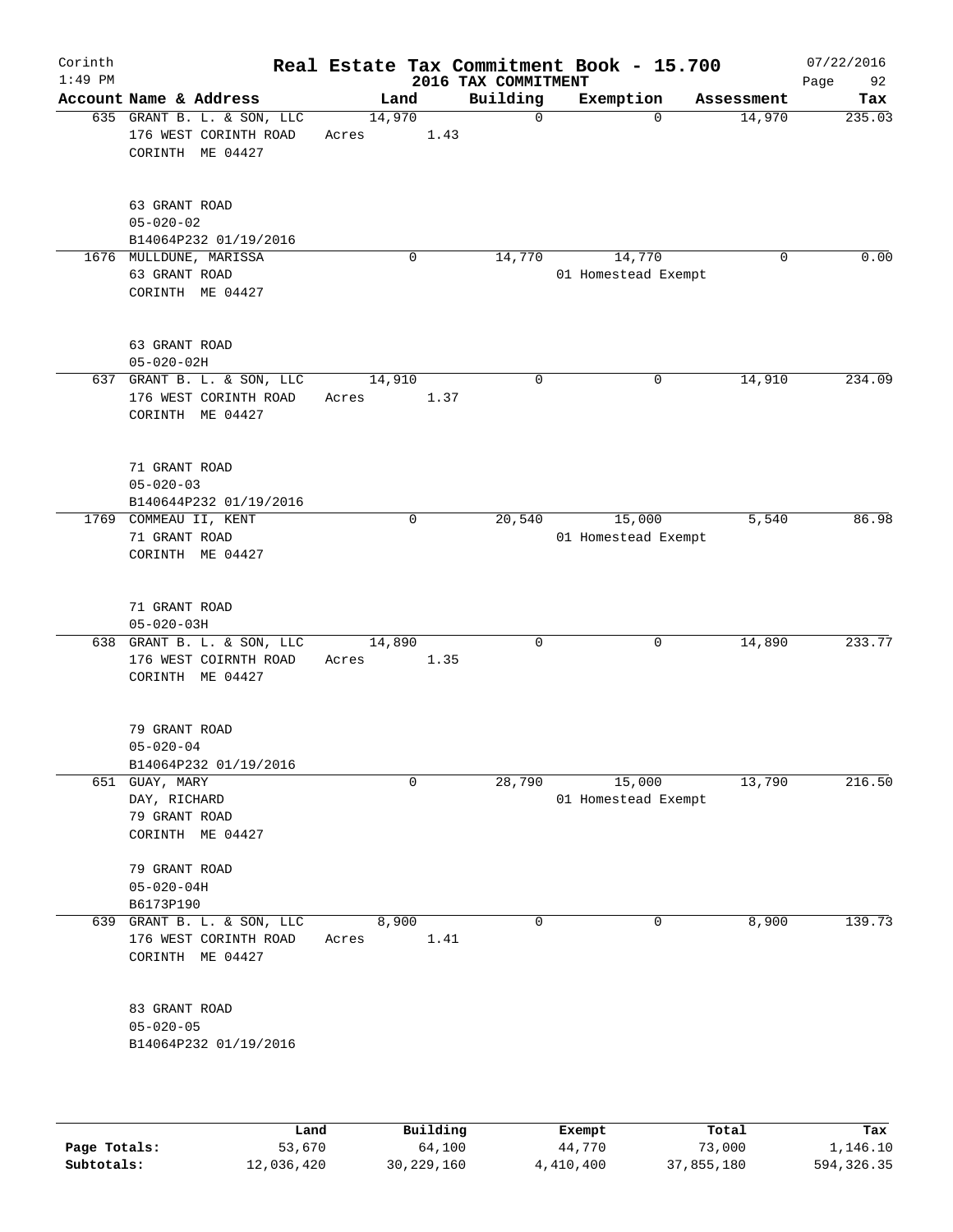| Corinth<br>$1:49$ PM |                                                                         |                |               |                                 | Real Estate Tax Commitment Book - 15.700 |            | 07/22/2016        |
|----------------------|-------------------------------------------------------------------------|----------------|---------------|---------------------------------|------------------------------------------|------------|-------------------|
|                      | Account Name & Address                                                  |                | Land          | 2016 TAX COMMITMENT<br>Building | Exemption                                | Assessment | Page<br>93<br>Tax |
|                      | 1822 HEAL, HERBERT JR.<br>87 GRANT ROAD<br>CORINTH ME 04427             |                | 0             | 19,130                          | 15,000<br>01 Homestead Exempt            | 4,130      | 64.84             |
|                      | 87 GRANT ROAD<br>$05 - 020 - 05H$                                       |                |               |                                 |                                          |            |                   |
|                      | 640 GRANT B. L. & SON, LLC<br>176 WEST COIRNTH ROAD<br>CORINTH ME 04427 | Acres          | 8,970<br>1.48 | $\mathbf 0$                     | 0                                        | 8,970      | 140.83            |
|                      | GRANT ROAD<br>$05 - 020 - 06$<br>B14064P232 01/19/2016                  |                |               |                                 |                                          |            |                   |
|                      | 641 GRANT B. L. & SON, LLC<br>176 WEST CORINTH ROAD<br>CORINTH ME 04427 | Acres          | 8,780<br>1.29 | $\mathbf 0$                     | 0                                        | 8,780      | 137.85            |
|                      | GRANT ROAD<br>$05 - 020 - 07$<br>B14064P232 01/19/2016                  |                |               |                                 |                                          |            |                   |
|                      | 642 GRANT B. L. & SON, LLC<br>176 WEST CORINTH ROAD<br>CORINTH ME 04427 | 8,480<br>Acres | 1.01          | $\mathbf 0$                     | 0                                        | 8,480      | 133.14            |
|                      | GRANT ROAD<br>$05 - 020 - 08$<br>B14064P232 01/26/2016                  |                |               |                                 |                                          |            |                   |
|                      | 631 GRANT B. L. & SON, LLC<br>176 WEST CORINTH ROAD<br>CORINTH ME 04427 | 8,500<br>Acres | 1.03          | $\mathbf 0$                     | 0                                        | 8,500      | 133.45            |
|                      | GRANT ROAD<br>$05 - 020 - 09$<br>B14064P232 01/19/2016                  |                |               |                                 |                                          |            |                   |
|                      | 630 GRANT B. L. & SON, LLC<br>176 WEST CORINTH ROAD<br>CORINTH ME 04427 | 8,500<br>Acres | 1.03          | $\mathbf 0$                     | 0                                        | 8,500      | 133.45            |
|                      | GRANT ROAD<br>$05 - 020 - 10$<br>B14064P232 01/19/2016                  |                |               |                                 |                                          |            |                   |
|                      | 633 GRANT B. L. & SON, LLC<br>176 WEST CORINTH ROAD<br>CORINTH ME 04427 | 3,690<br>Acres | 1.06          | $\mathbf 0$                     | 0                                        | 3,690      | 57.93             |
|                      | GRANT ROAD N/F<br>$05 - 020 - 11$<br>B14064P232 01/19/2016              |                |               |                                 |                                          |            |                   |
|                      | Land                                                                    |                | Building      |                                 | Exempt                                   | Total      | Tax               |
| Page Totals:         | 46,920                                                                  |                | 19,130        |                                 | 15,000                                   | 51,050     | 801.49            |

**Subtotals:** 12,083,340 30,248,290 4,425,400 37,906,230 595,127.84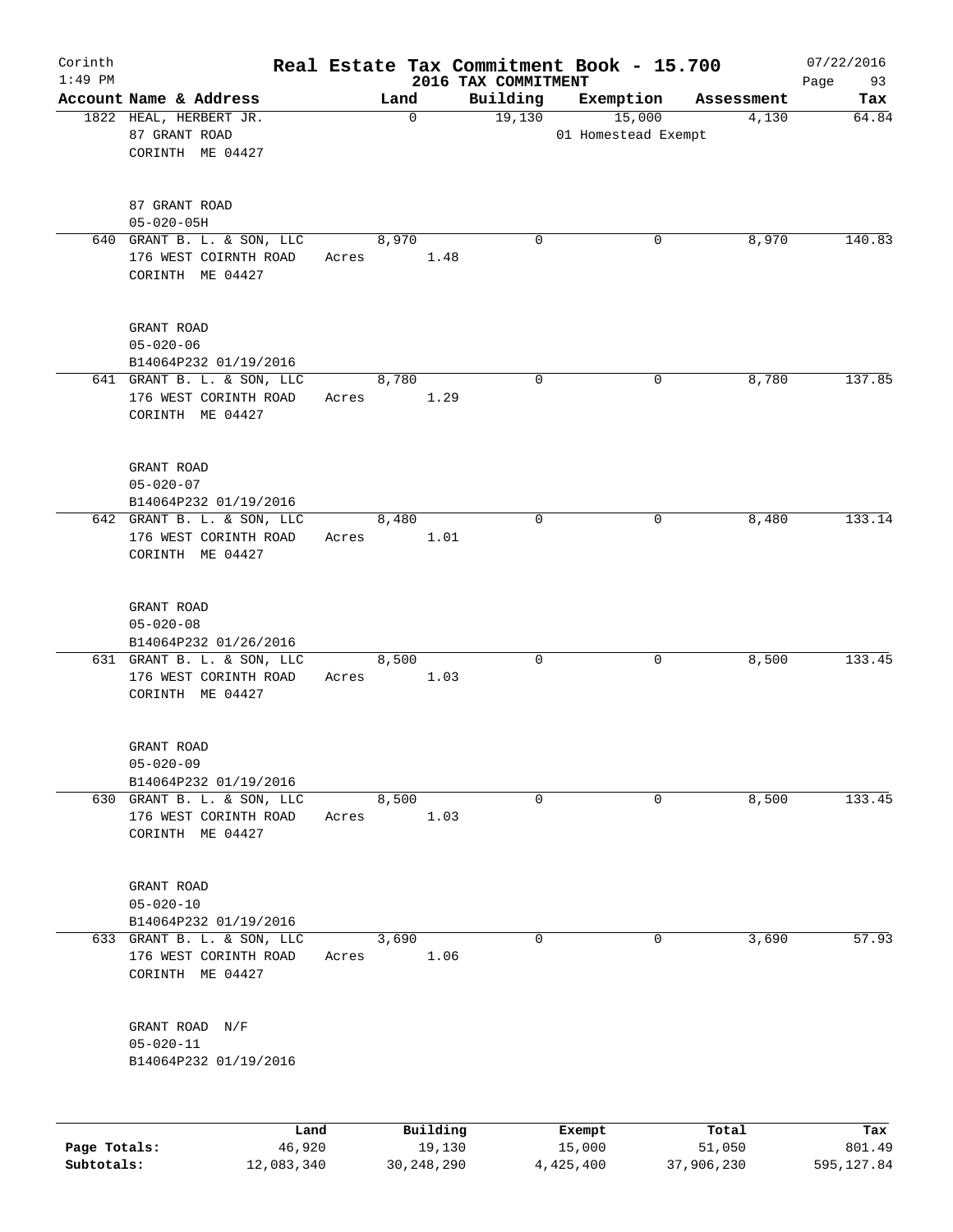| Corinth      |                                                                               |       |               |          |                         | Real Estate Tax Commitment Book - 15.700 |          |                     | 07/22/2016                |
|--------------|-------------------------------------------------------------------------------|-------|---------------|----------|-------------------------|------------------------------------------|----------|---------------------|---------------------------|
| $1:49$ PM    |                                                                               |       |               |          | 2016 TAX COMMITMENT     |                                          |          |                     | Page<br>94                |
|              | Account Name & Address<br>632 GRANT B. L. & SON, LLC<br>176 WEST CORINTH ROAD | Acres | Land<br>3,740 | 1.11     | Building<br>$\mathbf 0$ | Exemption                                | $\Omega$ | Assessment<br>3,740 | Tax<br>$\overline{58.72}$ |
|              | CORINTH ME 04427                                                              |       |               |          |                         |                                          |          |                     |                           |
|              | GRANT ROAD N/F<br>$05 - 020 - 12$                                             |       |               |          |                         |                                          |          |                     |                           |
|              | B14064P232 01/19/2016                                                         |       |               |          |                         |                                          |          |                     |                           |
|              | 634 GRANT B. L. & SON, LLC<br>176 WEST CORINTH ROAD<br>CORINTH ME 04427       | Acres | 3,660         | 1.03     | $\mathbf 0$             |                                          | 0        | 3,660               | 57.46                     |
|              | GRANT ROAD N/F<br>$05 - 020 - 13$<br>B14064P232                               |       |               |          |                         |                                          |          |                     |                           |
|              | 629 GRANT B. L. & SON, LLC<br>176 WEST CORINTH ROAD<br>CORINTH ME 04427       | Acres | 3,660         | 1.03     | $\mathbf 0$             |                                          | 0        | 3,660               | 57.46                     |
|              | GRANT ROAD N/F<br>$05 - 020 - 14$<br>B14064P232 01/19/2016                    |       |               |          |                         |                                          |          |                     |                           |
|              | 1051 DOYLE, JENNIFER<br>55 GRANT ROAD<br>CORINTH ME 04427                     |       |               | 0        | 50,030                  |                                          | 0        | 50,030              | 785.47                    |
|              | GRANT ROAD<br>$05 - 020 - 2H$                                                 |       |               |          |                         |                                          |          |                     |                           |
|              | 312 COLE, CLAYTON F.                                                          |       | 28,240        |          | 138,760                 | 15,000                                   |          | 152,000             | 2,386.40                  |
|              | COLE, PAULA J.<br>234 WEST CORINTH ROAD<br>CORINTH ME 04427                   | Acres |               | 10.10    |                         | 01 Homestead Exempt                      |          |                     |                           |
|              | 230 WEST CORINTH ROAD<br>$05 - 021$                                           |       |               |          |                         |                                          |          |                     |                           |
|              | B3889P243<br>17 ALBERTS, ANTHONY L.                                           |       | 23,760        |          | 46,000                  | 15,000                                   |          | 54,760              | 859.73                    |
|              | ALBERTS, MARGIE A.<br>47 GRANT ROAD<br>CORINTH ME 04427                       | Acres |               | 10.70    |                         | 01 Homestead Exempt                      |          |                     |                           |
|              | 47 GRANT ROAD<br>$05 - 021 - A$                                               |       |               |          |                         |                                          |          |                     |                           |
|              | B4444P89                                                                      |       |               |          |                         |                                          |          |                     |                           |
|              | 646 GRANT B. L. & SON, LLC<br>176 WEST CORINTH ROAD<br>CORINTH ME 04427       | Acres | 57,540        | 125.12   | 38,830                  |                                          | 0        | 96,370              | 1,513.01                  |
|              | 190 WEST CORINTH ROAD<br>$05 - 022$                                           |       |               |          |                         |                                          |          |                     |                           |
|              | B14064P238 01/19/2016                                                         |       |               |          |                         |                                          |          |                     |                           |
|              | Land                                                                          |       |               | Building |                         | Exempt                                   |          | Total               | Tax                       |
| Page Totals: | 120,600                                                                       |       |               | 273,620  |                         | 30,000                                   |          | 364,220             | 5,718.25                  |

**Subtotals:** 12,203,940 30,521,910 4,455,400 38,270,450 600,846.09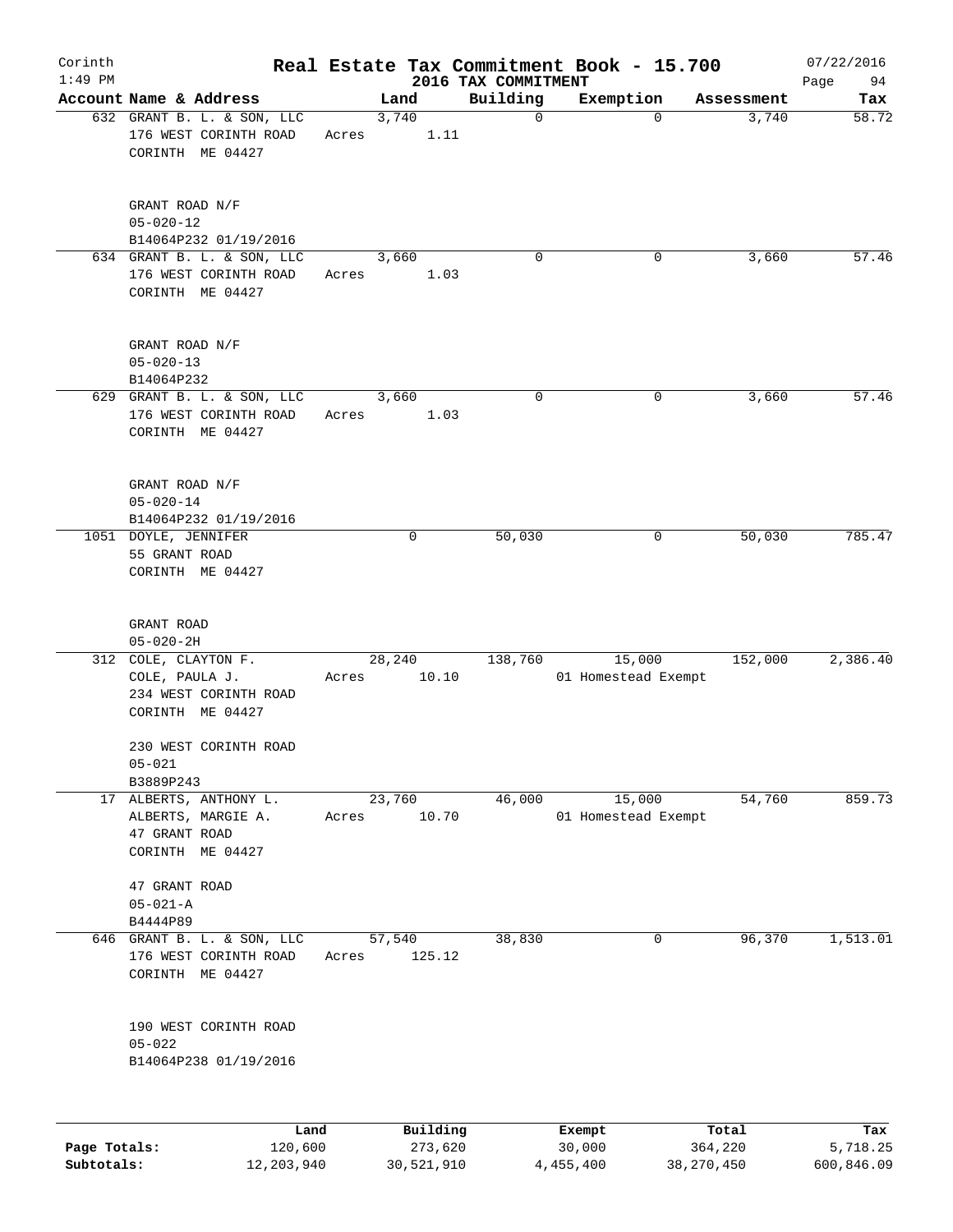| Corinth      |                                                        |                                                                                             |                 |                |                     | Real Estate Tax Commitment Book - 15.700          |            | 07/22/2016      |
|--------------|--------------------------------------------------------|---------------------------------------------------------------------------------------------|-----------------|----------------|---------------------|---------------------------------------------------|------------|-----------------|
| $1:49$ PM    |                                                        | Account Name & Address                                                                      |                 |                | 2016 TAX COMMITMENT |                                                   | Assessment | 95<br>Page      |
|              |                                                        | 647 GRANT B. L. & SON, LLC<br>176 WEST CORINTH ROAD<br>CORINTH ME 04427                     | Land<br>Acres   | 13,740<br>0.55 | Building<br>103,490 | Exemption<br>15,000<br>01 Homestead Exempt        | 102,230    | Tax<br>1,605.01 |
|              | $05 - 022 - A$                                         | 176 WEST CORINTH ROAD<br>B14064P238 01/19/2016                                              |                 |                |                     |                                                   |            |                 |
|              | 1613 GRANT, JASON D.                                   | 186 WEST CORINTH ROAD<br>CORINTH ME 04427                                                   | 17,360<br>Acres | 1.35           | 118,370             | 15,000<br>01 Homestead Exempt                     | 120,730    | 1,895.46        |
|              | $05 - 022 - B$<br>B7230P341                            | 186 WEST CORINTH ROAD                                                                       |                 |                |                     |                                                   |            |                 |
|              | 1989 TOWN OF CORINTH<br>PO BOX 309                     | CORINTH ME 04427                                                                            | 11,190<br>Acres | 1.25           | 250,000             | 261,190<br>43 Municipal                           | 0          | 0.00            |
|              | 40 GRANT ROAD<br>$05 - 022 - C$                        |                                                                                             |                 |                |                     |                                                   |            |                 |
|              |                                                        | 241 CAMPBELL, DONNA G.<br>182 WEST CORINTH ROAD<br>CORINTH ME 04427                         | 17,040<br>Acres | 1.08           | 80,480              | 21,000<br>01 Homestead Exempt<br>31 Vetrans Widow | 76,520     | 1,201.36        |
|              | $05 - 023$<br>B5773P55                                 | 182 WEST CORINTH ROAD                                                                       |                 |                |                     |                                                   |            |                 |
|              |                                                        | 389 WILKINS, ROLAND T. II<br>WILKINS, KIMBERLY C.<br>637 KIRKLAND ROAD<br>OLD TOWN ME 04468 | 19,590<br>Acres | 0.97           | 135,550             | 0                                                 | 155,140    | 2,435.70        |
|              | 535 MAIN STREET<br>$05 - 024 - 01$                     |                                                                                             |                 |                |                     |                                                   |            |                 |
| 390          | B9095P316                                              | WILKINS, ROLAND T. II<br>WILKINS, KIMBERLY C.<br>637 KIRKLAND ROAD<br>OLD TOWN ME 04468     | 10,330<br>Acres | 0.86           | $\mathbf 0$         | $\mathbf 0$                                       | 10,330     | 162.18          |
|              | <b>MAIN STREET</b><br>$05 - 024 - 01 - A$<br>B9095P316 |                                                                                             |                 |                |                     |                                                   |            |                 |
| 422          | PINGREE, ILEIA<br>523 MAIN STREET                      | PINGREE, BRADLEY D.<br>CORINTH ME 04427                                                     | 16,000<br>Acres | 0.85           | 26,130              | 15,000<br>01 Homestead Exempt                     | 27,130     | 425.94          |
|              | 523 MAIN STREET<br>$05 - 024 - 01 - B$                 | B10171P41 10/28/2005                                                                        |                 |                |                     |                                                   |            |                 |
|              |                                                        | Land                                                                                        |                 | Building       |                     | Exempt                                            | Total      | Tax             |
| Page Totals: |                                                        | 105,250                                                                                     |                 | 714,020        |                     | 327,190                                           | 492,080    | 7,725.65        |

**Subtotals:** 12,309,190 31,235,930 4,782,590 38,762,530 608,571.74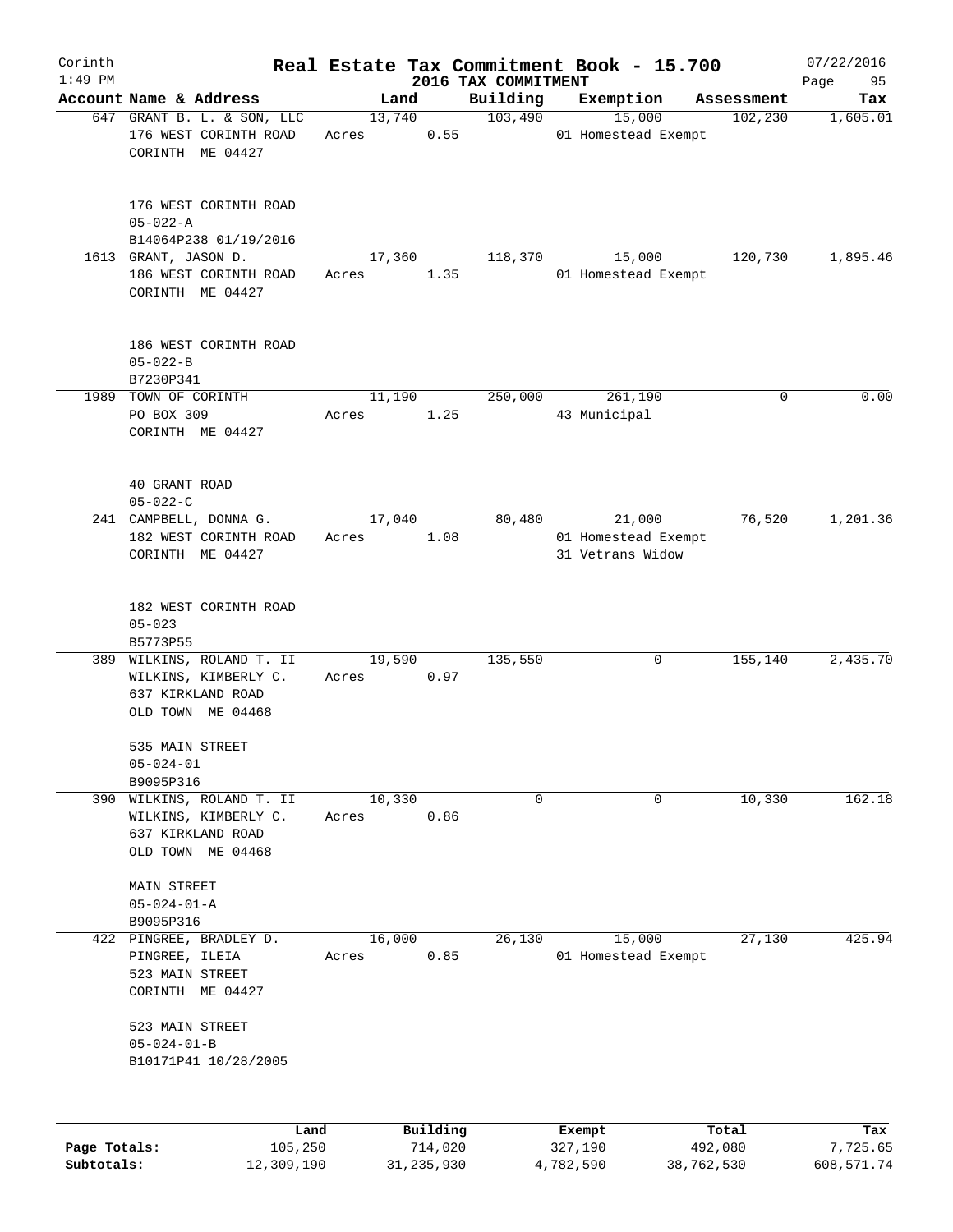| Corinth<br>$1:49$ PM       |                                                                                                          |                 | 2016 TAX COMMITMENT | Real Estate Tax Commitment Book - 15.700    |                         | 07/22/2016<br>96<br>Page |
|----------------------------|----------------------------------------------------------------------------------------------------------|-----------------|---------------------|---------------------------------------------|-------------------------|--------------------------|
|                            | Account Name & Address                                                                                   | Land            | Building            | Exemption                                   | Assessment              | Tax                      |
|                            | 950 MITCHELL, KENNETH &<br>DIANNE & DOUGLAS<br>ARCHER, DONNA<br>15 WEST CORINTH ROAD<br>CORINTH ME 04427 | 17,640<br>Acres | 80,580<br>1.58      | 21,000<br>22 Veteran<br>01 Homestead Exempt | 77,220                  | 1,212.35                 |
|                            | 23 WEST CORINTH ROAD<br>$05 - 024 - 02$<br>B11481P211 07/29/2008                                         |                 |                     |                                             |                         |                          |
|                            | 1664 KENNEDY, TIMOTHY<br>UNDERHILL, TRACI<br>29 WEST CORINTH RD<br>CORINTH ME 04427                      | 17,350<br>Acres | 106,800<br>1.34     | $\mathbf 0$                                 | 124,150                 | 1,949.15                 |
|                            | 29 WEST CORINTH ROAD<br>$05 - 024 - 02 - A$<br>B12979P340 10/17/2012                                     |                 |                     |                                             |                         |                          |
|                            | 1953 MITCHELL, KENNETH C,<br>MITCHELL, JUDITH<br>15 WEST CORINTH RD.<br>CORINTH ME 04427                 | 20,150<br>Acres | 112,610<br>3.65     | 21,000<br>01 Homestead Exempt<br>22 Veteran | 111,760                 | 1,754.63                 |
|                            | 15 WEST CORINTH ROAD<br>$05 - 024 - 02 - B$<br>B10456P54 05/30/2006                                      |                 |                     |                                             |                         |                          |
|                            | 401 SMALL, ELIZABETH R.<br>37 WEST CORINTH RD<br>CORINTH ME 04427                                        | 18,770<br>Acres | 92,030<br>2.51      | 15,000<br>01 Homestead Exempt               | 95,800                  | 1,504.06                 |
|                            | 37 WEST CORINTH ROAD<br>$05 - 024 - 03$<br>B12463P90 04/29/2011                                          |                 |                     |                                             |                         |                          |
|                            | 1102 PREBLE, BRADLEY W.<br>PREBLE, AMY D.<br>47 WEST CORINTH ROAD<br>CORINTH ME 04427                    | 18,860<br>Acres | 77,880<br>2.59      | 15,000<br>01 Homestead Exempt               | 81,740                  | 1,283.32                 |
|                            | 47 WEST CORINTH ROAD<br>$05 - 024 - 04$<br>B5983P4                                                       |                 |                     |                                             |                         |                          |
|                            | 435 DOW, HAROLD L.<br>P.O. BOX 429<br>CORINTH ME 04427                                                   | 12,900<br>Acres | $\mathbf 0$<br>2.66 | 0                                           | 12,900                  | 202.53                   |
|                            | WEST CORINTH ROAD<br>$05 - 024 - 05$<br>B3588P159                                                        |                 |                     |                                             |                         |                          |
|                            | 430 DOW JR, ADELBERT P.<br>DOW, ROBERTA J.<br>P.O. BOX 537<br>CORINTH ME 04427                           | 19,110<br>Acres | 18,500<br>2.79      | 21,000<br>01 Homestead Exempt<br>22 Veteran | 16,610                  | 260.78                   |
|                            | 61 WEST CORINTH ROAD<br>$05 - 024 - 06$<br>B3462P176                                                     |                 |                     |                                             |                         |                          |
|                            | Land                                                                                                     |                 | Building            | Exempt                                      | Total                   | Tax                      |
| Page Totals:<br>Subtotals: | 124,780<br>12,433,970                                                                                    | 31,724,330      | 488,400             | 93,000<br>4,875,590                         | 520,180<br>39, 282, 710 | 8,166.82<br>616,738.56   |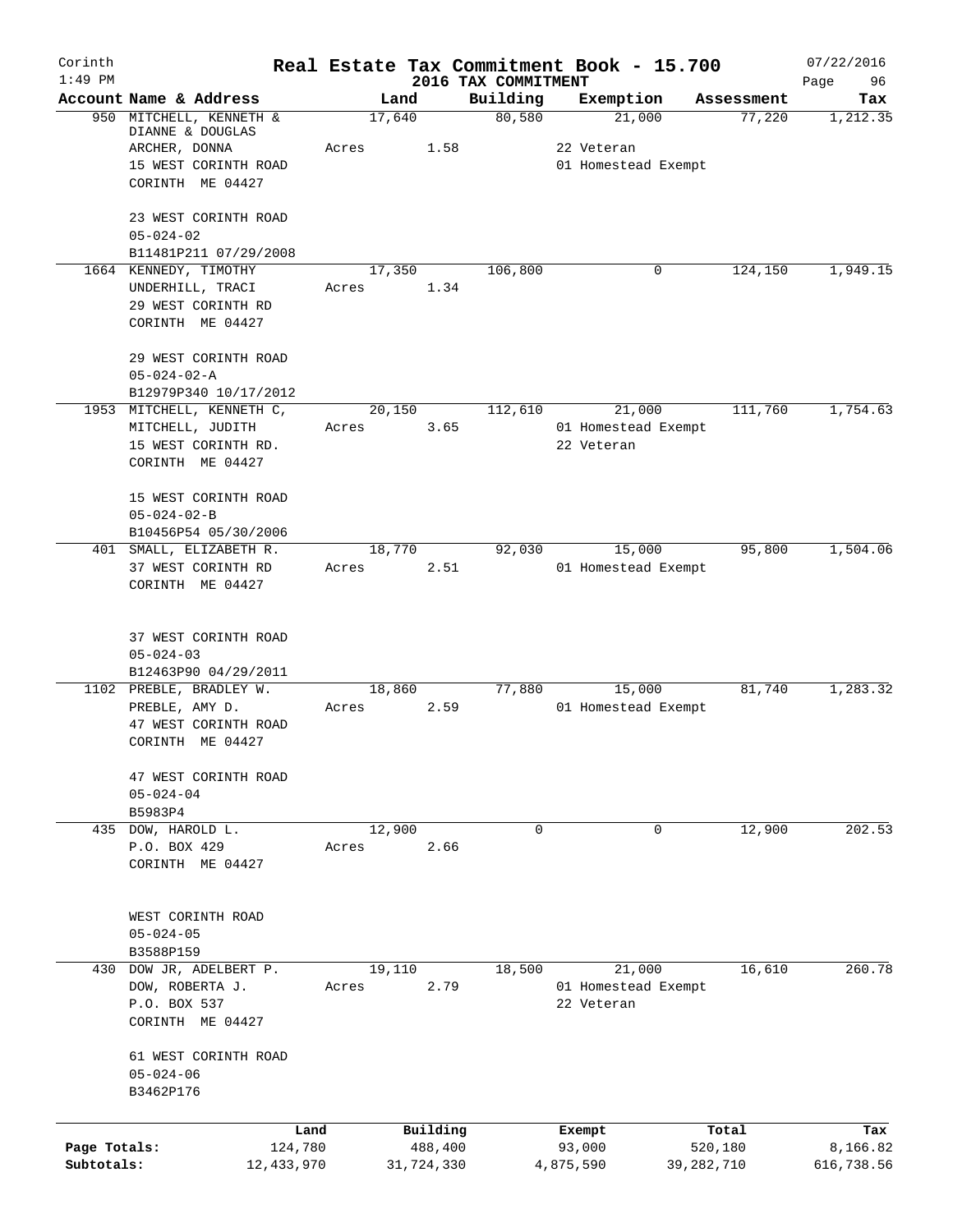| Corinth                    |                                                                                                |       |                         |                                 | Real Estate Tax Commitment Book - 15.700    |                       | 07/22/2016             |
|----------------------------|------------------------------------------------------------------------------------------------|-------|-------------------------|---------------------------------|---------------------------------------------|-----------------------|------------------------|
| $1:49$ PM                  | Account Name & Address                                                                         |       | Land                    | 2016 TAX COMMITMENT<br>Building |                                             |                       | Page<br>97             |
|                            | 1376 ERIKSSON, ALYSSA<br>39 MCCARD ROAD<br>CORINTH ME 04427                                    | Acres | 18,170<br>2.02          | 25,130                          | Exemption<br>0                              | Assessment<br>43,300  | Tax<br>679.81          |
|                            | 131 WEST CORINTH ROAD<br>$05 - 024 - 07$<br>B13667P164 10/03/2014                              |       |                         |                                 |                                             |                       |                        |
|                            | 756 GOULD, TRAVIS<br>211 NORTH ROAD<br>RIPLEY ME 04930                                         | Acres | 16,910<br>2.02          | 0                               | 0                                           | 16,910                | 265.49                 |
|                            | 125 WEST CORINTH ROAD<br>$05 - 024 - 08$<br>B14030P281 12/10/2015                              |       |                         |                                 |                                             |                       |                        |
|                            | 1080 DOW, CHRISTOPHER DANIEL<br>DOW, MELLISSA ANN<br>125 WEST CORINTH ROAD<br>CORINTH ME 04427 |       | 0                       | 12,530                          | 12,530<br>01 Homestead Exempt               | 0                     | 0.00                   |
|                            | GRANT ROAD<br>$05 - 024 - 08$ 1H                                                               |       |                         |                                 |                                             |                       |                        |
|                            | 235 BYERS, DAVID<br>BYERS, ELLA<br>P.O. BOX 468<br>CORINTH ME 04427                            | Acres | 18,170<br>2.02          | 15,740                          | 21,000<br>01 Homestead Exempt<br>22 Veteran | 12,910                | 202.69                 |
|                            | 119 WEST CORINTH ROAD<br>$05 - 024 - 09$<br>B4566P165                                          |       |                         |                                 |                                             |                       |                        |
|                            | 1296 STROUT JR, DONALD A.<br>STROUT, CHRISTY S.<br>P.O. BOX 406<br>CORINTH ME 04427            | Acres | 22,630<br>12.12         | 146,120                         | 15,000<br>01 Homestead Exempt               | 153,750               | 2,413.88               |
|                            | 111 WEST CORINTH ROAD<br>$05 - 024 - 10$<br>B5318P141                                          |       |                         |                                 |                                             |                       |                        |
|                            | 1133 LIBBY, AARON<br>103 WEST CORINTH RD<br>CORINTH ME 04427                                   | Acres | 18,080<br>1.94          | 101,220                         | 15,000<br>01 Homestead Exempt               | 104,300               | 1,637.51               |
|                            | 103 WEST CORINTH ROAD<br>$05 - 024 - 11$<br>B12369P126 12/30/2010                              |       |                         |                                 |                                             |                       |                        |
|                            | 1034 PERKINS, DONALD A.<br>PERKINS, JILL E.<br>85 WEST CORINTH ROAD<br>CORINTH ME 04427        | Acres | 22,460<br>5.56          | 119,850                         | 21,000<br>22 Veteran<br>01 Homestead Exempt | 121,310               | 1,904.57               |
|                            | 85 WEST CORINTH ROAD<br>$05 - 024 - 13$<br>B6191P43                                            |       |                         |                                 |                                             |                       |                        |
|                            |                                                                                                | Land  | Building                |                                 | Exempt                                      | Total                 | Tax                    |
| Page Totals:<br>Subtotals: | 116,420<br>12,550,390                                                                          |       | 420,590<br>32, 144, 920 |                                 | 84,530<br>4,960,120                         | 452,480<br>39,735,190 | 7,103.95<br>623,842.51 |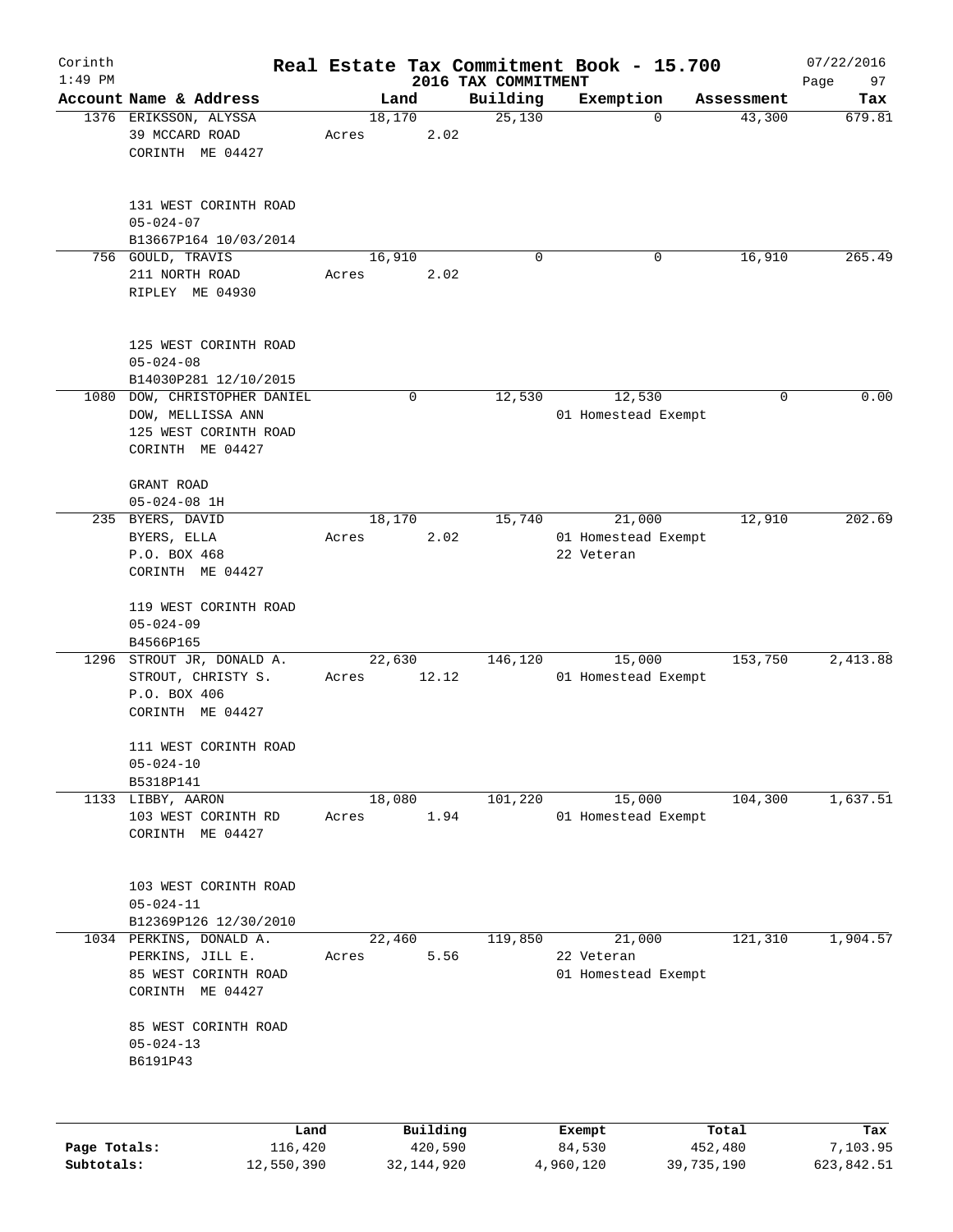| Corinth<br>$1:49$ PM |                                                                                      |       |                 | 2016 TAX COMMITMENT | Real Estate Tax Commitment Book - 15.700    |            | 07/22/2016<br>98<br>Page |
|----------------------|--------------------------------------------------------------------------------------|-------|-----------------|---------------------|---------------------------------------------|------------|--------------------------|
|                      | Account Name & Address                                                               |       | Land            | Building            | Exemption                                   | Assessment | Tax                      |
|                      | 703 PERKINS, DONALD A.<br>PERKINS, JILL E.<br>85 WEST CORINTH RD<br>CORINTH ME 04427 | Acres | 2,200<br>1.82   | $\mathbf 0$         | 0                                           | 2,200      | 34.54                    |
|                      | WEST CORINTH ROAD<br>$05 - 024 - 14$<br>B9530P73                                     |       |                 |                     |                                             |            |                          |
| 1846                 | TRASK, MICHELLE L.<br>71 WEST CORINTH ROAD<br>CORINTH ME 04427                       | Acres | 2,210<br>1.83   | $\mathbf 0$         | 0                                           | 2,210      | 34.70                    |
|                      | WEST CORINTH ROAD<br>$05 - 024 - 14 - A$                                             |       |                 |                     |                                             |            |                          |
|                      | B13158P155 03/11/2013<br>704 TRASK, MICHELLE L.                                      |       |                 | 140,770             | 15,000                                      | 145,090    | 2, 277.91                |
|                      | 71 WEST CORINTH ROAD<br>CORINTH ME 04427                                             | Acres | 19,320<br>2.97  |                     | 01 Homestead Exempt                         |            |                          |
|                      | 71 WEST CORINTH ROAD<br>$05 - 024 - 15$<br>B13158P155 03/11/2013                     |       |                 |                     |                                             |            |                          |
|                      | 648 GRANT B. L. & SON, LLC                                                           |       | 62,970          | $\mathbf 0$         | 0                                           | 62,970     | 988.63                   |
|                      | 176 WEST CORINTH ROAD<br>CORINTH ME 04427                                            | Acres | 88.57           |                     |                                             |            |                          |
|                      | WEST CORINTH ROAD<br>$05 - 024 - A$<br>B14064P238 01/19/2019                         |       |                 |                     |                                             |            |                          |
|                      | 1213 SMALL, JAMES M.<br>P.O. BOX 338<br>CORINTH ME 04427                             |       | $\mathbf 0$     | 29,110              | 21,000<br>01 Homestead Exempt<br>22 Veteran | 8,110      | 127.33                   |
|                      | 141 WEST CORINTH ROAD<br>$05 - 024 - A - 01H$                                        |       |                 |                     |                                             |            |                          |
|                      | 536 EATON, PHILIP G.<br>EATON, RUTH A.<br>139 WEST CORINTH ROAD<br>CORINTH ME 04427  |       | $\mathbf 0$     | 27,110              | 15,000<br>01 Homestead Exempt               | 12,110     | 190.13                   |
|                      | 139 WEST CORINTH ROAD<br>$05 - 024 - A - 02H$                                        |       |                 |                     |                                             |            |                          |
| 622                  | GRANT, TERRY D.<br>176 WEST CORINTH ROAD<br>CORINTH ME 04427                         | Acres | 26,000<br>12.77 | $\mathbf 0$         | 0                                           | 26,000     | 408.20                   |
|                      | WEST CORINTH ROAD<br>$05 - 025$<br>B3710P227                                         |       |                 |                     |                                             |            |                          |
|                      |                                                                                      |       |                 |                     |                                             |            |                          |

|              | Land       | Building   | Exempt    | Total      | Tax        |
|--------------|------------|------------|-----------|------------|------------|
| Page Totals: | 112,700    | 196,990    | 51,000    | 258,690    | 4,061.44   |
| Subtotals:   | 12,663,090 | 32,341,910 | 5,011,120 | 39,993,880 | 627,903.95 |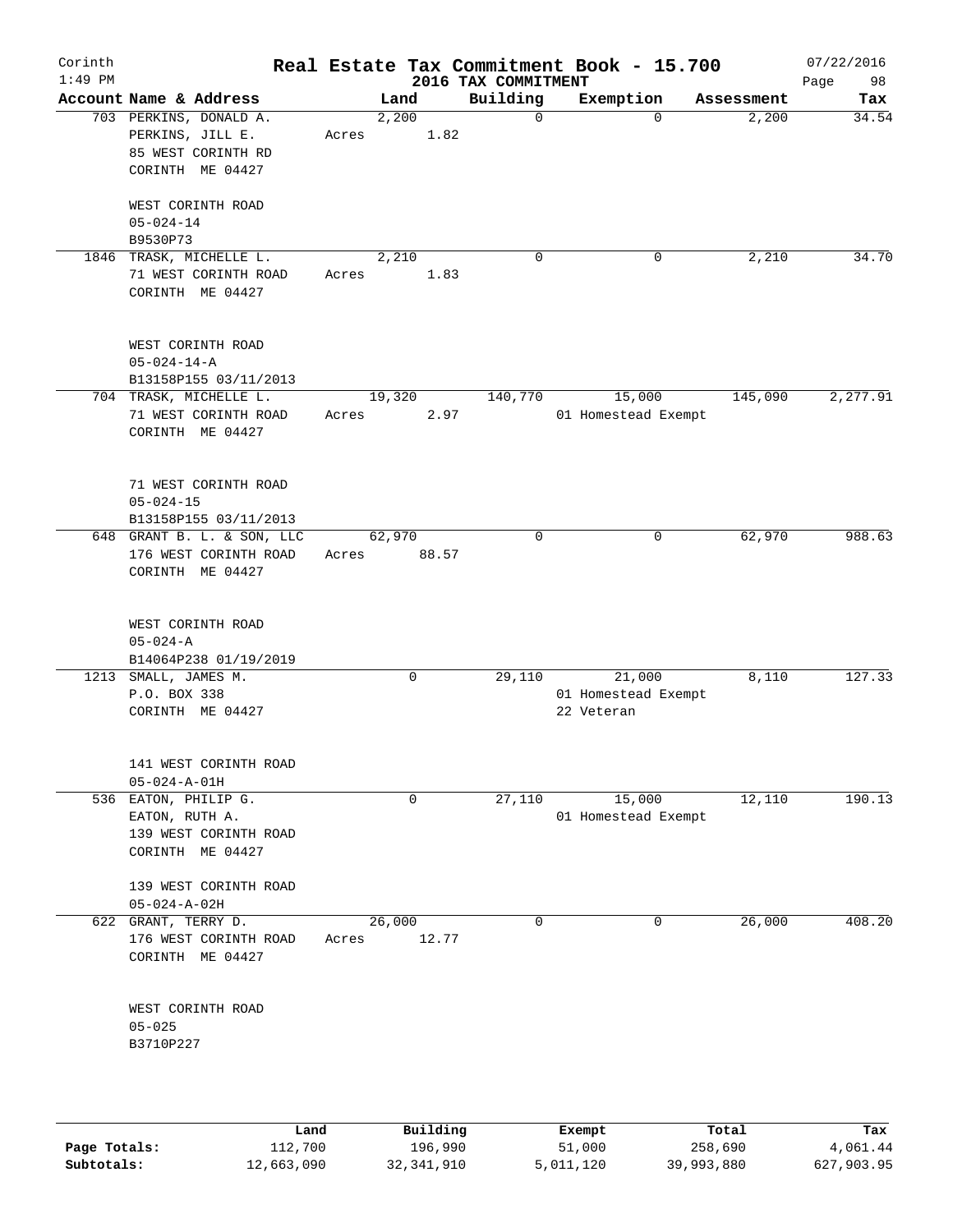| Corinth      |                                                                                 |                 |          |                                 | Real Estate Tax Commitment Book - 15.700    |            | 07/22/2016    |
|--------------|---------------------------------------------------------------------------------|-----------------|----------|---------------------------------|---------------------------------------------|------------|---------------|
| $1:49$ PM    | Account Name & Address                                                          | Land            |          | 2016 TAX COMMITMENT<br>Building |                                             | Assessment | 99<br>Page    |
|              | 623 GRANT, TERRY D.                                                             | 17,100          |          | $\mathbf 0$                     | Exemption<br>$\mathbf 0$                    | 17,100     | Tax<br>268.47 |
|              | 176 WEST CORINTH ROAD<br>CORINTH ME 04427                                       | Acres           | 1.13     |                                 |                                             |            |               |
|              | 120 WEST CORINTH ROAD<br>$05 - 025 - 01$<br>B3710P227                           |                 |          |                                 |                                             |            |               |
|              | 1588 WARD, SARAH L.<br>C/O TERRI JANE CASAVANT<br>PO BOX 74<br>CORINTH ME 04427 |                 | 0        | 29,980                          | 0                                           | 29,980     | 470.69        |
|              | 120 WEST CORINTH ROAD<br>$05 - 025 - 01H$                                       |                 |          |                                 |                                             |            |               |
|              | 624 GRANT, TERRY D.                                                             | 11,170          |          | 0                               | 0                                           | 11,170     | 175.37        |
|              | 176 WEST CORINTH ROAD<br>CORINTH ME 04427                                       | Acres           | 1.23     |                                 |                                             |            |               |
|              | <b>MAIN STREET</b><br>$05 - 025 - 02$                                           |                 |          |                                 |                                             |            |               |
|              | B3710P227                                                                       |                 |          |                                 |                                             |            |               |
|              | 625 GRANT, TERRY D.                                                             | 12,670          |          | $\mathbf 0$                     | 0                                           | 12,670     | 198.92        |
|              | 176 WEST CORINTH ROAD<br>CORINTH ME 04427                                       | Acres           | 2.47     |                                 |                                             |            |               |
|              | WEST CORINTH ROAD<br>$05 - 025 - 03$<br>B3710P227                               |                 |          |                                 |                                             |            |               |
|              | 376 CYNEWSKI, RICHARD<br>CYNEWSKI, JANICE<br>P.O. BOX 103<br>CORINTH ME 04427   | 18,800<br>Acres | 2.54     | 160,550                         | 21,000<br>22 Veteran<br>01 Homestead Exempt | 158,350    | 2,486.09      |
|              | 22 WEST CORINTH ROAD<br>$05 - 025 - 04$                                         |                 |          |                                 |                                             |            |               |
|              | B3806P155<br>588 FURGE, WILBERT E.                                              | 18,890          |          | 127,120                         | 21,000                                      | 125,010    | 1,962.66      |
|              | FURGE, BERNICE A.<br>30 WEST CORINTH ROAD<br>CORINTH ME 04427                   | Acres           | 2.61     |                                 | 01 Homestead Exempt<br>22 Veteran           |            |               |
|              | 30 WEST CORINTH ROAD<br>$05 - 025 - 05$                                         |                 |          |                                 |                                             |            |               |
|              | B6398P169                                                                       |                 |          |                                 |                                             |            |               |
|              | 626 GRANT, TERRY D.<br>176 WEST CORINTH ROAD<br>CORINTH ME 04427                | 12,920<br>Acres | 2.68     | 0                               | 0                                           | 12,920     | 202.84        |
|              | WEST CORINTH ROAD<br>$05 - 025 - 06$<br>B3710P227                               |                 |          |                                 |                                             |            |               |
|              | Land                                                                            |                 | Building |                                 | Exempt                                      | Total      | Tax           |
| Page Totals: | 91,550                                                                          |                 | 317,650  |                                 | 42,000                                      | 367,200    | 5,765.04      |

**Subtotals:** 12,754,640 32,659,560 5,053,120 40,361,080 633,668.99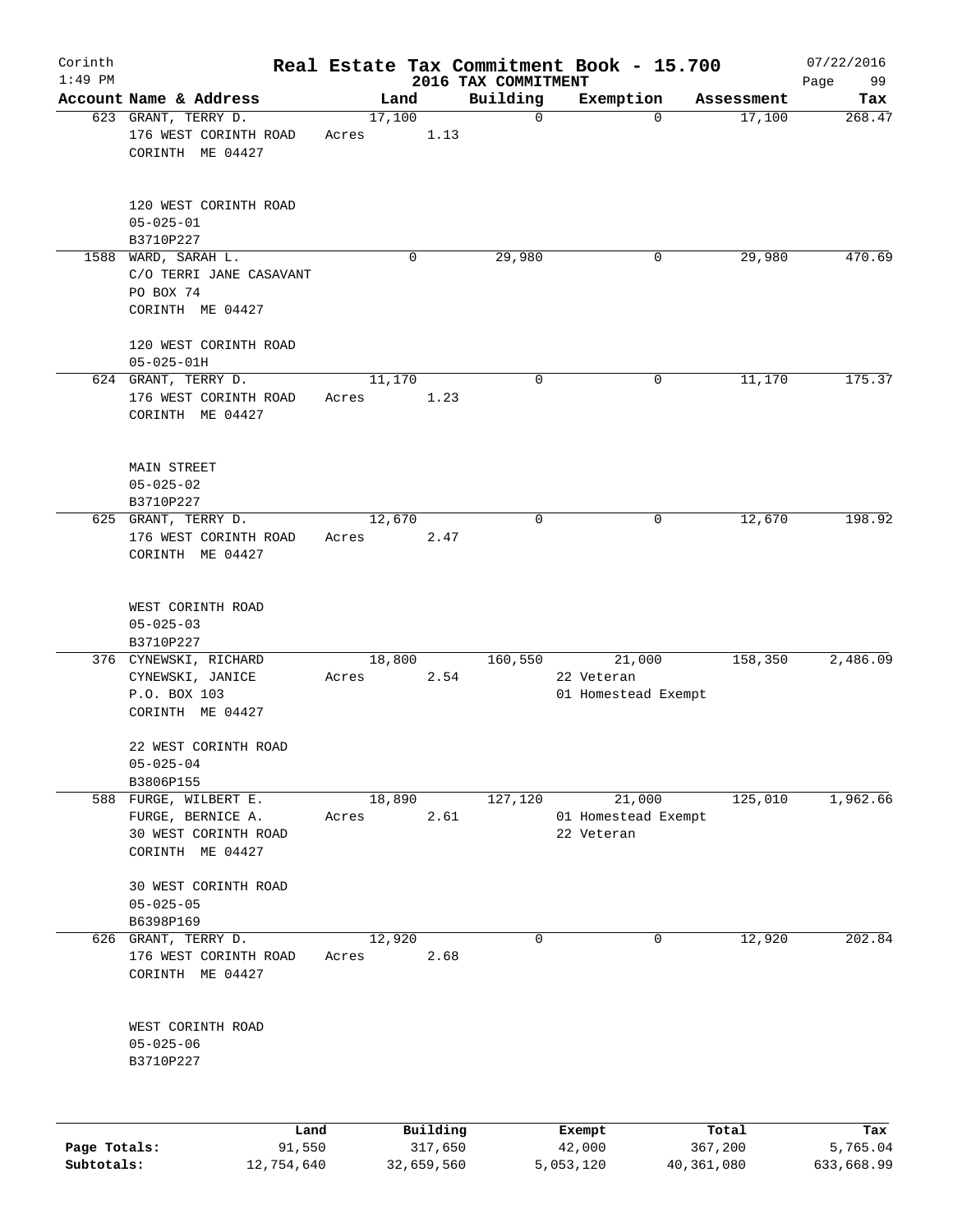| Corinth                    |                                                                             |       |                         |                         | Real Estate Tax Commitment Book - 15.700 |                       | 07/22/2016              |
|----------------------------|-----------------------------------------------------------------------------|-------|-------------------------|-------------------------|------------------------------------------|-----------------------|-------------------------|
| $1:49$ PM                  |                                                                             |       |                         | 2016 TAX COMMITMENT     |                                          |                       | 100<br>Page             |
|                            | Account Name & Address<br>627 GRANT, TERRY D.                               |       | Land<br>13,010          | Building<br>$\mathbf 0$ | Exemption<br>$\mathbf 0$                 | Assessment<br>13,010  | Tax<br>204.26           |
|                            | 176 WEST CORINTH ROAD<br>CORINTH ME 04427                                   | Acres | 2.75                    |                         |                                          |                       |                         |
|                            | WEST CORINTH ROAD<br>$05 - 025 - 07$<br>B3710P227                           |       |                         |                         |                                          |                       |                         |
|                            | 628 GRANT, TERRY D.                                                         |       | 13,090                  | $\Omega$                | 0                                        | 13,090                | 205.51                  |
|                            | 176 WEST CORINTH ROAD<br>CORINTH ME 04427                                   | Acres | 2.82                    |                         |                                          |                       |                         |
|                            | WEST CORINTH ROAD<br>$05 - 025 - 08$<br>B3710P227                           |       |                         |                         |                                          |                       |                         |
|                            | 1790 POULIN, GABRIEL                                                        |       | 23,430                  | 184,830                 | 15,000                                   | 193,260               | 3,034.18                |
|                            | POULIN, WANDA<br>110 WEST CORINTH RD<br>CORINTH ME 04427                    | Acres | 4.00                    |                         | 01 Homestead Exempt                      |                       |                         |
|                            | 110 WEST CORINTH ROAD<br>$05 - 025 - A$<br>B8674P286                        |       |                         |                         |                                          |                       |                         |
|                            | 832 CRAIG, TRACI M.                                                         |       | 29,040                  | 110,770                 | 15,000                                   | 124,810               | 1,959.52                |
|                            | 1434 OHIO ST APT 40<br>BANGOR ME 04401-2781                                 | Acres | 13.00                   |                         | 01 Homestead Exempt                      |                       |                         |
|                            | 565 MAIN STREET<br>$05 - 026$<br>B11985P96 11/13/2009                       |       |                         |                         |                                          |                       |                         |
|                            | 1066 POMEROY, RONALD                                                        |       | 55,720                  | 156,880                 | 15,000                                   | 197,600               | 3,102.32                |
|                            | N. (HEIRS OF)<br>POMEROY, LORETTA A.<br>585 MAIN STREET<br>CORINTH ME 04427 | Acres | 66.80                   |                         | 01 Homestead Exempt                      |                       |                         |
|                            | 585 MAIN STREET<br>$05 - 027$                                               |       |                         |                         |                                          |                       |                         |
|                            | B3785P285<br>2024 BLACKWELL, GARETH W.                                      |       | 21,010                  | 150, 340                | 0                                        | 171,350               | 2,690.20                |
|                            | JR.<br>BLACKWELL, LANETTE M.<br>306 GARLAND ROAD<br>CORINTH ME 04427        | Acres | 2.00                    |                         |                                          |                       |                         |
|                            | 575 MAIN STREET<br>$05 - 027 - B$                                           |       |                         |                         |                                          |                       |                         |
|                            | B11640P164 01/22/2009<br>2025 B. L. GRANT & SON, LLC                        |       | 19,760                  | 0                       | 0                                        | 19,760                | 310.23                  |
|                            | 176 WEST CORINTH<br>CORINTH ME 04427                                        | Acres | 15.00                   |                         |                                          |                       |                         |
|                            | WEST CORINTH ROAD<br>$05 - 027 - C$<br>B14064P232 01/19/2016                |       |                         |                         |                                          |                       |                         |
|                            | Land                                                                        |       | Building                |                         | Exempt                                   | Total                 | Tax                     |
| Page Totals:<br>Subtotals: | 175,060<br>12,929,700                                                       |       | 602,820<br>33, 262, 380 |                         | 45,000<br>5,098,120                      | 732,880<br>41,093,960 | 11,506.22<br>645,175.21 |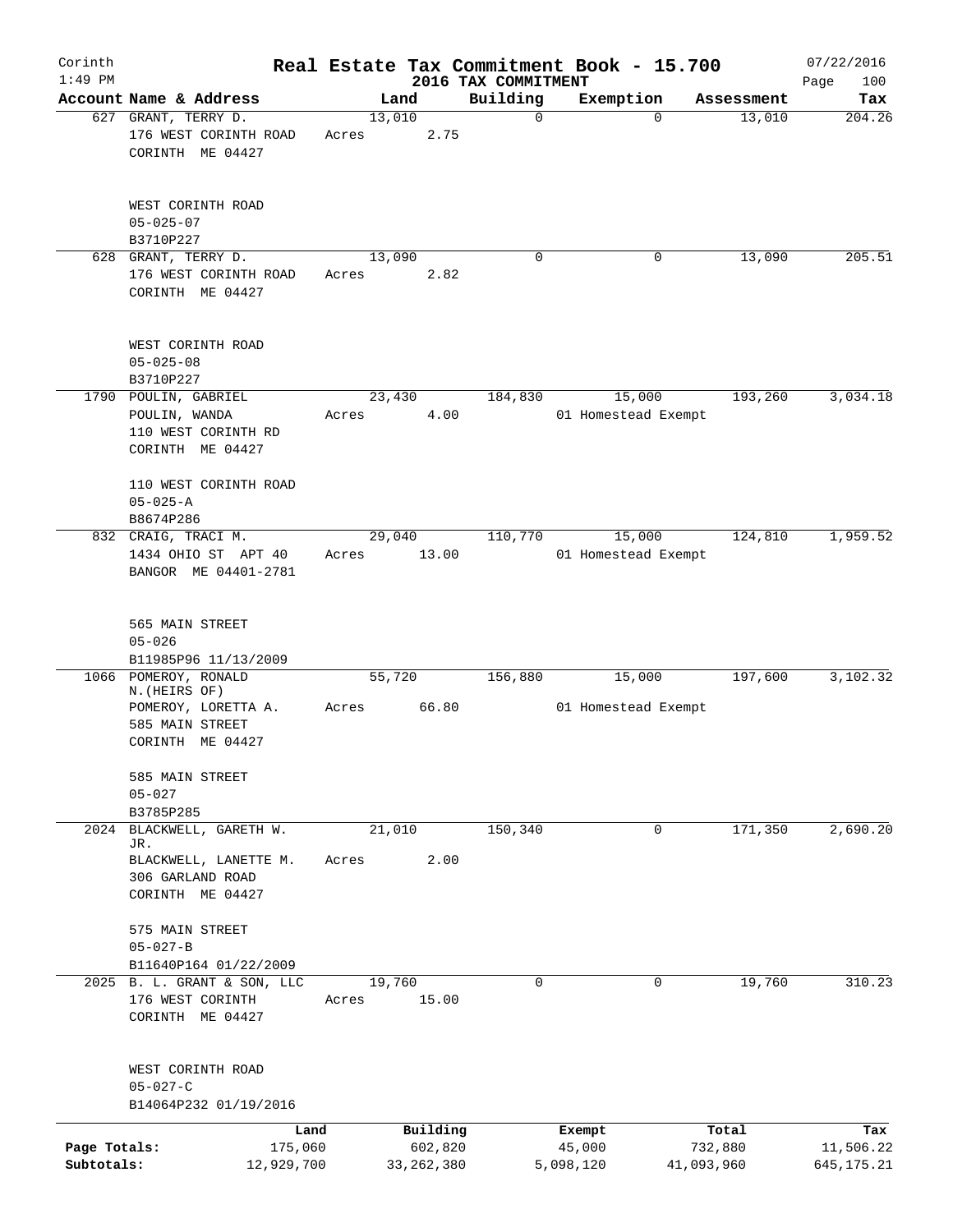| Corinth      |                                             |        |        |                                 | Real Estate Tax Commitment Book - 15.700 |            | 07/22/2016         |
|--------------|---------------------------------------------|--------|--------|---------------------------------|------------------------------------------|------------|--------------------|
| $1:49$ PM    | Account Name & Address                      | Land   |        | 2016 TAX COMMITMENT<br>Building | Exemption                                | Assessment | 101<br>Page<br>Tax |
|              | 55 A.E. ROBINSON OIL                        | 37,900 |        | 0                               | $\mathbf 0$                              | 37,900     | 595.03             |
|              | COMPANY, INC.                               |        |        |                                 |                                          |            |                    |
|              | PO BOX 167                                  | Acres  | 53.28  |                                 |                                          |            |                    |
|              | DOVER FOXCROFT ME<br>04426                  |        |        |                                 |                                          |            |                    |
|              | 627 MAIN STREET                             |        |        |                                 |                                          |            |                    |
|              | $05 - 028$                                  |        |        |                                 |                                          |            |                    |
|              | B8809P218                                   |        |        |                                 |                                          |            |                    |
|              | 870 MALLOY, JOHN H.                         | 32,340 |        | 70,130                          | 15,000                                   | 87,470     | 1,373.28           |
|              | 643 MAIN STREET<br>CORINTH ME 04427         | Acres  | 3.70   |                                 | 01 Homestead Exempt                      |            |                    |
|              | 643 MAIN STREET                             |        |        |                                 |                                          |            |                    |
|              | $05 - 029$                                  |        |        |                                 |                                          |            |                    |
| 1367         | B3080P60<br>TIDWELL, BILLY T.               |        | 0      | 11,470                          | 0                                        | 11,470     | 180.08             |
|              | c/o JOHN MALLOY                             |        |        |                                 |                                          |            |                    |
|              | 643 MAIN STREET                             |        |        |                                 |                                          |            |                    |
|              | CORINTH ME 04427                            |        |        |                                 |                                          |            |                    |
|              | 651 MAIN STREET                             |        |        |                                 |                                          |            |                    |
|              | $05 - 029 - 01H$                            |        |        |                                 |                                          |            |                    |
|              | 1420 TRUE FARMS, INC.                       | 24,440 |        | 0                               | 0                                        | 24,440     | 383.71             |
|              | 112 FRANKLIN STREET                         | Acres  | 32.57  |                                 |                                          |            |                    |
|              | UNIT D-7                                    |        |        |                                 |                                          |            |                    |
|              | BANGOR ME 04401                             |        |        |                                 |                                          |            |                    |
|              | WHITE SCHOOLHOUSE ROAD                      |        |        |                                 |                                          |            |                    |
|              | $05 - 030$                                  |        |        |                                 |                                          |            |                    |
|              | B4373P158                                   |        |        |                                 |                                          |            |                    |
| $\mathbf{1}$ | A.E. ROBINSON OIL CO.                       | 21,650 |        | 334,560                         | 0                                        | 356, 210   | 5,592.50           |
|              | P.O. BOX 167                                | Acres  | 1.43   |                                 |                                          |            |                    |
|              | DOVER FOXCROFT ME<br>04426                  |        |        |                                 |                                          |            |                    |
|              | 624 MAIN STREET                             |        |        |                                 |                                          |            |                    |
|              | $05 - 030 - A$                              |        |        |                                 |                                          |            |                    |
|              | B4608P28                                    |        |        |                                 |                                          |            |                    |
|              | 860 DAVIS JR, THOMAS J.                     | 53,030 |        | 59,440                          | $\mathbf 0$                              | 112,470    | 1,765.78           |
|              | DAVIS, MURIEL E. &<br>DAVIS, THOMAS III J/T | Acres  | 107.02 |                                 |                                          |            |                    |
|              | <b>BOX 112</b><br>KENDUSKEAG ME 04450       |        |        |                                 |                                          |            |                    |
|              | 657 MAIN STREET                             |        |        |                                 |                                          |            |                    |
|              | $05 - 031$                                  |        |        |                                 |                                          |            |                    |
|              | B12201P194 07/27/2010 B11249P19 12/27/2007  |        |        |                                 |                                          |            |                    |

|              | Land       | Building   | Exempt    | Total      | Tax        |
|--------------|------------|------------|-----------|------------|------------|
| Page Totals: | 169,360    | 475,600    | 15,000    | 629,960    | 9,890.38   |
| Subtotals:   | 13,099,060 | 33,737,980 | 5,113,120 | 41,723,920 | 655,065.59 |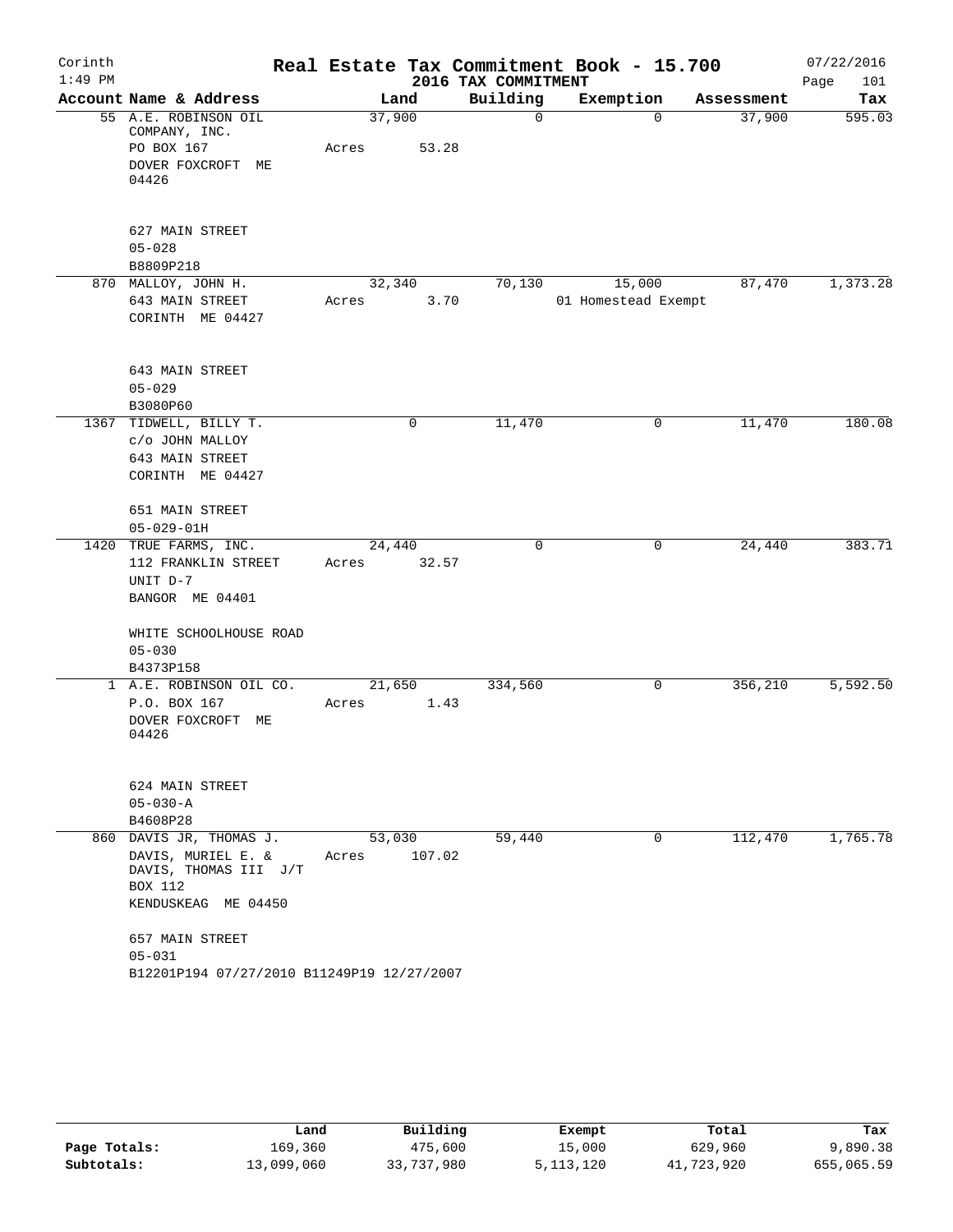| Corinth<br>$1:49$ PM       |                                                                                       |                          |                                 | Real Estate Tax Commitment Book - 15.700 |                         | 07/22/2016               |
|----------------------------|---------------------------------------------------------------------------------------|--------------------------|---------------------------------|------------------------------------------|-------------------------|--------------------------|
|                            | Account Name & Address                                                                | Land                     | 2016 TAX COMMITMENT<br>Building | Exemption                                | Assessment              | Page<br>102<br>Tax       |
|                            | 861 BEAN, RYAN A.<br>BEAN, AMY E.<br>95 WHITE SCHOOLHOUSE RD<br>CORINTH ME 04427      | 26,170<br>10.00<br>Acres | 117,010                         | 15,000<br>01 Homestead Exempt            | 128,180                 | 2,012.43                 |
|                            | 95 WHITE SCHOOLHOUSE<br><b>ROAD</b><br>$05 - 032$                                     |                          |                                 |                                          |                         |                          |
|                            | B11018P45 06/22/2007<br>1651 MAGUIRE, JEFFREY S.<br>P. O. BOX 505<br>CORINTH ME 04427 | 18,510<br>2.30<br>Acres  | 29,280                          | 15,000<br>01 Homestead Exempt            | 32,790                  | 514.80                   |
|                            | 680 MAIN STREET<br>$05 - 032 - A$<br>B5831P356                                        |                          |                                 |                                          |                         |                          |
|                            | 1899 NILES, CARL<br>NILES, ELAINE<br>65 CRESCENT ST.<br>SKOWHEGAN ME 04976            | 12,420<br>4.00<br>Acres  | 0                               | 0                                        | 12,420                  | 194.99                   |
|                            | <b>MAIN STREET</b><br>$05 - 032 - B$<br>B10080P266 07/29/2005                         |                          |                                 |                                          |                         |                          |
|                            | 1082 NILES, CARL<br>NILES, ELAINE<br>65 CRESCENT STREET<br>SHOWHEGAN ME 04976         | 11,120<br>10.00<br>Acres | $\Omega$                        | 0                                        | 11,120                  | 174.58                   |
|                            | WHITE SCHOOLHOUSE ROAD<br>$05 - 032 - B - 1$<br>B13863P346 06/15/2015                 |                          |                                 |                                          |                         |                          |
|                            | 800 MOSSLER, WILLIAM A.<br>MOSSLER, KIMBERLY ANNE<br>PO BOX 365<br>CORINTH ME 04427   | 19,460<br>4.27<br>Acres  | 231,450                         | 15,000<br>01 Homestead Exempt            | 235,910                 | 3,703.79                 |
|                            | 701 MAIN STREET<br>$05 - 033$<br>B12825P322 05/23/2012                                |                          |                                 |                                          |                         |                          |
|                            | 1787 RINGO, LLC<br>689 MAIN STREET<br>CORINTH ME 04427                                | 23,470<br>4.03<br>Acres  | 1,421,330                       | 0                                        | 1,444,800               | 22,683.36                |
|                            | 689 MAIN STREET<br>$05 - 033 - A$<br>B13737P41 12/30/2014                             |                          |                                 |                                          |                         |                          |
|                            | 2016 B & T WHITNEY, LLC<br>689 MAIN STREET<br>CORINTH ME 04427                        | 23,060<br>1.84<br>Acres  | 238,490                         | 0                                        | 261,550                 | 4,106.34                 |
|                            | 685 MAIN STREET<br>$05 - 033 - A - 01$<br>B12893P350 07/26/2012                       |                          |                                 |                                          |                         |                          |
|                            | Land                                                                                  | Building                 |                                 | Exempt                                   | Total                   | Tax                      |
| Page Totals:<br>Subtotals: | 134,210<br>13, 233, 270                                                               | 2,037,560<br>35,775,540  |                                 | 45,000<br>5,158,120                      | 2,126,770<br>43,850,690 | 33,390.29<br>688, 455.88 |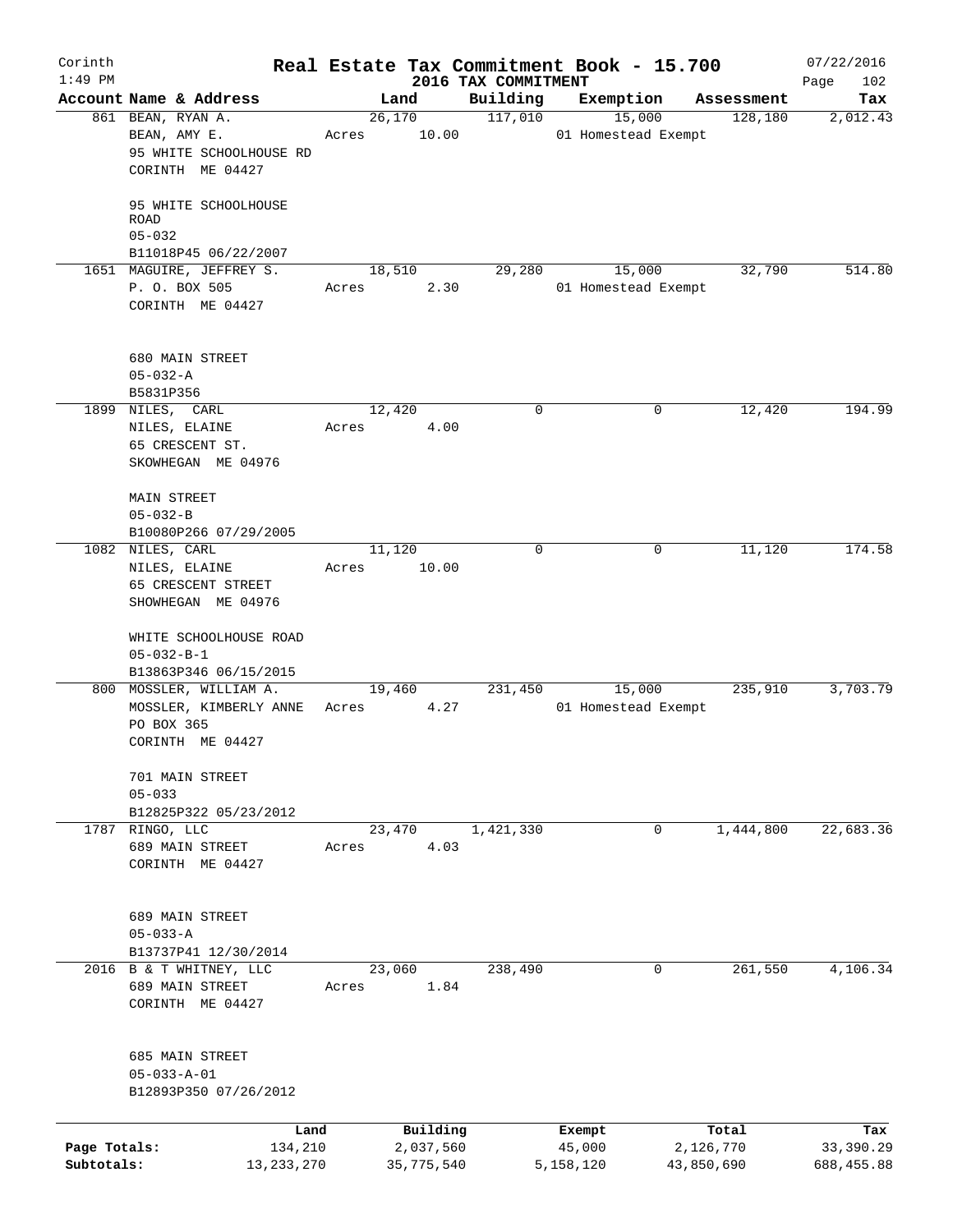| Corinth   |                                                                                 |                 |        |                     | Real Estate Tax Commitment Book - 15.700    |            | 07/22/2016  |
|-----------|---------------------------------------------------------------------------------|-----------------|--------|---------------------|---------------------------------------------|------------|-------------|
| $1:49$ PM |                                                                                 |                 |        | 2016 TAX COMMITMENT |                                             |            | 103<br>Page |
|           | Account Name & Address                                                          |                 | Land   | Building            | Exemption                                   | Assessment | Tax         |
|           | 1851 MICHAELS JR, DAVID A.<br>MICHAELS, TAMMY L.<br>PO BOX 97                   | 17,690<br>Acres | 1.62   | 99,090              | 15,000<br>01 Homestead Exempt               | 101,780    | 1,597.95    |
|           | 697 MAIN STREET<br>CORINTH ME 04427                                             |                 |        |                     |                                             |            |             |
|           | 697 MAIN STREET                                                                 |                 |        |                     |                                             |            |             |
|           | $05 - 033 - B$                                                                  |                 |        |                     |                                             |            |             |
|           | B9523P228                                                                       |                 |        |                     |                                             |            |             |
|           | 616 GRABOFSKY, ROBERT J.<br>GRABOFSKY, DONNA R.<br>207 WHITE SCHOOLHOUSE<br>RD. | 50,680<br>Acres | 152.00 | 133,370             | 21,000<br>01 Homestead Exempt<br>22 Veteran | 163,050    | 2,559.88    |
|           | CORINTH ME 04427                                                                |                 |        |                     |                                             |            |             |
|           | 207 WHITE SCHOOLHOUSE<br>ROAD<br>$05 - 034$                                     |                 |        |                     |                                             |            |             |
|           | B3099P246                                                                       |                 |        |                     |                                             |            |             |
|           | 841 COLEMAN, ROBERT A.                                                          | 17,820          |        | 97,520              | 15,000                                      | 100,340    | 1,575.34    |
|           | COLEMAN, JOYCE H.                                                               | Acres           | 1.73   |                     | 01 Homestead Exempt                         |            |             |
|           | 684 MAIN ST                                                                     |                 |        |                     |                                             |            |             |
|           | CORINTH ME 04427                                                                |                 |        |                     |                                             |            |             |
|           | 684 MAIN STREET                                                                 |                 |        |                     |                                             |            |             |
|           | $05 - 034 - A$                                                                  |                 |        |                     |                                             |            |             |
|           | B12057P16 02/18/2010                                                            |                 |        |                     |                                             |            |             |
|           | 1414 TRASK, DONNA B.                                                            | 19,800          |        | 92,720              | 15,000                                      | 97,520     | 1,531.06    |
|           | TRASK, KEITH R. (Heirs<br>of)                                                   | Acres           | 1.00   |                     | 01 Homestead Exempt                         |            |             |
|           | 732 MAIN STREET                                                                 |                 |        |                     |                                             |            |             |
|           | CORINTH ME 04427                                                                |                 |        |                     |                                             |            |             |
|           | 732 MAIN STREET                                                                 |                 |        |                     |                                             |            |             |
|           | $05 - 034 - B$                                                                  |                 |        |                     |                                             |            |             |
|           | B2780P199                                                                       |                 |        |                     |                                             |            |             |
|           | 1206 GRIFFIN, SCOTT D.                                                          | 18,510          |        | 216,220             | 0                                           | 234,730    | 3,685.26    |
|           | GRIFFIN, ADRIENNE R.<br>95 HARDY STREET                                         | Acres           | 2.30   |                     |                                             |            |             |
|           | PRESQUE ISLE ME 04769                                                           |                 |        |                     |                                             |            |             |
|           |                                                                                 |                 |        |                     |                                             |            |             |
|           | 702 MAIN STREET                                                                 |                 |        |                     |                                             |            |             |
|           | $05 - 034 - C$                                                                  |                 |        |                     |                                             |            |             |
|           | B14095P47 03/09/2016<br>1433 SMITH, ROGER L.                                    | 18,510          |        | 90,130              | 21,000                                      | 87,640     | 1,375.95    |
|           | SMITH, PATRICIA M.                                                              | Acres           | 2.30   |                     | 22 Veteran                                  |            |             |
|           | PO BOX 255                                                                      |                 |        |                     | 01 Homestead Exempt                         |            |             |
|           | CORINTH ME 04427                                                                |                 |        |                     |                                             |            |             |
|           | 692 MAIN STREET                                                                 |                 |        |                     |                                             |            |             |
|           | $05 - 034 - D$                                                                  |                 |        |                     |                                             |            |             |
|           | B8270P130                                                                       |                 |        |                     |                                             |            |             |
|           |                                                                                 |                 |        |                     |                                             |            |             |

|              | Land       | Building   | Exempt    | Total      | Tax        |
|--------------|------------|------------|-----------|------------|------------|
| Page Totals: | 143,010    | 729,050    | 87,000    | 785,060    | 12,325.44  |
| Subtotals:   | 13,376,280 | 36,504,590 | 5,245,120 | 44,635,750 | 700,781.32 |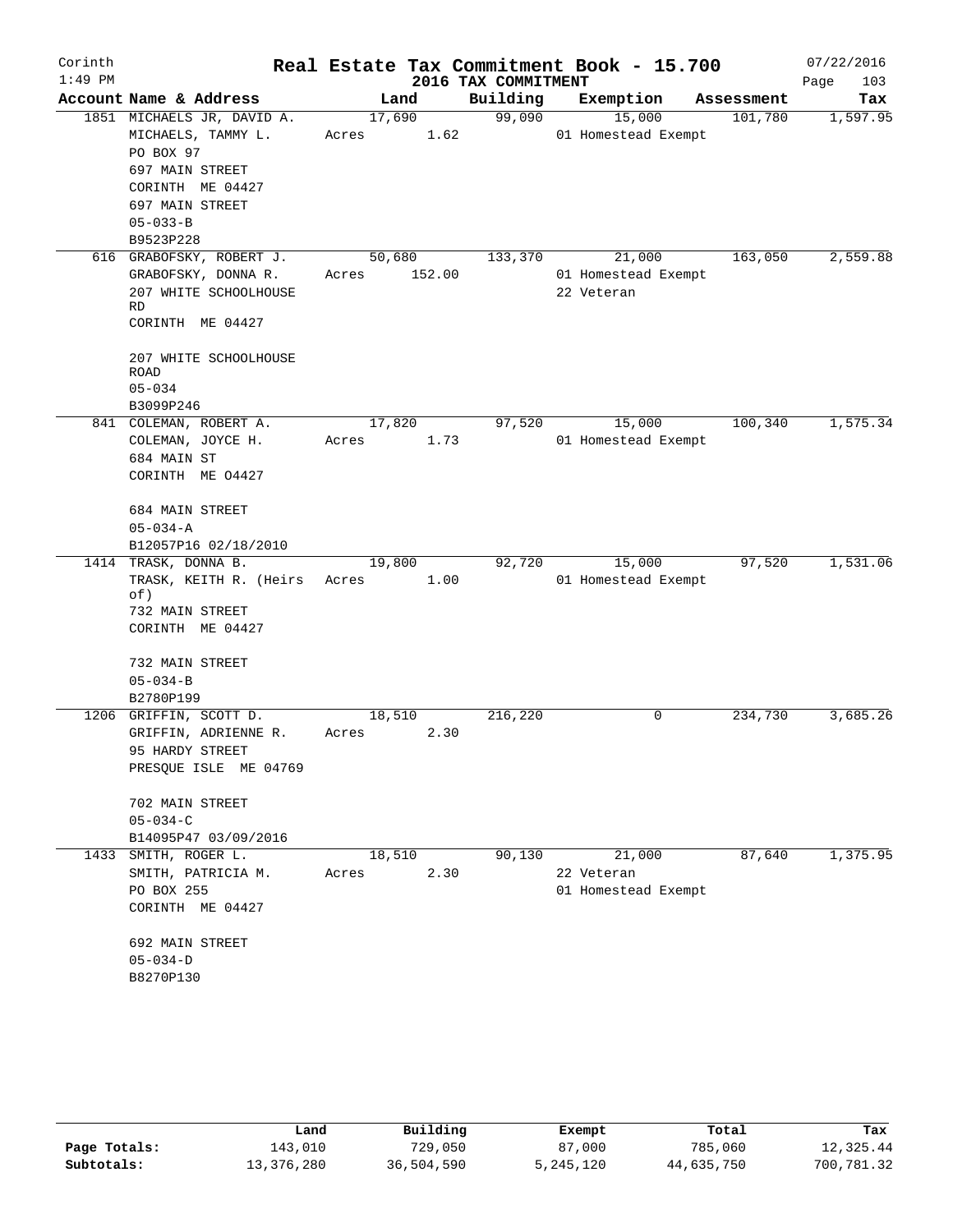| Corinth                    |                                                                                                    |                         |                       |                     | Real Estate Tax Commitment Book - 15.700 |                       | 07/22/2016                    |
|----------------------------|----------------------------------------------------------------------------------------------------|-------------------------|-----------------------|---------------------|------------------------------------------|-----------------------|-------------------------------|
| $1:49$ PM                  | Account Name & Address                                                                             |                         |                       | 2016 TAX COMMITMENT |                                          |                       | 104<br>Page                   |
|                            | 615 GRABOFSKY, ROBERT J.<br>GRABOFSKY, DONNA R.<br>207 WHITE SCHOOLHOUSE<br>RD<br>CORINTH ME 04427 | Land<br>30,490<br>Acres | 18.60                 | Building<br>87,450  | Exemption<br>$\mathbf 0$                 | Assessment<br>117,940 | Tax<br>1,851.66               |
|                            | 713 MAIN STREET<br>$05 - 035$<br>B3099P246                                                         |                         |                       |                     |                                          |                       |                               |
|                            | 1994 STAPLES, REBECCA<br>744 GRANT ROAD<br>CORINTH ME 04427                                        | 31,700<br>Acres         | 88.00                 | $\Omega$            | 0                                        | 31,700                | 497.69                        |
|                            | MAIN STREET N/F<br>$05 - 035 - A$<br>B11207P111 11/21/2007 B10953P311 05/16/2007                   |                         |                       |                     |                                          |                       |                               |
|                            | 1995 THE FAMILY FUN<br>ENTERPRISES, LLC<br>744 GRANT ROAD<br>CORINTH ME 04427                      | 32,560<br>Acres         | 30.00                 | $\mathbf 0$         | 0                                        | 32,560                | 511.19                        |
|                            | <b>MAIN STREET</b><br>$05 - 035 - B$<br>B11207P111 11/21/2007 B10953P315                           |                         |                       |                     |                                          |                       |                               |
|                            | 41 YORK, STAR<br>741 MAIN STREET<br>CORINTH ME 04427                                               | 18,390<br>Acres         | 2.20                  | 127,870             | 15,000<br>01 Homestead Exempt            | 131,260               | 2,060.78                      |
|                            | 741 MAIN STREET<br>$05 - 036$<br>B8179P304                                                         |                         |                       |                     |                                          |                       |                               |
|                            | 599 AHEARN, DAVID J.<br>1089 OTIS ROAD<br>OTIS ME 04605-6716                                       | 21,730<br>Acres         | 0.35                  | 1,500               | 0                                        | 23,230                | 364.71                        |
|                            | 740 MAIN STREET<br>$05 - 037$                                                                      |                         |                       |                     |                                          |                       |                               |
| 11                         | AHEARN, BLANCHE<br>742 MAIN STREET<br>CORINTH ME 04427                                             |                         | $\mathbf 0$           | 11,400              | 11,400<br>01 Homestead Exempt            | 0                     | 0.00                          |
|                            | 742 MAIN STREET<br>$05 - 037 - 01H$                                                                |                         |                       |                     |                                          |                       |                               |
|                            | 54 HUGHES, ELNORA M.<br>HUGHES, PATRICK<br>P.O. BOX 414<br>CORINTH ME 04427                        | 38,580<br>Acres         | 4.88                  | 27,390              | 15,000<br>01 Homestead Exempt            | 50,970                | 800.23                        |
|                            | 746 MAIN STREET<br>$05 - 038$<br>B7189P296                                                         |                         |                       |                     |                                          |                       |                               |
|                            | Land                                                                                               |                         | Building              |                     | Exempt                                   | Total                 |                               |
| Page Totals:<br>Subtotals: | 173,450<br>13,549,730                                                                              |                         | 255,610<br>36,760,200 |                     | 41,400<br>5,286,520                      | 387,660<br>45,023,410 | Tax<br>6,086.26<br>706,867.58 |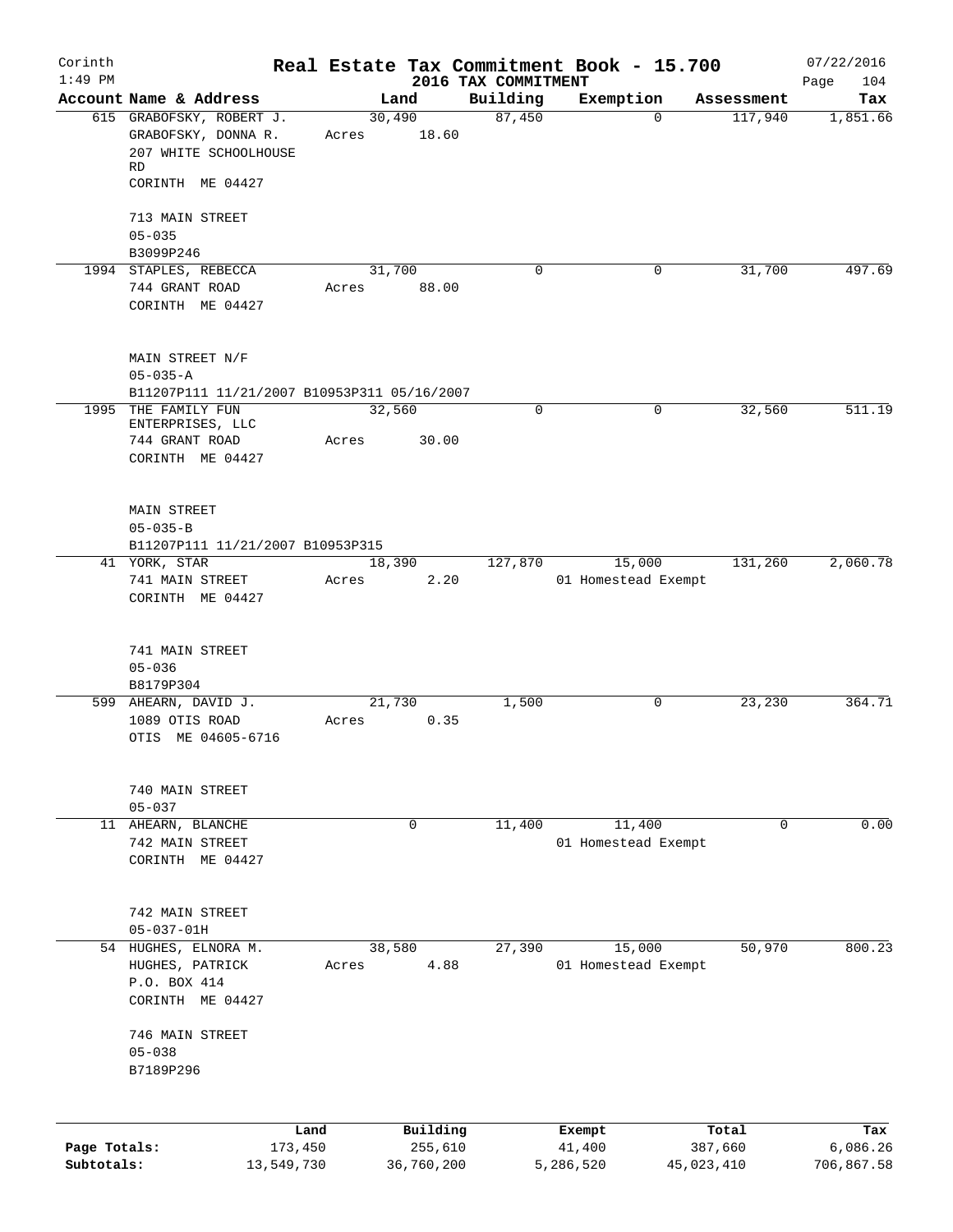| Corinth                    |                                            |        |                         |                                 | Real Estate Tax Commitment Book - 15.700 |                       | 07/22/2016              |
|----------------------------|--------------------------------------------|--------|-------------------------|---------------------------------|------------------------------------------|-----------------------|-------------------------|
| $1:49$ PM                  | Account Name & Address                     |        | Land                    | 2016 TAX COMMITMENT<br>Building | Exemption                                | Assessment            | 105<br>Page<br>Tax      |
|                            | 1642 YORK, SUSAN                           |        | $\mathbf 0$             | 28,030                          | 15,000                                   | 13,030                | 204.57                  |
|                            | P.O. BOX 294                               |        |                         |                                 | 01 Homestead Exempt                      |                       |                         |
|                            | CORINTH ME 04427                           |        |                         |                                 |                                          |                       |                         |
|                            |                                            |        |                         |                                 |                                          |                       |                         |
|                            |                                            |        |                         |                                 |                                          |                       |                         |
|                            | 750 MAIN STREET<br>$05 - 038 - 01H$        |        |                         |                                 |                                          |                       |                         |
|                            | 1343 HADLEY, KAREN E.                      |        | 34,650                  | 92,570                          | 15,000                                   | 112,220               | 1,761.85                |
|                            | 754 MAIN STREET                            | Acres  | 41.26                   |                                 | 01 Homestead Exempt                      |                       |                         |
|                            | CORINTH ME 04427                           |        |                         |                                 |                                          |                       |                         |
|                            |                                            |        |                         |                                 |                                          |                       |                         |
|                            |                                            |        |                         |                                 |                                          |                       |                         |
|                            | 754 MAIN STREET                            |        |                         |                                 |                                          |                       |                         |
|                            | $05 - 039$<br>B8584P8                      |        |                         |                                 |                                          |                       |                         |
|                            | 859 MARTIN, KEVIN                          | 25,730 |                         | 21,560                          | 0                                        | 47,290                | 742.45                  |
|                            | 792 MAIN STREET                            | Acres  | 12.41                   |                                 |                                          |                       |                         |
|                            | CORINTH ME 04427                           |        |                         |                                 |                                          |                       |                         |
|                            |                                            |        |                         |                                 |                                          |                       |                         |
|                            |                                            |        |                         |                                 |                                          |                       |                         |
|                            | 792 MAIN STREET                            |        |                         |                                 |                                          |                       |                         |
|                            | $05 - 039 - A$<br>B14022P208 11/30/2015    |        |                         |                                 |                                          |                       |                         |
|                            | 1156 ROWE JR, MONCENA R.                   | 24,640 |                         | 194,200                         | 0                                        | 218,840               | 3,435.79                |
|                            | 44 HARVEY HIGHLANDS                        | Acres  | 5.00                    |                                 |                                          |                       |                         |
|                            | CORINTH ME 04427                           |        |                         |                                 |                                          |                       |                         |
|                            |                                            |        |                         |                                 |                                          |                       |                         |
|                            |                                            |        |                         |                                 |                                          |                       |                         |
|                            | 774 MAIN STREET                            |        |                         |                                 |                                          |                       |                         |
|                            | $05 - 039 - B$<br>B5903P18                 |        |                         |                                 |                                          |                       |                         |
|                            | 416 DOAK, ERLON E.                         | 21,780 |                         | 82,830                          | 15,000                                   | 89,610                | 1,406.88                |
|                            | 782 MAIN STREET                            | Acres  | 5.00                    |                                 | 01 Homestead Exempt                      |                       |                         |
|                            | CORINTH ME 04427                           |        |                         |                                 |                                          |                       |                         |
|                            |                                            |        |                         |                                 |                                          |                       |                         |
|                            |                                            |        |                         |                                 |                                          |                       |                         |
|                            | 782 MAIN STREET                            |        |                         |                                 |                                          |                       |                         |
|                            | $05 - 039 - C$<br>B5461P65                 |        |                         |                                 |                                          |                       |                         |
| 862                        | MAGUIRE, JAMES J. &                        | 27,040 |                         | 117,430                         | 21,000                                   | 123,470               | 1,938.48                |
|                            | BONNIE C.                                  |        |                         |                                 |                                          |                       |                         |
|                            | IRREVOCABLE<br>TRUST,                      | Acres  | 64.44                   |                                 | 22 Veteran                               |                       |                         |
|                            | JAMES & BONNIE TRUSTEES<br>799 MAIN STREET |        |                         |                                 | 01 Homestead Exempt                      |                       |                         |
|                            | CORINTH ME 04427                           |        |                         |                                 |                                          |                       |                         |
|                            |                                            |        |                         |                                 |                                          |                       |                         |
|                            | 799 MAIN STREET                            |        |                         |                                 |                                          |                       |                         |
|                            | $05 - 040$                                 |        |                         |                                 |                                          |                       |                         |
|                            | B13921P90 08/06/2015                       |        |                         |                                 |                                          |                       |                         |
| 1099                       | POWERLINE PROWLERS,<br>INC.                | 17,940 |                         | 35,220                          | 0                                        | 53,160                | 834.61                  |
|                            | c/o DONALD CASAVANT                        | Acres  | 2.30                    |                                 |                                          |                       |                         |
|                            | PO BOX 74                                  |        |                         |                                 |                                          |                       |                         |
|                            | CORINTH ME 04427                           |        |                         |                                 |                                          |                       |                         |
|                            |                                            |        |                         |                                 |                                          |                       |                         |
|                            | 805 MAIN STREET<br>$05 - 040 - A$          |        |                         |                                 |                                          |                       |                         |
|                            | B4430P347                                  |        |                         |                                 |                                          |                       |                         |
|                            |                                            |        |                         |                                 |                                          |                       |                         |
|                            | Land                                       |        | Building                |                                 | Exempt                                   | Total                 | Tax                     |
| Page Totals:<br>Subtotals: | 151,780<br>13,701,510                      |        | 571,840<br>37, 332, 040 |                                 | 66,000<br>5,352,520                      | 657,620<br>45,681,030 | 10,324.63<br>717,192.21 |
|                            |                                            |        |                         |                                 |                                          |                       |                         |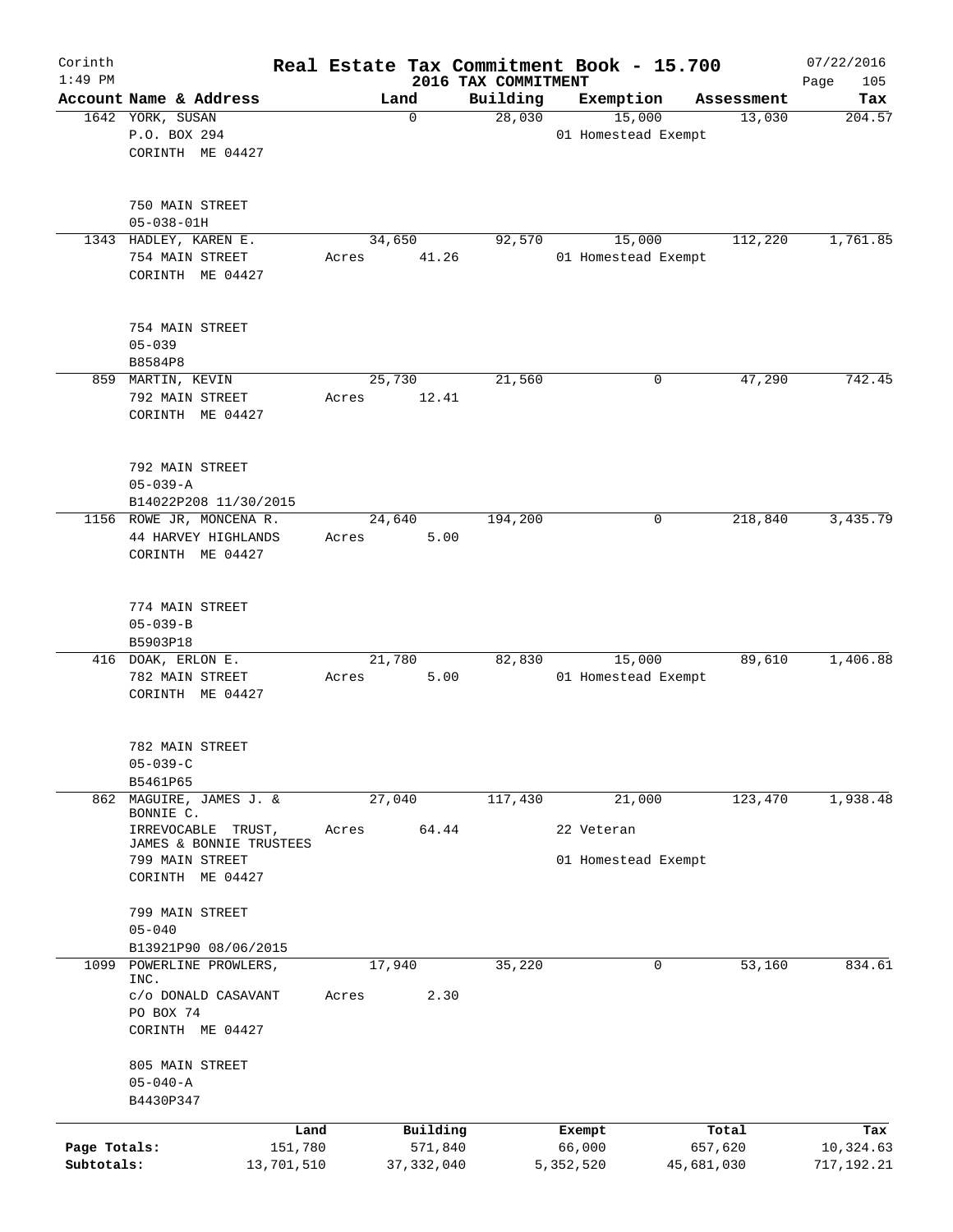| Corinth      |                                              |        |            |                                 | Real Estate Tax Commitment Book - 15.700 |                       | 07/22/2016      |
|--------------|----------------------------------------------|--------|------------|---------------------------------|------------------------------------------|-----------------------|-----------------|
| $1:49$ PM    | Account Name & Address                       | Land   |            | 2016 TAX COMMITMENT<br>Building |                                          |                       | 106<br>Page     |
|              | 1609 SMITH, ROBIN                            | 21,600 |            | 106,940                         | Exemption<br>15,000                      | Assessment<br>113,540 | Tax<br>1,782.58 |
|              | 771 MAIN STREET                              | Acres  | 4.85       |                                 | 01 Homestead Exempt                      |                       |                 |
|              | CORINTH ME 04427                             |        |            |                                 |                                          |                       |                 |
|              | 771 MAIN STREET                              |        |            |                                 |                                          |                       |                 |
|              | $05 - 040 - B$                               |        |            |                                 |                                          |                       |                 |
|              | B7032P211                                    |        |            |                                 |                                          |                       |                 |
|              | 1711 PELLETIER, MAYNARD                      | 26,460 |            | 103,260                         | 0                                        | 129,720               | 2,036.60        |
|              | NASON, THOMAS M.<br>360 MAIN ROAD            | Acres  | 4.41       |                                 |                                          |                       |                 |
|              | CHARLESTON ME 04422                          |        |            |                                 |                                          |                       |                 |
|              | 781 MAIN STREET                              |        |            |                                 |                                          |                       |                 |
|              | $05 - 040 - C$                               |        |            |                                 |                                          |                       |                 |
|              | B7848P191                                    |        |            |                                 |                                          |                       |                 |
| 1040         | BLANCH E. PETERSON                           | 26,180 |            | 102,040                         | 21,000                                   | 107,220               | 1,683.35        |
|              | NEEDS TRUST<br>BARRY, LEOLA AS TRUSTEE Acres |        | 8.64       |                                 | 01 Homestead Exempt                      |                       |                 |
|              | 810 MAIN STREET                              |        |            |                                 | 31 Vetrans Widow                         |                       |                 |
|              | CORINTH ME 04427                             |        |            |                                 |                                          |                       |                 |
|              | 810 MAIN STREET                              |        |            |                                 |                                          |                       |                 |
|              | $05 - 041$                                   |        |            |                                 |                                          |                       |                 |
|              | B13559P155 06/12/2014                        |        |            |                                 |                                          |                       |                 |
|              | 1010 KNEELAND, TYSON A.                      | 18,150 |            | 77,840                          | 15,000                                   | 80,990                | 1,271.54        |
|              | 802 MAIN STREET                              | Acres  | 2.00       |                                 | 01 Homestead Exempt                      |                       |                 |
|              | CORINTH ME 04427                             |        |            |                                 |                                          |                       |                 |
|              |                                              |        |            |                                 |                                          |                       |                 |
|              | 802 MAIN STREET                              |        |            |                                 |                                          |                       |                 |
|              | $05 - 041 - A$                               |        |            |                                 |                                          |                       |                 |
|              | B11980P21 11/13/2009                         |        |            |                                 |                                          |                       |                 |
|              | 189 KEEZER, MELISSA A.                       | 16,940 |            | 64,670                          | 15,000                                   | 66,610                | 1,045.78        |
|              | 816 MAIN STREET                              | Acres  | 1.00       |                                 | 01 Homestead Exempt                      |                       |                 |
|              | CORINTH ME 04427                             |        |            |                                 |                                          |                       |                 |
|              |                                              |        |            |                                 |                                          |                       |                 |
|              | 816 MAIN STREET<br>$05 - 041 - B$            |        |            |                                 |                                          |                       |                 |
|              | B13197P75 05/30/2013                         |        |            |                                 |                                          |                       |                 |
|              | 418 CLEMENT, BRIAN W. JR.                    | 17,380 |            | 53,730                          | 0                                        | 71,110                | 1,116.43        |
|              | 828 MAIN STREET                              | Acres  | 1.36       |                                 |                                          |                       |                 |
|              | CORINTH ME 04427                             |        |            |                                 |                                          |                       |                 |
|              |                                              |        |            |                                 |                                          |                       |                 |
|              | 828 MAIN STREET                              |        |            |                                 |                                          |                       |                 |
|              | $05 - 041 - C$                               |        |            |                                 |                                          |                       |                 |
|              | B12813P10 05/08/2012                         |        |            |                                 |                                          |                       |                 |
|              | 306 CLEMENT, JEAN M.                         | 35,330 |            | 39,860                          | 21,000                                   | 54,190                | 850.78          |
|              | 32 HAYMAN DRIVE                              | Acres  | 24.88      |                                 | 31 Vetrans Widow                         |                       |                 |
|              | CORINTH ME 04427                             |        |            |                                 | 01 Homestead Exempt                      |                       |                 |
|              |                                              |        |            |                                 |                                          |                       |                 |
|              | 32 HAYMAN DRIVE                              |        |            |                                 |                                          |                       |                 |
|              | $05 - 042$                                   |        |            |                                 |                                          |                       |                 |
|              | B4319P290                                    |        |            |                                 |                                          |                       |                 |
|              | Land                                         |        | Building   |                                 | Exempt                                   | Total                 | Tax             |
| Page Totals: | 162,040                                      |        | 548,340    |                                 | 87,000                                   | 623,380               | 9,787.06        |
| Subtotals:   | 13,863,550                                   |        | 37,880,380 |                                 | 5,439,520                                | 46,304,410            | 726,979.27      |
|              |                                              |        |            |                                 |                                          |                       |                 |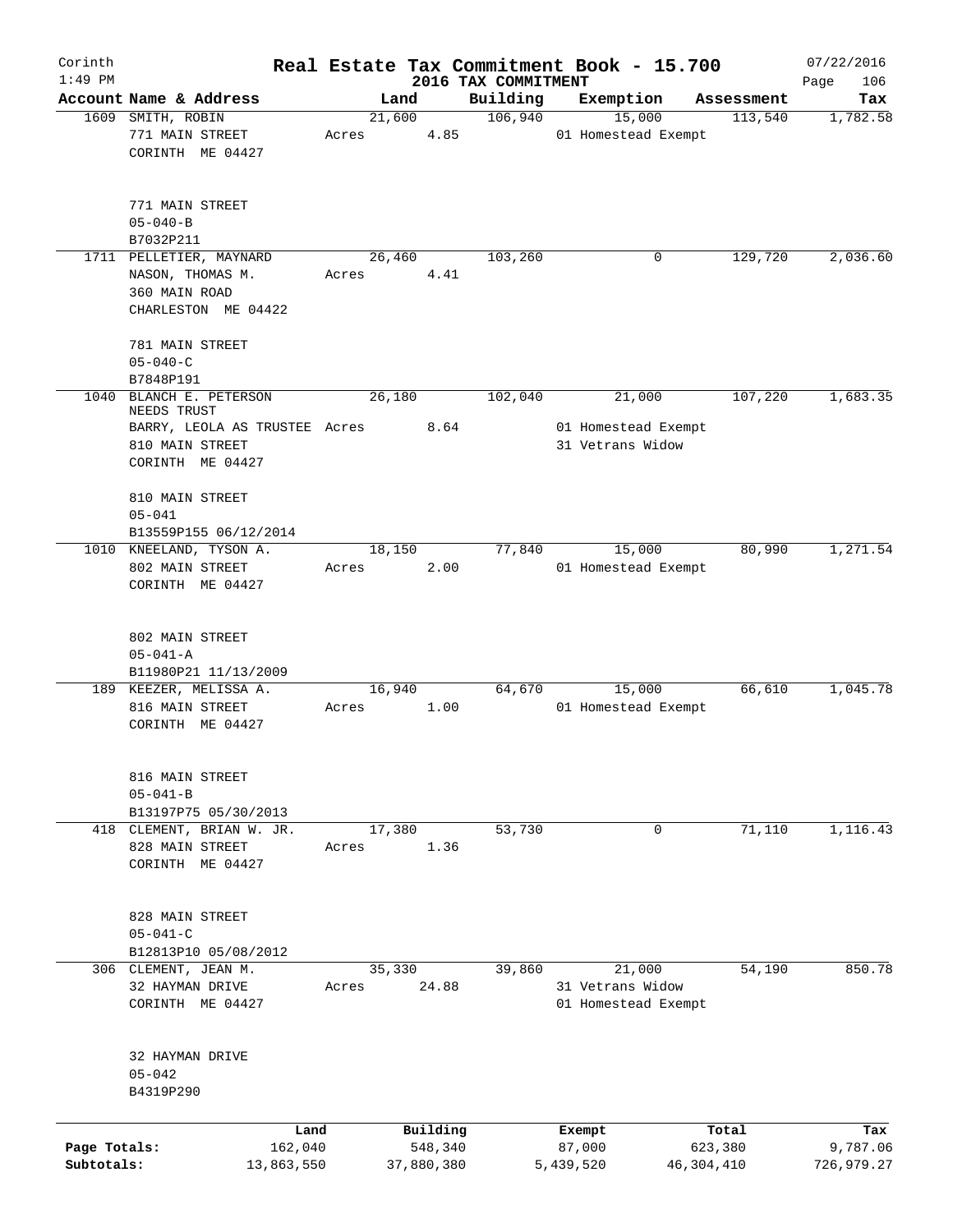| Corinth      |                                          |       |            |                                 | Real Estate Tax Commitment Book - 15.700 |            | 07/22/2016         |
|--------------|------------------------------------------|-------|------------|---------------------------------|------------------------------------------|------------|--------------------|
| $1:49$ PM    | Account Name & Address                   |       | Land       | 2016 TAX COMMITMENT<br>Building | Exemption                                | Assessment | 107<br>Page<br>Tax |
|              | 798 KINGSBURY, JOHN R.                   |       | 18,270     | 135,030                         | 15,000                                   | 138,300    | 2,171.31           |
|              | 841 MAIN STREET                          | Acres | 2.10       |                                 | 01 Homestead Exempt                      |            |                    |
|              | CORINTH ME 04427                         |       |            |                                 |                                          |            |                    |
|              |                                          |       |            |                                 |                                          |            |                    |
|              | 841 MAIN STREET                          |       |            |                                 |                                          |            |                    |
|              | $05 - 042 - 01$                          |       |            |                                 |                                          |            |                    |
|              | B14084P296 02/24/2016                    |       |            |                                 |                                          |            |                    |
|              | 1190 WILLEY, MATTHEW R.                  |       | 16,940     | 76,780                          | 15,000                                   | 78,720     | 1,235.90           |
|              | 5 HAYMAN DRIVE                           | Acres | 1.00       |                                 | 01 Homestead Exempt                      |            |                    |
|              | CORINTH ME 04427                         |       |            |                                 |                                          |            |                    |
|              |                                          |       |            |                                 |                                          |            |                    |
|              | 5 HAYMAN DRIVE                           |       |            |                                 |                                          |            |                    |
|              | $05 - 042 - 02$                          |       |            |                                 |                                          |            |                    |
|              | B13491P154 03/24/2014                    |       |            |                                 |                                          |            |                    |
|              | 600 WATSON, ARTHUR G                     |       | 16,940     | 86,730                          | 15,000                                   | 88,670     | 1,392.12           |
|              | WATSON, PHYLLIS M                        | Acres | 1.00       |                                 | 01 Homestead Exempt                      |            |                    |
|              | PO BOX 53                                |       |            |                                 |                                          |            |                    |
|              | CORINTH ME 04427                         |       |            |                                 |                                          |            |                    |
|              | 8 HAYMAN DRIVE                           |       |            |                                 |                                          |            |                    |
|              | $05 - 042 - 03$                          |       |            |                                 |                                          |            |                    |
|              | B14090P212 03/02/2016                    |       |            |                                 |                                          |            |                    |
|              | 346 COYLE, SHEILA M.                     |       | 16,940     | 58,800                          | 15,000                                   | 60,740     | 953.62             |
|              | P.O. BOX 185                             | Acres | 1.00       |                                 | 01 Homestead Exempt                      |            |                    |
|              | CORINTH ME 04427                         |       |            |                                 |                                          |            |                    |
|              |                                          |       |            |                                 |                                          |            |                    |
|              | 19 HAYMAN DRIVE                          |       |            |                                 |                                          |            |                    |
|              | $05 - 042 - 04$                          |       |            |                                 |                                          |            |                    |
|              | B5041P311                                |       |            |                                 |                                          |            |                    |
|              | 1130 RINKS, GORDON C.                    |       | 16,940     | 71,350                          | 0                                        | 88,290     | 1,386.15           |
|              | RINKS, GEORGIA M.                        | Acres | 1.00       |                                 |                                          |            |                    |
|              | P.O. BOX 134                             |       |            |                                 |                                          |            |                    |
|              | CORINTH ME 04427                         |       |            |                                 |                                          |            |                    |
|              | 20 HAYMAN DRIVE                          |       |            |                                 |                                          |            |                    |
|              | $05 - 042 - 05$                          |       |            |                                 |                                          |            |                    |
|              | B4466P294                                |       |            |                                 |                                          |            |                    |
|              | 589 HATHAWAY, WILLIAM A.                 |       | 16,940     | 41,040                          | 0                                        | 57,980     | 910.29             |
|              | PO BOX 202                               | Acres | 1.00       |                                 |                                          |            |                    |
|              | CORINTH ME 04427                         |       |            |                                 |                                          |            |                    |
|              |                                          |       |            |                                 |                                          |            |                    |
|              | 23 HAYMAN DRIVE                          |       |            |                                 |                                          |            |                    |
|              | $05 - 042 - 06$                          |       |            |                                 |                                          |            |                    |
|              | B10809P345 01/23/2007                    |       |            |                                 |                                          |            |                    |
| 1159         | BROWN, KYLE J.                           |       | 16,940     | 80,300                          | 15,000                                   | 82,240     | 1,291.17           |
|              | POITRAS, CHRISTINA A.                    | Acres | 1.00       |                                 | 01 Homestead Exempt                      |            |                    |
|              | 28 HAYMAN DRIVE                          |       |            |                                 |                                          |            |                    |
|              | CORINTH ME 04427                         |       |            |                                 |                                          |            |                    |
|              | 28 HAYMAN DRIVE                          |       |            |                                 |                                          |            |                    |
|              | $05 - 042 - 07$<br>B12153P121 06/04/2010 |       |            |                                 |                                          |            |                    |
|              |                                          |       |            |                                 |                                          |            |                    |
|              | Land                                     |       | Building   |                                 | Exempt                                   | Total      | Tax                |
| Page Totals: | 119,910                                  |       | 550,030    |                                 | 75,000                                   | 594,940    | 9,340.56           |
| Subtotals:   | 13,983,460                               |       | 38,430,410 |                                 | 5,514,520                                | 46,899,350 | 736, 319.83        |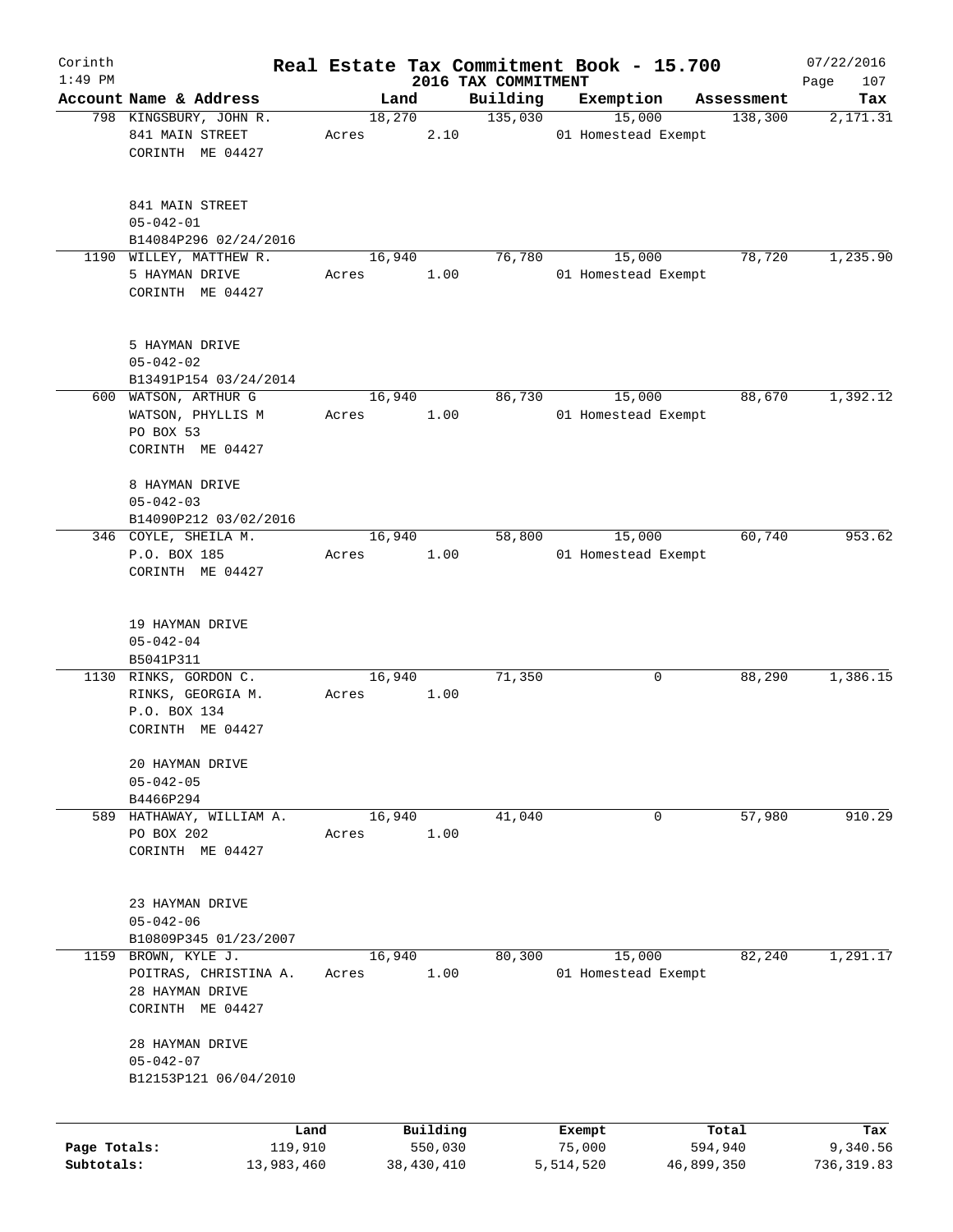| Corinth      |                                                                                                 |       |                        |                     | Real Estate Tax Commitment Book - 15.700 |                       | 07/22/2016             |
|--------------|-------------------------------------------------------------------------------------------------|-------|------------------------|---------------------|------------------------------------------|-----------------------|------------------------|
| $1:49$ PM    |                                                                                                 |       |                        | 2016 TAX COMMITMENT |                                          |                       | 108<br>Page            |
|              | Account Name & Address<br>303 CLEMENT SR, RICKY LEE<br>33 HAYMAN DRIVE<br>CORINTH ME 04427      | Acres | Land<br>17,100<br>1.13 | Building<br>22,540  | Exemption<br>$\mathbf 0$                 | Assessment<br>39,640  | Tax<br>622.35          |
|              | 31 HAYMAN DRIVE<br>$05 - 042 - 08$<br>B11302P41 02/25/2008 B4753P251                            |       |                        |                     |                                          |                       |                        |
|              | 309 CLEMENT SR, RICKY LEE<br>CLEMENT, JEANNE ANNE<br>33 HAYMAN DRIVE<br>CORINTH ME 04427        | Acres | 17,040<br>1.08         | 43,410              | 15,000<br>01 Homestead Exempt            | 45,450                | 713.57                 |
|              | 33 HAYMAN DRIVE<br>$05 - 042 - 10$<br>B4753P2                                                   |       |                        |                     |                                          |                       |                        |
|              | 308 CLEMENT JR, NATHAN N<br>CLEMENT, FAUSTINE B.<br>38 HAYMAN DR<br>CORINTH ME 04427            | Acres | 18,150<br>2.00         | 60,020              | 15,000<br>01 Homestead Exempt            | 63,170                | 991.77                 |
|              | 38 HAYMAN DRIVE<br>$05 - 042 - 11$<br>B12424P103 03/14/2011                                     |       |                        |                     |                                          |                       |                        |
|              | 1913 CLEMENT, FAUSTINE BESS<br>PELKEY, BILLIE-JO<br>38 HAYMAN DRIVE<br>CORINTH ME 04427         | Acres | 18,660<br>2.42         | 42,520              | 0                                        | 61,180                | 960.53                 |
|              | 40 HAYMAN DRIVE<br>$05 - 042 - 11 - A$<br>B12424P100 03/14/2011                                 |       |                        |                     |                                          |                       |                        |
|              | 725 HIGGINS, BETTY<br>45 HAYMAN DR<br>CORINTH ME 04427                                          | Acres | 18,590<br>2.36         | 13,440              | 15,000<br>01 Homestead Exempt            | 17,030                | 267.37                 |
|              | 45 HAYMAN DRIVE<br>$05 - 042 - 12$<br>B4754P304                                                 |       |                        |                     |                                          |                       |                        |
| 284          | CHASE, FRED O. (Heirs<br>of)<br>CHASE, LORETTA M. (Heirs Acres<br>of)<br><b>48 HAYMAN DRIVE</b> |       | 18,170<br>2.02         | 58,550              | 0                                        | 76,720                | 1,204.50               |
|              | CORINTH ME 04427<br><b>48 HAYMAN DRIVE</b><br>$05 - 042 - 13$<br>B6551P322                      |       |                        |                     |                                          |                       |                        |
|              | 1555 CLEMENT, BRIAN W.<br>CLEMENT, TANYA L.<br>63 HAYMAN DRIVE<br>CORINTH ME 04427              | Acres | 19,750<br>3.32         | 117,220             | 15,000<br>01 Homestead Exempt            | 121,970               | 1,914.93               |
|              | 63 HAYMAN DRIVE<br>$05 - 042 - 14$<br>B12823P72 04/27/2012                                      |       |                        |                     |                                          |                       |                        |
| Page Totals: |                                                                                                 | Land  | Building               |                     | Exempt                                   | Total                 | Tax                    |
| Subtotals:   | 127,460<br>14,110,920                                                                           |       | 357,700<br>38,788,110  |                     | 60,000<br>5,574,520                      | 425,160<br>47,324,510 | 6,675.02<br>742,994.85 |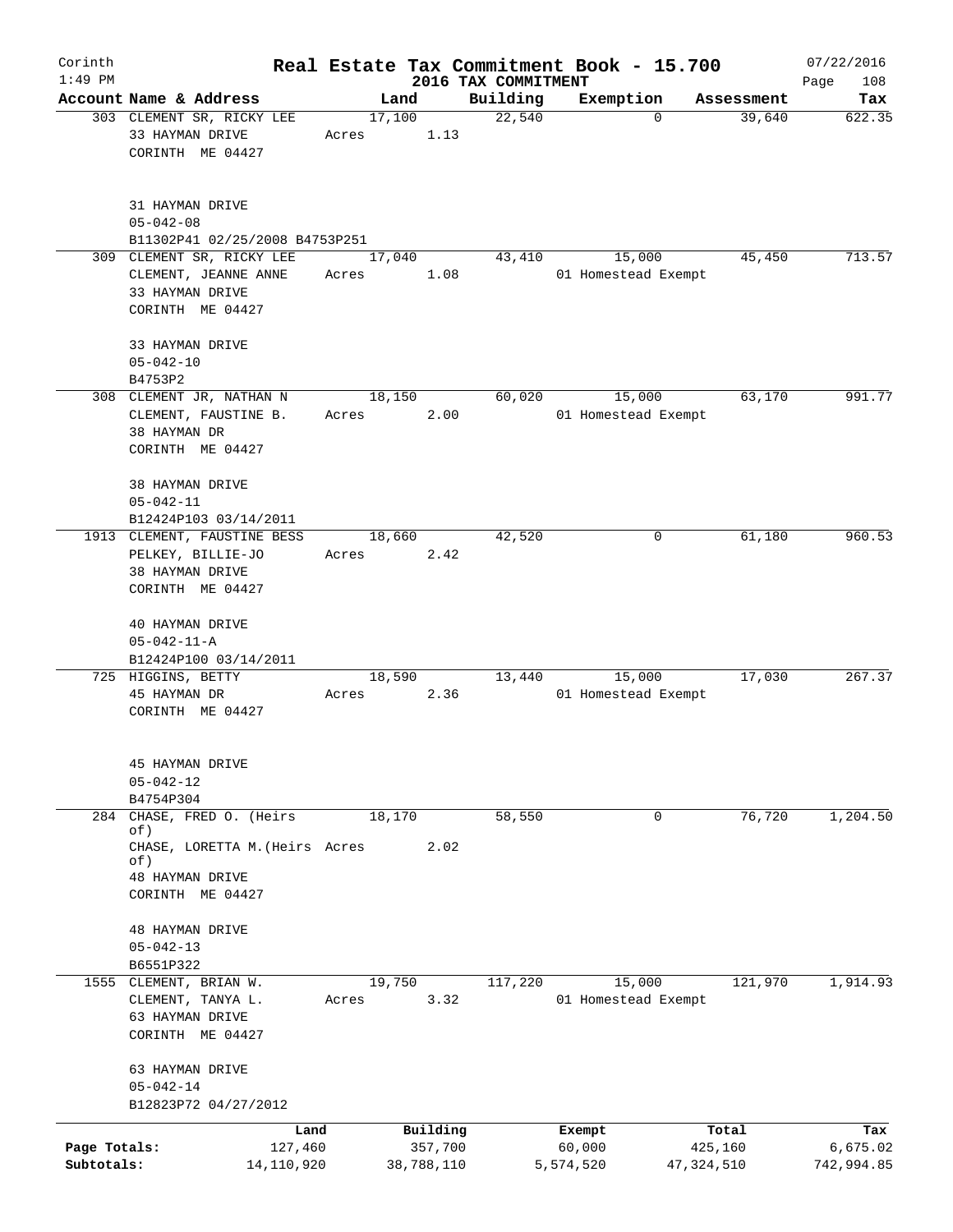| Corinth<br>$1:49$ PM |                                                                                                                                                                               |                     |       | 2016 TAX COMMITMENT | Real Estate Tax Commitment Book - 15.700 |            | 07/22/2016<br>109<br>Page |
|----------------------|-------------------------------------------------------------------------------------------------------------------------------------------------------------------------------|---------------------|-------|---------------------|------------------------------------------|------------|---------------------------|
|                      | Account Name & Address                                                                                                                                                        | Land                |       | Building            | Exemption                                | Assessment | Tax                       |
|                      | 1604 CLEMENT JR, NATHAN N<br>CLEMENT, FAUSTINE B<br>38 HAYMAN DR<br>CORINTH ME 04427                                                                                          | 18,260<br>Acres     | 2.09  | 26,080              | $\Omega$                                 | 44,340     | 696.14                    |
|                      | 42 HAYMAN DRIVE<br>$05 - 042 - 15$<br>B7045P19                                                                                                                                |                     |       |                     |                                          |            |                           |
|                      | 237 STEVENSON, CHRISTINA D.<br>859 MAIN STREET<br>CORINTH ME 04427                                                                                                            | 16,940<br>Acres     | 1.00  | 100,770             | 15,000<br>01 Homestead Exempt            | 102,710    | 1,612.55                  |
|                      | 859 MAIN STREET<br>$05 - 042 - A$<br>B11340P294 03/28/2008 B6432P69                                                                                                           |                     |       |                     |                                          |            |                           |
|                      | 817 LANE, PAUL C.<br>1906 KILLARNEY DR<br>WESTMINSTER MD 21157                                                                                                                | 33,390<br>Acres     | 63.50 | $\Omega$            | $\mathbf 0$                              | 33,390     | 524.22                    |
|                      | MAIN STREET<br>$05 - 043$<br>B9237P304                                                                                                                                        |                     |       |                     |                                          |            |                           |
| 1037                 | HASEY, ROBIN J. (Heirs                                                                                                                                                        | 35,200              |       | 85,930              | 15,000                                   | 106, 130   | 1,666.24                  |
|                      | of)<br>HASEY, LORRI L.<br>257 WHITE SCHOOLHOUSE<br>ROAD<br>CORINTH ME 04427                                                                                                   | Acres               | 60.00 |                     | 01 Homestead Exempt                      |            |                           |
|                      | 257 WHITE SCHOOLHOUSE<br><b>ROAD</b><br>$05 - 043 - A$<br>B7144P120                                                                                                           |                     |       |                     |                                          |            |                           |
|                      | 707 CAIN, RICHARD C.                                                                                                                                                          | 20,180              |       | 42,630              | 15,000                                   | 47,810     | 750.62                    |
|                      | BRUNS, GAIL C.<br>PO BOX 443<br>CORINTH ME 04427                                                                                                                              | Acres               | 3.68  |                     | 01 Homestead Exempt                      |            |                           |
|                      | 846 MAIN STREET<br>$05 - 043 - B$<br>B6972P285                                                                                                                                |                     |       |                     |                                          |            |                           |
|                      | 1345 THOMAS, ARTHUR C &<br>DOROTHY F. (Heirs of)<br>C/O IRENE THOMAS<br>162 CHEMO POND RD<br>EDDINGTON ME 04428<br>842 MAIN STREET<br>$05 - 043 - C$<br>B12337P122 12/03/2010 | 18,920<br>P/R Acres | 2.64  | 2,500               | 0                                        | 21,420     | 336.29                    |

|              | Land         | Building   | Exempt    | Total      | Tax        |
|--------------|--------------|------------|-----------|------------|------------|
| Page Totals: | 142,890      | 257,910    | 45,000    | 355,800    | 5,586.06   |
| Subtotals:   | 14, 253, 810 | 39,046,020 | 5,619,520 | 47,680,310 | 748,580.91 |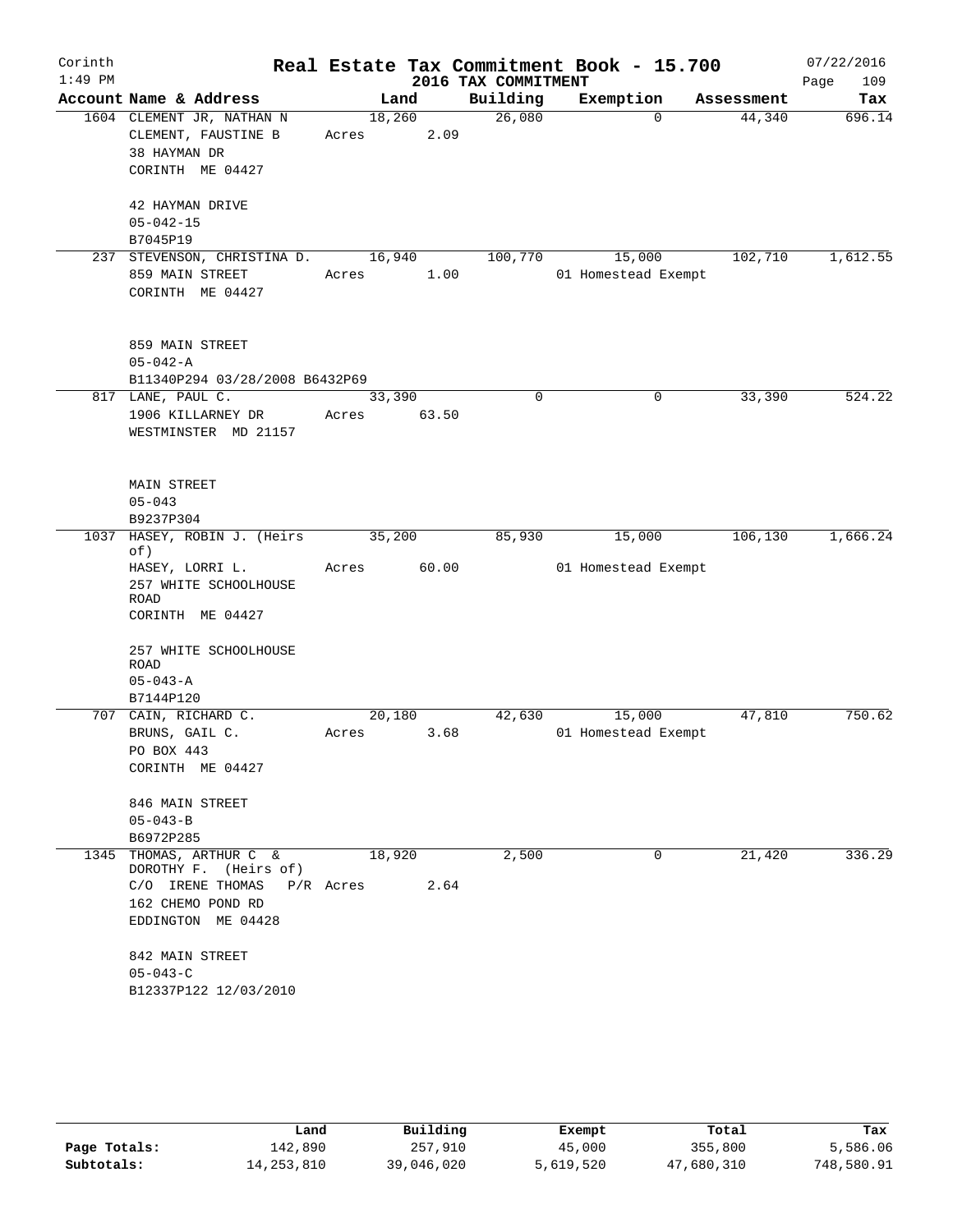| Corinth   |                               |       |        |                     | Real Estate Tax Commitment Book - 15.700 |             |            | 07/22/2016  |
|-----------|-------------------------------|-------|--------|---------------------|------------------------------------------|-------------|------------|-------------|
| $1:49$ PM |                               |       |        | 2016 TAX COMMITMENT |                                          |             |            | Page<br>110 |
|           | Account Name & Address        |       | Land   | Building            | Exemption                                |             | Assessment | Tax         |
|           | 952 MITCHELL II, KENNETH C.   |       | 25,610 | 83,200              | 15,000                                   |             | 93,810     | 1,472.82    |
|           | MITCHELL, AMBER L.            | Acres | 10.00  |                     | 01 Homestead Exempt                      |             |            |             |
|           | 877 MAIN STREET               |       |        |                     |                                          |             |            |             |
|           | CORINTH ME 04427              |       |        |                     |                                          |             |            |             |
|           | 877 MAIN STREET               |       |        |                     |                                          |             |            |             |
|           | $05 - 044$                    |       |        |                     |                                          |             |            |             |
|           | B7097P233                     |       |        |                     |                                          |             |            |             |
|           | 110 BERRY, CHARLES L.         |       | 14,850 | 0                   |                                          | 0           | 14,850     | 233.15      |
|           | 677 BLACK ROAD                | Acres | 35.00  |                     |                                          |             |            |             |
|           | CORINTH ME 04427              |       |        |                     |                                          |             |            |             |
|           | MAIN STREET N/F OFF           |       |        |                     |                                          |             |            |             |
|           | $05 - 045$                    |       |        |                     |                                          |             |            |             |
|           | B2200P761                     |       |        |                     |                                          |             |            |             |
|           | 685 HARVEY, ALVIN C. LIVING   |       | 17,850 | 107,500             | 21,000                                   |             | 104,350    | 1,638.29    |
|           | TRUST<br>HARVEY, THELMA M.    | Acres | 1.75   |                     | 22 Veteran                               |             |            |             |
|           | LIVING TRUST                  |       |        |                     |                                          |             |            |             |
|           | 891 MAIN STREET               |       |        |                     | 01 Homestead Exempt                      |             |            |             |
|           | CORINTH ME 04427              |       |        |                     |                                          |             |            |             |
|           | 891 MAIN STREET               |       |        |                     |                                          |             |            |             |
|           | $05 - 046$                    |       |        |                     |                                          |             |            |             |
|           | B13057P291 12/20/2012         |       |        |                     |                                          |             |            |             |
|           | 1571 BROWN, JEFFREY           |       | 18,150 | $\mathbf 0$         |                                          | $\mathbf 0$ | 18,150     | 284.96      |
|           | TATE-BROWN, ROBYN<br>(HEIRS)  | Acres | 2.00   |                     |                                          |             |            |             |
|           | 914 MAIN STREET               |       |        |                     |                                          |             |            |             |
|           | CORINTH ME 04427              |       |        |                     |                                          |             |            |             |
|           |                               |       |        |                     |                                          |             |            |             |
|           | 866 MAIN STREET<br>$05 - 047$ |       |        |                     |                                          |             |            |             |
|           | B10596P135 08/24/2006         |       |        |                     |                                          |             |            |             |
|           | 90 BEAN, PHILIP E. SR.        |       | 18,760 | 4,800               |                                          | 0           | 23,560     | 369.89      |
|           | BEAN, MARIE M.                | Acres | 2.50   |                     |                                          |             |            |             |
|           | 882 MAIN STREET               |       |        |                     |                                          |             |            |             |
|           | CORINTH ME 04427              |       |        |                     |                                          |             |            |             |
|           | 874 MAIN STREET               |       |        |                     |                                          |             |            |             |
|           | $05 - 048$                    |       |        |                     |                                          |             |            |             |
|           | B4445P188                     |       |        |                     |                                          |             |            |             |
|           | 91 BEAN, PHILIP E. SR.        |       | 18,450 | 77,040              | 15,000                                   |             | 80,490     | 1, 263.69   |
|           | BEAN, MARIE M.                | Acres | 2.25   |                     | 01 Homestead Exempt                      |             |            |             |
|           | 882 MAIN STREET               |       |        |                     |                                          |             |            |             |
|           | CORINTH ME 04427              |       |        |                     |                                          |             |            |             |
|           | 882 MAIN STREET               |       |        |                     |                                          |             |            |             |
|           | $05 - 049$                    |       |        |                     |                                          |             |            |             |
|           | B1615P346                     |       |        |                     |                                          |             |            |             |
|           |                               |       |        |                     |                                          |             |            |             |

|              | Land       | Building     | Exempt    | Total      | Tax        |
|--------------|------------|--------------|-----------|------------|------------|
| Page Totals: | 113,670    | 272,540      | 51,000    | 335,210    | 5,262.80   |
| Subtotals:   | 14,367,480 | 39, 318, 560 | 5,670,520 | 48,015,520 | 753,843.71 |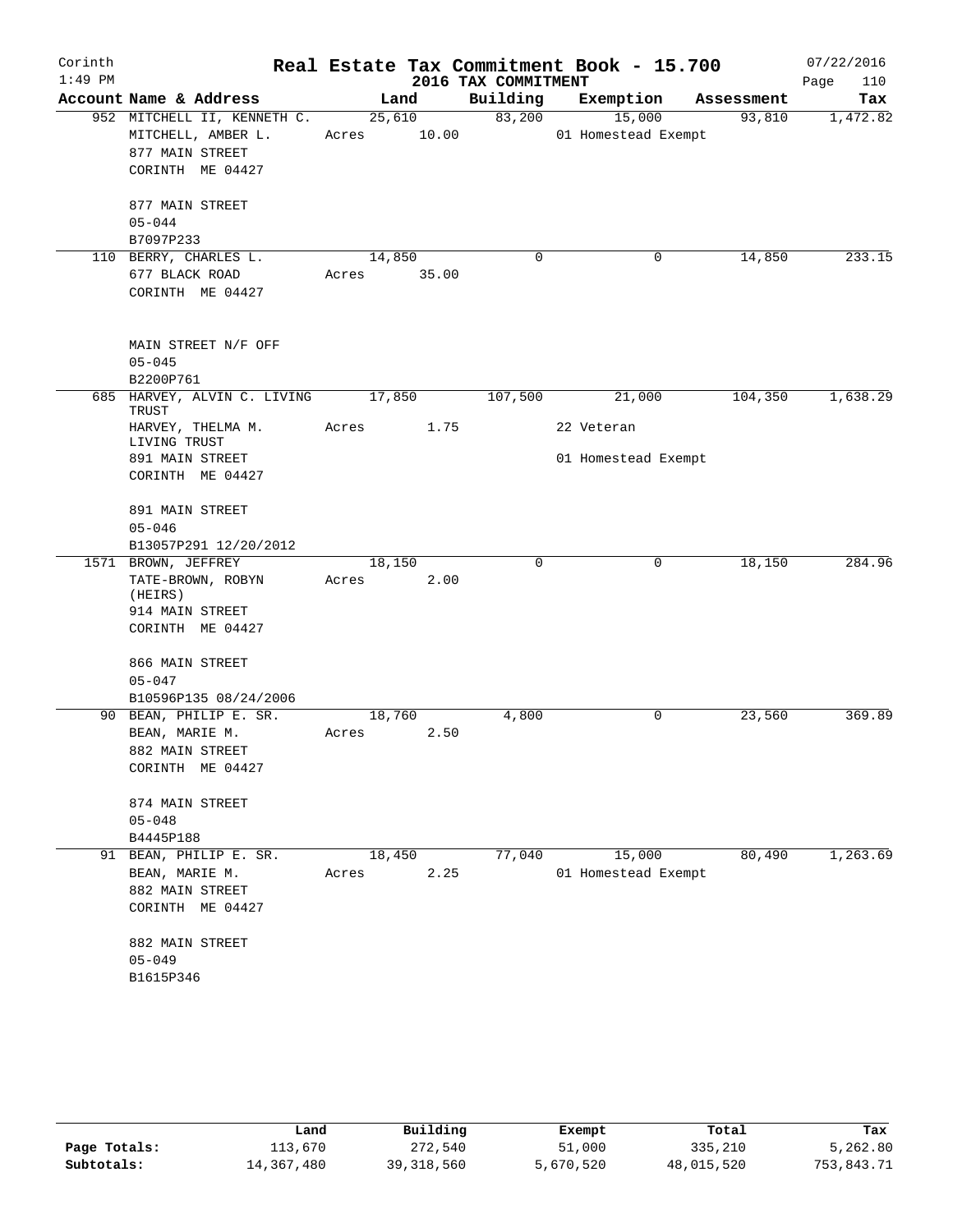| Corinth<br>$1:49$ PM       |                                                               |                       |                 |                       |                                 | Real Estate Tax Commitment Book - 15.700 |                         | 07/22/2016              |
|----------------------------|---------------------------------------------------------------|-----------------------|-----------------|-----------------------|---------------------------------|------------------------------------------|-------------------------|-------------------------|
|                            | Account Name & Address                                        |                       |                 | Land                  | 2016 TAX COMMITMENT<br>Building | Exemption                                | Assessment              | Page<br>111<br>Tax      |
|                            | 89 BEAN, PHILIP E. SR.<br>882 MAIN STREET<br>CORINTH ME 04427 |                       | 32,030<br>Acres | 40.75                 | $\mathbf 0$                     | $\mathbf 0$                              | 32,030                  | 502.87                  |
|                            | <b>MAIN STREET</b><br>$05 - 050$                              |                       |                 |                       |                                 |                                          |                         |                         |
|                            | B1891P166<br>1677 MAILMAN, JOYCE                              |                       |                 | $\mathbf 0$           | 20,640                          | 15,000                                   | 5,640                   | 88.55                   |
|                            | 19 FOX FARM DRIVE<br>CORINTH ME 04427                         |                       |                 |                       |                                 | 01 Homestead Exempt                      |                         |                         |
|                            | 19 FOX FARM DRIVE<br>$05 - 050 - 02H$                         |                       |                 |                       |                                 |                                          |                         |                         |
|                            | 869 MAILMAN, DURAND L.                                        |                       |                 | 16,020                | 116,160                         | 15,000                                   | 117,180                 | 1,839.73                |
|                            | MAILMAN, BRENDA L.<br>24 FOX FARM DRIVE<br>CORINTH ME 04427   |                       | Acres           | 1.25                  |                                 | 01 Homestead Exempt                      |                         |                         |
|                            | 24 FOX FARM DRIVE<br>$05 - 050 - A$                           |                       |                 |                       |                                 |                                          |                         |                         |
|                            | B3981P41                                                      |                       |                 |                       |                                 |                                          |                         |                         |
| 1340                       | TATE JR, OSCAR G. (Heirs<br>of)                               |                       |                 | 38,240                | 55,100                          | 0                                        | 93,340                  | 1,465.44                |
|                            | PR. TATE, BERNADINE<br>1004 MAIN STREET                       |                       | Acres           | 49.41                 |                                 |                                          |                         |                         |
|                            | CORINTH ME 04427                                              |                       |                 |                       |                                 |                                          |                         |                         |
|                            | 911 MAIN STREET<br>$05 - 051$                                 |                       |                 |                       |                                 |                                          |                         |                         |
|                            | B12954P187 09/24/2012                                         |                       |                 |                       |                                 |                                          |                         |                         |
|                            | 127 SMEN, ANTHONY D.<br>923 MAIN STREET<br>CORINTH ME 04427   |                       | Acres           | 18,240<br>2.07        | 27,370                          | 15,000<br>01 Homestead Exempt            | 30,610                  | 480.58                  |
|                            | 923 MAIN STREET<br>$05 - 052$<br>B8367P21                     |                       |                 |                       |                                 |                                          |                         |                         |
|                            | 977 MUNSON, NANCY S.                                          |                       |                 | 20,890                | 29,600                          | 15,000                                   | 35,490                  | 557.19                  |
|                            | 929 MAIN STREET<br>CORINTH ME 04427                           |                       | Acres           | 1.90                  |                                 | 01 Homestead Exempt                      |                         |                         |
|                            | 929 MAIN STREET<br>$05 - 052 - A$<br>B5782P248                |                       |                 |                       |                                 |                                          |                         |                         |
|                            | 1221 DENNING, ANDREW S.                                       |                       |                 | 13,290                | 20,430                          | 0                                        | 33,720                  | 529.40                  |
|                            | 198 COVERED BRIDGE ROAD Acres<br>KENDUSKEAG ME 04450-0        |                       |                 | 0.50                  |                                 |                                          |                         |                         |
|                            | 943 MAIN STREET<br>$05 - 052 - B$<br>B13966P246 09/23/2015    |                       |                 |                       |                                 |                                          |                         |                         |
|                            |                                                               | Land                  |                 | Building              |                                 | Exempt                                   | Total                   | Tax                     |
| Page Totals:<br>Subtotals: |                                                               | 138,710<br>14,506,190 |                 | 269,300<br>39,587,860 |                                 | 60,000<br>5,730,520                      | 348,010<br>48, 363, 530 | 5,463.76<br>759, 307.47 |
|                            |                                                               |                       |                 |                       |                                 |                                          |                         |                         |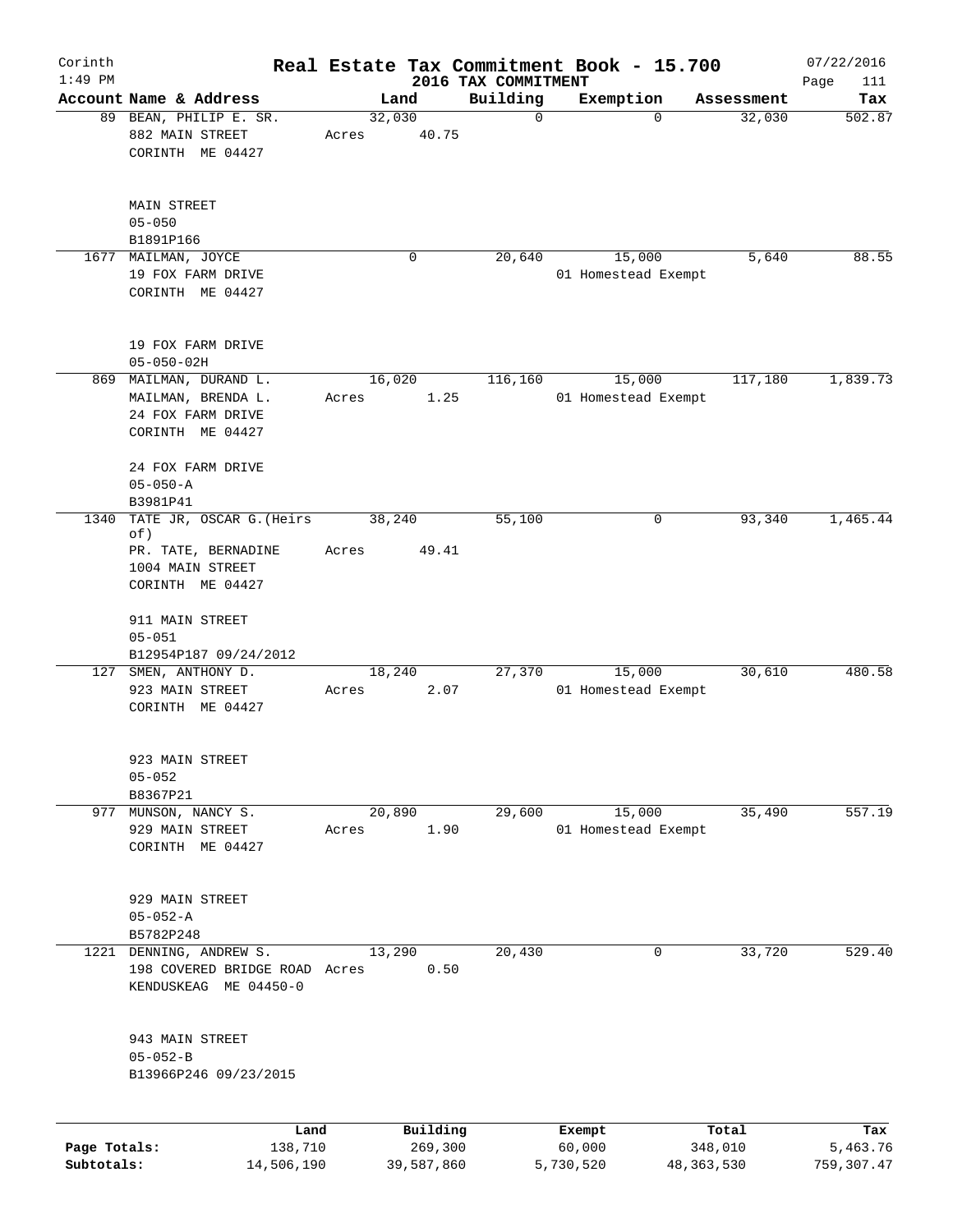| Corinth<br>$1:49$ PM |                                      | Real Estate Tax Commitment Book - 15.700 |                                 |                     |            | 07/22/2016         |
|----------------------|--------------------------------------|------------------------------------------|---------------------------------|---------------------|------------|--------------------|
|                      | Account Name & Address               | Land                                     | 2016 TAX COMMITMENT<br>Building | Exemption           | Assessment | Page<br>112<br>Tax |
|                      | 706 HATHAWAY, WILLIAM A.             | 16,950                                   | 111,270                         | 15,000              | 113,220    | 1,777.55           |
|                      | (Heirs of)<br>HATHAWAY, DONNA J.     | Acres<br>1.01                            |                                 | 01 Homestead Exempt |            |                    |
|                      | P.O. BOX 202                         |                                          |                                 |                     |            |                    |
|                      | CORINTH ME 04427                     |                                          |                                 |                     |            |                    |
|                      | 937 MAIN STREET                      |                                          |                                 |                     |            |                    |
|                      | $05 - 052 - D$                       |                                          |                                 |                     |            |                    |
|                      | B3157P281                            |                                          |                                 |                     |            |                    |
|                      | 705 HATHAWAY, WILLIAM A.             | 1,010                                    | $\Omega$                        | 0                   | 1,010      | 15.86              |
|                      | HATHAWAY, DONNA J.                   | 1.02<br>Acres                            |                                 |                     |            |                    |
|                      | PO BOX 202                           |                                          |                                 |                     |            |                    |
|                      | CORINTH ME 04427                     |                                          |                                 |                     |            |                    |
|                      | MAIN STREET N/F OFF                  |                                          |                                 |                     |            |                    |
|                      | $05 - 052 - E$                       |                                          |                                 |                     |            |                    |
|                      | B6374P133                            |                                          |                                 |                     |            |                    |
|                      | 875 WEBB, TRACY A.                   | 18,030                                   | $\mathbf 0$                     | 0                   | 18,030     | 283.07             |
|                      | WEBB JR, JAMES A.                    | 34.00<br>Acres                           |                                 |                     |            |                    |
|                      | 911 MAIN STREET                      |                                          |                                 |                     |            |                    |
|                      | CORINTH ME 04427                     |                                          |                                 |                     |            |                    |
|                      | MAIN STREET N/F OFF                  |                                          |                                 |                     |            |                    |
|                      | $05 - 052 - F$                       |                                          |                                 |                     |            |                    |
|                      | B10691P246 10/21/2006                |                                          |                                 |                     |            |                    |
|                      | 1322 TATE JR, OSCAR G.               | 21,420                                   | 1,000                           | 0                   | 22,420     | 351.99             |
|                      | PR TATE, BERNADINE                   | 7.45<br>Acres                            |                                 |                     |            |                    |
|                      | 1004 MAIN STREET                     |                                          |                                 |                     |            |                    |
|                      | CORINTH ME 04427                     |                                          |                                 |                     |            |                    |
|                      | 953 MAIN STREET                      |                                          |                                 |                     |            |                    |
|                      | $05 - 053$                           |                                          |                                 |                     |            |                    |
|                      | B12954P187 09/24/2012                |                                          |                                 |                     |            |                    |
|                      | 1551 SPINNEY, MARLENE                | 18,820                                   | 23,640                          | 0                   | 42,460     | 666.62             |
|                      | P.O. BOX 471                         | 2.55<br>Acres                            |                                 |                     |            |                    |
|                      | CORINTH ME 04427                     |                                          |                                 |                     |            |                    |
|                      |                                      |                                          |                                 |                     |            |                    |
|                      | 945 MAIN STREET                      |                                          |                                 |                     |            |                    |
|                      | $05 - 053 - A$                       |                                          |                                 |                     |            |                    |
| 1459                 | B6817P142<br>WASKEWICZ, CATHERINE M. | 30,250                                   | 3,000                           | 0                   | 33,250     | 522.03             |
|                      | WASKEWICZ, WAYNE (HEIRS Acres        | 31.24                                    |                                 |                     |            |                    |
|                      | OF)                                  |                                          |                                 |                     |            |                    |
|                      | 3 DEER ISLE ROAD                     |                                          |                                 |                     |            |                    |
|                      | BANGOR ME 04401                      |                                          |                                 |                     |            |                    |
|                      | 1017 MAIN STREET                     |                                          |                                 |                     |            |                    |
|                      | $05 - 054$                           |                                          |                                 |                     |            |                    |
|                      | B3639P87                             |                                          |                                 |                     |            |                    |
|                      | 318 COLLINS, CHRISTOPHER M.          | 17,670                                   | 78,280                          | 15,000              | 80,950     | 1,270.92           |
|                      | COLLINS, WILHELMINA D.               | 1.60<br>Acres                            |                                 | 01 Homestead Exempt |            |                    |
|                      | P.O. BOX 384                         |                                          |                                 |                     |            |                    |
|                      | CORINTH ME 04427                     |                                          |                                 |                     |            |                    |
|                      | 1003 MAIN STREET                     |                                          |                                 |                     |            |                    |
|                      | $05 - 054 - A$                       |                                          |                                 |                     |            |                    |
|                      | B3531P118                            |                                          |                                 |                     |            |                    |
|                      | Land                                 | Building                                 |                                 | Exempt              | Total      | Tax                |
| Page Totals:         | 124,150                              | 217,190                                  |                                 | 30,000              | 311,340    | 4,888.04           |
| Subtotals:           | 14,630,340                           | 39,805,050                               |                                 | 5,760,520           | 48,674,870 | 764,195.51         |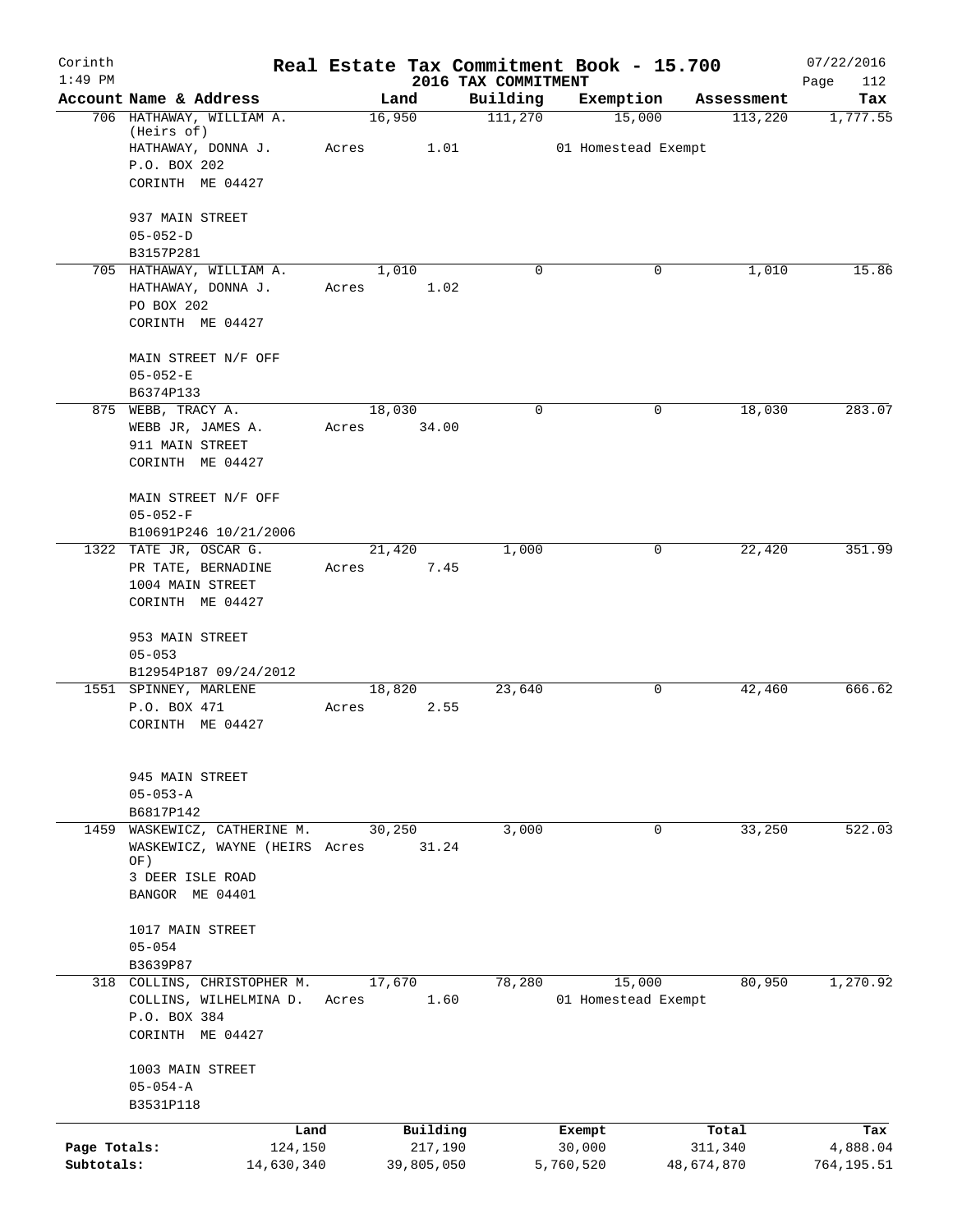| Corinth                    |                                                  |       |                       |                                 | Real Estate Tax Commitment Book - 15.700 |                       | 07/22/2016              |
|----------------------------|--------------------------------------------------|-------|-----------------------|---------------------------------|------------------------------------------|-----------------------|-------------------------|
| $1:49$ PM                  | Account Name & Address                           |       | Land                  | 2016 TAX COMMITMENT<br>Building | Exemption                                | Assessment            | Page<br>113<br>Tax      |
|                            | 1641 POUND, THOMAS E. (HEIRS                     |       | 23,600                | $\mathbf 0$                     |                                          | 23,600<br>$\mathbf 0$ | 370.52                  |
|                            | OF)<br>C/O KRISTEN POUND                         | Acres | 11.50                 |                                 |                                          |                       |                         |
|                            | 316 COLDBROOK ROAD                               |       |                       |                                 |                                          |                       |                         |
|                            | HAMPDEN ME 04444                                 |       |                       |                                 |                                          |                       |                         |
|                            | <b>MAIN STREET</b>                               |       |                       |                                 |                                          |                       |                         |
|                            | $05 - 054 - B$                                   |       |                       |                                 |                                          |                       |                         |
|                            | 689 HARVEY, ALVIN C. LIVING<br>TRUST             |       | 20,960                | $\Omega$                        |                                          | 20,960<br>0           | 329.07                  |
|                            | HARVEY, THELMA M.                                | Acres | 28.50                 |                                 |                                          |                       |                         |
|                            | LIVING TRUST<br>891 MAIN STREET                  |       |                       |                                 |                                          |                       |                         |
|                            | CORINTH ME 04427                                 |       |                       |                                 |                                          |                       |                         |
|                            | BEECH GROVE ROAD                                 |       |                       |                                 |                                          |                       |                         |
|                            | $05 - 054 - C$                                   |       |                       |                                 |                                          |                       |                         |
|                            | B12057P291 12/20/2012                            |       |                       |                                 |                                          |                       |                         |
|                            | 1706 CONNERS, TONY W.                            |       | 37,850                | 120,680                         | 15,000                                   | 143,530               | 2,253.42                |
|                            | CONNERS, DAWN M.                                 | Acres | 3.00                  |                                 | 01 Homestead Exempt                      |                       |                         |
|                            | 163 BEECH GROVE ROAD                             |       |                       |                                 |                                          |                       |                         |
|                            | CORINTH ME 04427                                 |       |                       |                                 |                                          |                       |                         |
|                            | 163 BEECH GROVE ROAD                             |       |                       |                                 |                                          |                       |                         |
|                            | $05 - 054 - C - 1$                               |       |                       |                                 |                                          |                       |                         |
|                            | B11701P70 12/27/2008                             |       |                       |                                 |                                          |                       |                         |
| 1169                       | SAVAGE, PAULINE                                  |       | 21,050                | 101,000                         | 15,000                                   | 107,050               | 1,680.69                |
|                            | 127 BEECH GROVE ROAD<br>CORINTH ME 04427         | Acres | 6.50                  |                                 | 01 Homestead Exempt                      |                       |                         |
|                            | 127 BEECH GROVE ROAD                             |       |                       |                                 |                                          |                       |                         |
|                            | $05 - 055$                                       |       |                       |                                 |                                          |                       |                         |
|                            | B2230P850                                        |       |                       |                                 |                                          |                       |                         |
| 830                        | SAUNDERS, J. SCOTT                               |       | 24,240                | $\mathbf 0$                     |                                          | 0<br>24,240           | 380.57                  |
|                            | SAUNDERS, LISA M.<br>193 BEECH GROVE ROAD        | Acres | 50.11                 |                                 |                                          |                       |                         |
|                            | CORINTH ME 04427                                 |       |                       |                                 |                                          |                       |                         |
|                            |                                                  |       |                       |                                 |                                          |                       |                         |
|                            | BEECH GROVE ROAD                                 |       |                       |                                 |                                          |                       |                         |
|                            | $05 - 056$                                       |       |                       |                                 |                                          |                       |                         |
|                            | B10628P325 10/19/2004<br>2076 SAUNDERS, J. SCOTT |       | 10,210                | $\mathbf 0$                     |                                          | 10,210<br>$\mathbf 0$ | 160.30                  |
|                            | 193 BEECH GROVE ROAD                             | Acres | 1.46                  |                                 |                                          |                       |                         |
|                            | CORINTH ME 04427                                 |       |                       |                                 |                                          |                       |                         |
|                            |                                                  |       |                       |                                 |                                          |                       |                         |
|                            | 179 BEECH GROVE ROAD                             |       |                       |                                 |                                          |                       |                         |
|                            | $05 - 056 - A$                                   |       |                       |                                 |                                          |                       |                         |
|                            | 1031 SAUNDERS, DEVIN                             |       | $\mathbf 0$           | 16,800                          | 15,000                                   | 1,800                 | 28.26                   |
|                            | 179 BEECH GROVE RD                               |       |                       |                                 | 01 Homestead Exempt                      |                       |                         |
|                            | CORINTH ME 04427                                 |       |                       |                                 |                                          |                       |                         |
|                            |                                                  |       |                       |                                 |                                          |                       |                         |
|                            | 179 BEECH GROVE ROAD                             |       |                       |                                 |                                          |                       |                         |
|                            | $05 - 056 - A - 1H$                              |       |                       |                                 |                                          |                       |                         |
|                            |                                                  |       |                       |                                 |                                          |                       |                         |
|                            |                                                  | Land  | Building              |                                 | Exempt                                   | Total                 | Tax                     |
| Page Totals:<br>Subtotals: | 137,910<br>14,768,250                            |       | 238,480<br>40,043,530 |                                 | 45,000<br>5,805,520                      | 331,390<br>49,006,260 | 5,202.83<br>769, 398.34 |
|                            |                                                  |       |                       |                                 |                                          |                       |                         |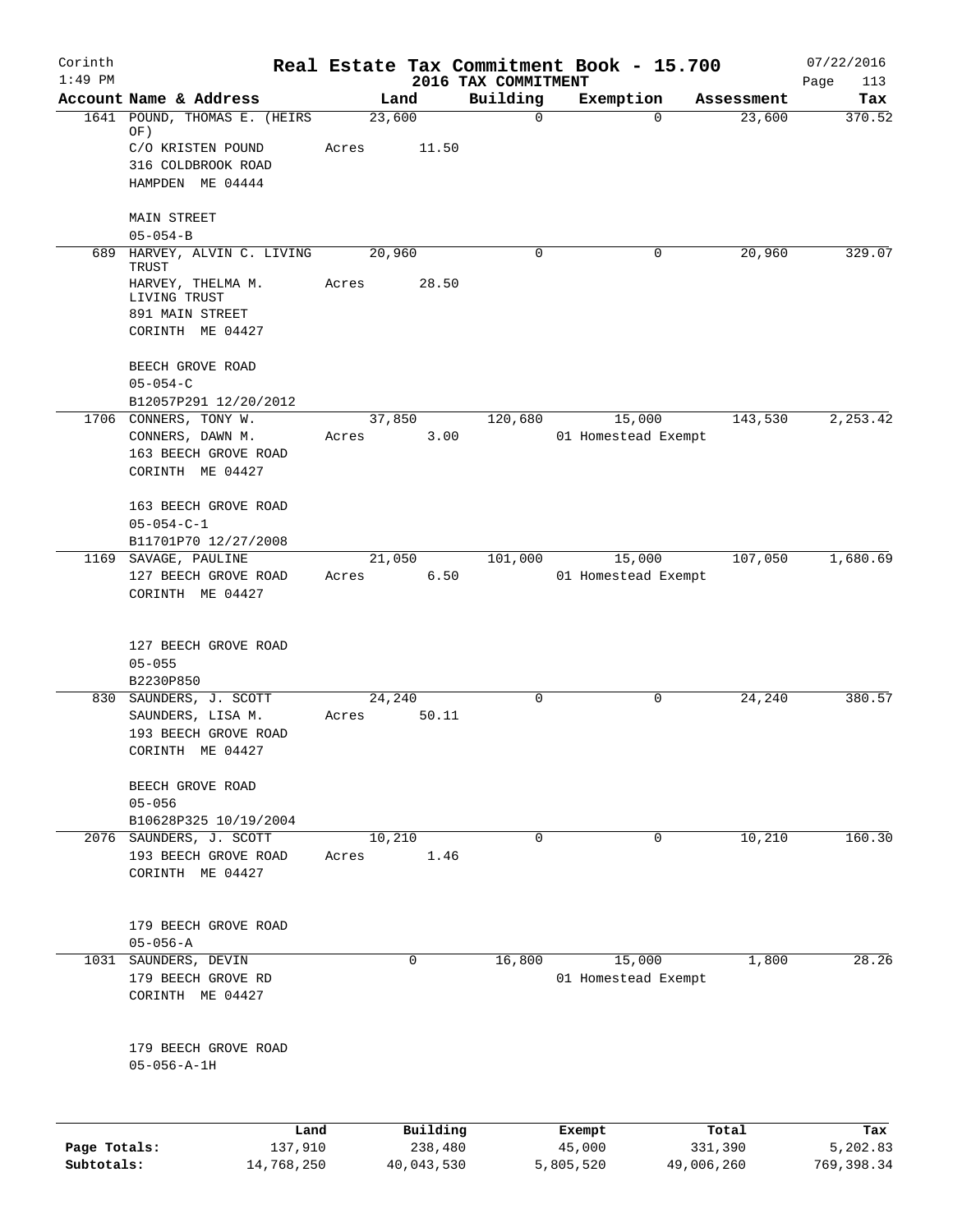| Corinth<br>$1:49$ PM |                                                                                          |                 |        | 2016 TAX COMMITMENT | Real Estate Tax Commitment Book - 15.700 |            | 07/22/2016<br>114<br>Page |
|----------------------|------------------------------------------------------------------------------------------|-----------------|--------|---------------------|------------------------------------------|------------|---------------------------|
|                      | Account Name & Address                                                                   | Land            |        | Building            | Exemption                                | Assessment | Tax                       |
|                      | 2078 SAUNDERS, J. SCOTT<br>193 BEECH GROVE ROAD<br>CORINTH ME 04427                      | 10,280<br>Acres | 1.52   | $\Omega$            | $\Omega$                                 | 10,280     | 161.40                    |
|                      | BEECH GROVE ROAD<br>$05 - 056 - B$                                                       |                 |        |                     |                                          |            |                           |
|                      | 1081 SAUNDERS, SCOTT<br>193 BEECH GROVE ROAD<br>CORINTH ME 04427                         | 16,320<br>Acres | 1.51   | $\Omega$            | 0                                        | 16,320     | 256.22                    |
|                      | 177 BEECH GROVE ROAD<br>$05 - 056 - C$                                                   |                 |        |                     |                                          |            |                           |
|                      | 1764 SAUNDERS, MORGAN<br>177 BEECH GROVE ROAD<br>CORINTH ME 04427                        |                 | 0      | 18,630              | 0                                        | 18,630     | 292.49                    |
|                      | 177 BEECH GROVE ROAD<br>$05 - 056 - C - 1H$                                              |                 |        |                     |                                          |            |                           |
|                      | 211 BUSWELL, GEORGE H.<br>BUSWELL, DEBRA M.<br>217 BEECH GROVE ROAD<br>CORINTH ME 04427  | 17,120<br>Acres | 2.20   | 92,050              | 15,000<br>01 Homestead Exempt            | 94,170     | 1,478.47                  |
|                      | 217 BEECH GROVE ROAD<br>$05 - 057$<br>B4683P284                                          |                 |        |                     |                                          |            |                           |
|                      | 1168 SAUNDERS, J. SCOTT<br>SAUNDERS, LISA M.<br>193 BEECH GROVE ROAD<br>CORINTH ME 04427 | 15,730<br>Acres | 1.00   | 108,650             | 15,000<br>01 Homestead Exempt            | 109,380    | 1,717.27                  |
|                      | 193 BEECH GROVE ROAD<br>$05 - 058$<br>B5248P161                                          |                 |        |                     |                                          |            |                           |
|                      | 226 SCHOPPEE, CHRISTOPHER<br>229 BEECH GROVE RD<br>CORINTH ME 04427                      | 16,890<br>Acres | 2.00   |                     | 65,810 15,000<br>01 Homestead Exempt     | 67,700     | 1,062.89                  |
|                      | 229 BEECH GROVE ROAD<br>$05 - 059$<br>B12964P212 09/28/2012                              |                 |        |                     |                                          |            |                           |
|                      | 1756 BUSWELL, GEORGE H.<br>BUSWELL, DEBRA M.<br>217 BEECH GROVE ROAD<br>CORINTH ME 04427 | Acres 24.33     | 26,480 | 16,310              | 0                                        | 42,790     | 671.80                    |
|                      | GRANT RD & BEECH GROVE<br>RD<br>$05 - 060$<br>B8642P79                                   |                 |        |                     |                                          |            |                           |

|              | Land       | Building   | Exempt    | Total      | Tax        |
|--------------|------------|------------|-----------|------------|------------|
| Page Totals: | 102,820    | 301,450    | 45,000    | 359,270    | 5,640.54   |
| Subtotals:   | 14,871,070 | 40,344,980 | 5,850,520 | 49,365,530 | 775,038.88 |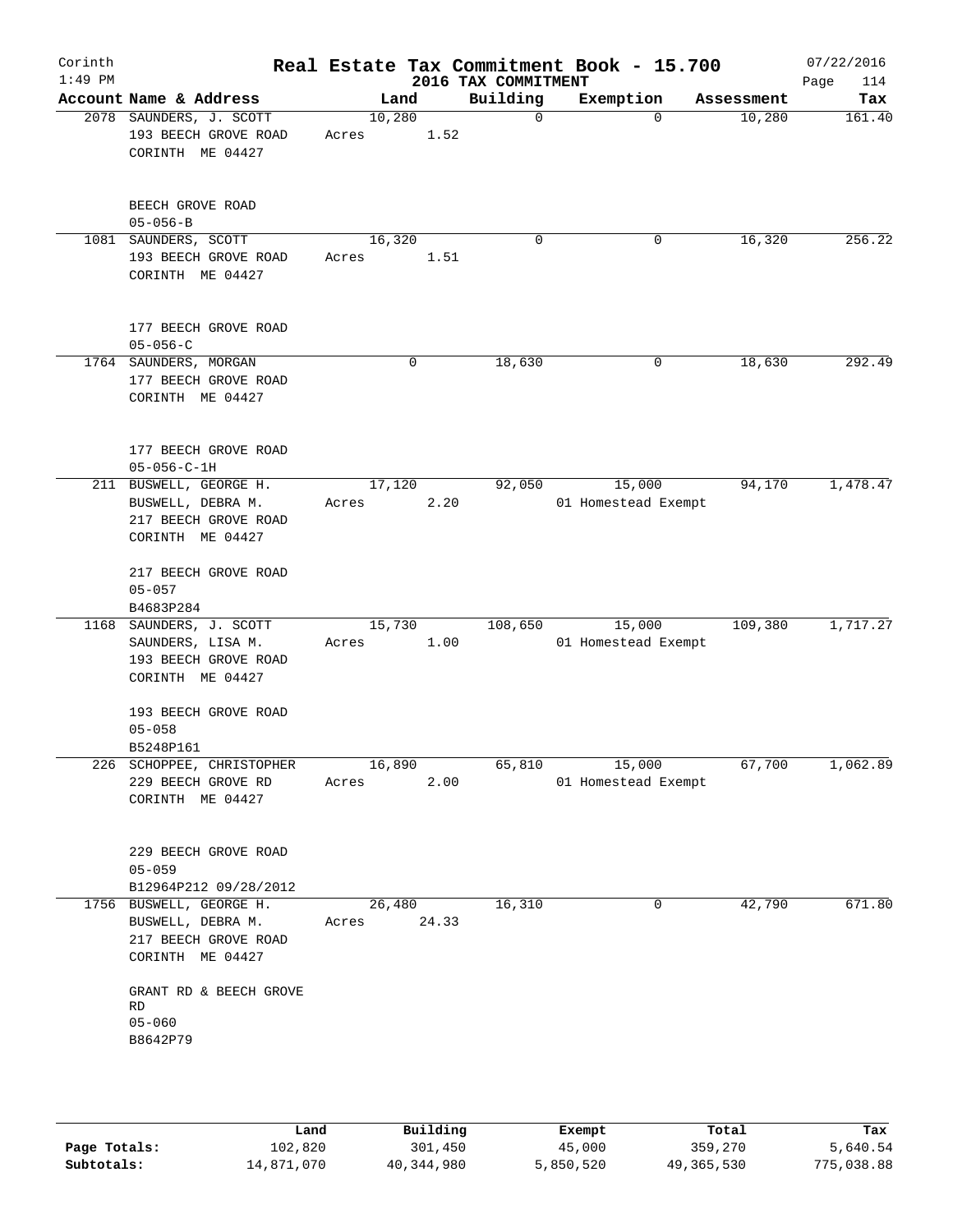| Corinth                    |                                                                                                      |                 |                       |                                 | Real Estate Tax Commitment Book - 15.700 |                       | 07/22/2016             |
|----------------------------|------------------------------------------------------------------------------------------------------|-----------------|-----------------------|---------------------------------|------------------------------------------|-----------------------|------------------------|
| $1:49$ PM                  | Account Name & Address                                                                               | Land            |                       | 2016 TAX COMMITMENT<br>Building | Exemption                                | Assessment            | Page<br>115<br>Tax     |
|                            | 1757 BARNES, SCOTT R.<br>BARNES, JENNIFER M.<br>364 GRANT ROAD<br>CORINTH ME 04427                   | 17,900<br>Acres | 2.87                  | 136,820                         | 15,000<br>01 Homestead Exempt            | 139,720               | 2,193.60               |
|                            | 364 GRANT ROAD<br>$05 - 061$<br>B13293P225 07/31/2013                                                |                 |                       |                                 |                                          |                       |                        |
| 1257                       | SPINNEY, JEFFREY P.<br>SPINNEY, PAULA J.<br>1077 MAIN STREET<br>CORINTH ME 04427                     | 58,430<br>Acres | 148.73                | $\Omega$                        |                                          | 0<br>58,430           | 917.35                 |
|                            | MAIN STREET BEECH GROVE<br>RD<br>$06 - 001$                                                          |                 |                       |                                 |                                          |                       |                        |
|                            | B7979P87<br>1256 SPINNEY, ERNEST H.<br>SPINNEY, ELIZABETH A.<br>1063 MAIN STREET<br>CORINTH ME 04427 | 16,170<br>Acres | 1.38                  | 80,830                          | 15,000<br>01 Homestead Exempt            | 82,000                | 1,287.40               |
|                            | 1063 MAIN STREET<br>$06 - 001 - A$<br>B5022P240                                                      |                 |                       |                                 |                                          |                       |                        |
|                            | 1258 SPINNEY, JEFFREY P.<br>SPINNEY, PAULA J.<br>1077 MAIN STREET<br>CORINTH ME 04427                | 17,920<br>Acres | 2.89                  | 147,470                         | 15,000<br>01 Homestead Exempt            | 150,390               | 2,361.12               |
|                            | 1077 MAIN STREET<br>$06 - 001 - B$<br>B5022P242                                                      |                 |                       |                                 |                                          |                       |                        |
|                            | 1467 SPINNEY, EMILY R.<br>1077 MAIN STREET<br>CORINTH ME 04427                                       | 10,840<br>Acres | 2.00                  | 0                               |                                          | 10,840<br>0           | 170.19                 |
|                            | 40 BEECH GROVE ROAD<br>$06 - 001 - C$<br>B13633P166 09/02/2014                                       |                 |                       |                                 |                                          |                       |                        |
|                            | 1476 GILBERT, DAVID A. JR.<br>COWPERTHWAITE, MICHELLE Acres<br>1124 MAIN STREET<br>CORINTH ME 04427  | 36,130          | 62.83                 | 37,720                          |                                          | 73,850<br>0           | 1,159.45               |
|                            | 1084 MAIN STREET<br>$06 - 002$<br>B12289P112 10/19/2010                                              |                 |                       |                                 |                                          |                       |                        |
|                            | 1558 WELCH, KATHY A.<br>22 MIDDLE ST #3<br>PO BOX 35<br>ORONO ME 04473                               | 10,130<br>Acres | 1.39                  | $\mathbf 0$                     |                                          | $\Omega$<br>10,130    | 159.04                 |
|                            | TATE ROAD<br>$06 - 002 - 01$<br>B12878P76 07/11/2012                                                 |                 |                       |                                 |                                          |                       |                        |
|                            | Land                                                                                                 |                 | Building              |                                 | Exempt                                   | Total                 | Tax                    |
| Page Totals:<br>Subtotals: | 167,520<br>15,038,590                                                                                |                 | 402,840<br>40,747,820 |                                 | 45,000<br>5,895,520                      | 525,360<br>49,890,890 | 8,248.15<br>783,287.03 |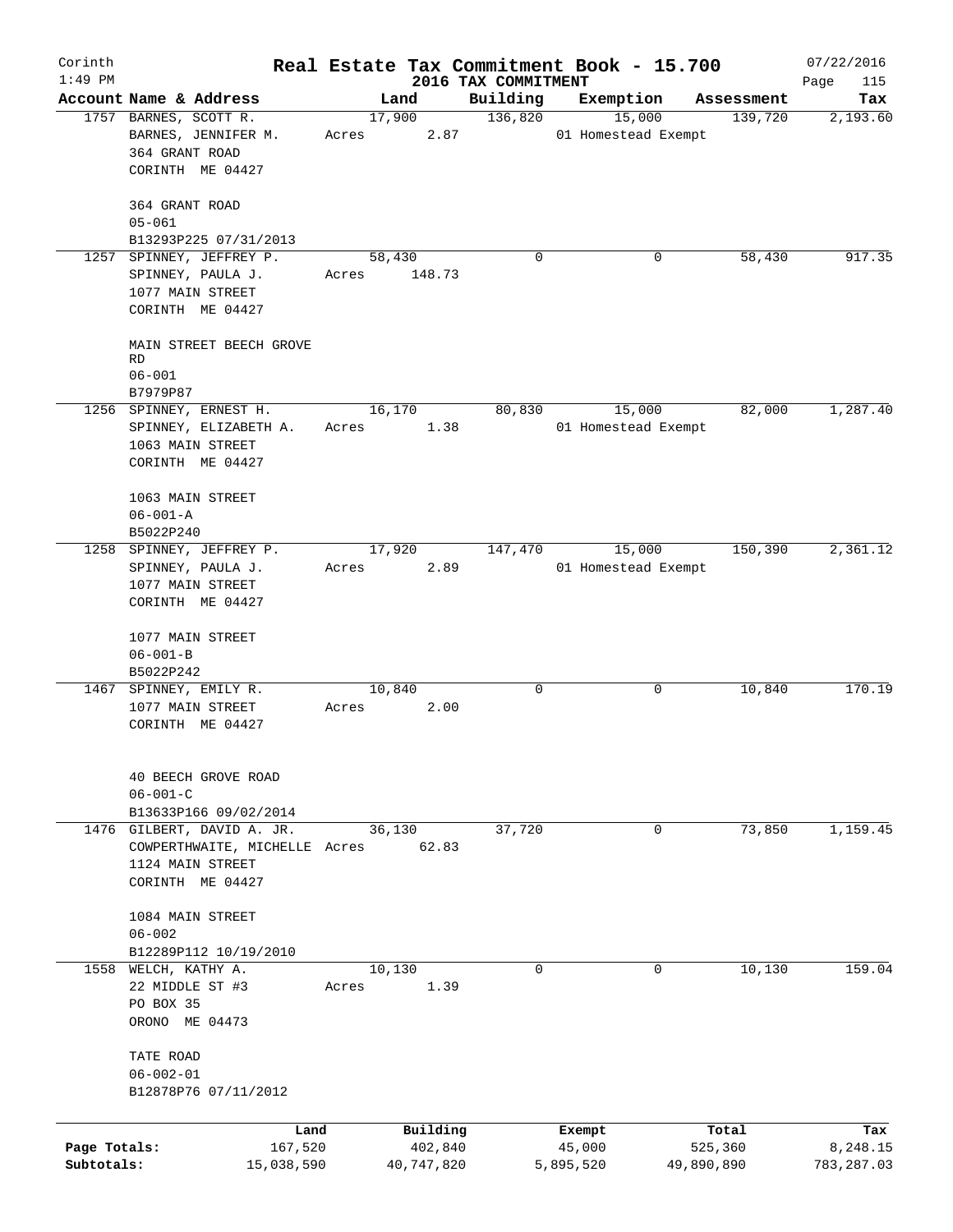| Corinth<br>$1:49$ PM |                                                               |        |      | 2016 TAX COMMITMENT | Real Estate Tax Commitment Book - 15.700 |            | 07/22/2016<br>116 |
|----------------------|---------------------------------------------------------------|--------|------|---------------------|------------------------------------------|------------|-------------------|
|                      | Account Name & Address                                        | Land   |      | Building            | Exemption                                | Assessment | Page<br>Tax       |
|                      | 1559 DUNHAM RICHARD &                                         | 10,160 |      | $\mathbf 0$         | $\Omega$                                 | 10,160     | 159.51            |
|                      | DEBORAH LIVING TRUST<br>TRUSTEES, RICHARD &<br>DEBORAH DUNHAM | Acres  | 1.41 |                     |                                          |            |                   |
|                      | PO BOX 171                                                    |        |      |                     |                                          |            |                   |
|                      | CORINTH ME 04427                                              |        |      |                     |                                          |            |                   |
|                      | TATE ROAD                                                     |        |      |                     |                                          |            |                   |
|                      | $06 - 002 - 02$                                               |        |      |                     |                                          |            |                   |
|                      | B13107P203 03/04/2013                                         |        |      |                     |                                          |            |                   |
| 1560                 | DUNHAM RICHARD &<br>DEBORAH LIVING TRUST                      | 10,160 |      | $\mathbf 0$         | $\mathbf 0$                              | 10,160     | 159.51            |
|                      | TRUSTEES, RICHARD &                                           | Acres  | 1.41 |                     |                                          |            |                   |
|                      | DEBORAH DUNHAM                                                |        |      |                     |                                          |            |                   |
|                      | PO BOX 171<br>CORINTH ME 04427                                |        |      |                     |                                          |            |                   |
|                      |                                                               |        |      |                     |                                          |            |                   |
|                      | TATE ROAD<br>$06 - 002 - 03$                                  |        |      |                     |                                          |            |                   |
|                      | B13107P203 03/04/2013                                         |        |      |                     |                                          |            |                   |
|                      | 1561 MASON, RONDA L.                                          | 16,210 |      | 69,690              | 0                                        | 85,900     | 1,348.63          |
|                      | PO BOX 51                                                     | Acres  | 1.41 |                     |                                          |            |                   |
|                      | CORINTH ME 04427                                              |        |      |                     |                                          |            |                   |
|                      |                                                               |        |      |                     |                                          |            |                   |
|                      | 696 TATE ROAD                                                 |        |      |                     |                                          |            |                   |
|                      | $06 - 002 - 04$                                               |        |      |                     |                                          |            |                   |
|                      | B13341P335 09/20/2013                                         |        |      |                     |                                          |            |                   |
|                      | 1562 BUZZELL, DARLENE P.                                      | 10,160 |      | $\mathbf 0$         | 0                                        | 10,160     | 159.51            |
|                      | PO BOX 244                                                    | Acres  | 1.41 |                     |                                          |            |                   |
|                      | HUDSON ME 04449                                               |        |      |                     |                                          |            |                   |
|                      |                                                               |        |      |                     |                                          |            |                   |
|                      | TATE ROAD                                                     |        |      |                     |                                          |            |                   |
|                      | $06 - 002 - 05$<br>B12289P115 10/19/2010                      |        |      |                     |                                          |            |                   |
|                      | 1563 BUZZELL, DARLENE P                                       | 9,960  |      | $\mathbf 0$         | 0                                        | 9,960      | 156.37            |
|                      | PO BOX 244                                                    | Acres  | 1.24 |                     |                                          |            |                   |
|                      | HUDSON ME 04449                                               |        |      |                     |                                          |            |                   |
|                      |                                                               |        |      |                     |                                          |            |                   |
|                      | TATE ROAD                                                     |        |      |                     |                                          |            |                   |
|                      | $06 - 002 - 06$                                               |        |      |                     |                                          |            |                   |
|                      | B12289P115 10/19/2010                                         |        |      |                     |                                          |            |                   |
|                      | 1564 HEWITT, MICHELE L.                                       | 16,010 |      | 37,210              | 15,000                                   | 38,220     | 600.05            |
|                      | HEWITT, DENNIS K. &                                           | Acres  | 1.24 |                     | 01 Homestead Exempt                      |            |                   |
|                      | DORITY, PATRICIA                                              |        |      |                     |                                          |            |                   |
|                      | 515 LEDGEHILL RD<br>CORINTH ME 04427                          |        |      |                     |                                          |            |                   |
|                      |                                                               |        |      |                     |                                          |            |                   |
|                      | 712 TATE ROAD                                                 |        |      |                     |                                          |            |                   |
|                      | $06 - 002 - 07$                                               |        |      |                     |                                          |            |                   |
|                      | B13665P113 10/03/2014                                         |        |      |                     |                                          |            |                   |
|                      |                                                               |        |      |                     |                                          |            |                   |

|              | Land       | Building   | Exempt    | Total      | Tax        |
|--------------|------------|------------|-----------|------------|------------|
| Page Totals: | 72,660     | 106,900    | 15,000    | 164,560    | 2,583.58   |
| Subtotals:   | 15,111,250 | 40,854,720 | 5,910,520 | 50,055,450 | 785,870.61 |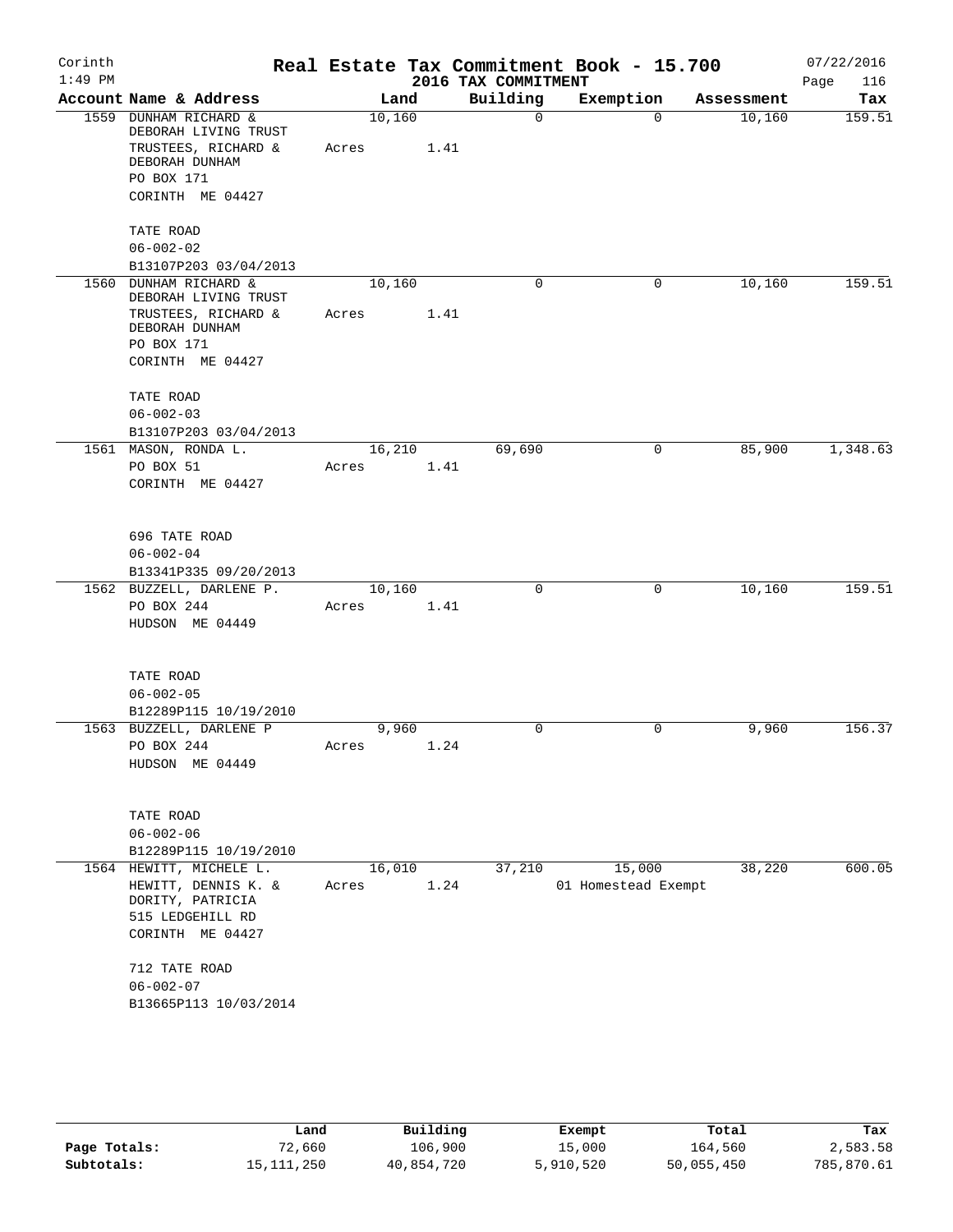| Corinth      |                                                                          |                 |                |                     |           | Real Estate Tax Commitment Book - 15.700 |            | 07/22/2016  |
|--------------|--------------------------------------------------------------------------|-----------------|----------------|---------------------|-----------|------------------------------------------|------------|-------------|
| $1:49$ PM    |                                                                          |                 |                | 2016 TAX COMMITMENT |           |                                          |            | Page<br>117 |
|              | Account Name & Address                                                   |                 | Land           | Building            | Exemption |                                          | Assessment | Tax         |
|              | 1565 COWPERTHWAITE, COREY S.<br>COWPERTHWAITE, MICHELLE Acres 1.37<br>L. |                 | 16,160         |                     | 41,280    | 15,000<br>01 Homestead Exempt            | 42,440     | 666.31      |
|              | 1124 MAIN STREET<br>CORINTH ME 04427                                     |                 |                |                     |           |                                          |            |             |
|              | 1124 MAIN STREET                                                         |                 |                |                     |           |                                          |            |             |
|              | $06 - 002 - 08$                                                          |                 |                |                     |           |                                          |            |             |
|              | B7159P227                                                                |                 |                |                     |           |                                          |            |             |
|              | 1036 PERKINS, TERRENCE R.<br>PERKINS, KATHLEEN M.                        | Acres           | 17,710<br>1.64 | 54,470              |           | 15,000<br>01 Homestead Exempt            | 57,180     | 897.73      |
|              | 1058 MAIN STREET<br>CORINTH ME 04427                                     |                 |                |                     |           |                                          |            |             |
|              | 1058 MAIN STREET<br>$06 - 002 - A$                                       |                 |                |                     |           |                                          |            |             |
|              | B5815P233                                                                |                 |                |                     |           |                                          |            |             |
|              | 1468 WELCH, MERRITT E.                                                   |                 | 15,960         | 32,680              |           | 15,000                                   | 33,640     | 528.15      |
|              | WELCH, RAMONA A.                                                         | Acres           | 1.20           |                     |           | 01 Homestead Exempt                      |            |             |
|              | 664 TATE ROAD                                                            |                 |                |                     |           |                                          |            |             |
|              | CORINTH ME 04427                                                         |                 |                |                     |           |                                          |            |             |
|              | 664 TATE ROAD                                                            |                 |                |                     |           |                                          |            |             |
|              | $06 - 002 - B$                                                           |                 |                |                     |           |                                          |            |             |
|              | B12573P325 08/24/2011 B3190P326                                          |                 |                |                     |           |                                          |            |             |
|              | 597 WHALEN, CHARLENE L.                                                  | 15,560          |                | 70,040              |           | 15,000                                   | 70,600     | 1,108.42    |
|              | 1096 MAIN STREET                                                         | Acres           | 0.97           |                     |           | 01 Homestead Exempt                      |            |             |
|              | CORINTH ME 04427                                                         |                 |                |                     |           |                                          |            |             |
|              | 1096 MAIN STREET                                                         |                 |                |                     |           |                                          |            |             |
|              | $06 - 002 - C$                                                           |                 |                |                     |           |                                          |            |             |
|              | B3218P168                                                                |                 |                |                     |           |                                          |            |             |
|              | 1807 MITCHELL, NICHOLAS R.<br>S.                                         | 16,740          |                | 32,780              |           | 0                                        | 49,520     | 777.46      |
|              | 57 SUNNY ACRES DRIVE<br>LEVANT ME 04456                                  | Acres           | 1.87           |                     |           |                                          |            |             |
|              | 638 TATE ROAD                                                            |                 |                |                     |           |                                          |            |             |
|              | $06 - 002 - D$                                                           |                 |                |                     |           |                                          |            |             |
|              | B13074P15 01/23/2013                                                     |                 |                |                     |           |                                          |            |             |
|              | 1255 CHARLIE, JR. INC.<br>1077 MAIN STREET                               | 26,930<br>Acres | 4.80           | 131,040             |           | 0                                        | 157,970    | 2,480.13    |
|              | CORINTH ME 04427                                                         |                 |                |                     |           |                                          |            |             |
|              | 1047 MAIN STREET                                                         |                 |                |                     |           |                                          |            |             |
|              | $06 - 003$                                                               |                 |                |                     |           |                                          |            |             |
|              | B8071P337                                                                |                 |                |                     |           |                                          |            |             |
|              | 1143 DAUPHINEE, LINDA                                                    | 15,730          |                | 70,830              |           | 15,000                                   | 71,560     | 1,123.49    |
|              | 17 BEECH GROVE ROAD<br>CORINTH ME 04427                                  | Acres           | 1.00           |                     |           | 01 Homestead Exempt                      |            |             |
|              | 17 BEECH GROVE ROAD<br>$06 - 003 - 01$                                   |                 |                |                     |           |                                          |            |             |
|              | B12628P76 09/09/2011                                                     |                 |                |                     |           |                                          |            |             |
|              | Land                                                                     |                 | Building       |                     | Exempt    |                                          | Total      | Tax         |
| Page Totals: | 124,790                                                                  |                 | 433,120        |                     | 75,000    |                                          | 482,910    | 7,581.69    |
| Subtotals:   | 15,236,040                                                               |                 | 41,287,840     |                     | 5,985,520 | 50,538,360                               |            | 793,452.30  |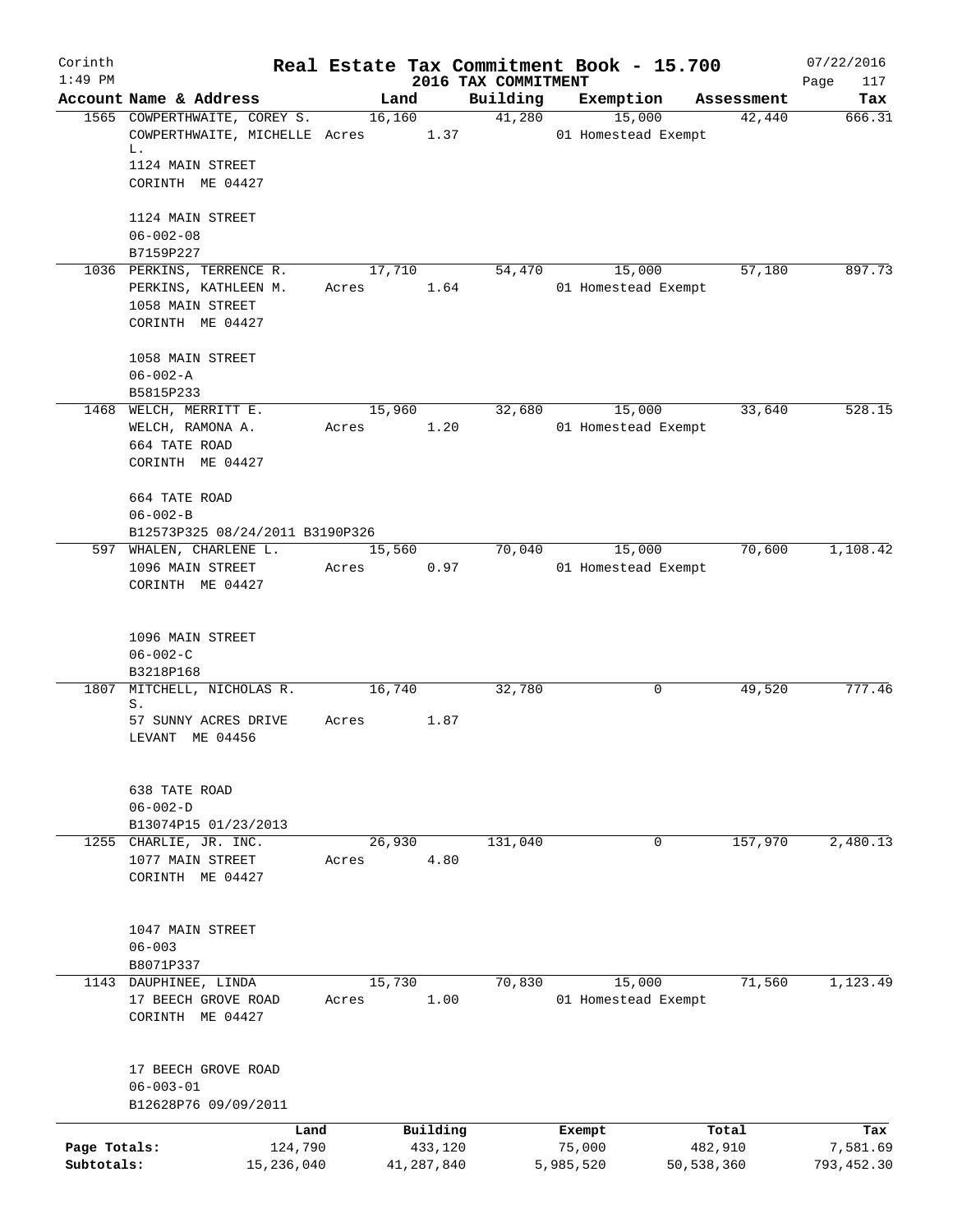| Corinth                    |                                                                                        |       |                       |                                 | Real Estate Tax Commitment Book - 15.700 |                       | 07/22/2016             |
|----------------------------|----------------------------------------------------------------------------------------|-------|-----------------------|---------------------------------|------------------------------------------|-----------------------|------------------------|
| $1:49$ PM                  | Account Name & Address                                                                 |       |                       | 2016 TAX COMMITMENT<br>Building | Exemption                                |                       | Page<br>118<br>Tax     |
|                            | 1234 PINKHAM, LINDA M.                                                                 |       | Land<br>15,730        | 83,740                          | 15,000                                   | Assessment<br>84,470  | 1,326.18               |
|                            | 23 BEECH GROVE ROAD<br>CORINTH ME 04427                                                | Acres | 1.00                  |                                 | 01 Homestead Exempt                      |                       |                        |
|                            | 23 BEECH GROVE ROAD<br>$06 - 003 - 02$<br>B8528P206                                    |       |                       |                                 |                                          |                       |                        |
|                            | 750 SCOTT, TROY W.                                                                     |       | 15,730                | 62,440                          | 15,000                                   | 63,170                | 991.77                 |
|                            | SCOTT, CARMEN M<br>29 BEECH GROVE ROAD<br>CORINTH ME 04427                             | Acres | 1.00                  |                                 | 01 Homestead Exempt                      |                       |                        |
|                            | 29 BEECH GROVE ROAD<br>$06 - 003 - 03$                                                 |       |                       |                                 |                                          |                       |                        |
|                            | B9756P10 02/22/2005<br>351 STEVENS, JUSTIN R.                                          |       | 15,730                | 71,290                          | 15,000                                   | 72,020                | 1,130.71               |
|                            | MADORE, MELISSA M.<br>37 BEECH GROVE ROAD<br>CORINTH ME 04427                          | Acres | 1.00                  |                                 | 01 Homestead Exempt                      |                       |                        |
|                            | 37 BEECH GROVE ROAD<br>$06 - 003 - 04$<br>B9383P237                                    |       |                       |                                 |                                          |                       |                        |
| 1007                       | BRYANT, JOHN R.                                                                        |       | 15,730                | 62,540                          | 15,000                                   | 63,270                | 993.34                 |
|                            | BRYANT, KRISTAN R.<br>43 BEECH GROVE ROAD<br>CORINTH ME 04427                          | Acres | 1.00                  |                                 | 01 Homestead Exempt                      |                       |                        |
|                            | 43 BEECH GROVE ROAD<br>$06 - 003 - 05$<br>B7764P120                                    |       |                       |                                 |                                          |                       |                        |
| 795                        | WHITE, DAVID L.                                                                        |       | 16,770                | 66,660                          | 15,000                                   | 68,430                | 1,074.35               |
|                            | WHITE, MELISSA J.<br>49 BEECH GROVE RD<br>CORINTH ME 04427                             | Acres | 1.90                  |                                 | 01 Homestead Exempt                      |                       |                        |
|                            | 49 BEECH GROVE ROAD<br>$06 - 003 - 06$                                                 |       |                       |                                 |                                          |                       |                        |
|                            | B12742P233 02/22/2012                                                                  |       |                       |                                 |                                          | 63,460                | 996.32                 |
|                            | 415 THUL, CHRISTOPHER M.<br>THUL, SHERRY A.<br>57 BEECH GROVE ROAD<br>CORINTH ME 04427 | Acres | 15,930<br>1.17        | 62,530                          | 15,000<br>01 Homestead Exempt            |                       |                        |
|                            | 57 BEECH GROVE ROAD<br>$06 - 003 - 07$                                                 |       |                       |                                 |                                          |                       |                        |
|                            | B8259P142                                                                              |       |                       |                                 |                                          | 96,810                |                        |
| 1309                       | DAY, MATTHEW B.<br>WHITE, KATIE M.<br>75 BEECH GROVE RD<br>CORINTH ME 04427            | Acres | 16,070<br>1.29        | 80,740                          | 0                                        |                       | 1,519.92               |
|                            | 75 BEECH GROVE ROAD<br>$06 - 003 - 08$<br>B12234P338 08/31/2010                        |       |                       |                                 |                                          |                       |                        |
|                            | Land                                                                                   |       | Building              |                                 | Exempt                                   | Total                 | Tax                    |
| Page Totals:<br>Subtotals: | 111,690<br>15,347,730                                                                  |       | 489,940<br>41,777,780 |                                 | 90,000<br>6,075,520                      | 511,630<br>51,049,990 | 8,032.59<br>801,484.89 |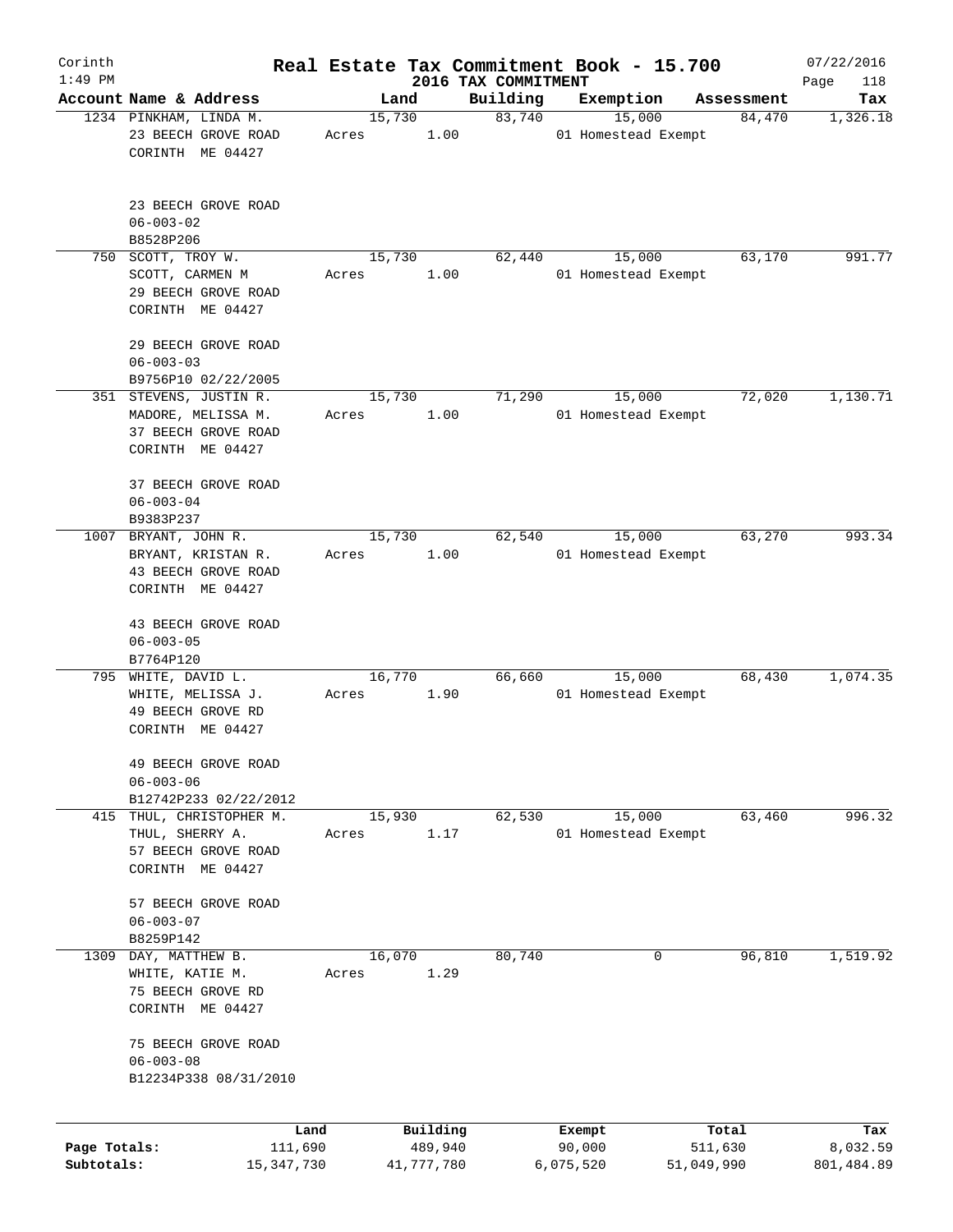| Corinth      |                                                                        | Real Estate Tax Commitment Book - 15.700 |              |                                 |                     |             | 07/22/2016         |
|--------------|------------------------------------------------------------------------|------------------------------------------|--------------|---------------------------------|---------------------|-------------|--------------------|
| $1:49$ PM    | Account Name & Address                                                 | Land                                     |              | 2016 TAX COMMITMENT<br>Building | Exemption           | Assessment  | Page<br>119<br>Tax |
|              | 1310 MIDFIRST BANK<br>BANGOR FEDERAL CREDIT<br>UNION<br>6 DIRIGO DRIVE | 16,390<br>Acres                          | 1.57         | 69,970                          |                     | 86,360<br>0 | 1,355.85           |
|              | BREWER ME 04402                                                        |                                          |              |                                 |                     |             |                    |
|              | 81 BEECH GROVE ROAD<br>$06 - 003 - 09$<br>B14098P196 03/14/2016        |                                          |              |                                 |                     |             |                    |
|              | 1539 KENNEDY, DONNIE L.                                                | 19,120                                   |              | 95,770                          | 15,000              | 99,890      | 1,568.27           |
|              | KENNEDY, ARIAN M.<br>93 BEECH GROVE RD.                                | Acres                                    | 3.92         |                                 | 01 Homestead Exempt |             |                    |
|              | CORINTH ME 04427                                                       |                                          |              |                                 |                     |             |                    |
|              | 93 BEECH GROVE ROAD<br>$06 - 003 - 10$                                 |                                          |              |                                 |                     |             |                    |
|              | B12148P273 05/28/2010                                                  |                                          |              |                                 |                     |             |                    |
|              | 1872 GREGORY, AARON CHARLES                                            | 15,730                                   |              | 17,370                          |                     | 0<br>33,100 | 519.67             |
|              | ALDUS, JOSHUA NATHAN<br>PO BOX 7089                                    | Acres                                    | 1.00         |                                 |                     |             |                    |
|              | 186 WEST GRAND AVE                                                     |                                          |              |                                 |                     |             |                    |
|              | OCEAN PARK ME 04063                                                    |                                          |              |                                 |                     |             |                    |
|              | 97 BEECH GROVE ROAD                                                    |                                          |              |                                 |                     |             |                    |
|              | $06 - 003 - 10 - 01$                                                   |                                          |              |                                 |                     |             |                    |
|              | B12272P327 10/04/2010                                                  |                                          |              |                                 |                     |             |                    |
|              | 1259 SPINNEY, JULIA                                                    | 24,030                                   |              | 123,690                         | 15,000              | 132,720     | 2,083.70           |
|              | 103 BEECH GROVE ROAD<br>CORINTH ME 04427                               | Acres                                    | 12.53        |                                 | 01 Homestead Exempt |             |                    |
|              | 103 BEECH GROVE ROAD<br>$06 - 003 - 11$<br>B4507P159                   |                                          |              |                                 |                     |             |                    |
|              | 1321 TATE JR, OSCAR G.                                                 | 48,580                                   |              | 0                               |                     | 48,580<br>0 | 762.71             |
|              | PR. TATE, BERNADINE<br>1004 MAIN STREET<br>CORINTH ME 04427            | Acres                                    | 105.68       |                                 |                     |             |                    |
|              | MAIN STREET<br>$06 - 004$                                              |                                          |              |                                 |                     |             |                    |
|              | B12954P187 09/24/2012                                                  |                                          |              |                                 |                     |             |                    |
|              | 168 LESKEY, EDWARD M.                                                  | 17,910                                   |              | 106,120                         | 15,000              | 109,030     | 1,711.77           |
|              | LESKEY, AMY J.                                                         | Acres                                    | 1.80         |                                 | 01 Homestead Exempt |             |                    |
|              | 900 MAIN STREET<br>CORINTH ME 04427                                    |                                          |              |                                 |                     |             |                    |
|              | 900 MAIN STREET                                                        |                                          |              |                                 |                     |             |                    |
|              | $06 - 004 - A$<br>B13066P294 01/11/2013                                |                                          |              |                                 |                     |             |                    |
|              | 410 GANEAU, ARTHUR C.                                                  | 22,570                                   |              | 40,390                          | 21,000              | 41,960      | 658.77             |
|              | GANEAU, MARJORIE J.                                                    | Acres                                    | 5.65         |                                 | 01 Homestead Exempt |             |                    |
|              | (HEIRS OF)<br>920 MAIN STREET                                          |                                          |              |                                 | 22 Veteran          |             |                    |
|              | CORINTH ME 04427                                                       |                                          |              |                                 |                     |             |                    |
|              | 920 MAIN STREET<br>$06 - 004 - B$                                      |                                          |              |                                 |                     |             |                    |
|              | B9150P332                                                              |                                          |              |                                 |                     |             |                    |
|              |                                                                        | Land                                     | Building     |                                 | Exempt              | Total       | Tax                |
| Page Totals: | 164,330                                                                |                                          | 453,310      |                                 | 66,000              | 551,640     | 8,660.74           |
| Subtotals:   | 15,512,060                                                             |                                          | 42, 231, 090 |                                 | 6,141,520           | 51,601,630  | 810,145.63         |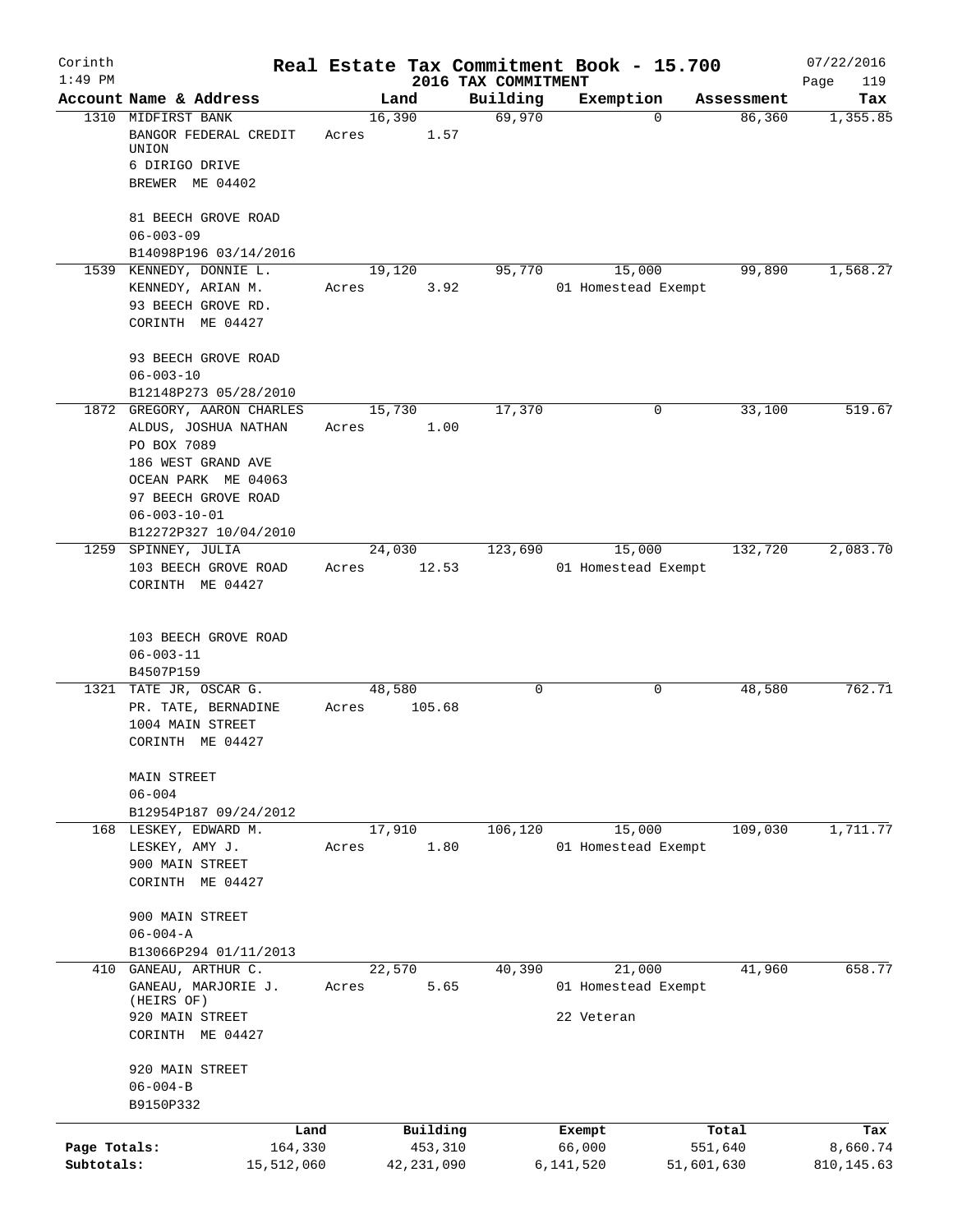| Corinth      |                                                    |       |        |            |                                 | Real Estate Tax Commitment Book - 15.700 |              | 07/22/2016         |
|--------------|----------------------------------------------------|-------|--------|------------|---------------------------------|------------------------------------------|--------------|--------------------|
| $1:49$ PM    | Account Name & Address                             |       | Land   |            | 2016 TAX COMMITMENT<br>Building | Exemption                                | Assessment   | Page<br>120<br>Tax |
|              | 1749 BROWN, JEFFREY                                |       | 22,350 |            | 59,650                          | 15,000                                   | 67,000       | 1,051.90           |
|              | TATE-BROWN, ROBYN<br>(HEIRS OF)                    | Acres |        | 5.47       |                                 | 01 Homestead Exempt                      |              |                    |
|              | 914 MAIN STREET                                    |       |        |            |                                 |                                          |              |                    |
|              | CORINTH ME 04427                                   |       |        |            |                                 |                                          |              |                    |
|              | 914 MAIN STREET                                    |       |        |            |                                 |                                          |              |                    |
|              | $06 - 004 - C$<br>B8540P268                        |       |        |            |                                 |                                          |              |                    |
|              | 1844 LOVELL, KELLY (Heirs                          |       | 17,180 |            | 60,930                          | 0                                        | 78,110       | 1,226.33           |
|              | of)<br>926 MAIN STREET                             | Acres |        | 1.20       |                                 |                                          |              |                    |
|              | CORINTH ME 04427                                   |       |        |            |                                 |                                          |              |                    |
|              | 926 MAIN STREET                                    |       |        |            |                                 |                                          |              |                    |
|              | $06 - 004 - D$<br>B10943P307 04/04/2007            |       |        |            |                                 |                                          |              |                    |
|              | 1845 SPENCER, KIMBERLY                             |       | 17,180 |            | 61,890                          | 0                                        | 79,070       | 1,241.40           |
|              | SPENCER, PHILIP P.                                 | Acres |        | 1.20       |                                 |                                          |              |                    |
|              | 930 MAIN STREET<br>CORINTH ME 04427                |       |        |            |                                 |                                          |              |                    |
|              |                                                    |       |        |            |                                 |                                          |              |                    |
|              | 930 MAIN STREET<br>$06 - 004 - E$                  |       |        |            |                                 |                                          |              |                    |
|              | B9286P196                                          |       |        |            |                                 |                                          |              |                    |
|              | 658 KEPPLE JR, DONALD E.                           |       | 38,300 |            | 40,970                          | 15,000                                   | 64,270       | 1,009.04           |
|              | KEPPLE, BARBARA D.                                 | Acres |        | 5.65       |                                 | 01 Homestead Exempt                      |              |                    |
|              | PO BOX 194<br>CORINTH ME 04427                     |       |        |            |                                 |                                          |              |                    |
|              | 942 MAIN STREET                                    |       |        |            |                                 |                                          |              |                    |
|              | $06 - 005$                                         |       |        |            |                                 |                                          |              |                    |
|              | B9154P274                                          |       |        |            |                                 |                                          |              |                    |
|              | 477 GUNDERSON, ERIC                                |       | 17,670 |            | 60, 330                         | 0                                        | 78,000       | 1,224.60           |
|              | 17005 OLD HIGHWAY 93<br>FLORENCE MT 59833          | Acres |        | 1.60       |                                 |                                          |              |                    |
|              | 944 MAIN STREET                                    |       |        |            |                                 |                                          |              |                    |
|              | $06 - 006$                                         |       |        |            |                                 |                                          |              |                    |
|              | B13996P186 10/26/2015<br>932 BORNSTEIN, JESSICA L. |       | 38,700 |            | 106,940                         | 15,000                                   | 130,640      | 2,051.05           |
|              | 982 MAIN STREET                                    | Acres |        | 3.62       |                                 | 01 Homestead Exempt                      |              |                    |
|              | CORINTH ME 04427                                   |       |        |            |                                 |                                          |              |                    |
|              | 982 MAIN STREET                                    |       |        |            |                                 |                                          |              |                    |
|              | $06 - 007$                                         |       |        |            |                                 |                                          |              |                    |
|              | B13198P66 05/31/2013<br>1332 TATE JR, OSCAR G.     |       | 14,170 |            | 38,640                          | 0                                        | 52,810       | 829.12             |
|              | PR TATE, BERNADINE                                 | Acres |        | 3.71       |                                 |                                          |              |                    |
|              | 1004 MAIN STREET                                   |       |        |            |                                 |                                          |              |                    |
|              | CORINTH ME 04427                                   |       |        |            |                                 |                                          |              |                    |
|              | 1000 MAIN STREET                                   |       |        |            |                                 |                                          |              |                    |
|              | $06 - 008$<br>B12954P187 09/24/2012                |       |        |            |                                 |                                          |              |                    |
|              | Land                                               |       |        | Building   |                                 | Exempt                                   | Total        | Tax                |
| Page Totals: | 165,550                                            |       |        | 429,350    |                                 | 45,000                                   | 549,900      | 8,633.44           |
| Subtotals:   | 15,677,610                                         |       |        | 42,660,440 |                                 | 6,186,520                                | 52, 151, 530 | 818,779.07         |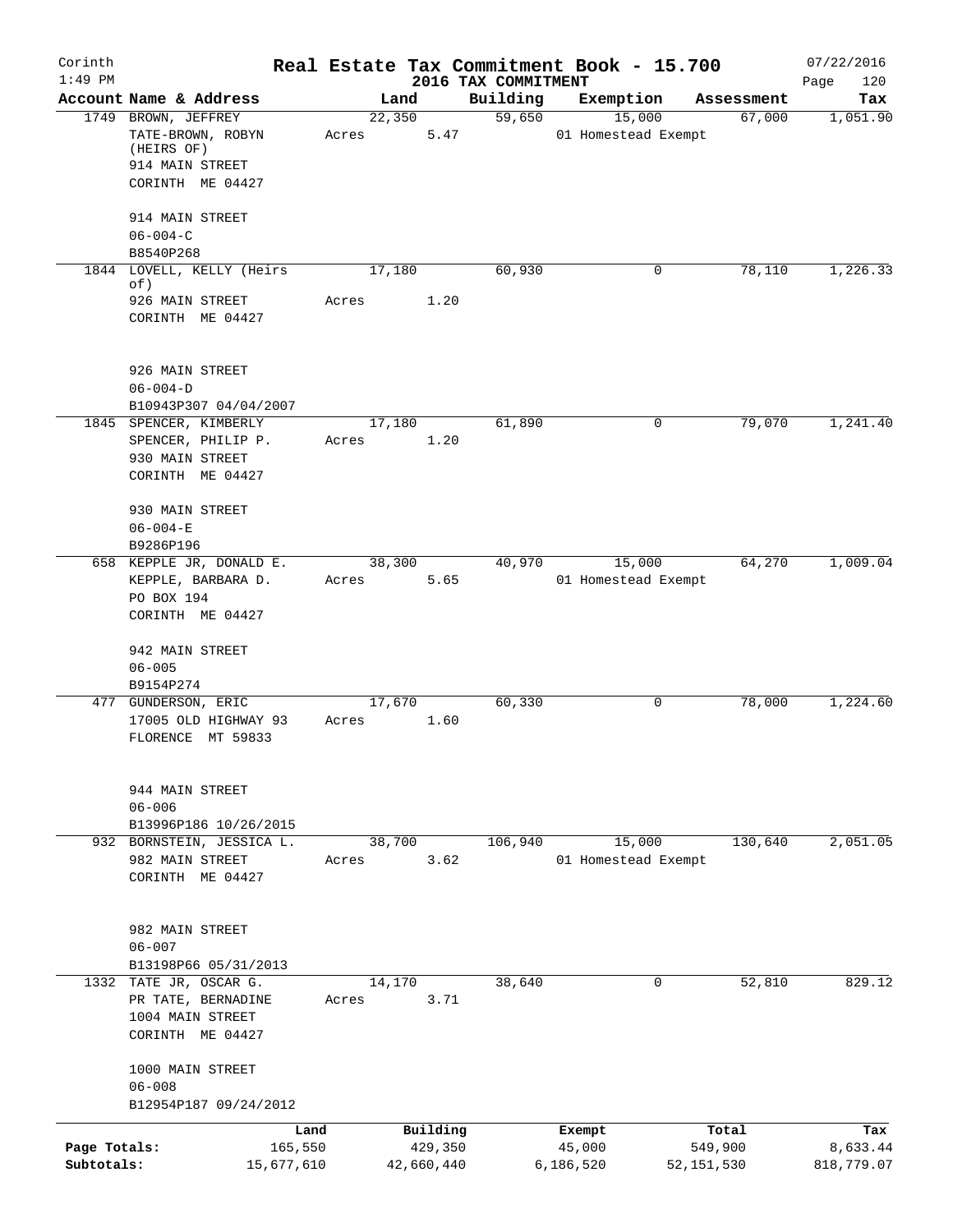| Corinth<br>$1:49$ PM       |                                                                                                     |       |                                   | 2016 TAX COMMITMENT | Real Estate Tax Commitment Book - 15.700 |                                | 07/22/2016<br>Page<br>121        |
|----------------------------|-----------------------------------------------------------------------------------------------------|-------|-----------------------------------|---------------------|------------------------------------------|--------------------------------|----------------------------------|
|                            | Account Name & Address                                                                              |       | Land                              | Building            | Exemption                                | Assessment                     | Tax                              |
|                            | 1333 TATE JR, OSCAR G.<br>(Heirs of)<br>PR. TATE, BERNADINE<br>1004 MAIN STREET<br>CORINTH ME 04427 | Acres | 17,120<br>1.15                    | 82,490              | 15,000<br>01 Homestead Exempt            | 84,610                         | 1,328.38                         |
|                            | 1004 MAIN STREET<br>$06 - 009$<br>B12954P187 09/24/2012                                             |       |                                   |                     |                                          |                                |                                  |
|                            | 619 GRANT, CARL H.<br>GRANT, BARBARA J.<br>729 TATE ROAD<br>CORINTH ME 04427                        | Acres | 18,070<br>1.93                    | 176,750             | 15,000<br>01 Homestead Exempt            | 179,820                        | 2,823.17                         |
|                            | 729 TATE ROAD<br>$06 - 010$<br>B4041P286                                                            |       |                                   |                     |                                          |                                |                                  |
|                            | 842 LIBBY, RONALD E. (HEIRS<br>OF)                                                                  |       | 18,990                            | 212,300             | 15,000                                   | 216,290                        | 3,395.75                         |
|                            | LIBBY, JUDITH B.<br>P.O. BOX 248<br>CORINTH ME 04427                                                | Acres | 2.69                              |                     | 01 Homestead Exempt                      |                                |                                  |
|                            | 1016 MAIN STREET<br>$06 - 010 - A$<br>B6511P157                                                     |       |                                   |                     |                                          |                                |                                  |
|                            | 1744 GRANT, CARL H.<br>GRANT, BARBARA J.<br>729 TATE ROAD<br>CORINTH ME 04427                       | Acres | 23,640<br>17.56                   | 0                   | 0                                        | 23,640                         | 371.15                           |
|                            | MAIN STREET & TATE ROAD<br>$06 - 010 - B$<br>B4041P286                                              |       |                                   |                     |                                          |                                |                                  |
|                            | 1956 TATE, BERNARDINE J.<br>1004 MAIN ST<br>CORINTH ME 04427                                        | Acres | 10,900<br>1.01                    | 0                   | 0                                        | 10,900                         | 171.13                           |
|                            | TATE ROAD<br>$06 - 010 - B - 01$<br>B10403P328 04/27/2006                                           |       |                                   |                     |                                          |                                |                                  |
|                            | 1751 SMITH, DOUGLAS<br>SMITH, PRISCILLA<br>PO BOX 305<br>CORINTH ME 04427                           | Acres | 20,970<br>4.33                    | 237,630             | 15,000<br>01 Homestead Exempt            | 243,600                        | 3,824.52                         |
|                            | 717 TATE ROAD<br>$06 - 010 - C$<br>B8383P257                                                        |       |                                   |                     |                                          |                                |                                  |
|                            | 1792 LANDES, CARRIE A.<br>1387 N. SANTA ANNA CT.<br>CHANDLER AZ 85224                               | Acres | 20,490<br>3.93                    | 137,790             | 0                                        | 158,280                        | 2,485.00                         |
|                            | 1020 MAIN STREET<br>$06 - 010 - D$<br>B13271P296 07/23/2013                                         |       |                                   |                     |                                          |                                |                                  |
| Page Totals:<br>Subtotals: | Land<br>130,180<br>15,807,790                                                                       |       | Building<br>846,960<br>43,507,400 |                     | Exempt<br>60,000<br>6,246,520            | Total<br>917,140<br>53,068,670 | Tax<br>14,399.10<br>833, 178. 17 |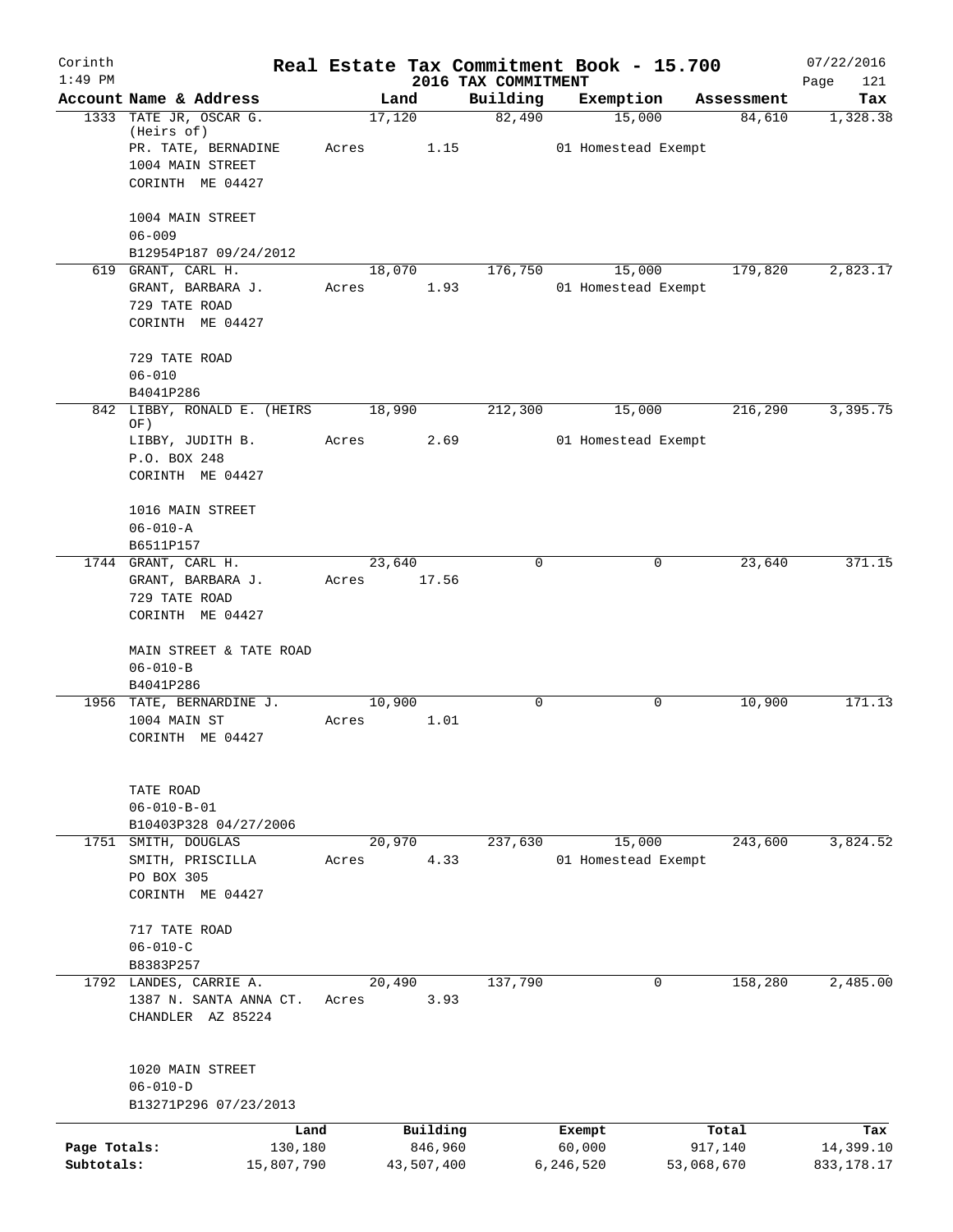| Corinth      |                                                  |       |                     |                      | Real Estate Tax Commitment Book - 15.700 |                       | 07/22/2016      |
|--------------|--------------------------------------------------|-------|---------------------|----------------------|------------------------------------------|-----------------------|-----------------|
| $1:49$ PM    |                                                  |       |                     | 2016 TAX COMMITMENT  |                                          |                       | 122<br>Page     |
|              | Account Name & Address<br>1888 LIBBY, MICHAEL E. |       | Land<br>18,590      | Building<br>150, 340 | Exemption<br>15,000                      | Assessment<br>153,930 | Tax<br>2,416.70 |
|              | LIBBY, CAROLYN A.                                | Acres | 2.36                |                      | 01 Homestead Exempt                      |                       |                 |
|              | 1024 MAIN ST                                     |       |                     |                      |                                          |                       |                 |
|              | CORINTH ME 04427                                 |       |                     |                      |                                          |                       |                 |
|              |                                                  |       |                     |                      |                                          |                       |                 |
|              | 1024 MAIN STREET                                 |       |                     |                      |                                          |                       |                 |
|              | $06 - 010 - E$                                   |       |                     |                      |                                          |                       |                 |
|              | B9885P336                                        |       |                     |                      |                                          |                       |                 |
| 610          | GOODROW, DENNIS A.                               |       | 16,600              | 72,600               | 15,000                                   | 74,200                | 1,164.94        |
|              | GOODROW, WANDA L.                                | Acres | 1.75                |                      | 01 Homestead Exempt                      |                       |                 |
|              | 713 TATE ROAD<br>CORINTH ME 04427                |       |                     |                      |                                          |                       |                 |
|              |                                                  |       |                     |                      |                                          |                       |                 |
|              | 713 TATE ROAD                                    |       |                     |                      |                                          |                       |                 |
|              | $06 - 011$                                       |       |                     |                      |                                          |                       |                 |
|              | B2465P110                                        |       |                     |                      |                                          |                       |                 |
| 1517         | STYMIEST, CAROLYN L.                             |       | 23,600              | 10,690               | 15,000                                   | 19,290                | 302.85          |
|              | LIFE EST. TO WILSON,                             | Acres | 1.50                |                      | 01 Homestead Exempt                      |                       |                 |
|              | NORMA                                            |       |                     |                      |                                          |                       |                 |
|              | 695 TATE ROAD                                    |       |                     |                      |                                          |                       |                 |
|              | CORINTH ME 04427                                 |       |                     |                      |                                          |                       |                 |
|              | 695 TATE ROAD                                    |       |                     |                      |                                          |                       |                 |
|              | $06 - 012$                                       |       |                     |                      |                                          |                       |                 |
|              | B3994P161 03/30/1987                             |       |                     |                      |                                          |                       |                 |
|              | 1518 WILSON, NORMA                               |       | $\Omega$            | 7,000                | 7,000                                    | $\Omega$              | 0.00            |
|              | 697 TATE ROAD                                    |       |                     |                      | 01 Homestead Exempt                      |                       |                 |
|              | CORINTH ME 04427                                 |       |                     |                      |                                          |                       |                 |
|              |                                                  |       |                     |                      |                                          |                       |                 |
|              |                                                  |       |                     |                      |                                          |                       |                 |
|              | 697 TATE ROAD                                    |       |                     |                      |                                          |                       |                 |
|              | $06 - 012 - 01H$                                 |       |                     |                      |                                          |                       |                 |
|              | 1023 AMOLING, JOANNA                             |       | 15,730              | 69,830               | 15,000                                   | 70,560                | 1,107.79        |
|              | 4 WAKEFIELD STREET, APT Acres<br>2               |       | 1.00                |                      | 01 Homestead Exempt                      |                       |                 |
|              | WORCESTER MA 01605                               |       |                     |                      |                                          |                       |                 |
|              |                                                  |       |                     |                      |                                          |                       |                 |
|              |                                                  |       |                     |                      |                                          |                       |                 |
|              | 687 TATE ROAD                                    |       |                     |                      |                                          |                       |                 |
|              | $06 - 012 - A$                                   |       |                     |                      |                                          |                       |                 |
|              | B13748P116 01/15/2015                            |       |                     |                      |                                          |                       |                 |
|              | 322 PRATT, MICHELLE                              |       | 23,860              | $\mathbf 0$          | 0                                        | 23,860                | 374.60          |
|              | 531 TATE ROAD                                    | Acres | 78.82               |                      |                                          |                       |                 |
|              | CORINTH ME 04427                                 |       |                     |                      |                                          |                       |                 |
|              |                                                  |       |                     |                      |                                          |                       |                 |
|              | TATE ROAD N/F OFF                                |       |                     |                      |                                          |                       |                 |
|              | $06 - 012 - B$                                   |       |                     |                      |                                          |                       |                 |
|              | B10191P316 10/19/2005                            |       |                     |                      |                                          |                       |                 |
|              | 778 JONES, BARRY C.                              |       | 22,270              | 93,940               | 15,000                                   | 101,210               | 1,589.00        |
|              | JONES, NADINE M.                                 | Acres | 6.64                |                      | 01 Homestead Exempt                      |                       |                 |
|              | 617 TATE ROAD                                    |       |                     |                      |                                          |                       |                 |
|              | CORINTH ME 04427                                 |       |                     |                      |                                          |                       |                 |
|              |                                                  |       |                     |                      |                                          |                       |                 |
|              | 617 TATE ROAD                                    |       |                     |                      |                                          |                       |                 |
|              | $06 - 012 - B - 01$                              |       |                     |                      |                                          |                       |                 |
|              | B2804P178                                        |       |                     |                      |                                          |                       |                 |
|              |                                                  |       |                     |                      |                                          |                       |                 |
| Page Totals: | Land<br>120,650                                  |       | Building<br>404,400 |                      | Exempt<br>82,000                         | Total<br>443,050      | Tax<br>6,955.88 |
| Subtotals:   | 15,928,440                                       |       | 43,911,800          |                      | 6,328,520                                | 53, 511, 720          | 840,134.05      |
|              |                                                  |       |                     |                      |                                          |                       |                 |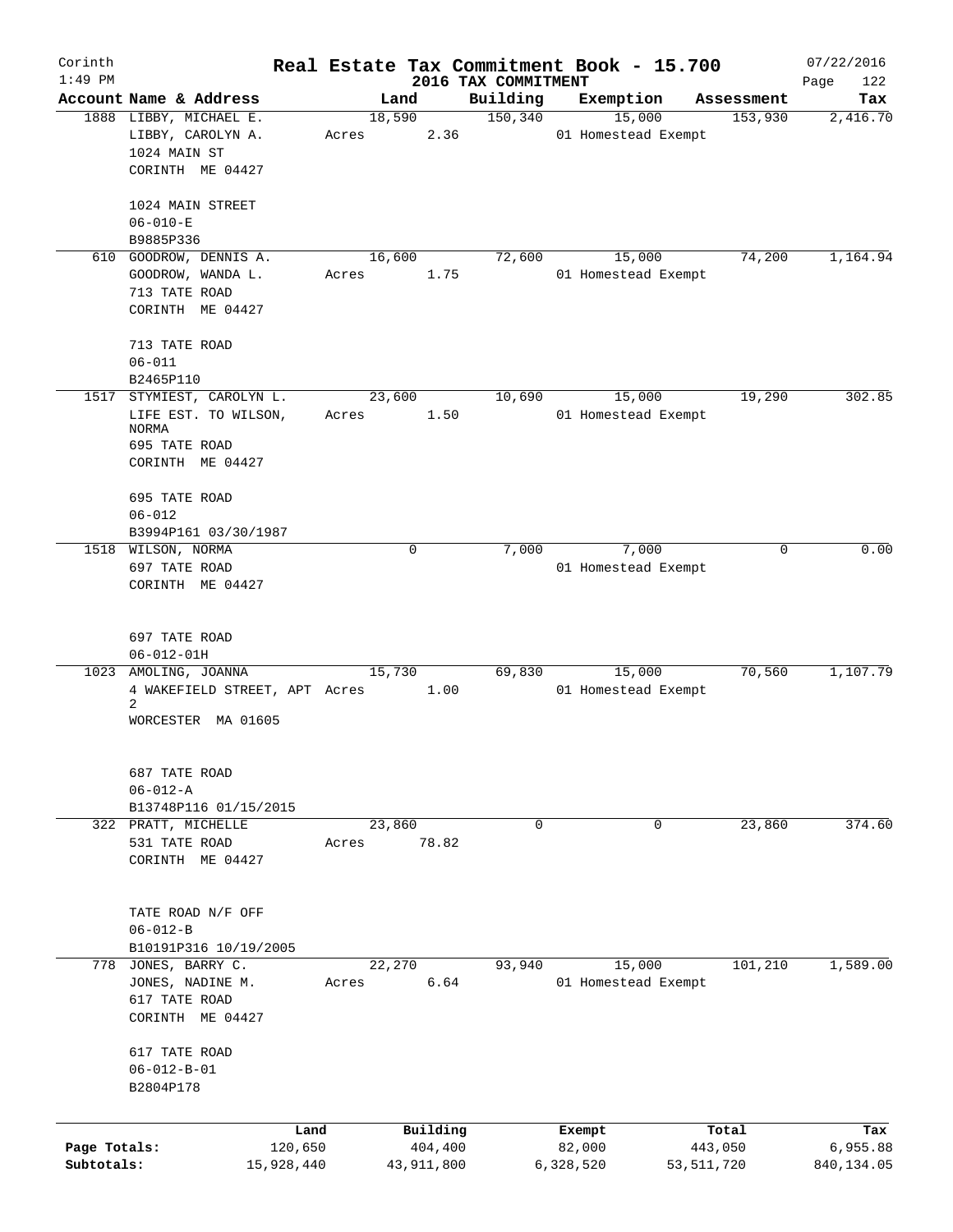| Corinth      |                          |            |       |                |              |                     | Real Estate Tax Commitment Book - 15.700 |                      | 07/22/2016      |
|--------------|--------------------------|------------|-------|----------------|--------------|---------------------|------------------------------------------|----------------------|-----------------|
| $1:49$ PM    | Account Name & Address   |            |       |                |              | 2016 TAX COMMITMENT |                                          |                      | Page<br>123     |
|              | 396 DAVIS JR, WILLIAM L. |            |       | Land<br>16,260 |              | Building<br>76,210  | Exemption<br>21,000                      | Assessment<br>71,470 | Tax<br>1,122.08 |
|              | DAVIS, JEANNE C.         |            | Acres |                | 1.46         |                     | 22 Veteran                               |                      |                 |
|              | 605 TATE ROAD            |            |       |                |              |                     | 01 Homestead Exempt                      |                      |                 |
|              | CORINTH ME 04427         |            |       |                |              |                     |                                          |                      |                 |
|              |                          |            |       |                |              |                     |                                          |                      |                 |
|              | 605 TATE ROAD            |            |       |                |              |                     |                                          |                      |                 |
|              | $06 - 012 - B - 02$      |            |       |                |              |                     |                                          |                      |                 |
|              | B5547P275                |            |       |                |              |                     |                                          |                      |                 |
|              | 169 BRAGDON, PETER A.    |            |       | 16,290         |              | 73,670              | 15,000                                   | 74,960               | 1,176.87        |
|              | BRAGDON, RITA H.         |            | Acres |                | 1.48         |                     | 01 Homestead Exempt                      |                      |                 |
|              | 599 TATE ROAD            |            |       |                |              |                     |                                          |                      |                 |
|              | CORINTH ME 04427         |            |       |                |              |                     |                                          |                      |                 |
|              |                          |            |       |                |              |                     |                                          |                      |                 |
|              | 599 TATE ROAD            |            |       |                |              |                     |                                          |                      |                 |
|              | $06 - 012 - B - 03$      |            |       |                |              |                     |                                          |                      |                 |
|              | B4488P700                |            |       |                |              |                     |                                          |                      |                 |
|              | 323 COLLINS, WAYNE R.    |            |       | 10,090         |              | 0                   | 0                                        | 10,090               | 158.41          |
|              | COLLINS, DELMA J.        |            | Acres |                | 1.35         |                     |                                          |                      |                 |
|              | P.O. BOX 175             |            |       |                |              |                     |                                          |                      |                 |
|              | HUDSON ME 04449          |            |       |                |              |                     |                                          |                      |                 |
|              | TATE ROAD                |            |       |                |              |                     |                                          |                      |                 |
|              | $06 - 012 - B - 04$      |            |       |                |              |                     |                                          |                      |                 |
|              | B2312P249                |            |       |                |              |                     |                                          |                      |                 |
|              | 801 KNAPP, SHEILA E.     |            |       | 9,940          |              | 0                   |                                          | 9,940<br>0           | 156.06          |
|              | KNAPP, JAMES C.          |            | Acres |                | 1.22         |                     |                                          |                      |                 |
|              | 44 THIRD STREET          |            |       |                |              |                     |                                          |                      |                 |
|              | BANGOR ME 04401-6105     |            |       |                |              |                     |                                          |                      |                 |
|              |                          |            |       |                |              |                     |                                          |                      |                 |
|              | TATE ROAD                |            |       |                |              |                     |                                          |                      |                 |
|              | $06 - 012 - B - 05$      |            |       |                |              |                     |                                          |                      |                 |
|              | B5082P153                |            |       |                |              |                     |                                          |                      |                 |
|              | 324 SHELDON, TIMOTHY G   |            |       | 15,870         |              | 107,310             | 15,000                                   | 108,180              | 1,698.43        |
|              | SHELDON, LORI            |            | Acres |                | 1.12         |                     | 01 Homestead Exempt                      |                      |                 |
|              | 571 TATE ROAD            |            |       |                |              |                     |                                          |                      |                 |
|              | CORINTH ME 04427         |            |       |                |              |                     |                                          |                      |                 |
|              |                          |            |       |                |              |                     |                                          |                      |                 |
|              | 571 TATE ROAD            |            |       |                |              |                     |                                          |                      |                 |
|              | $06 - 012 - B - 06$      |            |       |                |              |                     |                                          |                      |                 |
|              | B11490P171 08/04/2008    |            |       |                |              |                     |                                          |                      |                 |
| 325          | SHELDON, TIMOTHY G.      |            |       | 9,880          |              | 0                   |                                          | 9,880<br>0           | 155.12          |
|              | SHELDON, LORI            |            | Acres |                | 1.17         |                     |                                          |                      |                 |
|              | 571 TATE ROAD            |            |       |                |              |                     |                                          |                      |                 |
|              | CORINTH ME 04427         |            |       |                |              |                     |                                          |                      |                 |
|              | TATE ROAD                |            |       |                |              |                     |                                          |                      |                 |
|              | $06 - 012 - B - 07$      |            |       |                |              |                     |                                          |                      |                 |
|              | B13378P84 10/23/2013     |            |       |                |              |                     |                                          |                      |                 |
| 781          | JOY, HARRY S.            |            |       | 16,090         |              | 55,060              | 15,000                                   | 56,150               | 881.56          |
|              | JOY, BECKY S.            |            | Acres |                | 1.31         |                     | 01 Homestead Exempt                      |                      |                 |
|              | 563 TATE ROAD            |            |       |                |              |                     |                                          |                      |                 |
|              | CORINTH ME 04427         |            |       |                |              |                     |                                          |                      |                 |
|              |                          |            |       |                |              |                     |                                          |                      |                 |
|              | 563 TATE ROAD            |            |       |                |              |                     |                                          |                      |                 |
|              | $06 - 012 - B - 08$      |            |       |                |              |                     |                                          |                      |                 |
|              | B4771P479                |            |       |                |              |                     |                                          |                      |                 |
|              |                          |            |       |                |              |                     |                                          |                      |                 |
|              |                          | Land       |       |                | Building     |                     | Exempt                                   | Total                | Tax             |
| Page Totals: |                          | 94,420     |       |                | 312,250      |                     | 66,000                                   | 340,670              | 5,348.53        |
| Subtotals:   |                          | 16,022,860 |       |                | 44, 224, 050 |                     | 6,394,520                                | 53,852,390           | 845, 482.58     |
|              |                          |            |       |                |              |                     |                                          |                      |                 |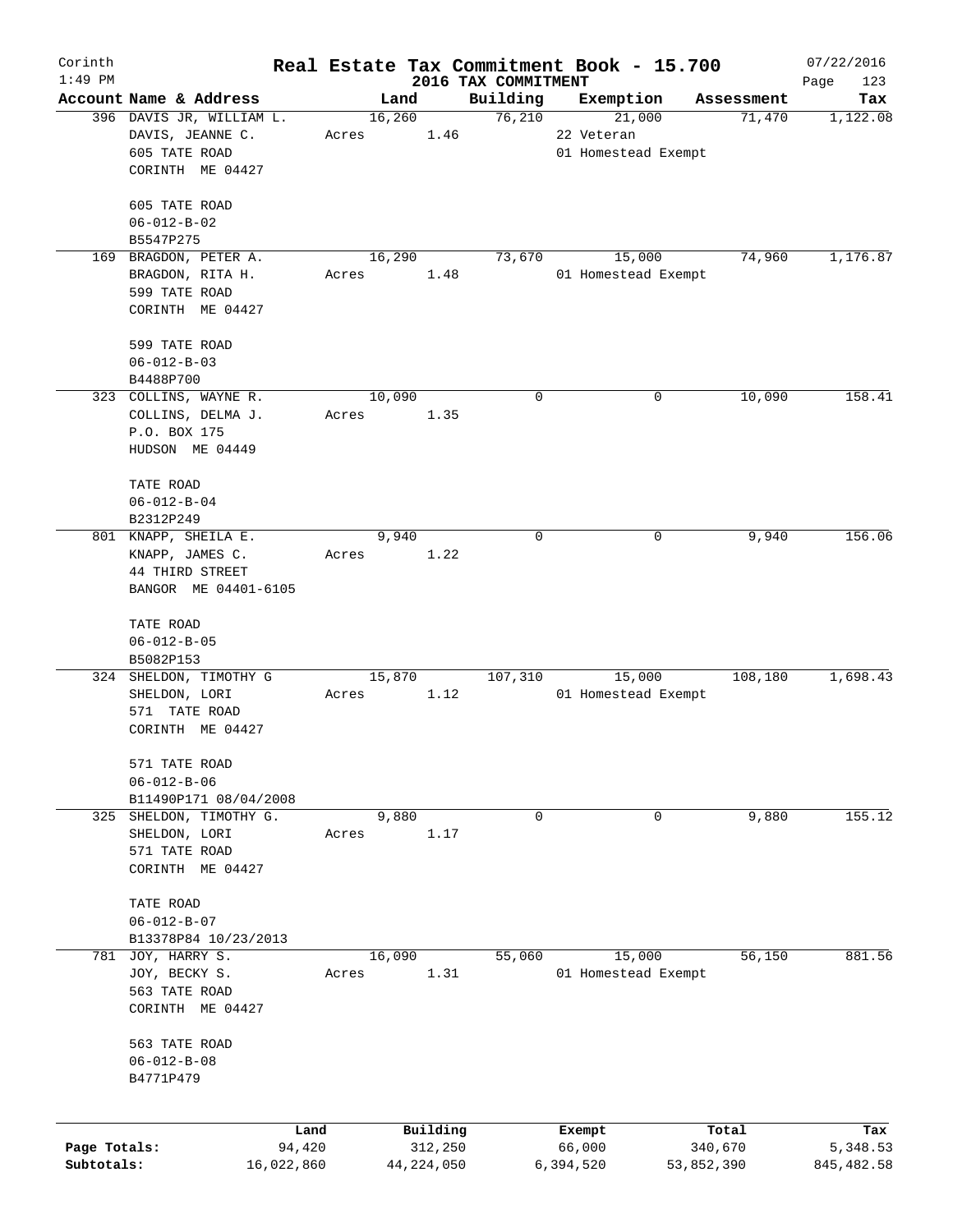| Corinth                    |                                                                                   |       |               |                       |                         | Real Estate Tax Commitment Book - 15.700 |                         | 07/22/2016              |
|----------------------------|-----------------------------------------------------------------------------------|-------|---------------|-----------------------|-------------------------|------------------------------------------|-------------------------|-------------------------|
| $1:49$ PM                  | Account Name & Address                                                            |       |               |                       | 2016 TAX COMMITMENT     |                                          |                         | Page<br>124             |
|                            | 326 PRATT, MICHELLE<br>531 TATE ROAD                                              | Acres | Land<br>9,850 | 1.15                  | Building<br>$\mathbf 0$ | Exemption<br>$\mathbf 0$                 | Assessment<br>9,850     | Tax<br>154.64           |
|                            | CORINTH ME 04427                                                                  |       |               |                       |                         |                                          |                         |                         |
|                            | TATE ROAD<br>$06 - 012 - B - 09 - A$                                              |       |               |                       |                         |                                          |                         |                         |
|                            | B10191P316 10/19/2005<br>327 HAMILTON, KENNETH A.                                 |       | 16,010        |                       | 95,170                  | 15,000                                   | 96,180                  | 1,510.03                |
|                            | 543 TATE ROAD<br>CORINTH ME 04427                                                 | Acres |               | 1.24                  |                         | 01 Homestead Exempt                      |                         |                         |
|                            | 543 TATE ROAD<br>$06 - 012 - B - 10$<br>B12619P195 10/06/2011                     |       |               |                       |                         |                                          |                         |                         |
|                            | 328 PRATT, MICHELLE                                                               |       | 10,030        |                       | 0                       | 0                                        | 10,030                  | 157.47                  |
|                            | 531 TATE ROAD<br>CORINTH ME 04427                                                 | Acres |               | 1.30                  |                         |                                          |                         |                         |
|                            | TATE ROAD<br>$06 - 012 - B - 11$<br>B10191P316 10/19/2005                         |       |               |                       |                         |                                          |                         |                         |
|                            | 329 PRATT, MICHELLE                                                               |       | 16,160        |                       | 130,620                 | 15,000                                   | 131,780                 | 2,068.95                |
|                            | 531 TATE ROAD<br>CORINTH ME 04427                                                 | Acres |               | 1.37                  |                         | 01 Homestead Exempt                      |                         |                         |
|                            | 531 TATE ROAD<br>$06 - 012 - B - 12$                                              |       |               |                       |                         |                                          |                         |                         |
|                            | B10191P316 10/19/2005                                                             |       |               |                       |                         |                                          |                         |                         |
|                            | 2080 JOY, HARRY S.<br>JOY, BECKY S.<br>563 TATE ROAD<br>CORINTH ME 04427          | Acres | 5,290         | 2.68                  | 0                       | 0                                        | 5,290                   | 83.05                   |
|                            | TATE ROAD<br>$06 - 012 - B - 13$<br>B12550P327 07/29/2011                         |       |               |                       |                         |                                          |                         |                         |
|                            | 85 GETCHELL, CECIL L.                                                             |       | 16,890        |                       | 90,190                  | 0                                        | 107,080                 | 1,681.16                |
|                            | 25 DIRIGO DR<br>BANGOR ME 04401                                                   | Acres |               | 2.00                  |                         |                                          |                         |                         |
|                            | 637 TATE ROAD<br>$06 - 012 - C$                                                   |       |               |                       |                         |                                          |                         |                         |
|                            | B12050P34 02/04/2010                                                              |       |               |                       |                         |                                          |                         |                         |
| 1443                       | SCROGGINS, DON P.<br>SCROGGINS, JESSICA R.<br>2020 SUMMER LANE<br>HERMON ME 04401 | Acres | 318,900       | 21.70                 | 1,000                   | 0                                        | 319,900                 | 5,022.43                |
|                            | 968 MAIN STREET POLYOT<br>MHP                                                     |       |               |                       |                         |                                          |                         |                         |
|                            | $06 - 012 - D$<br>B13738P253 01/01/2015                                           |       |               |                       |                         |                                          |                         |                         |
|                            | Land                                                                              |       |               | Building              |                         | Exempt                                   | Total                   | Tax                     |
| Page Totals:<br>Subtotals: | 393,130<br>16, 415, 990                                                           |       |               | 316,980<br>44,541,030 |                         | 30,000<br>6,424,520                      | 680,110<br>54, 532, 500 | 10,677.73<br>856,160.31 |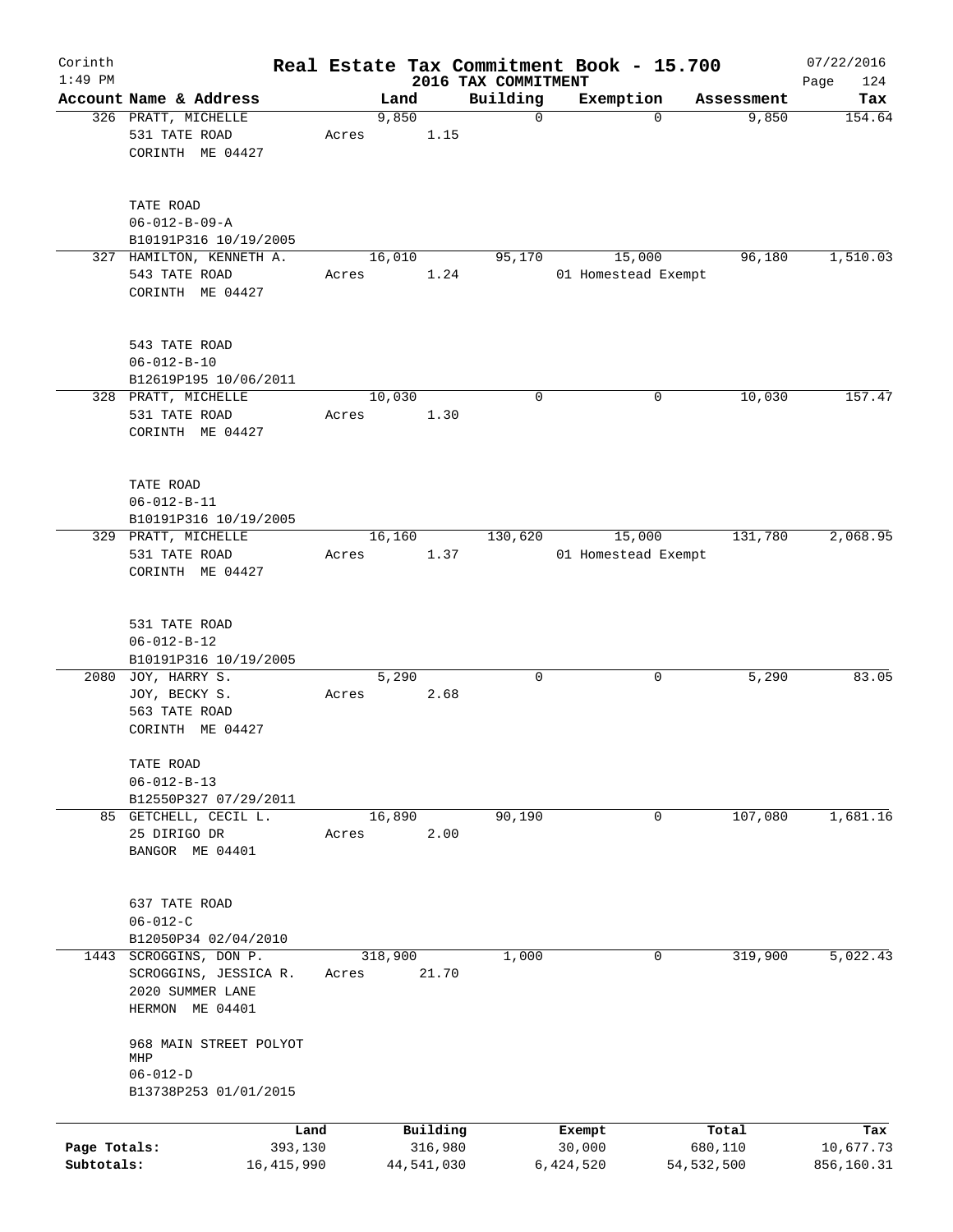| Corinth<br>$1:49$ PM |                        |      |             | 2016 TAX COMMITMENT | Real Estate Tax Commitment Book - 15.700 |            | 07/22/2016<br>125<br>Page |
|----------------------|------------------------|------|-------------|---------------------|------------------------------------------|------------|---------------------------|
|                      | Account Name & Address | Land |             | Building            | Exemption                                | Assessment | Tax                       |
|                      | 1111 QUALEY, ELOISE    |      | 0           | 9,650               | 9,650                                    | $\Omega$   | 0.00                      |
|                      | 968 MAIN STREET LOT 1  |      |             |                     | 01 Homestead Exempt                      |            |                           |
|                      | CORINTH ME 04427       |      |             |                     |                                          |            |                           |
|                      |                        |      |             |                     |                                          |            |                           |
|                      |                        |      |             |                     |                                          |            |                           |
|                      | 968 MAIN STREET LOT 01 |      |             |                     |                                          |            |                           |
|                      | $06 - 012 - D - 01H$   |      |             |                     |                                          |            |                           |
|                      | 602 GLIDDEN, ELWOOD    |      | 0           | 24,870              | 15,000                                   | 9,870      | 154.96                    |
|                      | 968 MAIN STREET LOT 2  |      |             |                     | 01 Homestead Exempt                      |            |                           |
|                      | CORINTH ME 04427       |      |             |                     |                                          |            |                           |
|                      |                        |      |             |                     |                                          |            |                           |
|                      |                        |      |             |                     |                                          |            |                           |
|                      | 968 MAIN STREET LOT 02 |      |             |                     |                                          |            |                           |
|                      | $06 - 012 - D - 02H$   |      |             |                     |                                          |            |                           |
|                      | 1808 DARLING, TRUDY    |      | $\Omega$    | 24,800              | 0                                        | 24,800     | 389.36                    |
|                      | 968 MAIN STREET LOT 3  |      |             |                     |                                          |            |                           |
|                      | CORINTH ME 04427       |      |             |                     |                                          |            |                           |
|                      |                        |      |             |                     |                                          |            |                           |
|                      |                        |      |             |                     |                                          |            |                           |
|                      | 968 MAIN STREET LOT 03 |      |             |                     |                                          |            |                           |
|                      | $06 - 012 - D - 03H$   |      |             |                     |                                          |            |                           |
|                      | 1810 WARD, WENDY LEE   |      | 0           | 11,350              | 11,350                                   | 0          | 0.00                      |
|                      | 968 MAIN STREET LOT 4  |      |             |                     | 01 Homestead Exempt                      |            |                           |
|                      | CORINTH ME 04427       |      |             |                     |                                          |            |                           |
|                      |                        |      |             |                     |                                          |            |                           |
|                      |                        |      |             |                     |                                          |            |                           |
|                      | 968 MAIN STREET LOT 04 |      |             |                     |                                          |            |                           |
|                      | $06 - 012 - D - 04H$   |      |             |                     |                                          |            |                           |
|                      | 154 SPINNEY, NICOLE    |      | $\mathbf 0$ | 12,960              | 0                                        | 12,960     | 203.47                    |
|                      | 968 MAIN STREET LOT 5  |      |             |                     |                                          |            |                           |
|                      | CORINTH ME 04427       |      |             |                     |                                          |            |                           |
|                      |                        |      |             |                     |                                          |            |                           |
|                      |                        |      |             |                     |                                          |            |                           |
|                      | 968 MAIN STREET LOT 05 |      |             |                     |                                          |            |                           |
|                      | $06 - 012 - D - 05H$   |      |             |                     |                                          |            |                           |
| 1442                 | SCROGGINS, DON,        |      | 0           | 3,500               | 0                                        | 3,500      | 54.95                     |
|                      | SCROGGINS, JESSICA     |      |             |                     |                                          |            |                           |
|                      | 968 MAIN STREET LOT 7  |      |             |                     |                                          |            |                           |
|                      | CORINTH ME 04427       |      |             |                     |                                          |            |                           |
|                      |                        |      |             |                     |                                          |            |                           |
|                      |                        |      |             |                     |                                          |            |                           |
|                      | 968 MAIN STREET LOT 07 |      |             |                     |                                          |            |                           |
|                      | $06 - 012 - D - 07H$   |      |             |                     |                                          |            |                           |
|                      | 20 SCROGGINS, DON PAUL |      | 0           | 23,570              | 0                                        | 23,570     | 370.05                    |
|                      | SCROGGINS, JESSICA     |      |             |                     |                                          |            |                           |
|                      | 2020 SUMMER LANE       |      |             |                     |                                          |            |                           |
|                      | HERMON ME 04401        |      |             |                     |                                          |            |                           |
|                      |                        |      |             |                     |                                          |            |                           |
|                      | 968 MAIN STREET LOT 08 |      |             |                     |                                          |            |                           |
|                      | $06 - 012 - D - 08H$   |      |             |                     |                                          |            |                           |
|                      | 1759 GILBERT, JAMES    |      | 0           | 16,410              | $\mathbf 0$                              | 16,410     | 257.64                    |
|                      | GILBERT, JESSICA       |      |             |                     |                                          |            |                           |
|                      | 968 MAIN STREET LOT 9  |      |             |                     |                                          |            |                           |
|                      | CORINTH ME 04427       |      |             |                     |                                          |            |                           |
|                      |                        |      |             |                     |                                          |            |                           |
|                      | 968 MAIN STREET LOT 09 |      |             |                     |                                          |            |                           |
|                      | $06 - 012 - D - 09H$   |      |             |                     |                                          |            |                           |
|                      | B12493P322 06/03/2011  |      |             |                     |                                          |            |                           |
|                      | Land                   |      | Building    |                     | Exempt                                   | Total      | Tax                       |
| Page Totals:         |                        | 0    | 127,110     |                     | 36,000                                   | 91,110     | 1,430.43                  |
| Subtotals:           | 16, 415, 990           |      | 44,668,140  |                     | 6,460,520                                | 54,623,610 | 857,590.74                |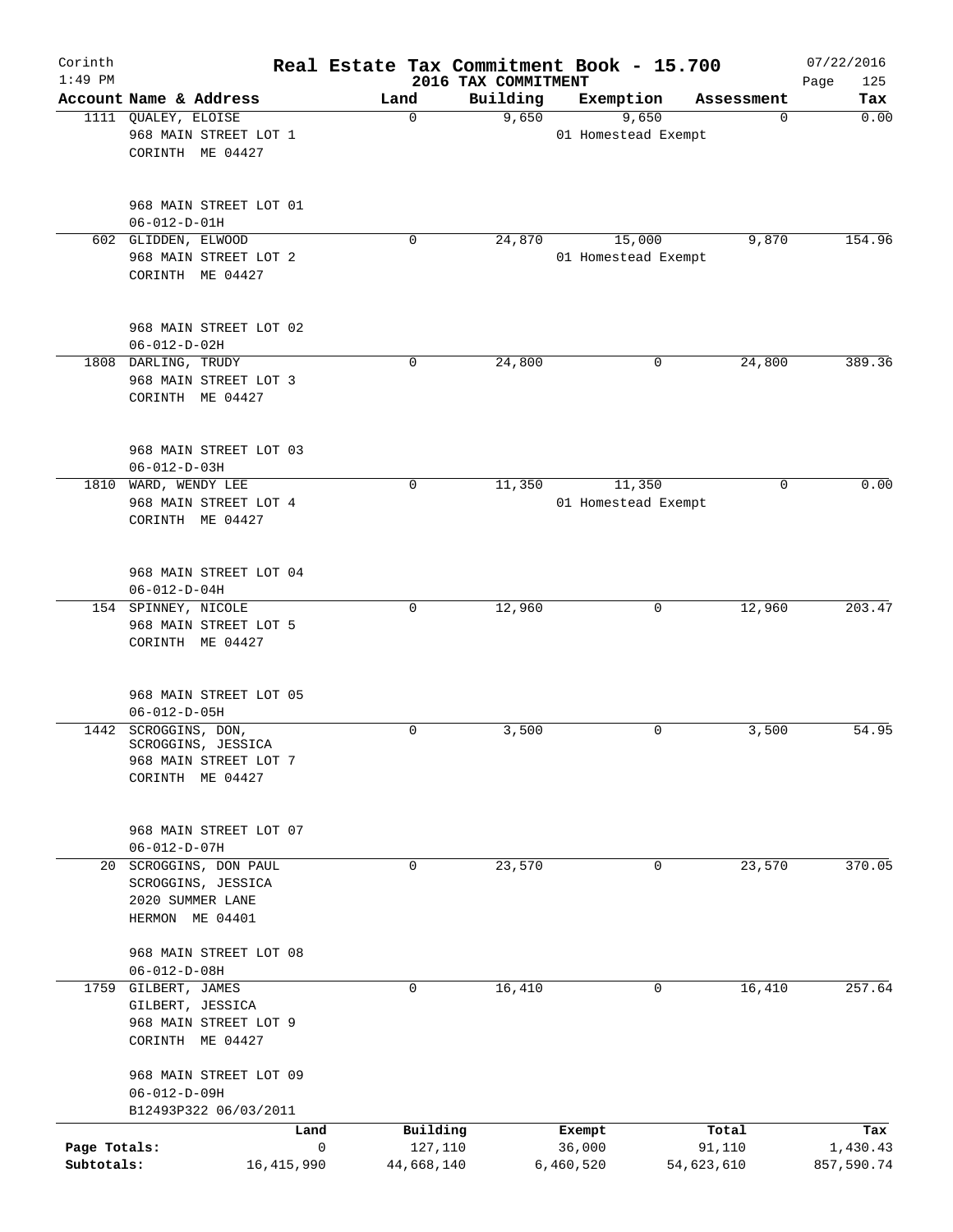| Corinth<br>$1:49$ PM |                                                |              |   |            | Real Estate Tax Commitment Book - 15.700<br>2016 TAX COMMITMENT |                     |        |            | 07/22/2016<br>Page<br>126 |
|----------------------|------------------------------------------------|--------------|---|------------|-----------------------------------------------------------------|---------------------|--------|------------|---------------------------|
|                      | Account Name & Address                         |              |   | Land       | Building                                                        | Exemption           |        | Assessment | Tax                       |
| 1063                 | WAIN, RAYMOND                                  |              |   | 0          | 15,770                                                          |                     | 15,000 | 770        | 12.09                     |
|                      | WAIN, DIANA                                    |              |   |            |                                                                 | 01 Homestead Exempt |        |            |                           |
|                      | 968 MAIN STREET LOT 10                         |              |   |            |                                                                 |                     |        |            |                           |
|                      | CORINTH ME 04427                               |              |   |            |                                                                 |                     |        |            |                           |
|                      |                                                |              |   |            |                                                                 |                     |        |            |                           |
|                      | 968 MAIN STREET LOT 10<br>$06 - 012 - D - 10H$ |              |   |            |                                                                 |                     |        |            |                           |
| 1809                 | GOOGINS, MIKE                                  |              |   | 0          | 14,520                                                          |                     | 14,520 | 0          | 0.00                      |
|                      | 968 MAIN STREET LOT 11                         |              |   |            |                                                                 | 01 Homestead Exempt |        |            |                           |
|                      | CORINTH ME 04427                               |              |   |            |                                                                 |                     |        |            |                           |
|                      | 968 MAIN STREET LOT 11                         |              |   |            |                                                                 |                     |        |            |                           |
|                      | $06 - 012 - D - 11H$                           |              |   |            |                                                                 |                     |        |            |                           |
|                      | B12925P270 08/29/2012                          |              |   |            |                                                                 |                     |        |            |                           |
|                      | 240 CAMBRIDGE, RICHARD K.                      |              |   | 0          | 14,360                                                          |                     | 14,360 | 0          | 0.00                      |
|                      | 968 MAIN STREET LOT 12                         |              |   |            |                                                                 | 01 Homestead Exempt |        |            |                           |
|                      | CORINTH ME 04427                               |              |   |            |                                                                 |                     |        |            |                           |
|                      | 968 MAIN STREET LOT 12                         |              |   |            |                                                                 |                     |        |            |                           |
|                      | $06 - 012 - D - 12H$                           |              |   |            |                                                                 |                     |        |            |                           |
|                      | 1811 SWETT, D.J.                               |              |   | 0          | 21,470                                                          |                     | 15,000 | 6,470      | 101.58                    |
|                      | SWETT, DEANNA                                  |              |   |            |                                                                 | 01 Homestead Exempt |        |            |                           |
|                      | 968 MAIN STREET, LOT 13                        |              |   |            |                                                                 |                     |        |            |                           |
|                      | CORINTH ME 04427                               |              |   |            |                                                                 |                     |        |            |                           |
|                      | 968 MAIN STREET LOT 13                         |              |   |            |                                                                 |                     |        |            |                           |
|                      | $06 - 012 - D - 13H$                           |              |   |            |                                                                 |                     |        |            |                           |
|                      | 278 HOLST, BRIDGET                             |              |   | 0          | 11,500                                                          |                     | 11,500 | $\Omega$   | 0.00                      |
|                      | 968 MAIN STREET LOT 14                         |              |   |            |                                                                 | 01 Homestead Exempt |        |            |                           |
|                      | CORINTH ME 04427                               |              |   |            |                                                                 |                     |        |            |                           |
|                      |                                                |              |   |            |                                                                 |                     |        |            |                           |
|                      | 968 MAIN STREET LOT 14                         |              |   |            |                                                                 |                     |        |            |                           |
|                      | $06 - 012 - D - 14H$<br>1110 HART, KRISTEN     |              |   | 0          |                                                                 |                     | 0      | 18,890     | 296.57                    |
|                      | 968 MAIN STREET LOT 15                         |              |   |            | 18,890                                                          |                     |        |            |                           |
|                      | CORINTH ME 04427                               |              |   |            |                                                                 |                     |        |            |                           |
|                      |                                                |              |   |            |                                                                 |                     |        |            |                           |
|                      | 968 MAIN STREET LOT 15                         |              |   |            |                                                                 |                     |        |            |                           |
|                      | $06 - 012 - D - 15H$                           |              |   |            |                                                                 |                     |        |            |                           |
|                      | 1914 KEMPERS, DAVID                            |              |   | 0          | 14,960                                                          |                     | 14,960 | 0          | 0.00                      |
|                      | 968 MAIN ST LOT 16                             |              |   |            |                                                                 | 01 Homestead Exempt |        |            |                           |
|                      | CORINTH ME 04427                               |              |   |            |                                                                 |                     |        |            |                           |
|                      |                                                |              |   |            |                                                                 |                     |        |            |                           |
|                      | 968 MAIN STREET LOT 16                         |              |   |            |                                                                 |                     |        |            |                           |
|                      | $06 - 012 - D - 16H$                           |              |   |            |                                                                 |                     |        |            |                           |
| 1795                 | SCROGGINS, DON                                 |              |   | 0          | 17,650                                                          |                     | 0      | 17,650     | 277.10                    |
|                      | SCROGGINS, JESSICA                             |              |   |            |                                                                 |                     |        |            |                           |
|                      | 2020 SUMMER LANE<br>HERMON ME 04401            |              |   |            |                                                                 |                     |        |            |                           |
|                      |                                                |              |   |            |                                                                 |                     |        |            |                           |
|                      | 968 MAIN STREET LOT 17                         |              |   |            |                                                                 |                     |        |            |                           |
|                      | $06 - 012 - D - 17H$                           |              |   |            |                                                                 |                     |        |            |                           |
|                      |                                                | Land         |   | Building   |                                                                 | Exempt              |        | Total      | Tax                       |
| Page Totals:         |                                                |              | 0 | 129,120    |                                                                 | 85,340              |        | 43,780     | 687.34                    |
| Subtotals:           |                                                | 16, 415, 990 |   | 44,797,260 |                                                                 | 6,545,860           |        | 54,667,390 | 858,278.08                |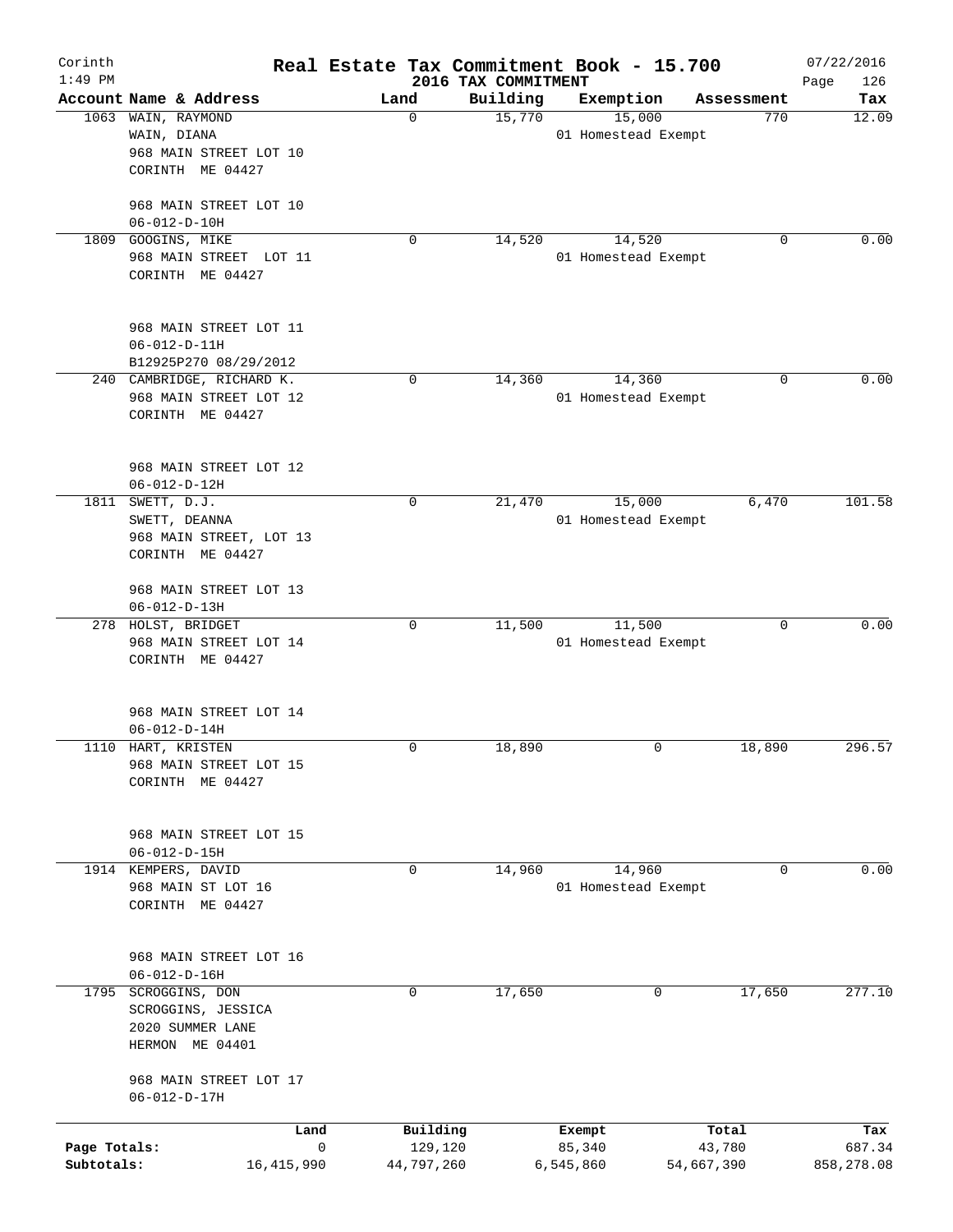| Corinth<br>$1:49$ PM |                                                |             | 2016 TAX COMMITMENT | Real Estate Tax Commitment Book - 15.700 |            | 07/22/2016<br>Page<br>127 |
|----------------------|------------------------------------------------|-------------|---------------------|------------------------------------------|------------|---------------------------|
|                      | Account Name & Address                         | Land        | Building            | Exemption                                | Assessment | Tax                       |
|                      | 1180 MACDONALD, RALPH                          | $\mathbf 0$ | 16,140              | 15,000                                   | 1,140      | 17.90                     |
|                      | MACDONALD, MARY                                |             |                     | 01 Homestead Exempt                      |            |                           |
|                      | 968 MAIN ROAD LOT 19                           |             |                     |                                          |            |                           |
|                      | CORINTH ME 04427                               |             |                     |                                          |            |                           |
|                      |                                                |             |                     |                                          |            |                           |
|                      | 968 MAIN STREET LOT 19                         |             |                     |                                          |            |                           |
|                      | $06 - 012 - D - 19H$                           |             |                     |                                          |            |                           |
|                      | 1801 TATRO, ERIC                               | 0           | 9,800               | 0                                        | 9,800      | 153.86                    |
|                      | 968 MAIN STREET, LOT                           |             |                     |                                          |            |                           |
|                      | #20                                            |             |                     |                                          |            |                           |
|                      | CORINTH ME 04427                               |             |                     |                                          |            |                           |
|                      |                                                |             |                     |                                          |            |                           |
|                      | 968 MAIN STREET LOT 20                         |             |                     |                                          |            |                           |
|                      | $06 - 012 - D - 20H$                           |             |                     |                                          |            |                           |
|                      | 1542 WAIN, FRED L                              | 0           | 19,610              | 15,000                                   | 4,610      | 72.38                     |
|                      | PO BOX 281                                     |             |                     | 01 Homestead Exempt                      |            |                           |
|                      | CORINTH ME 04427                               |             |                     |                                          |            |                           |
|                      |                                                |             |                     |                                          |            |                           |
|                      |                                                |             |                     |                                          |            |                           |
|                      | 968 MAIN STREET LOT 21                         |             |                     |                                          |            |                           |
|                      | $06 - 012 - D21H$                              |             |                     |                                          |            |                           |
| 883                  | MARSHALL, LOIS                                 | 0           | 20,750              | 15,000                                   | 5,750      | 90.28                     |
|                      | 968 MAIN STREET LOT 22                         |             |                     | 01 Homestead Exempt                      |            |                           |
|                      | CORINTH ME 04427                               |             |                     |                                          |            |                           |
|                      |                                                |             |                     |                                          |            |                           |
|                      |                                                |             |                     |                                          |            |                           |
|                      | 968 MAIN STREET LOT 22                         |             |                     |                                          |            |                           |
|                      | $06 - 012 - D - 22H$                           |             |                     |                                          |            |                           |
|                      | 193 BROWN, MICHAEL                             | $\mathbf 0$ | 21,070              | 15,000                                   | 6,070      | 95.30                     |
|                      | 968 MAIN STREET LOT 23                         |             |                     | 01 Homestead Exempt                      |            |                           |
|                      | CORINTH ME 04427                               |             |                     |                                          |            |                           |
|                      |                                                |             |                     |                                          |            |                           |
|                      |                                                |             |                     |                                          |            |                           |
|                      | 968 MAIN STREET LOT 23                         |             |                     |                                          |            |                           |
|                      | $06 - 012 - D - 23H$                           |             |                     |                                          |            |                           |
|                      | 935 SCROGGINS, DON                             | 0           | 7,160               | 0                                        | 7,160      | 112.41                    |
|                      | SCROGGINS, JESSICA                             |             |                     |                                          |            |                           |
|                      | 2020 SUMMER LANE                               |             |                     |                                          |            |                           |
|                      | HERMON ME 04401                                |             |                     |                                          |            |                           |
|                      |                                                |             |                     |                                          |            |                           |
|                      | 968 MAIN STREET LOT 24<br>$06 - 012 - D - 24H$ |             |                     |                                          |            |                           |
| 1590                 | STEAMER, GARY R.                               | 0           | 9,310               | 9,310                                    | 0          | 0.00                      |
|                      | 968 MAIN STREET LOT 25                         |             |                     | 01 Homestead Exempt                      |            |                           |
|                      | CORINTH ME 04427                               |             |                     |                                          |            |                           |
|                      |                                                |             |                     |                                          |            |                           |
|                      |                                                |             |                     |                                          |            |                           |
|                      | 968 MAIN STREET LOT 25                         |             |                     |                                          |            |                           |
|                      | $06 - 012 - D - 25H$                           |             |                     |                                          |            |                           |
|                      | B13172P231 04/01/2013                          |             |                     |                                          |            |                           |
|                      | 1761 CARLISLE, LAURA                           | $\mathbf 0$ | 48,220              | 15,000                                   | 33,220     | 521.55                    |
|                      | 968 MAIN STREET LOT 26                         |             |                     | 01 Homestead Exempt                      |            |                           |
|                      | CORINTH ME 04427                               |             |                     |                                          |            |                           |
|                      |                                                |             |                     |                                          |            |                           |
|                      |                                                |             |                     |                                          |            |                           |
|                      | 968 MAIN STREET LOT 26                         |             |                     |                                          |            |                           |
|                      | $06 - 012 - D - 26H$                           |             |                     |                                          |            |                           |
|                      | Land                                           |             | Building            | Exempt                                   | Total      | Tax                       |
| Page Totals:         |                                                | 0           | 152,060             | 84,310                                   | 67,750     | 1,063.68                  |
| Subtotals:           | 16, 415, 990                                   | 44,949,320  |                     | 6,630,170                                | 54,735,140 | 859, 341.76               |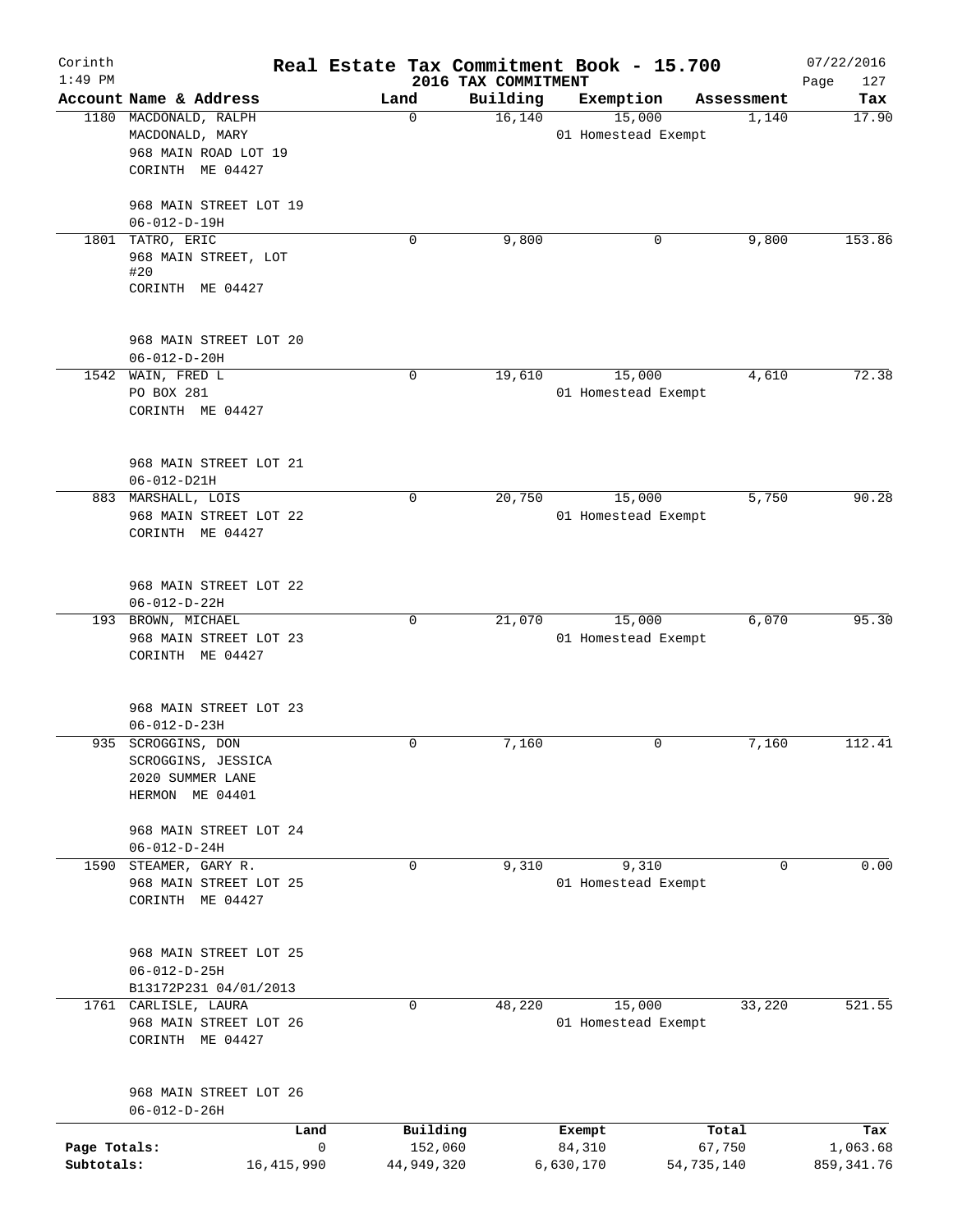| Corinth<br>$1:49$ PM |                                       |                                                                          |                 |             | Real Estate Tax Commitment Book - 15.700<br>2016 TAX COMMITMENT |                               |   |            | 07/22/2016<br>Page<br>128 |
|----------------------|---------------------------------------|--------------------------------------------------------------------------|-----------------|-------------|-----------------------------------------------------------------|-------------------------------|---|------------|---------------------------|
|                      |                                       | Account Name & Address                                                   | Land            |             | Building                                                        | Exemption                     |   | Assessment | Tax                       |
|                      | 667 HALLETT, EDWARD<br>P.O. BOX 201   | CORINTH ME 04427                                                         |                 | $\mathbf 0$ | 17,230                                                          | 15,000<br>01 Homestead Exempt |   | 2,230      | 35.01                     |
|                      | $06 - 012 - D - 27H$                  | 968 MAIN STREET LOT 27<br>B12925P271 08/29/2012                          |                 |             |                                                                 |                               |   |            |                           |
|                      | 1644 BOOKER, WAYNE A.                 | 968 MAIN STREET LOT 28<br>CORINTH ME 04427                               |                 | $\mathbf 0$ | 13,000                                                          | 13,000<br>01 Homestead Exempt |   | 0          | 0.00                      |
|                      | $06 - 012 - D - 28H$                  | 968 MAIN STREET LOT 28                                                   |                 |             |                                                                 |                               |   |            |                           |
|                      |                                       | 1579 ENGLAND, PATRICIA ANN<br>968 MAIN STREET LOT 29<br>CORINTH ME 04427 |                 | 0           | 14,420                                                          | 14,420<br>01 Homestead Exempt |   | $\Omega$   | 0.00                      |
|                      | $06 - 012 - D - 29H$                  | 968 MAIN STREET LOT 29                                                   |                 |             |                                                                 |                               |   |            |                           |
|                      |                                       | 1062 DICROSTA, HOLLY A.<br>132 WILDCAT HILL ROAD<br>HARWINTON CT 06791   | 26,390<br>Acres | 15.80       | 113,420                                                         |                               | 0 | 139,810    | 2,195.02                  |
|                      | 968 MAIN STREET<br>$06 - 012 - D - A$ | B13966P320 09/24/2015                                                    |                 |             |                                                                 |                               |   |            |                           |
|                      | 675 TATE ROAD                         | 951 CHAPMAN, DORIS A.<br>CHAPMAN, TIMOTHY J.<br>CORINTH ME 04427         | 24,050<br>Acres | 8.17        | 109,190                                                         | 15,000<br>01 Homestead Exempt |   | 118,240    | 1,856.37                  |
|                      | 675 TATE ROAD<br>$06 - 012 - E$       | B10531P235 07/13/2006                                                    |                 |             |                                                                 |                               |   |            |                           |
|                      | 1384 DUNHAM, DEREK                    | JOHNSON, GEOFFREY L.<br>1200 MAIN STREET<br>CORINTH ME 04427             | 15,770<br>Acres | 1.06        | 76,360                                                          | 15,000<br>01 Homestead Exempt |   | 77,130     | 1,210.94                  |
|                      | 653 TATE ROAD<br>$06 - 012 - F$       | B13319P90 09/05/2013                                                     |                 |             |                                                                 |                               |   |            |                           |
|                      | 29 MAIN ROAD                          | 1385 MICHAUD, CHRISTOPHER<br>CHARLESTON ME 04422                         | 15,730<br>Acres | 1.00        | 80,430                                                          |                               | 0 | 96,160     | 1,509.71                  |
|                      | 661 TATE ROAD<br>$06 - 012 - G$       | B12809P153 05/04/2012                                                    |                 |             |                                                                 |                               |   |            |                           |
|                      |                                       |                                                                          |                 |             |                                                                 |                               |   |            |                           |

|              | Land       | Building   | Exempt    | Total      | Tax        |
|--------------|------------|------------|-----------|------------|------------|
| Page Totals: | 81,940     | 424,050    | 72,420    | 433,570    | 6,807.05   |
| Subtotals:   | 16,497,930 | 45,373,370 | 6,702,590 | 55,168,710 | 866,148.81 |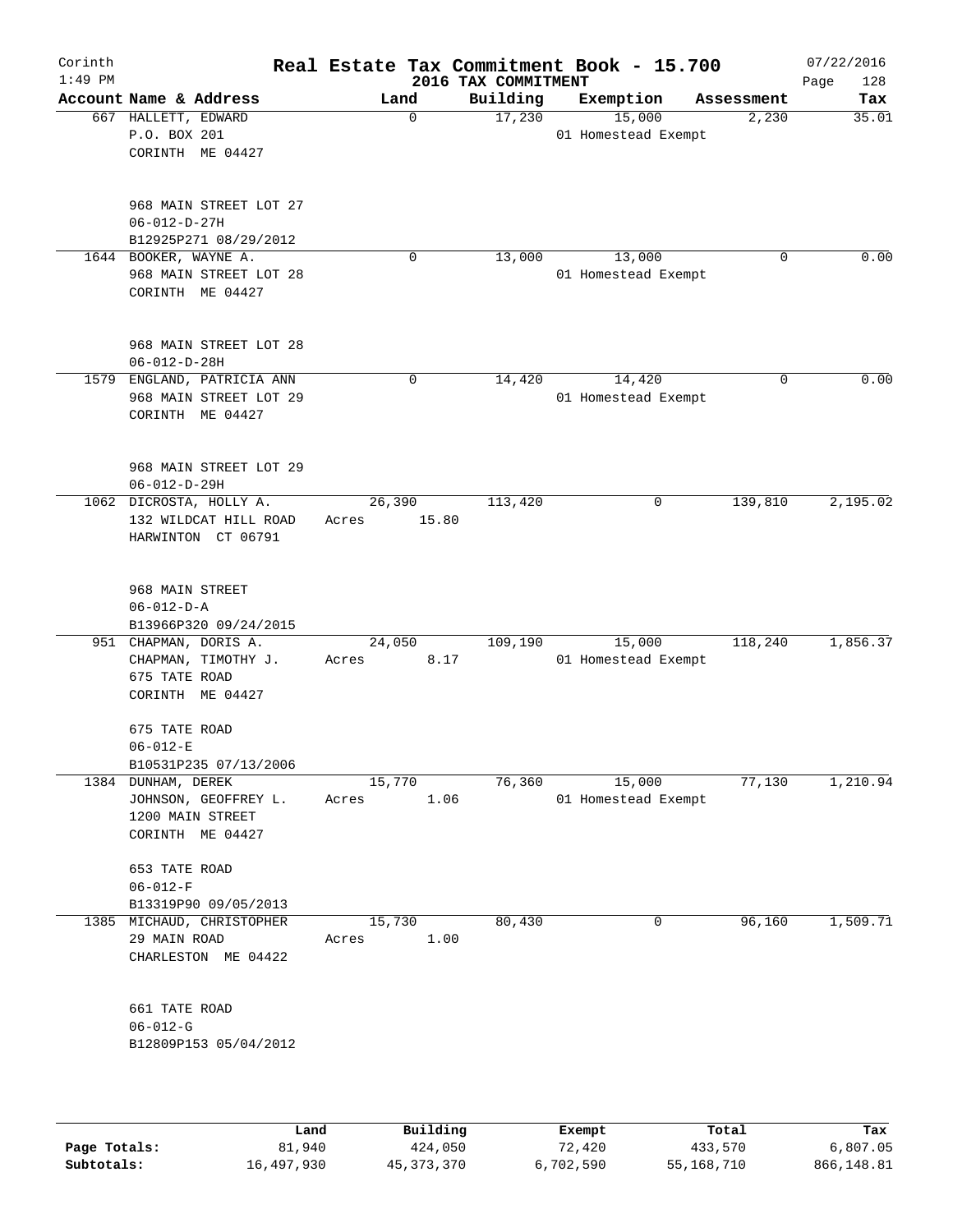| Corinth<br>$1:49$ PM |                                                                                                            |                 |        | 2016 TAX COMMITMENT | Real Estate Tax Commitment Book - 15.700 |            | 07/22/2016<br>129<br>Page |
|----------------------|------------------------------------------------------------------------------------------------------------|-----------------|--------|---------------------|------------------------------------------|------------|---------------------------|
|                      | Account Name & Address                                                                                     |                 | Land   | Building            | Exemption                                | Assessment | Tax                       |
|                      | 1386 TOMPKINS, LARRY ARTHUR<br>TOMPKINS, TERRI LYNN<br>307 PIEDMONT PK AVE<br>DAVENPORT FL 33897           | 12,580<br>Acres | 3.50   | $\Omega$            | $\Omega$                                 | 12,580     | 197.51                    |
|                      | TATE ROAD<br>$06 - 012 - H$                                                                                |                 |        |                     |                                          |            |                           |
|                      | B4427P22                                                                                                   |                 |        | $\mathbf 0$         |                                          |            |                           |
|                      | 1806 CHAPMAN, DORIS A.<br>CHAPMAN, TIMOTHY J.<br>675 TATE ROAD<br>CORINTH ME 04427                         | 27,410<br>Acres | 25.62  |                     | 0                                        | 27,410     | 430.34                    |
|                      | TATE ROAD<br>$06 - 012 - J$<br>B10531P235 07/12/2006                                                       |                 |        |                     |                                          |            |                           |
|                      | 1176 FRIEL, TERRENCE                                                                                       | 26,430          |        | 31,590              | 15,000                                   | 43,020     | 675.41                    |
|                      | 521 TATE ROAD<br>CORINTH, ME 04427                                                                         | Acres           | 10.22  |                     | 01 Homestead Exempt                      |            |                           |
|                      | 521 TATE ROAD<br>$06 - 013 - 01$                                                                           |                 |        |                     |                                          |            |                           |
|                      | B9174P298<br>1058 PLATT, DENNIS F. &                                                                       | 19,870          |        | $\mathbf 0$         | 0                                        | 19,870     | 311.96                    |
|                      | RENZULLO, JOHN C. JR<br>C/O BURGIO, RUSSEL R. & Acres<br>LOIS A.<br>27 BROOKLINE AVE<br>HAVERHILL MA 01830 |                 | 20.19  |                     |                                          |            |                           |
|                      | TATE ROAD N/F OFF<br>$06 - 013 - 02$                                                                       |                 |        |                     |                                          |            |                           |
|                      | B5627P60                                                                                                   |                 |        |                     |                                          |            |                           |
|                      | 806 DUNHAM RICHARD &<br>DEBORAH LIVING TRUST<br>TRUSTEES, RICHARD &                                        | 20,160<br>Acres | 15.56  | 13,670              | 0                                        | 33,830     | 531.13                    |
|                      | DEBORAH DUNHAM<br>PO BOX 171<br>CORINTH ME 04427                                                           |                 |        |                     |                                          |            |                           |
|                      | 135 ANDREWS ROAD<br>$06 - 013 - 03$<br>B11205P228 11/16/2007                                               |                 |        |                     |                                          |            |                           |
|                      | 1334 BEAN, CHAD S.                                                                                         | 29,040          |        | 11,530              | 0                                        | 40,570     | 636.95                    |
|                      | BEAN, CORY C.<br>344 WHITE SCHOOLHOUSE<br>ROAD<br>CORINTH ME 04427                                         | Acres           | 136.42 |                     |                                          |            |                           |
|                      | WHITE SCHOOLHOUSE ROAD<br>$06 - 014$<br>B13456P92 02/05/2014                                               |                 |        |                     |                                          |            |                           |
|                      |                                                                                                            |                 |        |                     |                                          |            |                           |

|              | Land       | Building   | Exempt    | Total        | Tax        |
|--------------|------------|------------|-----------|--------------|------------|
| Page Totals: | 135,490    | 56,790     | 15,000    | 177,280      | 2,783.30   |
| Subtotals:   | 16,633,420 | 45,430,160 | 6,717,590 | 55, 345, 990 | 868,932.11 |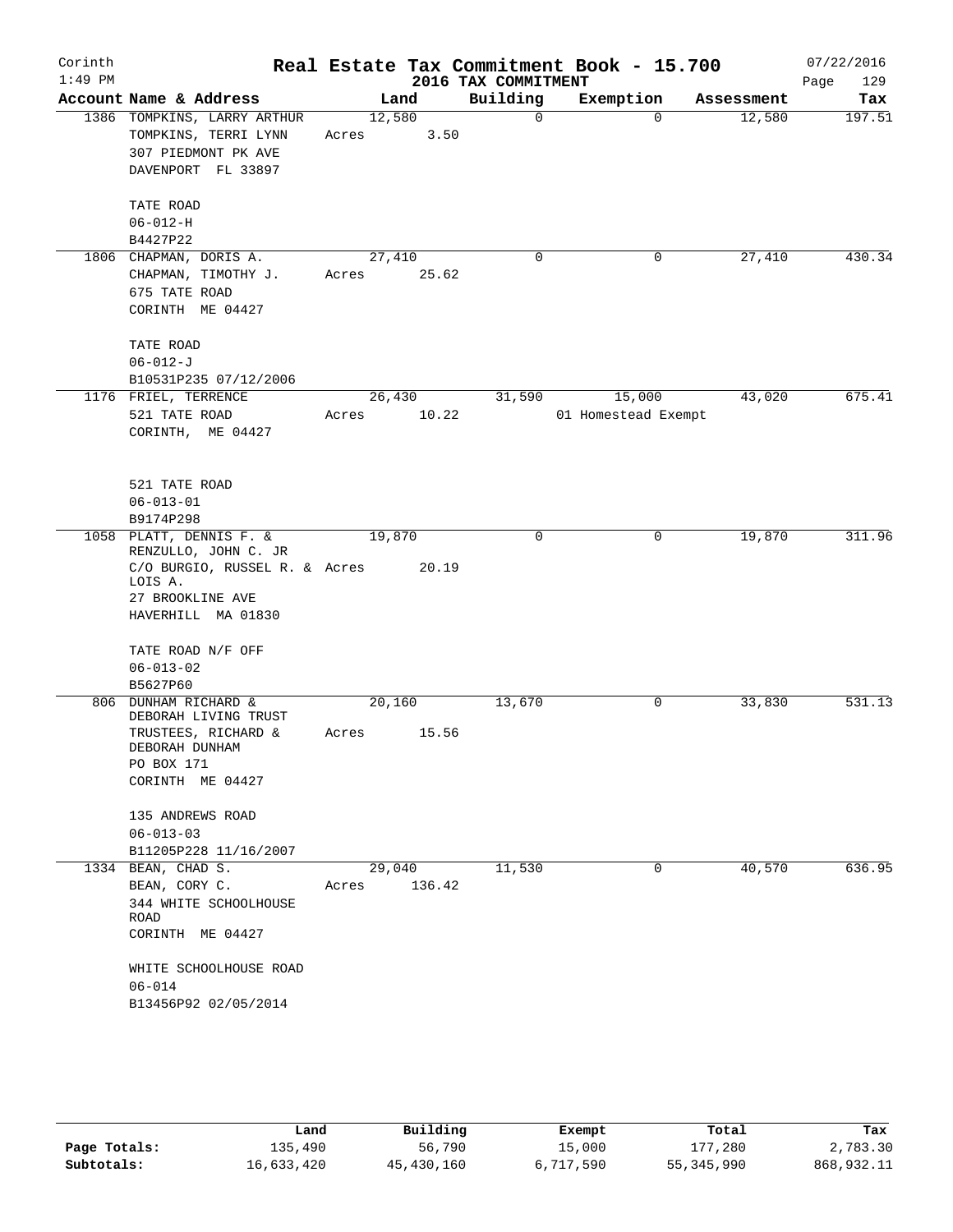| Corinth<br>$1:49$ PM |                                                                                   |            |          |                                 | Real Estate Tax Commitment Book - 15.700 |            | 07/22/2016         |
|----------------------|-----------------------------------------------------------------------------------|------------|----------|---------------------------------|------------------------------------------|------------|--------------------|
|                      | Account Name & Address                                                            |            | Land     | 2016 TAX COMMITMENT<br>Building | Exemption                                | Assessment | 130<br>Page<br>Tax |
|                      | 167 BRAGDON, JEFFREY W.                                                           |            | 16,890   | 110,700                         | 15,000                                   | 112,590    | 1,767.66           |
|                      | BRAGDON, LEAH A.<br>307 WHITE SCHOOLHOUSE<br><b>ROAD</b>                          | Acres 2.00 |          |                                 | 01 Homestead Exempt                      |            |                    |
|                      | CORINTH ME 04427                                                                  |            |          |                                 |                                          |            |                    |
|                      | 307 WHITE SCHOOLHOUSE<br><b>ROAD</b>                                              |            |          |                                 |                                          |            |                    |
|                      | $06 - 014 - A$<br>B6562P278                                                       |            |          |                                 |                                          |            |                    |
|                      | 661 SEIFERT, JEFFREY M.                                                           |            | 15,290   | 86,560                          | 15,000                                   | 86,850     | 1,363.54           |
|                      | 311 WHITE SCHOOLHOUSE<br>RD<br>CORINTH ME 04427                                   | Acres      | 3.33     |                                 | 01 Homestead Exempt                      |            |                    |
|                      | 311 WHITE SCHOOLHOUSE<br><b>ROAD</b><br>$06 - 014 - B$                            |            |          |                                 |                                          |            |                    |
|                      | B14053P128 01/11/2016 B11504P4 08/19/2008                                         |            |          |                                 |                                          |            |                    |
|                      | 1979 PETTEGROW, DARREN J. 17,180                                                  |            |          | 102,780                         | 15,000                                   | 104,960    | 1,647.87           |
|                      | 317 WHITE SCHOOL HOUSE Acres<br><b>RD</b><br>CORINTH ME 04427                     |            | 2.25     |                                 | 01 Homestead Exempt                      |            |                    |
|                      | 317 WHITE SCHOOLHOUSE<br><b>ROAD</b><br>$06 - 014 - C$<br>B10660P71 09/29/2006    |            |          |                                 |                                          |            |                    |
|                      | 1359 THOMPSON, JESSICA LYNN                                                       |            | 17,280   | 24,610                          | 0                                        | 41,890     | 657.67             |
|                      | 604 CHAMBERLAIN MEETING Acres 2.34<br>HOUSE RD<br>EXETER ME 04435                 |            |          |                                 |                                          |            |                    |
|                      | 291 WHITE SCHOOLHOUSE<br>ROAD<br>$06 - 015$                                       |            |          |                                 |                                          |            |                    |
|                      | B10549P339 07/24/2006<br>1403 POLYOT, MICHAEL E.                                  | 17,530     |          | $\mathbf 0$                     | 0                                        | 17,530     | 275.22             |
|                      | POLYOT, SHARON<br>PO BOX 5<br>CORINTH ME 04427                                    | Acres      | 2.55     |                                 |                                          |            |                    |
|                      | 301 WHITE SCHOOLHOUSE<br><b>ROAD</b><br>$06 - 015 - A$                            |            |          |                                 |                                          |            |                    |
|                      | B11928P226 09/30/2009                                                             |            |          |                                 |                                          |            |                    |
|                      | 2063 RAMSEY, RAELEYNN<br>301 WHITE SCHOOLHOUSE<br><b>ROAD</b><br>CORINTH ME 04427 |            | $\Omega$ | 8,280                           | 0                                        | 8,280      | 130.00             |
|                      | 301 WHITE SCHOOLHOUSE<br>ROAD<br>$06 - 015 - A - 1H$                              |            |          |                                 |                                          |            |                    |
|                      |                                                                                   |            |          |                                 |                                          |            |                    |
|                      | Land                                                                              |            | Building |                                 | Exempt                                   | Total      | Tax                |

|              | -----      | --------   | -------   | -----      | .          |
|--------------|------------|------------|-----------|------------|------------|
| Page Totals: | 84,170     | 332,930    | 45,000    | 372,100    | 5,841.96   |
| Subtotals:   | 16,717,590 | 45,763,090 | 6,762,590 | 55,718,090 | 874,774.07 |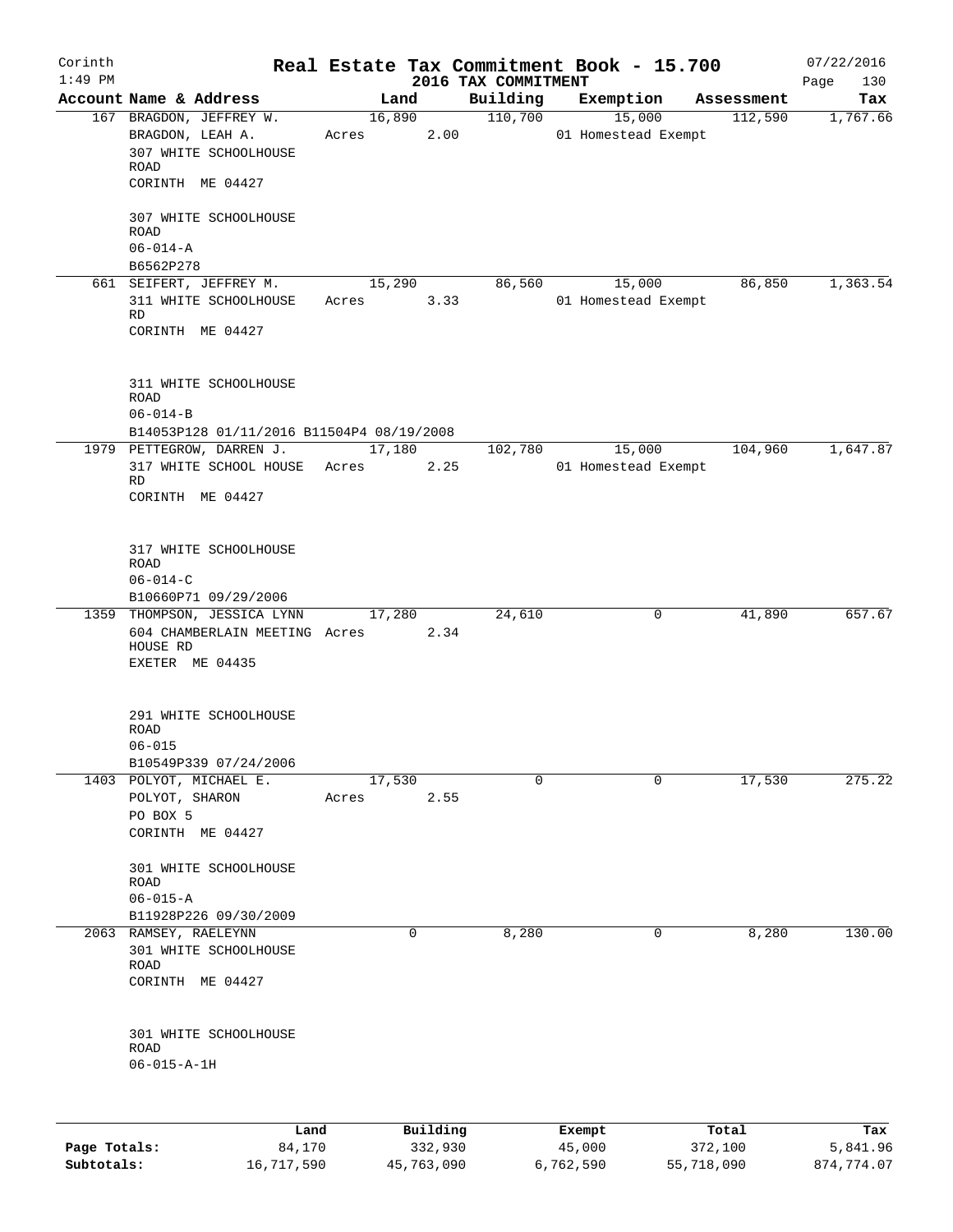| Corinth<br>$1:49$ PM |                                                                                                     |                 |                | 2016 TAX COMMITMENT | Real Estate Tax Commitment Book - 15.700 |            | 07/22/2016<br>Page<br>131 |
|----------------------|-----------------------------------------------------------------------------------------------------|-----------------|----------------|---------------------|------------------------------------------|------------|---------------------------|
|                      | Account Name & Address                                                                              |                 | Land           | Building            | Exemption                                | Assessment | Tax                       |
|                      | 1662 ROBINSON, RALPH F.<br>ROBINSON, EDITH M.<br>261 WHITE SCHOOLHOUSE<br>ROAD<br>CORINTH ME 04427  | Acres           | 16,900<br>2.01 | 78,670              | 15,000<br>01 Homestead Exempt            | 80,570     | 1,264.95                  |
|                      | 261 WHITE SCHOOLHOUSE<br>ROAD<br>$06 - 015 - B$<br>B11167P123 10/15/2007 B7424P271                  |                 |                |                     |                                          |            |                           |
|                      | 1665 BAILEY, BENJAMIN<br>BAILEY, DEBRA J.<br>285 WHITE SCHOOLHOUSE<br>RD<br>CORINTH ME 04427        | 24,400<br>Acres | 21.45          | 0                   | 0                                        | 24,400     | 383.08                    |
|                      | WHITE SCHOOLHOUSE ROAD<br>$06 - 015 - C$<br>B13558P241 06/13/2014                                   |                 |                |                     |                                          |            |                           |
| 1138                 | CUMMINGS, RICHARD J.<br>SR.                                                                         | 10,890          |                | 0                   | 0                                        | 10,890     | 170.97                    |
|                      | CUMMINGS, LINDA R.<br>681 GRANT ROAD<br>CORINTH ME 04427                                            | Acres           | 2.04           |                     |                                          |            |                           |
|                      | WHITE SCHOOLHOUSE ROAD<br>$06 - 015 - C - 1$<br>B13767P66 02/20/2015                                |                 |                |                     |                                          |            |                           |
|                      | 1793 BAILEY, DEBRA<br>218 WILEY ROAD<br>LITTLETON ME 04730                                          | 16,900<br>Acres | 2.01           | 79,520              | 0                                        | 96,420     | 1,513.79                  |
|                      | 285 WHITE SCHOOLHOUSE<br>ROAD<br>$06 - 015 - D$<br>B13098P198 02/21/2013                            |                 |                |                     |                                          |            |                           |
|                      | 617 POTVIN, LUCIEN R.<br>POTVIN, JENNIFER L.<br>245 WHITE SCHOOLHOUSE<br>ROAD<br>CORINTH ME 04427   | 29,190<br>Acres | 24.00          | 125,030             | 15,000<br>01 Homestead Exempt            | 139,220    | 2,185.75                  |
|                      | 245 WHITE SCHOOLHOUSE<br>ROAD<br>$06 - 016$<br>B8283P241 07/23/2002                                 |                 |                |                     |                                          |            |                           |
|                      | 403 COLLAMORE, DAVID E.<br>COLLAMORE, CHRISTINE A. Acres 17.00<br>353 TATE ROAD<br>CORINTH ME 04427 | 27,250          |                | 75,930              | 15,000<br>01 Homestead Exempt            | 88,180     | 1,384.43                  |
|                      | 353 TATE ROAD<br>$06 - 017$<br>B8333P14                                                             |                 |                |                     |                                          |            |                           |

|              | Land       | Building     | Exempt    | Total      | Tax        |
|--------------|------------|--------------|-----------|------------|------------|
| Page Totals: | 125,530    | 359,150      | 45,000    | 439,680    | 6,902.97   |
| Subtotals:   | 16,843,120 | 46, 122, 240 | 6,807,590 | 56,157,770 | 881,677.04 |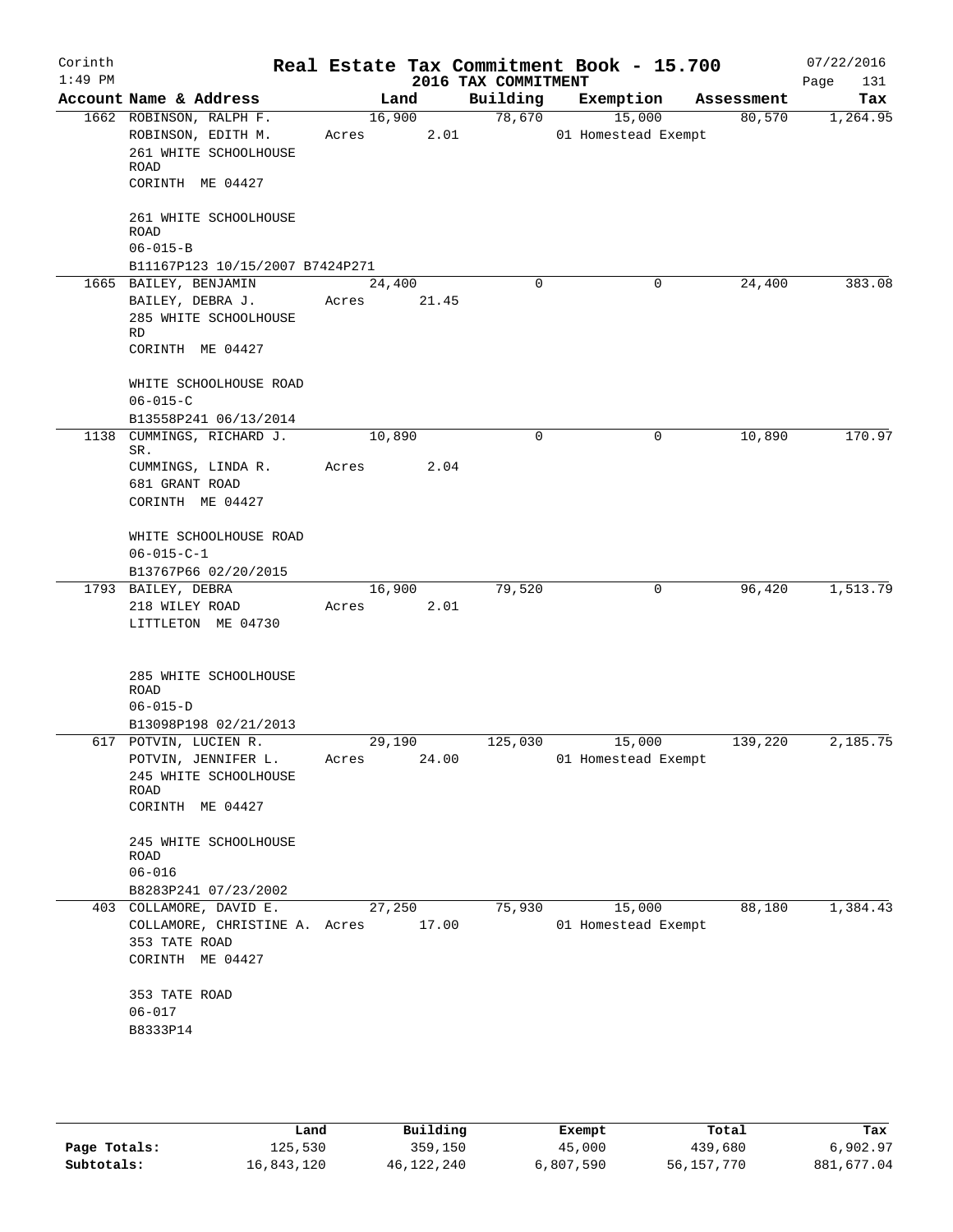| Corinth<br>$1:49$ PM |                                     |         |                    |                                 | Real Estate Tax Commitment Book - 15.700 |            | 07/22/2016         |
|----------------------|-------------------------------------|---------|--------------------|---------------------------------|------------------------------------------|------------|--------------------|
|                      | Account Name & Address              |         | Land               | 2016 TAX COMMITMENT<br>Building | Exemption                                | Assessment | Page<br>132<br>Tax |
|                      | 1597 JENSEN, ROBERT                 |         | 41,760             | 20,680                          | 21,000                                   | 41,440     | 650.61             |
|                      | 395 TATE ROAD                       | Acres   | 9.88               |                                 | 22 Veteran                               |            |                    |
|                      | CORINTH ME 04427                    |         |                    |                                 | 01 Homestead Exempt                      |            |                    |
|                      |                                     |         |                    |                                 |                                          |            |                    |
|                      | 395 TATE ROAD                       |         |                    |                                 |                                          |            |                    |
|                      | $06 - 018$                          |         |                    |                                 |                                          |            |                    |
|                      | B6798P150                           |         |                    |                                 |                                          |            |                    |
|                      | 749 WALLACE, CHARLES W.             |         | 9,820              | $\mathbf 0$                     | 0                                        | 9,820      | 154.17             |
|                      | 158 CORNER ROAD<br>HODGDON ME 04730 | Acres   | 1.12               |                                 |                                          |            |                    |
|                      | TATE ROAD                           |         |                    |                                 |                                          |            |                    |
|                      | $06 - 018 - B$                      |         |                    |                                 |                                          |            |                    |
|                      | B14090P26 03/02/2016                |         |                    |                                 |                                          |            |                    |
|                      | 1927 CROSS, RUTH A.                 |         | $\mathbf 0$        | 12,780                          | 12,780                                   | 0          | 0.00               |
|                      | 407 TATE ROAD                       |         |                    |                                 | 01 Homestead Exempt                      |            |                    |
|                      | CORINTH ME 04427                    |         |                    |                                 |                                          |            |                    |
|                      |                                     |         |                    |                                 |                                          |            |                    |
|                      | 407 TATE ROAD                       |         |                    |                                 |                                          |            |                    |
|                      | $06 - 018 - 01H$                    |         |                    |                                 |                                          |            |                    |
|                      | B13545P128 06/02/2014               |         |                    |                                 |                                          |            |                    |
|                      | 1599 DOWNING, LISA L.               |         | 15,730             | $\mathbf 0$                     | 0                                        | 15,730     | 246.96             |
|                      | 222 MILLS ROAD                      | Acres   | 1.00               |                                 |                                          |            |                    |
|                      | EXETER ME 04435                     |         |                    |                                 |                                          |            |                    |
|                      | 375 TATE ROAD                       |         |                    |                                 |                                          |            |                    |
|                      | $06 - 018 - A$                      |         |                    |                                 |                                          |            |                    |
|                      | B13714P78 12/04/2014                |         |                    |                                 |                                          |            |                    |
|                      | 983 CROSS, CHRISTINA                |         | 0                  | 8,880                           | 8,880                                    | 0          | 0.00               |
|                      | 375 TATE ROAD                       |         |                    |                                 | 01 Homestead Exempt                      |            |                    |
|                      | CORINTH ME 04427                    |         |                    |                                 |                                          |            |                    |
|                      | 375 TATE ROAD                       |         |                    |                                 |                                          |            |                    |
|                      | $06 - 018 - A - 1H$                 |         |                    |                                 |                                          |            |                    |
| 1270                 | MCNAMARA, MICHAEL                   | 263,230 |                    | 0                               | $\mathbf 0$                              | 263,230    | 4,132.71           |
|                      | 1912 OHIO STREET                    | Acres   | 39.00              |                                 |                                          |            |                    |
|                      | BANGOR ME 04401                     |         |                    |                                 |                                          |            |                    |
|                      |                                     |         |                    |                                 |                                          |            |                    |
|                      | 434 TATE ROAD                       |         |                    |                                 |                                          |            |                    |
|                      | $06 - 019$                          |         |                    |                                 |                                          |            |                    |
|                      | B10592P9 08/23/2006                 |         |                    |                                 |                                          |            |                    |
| 1873                 | JOHNSON, JUNE                       |         | $\mathbf 0$        | 12,270                          | 12,270                                   | 0          | 0.00               |
|                      | 434 TATE ROAD LOT 1                 |         |                    |                                 | 01 Homestead Exempt                      |            |                    |
|                      | CORINTH ME 04427                    |         |                    |                                 |                                          |            |                    |
|                      | 434 TATE ROAD LOT 01                |         |                    |                                 |                                          |            |                    |
|                      | $06 - 019 - 01H$                    |         |                    |                                 |                                          |            |                    |
|                      |                                     |         |                    |                                 |                                          |            |                    |
|                      |                                     |         |                    |                                 |                                          |            |                    |
| Page Totals:         | Land<br>330,540                     |         | Building<br>54,610 |                                 | Exempt<br>54,930                         | Total      | Tax<br>5,184.45    |
|                      |                                     |         |                    |                                 |                                          | 330,220    |                    |

**Subtotals:** 17,173,660 46,176,850 6,862,520 56,487,990 886,861.49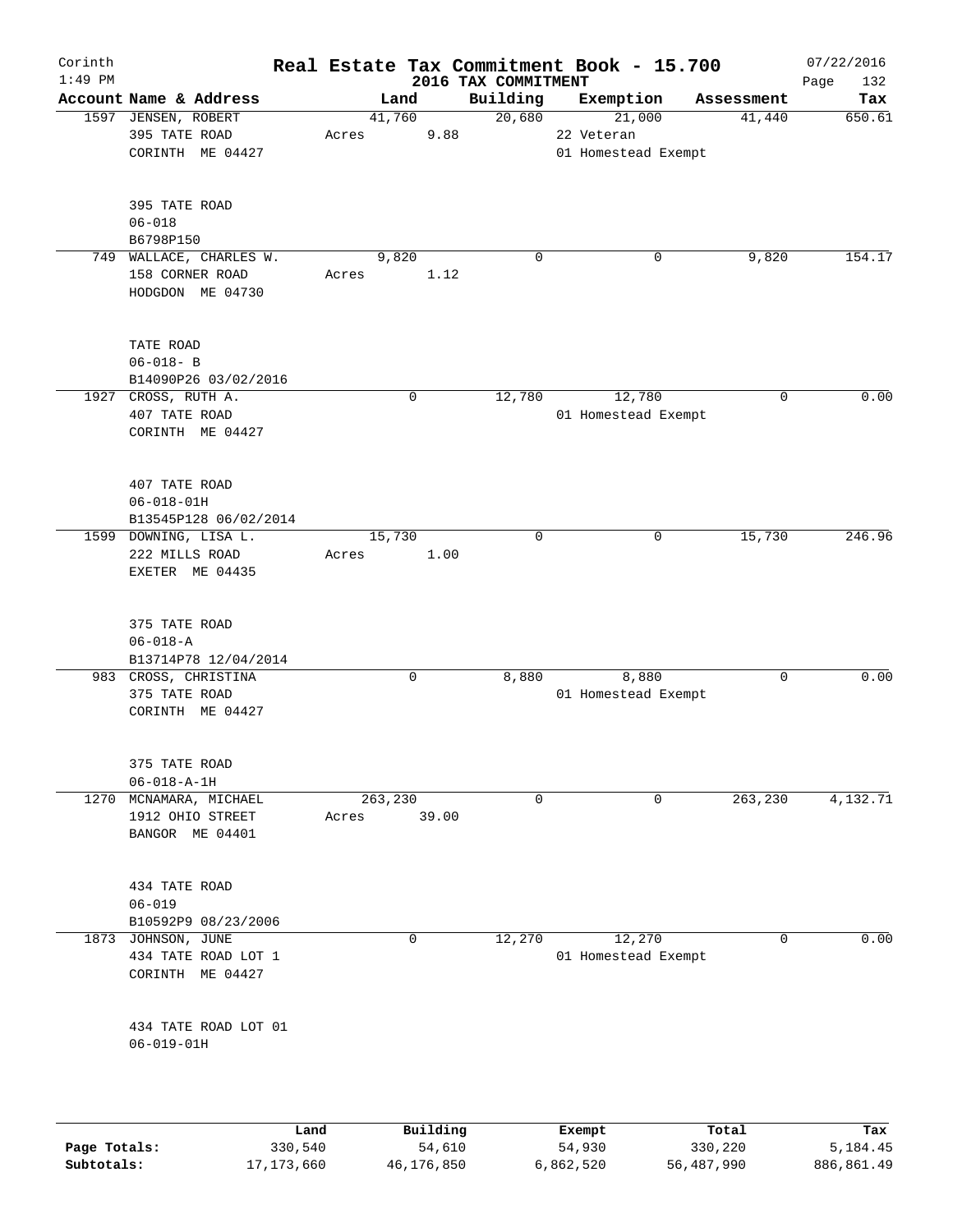| Corinth<br>$1:49$ PM |                                                                                      |      |             | 2016 TAX COMMITMENT | Real Estate Tax Commitment Book - 15.700 |            | 07/22/2016         |
|----------------------|--------------------------------------------------------------------------------------|------|-------------|---------------------|------------------------------------------|------------|--------------------|
|                      | Account Name & Address                                                               | Land |             | Building            | Exemption                                | Assessment | 133<br>Page<br>Tax |
|                      | 968 BOGAN, NICHOLAS<br>HOLMES, JENNIFER<br>434 TATE ROAD LOT # 2<br>CORINTH ME 04401 |      | $\mathbf 0$ | 20,650              | 15,000<br>01 Homestead Exempt            | 5,650      | 88.71              |
|                      | 434 TATE ROAD LOT 02<br>$06 - 019 - 02H$<br>B6249P277                                |      |             |                     |                                          |            |                    |
|                      | 1729 MCNAMARA, MICHAEL<br>1912 OHIO STREET<br>BANGOR ME 04401                        |      | 0           | 12,800              | 0                                        | 12,800     | 200.96             |
|                      | 434 TATE ROAD LOT 03<br>$06 - 019 - 03H$                                             |      |             |                     |                                          |            |                    |
|                      | 1516 BISCHOFF, DAVID &<br>JENNIE<br>434 TATE ROAD LOT 4<br>CORINTH ME 04427          |      | $\mathbf 0$ | 18,030              | 15,000<br>01 Homestead Exempt            | 3,030      | 47.57              |
|                      | 434 TATE ROAD LOT 04<br>$06 - 019 - 04H$                                             |      |             |                     |                                          |            |                    |
|                      | 1812 MCNAMARA, MICHAEL<br>1912 OHIO STREET<br>BANGOR ME 04401                        |      | 0           | 10,450              | 0                                        | 10,450     | 164.07             |
|                      | 434 TATE ROAD LOT 05<br>$06 - 019 - 05H$<br>B12127P59 05/12/2010                     |      |             |                     |                                          |            |                    |
|                      | 1678 MCNAMARA, MIKE<br>1912 OHIO STREET<br>BANGOR ME 04401                           |      | 0           | 22,530              | 0                                        | 22,530     | 353.72             |
|                      | 434 TATE ROAD LOT 07<br>$06 - 019 - 07H$                                             |      |             |                     |                                          |            |                    |
|                      | 1512 HOFFMAN, SARAH<br>434 TATE ROAD LOT 8<br>CORINTH ME 04427                       |      | 0           | 21,440              | 0                                        | 21,440     | 336.61             |
|                      | 434 TATE ROAD LOT 08<br>$06 - 019 - 08H$                                             |      |             |                     |                                          |            |                    |
| 1580                 | SCRIBNER, CORY<br>434 TATE ROAD<br>CORINTH ME 04427                                  |      | 0           | 15,450              | 0                                        | 15,450     | 242.56             |
|                      | 434 TATE ROAD LOT 09<br>$06 - 019 - 09H$                                             |      |             |                     |                                          |            |                    |

|              | Land         | Building   | Exempt    | Total      | Tax        |
|--------------|--------------|------------|-----------|------------|------------|
| Page Totals: |              | 121,350    | 30,000    | 91,350     | l,434.20   |
| Subtotals:   | 17, 173, 660 | 46,298,200 | 6,892,520 | 56,579,340 | 888,295.69 |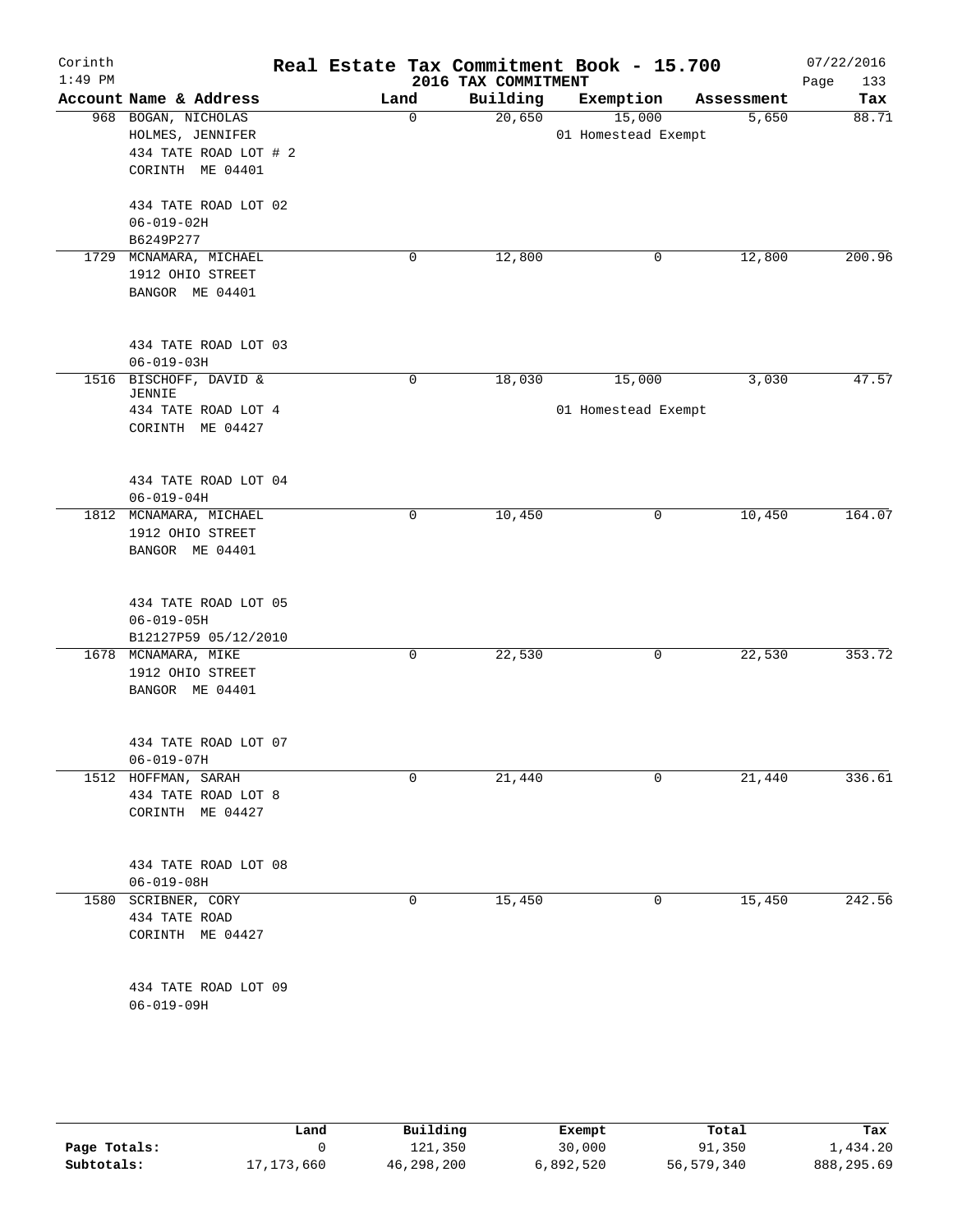| Corinth<br>$1:49$ PM |                                            |              | Real Estate Tax Commitment Book - 15.700 | 2016 TAX COMMITMENT |                     |            | 07/22/2016<br>134<br>Page |
|----------------------|--------------------------------------------|--------------|------------------------------------------|---------------------|---------------------|------------|---------------------------|
|                      | Account Name & Address                     |              | Land                                     | Building            | Exemption           | Assessment | Tax                       |
|                      | 1645 ST. LAWRENCE, DARREL                  |              | $\mathbf 0$                              | 12,060              | $\Omega$            | 12,060     | 189.34                    |
|                      | 434 TATE ROAD LOT 10<br>CORINTH ME 04427   |              |                                          |                     |                     |            |                           |
|                      |                                            |              |                                          |                     |                     |            |                           |
|                      | 434 TATE ROAD LOT 10                       |              |                                          |                     |                     |            |                           |
|                      | $06 - 019 - 10H$                           |              |                                          |                     |                     |            |                           |
|                      | 988 NESBIT, JAYNE                          |              | 0                                        | 14,560              | 14,560              | 0          | 0.00                      |
|                      | 434 TATE ROAD LOT 12                       |              |                                          |                     | 01 Homestead Exempt |            |                           |
|                      | CORINTH ME 04427                           |              |                                          |                     |                     |            |                           |
|                      | 434 TATE ROAD LOT 12                       |              |                                          |                     |                     |            |                           |
|                      | $06 - 019 - 12H$                           |              |                                          |                     |                     |            |                           |
|                      | 1869 BROWN, DAWN                           |              | $\mathbf 0$                              | 18,580              | 15,000              | 3,580      | 56.21                     |
|                      | 434 TATE ROAD LOT 14                       |              |                                          |                     | 01 Homestead Exempt |            |                           |
|                      | CORINTH ME 04427                           |              |                                          |                     |                     |            |                           |
|                      | 434 TATE ROAD LOT 14                       |              |                                          |                     |                     |            |                           |
|                      | $06 - 019 - 14H$                           |              |                                          |                     |                     |            |                           |
|                      | 1592 LEBLANC, WILLIAM                      |              | 0                                        | 24,040              | 15,000              | 9,040      | 141.93                    |
|                      | 434 TATE ROAD LOT 28                       |              |                                          |                     | 01 Homestead Exempt |            |                           |
|                      | CORINTH ME 04427                           |              |                                          |                     |                     |            |                           |
|                      | 434 TATE ROAD LOT 28                       |              |                                          |                     |                     |            |                           |
|                      | $06 - 019 - 28H$                           |              |                                          |                     |                     |            |                           |
|                      | 1730 MOORE, ASHLEY                         |              | $\mathbf 0$                              | 10,290              | 10,290              | 0          | 0.00                      |
|                      | 434 TATE RD LOT 29                         |              |                                          |                     | 01 Homestead Exempt |            |                           |
|                      | CORINTH ME 04427                           |              |                                          |                     |                     |            |                           |
|                      | 434 TATE ROAD LOT 29                       |              |                                          |                     |                     |            |                           |
|                      | $06 - 019 - 29H$                           |              |                                          |                     |                     |            |                           |
|                      | 1582 LEAVITT, BILLIE JO                    |              | 0                                        | 11,500              | 11,500              | 0          | 0.00                      |
|                      | 434 TATE ROAD LOT #30                      |              |                                          |                     | 01 Homestead Exempt |            |                           |
|                      | CORINTH ME 04427                           |              |                                          |                     |                     |            |                           |
|                      | 434 TATE ROAD LOT 30                       |              |                                          |                     |                     |            |                           |
|                      | $06 - 019 - 30H$                           |              |                                          |                     |                     |            |                           |
| 1901                 | MURRAY, MATTHEW                            |              | 0                                        | 18,160              | 0                   | 18,160     | 285.11                    |
|                      | 434 TATE ROAD LOT 31                       |              |                                          |                     |                     |            |                           |
|                      | CORINTH ME 04427                           |              |                                          |                     |                     |            |                           |
|                      | 434 TATE ROAD LOT 31                       |              |                                          |                     |                     |            |                           |
|                      | $06 - 019 - 31H$                           |              |                                          |                     |                     |            |                           |
| 1731                 | SMITH, ADAM                                |              | $\mathbf 0$                              | 16,620              | 15,000              | 1,620      | 25.43                     |
|                      | SMITH, ANNALEE                             |              |                                          |                     | 01 Homestead Exempt |            |                           |
|                      | PO BOX 42                                  |              |                                          |                     |                     |            |                           |
|                      | 408 TATE ROAD                              |              |                                          |                     |                     |            |                           |
|                      | CORINTH ME 04427                           |              |                                          |                     |                     |            |                           |
|                      | 408 TATE ROAD                              |              |                                          |                     |                     |            |                           |
|                      | $06 - 019 - 34H$                           |              |                                          |                     |                     |            |                           |
|                      | B14126P34 04/19/2016 B13095P165 02/19/2013 |              |                                          |                     |                     |            |                           |
|                      |                                            | Land         | Building                                 |                     | Exempt              | Total      | Tax                       |
| Page Totals:         |                                            | 0            | 125,810                                  |                     | 81,350              | 44,460     | 698.02                    |
| Subtotals:           |                                            | 17, 173, 660 | 46, 424, 010                             |                     | 6,973,870           | 56,623,800 | 888,993.71                |
|                      |                                            |              |                                          |                     |                     |            |                           |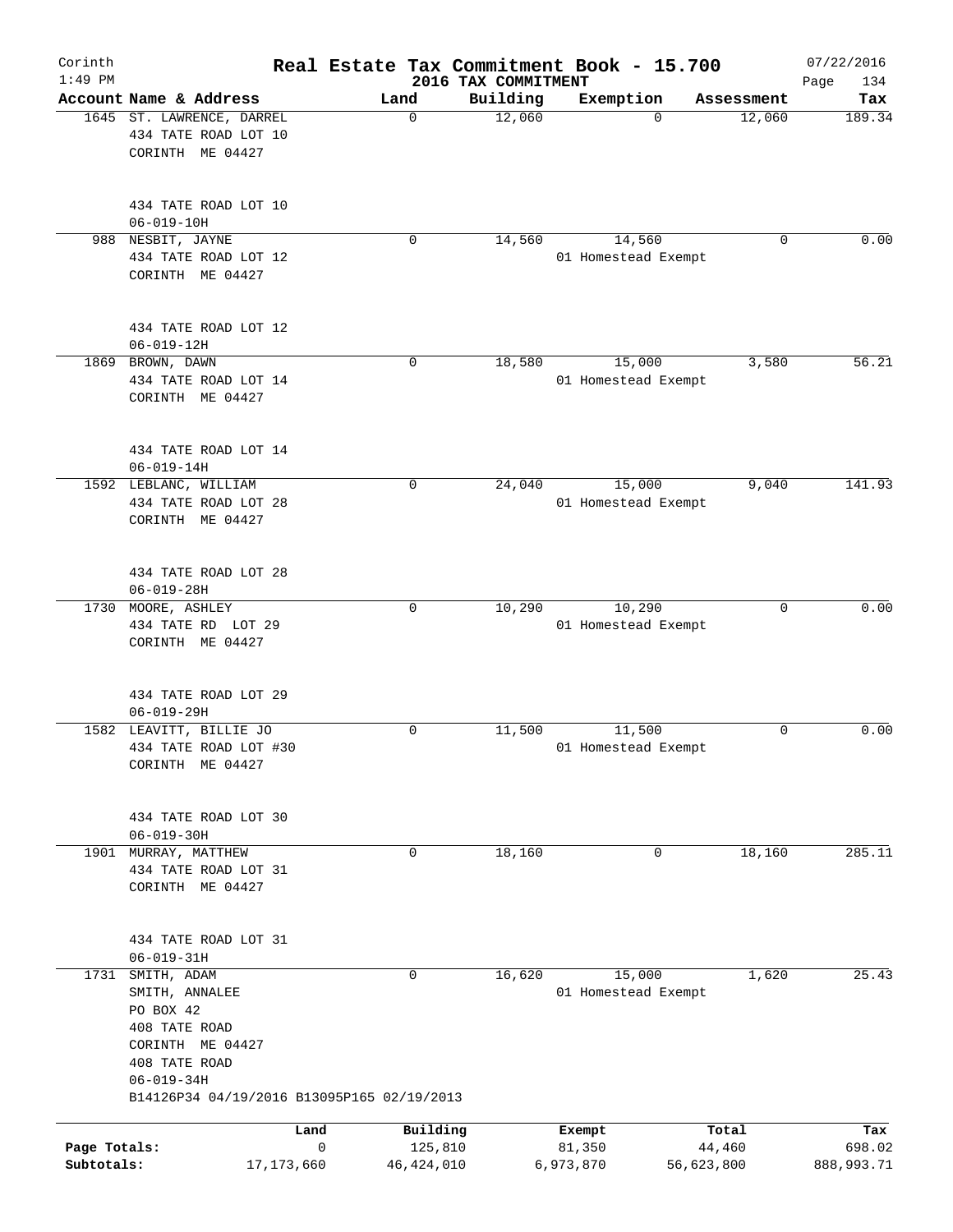| Corinth      |                                                  |            |       |                 |                                 | Real Estate Tax Commitment Book - 15.700 |            | 07/22/2016         |
|--------------|--------------------------------------------------|------------|-------|-----------------|---------------------------------|------------------------------------------|------------|--------------------|
| $1:49$ PM    | Account Name & Address                           |            |       | Land            | 2016 TAX COMMITMENT<br>Building | Exemption                                | Assessment | 135<br>Page<br>Tax |
|              | 698 BRADFORD, RICHARD                            |            |       | 28,030          | 97,440                          | 15,000                                   | 110,470    | 1,734.38           |
|              | BRADFORD, DONNA                                  |            |       | Acres 31.00     |                                 | 01 Homestead Exempt                      |            |                    |
|              | 374 TATE ROAD                                    |            |       |                 |                                 |                                          |            |                    |
|              | CORINTH ME 04427                                 |            |       |                 |                                 |                                          |            |                    |
|              |                                                  |            |       |                 |                                 |                                          |            |                    |
|              | 374 TATE ROAD                                    |            |       |                 |                                 |                                          |            |                    |
|              | $06 - 019 - A$                                   |            |       |                 |                                 |                                          |            |                    |
|              | B11177P73 10/17/2007 B2304P187                   |            |       |                 |                                 |                                          |            |                    |
|              | 1396 LOVELY, PHILIP J.                           |            |       | 33,780          | 20,000                          | 0                                        | 53,780     | 844.35             |
|              | LOVELY, MARTHA R.                                |            | Acres | 4.00            |                                 |                                          |            |                    |
|              | PO BOX 394                                       |            |       |                 |                                 |                                          |            |                    |
|              | DAYVILLE CT 06241                                |            |       |                 |                                 |                                          |            |                    |
|              |                                                  |            |       |                 |                                 |                                          |            |                    |
|              | 414 TATE ROAD                                    |            |       |                 |                                 |                                          |            |                    |
|              | $06 - 019 - B$                                   |            |       |                 |                                 |                                          |            |                    |
|              | B13612P195 07/22/2014<br>546 ELLIOTT, RANDALL L. |            |       | 26,390          | 104,860                         | 15,000                                   | 116,250    | 1,825.12           |
|              | ELLIOTT, KATHRYN L.                              |            |       | Acres 27.00     |                                 | 01 Homestead Exempt                      |            |                    |
|              | 400 TATE ROAD                                    |            |       |                 |                                 |                                          |            |                    |
|              | CORINTH ME 04427                                 |            |       |                 |                                 |                                          |            |                    |
|              |                                                  |            |       |                 |                                 |                                          |            |                    |
|              | 400 TATE ROAD                                    |            |       |                 |                                 |                                          |            |                    |
|              | $06 - 019 - C$                                   |            |       |                 |                                 |                                          |            |                    |
|              | B4106P171                                        |            |       |                 |                                 |                                          |            |                    |
|              | 1228 SODERMARK, PAULINE M.                       |            |       | 23,650          | 51,850                          | 15,000                                   | 60,500     | 949.85             |
|              | 449 TATE ROAD                                    |            | Acres | 12.00           |                                 | 01 Homestead Exempt                      |            |                    |
|              | CORINTH ME 04427                                 |            |       |                 |                                 |                                          |            |                    |
|              |                                                  |            |       |                 |                                 |                                          |            |                    |
|              |                                                  |            |       |                 |                                 |                                          |            |                    |
|              | 449 TATE ROAD                                    |            |       |                 |                                 |                                          |            |                    |
|              | $06 - 020$                                       |            |       |                 |                                 |                                          |            |                    |
|              | B9715P268                                        |            |       |                 | 0                               |                                          | 25,520     | 400.66             |
|              | 1852 SODERMARK, PAULINE M.<br>449 TATE RD.       | Acres      |       | 25,520<br>23.00 |                                 | 0                                        |            |                    |
|              | CORINTH ME 04427                                 |            |       |                 |                                 |                                          |            |                    |
|              |                                                  |            |       |                 |                                 |                                          |            |                    |
|              |                                                  |            |       |                 |                                 |                                          |            |                    |
|              | ANDREWS ROAD                                     |            |       |                 |                                 |                                          |            |                    |
|              | $06 - 020 - A$                                   |            |       |                 |                                 |                                          |            |                    |
|              | B9857P76 05/06/2005                              |            |       |                 |                                 |                                          |            |                    |
| 1229         | SODERMARK, JAMES H.                              |            |       | 29,790          | 0                               | 0                                        | 29,790     | 467.70             |
|              | SODERMARK, VIRGINIA A.                           | Acres      |       | 50.05           |                                 |                                          |            |                    |
|              | PO BOX 52                                        |            |       |                 |                                 |                                          |            |                    |
|              | KENDUSKEAG ME 04450                              |            |       |                 |                                 |                                          |            |                    |
|              |                                                  |            |       |                 |                                 |                                          |            |                    |
|              | TATE ROAD<br>$06 - 021$                          |            |       |                 |                                 |                                          |            |                    |
|              | B12333P85 11/20/2010                             |            |       |                 |                                 |                                          |            |                    |
| 1230         | SODERMARK, PAULINE M.                            |            |       | 16,310          | 33,220                          | 0                                        | 49,530     | 777.62             |
|              | 449 TATE ROAD                                    | Acres      |       | 1.50            |                                 |                                          |            |                    |
|              | CORINTH ME 04427                                 |            |       |                 |                                 |                                          |            |                    |
|              |                                                  |            |       |                 |                                 |                                          |            |                    |
|              |                                                  |            |       |                 |                                 |                                          |            |                    |
|              | 450 TATE ROAD                                    |            |       |                 |                                 |                                          |            |                    |
|              | $06 - 021 - A$                                   |            |       |                 |                                 |                                          |            |                    |
|              | B4543P20                                         |            |       |                 |                                 |                                          |            |                    |
|              |                                                  |            |       |                 |                                 |                                          |            |                    |
|              |                                                  | Land       |       | Building        |                                 | Exempt                                   | Total      | Tax                |
| Page Totals: |                                                  | 183,470    |       | 307,370         |                                 | 45,000                                   | 445,840    | 6,999.68           |
| Subtotals:   |                                                  | 17,357,130 |       | 46,731,380      |                                 | 7,018,870                                | 57,069,640 | 895,993.39         |
|              |                                                  |            |       |                 |                                 |                                          |            |                    |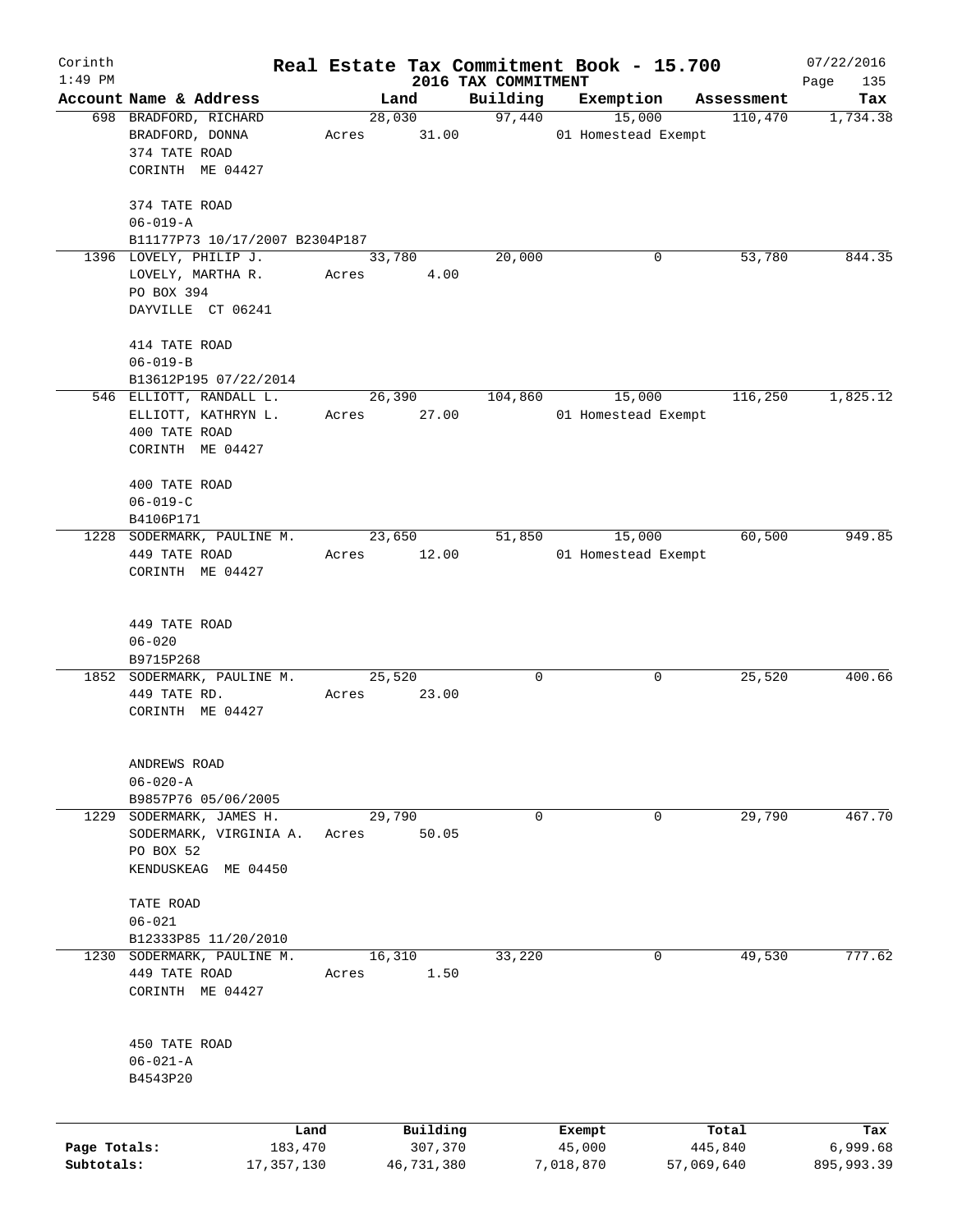| Corinth      |                                                |       |                     |                                 | Real Estate Tax Commitment Book - 15.700 |              |                      | 07/22/2016      |
|--------------|------------------------------------------------|-------|---------------------|---------------------------------|------------------------------------------|--------------|----------------------|-----------------|
| $1:49$ PM    | Account Name & Address                         |       |                     | 2016 TAX COMMITMENT<br>Building |                                          |              |                      | 136<br>Page     |
|              | 302 ALDINGER, JOHN G.                          |       | Land<br>18,400      | $\mathbf 0$                     | Exemption                                | $\Omega$     | Assessment<br>18,400 | Tax<br>288.88   |
|              | ALDINGER, LAURA BELLE<br>Α.                    | Acres | 3.30                |                                 |                                          |              |                      |                 |
|              | PO BOX 77                                      |       |                     |                                 |                                          |              |                      |                 |
|              | CORINTH ME 04427                               |       |                     |                                 |                                          |              |                      |                 |
|              | 477 TATE ROAD                                  |       |                     |                                 |                                          |              |                      |                 |
|              | $06 - 022$<br>B4096P350                        |       |                     |                                 |                                          |              |                      |                 |
|              | 495 DUNTON, LAURIE B.                          |       | 16,540              | 45,160                          | 15,000                                   |              | 46,700               | 733.19          |
|              | 471 TATE ROAD                                  | Acres | 1.70                |                                 | 01 Homestead Exempt                      |              |                      |                 |
|              | CORINTH ME 04427                               |       |                     |                                 |                                          |              |                      |                 |
|              | 471 TATE ROAD                                  |       |                     |                                 |                                          |              |                      |                 |
|              | $06 - 022 - A$                                 |       |                     |                                 |                                          |              |                      |                 |
|              | B9801P6 03/31/2005                             |       |                     |                                 |                                          |              |                      |                 |
|              | 48 AKINS, WATIE J.<br>PO BOX 969               | Acres | 41,230<br>96.59     | $\mathbf 0$                     |                                          | 0            | 41,230               | 647.31          |
|              | MATTAPOISETTE MA 02739                         |       |                     |                                 |                                          |              |                      |                 |
|              |                                                |       |                     |                                 |                                          |              |                      |                 |
|              | PINEWOOD DRIVE                                 |       |                     |                                 |                                          |              |                      |                 |
|              | $06 - 023$                                     |       |                     |                                 |                                          |              |                      |                 |
|              | B8748P188                                      |       |                     |                                 |                                          |              |                      |                 |
|              | 1136 RICHARDS, JOAN A.<br>RICHARDS, WILLIAM A. | Acres | 16,910<br>2.02      | 70,830                          | 15,000<br>01 Homestead Exempt            |              | 72,740               | 1,142.02        |
|              | P.O. BOX 142                                   |       |                     |                                 |                                          |              |                      |                 |
|              | CORINTH ME 04427                               |       |                     |                                 |                                          |              |                      |                 |
|              | 532 TATE ROAD                                  |       |                     |                                 |                                          |              |                      |                 |
|              | $06 - 023 - 01$                                |       |                     |                                 |                                          |              |                      |                 |
|              | B8879P204<br>438 DOW, PETER A.                 |       | 16,930              | 75,320                          | 15,000                                   |              | 77,250               | 1,212.82        |
|              | 520 TATE ROAD                                  | Acres | 2.03                |                                 | 01 Homestead Exempt                      |              |                      |                 |
|              | CORINTH ME 04427                               |       |                     |                                 |                                          |              |                      |                 |
|              | 520 TATE ROAD                                  |       |                     |                                 |                                          |              |                      |                 |
|              | $06 - 023 - 02$                                |       |                     |                                 |                                          |              |                      |                 |
|              | B4407P246                                      |       |                     |                                 |                                          |              |                      |                 |
|              | 682 DYER, WALTER J.                            |       | 16,940              | 93,680                          | 15,000                                   |              | 95,620               | 1,501.23        |
|              | DYER, MONIQUE L.                               | Acres | 2.04                |                                 | 01 Homestead Exempt                      |              |                      |                 |
|              | 512 TATE ROAD<br>CORINTH ME 04427              |       |                     |                                 |                                          |              |                      |                 |
|              | 512 TATE ROAD                                  |       |                     |                                 |                                          |              |                      |                 |
|              | $06 - 023 - 03$                                |       |                     |                                 |                                          |              |                      |                 |
|              | B12943P322 09/13/2012<br>444 K & T HOUSING LLC |       |                     | $\mathbf 0$                     |                                          | 0            |                      | 162.34          |
|              | P.O. BOX 8245                                  | Acres | 10,340<br>1.57      |                                 |                                          |              | 10,340               |                 |
|              | BANGOR ME 04402-8245                           |       |                     |                                 |                                          |              |                      |                 |
|              | TATE ROAD                                      |       |                     |                                 |                                          |              |                      |                 |
|              | $06 - 023 - 04$                                |       |                     |                                 |                                          |              |                      |                 |
|              | B8638P79                                       |       |                     |                                 |                                          |              |                      |                 |
|              |                                                |       |                     |                                 |                                          |              |                      |                 |
| Page Totals: | Land<br>137,290                                |       | Building<br>284,990 |                                 | Exempt<br>60,000                         |              | Total<br>362,280     | Tax<br>5,687.79 |
| Subtotals:   | 17,494,420                                     |       | 47,016,370          |                                 | 7,078,870                                | 57, 431, 920 |                      | 901,681.18      |
|              |                                                |       |                     |                                 |                                          |              |                      |                 |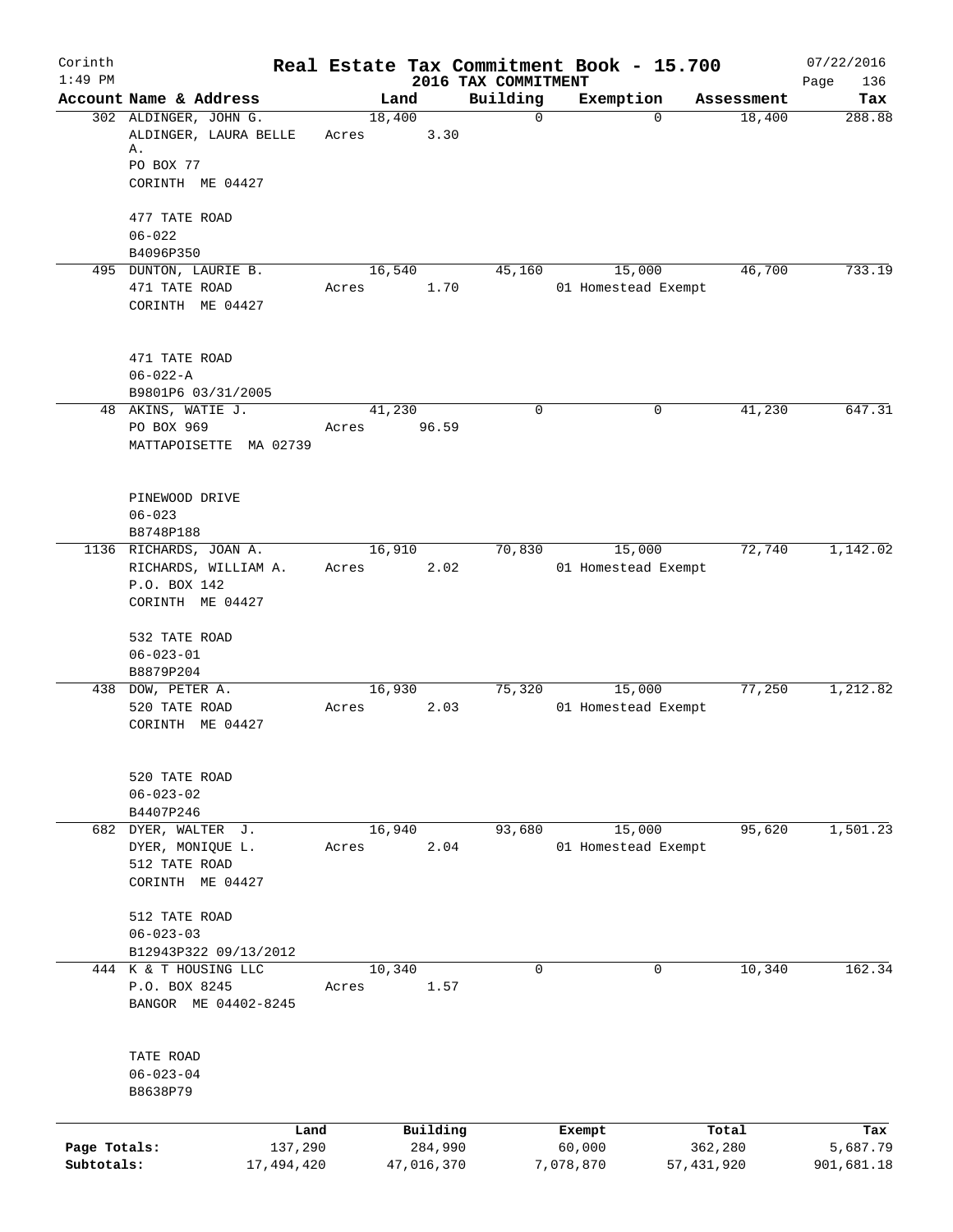| Corinth                    |                                                                                     |       |                       |                                 | Real Estate Tax Commitment Book - 15.700 |                       | 07/22/2016             |
|----------------------------|-------------------------------------------------------------------------------------|-------|-----------------------|---------------------------------|------------------------------------------|-----------------------|------------------------|
| $1:49$ PM                  | Account Name & Address                                                              |       | Land                  | 2016 TAX COMMITMENT<br>Building | Exemption                                |                       | Page<br>137<br>Tax     |
|                            | 43 DUNFEE, CATHERINE C.                                                             |       | 16,520                | 101, 180                        | 15,000                                   | Assessment<br>102,700 | 1,612.39               |
|                            | 21 PINEWOOD DRIVE<br>CORINTH ME 04427                                               | Acres | 1.68                  |                                 | 01 Homestead Exempt                      |                       |                        |
|                            | 21 PINEWOOD DRIVE<br>$06 - 023 - 05$                                                |       |                       |                                 |                                          |                       |                        |
|                            | B7375P42                                                                            |       |                       |                                 |                                          |                       |                        |
|                            | 44 MARQUIS, ALAN E.<br>MARQUIS, PATSY L.<br>6 PINEWOOD DRIVE<br>CORINTH ME 04427    | Acres | 16,480<br>1.65        | 117,220                         | 0                                        | 133,700               | 2,099.09               |
|                            | 6 PINEWOOD DRIVE<br>$06 - 023 - 06$                                                 |       |                       |                                 |                                          |                       |                        |
|                            | B13751P6 01/26/2015<br>45 AKINS, WATIE                                              |       | 9,120                 | 0                               | 0                                        | 9,120                 | 143.18                 |
|                            | PO BOX 969<br>MATTAPOISETTE MA 02739                                                | Acres | 1.62                  |                                 |                                          |                       |                        |
|                            | PINEWOOD DRIVE<br>$06 - 023 - 07$<br>B10768P99 12/06/2006                           |       |                       |                                 |                                          |                       |                        |
|                            | 46 LANDRY, CHRISTOPHER J.                                                           |       | 15,390                | 93,470                          | 15,000                                   | 93,860                | 1,473.60               |
|                            | 38 PINEWOOD DRIVE<br>CORINTH ME 04427                                               | Acres | 1.83                  |                                 | 01 Homestead Exempt                      |                       |                        |
|                            | 38 PINEWOOD DRIVE<br>$06 - 023 - 08$<br>B11403P137 05/22/2008                       |       |                       |                                 |                                          |                       |                        |
|                            | 47 AKINS, WATIE<br>PO BOX 969<br>MATTAPOISETTE MA 02739                             | Acres | 9,090<br>1.59         | 0                               | 0                                        | 9,090                 | 142.71                 |
|                            | PINEWOOD DRIVE<br>$06 - 023 - 09$<br>B10768P99 12/06/2006                           |       |                       |                                 |                                          |                       |                        |
|                            | 608 MEYERS, WILLIAM T.<br>MEYERS, LIBBY A.<br>46 PINEWOOD DRIVE<br>CORINTH ME 04427 | Acres | 15,390<br>1.83        | 113,270                         | 15,000<br>01 Homestead Exempt            | 113,660               | 1,784.46               |
|                            | 46 PINEWOOD DRIVE<br>$06 - 023 - 10$<br>B9575P197                                   |       |                       |                                 |                                          |                       |                        |
| 1225                       | SMITH, JOAN M.<br>480 TATE ROAD<br>CORINTH ME 04427                                 | Acres | 26,170<br>10.00       | 61,340                          | 15,000<br>01 Homestead Exempt            | 72,510                | 1,138.41               |
|                            | 480 TATE ROAD<br>$06 - 023 - A$<br>B3225P323                                        |       |                       |                                 |                                          |                       |                        |
|                            | Land                                                                                |       | Building              |                                 | Exempt                                   | Total                 | Tax                    |
| Page Totals:<br>Subtotals: | 108,160<br>17,602,580                                                               |       | 486,480<br>47,502,850 |                                 | 60,000<br>7,138,870                      | 534,640<br>57,966,560 | 8,393.84<br>910,075.02 |
|                            |                                                                                     |       |                       |                                 |                                          |                       |                        |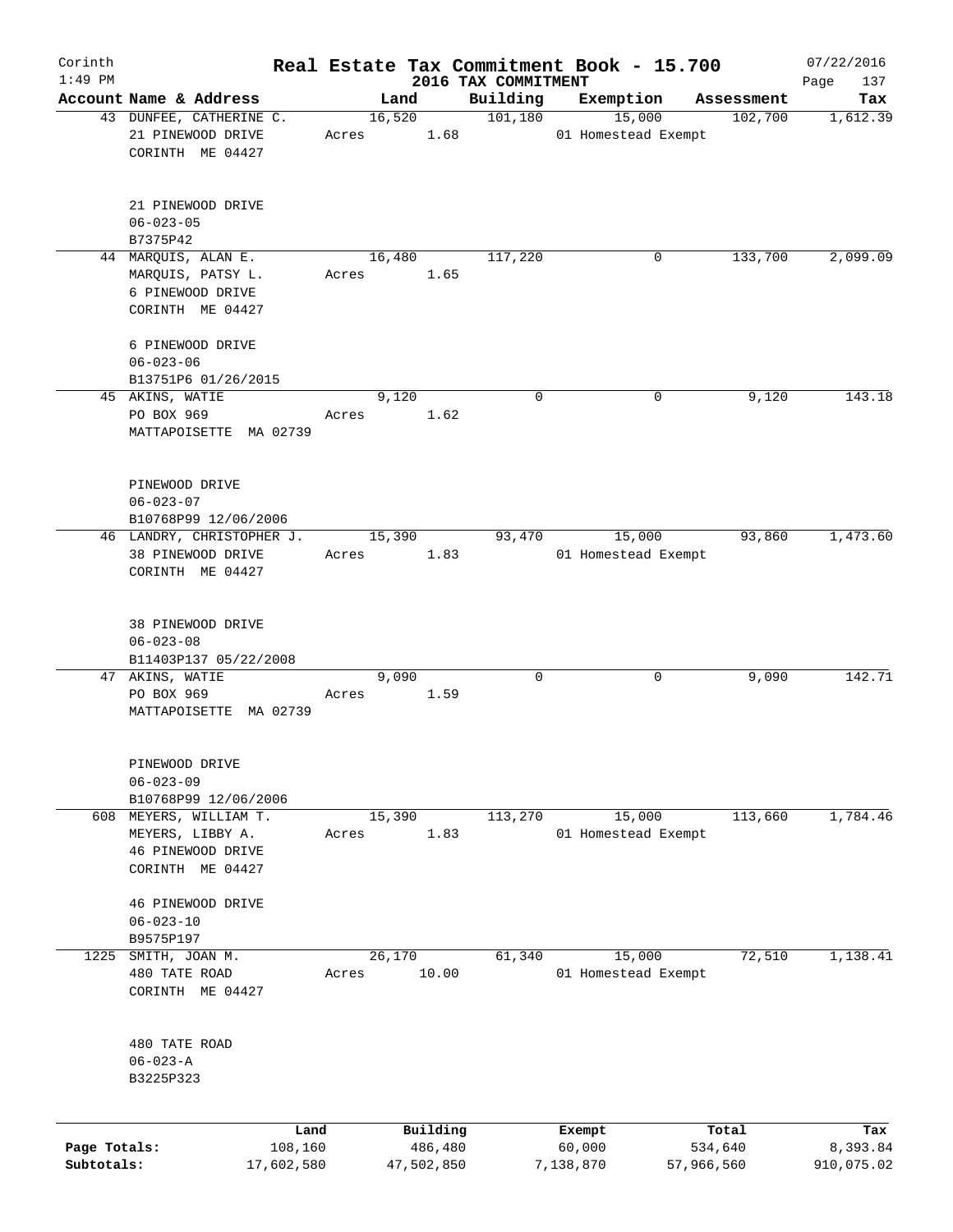| Corinth   |                                          |       |        |                     | Real Estate Tax Commitment Book - 15.700 |            | 07/22/2016  |
|-----------|------------------------------------------|-------|--------|---------------------|------------------------------------------|------------|-------------|
| $1:49$ PM |                                          |       |        | 2016 TAX COMMITMENT |                                          |            | Page<br>138 |
|           | Account Name & Address                   |       | Land   | Building            | Exemption                                | Assessment | Tax         |
|           | 675 HANSEN, DONALD E.                    |       | 33,760 | 36,340              | 21,000                                   | 49,100     | 770.87      |
|           | HANSEN, JOAN A.                          | Acres | 5.02   |                     | 01 Homestead Exempt                      |            |             |
|           | 492 TATE ROAD                            |       |        |                     | 22 Veteran                               |            |             |
|           | CORINTH ME 04427                         |       |        |                     |                                          |            |             |
|           | 492 TATE ROAD                            |       |        |                     |                                          |            |             |
|           | $06 - 023 - B$                           |       |        |                     |                                          |            |             |
|           | B3817P69                                 |       |        |                     |                                          |            |             |
| 1437      | DUNHAM RICHARD &<br>DEBORAH LIVING TRUST |       | 26,600 | 3,500               | 0                                        | 30,100     | 472.57      |
|           | TRUSTEES, RICHARD &<br>DEBORAH DUNHAM    | Acres | 33.66  |                     |                                          |            |             |
|           | PO BOX 171                               |       |        |                     |                                          |            |             |
|           | CORINTH ME 04427                         |       |        |                     |                                          |            |             |
|           |                                          |       |        |                     |                                          |            |             |
|           | RABBIT PATH                              |       |        |                     |                                          |            |             |
|           | $06 - 024$                               |       |        |                     |                                          |            |             |
|           | B13107P200 03/04/2013                    |       |        |                     |                                          |            |             |
|           | 1772 III GENERATION                      |       | 16,760 | $\mathbf 0$         | 0                                        | 16,760     | 263.13      |
|           | CARPENTRY, INC.                          |       |        |                     |                                          |            |             |
|           | 148 HAY ROAD                             | Acres | 1.79   |                     |                                          |            |             |
|           | HUDSON ME 04449                          |       |        |                     |                                          |            |             |
|           |                                          |       |        |                     |                                          |            |             |
|           |                                          |       |        |                     |                                          |            |             |
|           | TATE ROAD                                |       |        |                     |                                          |            |             |
|           | $06 - 024 - 01$                          |       |        |                     |                                          |            |             |
|           | B9411P275                                |       |        |                     |                                          |            |             |
|           | 1773 HORSESHOE MILL TRUST                |       | 10,270 | 0                   | 0                                        | 10,270     | 161.24      |
|           | PATRICIA AKINS, TR.                      | Acres | 1.51   |                     |                                          |            |             |
|           | PO BOX 969                               |       |        |                     |                                          |            |             |
|           | MATTAPOISETT MA 02739                    |       |        |                     |                                          |            |             |
|           | TATE ROAD                                |       |        |                     |                                          |            |             |
|           | $06 - 024 - 02$                          |       |        |                     |                                          |            |             |
|           | B9671P37                                 |       |        |                     |                                          |            |             |
|           | 1774 HORSESHOE MILL TRUST                |       | 10,270 | 0                   | 0                                        | 10,270     | 161.24      |
|           | PATRICIA AKINS, TR.                      | Acres | 1.51   |                     |                                          |            |             |
|           | PO BOX 969                               |       |        |                     |                                          |            |             |
|           | MATTAPOISETT MA 02739                    |       |        |                     |                                          |            |             |
|           | TATE ROAD                                |       |        |                     |                                          |            |             |
|           | $06 - 024 - 03$                          |       |        |                     |                                          |            |             |
|           | B9671P37                                 |       |        |                     |                                          |            |             |
|           | 1775 HORSESHOE MILL TRUST                |       | 10,270 | 0                   | 0                                        | 10,270     | 161.24      |
|           | PATRICIA AKINS, TR.                      | Acres | 1.51   |                     |                                          |            |             |
|           | PO BOX 969                               |       |        |                     |                                          |            |             |
|           | MATTAPOISETT MA 02739                    |       |        |                     |                                          |            |             |
|           | TATE ROAD                                |       |        |                     |                                          |            |             |
|           | $06 - 024 - 04$                          |       |        |                     |                                          |            |             |
|           | B9671P37                                 |       |        |                     |                                          |            |             |
|           |                                          |       |        |                     |                                          |            |             |

|              | Land       | Building   | Exempt    | Total      | Tax        |
|--------------|------------|------------|-----------|------------|------------|
| Page Totals: | 107.930    | 39,840     | 21,000    | 126,770    | 1,990.29   |
| Subtotals:   | 17,710,510 | 47,542,690 | 7,159,870 | 58,093,330 | 912,065.31 |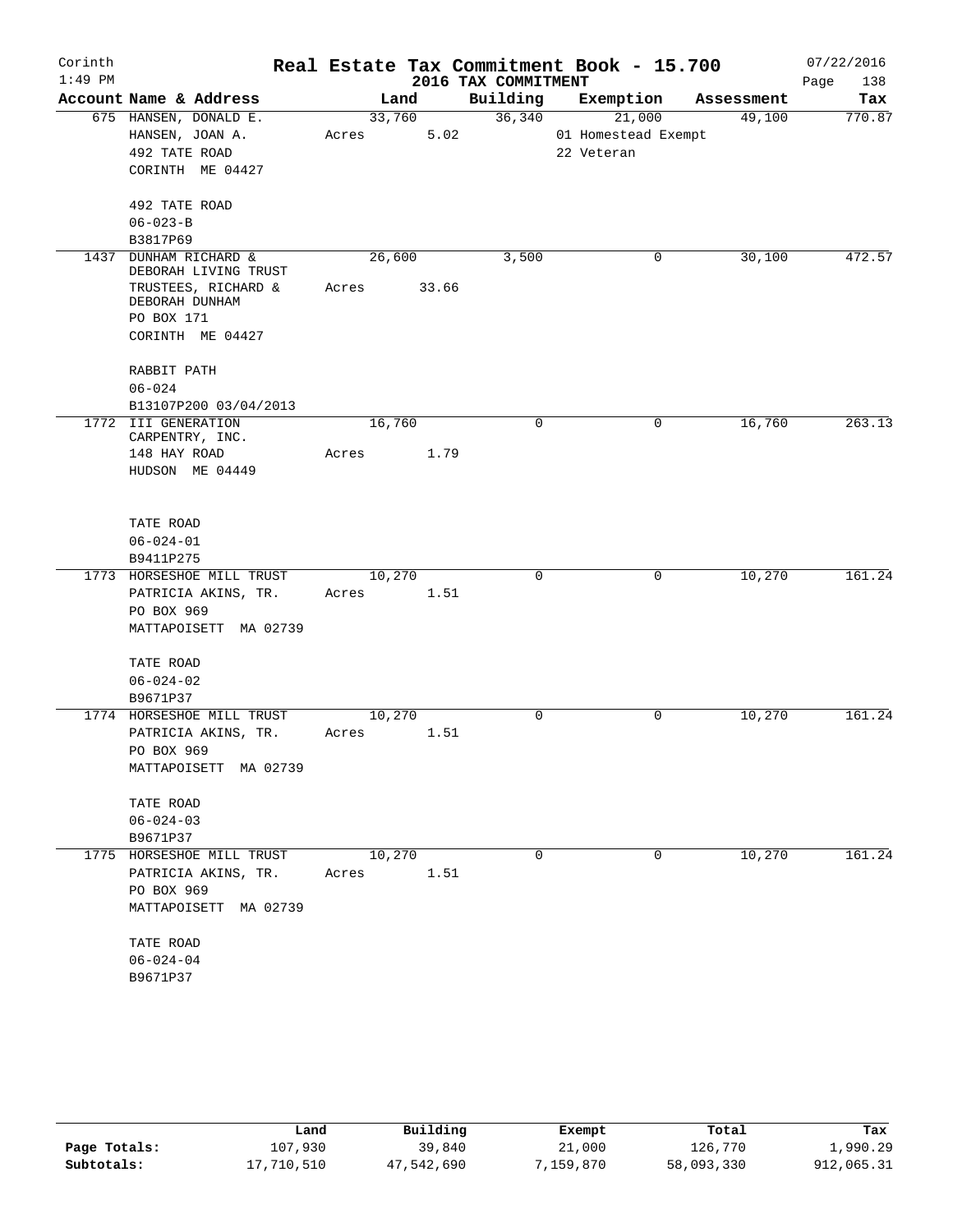| Corinth<br>$1:49$ PM |                                                                                                 |                 |      | 2016 TAX COMMITMENT | Real Estate Tax Commitment Book - 15.700 |            | 07/22/2016         |
|----------------------|-------------------------------------------------------------------------------------------------|-----------------|------|---------------------|------------------------------------------|------------|--------------------|
|                      | Account Name & Address                                                                          | Land            |      | Building            | Exemption                                | Assessment | Page<br>139<br>Tax |
| 1776                 | DUNHAM RICHARD &                                                                                | 10,280          |      | 0                   | $\Omega$                                 | 10,280     | 161.40             |
|                      | DEBORAH LIVING TRUST<br>TRUSTEES, RICHARD &<br>DEBORAH DUNHAM<br>PO BOX 171<br>CORINTH ME 04427 | Acres           | 1.52 |                     |                                          |            |                    |
|                      | TATE ROAD<br>$06 - 024 - 05$<br>B13107P205 03/04/2013                                           |                 |      |                     |                                          |            |                    |
|                      | 1777 DAIGLE, TODD G.<br>1124 WEST MAIN STREET                                                   | 10,310<br>Acres | 1.54 | 0                   | 0                                        | 10,310     | 161.87             |
|                      | DOVER-FOXCROFT ME<br>04426                                                                      |                 |      |                     |                                          |            |                    |
|                      | TATE ROAD<br>$06 - 024 - 06$                                                                    |                 |      |                     |                                          |            |                    |
|                      | B9131P69                                                                                        |                 |      |                     |                                          |            |                    |
|                      | 1778 HORSESHOE MILL TRUST                                                                       | 10,970          |      | $\mathbf 0$         | $\mathbf 0$                              | 10,970     | 172.23             |
|                      | PATRICIA AKINS, TR.                                                                             | Acres           | 2.11 |                     |                                          |            |                    |
|                      | PO BOX 969<br>MATTAPOISETT MA 02739                                                             |                 |      |                     |                                          |            |                    |
|                      | TATE ROAD                                                                                       |                 |      |                     |                                          |            |                    |
|                      | $06 - 024 - 07$                                                                                 |                 |      |                     |                                          |            |                    |
|                      | B9671P37                                                                                        |                 |      |                     |                                          |            |                    |
| 1779                 | CROCKER, DENNIS                                                                                 | 16,310          |      | 109,920             | 0                                        | 126,230    | 1,981.81           |
|                      | CROCKER, VICKY                                                                                  | Acres           | 1.50 |                     |                                          |            |                    |
|                      | 1275 MAIN RD                                                                                    |                 |      |                     |                                          |            |                    |
|                      | CARMEL ME 04427                                                                                 |                 |      |                     |                                          |            |                    |
|                      | 580 TATE ROAD                                                                                   |                 |      |                     |                                          |            |                    |
|                      | $06 - 024 - 08$                                                                                 |                 |      |                     |                                          |            |                    |
|                      | B14034P186 12/15/2015                                                                           |                 |      |                     |                                          |            |                    |
|                      | 1780 LOWE, KEVIN E.                                                                             | 16,370          |      | 98,740              | 15,000                                   | 100,110    | 1,571.73           |
|                      | LOWE, LUCINDA A.                                                                                | Acres           | 1.55 |                     | 01 Homestead Exempt                      |            |                    |
|                      | 574 TATE ROAD<br>CORINTH ME 04427                                                               |                 |      |                     |                                          |            |                    |
|                      | 574 TATE ROAD                                                                                   |                 |      |                     |                                          |            |                    |
|                      | $06 - 024 - 09$                                                                                 |                 |      |                     |                                          |            |                    |
|                      | B10156P41 10/21/2005                                                                            |                 |      |                     |                                          |            |                    |
|                      | 1781 HORSESHOE MILL TRUST                                                                       | 10,310          |      | $\mathbf 0$         | $\mathbf 0$                              | 10,310     | 161.87             |
|                      | PATRICIA AKINS, TR.                                                                             | Acres           | 1.54 |                     |                                          |            |                    |
|                      | PO BOX 969<br>MATTAPOISETT MA 02739                                                             |                 |      |                     |                                          |            |                    |
|                      | TATE ROAD                                                                                       |                 |      |                     |                                          |            |                    |
|                      | $06 - 024 - 10$                                                                                 |                 |      |                     |                                          |            |                    |
|                      | B9671P17                                                                                        |                 |      |                     |                                          |            |                    |

|              | Land       | Building   | Exempt    | Total      | Tax        |
|--------------|------------|------------|-----------|------------|------------|
| Page Totals: | 74,550     | 208,660    | 15,000    | 268,210    | 4,210.91   |
| Subtotals:   | 17,785,060 | 47,751,350 | 7,174,870 | 58,361,540 | 916,276.22 |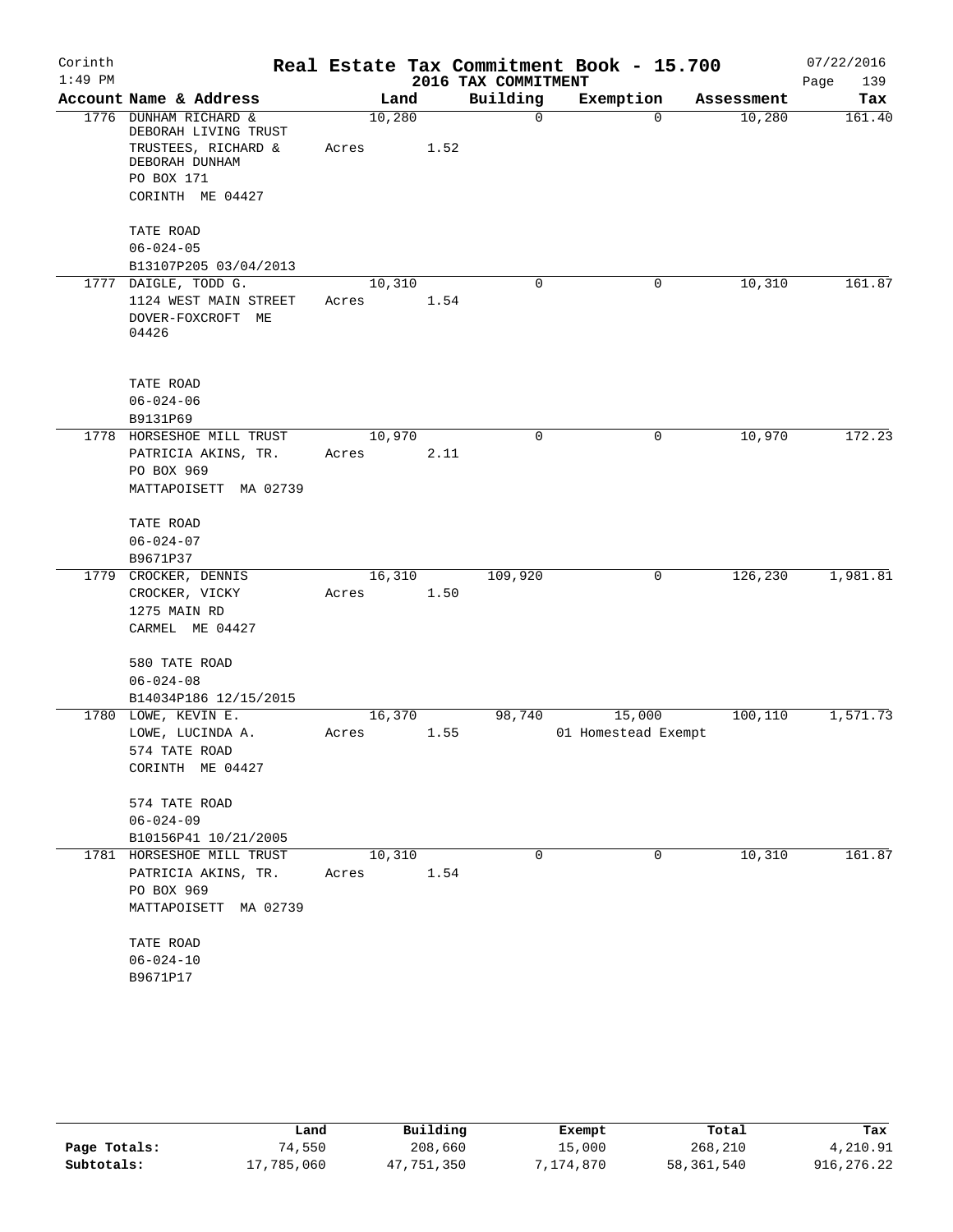| Corinth   |                                                           |         |       |                     | Real Estate Tax Commitment Book - 15.700 |            | 07/22/2016  |
|-----------|-----------------------------------------------------------|---------|-------|---------------------|------------------------------------------|------------|-------------|
| $1:49$ PM |                                                           |         |       | 2016 TAX COMMITMENT |                                          |            | Page<br>140 |
|           | Account Name & Address                                    |         | Land  | Building            | Exemption                                | Assessment | Tax         |
|           | 1782 DUNHAM RICHARD &<br>DEBORAH LIVING TRUST             | 10, 310 |       | $\mathbf 0$         | $\Omega$                                 | 10,310     | 161.87      |
|           | TRUSTEES, RICHARD &<br>DEBORAH DUNHAM<br>PO BOX 171       | Acres   | 1.54  |                     |                                          |            |             |
|           | CORINTH ME 04427                                          |         |       |                     |                                          |            |             |
|           | TATE ROAD                                                 |         |       |                     |                                          |            |             |
|           | $06 - 024 - 11$                                           |         |       |                     |                                          |            |             |
|           | B13107P208 03/04/2013                                     |         |       |                     |                                          |            |             |
|           | 601 LARCOMBE, JEREMY J.                                   | 15,520  |       | 60,560              | 0                                        | 76,080     | 1,194.46    |
|           | 603 MAIN ROAD<br>EDDINGTON ME 04428                       | Acres   | 1.95  |                     |                                          |            |             |
|           | 42 RABBIT PATH                                            |         |       |                     |                                          |            |             |
|           | $06 - 024 - 12$                                           |         |       |                     |                                          |            |             |
|           | B13855P1 06/03/2015                                       |         |       |                     |                                          |            |             |
|           | 1112 JOHNSON, BRAD S.                                     | 26,680  |       | 14,190              | 0                                        | 40,870     | 641.66      |
|           | JOHNSON, JUNE L.                                          | Acres   | 14.50 |                     |                                          |            |             |
|           | 60 EXETER ROAD<br>CORINTH ME 04427                        |         |       |                     |                                          |            |             |
|           |                                                           |         |       |                     |                                          |            |             |
|           | 50 RABBIT PATH                                            |         |       |                     |                                          |            |             |
|           | $06 - 025$                                                |         |       |                     |                                          |            |             |
|           | B8467P235 11/26/2002                                      |         |       |                     |                                          |            |             |
|           | 1743 DUMAS, RICHARD J. I                                  | 15,870  |       | 31,740              | 15,000                                   | 32,610     | 511.98      |
|           | DUMAS, JANE<br>A. &<br>DUMAS, RICHARD J.II<br>PO BOX 4714 | Acres   | 30.80 |                     | 01 Homestead Exempt                      |            |             |
|           | AUGUSTA ME 04338                                          |         |       |                     |                                          |            |             |
|           | 76 RABBIT PATH<br>$06 - 025 - A$                          |         |       |                     |                                          |            |             |
|           | B13244P250 06/28/2013                                     |         |       |                     |                                          |            |             |
|           | 419 LARCOMBE, JEREMY J.                                   |         | 9,100 | 0                   | $\mathbf 0$                              | 9,100      | 142.87      |
|           | 42 RABBIT PATH                                            | Acres   | 6.52  |                     |                                          |            |             |
|           | CORINTH ME 04427                                          |         |       |                     |                                          |            |             |
|           | RABBIT PATH N/F OFF                                       |         |       |                     |                                          |            |             |
|           | $06 - 026$                                                |         |       |                     |                                          |            |             |
|           | B14094P221 03/04/2016                                     |         |       |                     |                                          |            |             |
|           | 987 NELSON, MARK C.                                       | 11,330  |       | $\mathbf 0$         | $\mathbf 0$                              | 11,330     | 177.88      |
|           | PO BOX 2658                                               | Acres   | 15.00 |                     |                                          |            |             |
|           | BANGOR ME 04402                                           |         |       |                     |                                          |            |             |
|           | RABBIT PATH N/F OFF                                       |         |       |                     |                                          |            |             |
|           | $06 - 027$                                                |         |       |                     |                                          |            |             |
|           | B13500P45 04/08/2014 B5667P60                             |         |       |                     |                                          |            |             |

|              | Land       | Building   | Exempt    | Total      | Tax        |
|--------------|------------|------------|-----------|------------|------------|
| Page Totals: | 88,810     | 106,490    | 15,000    | 180,300    | 2,830.72   |
| Subtotals:   | 17,873,870 | 47,857,840 | 7,189,870 | 58,541,840 | 919,106.94 |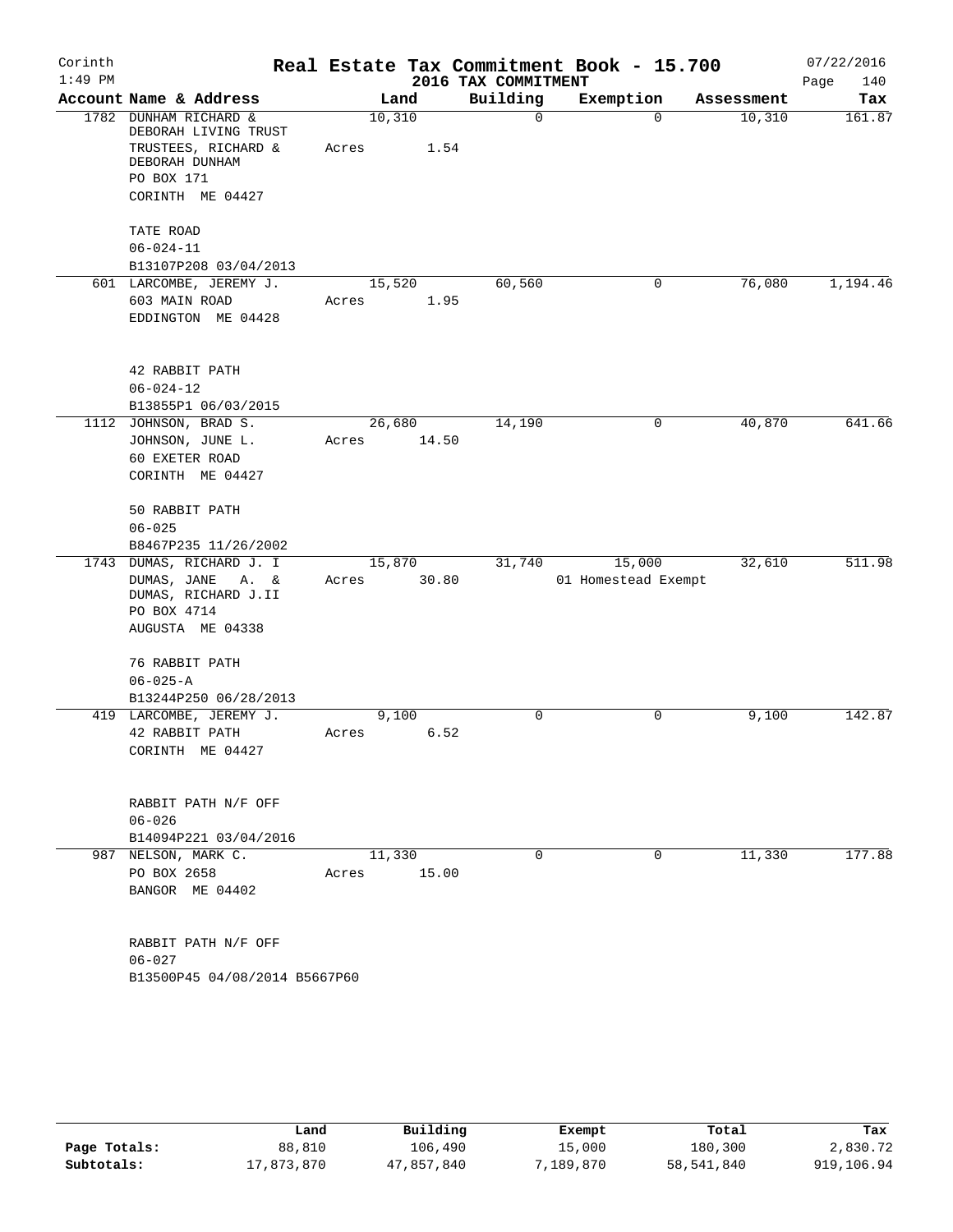| Corinth<br>$1:49$ PM |                                       |        |        |                                 | Real Estate Tax Commitment Book - 15.700 |            | 07/22/2016         |
|----------------------|---------------------------------------|--------|--------|---------------------------------|------------------------------------------|------------|--------------------|
|                      | Account Name & Address                | Land   |        | 2016 TAX COMMITMENT<br>Building | Exemption                                | Assessment | Page<br>141<br>Tax |
|                      | 985 FLANAGAN, MICHAEL C.              | 69,040 |        | $\mathbf 0$                     | $\Omega$                                 | 69,040     | 1,083.93           |
|                      | FLANAGAN, LAURA M.C.                  | Acres  | 215.00 |                                 |                                          |            |                    |
|                      | 1485 SOUTH 35TH AVENUE                |        |        |                                 |                                          |            |                    |
|                      | YUMA AZ 85364                         |        |        |                                 |                                          |            |                    |
|                      | RABBIT PATH N/F OFF                   |        |        |                                 |                                          |            |                    |
|                      | $06 - 028$                            |        |        |                                 |                                          |            |                    |
|                      | B10120P25 10/03/2005                  |        |        |                                 |                                          |            |                    |
|                      | 576 FOOTE, DONALD L.                  | 16,860 |        | 17,590                          | 0                                        | 34,450     | 540.87             |
|                      | FOOTE, DIANE B                        | Acres  | 65.00  |                                 |                                          |            |                    |
|                      | 7 MAPLEWOOD ROAD<br>CENTER OSSIPEE NH |        |        |                                 |                                          |            |                    |
|                      | 03814-6726                            |        |        |                                 |                                          |            |                    |
|                      | RABBIT PATH @ HUDS TL                 |        |        |                                 |                                          |            |                    |
|                      | N/F                                   |        |        |                                 |                                          |            |                    |
|                      | $06 - 029$<br>B13741P344 01/08/2015   |        |        |                                 |                                          |            |                    |
|                      | 1211 SLATE, SUE I.                    | 14,230 |        | 0                               | 0                                        | 14,230     | 223.41             |
|                      | MITTON, SALLY I.                      | Acres  | 15.23  |                                 |                                          |            |                    |
|                      | 976 GREENBUSH ROAD                    |        |        |                                 |                                          |            |                    |
|                      | EXETER ME 04425                       |        |        |                                 |                                          |            |                    |
|                      | RABBIT PATH @ HUDS N/F                |        |        |                                 |                                          |            |                    |
|                      | OFF<br>$06 - 030$                     |        |        |                                 |                                          |            |                    |
|                      | B14013P302 11/19/2015                 |        |        |                                 |                                          |            |                    |
|                      | 783 JOY, HARRY S.                     | 9,570  |        | $\mathbf 0$                     | 0                                        | 9,570      | 150.25             |
|                      | BAILLARGEON, TODD C                   | Acres  | 5.50   |                                 |                                          |            |                    |
|                      | 563 TATE ROAD                         |        |        |                                 |                                          |            |                    |
|                      | CORINTH ME 04427                      |        |        |                                 |                                          |            |                    |
|                      | RABBIT PATH @ HUDS N/F                |        |        |                                 |                                          |            |                    |
|                      | OFF<br>$06 - 031$                     |        |        |                                 |                                          |            |                    |
|                      | B8727P263                             |        |        |                                 |                                          |            |                    |
|                      | 377 MCGURN, STANLEY                   | 14,080 |        | 0                               | 0                                        | 14,080     | 221.06             |
|                      | 9 ALTON TANNERY ROAD                  | Acres  | 20.00  |                                 |                                          |            |                    |
|                      | HUDSON ME 04449                       |        |        |                                 |                                          |            |                    |
|                      | RABBIT PATH @ HUDS TL                 |        |        |                                 |                                          |            |                    |
|                      | N/F                                   |        |        |                                 |                                          |            |                    |
|                      | $06 - 032$                            |        |        |                                 |                                          |            |                    |
|                      | B13801P261 04/02/2015                 |        |        |                                 |                                          |            |                    |
|                      | 1428 SOUVE, DEREK C.                  | 15,470 |        | $\Omega$                        | 0                                        | 15,470     | 242.88             |
|                      | SOUVE, FAYE L.                        | Acres  | 41.00  |                                 |                                          |            |                    |
|                      | PO BOX 95                             |        |        |                                 |                                          |            |                    |
|                      | HANOVER ME 04237                      |        |        |                                 |                                          |            |                    |
|                      | MAIN STREET N/F OFF                   |        |        |                                 |                                          |            |                    |
|                      | $06 - 033$                            |        |        |                                 |                                          |            |                    |
|                      | B11901P82 09/02/2009                  |        |        |                                 |                                          |            |                    |
|                      |                                       |        |        |                                 |                                          |            |                    |

|              | Land       | Building   | Exempt    | Total      | Tax        |
|--------------|------------|------------|-----------|------------|------------|
| Page Totals: | 139,250    | 17,590     |           | 156,840    | 2,462.40   |
| Subtotals:   | 18,013,120 | 47,875,430 | 7,189,870 | 58,698,680 | 921,569.34 |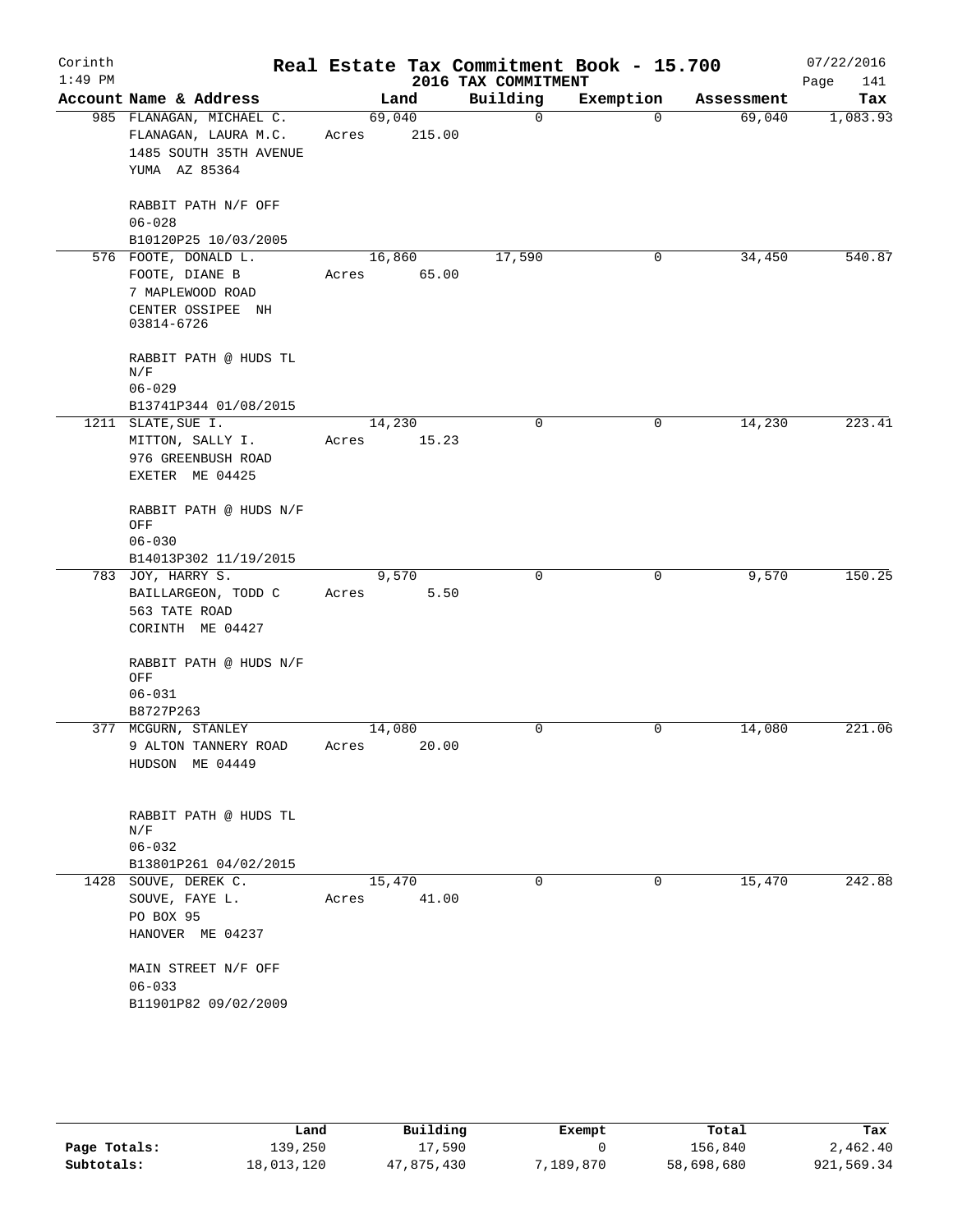| Corinth   |                            |       |             |                     | Real Estate Tax Commitment Book - 15.700 |            | 07/22/2016  |
|-----------|----------------------------|-------|-------------|---------------------|------------------------------------------|------------|-------------|
| $1:49$ PM |                            |       |             | 2016 TAX COMMITMENT |                                          |            | 142<br>Page |
|           | Account Name & Address     |       | Land        | Building            | Exemption                                | Assessment | Tax         |
|           | 1335 TATE JR, OSCAR G.     |       | 15,480      | 0                   | $\Omega$                                 | 15,480     | 243.04      |
|           | PR. TATE, BERNADINE        | Acres | 6.00        |                     |                                          |            |             |
|           | 1004 MAIN STREET           |       |             |                     |                                          |            |             |
|           | CORINTH ME 04427           |       |             |                     |                                          |            |             |
|           | RABBIT PATH                |       |             |                     |                                          |            |             |
|           | $06 - 033 - A$             |       |             |                     |                                          |            |             |
|           | B12954P187 09/24/2012      |       |             |                     |                                          |            |             |
|           | 1506 WILCOX, RONALD J.     |       | 700         | 0                   | $\mathbf 0$                              | 700        | 10.99       |
|           | WILCOX, LORRAINE E.        | Acres | 7.00        |                     |                                          |            |             |
|           | 1304 MAIN STREET           |       |             |                     |                                          |            |             |
|           | CORINTH ME 04427           |       |             |                     |                                          |            |             |
|           | RABBIT PATH OFF            |       |             |                     |                                          |            |             |
|           | $06 - 033 - B$             |       |             |                     |                                          |            |             |
|           | B3750P143                  |       |             |                     |                                          |            |             |
|           | 680 HARDING, ERVIN         |       | 11,330      | 0                   | 0                                        | 11,330     | 177.88      |
|           | HARDING, ROBERTA           | Acres | 15.00       |                     |                                          |            |             |
|           | CO-TRUSTEES                |       |             |                     |                                          |            |             |
|           | 10544 GLENVIEW WAY         |       |             |                     |                                          |            |             |
|           | RANCHO CORDOVA CA<br>95670 |       |             |                     |                                          |            |             |
|           | RABBIT PATH N/F OFF        |       |             |                     |                                          |            |             |
|           | $06 - 034$                 |       |             |                     |                                          |            |             |
|           | B3522P324                  |       |             |                     |                                          |            |             |
|           | 114 BERRY, D. J. & SON,    |       | 25,670      | 6,000               | 0                                        | 31,670     | 497.22      |
|           | INC.<br>10 MUDGETT ROAD    | Acres | 41.10       |                     |                                          |            |             |
|           | KENDUSKEAG ME 04450        |       |             |                     |                                          |            |             |
|           |                            |       |             |                     |                                          |            |             |
|           | RABBIT PATH                |       |             |                     |                                          |            |             |
|           | $06 - 035$                 |       |             |                     |                                          |            |             |
|           | B4799P97                   |       |             |                     |                                          |            |             |
|           | 1464 SCHWARZE, JOHN D.     |       | 16,580      | $\mathbf 0$         | 0                                        | 16,580     | 260.31      |
|           | SCHWARZE, SALLY A.         |       | Acres 45.00 |                     |                                          |            |             |
|           | 7 ASPEN WAY                |       |             |                     |                                          |            |             |
|           | BREWER, ME 04412           |       |             |                     |                                          |            |             |
|           | RABBIT PATH @ HUDS N/F     |       |             |                     |                                          |            |             |
|           | OFF                        |       |             |                     |                                          |            |             |
|           | $06 - 036$                 |       |             |                     |                                          |            |             |
|           | B7278P271                  |       |             |                     |                                          |            |             |
|           | 1723 SOUVE, DEREK C.       |       | 12,570      | 10,740              | 0                                        | 23,310     | 365.97      |
|           | SOUVE, FAYE L.             | Acres | 41.00       |                     |                                          |            |             |
|           | PO BOX 95                  |       |             |                     |                                          |            |             |
|           | HANOVER ME 04237           |       |             |                     |                                          |            |             |
|           | DIAMOND LANE               |       |             |                     |                                          |            |             |
|           | $06 - 037$                 |       |             |                     |                                          |            |             |
|           | B11901P82 09/02/2009       |       |             |                     |                                          |            |             |

|              | Land       | Building   | Exempt    | Total      | Tax          |
|--------------|------------|------------|-----------|------------|--------------|
| Page Totals: | 82,330     | 16,740     |           | 99,070     | 1,555.41     |
| Subtotals:   | 18,095,450 | 47,892,170 | 7,189,870 | 58,797,750 | 923, 124. 75 |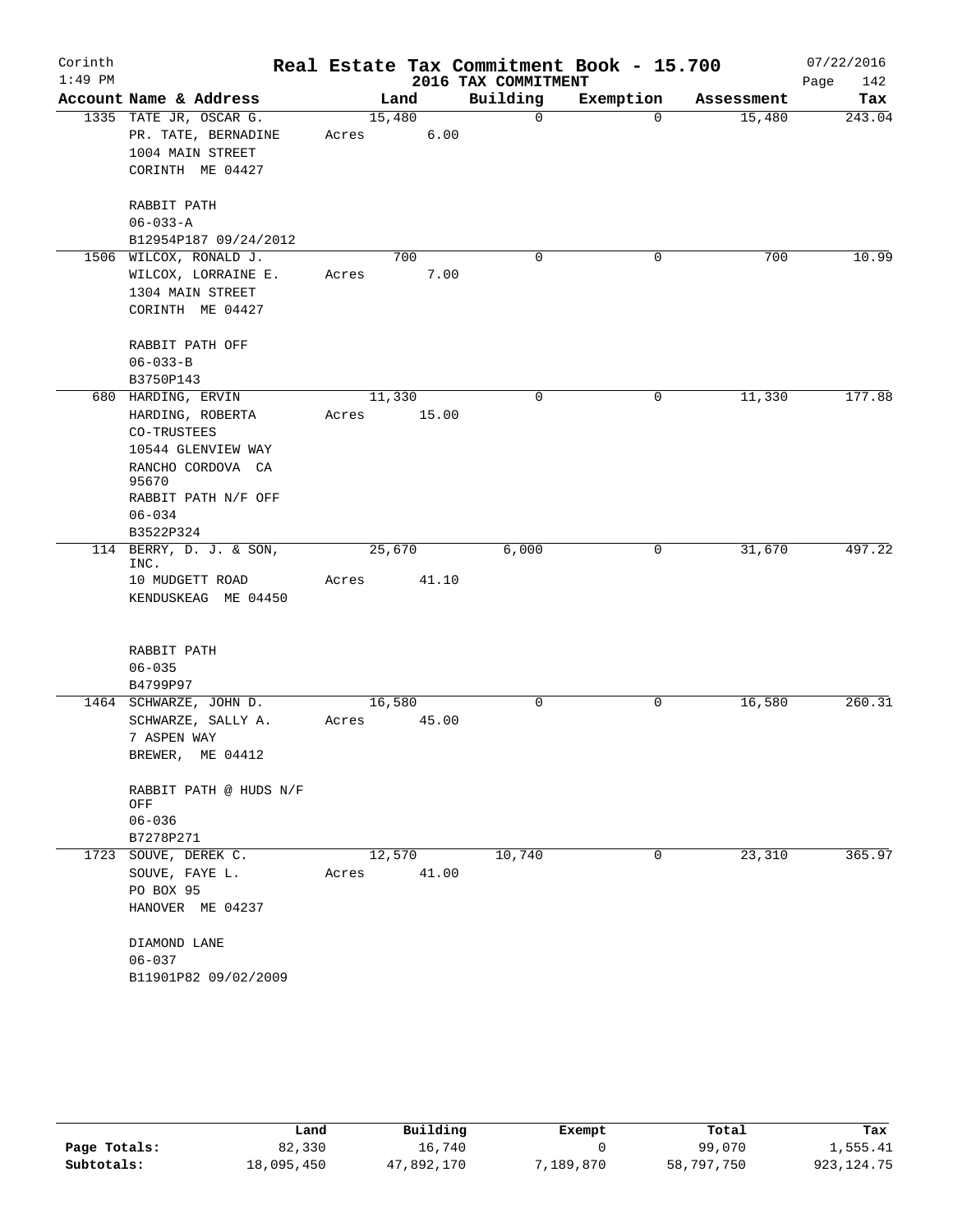| Corinth   |                                                  |        |       |                     | Real Estate Tax Commitment Book - 15.700 |            | 07/22/2016  |
|-----------|--------------------------------------------------|--------|-------|---------------------|------------------------------------------|------------|-------------|
| $1:49$ PM |                                                  |        |       | 2016 TAX COMMITMENT |                                          |            | Page<br>143 |
|           | Account Name & Address                           |        | Land  | Building            | Exemption                                | Assessment | Tax         |
| 36        | BLUEWATER SPORTSMAN'S<br>INC                     | 19,350 |       | 23,180              | $\mathbf 0$                              | 42,530     | 667.72      |
|           | PO BOX 6895                                      | Acres  | 43.60 |                     |                                          |            |             |
|           | WARRWICK RI 02886                                |        |       |                     |                                          |            |             |
|           | 219 RABBIT PATH                                  |        |       |                     |                                          |            |             |
|           | $06 - 038$                                       |        |       |                     |                                          |            |             |
|           | B13110P296 03/06/2013                            |        |       |                     |                                          |            |             |
|           | 902 PETROSKI, JAMES                              | 23,270 |       | 27,680              | 0                                        | 50,950     | 799.92      |
|           | PETROSKI, ELEANOR                                | Acres  | 41.00 |                     |                                          |            |             |
|           | c/o JON MCINTYRE                                 |        |       |                     |                                          |            |             |
|           | 58 ARK ROAD                                      |        |       |                     |                                          |            |             |
|           | MEDFORD NJ 08055                                 |        |       |                     |                                          |            |             |
|           | 121 DIAMOND LANE                                 |        |       |                     |                                          |            |             |
|           | $06 - 039$                                       |        |       |                     |                                          |            |             |
|           | B8226P291                                        |        |       |                     |                                          |            |             |
|           | 1429 CLARK, ALBERT                               | 26,270 |       | 7,940               | 0                                        | 34,210     | 537.10      |
|           | CLARK, DENISE                                    | Acres  | 87.00 |                     |                                          |            |             |
|           | 96 MOREY ROAD                                    |        |       |                     |                                          |            |             |
|           | KENDUSKEAG ME 04450                              |        |       |                     |                                          |            |             |
|           | 161 RABBIT PATH                                  |        |       |                     |                                          |            |             |
|           | $06 - 040$                                       |        |       |                     |                                          |            |             |
|           | B5165P19 10/23/2013                              |        |       |                     |                                          |            |             |
|           | 873 DAVIS, ELIZABETH A.                          | 20,110 | 48.50 | 30,240              | 0                                        | 50,350     | 790.49      |
|           | VELASQUEZ, MARY MARDEN<br>7220 VIA CORRETO DRIVE | Acres  |       |                     |                                          |            |             |
|           | AUSTIN TX 78749                                  |        |       |                     |                                          |            |             |
|           |                                                  |        |       |                     |                                          |            |             |
|           | 101 RABBIT PATH                                  |        |       |                     |                                          |            |             |
|           | $06 - 041$                                       |        |       |                     |                                          |            |             |
|           | B11303P217 02/25/2008 B11247P20 12/21/2007       |        |       |                     |                                          |            |             |
|           | 1046 PHILBRICK-COOPER,<br>RAYMOND J.             | 27,170 |       | 76,860              | 15,000                                   | 89,030     | 1,397.77    |
|           | PHILBRICK-COOPER,<br>ANDREA M.                   | Acres  | 43.00 |                     | 01 Homestead Exempt                      |            |             |
|           | 64 DIAMOND LANE                                  |        |       |                     |                                          |            |             |
|           | CORINTH ME 04427                                 |        |       |                     |                                          |            |             |
|           | 64 DIAMOND LANE                                  |        |       |                     |                                          |            |             |
|           | $06 - 042$                                       |        |       |                     |                                          |            |             |
|           | B5802P305                                        |        |       |                     |                                          |            |             |
|           | 279 CHAPMAN, CRAIG A.                            | 16,410 |       | $\Omega$            | $\mathbf 0$                              | 16,410     | 257.64      |
|           | 99 7TH ST                                        | Acres  | 44.30 |                     |                                          |            |             |
|           | BANGOR ME 04401-5922                             |        |       |                     |                                          |            |             |
|           | RABBIT PATH                                      |        |       |                     |                                          |            |             |
|           | $06 - 043$                                       |        |       |                     |                                          |            |             |
|           | B13507P52 04/17/2014 B10611P201 08/23/2006       |        |       |                     |                                          |            |             |

|              | Land       | Building   | Exempt    | Total      | Tax        |
|--------------|------------|------------|-----------|------------|------------|
| Page Totals: | 132,580    | 165,900    | 15,000    | 283,480    | 4,450.64   |
| Subtotals:   | 18,228,030 | 48,058,070 | 7,204,870 | 59,081,230 | 927,575.39 |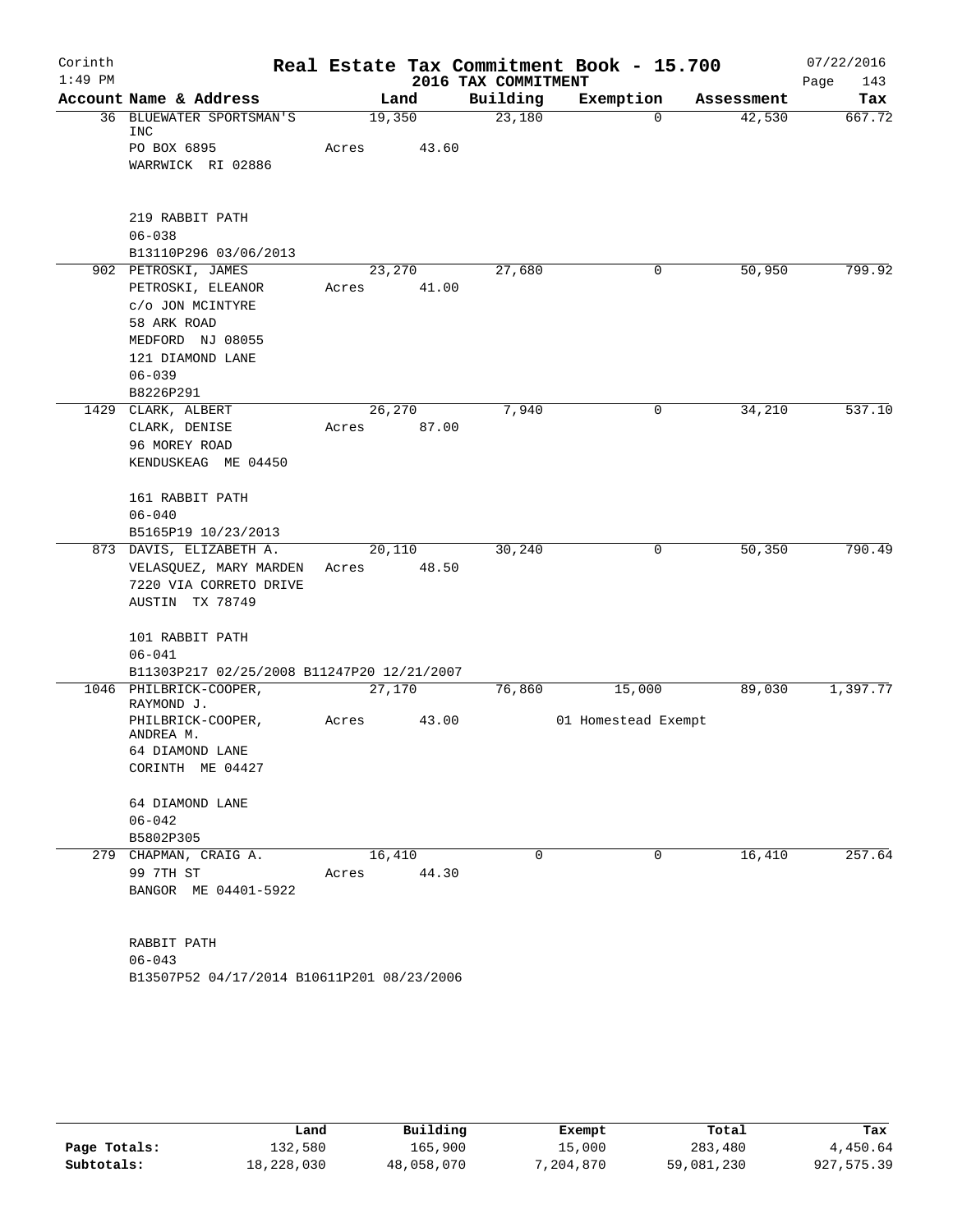| Corinth<br>$1:49$ PM       |                                                                                                              |                 |                       |                                 | Real Estate Tax Commitment Book - 15.700    |                       | 07/22/2016             |
|----------------------------|--------------------------------------------------------------------------------------------------------------|-----------------|-----------------------|---------------------------------|---------------------------------------------|-----------------------|------------------------|
|                            | Account Name & Address                                                                                       |                 | Land                  | 2016 TAX COMMITMENT<br>Building | Exemption                                   | Assessment            | Page<br>144<br>Tax     |
|                            | 1293 STRECK, ALAN R.<br>DOMIT JR, EDWARD J.<br>26 PLEASANT ST<br>MIDDLETON MA 01949                          | 33,250<br>Acres | 39.30                 | 18,540                          | 0                                           | 51,790                | 813.10                 |
|                            | EXETER ROAD<br>$07 - 001$                                                                                    |                 |                       |                                 |                                             |                       |                        |
|                            | B4377P318                                                                                                    |                 |                       |                                 |                                             |                       |                        |
|                            | 1431 BUTLER, BEN M.<br>301 COBORO ROAD<br>STETSON ME 04488                                                   | 31,110<br>Acres | 10.75                 | 20,480                          | 0                                           | 51,590                | 809.96                 |
|                            | 607 EXETER ROAD<br>$07 - 001 - 01$<br>B12583P325 09/06/2011 B7664P209                                        |                 |                       |                                 |                                             |                       |                        |
|                            | 659 GRINDLE, ERNEST W.<br>GRINDLE, MARY E.<br>593 EXETER ROAD<br>CORINTH ME 04427                            | 27,140<br>Acres | 10.84                 | 64,320                          | 21,000<br>01 Homestead Exempt<br>22 Veteran | 70,460                | 1,106.22               |
|                            | 593 EXETER ROAD<br>$07 - 001 - 02$<br>B4420P418                                                              |                 |                       |                                 |                                             |                       |                        |
|                            | 1041 STROUT, GARY L.<br>647 BRADFORD RD.<br>CHARLESTON ME 04422                                              | 17,270<br>Acres | 11.54                 | 0                               | 0                                           | 17,270                | 271.14                 |
|                            | EXETER ROAD<br>$07 - 001 - 03$<br>B7387P71                                                                   |                 |                       |                                 |                                             |                       |                        |
|                            | 1020 STARBIRD, RICKY A. SR.<br>STARBIRD, MARY T.<br>608 CHAMBERLAIN MEETING<br>HOUSE ROAD<br>EXETER ME 04435 | 23,530<br>Acres | 11.83                 | 138,510                         | 0                                           | 162,040               | 2,544.03               |
|                            | 573 EXETER ROAD<br>$07 - 001 - 04$<br>B13957P309 09/10/2015                                                  |                 |                       |                                 |                                             |                       |                        |
|                            | 1297 STROUT, GARY L.<br>STROUT, CHERYL E.<br>647 BRADFORD RD.<br>CHARLESTON ME 04422                         | 28,270<br>Acres | 10.36                 | 140,560                         | 0                                           | 168,830               | 2,650.63               |
|                            | 565 EXETER ROAD<br>$07 - 001 - 05$<br>B2617P265                                                              |                 |                       |                                 |                                             |                       |                        |
|                            | 1298 STROUT, GARY L.<br>STROUT, CHERYL E.<br>647 BRADFORD RD.<br>CHARLESTON ME 04422                         | 20,900<br>Acres | 12.50                 | $\mathbf 0$                     | 0                                           | 20,900                | 328.13                 |
|                            | EXETER ROAD<br>$07 - 001 - 05A$<br>B5002P99                                                                  |                 |                       |                                 |                                             |                       |                        |
|                            | Land                                                                                                         |                 | Building              |                                 | Exempt                                      | Total                 | Tax                    |
| Page Totals:<br>Subtotals: | 181,470<br>18,409,500                                                                                        |                 | 382,410<br>48,440,480 |                                 | 21,000<br>7,225,870                         | 542,880<br>59,624,110 | 8,523.21<br>936,098.60 |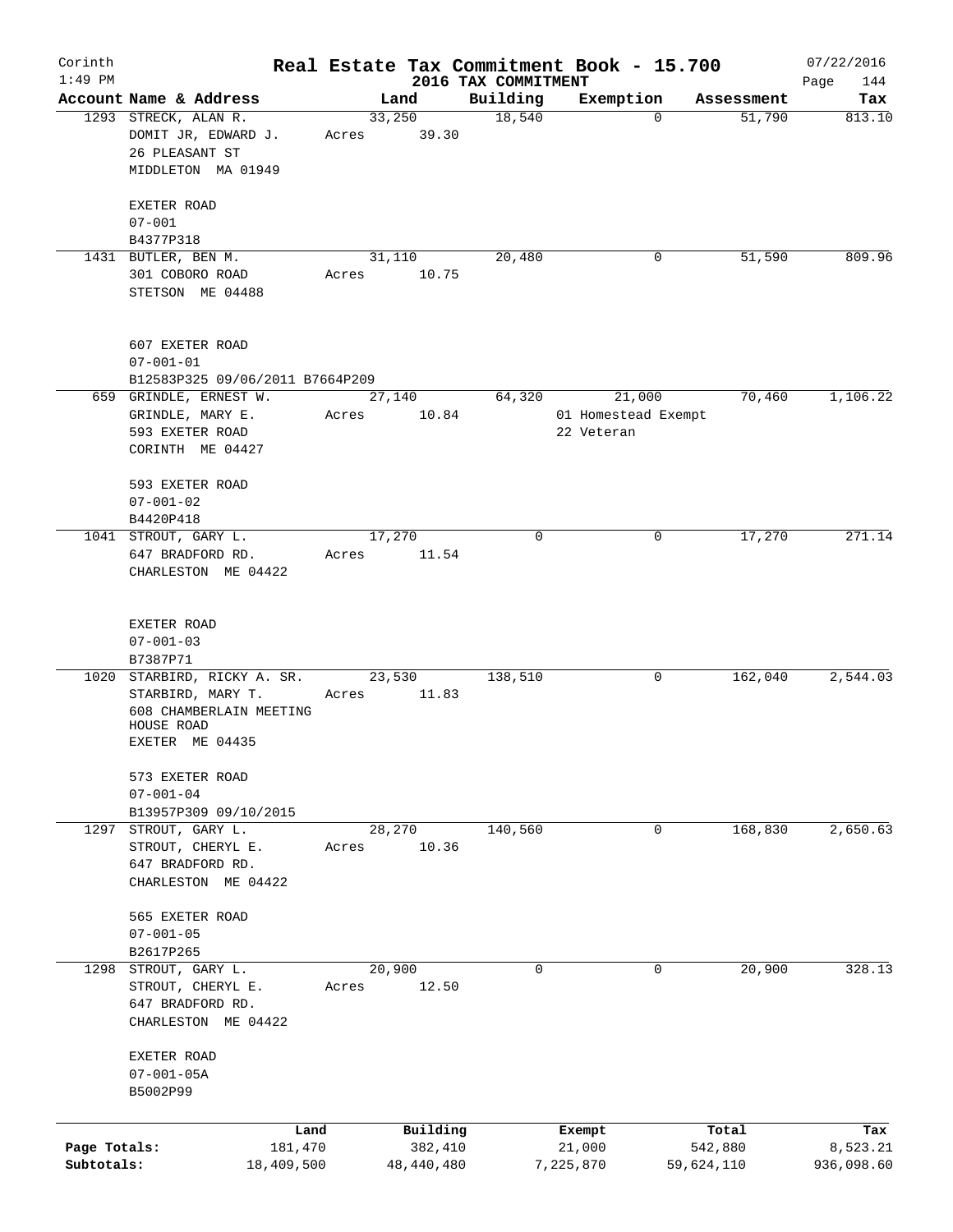| Corinth<br>$1:49$ PM |                                                                                 |                 |        | 2016 TAX COMMITMENT | Real Estate Tax Commitment Book - 15.700 |            | 07/22/2016<br>Page<br>145 |
|----------------------|---------------------------------------------------------------------------------|-----------------|--------|---------------------|------------------------------------------|------------|---------------------------|
|                      | Account Name & Address                                                          |                 | Land   | Building            | Exemption                                | Assessment | Tax                       |
| 1049                 | BLUE WATER SPORTSMANS<br>INC.                                                   | 20,970          |        | $\mathbf 0$         | $\mathbf 0$                              | 20,970     | 329.23                    |
|                      | P.O. BOX 6895<br>WARWICK RI 02886                                               | Acres           | 10.73  |                     |                                          |            |                           |
|                      | GLENWOOD DRIVE<br>$07 - 001 - 06$<br>B7197P232                                  |                 |        |                     |                                          |            |                           |
|                      | 99 HAYDEN, ALLEN R.<br>HAYDEN, ANNETTE M.<br>87 BIRCH STREET<br>BANGOR ME 04401 | 18,160<br>Acres | 12.78  | 18,090              | 0                                        | 36,250     | 569.13                    |
|                      | 90 GLENWOOD DRIVE<br>$07 - 001 - 07$                                            |                 |        |                     |                                          |            |                           |
|                      | B12740P126 02/24/2012<br>1381 BLUE WATER SPORTSMANS                             |                 |        | 10,060              | 0                                        | 30,140     | 473.20                    |
|                      | INC.<br>PO BOX 6895                                                             | 20,080<br>Acres | 11.50  |                     |                                          |            |                           |
|                      | WARWICK RI 02886-2412                                                           |                 |        |                     |                                          |            |                           |
|                      | 130 GLENWOOD DRIVE<br>$07 - 001 - 08$<br>B8422P103                              |                 |        |                     |                                          |            |                           |
|                      | 151 BLUE WATER SPORTSMANS<br>INC.                                               | 22,310          |        | 25,980              | 0                                        | 48,290     | 758.15                    |
|                      | P.O. BOX 6895<br>WARWICK RI 02886                                               | Acres           | 14.60  |                     |                                          |            |                           |
|                      | 135 GLENWOOD DRIVE<br>$07 - 001 - 09$                                           |                 |        |                     |                                          |            |                           |
|                      | B5918P23<br>605 GOLDSMITH, RONALD M.                                            | 22,960          |        | 125,700             | 15,000                                   | 133,660    | 2,098.46                  |
|                      | GOLDSMITH, CHERYL L.<br>613 EXETER ROAD<br>CORINTH ME 04427                     | Acres           | 11.04  |                     | 01 Homestead Exempt                      |            |                           |
|                      | 613 EXETER ROAD<br>$07 - 001 - 10$                                              |                 |        |                     |                                          |            |                           |
|                      | B3347P255                                                                       |                 |        |                     |                                          |            |                           |
|                      | 358 CRANE, JAMES V.<br>CRANE, NEIL & LOIS<br>69 CRANE ROAD<br>EXETER ME 04435   | 69,910<br>Acres | 240.00 | 0                   | $\mathbf 0$                              | 69,910     | 1,097.59                  |
|                      | EXETER ROAD<br>$07 - 002$                                                       |                 |        |                     |                                          |            |                           |
|                      | B12251P261 07/20/2010                                                           |                 |        |                     |                                          |            |                           |

|              | Land       | Building   | Exempt    | Total      | Tax         |
|--------------|------------|------------|-----------|------------|-------------|
| Page Totals: | 174,390    | 179,830    | 15,000    | 339,220    | 5,325.76    |
| Subtotals:   | 18,583,890 | 48,620,310 | 7,240,870 | 59,963,330 | 941, 424.36 |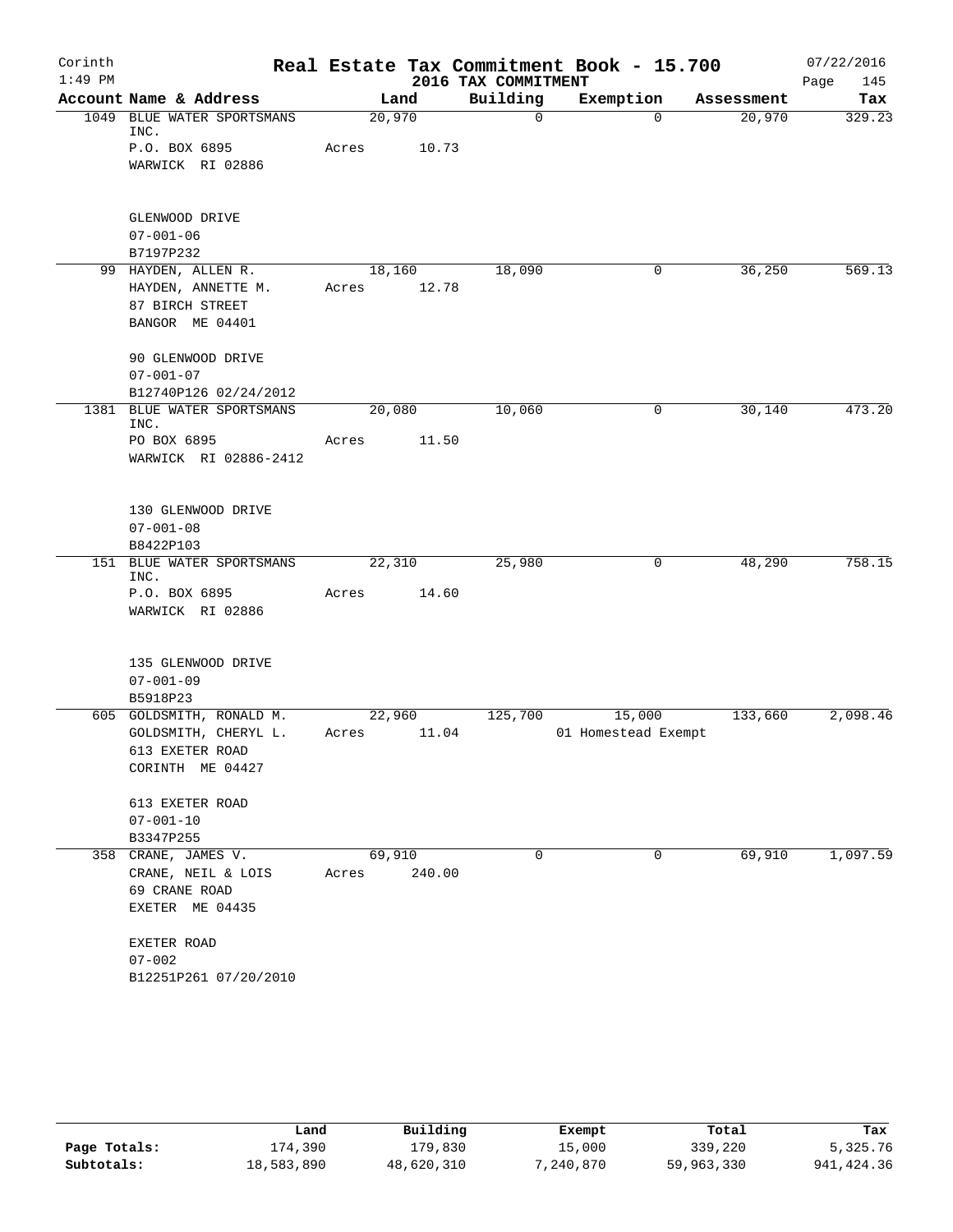| Corinth      |                                     |       |                |                                 | Real Estate Tax Commitment Book - 15.700 |            | 07/22/2016    |
|--------------|-------------------------------------|-------|----------------|---------------------------------|------------------------------------------|------------|---------------|
| $1:49$ PM    | Account Name & Address              |       |                | 2016 TAX COMMITMENT<br>Building |                                          | Assessment | Page<br>146   |
|              | 1393 SAWYER, ANGEL T.               |       | Land<br>29,250 | 12,580                          | Exemption<br>$\mathbf 0$                 | 41,830     | Tax<br>656.73 |
|              | 237 EXETER ROAD                     | Acres | 38.50          |                                 |                                          |            |               |
|              | CORINTH ME 04427                    |       |                |                                 |                                          |            |               |
|              |                                     |       |                |                                 |                                          |            |               |
|              | 504 EXETER ROAD                     |       |                |                                 |                                          |            |               |
|              | $07 - 003$                          |       |                |                                 |                                          |            |               |
|              | B4868P134                           |       |                |                                 |                                          |            |               |
|              | 2055 LILLEY, JONATHON               |       | 0              | 33,510                          | 15,000                                   | 18,510     | 290.61        |
|              | LILLEY, MOLLY                       |       |                |                                 | 01 Homestead Exempt                      |            |               |
|              |                                     |       |                |                                 |                                          |            |               |
|              | 504 EXETER ROAD<br>CORINTH ME 04427 |       |                |                                 |                                          |            |               |
|              |                                     |       |                |                                 |                                          |            |               |
|              | 504 EXETER ROAD                     |       |                |                                 |                                          |            |               |
|              | $07 - 003 - 1H$                     |       |                |                                 |                                          |            |               |
|              | 210 BUSWELL, MARK D.                |       | 15,830         | 62,910                          | 15,000                                   | 63,740     | 1,000.72      |
|              | BUSWELL, HOPE E.                    | Acres | 2.00           |                                 | 01 Homestead Exempt                      |            |               |
|              | 523 EXETER ROAD                     |       |                |                                 |                                          |            |               |
|              | CORINTH ME 04427                    |       |                |                                 |                                          |            |               |
|              |                                     |       |                |                                 |                                          |            |               |
|              | 523 EXETER ROAD                     |       |                |                                 |                                          |            |               |
|              | $07 - 004$                          |       |                |                                 |                                          |            |               |
|              | B13063P107 01/04/2012               |       |                |                                 |                                          |            |               |
|              | 49 BACON, FRANCES C.                |       | 22,380         | $\mathbf 0$                     | 0                                        | 22,380     | 351.37        |
|              | 195 MARSHVILLE ROAD                 | Acres | 34.25          |                                 |                                          |            |               |
|              | HARRINGTON ME 04643                 |       |                |                                 |                                          |            |               |
|              |                                     |       |                |                                 |                                          |            |               |
|              | TABER LANE                          |       |                |                                 |                                          |            |               |
|              | $07 - 005$                          |       |                |                                 |                                          |            |               |
|              | B13454P169 02/04/2014               |       |                |                                 |                                          |            |               |
| 93           | MOUNTAIN, THEODORE E.               |       | 16,330         | 34,890                          | 0                                        | 51,220     | 804.15        |
|              | (Heirs of)                          |       |                |                                 |                                          |            |               |
|              | MOUNTAIN, JEAN A. &                 | Acres | 0.90           |                                 |                                          |            |               |
|              | P.R. SCOTT, KARL                    |       |                |                                 |                                          |            |               |
|              | 300 OLIVER HILL ROAD                |       |                |                                 |                                          |            |               |
|              | GARLAND ME 04939                    |       |                |                                 |                                          |            |               |
|              | 505 EXETER ROAD                     |       |                |                                 |                                          |            |               |
|              | $07 - 005 - A$                      |       |                |                                 |                                          |            |               |
|              | B13693P257 11/05/2014               |       |                |                                 |                                          |            |               |
|              | 894 MACAULEY, JEFFREY S.            |       | 19,310         | 3,600                           | 15,000                                   | 7,910      | 124.19        |
|              | HENDRICKSON, LAURIE A.              | Acres | 9.30           |                                 | 01 Homestead Exempt                      |            |               |
|              | 87 TABER LANE                       |       |                |                                 |                                          |            |               |
|              | CORINTH ME 04427                    |       |                |                                 |                                          |            |               |
|              |                                     |       |                |                                 |                                          |            |               |
|              | 87 TABER LANE                       |       |                |                                 |                                          |            |               |
|              | $07 - 006$                          |       |                |                                 |                                          |            |               |
|              | 51 BACON, FRANCES C.                |       | 30,900         | 73,130                          | 0                                        | 104,030    | 1,633.27      |
|              | 195 MARSHVILLE ROAD                 | Acres | 38.00          |                                 |                                          |            |               |
|              | HARRINGTON ME 04643                 |       |                |                                 |                                          |            |               |
|              |                                     |       |                |                                 |                                          |            |               |
|              | 82 TABER LANE                       |       |                |                                 |                                          |            |               |
|              | $07 - 006 - A$                      |       |                |                                 |                                          |            |               |
|              | B13454P169 02/04/2014               |       |                |                                 |                                          |            |               |
|              |                                     |       |                |                                 |                                          |            |               |
|              |                                     | Land  | Building       |                                 | Exempt                                   | Total      | Tax           |
| Page Totals: | 134,000                             |       | 220,620        |                                 | 45,000                                   | 309,620    | 4,861.04      |

**Subtotals:** 18,717,890 48,840,930 7,285,870 60,272,950 946,285.40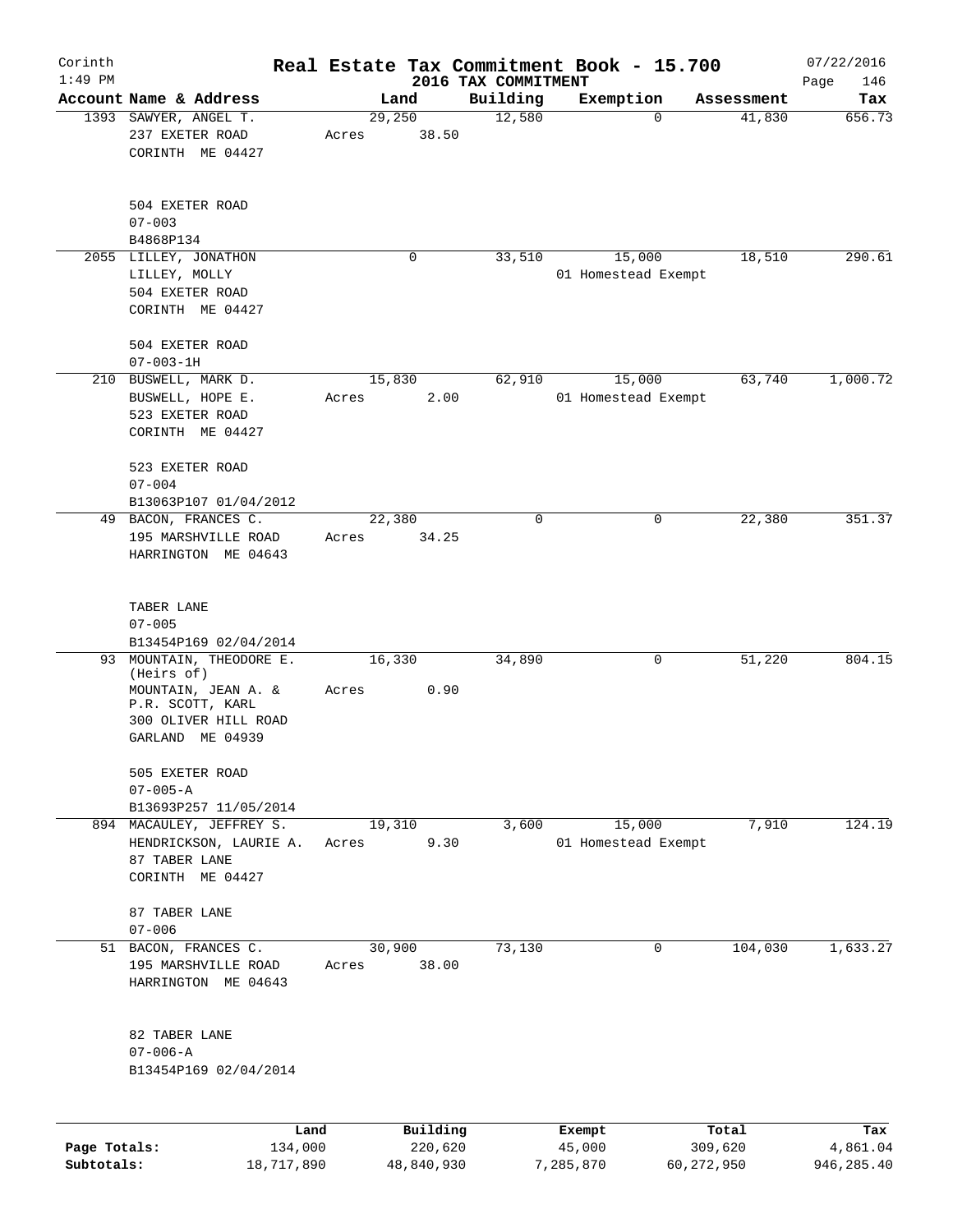| Corinth<br>$1:49$ PM |                                        |       |        | 2016 TAX COMMITMENT | Real Estate Tax Commitment Book - 15.700 |            | 07/22/2016         |
|----------------------|----------------------------------------|-------|--------|---------------------|------------------------------------------|------------|--------------------|
|                      | Account Name & Address                 |       | Land   | Building            | Exemption                                | Assessment | Page<br>147<br>Tax |
|                      | 669 HALOULAKOS,                        |       | 20,930 | 1,430               | $\mathbf 0$                              | 22,360     | 351.05             |
|                      | KONSTANTINOS                           |       |        |                     |                                          |            |                    |
|                      | 111 WEST BROADWAY                      | Acres | 9.70   |                     |                                          |            |                    |
|                      | DERRY NH 03038                         |       |        |                     |                                          |            |                    |
|                      |                                        |       |        |                     |                                          |            |                    |
|                      | 107 TABER LANE                         |       |        |                     |                                          |            |                    |
|                      | $07 - 006 - B$                         |       |        |                     |                                          |            |                    |
|                      | B5108P229                              |       |        |                     |                                          |            |                    |
|                      | 1240 SPEED, GERALD L<br>TRUSTEES LIV T |       | 24,350 | 0                   | $\mathbf 0$                              | 24,350     | 382.29             |
|                      | SPEED, WINIFRED I<br>TRUSTEES LIV      | Acres | 23.96  |                     |                                          |            |                    |
|                      | 173 GARLAND ROAD                       |       |        |                     |                                          |            |                    |
|                      | CORINTH ME 04427                       |       |        |                     |                                          |            |                    |
|                      | <b>EXETER ROAD</b>                     |       |        |                     |                                          |            |                    |
|                      | $07 - 007$                             |       |        |                     |                                          |            |                    |
|                      | B5943P244                              |       |        |                     |                                          |            |                    |
|                      | 50 BACON, FRANCES C.                   |       | 500    | 0                   | 0                                        | 500        | 7.85               |
|                      | 195 MARSHVILLE ROAD                    | Acres | 1.00   |                     |                                          |            |                    |
|                      | HARRINGTON ME 04643                    |       |        |                     |                                          |            |                    |
|                      |                                        |       |        |                     |                                          |            |                    |
|                      | TABER LANE                             |       |        |                     |                                          |            |                    |
|                      | $07 - 007 - A$                         |       |        |                     |                                          |            |                    |
|                      | B13454P169 02/04/2014                  |       |        |                     |                                          |            |                    |
|                      | 722 HICKS, TERRY D.                    |       | 22,030 | 0                   | 0                                        | 22,030     | 345.87             |
|                      | 121 BEANS MILL ROAD                    | Acres | 40.94  |                     |                                          |            |                    |
|                      | CORINTH ME 04427                       |       |        |                     |                                          |            |                    |
|                      |                                        |       |        |                     |                                          |            |                    |
|                      | EXETER ROAD                            |       |        |                     |                                          |            |                    |
|                      | $07 - 008$                             |       |        |                     |                                          |            |                    |
|                      | B3928P148                              |       |        |                     |                                          |            |                    |
| 1453                 | UNDERHILL, BRAD                        |       | 16,670 | 106,950             | 15,000                                   | 108,620    | 1,705.33           |
|                      | UNDERHILL, REBECCA                     | Acres | 2.30   |                     | 01 Homestead Exempt                      |            |                    |
|                      | 488 EXETER ROAD                        |       |        |                     |                                          |            |                    |
|                      | CORINTH ME 04427                       |       |        |                     |                                          |            |                    |
|                      | 488 EXETER ROAD                        |       |        |                     |                                          |            |                    |
|                      | $07 - 008 - A$                         |       |        |                     |                                          |            |                    |
|                      | B11573P263 10/29/2008 B7881P40         |       |        |                     |                                          |            |                    |
|                      | 407 KEEZER, ROLAND A.                  |       | 15,900 | 69,150              | 21,000                                   | 64,050     | 1,005.58           |
|                      | KEEZER, REBECCA A.<br>(HEIRS OF)       | Acres | 1.15   |                     | 01 Homestead Exempt                      |            |                    |
|                      | 478 EXETER ROAD                        |       |        |                     | 22 Veteran                               |            |                    |
|                      | CORINTH ME 04427                       |       |        |                     |                                          |            |                    |
|                      | 478 EXETER ROAD                        |       |        |                     |                                          |            |                    |
|                      | $07 - 008 - B$                         |       |        |                     |                                          |            |                    |
|                      | B8314P311                              |       |        |                     |                                          |            |                    |

|              | Land       | Building   | Exempt    | Total      | Tax        |
|--------------|------------|------------|-----------|------------|------------|
| Page Totals: | 100,380    | 177,530    | 36,000    | 241,910    | 3,797.97   |
| Subtotals:   | 18,818,270 | 49,018,460 | 7,321,870 | 60,514,860 | 950,083.37 |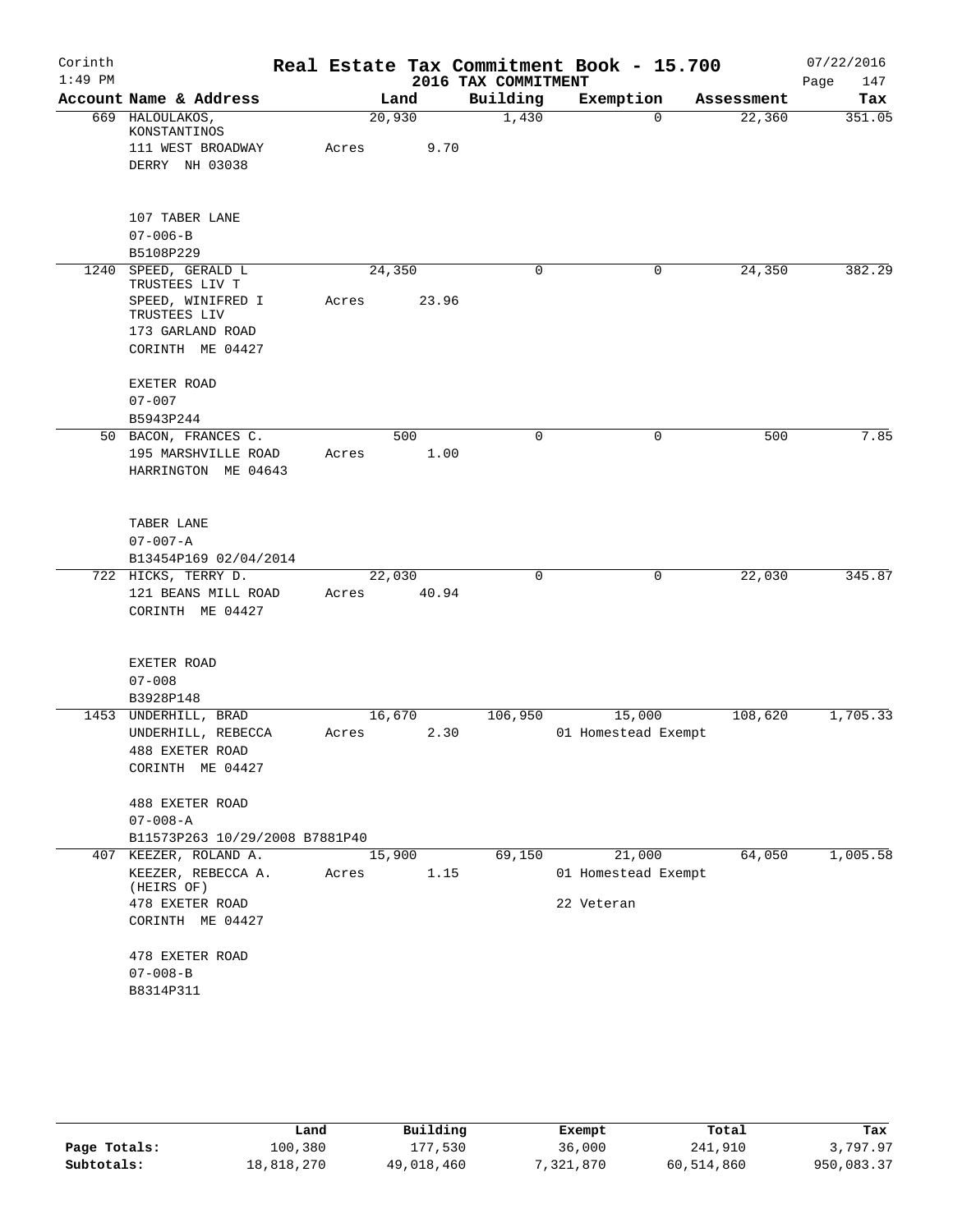| Corinth<br>$1:49$ PM |                            |              |                                 | Real Estate Tax Commitment Book - 15.700 |            | 07/22/2016         |
|----------------------|----------------------------|--------------|---------------------------------|------------------------------------------|------------|--------------------|
|                      | Account Name & Address     | Land         | 2016 TAX COMMITMENT<br>Building | Exemption                                | Assessment | Page<br>148<br>Tax |
|                      | 1303 HACKETT, DOUGLAS H.   | 16,370       | 32,360                          | 15,000                                   | 33,730     | 529.56             |
|                      | HACKETT, BETSY A.          | Acres        | 1.55                            | 01 Homestead Exempt                      |            |                    |
|                      | 470 EXETER ROAD            |              |                                 |                                          |            |                    |
|                      | CORINTH ME 04427           |              |                                 |                                          |            |                    |
|                      |                            |              |                                 |                                          |            |                    |
|                      | 470 EXETER ROAD            |              |                                 |                                          |            |                    |
|                      | $07 - 008 - C$             |              |                                 |                                          |            |                    |
|                      | B11420P104 05/30/2008      |              |                                 |                                          | 60,710     | 953.15             |
|                      | 779 NEWCOMBE, RANDY        | 19,210       | 56,500                          | 15,000                                   |            |                    |
|                      | 741 MAIN ST #B             | Acres        | 4.00                            | 01 Homestead Exempt                      |            |                    |
|                      | CORINTH ME 04427           |              |                                 |                                          |            |                    |
|                      |                            |              |                                 |                                          |            |                    |
|                      | 428 EXETER ROAD            |              |                                 |                                          |            |                    |
|                      | $07 - 008 - D$             |              |                                 |                                          |            |                    |
|                      | B11500P123 08/13/2008      |              |                                 |                                          |            |                    |
|                      | 1118 BEARDSLEY, CHARLES E. | 16,370       | 77,760                          | 15,000                                   | 79,130     | 1,242.34           |
|                      | BEARDSLEY, SUSAN G.        | Acres        | 1.55                            | 01 Homestead Exempt                      |            |                    |
|                      | JOHNSON                    |              |                                 |                                          |            |                    |
|                      | 462 EXETER ROAD            |              |                                 |                                          |            |                    |
|                      | CORINTH ME 04427           |              |                                 |                                          |            |                    |
|                      |                            |              |                                 |                                          |            |                    |
|                      | 462 EXETER ROAD            |              |                                 |                                          |            |                    |
|                      | $07 - 008 - E$             |              |                                 |                                          |            |                    |
|                      | B14002P201 10/30/2015      |              |                                 |                                          |            |                    |
|                      | 905 CAMPANA, MARIA LOUISE  | 31,860       | 112,150                         | 15,000                                   | 129,010    | 2,025.46           |
|                      | PO BOX 633                 | Acres        | 40.35                           | 01 Homestead Exempt                      |            |                    |
|                      | CORINTH ME 04427           |              |                                 |                                          |            |                    |
|                      |                            |              |                                 |                                          |            |                    |
|                      | 383 EXETER ROAD            |              |                                 |                                          |            |                    |
|                      | $07 - 009$                 |              |                                 |                                          |            |                    |
|                      | B6193P196                  |              |                                 |                                          |            |                    |
|                      | 86 BEAN, KENDALL B.        | 42,440       | 49,200                          | 21,000                                   | 70,640     | 1,109.05           |
|                      | BEAN, CARLENA F.           | Acres        | 31.24                           | 01 Homestead Exempt                      |            |                    |
|                      | 443 EXETER ROAD            |              |                                 | 22 Veteran                               |            |                    |
|                      | CORINTH ME 04427           |              |                                 |                                          |            |                    |
|                      | 443 EXETER ROAD            |              |                                 |                                          |            |                    |
|                      | $07 - 009 - A$             |              |                                 |                                          |            |                    |
|                      | B2308P27                   |              |                                 |                                          |            |                    |
| 1280                 | STEWART, RAYMOND           | $\mathbf 0$  | 41,350                          | 21,000                                   | 20, 350    | 319.49             |
|                      | STEWART, BETTY L           |              |                                 | 01 Homestead Exempt                      |            |                    |
|                      | PO BOX 337                 |              |                                 | 22 Veteran                               |            |                    |
|                      | CORINTH ME 04427           |              |                                 |                                          |            |                    |
|                      | 455 EXETER ROAD            |              |                                 |                                          |            |                    |
|                      | $07 - 009 - A - 01H$       |              |                                 |                                          |            |                    |
|                      | 1002 LADD, JEFFREY D.      | 16,620       | 107,710                         | 15,000                                   | 109,330    | 1,716.48           |
|                      | 367 EXETER ROAD            | Acres        | 1.77                            | 01 Homestead Exempt                      |            |                    |
|                      | CORINTH ME 04427           |              |                                 |                                          |            |                    |
|                      |                            |              |                                 |                                          |            |                    |
|                      | 367 EXETER ROAD            |              |                                 |                                          |            |                    |
|                      | $07 - 009 - B$             |              |                                 |                                          |            |                    |
|                      | B8120P296                  |              |                                 |                                          |            |                    |
|                      |                            |              |                                 |                                          |            |                    |
|                      | Land                       |              | Building                        | Exempt                                   | Total      | Tax                |
| Page Totals:         | 142,870                    |              | 477,030                         | 117,000                                  | 502,900    | 7,895.53           |
| Subtotals:           | 18,961,140                 | 49, 495, 490 |                                 | 7,438,870                                | 61,017,760 | 957,978.90         |
|                      |                            |              |                                 |                                          |            |                    |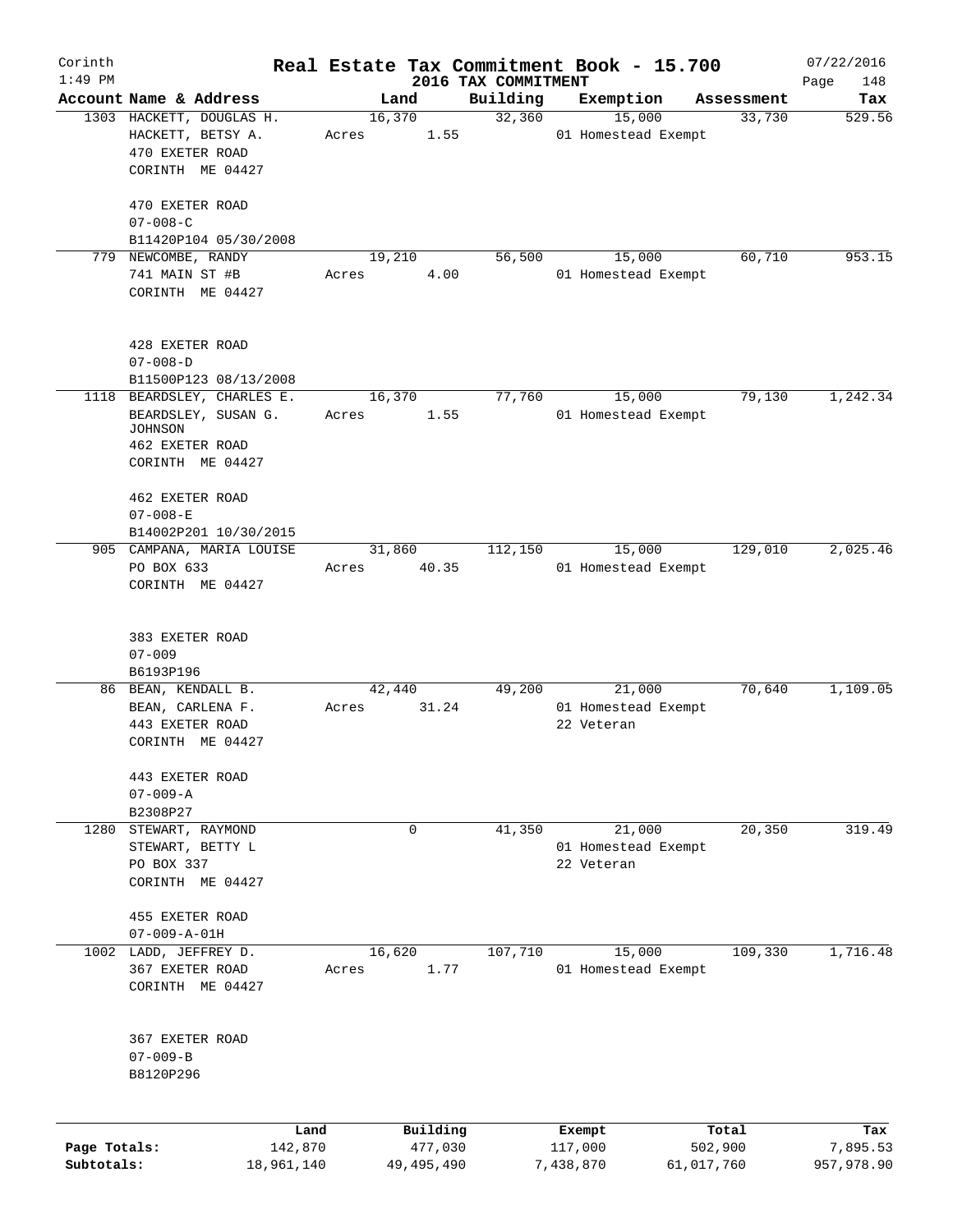| Corinth   |                                         |                |                      |                                 | Real Estate Tax Commitment Book - 15.700 |                      | 07/22/2016    |
|-----------|-----------------------------------------|----------------|----------------------|---------------------------------|------------------------------------------|----------------------|---------------|
| $1:49$ PM | Account Name & Address                  |                |                      | 2016 TAX COMMITMENT<br>Building |                                          |                      | Page<br>149   |
|           | 587 HARRIS, JOHN B.                     | Land<br>15,730 |                      | 43,380                          | Exemption<br>0                           | Assessment<br>59,110 | Tax<br>928.03 |
|           | HARRIS, MABELLE L.                      | Acres          | 1.00                 |                                 |                                          |                      |               |
|           | 377 EXETER ROAD                         |                |                      |                                 |                                          |                      |               |
|           | CORINTH ME 04427                        |                |                      |                                 |                                          |                      |               |
|           |                                         |                |                      |                                 |                                          |                      |               |
|           | 377 EXETER ROAD                         |                |                      |                                 |                                          |                      |               |
|           | $07 - 009 - C$                          |                |                      |                                 |                                          |                      |               |
|           | B10333P287 03/06/2006                   |                |                      |                                 |                                          |                      |               |
|           | 291 NICHOLS, GREGORY J.                 | 24,260         |                      | 112,750                         | 15,000                                   | 122,010              | 1,915.56      |
|           | NICHOLS, MELANIE                        | Acres          | 25.00                |                                 | 01 Homestead Exempt                      |                      |               |
|           | PO BOX 441                              |                |                      |                                 |                                          |                      |               |
|           | CORINTH ME 04427                        |                |                      |                                 |                                          |                      |               |
|           | 55 TABER LANE                           |                |                      |                                 |                                          |                      |               |
|           | $07 - 009 - D$                          |                |                      |                                 |                                          |                      |               |
|           | B9568P86                                |                |                      |                                 |                                          |                      |               |
|           | 1701 NICHOLS, CHRISTOPHER J.            | 14,300         |                      | 137,580                         | 15,000                                   | 136,880              | 2,149.02      |
|           | PO BOX 304                              | Acres          | 2.00                 |                                 | 01 Homestead Exempt                      |                      |               |
|           | CORINTH ME 04427                        |                |                      |                                 |                                          |                      |               |
|           |                                         |                |                      |                                 |                                          |                      |               |
|           |                                         |                |                      |                                 |                                          |                      |               |
|           | 53 TABER LANE                           |                |                      |                                 |                                          |                      |               |
|           | $07 - 009 - D - 1$                      |                |                      |                                 |                                          |                      |               |
|           | B12935P20 08/29/2012                    |                |                      |                                 |                                          |                      |               |
|           | 482 DYER, NATHAN C.                     | 17,530         |                      | 176,470                         | 0                                        | 194,000              | 3,045.80      |
|           | DYER, STACEY A.                         | Acres          | 2.55                 |                                 |                                          |                      |               |
|           | 387 EXETER ROAD<br>CORINTH ME 04427     |                |                      |                                 |                                          |                      |               |
|           |                                         |                |                      |                                 |                                          |                      |               |
|           | 387 EXETER ROAD                         |                |                      |                                 |                                          |                      |               |
|           | $07 - 009 - E$                          |                |                      |                                 |                                          |                      |               |
|           | 1715 MCKAY, TIMOTHY L.                  | 19,690         |                      | 89,820                          | 15,000                                   | 94,510               | 1,483.81      |
|           | MCKAY, MONICA R.L.                      | Acres          | 6.50                 |                                 | 01 Homestead Exempt                      |                      |               |
|           | 389 EXETER ROAD                         |                |                      |                                 |                                          |                      |               |
|           | CORINTH ME 04427                        |                |                      |                                 |                                          |                      |               |
|           |                                         |                |                      |                                 |                                          |                      |               |
|           | 389 EXETER ROAD                         |                |                      |                                 |                                          |                      |               |
|           | $07 - 009 - F$                          |                |                      |                                 |                                          |                      |               |
|           | B8985P253<br>1714 CAMPANA, MARIA LOUISE | 12,460         |                      | 0                               | 0                                        | 12,460               | 195.62        |
|           | PO BOX 633                              | Acres          | 3.40                 |                                 |                                          |                      |               |
|           | CORINTH ME 04427                        |                |                      |                                 |                                          |                      |               |
|           |                                         |                |                      |                                 |                                          |                      |               |
|           |                                         |                |                      |                                 |                                          |                      |               |
|           | EXETER ROAD                             |                |                      |                                 |                                          |                      |               |
|           | $07 - 009 - G$                          |                |                      |                                 |                                          |                      |               |
|           | B6193P196                               |                |                      |                                 |                                          |                      |               |
| 178       | CHANDLER, GARY SCOTT                    | 15,770         |                      | 72,530                          | 15,000                                   | 73,300               | 1,150.81      |
|           | CHANDLER, MARGARET M.                   | Acres          | 1.03                 |                                 | 01 Homestead Exempt                      |                      |               |
|           | 366 EXETER RD                           |                |                      |                                 |                                          |                      |               |
|           | CORINTH ME 04427                        |                |                      |                                 |                                          |                      |               |
|           | 366 EXETER ROAD                         |                |                      |                                 |                                          |                      |               |
|           | $07 - 010$                              |                |                      |                                 |                                          |                      |               |
|           |                                         |                |                      |                                 |                                          |                      |               |
|           |                                         |                |                      |                                 |                                          |                      |               |
|           |                                         |                |                      |                                 |                                          |                      |               |
|           |                                         |                |                      |                                 |                                          |                      |               |
|           | T on A                                  |                | $D_{11}$ in $D_{12}$ |                                 | $P$ -- $\sim$ mm $+$                     | $T - 1$              | π.            |

|              | Land       | Building   | Exempt    | Total      | Tax        |
|--------------|------------|------------|-----------|------------|------------|
| Page Totals: | 119,740    | 632,530    | 60,000    | 692,270    | 10,868.65  |
| Subtotals:   | 19,080,880 | 50,128,020 | 498,870;" | 61,710,030 | 968,847.55 |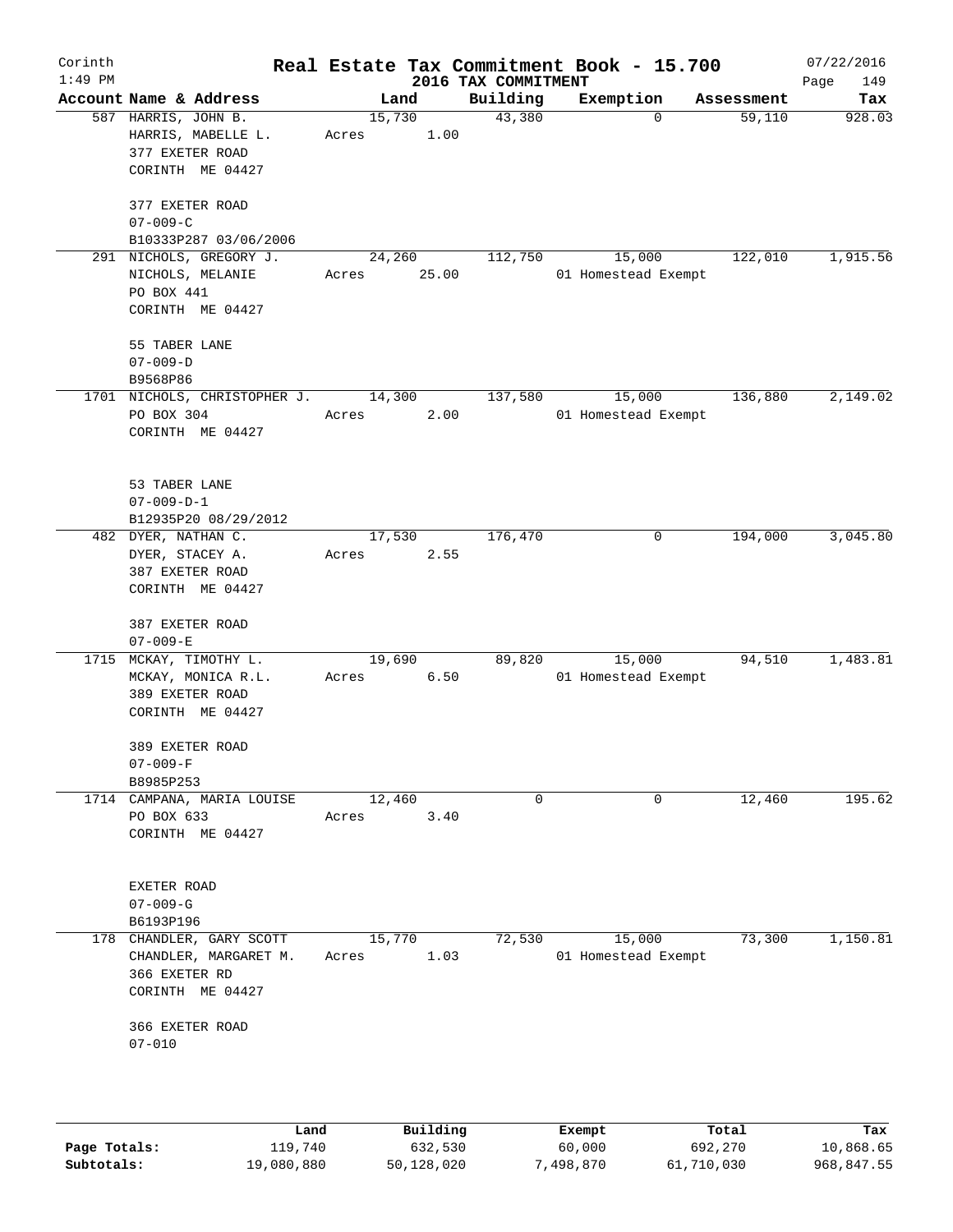| Corinth      |                                              |                 |                     |                     | Real Estate Tax Commitment Book - 15.700 |                       | 07/22/2016      |
|--------------|----------------------------------------------|-----------------|---------------------|---------------------|------------------------------------------|-----------------------|-----------------|
| $1:49$ PM    |                                              |                 |                     | 2016 TAX COMMITMENT |                                          |                       | Page<br>150     |
|              | Account Name & Address<br>62 LARSON, AARON L |                 | Land<br>13,810      | Building<br>95,500  | Exemption<br>$\mathbf 0$                 | Assessment<br>109,310 | Tax<br>1,716.17 |
|              | LARSON, LIZA V.                              | Acres           | 0.69                |                     |                                          |                       |                 |
|              | PO BOX 86                                    |                 |                     |                     |                                          |                       |                 |
|              | KENDUSKEAG ME 04450                          |                 |                     |                     |                                          |                       |                 |
|              |                                              |                 |                     |                     |                                          |                       |                 |
|              | 374 EXETER ROAD                              |                 |                     |                     |                                          |                       |                 |
|              | $07 - 010 - A$                               |                 |                     |                     |                                          |                       |                 |
|              | B14054P95 01/11/2016                         |                 |                     |                     |                                          |                       |                 |
|              | 176 O'BAR, DENNIS L.                         |                 | 22,690              | 84,170              | 15,000                                   | 91,860                | 1,442.20        |
|              | O'BAR, SANDRA P.                             | Acres           | 7.00                |                     | 01 Homestead Exempt                      |                       |                 |
|              | 358 EXETER ROAD                              |                 |                     |                     |                                          |                       |                 |
|              | CORINTH ME 04427                             |                 |                     |                     |                                          |                       |                 |
|              |                                              |                 |                     |                     |                                          |                       |                 |
|              | 358 EXETER ROAD                              |                 |                     |                     |                                          |                       |                 |
|              | $07 - 010 - B$                               |                 |                     |                     |                                          |                       |                 |
|              | B8885P259                                    |                 |                     |                     |                                          |                       |                 |
|              | 760 PAGE, KENNETH                            |                 | 17,230              | 50,850              | 15,000                                   | 53,080                | 833.36          |
|              | PAGE, ALICE                                  | Acres           | 2.29                |                     | 01 Homestead Exempt                      |                       |                 |
|              | P.O. BOX 55                                  |                 |                     |                     |                                          |                       |                 |
|              | KENDUSKEAG ME 04450                          |                 |                     |                     |                                          |                       |                 |
|              | 15 BEANS MILL ROAD                           |                 |                     |                     |                                          |                       |                 |
|              | $07 - 010 - C$                               |                 |                     |                     |                                          |                       |                 |
|              | B7355P301                                    |                 |                     |                     |                                          |                       |                 |
|              | 1412 TOWNSEND JR, DANIEL G.                  |                 | 15,040              | 78,590              | 0                                        | 93,630                | 1,469.99        |
|              | 350 EXETER ROAD                              | Acres           | 0.88                |                     |                                          |                       |                 |
|              | CORINTH ME 04427                             |                 |                     |                     |                                          |                       |                 |
|              |                                              |                 |                     |                     |                                          |                       |                 |
|              |                                              |                 |                     |                     |                                          |                       |                 |
|              | 350 EXETER ROAD                              |                 |                     |                     |                                          |                       |                 |
|              | $07 - 010 - C - 01$                          |                 |                     |                     |                                          |                       |                 |
|              | B8885P171 07/29/2003                         |                 |                     |                     |                                          |                       |                 |
|              | 1413 DUBOIS, ROSAIRE                         |                 | 15,730              | 100,590             | 21,000                                   | 95,320                | 1,496.52        |
|              | COREY-DUBOIS, LINDA                          | Acres           | 1.00                |                     | 01 Homestead Exempt                      |                       |                 |
|              | P.O. BOX 175                                 |                 |                     |                     | 22 Veteran                               |                       |                 |
|              | CORINTH ME 04427                             |                 |                     |                     |                                          |                       |                 |
|              | 27 BEANS MILL ROAD                           |                 |                     |                     |                                          |                       |                 |
|              | $07 - 010 - C - 04$                          |                 |                     |                     |                                          |                       |                 |
|              | B7106P230                                    |                 |                     |                     |                                          |                       |                 |
| 747          | SHAW, PAUL D.                                |                 | 16,390              | 65,390              | 15,000                                   | 66,780                | 1,048.45        |
|              | SHAW, TAMMY L.                               | Acres           | 1.57                |                     | 01 Homestead Exempt                      |                       |                 |
|              | 382 EXETER ROAD                              |                 |                     |                     |                                          |                       |                 |
|              | CORINTH ME 04427                             |                 |                     |                     |                                          |                       |                 |
|              |                                              |                 |                     |                     |                                          |                       |                 |
|              | 382 EXETER ROAD                              |                 |                     |                     |                                          |                       |                 |
|              | $07 - 010 - D$                               |                 |                     |                     |                                          |                       |                 |
|              | B11165P203 09/18/2007 B2623P33 01/23/1976    |                 |                     |                     |                                          |                       |                 |
| 177          | BROAD, RICHARD E.                            |                 | 17,240              | 0                   | 0                                        | 17,240                | 270.67          |
|              | BROAD, RITA I.                               | Acres           | 11.50               |                     |                                          |                       |                 |
|              | 410 EXETER ROAD                              |                 |                     |                     |                                          |                       |                 |
|              | CORINTH ME 04427                             |                 |                     |                     |                                          |                       |                 |
|              | EXETER ROAD                                  |                 |                     |                     |                                          |                       |                 |
|              | $07 - 010 - E$                               |                 |                     |                     |                                          |                       |                 |
|              | B4068P188                                    |                 |                     |                     |                                          |                       |                 |
|              |                                              |                 |                     |                     |                                          |                       |                 |
|              |                                              |                 |                     |                     |                                          |                       |                 |
| Page Totals: |                                              | Land<br>118,130 | Building<br>475,090 |                     | Exempt<br>66,000                         | Total<br>527,220      | Tax<br>8,277.36 |
| Subtotals:   |                                              | 19,199,010      | 50,603,110          |                     | 7,564,870                                | 62,237,250            | 977, 124.91     |
|              |                                              |                 |                     |                     |                                          |                       |                 |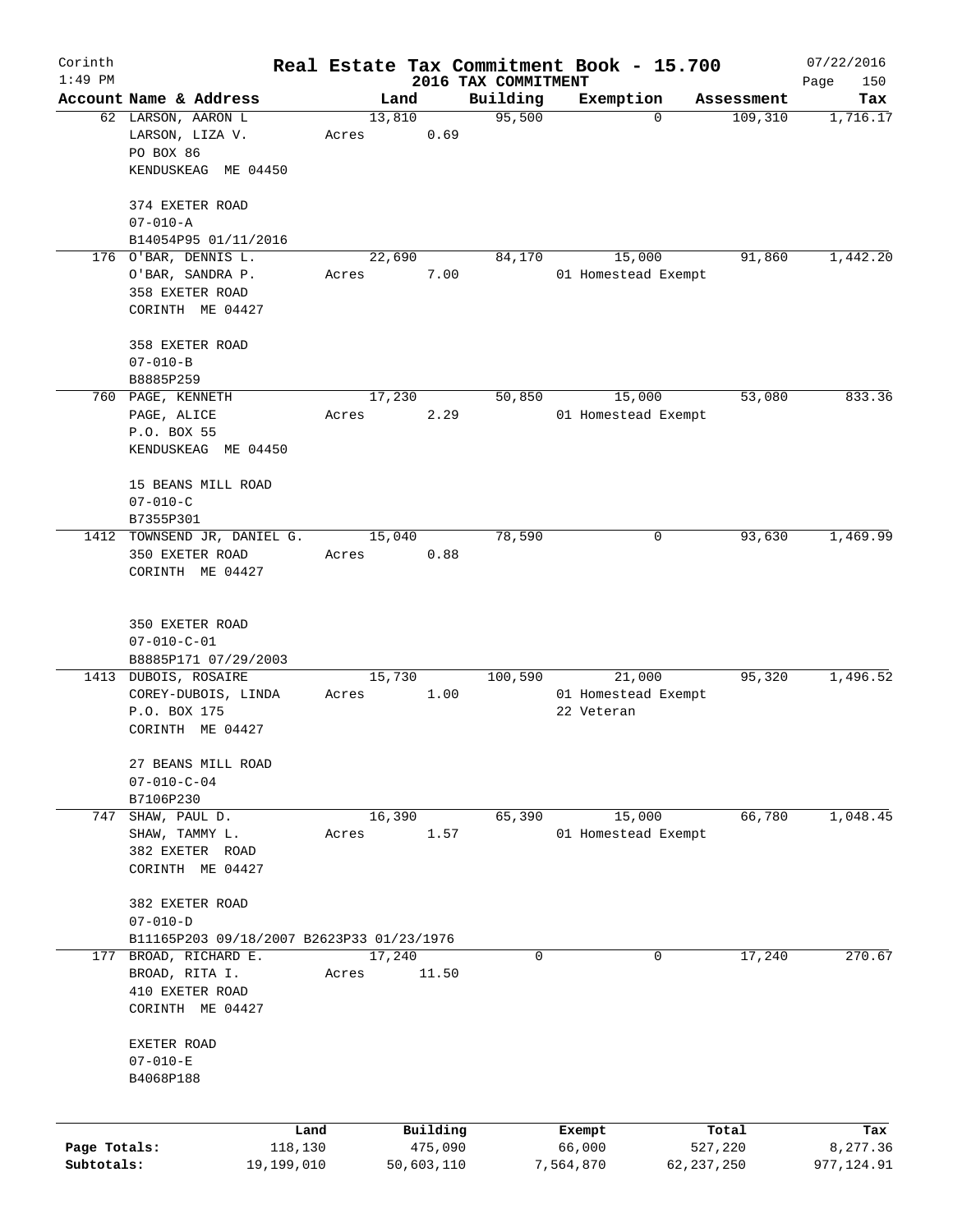| Corinth      |                                         |            |       |        |              |                                 | Real Estate Tax Commitment Book - 15.700 |            |            | 07/22/2016         |
|--------------|-----------------------------------------|------------|-------|--------|--------------|---------------------------------|------------------------------------------|------------|------------|--------------------|
| $1:49$ PM    | Account Name & Address                  |            |       | Land   |              | 2016 TAX COMMITMENT<br>Building | Exemption                                |            | Assessment | Page<br>151<br>Tax |
|              | 1671 BROAD, RUSSELL W.                  |            |       | 17,760 |              | 161,750                         | 15,000                                   |            | 164,510    | 2,582.81           |
|              | 400 EXETER ROAD                         |            | Acres |        | 2.75         |                                 | 01 Homestead Exempt                      |            |            |                    |
|              | CORINTH ME 04427                        |            |       |        |              |                                 |                                          |            |            |                    |
|              |                                         |            |       |        |              |                                 |                                          |            |            |                    |
|              | 400 EXETER ROAD                         |            |       |        |              |                                 |                                          |            |            |                    |
|              | $07 - 010 - F$<br>B12208P144 08/03/2010 |            |       |        |              |                                 |                                          |            |            |                    |
| 1796         | BROAD, RICHARD E.                       |            |       | 22,570 |              | 151,420                         | 15,000                                   |            | 158,990    | 2,496.14           |
|              | BROAD, RITA I.                          |            | Acres |        | 6.90         |                                 | 01 Homestead Exempt                      |            |            |                    |
|              | 410 EXETER ROAD                         |            |       |        |              |                                 |                                          |            |            |                    |
|              | CORINTH ME 04427                        |            |       |        |              |                                 |                                          |            |            |                    |
|              | 410 EXETER ROAD                         |            |       |        |              |                                 |                                          |            |            |                    |
|              | $07 - 010 - G$                          |            |       |        |              |                                 |                                          |            |            |                    |
|              | B9098P104                               |            |       |        |              |                                 |                                          |            |            |                    |
|              | 1003 BRANAGAN, ARTHUR K.                |            |       | 24,140 |              | 68,150                          | 15,000                                   |            | 77,290     | 1,213.45           |
|              | 357 EXETER ROAD                         |            | Acres |        | 0.50         |                                 | 01 Homestead Exempt                      |            |            |                    |
|              | CORINTH ME 04427-3037                   |            |       |        |              |                                 |                                          |            |            |                    |
|              |                                         |            |       |        |              |                                 |                                          |            |            |                    |
|              | 357 EXETER ROAD                         |            |       |        |              |                                 |                                          |            |            |                    |
|              | $07 - 011$                              |            |       |        |              |                                 |                                          |            |            |                    |
|              | B7179P150                               |            |       |        |              |                                 |                                          |            |            |                    |
| 1247         | SPEED, SPENCER L.                       |            |       | 15,210 |              | 0                               |                                          | 0          | 15,210     | 238.80             |
|              | SPEED, PAULA E.                         |            | Acres |        | 8.05         |                                 |                                          |            |            |                    |
|              | 309 EXETER ROAD                         |            |       |        |              |                                 |                                          |            |            |                    |
|              | CORINTH ME 04427                        |            |       |        |              |                                 |                                          |            |            |                    |
|              | EXETER ROAD                             |            |       |        |              |                                 |                                          |            |            |                    |
|              | $07 - 012$                              |            |       |        |              |                                 |                                          |            |            |                    |
|              | B2343P40                                |            |       |        |              |                                 |                                          |            |            |                    |
|              | 1101 TOWNSEND, KIMBERLY L.              |            |       | 16,310 |              | 117,590                         | 15,000                                   |            | 118,900    | 1,866.73           |
|              | 345 EXETER ROAD                         |            | Acres |        | 1.50         |                                 | 01 Homestead Exempt                      |            |            |                    |
|              | CORINTH ME 04427                        |            |       |        |              |                                 |                                          |            |            |                    |
|              |                                         |            |       |        |              |                                 |                                          |            |            |                    |
|              | 345 EXETER ROAD<br>$07 - 012 - A$       |            |       |        |              |                                 |                                          |            |            |                    |
|              | B10342P331 03/03/2006                   |            |       |        |              |                                 |                                          |            |            |                    |
|              | 1004 O'BAR, CARLSON C.                  |            |       | 16,070 |              | 111,400                         | 15,000                                   |            | 112,470    | 1,765.78           |
|              | O'BAR, ELAINE A.                        |            | Acres |        | 1.29         |                                 | 01 Homestead Exempt                      |            |            |                    |
|              | 351 EXETER ROAD                         |            |       |        |              |                                 |                                          |            |            |                    |
|              | CORINTH ME 04427                        |            |       |        |              |                                 |                                          |            |            |                    |
|              |                                         |            |       |        |              |                                 |                                          |            |            |                    |
|              | 351 EXETER ROAD<br>$07 - 012 - B$       |            |       |        |              |                                 |                                          |            |            |                    |
|              | B3226P239                               |            |       |        |              |                                 |                                          |            |            |                    |
| 1244         | SPEED, PAUL A.                          |            |       | 15,900 |              | 130,490                         | 15,000                                   |            | 131,390    | 2,062.82           |
|              | SPEED, ERIN E.                          |            | Acres |        | 1.15         |                                 | 01 Homestead Exempt                      |            |            |                    |
|              | 22 GARLAND ROAD                         |            |       |        |              |                                 |                                          |            |            |                    |
|              | CORINTH ME 04427                        |            |       |        |              |                                 |                                          |            |            |                    |
|              | 22 GARLAND ROAD                         |            |       |        |              |                                 |                                          |            |            |                    |
|              | $07 - 012 - C$                          |            |       |        |              |                                 |                                          |            |            |                    |
|              | B6305P181                               |            |       |        |              |                                 |                                          |            |            |                    |
|              |                                         |            |       |        |              |                                 |                                          |            |            |                    |
|              |                                         | Land       |       |        | Building     |                                 | Exempt                                   |            | Total      | Tax                |
| Page Totals: |                                         | 127,960    |       |        | 740,800      |                                 | 90,000                                   |            | 778,760    | 12,226.53          |
| Subtotals:   |                                         | 19,326,970 |       |        | 51, 343, 910 |                                 | 7,654,870                                | 63,016,010 |            | 989, 351.44        |
|              |                                         |            |       |        |              |                                 |                                          |            |            |                    |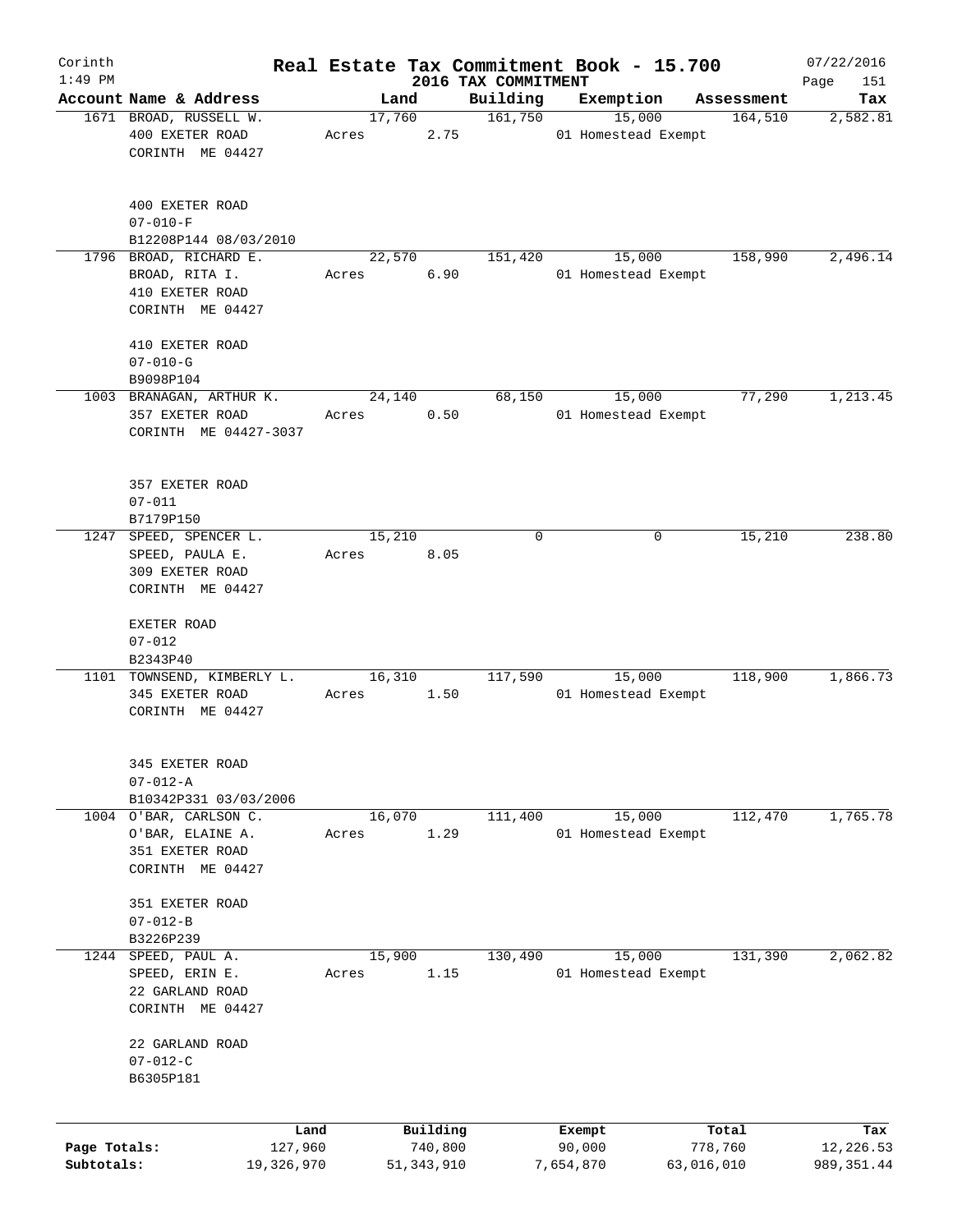| Corinth<br>$1:49$ PM |                         |       |          | 2016 TAX COMMITMENT | Real Estate Tax Commitment Book - 15.700 |            | 07/22/2016<br>Page<br>152 |
|----------------------|-------------------------|-------|----------|---------------------|------------------------------------------|------------|---------------------------|
|                      | Account Name & Address  |       | Land     | Building            | Exemption                                | Assessment | Tax                       |
|                      | 1416 BICKERSTAFF, SCOTT |       | 16,890   | 95,580              | 15,000                                   | 97,470     | 1,530.28                  |
|                      | BICKERSTAFF, AMY        | Acres | 2.00     |                     | 01 Homestead Exempt                      |            |                           |
|                      | 92 GARLAND ROAD         |       |          |                     |                                          |            |                           |
|                      | CORINTH ME 04427        |       |          |                     |                                          |            |                           |
|                      |                         |       |          |                     |                                          |            |                           |
|                      | 92 GARLAND ROAD         |       |          |                     |                                          |            |                           |
|                      | $07 - 013$              |       |          |                     |                                          |            |                           |
|                      | B9502P182               |       |          |                     |                                          |            |                           |
|                      | 1245 SPEED, RICHARD     |       | 22,970   | 0                   | 0                                        | 22,970     | 360.63                    |
|                      | 235 GARLAND ROAD        | Acres | 35.30    |                     |                                          |            |                           |
|                      | CORINTH ME 04427        |       |          |                     |                                          |            |                           |
|                      |                         |       |          |                     |                                          |            |                           |
|                      |                         |       |          |                     |                                          |            |                           |
|                      | GARLAND ROAD            |       |          |                     |                                          |            |                           |
|                      | $07 - 013 - A$          |       |          |                     |                                          |            |                           |
|                      | B3746P328               |       |          |                     |                                          |            | 393.13                    |
|                      | 854 LUNT, LEROY I.      |       | 16,220   | 29,820              | 21,000                                   | 25,040     |                           |
|                      | LUNT, SANDRA J.         | Acres | 1.42     |                     | 22 Veteran                               |            |                           |
|                      | P.O. BOX 516            |       |          |                     | 01 Homestead Exempt                      |            |                           |
|                      | CORINTH ME 04427        |       |          |                     |                                          |            |                           |
|                      | 114 GARLAND ROAD        |       |          |                     |                                          |            |                           |
|                      | $07 - 013 - B$          |       |          |                     |                                          |            |                           |
|                      | B4522P171               |       |          |                     |                                          |            |                           |
|                      | 174 SIMPSON, JOHN C.    |       | 15,730   | 42,920              | 0                                        | 58,650     | 920.81                    |
|                      | SIMPSON, DOREEN L.      | Acres | 1.00     |                     |                                          |            |                           |
|                      | 644 BROWN RD            |       |          |                     |                                          |            |                           |
|                      | EXETER ME 04435         |       |          |                     |                                          |            |                           |
|                      |                         |       |          |                     |                                          |            |                           |
|                      | 76 GARLAND ROAD         |       |          |                     |                                          |            |                           |
|                      | $07 - 013 - C$          |       |          |                     |                                          |            |                           |
|                      | B9058P195               |       |          |                     |                                          |            |                           |
|                      | 1620 LUNT, ERIC L.      |       | 18,030   | 78,890              | 15,000                                   | 81,920     | 1,286.14                  |
|                      | LUNT, BOBBI A.          | Acres | 2.98     |                     | 01 Homestead Exempt                      |            |                           |
|                      | P.O. BOX 676            |       |          |                     |                                          |            |                           |
|                      | CORINTH ME 04427        |       |          |                     |                                          |            |                           |
|                      |                         |       |          |                     |                                          |            |                           |
|                      | 110 GARLAND ROAD        |       |          |                     |                                          |            |                           |
|                      | $07 - 013 - D$          |       |          |                     |                                          |            |                           |
|                      | B11510P90 08/18/2008    |       |          |                     |                                          |            |                           |
| 1968                 | TRASK, GEORGE C.        |       | 16,030   | 0                   | 0                                        | 16,030     | 251.67                    |
|                      | TRASK, BRENDA           | Acres | 1.26     |                     |                                          |            |                           |
|                      | 56 MAIN STREET          |       |          |                     |                                          |            |                           |
|                      | CORINTH ME 04427        |       |          |                     |                                          |            |                           |
|                      |                         |       |          |                     |                                          |            |                           |
|                      | 98 GARLAND ROAD         |       |          |                     |                                          |            |                           |
|                      | $07 - 013 - E$          |       |          |                     |                                          |            |                           |
|                      | B11589P167 10/05/2008   |       |          |                     |                                          |            |                           |
|                      | 74 BRAWN, BILLIE JO     |       | 0        | 17,830              | 15,000                                   | 2,830      | 44.43                     |
|                      | 98 GARLAND ROAD         |       |          |                     | 01 Homestead Exempt                      |            |                           |
|                      | CORINTH ME 04427        |       |          |                     |                                          |            |                           |
|                      |                         |       |          |                     |                                          |            |                           |
|                      | 98 GARLAND ROAD         |       |          |                     |                                          |            |                           |
|                      | $07 - 013 - E - 1H$     |       |          |                     |                                          |            |                           |
|                      |                         |       |          |                     |                                          |            |                           |
|                      |                         |       |          |                     |                                          |            |                           |
|                      |                         | Land  | Building |                     | Exempt                                   | Total      | Tax                       |

|              | ------     | ---------  | --------  | -----      | ----       |
|--------------|------------|------------|-----------|------------|------------|
| Page Totals: | 105,870    | 265,040    | 66,000    | 304,910    | 4,787.09   |
| Subtotals:   | 19,432,840 | 51,608,950 | 7,720,870 | 63,320,920 | 994,138.53 |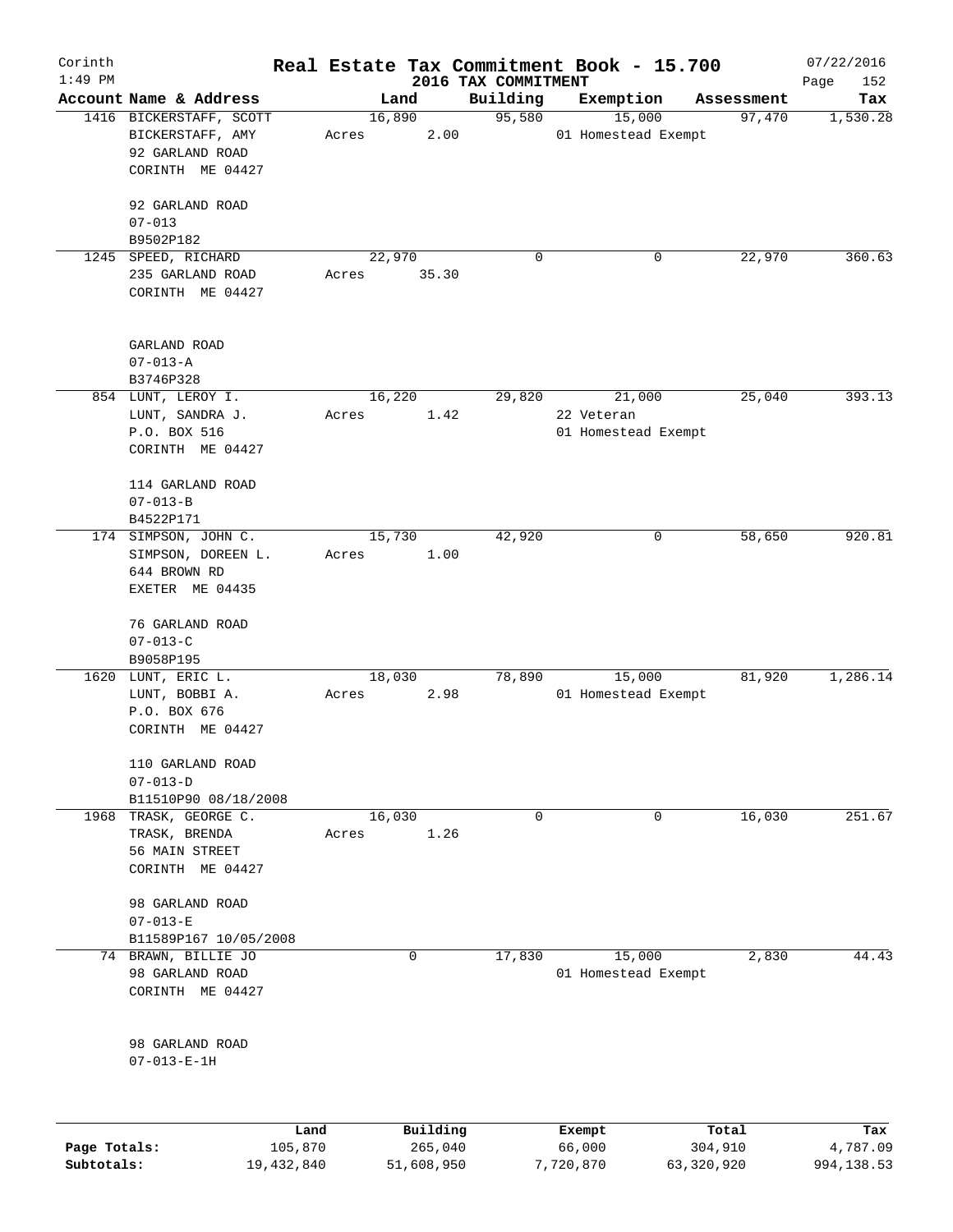| Corinth      |                                         |       |                |                     | Real Estate Tax Commitment Book - 15.700 |                       | 07/22/2016      |
|--------------|-----------------------------------------|-------|----------------|---------------------|------------------------------------------|-----------------------|-----------------|
| $1:49$ PM    | Account Name & Address                  |       |                | 2016 TAX COMMITMENT |                                          |                       | Page<br>153     |
|              | 1061 GERVAIS, TED A.                    |       | Land<br>18,540 | Building<br>95,610  | Exemption<br>$\mathbf 0$                 | Assessment<br>114,150 | Tax<br>1,792.15 |
|              | GERVAIS, ALISSA J.                      | Acres | 3.42           |                     |                                          |                       |                 |
|              | 41 DREW LANE                            |       |                |                     |                                          |                       |                 |
|              | BANGOR ME 04401                         |       |                |                     |                                          |                       |                 |
|              |                                         |       |                |                     |                                          |                       |                 |
|              | 77 GARLAND ROAD                         |       |                |                     |                                          |                       |                 |
|              | $07 - 014$                              |       |                |                     |                                          |                       |                 |
|              | B14089P106 02/26/2016                   |       |                |                     |                                          |                       |                 |
|              | 493 BEAM, EMMETT J.                     |       | 37,360         | 193,470             | 15,000                                   | 215,830               | 3,388.53        |
|              | 105 GARLAND ROAD                        | Acres | 8.00           |                     | 01 Homestead Exempt                      |                       |                 |
|              | CORINTH ME 04427                        |       |                |                     |                                          |                       |                 |
|              |                                         |       |                |                     |                                          |                       |                 |
|              |                                         |       |                |                     |                                          |                       |                 |
|              | 105 GARLAND ROAD                        |       |                |                     |                                          |                       |                 |
|              | $07 - 014 - A$                          |       |                |                     |                                          |                       |                 |
|              | B13785P178 03/20/2015                   |       |                |                     |                                          |                       |                 |
|              | 494 BROWN, ERIKA L.                     |       | 16,890         | 134,230             | 15,000                                   | 136,120               | 2,137.08        |
|              | 99 GARLAND ROAD                         | Acres | 2.00           |                     | 01 Homestead Exempt                      |                       |                 |
|              | CORINTH ME 04427                        |       |                |                     |                                          |                       |                 |
|              |                                         |       |                |                     |                                          |                       |                 |
|              |                                         |       |                |                     |                                          |                       |                 |
|              | 99 GARLAND ROAD                         |       |                |                     |                                          |                       |                 |
|              | $07 - 014 - B$                          |       |                |                     |                                          |                       |                 |
|              | B12118P47 04/28/2010                    |       |                |                     |                                          |                       |                 |
|              | 492 NUTTER, MICHAEL T.                  |       | 18,540         | 145,600             | 15,000                                   | 149,140               | 2,341.50        |
|              | NUTTER, MELISSA S.                      | Acres | 3.42           |                     | 01 Homestead Exempt                      |                       |                 |
|              | 93 GARLAND ROAD                         |       |                |                     |                                          |                       |                 |
|              | CORINTH ME 04427                        |       |                |                     |                                          |                       |                 |
|              |                                         |       |                |                     |                                          |                       |                 |
|              | 93 GARLAND ROAD                         |       |                |                     |                                          |                       |                 |
|              | $07 - 014 - C$                          |       |                |                     |                                          |                       |                 |
|              | B12894P343 07/23/2012                   |       |                |                     |                                          |                       |                 |
|              | 1019 PAIGE, MICHELLE M.                 |       | 18,490         | 91,510              | 15,000                                   | 95,000                | 1,491.50        |
|              | 87 GARLAND ROAD                         | Acres | 3.38           |                     | 01 Homestead Exempt                      |                       |                 |
|              | CORINTH ME 04427                        |       |                |                     |                                          |                       |                 |
|              |                                         |       |                |                     |                                          |                       |                 |
|              |                                         |       |                |                     |                                          |                       |                 |
|              | 87 GARLAND ROAD                         |       |                |                     |                                          |                       |                 |
|              | $07 - 014 - D$<br>B12669P248 12/02/2011 |       |                |                     |                                          |                       |                 |
|              | 1451 LUCAS, ANDREW J.                   |       | 17,470         | 98,190              | 15,000                                   | 100,660               | 1,580.36        |
|              |                                         |       | 2.50           |                     |                                          |                       |                 |
|              | LUCAS, ROBIN R.<br>67 GARLAND RD        | Acres |                |                     | 01 Homestead Exempt                      |                       |                 |
|              | CORINTH ME 04427                        |       |                |                     |                                          |                       |                 |
|              |                                         |       |                |                     |                                          |                       |                 |
|              | 67 GARLAND ROAD                         |       |                |                     |                                          |                       |                 |
|              | $07 - 015$                              |       |                |                     |                                          |                       |                 |
|              | B13735P144 12/30/2014                   |       |                |                     |                                          |                       |                 |
| 1251         | SPEED, VAUGHN E.                        |       | 11,130         | 0                   | 0                                        | 11,130                | 174.74          |
|              | SPEED, CHRISTINE M.                     | Acres | 2.25           |                     |                                          |                       |                 |
|              | TRUST                                   |       |                |                     |                                          |                       |                 |
|              | 440 GARLAND ROAD                        |       |                |                     |                                          |                       |                 |
|              | CORINTH ME 04427                        |       |                |                     |                                          |                       |                 |
|              |                                         |       |                |                     |                                          |                       |                 |
|              | GARLAND ROAD                            |       |                |                     |                                          |                       |                 |
|              | $07 - 016$                              |       |                |                     |                                          |                       |                 |
|              | B10631P88 09/11/2006                    |       |                |                     |                                          |                       |                 |
|              |                                         |       |                |                     |                                          |                       |                 |
|              | Land                                    |       | Building       |                     | Exempt                                   | Total                 | Tax             |
| Page Totals: | 138,420                                 |       | 758,610        |                     | 75,000                                   | 822,030               | 12,905.86       |
| Subtotals:   | 19,571,260                              |       | 52,367,560     |                     | 7,795,870                                | 64,142,950            | 1,007,044.39    |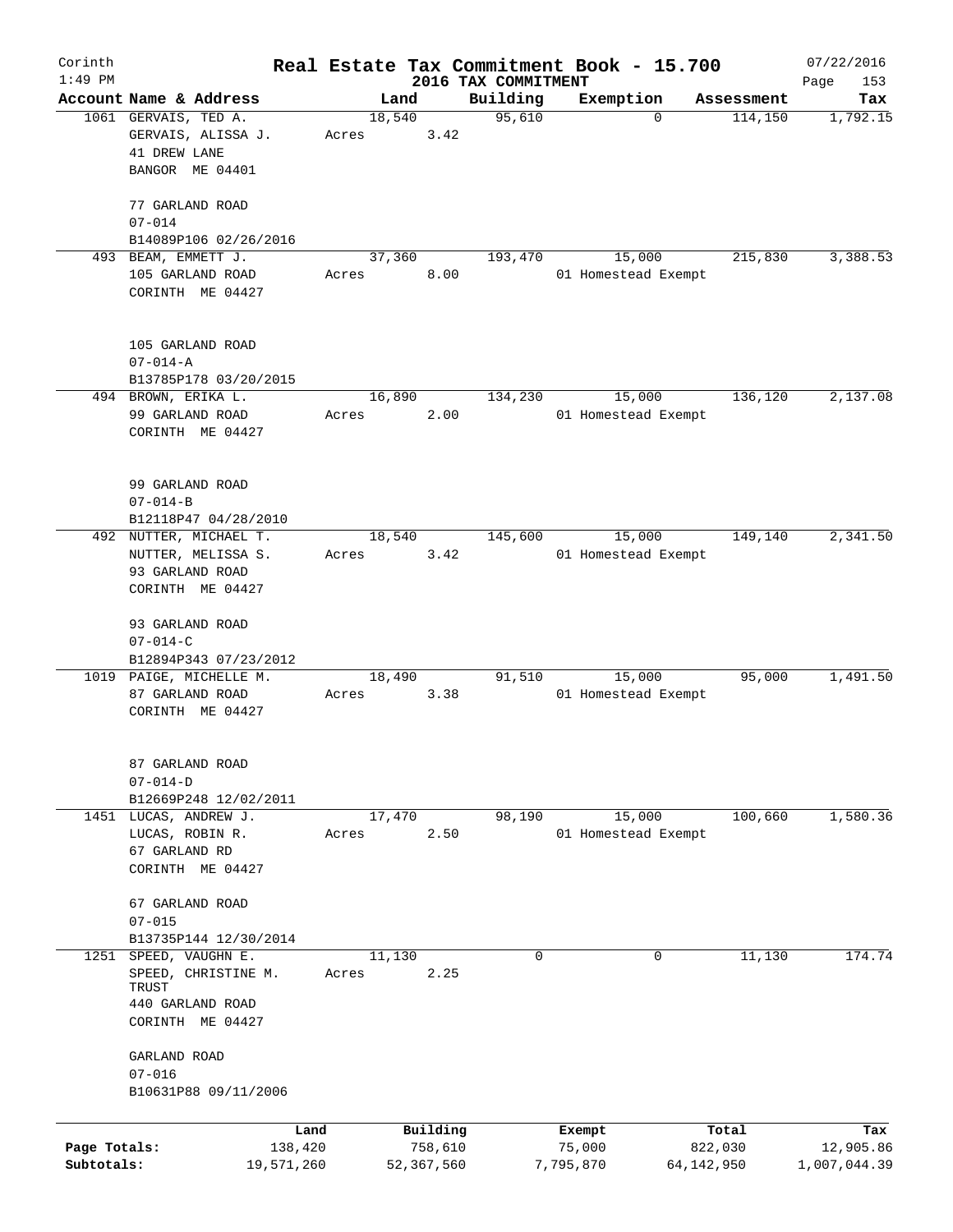| Corinth      |                                                                                |                 |       |            |         |                     | Real Estate Tax Commitment Book - 15.700 |                       | 07/22/2016      |
|--------------|--------------------------------------------------------------------------------|-----------------|-------|------------|---------|---------------------|------------------------------------------|-----------------------|-----------------|
| $1:49$ PM    |                                                                                |                 |       |            |         | 2016 TAX COMMITMENT |                                          |                       | Page<br>154     |
|              | Account Name & Address                                                         |                 |       | Land       |         | Building            | Exemption                                | Assessment            | Tax             |
|              | 920 WHITNEY, BLAINE T.<br>WHITNEY, TAMARA<br>168 MCCARD RD<br>CORINTH ME 04427 |                 | Acres | 16,890     | 2.00    | 58,610              |                                          | 75,500<br>$\mathbf 0$ | 1,185.35        |
|              |                                                                                |                 |       |            |         |                     |                                          |                       |                 |
|              | 57 GARLAND ROAD<br>$07 - 016 - A$                                              |                 |       |            |         |                     |                                          |                       |                 |
|              | B14102P8 03/18/2016                                                            |                 |       |            |         |                     |                                          |                       |                 |
|              | 421 DOODY, FORREST A.<br>DOODY, SANDRA D.                                      |                 | Acres | 16,890     | 2.00    | 66,780              | 15,000<br>01 Homestead Exempt            | 68,670                | 1,078.12        |
|              | P.O. BOX 61                                                                    |                 |       |            |         |                     |                                          |                       |                 |
|              | CORINTH ME 04427                                                               |                 |       |            |         |                     |                                          |                       |                 |
|              | 47 GARLAND ROAD                                                                |                 |       |            |         |                     |                                          |                       |                 |
|              | $07 - 016 - B$                                                                 |                 |       |            |         |                     |                                          |                       |                 |
|              | B2503P302                                                                      |                 |       |            |         |                     |                                          |                       |                 |
| 1248         | SPEED, SPENCER L.                                                              |                 |       | 25,800     |         | 95,340              | 15,000                                   | 106,140               | 1,666.40        |
|              | SPEED, PAULA E.                                                                |                 | Acres |            | 14.25   |                     | 01 Homestead Exempt                      |                       |                 |
|              | 309 EXETER ROAD                                                                |                 |       |            |         |                     |                                          |                       |                 |
|              | CORINTH ME 04427                                                               |                 |       |            |         |                     |                                          |                       |                 |
|              | 309 EXETER ROAD                                                                |                 |       |            |         |                     |                                          |                       |                 |
|              | $07 - 017$                                                                     |                 |       |            |         |                     |                                          |                       |                 |
|              | B2343P40                                                                       |                 |       |            |         |                     |                                          |                       |                 |
| 1249         | SPEED, SPENCER L.                                                              |                 |       | 27,060     |         | 0                   |                                          | 27,060<br>0           | 424.84          |
|              | SPEED, PAULA E.                                                                |                 | Acres |            | 22.00   |                     |                                          |                       |                 |
|              | 309 EXETER ROAD                                                                |                 |       |            |         |                     |                                          |                       |                 |
|              | CORINTH ME 04427                                                               |                 |       |            |         |                     |                                          |                       |                 |
|              | GARLAND ROAD                                                                   |                 |       |            |         |                     |                                          |                       |                 |
|              | $07 - 017 - A$                                                                 |                 |       |            |         |                     |                                          |                       |                 |
|              | B3226P339                                                                      |                 |       |            |         |                     |                                          |                       |                 |
|              | 220 MOREL, MICHAEL M.                                                          |                 |       | 13,290     |         | 0                   | 0                                        | 13,290                | 208.65          |
|              | MOREL, MICHELE M.<br>4946 BENNOCH ROAD                                         |                 | Acres |            | 6.85    |                     |                                          |                       |                 |
|              | LAGRANGE ME 04453                                                              |                 |       |            |         |                     |                                          |                       |                 |
|              |                                                                                |                 |       |            |         |                     |                                          |                       |                 |
|              | 28 BEANS MILL ROAD                                                             |                 |       |            |         |                     |                                          |                       |                 |
|              | $07 - 018$<br>B13470P158 02/27/2014                                            |                 |       |            |         |                     |                                          |                       |                 |
|              | 1142 KING, SUSAN A.                                                            |                 |       | 15,730     |         | 16,110              | 15,000                                   | 16,840                | 264.39          |
|              | P.O. BOX 273                                                                   |                 | Acres |            | 1.00    |                     | 01 Homestead Exempt                      |                       |                 |
|              | CORINTH ME 04427                                                               |                 |       |            |         |                     |                                          |                       |                 |
|              |                                                                                |                 |       |            |         |                     |                                          |                       |                 |
|              | <b>36 BEANS MILL ROAD</b><br>$07 - 018 - A$                                    |                 |       |            |         |                     |                                          |                       |                 |
|              | B6808P96                                                                       |                 |       |            |         |                     |                                          |                       |                 |
| 156          | BOONE, JOYCE D.                                                                |                 |       | 15,730     |         | 74,730              | 21,000                                   | 69,460                | 1,090.52        |
|              | IRREVICABLE TRUST                                                              |                 |       |            |         |                     |                                          |                       |                 |
|              | TRUSTEES ANDREW D.<br>BOONE & SUSAN A. KING                                    |                 | Acres |            | 1.00    |                     | 31 Vetrans Widow                         |                       |                 |
|              | P.O. BOX 111                                                                   |                 |       |            |         |                     | 01 Homestead Exempt                      |                       |                 |
|              | CORINTH ME 04427                                                               |                 |       |            |         |                     |                                          |                       |                 |
|              | 42 BEANS MILL ROAD                                                             |                 |       |            |         |                     |                                          |                       |                 |
|              | $07 - 018 - B$                                                                 |                 |       |            |         |                     |                                          |                       |                 |
|              | B13350P264 09/12/2013                                                          |                 |       |            |         |                     |                                          |                       |                 |
| Page Totals: |                                                                                | Land<br>131,390 |       | Building   | 311,570 |                     | Exempt<br>66,000                         | Total<br>376,960      | Tax<br>5,918.27 |
| Subtotals:   |                                                                                | 19,702,650      |       | 52,679,130 |         |                     | 7,861,870                                | 64,519,910            | 1,012,962.66    |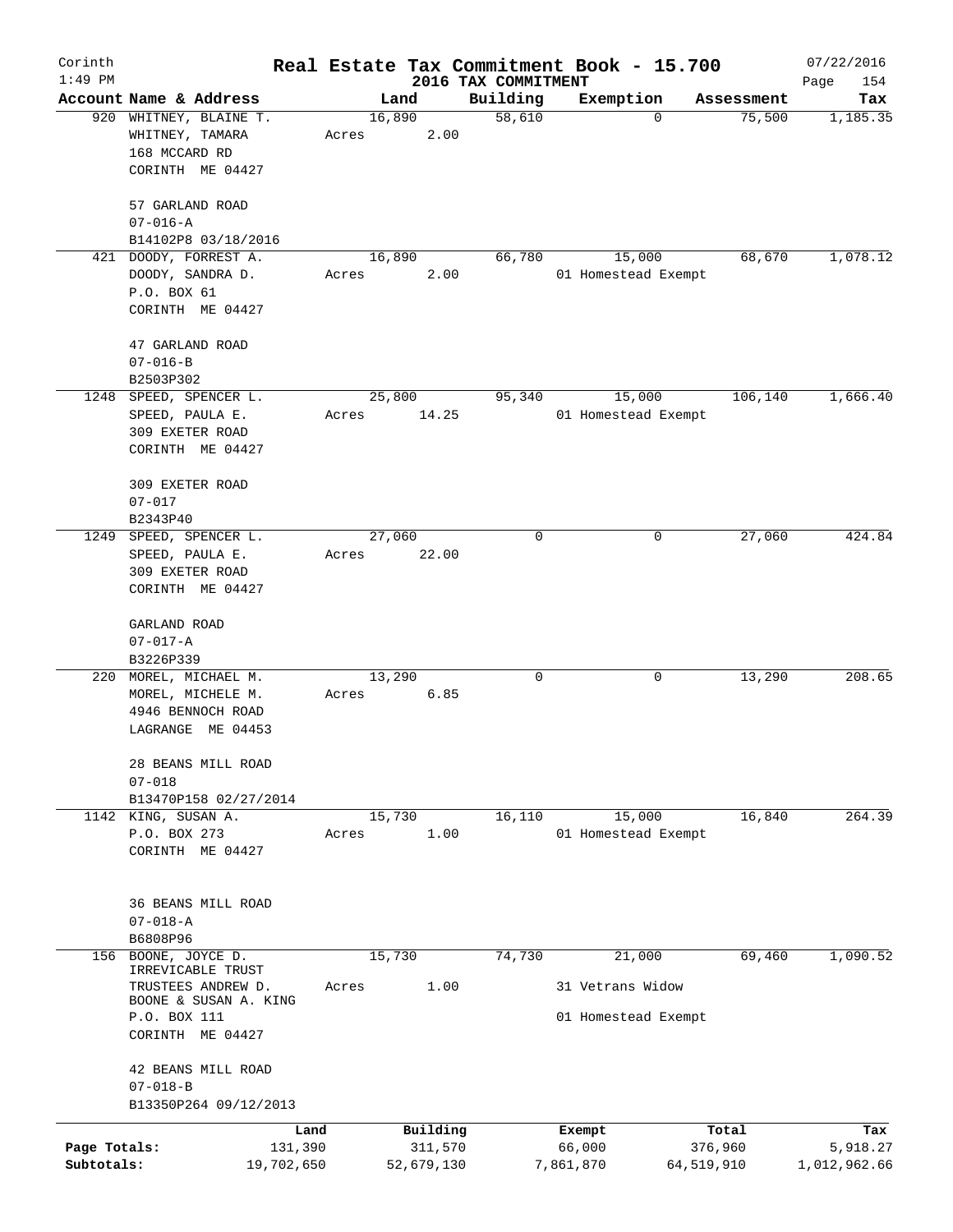| Corinth      |                                        |       |             |          |                                 | Real Estate Tax Commitment Book - 15.700 |            | 07/22/2016         |
|--------------|----------------------------------------|-------|-------------|----------|---------------------------------|------------------------------------------|------------|--------------------|
| $1:49$ PM    | Account Name & Address                 |       | Land        |          | 2016 TAX COMMITMENT<br>Building | Exemption                                | Assessment | Page<br>155<br>Tax |
|              | 224 MANN, ISAAC D.                     |       | 20,630      |          | 117,760                         | 15,000                                   | 123,390    | 1,937.22           |
|              | MANN, ANGELA M.                        | Acres |             | 1.79     |                                 | 01 Homestead Exempt                      |            |                    |
|              | 50 BEANS MILL ROAD                     |       |             |          |                                 |                                          |            |                    |
|              | CORINTH ME 04427                       |       |             |          |                                 |                                          |            |                    |
|              |                                        |       |             |          |                                 |                                          |            |                    |
|              | 50 BEANS MILL ROAD                     |       |             |          |                                 |                                          |            |                    |
|              | $07 - 018 - C$                         |       |             |          |                                 |                                          |            |                    |
|              | B6981P150                              |       |             |          |                                 |                                          |            |                    |
| 221          | MOREL, MICHAEL M.                      |       | 13,050      |          | 49,560                          | 0                                        | 62,610     | 982.98             |
|              | MOREL, MICHELE M.                      | Acres |             | 1.40     |                                 |                                          |            |                    |
|              | 4946 BENNOCH ROAD                      |       |             |          |                                 |                                          |            |                    |
|              | LAGRANGE ME 04453                      |       |             |          |                                 |                                          |            |                    |
|              | 47 BEANS MILL ROAD                     |       |             |          |                                 |                                          |            |                    |
|              | $07 - 020$                             |       |             |          |                                 |                                          |            |                    |
|              | B13470P158 02/27/2014                  |       |             |          |                                 |                                          |            |                    |
|              | 2070 PENNINGTON, STACY M.              |       | 15,950      |          | 35,220                          | 15,000                                   | 36,170     | 567.87             |
|              | PO BOX 187                             | Acres |             | 1.19     |                                 | 01 Homestead Exempt                      |            |                    |
|              | CORINTH ME 04427                       |       |             |          |                                 |                                          |            |                    |
|              |                                        |       |             |          |                                 |                                          |            |                    |
|              |                                        |       |             |          |                                 |                                          |            |                    |
|              | 87 BEANS MILL ROAD                     |       |             |          |                                 |                                          |            |                    |
|              | $07 - 020 - 01$                        |       |             |          |                                 |                                          |            |                    |
|              | B13550P257 06/05/2014                  |       |             |          |                                 |                                          |            |                    |
|              | 2071 MOREL, MICHAEL M.                 |       | 16,190      |          | 0                               | 0                                        | 16,190     | 254.18             |
|              | MOREL, MICHELE M.                      | Acres |             | 1.40     |                                 |                                          |            |                    |
|              | 4946 BENNOCH ROAD<br>LAGRANGE ME 04453 |       |             |          |                                 |                                          |            |                    |
|              |                                        |       |             |          |                                 |                                          |            |                    |
|              | 57 BEANS MILL ROAD                     |       |             |          |                                 |                                          |            |                    |
|              | $07 - 020 - 02$                        |       |             |          |                                 |                                          |            |                    |
|              | B13470P158 02/27/2014                  |       |             |          |                                 |                                          |            |                    |
| 9            | ADAMS, ROLAND                          |       | 0           |          | 10,000                          | 10,000                                   | 0          | 0.00               |
|              | ADAMS, BETTE                           |       |             |          |                                 | 01 Homestead Exempt                      |            |                    |
|              | 57 BEANS MILL ROAD                     |       |             |          |                                 |                                          |            |                    |
|              | CORINTH ME 04427-3109                  |       |             |          |                                 |                                          |            |                    |
|              |                                        |       |             |          |                                 |                                          |            |                    |
|              | 57 BEANS MILL ROAD                     |       |             |          |                                 |                                          |            |                    |
|              | $07 - 020 - 02H$                       |       |             |          |                                 |                                          |            |                    |
| 2072         | MOREL, MICHAEL M.                      | Acres | 15,870      | 1.12     | $\mathbf 0$                     | 0                                        | 15,870     | 249.16             |
|              | MOREL, MICHELE M.<br>4946 BENNOCH ROAD |       |             |          |                                 |                                          |            |                    |
|              | LAGRANGE ME 04453                      |       |             |          |                                 |                                          |            |                    |
|              |                                        |       |             |          |                                 |                                          |            |                    |
|              | 103 BEANS MILL ROAD                    |       |             |          |                                 |                                          |            |                    |
|              | $07 - 020 - 03$                        |       |             |          |                                 |                                          |            |                    |
|              | B13470P158 02/27/2014                  |       |             |          |                                 |                                          |            |                    |
| 1733         | PALMER, JOHN C.                        |       | $\mathbf 0$ |          | 23,410                          | 21,000                                   | 2,410      | 37.84              |
|              | P.O. BOX 601                           |       |             |          |                                 | 01 Homestead Exempt                      |            |                    |
|              | CORINTH ME 04427                       |       |             |          |                                 | 22 Veteran                               |            |                    |
|              |                                        |       |             |          |                                 |                                          |            |                    |
|              | 103 BEANS MILL ROAD                    |       |             |          |                                 |                                          |            |                    |
|              | $07 - 020 - 03H$                       |       |             |          |                                 |                                          |            |                    |
|              |                                        |       |             |          |                                 |                                          |            |                    |
|              |                                        |       |             |          |                                 |                                          |            |                    |
|              |                                        |       |             |          |                                 |                                          |            |                    |
|              |                                        |       |             |          |                                 |                                          |            |                    |
|              | Land                                   |       |             | Building |                                 | Exempt                                   | Total      | Tax                |
| Page Totals: | 81,690                                 |       |             | 235,950  |                                 | 61,000                                   | 256,640    | 4,029.25           |

**Subtotals:** 19,784,340 52,915,080 7,922,870 64,776,550 1,016,991.91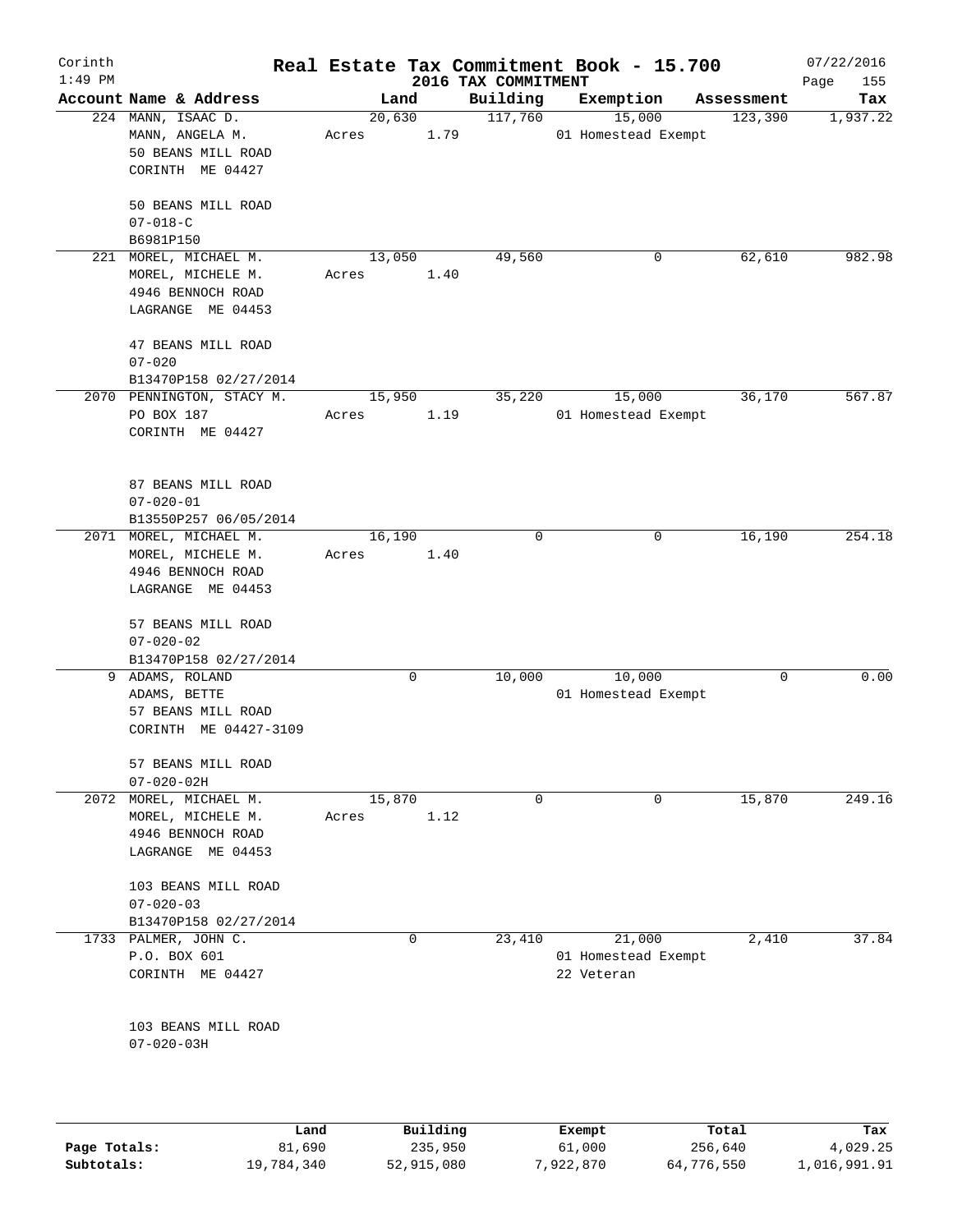| Corinth      |                                       |                 |                |                     |                     | Real Estate Tax Commitment Book - 15.700 |                       | 07/22/2016      |
|--------------|---------------------------------------|-----------------|----------------|---------------------|---------------------|------------------------------------------|-----------------------|-----------------|
| $1:49$ PM    | Account Name & Address                |                 |                |                     | 2016 TAX COMMITMENT |                                          |                       | Page<br>156     |
|              | 720 HICKS, PAMELA J.                  |                 | Land<br>16,440 |                     | Building<br>111,880 | Exemption<br>15,000                      | Assessment<br>113,320 | Tax<br>1,779.12 |
|              | HICKS, SARAH J.                       | Acres           |                | 1.61                |                     | 01 Homestead Exempt                      |                       |                 |
|              | 113 BEANS MILL ROAD                   |                 |                |                     |                     |                                          |                       |                 |
|              | CORINTH ME 04427                      |                 |                |                     |                     |                                          |                       |                 |
|              |                                       |                 |                |                     |                     |                                          |                       |                 |
|              | 113 BEANS MILL ROAD                   |                 |                |                     |                     |                                          |                       |                 |
|              | $07 - 020 - A$                        |                 |                |                     |                     |                                          |                       |                 |
|              | B12590P336 09/12/2011 B7292P333       |                 |                |                     |                     |                                          |                       |                 |
|              | 941 HICKS, TERRY                      |                 | 15,730         |                     | 9,850               | 0                                        | 25,580                | 401.61          |
|              | HICKS, JULIE                          | Acres           |                | 1.00                |                     |                                          |                       |                 |
|              | 121 BEANS MILL ROAD                   |                 |                |                     |                     |                                          |                       |                 |
|              | CORINTH ME 04427                      |                 |                |                     |                     |                                          |                       |                 |
|              |                                       |                 |                |                     |                     |                                          |                       |                 |
|              | 83 BEANS MILL ROAD                    |                 |                |                     |                     |                                          |                       |                 |
|              | $07 - 020 - B$                        |                 |                |                     |                     |                                          |                       |                 |
|              | B13570P7 06/25/2014                   |                 |                |                     |                     |                                          |                       |                 |
|              | 1630 BLANCHARD, TERENCE M.            |                 | 23,670         |                     | 106,450             | 15,000                                   | 115,120               | 1,807.38        |
|              | 71 BEANS MILL ROAD                    | Acres           |                | 2.04                |                     | 01 Homestead Exempt                      |                       |                 |
|              | CORINTH ME 04427                      |                 |                |                     |                     |                                          |                       |                 |
|              |                                       |                 |                |                     |                     |                                          |                       |                 |
|              | 71 BEANS MILL ROAD                    |                 |                |                     |                     |                                          |                       |                 |
|              | $07 - 020 - C$                        |                 |                |                     |                     |                                          |                       |                 |
|              | B9557P202 09/08/2004                  |                 |                |                     |                     |                                          |                       |                 |
|              | 586 FROST, STEPHEN G.                 |                 | 29,790         |                     | 70,690              | 15,000                                   | 85,480                | 1,342.04        |
|              | FROST, BEVERLY A.                     | Acres           |                | 35.30               |                     | 01 Homestead Exempt                      |                       |                 |
|              | 74 BEANS MILL ROAD                    |                 |                |                     |                     |                                          |                       |                 |
|              | CORINTH ME 04427                      |                 |                |                     |                     |                                          |                       |                 |
|              |                                       |                 |                |                     |                     |                                          |                       |                 |
|              | 74 BEANS MILL ROAD                    |                 |                |                     |                     |                                          |                       |                 |
|              | $07 - 021$                            |                 |                |                     |                     |                                          |                       |                 |
| 1477         | B9105P1<br>WHEELER, MARVIN            |                 |                |                     |                     | 21,000                                   |                       | 703.67          |
|              |                                       | Acres           | 11,990         | 0.46                | 53,830              | 01 Homestead Exempt                      | 44,820                |                 |
|              | WHEELER, LEATHA<br>86 BEANS MILL ROAD |                 |                |                     |                     | 22 Veteran                               |                       |                 |
|              | CORINTH ME 04427                      |                 |                |                     |                     |                                          |                       |                 |
|              |                                       |                 |                |                     |                     |                                          |                       |                 |
|              | 86 BEANS MILL ROAD                    |                 |                |                     |                     |                                          |                       |                 |
|              | $07 - 021 - A$                        |                 |                |                     |                     |                                          |                       |                 |
|              | B2230P726                             |                 |                |                     |                     |                                          |                       |                 |
|              | 937 STUDLEY, ALICIA A.                |                 | 18,630         |                     | 113,330             | 15,000                                   | 116,960               | 1,836.27        |
|              | STUDLEY, JESSE S.                     | Acres           |                | 3.50                |                     | 01 Homestead Exempt                      |                       |                 |
|              | 60 BEANS MILL RD                      |                 |                |                     |                     |                                          |                       |                 |
|              | CORINTH ME 04427                      |                 |                |                     |                     |                                          |                       |                 |
|              |                                       |                 |                |                     |                     |                                          |                       |                 |
|              | 60 BEANS MILL ROAD                    |                 |                |                     |                     |                                          |                       |                 |
|              | $07 - 021 - B$                        |                 |                |                     |                     |                                          |                       |                 |
|              | B10259P154 12/30/2005                 |                 |                |                     |                     |                                          |                       |                 |
|              | 721 HICKS, TERRY D.                   |                 | 13,610         |                     | 0                   | 0                                        | 13,610                | 213.68          |
|              | 121 BEANS MILL ROAD                   | Acres           |                | 11.50               |                     |                                          |                       |                 |
|              | CORINTH ME 04427                      |                 |                |                     |                     |                                          |                       |                 |
|              |                                       |                 |                |                     |                     |                                          |                       |                 |
|              | BEANS MILL ROAD N/F OFF               |                 |                |                     |                     |                                          |                       |                 |
|              | $07 - 022$                            |                 |                |                     |                     |                                          |                       |                 |
|              | B3181P263                             |                 |                |                     |                     |                                          |                       |                 |
|              |                                       |                 |                |                     |                     |                                          |                       |                 |
| Page Totals: |                                       | Land<br>129,860 |                | Building<br>466,030 |                     | Exempt<br>81,000                         | Total<br>514,890      | Tax<br>8,083.77 |
| Subtotals:   | 19,914,200                            |                 |                | 53, 381, 110        |                     | 8,003,870                                | 65, 291, 440          | 1,025,075.68    |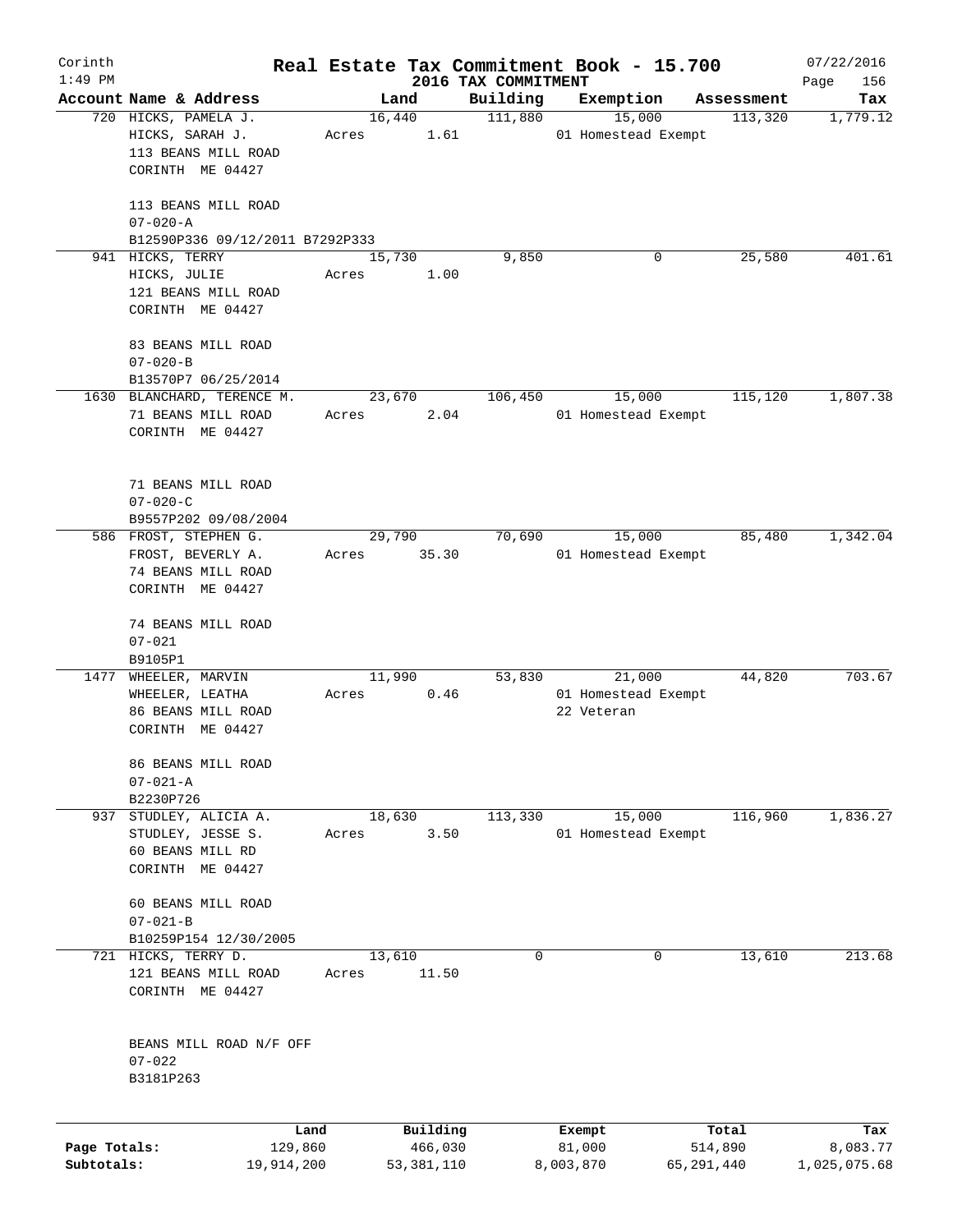| Corinth      |                                                                                     |                 |                     |                     | Real Estate Tax Commitment Book - 15.700 |                       | 07/22/2016               |
|--------------|-------------------------------------------------------------------------------------|-----------------|---------------------|---------------------|------------------------------------------|-----------------------|--------------------------|
| $1:49$ PM    | Account Name & Address                                                              |                 |                     | 2016 TAX COMMITMENT |                                          |                       | Page<br>157              |
|              | 723 HICKS, TERRY D.                                                                 | 33,740          | Land                | Building<br>133,410 | Exemption<br>0                           | Assessment<br>167,150 | Tax<br>2,624.25          |
|              | 121 BEANS MILL ROAD<br>CORINTH ME 04427                                             | Acres           | 54.00               |                     |                                          |                       |                          |
|              | 116 BEANS MILL ROAD<br>$07 - 023$                                                   |                 |                     |                     |                                          |                       |                          |
|              | B3928P148                                                                           |                 |                     |                     |                                          | 5,120                 | 80.38                    |
|              | 98 CRAWFORD, ROBERT<br>214 BEANS MILLS ROAD<br>CORINTH ME 04427                     |                 | 0                   | 20,120              | 15,000<br>01 Homestead Exempt            |                       |                          |
|              | 214 BEANS MILL ROAD<br>$07 - 023 - 01H$                                             |                 |                     |                     |                                          |                       |                          |
|              | 724 HICKS, TERRY D.                                                                 | 65,420          |                     | 72,320              | 15,000                                   | 122,740               | 1,927.02                 |
|              | 121 BEANS MILL ROAD<br>CORINTH ME 04427                                             | Acres           | 156.46              |                     | 01 Homestead Exempt                      |                       |                          |
|              | 121 BEANS MILL ROAD<br>$07 - 024$                                                   |                 |                     |                     |                                          |                       |                          |
|              | B3928P148                                                                           |                 |                     | $\mathbf 0$         | 0                                        | 25,340                | 397.84                   |
|              | 1946 CRANE, JAMES V.<br>CRANE, STEVEN D.                                            | 25,340<br>Acres | 84.50               |                     |                                          |                       |                          |
|              | 2312 EXETER ROAD<br>EXETER ME 04435                                                 |                 |                     |                     |                                          |                       |                          |
|              | BEANS MILL RD N/F OFF<br>$07 - 025$                                                 |                 |                     |                     |                                          |                       |                          |
|              | B10910P297 04/03/2007                                                               |                 |                     |                     |                                          |                       |                          |
|              | 222 CAOUETTE, DONALD<br>CAOUETTE, STEVEN<br>302 RUSSELL STREET<br>LEWISTON ME 04240 | 14,300<br>Acres | 2.00                | 21,950              | 0                                        | 36,250                | 569.13                   |
|              | BEANS MILL ROAD N/F OFF<br>$07 - 025 - 01$                                          |                 |                     |                     |                                          |                       |                          |
|              | B10323P237 12/22/2005<br>225 BUSWELL, LORRAINE J.                                   | 15,730          |                     | 75,560              | 21,000                                   | 70,290                | 1,103.55                 |
|              | 37 BEANS MILL ROAD<br>CORINTH ME 04427                                              | Acres           | 2.05                |                     | 01 Homestead Exempt<br>31 Vetrans Widow  |                       |                          |
|              | 37 BEANS MILL ROAD<br>$07 - 026$                                                    |                 |                     |                     |                                          |                       |                          |
|              | B11354P167 04/10/2008                                                               |                 |                     | $\mathbf 0$         |                                          |                       | 587.65                   |
| 740          | GARDNER LAND COMPANY,<br>INC.                                                       | 37,430          |                     |                     | 0                                        | 37,430                |                          |
|              | PO BOX 189<br>LINCOLN ME 04457                                                      | Acres           | 96.10               |                     |                                          |                       |                          |
|              | NOTCH ROAD<br>$07 - 028$                                                            |                 |                     |                     |                                          |                       |                          |
|              | B9657P96                                                                            |                 |                     |                     |                                          |                       |                          |
| Page Totals: | Land<br>191,960                                                                     |                 | Building<br>323,360 |                     | Exempt<br>51,000                         | Total<br>464,320      | Tax                      |
| Subtotals:   | 20,106,160                                                                          |                 | 53,704,470          |                     | 8,054,870                                | 65,755,760            | 7,289.82<br>1,032,365.50 |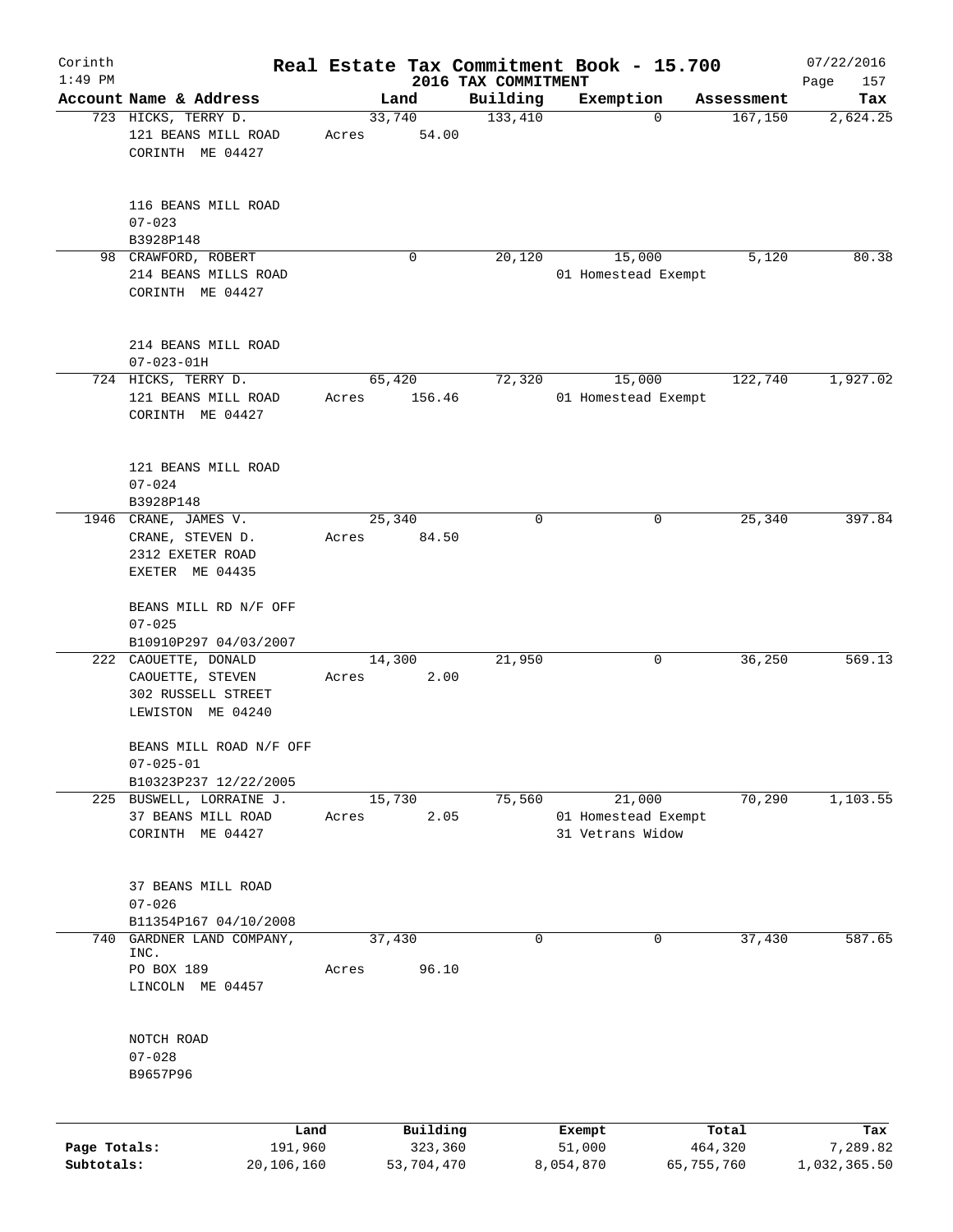| Corinth<br>$1:49$ PM |                                   |        |                    |                                 | Real Estate Tax Commitment Book - 15.700 |                       | 07/22/2016         |
|----------------------|-----------------------------------|--------|--------------------|---------------------------------|------------------------------------------|-----------------------|--------------------|
|                      | Account Name & Address            |        | Land               | 2016 TAX COMMITMENT<br>Building | Exemption                                | Assessment            | Page<br>158<br>Tax |
|                      | 1465 WEISLEDER, DENIS K.          | 41,940 |                    | 49,750                          |                                          | 91,690<br>$\mathbf 0$ | 1,439.53           |
|                      | WEISLEDER, ANN I.                 | Acres  | 86.00              |                                 |                                          |                       |                    |
|                      | 93 MONTGOMERY STREET              |        |                    |                                 |                                          |                       |                    |
|                      | BANGOR ME 04401                   |        |                    |                                 |                                          |                       |                    |
|                      |                                   |        |                    |                                 |                                          |                       |                    |
|                      | 185 NOTCH ROAD                    |        |                    |                                 |                                          |                       |                    |
|                      | $07 - 028 - A$                    |        |                    |                                 |                                          |                       |                    |
|                      | B2290P289                         |        |                    |                                 |                                          |                       |                    |
| 1241                 | SPEED, GERALD L                   | 33,660 |                    | $\mathbf 0$                     |                                          | 33,660<br>0           | 528.46             |
|                      | TRUSTEES LIV T                    |        |                    |                                 |                                          |                       |                    |
|                      | SPEED, WINIFRED I                 | Acres  | 47.00              |                                 |                                          |                       |                    |
|                      | TRUSTEES LIV<br>173 GARLAND ROAD  |        |                    |                                 |                                          |                       |                    |
|                      | CORINTH ME 04427                  |        |                    |                                 |                                          |                       |                    |
|                      |                                   |        |                    |                                 |                                          |                       |                    |
|                      | NOTCH ROAD                        |        |                    |                                 |                                          |                       |                    |
|                      | $07 - 029$                        |        |                    |                                 |                                          |                       |                    |
|                      | B5943P244                         |        |                    |                                 |                                          |                       |                    |
|                      | 2077 SPEED, TYLER                 |        | $\mathbf 0$        | 29,150                          | 15,000                                   | 14,150                | 222.15             |
|                      | 178 NOTCH RD                      |        |                    |                                 | 01 Homestead Exempt                      |                       |                    |
|                      | CORINTH ME 04427                  |        |                    |                                 |                                          |                       |                    |
|                      |                                   |        |                    |                                 |                                          |                       |                    |
|                      |                                   |        |                    |                                 |                                          |                       |                    |
|                      | 178 NOTCH ROAD                    |        |                    |                                 |                                          |                       |                    |
|                      | $07 - 029 - A$                    |        |                    |                                 |                                          |                       |                    |
|                      | 352 CRANE BROTHERS, INC.          | 33,370 |                    | 0                               |                                          | 33,370<br>0           | 523.91             |
|                      | CRANE, JAMES V.                   | Acres  | 44.00              |                                 |                                          |                       |                    |
|                      | 2312 EXETER ROAD                  |        |                    |                                 |                                          |                       |                    |
|                      | EXETER ME 04435                   |        |                    |                                 |                                          |                       |                    |
|                      |                                   |        |                    |                                 |                                          |                       |                    |
|                      | NOTCH ROAD<br>$07 - 030$          |        |                    |                                 |                                          |                       |                    |
|                      | B12251P265 07/20/2010             |        |                    |                                 |                                          |                       |                    |
|                      | 353 CRANE BROTHERS, INC.          | 34,860 |                    | 0                               |                                          | 34,860<br>0           | 547.30             |
|                      | CRANE, JAMES V.                   | Acres  | 80.00              |                                 |                                          |                       |                    |
|                      | 2312 EXETER ROAD                  |        |                    |                                 |                                          |                       |                    |
|                      | EXETER ME 04435                   |        |                    |                                 |                                          |                       |                    |
|                      |                                   |        |                    |                                 |                                          |                       |                    |
|                      | NOTCH ROAD                        |        |                    |                                 |                                          |                       |                    |
|                      | $07 - 031$                        |        |                    |                                 |                                          |                       |                    |
|                      | B12251P265 07/20/2010             |        |                    |                                 |                                          |                       |                    |
|                      | 2031 TOWN OF CORINTH              |        | $\mathbf 0$        | $\Omega$                        |                                          | $\Omega$<br>$\Omega$  | 0.00               |
|                      | PO BOX 309                        |        |                    |                                 | 43 Municipal                             |                       |                    |
|                      | CORINTH ME 04427                  |        |                    |                                 |                                          |                       |                    |
|                      |                                   |        |                    |                                 |                                          |                       |                    |
|                      |                                   |        |                    |                                 |                                          |                       |                    |
|                      | EXETER ROAD N/F<br>$07 - 031 - A$ |        |                    |                                 |                                          |                       |                    |
| 2032                 | TOWN OF CORINTH                   |        | 0                  | 0                               |                                          | 0<br>0                | 0.00               |
|                      | PO BOX 309                        |        |                    |                                 | 43 Municipal                             |                       |                    |
|                      | CORINTH ME 04427                  |        |                    |                                 |                                          |                       |                    |
|                      |                                   |        |                    |                                 |                                          |                       |                    |
|                      |                                   |        |                    |                                 |                                          |                       |                    |
|                      | EXETER ROAD                       |        |                    |                                 |                                          |                       |                    |
|                      | $07 - 031 - B$                    |        |                    |                                 |                                          |                       |                    |
|                      |                                   |        |                    |                                 |                                          |                       |                    |
|                      |                                   |        |                    |                                 |                                          |                       |                    |
|                      |                                   |        |                    |                                 |                                          |                       |                    |
| Page Totals:         | Land<br>143,830                   |        | Building<br>78,900 |                                 | Exempt<br>15,000                         | Total<br>207,730      | Tax<br>3,261.35    |
|                      |                                   |        |                    |                                 |                                          |                       |                    |

**Subtotals:** 20,249,990 53,783,370 8,069,870 65,963,490 1,035,626.85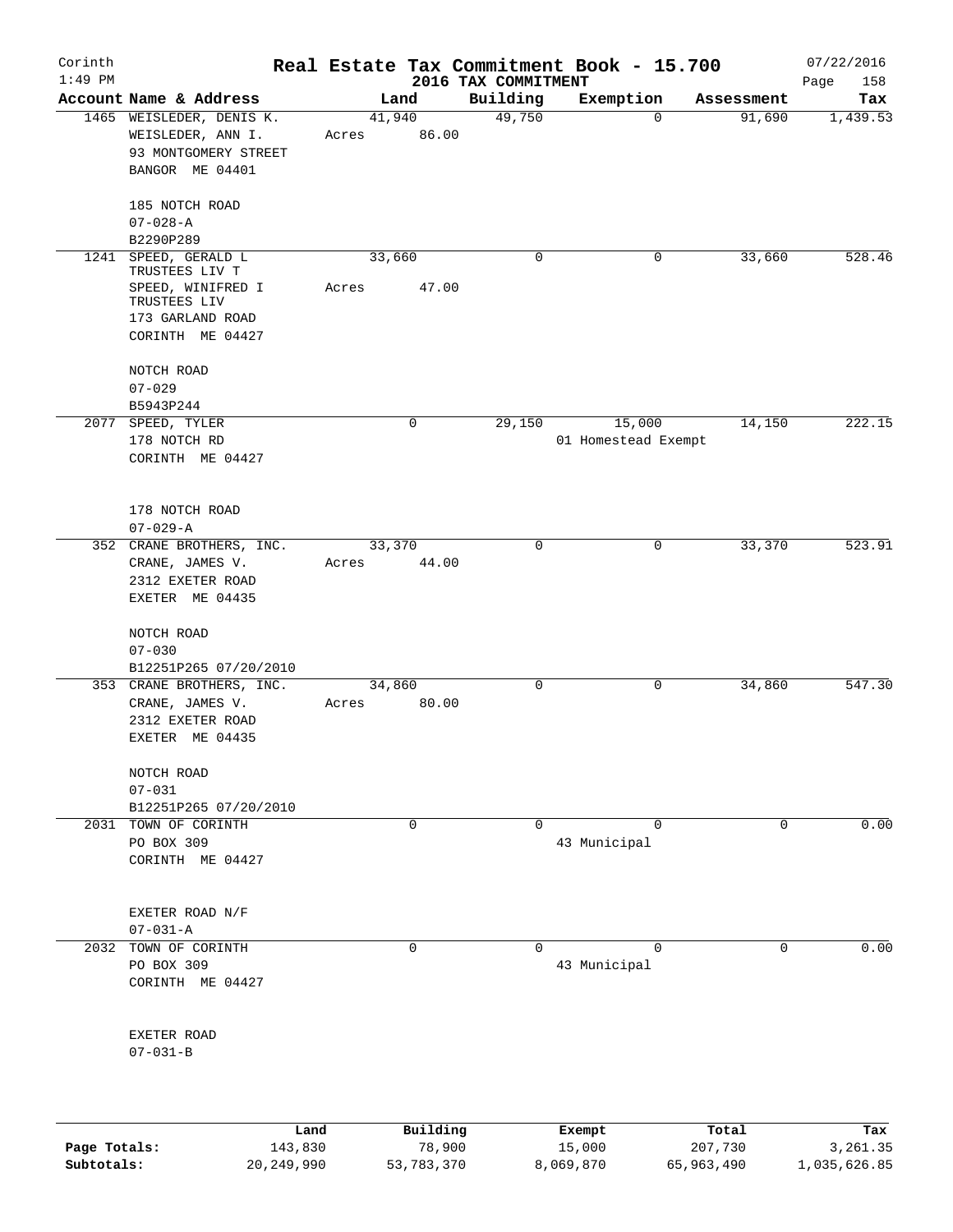| Corinth      |                                          |                 |                |                     |                     | Real Estate Tax Commitment Book - 15.700 |                      | 07/22/2016      |
|--------------|------------------------------------------|-----------------|----------------|---------------------|---------------------|------------------------------------------|----------------------|-----------------|
| $1:49$ PM    | Account Name & Address                   |                 |                |                     | 2016 TAX COMMITMENT |                                          |                      | Page<br>159     |
|              | 205 MAXIM, JOSHUA                        |                 | Land<br>18,780 |                     | Building<br>20,860  | Exemption<br>15,000                      | Assessment<br>24,640 | Tax<br>386.85   |
|              | SEARCY, ALLAN R.<br>99 NOTCH ROAD        | Acres           |                | 5.00                |                     | 01 Homestead Exempt                      |                      |                 |
|              | CORINTH ME 04427                         |                 |                |                     |                     |                                          |                      |                 |
|              | 99 NOTCH ROAD                            |                 |                |                     |                     |                                          |                      |                 |
|              | $07 - 032$<br>B14102P283 03/21/2016      |                 |                |                     |                     |                                          |                      |                 |
|              | 1958 SEARCY, ALLAN R.                    |                 | 18,780         |                     | 14,920              | 15,000                                   | 18,700               | 293.59          |
|              | MAXIM, JOSHUA ROSS<br>89 NOTCH RD        | Acres           |                | 5.00                |                     | 01 Homestead Exempt                      |                      |                 |
|              | CORINTH ME 04427                         |                 |                |                     |                     |                                          |                      |                 |
|              | 89 NOTCH ROAD                            |                 |                |                     |                     |                                          |                      |                 |
|              | $07 - 032 - 01$                          |                 |                |                     |                     |                                          |                      |                 |
|              | B14102P283 03/21/2016                    |                 |                |                     |                     |                                          |                      |                 |
|              | 581 CR PROPERTIES 2015 LLC               |                 | 15,620         |                     | 46,610              | 0                                        | 62,230               | 977.01          |
|              | 333 WESTHESTER AVENUE,<br>SUITE W 2100   |                 | Acres          | 0.98                |                     |                                          |                      |                 |
|              | WHITE PLAINS NY 10604                    |                 |                |                     |                     |                                          |                      |                 |
|              |                                          |                 |                |                     |                     |                                          |                      |                 |
|              | 100 NOTCH ROAD                           |                 |                |                     |                     |                                          |                      |                 |
|              | $07 - 033$                               |                 |                |                     |                     |                                          |                      |                 |
|              | 1438 VIGUE, MARK L.                      |                 | 39,020         |                     | 51,940              | 15,000                                   | 75,960               | 1,192.57        |
|              | 69 NOTCH ROAD                            | Acres           |                | 14.00               |                     | 01 Homestead Exempt                      |                      |                 |
|              | CORINTH ME 04427                         |                 |                |                     |                     |                                          |                      |                 |
|              |                                          |                 |                |                     |                     |                                          |                      |                 |
|              | 69 NOTCH ROAD                            |                 |                |                     |                     |                                          |                      |                 |
|              | $07 - 034$                               |                 |                |                     |                     |                                          |                      |                 |
|              | B5079P60                                 |                 |                |                     |                     |                                          |                      |                 |
|              | 37 SPEED, VERNON G.                      |                 | 17,210         |                     | 59,680              | 0                                        | 76,890               | 1,207.17        |
|              | SPEED, LUANNE                            | Acres           |                | 3.19                |                     |                                          |                      |                 |
|              | 10 O'ROAK ROAD<br>CORINTH ME 04427       |                 |                |                     |                     |                                          |                      |                 |
|              |                                          |                 |                |                     |                     |                                          |                      |                 |
|              | 7 NOTCH ROAD                             |                 |                |                     |                     |                                          |                      |                 |
|              | $07 - 035$<br>B11033P82 07/06/2007       |                 |                |                     |                     |                                          |                      |                 |
|              | 1786 ARMSTRONG, WAYNE H.                 |                 | 16,530         |                     | 0                   | 0                                        | 16,530               | 259.52          |
|              | ARMSTRONG, MARY JANE                     | Acres           |                | 8.73                |                     |                                          |                      |                 |
|              | PO BOX 60                                |                 |                |                     |                     |                                          |                      |                 |
|              | 3 HONEYWELL AVE                          |                 |                |                     |                     |                                          |                      |                 |
|              | SANGERVILLE ME 04479                     |                 |                |                     |                     |                                          |                      |                 |
|              | NOTCH ROAD                               |                 |                |                     |                     |                                          |                      |                 |
|              | $07 - 036$                               |                 |                |                     |                     |                                          |                      |                 |
|              | B5403P195                                |                 |                |                     |                     |                                          |                      |                 |
|              | 1238 SPEED, SPENCER L.<br>SPEED, PAULA E | Acres           | 150            | 0.13                | $\Omega$            | $\Omega$                                 | 150                  | 2.36            |
|              | 309 EXETER ROAD                          |                 |                |                     |                     |                                          |                      |                 |
|              | CORINTH ME 04427                         |                 |                |                     |                     |                                          |                      |                 |
|              | EXETER ROAD NOTCH ROAD                   |                 |                |                     |                     |                                          |                      |                 |
|              | $07 - 037$                               |                 |                |                     |                     |                                          |                      |                 |
|              | B7624P254 01/31/2001                     |                 |                |                     |                     |                                          |                      |                 |
|              |                                          |                 |                |                     |                     |                                          |                      |                 |
| Page Totals: |                                          | Land<br>126,090 |                | Building<br>194,010 |                     | Exempt<br>45,000                         | Total<br>275,100     | Tax<br>4,319.07 |
| Subtotals:   | 20,376,080                               |                 |                | 53,977,380          |                     | 8,114,870                                | 66,238,590           | 1,039,945.92    |
|              |                                          |                 |                |                     |                     |                                          |                      |                 |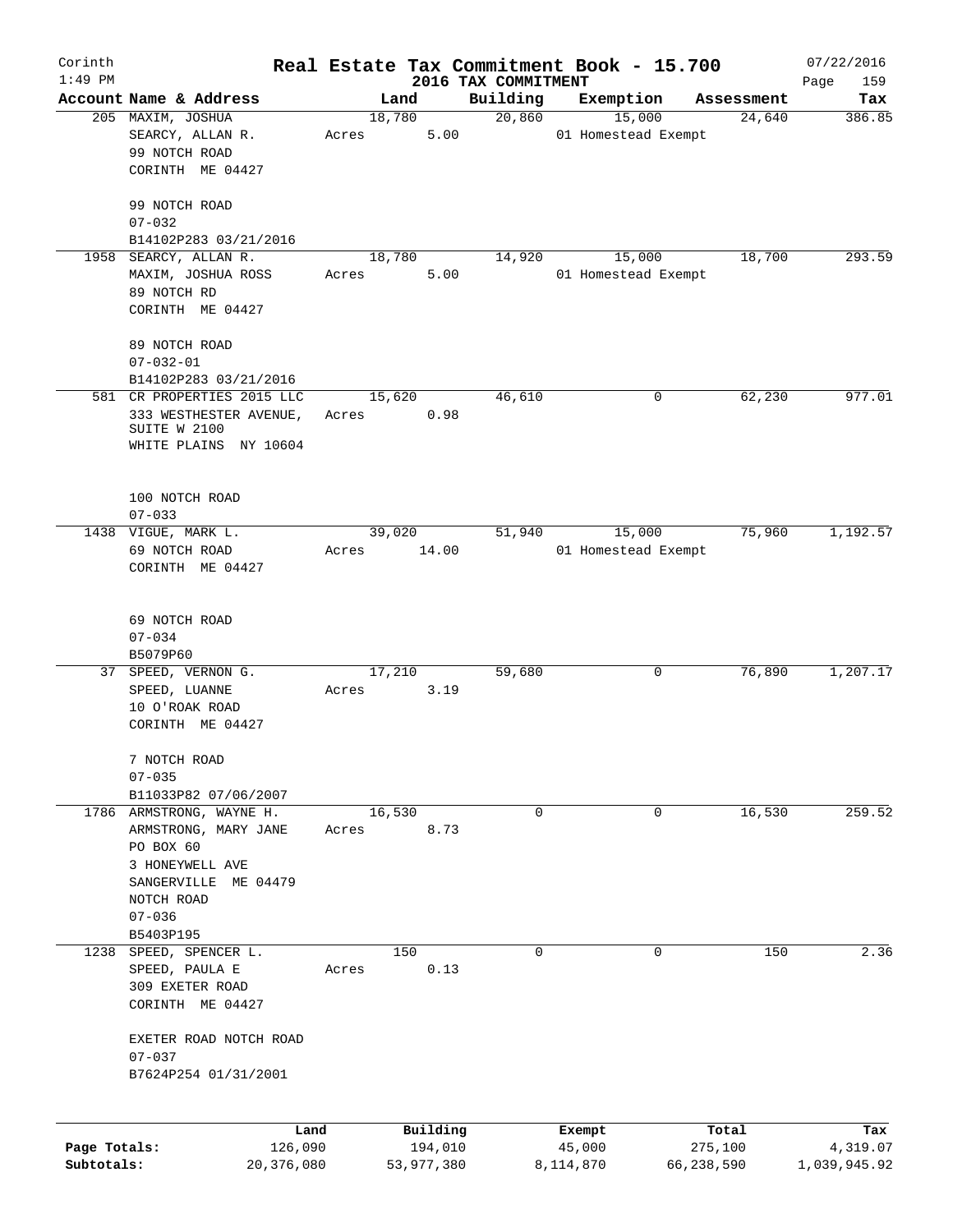| Corinth      |                                           |                 |        |                     |                     | Real Estate Tax Commitment Book - 15.700 |                  | 07/22/2016      |
|--------------|-------------------------------------------|-----------------|--------|---------------------|---------------------|------------------------------------------|------------------|-----------------|
| $1:49$ PM    |                                           |                 |        |                     | 2016 TAX COMMITMENT |                                          |                  | 160<br>Page     |
|              | Account Name & Address                    |                 |        | Land                | Building            | Exemption                                | Assessment       | Tax             |
|              | 1237 SPEED, SPENCER L.<br>SPEED, PAULA E. | Acres           | 14,520 | 4.00                | $\mathbf 0$         | $\mathbf 0$                              | 14,520           | 227.96          |
|              | 309 EXETER ROAD<br>CORINTH ME 04427       |                 |        |                     |                     |                                          |                  |                 |
|              |                                           |                 |        |                     |                     |                                          |                  |                 |
|              | EXETER ROAD                               |                 |        |                     |                     |                                          |                  |                 |
|              | $07 - 039$                                |                 |        |                     |                     |                                          |                  |                 |
|              | B7624P254                                 |                 |        |                     |                     |                                          |                  |                 |
|              | 1005 KINNAMON, JAMES E.                   |                 | 17,240 |                     | 38,580              | 15,000                                   | 40,820           | 640.87          |
|              | KINNAMON, MARY B.<br>298 EXETER ROAD      | Acres           |        | 0.47                |                     | 01 Homestead Exempt                      |                  |                 |
|              | CORINTH ME 04427                          |                 |        |                     |                     |                                          |                  |                 |
|              |                                           |                 |        |                     |                     |                                          |                  |                 |
|              | 298 EXETER ROAD                           |                 |        |                     |                     |                                          |                  |                 |
|              | $07 - 040$                                |                 |        |                     |                     |                                          |                  |                 |
|              | B13357P52 08/16/2013                      |                 |        |                     |                     |                                          |                  |                 |
|              | 577 FORD, ROBERT J.                       |                 | 18,510 |                     | 64,410              | 15,000                                   | 67,920           | 1,066.34        |
|              | FORD, KAREN                               | Acres           |        | 2.30                |                     | 01 Homestead Exempt                      |                  |                 |
|              | 292 EXETER ROAD                           |                 |        |                     |                     |                                          |                  |                 |
|              | CORINTH ME 04427                          |                 |        |                     |                     |                                          |                  |                 |
|              | 292 EXETER ROAD                           |                 |        |                     |                     |                                          |                  |                 |
|              | $07 - 041$                                |                 |        |                     |                     |                                          |                  |                 |
|              | B4701P865                                 |                 |        |                     |                     |                                          |                  |                 |
|              | 2045 HUNTLEY, KATRINA L.                  |                 | 15,880 |                     | 98,310              | 0                                        | 114,190          | 1,792.78        |
|              | 48 NOTCH RD                               | Acres           |        | 1.13                |                     |                                          |                  |                 |
|              | CORINTH ME 04427                          |                 |        |                     |                     |                                          |                  |                 |
|              |                                           |                 |        |                     |                     |                                          |                  |                 |
|              | 46 NOTCH ROAD                             |                 |        |                     |                     |                                          |                  |                 |
|              | $07 - 041 - A$                            |                 |        |                     |                     |                                          |                  |                 |
|              | B11754P320 05/08/2009                     |                 |        |                     |                     |                                          |                  |                 |
|              | 2046 FORD, JUSTIN R.                      |                 | 16,030 |                     | 70,700              | 15,000                                   | 71,730           | 1,126.16        |
|              | 50 NOTCH ROAD                             | Acres           |        | 1.26                |                     | 01 Homestead Exempt                      |                  |                 |
|              | CORINTH ME 04427                          |                 |        |                     |                     |                                          |                  |                 |
|              |                                           |                 |        |                     |                     |                                          |                  |                 |
|              | 50 NOTCH ROAD                             |                 |        |                     |                     |                                          |                  |                 |
|              | $07 - 041 - B$                            |                 |        |                     |                     |                                          |                  |                 |
|              | B11754P318 05/08/2009                     |                 |        |                     |                     |                                          |                  |                 |
|              | 1859 HUNTLEY, KENNETH                     |                 | 16,090 |                     | 10,200              | 0                                        | 26,290           | 412.75          |
|              | 56 NOTCH ROAD                             | Acres           |        | 1.31                |                     |                                          |                  |                 |
|              | CORINTH ME 04427                          |                 |        |                     |                     |                                          |                  |                 |
|              |                                           |                 |        |                     |                     |                                          |                  |                 |
|              | 56 NOTCH ROAD                             |                 |        |                     |                     |                                          |                  |                 |
|              | $07 - 041 - C - H$                        |                 |        |                     |                     |                                          |                  |                 |
|              | B11754P316 05/08/2009                     |                 |        |                     |                     |                                          |                  |                 |
| 1272         | STANHOPE, WILLIAM M.                      |                 | 17,240 |                     | 51,260              | 15,000                                   | 53,500           | 839.95          |
|              | STANHOPE, RITA                            | Acres           |        | 1.25                |                     | 01 Homestead Exempt                      |                  |                 |
|              | 265 EXETER ROAD                           |                 |        |                     |                     |                                          |                  |                 |
|              | CORINTH ME 04427                          |                 |        |                     |                     |                                          |                  |                 |
|              |                                           |                 |        |                     |                     |                                          |                  |                 |
|              | 265 EXETER ROAD                           |                 |        |                     |                     |                                          |                  |                 |
|              | $07 - 042$<br>B2131P143                   |                 |        |                     |                     |                                          |                  |                 |
|              |                                           |                 |        |                     |                     |                                          |                  |                 |
|              |                                           |                 |        |                     |                     |                                          |                  |                 |
| Page Totals: |                                           | Land<br>115,510 |        | Building<br>333,460 |                     | Exempt<br>60,000                         | Total<br>388,970 | Tax<br>6,106.81 |
| Subtotals:   | 20,491,590                                |                 |        | 54, 310, 840        |                     | 8,174,870                                | 66,627,560       | 1,046,052.73    |
|              |                                           |                 |        |                     |                     |                                          |                  |                 |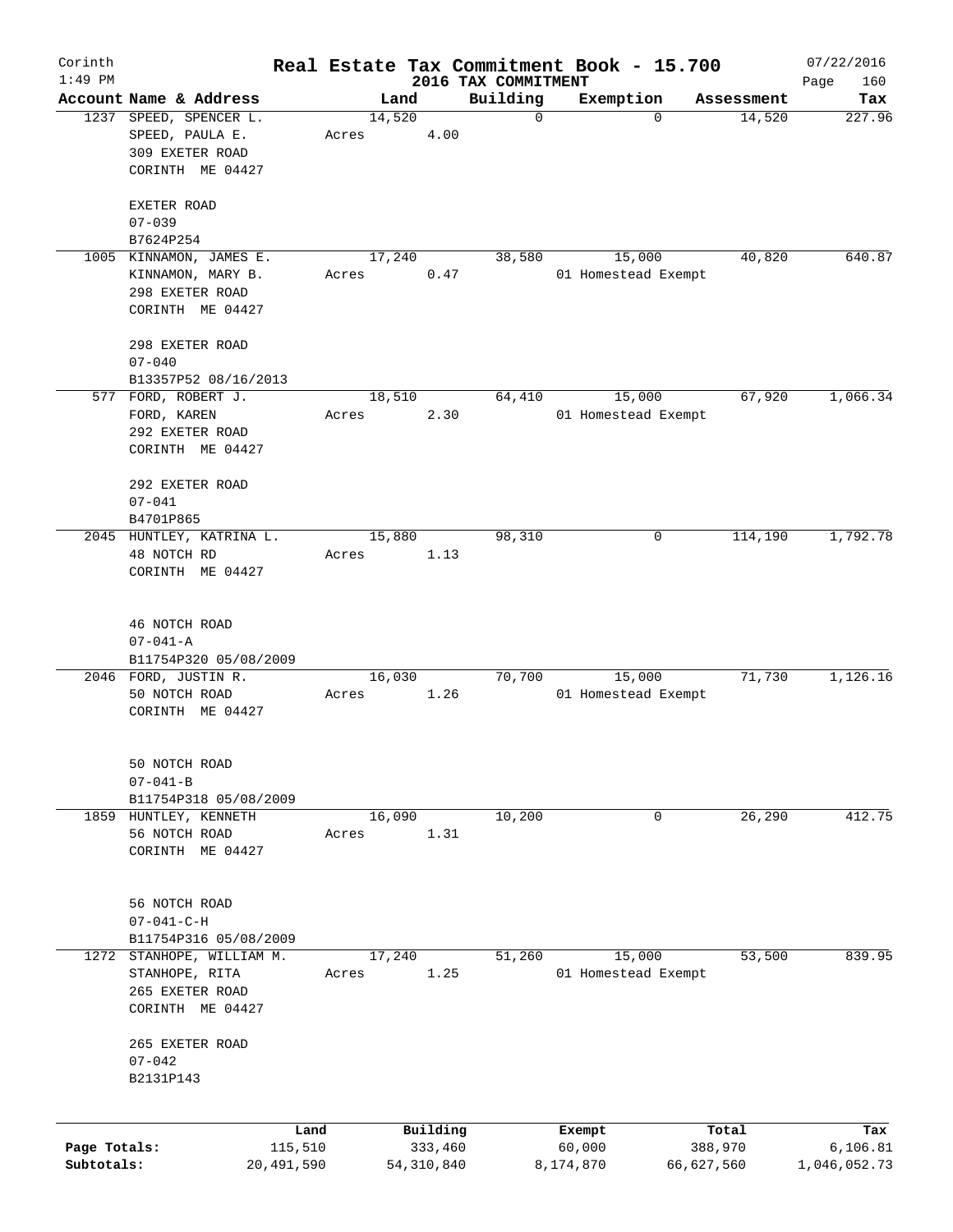| Corinth      |                                                                 |       |        |                     |                                 | Real Estate Tax Commitment Book - 15.700 |                  | 07/22/2016         |
|--------------|-----------------------------------------------------------------|-------|--------|---------------------|---------------------------------|------------------------------------------|------------------|--------------------|
| $1:49$ PM    | Account Name & Address                                          |       | Land   |                     | 2016 TAX COMMITMENT<br>Building | Exemption                                | Assessment       | Page<br>161<br>Tax |
|              | 945 NATIONSTAR MORTGAGE,                                        |       | 16,070 |                     | 192,370                         | $\mathbf 0$                              | 208,440          | 3,272.51           |
|              | LLC                                                             |       |        |                     |                                 |                                          |                  |                    |
|              | BENEFICIAL MAINE INC.<br>1536 MIANE STREET                      | Acres |        | 0.86                |                                 |                                          |                  |                    |
|              | READFIELD ME 04355                                              |       |        |                     |                                 |                                          |                  |                    |
|              | 284 EXETER ROAD                                                 |       |        |                     |                                 |                                          |                  |                    |
|              | $07 - 043 - 01$                                                 |       |        |                     |                                 |                                          |                  |                    |
|              | B14092P339 03/07/2016                                           |       |        |                     |                                 |                                          |                  |                    |
|              | 1783 NELSON, JOHN W.<br>68 CENTER POND DRIVE                    | Acres | 1,310  | 1.08                | $\Omega$                        | 0                                        | 1,310            | 20.57              |
|              | LINCOLN ME 04457                                                |       |        |                     |                                 |                                          |                  |                    |
|              | EXETER ROAD                                                     |       |        |                     |                                 |                                          |                  |                    |
|              | $07 - 043 - 01A$                                                |       |        |                     |                                 |                                          |                  |                    |
|              | B13766P207 02/23/2015                                           |       |        |                     |                                 |                                          |                  |                    |
|              | 445 NELSON, JOHN W.                                             |       | 9,750  |                     | $\mathbf 0$                     | 0                                        | 9,750            | 153.07             |
|              | 68 CENTER POND DRIVE<br>LINCOLN ME 04457                        | Acres |        | 0.73                |                                 |                                          |                  |                    |
|              | EXETER ROAD                                                     |       |        |                     |                                 |                                          |                  |                    |
|              | $07 - 043 - 02$                                                 |       |        |                     |                                 |                                          |                  |                    |
|              | B13766P207 02/23/2015                                           |       |        |                     |                                 |                                          |                  |                    |
| 946          | NATIONSTAR MORTGAGE,<br>LLC                                     |       | 6,410  |                     | 0                               | 0                                        | 6,410            | 100.64             |
|              | BENEFICIAL MAINE INC<br>1536 MAINE STREET<br>READFIELD ME 04355 | Acres |        | 0.70                |                                 |                                          |                  |                    |
|              |                                                                 |       |        |                     |                                 |                                          |                  |                    |
|              | EXETER ROAD                                                     |       |        |                     |                                 |                                          |                  |                    |
|              | $07 - 043 - 03$                                                 |       |        |                     |                                 |                                          |                  |                    |
|              | B14092P339 03/07/2016<br>446 NELSON, JOHN W.                    |       | 6,410  |                     | $\mathbf 0$                     | $\mathbf 0$                              | 6,410            | 100.64             |
|              | 68 CENTER POND DRIVE<br>LINCOLN ME 04457                        | Acres |        | 0.70                |                                 |                                          |                  |                    |
|              | EXETER ROAD                                                     |       |        |                     |                                 |                                          |                  |                    |
|              | $07 - 043 - 04$                                                 |       |        |                     |                                 |                                          |                  |                    |
|              | B13766P207 02/23/2015                                           |       | 6,410  |                     | $\mathbf 0$                     | $\mathbf{0}$                             | 6,410            | 100.64             |
|              | 447 NELSON, JOHN W.<br>68 CENTER POND DRIVE<br>LINCOLN ME 04457 | Acres |        | 0.70                |                                 |                                          |                  |                    |
|              |                                                                 |       |        |                     |                                 |                                          |                  |                    |
|              | EXETER ROAD                                                     |       |        |                     |                                 |                                          |                  |                    |
|              | $07 - 043 - 05$                                                 |       |        |                     |                                 |                                          |                  |                    |
|              | B13766P207 02/23/2015                                           |       |        |                     |                                 |                                          |                  |                    |
|              | 448 NELSON, JOHN W.<br>68 CENTER POND DRIVE                     | Acres | 6,410  | 0.70                | 0                               | 0                                        | 6,410            | 100.64             |
|              | LINCOLN ME 04457                                                |       |        |                     |                                 |                                          |                  |                    |
|              | EXETER ROAD                                                     |       |        |                     |                                 |                                          |                  |                    |
|              | $07 - 043 - 06$                                                 |       |        |                     |                                 |                                          |                  |                    |
|              | B13766P207 02/23/2015                                           |       |        |                     |                                 |                                          |                  |                    |
| Page Totals: | Land<br>52,770                                                  |       |        | Building<br>192,370 |                                 | Exempt<br>0                              | Total<br>245,140 | Tax<br>3,848.71    |
| Subtotals:   | 20,544,360                                                      |       |        | 54, 503, 210        |                                 | 8,174,870                                | 66,872,700       | 1,049,901.44       |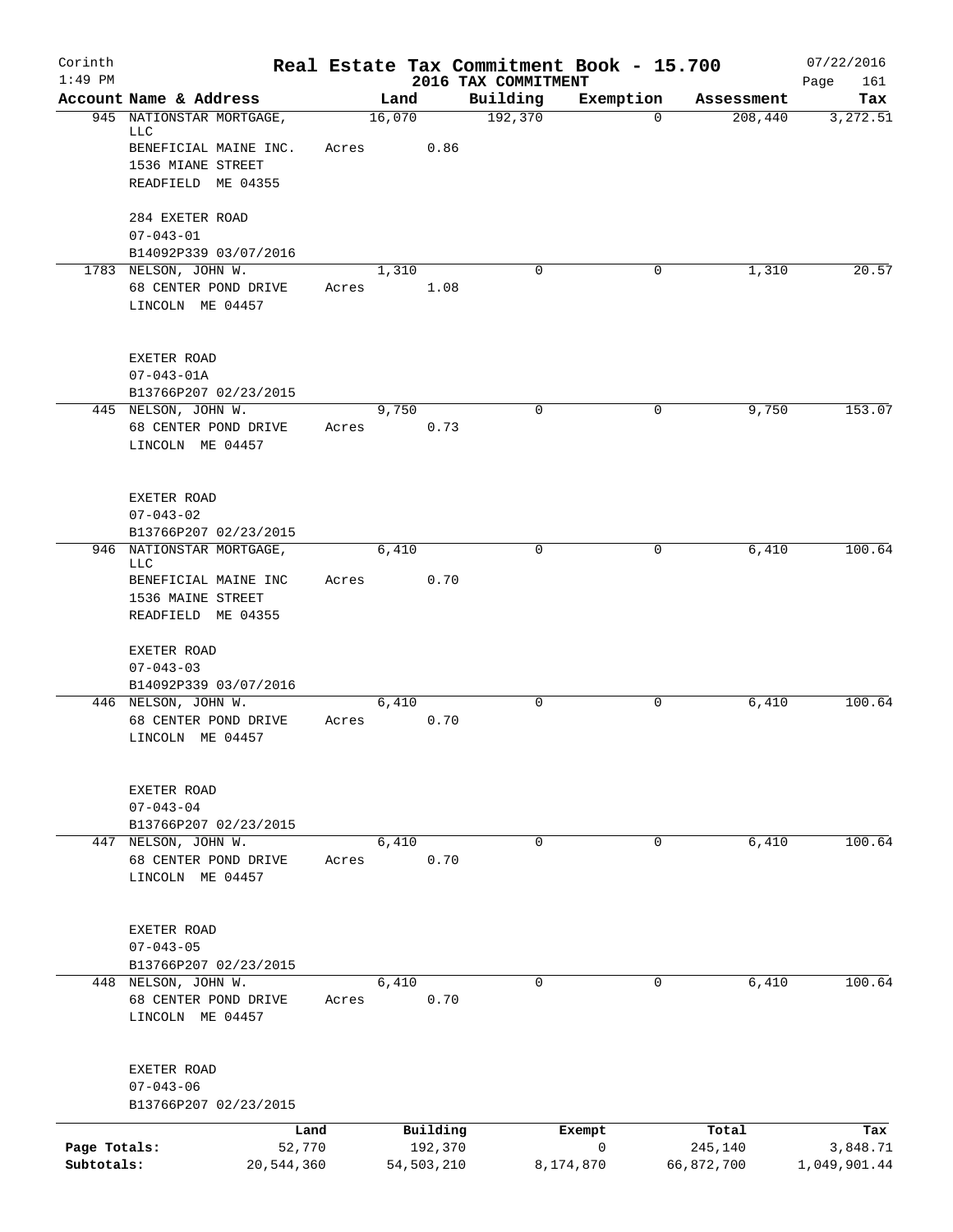| Corinth<br>$1:49$ PM |                                                                                |       |        |                    | 2016 TAX COMMITMENT | Real Estate Tax Commitment Book - 15.700 |                  | 07/22/2016<br>Page<br>162 |
|----------------------|--------------------------------------------------------------------------------|-------|--------|--------------------|---------------------|------------------------------------------|------------------|---------------------------|
|                      | Account Name & Address                                                         |       | Land   |                    | Building            | Exemption                                | Assessment       | Tax                       |
|                      | 449 NELSON, JOHN W.<br>68 CENTER POND DRIVE<br>LINCOLN ME 04457                | Acres | 6,410  | 0.70               | 0                   | $\Omega$                                 | 6,410            | 100.64                    |
|                      | EXETER ROAD<br>$07 - 043 - 07$<br>B13766P207 02/23/2015                        |       |        |                    |                     |                                          |                  |                           |
|                      | 450 NELSON, JOHN W.                                                            |       | 6,410  |                    | 0                   | 0                                        | 6,410            | 100.64                    |
|                      | 68 CENTER POND DRIVE<br>LINCOLN ME 04457                                       | Acres |        | 0.70               |                     |                                          |                  |                           |
|                      | EXETER ROAD<br>$07 - 043 - 08$<br>B13766P207 02/23/2015                        |       |        |                    |                     |                                          |                  |                           |
|                      | 474 NELSON, JOHN W.<br>68 CENTER POND DRIVE<br>LINCOLN ME 04457                | Acres | 6,410  | 0.70               | 0                   | 0                                        | 6,410            | 100.64                    |
|                      | EXETER ROAD<br>$07 - 043 - 09$<br>B13766P207 02/23/2015                        |       |        |                    |                     |                                          |                  |                           |
|                      | 451 NELSON, JOHN W.<br>68 CENTER POND DRIVE<br>LINCOLN ME 04457                | Acres | 6,410  | 0.70               | 0                   | 0                                        | 6,410            | 100.64                    |
|                      | EXETER ROAD<br>$07 - 043 - 10$<br>B13766P207 02/23/2015                        |       |        |                    |                     |                                          |                  |                           |
|                      | 452 NELSON, JOHN W.<br>68 CENTER POND DRIVE<br>LINCOLN ME 04457                | Acres | 6,470  | 0.72               | 0                   | 0                                        | 6,470            | 101.58                    |
|                      | EXETER ROAD<br>$07 - 043 - 11$<br>B13766P207 02/23/2015                        |       |        |                    |                     |                                          |                  |                           |
|                      | 560 ANTOMMARCHI, LOIS F.<br>PO BOX 880727<br>PORT ST LUCIE FL 34988            | Acres | 6,660  | 0.78               | 0                   | 0                                        | 6,660            | 104.56                    |
|                      | EXETER ROAD<br>$07 - 043 - 12$<br>B10482P107 06/09/2006                        |       |        |                    |                     |                                          |                  |                           |
|                      | 94 BEAN, STEPHEN W.<br>BEAN, GUYLENE M.<br>268 EXETER ROAD<br>CORINTH ME 04427 | Acres | 15,670 | 0.80               | 95,700              | 15,000<br>01 Homestead Exempt            | 96,370           | 1,513.01                  |
|                      | 268 EXETER ROAD<br>$07 - 043 - 13$<br>B3766P352                                |       |        |                    |                     |                                          |                  |                           |
|                      |                                                                                |       |        |                    |                     |                                          |                  |                           |
| Page Totals:         | 54,440                                                                         | Land  |        | Building<br>95,700 |                     | Exempt<br>15,000                         | Total<br>135,140 | Tax<br>2,121.71           |
| Subtotals:           | 20,598,800                                                                     |       |        | 54,598,910         |                     | 8,189,870                                | 67,007,840       | 1,052,023.15              |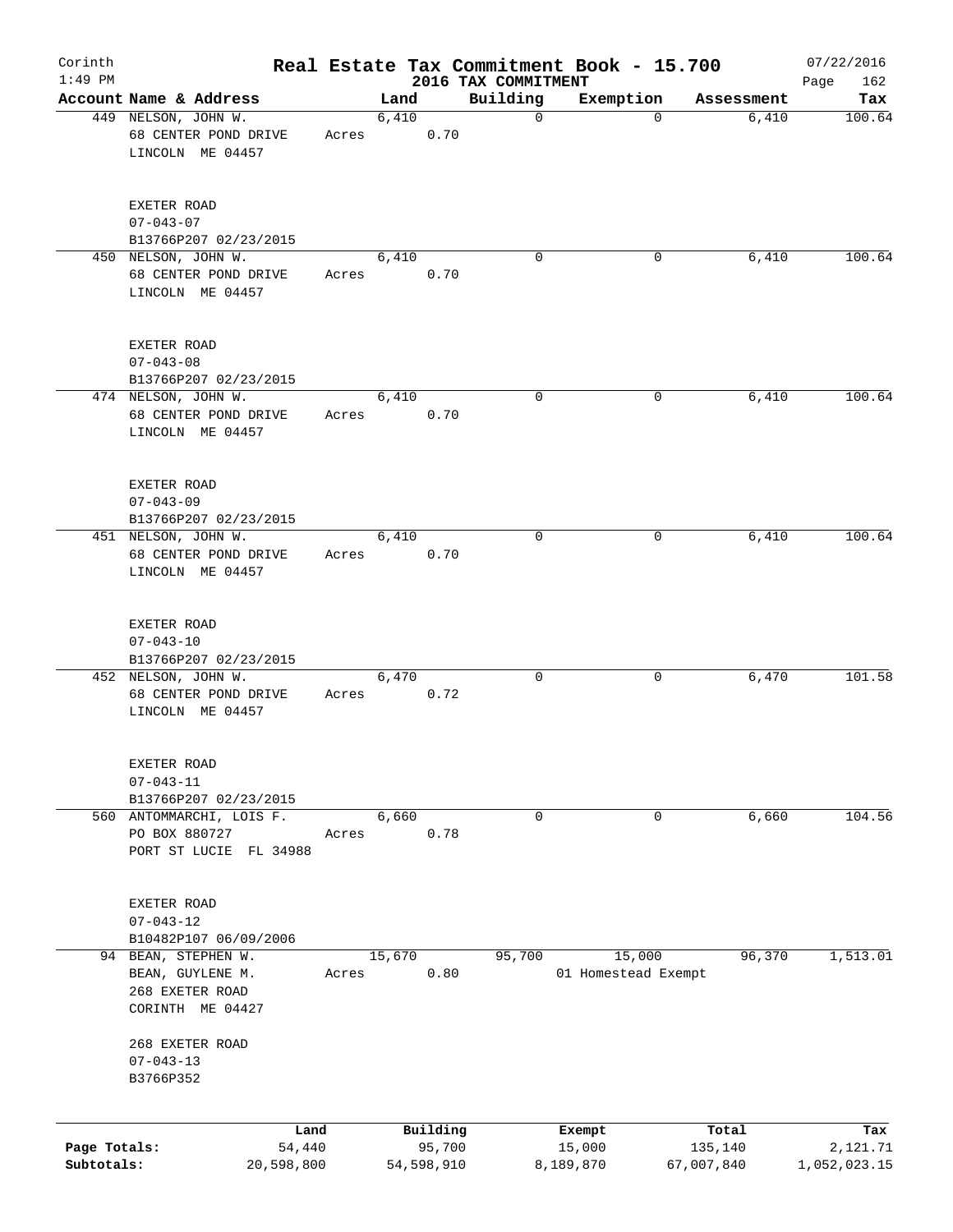| Corinth      |                                         |            |       |         |            |   |                                 | Real Estate Tax Commitment Book - 15.700 |             |            | 07/22/2016         |
|--------------|-----------------------------------------|------------|-------|---------|------------|---|---------------------------------|------------------------------------------|-------------|------------|--------------------|
| $1:49$ PM    | Account Name & Address                  |            |       | Land    |            |   | 2016 TAX COMMITMENT<br>Building | Exemption                                |             | Assessment | Page<br>163<br>Tax |
|              | 1284 WILKINSON, ANDREW                  |            |       | 9,750   |            |   | $\mathbf 0$                     |                                          | $\mathbf 0$ | 9,750      | 153.07             |
|              | WILKINSON, BRENDA F.                    |            | Acres |         | 0.73       |   |                                 |                                          |             |            |                    |
|              | 262 EXETER ROAD                         |            |       |         |            |   |                                 |                                          |             |            |                    |
|              | CORINTH ME 04427                        |            |       |         |            |   |                                 |                                          |             |            |                    |
|              | EXETER ROAD                             |            |       |         |            |   |                                 |                                          |             |            |                    |
|              | $07 - 043 - 14$                         |            |       |         |            |   |                                 |                                          |             |            |                    |
|              | B8892P58                                |            |       |         |            |   |                                 |                                          |             |            |                    |
|              | 1285 WILKINSON, ANDREW                  |            |       | 6,410   |            |   | $\mathbf 0$                     |                                          | 0           | 6,410      | 100.64             |
|              | WILKINSON, BRENDA F                     |            | Acres |         | 0.70       |   |                                 |                                          |             |            |                    |
|              | 262 EXETER ROAD                         |            |       |         |            |   |                                 |                                          |             |            |                    |
|              | CORINTH ME 04427                        |            |       |         |            |   |                                 |                                          |             |            |                    |
|              | EXETER ROAD                             |            |       |         |            |   |                                 |                                          |             |            |                    |
|              | $07 - 043 - 15$                         |            |       |         |            |   |                                 |                                          |             |            |                    |
|              | B8892P58                                |            |       |         |            |   |                                 |                                          |             |            |                    |
|              | 1286 WILKINSON, ANDREW                  |            |       | 6,630   |            |   | 0                               |                                          | 0           | 6,630      | 104.09             |
|              | WILKINSON, BRENDA F.                    |            | Acres |         | 0.77       |   |                                 |                                          |             |            |                    |
|              | 262 EXETER ROAD                         |            |       |         |            |   |                                 |                                          |             |            |                    |
|              | CORINTH ME 04427                        |            |       |         |            |   |                                 |                                          |             |            |                    |
|              | EXETER ROAD                             |            |       |         |            |   |                                 |                                          |             |            |                    |
|              | $07 - 043 - 16$                         |            |       |         |            |   |                                 |                                          |             |            |                    |
|              | B8892P58                                |            |       |         |            |   |                                 |                                          |             |            |                    |
|              | 1287 WILKINSON, ANDREW                  |            |       | 6,410   |            |   | $\mathbf 0$                     |                                          | 0           | 6,410      | 100.64             |
|              | WILKINSON, BRENDA F.                    |            | Acres |         | 0.70       |   |                                 |                                          |             |            |                    |
|              | 262 EXETER ROAD                         |            |       |         |            |   |                                 |                                          |             |            |                    |
|              | CORINTH ME 04427                        |            |       |         |            |   |                                 |                                          |             |            |                    |
|              | EXETER ROAD                             |            |       |         |            |   |                                 |                                          |             |            |                    |
|              | $07 - 043 - 17$                         |            |       |         |            |   |                                 |                                          |             |            |                    |
|              | B8892P58                                |            |       |         |            |   |                                 |                                          |             |            |                    |
|              | 1288 WILKINSON, ANDREW                  |            |       | 6,690   |            |   | 0                               |                                          | 0           | 6,690      | 105.03             |
|              | WILKINSON, BRENDA F.<br>262 EXETER ROAD |            | Acres |         | 0.79       |   |                                 |                                          |             |            |                    |
|              | CORINTH ME 04427                        |            |       |         |            |   |                                 |                                          |             |            |                    |
|              |                                         |            |       |         |            |   |                                 |                                          |             |            |                    |
|              | EXETER ROAD<br>$07 - 043 - 18$          |            |       |         |            |   |                                 |                                          |             |            |                    |
|              | B8892P58                                |            |       |         |            |   |                                 |                                          |             |            |                    |
| 1289         | WILKINSON, ANDREW                       |            |       | $6,440$ |            |   | 0                               |                                          | 0           | 6,440      | 101.11             |
|              | WILKINSON, BRENDA F.                    |            | Acres |         | 0.71       |   |                                 |                                          |             |            |                    |
|              | 262 EXETER ROAD                         |            |       |         |            |   |                                 |                                          |             |            |                    |
|              | CORINTH ME 04427                        |            |       |         |            |   |                                 |                                          |             |            |                    |
|              | EXETER ROAD                             |            |       |         |            |   |                                 |                                          |             |            |                    |
|              | $07 - 043 - 19$                         |            |       |         |            |   |                                 |                                          |             |            |                    |
|              | B8892P58                                |            |       |         |            |   |                                 |                                          |             |            |                    |
| 1290         | WILKINSON, ANDREW                       |            |       | 6,740   |            |   | 0                               |                                          | 0           | 6,740      | 105.82             |
|              | WILKINSON, BRENDA F.                    |            | Acres |         | 0.81       |   |                                 |                                          |             |            |                    |
|              | 262 EXETER ROAD                         |            |       |         |            |   |                                 |                                          |             |            |                    |
|              | CORINTH ME 04427                        |            |       |         |            |   |                                 |                                          |             |            |                    |
|              | EXETER ROAD                             |            |       |         |            |   |                                 |                                          |             |            |                    |
|              | $07 - 043 - 20$                         |            |       |         |            |   |                                 |                                          |             |            |                    |
|              | B8892P58                                |            |       |         |            |   |                                 |                                          |             |            |                    |
|              |                                         |            |       |         |            |   |                                 |                                          |             |            |                    |
|              |                                         | Land       |       |         | Building   |   |                                 | Exempt                                   |             | Total      | Tax                |
| Page Totals: |                                         | 49,070     |       |         |            | 0 |                                 | 0                                        |             | 49,070     | 770.40             |
| Subtotals:   |                                         | 20,647,870 |       |         | 54,598,910 |   |                                 | 8,189,870                                |             | 67,056,910 | 1,052,793.55       |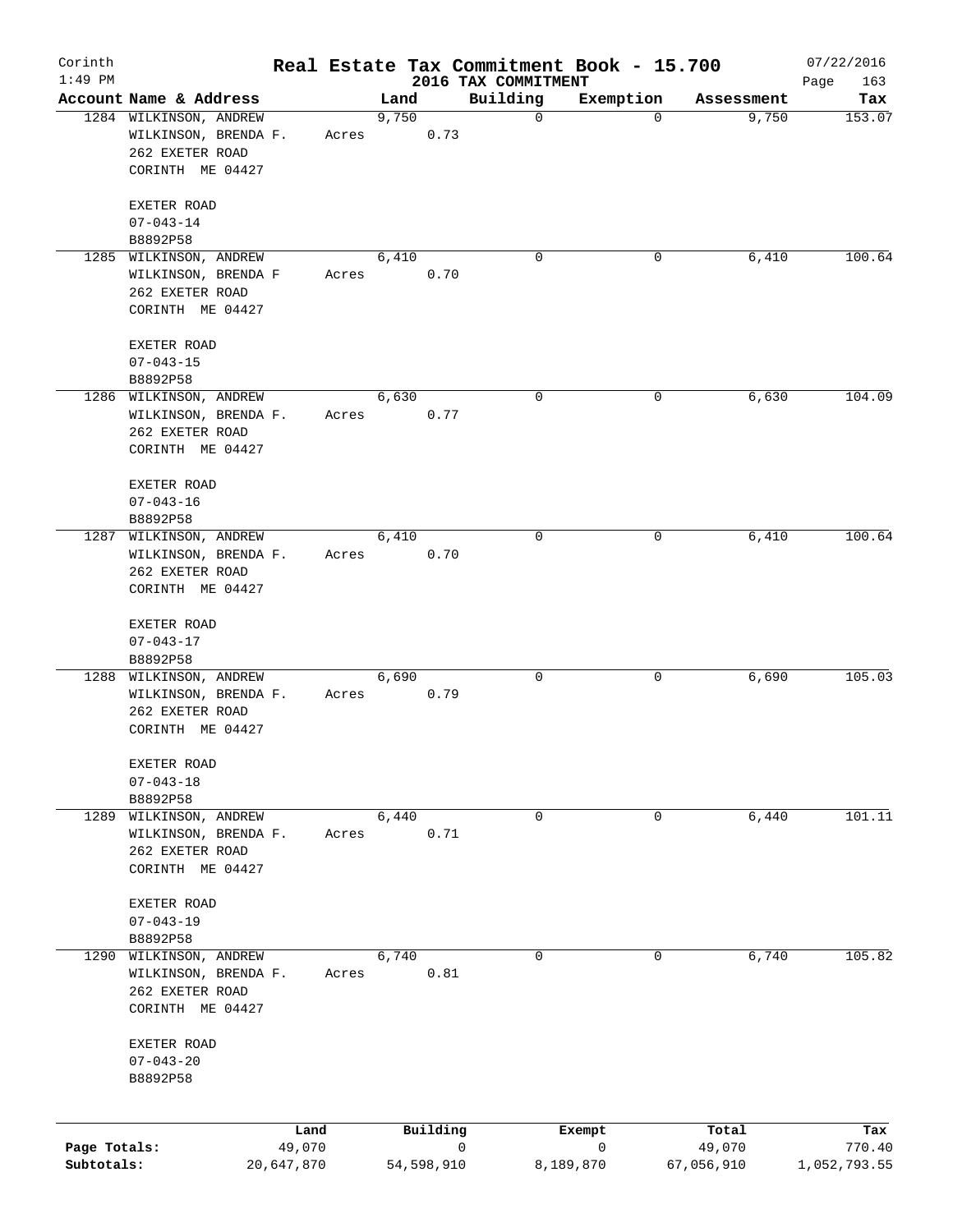| Corinth<br>$1:49$ PM |                                                                   |       |               | 2016 TAX COMMITMENT | Real Estate Tax Commitment Book - 15.700 |            | 07/22/2016<br>164<br>Page |
|----------------------|-------------------------------------------------------------------|-------|---------------|---------------------|------------------------------------------|------------|---------------------------|
|                      | Account Name & Address                                            |       | Land          | Building            | Exemption                                | Assessment | Tax                       |
|                      | 1291 WILKINSON, ANDREW<br>WILKINSON, BRENDA F.<br>262 EXETER ROAD | Acres | 6,380<br>0.69 | $\mathbf 0$         | $\Omega$                                 | 6,380      | 100.17                    |
|                      | CORINTH ME 04427                                                  |       |               |                     |                                          |            |                           |
|                      | EXETER ROAD<br>$07 - 043 - 21$                                    |       |               |                     |                                          |            |                           |
|                      | B8892P58                                                          |       |               |                     |                                          |            |                           |
| 1292                 | WILKINSON, ANDREW                                                 |       | 16,130        | 149,720             | 15,000                                   | 150,850    | 2,368.34                  |
|                      | WILKINSON, BRENDA F.<br>262 EXETER ROAD<br>CORINTH ME 04427       | Acres | 0.87          |                     | 01 Homestead Exempt                      |            |                           |
|                      | 262 EXETER ROAD<br>$07 - 043 - 22$                                |       |               |                     |                                          |            |                           |
|                      | B8892P58<br>453 DUBE, RAYMOND A. J.                               |       | 32,730        | $\mathbf 0$         | 0                                        | 32,730     | 513.86                    |
|                      | P.O. BOX 93<br>LINCOLN ME 04457-0093                              | Acres | 102.96        |                     |                                          |            |                           |
|                      | EXETER ROAD<br>$07 - 044$                                         |       |               |                     |                                          |            |                           |
|                      | B3370P160                                                         |       |               |                     |                                          |            |                           |
|                      | 1404 TRASK, DAVID A.                                              |       | 9,560         | $\mathbf 0$         | 0                                        | 9,560      | 150.09                    |
|                      | TRASK, RUTH M.                                                    | Acres | 0.69          |                     |                                          |            |                           |
|                      | 2368 HUDSON ROAD                                                  |       |               |                     |                                          |            |                           |
|                      | HUDSON ME 04449                                                   |       |               |                     |                                          |            |                           |
|                      | EXETER ROAD                                                       |       |               |                     |                                          |            |                           |
|                      | $07 - 044 - 03$                                                   |       |               |                     |                                          |            |                           |
|                      | B13055P162 12/31/2012                                             |       |               |                     |                                          |            |                           |
|                      | 454 DUBE, RAYMOND A. J.                                           |       | 6,380         | $\mathbf 0$         | 0                                        | 6,380      | 100.17                    |
|                      | P.O. BOX 93<br>LINCOLN ME 04457-0093                              | Acres | 0.69          |                     |                                          |            |                           |
|                      | EXETER ROAD N/F OFF                                               |       |               |                     |                                          |            |                           |
|                      | $07 - 044 - 04$                                                   |       |               |                     |                                          |            |                           |
|                      | B3370P160                                                         |       |               |                     |                                          |            |                           |
| 1043                 | PHILBRICK, ERNEST H.<br>(Heirs of)                                |       | 14,880        | 209,110             | 21,000                                   | 202,990    | 3,186.94                  |
|                      | PHILBRICK, MONA JEAN E. Acres                                     |       | 0.69          |                     | 01 Homestead Exempt                      |            |                           |
|                      | 289 EXETER ROAD                                                   |       |               |                     | 31 Vetrans Widow                         |            |                           |
|                      | CORINTH ME 04427                                                  |       |               |                     |                                          |            |                           |
|                      | 289 EXETER ROAD                                                   |       |               |                     |                                          |            |                           |
|                      | $07 - 044 - 05$                                                   |       |               |                     |                                          |            |                           |
|                      | B3280P347 05/18/1982                                              |       |               |                     |                                          |            |                           |
|                      | 455 DUBE, RAYMOND A. J.                                           |       | 6,380         | $\mathbf 0$         | 0                                        | 6,380      | 100.17                    |
|                      | P.O. BOX 93<br>LINCOLN ME 04457-0093                              | Acres | 0.69          |                     |                                          |            |                           |
|                      | EXETER ROAD N/F OFF                                               |       |               |                     |                                          |            |                           |
|                      | $07 - 044 - 06$<br>B3370P160                                      |       |               |                     |                                          |            |                           |
|                      |                                                                   | Land  | Building      |                     | Exempt                                   | Total      | Tax                       |
| Page Totals:         | 92,440                                                            |       | 358,830       |                     | 36,000                                   | 415,270    | 6,519.74                  |
| Subtotals:           | 20,740,310                                                        |       | 54,957,740    |                     | 8,225,870                                | 67,472,180 | 1,059,313.29              |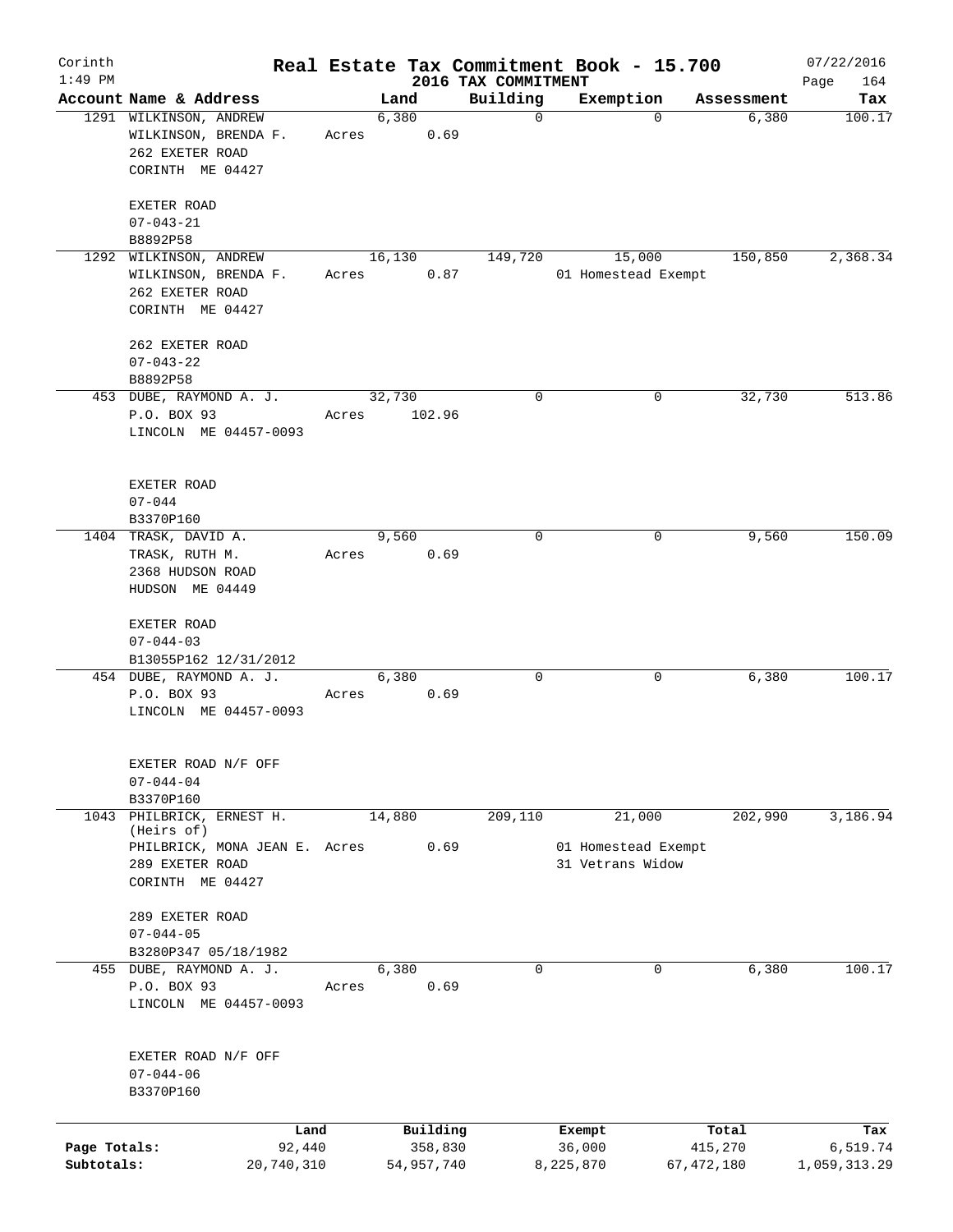| Corinth                    |                                                                                                                 |                 |                       |                                 |           | Real Estate Tax Commitment Book - 15.700    |                       | 07/22/2016               |
|----------------------------|-----------------------------------------------------------------------------------------------------------------|-----------------|-----------------------|---------------------------------|-----------|---------------------------------------------|-----------------------|--------------------------|
| $1:49$ PM                  | Account Name & Address                                                                                          | Land            |                       | 2016 TAX COMMITMENT<br>Building |           | Exemption                                   | Assessment            | Page<br>165<br>Tax       |
|                            | 1044 PHILBRICK, ERNEST H.<br>(Heirs of)<br>PHILBRICK, MONA JEAN E. Acres<br>289 EXETER ROAD<br>CORINTH ME 04427 | 9,560           | 0.69                  |                                 | $\Omega$  | $\Omega$                                    | 9,560                 | 150.09                   |
|                            | EXETER ROAD<br>$07 - 044 - 07$                                                                                  |                 |                       |                                 |           |                                             |                       |                          |
|                            | B3520P161 05/15/1984<br>456 DUBE, RAYMOND A. J.<br>P.O. BOX 93<br>LINCOLN ME 04457-0093                         | 6,380<br>Acres  | 0.69                  |                                 | $\Omega$  | 0                                           | 6,380                 | 100.17                   |
|                            | EXETER ROAD<br>$07 - 044 - 08$<br>B3370P160                                                                     |                 |                       |                                 |           |                                             |                       |                          |
|                            | 727 POLLOCK, ADAM J.<br>POLLOCK, COURTNEY M.<br>275 EXETER ROAD<br>CORINTH ME 04427                             | 17,400<br>Acres | 1.38                  | 150,040                         |           | 15,000<br>01 Homestead Exempt               | 152,440               | 2,393.31                 |
|                            | 275 EXETER ROAD<br>$07 - 044 - 09$<br>B13710P75 11/26/2014                                                      |                 |                       |                                 |           |                                             |                       |                          |
|                            | 497 DUPLESSIS, DONALD J.<br>DUPLESSIS, BEVERLY H.<br>271 EXETER ROAD<br>CORINTH ME 04427                        | 17,170<br>Acres | 1.19                  | 120,310                         |           | 21,000<br>22 Veteran<br>01 Homestead Exempt | 116,480               | 1,828.74                 |
|                            | 271 EXETER ROAD<br>$07 - 044 - 11$<br>B4348P102                                                                 |                 |                       |                                 |           |                                             |                       |                          |
|                            | 1962 SOUL'S HARBOR, INC.<br>PO BOX 275<br>CORINTH ME 04427                                                      | 22,490<br>Acres | 3.22                  | 224,850                         |           | 247,340<br>47 Benevolent                    | 0                     | 0.00                     |
|                            | 251 EXETER ROAD<br>$07 - 044 - 12$<br>B10582P77 08/14/2006                                                      |                 |                       |                                 |           |                                             |                       |                          |
|                            | 288 CHESLEY, GEORGE L.<br>CHESLEY, CHARLENE E.<br>252 EXETER ROAD<br>CORINTH ME 04427                           | 17,730<br>Acres | 1.65                  | 85,330                          |           | 21,000<br>01 Homestead Exempt<br>22 Veteran | 82,060                | 1,288.34                 |
|                            | 252 EXETER ROAD<br>$07 - 045$<br>B2112P501                                                                      |                 |                       |                                 |           |                                             |                       |                          |
|                            | 92 BEAN, R. STANLEY<br>BEAN, LINDA D. NEAL,<br>MELISSA B<br>246 EXETER ROAD<br>CORINTH ME 04427                 | 15,800<br>Acres | 0.82                  | 94,390                          |           | 15,000<br>01 Homestead Exempt               | 95,190                | 1,494.48                 |
|                            | 246 EXETER ROAD<br>$07 - 046$<br>B5914P195                                                                      |                 |                       |                                 |           |                                             |                       |                          |
|                            | Land                                                                                                            |                 | Building              |                                 |           | Exempt                                      | Total                 | Tax                      |
| Page Totals:<br>Subtotals: | 106,530<br>20,846,840                                                                                           |                 | 674,920<br>55,632,660 |                                 | 8,545,210 | 319,340                                     | 462,110<br>67,934,290 | 7,255.13<br>1,066,568.42 |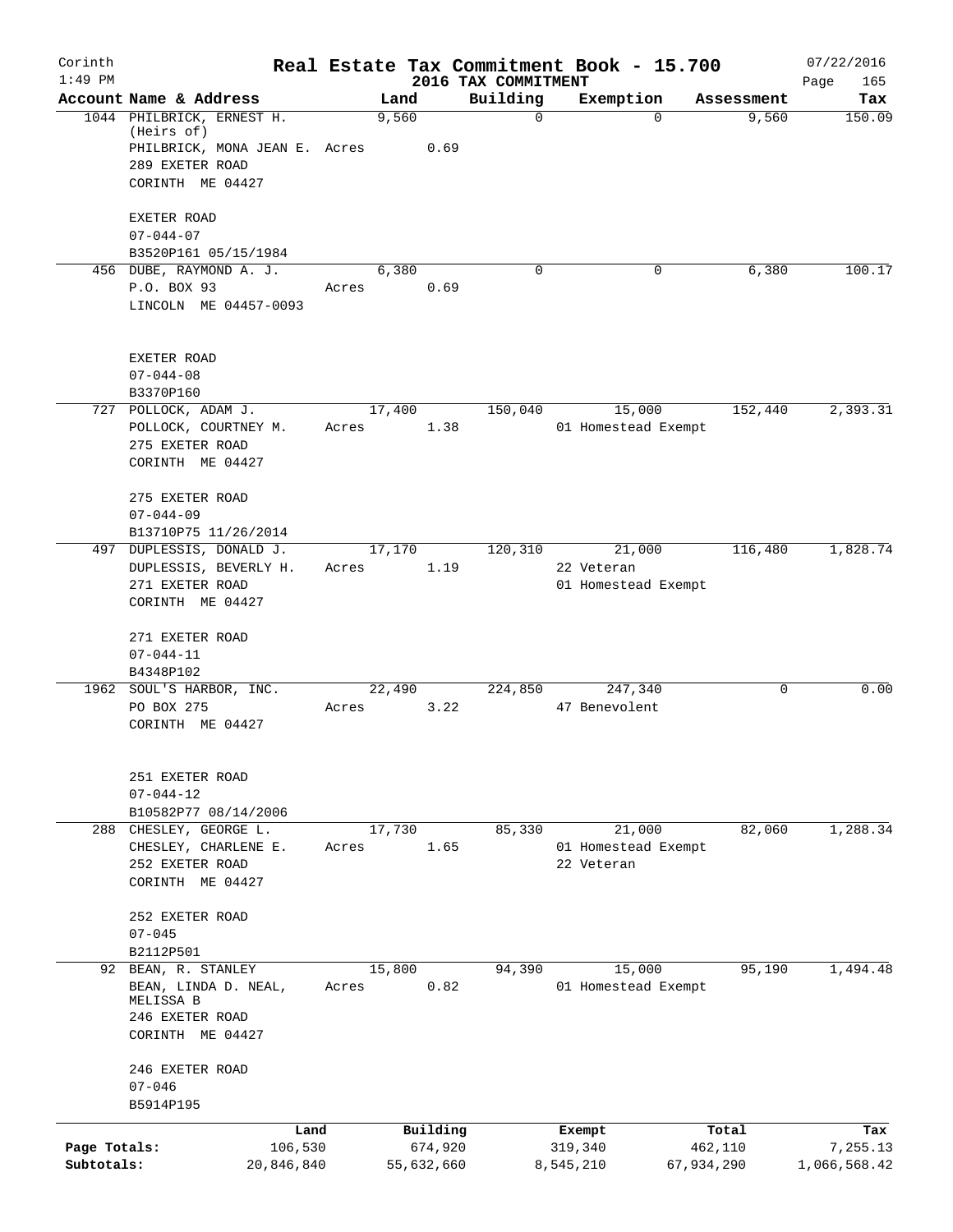| Corinth      |                                                         |       |            |                                 | Real Estate Tax Commitment Book - 15.700 |             |                       | 07/22/2016      |
|--------------|---------------------------------------------------------|-------|------------|---------------------------------|------------------------------------------|-------------|-----------------------|-----------------|
| $1:49$ PM    | Account Name & Address                                  |       | Land       | 2016 TAX COMMITMENT<br>Building | Exemption                                |             |                       | Page<br>166     |
|              | 1172 SAWYER, THOMAS L.                                  |       | 38,270     | 106,340                         | 15,000                                   |             | Assessment<br>129,610 | Tax<br>2,034.88 |
|              | SAWYER, ANGEL T.                                        | Acres | 87.60      |                                 | 01 Homestead Exempt                      |             |                       |                 |
|              | 237 EXETER ROAD                                         |       |            |                                 |                                          |             |                       |                 |
|              | CORINTH ME 04427                                        |       |            |                                 |                                          |             |                       |                 |
|              |                                                         |       |            |                                 |                                          |             |                       |                 |
|              | 237 EXETER ROAD                                         |       |            |                                 |                                          |             |                       |                 |
|              | $07 - 047$<br>B11713P47 03/25/2009 B4933P113            |       |            |                                 |                                          |             |                       |                 |
|              | 1170 SAWYER, JANET E                                    |       | 22,850     | $\Omega$                        |                                          | 0           | 22,850                | 358.74          |
|              | 108 GROVE ST                                            | Acres | 14.55      |                                 |                                          |             |                       |                 |
|              | DOVER FOXCROFT ME                                       |       |            |                                 |                                          |             |                       |                 |
|              | 04426-1203                                              |       |            |                                 |                                          |             |                       |                 |
|              |                                                         |       |            |                                 |                                          |             |                       |                 |
|              | EXETER ROAD<br>$07 - 048$                               |       |            |                                 |                                          |             |                       |                 |
|              | B12861P260 06/21/2012 B8961P155                         |       |            |                                 |                                          |             |                       |                 |
|              | 1455 FAUNCE, ROLAND                                     |       | 17,060     | 56,870                          |                                          | 0           | 73,930                | 1,160.70        |
|              | FAUNCE, MARIAH                                          | Acres | 1.10       |                                 |                                          |             |                       |                 |
|              | 232 EXETER RD                                           |       |            |                                 |                                          |             |                       |                 |
|              | CORINTH ME 04427                                        |       |            |                                 |                                          |             |                       |                 |
|              |                                                         |       |            |                                 |                                          |             |                       |                 |
|              | 232 EXETER ROAD                                         |       |            |                                 |                                          |             |                       |                 |
|              | $07 - 048 - A$                                          |       |            |                                 |                                          |             |                       |                 |
|              | B14109P344 03/23/2016                                   |       |            |                                 |                                          |             |                       |                 |
|              | 1224 SMITH, ROGER C.                                    |       | 16,940     | 58,510                          | 15,000                                   |             | 60,450                | 949.07          |
|              | SMITH, HELEN T.                                         | Acres | 1.00       |                                 | 01 Homestead Exempt                      |             |                       |                 |
|              | 193 EXETER ROAD                                         |       |            |                                 |                                          |             |                       |                 |
|              | CORINTH ME 04427                                        |       |            |                                 |                                          |             |                       |                 |
|              | 193 EXETER ROAD                                         |       |            |                                 |                                          |             |                       |                 |
|              | $07 - 049$                                              |       |            |                                 |                                          |             |                       |                 |
|              | B2687P104                                               |       |            |                                 |                                          |             |                       |                 |
|              | 649 GRANT B. L. & SON, LLC                              |       | 29,400     | 0                               |                                          | 0           | 29,400                | 461.58          |
|              | 176 WEST CORINTH ROAD                                   | Acres | 32.00      |                                 |                                          |             |                       |                 |
|              | CORINTH ME 04427                                        |       |            |                                 |                                          |             |                       |                 |
|              |                                                         |       |            |                                 |                                          |             |                       |                 |
|              | 189 EXETER ROAD                                         |       |            |                                 |                                          |             |                       |                 |
|              | $07 - 050$                                              |       |            |                                 |                                          |             |                       |                 |
|              | B14064P238 01/19/2016<br>1173 SAWYER, THOMAS L.         |       | 15,730     | $\mathbf 0$                     |                                          | $\mathbf 0$ | 15,730                | 246.96          |
|              | SAWYER, ANGEL T.                                        | Acres | 5.00       |                                 |                                          |             |                       |                 |
|              | 237 EXETER ROAD                                         |       |            |                                 |                                          |             |                       |                 |
|              | CORINTH ME 04427                                        |       |            |                                 |                                          |             |                       |                 |
|              |                                                         |       |            |                                 |                                          |             |                       |                 |
|              | EXETER ROAD                                             |       |            |                                 |                                          |             |                       |                 |
|              | $07 - 051$                                              |       |            |                                 |                                          |             |                       |                 |
|              | B11713P47 03/25/2009 B4933P113<br>BLACKWELL LUMBER MILL |       |            |                                 |                                          | $\mathbf 0$ | 205,750               | 3,230.27        |
| 132          | INC.                                                    |       | 39,950     | 165,800                         |                                          |             |                       |                 |
|              | PO BOX 335                                              | Acres | 35.00      |                                 |                                          |             |                       |                 |
|              | CORINTH ME 04427                                        |       |            |                                 |                                          |             |                       |                 |
|              |                                                         |       |            |                                 |                                          |             |                       |                 |
|              | 156 EXETER ROAD                                         |       |            |                                 |                                          |             |                       |                 |
|              | $07 - 052$                                              |       |            |                                 |                                          |             |                       |                 |
|              | B11260P75 12/10/2007                                    |       |            |                                 |                                          |             |                       |                 |
|              |                                                         | Land  | Building   |                                 | Exempt                                   | Total       |                       | Tax             |
| Page Totals: | 180,200                                                 |       | 387,520    |                                 | 30,000                                   | 537,720     |                       | 8,442.20        |
| Subtotals:   | 21,027,040                                              |       | 56,020,180 |                                 | 8,575,210                                | 68,472,010  |                       | 1,075,010.62    |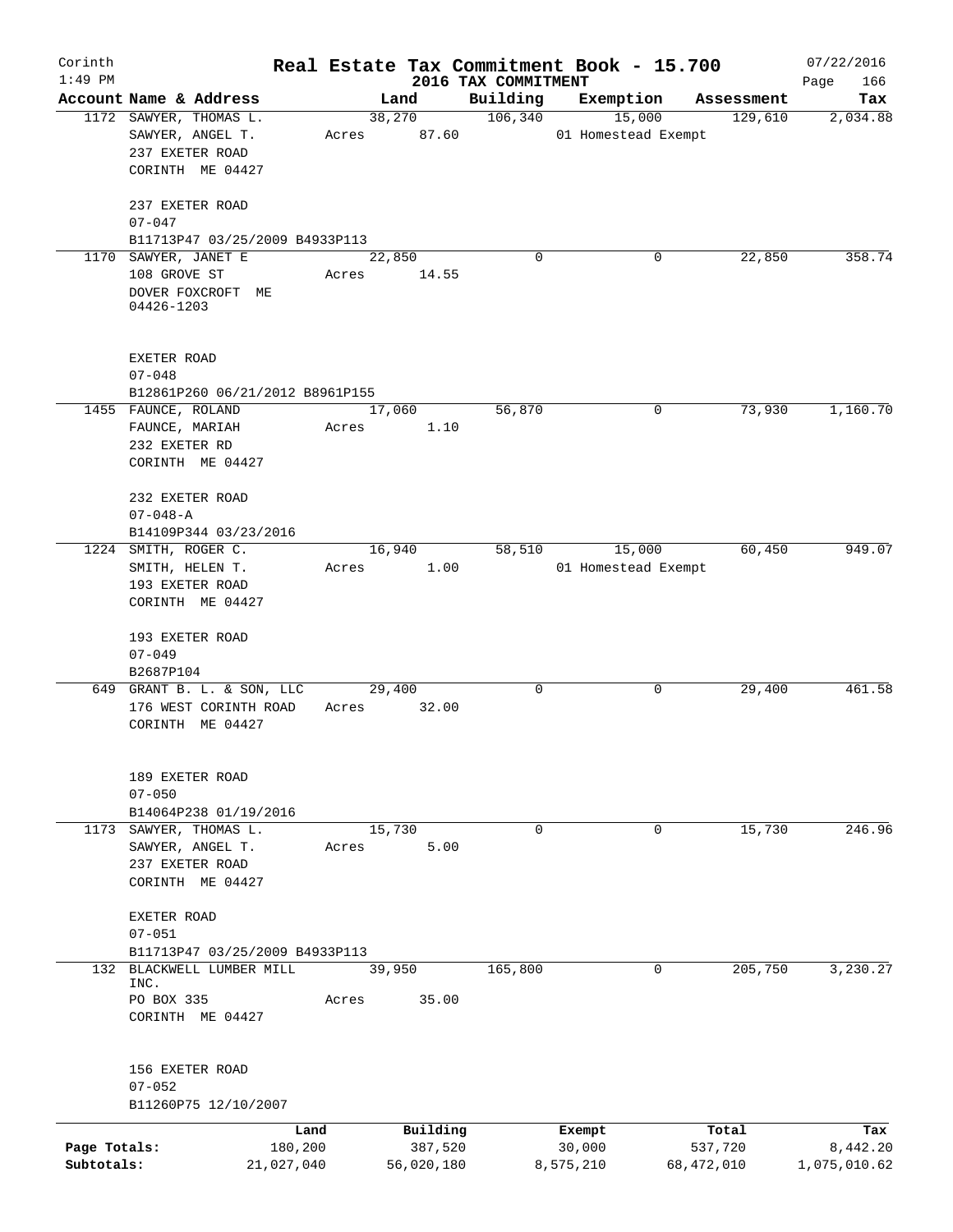| Corinth      |                                                                                      |                 |       |        |                     |                     | Real Estate Tax Commitment Book - 15.700 |                       | 07/22/2016      |
|--------------|--------------------------------------------------------------------------------------|-----------------|-------|--------|---------------------|---------------------|------------------------------------------|-----------------------|-----------------|
| $1:49$ PM    |                                                                                      |                 |       |        |                     | 2016 TAX COMMITMENT |                                          |                       | 167<br>Page     |
|              | Account Name & Address                                                               |                 |       | Land   |                     | Building            | Exemption                                | Assessment            | Tax             |
|              | 1371 SAWYER, THOMAS L.<br>SAWYER, ANGEL T.<br>237 EXETER ROAD<br>CORINTH ME 04427    |                 | Acres | 19,560 | 4.08                | 17,190              |                                          | 36,750<br>0           | 576.97          |
|              | 153 EXETER ROAD<br>$07 - 054$                                                        |                 |       |        |                     |                     |                                          |                       |                 |
|              | 1728 BLACK, JOYCE<br>153 EXETER ROAD<br>CORINTH ME 04427                             |                 |       |        | 0                   | 8,380               |                                          | 8,380<br>0            | 131.57          |
|              | 153 EXETER ROAD<br>$07 - 054 - 1H$                                                   |                 |       |        |                     |                     |                                          |                       |                 |
|              | 87 SHOREY, JESSICA S.<br>131 EXETER ROAD<br>CORINTH ME 04427                         |                 | Acres | 17,650 | 1.59                | 121,900             | 15,000<br>01 Homestead Exempt            | 124,550               | 1,955.44        |
|              | 131 EXETER ROAD<br>$07 - 055$<br>B13314P31 09/30/2013                                |                 |       |        |                     |                     |                                          |                       |                 |
|              | 1372 JOHANNESEN, WILMA<br>119 MILLS ROAD<br>EXETER ME 04435                          |                 | Acres | 41,890 | 90.00               | $\mathbf 0$         |                                          | 41,890<br>0           | 657.67          |
|              | EXETER ROAD<br>$07 - 056$                                                            |                 |       |        |                     |                     |                                          |                       |                 |
|              | B13035P12 12/12/2012<br>695 HARVEY, WENDELL L.                                       |                 |       | 38,340 |                     | 226,750             | 15,000                                   | 250,090               | 3,926.41        |
|              | HARVEY, KIMBERLY A.<br>PO BOX 105<br>CORINTH ME 04427<br>281 MAIN STREET             |                 | Acres |        | 4.65                |                     | 01 Homestead Exempt                      |                       |                 |
|              | $08 - 001$<br>B2318P324                                                              |                 |       |        |                     |                     |                                          |                       |                 |
|              | 1214 DORR, MATTHEW RYAN<br>DORR, BRITTANY LEE<br>316 MAIN STREET<br>CORINTH ME 04427 |                 | Acres | 35,280 | 36.19               | 116,450             | 15,000<br>01 Homestead Exempt            | 136,730               | 2,146.66        |
|              | 316 MAIN STREET<br>$08 - 002$<br>B13911P150 07/24/2015                               |                 |       |        |                     |                     |                                          |                       |                 |
|              | 566 TILTON, G. BRUCE<br>TILTON, BONNIE L.<br>P.O. BOX 37<br>CORINTH ME 04427         |                 | Acres | 11,130 | 1.20                | $\mathbf 0$         |                                          | $\mathbf 0$<br>11,130 | 174.74          |
|              | HUDSON ROAD<br>$08 - 002 - 01$<br>B7630P83                                           |                 |       |        |                     |                     |                                          |                       |                 |
|              |                                                                                      |                 |       |        |                     |                     |                                          |                       |                 |
| Page Totals: |                                                                                      | Land<br>163,850 |       |        | Building<br>490,670 |                     | Exempt<br>45,000                         | Total<br>609,520      | Tax<br>9,569.46 |

**Subtotals:** 21,190,890 56,510,850 8,620,210 69,081,530 1,084,580.08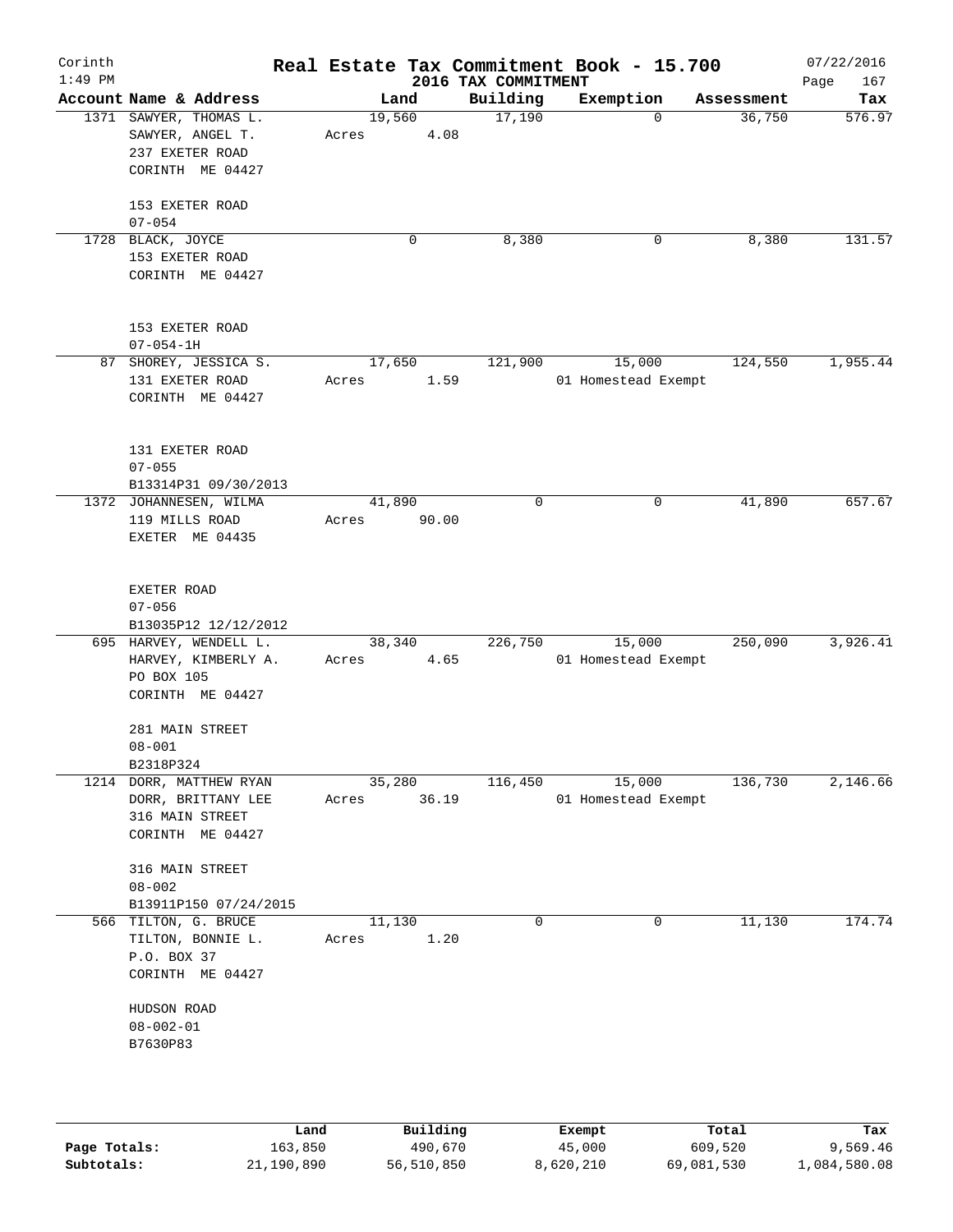| Corinth      |                                                          |       |            |         |                                 | Real Estate Tax Commitment Book - 15.700 |            | 07/22/2016         |
|--------------|----------------------------------------------------------|-------|------------|---------|---------------------------------|------------------------------------------|------------|--------------------|
| $1:49$ PM    | Account Name & Address                                   |       | Land       |         | 2016 TAX COMMITMENT<br>Building | Exemption                                | Assessment | Page<br>168<br>Tax |
|              | 97 ARNOLD, GARY D.<br>ARNOLD, NANCY M.                   | Acres | 17,180     | 1.20    | 62,460                          | 15,000<br>01 Homestead Exempt            | 64,640     | 1,014.85           |
|              | 67 HUDSON ROAD<br>CORINTH ME 04427                       |       |            |         |                                 |                                          |            |                    |
|              | 67 HUDSON ROAD<br>$08 - 002 - 02$                        |       |            |         |                                 |                                          |            |                    |
|              | B12921P185 08/14/2012                                    |       |            |         |                                 |                                          |            |                    |
|              | 981 KEPPLE, ERIC S.                                      |       | 18,320     |         | 89,750                          | 15,000                                   | 93,070     | 1,461.20           |
|              | KEPPLE, STEFANIE E<br>73 HUDSON ROAD<br>CORINTH ME 04427 | Acres |            | 2.14    |                                 | 01 Homestead Exempt                      |            |                    |
|              | 73 HUDSON ROAD<br>$08 - 002 - 03$                        |       |            |         |                                 |                                          |            |                    |
|              | B11401P345 05/22/2008                                    |       |            |         |                                 |                                          |            |                    |
|              | 440 DOWNS, RODNEY L.                                     |       | 18,710     |         | 59,520                          | 15,000                                   | 63,230     | 992.71             |
|              | DOWNS, GLORIA M.<br>P.O. BOX 34<br>CORINTH ME 04427      | Acres |            | 2.46    |                                 | 01 Homestead Exempt                      |            |                    |
|              | 89 HUDSON ROAD                                           |       |            |         |                                 |                                          |            |                    |
|              | $08 - 002 - 04$                                          |       |            |         |                                 |                                          |            |                    |
|              | B6426P205                                                |       |            |         |                                 |                                          |            |                    |
|              | 930 SUDSBURY, JULIE E.                                   |       | 17,170     |         | 75,870                          | 15,000                                   | 78,040     | 1,225.23           |
|              | 97 HUDSON ROAD<br>CORINTH ME 04427                       | Acres |            | 1.19    |                                 | 01 Homestead Exempt                      |            |                    |
|              | 97 HUDSON ROAD                                           |       |            |         |                                 |                                          |            |                    |
|              | $08 - 002 - 05$<br>B6113P259                             |       |            |         |                                 |                                          |            |                    |
| 567          | KING, CHARLES A.                                         |       | 17,220     |         | 86,890                          | 21,000                                   | 83,110     | 1,304.83           |
|              | KING, SONDRA J. &<br>MORSE, NANCY                        | Acres |            | 1.23    |                                 | 01 Homestead Exempt                      |            |                    |
|              | 103 HUDSON RD<br>CORINTH ME 04427                        |       |            |         |                                 | 22 Veteran                               |            |                    |
|              | 103 HUDSON ROAD<br>$08 - 002 - 06$                       |       |            |         |                                 |                                          |            |                    |
|              | B12813P69 04/28/2012                                     |       |            |         |                                 |                                          |            |                    |
| 846          | CHAMBERS, GREGORY<br>107 HUDSON ROAD<br>CORINTH ME 04427 | Acres | 17,280     | 1.28    | 85,210                          | 0                                        | 102,490    | 1,609.09           |
|              |                                                          |       |            |         |                                 |                                          |            |                    |
|              | 107 HUDSON ROAD                                          |       |            |         |                                 |                                          |            |                    |
|              | $08 - 002 - 07$<br>B12667P262 11/28/2011                 |       |            |         |                                 |                                          |            |                    |
|              | 1271 ST PETER, GARY J.                                   |       | 17,460     |         | 87,600                          | 15,000                                   | 90,060     | 1,413.94           |
|              | ST PETER, WANDA M.                                       | Acres |            | 1.43    |                                 | 01 Homestead Exempt                      |            |                    |
|              | 113 HUDSON ROAD<br>CORINTH ME 04427                      |       |            |         |                                 |                                          |            |                    |
|              | 113 HUDSON ROAD<br>$08 - 002 - 08$<br>B6203P160          |       |            |         |                                 |                                          |            |                    |
|              |                                                          | Land  | Building   |         |                                 | Exempt                                   | Total      | Tax                |
| Page Totals: | 123,340                                                  |       |            | 547,300 |                                 | 96,000                                   | 574,640    | 9,021.85           |
| Subtotals:   | 21,314,230                                               |       | 57,058,150 |         |                                 | 8,716,210                                | 69,656,170 | 1,093,601.93       |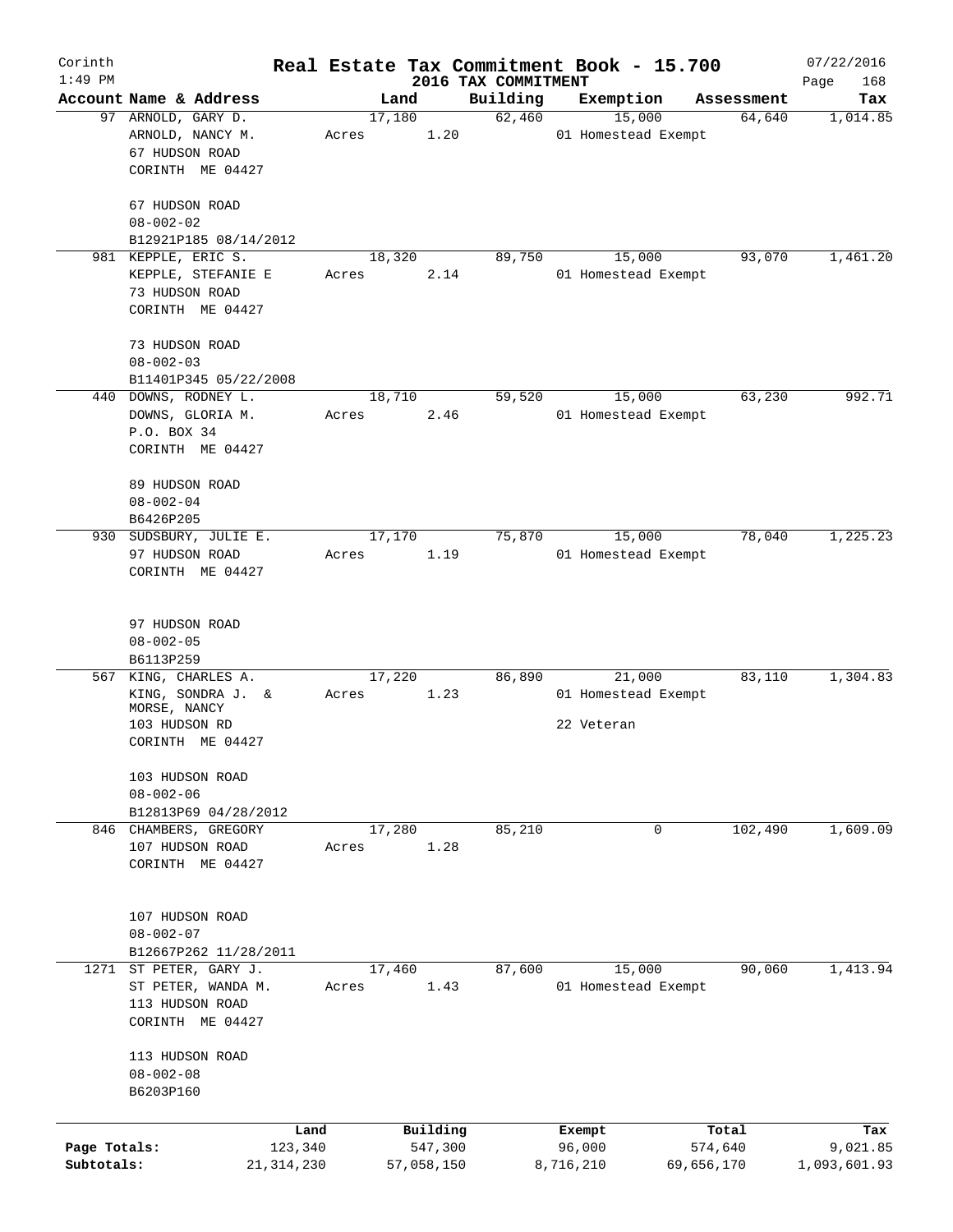| Account Name & Address<br>568 LAKEVILLE SHORES, INC.<br>PO BOX 96<br>WINN ME 04495 | Land<br>11,700<br>Acres                        |      | 2016 TAX COMMITMENT<br>Building<br>$\mathbf 0$ | Exemption<br>$\mathbf 0$ | Assessment | Page<br>169<br>Tax                                                              |
|------------------------------------------------------------------------------------|------------------------------------------------|------|------------------------------------------------|--------------------------|------------|---------------------------------------------------------------------------------|
|                                                                                    |                                                |      |                                                |                          |            |                                                                                 |
|                                                                                    |                                                | 1.67 |                                                |                          | 11,700     | 183.69                                                                          |
| HUDSON ROAD<br>$08 - 002 - 09$<br>B10670P123 10/12/2006                            |                                                |      |                                                |                          |            |                                                                                 |
| 569 LAKEVILLE SHORES, INC.<br>PO BOX 96<br>WINN ME 04495                           | 12, 220<br>Acres                               | 2.10 | $\mathbf 0$                                    | 0                        | 12,220     | 191.85                                                                          |
| HUDSON ROAD<br>$08 - 002 - 10$                                                     |                                                |      |                                                |                          |            |                                                                                 |
| 570 KELLEY, PATRICK<br>2834 BROADWAY<br>GLENBURN ME 04401                          |                                                |      | $\mathbf 0$                                    |                          |            | 198.29                                                                          |
| HUDSON ROAD<br>$08 - 002 - 11$<br>B9575P221                                        |                                                |      |                                                |                          |            |                                                                                 |
| 1119 NORTHWOODS AGENCY LLC,<br>PO BOX 632<br>ELLSWORTH ME 04605                    | Acres                                          |      | $\mathbf 0$                                    |                          |            | 8,825.44                                                                        |
| 344 MAIN STREET<br>$08 - 003$                                                      |                                                |      |                                                |                          |            |                                                                                 |
| 1929 CUNNINGHAM, LARRY<br>344 MAIN STREET LOT 2<br>CORINTH ME 04427                |                                                | 0    | 2,000                                          |                          | 2,000      | 31.40                                                                           |
| 344 MAIN STREET LOT 1<br>$08 - 003 - 01H$                                          |                                                |      |                                                |                          |            |                                                                                 |
| CUNNINGHAM, TAMMY<br>344 MAIN STREET LOT 2<br>CORINTH ME 04427                     |                                                | 0    | 23,400                                         |                          |            | 131.88                                                                          |
| 344 MAIN STREET LOT 2<br>$08 - 003 - 02H$                                          |                                                |      |                                                |                          |            |                                                                                 |
| ADAMS, PHILIP<br>ADAMS, JUANITA<br>344 LOT 3<br>CORINTH ME 04427                   |                                                | 0    | 20,770                                         |                          | 20,770     | 326.09                                                                          |
| 344 MAIN STREET LOT<br>$3 - 1$<br>$08 - 003 - 03H - 1$                             |                                                |      |                                                |                          |            |                                                                                 |
|                                                                                    | B10670P123 10/12/2006<br>B12604P196 09/23/2011 |      | 12,630<br>Acres<br>562,130                     | 2.44<br>40.38            |            | 0<br>12,630<br>0<br>562,130<br>0<br>15,000<br>8,400<br>01 Homestead Exempt<br>0 |

|              | Land       | Building     | Exempt    | Total      | Tax          |
|--------------|------------|--------------|-----------|------------|--------------|
| Page Totals: | 598,680    | 46,170       | 15,000    | 629,850    | 9,888.64     |
| Subtotals:   | 21,912,910 | 57, 104, 320 | 8,731,210 | 70,286,020 | 1,103,490.57 |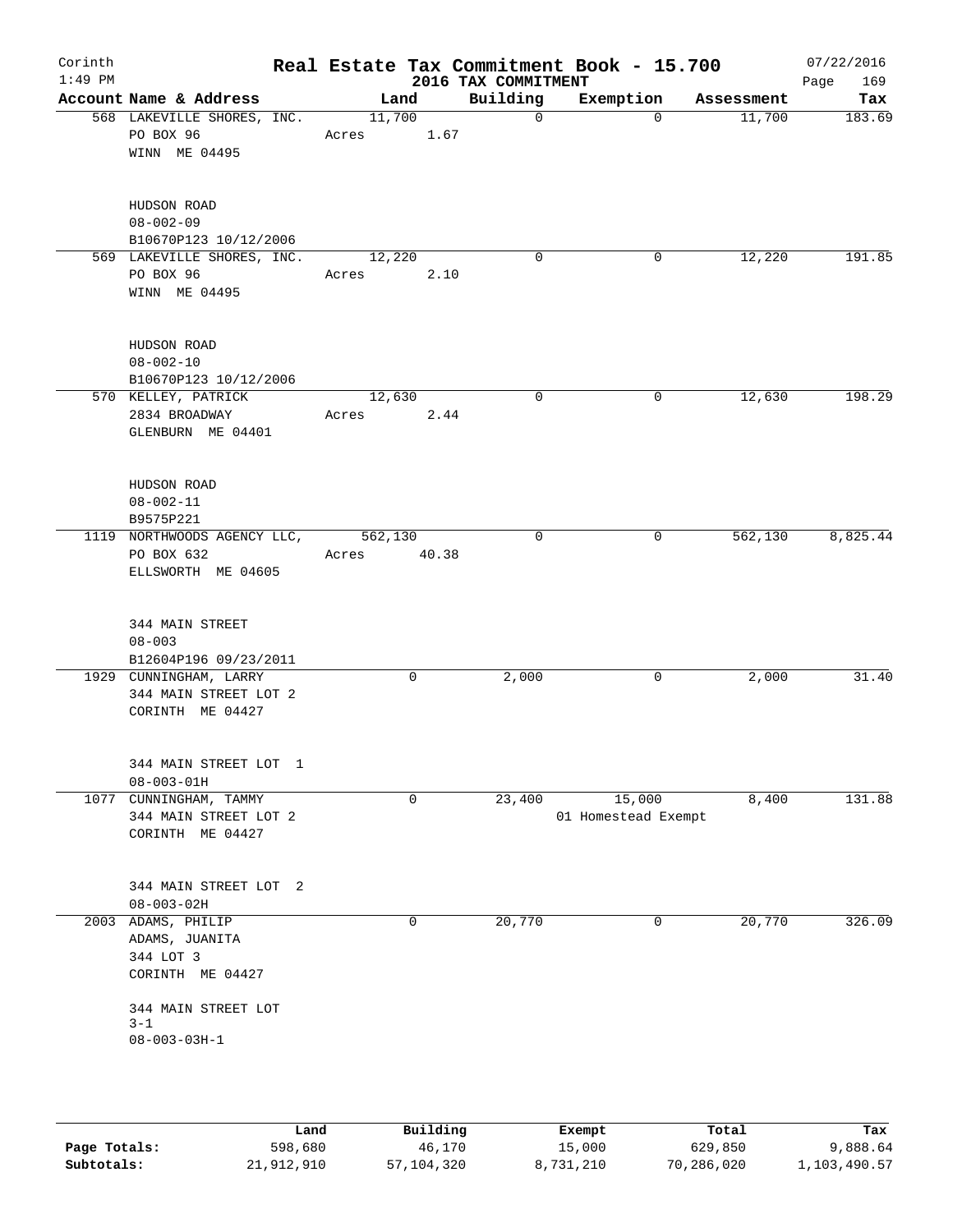| Corinth<br>$1:49$ PM |                                                    |                         | 2016 TAX COMMITMENT | Real Estate Tax Commitment Book - 15.700 |             | 07/22/2016<br>170 |
|----------------------|----------------------------------------------------|-------------------------|---------------------|------------------------------------------|-------------|-------------------|
|                      | Account Name & Address                             | Land                    | Building            | Exemption                                | Assessment  | Page<br>Tax       |
|                      | 1931 NORTHWOODS AGENCY LLC                         | 0                       | 14,000              | $\Omega$                                 | 14,000      | 219.80            |
|                      | PO BOX 632                                         |                         |                     |                                          |             |                   |
|                      | ELLSWORTH ME 04605                                 |                         |                     |                                          |             |                   |
|                      |                                                    |                         |                     |                                          |             |                   |
|                      | 344 MAIN STREET LOT 5<br>$08 - 003 - 05H$          |                         |                     |                                          |             |                   |
|                      | 1932 NORTHWOODS AGENCY LLC                         | 0                       | 15,750              | 0                                        | 15,750      | 247.27            |
|                      | PO BOX 632                                         |                         |                     |                                          |             |                   |
|                      | ELLSWORTH ME 04605                                 |                         |                     |                                          |             |                   |
|                      | 344 MAIN STREET LOT 7                              |                         |                     |                                          |             |                   |
|                      | $08 - 003 - 07H$                                   | $\mathbf 0$             |                     |                                          |             |                   |
|                      | 1815 SEVERANCE, WOODROW<br>344 MAIN STREET LOT # 8 |                         | 17,840              | 15,000<br>01 Homestead Exempt            | 2,840       | 44.59             |
|                      | CORINTH ME 04427                                   |                         |                     |                                          |             |                   |
|                      |                                                    |                         |                     |                                          |             |                   |
|                      | 344 MAIN STREET LOT 8                              |                         |                     |                                          |             |                   |
|                      | $08 - 003 - 08H$<br>1754 NORTHWOODS AGENCY LLC     | 0                       | 18,830              | 0                                        | 18,830      | 295.63            |
|                      | PO BOX 632                                         |                         |                     |                                          |             |                   |
|                      | ELLSWORTH ME 04605                                 |                         |                     |                                          |             |                   |
|                      | 344 MAIN STREET LOT 11                             |                         |                     |                                          |             |                   |
|                      | $08 - 003 - 11H$                                   |                         |                     |                                          |             |                   |
|                      | 1933 NORTHWOODS AGENCY LLC                         | $\mathbf 0$             | 16,930              | 0                                        | 16,930      | 265.80            |
|                      | PO BOX 632                                         |                         |                     |                                          |             |                   |
|                      | ELLSWORTH ME 04605                                 |                         |                     |                                          |             |                   |
|                      | 344 MAIN STREET LOT 12                             |                         |                     |                                          |             |                   |
|                      | $08 - 003 - 12H$                                   |                         |                     |                                          |             |                   |
|                      | 1928 LAWLER, LORI                                  | 0                       | 11,000              | 11,000                                   | 0           | 0.00              |
|                      | 344 MAIN ST. LOT 13                                |                         |                     | 01 Homestead Exempt                      |             |                   |
|                      | CORINTH ME 04427                                   |                         |                     |                                          |             |                   |
|                      | 344 MAIN STREET LOT 13                             |                         |                     |                                          |             |                   |
|                      | $08 - 003 - 13H$                                   |                         |                     |                                          |             |                   |
| 1647                 | NORTHWOODS AGENCY LLC                              | 0                       | 15,070              | 0                                        | 15,070      | 236.60            |
|                      | PO BOX 632<br>ELLSWORTH ME 04605                   |                         |                     |                                          |             |                   |
|                      |                                                    |                         |                     |                                          |             |                   |
|                      | 344 MAIN STREET LOT 16                             |                         |                     |                                          |             |                   |
|                      | $08 - 003 - 16H$                                   |                         |                     |                                          |             |                   |
|                      | 1106 HATCH, ALAN                                   | $\mathbf 0$             | 14,420              | 14,420                                   | $\mathbf 0$ | 0.00              |
|                      | 344 MAIN ST LOT 18                                 |                         |                     | 01 Homestead Exempt                      |             |                   |
|                      | CORINTH ME 04427                                   |                         |                     |                                          |             |                   |
|                      | 344 MAIN STREET LOT 18                             |                         |                     |                                          |             |                   |
|                      | $08 - 003 - 18H$                                   |                         |                     |                                          |             |                   |
|                      | Land                                               | Building                |                     | Exempt                                   | Total       | Tax               |
| Page Totals:         |                                                    | $\mathsf{O}$<br>123,840 |                     | 40,420                                   | 83,420      | 1,309.69          |
| Subtotals:           | 21,912,910                                         | 57,228,160              |                     | 8,771,630                                | 70,369,440  | 1,104,800.26      |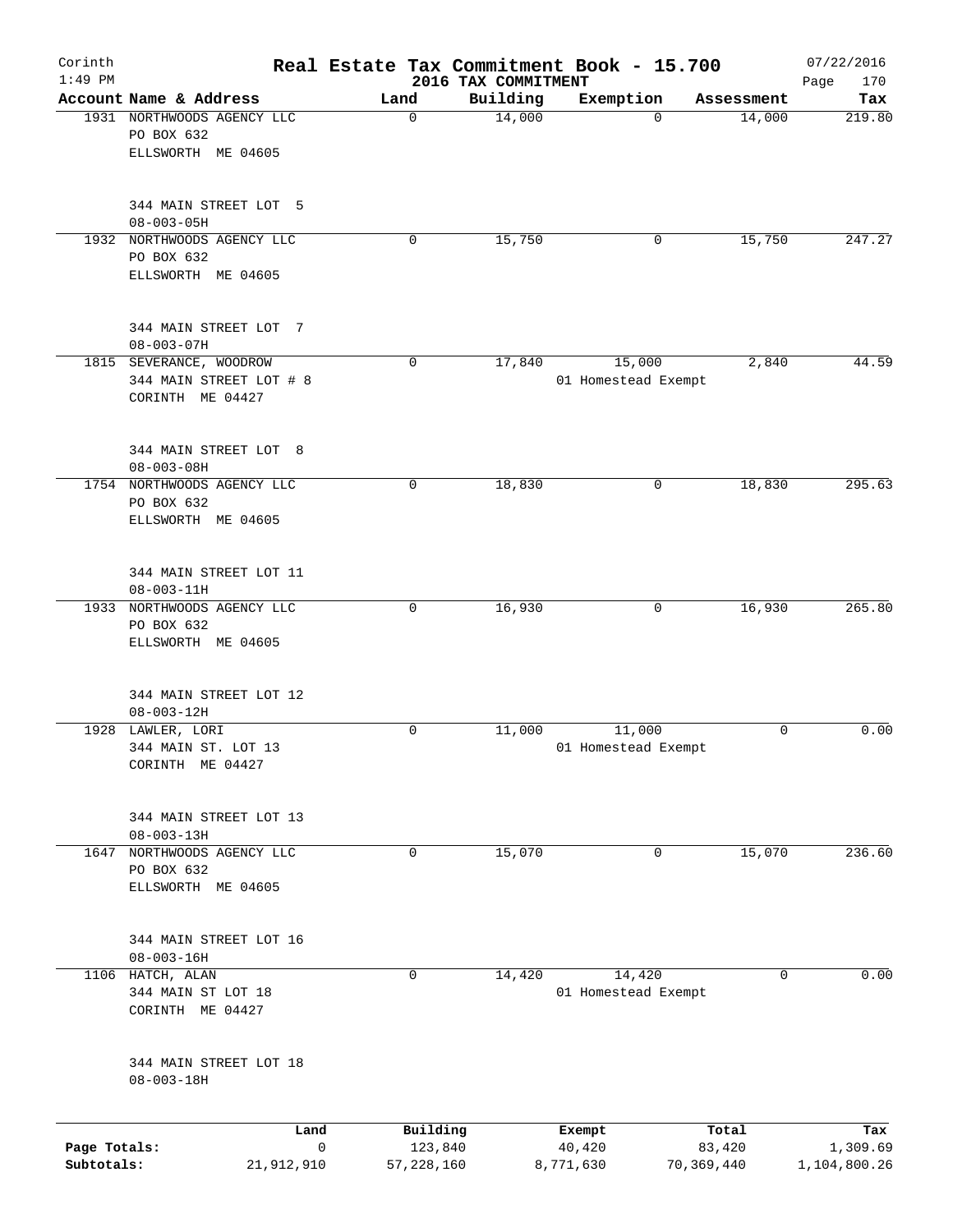| Corinth   |                                                     |      |             |                     | Real Estate Tax Commitment Book - 15.700 |            | 07/22/2016  |
|-----------|-----------------------------------------------------|------|-------------|---------------------|------------------------------------------|------------|-------------|
| $1:49$ PM |                                                     |      |             | 2016 TAX COMMITMENT |                                          |            | 171<br>Page |
|           | Account Name & Address<br>206 NORTHWOODS AGENCY LLC | Land |             | Building            | Exemption                                | Assessment | Tax         |
|           | PO BOX 632                                          |      | 0           | 15,980              | $\Omega$                                 | 15,980     | 250.89      |
|           | ELLSWORTH ME 04605                                  |      |             |                     |                                          |            |             |
|           |                                                     |      |             |                     |                                          |            |             |
|           | 344 MAIN STREET LOT 19                              |      |             |                     |                                          |            |             |
|           | $08 - 003 - 19H$                                    |      |             |                     |                                          |            |             |
|           | 766 PERREAULT, PAUL (Heirs<br>of)                   |      | 0           | 12,950              | 0                                        | 12,950     | 203.31      |
|           | C/O VIVIAN LARRABEE                                 |      |             |                     |                                          |            |             |
|           | 7 NORTHLAND RD APT 3                                |      |             |                     |                                          |            |             |
|           | GLENBURN ME 04401                                   |      |             |                     |                                          |            |             |
|           | 344 MAIN STREET LOT 20                              |      |             |                     |                                          |            |             |
|           | $08 - 003 - 20H$                                    |      |             |                     |                                          |            |             |
|           | 824 LOROM, CHRISTY                                  |      | 0           | 11,290              | 11,290                                   | 0          | 0.00        |
|           | 344 MAIN STREET LOT 21                              |      |             |                     | 01 Homestead Exempt                      |            |             |
|           | CORINTH ME 04427                                    |      |             |                     |                                          |            |             |
|           | 344 MAIN STREET LOT 21                              |      |             |                     |                                          |            |             |
|           | $08 - 003 - 21H$                                    |      |             |                     |                                          |            |             |
| 849       | NORTHWOODS AGENCY LLC                               |      | 0           | 10,740              | 0                                        | 10,740     | 168.62      |
|           | PO BOX 632                                          |      |             |                     |                                          |            |             |
|           | ELLSWORTH ME 04605                                  |      |             |                     |                                          |            |             |
|           |                                                     |      |             |                     |                                          |            |             |
|           | 344 MAIN STREET LOT 22<br>$08 - 003 - 22H$          |      |             |                     |                                          |            |             |
| 1732      | LAWRENCE, MARVIN (HEIRS<br>OF)                      |      | $\mathbf 0$ | 27,760              | 15,000                                   | 12,760     | 200.33      |
|           | 344 MAIN STREET, LOT 23                             |      |             |                     | 01 Homestead Exempt                      |            |             |
|           | CORINTH ME 04427                                    |      |             |                     |                                          |            |             |
|           |                                                     |      |             |                     |                                          |            |             |
|           | 344 MAIN STREET LOT 23<br>$08 - 003 - 23H$          |      |             |                     |                                          |            |             |
|           | 1076 BROUILLETTE, GENE,                             |      | 0           | 22,820              | 21,000                                   | 1,820      | 28.57       |
|           | BROUILLETTE, KATHERINE                              |      |             |                     |                                          |            |             |
|           | 344 MAIN STREET LOT 25                              |      |             |                     | 01 Homestead Exempt                      |            |             |
|           | CORINTH ME 04427                                    |      |             |                     | 22 Veteran                               |            |             |
|           | 344 MAIN STREET LOT 25                              |      |             |                     |                                          |            |             |
|           | $08 - 003 - 25H$                                    |      |             |                     |                                          |            |             |
|           | 1942 NORTHWOODS AGENCY LLC                          |      | $\mathbf 0$ | 25,470              | $\mathbf 0$                              | 25,470     | 399.88      |
|           | PO BOX 632                                          |      |             |                     |                                          |            |             |
|           | ELLSWORTH ME 04605                                  |      |             |                     |                                          |            |             |
|           | 344 MAIN STREET LOT 26                              |      |             |                     |                                          |            |             |
|           | $08 - 003 - 26H$                                    |      |             |                     |                                          |            |             |
|           |                                                     |      |             |                     |                                          |            |             |

|              | Land       | Building     | Exempt    | Total      | Tax          |
|--------------|------------|--------------|-----------|------------|--------------|
| Page Totals: |            | 127,010      | 47,290    | 79,720     | 1,251.60     |
| Subtotals:   | 21,912,910 | 57, 355, 170 | 8,818,920 | 70,449,160 | 1,106,051.86 |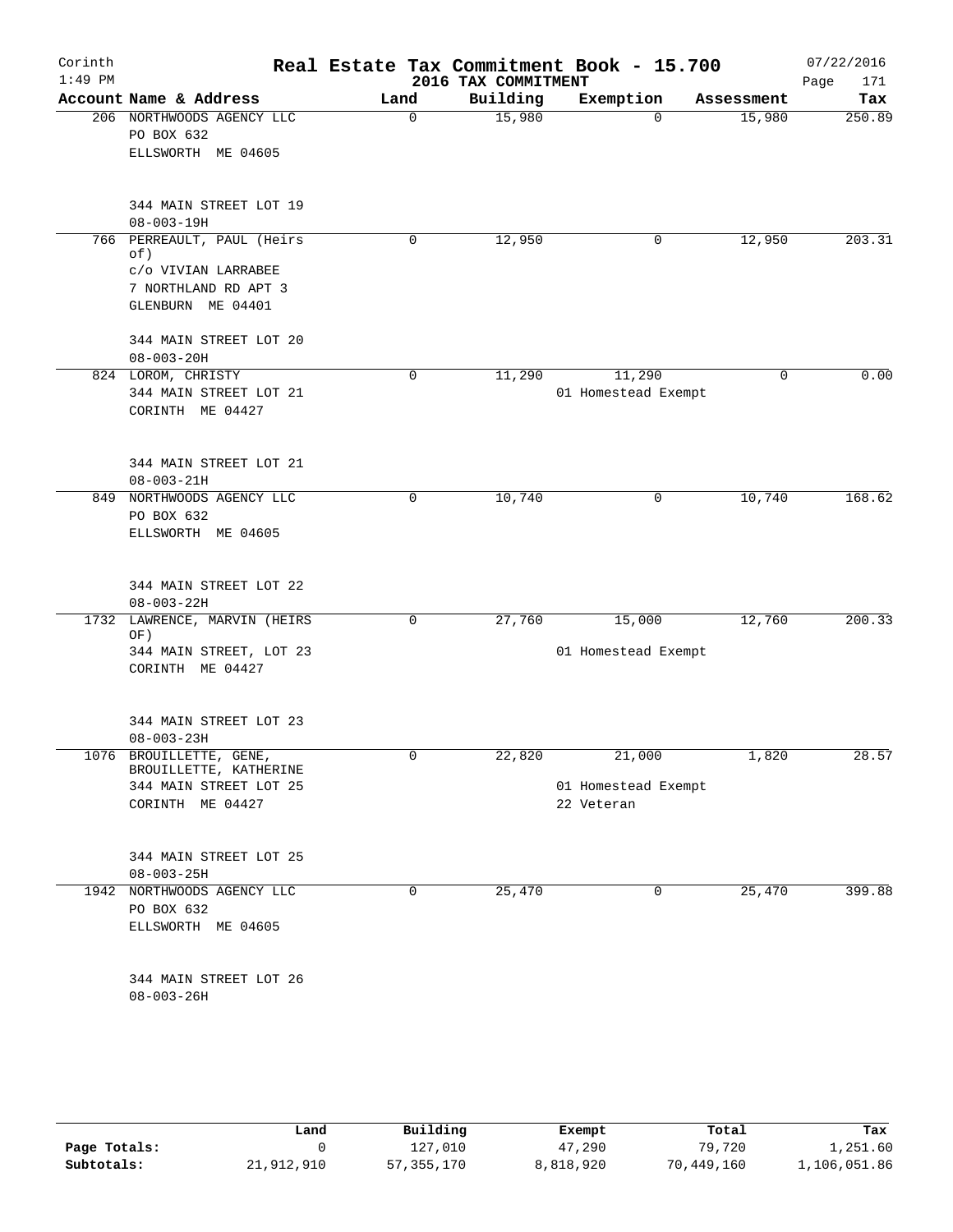| Corinth<br>$1:49$ PM       |                                                                                                     |                              | 2016 TAX COMMITMENT | Real Estate Tax Commitment Book - 15.700    |                      | 07/22/2016<br>172<br>Page |
|----------------------------|-----------------------------------------------------------------------------------------------------|------------------------------|---------------------|---------------------------------------------|----------------------|---------------------------|
|                            | Account Name & Address                                                                              | Land                         | Building            | Exemption                                   | Assessment           | Tax                       |
|                            | 1943 CLOUGH, ARTHUR<br>344 MAIN ST LOT 27<br>CORINTH ME 04427                                       | 0                            | 22,800              | 15,000<br>01 Homestead Exempt               | 7,800                | 122.46                    |
|                            | 344 MAIN STREET LOT 27<br>$08 - 003 - 27H$                                                          |                              |                     |                                             |                      |                           |
|                            | 774 MCKAGUE, KAREN<br>PO BOX 57<br>KENDUSKEAG ME 04450                                              | 0                            | 25,490              | 15,000<br>01 Homestead Exempt               | 10,490               | 164.69                    |
|                            | 344 MAIN STREET LOT 28<br>$08 - 003 - 28H$                                                          |                              |                     |                                             |                      |                           |
|                            | 1680 NORTHWOODS AGENCY LLC<br>C/O OXFORD PROPERTY<br>MANAGEMENT<br>PO BOX 632<br>ELLSWORTH ME 04605 | 0                            | 10,640              | 0                                           | 10,640               | 167.05                    |
|                            | 344 MAIN STREET LOT 29<br>$08 - 003 - 29H$                                                          |                              |                     |                                             |                      |                           |
|                            | 1936 NORTHWOODS AGENCY LLC<br>PO BOX 632<br>ELLSWORTH ME 04605                                      | 0                            | 18,870              | 0                                           | 18,870               | 296.26                    |
|                            | 344 MAIN STREET LOT 30<br>$08 - 003 - 30H$<br>B12025P102 12/17/2009                                 |                              |                     |                                             |                      |                           |
|                            | 1634 NORTHWOODS AGENCY LLC<br>PO BOX 632<br>ELLSWORTH ME 04605                                      | 0                            | 15,420              | 0                                           | 15,420               | 242.09                    |
|                            | 344 MAIN STREET LOT 31<br>$08 - 003 - 31H$                                                          |                              |                     |                                             |                      |                           |
|                            | 1765 LEIGHTON, COREY<br>LEIGHTON, BETHANY<br>344 MAIN STREET LOT 33<br>CORINTH ME 04427             | 0                            | 25,200              | 0                                           | 25,200               | 395.64                    |
|                            | 344 MAIN STREET LOT 33<br>$08 - 003 - 33H$                                                          |                              |                     |                                             |                      |                           |
| 1937                       | WILSON, BILL<br>344 MAIN ST LOT 34<br>CORINTH ME 04427                                              | 0                            | 16,620              | 16,620<br>01 Homestead Exempt<br>22 Veteran | 0                    | 0.00                      |
|                            | 344 MAIN STREET LOT 34<br>$08 - 003 - 34H$                                                          |                              |                     |                                             |                      |                           |
|                            | 383 ROBERTS, SARAH<br>344 MAIN STREET LOT 35<br>CORINTH ME 04427                                    | $\mathbf 0$                  | 25,580              | 15,000<br>01 Homestead Exempt               | 10,580               | 166.11                    |
|                            | 344 MAIN STREET LOT 35<br>$08 - 003 - 35H$                                                          |                              |                     |                                             |                      |                           |
|                            | Land                                                                                                | Building                     |                     | Exempt                                      | Total                | Tax                       |
| Page Totals:<br>Subtotals: | 21,912,910                                                                                          | 0<br>160,620<br>57, 515, 790 |                     | 61,620<br>8,880,540                         | 99,000<br>70,548,160 | 1,554.30<br>1,107,606.16  |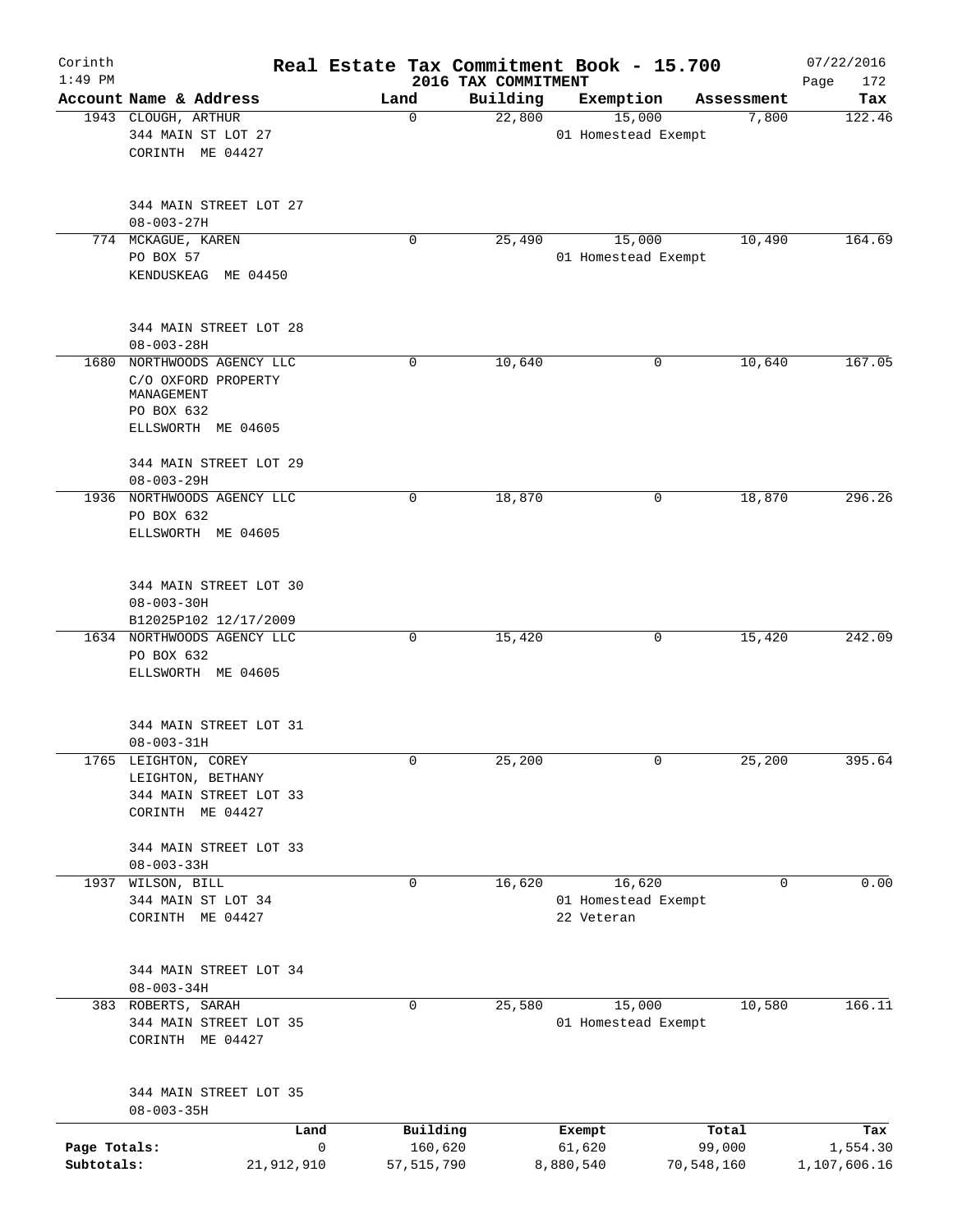| Corinth   |                            |               |                     | Real Estate Tax Commitment Book - 15.700 |             | 07/22/2016  |
|-----------|----------------------------|---------------|---------------------|------------------------------------------|-------------|-------------|
| $1:49$ PM |                            |               | 2016 TAX COMMITMENT |                                          |             | Page<br>173 |
|           | Account Name & Address     | Land          | Building            | Exemption                                | Assessment  | Tax         |
|           | 1042 NORTHWOODS AGENCY LLC | 0             | 16,830              | $\Omega$                                 | 16,830      | 264.23      |
|           | PO BOX 632                 |               |                     |                                          |             |             |
|           | ELLSWORTH ME 04605         |               |                     |                                          |             |             |
|           | 344 MAIN STREET LOT 36     |               |                     |                                          |             |             |
|           | $08 - 003 - 36H$           |               |                     |                                          |             |             |
|           | 1938 NORTHWOODS AGENCY LLC | $\mathbf 0$   | 17,040              | 0                                        | 17,040      | 267.53      |
|           | PO BOX 632                 |               |                     |                                          |             |             |
|           | ELLSWORTH ME 04605         |               |                     |                                          |             |             |
|           | 344 MAIN STREET LOT 37     |               |                     |                                          |             |             |
|           | $08 - 003 - 37H$           |               |                     |                                          |             |             |
|           | 1944 SPENCER, GRAYDON      | 0             | 16,630              | 0                                        | 16,630      | 261.09      |
|           | 344 MAIN ST LOT # 38       |               |                     |                                          |             |             |
|           | CORINTH ME 04427           |               |                     |                                          |             |             |
|           | 344 MAIN STREET LOT 38     |               |                     |                                          |             |             |
|           | $08 - 003 - 38H$           |               |                     |                                          |             |             |
|           | 1945 WILLIAMS, DIANE       | 0             | 16,920              | 15,000                                   | 1,920       | 30.14       |
|           | 344 MAIN ST LOT # 40       |               |                     | 01 Homestead Exempt                      |             |             |
|           | CORINTH ME 04427           |               |                     |                                          |             |             |
|           | 344 MAIN STREET LOT 40     |               |                     |                                          |             |             |
|           | $08 - 003 - 40H$           |               |                     |                                          |             |             |
|           | 1753 JONES, AMY            | 0             | 10,790              | 10,790                                   | $\mathbf 0$ | 0.00        |
|           | 344 MAIN STREET LOT 41     |               |                     | 01 Homestead Exempt                      |             |             |
|           | CORINTH ME 04427           |               |                     |                                          |             |             |
|           | 344 MAIN STREET LOT 41     |               |                     |                                          |             |             |
|           | $08 - 003 - 41H$           |               |                     |                                          |             |             |
| 1939      | NORTHWOODS AGENCY LLC      | 0             | 14,690              | 0                                        | 14,690      | 230.63      |
|           | PO BOX 632                 |               |                     |                                          |             |             |
|           | ELLSWORTH ME 04605         |               |                     |                                          |             |             |
|           | 344 MAIN STREET LOT 42     |               |                     |                                          |             |             |
|           | $08 - 003 - 42H$           |               |                     |                                          |             |             |
| 1879      | CRAIG, DAVID               | 16,750        | 76,620              | 0                                        | 93,370      | 1,465.91    |
|           | CRAIG, TRACI M.            | 0.62<br>Acres |                     |                                          |             |             |
|           | 565 MAIN STREET            |               |                     |                                          |             |             |
|           | CORINTH ME 04427           |               |                     |                                          |             |             |
|           | 348 MAIN STREET            |               |                     |                                          |             |             |
|           | $08 - 003 - A$             |               |                     |                                          |             |             |
|           | B10401P159 04/25/2006      |               |                     |                                          |             |             |
|           |                            |               |                     |                                          |             |             |

|              | Land       | Building   | Exempt    | Total      | Tax          |
|--------------|------------|------------|-----------|------------|--------------|
| Page Totals: | 16,750     | 169,520    | 25,790    | 160,480    | 2,519.53     |
| Subtotals:   | 21,929,660 | 57,685,310 | 8,906,330 | 70,708,640 | 1,110,125.69 |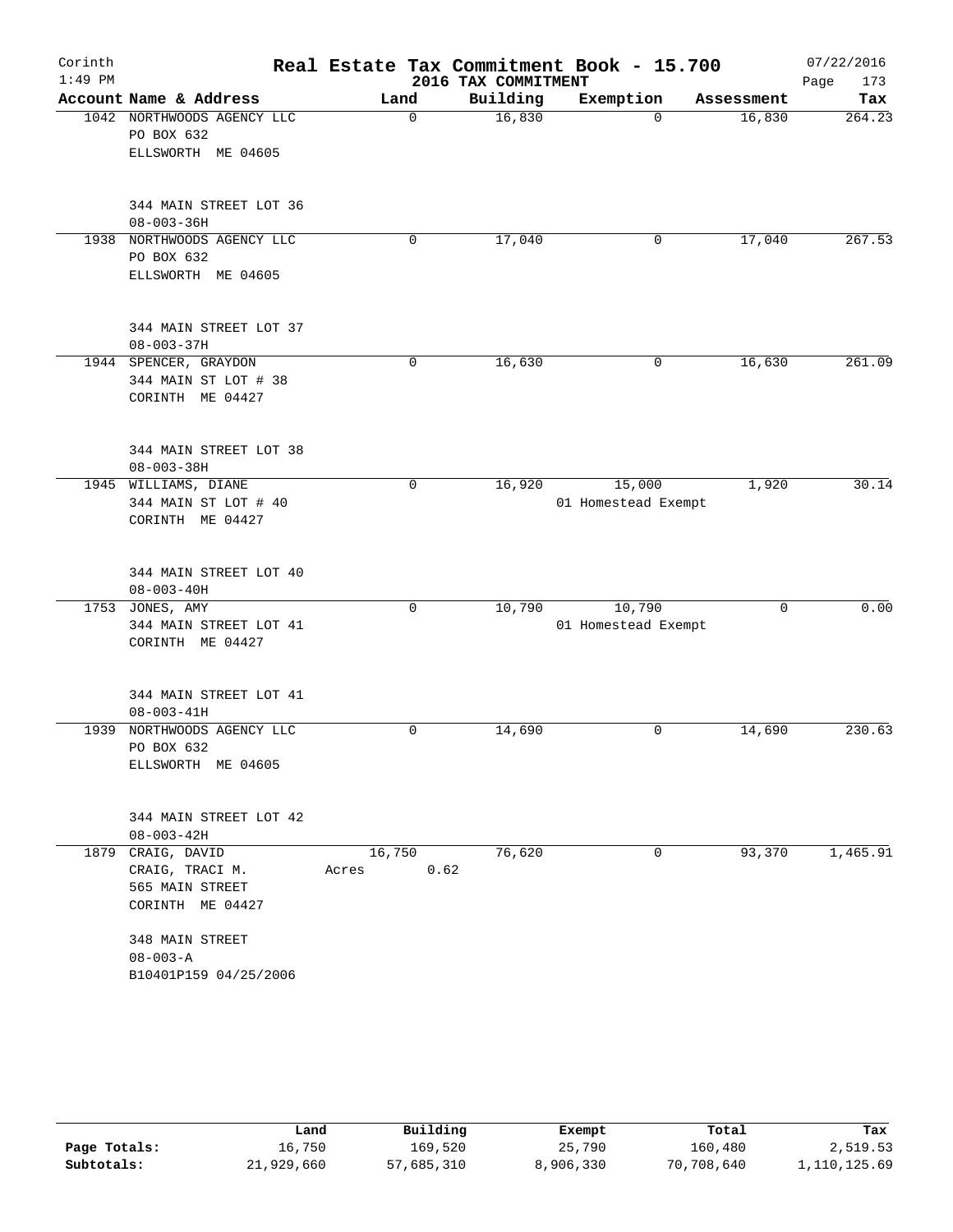| Corinth<br>$1:49$ PM |                                                                                             |       |                      | 2016 TAX COMMITMENT | Real Estate Tax Commitment Book - 15.700 |            | 07/22/2016<br>174<br>Page |
|----------------------|---------------------------------------------------------------------------------------------|-------|----------------------|---------------------|------------------------------------------|------------|---------------------------|
|                      | Account Name & Address                                                                      |       | Land                 | Building            | Exemption                                | Assessment | Tax                       |
|                      | 1402 CARMICHAEL, JOSEPH B.<br>CARMICHAEL, DOROTHY A.<br>355 MAIN STREET<br>CORINTH ME 04427 |       | 19,960<br>Acres 1.13 |                     | 85,670<br>15,000<br>01 Homestead Exempt  | 90,630     | 1,422.89                  |
|                      | 355 MAIN STREET<br>$08 - 004$<br>B11945P191 10/15/2009                                      |       |                      |                     |                                          |            |                           |
|                      | 133 BLACKWELL LUMBER MILL<br>INC.                                                           |       | 27,940               | 0                   | 0                                        | 27,940     | 438.66                    |
|                      | P.O. BOX 335<br>CORINTH ME 04427                                                            | Acres | 48.00                |                     |                                          |            |                           |
|                      | MAIN ST EXETER RD N/F<br>OFF<br>$08 - 004 - A$<br>B4137P112                                 |       |                      |                     |                                          |            |                           |
|                      | 486 DUNHAM, CARL S TRUSTEE                                                                  |       | 26,900               | 81,550              | 0                                        | 108,450    | 1,702.67                  |
|                      | (HEIRS OF)<br>DUNHAM, CAROLYN A<br>TRUSTEE                                                  | Acres | 13.93                |                     |                                          |            |                           |
|                      | CARL & CAROLYN DUNHAM<br>LIVING TRUST<br>365 MAIN STREET                                    |       |                      |                     |                                          |            |                           |
|                      | CORINTH ME 04427                                                                            |       |                      |                     |                                          |            |                           |
|                      | 365 MAIN STREET                                                                             |       |                      |                     |                                          |            |                           |
|                      | $08 - 005$<br>B7230P27                                                                      |       |                      |                     |                                          |            |                           |
|                      | 29 ANDERSON, ARTHUR DUVAL                                                                   |       | 26,800               | 75,660              | 0                                        | 102,460    | 1,608.62                  |
|                      | ANDERSON, KENNETH                                                                           | Acres | 9.15                 |                     |                                          |            |                           |
|                      | WALTER<br>2918 HURLEY POND ROAD                                                             |       |                      |                     |                                          |            |                           |
|                      | WALL NJ 07719                                                                               |       |                      |                     |                                          |            |                           |
|                      | 375 MAIN STREET<br>$08 - 005 - A$                                                           |       |                      |                     |                                          |            |                           |
|                      | B13569P252 06/24/2014                                                                       |       |                      |                     |                                          |            |                           |
|                      | 84 BEAN, ALDEN L; BEAN,<br>DERWOOD;                                                         |       | 43,580               | 58,920              | 0                                        | 102,500    | 1,609.25                  |
|                      | BEAN, GREGORY A; BEAN,<br>FRANKLIN W. JR.                                                   | Acres | 75.00                |                     |                                          |            |                           |
|                      | C/O BEAN, ALDEN L.<br>72 STATION ROAD                                                       |       |                      |                     |                                          |            |                           |
|                      | BRADFORD ME 04410                                                                           |       |                      |                     |                                          |            |                           |
|                      | 380 MAIN STREET                                                                             |       |                      |                     |                                          |            |                           |
|                      | $08 - 006$                                                                                  |       |                      |                     |                                          |            |                           |
| 1198                 | B13214P130 06/12/2013<br>$\overline{COX}$ , THOMAS G.                                       |       | 26,950               | 96,450              | 15,000                                   | 108,400    | 1,701.88                  |
|                      | COX, JULIE A.                                                                               | Acres | 14.00                |                     | 01 Homestead Exempt                      |            |                           |
|                      | 381 MAIN STREET<br>CORINTH ME 04427                                                         |       |                      |                     |                                          |            |                           |
|                      | 381 MAIN STREET<br>$08 - 007$                                                               |       |                      |                     |                                          |            |                           |
|                      | B10557P49 07/20/2006                                                                        |       |                      |                     |                                          |            |                           |
|                      |                                                                                             |       |                      |                     |                                          |            |                           |

|              | Land       | Building   | Exempt    | Total      | Tax          |
|--------------|------------|------------|-----------|------------|--------------|
| Page Totals: | 172,130    | 398,250    | 30,000    | 540,380    | 8,483.97     |
| Subtotals:   | 22,101,790 | 58,083,560 | 8,936,330 | 71,249,020 | 1,118,609.66 |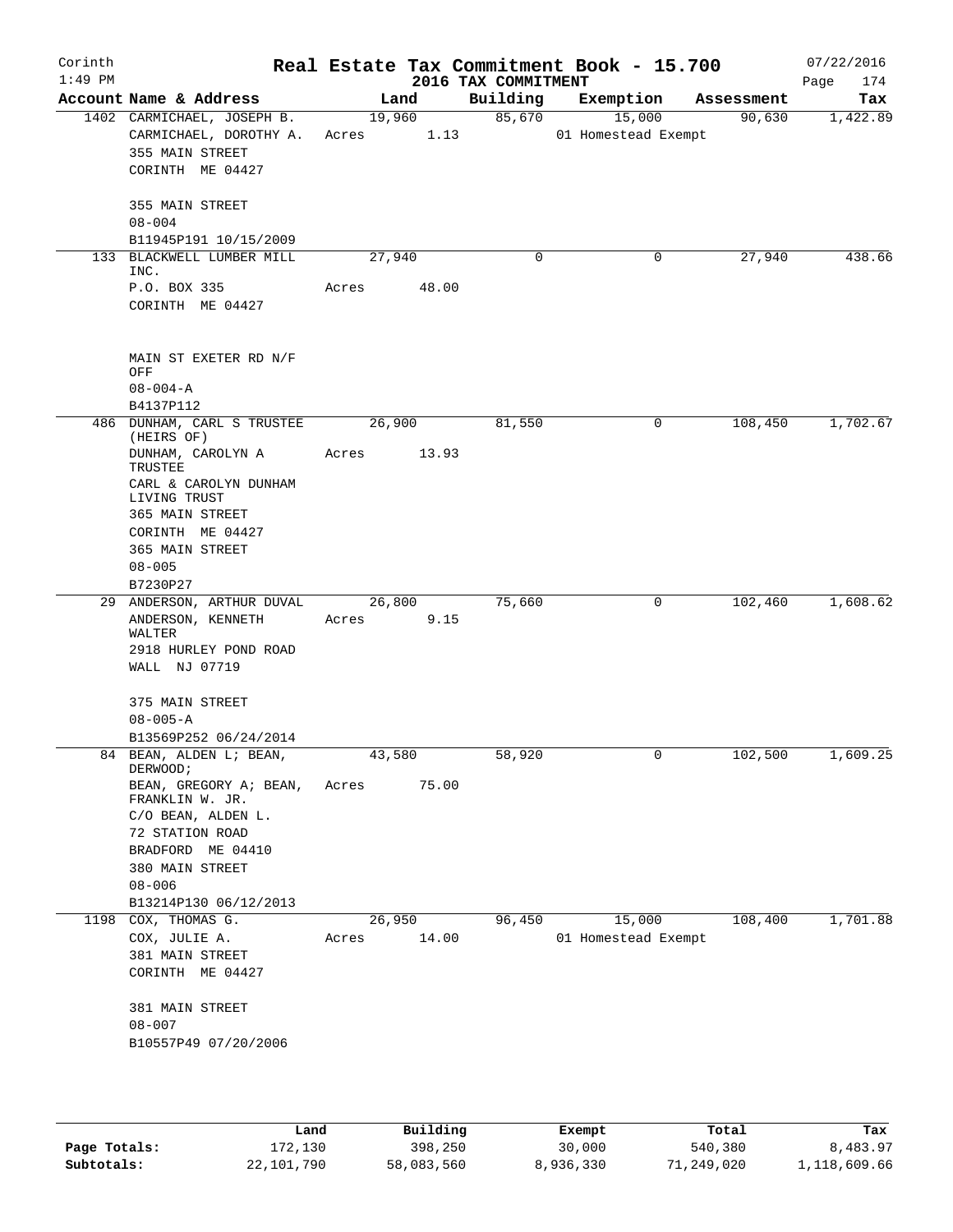| Corinth      |                                               |       |                     |                                 | Real Estate Tax Commitment Book - 15.700 |                      | 07/22/2016         |
|--------------|-----------------------------------------------|-------|---------------------|---------------------------------|------------------------------------------|----------------------|--------------------|
| $1:49$ PM    | Account Name & Address                        |       | Land                | 2016 TAX COMMITMENT<br>Building | Exemption                                | Assessment           | Page<br>175<br>Tax |
|              | 666 HALL, THOMAS E.                           |       | 28,880              | 121,870                         |                                          | $\Omega$<br>150,750  | 2,366.77           |
|              | HALL, REBECCA I. (Heirs Acres<br>of)          |       | 8.50                |                                 |                                          |                      |                    |
|              | 83 BROOKS POND DR<br>CORINNA ME 04928         |       |                     |                                 |                                          |                      |                    |
|              | 397 MAIN STREET                               |       |                     |                                 |                                          |                      |                    |
|              | $08 - 008$                                    |       |                     |                                 |                                          |                      |                    |
|              | B13021P58 10/03/2012<br>175 BREWER, DONALD W. |       | 21,780              | 97,150                          | 15,000                                   | 103,930              | 1,631.70           |
|              | BREWER, ELIZABETH A.                          | Acres | 5.00                |                                 | 01 Homestead Exempt                      |                      |                    |
|              | 405 MAIN STREET                               |       |                     |                                 |                                          |                      |                    |
|              | CORINTH ME 04427                              |       |                     |                                 |                                          |                      |                    |
|              | 405 MAIN STREET                               |       |                     |                                 |                                          |                      |                    |
|              | $08 - 009$                                    |       |                     |                                 |                                          |                      |                    |
|              | B6618P144                                     |       |                     |                                 |                                          |                      |                    |
|              | 541 LIBBY, JANET                              |       | 16,990              | 83,670                          |                                          | 100,660<br>0         | 1,580.36           |
|              | 447 MAIN STREET<br>CORINTH ME 04427           | Acres | 1.04                |                                 |                                          |                      |                    |
|              |                                               |       |                     |                                 |                                          |                      |                    |
|              | 434 MAIN STREET                               |       |                     |                                 |                                          |                      |                    |
|              | $08 - 010$                                    |       |                     |                                 |                                          |                      |                    |
|              | B13888P6 06/30/2015                           |       |                     |                                 |                                          |                      |                    |
|              | 2033 S.A.D. #64                               |       | $\mathbf 0$         | $\Omega$                        |                                          | $\Omega$<br>$\Omega$ | 0.00               |
|              | PO BOX 279                                    |       |                     |                                 | 43 Municipal                             |                      |                    |
|              | CORINTH ME 04427                              |       |                     |                                 |                                          |                      |                    |
|              | <b>MAIN STREET</b>                            |       |                     |                                 |                                          |                      |                    |
|              | $08 - 010 - A$                                |       |                     |                                 |                                          |                      |                    |
|              | 839 LIBBY, JUSTIN A.                          |       | 27,060              | 0                               |                                          | 0<br>27,060          | 424.84             |
|              | LIBBY, ELIZABETH J.                           | Acres | 22.00               |                                 |                                          |                      |                    |
|              | 438 MAIN STREET                               |       |                     |                                 |                                          |                      |                    |
|              | CORINTH ME 04427                              |       |                     |                                 |                                          |                      |                    |
|              | <b>MAIN STREET</b>                            |       |                     |                                 |                                          |                      |                    |
|              | $08 - 010 - B$                                |       |                     |                                 |                                          |                      |                    |
|              | B13754P1 01/30/2015<br>1569 LIBBY, JUSTIN A.  |       | 24,280              | 0                               |                                          | 0<br>24,280          | 381.20             |
|              | LIBBY, ELIZABETH J.                           | Acres | 39.68               |                                 |                                          |                      |                    |
|              | 438 MAIN STREET                               |       |                     |                                 |                                          |                      |                    |
|              | CORINTH ME 04427                              |       |                     |                                 |                                          |                      |                    |
|              | MAIN STREET N/F OFF                           |       |                     |                                 |                                          |                      |                    |
|              | $08 - 010 - C$                                |       |                     |                                 |                                          |                      |                    |
|              | B13754P1 01/30/2015                           |       |                     |                                 |                                          |                      |                    |
|              | 838 LIBBY, JUSTIN A.                          |       | 54,780              | 187,460                         |                                          | 0<br>242,240         | 3,803.17           |
|              | LIBBY, ELIZABETH J.<br>438 MAIN STREET        | Acres | 109.00              |                                 |                                          |                      |                    |
|              | CORINTH ME 04427                              |       |                     |                                 |                                          |                      |                    |
|              | 447 MAIN STREET                               |       |                     |                                 |                                          |                      |                    |
|              | $08 - 011$                                    |       |                     |                                 |                                          |                      |                    |
|              | B13754P1 01/30/2015                           |       |                     |                                 |                                          |                      |                    |
|              |                                               |       |                     |                                 |                                          |                      |                    |
| Page Totals: | Land<br>173,770                               |       | Building<br>490,150 |                                 | Exempt<br>15,000                         | Total<br>648,920     | Tax<br>10,188.04   |
| Subtotals:   | 22, 275, 560                                  |       | 58, 573, 710        |                                 | 8,951,330                                | 71,897,940           | 1,128,797.70       |
|              |                                               |       |                     |                                 |                                          |                      |                    |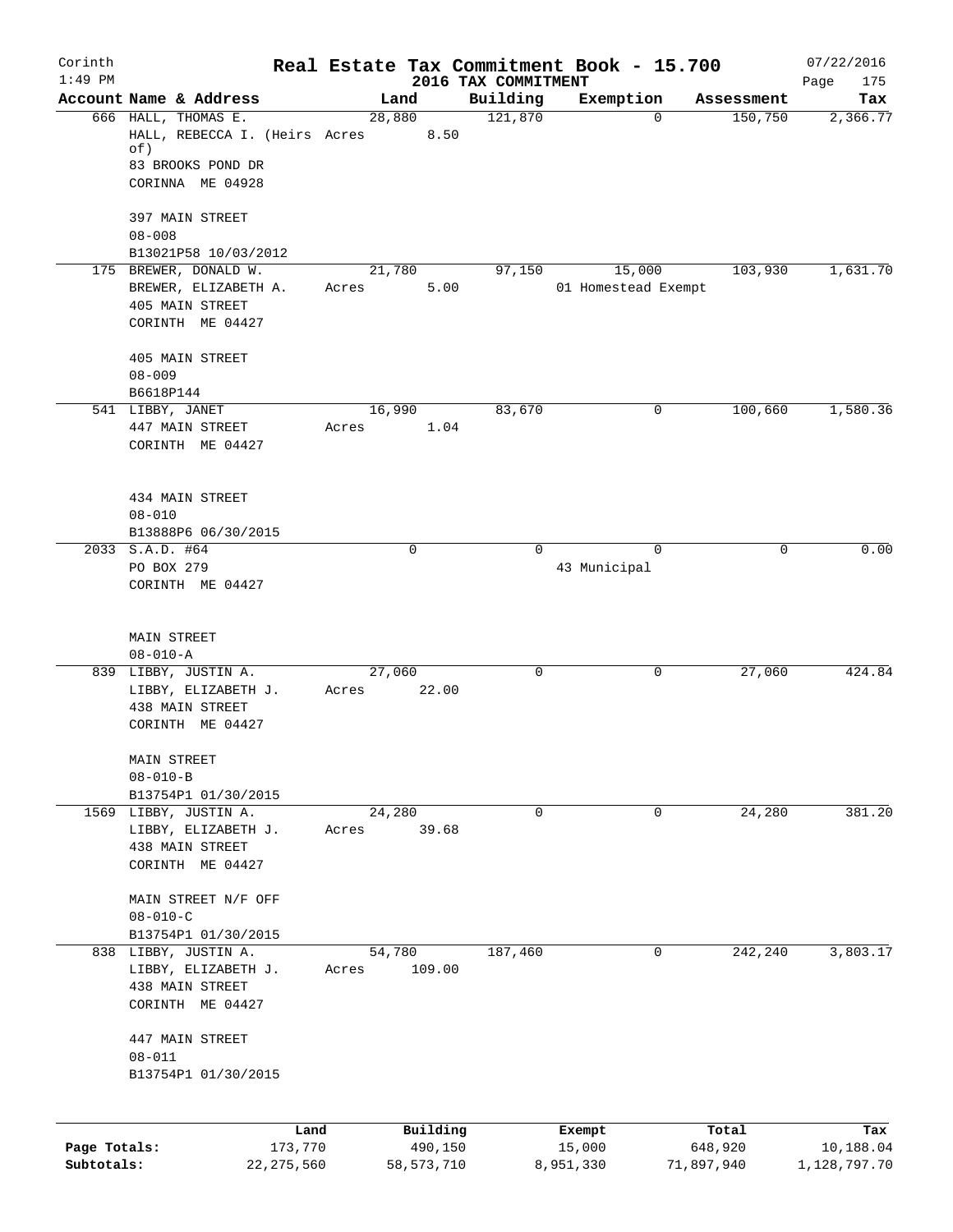| Corinth                    |                                                                               |                 |                       |                     | Real Estate Tax Commitment Book - 15.700 |                       | 07/22/2016                |
|----------------------------|-------------------------------------------------------------------------------|-----------------|-----------------------|---------------------|------------------------------------------|-----------------------|---------------------------|
| $1:49$ PM                  |                                                                               |                 |                       | 2016 TAX COMMITMENT |                                          |                       | 176<br>Page               |
|                            | Account Name & Address                                                        |                 | Land                  | Building            | Exemption                                | Assessment            | Tax                       |
|                            | 67 DEARBORN, PATRICIA A.<br>PO BOX 108<br>CORINTH ME 04427                    | 34,000<br>Acres | 65.20                 | $\mathbf 0$         | $\Omega$                                 | 34,000                | 533.80                    |
|                            | BRADBURY DRIVE<br>$08 - 012$<br>B12641P172 11/01/2011                         |                 |                       |                     |                                          |                       |                           |
|                            | 165 PELKEY, ANGELA                                                            |                 | 23,880                | 76,530              | 0                                        | 100,410               | 1,576.44                  |
|                            | PO BOX 594<br>LINCOLN ME 04457                                                | Acres           | 4.37                  |                     |                                          |                       |                           |
|                            | 470 MAIN STREET<br>$08 - 012 - 01$<br>B12668P145 11/29/2011                   |                 |                       |                     |                                          |                       |                           |
|                            | 68 BROADWAY HOLDINGS, LLC.<br>2402 RT 2 STE G<br>HERMON ME 04401-0666         | Acres           | 21,730<br>1.45        | 270,490             | 0                                        | 292,220               | 4,587.85                  |
|                            | 480 MAIN STREET<br>$08 - 012 - 02$<br>B10794P3 01/04/2007                     |                 |                       |                     |                                          |                       |                           |
|                            | 708 HOSPITAL ADMINISTRATIVE                                                   |                 | 20,320                | 277,380             | 297,700                                  | 0                     | 0.00                      |
|                            | DISTRICT NO 4<br>897 WEST MAIN STREET<br>DOVER-FOXCROFT ME<br>04426           | Acres           | 1.43                  |                     | 47 Benevolent                            |                       |                           |
|                            | 492 MAIN STREET<br>$08 - 012 - 03$                                            |                 |                       |                     |                                          |                       |                           |
|                            | B13112P146 03/07/2013                                                         |                 |                       |                     |                                          |                       |                           |
|                            | 14 KELLEY, RONALD S.<br>KELLEY KARLA<br>20 BRADBURY DRIVE<br>CORINTH ME 04427 | Acres           | 17,460<br>1.43        | 109,060             | 15,000<br>01 Homestead Exempt            | 111,520               | 1,750.86                  |
|                            | 20 BRADBURY DRIVE<br>$08 - 012 - 04$<br>B12365P122 12/30/2010                 |                 |                       |                     |                                          |                       |                           |
|                            | 1445 SMITH, JULIE A.<br>759 BROADWAY<br>BANGOR ME 04401                       | Acres           | 17,270<br>1.27        | 124,340             | 0                                        | 141,610               | 2,223.28                  |
|                            | 26 BRADBURY DRIVE<br>$08 - 012 - 05$                                          |                 |                       |                     |                                          |                       |                           |
|                            | B11328P123 03/17/2008 B4401P226<br>1266 SWETT, LISA D.                        |                 | 19,990                | 124,590             | 15,000                                   | 129,580               | 2,034.41                  |
|                            | 36 BRADBURY DRIVE<br>CORINTH ME 04427                                         | Acres           | 3.52                  |                     | 01 Homestead Exempt                      |                       |                           |
|                            | 36 BRADBURY DRIVE<br>$08 - 012 - 06$<br>B13356P63 10/02/2013                  |                 |                       |                     |                                          |                       |                           |
|                            | Land                                                                          |                 | Building              |                     | Exempt                                   | Total                 | Tax                       |
| Page Totals:<br>Subtotals: | 154,650<br>22, 430, 210                                                       |                 | 982,390<br>59,556,100 |                     | 327,700<br>9,279,030                     | 809,340<br>72,707,280 | 12,706.64<br>1,141,504.34 |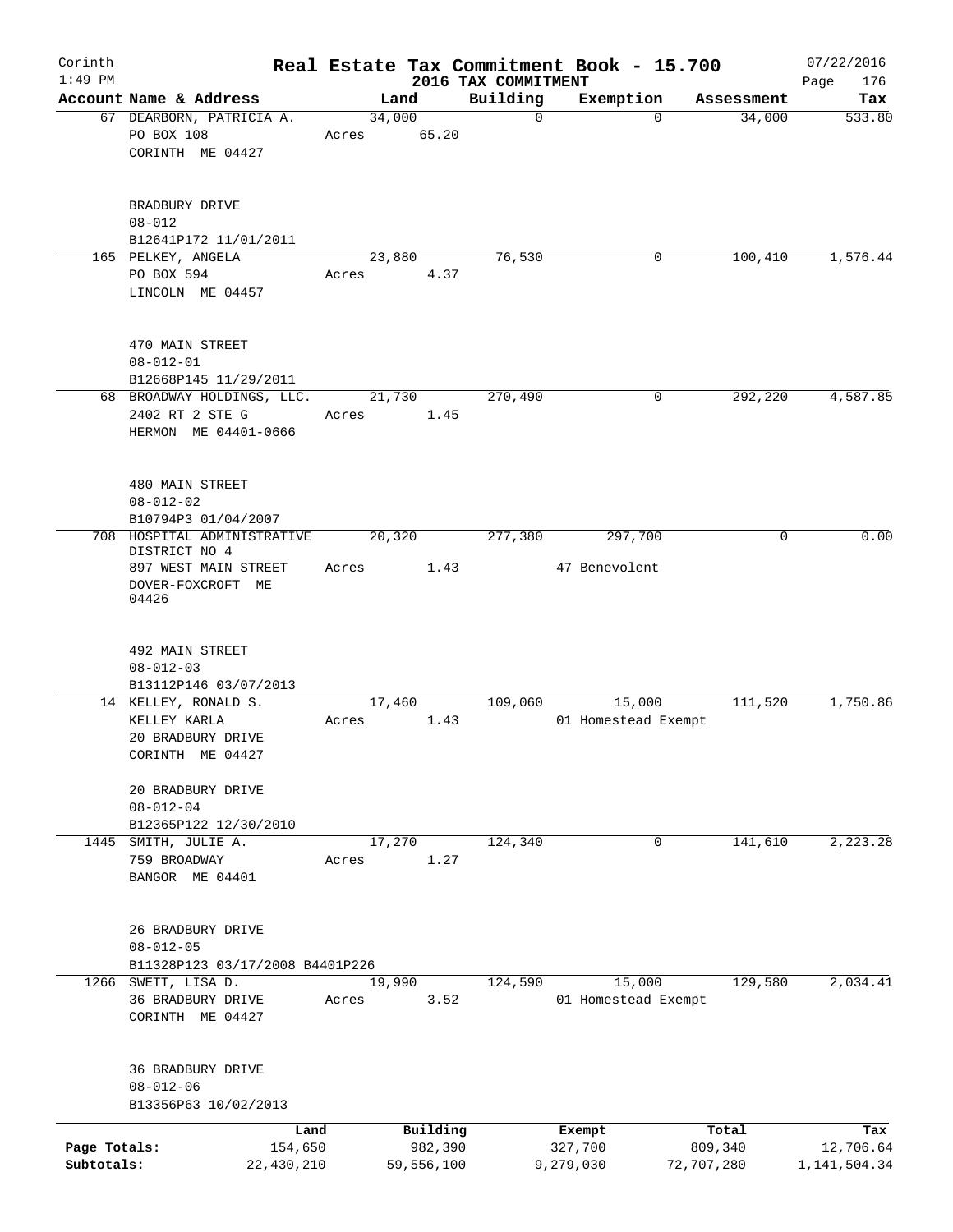| Corinth      |                                                |                 |                     |                                 | Real Estate Tax Commitment Book - 15.700 |          |                  | 07/22/2016         |
|--------------|------------------------------------------------|-----------------|---------------------|---------------------------------|------------------------------------------|----------|------------------|--------------------|
| $1:49$ PM    | Account Name & Address                         | Land            |                     | 2016 TAX COMMITMENT<br>Building | Exemption                                |          | Assessment       | Page<br>177<br>Tax |
|              | 163 BRADBURY, MYRON L.                         | 18,780          |                     | 117,670                         | 21,000                                   |          | 115,450          | 1,812.56           |
|              | (Heirs of)                                     |                 |                     |                                 |                                          |          |                  |                    |
|              | BRADBURY, DONNA M.                             | Acres           | 2.52                |                                 | 01 Homestead Exempt                      |          |                  |                    |
|              | 31 BRADBURY DRIVE<br>CORINTH ME 04427          |                 |                     |                                 | 31 Vetrans Widow                         |          |                  |                    |
|              |                                                |                 |                     |                                 |                                          |          |                  |                    |
|              | 31 BRADBURY DRIVE                              |                 |                     |                                 |                                          |          |                  |                    |
|              | $08 - 012 - 07$                                |                 |                     |                                 |                                          |          |                  |                    |
|              | B12555P177 08/05/2011                          |                 |                     |                                 |                                          |          |                  |                    |
|              | 164 BRADBURY, MYRON L.                         | 12,750          |                     | $\Omega$                        |                                          | 0        | 12,750           | 200.18             |
|              | BRADBURY, DONNA M.                             | Acres           | 2.54                |                                 |                                          |          |                  |                    |
|              | 31 BRADBURY DRIVE                              |                 |                     |                                 |                                          |          |                  |                    |
|              | CORINTH ME 04427                               |                 |                     |                                 |                                          |          |                  |                    |
|              | BRADBURY DRIVE                                 |                 |                     |                                 |                                          |          |                  |                    |
|              | $08 - 012 - 07 - A$                            |                 |                     |                                 |                                          |          |                  |                    |
|              | B12555P177 08/05/2011                          |                 |                     |                                 |                                          |          |                  |                    |
|              | 1610 BRADBURY, MYRON L.                        | 11,850          |                     | $\mathbf 0$                     |                                          | 0        | 11,850           | 186.05             |
|              | BRADBURY, DONNA M.                             | Acres           | 1.79                |                                 |                                          |          |                  |                    |
|              | 31 BRADBURY DRIVE                              |                 |                     |                                 |                                          |          |                  |                    |
|              | CORINTH ME 04427                               |                 |                     |                                 |                                          |          |                  |                    |
|              |                                                |                 |                     |                                 |                                          |          |                  |                    |
|              | BRADBURY DRIVE                                 |                 |                     |                                 |                                          |          |                  |                    |
|              | $08 - 012 - 07 - B$                            |                 |                     |                                 |                                          |          |                  |                    |
|              | B1255P177 08/05/2011<br>1785 ANDERSON, LEON S. | 19,120          |                     | 116,400                         | 15,000                                   |          | 120,520          | 1,892.16           |
|              | ANDERSON, JUDITH M.                            | Acres           | 3.50                |                                 | 01 Homestead Exempt                      |          |                  |                    |
|              | 65 BRADBURY DR                                 |                 |                     |                                 |                                          |          |                  |                    |
|              | CORINTH ME 04427                               |                 |                     |                                 |                                          |          |                  |                    |
|              |                                                |                 |                     |                                 |                                          |          |                  |                    |
|              | 65 BRADBURY DRIVE                              |                 |                     |                                 |                                          |          |                  |                    |
|              | $08 - 012 - 07 - C$                            |                 |                     |                                 |                                          |          |                  |                    |
|              | B8925P90                                       |                 |                     |                                 |                                          |          |                  |                    |
|              | 1832 KENNESON, JAMES F.<br>62 BRADBURY DRIVE   | 17,450<br>Acres | 1.42                | 142,980                         | 15,000<br>01 Homestead Exempt            |          | 145,430          | 2,283.25           |
|              | CORINTH ME 04427                               |                 |                     |                                 |                                          |          |                  |                    |
|              |                                                |                 |                     |                                 |                                          |          |                  |                    |
|              |                                                |                 |                     |                                 |                                          |          |                  |                    |
|              | 62 BRADBURY DRIVE                              |                 |                     |                                 |                                          |          |                  |                    |
|              | $08 - 012 - 07 - D$                            |                 |                     |                                 |                                          |          |                  |                    |
|              | B9955P155 06/30/2005                           |                 |                     |                                 |                                          |          |                  | 2,379.02           |
|              | 64 MAINE SAVINGS FCU<br>P.O. BOX 347           | 20,130<br>Acres | 1.27                | 131,400                         |                                          | 0        | 151,530          |                    |
|              | HAMPDEN ME 04444                               |                 |                     |                                 |                                          |          |                  |                    |
|              |                                                |                 |                     |                                 |                                          |          |                  |                    |
|              |                                                |                 |                     |                                 |                                          |          |                  |                    |
|              | 500 MAIN STREET                                |                 |                     |                                 |                                          |          |                  |                    |
|              | $08 - 012 - 08$                                |                 |                     |                                 |                                          |          |                  |                    |
|              | B4471P909                                      |                 |                     |                                 |                                          |          |                  |                    |
|              | 63 MAINE SAVINGS FCU                           | 11,400          |                     | $\mathbf 0$                     |                                          | $\Omega$ | 11,400           | 178.98             |
|              | P.O. BOX 347<br>HAMPDEN ME 04444               | Acres           | 1.42                |                                 |                                          |          |                  |                    |
|              |                                                |                 |                     |                                 |                                          |          |                  |                    |
|              |                                                |                 |                     |                                 |                                          |          |                  |                    |
|              | MAIN STREET                                    |                 |                     |                                 |                                          |          |                  |                    |
|              | $08 - 012 - 09$                                |                 |                     |                                 |                                          |          |                  |                    |
|              | B4471P909                                      |                 |                     |                                 |                                          |          |                  |                    |
|              |                                                |                 |                     |                                 |                                          |          |                  |                    |
| Page Totals: | Land<br>111,480                                |                 | Building<br>508,450 |                                 | Exempt<br>51,000                         |          | Total<br>568,930 | Tax<br>8,932.20    |
| Subtotals:   | 22,541,690                                     |                 | 60,064,550          |                                 | 9,330,030                                |          | 73,276,210       | 1,150,436.54       |
|              |                                                |                 |                     |                                 |                                          |          |                  |                    |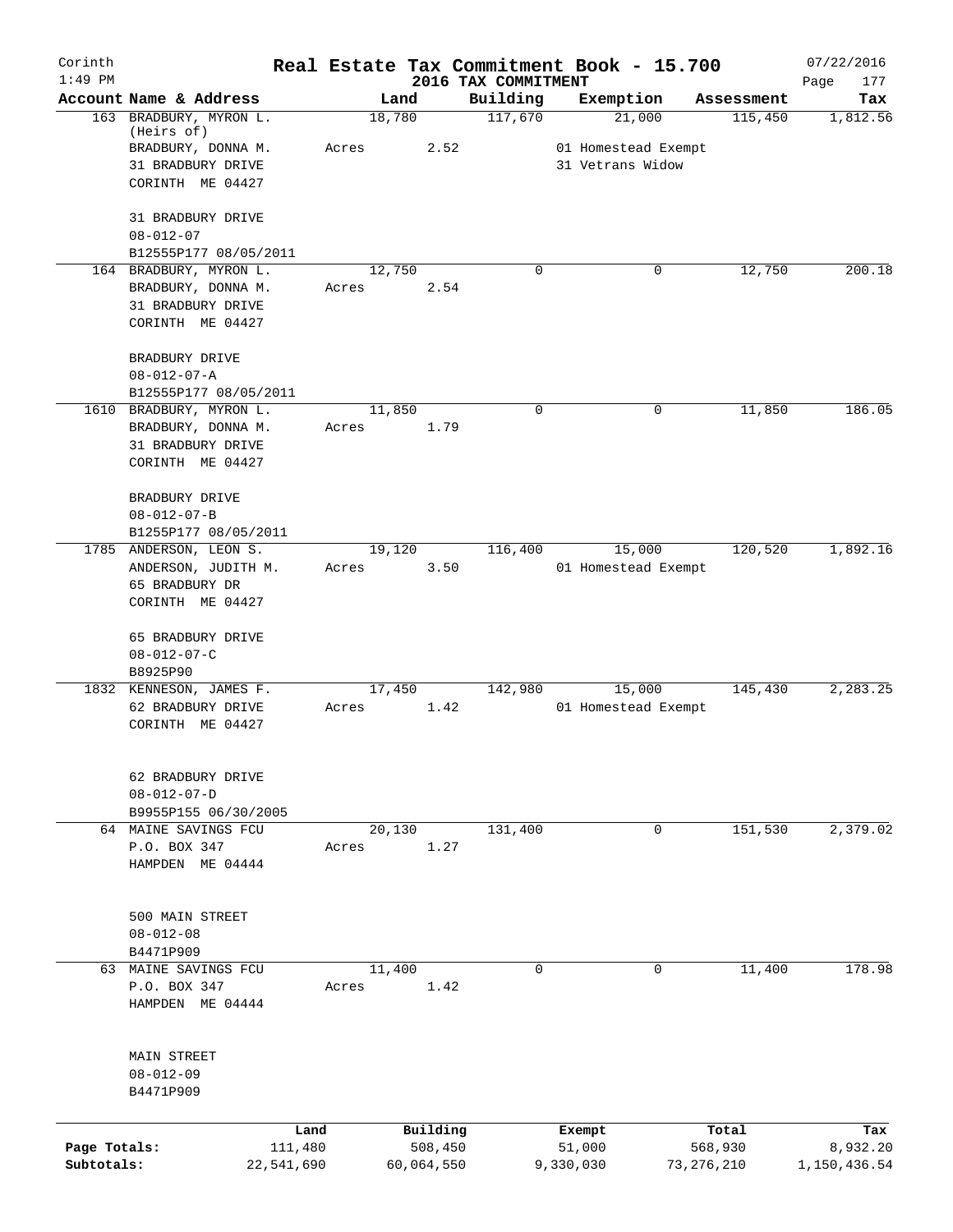| Corinth<br>$1:49$ PM |                                          |                 |            |                                 | Real Estate Tax Commitment Book - 15.700 |            | 07/22/2016            |
|----------------------|------------------------------------------|-----------------|------------|---------------------------------|------------------------------------------|------------|-----------------------|
|                      | Account Name & Address                   |                 | Land       | 2016 TAX COMMITMENT<br>Building | Exemption                                | Assessment | Page<br>178<br>Tax    |
|                      | 1054 PINEO, TROY L.                      | 17,870          |            | 147,100                         | 15,000                                   | 149,970    | 2,354.53              |
|                      | PINEO, BARBARA R.                        | Acres           | 1.77       |                                 | 01 Homestead Exempt                      |            |                       |
|                      | 19 BRADBURY DRIVE                        |                 |            |                                 |                                          |            |                       |
|                      | CORINTH ME 04427                         |                 |            |                                 |                                          |            |                       |
|                      |                                          |                 |            |                                 |                                          |            |                       |
|                      | 19 BRADBURY DRIVE                        |                 |            |                                 |                                          |            |                       |
|                      | $08 - 012 - 10$                          |                 |            |                                 |                                          |            |                       |
|                      | B5758P182                                |                 |            |                                 |                                          |            |                       |
|                      | 1833 BENE III, JOHN F.                   | 17,130          |            | 104,790                         | 0                                        | 121,920    | 1,914.14              |
|                      | BENE, AMY L.                             | Acres           | 1.16       |                                 |                                          |            |                       |
|                      | 6470 GLENEAGLE AVE. SW                   |                 |            |                                 |                                          |            |                       |
|                      | PORT ORCHARD WA 98367                    |                 |            |                                 |                                          |            |                       |
|                      |                                          |                 |            |                                 |                                          |            |                       |
|                      | 66 BRADBURY DRIVE                        |                 |            |                                 |                                          |            |                       |
|                      | $08 - 012 - 11$                          |                 |            |                                 |                                          |            |                       |
|                      | B11134P106 09/20/2007                    |                 |            |                                 |                                          |            |                       |
|                      | 1836 PRAY, ADRIAN                        | 11,140          |            | 0                               | 0                                        | 11,140     | 174.90                |
|                      | PRAY, VALERIE                            | Acres           | 1.21       |                                 |                                          |            |                       |
|                      | 3 VILLAGE DRIVE                          |                 |            |                                 |                                          |            |                       |
|                      | CORINTH ME 04427                         |                 |            |                                 |                                          |            |                       |
|                      | 70 BRADBURY DRIVE                        |                 |            |                                 |                                          |            |                       |
|                      | $08 - 012 - 12$                          |                 |            |                                 |                                          |            |                       |
|                      | B13067P333 10/28/2011                    |                 |            |                                 |                                          |            |                       |
|                      | 1835 POMELOW, BENJAMIN S.                | 17,180          |            | 102,280                         | 0                                        | 119,460    | 1,875.52              |
|                      | POMELOW, ASHLEY M.                       | Acres           | 1.20       |                                 |                                          |            |                       |
|                      | 239 BETWEEN THE MILLS                    |                 |            |                                 |                                          |            |                       |
|                      | <b>ROAD</b>                              |                 |            |                                 |                                          |            |                       |
|                      | EXETER ME 04435                          |                 |            |                                 |                                          |            |                       |
|                      |                                          |                 |            |                                 |                                          |            |                       |
|                      | 72 BRADBURY DRIVE                        |                 |            |                                 |                                          |            |                       |
|                      | $08 - 012 - 13$                          |                 |            |                                 |                                          |            |                       |
|                      | B13175P231 05/06/2013                    |                 |            |                                 |                                          |            |                       |
|                      | 1837 ANDREWS, RITA M.<br>76 BRADBURY DR  | 17,100          | 1.13       | 118,410                         | 15,000<br>01 Homestead Exempt            | 120,510    | 1,892.01              |
|                      | CORINTH ME 04427                         | Acres           |            |                                 |                                          |            |                       |
|                      |                                          |                 |            |                                 |                                          |            |                       |
|                      |                                          |                 |            |                                 |                                          |            |                       |
|                      | 76 BRADBURY DRIVE                        |                 |            |                                 |                                          |            |                       |
|                      | $08 - 012 - 14$                          |                 |            |                                 |                                          |            |                       |
|                      | B13608P25 07/31/2014                     |                 |            |                                 |                                          |            |                       |
|                      | 1839 PARKS, DANIEL J.                    | 18,270          |            | 124,960                         | 15,000                                   | 128,230    | $\overline{2,013.21}$ |
|                      | PARKS, RAELENE F.D.                      | Acres           | 2.10       |                                 | 01 Homestead Exempt                      |            |                       |
|                      | 86 BRADBURY DRIVE                        |                 |            |                                 |                                          |            |                       |
|                      | CORINTH ME 04427                         |                 |            |                                 |                                          |            |                       |
|                      |                                          |                 |            |                                 |                                          |            |                       |
|                      | 86 BRADBURY DRIVE                        |                 |            |                                 |                                          |            |                       |
|                      | $08 - 012 - 16$                          |                 |            |                                 |                                          |            |                       |
|                      | B10184P76 11/09/2005                     |                 |            | $\mathbf 0$                     | 0                                        |            | 175.68                |
|                      | 1840 DEARBORN, PATRICIA A.<br>PO BOX 108 | 11,190<br>Acres | 1.25       |                                 |                                          | 11,190     |                       |
|                      | CORINTH ME 04427                         |                 |            |                                 |                                          |            |                       |
|                      |                                          |                 |            |                                 |                                          |            |                       |
|                      |                                          |                 |            |                                 |                                          |            |                       |
|                      | BRADBURY DRIVE                           |                 |            |                                 |                                          |            |                       |
|                      | $08 - 012 - 17$                          |                 |            |                                 |                                          |            |                       |
|                      | B12641P176 11/01/2011                    |                 |            |                                 |                                          |            |                       |
|                      |                                          |                 |            |                                 |                                          |            |                       |
|                      | Land                                     |                 | Building   |                                 | Exempt                                   | Total      | Tax                   |
| Page Totals:         | 109,880                                  |                 | 597,540    |                                 | 45,000                                   | 662,420    | 10,399.99             |
| Subtotals:           | 22,651,570                               |                 | 60,662,090 |                                 | 9,375,030                                | 73,938,630 | 1,160,836.53          |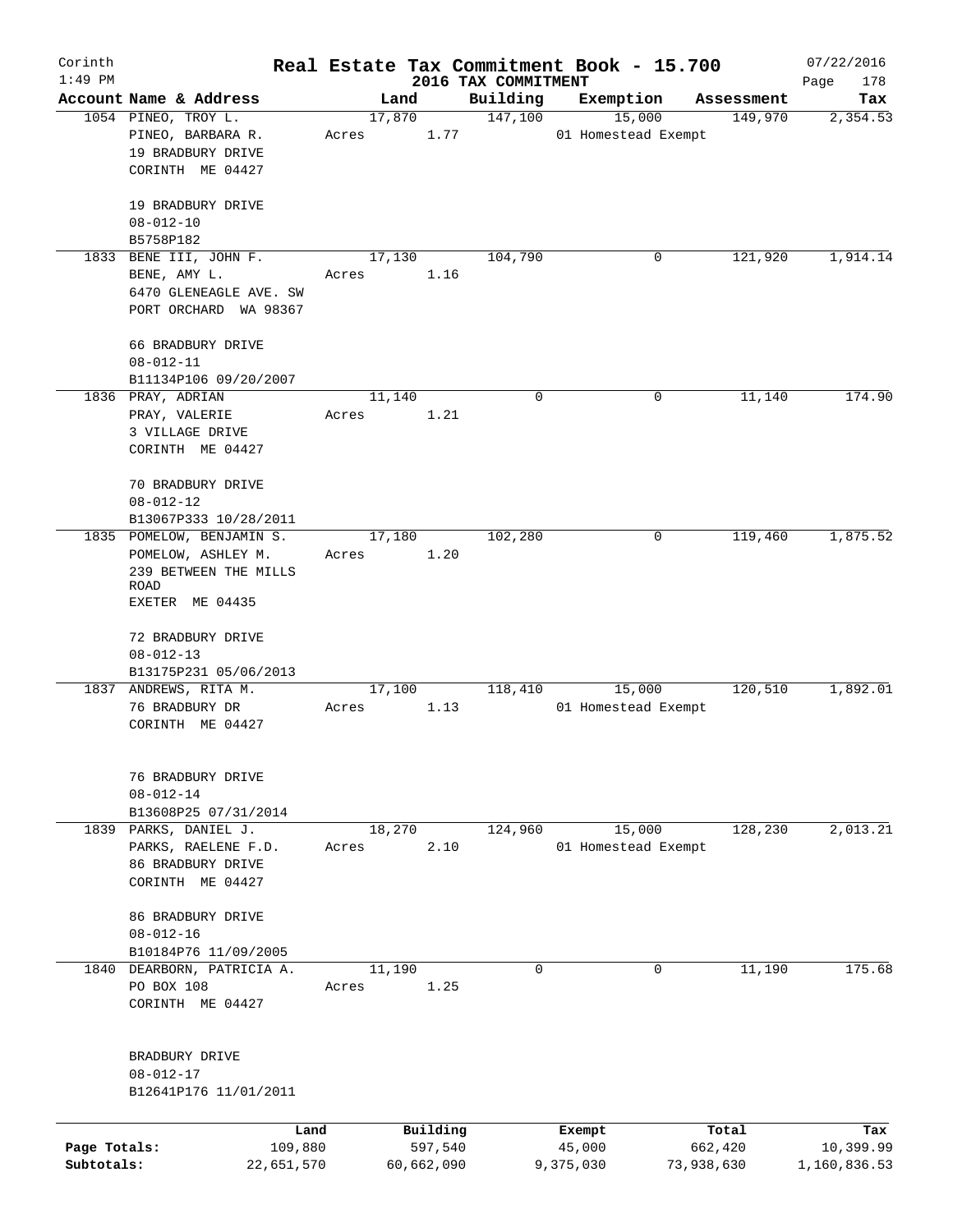| Corinth      |                                       |       |                |                     | Real Estate Tax Commitment Book - 15.700 |                       | 07/22/2016      |
|--------------|---------------------------------------|-------|----------------|---------------------|------------------------------------------|-----------------------|-----------------|
| $1:49$ PM    | Account Name & Address                |       |                | 2016 TAX COMMITMENT |                                          |                       | 179<br>Page     |
|              | 1841 STEVENS, MICHELE D.              |       | Land<br>17,100 | Building<br>106,740 | Exemption<br>15,000                      | Assessment<br>108,840 | Tax<br>1,708.79 |
|              | STEVENS, JAMIE B.                     | Acres | 1.13           |                     | 01 Homestead Exempt                      |                       |                 |
|              | 85 BRADBURY DRIVE                     |       |                |                     |                                          |                       |                 |
|              | CORINTH ME 04427                      |       |                |                     |                                          |                       |                 |
|              |                                       |       |                |                     |                                          |                       |                 |
|              | 85 BRADBURY DRIVE                     |       |                |                     |                                          |                       |                 |
|              | $08 - 012 - 21$                       |       |                |                     |                                          |                       |                 |
|              | B10246P327 12/21/2005                 |       |                |                     |                                          |                       |                 |
|              | 1842 DOW II, CARL O                   |       | 11,640         | $\Omega$            | 0                                        | 11,640                | 182.75          |
|              | PO BOX 621                            | Acres | 1.62           |                     |                                          |                       |                 |
|              | CORINTH ME 04427                      |       |                |                     |                                          |                       |                 |
|              |                                       |       |                |                     |                                          |                       |                 |
|              | BRADBURY DRIVE                        |       |                |                     |                                          |                       |                 |
|              | $08 - 012 - 22$                       |       |                |                     |                                          |                       |                 |
|              | B12743P19 02/28/2012                  |       |                |                     |                                          |                       |                 |
|              | 1843 DOW II, CARL O                   |       | 17,300         | 131,690             | 15,000                                   | 133,990               | 2,103.64        |
|              | PO BOX 621                            | Acres | 1.30           |                     | 01 Homestead Exempt                      |                       |                 |
|              | CORINTH ME 04427                      |       |                |                     |                                          |                       |                 |
|              |                                       |       |                |                     |                                          |                       |                 |
|              |                                       |       |                |                     |                                          |                       |                 |
|              | 103 BRADBURY DRIVE                    |       |                |                     |                                          |                       |                 |
|              | $08 - 012 - 23$                       |       |                |                     |                                          |                       |                 |
|              | B12369P158 12/31/2010                 |       |                |                     |                                          |                       |                 |
|              | 1904 COLE, BARRY L.<br>COLE, PAULA F. | Acres | 17,030<br>1.07 | 121,790             | 15,000<br>01 Homestead Exempt            | 123,820               | 1,943.97        |
|              | 10 BRUCE ROAD                         |       |                |                     |                                          |                       |                 |
|              | CORINTH ME 04427                      |       |                |                     |                                          |                       |                 |
|              |                                       |       |                |                     |                                          |                       |                 |
|              | 10 BRUCE ROAD                         |       |                |                     |                                          |                       |                 |
|              | $08 - 012 - 24$                       |       |                |                     |                                          |                       |                 |
|              | B10585P244 08/17/2006                 |       |                |                     |                                          |                       |                 |
|              | 1911 ELLIS, CORY A.                   |       | 17,060         | 137,530             | 15,000                                   | 139,590               | 2,191.56        |
|              | ELLIS, TAMMY G.                       | Acres | 1.10           |                     | 01 Homestead Exempt                      |                       |                 |
|              | 9 BRUCE ROAD                          |       |                |                     |                                          |                       |                 |
|              | CORINTH ME 04427                      |       |                |                     |                                          |                       |                 |
|              |                                       |       |                |                     |                                          |                       |                 |
|              | 9 BRUCE ROAD                          |       |                |                     |                                          |                       |                 |
|              | $08 - 012 - 25$                       |       |                |                     |                                          |                       |                 |
|              | B11013P106 06/22/2007                 |       |                |                     |                                          |                       |                 |
|              | 1905 LEWIS, JOHN<br>LEWIS, HEIDI      | Acres | 10,960<br>1.06 | 0                   | 0                                        | 10,960                | 172.07          |
|              | PO BOX 233                            |       |                |                     |                                          |                       |                 |
|              | CORINTH ME 04427                      |       |                |                     |                                          |                       |                 |
|              |                                       |       |                |                     |                                          |                       |                 |
|              | 24 BRUCE ROAD                         |       |                |                     |                                          |                       |                 |
|              | $08 - 012 - 26$                       |       |                |                     |                                          |                       |                 |
|              | B13154P79 04/19/2013                  |       |                |                     |                                          |                       |                 |
| 1910         | DARNER, CHRIS (HEIRS                  |       | 10,930         | 0                   | 0                                        | 10,930                | 171.60          |
|              | OF)                                   |       |                |                     |                                          |                       |                 |
|              | DARNER, MIRANDA<br>PO BOX 401         | Acres | 1.03           |                     |                                          |                       |                 |
|              | BROOKS ME 04921                       |       |                |                     |                                          |                       |                 |
|              |                                       |       |                |                     |                                          |                       |                 |
|              | 23 BRUCE ROAD                         |       |                |                     |                                          |                       |                 |
|              | $08 - 012 - 27$                       |       |                |                     |                                          |                       |                 |
|              | B13027P248 11/29/2012                 |       |                |                     |                                          |                       |                 |
|              |                                       |       |                |                     |                                          |                       |                 |
|              |                                       | Land  | Building       |                     | Exempt                                   | Total                 | Tax             |
| Page Totals: | 102,020                               |       | 497,750        |                     | 60,000                                   | 539,770               | 8,474.38        |
| Subtotals:   | 22,753,590                            |       | 61,159,840     |                     | 9,435,030                                | 74,478,400            | 1,169,310.91    |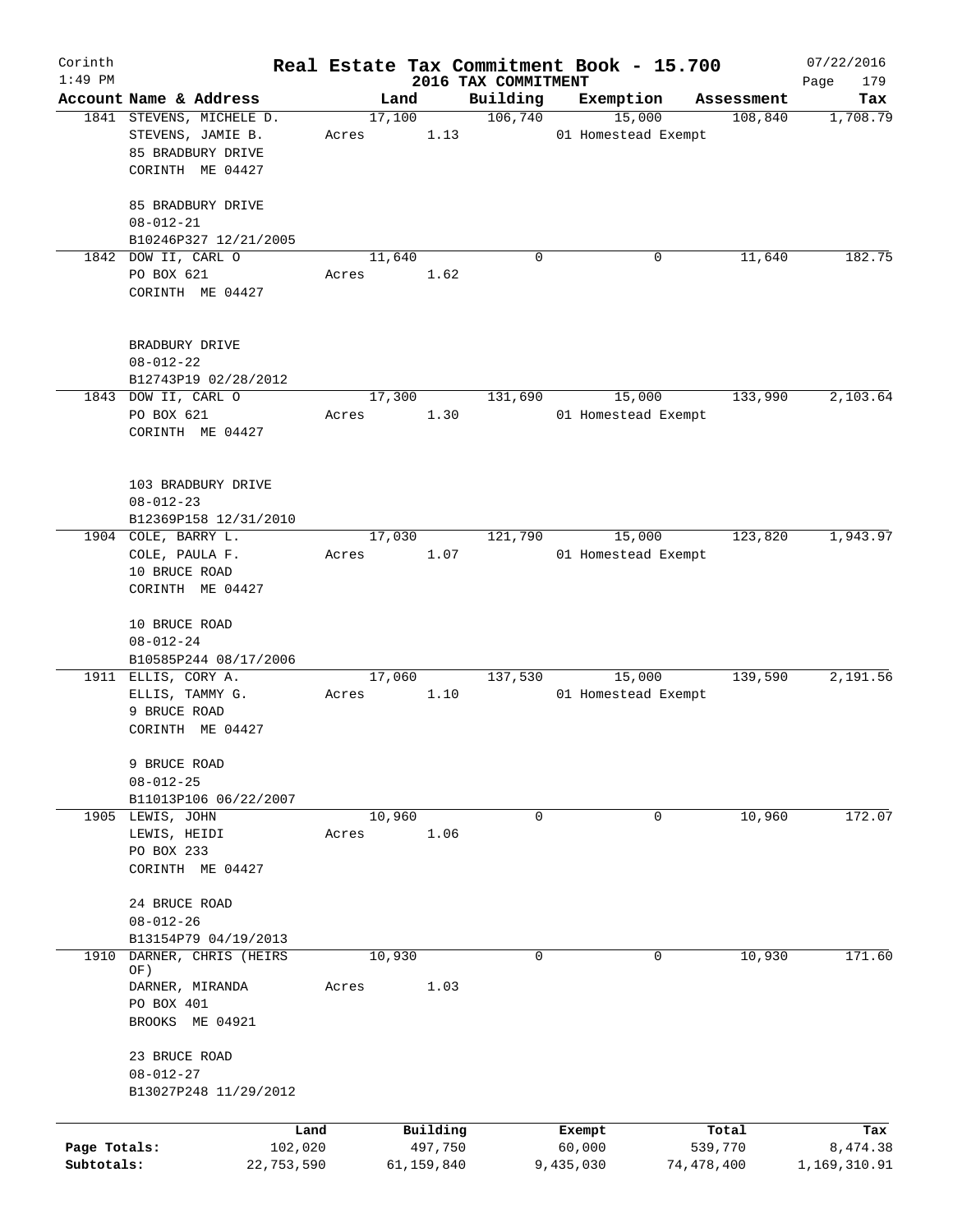| Corinth      |                                                         |       |                        |                     | Real Estate Tax Commitment Book - 15.700   |                       | 07/22/2016       |
|--------------|---------------------------------------------------------|-------|------------------------|---------------------|--------------------------------------------|-----------------------|------------------|
| $1:49$ PM    |                                                         |       |                        | 2016 TAX COMMITMENT |                                            |                       | Page<br>180      |
|              | Account Name & Address<br>1906 LEWIS, JOHN              | Acres | Land<br>17,160<br>1.18 | Building<br>99,700  | Exemption<br>15,000<br>01 Homestead Exempt | Assessment<br>101,860 | Tax<br>1,599.20  |
|              | LEWIS, HEIDI<br>PO BOX 233                              |       |                        |                     |                                            |                       |                  |
|              | CORINTH ME 04427                                        |       |                        |                     |                                            |                       |                  |
|              | 30 BRUCE ROAD<br>$08 - 012 - 28$                        |       |                        |                     |                                            |                       |                  |
|              | B12628P297 10/04/2011                                   |       |                        |                     |                                            |                       |                  |
|              | 1909 GLIDDEN, NANCY                                     |       | 16,980                 | 119,450             |                                            | 0<br>136,430          | 2,141.95         |
|              | 628 BANGOR ROAD<br>DOVER-FOXCROFT ME                    | Acres | 1.03                   |                     |                                            |                       |                  |
|              | 04426                                                   |       |                        |                     |                                            |                       |                  |
|              | 29 BRUCE ROAD                                           |       |                        |                     |                                            |                       |                  |
|              | $08 - 012 - 29$                                         |       |                        |                     |                                            |                       |                  |
|              | B13724P337 12/16/2014<br>1907 NILSSON, RICHARD P.       |       | 17,110                 | 129,430             |                                            | 146,540<br>0          | 2,300.68         |
|              | NILSSON, PATTI-KATE                                     | Acres | 1.14                   |                     |                                            |                       |                  |
|              | 1619 IBIS CT                                            |       |                        |                     |                                            |                       |                  |
|              | PUNTA GORDA FL 33982                                    |       |                        |                     |                                            |                       |                  |
|              | 36 BRUCE ROAD                                           |       |                        |                     |                                            |                       |                  |
|              | $08 - 012 - 30$                                         |       |                        |                     |                                            |                       |                  |
|              | B10773P310 12/20/2006 B9568P159<br>1908 MEISNER, JOSHUA |       | 17,010                 | 107,320             | 15,000                                     | 109,330               | 1,716.48         |
|              | MEISNER, SHERRY L.                                      | Acres | 1.06                   |                     | 01 Homestead Exempt                        |                       |                  |
|              | 35 BRUCE ROAD                                           |       |                        |                     |                                            |                       |                  |
|              | CORINTH ME 04427                                        |       |                        |                     |                                            |                       |                  |
|              | 35 BRUCE ROAD                                           |       |                        |                     |                                            |                       |                  |
|              | $08 - 012 - 31$                                         |       |                        |                     |                                            |                       |                  |
|              | B13491P243 03/21/2014<br>840 LIBBY, JUSTIN A.           |       | 27,600                 | 0                   |                                            | 0<br>27,600           | 433.32           |
|              | LIBBY, ELIZABETH J.                                     | Acres | 38.97                  |                     |                                            |                       |                  |
|              | 438 MAIN STREET                                         |       |                        |                     |                                            |                       |                  |
|              | CORINTH ME 04427                                        |       |                        |                     |                                            |                       |                  |
|              | MAIN STREET                                             |       |                        |                     |                                            |                       |                  |
|              | $08 - 012 - A$                                          |       |                        |                     |                                            |                       |                  |
|              | B13754P1 01/30/2015<br>1915 LIBBY, JUSTIN A.            |       | 21,140                 | 126,860             | 15,000                                     | 133,000               | 2,088.10         |
|              | LIBBY, ELISABETH J.                                     | Acres | 4.47                   |                     | 01 Homestead Exempt                        |                       |                  |
|              | 438 MAIN ST                                             |       |                        |                     |                                            |                       |                  |
|              | CORINTH ME 04427                                        |       |                        |                     |                                            |                       |                  |
|              | 438 MAIN STREET                                         |       |                        |                     |                                            |                       |                  |
|              | $08 - 012 - A - 01$                                     |       |                        |                     |                                            |                       |                  |
|              | B10296P241 01/31/2006                                   |       |                        |                     |                                            |                       |                  |
|              | 69 LIBBY, JANET O.<br>447 MAIN STREET                   | Acres | 13,400<br>3.07         | $\mathbf 0$         |                                            | 0<br>13,400           | 210.38           |
|              | CORINTH ME 04427                                        |       |                        |                     |                                            |                       |                  |
|              | MAIN STREET                                             |       |                        |                     |                                            |                       |                  |
|              | $08 - 012 - A - 02$                                     |       |                        |                     |                                            |                       |                  |
|              | B13754P31 01/30/2015                                    |       |                        |                     |                                            |                       |                  |
|              |                                                         |       |                        |                     |                                            |                       |                  |
| Page Totals: | Land<br>130,400                                         |       | Building<br>582,760    |                     | Exempt<br>45,000                           | Total<br>668,160      | Tax<br>10,490.11 |
| Subtotals:   | 22,883,990                                              |       | 61,742,600             |                     | 9,480,030                                  | 75,146,560            | 1,179,801.02     |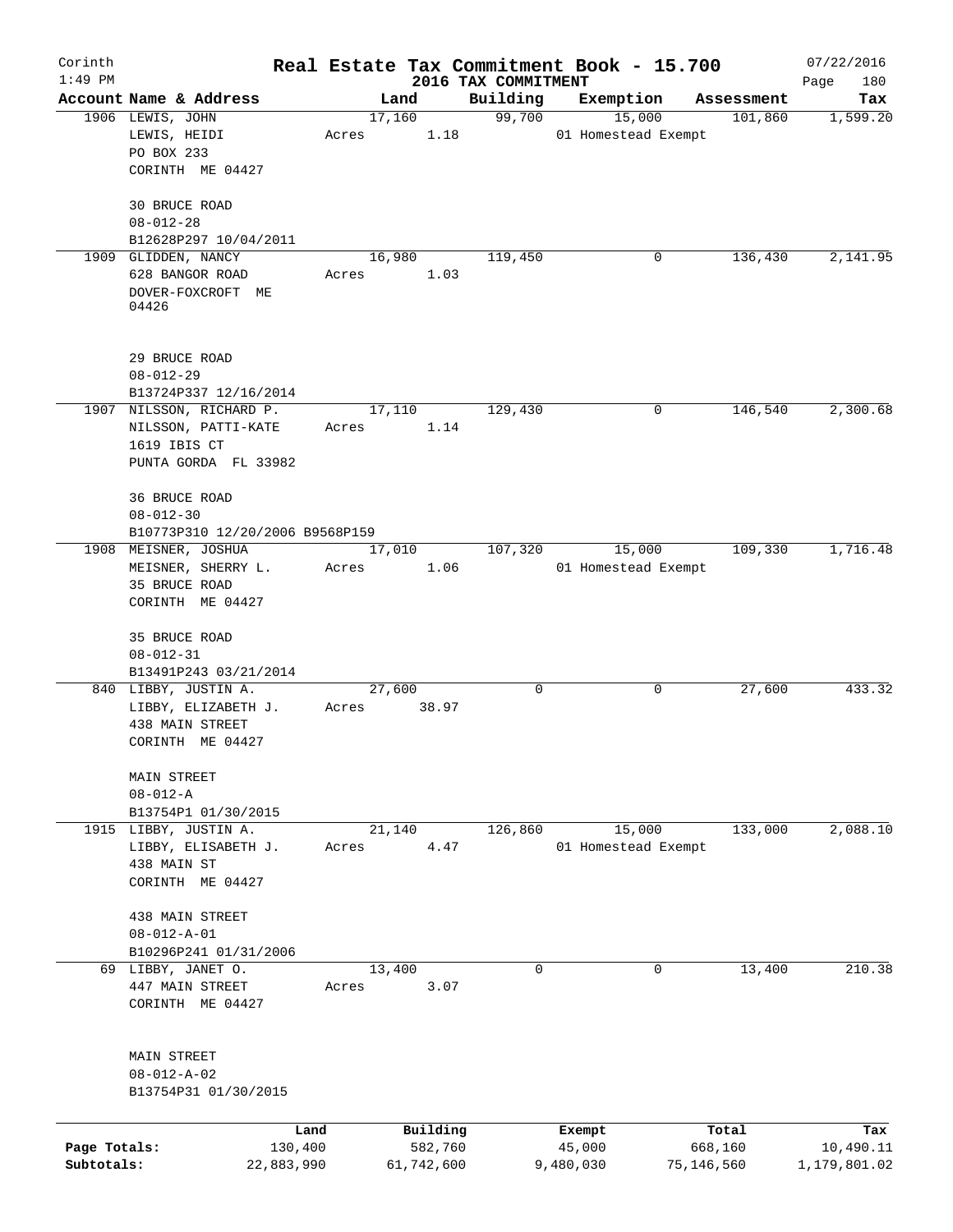| Corinth      |                                                                           |       |                     |                                 | Real Estate Tax Commitment Book - 15.700 |                       | 07/22/2016         |
|--------------|---------------------------------------------------------------------------|-------|---------------------|---------------------------------|------------------------------------------|-----------------------|--------------------|
| $1:49$ PM    | Account Name & Address                                                    |       | Land                | 2016 TAX COMMITMENT<br>Building | Exemption                                |                       | Page<br>181<br>Tax |
|              | 991 BOGA, WILLIAM K.                                                      |       | 32,730              | 140,470                         | 21,000                                   | Assessment<br>152,200 | 2,389.54           |
|              | <b>469 MAIN STREET</b><br>CORINTH ME 04427                                | Acres | 21.50               |                                 | 22 Veteran<br>01 Homestead Exempt        |                       |                    |
|              | <b>469 MAIN STREET</b><br>$08 - 013 - A$                                  |       |                     |                                 |                                          |                       |                    |
|              | B12642P182 10/31/2011                                                     |       |                     |                                 |                                          |                       |                    |
|              | 190 C. N. BROWN CO.                                                       |       | 20,280              | 145,930                         | 0                                        | 166,210               | 2,609.50           |
|              | 1 CN BROWN WAY<br>SO. PARIS ME 04281                                      | Acres | 1.40                |                                 |                                          |                       |                    |
|              | 461 MAIN STREET<br>$08 - 013 - B$                                         |       |                     |                                 |                                          |                       |                    |
|              | B2883P96                                                                  |       |                     |                                 |                                          |                       |                    |
|              | 395 WARD, ARDENE G.<br>WARD, KAREN L.<br>33 County Rd<br>CORINTH ME 04427 | Acres | 16,940<br>1.00      | 145,200                         | 15,000<br>01 Homestead Exempt            | 147,140               | 2,310.10           |
|              | 33 COUNTY ROAD<br>$08 - 013 - C$                                          |       |                     |                                 |                                          |                       |                    |
|              | B9784P223                                                                 |       |                     |                                 |                                          |                       |                    |
|              | 343 CAPILLI, MICHAEL                                                      |       | 16,940              | 108,500                         | 15,000                                   | 110,440               | 1,733.91           |
|              | CAPILLI, DEBRA<br>47 COUNTY ROAD<br>CORINTH ME 04427                      | Acres | 1.00                |                                 | 01 Homestead Exempt                      |                       |                    |
|              | 47 COUNTY ROAD<br>$08 - 013 - D$                                          |       |                     |                                 |                                          |                       |                    |
|              | B9433P21<br>976 ERIKSSON, ALBERT                                          |       | 16,940              | 115,250                         | 15,000                                   | 117,190               | 1,839.88           |
|              | DAVIS-ERIKSSON, TAMMYL.<br>25 COUNTY ROAD<br>CORINTH ME 04427             | Acres | 1.00                |                                 | 01 Homestead Exempt                      |                       |                    |
|              | 25 COUNTY ROAD<br>$08 - 013 - E$                                          |       |                     |                                 |                                          |                       |                    |
|              | B9407P150                                                                 |       |                     |                                 |                                          |                       |                    |
| 1606         | REED, ROBERT W.<br>REED, SHARON<br>PO BOX 101<br>CORINTH ME 04427         | Acres | 16,940<br>1.00      | 180,520                         | 15,000<br>01 Homestead Exempt            | 182,460               | 2,864.62           |
|              | 39 COUNTY ROAD<br>$08 - 013 - F$                                          |       |                     |                                 |                                          |                       |                    |
|              | B8264P192                                                                 |       |                     |                                 |                                          |                       |                    |
|              | 1893 B. L. GRANT & SON, LLC<br>179 WEST CORINTH ROAD<br>CORINTH ME 04427  | Acres | 32,250<br>49.54     | 2,800                           | 0                                        | 35,050                | 550.29             |
|              | COUNTY ROAD                                                               |       |                     |                                 |                                          |                       |                    |
|              | $08 - 013 - G$<br>B14064P232 01/19/2016                                   |       |                     |                                 |                                          |                       |                    |
| Page Totals: | Land<br>153,020                                                           |       | Building<br>838,670 |                                 | Exempt<br>81,000                         | Total<br>910,690      | Tax<br>14,297.84   |
| Subtotals:   | 23,037,010                                                                |       | 62,581,270          |                                 | 9,561,030                                | 76,057,250            | 1,194,098.86       |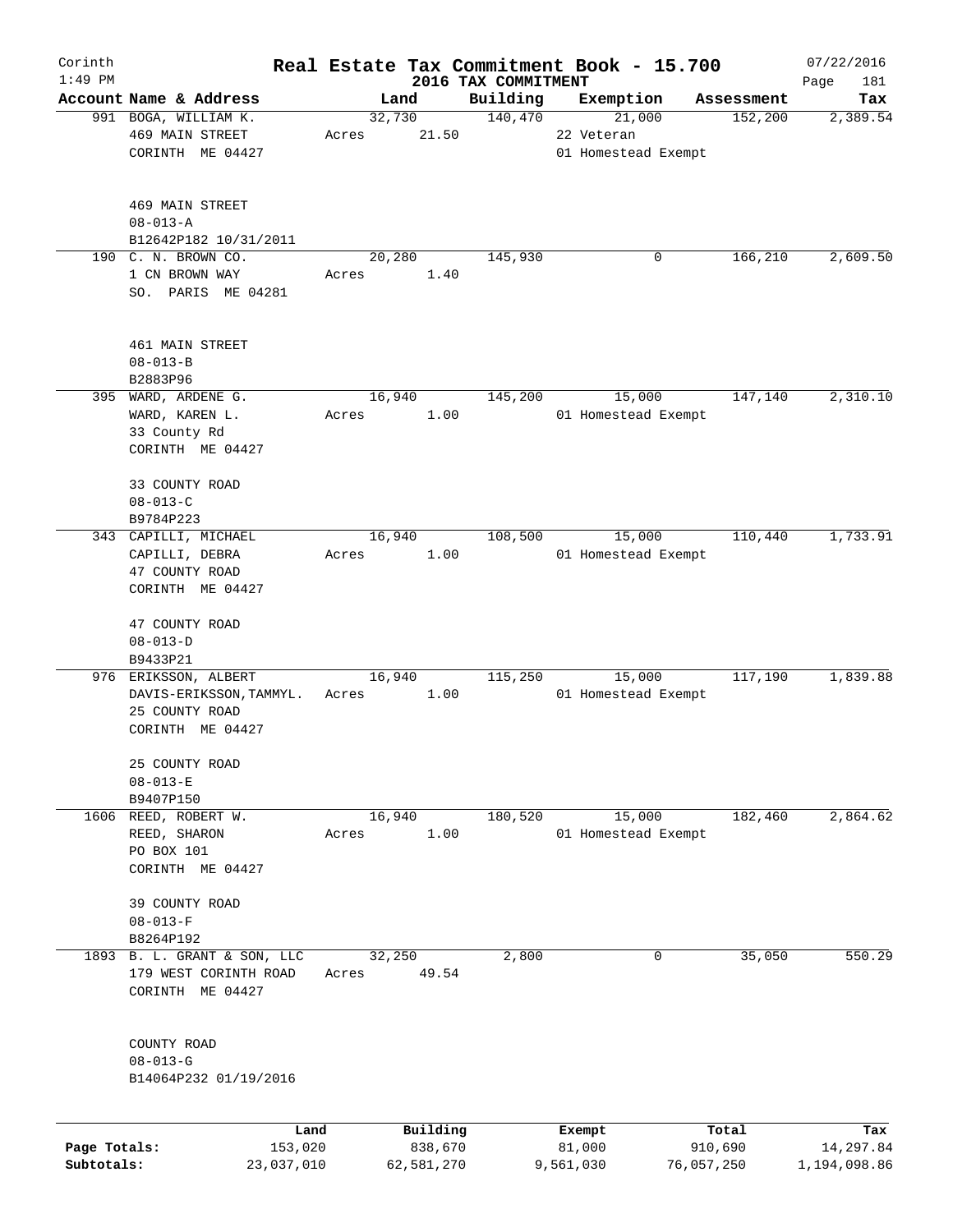| Corinth                    |                                                                                                   |       |                       |                         | Real Estate Tax Commitment Book - 15.700 |                       | 07/22/2016               |
|----------------------------|---------------------------------------------------------------------------------------------------|-------|-----------------------|-------------------------|------------------------------------------|-----------------------|--------------------------|
| $1:49$ PM                  |                                                                                                   |       |                       | 2016 TAX COMMITMENT     |                                          |                       | Page<br>182              |
|                            | Account Name & Address<br>1978 GRANT B. L. & SON, LLC                                             |       | Land<br>22,980        | Building<br>$\mathbf 0$ | Exemption<br>$\Omega$                    | Assessment<br>22,980  | Tax<br>360.79            |
|                            | 176 CORINT ROAD<br>CORINTH ME 04427                                                               | Acres | 28.48                 |                         |                                          |                       |                          |
|                            | COUNTY ROAD<br>$08 - 013 - G - 01$                                                                |       |                       |                         |                                          |                       |                          |
| 1397                       | B14064P236 01/19/2016<br>TRAFTON, NATHALIE S.                                                     |       | 40,150                | 72,520                  | 15,000                                   | 97,670                | 1,533.42                 |
|                            | (LIFE ESTATE)<br>TRAFTON, MICHAEL H. &<br>DUTHIE, SHARON J.<br>26 COUNTY ROAD<br>CORINTH ME 04427 | Acres | 65.46                 |                         | 01 Homestead Exempt                      |                       |                          |
|                            | 26 COUNTY ROAD<br>$08 - 014$                                                                      |       |                       |                         |                                          |                       |                          |
|                            | B12578P310 08/24/2011                                                                             |       |                       |                         |                                          |                       |                          |
|                            | 643 GRANT, TERRY E.<br>GRANT, GRETA G.<br>P.O. BOX 306<br>CORINTH ME 04427                        | Acres | 16,940<br>1.00        | 142,600                 | 15,000<br>01 Homestead Exempt            | 144,540               | 2,269.28                 |
|                            | 16 COUNTY ROAD<br>$08 - 014 - A$<br>B4162P141                                                     |       |                       |                         |                                          |                       |                          |
|                            | 1398 TRAFTON, MICHAEL H.<br>TRAFTON, DENISE B.<br><b>485 MAIN STREET</b><br>CORINTH ME 04427      | Acres | 20,450<br>3.90        | 105,970                 | 15,000<br>01 Homestead Exempt            | 111,420               | 1,749.29                 |
|                            | 485 MAIN STREET<br>$08 - 014 - B$                                                                 |       |                       |                         |                                          |                       |                          |
|                            | B5422P294<br>1722 SOUTHER JR, RICHARD S.                                                          |       | 17,050                | 39,480                  | 15,000                                   | 41,530                | 652.02                   |
|                            | SOUTHER, GALINA G.<br>36 COUNTY ROAD<br>CORINTH ME 04427-3265                                     | Acres | 1.09                  |                         | 01 Homestead Exempt                      |                       |                          |
|                            | 36 COUNTY ROAD<br>$08 - 014 - C$                                                                  |       |                       |                         |                                          |                       |                          |
|                            | B10377P272 04/06/2006<br>1847 MITCHELL, JENNIFER L.                                               |       | 17,490                | 62,730                  | 15,000                                   | 65,220                | 1,023.95                 |
|                            | 38 COUNTY ROAD<br>CORINTH ME 04427                                                                | Acres | 1.45                  |                         | 01 Homestead Exempt                      |                       |                          |
|                            | 38 COUNTY ROAD<br>$08 - 014 - D$                                                                  |       |                       |                         |                                          |                       |                          |
|                            | B9521P139<br>1016 DEVELLIS, CONSTANTINO                                                           |       | 38,500                | 60,900                  | 0                                        | 99,400                | 1,560.58                 |
|                            | DEVELLIS, SHERRAL<br>11 CHARTER OAK DR.<br>OXFORD CT 06478                                        | Acres | 50.00                 |                         |                                          |                       |                          |
|                            | 501 MAIN STREET<br>$08 - 015$<br>B11202P250 11/15/2007                                            |       |                       |                         |                                          |                       |                          |
|                            | Land                                                                                              |       | Building              |                         | Exempt                                   | Total                 | Tax                      |
| Page Totals:<br>Subtotals: | 173,560<br>23, 210, 570                                                                           |       | 484,200<br>63,065,470 |                         | 75,000<br>9,636,030                      | 582,760<br>76,640,010 | 9,149.33<br>1,203,248.19 |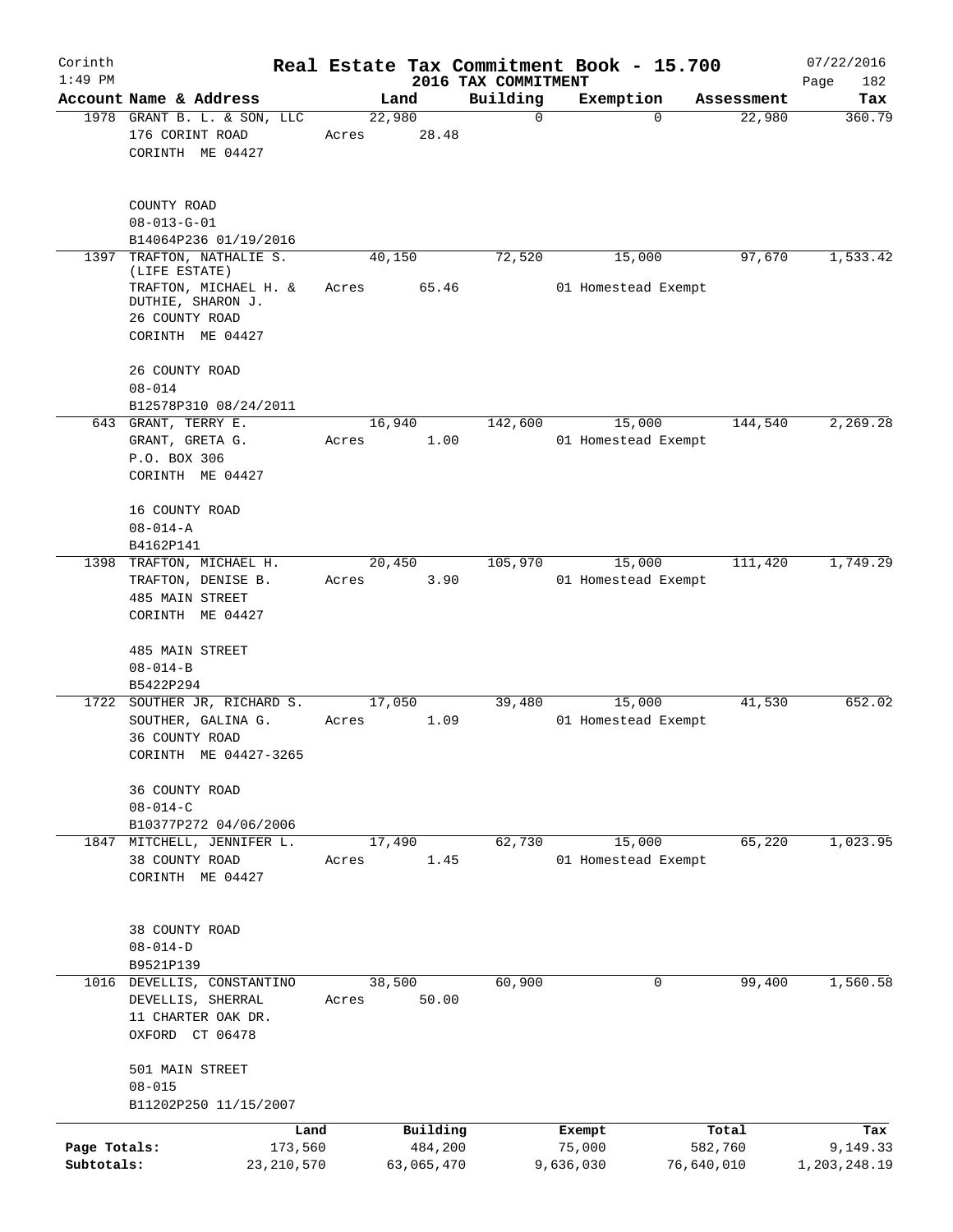| Corinth      |                               |       |                |            |                     | Real Estate Tax Commitment Book - 15.700 |                      | 07/22/2016      |
|--------------|-------------------------------|-------|----------------|------------|---------------------|------------------------------------------|----------------------|-----------------|
| $1:49$ PM    | Account Name & Address        |       |                |            | 2016 TAX COMMITMENT |                                          |                      | Page<br>183     |
|              | 813 LANCASTER, JEFFREY M.     |       | Land<br>11,120 |            | Building<br>78,590  | Exemption<br>15,000                      | Assessment<br>74,710 | Tax<br>1,172.95 |
|              | 513 MAIN STREET               | Acres |                | 0.30       |                     | 01 Homestead Exempt                      |                      |                 |
|              | CORINTH ME 04427              |       |                |            |                     |                                          |                      |                 |
|              |                               |       |                |            |                     |                                          |                      |                 |
|              | 513 MAIN STREET               |       |                |            |                     |                                          |                      |                 |
|              | $08 - 016$                    |       |                |            |                     |                                          |                      |                 |
|              | B1672P37                      |       |                |            |                     |                                          |                      |                 |
|              | 1022 WILSON, SCOTT D.         |       | 11,120         |            | 49,220              | 15,000                                   | 45,340               | 711.84          |
|              | WILSON, VICKI J.              | Acres |                | 0.30       |                     | 01 Homestead Exempt                      |                      |                 |
|              | 519 MAIN STREET               |       |                |            |                     |                                          |                      |                 |
|              | CORINTH ME 04427              |       |                |            |                     |                                          |                      |                 |
|              |                               |       |                |            |                     |                                          |                      |                 |
|              | 519 MAIN STREET               |       |                |            |                     |                                          |                      |                 |
|              | $08 - 017$                    |       |                |            |                     |                                          |                      |                 |
|              | B9525P257                     |       |                |            |                     |                                          |                      |                 |
|              | 537 CRAIG, DAVID              |       | 20,500         |            | 137,750             | 0                                        | 158,250              | 2,484.52        |
|              | CRAIG, TRACI M                | Acres |                | 1.58       |                     |                                          |                      |                 |
|              | 565 MAIN STREET               |       |                |            |                     |                                          |                      |                 |
|              | CORINTH ME 04427              |       |                |            |                     |                                          |                      |                 |
|              | 512 MAIN STREET               |       |                |            |                     |                                          |                      |                 |
|              | $08 - 018$                    |       |                |            |                     |                                          |                      |                 |
|              | B11379P56 04/25/2008          |       |                |            |                     |                                          |                      |                 |
|              | 2005 BANGOR CELLULAR          |       | 24,850         |            | 192,860             | 0                                        | 217,710              | 3,418.05        |
|              | TELEPHONE, LP                 |       |                |            |                     |                                          |                      |                 |
|              | 8410 W. BRYN MAWR AVE         | Acres |                | 2.48       |                     |                                          |                      |                 |
|              | CHICAGO IL 60631              |       |                |            |                     |                                          |                      |                 |
|              |                               |       |                |            |                     |                                          |                      |                 |
|              |                               |       |                |            |                     |                                          |                      |                 |
|              | 530 MAIN STREET               |       |                |            |                     |                                          |                      |                 |
|              | $08 - 018 - A$                |       |                |            |                     |                                          |                      |                 |
|              | B12671P317 11/30/2011         |       |                |            |                     |                                          |                      |                 |
|              | 700 T AND P LUMBER, INC.      |       | 35,040         |            | 451,950             | 0                                        | 486,990              | 7,645.74        |
|              | CRESCENT LUMBER COMPANY Acres |       |                | 11.50      |                     |                                          |                      |                 |
|              | 60 FOWLER ROAD                |       |                |            |                     |                                          |                      |                 |
|              | ORRINGTON ME 04474            |       |                |            |                     |                                          |                      |                 |
|              | 534 MAIN STREET               |       |                |            |                     |                                          |                      |                 |
|              | $08 - 019$                    |       |                |            |                     |                                          |                      |                 |
|              | B11946P119 10/16/2009         |       |                |            |                     |                                          |                      |                 |
| 728          | CORINTH PELLETS, LLC          |       | 38,700         |            | 1,113,920           | 0                                        | 1,152,620            | 18,096.13       |
|              | PO BOX 627                    | Acres |                | 78.23      |                     |                                          |                      |                 |
|              | CORINTH ME 04427              |       |                |            |                     |                                          |                      |                 |
|              |                               |       |                |            |                     |                                          |                      |                 |
|              |                               |       |                |            |                     |                                          |                      |                 |
|              | 74 HOB ROAD                   |       |                |            |                     |                                          |                      |                 |
|              | $08 - 020$                    |       |                |            |                     |                                          |                      |                 |
|              | B13429P46 12/26/2013          |       |                |            |                     |                                          |                      |                 |
|              | 620 SPACK, DARIN W.           |       | 18,850         |            | 92,410              | 0                                        | 111,260              | 1,746.78        |
|              | SPACK, BRITTANY E.            | Acres |                | 2.58       |                     |                                          |                      |                 |
|              | 556 MAIN STREET               |       |                |            |                     |                                          |                      |                 |
|              | CORINTH ME 04427              |       |                |            |                     |                                          |                      |                 |
|              |                               |       |                |            |                     |                                          |                      |                 |
|              | 556 MAIN STREET               |       |                |            |                     |                                          |                      |                 |
|              | $08 - 020 - A$                |       |                |            |                     |                                          |                      |                 |
|              | B12537P194 07/15/2011         |       |                |            |                     |                                          |                      |                 |
|              |                               | Land  |                | Building   |                     | Exempt                                   | Total                | Tax             |
| Page Totals: | 160,180                       |       |                | 2,116,700  |                     | 30,000                                   | 2,246,880            | 35,276.01       |
| Subtotals:   | 23, 370, 750                  |       |                | 65,182,170 |                     | 9,666,030                                | 78,886,890           | 1,238,524.20    |
|              |                               |       |                |            |                     |                                          |                      |                 |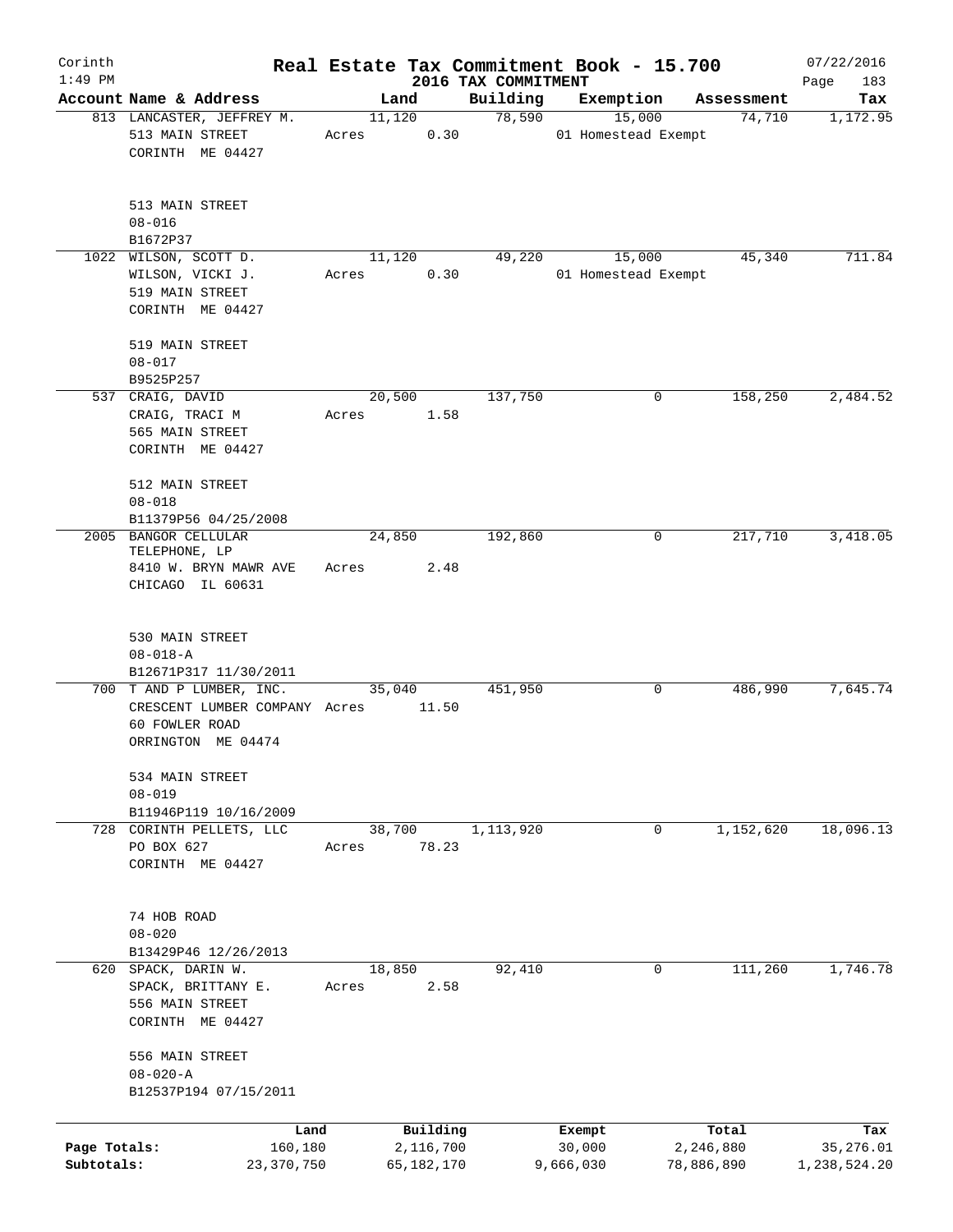| Corinth   |                               |        |      |                     | Real Estate Tax Commitment Book - 15.700 |            | 07/22/2016  |
|-----------|-------------------------------|--------|------|---------------------|------------------------------------------|------------|-------------|
| $1:49$ PM |                               |        |      | 2016 TAX COMMITMENT |                                          |            | Page<br>184 |
|           | Account Name & Address        | Land   |      | Building            | Exemption                                | Assessment | Tax         |
|           | 1187 BUNCE, DONNA M.          | 19,360 |      | 91,610              | 21,000                                   | 89,970     | 1,412.53    |
|           | 546 MAIN STREET               | Acres  | 3.00 |                     | 01 Homestead Exempt                      |            |             |
|           | CORINTH ME 04427              |        |      |                     | 22 Veteran                               |            |             |
|           | 546 MAIN STREET               |        |      |                     |                                          |            |             |
|           | $08 - 020 - B$                |        |      |                     |                                          |            |             |
|           | B3424P125                     |        |      |                     |                                          |            |             |
|           | 348 PARTRIDGE, JOHN C.        | 17,320 |      | 90,270              | 15,000                                   | 92,590     | 1,453.66    |
|           | PARTRIDGE, KAREN              | Acres  | 1.31 |                     | 01 Homestead Exempt                      |            |             |
|           | 574 MAIN ST                   |        |      |                     |                                          |            |             |
|           | CORINTH ME 04427              |        |      |                     |                                          |            |             |
|           | 574 MAIN STREET               |        |      |                     |                                          |            |             |
|           | $08 - 021$                    |        |      |                     |                                          |            |             |
|           | B12373P301 12/31/2010         |        |      |                     |                                          |            |             |
|           | 1681 CRAIG, KEITH O.          | 20,670 |      | 71,480              | 21,000                                   | 71,150     | 1,117.05    |
|           | 15 HOB ROAD                   | Acres  | 4.08 |                     | 01 Homestead Exempt                      |            |             |
|           | CORINTH ME 04427              |        |      |                     | 22 Veteran                               |            |             |
|           |                               |        |      |                     |                                          |            |             |
|           | 15 HOB ROAD                   |        |      |                     |                                          |            |             |
|           | $08 - 021 - A$                |        |      |                     |                                          |            |             |
|           | B7548P319                     |        |      |                     |                                          |            |             |
| 917       | JONES, ADAM P.                | 20,570 |      | 85,850              | 15,000                                   | 91,420     | 1,435.29    |
|           | JONES, ROBYN L.               | Acres  | 4.00 |                     | 01 Homestead Exempt                      |            |             |
|           | 580 MAIN STREET               |        |      |                     |                                          |            |             |
|           | CORINTH ME 04427              |        |      |                     |                                          |            |             |
|           | 580 MAIN STREET               |        |      |                     |                                          |            |             |
|           | $08 - 022$                    |        |      |                     |                                          |            |             |
|           | B11459P349 07/10/2008         |        |      |                     |                                          |            |             |
|           | 500 DURAN, STEVE W.           | 19,540 |      | 98,000              | 15,000                                   | 102,540    | 1,609.88    |
|           | 620 MAIN STREET               | Acres  | 4.38 |                     | 01 Homestead Exempt                      |            |             |
|           | CORINTH ME 04427              |        |      |                     |                                          |            |             |
|           |                               |        |      |                     |                                          |            |             |
|           | 620 MAIN STREET<br>$08 - 023$ |        |      |                     |                                          |            |             |
|           | B5865P317 05/18/1995          |        |      |                     |                                          |            |             |
| 989       | NORTHERN NEW ENGLAND          |        | 0    | 22,600              | 0                                        | 22,600     | 354.82      |
|           | TELEPHONE                     |        |      |                     |                                          |            |             |
|           | C/O TAX DEPARTMENT            |        |      |                     |                                          |            |             |
|           | 770 ELM STREET                |        |      |                     |                                          |            |             |
|           | MANCHESTER NH 03101           |        |      |                     |                                          |            |             |
|           | 36 WHITE SCHOOLHOUSE          |        |      |                     |                                          |            |             |
|           | ROAD                          |        |      |                     |                                          |            |             |
|           | $08 - 023 - 01H$              |        |      |                     |                                          |            |             |

|              | Land       | Building   | Exempt    | Total      | Tax          |  |
|--------------|------------|------------|-----------|------------|--------------|--|
| Page Totals: | 97,460     | 459,810    | 87,000    | 470,270    | 7,383.23     |  |
| Subtotals:   | 23,468,210 | 65,641,980 | 9,753,030 | 79,357,160 | l,245,907.43 |  |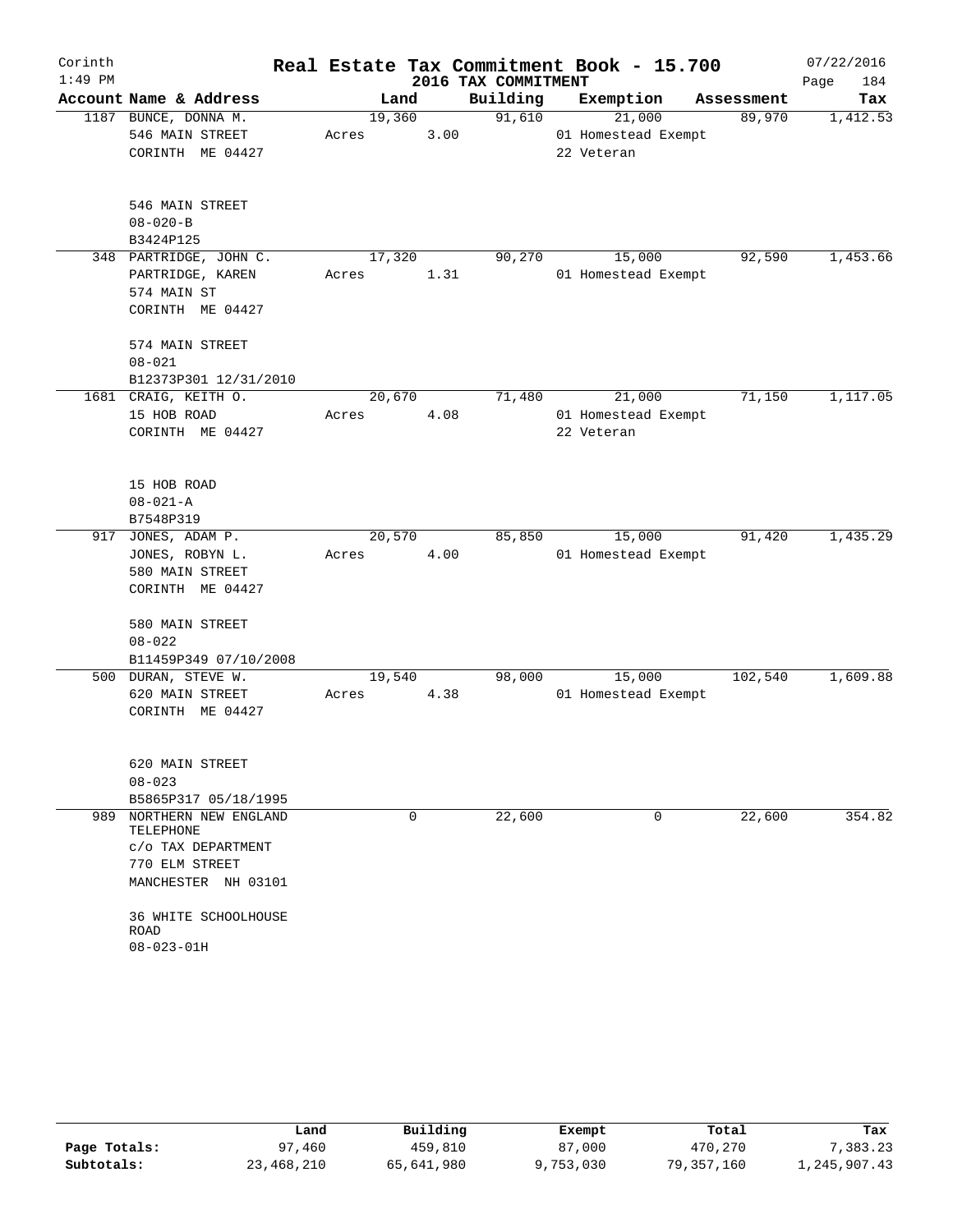| Corinth   |                     |                                            |       |        |       |                     | Real Estate Tax Commitment Book - 15.700 |            | 07/22/2016  |
|-----------|---------------------|--------------------------------------------|-------|--------|-------|---------------------|------------------------------------------|------------|-------------|
| $1:49$ PM |                     |                                            |       |        |       | 2016 TAX COMMITMENT |                                          |            | Page<br>185 |
|           |                     | Account Name & Address                     |       | Land   |       | Building            | Exemption                                | Assessment | Tax         |
|           | E TRUS              | 481 DUNFEE, DALTON M & LOIS                |       | 19,120 |       | 172,590             | 15,000                                   | 176,710    | 2,774.35    |
|           | LIVING TR           | DUNFEE, DALTON LOIS                        | Acres |        | 3.83  |                     | 01 Homestead Exempt                      |            |             |
|           |                     | 588 MAIN STREET                            |       |        |       |                     |                                          |            |             |
|           |                     | CORINTH ME 04427                           |       |        |       |                     |                                          |            |             |
|           |                     | 588 MAIN STREET                            |       |        |       |                     |                                          |            |             |
|           | $08 - 023 - A$      |                                            |       |        |       |                     |                                          |            |             |
|           | B2234P605           |                                            |       |        |       |                     |                                          |            |             |
|           |                     | 1992 DUNFEE, DAVID A.                      |       | 24,950 |       | 308,240             | 15,000                                   | 318,190    | 4,995.58    |
|           |                     | DUNFEE, JAIME L.                           |       | Acres  | 7.62  |                     | 01 Homestead Exempt                      |            |             |
|           |                     | 32 WHITE SCHOOLHOUSE RD                    |       |        |       |                     |                                          |            |             |
|           |                     | CORINTH ME 04427                           |       |        |       |                     |                                          |            |             |
|           | <b>ROAD</b>         | 32 WHITE SCHOOLHOUSE                       |       |        |       |                     |                                          |            |             |
|           | $08 - 023 - B$      |                                            |       |        |       |                     |                                          |            |             |
|           |                     | B12125P289 04/19/2010 B10901P86 04/06/2007 |       |        |       |                     |                                          |            |             |
|           | 1461 ALLEN, JOHN W. |                                            |       | 22,910 |       | 212,860             | 15,000                                   | 220,770    | 3,466.09    |
|           | ALLEN, SUE A.       |                                            | Acres |        | 5.93  |                     | 01 Homestead Exempt                      |            |             |
|           |                     | 44 WHITE SCHOOLHOUSE                       |       |        |       |                     |                                          |            |             |
|           | ROAD                |                                            |       |        |       |                     |                                          |            |             |
|           |                     | CORINTH ME 04427                           |       |        |       |                     |                                          |            |             |
|           |                     | 44 WHITE SCHOOLHOUSE                       |       |        |       |                     |                                          |            |             |
|           | ROAD                |                                            |       |        |       |                     |                                          |            |             |
|           | $08 - 024$          |                                            |       |        |       |                     |                                          |            |             |
|           | B8554P46            | 1650 CORINTH PELLETS, LLC                  |       | 4,000  |       | 0                   | 0                                        | 4,000      | 62.80       |
|           | PO BOX 627          |                                            | Acres |        | 25.00 |                     |                                          |            |             |
|           |                     | CORINTH ME 04427                           |       |        |       |                     |                                          |            |             |
|           |                     |                                            |       |        |       |                     |                                          |            |             |
|           |                     | MAIN STREET N/F OFF                        |       |        |       |                     |                                          |            |             |
|           | $08 - 025$          |                                            |       |        |       |                     |                                          |            |             |
|           |                     | B13429P46 12/26/2013                       |       |        |       |                     |                                          |            |             |
|           |                     | 876 BOSTROM, CHRISTOPHER L.                |       | 31,800 |       | 107,380             | 15,000                                   | 124,180    | 1,949.63    |
|           |                     | BOSTROM, LISA M.                           | Acres |        | 23.32 |                     | 01 Homestead Exempt                      |            |             |
|           |                     | 72 WHITE SCHOOLHOUSE                       |       |        |       |                     |                                          |            |             |
|           | ROAD                |                                            |       |        |       |                     |                                          |            |             |
|           |                     | CORINTH ME 04427                           |       |        |       |                     |                                          |            |             |
|           | <b>ROAD</b>         | 72 WHITE SCHOOLHOUSE                       |       |        |       |                     |                                          |            |             |
|           | $08 - 026$          |                                            |       |        |       |                     |                                          |            |             |
|           | B9404P43            |                                            |       |        |       |                     |                                          |            |             |
|           |                     | 201 BURGESS JR, ERNEST E.                  |       | 27,040 |       | 85,010              | 15,000                                   | 97,050     | 1,523.69    |
|           |                     | 98 WHITE SCHOOLHOUSE                       | Acres |        | 10.75 |                     | 01 Homestead Exempt                      |            |             |
|           | ROAD                |                                            |       |        |       |                     |                                          |            |             |
|           |                     | CORINTH ME 04427                           |       |        |       |                     |                                          |            |             |
|           |                     |                                            |       |        |       |                     |                                          |            |             |
|           |                     | 98 WHITE SCHOOLHOUSE                       |       |        |       |                     |                                          |            |             |
|           | <b>ROAD</b>         |                                            |       |        |       |                     |                                          |            |             |
|           | $08 - 026 - A$      |                                            |       |        |       |                     |                                          |            |             |
|           | B4302P112           |                                            |       |        |       |                     |                                          |            |             |
|           |                     |                                            |       |        |       |                     |                                          |            |             |
|           |                     |                                            |       |        |       |                     |                                          |            |             |
|           |                     |                                            |       |        |       |                     |                                          |            |             |

|              | Land       | Building   | Exempt    | Total      | Tax          |
|--------------|------------|------------|-----------|------------|--------------|
| Page Totals: | 129,820    | 886,080    | 75,000    | 940,900    | 14,772.14    |
| Subtotals:   | 23,598,030 | 66,528,060 | 9,828,030 | 80,298,060 | 1,260,679.57 |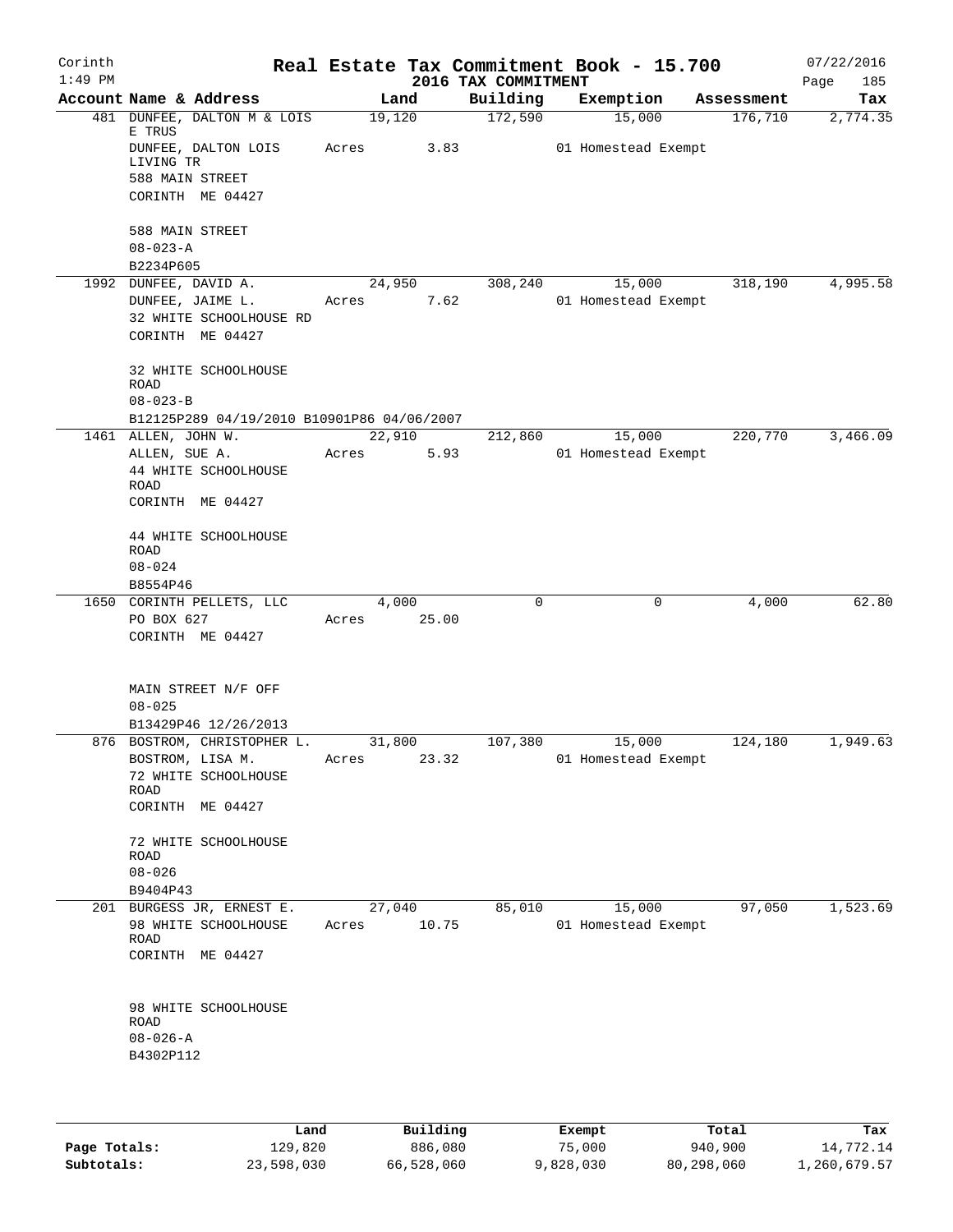| Corinth<br>$1:49$ PM |                                                                                                                              |                       | 2016 TAX COMMITMENT | Real Estate Tax Commitment Book - 15.700 |            | 07/22/2016<br>186<br>Page |
|----------------------|------------------------------------------------------------------------------------------------------------------------------|-----------------------|---------------------|------------------------------------------|------------|---------------------------|
|                      | Account Name & Address                                                                                                       | Land                  | Building            | Exemption                                | Assessment | Tax                       |
|                      | 673 HANEY, WILLIAM T.<br>HANEY, TAMATHA T.<br>P.O. BOX 453<br>CORINTH ME 04427                                               | 28,690<br>Acres 19.00 | 145,430             | 15,000<br>01 Homestead Exempt            | 159,120    | 2,498.18                  |
|                      | 120 WHITE SCHOOLHOUSE<br>ROAD<br>$08 - 027$<br>B4263P237                                                                     |                       |                     |                                          |            |                           |
|                      | 969 HOBBS, TIMOTHY                                                                                                           | 34,430                | 3,570               | 0                                        | 38,000     | 596.60                    |
|                      | 192 WHITE SCHOOLHOUSE<br>RD<br>CORINTH ME 04427                                                                              | Acres 76.00           |                     |                                          |            |                           |
|                      | 192 WHITE SCHOOLHOUSE<br>ROAD<br>$08 - 028$                                                                                  |                       |                     |                                          |            |                           |
|                      | B11446P249 06/26/2008<br>888 MARTIN, ANNE M.                                                                                 | 23,650                | 25,510              | 15,000                                   | 34,160     | 536.31                    |
|                      | P.O. BOX 204<br>CORINTH ME 04427-0204                                                                                        | Acres                 | 12.00               | 01 Homestead Exempt                      |            |                           |
|                      | 148 WHITE SCHOOLHOUSE<br>ROAD<br>$08 - 028 - A$                                                                              |                       |                     |                                          |            |                           |
|                      | B3217P199                                                                                                                    | 27,330                | 98,620              | 15,000                                   | 110,950    | 1,741.92                  |
|                      | 672 GELLERSON, JOSHUA M<br>GELLERSON, HILARY E.<br>136 WHITE SCHOOLHOUSE<br>RD<br>CORINTH ME 04427                           | Acres                 | 11.00               | 01 Homestead Exempt                      |            |                           |
|                      | 136 WHITE SCHOOLHOUSE<br>ROAD<br>$08 - 028 - B$                                                                              |                       |                     |                                          |            |                           |
|                      | 863 MAGUIRE, JAMES J. &<br>BONNIE C.<br>IRREVOCABLE TRUST,<br>JAMES & BONNIE TRUSTEES<br>799 MAIN STREET<br>CORINTH ME 04427 | 12,310<br>Acres       | 0<br>3.27           | 0                                        | 12,310     | 193.27                    |
|                      | WHITE SCHOOLHOUSE ROAD<br>$08 - 029$<br>B13921P90 08/06/2015                                                                 |                       |                     |                                          |            |                           |
|                      | 864 MAGUIRE II, JAMES J.                                                                                                     | 15,900                | 60,540              | 15,000                                   | 61,440     | 964.61                    |
|                      | 224 WHITE SCHOOLHOUSE<br>ROAD<br>CORINTH ME 04427                                                                            | Acres                 | 1.15                | 01 Homestead Exempt                      |            |                           |
|                      | 224 WHITE SCHOOLHOUSE<br>ROAD<br>$08 - 029 - A$<br>B4784P201                                                                 |                       |                     |                                          |            |                           |

|              | Land       | Building   | Exempt    | Total      | Tax          |
|--------------|------------|------------|-----------|------------|--------------|
| Page Totals: | 142,310    | 333,670    | 60,000    | 415,980    | 6,530.89     |
| Subtotals:   | 23,740,340 | 66,861,730 | 9,888,030 | 80,714,040 | 1,267,210.46 |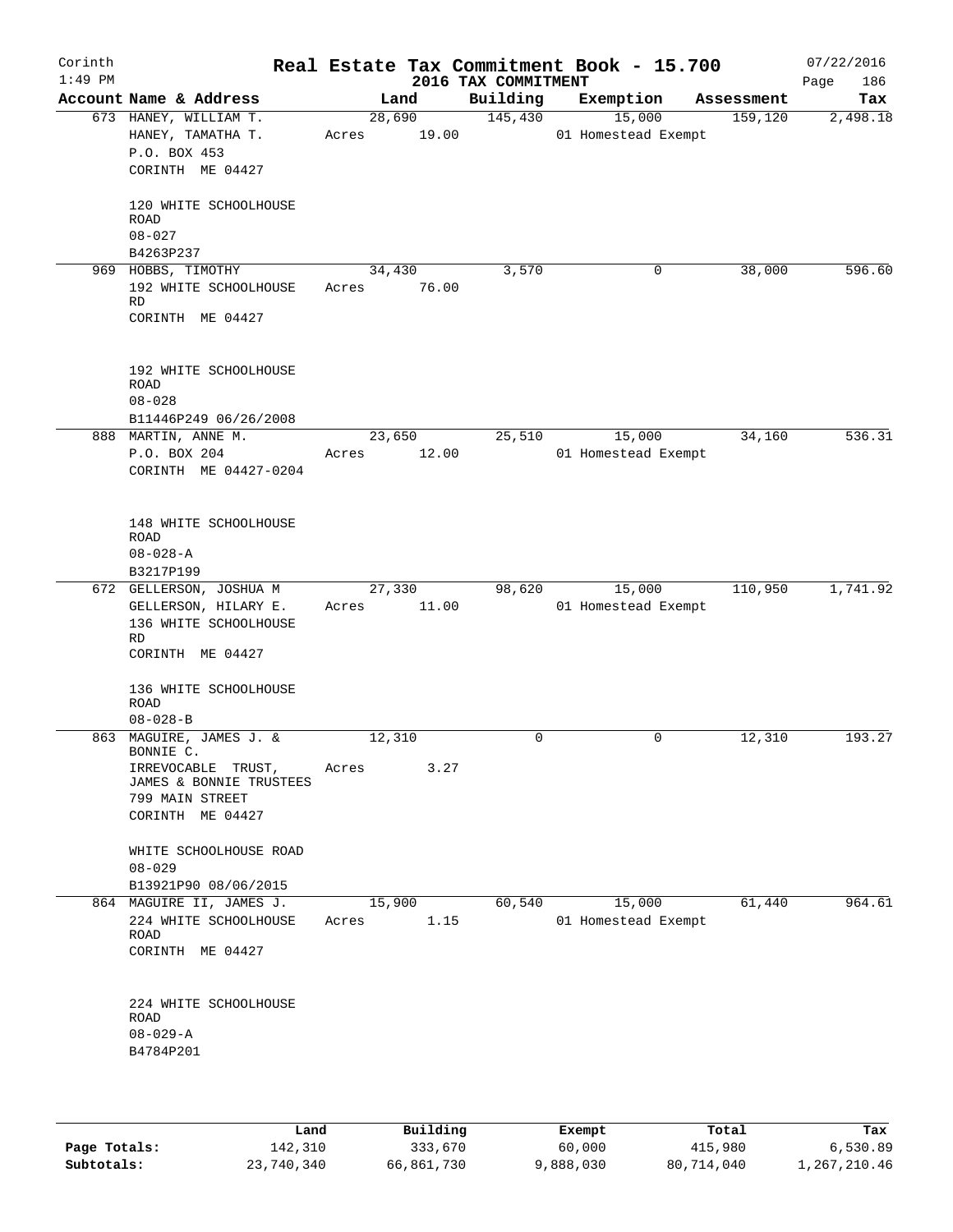| Corinth<br>$1:49$ PM |                                                                                                     |                          | 2016 TAX COMMITMENT | Real Estate Tax Commitment Book - 15.700 |            | 07/22/2016<br>Page<br>187 |
|----------------------|-----------------------------------------------------------------------------------------------------|--------------------------|---------------------|------------------------------------------|------------|---------------------------|
|                      | Account Name & Address                                                                              | Land                     | Building            | Exemption                                | Assessment | Tax                       |
|                      | 1952 LAMARCHE, RONALD A.<br>LAMARCHE, YVETTE D.<br>PO BOX 249<br>CORINTH ME 04427                   | 34,150<br>Acres 26.58    | 196,370             | 15,000<br>01 Homestead Exempt            | 215,520    | 3,383.66                  |
|                      | 234 WHITE SCHOOLHOUSE<br>ROAD<br>$08 - 029 - B$<br>B9758P121 02/23/2005                             |                          |                     |                                          |            |                           |
|                      | 21 GROSS, WILLIAM H.<br>GROSS, DARLENE S.<br>408 BLACK ROAD<br>CORINTH ME 04427                     | 31,570<br>23.00<br>Acres | 28,530              | 0                                        | 60,100     | 943.57                    |
|                      | 252 WHITE SCHOOLHOUSE<br>ROAD<br>$08 - 030$<br>B6843P211                                            |                          |                     |                                          |            |                           |
|                      | 751 ALLEN, RICHARD<br>72 EXETER ROAD<br>CORINTH ME 04427                                            | 15,730<br>Acres<br>1.00  | 10,600              | 0                                        | 26,330     | 413.38                    |
|                      | 256 WHITE SCHOOLHOUSE<br>ROAD<br>$08 - 030 - A$<br>B13862P301 06/02/2015                            |                          |                     |                                          |            |                           |
|                      | 24 RTA2, LLC<br>72 EXETER ROAD<br>CORINTH ME 04427                                                  | 15,730<br>1.00<br>Acres  | $\mathbf 0$         | 0                                        | 15,730     | 246.96                    |
|                      | 254 WHITE SCHOOLHOUSE<br><b>ROAD</b><br>$08 - 030 - B$<br>B13862P299 06/02/2015                     |                          |                     |                                          |            |                           |
|                      | 283 BRAGDON, JAMES W.<br>BRAGDON, STEPHANIE J.<br>336 WEST CORINTH RD<br>CORINTH ME 04427           | 27,960<br>17.98<br>Acres | 54,620              | 0                                        | 82,580     | 1,296.51                  |
|                      | 284 WHITE SCHOOLHOUSE<br>ROAD<br>$08 - 031$<br>B11283P230 02/01/2008 B11278P23 01/28/2008 B3892P219 |                          |                     |                                          |            |                           |
|                      | 1149 ROLLINS, MICHAEL G.<br>ROLLINS, DIANE T.<br>296 WHITE SCHOOLHOUSE<br>ROAD<br>CORINTH ME 04427  | 27,330<br>11.00<br>Acres | 140,960             | 15,000<br>01 Homestead Exempt            | 153,290    | 2,406.65                  |
|                      | 296 WHITE SCHOOLHOUSE<br>ROAD<br>$08 - 032$<br>B3861P19                                             |                          |                     |                                          |            |                           |
|                      |                                                                                                     |                          |                     |                                          |            |                           |

|              | Land       | Building   | Exempt    | Total      | Tax          |
|--------------|------------|------------|-----------|------------|--------------|
| Page Totals: | 152.470    | 431,080    | 30,000    | 553,550    | 8,690.73     |
| Subtotals:   | 23,892,810 | 67,292,810 | 9,918,030 | 81,267,590 | 1,275,901.19 |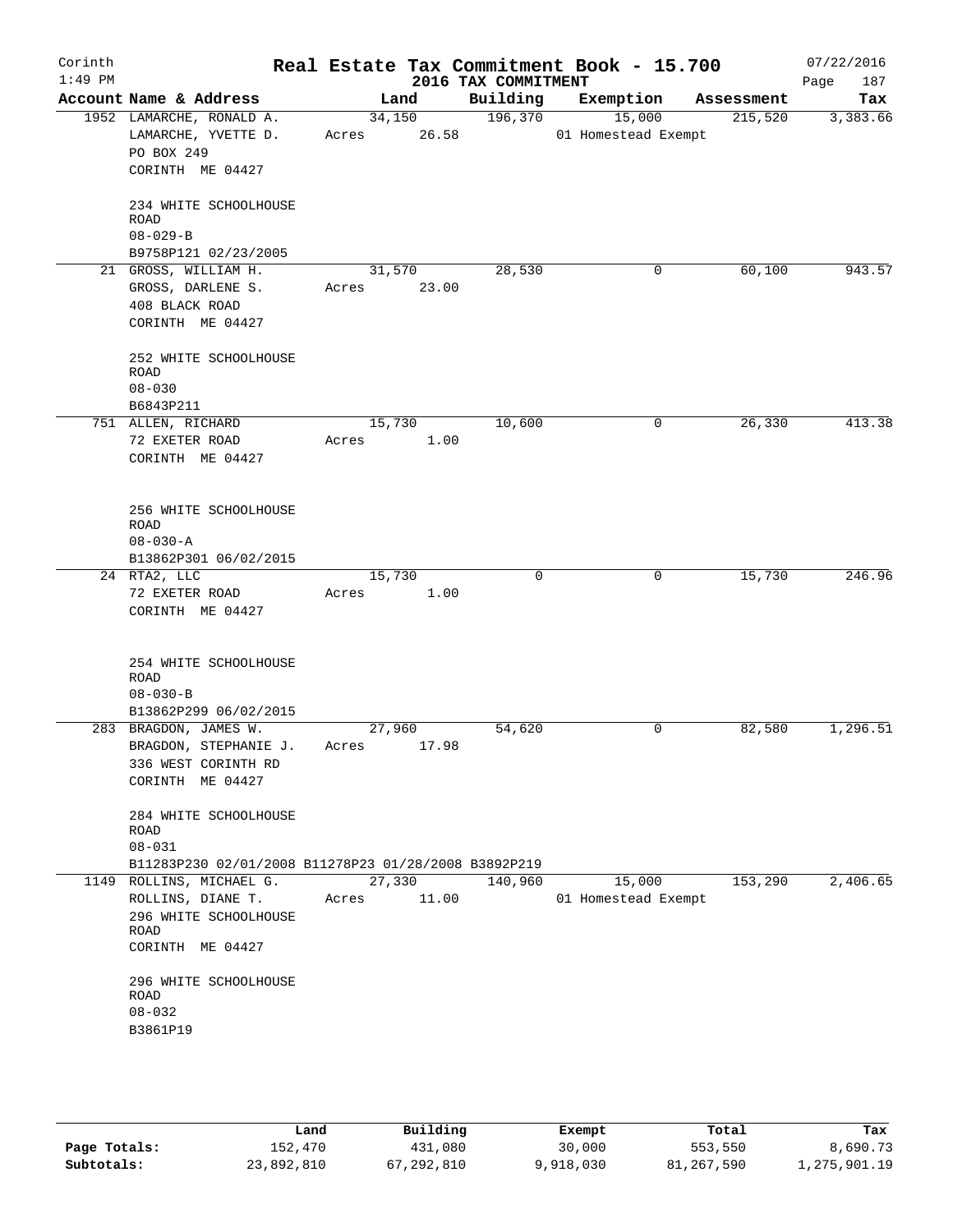|                                                                                      |                                                                                                                                    |                            |                                       |                                                      | 07/22/2016<br>188<br>Page                                                                                             |
|--------------------------------------------------------------------------------------|------------------------------------------------------------------------------------------------------------------------------------|----------------------------|---------------------------------------|------------------------------------------------------|-----------------------------------------------------------------------------------------------------------------------|
| Account Name & Address                                                               | Land                                                                                                                               | Building                   | Exemption                             | Assessment                                           | Tax                                                                                                                   |
| 1803 MARSH, ELMER GERRY<br>27 MARSH ROAD<br>CORINTH ME 04427                         | 38,760<br>105.00<br>Acres                                                                                                          | $\mathbf 0$                | $\Omega$                              | 38,760                                               | 608.53                                                                                                                |
| MARSH ROAD<br>$08 - 033$                                                             |                                                                                                                                    |                            |                                       |                                                      |                                                                                                                       |
|                                                                                      |                                                                                                                                    |                            |                                       |                                                      |                                                                                                                       |
| 312 WHITE SCHOOLHOUSE<br>RD<br>CORINTH ME 04427                                      | Acres                                                                                                                              |                            |                                       |                                                      | 2,750.17                                                                                                              |
| 312 WHITE SCHOOLHOUSE<br>ROAD<br>$08 - 033 - A$<br>B8861P252                         |                                                                                                                                    |                            |                                       |                                                      |                                                                                                                       |
| 1831 BEAN, CHAD                                                                      | 25,780                                                                                                                             | 162,520                    | 15,000                                | 173,300                                              | 2,720.81                                                                                                              |
| RD<br>CORINTH ME 04427                                                               | Acres                                                                                                                              |                            |                                       |                                                      |                                                                                                                       |
| 344 WHITE SCHOOLHOUSE<br>ROAD<br>$08 - 033 - B$                                      |                                                                                                                                    |                            |                                       |                                                      |                                                                                                                       |
|                                                                                      |                                                                                                                                    |                            |                                       |                                                      |                                                                                                                       |
| HILL, LUCILVA B.,<br>LIVING TRUST<br>22 MARSH ROAD<br>CORINTH ME 04427               | 20.00<br>Acres                                                                                                                     |                            |                                       |                                                      | 221.06                                                                                                                |
| WHITE SCHOOLHOUSE ROAD<br>ΝF<br>$08 - 034$                                           |                                                                                                                                    |                            |                                       |                                                      |                                                                                                                       |
|                                                                                      |                                                                                                                                    |                            |                                       |                                                      | 285.11                                                                                                                |
| 470 HUDSON HILL ROAD<br>HUDSON ME 04449                                              | 26.00<br>Acres                                                                                                                     |                            |                                       |                                                      |                                                                                                                       |
| MARSH ROAD N/F OFF<br>$08 - 035$<br>B7759P181                                        |                                                                                                                                    |                            |                                       |                                                      |                                                                                                                       |
| 1336 KINNEY, KEITH R.<br>KINNEY, KAREN J.<br>470 HUDSON HILL ROAD<br>HUDSON ME 04449 | 4,620<br>Acres 29.30                                                                                                               | $\Omega$                   | $\mathbf 0$                           | 4,620                                                | 72.53                                                                                                                 |
| MARSH ROAD N/F OFF                                                                   |                                                                                                                                    |                            |                                       |                                                      |                                                                                                                       |
|                                                                                      | B7155P307<br>879 BEAN, CORY<br>344 WHITE SCHOOLHOUSE<br>B9462P268<br>731 HILL, NATHAN O.A.<br>B2516P222<br>799 KINNEY, KEITH RALPH | 25,760<br>14,080<br>10,830 | 164,410<br>9.65<br>9.66<br>0<br>7,330 | 2016 TAX COMMITMENT<br>15,000<br>0<br>$\overline{0}$ | Real Estate Tax Commitment Book - 15.700<br>175,170<br>01 Homestead Exempt<br>01 Homestead Exempt<br>14,080<br>18,160 |

|              | Land       | Building   | Exempt    | Total      | Tax          |
|--------------|------------|------------|-----------|------------|--------------|
| Page Totals: | 119,830    | 334,260    | 30,000    | 424,090    | 6,658.21     |
| Subtotals:   | 24,012,640 | 67,627,070 | 9,948,030 | 81,691,680 | 1,282,559.40 |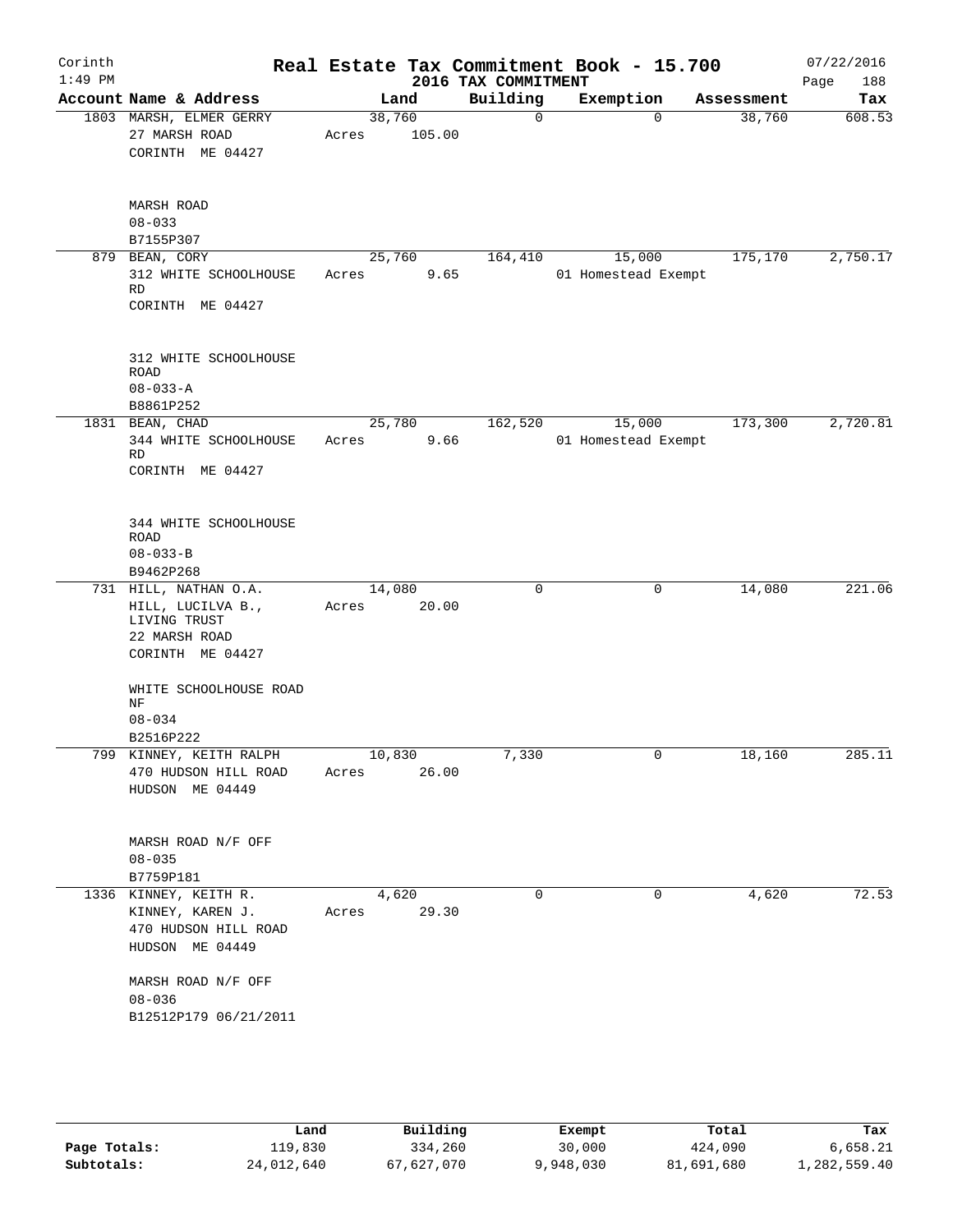| Corinth<br>$1:49$ PM |                                                                                                 |                 |       | 2016 TAX COMMITMENT | Real Estate Tax Commitment Book - 15.700 |             | 07/22/2016<br>189<br>Page |
|----------------------|-------------------------------------------------------------------------------------------------|-----------------|-------|---------------------|------------------------------------------|-------------|---------------------------|
|                      | Account Name & Address                                                                          |                 | Land  | Building            | Exemption                                | Assessment  | Tax                       |
|                      | 580 BICKFORD III, WALTER L.<br>55 NEW ZEALAND RD<br>SEABROOK NH 03874                           | 13,310<br>Acres | 12.00 | 16,610              | $\mathbf 0$                              | 29,920      | 469.74                    |
|                      | 153 MARSH ROAD<br>$08 - 037$<br>B11096P345 07/16/2007                                           |                 |       |                     |                                          |             |                           |
|                      | 1337 TATE JR, OSCAR G.<br>PR. TATE, BERNADINE<br>1004 MAIN STREET<br>CORINTH ME 04427           | 20,450<br>Acres | 21.00 | 0                   | 0                                        | 20,450      | 321.07                    |
|                      | MARSH ROAD<br>$08 - 038$<br>B12954P187 09/24/2012                                               |                 |       |                     |                                          |             |                           |
|                      | 441 DOYLE, JENNIFER D.<br>TRUSTEE OF THE JANET P.<br>DOYLE<br>IRREVOCABLE TRUST                 | 18,170<br>Acres | 3.10  | 13,260              | 15,000<br>01 Homestead Exempt            | 16,430      | 257.95                    |
|                      | 131 MARSH ROAD<br>CORINTH ME 04427<br>131 MARSH ROAD<br>$08 - 038 - A$<br>B13334P300 09/18/2013 |                 |       |                     |                                          |             |                           |
|                      | 880 MARSH, DOROTHY                                                                              | 42,670          |       | 128,240             | 15,000                                   | 155,910     | 2,447.79                  |
|                      | MARSH, HENRY (HEIRS)<br>27 MARSH ROAD<br>CORINTH ME 04427                                       | Acres 94.46     |       |                     | 01 Homestead Exempt                      |             |                           |
|                      | 27 MARSH ROAD<br>$08 - 039$<br>B1308P428                                                        |                 |       |                     |                                          |             |                           |
|                      | 1312 SANTERRE, BERNARD<br>SANTERRE, SCOTT D.<br>87 MARSH ROAD<br>CORINTH ME 04427               | 25,010<br>Acres | 9.00  | 92,880              | 15,000<br>01 Homestead Exempt            | 102,890     | 1,615.37                  |
|                      | 87 MARSH ROAD<br>$08 - 039 - A$<br>B13453P6 01/09/2014                                          |                 |       |                     |                                          |             |                           |
|                      | 290 PENQUIS MENTAL HEALTH                                                                       | 36,840          |       | 160,850             | 197,690                                  | $\mathbf 0$ | 0.00                      |
|                      | ASSOCIATION<br>572 BANGOR ROAD<br>DOVER-FOXCROFT ME<br>04426                                    | Acres           | 3.13  |                     | 47 Benevolent                            |             |                           |
|                      | 69 MARSH ROAD<br>$08 - 039 - B$<br>B13296P54 08/16/2013                                         |                 |       |                     |                                          |             |                           |
|                      |                                                                                                 |                 |       |                     |                                          |             |                           |

|              | Land       | Building   | Exempt     | Total      | Tax          |
|--------------|------------|------------|------------|------------|--------------|
| Page Totals: | 156,450    | 411,840    | 242,690    | 325,600    | 5, 111.92    |
| Subtotals:   | 24,169,090 | 68,038,910 | 10,190,720 | 82,017,280 | 1,287,671.32 |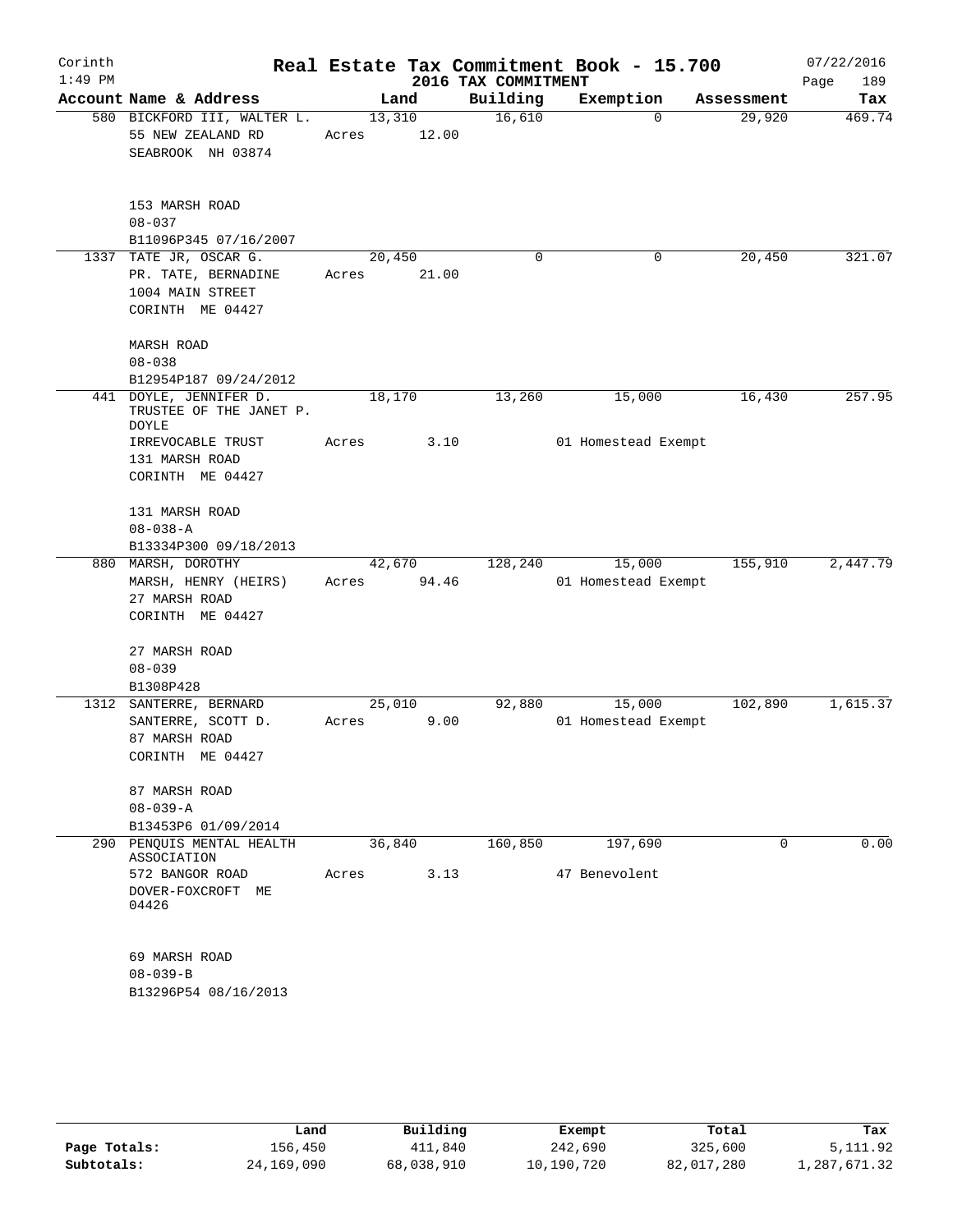| Corinth                    |                                                                                   |       |                       |                                 | Real Estate Tax Commitment Book - 15.700 |                       | 07/22/2016                |
|----------------------------|-----------------------------------------------------------------------------------|-------|-----------------------|---------------------------------|------------------------------------------|-----------------------|---------------------------|
| $1:49$ PM                  | Account Name & Address                                                            |       | Land                  | 2016 TAX COMMITMENT<br>Building | Exemption                                | Assessment            | Page<br>190<br>Tax        |
|                            | 1157 TOZIER, DIANE M.<br>195 HUDSON RD<br>CORINTH ME 04427                        | Acres | 8,510<br>0.14         | 46,650                          | $\Omega$                                 | $\overline{55,160}$   | 866.01                    |
|                            | 195 HUDSON ROAD<br>$08 - 040$<br>B13987P238 10/19/2015                            |       |                       |                                 |                                          |                       |                           |
|                            | 1039 RIGGI, CHARLES M.<br>RIGGI, ELAINE J. (HEIRS Acres<br>OF)<br>191 HUDSON ROAD |       | 17,390<br>1.37        | 91,000                          | 15,000<br>01 Homestead Exempt            | 93,390                | 1,466.22                  |
|                            | CORINTH ME 04427                                                                  |       |                       |                                 |                                          |                       |                           |
|                            | 191 HUDSON ROAD<br>$08 - 041$                                                     |       |                       |                                 |                                          |                       |                           |
|                            | B10962P93 05/18/2007 B8198P40<br>877 MARSH, ELMER GERRY                           |       | 16,980                | 21,730                          | 15,000                                   | 23,710                | 372.25                    |
|                            | 27 MARSH ROAD                                                                     | Acres | 1.03                  |                                 | 01 Homestead Exempt                      |                       |                           |
|                            | CORINTH ME 04427                                                                  |       |                       |                                 |                                          |                       |                           |
|                            | 223 HUDSON ROAD<br>$08 - 042$                                                     |       |                       |                                 |                                          |                       |                           |
|                            | B4491P159                                                                         |       |                       |                                 |                                          |                       |                           |
|                            | 1621 MARSH, ELMER GERRY                                                           |       | 33,660                | 152,670                         | 0                                        | 186,330               | 2,925.38                  |
|                            | 27 MARSH ROAD<br>CORINTH ME 04427                                                 | Acres | 19.00                 |                                 |                                          |                       |                           |
|                            | 161 HUDSON ROAD<br>$08 - 043$                                                     |       |                       |                                 |                                          |                       |                           |
|                            | B7162P175                                                                         |       |                       |                                 |                                          |                       |                           |
|                            | 1612 BURLEIGH, GLORIA J.<br>9 RALPH'S LANE<br>STETSON ME 04488                    | Acres | 38,040<br>121.38      | 0                               | 0                                        | 38,040                | 597.23                    |
|                            | MARSH ROAD                                                                        |       |                       |                                 |                                          |                       |                           |
|                            | $08 - 044$                                                                        |       |                       |                                 |                                          |                       |                           |
| 1424                       | B7162P174<br>TSOULAS, GEORGE L.,<br>TRUSTEE                                       |       | 8,960                 | 44,710                          | 0                                        | 53,670                | 842.62                    |
|                            | C/O KEN TSOULAS<br>298 WESTMORELAND RD<br>SPOFFORD NH 03462                       | Acres | 0.20                  |                                 |                                          |                       |                           |
|                            | 2 MARSH ROAD<br>$09 - 001$                                                        |       |                       |                                 |                                          |                       |                           |
|                            | B4788P258                                                                         |       |                       |                                 |                                          |                       |                           |
|                            | 252 LAPREE, STACI                                                                 |       | 17,910                | 209,060                         | 0                                        | 226,970               | 3,563.43                  |
|                            | 310 ELLEN DRIVE<br>DEER PARK TX 77536                                             | Acres | 2.88                  |                                 |                                          |                       |                           |
|                            | 10 MARSH ROAD<br>$09 - 002$                                                       |       |                       |                                 |                                          |                       |                           |
|                            | B13828P214 04/30/2015                                                             |       |                       |                                 |                                          |                       |                           |
|                            |                                                                                   | Land  | Building              |                                 | Exempt                                   | Total                 | Tax                       |
| Page Totals:<br>Subtotals: | 141,450<br>24, 310, 540                                                           |       | 565,820<br>68,604,730 |                                 | 30,000<br>10,220,720                     | 677,270<br>82,694,550 | 10,633.14<br>1,298,304.46 |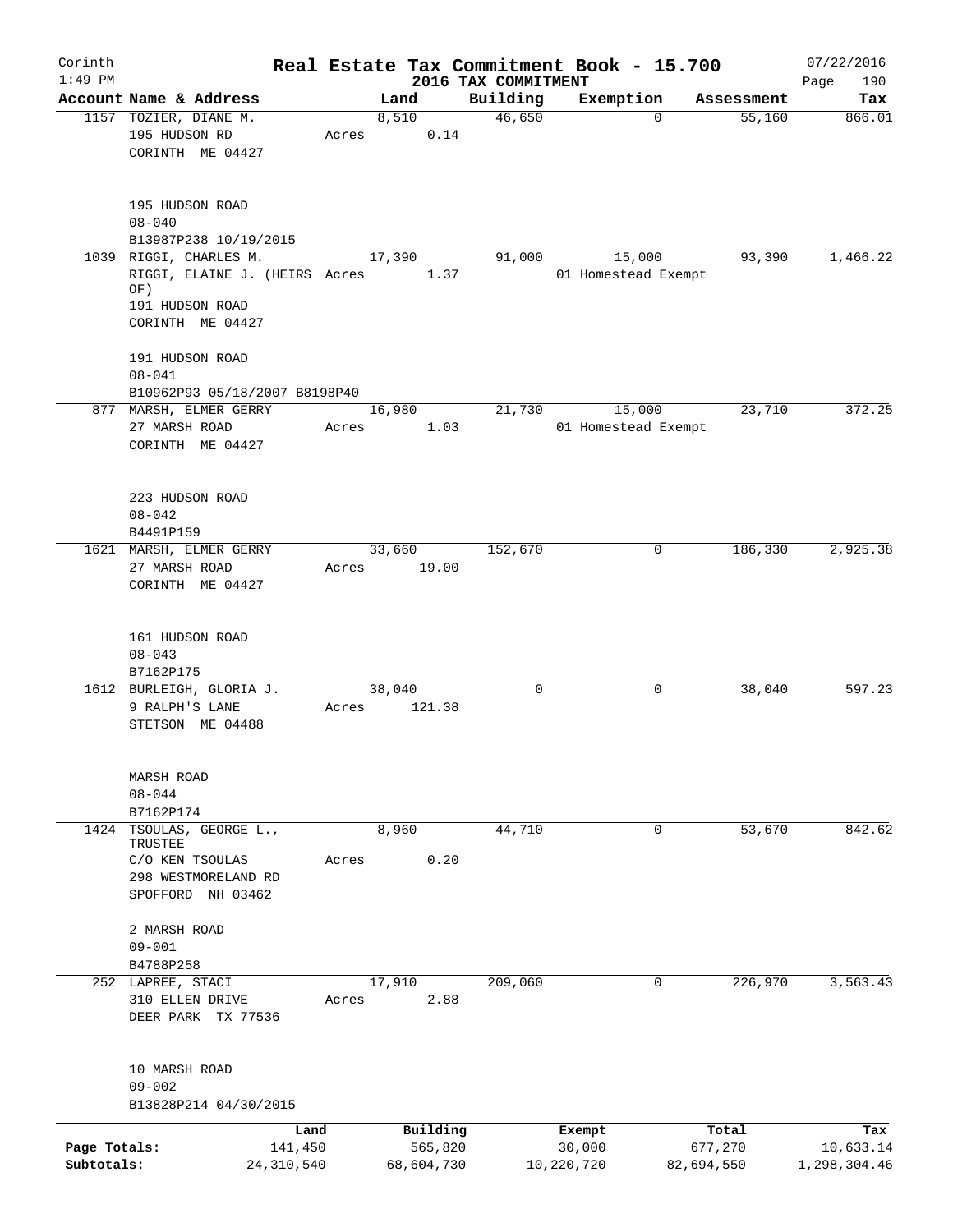| Corinth   |                                            |                |                     | Real Estate Tax Commitment Book - 15.700 |            | 07/22/2016  |
|-----------|--------------------------------------------|----------------|---------------------|------------------------------------------|------------|-------------|
| $1:49$ PM |                                            |                | 2016 TAX COMMITMENT |                                          |            | Page<br>191 |
|           | Account Name & Address                     | Land           | Building            | Exemption                                | Assessment | Tax         |
| 1519      | WILSON, ROBERT R.<br>LIVING TRUST          | 48,510         | 123,770             | 15,000                                   | 157,280    | 2,469.30    |
|           | WILSON, DIANNE S. LIFE<br><b>ESTATE</b>    | 23.00<br>Acres |                     | 01 Homestead Exempt                      |            |             |
|           | 327 HUDSON ROAD                            |                |                     |                                          |            |             |
|           | CORINTH ME 04427                           |                |                     |                                          |            |             |
|           | 327 HUDSON ROAD                            |                |                     |                                          |            |             |
|           | $09 - 002 - A$                             |                |                     |                                          |            |             |
|           | B12953P64 09/21/2012 B12757P259 03/14/2012 |                |                     |                                          |            |             |
|           | 735 ROY, JORDYN<br>361 HUDSON ROAD         | 0              | 14,200              | 0                                        | 14,200     | 222.94      |
|           | CORINTH ME 04427                           |                |                     |                                          |            |             |
|           |                                            |                |                     |                                          |            |             |
|           | 361 HUDSON ROAD                            |                |                     |                                          |            |             |
|           | $09 - 002 - A - 1H$                        |                |                     |                                          |            |             |
|           | 938 ROCKWELL, NORMAN E. &                  | 16,020         | 42,720              | 0                                        | 58,740     | 922.22      |
|           | GLENDA J. LIVING TRUST                     |                |                     |                                          |            |             |
|           | 18 MARSH ROAD                              | 1.25<br>Acres  |                     |                                          |            |             |
|           | CORINTH ME 04427                           |                |                     |                                          |            |             |
|           | 18 MARSH ROAD                              |                |                     |                                          |            |             |
|           | $09 - 002 - B$                             |                |                     |                                          |            |             |
|           | B12745P343 02/13/2012                      |                |                     |                                          |            |             |
|           | 1153 GIFFORD, WILLIAM                      | 16,890         | 86,690              | 15,000                                   | 88,580     | 1,390.71    |
|           | 381 HUDSON RD                              | 2.00<br>Acres  |                     | 01 Homestead Exempt                      |            |             |
|           | CORINTH ME 04427                           |                |                     |                                          |            |             |
|           | 381 HUDSON ROAD                            |                |                     |                                          |            |             |
|           | $09 - 002 - C$                             |                |                     |                                          |            |             |
|           | B12277P349 10/01/2010                      |                |                     |                                          |            |             |
|           | 765 JACOBS, STEWART G.                     | 16, 610        | 98,840              | 15,000                                   | 100,450    | 1,577.06    |
|           | JACOBS, KATHLYN A.                         | 1.76<br>Acres  |                     | 01 Homestead Exempt                      |            |             |
|           | P.O. BOX 382                               |                |                     |                                          |            |             |
|           | CORINTH ME 04427                           |                |                     |                                          |            |             |
|           | 323 HUDSON ROAD                            |                |                     |                                          |            |             |
|           | $09 - 002 - D$                             |                |                     |                                          |            |             |
|           | B5429P164                                  |                |                     |                                          |            |             |
| 737       | TAGGART, RONALD                            | 16,060         | 84,420              | 15,000                                   | 85,480     | 1,342.04    |
|           | 319 HUDSON ROAD                            | 1.28<br>Acres  |                     | 01 Homestead Exempt                      |            |             |
|           | CORINTH ME 04427                           |                |                     |                                          |            |             |
|           | 319 HUDSON ROAD                            |                |                     |                                          |            |             |
|           | $09 - 002 - E$                             |                |                     |                                          |            |             |
|           | B9999P327 07/26/2005                       |                |                     |                                          |            |             |

|              | Land         | Building   | Exempt     | Total      | Tax          |
|--------------|--------------|------------|------------|------------|--------------|
| Page Totals: | ⊥14,090      | 450,640    | 60,000     | 504,730    | 7.924.27     |
| Subtotals:   | 24, 424, 630 | 69,055,370 | 10,280,720 | 83,199,280 | 1,306,228.73 |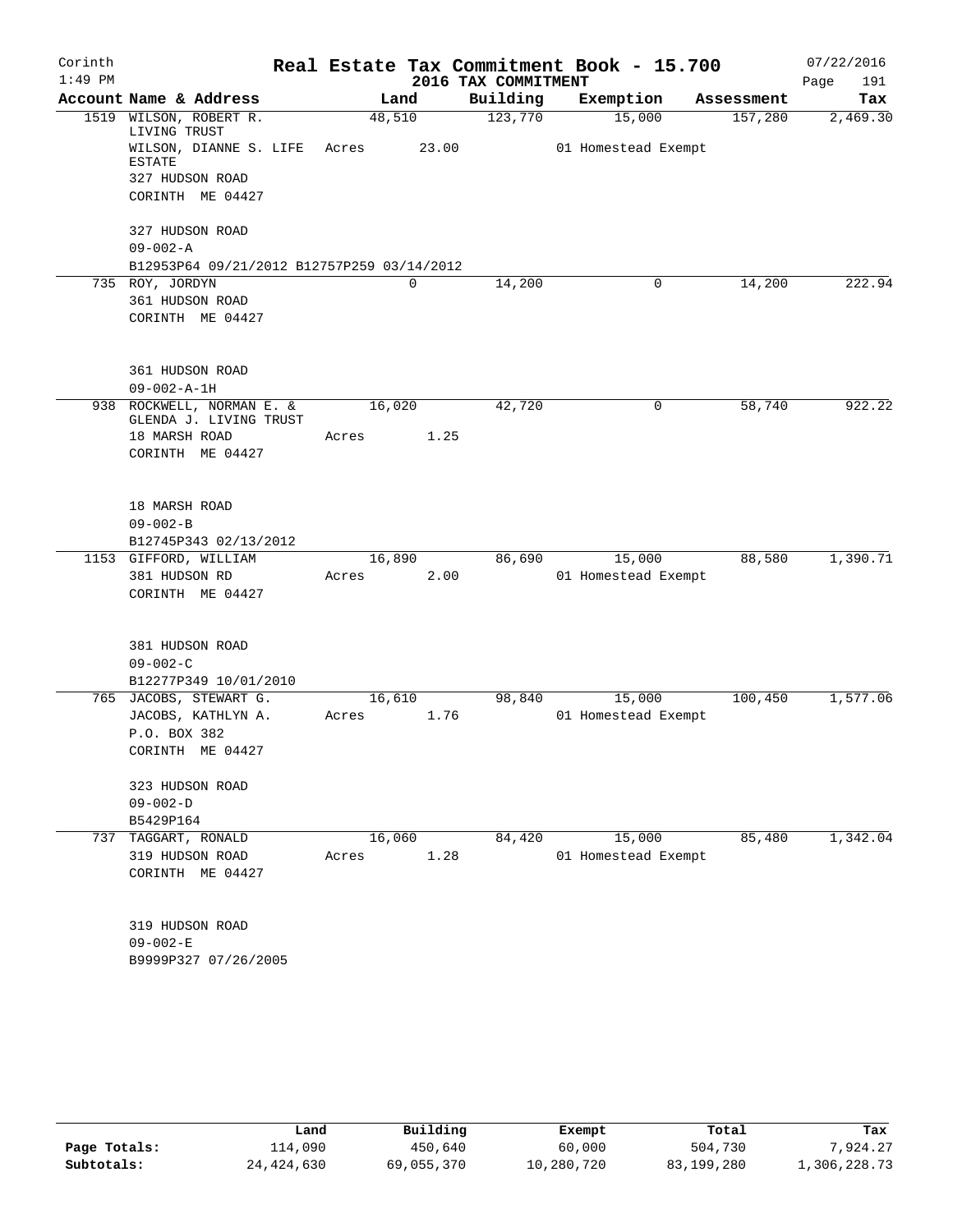| Corinth      |                                               |            |        |              | Real Estate Tax Commitment Book - 15.700 |              |                     |            | 07/22/2016         |
|--------------|-----------------------------------------------|------------|--------|--------------|------------------------------------------|--------------|---------------------|------------|--------------------|
| $1:49$ PM    | Account Name & Address                        |            |        | Land         | 2016 TAX COMMITMENT<br>Building          |              | Exemption           | Assessment | Page<br>192<br>Tax |
|              | 733 HILL, NATHAN O.A.                         |            |        | 73,830       | 167,890                                  |              | 21,000              | 220,720    | 3,465.30           |
|              | HILL, LUCILVA B.,                             |            | Acres  | 95.64        |                                          | 22 Veteran   |                     |            |                    |
|              | LIVING TRUST                                  |            |        |              |                                          |              |                     |            |                    |
|              | 22 MARSH ROAD                                 |            |        |              |                                          |              | 01 Homestead Exempt |            |                    |
|              | CORINTH ME 04427                              |            |        |              |                                          |              |                     |            |                    |
|              | 22 MARSH ROAD                                 |            |        |              |                                          |              |                     |            |                    |
|              | $09 - 003$                                    |            |        |              |                                          |              |                     |            |                    |
|              | B2516P222                                     |            |        |              |                                          |              |                     |            |                    |
|              | 2034 TOWN OF CORINTH                          |            |        | $\mathbf 0$  | $\Omega$                                 |              | $\Omega$            | 0          | 0.00               |
|              | PO BOX 309                                    |            |        |              |                                          | 43 Municipal |                     |            |                    |
|              | CORINTH ME 04427                              |            |        |              |                                          |              |                     |            |                    |
|              | <b>MARSH ROAD</b>                             |            |        |              |                                          |              |                     |            |                    |
|              | $09 - 004$                                    |            |        |              |                                          |              |                     |            |                    |
|              | 881 BURLEIGH, GLORIA J.                       |            | 18,060 |              | 0                                        |              | 0                   | 18,060     | 283.54             |
|              | 9 RALPH'S LANE                                |            | Acres  | 13.71        |                                          |              |                     |            |                    |
|              | STETSON ME 04488                              |            |        |              |                                          |              |                     |            |                    |
|              |                                               |            |        |              |                                          |              |                     |            |                    |
|              | <b>MARSH ROAD</b><br>$09 - 005$               |            |        |              |                                          |              |                     |            |                    |
|              | B11019P335 06/07/2007 B7162P177               |            |        |              |                                          |              |                     |            |                    |
|              | 851 HALL, BRENDA L.                           |            |        | 43,220       | 93,580                                   |              | 15,000              | 121,800    | 1,912.26           |
|              | OVERTURF, BRET                                |            | Acres  | 84.29        |                                          |              | 01 Homestead Exempt |            |                    |
|              | 88 MARSH ROAD                                 |            |        |              |                                          |              |                     |            |                    |
|              | CORINTH ME 04427                              |            |        |              |                                          |              |                     |            |                    |
|              | 88 MARSH ROAD                                 |            |        |              |                                          |              |                     |            |                    |
|              | $09 - 006$<br>B12159P148 06/15/2010 B7330P129 |            |        |              |                                          |              |                     |            |                    |
|              | 878 MARSH, ELMER GERRY                        |            |        | 3,790        | $\mathbf 0$                              |              | 0                   | 3,790      | 59.50              |
|              | MARSH, EDYTHE                                 |            | Acres  | 30.00        |                                          |              |                     |            |                    |
|              | 27 MARSH ROAD                                 |            |        |              |                                          |              |                     |            |                    |
|              | CORINTH ME 04427                              |            |        |              |                                          |              |                     |            |                    |
|              | MARSH ROAD N/F OFF                            |            |        |              |                                          |              |                     |            |                    |
|              | $09 - 007$                                    |            |        |              |                                          |              |                     |            |                    |
|              | B5715P83                                      |            |        |              |                                          |              |                     |            |                    |
|              | 732 HILL, NATHAN O.A.                         |            |        | 9,870        | 0                                        |              | 0                   | 9,870      | 154.96             |
|              | HILL, LUCILVA B.,                             |            | Acres  | 10.00        |                                          |              |                     |            |                    |
|              | LIVING TRUST                                  |            |        |              |                                          |              |                     |            |                    |
|              | 22 MARSH ROAD                                 |            |        |              |                                          |              |                     |            |                    |
|              | CORINTH ME 04427                              |            |        |              |                                          |              |                     |            |                    |
|              | MARSH ROAD N/F OFF                            |            |        |              |                                          |              |                     |            |                    |
|              | $09 - 008$                                    |            |        |              |                                          |              |                     |            |                    |
|              | B2516P222                                     |            |        |              |                                          |              |                     |            |                    |
| 1447         | HILL, NATHAN O.A.                             |            | 17,160 |              | 0                                        |              | 0                   | 17,160     | 269.41             |
|              | HILL, LUCILVA B., LIVING Acres                |            |        | 42.00        |                                          |              |                     |            |                    |
|              | TRUST                                         |            |        |              |                                          |              |                     |            |                    |
|              | 22 MARSH ROAD<br>CORINTH ME 04427             |            |        |              |                                          |              |                     |            |                    |
|              | MARSH ROAD                                    |            |        |              |                                          |              |                     |            |                    |
|              | $09 - 009$                                    |            |        |              |                                          |              |                     |            |                    |
|              | B8364P226                                     |            |        |              |                                          |              |                     |            |                    |
|              |                                               | Land       |        | Building     |                                          | Exempt       |                     | Total      | Tax                |
| Page Totals: |                                               | 165,930    |        | 261,470      |                                          | 36,000       |                     | 391,400    | 6,144.97           |
| Subtotals:   |                                               | 24,590,560 |        | 69, 316, 840 |                                          | 10, 316, 720 |                     | 83,590,680 | 1,312,373.70       |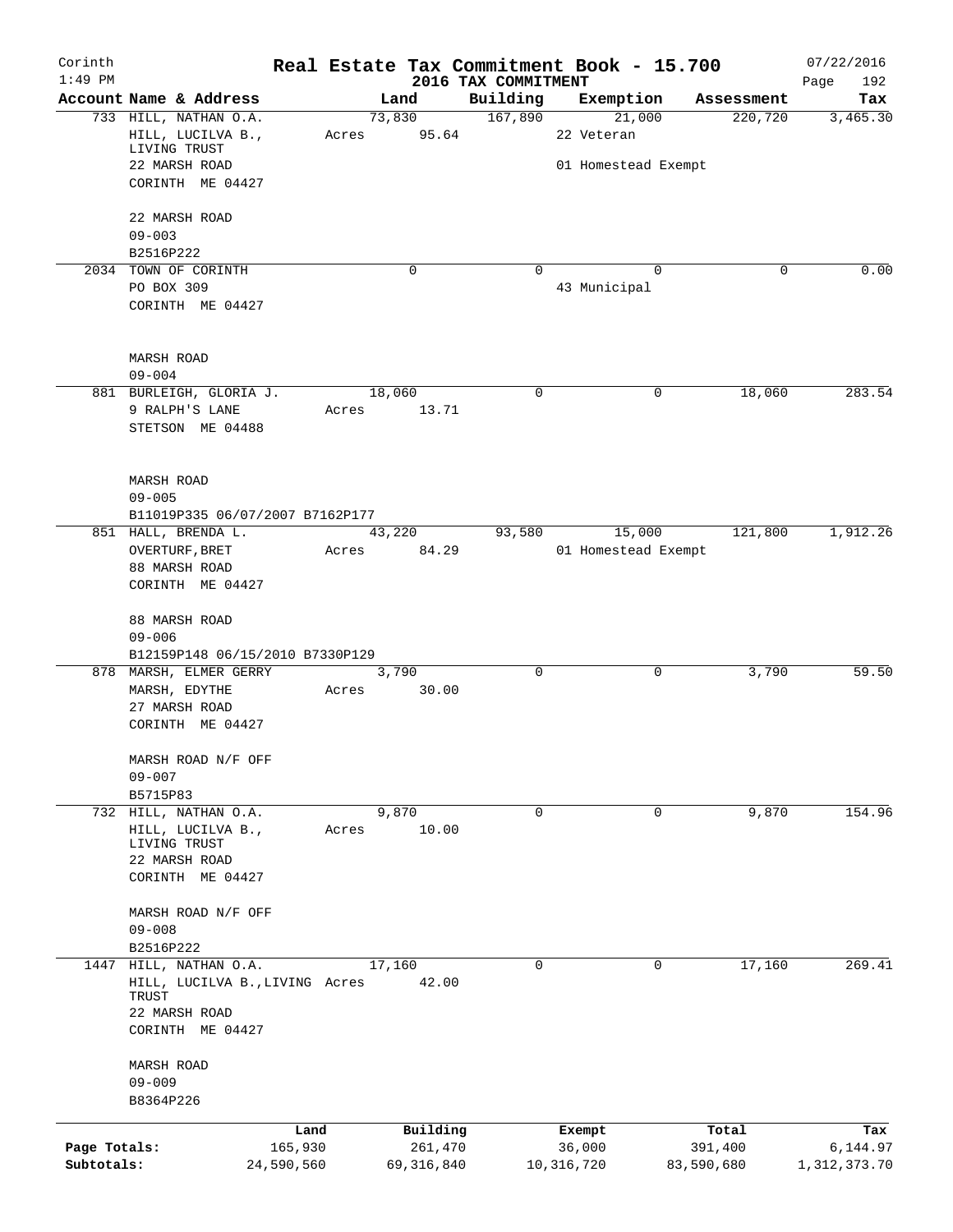| Corinth   |                                                 |        |        |                     | Real Estate Tax Commitment Book - 15.700 |          |            | 07/22/2016  |
|-----------|-------------------------------------------------|--------|--------|---------------------|------------------------------------------|----------|------------|-------------|
| $1:49$ PM |                                                 |        |        | 2016 TAX COMMITMENT |                                          |          |            | 193<br>Page |
|           | Account Name & Address                          |        | Land   | Building            | Exemption                                |          | Assessment | Tax         |
|           | 882 MARSH, ELMER GERRY                          | 36,820 |        | $\Omega$            |                                          | $\Omega$ | 36,820     | 578.07      |
|           | 27 MARSH ROAD                                   | Acres  | 190.00 |                     |                                          |          |            |             |
|           | CORINTH ME 04427                                |        |        |                     |                                          |          |            |             |
|           |                                                 |        |        |                     |                                          |          |            |             |
|           | <b>MARSH ROAD</b>                               |        |        |                     |                                          |          |            |             |
|           | $09 - 010$                                      |        |        |                     |                                          |          |            |             |
|           | B7155P3072                                      |        |        |                     |                                          |          |            |             |
|           | 1338 ROCKWELL, FLOYD LESLIE                     | 16,170 |        | 22,960              |                                          | 0        | 39,130     | 614.34      |
|           | PO BOX 33                                       | Acres  | 39.00  |                     |                                          |          |            |             |
|           | CORINTH ME 04427                                |        |        |                     |                                          |          |            |             |
|           |                                                 |        |        |                     |                                          |          |            |             |
|           | MARSH ROAD N/F OFF                              |        |        |                     |                                          |          |            |             |
|           | $09 - 011$                                      |        |        |                     |                                          |          |            |             |
|           | B13420P63 12/12/2013                            |        |        |                     |                                          |          |            |             |
|           | 1463 DOUGHTY, BENJAMIN R.                       | 16,660 |        | 161,260             | 15,000                                   |          | 162,920    | 2,557.84    |
|           | DOUGHTY, MELISSA M.                             | Acres  | 1.80   |                     | 01 Homestead Exempt                      |          |            |             |
|           | 378 WHITE SCHOOLHOUSE                           |        |        |                     |                                          |          |            |             |
|           | RD<br>CORINTH ME 04427                          |        |        |                     |                                          |          |            |             |
|           |                                                 |        |        |                     |                                          |          |            |             |
|           | 378 WHITE SCHOOLHOUSE                           |        |        |                     |                                          |          |            |             |
|           | ROAD                                            |        |        |                     |                                          |          |            |             |
|           | $09 - 012$                                      |        |        |                     |                                          |          |            |             |
|           | B10894P134 03/29/2007<br>936 MCHUGH, MICHAEL G. | 53,610 |        | 292,680             | 15,000                                   |          | 331,290    | 5,201.25    |
|           | MCHUGH, PAULA C.                                | Acres  | 115.80 |                     | 01 Homestead Exempt                      |          |            |             |
|           | 356 WHITE SCHOOLHOUSE                           |        |        |                     |                                          |          |            |             |
|           | ROAD                                            |        |        |                     |                                          |          |            |             |
|           | CORINTH ME 04427                                |        |        |                     |                                          |          |            |             |
|           | 356 WHITE SCHOOLHOUSE                           |        |        |                     |                                          |          |            |             |
|           | <b>ROAD</b>                                     |        |        |                     |                                          |          |            |             |
|           | $09 - 012 - 01$                                 |        |        |                     |                                          |          |            |             |
|           | B9908P35 06/07/2005                             |        |        |                     |                                          |          |            |             |
|           | 1920 MCHUGH, MICHAEL G.                         | 11,500 |        | 0                   | 0                                        |          | 11,500     | 180.55      |
|           | MCHUGH, PAULA C.                                | Acres  | 2.57   |                     |                                          |          |            |             |
|           | 356 WHITE SCHOOLHOUSE<br>RD                     |        |        |                     |                                          |          |            |             |
|           | CORINTH ME 04427                                |        |        |                     |                                          |          |            |             |
|           |                                                 |        |        |                     |                                          |          |            |             |
|           | WHITE SCHOOLHOUSE ROAD                          |        |        |                     |                                          |          |            |             |
|           | $09 - 012 - 02$                                 |        |        |                     |                                          |          |            |             |
|           | 1921 MCHUGH, MICHAEL G.                         | 12,210 | 3.18   | $\mathbf 0$         |                                          | $\Omega$ | 12,210     | 191.70      |
|           | MCHUGH, PAULA C.<br>356 WHITE SCHOOLHOUSE       | Acres  |        |                     |                                          |          |            |             |
|           | RD                                              |        |        |                     |                                          |          |            |             |
|           | CORINTH ME 04427                                |        |        |                     |                                          |          |            |             |
|           |                                                 |        |        |                     |                                          |          |            |             |
|           | WHITE SCHOOLHOUSE &<br>TATE                     |        |        |                     |                                          |          |            |             |
|           | $09 - 012 - 03$                                 |        |        |                     |                                          |          |            |             |
|           |                                                 |        |        |                     |                                          |          |            |             |
|           |                                                 |        |        |                     |                                          |          |            |             |

|              | Land       | Building   | Exempt     | Total        | Tax          |
|--------------|------------|------------|------------|--------------|--------------|
| Page Totals: | 146,970    | 476,900    | 30,000     | 593,870      | 9,323.75     |
| Subtotals:   | 24,737,530 | 69,793,740 | 10,346,720 | 84, 184, 550 | 1,321,697.45 |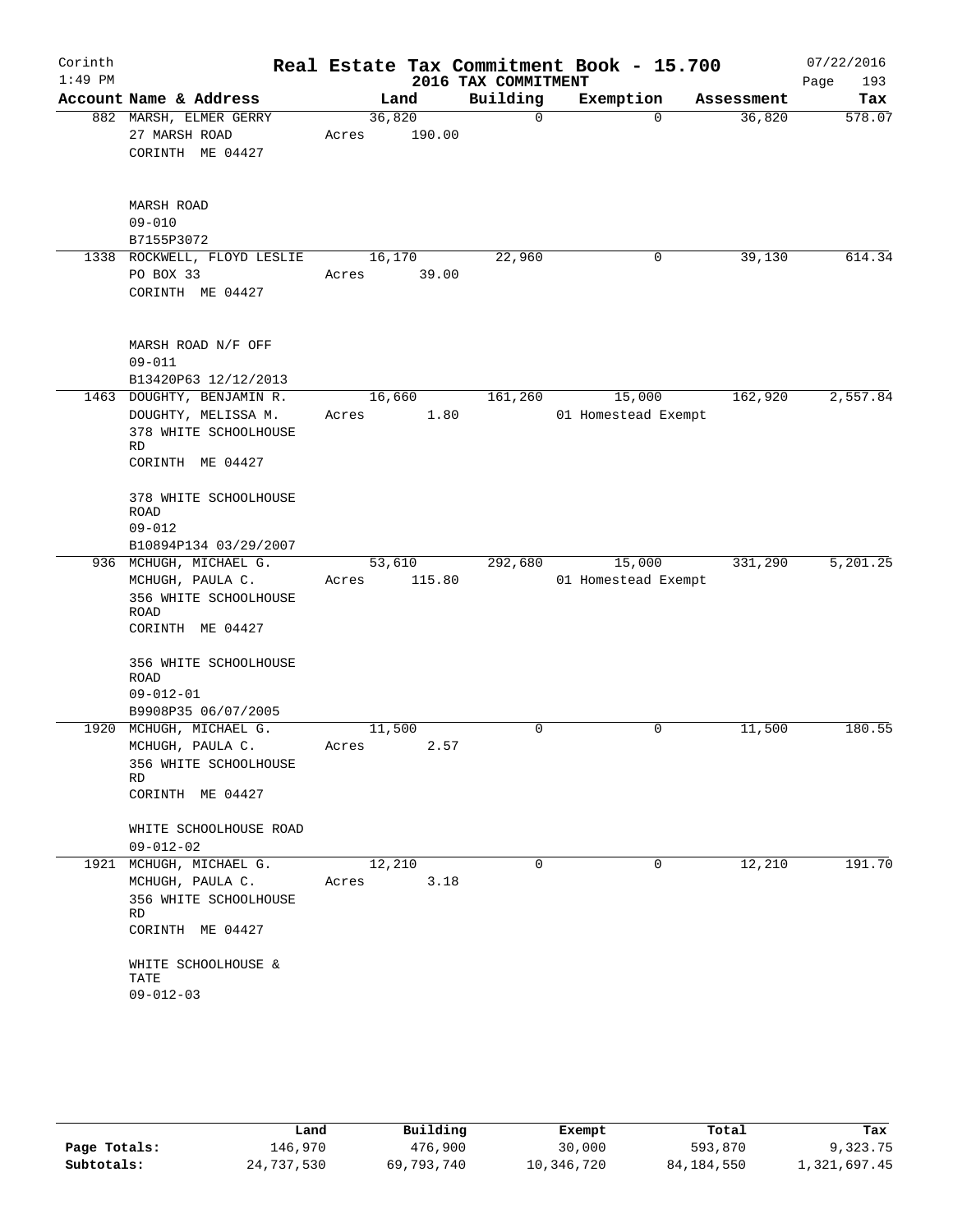| Corinth<br>$1:49$ PM |                                                                                                  |       |                | 2016 TAX COMMITMENT | Real Estate Tax Commitment Book - 15.700 |                  | 07/22/2016<br>194<br>Page |
|----------------------|--------------------------------------------------------------------------------------------------|-------|----------------|---------------------|------------------------------------------|------------------|---------------------------|
|                      | Account Name & Address                                                                           |       | Land           | Building            | Exemption                                | Assessment       | Tax                       |
|                      | 1922 MCHUGH, MICHAEL G.<br>MCHUGH, PAULA C.<br>356 WHITE SCHOOLHOUSE<br>ROAD<br>CORINTH ME 04427 | Acres | 10,650<br>1.84 | $\mathbf 0$         | $\mathbf 0$                              | 10,650           | 167.21                    |
|                      | TATE ROAD                                                                                        |       |                |                     |                                          |                  |                           |
|                      | $09 - 012 - 04$                                                                                  |       |                |                     |                                          |                  |                           |
|                      | B13788P67 03/13/2015                                                                             |       |                |                     |                                          |                  |                           |
|                      | 1923 MCHUGH, MICHAEL G.<br>MCHUGH, PAULA C.                                                      | Acres | 10,120<br>1.38 | $\Omega$            | 0                                        | 10,120           | 158.88                    |
|                      | 356 WHITE SCHOOLHOUSE<br>RD                                                                      |       |                |                     |                                          |                  |                           |
|                      | CORINTH ME 04427                                                                                 |       |                |                     |                                          |                  |                           |
|                      | TATE ROAD<br>$09 - 012 - 05$                                                                     |       |                |                     |                                          |                  |                           |
|                      | 1924 MCHUGH, MICHAEL G.                                                                          |       | 10,120         | $\Omega$            | 0                                        | 10,120           | 158.88                    |
|                      | MCHUGH, PAULA C.<br>356 WHITE SCHOOLHOUSE<br>RD                                                  | Acres | 1.38           |                     |                                          |                  |                           |
|                      | CORINTH ME 04427                                                                                 |       |                |                     |                                          |                  |                           |
|                      | TATE ROAD<br>$09 - 012 - 06$                                                                     |       |                |                     |                                          |                  |                           |
|                      | 1925 MCHUGH, MICHAEL G.                                                                          |       | 11,190         | 0                   | 0                                        | 11,190           | 175.68                    |
|                      | MCHUGH, PAULA C.<br>356 WHITE SCHOOLHOUSE<br>RD                                                  | Acres | 2.30           |                     |                                          |                  |                           |
|                      | CORINTH ME 04427                                                                                 |       |                |                     |                                          |                  |                           |
|                      | TATE ROAD<br>$09 - 012 - 07$                                                                     |       |                |                     |                                          |                  |                           |
|                      | 1316 TATE, ALBERT W.                                                                             |       | 22,610         | 3,000               | 0                                        | 25,610           | 402.08                    |
|                      | 136 PUDDLEDOCK ROAD<br>CORINTH ME 04427                                                          | Acres | 74.00          |                     |                                          |                  |                           |
|                      | TATE ROAD N/F OFF<br>$09 - 013$                                                                  |       |                |                     |                                          |                  |                           |
|                      | B8359P316                                                                                        |       |                |                     |                                          |                  |                           |
|                      | 699 BRADFORD, RICHARD                                                                            |       | 29,930         | 0                   | 0                                        | 29,930           | 469.90                    |
|                      | BRADFORD, DONNA<br>374 TATE ROAD<br>CORINTH ME 04427                                             | Acres | 50.40          |                     |                                          |                  |                           |
|                      | TATE ROAD                                                                                        |       |                |                     |                                          |                  |                           |
|                      | $09 - 013 - A$<br>B11177P73 10/17/2007 B3153P278                                                 |       |                |                     |                                          |                  |                           |
| 1391                 | TOWNSEND SR, GILBERT G.                                                                          |       | 12,100         | 0                   | 0                                        | 12,100           | 189.97                    |
|                      | TOWNSEND, LORI A.<br>326 TATE ROAD                                                               | Acres | 12.00          |                     |                                          |                  |                           |
|                      | CORINTH ME 04427                                                                                 |       |                |                     |                                          |                  |                           |
|                      | TATE ROAD N/F OFF<br>$09 - 013 - C$                                                              |       |                |                     |                                          |                  |                           |
|                      | B4250P347                                                                                        |       |                |                     |                                          |                  |                           |
|                      |                                                                                                  |       | Building       |                     |                                          |                  |                           |
| Page Totals:         | Land<br>106,720                                                                                  |       | 3,000          |                     | Exempt<br>0                              | Total<br>109,720 | Tax<br>1,722.60           |
| Subtotals:           | 24,844,250                                                                                       |       | 69,796,740     |                     | 10,346,720                               | 84, 294, 270     | 1,323,420.05              |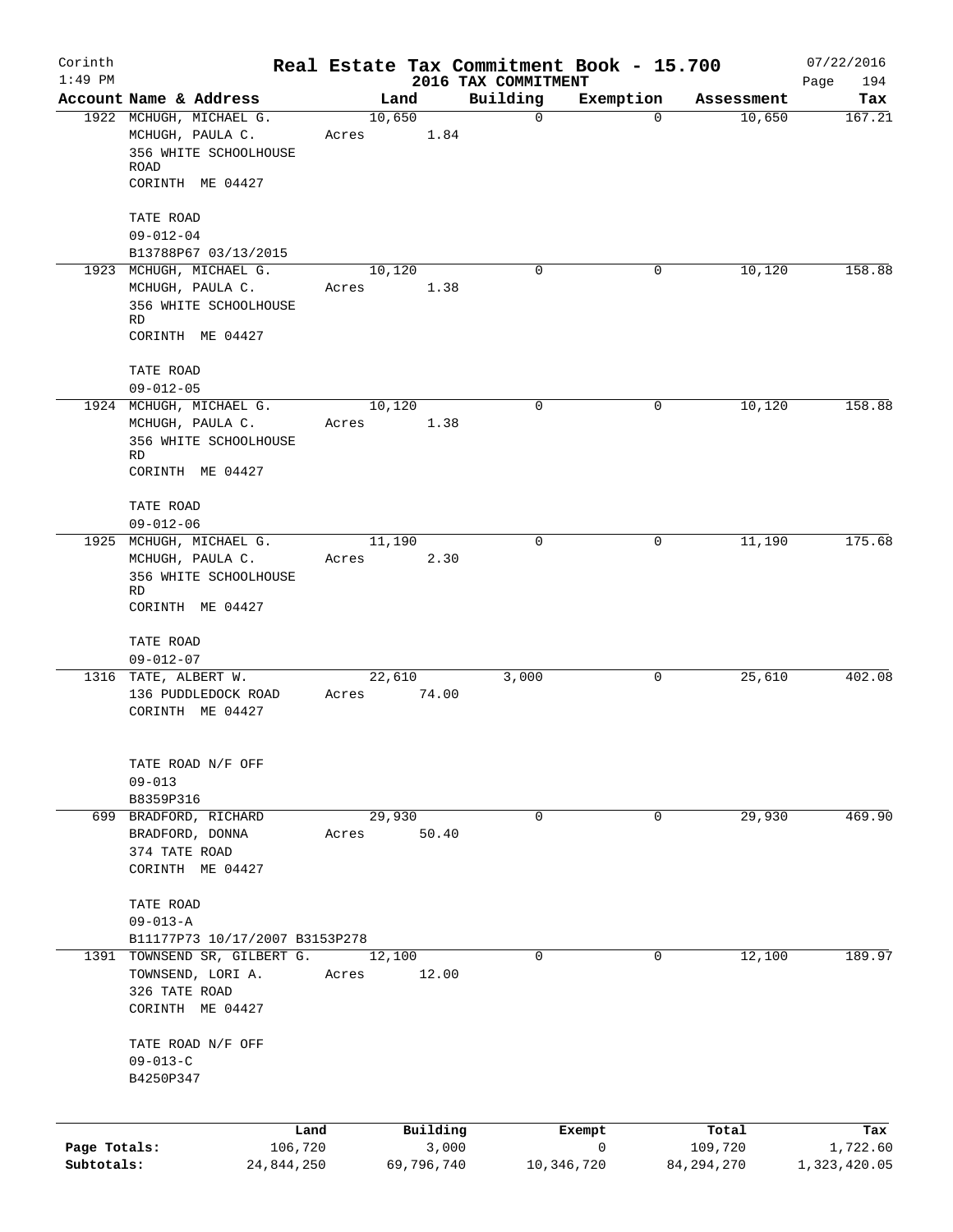| Corinth                    |                                                                                                      |             |                                   |                                 | Real Estate Tax Commitment Book - 15.700 |                                | 07/22/2016                      |
|----------------------------|------------------------------------------------------------------------------------------------------|-------------|-----------------------------------|---------------------------------|------------------------------------------|--------------------------------|---------------------------------|
| $1:49$ PM                  | Account Name & Address                                                                               |             | Land                              | 2016 TAX COMMITMENT<br>Building | Exemption                                | Assessment                     | Page<br>195<br>Tax              |
|                            | 1392 TOWNSEND SR, GILBERT G.<br>TOWNSEND, LORI A.<br>326 TATE ROAD<br>CORINTH ME 04427               | Acres       | 18,890<br>5.39                    | 115,950                         | 15,000<br>01 Homestead Exempt            | 119,840                        | 1,881.49                        |
|                            | 326 TATE ROAD<br>$09 - 013 - D$<br>B3746P123                                                         |             |                                   |                                 |                                          |                                |                                 |
|                            | 1178 BRUYERE, RAMONA (Heirs<br>of)<br>c/o LEONARD BRUYERE<br>P.O. BOX 94<br>CORINTH ME 04427         | Acres       | 23,300<br>24.00                   | 47,240                          | 0                                        | 70,540                         | 1,107.48                        |
|                            | 147 MEADOW ROAD<br>$09 - 014$<br>B10358P113 08/15/2005                                               |             |                                   |                                 |                                          |                                |                                 |
|                            | 885 MARSHALL, ROGER D.<br>MARSHALL, MARGARET B.<br>P.O. BOX 7<br>ORLAND ME 04472                     | Acres 12.30 | 17,820                            | $\mathbf 0$                     | 0                                        | 17,820                         | 279.77                          |
|                            | TATE ROAD<br>$09 - 014 - 01$<br>B2817P157                                                            |             |                                   |                                 |                                          |                                |                                 |
|                            | 886 MARSHALL, ROGER D.<br>(Heirs of)<br>MARSHALL, MARGARET B. Acres<br>P.O. BOX 7<br>ORLAND ME 04472 |             | 26,170<br>10.00                   | 63,200                          | 0                                        | 89,370                         | 1,403.11                        |
|                            | 278 TATE ROAD<br>$09 - 014 - 02$<br>B2817P159                                                        |             |                                   |                                 |                                          |                                |                                 |
|                            | 884 MARSHALL, ROGER D.<br>MARSHALL, MARGARET B.<br>P.O. BOX 7<br>ORLAND ME 04472                     | Acres       | 20,120<br>10.00                   | $\mathbf 0$                     | 0                                        | 20,120                         | 315.88                          |
|                            | TATE ROAD<br>$09 - 014 - 03$<br>B4431P168                                                            |             |                                   |                                 |                                          |                                |                                 |
|                            | 919 TOWNSEND SR, GILBERT G.<br>TOWNSEND, LORI ANN<br>326 TATE ROAD<br>CORINTH ME 04427               | Acres       | 20,740<br>5.32                    | 43,790                          | $\mathbf 0$                              | 64,530                         | 1,013.12                        |
|                            | 314 TATE ROAD<br>$09 - 014 - 04$<br>B9937P333                                                        |             |                                   |                                 |                                          |                                |                                 |
|                            | 1892 TOWNSEND, SHAUN T.<br>308 TATE ROAD<br>CORINTH ME 04427                                         | Acres       | 20,000<br>4.68                    | 24,670                          | 15,000<br>01 Homestead Exempt            | 29,670                         | 465.82                          |
|                            | 308 TATE ROAD<br>$09 - 014 - 04 - 01$<br>B10149P113 10/18/2005                                       |             |                                   |                                 |                                          |                                |                                 |
| Page Totals:<br>Subtotals: | Land<br>147,040<br>24,991,290                                                                        |             | Building<br>294,850<br>70,091,590 |                                 | Exempt<br>30,000<br>10,376,720           | Total<br>411,890<br>84,706,160 | Tax<br>6,466.67<br>1,329,886.72 |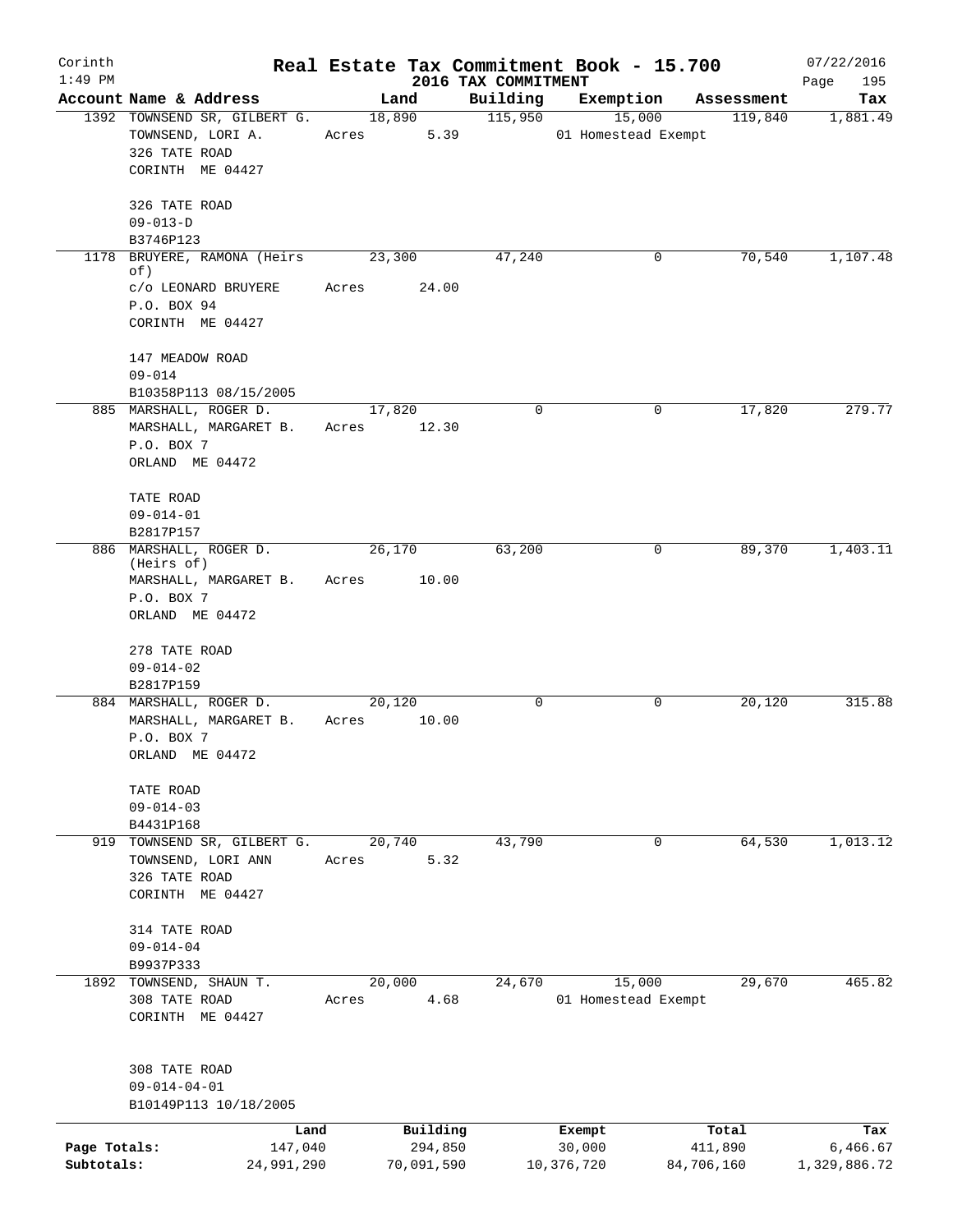| Corinth      |                                                         |                 |        |            |                                 | Real Estate Tax Commitment Book - 15.700 |             |            | 07/22/2016         |
|--------------|---------------------------------------------------------|-----------------|--------|------------|---------------------------------|------------------------------------------|-------------|------------|--------------------|
| $1:49$ PM    | Account Name & Address                                  |                 |        | Land       | 2016 TAX COMMITMENT<br>Building | Exemption                                |             | Assessment | 196<br>Page<br>Tax |
|              | 887 MARSHALL, ROGER D.                                  |                 | 13,200 |            | $\mathbf 0$                     |                                          | $\mathbf 0$ | 13,200     | 207.24             |
|              | MARSHALL, MARGARET B.<br>P.O. BOX 7                     |                 | Acres  | 30.00      |                                 |                                          |             |            |                    |
|              | ORLAND ME 04472                                         |                 |        |            |                                 |                                          |             |            |                    |
|              | MEADOW ROAD<br>$09 - 014 - 05$                          |                 |        |            |                                 |                                          |             |            |                    |
|              | B2817P159                                               |                 |        |            |                                 |                                          |             |            |                    |
|              | 1268 ST ANDRE, RAYMOND                                  |                 | 12,540 |            | 0                               |                                          | 0           | 12,540     | 196.88             |
|              | 7 JACQUELINE COURT<br>CRANSTON RI 02921                 |                 | Acres  | 10.00      |                                 |                                          |             |            |                    |
|              | MEADOW ROAD                                             |                 |        |            |                                 |                                          |             |            |                    |
|              | $09 - 014 - 06$<br>B4642P166                            |                 |        |            |                                 |                                          |             |            |                    |
|              | 1269 ST ANDRE, RAYMOND                                  |                 | 15,890 |            | 0                               |                                          | 0           | 15,890     | 249.47             |
|              | 7 JACQUELINE COURT<br>CRANSTON RI 02921                 |                 | Acres  | 38.14      |                                 |                                          |             |            |                    |
|              |                                                         |                 |        |            |                                 |                                          |             |            |                    |
|              | MEADOW ROAD N/F OFF                                     |                 |        |            |                                 |                                          |             |            |                    |
|              | $09 - 014 - 07$<br>B2742P251                            |                 |        |            |                                 |                                          |             |            |                    |
|              | 107 TOWNSEND, NICHOLAS W.                               |                 | 19,010 |            | 0                               |                                          | 0           | 19,010     | 298.46             |
|              | 148 HAY ROAD<br>HUDSON ME 04449                         |                 | Acres  | 47.60      |                                 |                                          |             |            |                    |
|              |                                                         |                 |        |            |                                 |                                          |             |            |                    |
|              | MEADOW ROAD                                             |                 |        |            |                                 |                                          |             |            |                    |
|              | $09 - 014 - 08$<br>B12526P31 06/30/2011                 |                 |        |            |                                 |                                          |             |            |                    |
|              | 1179 SATHER, RICHARD M.                                 |                 | 17,270 |            | 21,500                          |                                          | 0           | 38,770     | 608.69             |
|              | SATHER, BEULAH A.                                       |                 | Acres  | 5.00       |                                 |                                          |             |            |                    |
|              | PO BOX 106                                              |                 |        |            |                                 |                                          |             |            |                    |
|              | CORINTH ME 04427                                        |                 |        |            |                                 |                                          |             |            |                    |
|              | 121 MEADOW ROAD                                         |                 |        |            |                                 |                                          |             |            |                    |
|              | $09 - 014 - 09$                                         |                 |        |            |                                 |                                          |             |            |                    |
|              | B12783P348 03/28/2012 B6326P87<br>1983 PAVLIK, JESSE N. |                 | 17,270 |            | 26,830                          | 15,000                                   |             | 29,100     | 456.87             |
|              | 115 MEADOW ROAD                                         |                 | Acres  | 5.00       |                                 | 01 Homestead Exempt                      |             |            |                    |
|              | PO BOX 488                                              |                 |        |            |                                 |                                          |             |            |                    |
|              | CORINTH ME 04427                                        |                 |        |            |                                 |                                          |             |            |                    |
|              | 115 MEADOW ROAD                                         |                 |        |            |                                 |                                          |             |            |                    |
|              | $09 - 014 - 09 - A$                                     |                 |        |            |                                 |                                          |             |            |                    |
|              | B13479P5 02/09/2014                                     |                 |        |            |                                 |                                          |             |            |                    |
| 379          | DALESSANDRO,<br>ALFRED<br>(HEIRS OF)                    |                 | 12,540 |            | 0                               |                                          | 0           | 12,540     | 196.88             |
|              | DALESSANDRO,                                            | LOUISA V. Acres |        | 10.00      |                                 |                                          |             |            |                    |
|              | C/O WILLIAM ALFRED                                      |                 |        |            |                                 |                                          |             |            |                    |
|              | DALESSANDRO<br>21465 CRESTFALLS COURT                   |                 |        |            |                                 |                                          |             |            |                    |
|              | BOCA RATON FL 33444                                     |                 |        |            |                                 |                                          |             |            |                    |
|              | MEADOW ROAD N/F OFF                                     |                 |        |            |                                 |                                          |             |            |                    |
|              | $09 - 014 - 10$                                         |                 |        |            |                                 |                                          |             |            |                    |
|              |                                                         | Land            |        | Building   |                                 | Exempt                                   |             | Total      | Tax                |
| Page Totals: |                                                         | 107,720         |        | 48,330     |                                 | 15,000                                   |             | 141,050    | 2,214.49           |
| Subtotals:   |                                                         | 25,099,010      |        | 70,139,920 |                                 | 10,391,720                               | 84,847,210  |            | 1,332,101.21       |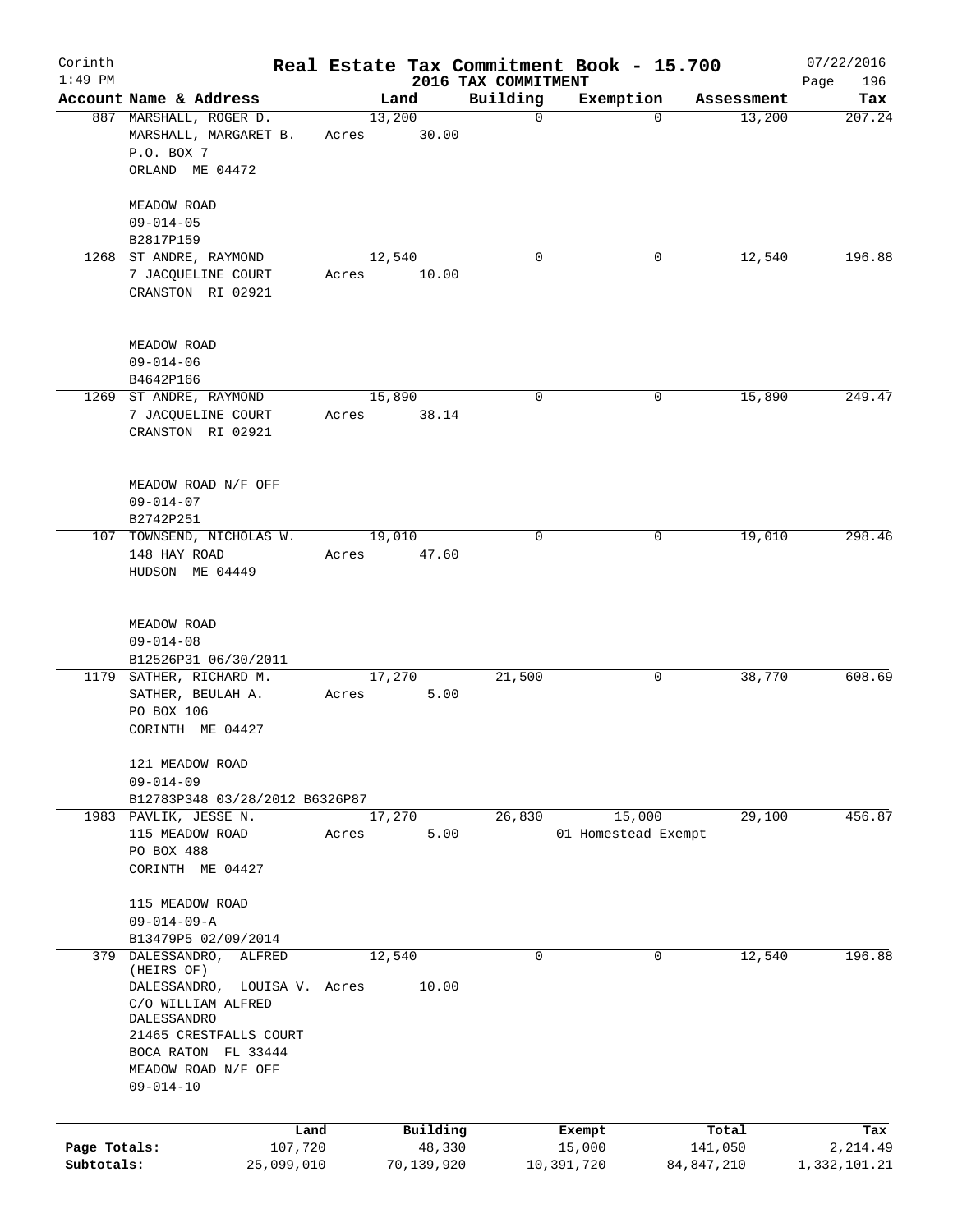| Corinth      |                                                               |        |                |                     | Real Estate Tax Commitment Book - 15.700 |                      | 07/22/2016      |
|--------------|---------------------------------------------------------------|--------|----------------|---------------------|------------------------------------------|----------------------|-----------------|
| $1:49$ PM    | Account Name & Address                                        |        |                | 2016 TAX COMMITMENT |                                          |                      | 197<br>Page     |
|              | 314 PHELPS, JASON T.                                          |        | Land<br>20,600 | Building<br>64,250  | Exemption<br>0                           | Assessment<br>84,850 | Tax<br>1,332.15 |
|              | GOLBA, DOLORES A.<br>19 PEMBROKE STREET                       | Acres  | 8.36           |                     |                                          |                      |                 |
|              | SPRINGFIELD ME 01104                                          |        |                |                     |                                          |                      |                 |
|              | 93 MEADOW ROAD<br>$09 - 014 - 11$                             |        |                |                     |                                          |                      |                 |
|              | B12452P51 04/18/2011                                          |        |                |                     |                                          |                      |                 |
|              | 1747 RAMSAY, KIRK                                             |        | 25,410         | 0                   | 0                                        | 25,410               | 398.94          |
|              | RAMSAY, LAURA<br>28 MAIN ROAD<br>BRADLEY ME 04411             | Acres  | 23.00          |                     |                                          |                      |                 |
|              |                                                               |        |                |                     |                                          |                      |                 |
|              | 159 MEADOW ROAD<br>$09 - 014 - A$                             |        |                |                     |                                          |                      |                 |
|              | B11269P263 01/18/2008                                         |        |                |                     |                                          |                      |                 |
|              | 572 KROEMER, JENNIFER L.<br>KROEMER, LYNETTE<br>240 TATE ROAD | Acres  | 31,460<br>2.00 | 53,480              | 15,000<br>01 Homestead Exempt            | 69,940               | 1,098.06        |
|              | CORINTH ME 04427                                              |        |                |                     |                                          |                      |                 |
|              |                                                               |        |                |                     |                                          |                      |                 |
|              | 240 TATE ROAD<br>$09 - 015$                                   |        |                |                     |                                          |                      |                 |
|              | B7380P303                                                     |        |                |                     |                                          |                      |                 |
|              | 2030 KROEMER, LYNETTE                                         |        | 0              | 23,220              | 15,000                                   | 8,220                | 129.05          |
|              | 240 TATE RD<br>CORINTH ME 04427-3259                          |        |                |                     | 01 Homestead Exempt                      |                      |                 |
|              |                                                               |        |                |                     |                                          |                      |                 |
|              | 15 MEADOW ROAD                                                |        |                |                     |                                          |                      |                 |
|              | $09 - 015 - 01H$                                              |        |                |                     |                                          |                      |                 |
|              | 1315 BRIA, CHARLES JR.                                        |        | 2,630          | 0                   | 0                                        | 2,630                | 41.29           |
|              | 93 WILLEY RD                                                  | Acres  | 0.40           |                     |                                          |                      |                 |
|              | SANDBORNVILLE NH 03872                                        |        |                |                     |                                          |                      |                 |
|              | MEADOW ROAD                                                   |        |                |                     |                                          |                      |                 |
|              | $09 - 016$                                                    |        |                |                     |                                          |                      |                 |
|              | B9021P114<br>242 DELEAR, NICHOLAS J.                          |        | 17,270         | 6,540               | 0                                        | 23,810               | 373.82          |
|              | 123 HILLSIDE RD                                               | Acres  | 5.00           |                     |                                          |                      |                 |
|              | HIGHLAND LAKES NJ                                             |        |                |                     |                                          |                      |                 |
|              | 07422                                                         |        |                |                     |                                          |                      |                 |
|              | MEADOW ROAD N/F OFF                                           |        |                |                     |                                          |                      |                 |
|              | $09 - 018$                                                    |        |                |                     |                                          |                      |                 |
|              | B8185P274                                                     |        |                |                     |                                          |                      |                 |
|              | 780 JONES, WILLIAM C.                                         | 16,270 |                | 0                   | 0                                        | 16,270               | 255.44          |
|              | JONES, DEANNA J.<br>56 COAKLEY STREET                         | Acres  | 10.10          |                     |                                          |                      |                 |
|              | ISELIN NJ 08830                                               |        |                |                     |                                          |                      |                 |
|              |                                                               |        |                |                     |                                          |                      |                 |
|              | MEADOW ROAD<br>$09 - 019 - 01$                                |        |                |                     |                                          |                      |                 |
|              | B6253P99                                                      |        |                |                     |                                          |                      |                 |
|              |                                                               |        |                |                     |                                          |                      |                 |
|              | Land                                                          |        | Building       |                     | Exempt                                   | Total                | Tax             |
| Page Totals: | 113,640                                                       |        | 147,490        |                     | 30,000                                   | 231,130              | 3,628.75        |
| Subtotals:   | 25, 212, 650                                                  |        | 70,287,410     |                     | 10,421,720                               | 85,078,340           | 1,335,729.96    |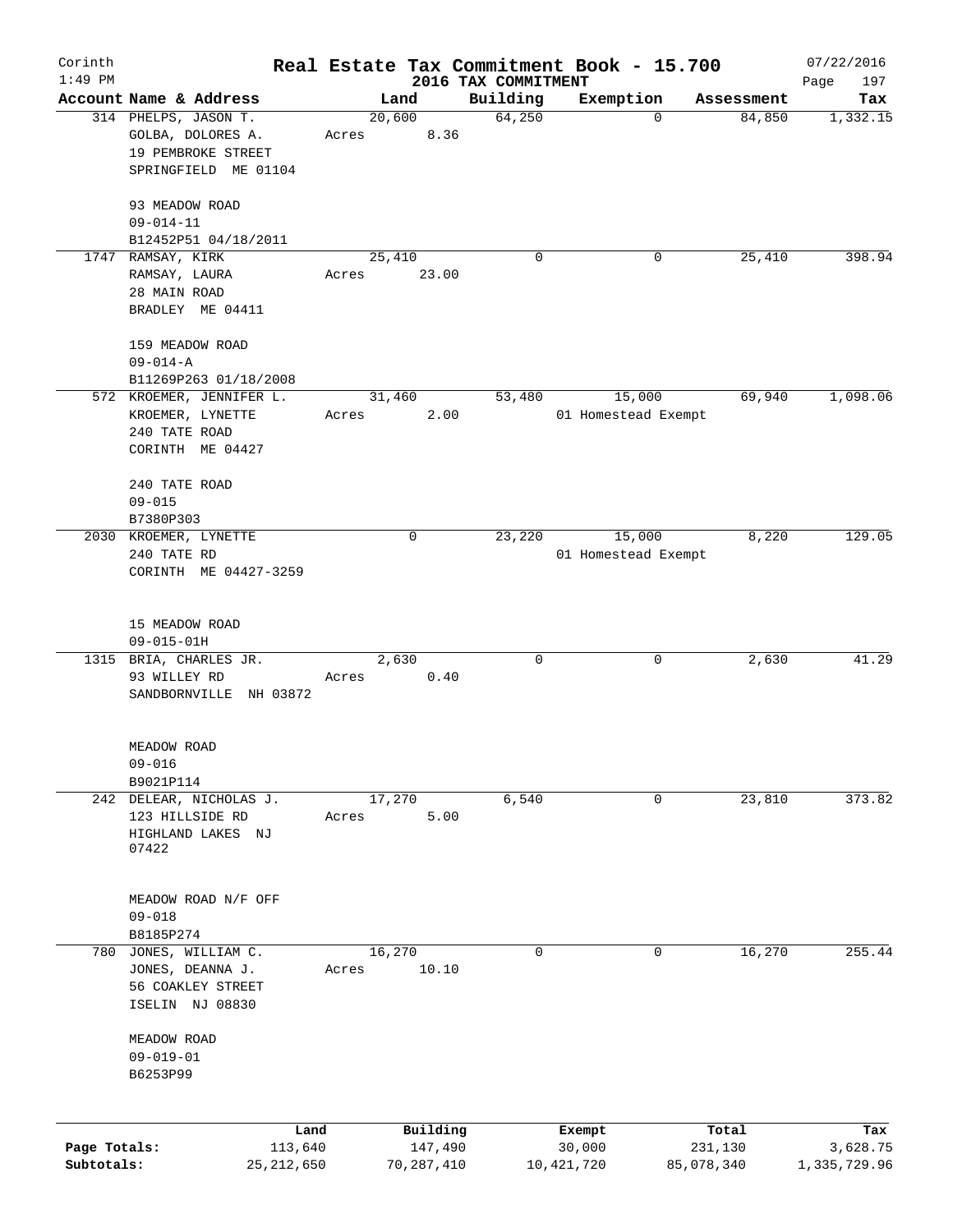| Corinth<br>$1:49$ PM |                                                                                                                      |                 |             | 2016 TAX COMMITMENT | Real Estate Tax Commitment Book - 15.700 |            | 07/22/2016<br>Page<br>198 |
|----------------------|----------------------------------------------------------------------------------------------------------------------|-----------------|-------------|---------------------|------------------------------------------|------------|---------------------------|
|                      | Account Name & Address                                                                                               |                 | Land        | Building            | Exemption                                | Assessment | Tax                       |
|                      | 1177 NIGHTINGALE, ROGER P.<br>PR. NIGHTINGALE,<br>KATHLEEN A.<br>PO BOX 25812<br>WASHINGTON DC 20027                 | 22,420<br>Acres | 10.20       | $\Omega$            | $\Omega$                                 | 22,420     | 351.99                    |
|                      | 84 MEADOW ROAD<br>$09 - 019 - 02$<br>B13058P197 01/04/2013                                                           |                 |             |                     |                                          |            |                           |
|                      | 102 BELL, MICHAEL<br>P.O. BOX 227<br>CORINTH ME 04427                                                                |                 | $\mathbf 0$ | 24,280              | 15,000<br>01 Homestead Exempt            | 9,280      | 145.70                    |
|                      | 84 MEADOW ROAD<br>$09 - 019 - 02H$                                                                                   |                 |             |                     |                                          |            |                           |
|                      | 794 MARTIN, BENJAMIN M.<br>110 MEDOW ROAD<br>CORINTH ME 04427                                                        | 23,110<br>Acres | 10.90       | 79,800              | 15,000<br>01 Homestead Exempt            | 87,910     | 1,380.19                  |
|                      | 110 MEADOW ROAD<br>$09 - 019 - 03$<br>B13630P274 08/28/2014                                                          |                 |             |                     |                                          |            |                           |
|                      | 662 HADFIELD, RUSSELL L. &<br>GAYLE<br>HADFIELD, RUSSELL L. II<br>& RACHEL<br>196 HILLARD AVENUE<br>WARWICK RI 02886 | 19,310<br>Acres | 11.90       | 27,200              | 0                                        | 46,510     | 730.21                    |
|                      | 132 MEADOW ROAD<br>$09 - 019 - 04$<br>B4124P86                                                                       |                 |             |                     |                                          |            |                           |
|                      | 663 HADFIELD, RUSSELL L. &<br>GAYLE<br>HADFIELD, RUSSELL L. II<br>& RACHEL<br>196 HILLARD AVENUE<br>WARWICK RI 02886 | 16,270<br>Acres | 10.10       | 0                   | 0                                        | 16,270     | 255.44                    |
|                      | TATE ROAD N/F OFF<br>$09 - 019 - 05$<br>B4124P86                                                                     |                 |             |                     |                                          |            |                           |
|                      | 408 PATTERSON, EDWARD H.<br>PATTERSON, SHARON W.<br>270 BRUCE HILL ROAD<br>CUMBERLAND CENTER ME<br>04021             | 12,270<br>Acres | 11.20       | 14,300              | 0                                        | 26,570     | 417.15                    |
|                      | MEADOW ROAD N/F OFF<br>$09 - 019 - 06$<br>B9663P145                                                                  |                 |             |                     |                                          |            |                           |

|              | Land       | Building   | Exempt     | Total        | Tax          |
|--------------|------------|------------|------------|--------------|--------------|
| Page Totals: | 93,380     | 145,580    | 30,000     | 208,960      | 3,280.68     |
| Subtotals:   | 25,306,030 | 70,432,990 | 10,451,720 | 85, 287, 300 | 1,339,010.64 |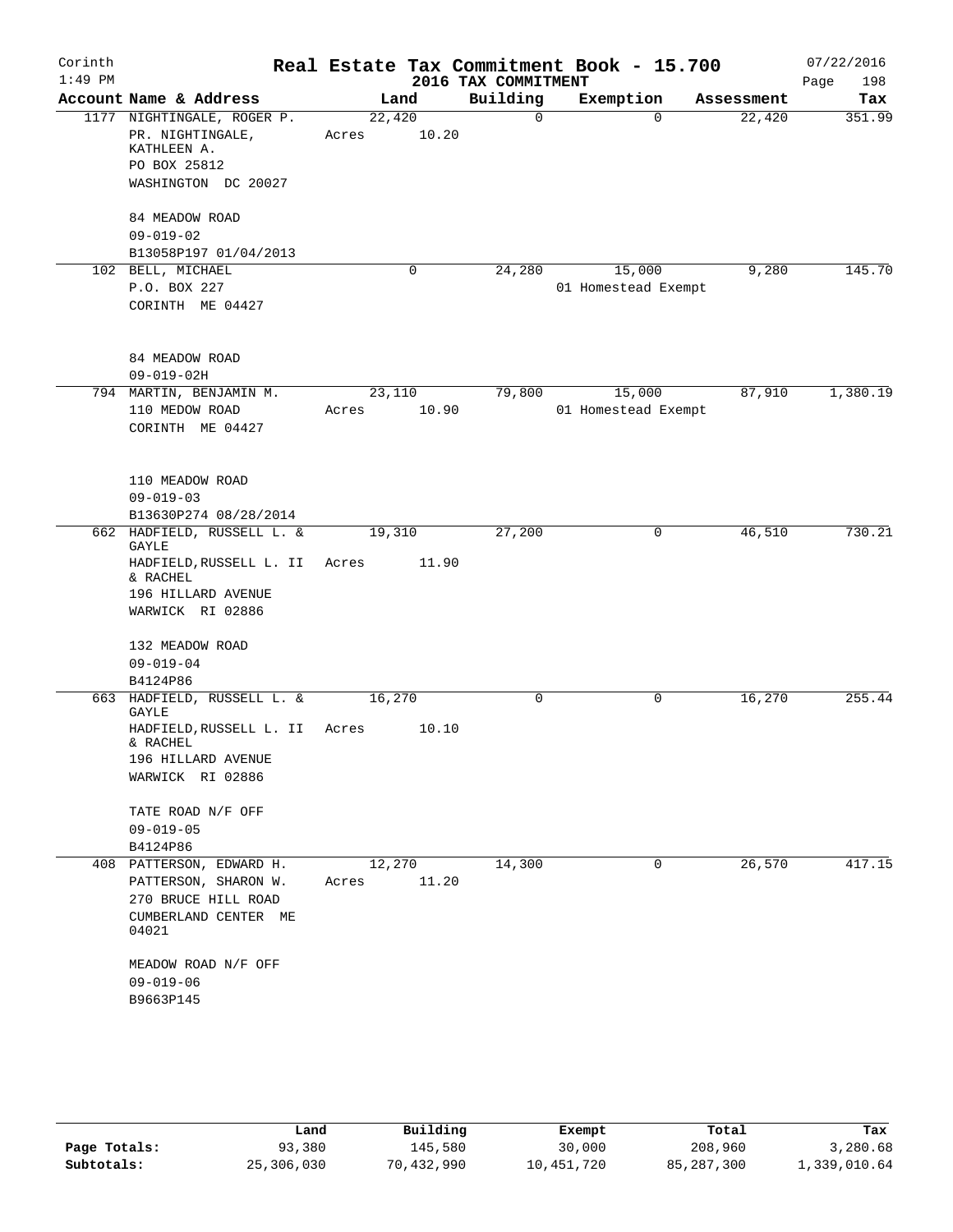| Corinth                    |                                                                                |                 |                       |                                 | Real Estate Tax Commitment Book - 15.700 |                                     | 07/22/2016               |
|----------------------------|--------------------------------------------------------------------------------|-----------------|-----------------------|---------------------------------|------------------------------------------|-------------------------------------|--------------------------|
| $1:49$ PM                  | Account Name & Address                                                         |                 | Land                  | 2016 TAX COMMITMENT<br>Building | Exemption                                |                                     | 199<br>Page<br>Tax       |
|                            | 19 ODOWD, TAMRA M.<br>SKINNER, DOROTHY A.<br>351 HANOVER ST #8                 | 20,050<br>Acres | 10.50                 | 8,500                           |                                          | Assessment<br>28,550<br>$\mathbf 0$ | 448.23                   |
|                            | MANCHESTER NH 03104                                                            |                 |                       |                                 |                                          |                                     |                          |
|                            | 351 MEADOW ROAD N/F OFF<br>$09 - 019 - 07$<br>B7359P98                         |                 |                       |                                 |                                          |                                     |                          |
|                            | 152 BODWELL, CHARLES M.                                                        | 12,640          |                       | $\Omega$                        |                                          | 12,640<br>0                         | 198.45                   |
|                            | LEIGHTON, SARAH<br>PO BOX 922<br>NAPLES ME 04055                               | Acres           | 10.10                 |                                 |                                          |                                     |                          |
|                            |                                                                                |                 |                       |                                 |                                          |                                     |                          |
|                            | MEADOW ROAD N/F OFF<br>$09 - 019 - 08$                                         |                 |                       |                                 |                                          |                                     |                          |
|                            | B4246P12                                                                       |                 |                       |                                 |                                          |                                     |                          |
|                            | 59 BALZANO, MICHAEL<br>29 BANCROFT STREET<br>PORTLAND ME 04102                 | 13,640<br>Acres | 12.60                 | 17,970                          |                                          | 31,610<br>0                         | 496.28                   |
|                            | 333 MEADOW ROAD<br>$09 - 019 - 09$                                             |                 |                       |                                 |                                          |                                     |                          |
|                            | B4354P143                                                                      |                 |                       |                                 |                                          |                                     |                          |
|                            | 1481 SPENCER, SARAH C.<br>PO BOX 734<br>ANCHOR POINT AK 99556                  | 14,300<br>Acres | 2.00                  | 40,560                          |                                          | 54,860<br>0                         | 861.30                   |
|                            | 154 MEADOW ROAD<br>$09 - 019 - A$<br>B8804P311                                 |                 |                       |                                 |                                          |                                     |                          |
|                            | 982 MUTH, WILLIAM J.                                                           | 19,940          |                       | 88,560                          | 15,000                                   | 93,500                              | 1,467.95                 |
|                            | 224 TATE ROAD<br>CORINTH ME 04427                                              | Acres           | 5.54                  |                                 | 01 Homestead Exempt                      |                                     |                          |
|                            | 224 TATE ROAD<br>$09 - 020$<br>B5070P299                                       |                 |                       |                                 |                                          |                                     |                          |
| 507                        | EASLER, DAVID J.                                                               | 23,190          |                       | 0                               |                                          | 23,190<br>0                         | 364.08                   |
|                            | 212 TATE ROAD<br>CORINTH ME 04427                                              | Acres           | 40.00                 |                                 |                                          |                                     |                          |
|                            | TATE ROAD<br>$09 - 020 - A$                                                    |                 |                       |                                 |                                          |                                     |                          |
|                            | B4203P299                                                                      |                 |                       |                                 |                                          |                                     |                          |
| 411                        | CADIEUX, PHILIP J.<br>CADIEUX, MELISSA I.<br>176 TATE ROAD<br>CORINTH ME 04427 | 26,170<br>Acres | 10.00                 | 139,970                         |                                          | 166,140<br>0                        | 2,608.40                 |
|                            | 176 TATE ROAD<br>$09 - 020 - B$                                                |                 |                       |                                 |                                          |                                     |                          |
|                            | B11441P134 06/20/2008                                                          |                 |                       |                                 |                                          |                                     |                          |
|                            |                                                                                |                 |                       |                                 |                                          |                                     |                          |
|                            | Land                                                                           |                 | Building              |                                 | Exempt                                   | Total                               | Tax                      |
| Page Totals:<br>Subtotals: | 129,930<br>25,435,960                                                          |                 | 295,560<br>70,728,550 |                                 | 15,000<br>10,466,720                     | 410,490<br>85,697,790               | 6,444.69<br>1,345,455.33 |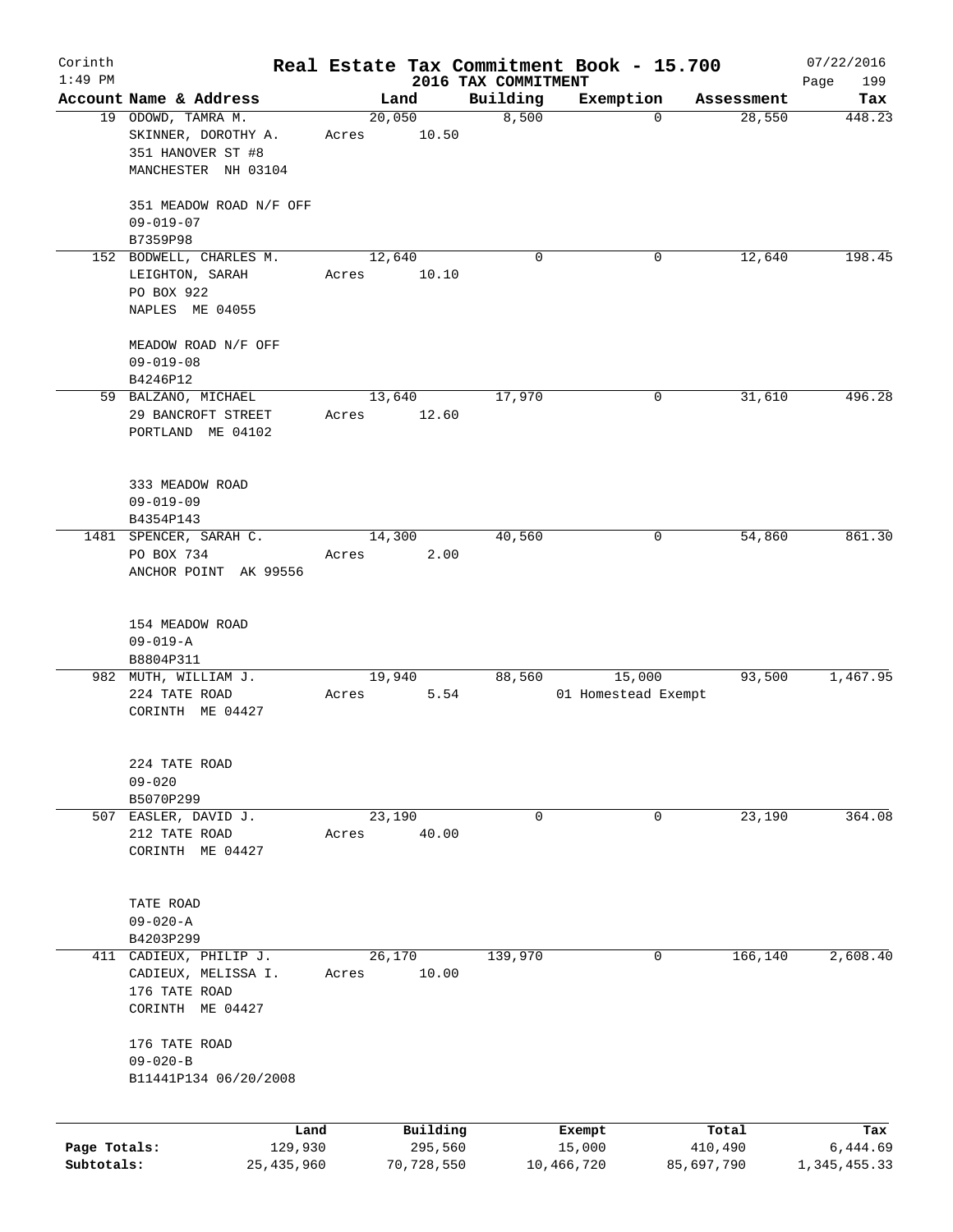| Corinth      |                                           |       |            |                                 | Real Estate Tax Commitment Book - 15.700 |            | 07/22/2016         |
|--------------|-------------------------------------------|-------|------------|---------------------------------|------------------------------------------|------------|--------------------|
| $1:49$ PM    | Account Name & Address                    |       | Land       | 2016 TAX COMMITMENT<br>Building | Exemption                                | Assessment | 200<br>Page<br>Tax |
|              | 506 EASLER, DAVID J.                      |       | 21,530     | 66,070                          | 15,000                                   | 72,600     | 1,139.82           |
|              | EASLER, ROXANNE                           | Acres | 6.00       |                                 | 01 Homestead Exempt                      |            |                    |
|              | 212 TATE ROAD                             |       |            |                                 |                                          |            |                    |
|              | CORINTH ME 04427                          |       |            |                                 |                                          |            |                    |
|              |                                           |       |            |                                 |                                          |            |                    |
|              | 212 TATE ROAD                             |       |            |                                 |                                          |            |                    |
|              | $09 - 020 - C$<br>B3476P326               |       |            |                                 |                                          |            |                    |
|              | 115 BERRY, EDWIN J.                       |       | 14,230     | $\mathbf 0$                     | 0                                        | 14,230     | 223.41             |
|              | BERRY, MARGARET A.                        | Acres | 4.92       |                                 |                                          |            |                    |
|              | 971 HUDSON HILL ROAD                      |       |            |                                 |                                          |            |                    |
|              | HUDSON ME 04449                           |       |            |                                 |                                          |            |                    |
|              |                                           |       |            |                                 |                                          |            |                    |
|              | TATE ROAD                                 |       |            |                                 |                                          |            |                    |
|              | $09 - 020 - D$                            |       |            |                                 |                                          |            |                    |
|              | B4473P132<br>1530 GATCOMB, CLARA          |       | 16,100     | 16,340                          | 15,000                                   | 17,440     | 273.81             |
|              | P. O. BOX 3                               | Acres | 2.50       |                                 | 01 Homestead Exempt                      |            |                    |
|              | KENDUSKEAG ME 04450                       |       |            |                                 |                                          |            |                    |
|              |                                           |       |            |                                 |                                          |            |                    |
|              |                                           |       |            |                                 |                                          |            |                    |
|              | 64 MEADOW ROAD                            |       |            |                                 |                                          |            |                    |
|              | $09 - 020 - E$                            |       |            |                                 |                                          |            |                    |
|              | B12704P343 01/13/2012 B7357P33            |       |            |                                 |                                          |            |                    |
|              | 1800 PHILBRICK, CHESTER O.                |       | 14,800     | 20,480                          | 15,000                                   | 20,280     | 318.40             |
|              | PO BOX 534                                | Acres | 2.50       |                                 | 01 Homestead Exempt                      |            |                    |
|              | CORINTH ME 04427                          |       |            |                                 |                                          |            |                    |
|              |                                           |       |            |                                 |                                          |            |                    |
|              | 70 MEADOW ROAD                            |       |            |                                 |                                          |            |                    |
|              | $09 - 020 - F$                            |       |            |                                 |                                          |            |                    |
|              | B13744P268 01/14/2015                     |       |            |                                 |                                          |            |                    |
|              | 681 MCGUIRE-BEAN, THOMAS E.<br>(Heirs of) |       | 27,970     | 60,260                          | 0                                        | 88,230     | 1,385.21           |
|              | 221 TATE ROAD                             | Acres | 18.00      |                                 |                                          |            |                    |
|              | CORINTH ME 04427                          |       |            |                                 |                                          |            |                    |
|              |                                           |       |            |                                 |                                          |            |                    |
|              |                                           |       |            |                                 |                                          |            |                    |
|              | 221 TATE ROAD                             |       |            |                                 |                                          |            |                    |
|              | $09 - 021$<br>B7497P29                    |       |            |                                 |                                          |            |                    |
|              | 1390 TOWNSEND, BRUCE H.                   |       | 32,650     | 155,050                         | 15,000                                   | 172,700    | 2,711.39           |
|              | TOWNSEND, DIANNE E.                       | Acres | 24.50      |                                 | 01 Homestead Exempt                      |            |                    |
|              | 207 TATE ROAD                             |       |            |                                 |                                          |            |                    |
|              | CORINTH ME 04427                          |       |            |                                 |                                          |            |                    |
|              |                                           |       |            |                                 |                                          |            |                    |
|              | 207 TATE ROAD<br>$09 - 022$               |       |            |                                 |                                          |            |                    |
|              | B3112P64                                  |       |            |                                 |                                          |            |                    |
|              | 380 D'AURIA, NORM LIVING                  |       | 28,510     | $\mathbf 0$                     | 0                                        | 28,510     | 447.61             |
|              | TRUST                                     |       |            |                                 |                                          |            |                    |
|              | 1314 CHATHAM LANE                         | Acres | 49.19      |                                 |                                          |            |                    |
|              | WOODSTOCK IL 60098                        |       |            |                                 |                                          |            |                    |
|              |                                           |       |            |                                 |                                          |            |                    |
|              | TATE ROAD                                 |       |            |                                 |                                          |            |                    |
|              | $09 - 022 - A$<br>B9188P151               |       |            |                                 |                                          |            |                    |
|              | Land                                      |       | Building   |                                 | Exempt                                   | Total      | Tax                |
| Page Totals: | 155,790                                   |       | 318,200    |                                 | 60,000                                   | 413,990    | 6,499.65           |
| Subtotals:   | 25,591,750                                |       | 71,046,750 |                                 | 10,526,720                               | 86,111,780 | 1,351,954.98       |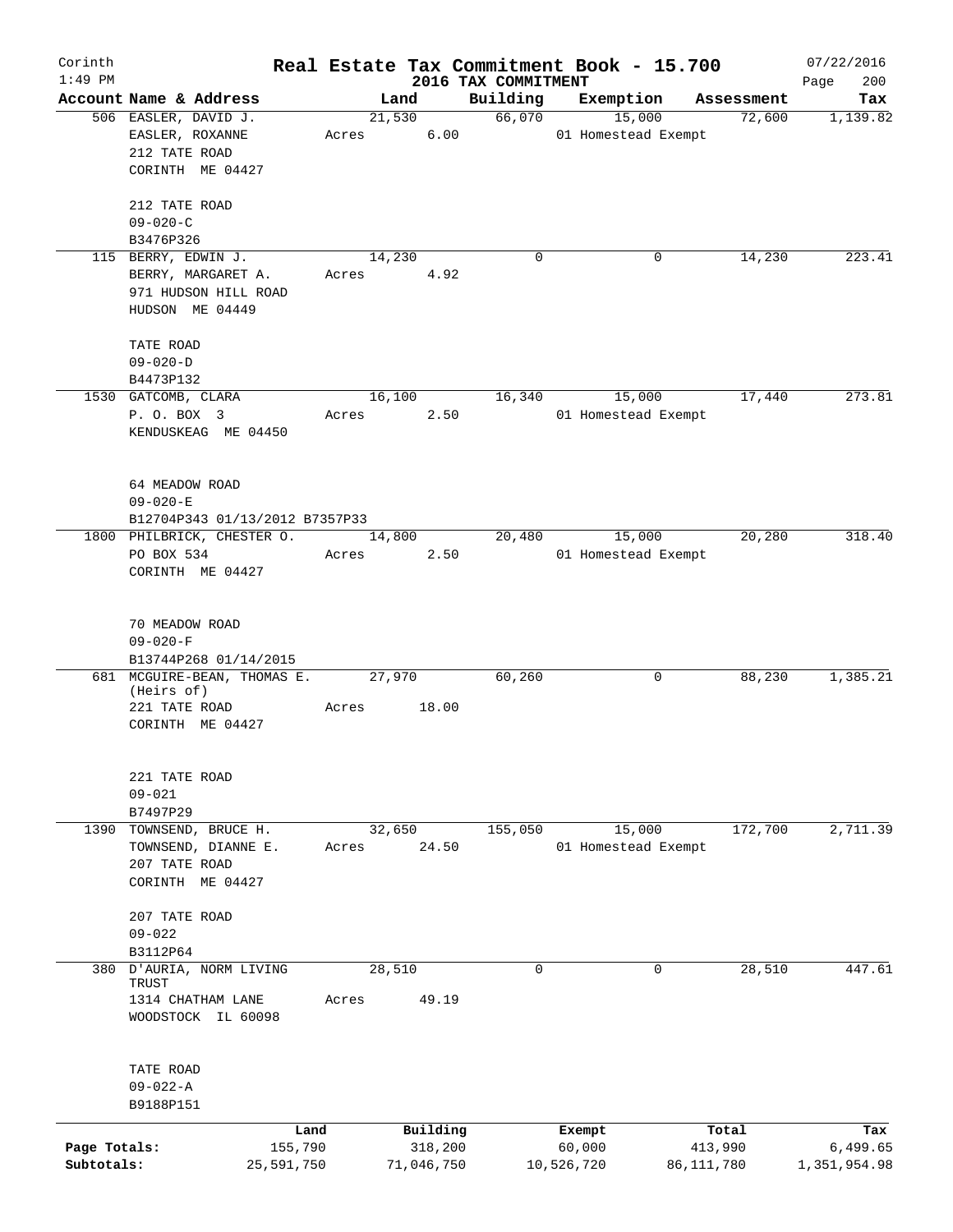| Corinth      |                                                                                                  |       |                     |                                 | Real Estate Tax Commitment Book - 15.700 |                  | 07/22/2016         |
|--------------|--------------------------------------------------------------------------------------------------|-------|---------------------|---------------------------------|------------------------------------------|------------------|--------------------|
| $1:49$ PM    | Account Name & Address                                                                           |       | Land                | 2016 TAX COMMITMENT<br>Building | Exemption                                | Assessment       | 201<br>Page<br>Tax |
|              | 598 CARUSO, CHRISTIAN D.<br>CARUSO, MICHELE L.<br>PO BOX 616<br>CORINTH ME 04427                 | Acres | 19,710<br>4.43      | 100,820                         | 15,000<br>01 Homestead Exempt            | 105,530          | 1,656.82           |
|              | 161 TATE ROAD<br>$09 - 022 - C$                                                                  |       |                     |                                 |                                          |                  |                    |
|              | B10594P131 08/18/2006<br>1572 JONES, FRED                                                        |       | 16,890              | 110,880                         | 15,000                                   | 112,770          | 1,770.49           |
|              | JONES, MELISSA B.<br>P.O. BOX 215<br>CORINTH ME 04427                                            | Acres | 2.00                |                                 | 01 Homestead Exempt                      |                  |                    |
|              | 153 TATE ROAD<br>$09 - 022 - D$                                                                  |       |                     |                                 |                                          |                  |                    |
|              | B7302P183                                                                                        |       |                     |                                 |                                          |                  |                    |
| 1209         | SKOLFIELD, BRENT B.<br>(HEIRS OF)<br>SKOLFIELD, KELLEY A.                                        | Acres | 21,320<br>5.82      | 0                               | 0                                        | 21,320           | 334.72             |
|              | C/O BENJAMIN A.<br>SKOLFIELD<br>56 THORNTON RD<br>BANGOR ME 04401<br>105 TATE ROAD<br>$09 - 023$ |       |                     |                                 |                                          |                  |                    |
|              | B13169P12 05/03/2013                                                                             |       |                     |                                 |                                          |                  |                    |
|              | 1864 HAMILTON, JAMIE<br>105 TATE ROAD<br>CORINTH ME 04427                                        |       | 0                   | 7,870                           | 7,870<br>01 Homestead Exempt             | 0                | 0.00               |
|              | 105 TATE ROAD<br>$09 - 023 - 01H$                                                                |       |                     |                                 |                                          |                  |                    |
|              | 2096 STEFANIK, RENEE D.<br>101 EXETER ROAD<br>CORINTH ME 04427                                   | Acres | 10,900<br>2.05      | 0                               | 0                                        | 10,900           | 171.13             |
|              | TATE ROAD<br>$09 - 023 - 02$<br>B14058P25 01/15/2016                                             |       |                     |                                 |                                          |                  |                    |
| 2097         | STEFANIK, RENEE D.                                                                               |       | 12,270              | 0                               | 0                                        | 12,270           | 192.64             |
|              | 101 EXETER ROAD<br>CORINTH ME 04427                                                              | Acres | 2.14                |                                 |                                          |                  |                    |
|              | TATE ROAD<br>$09 - 023 - 03$<br>B14058P25 01/15/2016                                             |       |                     |                                 |                                          |                  |                    |
|              | 1607 PRYGROCKI, PETER                                                                            |       | 26,730              | 127,520                         | 15,000                                   | 139,250          | 2,186.23           |
|              | PRYGROCKI, TRACY<br>149 TATE ROAD<br>CORINTH ME 04427                                            | Acres | 11.40               |                                 | 01 Homestead Exempt                      |                  |                    |
|              | 149 TATE ROAD<br>$09 - 023 - A$<br>B9582P350                                                     |       |                     |                                 |                                          |                  |                    |
|              |                                                                                                  |       |                     |                                 |                                          |                  |                    |
| Page Totals: | 107,820                                                                                          | Land  | Building<br>347,090 |                                 | Exempt<br>52,870                         | Total<br>402,040 | Tax<br>6,312.03    |
| Subtotals:   | 25,699,570                                                                                       |       | 71,393,840          |                                 | 10,579,590                               | 86, 513, 820     | 1,358,267.01       |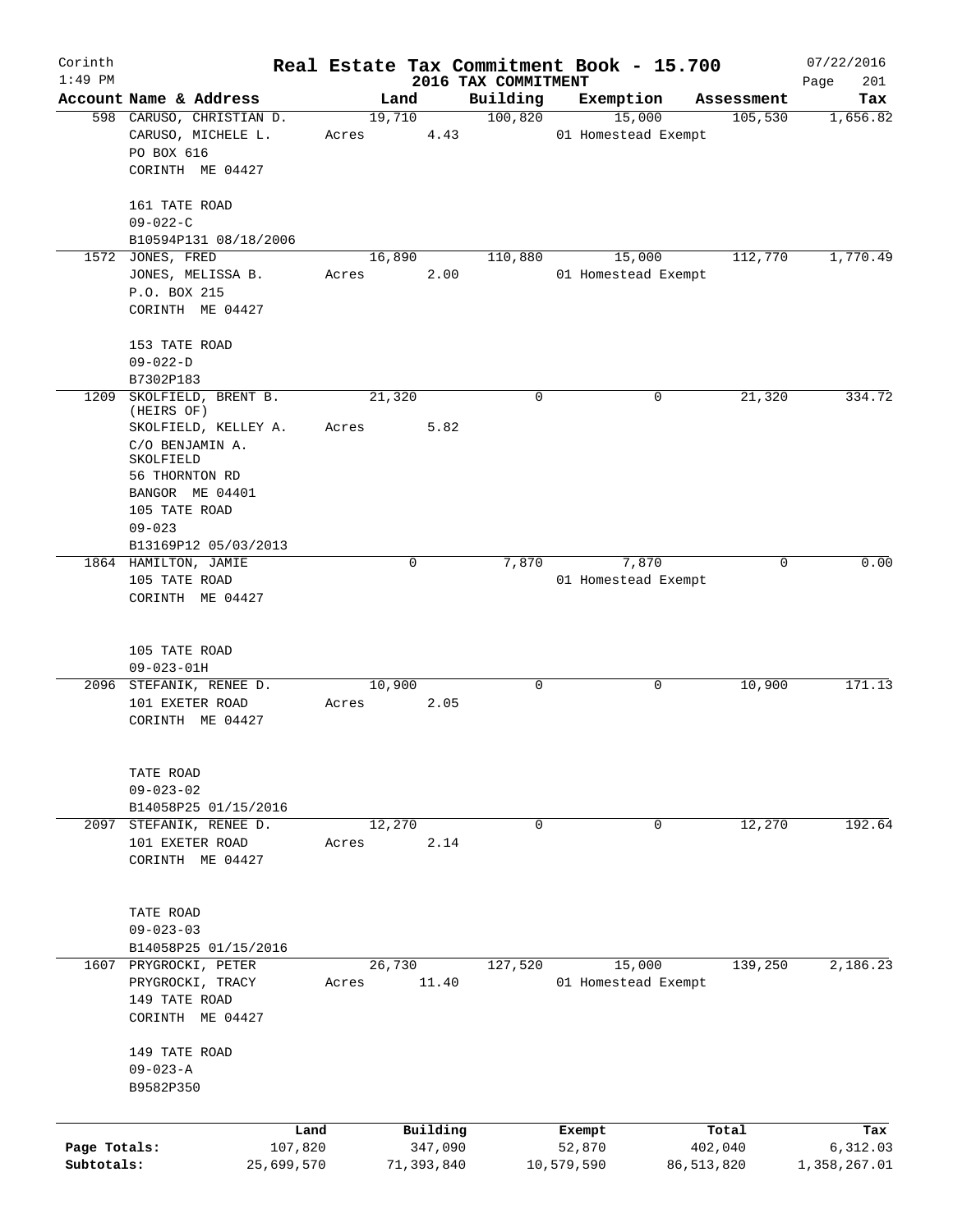| Corinth      |                                                                                          |                 |                     |                                 | Real Estate Tax Commitment Book - 15.700    |                  | 07/22/2016         |
|--------------|------------------------------------------------------------------------------------------|-----------------|---------------------|---------------------------------|---------------------------------------------|------------------|--------------------|
| $1:49$ PM    | Account Name & Address                                                                   |                 | Land                | 2016 TAX COMMITMENT<br>Building | Exemption                                   | Assessment       | 202<br>Page<br>Tax |
|              | 1977 BUCHANAN, SCOTT R.<br>2200 BRUSHWOOD ROAD<br>PIKE NH 03780                          | Acres           | 18,150<br>4.00      | $\mathbf 0$                     | $\mathbf 0$                                 | 18,150           | 284.96             |
|              | TATE ROAD<br>$09 - 023 - B$<br>B10635P60 09/21/2006<br>1821 JELLISON, STEVEN             |                 | 0                   | 15,560                          | 15,000                                      | 560              | 8.79               |
|              | 117 TATE ROAD<br>CORINTH ME 04427                                                        |                 |                     |                                 | 01 Homestead Exempt                         |                  |                    |
|              | 117 TATE ROAD<br>$09 - 023 - B - 02H$                                                    |                 |                     |                                 |                                             |                  |                    |
|              | 1387 RINKS, ADAM M.<br>PO BOX 134<br>CORINTH ME 04427                                    | Acres           | 21,870<br>6.29      | 45,840                          | 15,000<br>01 Homestead Exempt               | 52,710           | 827.55             |
|              | 160 TATE ROAD<br>$09 - 024$<br>B13021P171 10/26/2012                                     |                 |                     |                                 |                                             |                  |                    |
|              | 194 HASKINS, BRYANT<br>HASKINS, ROBIN C.<br>104 TATE ROAD<br>CORINTH ME 04427            | Acres           | 17,410<br>2.45      | 19,030                          | 15,000<br>01 Homestead Exempt               | 21,440           | 336.61             |
|              | 104 TATE ROAD<br>$09 - 024 - A$<br>B11616P326 12/19/2008                                 |                 |                     |                                 |                                             |                  |                    |
|              | 1232 CALDWELL, BENJAMIN W.<br>CALDWELL, PATRICIA M.<br>2480 UNION ST.<br>HERMON ME 04401 | Acres           | 16,120<br>125.00    | $\mathbf 0$                     | 0                                           | 16,120           | 253.08             |
|              | TATE ROAD N/F OFF<br>$09 - 024 - B$<br>B9685P331                                         |                 |                     |                                 |                                             |                  |                    |
|              | 1388 KING, STEPHEN G.<br>132 TATE ROAD<br>CORINTH ME 04427                               | Acres           | 26,230<br>10.05     | 128,020                         | 0                                           | 154,250          | 2,421.73           |
|              | 132 TATE ROAD<br>$09 - 024 - C$<br>B11918P183 09/18/2009                                 |                 |                     |                                 |                                             |                  |                    |
| 191          | BROWN, DAVID L.<br>120 TATE ROAD<br>CORINTH ME 04427                                     | Acres           | 16,720<br>1.85      | 28,430                          | 21,000<br>01 Homestead Exempt<br>22 Veteran | 24,150           | 379.16             |
|              | 120 TATE ROAD<br>$09 - 024 - D$<br>B9620P136 10/28/2004                                  |                 |                     |                                 |                                             |                  |                    |
| Page Totals: |                                                                                          | Land<br>116,500 | Building<br>236,880 |                                 | Exempt<br>66,000                            | Total<br>287,380 | Tax<br>4,511.88    |
| Subtotals:   | 25,816,070                                                                               |                 | 71,630,720          |                                 | 10,645,590                                  | 86,801,200       | 1,362,778.89       |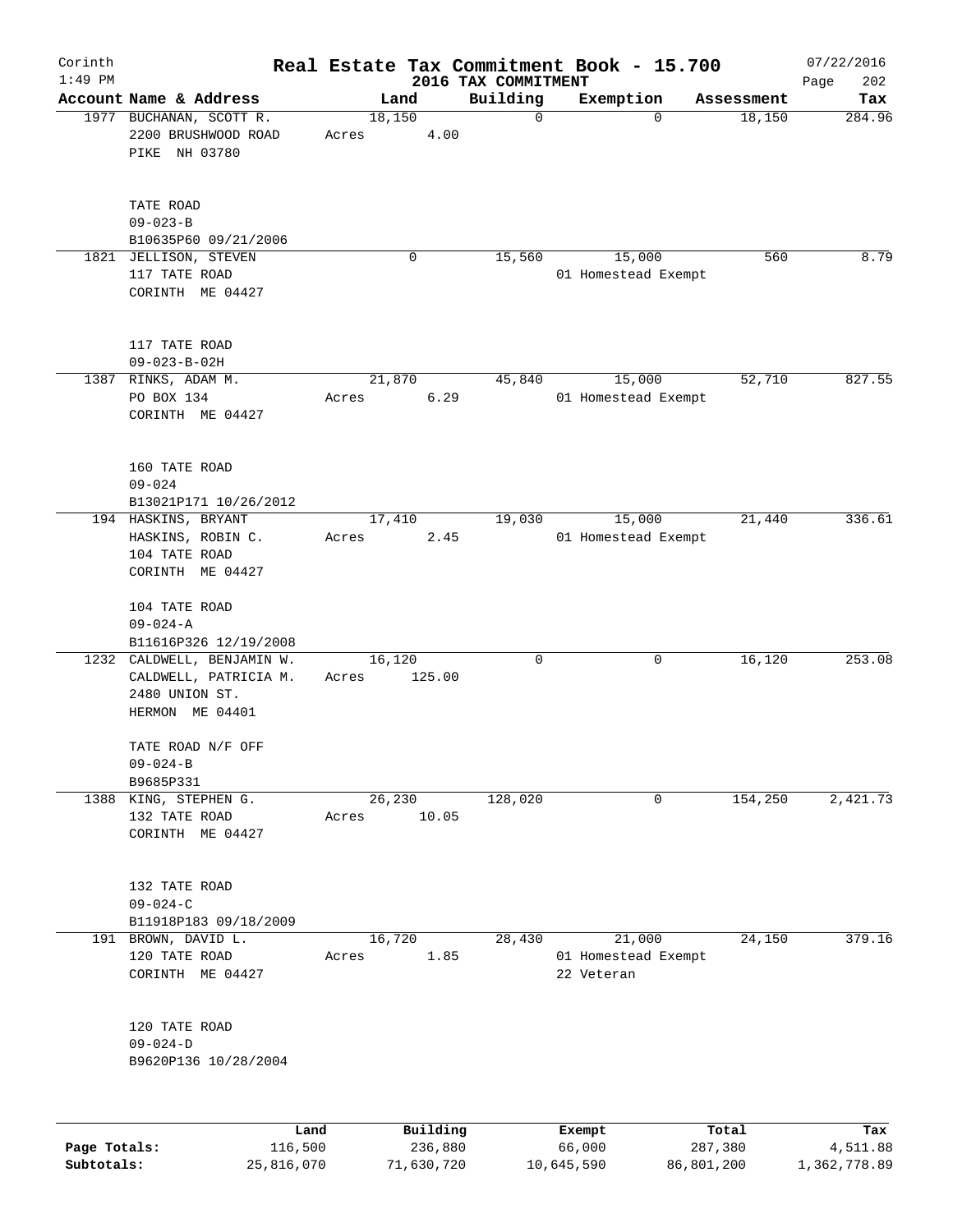| Corinth                    |                                                                                             |                 |                       |                     | Real Estate Tax Commitment Book - 15.700 |                         | 07/22/2016               |
|----------------------------|---------------------------------------------------------------------------------------------|-----------------|-----------------------|---------------------|------------------------------------------|-------------------------|--------------------------|
| $1:49$ PM                  |                                                                                             |                 |                       | 2016 TAX COMMITMENT |                                          |                         | 203<br>Page              |
|                            | Account Name & Address                                                                      | 17,410          | Land                  | Building<br>11,180  | Exemption<br>21,000                      | Assessment<br>7,590     | Tax<br>119.16            |
|                            | 1830 BROWN, PAUL<br>120 TATE ROAD<br>CORINTH ME 04427                                       | Acres           | 2.45                  |                     | 01 Homestead Exempt<br>22 Veteran        |                         |                          |
|                            | 112 TATE ROAD<br>$09 - 024 - E$<br>B9620P147                                                |                 |                       |                     |                                          |                         |                          |
|                            | 1889 FLETCHER, NANCY                                                                        | 18,430          |                       | 17,200              | 0                                        | 35,630                  | 559.39                   |
|                            | PO BOX 1762<br>PRESQUE ISLE ME 04769                                                        | Acres           | 3.33                  |                     |                                          |                         |                          |
|                            | 152 TATE ROAD<br>$09 - 024 - F$                                                             |                 |                       |                     |                                          |                         |                          |
|                            | B11271P42 01/11/2008 B9848P114 05/02/2005                                                   |                 |                       |                     |                                          |                         | 196.88                   |
|                            | 670 HAND, RALPH W.<br>GURSCHICK, WALTER A.<br>327 PINE STREET<br>BANGOR ME 04401            | 12,540<br>Acres | 10.00                 | 0                   | 0                                        | 12,540                  |                          |
|                            | HUDSON TOWN LINE N/F<br>OFF<br>$09 - 025$<br>B6288P169                                      |                 |                       |                     |                                          |                         |                          |
|                            | 1210 SLASOR, JEANNE L.<br>SLASOR, JACK L. (Heirs<br>of)                                     | 49,990<br>Acres | 58.16                 | 83,110              | 21,000<br>31 Vetrans Widow               | 112,100                 | 1,759.97                 |
|                            | P.O. BOX 352<br>CORINTH, ME 04427                                                           |                 |                       |                     | 01 Homestead Exempt                      |                         |                          |
|                            | 87 SOULE ROAD<br>$09 - 026$                                                                 |                 |                       |                     |                                          |                         |                          |
|                            | B9507P231                                                                                   |                 |                       |                     |                                          |                         |                          |
|                            | 192 BROWN III, HERBERT R.<br>BROWN JR, HERBERT<br>10 CHARLES HENRY WAY<br>SEABROOK NH 03874 | 26,370<br>Acres | 15.78                 | 25,430              | 0                                        | 51,800                  | 813.26                   |
|                            | 30 SOULE ROAD<br>$09 - 026 - A$                                                             |                 |                       |                     |                                          |                         |                          |
|                            | B3749P267                                                                                   |                 |                       |                     |                                          |                         |                          |
|                            | 836 CALDWELL, AMY R.<br>CALDWELL, ADAM W.<br>29 SOULE ROAD<br>CORINTH ME 04427              | 33,010<br>Acres | 25.00                 | 123,640             | 15,000<br>01 Homestead Exempt            | 141,650                 | 2,223.90                 |
|                            | 29 SOULE ROAD<br>$09 - 026 - B$                                                             |                 |                       |                     |                                          |                         |                          |
|                            | B7439P208                                                                                   |                 |                       |                     |                                          |                         |                          |
|                            | 552 PELLETIER, JOHN<br>74 TATE RD<br>CORINTH ME 04427                                       | 17,690<br>Acres | 4.06                  | 70,430              | 0                                        | 88,120                  | 1,383.48                 |
|                            | 74 TATE ROAD<br>$09 - 026 - B - 02$<br>B11455P239 07/03/2008                                |                 |                       |                     |                                          |                         |                          |
|                            | Land                                                                                        |                 | Building              |                     | Exempt                                   | Total                   | Tax                      |
| Page Totals:<br>Subtotals: | 175,440<br>25,991,510                                                                       |                 | 330,990<br>71,961,710 |                     | 57,000<br>10,702,590                     | 449,430<br>87, 250, 630 | 7,056.04<br>1,369,834.93 |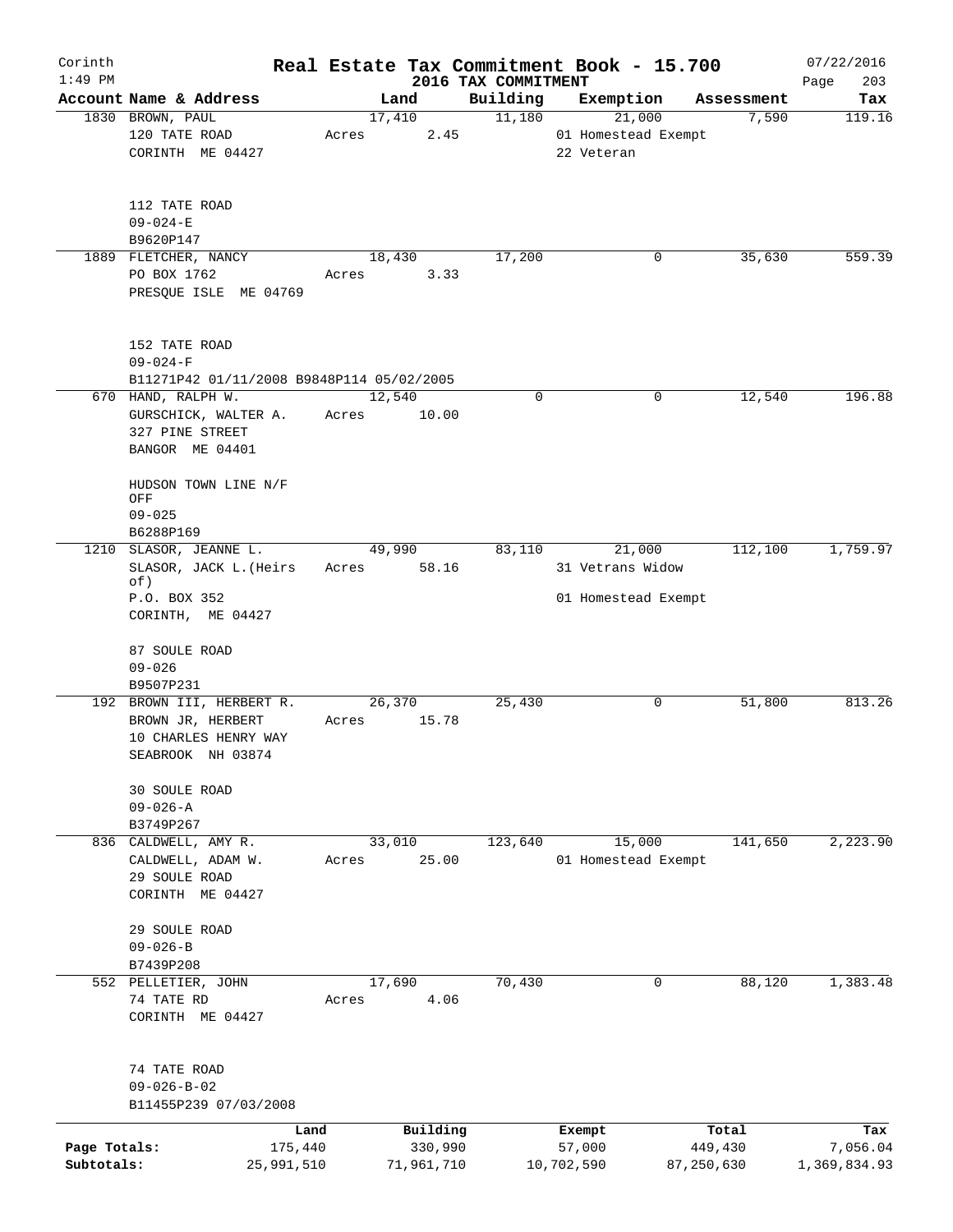| Corinth      |                                                       | Real Estate Tax Commitment Book - 15.700 |                     |                                |                  | 07/22/2016      |
|--------------|-------------------------------------------------------|------------------------------------------|---------------------|--------------------------------|------------------|-----------------|
| $1:49$ PM    |                                                       |                                          | 2016 TAX COMMITMENT |                                |                  | 204<br>Page     |
|              | Account Name & Address<br>555 OGILVIE, WILLIAM W. III | Land<br>$\frac{19,610}{2}$               | Building<br>67,440  | Exemption Assessment<br>15,000 | 72,050           | Tax<br>1,131.19 |
|              | OGILVIE, NATALIE J.<br>67 TATE ROAD                   | Acres 8.00                               |                     | 01 Homestead Exempt            |                  |                 |
|              | CORINTH ME 04427                                      |                                          |                     |                                |                  |                 |
|              | 67 TATE ROAD                                          |                                          |                     |                                |                  |                 |
|              | $09 - 027$<br>B8485P161                               |                                          |                     |                                |                  |                 |
|              | 591 GARY JR, EARL                                     | 60,080                                   | 30,290              | 15,000                         | 75,370           | 1,183.31        |
|              | 80 GARY SETTLEMENT RD<br>CORINTH ME 04427             | Acres 87.74                              |                     | 01 Homestead Exempt            |                  |                 |
|              | 80 GARY SETTLEMENT ROAD<br>$09 - 028$                 |                                          |                     |                                |                  |                 |
|              | B13709P89 11/25/2014 B12387P291 01/25/2011            |                                          |                     |                                |                  |                 |
|              | 405 DEMERCHANT, LEO M.                                | 19,150                                   | 72,230              | 15,000                         | 76,380           | 1,199.17        |
|              | (HEIRS OF)<br>DEMERCHANT, BARBARA L. Acres 3.95       |                                          |                     | 01 Homestead Exempt            |                  |                 |
|              | 30 TATE ROAD                                          |                                          |                     |                                |                  |                 |
|              | CORINTH ME 04427                                      |                                          |                     |                                |                  |                 |
|              | <b>30 TATE ROAD</b>                                   |                                          |                     |                                |                  |                 |
|              | $09 - 028 - A$                                        |                                          |                     |                                |                  |                 |
|              | B4167P109                                             |                                          |                     |                                |                  |                 |
|              | 918 MCLAUGHLIN, STEPHEN J. 17,300                     |                                          |                     | 13,400 15,000                  | 15,700           | 246.49          |
|              | 6 TATE ROAD<br>CORINTH ME 04427                       | 2.35<br>Acres                            |                     | 01 Homestead Exempt            |                  |                 |
|              |                                                       |                                          |                     |                                |                  |                 |
|              | 6 TATE ROAD                                           |                                          |                     |                                |                  |                 |
|              | $09 - 028 - B$                                        |                                          |                     |                                |                  |                 |
|              | B5395P138                                             |                                          |                     |                                |                  |                 |
|              | 1147 LASSELL, DAVID E.                                | 16,310                                   | 23,790              | 15,000                         | 25,100           | 394.07          |
|              | LASSELL, ADA E.<br>16 TATE ROAD                       | Acres 1.50                               |                     | 01 Homestead Exempt            |                  |                 |
|              | CORINTH, ME 04427                                     |                                          |                     |                                |                  |                 |
|              | 16 TATE ROAD                                          |                                          |                     |                                |                  |                 |
|              | $09 - 028 - C$                                        |                                          |                     |                                |                  |                 |
|              | B6844P197                                             |                                          |                     |                                |                  |                 |
|              | 1144 NEAL, ROBERT                                     | 18,420                                   | 92,270              | 15,000                         | 95,690           | 1,502.33        |
|              | NEAL, LEE ANN<br>42 TATE ROAD                         | 3.32<br>Acres                            |                     | 01 Homestead Exempt            |                  |                 |
|              | CORINTH ME 04427                                      |                                          |                     |                                |                  |                 |
|              | 42 TATE ROAD                                          |                                          |                     |                                |                  |                 |
|              | $09 - 028 - D$                                        |                                          |                     |                                |                  |                 |
|              | B8307P294                                             |                                          |                     |                                |                  |                 |
| 899          | MCDOUGALL, TINA                                       | 15,950                                   | 86,100              | 15,000                         | 87,050           | 1,366.69        |
|              | MCDOUGALL, STEPHEN<br>32 TATE ROAD                    | 1.19<br>Acres                            |                     | 01 Homestead Exempt            |                  |                 |
|              | CORINTH ME 04427                                      |                                          |                     |                                |                  |                 |
|              | 32 TATE ROAD                                          |                                          |                     |                                |                  |                 |
|              | $09 - 028 - E$                                        |                                          |                     |                                |                  |                 |
|              |                                                       |                                          |                     |                                |                  |                 |
| Page Totals: | Land<br>166,820                                       | Building<br>385,520                      |                     | Exempt<br>105,000              | Total<br>447,340 | Tax<br>7,023.25 |
| Subtotals:   | 26, 158, 330                                          | 72, 347, 230                             |                     | 10,807,590<br>87,697,970       |                  | 1,376,858.18    |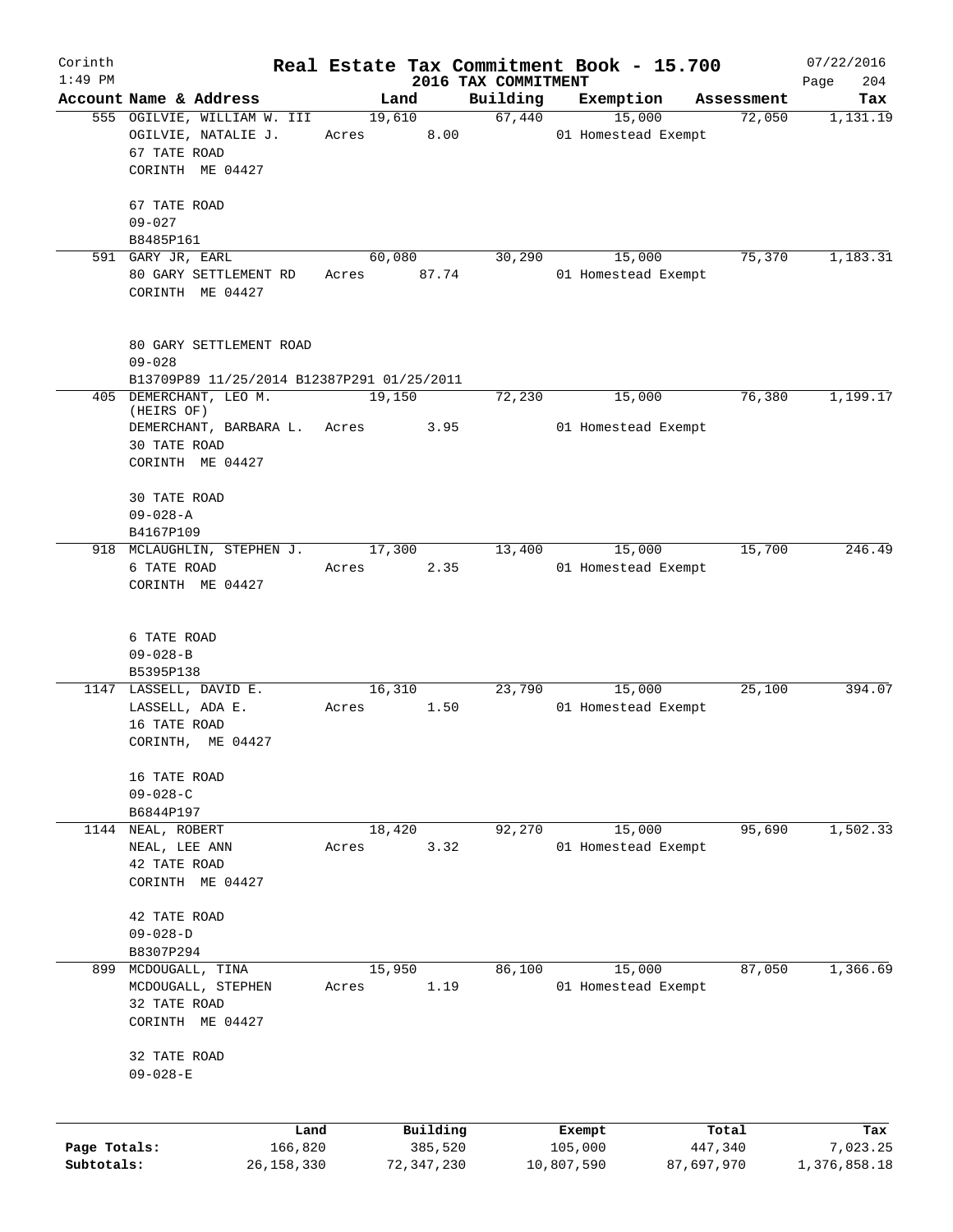| Corinth<br>$1:49$ PM |                                                                                      |                 |                     |                                 | Real Estate Tax Commitment Book - 15.700    |                  | 07/22/2016         |
|----------------------|--------------------------------------------------------------------------------------|-----------------|---------------------|---------------------------------|---------------------------------------------|------------------|--------------------|
|                      | Account Name & Address                                                               | Land            |                     | 2016 TAX COMMITMENT<br>Building | Exemption                                   | Assessment       | 205<br>Page<br>Tax |
|                      | 1876 GARY III, EARL<br>80 GARY SETTLEMENT ROAD<br>CORINTH ME 04427                   | 0               |                     | 34,530                          | 15,000<br>01 Homestead Exempt               | 19,530           | 306.62             |
|                      | 35 GARY SETTLEMENT ROAD<br>$09 - 028 - H$                                            |                 |                     |                                 |                                             |                  |                    |
|                      | 31 ANDREWS, ERNEST E.<br>ANDREWS, BEVERLEY J.<br>561 HUDSON ROAD<br>CORINTH ME 04427 | 16,160<br>Acres | 2.28                | 0                               |                                             | 16,160<br>0      | 253.71             |
|                      | 557 HUDSON ROAD<br>$09 - 029$<br>B4921P176                                           |                 |                     |                                 |                                             |                  |                    |
|                      | 52 COHEN, ANDREW B.<br>COHEN, HEIDI G.<br>539 HUDSON RD<br>CORINTH ME 04427          | 22,460<br>Acres | 6.80                | 80,520                          | 15,000<br>01 Homestead Exempt               | 87,980           | 1,381.29           |
|                      | 539 HUDSON ROAD<br>$09 - 029 - A$<br>B11393P136 05/13/2008                           |                 |                     |                                 |                                             |                  |                    |
|                      | 32 ANDREWS, ERNEST E.<br>ANDREWS, BEVERLEY J.<br>561 HUDSON ROAD<br>CORINTH ME 04427 | 26,270<br>Acres | 11.00               | 12,800                          | 21,000<br>22 Veteran<br>01 Homestead Exempt | 18,070           | 283.70             |
|                      | 561 HUDSON ROAD<br>$09 - 029 - B$<br>B4292P93                                        |                 |                     |                                 |                                             |                  |                    |
| 1219                 | LOWDEN, BRUCE A.<br>LOWDEN, JOLAYNE M.<br>525 HUDSON ROAD<br>CORINTH ME 04427        | 16,530<br>Acres | 1.69                | 39,240                          | 15,000<br>01 Homestead Exempt               | 40,770           | 640.09             |
|                      | 525 HUDSON ROAD<br>$09 - 029 - C$                                                    |                 |                     |                                 |                                             |                  |                    |
|                      | B9949P39 06/28/2005<br>1220 SMITH, HOPE<br>190 CALL RD<br>MILFORD ME 04461           | 10,280<br>Acres | 9.51                | $\mathbf 0$                     |                                             | 10,280<br>0      | 161.40             |
|                      | HUDSON ROAD N/F OFF<br>$09 - 029 - D$<br>B6828P200                                   |                 |                     |                                 |                                             |                  |                    |
| 767                  | WALTZ, DAVID C.<br>34 GRIFFIN ROAD<br>LEVANT ME 04456-4506                           | 20,150<br>Acres | 4.81                | 39,240                          |                                             | 59,390<br>0      | 932.42             |
|                      | 521 HUDSON ROAD<br>$09 - 030$<br>B13265P173 07/08/2013                               |                 |                     |                                 |                                             |                  |                    |
| Page Totals:         | Land<br>111,850                                                                      |                 | Building<br>206,330 |                                 | Exempt<br>66,000                            | Total<br>252,180 | Tax<br>3,959.23    |

**Subtotals:** 26,270,180 72,553,560 10,873,590 87,950,150 1,380,817.41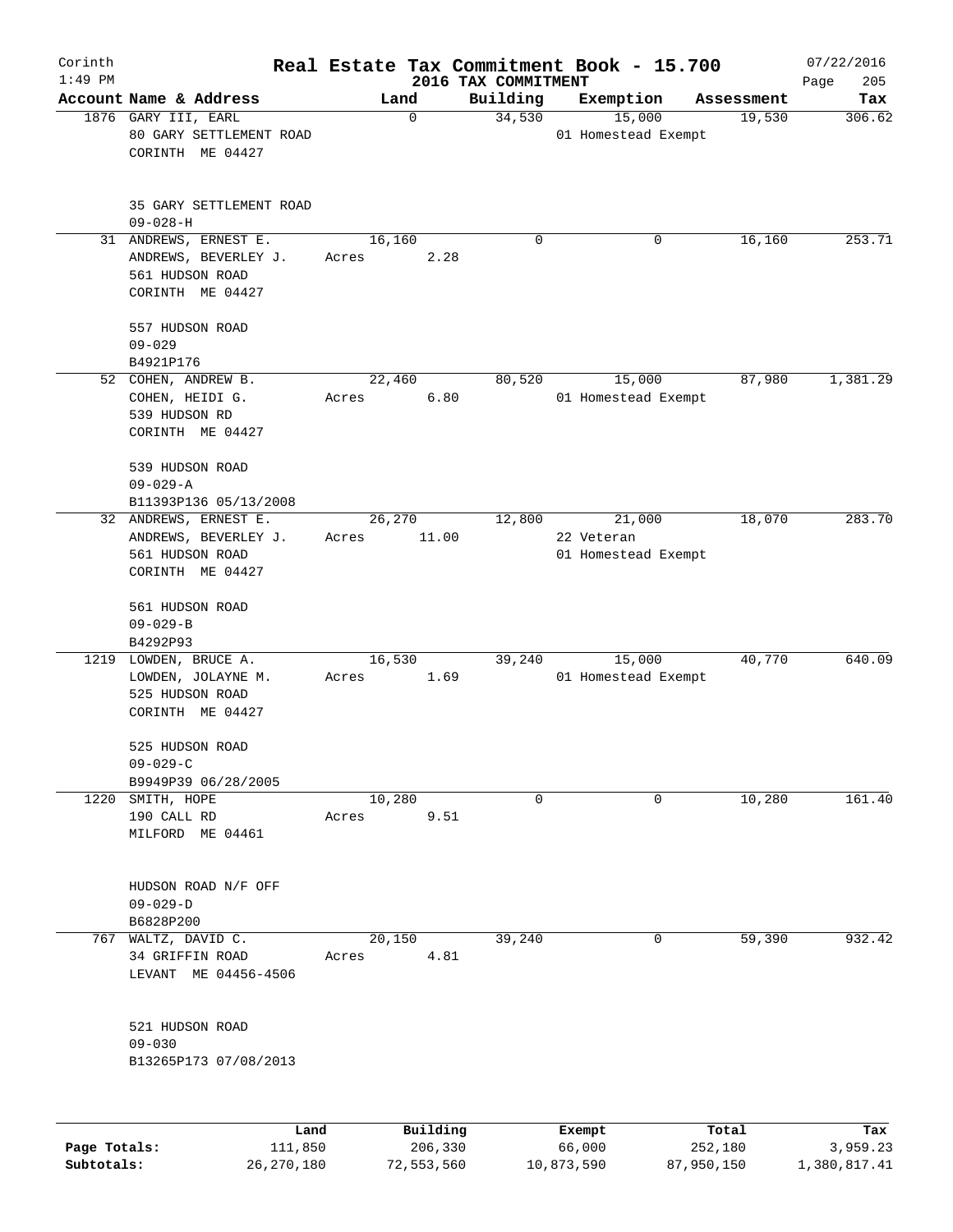| Corinth                    |                                                                            |                       |       |                       |                                 |             | Real Estate Tax Commitment Book - 15.700 |                       | 07/22/2016               |
|----------------------------|----------------------------------------------------------------------------|-----------------------|-------|-----------------------|---------------------------------|-------------|------------------------------------------|-----------------------|--------------------------|
| $1:49$ PM                  | Account Name & Address                                                     |                       |       | Land                  | 2016 TAX COMMITMENT<br>Building |             | Exemption                                | Assessment            | 206<br>Page<br>Tax       |
|                            | 819 LANE, RICHARD<br>194 MAYO ROAD<br>HAMPDEN ME 04444                     |                       | Acres | 11,020<br>70.00       |                                 | $\mathbf 0$ | $\mathbf 0$                              | 11,020                | 173.01                   |
|                            | HUDSON ROAD N/F OFF<br>$09 - 031$<br>B2219P81                              |                       |       |                       |                                 |             |                                          |                       |                          |
|                            | 809 LAKEMAN, DONALD L.<br>(Heirs of)<br>PR. ROLANDE O'CLAIRE<br>PO BOX 211 |                       | Acres | 95,440<br>90.22       | 118,530                         |             | 0                                        | 213,970               | 3,359.33                 |
|                            | CORINTH ME 04427                                                           |                       |       |                       |                                 |             |                                          |                       |                          |
|                            | 485 HUDSON ROAD<br>$09 - 032$                                              |                       |       |                       |                                 |             |                                          |                       |                          |
|                            | B13830P5 05/11/2015<br>1672 PREBLE, DAVID                                  |                       |       | 19,250                | 22,690                          |             | 0                                        | 41,940                | 658.46                   |
|                            | PREBLE, REBECCA<br>464 MAIN ROAD<br>CHARLESTON ME 04422                    |                       | Acres | 4.03                  |                                 |             |                                          |                       |                          |
|                            | 499 HUDSON ROAD<br>$09 - 032 - A$                                          |                       |       |                       |                                 |             |                                          |                       |                          |
|                            | B13678P114 10/16/2014                                                      |                       |       |                       |                                 |             |                                          |                       |                          |
|                            | 1536 WRIGHT, RODNEY P.                                                     |                       |       | 17,670                | 108,860                         |             | 15,000                                   | 111,530               | 1,751.02                 |
|                            | WRIGHT, RUTH D.                                                            |                       | Acres | 2.67                  |                                 |             | 01 Homestead Exempt                      |                       |                          |
|                            | 459 HUDSON ROAD<br>CORINTH ME 04427                                        |                       |       |                       |                                 |             |                                          |                       |                          |
|                            | 459 HUDSON ROAD                                                            |                       |       |                       |                                 |             |                                          |                       |                          |
|                            | $09 - 033$<br>B2161P780                                                    |                       |       |                       |                                 |             |                                          |                       |                          |
|                            | 335 CONNOLLY, JAMES M.                                                     |                       |       | 19,440                | 60,770                          |             | 15,000                                   | 65,210                | 1,023.80                 |
|                            | 433 HUDSON ROAD<br>CORINTH ME 04427                                        |                       | Acres | 4.20                  |                                 |             | 01 Homestead Exempt                      |                       |                          |
|                            |                                                                            |                       |       |                       |                                 |             |                                          |                       |                          |
|                            | 433 HUDSON ROAD                                                            |                       |       |                       |                                 |             |                                          |                       |                          |
|                            | $09 - 034$<br>B3337P76                                                     |                       |       |                       |                                 |             |                                          |                       |                          |
| 1320                       | CAMPBELL, JASON C.                                                         |                       |       | 18,050                | 74,200                          |             | 15,000                                   | 77,250                | 1,212.82                 |
|                            | 429 HUDSON ROAD<br>CORINTH ME 04427                                        |                       | Acres | 3.00                  |                                 |             | 01 Homestead Exempt                      |                       |                          |
|                            | 429 HUDSON ROAD                                                            |                       |       |                       |                                 |             |                                          |                       |                          |
|                            | $09 - 034 - A$                                                             |                       |       |                       |                                 |             |                                          |                       |                          |
|                            | B13786P283 03/23/2015 B9569P132                                            |                       |       |                       |                                 |             |                                          |                       |                          |
|                            | 896 MCCORRISON, VAL F.<br>MCCORRISON, CHRISTINE<br>М.                      |                       | Acres | 15,730<br>1.00        | 67,840                          |             | 15,000<br>01 Homestead Exempt            | 68,570                | 1,076.55                 |
|                            | 419 HUDSON ROAD<br>CORINTH ME 04427                                        |                       |       |                       |                                 |             |                                          |                       |                          |
|                            | 419 HUDSON ROAD<br>$09 - 035$                                              |                       |       |                       |                                 |             |                                          |                       |                          |
|                            | B2483P200                                                                  |                       |       |                       |                                 |             |                                          |                       |                          |
|                            |                                                                            | Land                  |       | Building              |                                 |             | Exempt                                   | Total                 | Tax                      |
| Page Totals:<br>Subtotals: |                                                                            | 196,600<br>26,466,780 |       | 452,890<br>73,006,450 |                                 | 10,933,590  | 60,000                                   | 589,490<br>88,539,640 | 9,254.99<br>1,390,072.40 |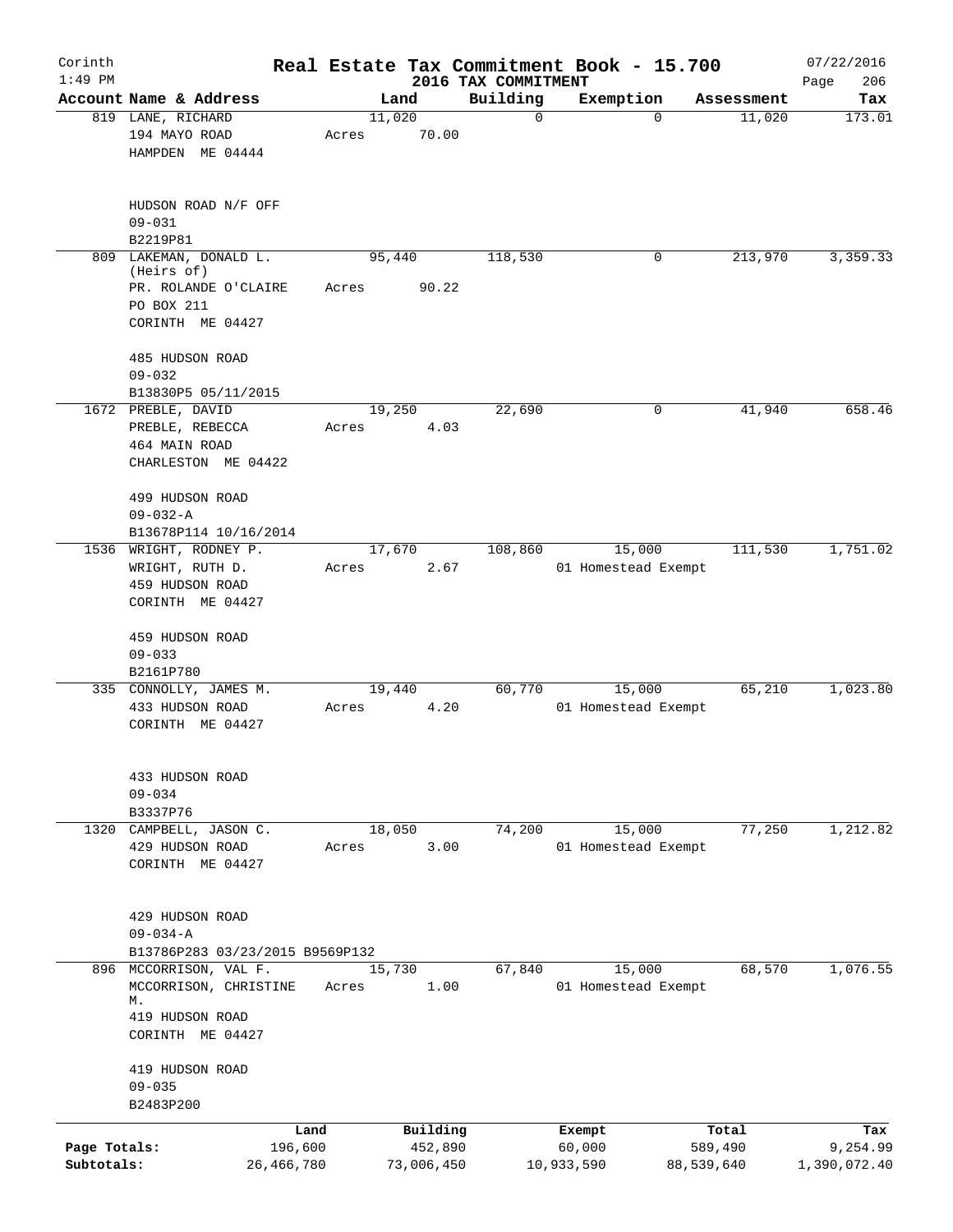| Corinth   |                                |       |        |                     | Real Estate Tax Commitment Book - 15.700 |            | 07/22/2016  |
|-----------|--------------------------------|-------|--------|---------------------|------------------------------------------|------------|-------------|
| $1:49$ PM |                                |       |        | 2016 TAX COMMITMENT |                                          |            | 207<br>Page |
|           | Account Name & Address         |       | Land   | Building            | Exemption                                | Assessment | Tax         |
|           | 924 MEGQUIER, MARIE R.         |       | 26,750 | 103, 140            | 15,000                                   | 114,890    | 1,803.77    |
|           | MEGQUIER, SHERWOOD L.          | Acres | 10.50  |                     | 01 Homestead Exempt                      |            |             |
|           | 401 HUDSON ROAD                |       |        |                     |                                          |            |             |
|           | CORINTH ME 04427               |       |        |                     |                                          |            |             |
|           | 401 HUDSON ROAD                |       |        |                     |                                          |            |             |
|           | $09 - 036$                     |       |        |                     |                                          |            |             |
|           | B3097P45                       |       |        |                     |                                          |            |             |
|           | 1235 SPEED, KENNETH I.         |       | 21,670 | 0                   | 0                                        | 21,670     | 340.22      |
|           | SPEED, PATRICIA                | Acres | 27.13  |                     |                                          |            |             |
|           | 7 FERNALD ROAD                 |       |        |                     |                                          |            |             |
|           | GARLAND ME 04939               |       |        |                     |                                          |            |             |
|           | GARLAND ROAD                   |       |        |                     |                                          |            |             |
|           | $10 - 001$                     |       |        |                     |                                          |            |             |
|           | B10631P84 09/11/2006           |       |        |                     |                                          |            |             |
|           | 1617 SPEED, KEITH A. W.        |       | 9,940  | $\mathbf 0$         | $\mathbf 0$                              | 9,940      | 156.06      |
|           | 636 OLD TOWN ROAD              | Acres | 1.22   |                     |                                          |            |             |
|           | HUDSON ME 04449                |       |        |                     |                                          |            |             |
|           |                                |       |        |                     |                                          |            |             |
|           | GARLAND ROAD                   |       |        |                     |                                          |            |             |
|           | $10 - 001 - A$                 |       |        |                     |                                          |            |             |
|           | B7192P108                      |       |        |                     |                                          |            |             |
|           | 1618 SPEED, KEITH A. W.        |       | 9,720  | 0                   | 0                                        | 9,720      | 152.60      |
|           | 636 OLD TOWN ROAD              | Acres | 1.03   |                     |                                          |            |             |
|           | HUDSON ME 04449                |       |        |                     |                                          |            |             |
|           |                                |       |        |                     |                                          |            |             |
|           | GARLAND ROAD                   |       |        |                     |                                          |            |             |
|           | $10 - 001 - B$                 |       |        |                     |                                          |            |             |
|           | B7192P108                      |       |        |                     |                                          |            |             |
|           | 1619 SPEED, BETTY J.           |       | 15,770 | 78,530              | 15,000                                   | 79,300     | 1,245.01    |
|           | 440 GARLAND ROAD               | Acres | 1.03   |                     | 01 Homestead Exempt                      |            |             |
|           | CORINTH ME 04427               |       |        |                     |                                          |            |             |
|           |                                |       |        |                     |                                          |            |             |
|           | 440 GARLAND ROAD               |       |        |                     |                                          |            |             |
|           | $10 - 001 - C$                 |       |        |                     |                                          |            |             |
|           | B7192P112                      |       |        |                     |                                          |            |             |
| 1976      | SPEED, VAUGHN E &              |       | 10,240 | $\mathbf 0$         | 0                                        | 10,240     | 160.77      |
|           | CHRISTINE TRUST                |       |        |                     |                                          |            |             |
|           | VAUGHN & CHRISTINE<br>TRUSTEES | Acres | 1.48   |                     |                                          |            |             |
|           | 440 GARLAND ROAD               |       |        |                     |                                          |            |             |
|           | CORINTH ME 04427               |       |        |                     |                                          |            |             |
|           | GARLAND ROAD                   |       |        |                     |                                          |            |             |
|           | $10 - 001 - E$                 |       |        |                     |                                          |            |             |
|           | B11124P127 09/14/2007          |       |        |                     |                                          |            |             |
|           |                                |       |        |                     |                                          |            |             |

|              | Land       | Building   | Exempt     | Total      | Tax          |
|--------------|------------|------------|------------|------------|--------------|
| Page Totals: | 94,090     | 181,670    | 30,000     | 245,760    | 3,858.43     |
| Subtotals:   | 26,560,870 | 73,188,120 | 10,963,590 | 88,785,400 | 1,393,930.83 |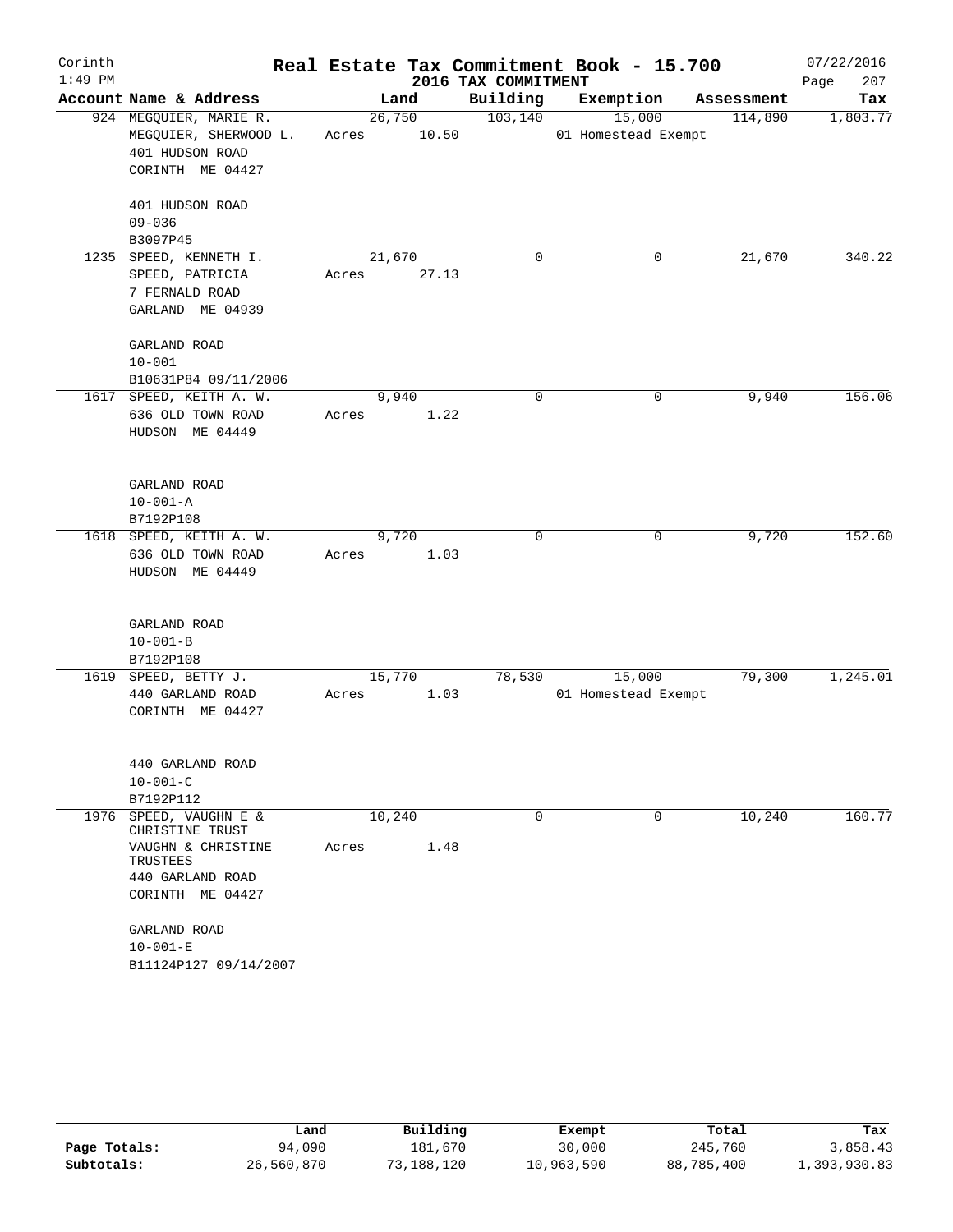| Corinth   |                                                |       |               |                     | Real Estate Tax Commitment Book - 15.700 |            | 07/22/2016  |
|-----------|------------------------------------------------|-------|---------------|---------------------|------------------------------------------|------------|-------------|
| $1:49$ PM |                                                |       |               | 2016 TAX COMMITMENT |                                          |            | 208<br>Page |
|           | Account Name & Address                         |       | Land          | Building            | Exemption                                | Assessment | Tax         |
|           | 1975 SPEED, VAUGHN E &<br>SPEED, CHRISTINE M   | Acres | 9,680<br>1.00 | 0                   | $\Omega$                                 | 9,680      | 151.98      |
|           | TRUST<br>440 GARLAND ROAD                      |       |               |                     |                                          |            |             |
|           | CORINTH ME 04427                               |       |               |                     |                                          |            |             |
|           | GARLAND ROAD                                   |       |               |                     |                                          |            |             |
|           | $10 - 001 - F$<br>B10769P264 12/05/2006        |       |               |                     |                                          |            |             |
| 1350      | THOMAS, FRANK P.<br>TRUSTEE                    |       | 54,230        | 0                   | 0                                        | 54,230     | 851.41      |
|           | 364 GARLAND ROAD<br>CORINTH ME 04427           | Acres | 13.70         |                     |                                          |            |             |
|           | 360 GARLAND ROAD                               |       |               |                     |                                          |            |             |
|           | $10 - 002$                                     |       |               |                     |                                          |            |             |
|           | B4931P92<br>1452 WALLACE, BARBARA J.           |       | 24,860        | 73,140              | 15,000                                   | 83,000     | 1,303.10    |
|           | 455 GARLAND ROAD                               | Acres | 8.87          |                     | 01 Homestead Exempt                      |            |             |
|           | CORINTH ME 04427                               |       |               |                     |                                          |            |             |
|           | 455 GARLAND ROAD                               |       |               |                     |                                          |            |             |
|           | $10 - 002 - A$                                 |       |               |                     |                                          |            |             |
|           | B2849P294                                      |       |               |                     |                                          |            |             |
|           | 1546 MARTIN, SCOTT W.                          |       | 21,870        | 112,500             | 0                                        | 134,370    | 2,109.61    |
|           | 118 O'ROAK RD<br>CORINTH ME 04427              | Acres | 8.00          |                     |                                          |            |             |
|           | 118 O'ROAK ROAD                                |       |               |                     |                                          |            |             |
|           | $10 - 002 - B$                                 |       |               |                     |                                          |            |             |
|           | B12701P213 01/06/2012<br>428 DOUGLASS, ALAN D. |       | 17,040        | 84,820              | 15,000                                   | 86,860     | 1,363.70    |
|           | DOUGLASS, THEA A.                              | Acres | 2.13          |                     | 01 Homestead Exempt                      |            |             |
|           | 439 GARLAND ROAD<br>CORINTH ME 04427           |       |               |                     |                                          |            |             |
|           | 439 GARLAND ROAD                               |       |               |                     |                                          |            |             |
|           | $10 - 002 - C$                                 |       |               |                     |                                          |            |             |
|           | B6206P333                                      |       |               |                     |                                          |            |             |
| 1850      | MEGGISON, CHARLOTTE M.<br>LIVING TRUST         |       | 25,370        | 147,980             | 15,000                                   | 158,350    | 2,486.09    |
|           | 158 O'ROAK RD<br>CORINTH ME 04427              | Acres | 17.44         |                     | 01 Homestead Exempt                      |            |             |
|           | 158 O'ROAK ROAD                                |       |               |                     |                                          |            |             |
|           | $10 - 002 - D$                                 |       |               |                     |                                          |            |             |
|           | B12469P227 04/27/2011                          |       |               |                     |                                          |            |             |

|              | Land       | Building   | Exempt     | Total        | Tax          |
|--------------|------------|------------|------------|--------------|--------------|
| Page Totals: | 153,050    | 418,440    | 45,000     | 526,490      | 8,265.89     |
| Subtotals:   | 26,713,920 | 73,606,560 | 11,008,590 | 89, 311, 890 | 1,402,196.72 |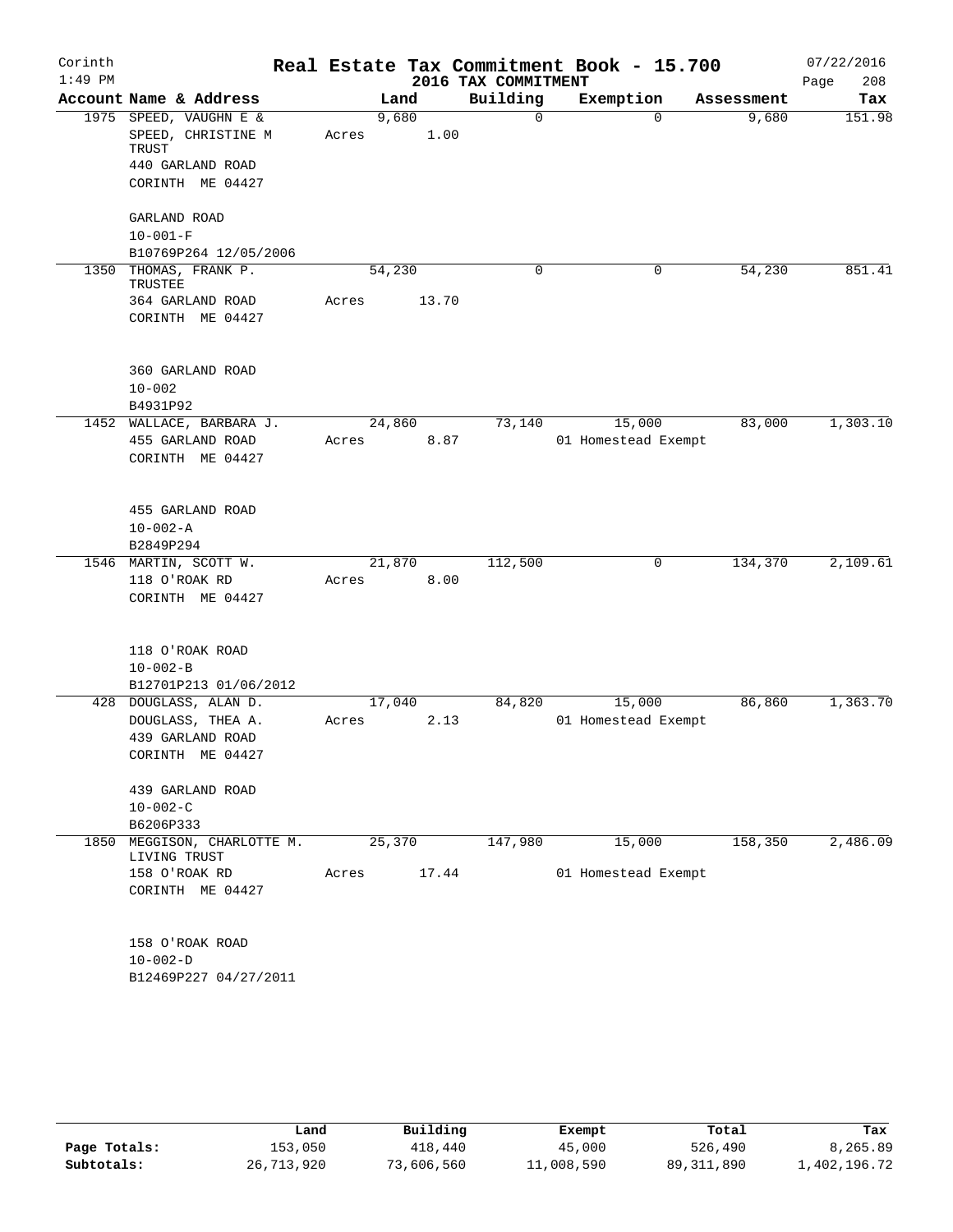| Corinth                    |                                                                                   |                 |                       |                                 | Real Estate Tax Commitment Book - 15.700 |                       | 07/22/2016               |
|----------------------------|-----------------------------------------------------------------------------------|-----------------|-----------------------|---------------------------------|------------------------------------------|-----------------------|--------------------------|
| $1:49$ PM                  | Account Name & Address                                                            |                 |                       | 2016 TAX COMMITMENT<br>Building |                                          |                       | 209<br>Page              |
|                            | 1969 THOMAS, PAUL W.<br>THOMAS, JENNIFER L.<br>410 GARLAND RD<br>CORINTH ME 04427 | 34,860<br>Acres | Land<br>101.50        | $\mathbf 0$                     | Exemption<br>$\mathbf 0$                 | Assessment<br>34,860  | Tax<br>547.30            |
|                            | GARLAND ROAD<br>$10 - 002 - E$<br>B12181P184 07/01/2010                           |                 |                       |                                 |                                          |                       |                          |
|                            | 1971 THOMAS, GINNA M.<br>364 GARLAND ROAD<br>CORINTH ME 04427                     | Acres           | 6,630<br>1.50         | $\mathbf 0$                     | 0                                        | 6,630                 | 104.09                   |
|                            | O'ROAK ROAD<br>$10 - 002 - F$<br>B10605P26 06/29/2006                             |                 |                       |                                 |                                          |                       |                          |
|                            | 2068 THOMAS, FRANK P.                                                             | 21,940          |                       | 0                               | 0                                        | 21,940                | 344.46                   |
|                            | TRUSTEE<br>364 GARLAND RD<br>CORINTH ME 04427                                     | Acres           | 37.00                 |                                 |                                          |                       |                          |
|                            | GARLAND ROAD<br>$10 - 002 - G$<br>B12181P184 07/01/2010 B4931P92 10/24/1991       |                 |                       |                                 |                                          |                       |                          |
|                            | 1827 THOMAS, GINNA M.<br>364 GARLAND ROAD<br>CORINTH ME 04427                     | 14,600<br>Acres | 2.30                  | 58,720                          | 0                                        | 73,320                | 1,151.12                 |
|                            | 110 O'ROAK ROAD<br>$10 - 002 - H$<br>B13611P220 08/11/2014                        |                 |                       |                                 |                                          |                       |                          |
|                            | 1826 CRANE, JAMES V.<br>CRANE, STEVEN D.<br>2312 EXETER ROAD<br>CORINTH ME 04427  | 26,760<br>Acres | 76.00                 | 0                               | 0                                        | 26,760                | 420.13                   |
|                            | O'ROAK ROAD<br>$10 - 002 - J$<br>B14094P249 03/08/2016                            |                 |                       |                                 |                                          |                       |                          |
|                            | 1351 THOMAS, FRANK P.<br>THOMAS, ANITA B.<br>364 GARLAND ROAD<br>CORINTH ME 04427 | 16,900<br>Acres | 2.01                  | 133,810                         | 15,000<br>01 Homestead Exempt            | 135,710               | 2,130.65                 |
|                            | 364 GARLAND ROAD<br>$10 - 003$<br>B12562P303 08/11/2011                           |                 |                       |                                 |                                          |                       |                          |
|                            | 1788 CRANE BROS., INC.<br>2312 EXETER ROAD<br>EXETER ME 04415                     | 20,730<br>Acres | 1.80                  | 151,200                         | 0                                        | 171,930               | 2,699.30                 |
|                            | GARLAND ROAD<br>$10 - 003 - A$<br>B8786P41                                        |                 |                       |                                 |                                          |                       |                          |
|                            | Land                                                                              |                 | Building              |                                 | Exempt                                   | Total                 | Tax                      |
| Page Totals:<br>Subtotals: | 142,420<br>26,856,340                                                             |                 | 343,730<br>73,950,290 |                                 | 15,000<br>11,023,590                     | 471,150<br>89,783,040 | 7,397.05<br>1,409,593.77 |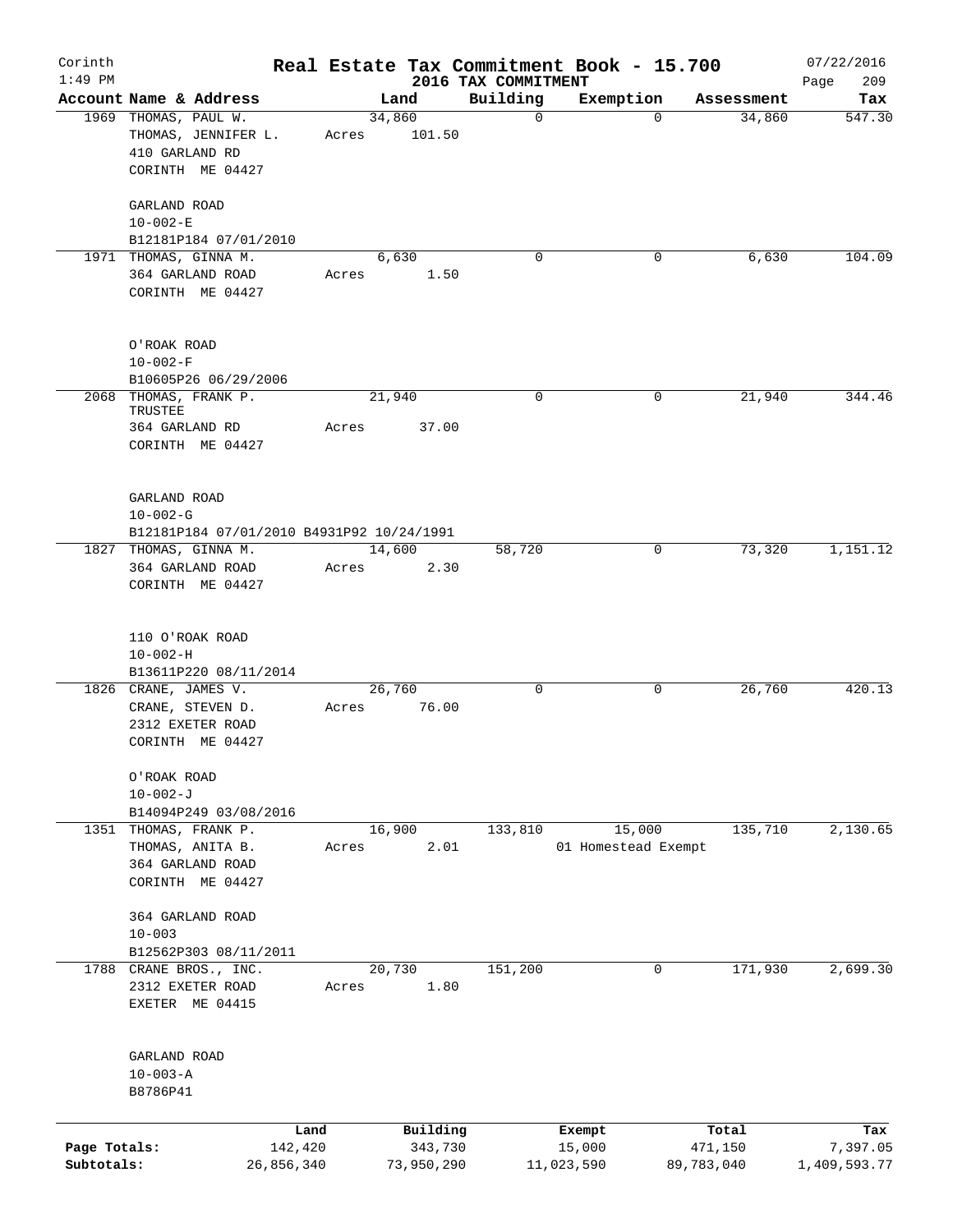| Corinth<br>$1:49$ PM |                                                                                                          |                 |                | 2016 TAX COMMITMENT | Real Estate Tax Commitment Book - 15.700 |            | 07/22/2016<br>210<br>Page |
|----------------------|----------------------------------------------------------------------------------------------------------|-----------------|----------------|---------------------|------------------------------------------|------------|---------------------------|
|                      | Account Name & Address                                                                                   |                 | Land           | Building            | Exemption                                | Assessment | Tax                       |
|                      | 1970 THOMAS, PAUL W.<br>THOMAS, JENNIFER L.<br>410 GARLAND ROAD<br>CORINTH ME 04427                      | Acres           | 24,430<br>8.50 | 184,080             | 15,000<br>01 Homestead Exempt            | 193,510    | 3,038.11                  |
|                      | 410 GARLAND ROAD<br>$10 - 003 - B$<br>B12181P184 07/01/2010                                              |                 |                |                     |                                          |            |                           |
|                      | 2083 THOMAS, PAUL W.<br>THOMAS, JENNIFER L.<br>410 GARLAND ROAD<br>CORINTH ME 04427                      | 75,590<br>Acres | 233.69         | 135,070             | 0                                        | 210,660    | 3,307.36                  |
|                      | 364 GARLAND ROAD<br>$10 - 003 - C$<br>B12181P184 07/01/2010                                              |                 |                |                     |                                          |            |                           |
|                      | 1283 STONYVALE, INC<br>226 FOGLER ROAD<br>EXETER ME 04435-3410                                           | 17,520<br>Acres | 27.00          | $\mathbf 0$         | 0                                        | 17,520     | 275.06                    |
|                      | EXETER TOWN LINE N/F<br>OFF<br>$10 - 004$<br>B2066P100                                                   |                 |                |                     |                                          |            |                           |
|                      | 146 BLACKWELL JR, GARETH W.<br>BLACKWELL, LANETTE<br>MARIE<br>306 GARLAND ROAD<br>CORINTH ME 04427       | 23,700<br>Acres | 7.87           | 138,850             | 15,000<br>01 Homestead Exempt            | 147,550    | 2,316.54                  |
|                      | 306 GARLAND ROAD<br>$10 - 005$<br>B3741P212                                                              |                 |                |                     |                                          |            |                           |
|                      | 1236 SPEED, VAUGHN E &<br>CHRISTINE TRUST<br>& SPEED, KEITH A.W.<br>440 GARLAND ROAD<br>CORINTH ME 04427 | 46,030<br>Acres | 128.58         | 0                   | 0                                        | 46,030     | 722.67                    |
|                      | GARLAND ROAD<br>$10 - 006$<br>B10631P90 09/11/2006                                                       |                 |                |                     |                                          |            |                           |
|                      | 129 GRAY, NORMAN A.<br>6 GRAY ROAD<br>BAR HARBOR ME 04609                                                | 15,340<br>Acres | 11.00          | $\mathbf 0$         | $\mathbf 0$                              | 15,340     | 240.84                    |
|                      | CHARLESTON TOWN LINE<br>N/F<br>$10 - 007$<br>B9162P201                                                   |                 |                |                     |                                          |            |                           |
|                      |                                                                                                          |                 |                |                     |                                          |            |                           |

|              | Land       | Building   | Exempt     | Total      | Tax          |
|--------------|------------|------------|------------|------------|--------------|
| Page Totals: | 202,610    | 458,000    | 30,000     | 630,610    | 9,900.58     |
| Subtotals:   | 27,058,950 | 74,408,290 | 11,053,590 | 90,413,650 | 1,419,494.35 |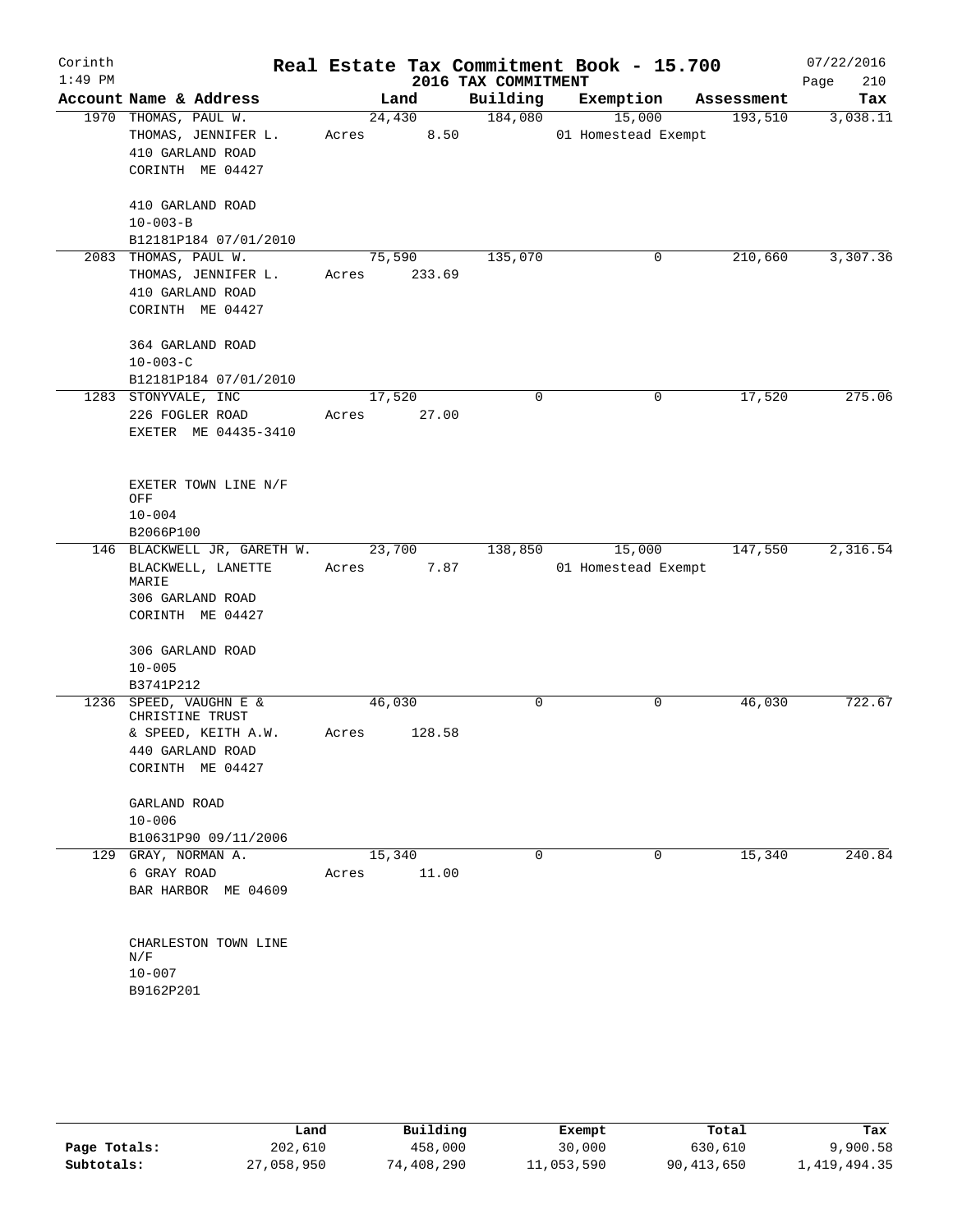| Corinth                    |                                                                                              |       |                       |                                 | Real Estate Tax Commitment Book - 15.700 |                       | 07/22/2016               |
|----------------------------|----------------------------------------------------------------------------------------------|-------|-----------------------|---------------------------------|------------------------------------------|-----------------------|--------------------------|
| $1:49$ PM                  | Account Name & Address                                                                       |       | Land                  | 2016 TAX COMMITMENT<br>Building | Exemption                                | Assessment            | Page<br>211<br>Tax       |
|                            | 1008 CRANE, STEVEN D. &<br>CRANE, JAMES                                                      | Acres | 62,480<br>215.00      | $\mathbf 0$                     | $\mathbf 0$                              | 62,480                | 980.94                   |
|                            | 69 CRANE RD.<br>EXETER ME 04435                                                              |       |                       |                                 |                                          |                       |                          |
|                            | O'ROAK ROAD<br>$10 - 008$                                                                    |       |                       |                                 |                                          |                       |                          |
|                            | B10060P90 08/23/2005                                                                         |       |                       |                                 |                                          |                       |                          |
|                            | 1885 FLANAGAN, MICHAEL C.<br>FLANAGAN, LAURA M.C.<br>1485 SOUTH 35TH AVENUE<br>YUMA AZ 85364 | Acres | 20,370<br>5.00        | 75,990                          | 15,000<br>01 Homestead Exempt            | 81,360                | 1,277.35                 |
|                            | 87 O'ROAK ROAD<br>$10 - 008 - 01$                                                            |       |                       |                                 |                                          |                       |                          |
|                            | B10060P90 08/23/2005                                                                         |       |                       |                                 |                                          |                       |                          |
|                            | 1197 SPEED, SCOTT A.<br>SPEED, LISA K.<br>59 O'ROAK ROAD<br>CORINTH ME 04427                 | Acres | 16,010<br>1.24        | 83,100                          | 15,000<br>01 Homestead Exempt            | 84,110                | 1,320.53                 |
|                            | 59 O'ROAK ROAD<br>$10 - 009$                                                                 |       |                       |                                 |                                          |                       |                          |
|                            | B9057P219                                                                                    |       |                       |                                 |                                          |                       |                          |
|                            | 1430 SPEED, VERNON G.<br>SPEED, LUANNE D.<br>10 O'ROAK ROAD<br>CORINTH ME 04427              | Acres | 16,320<br>1.51        | 50,800                          | 0                                        | 67,120                | 1,053.78                 |
|                            | 35 O'ROAK ROAD<br>$10 - 009 - A$                                                             |       |                       |                                 |                                          |                       |                          |
|                            | B13062P159 01/09/2013<br>1242 SPEED, GERALD L                                                |       | 14,970                | 0                               | 0                                        | 14,970                | 235.03                   |
|                            | TRUSTEES LIV T<br>SPEED, WINIFRED I<br>TRUSTEES LIV<br>173 GARLAND ROAD<br>CORINTH ME 04427  | Acres | 5.56                  |                                 |                                          |                       |                          |
|                            | GARLAND ROAD<br>$10 - 010$                                                                   |       |                       |                                 |                                          |                       |                          |
|                            | B5943P244                                                                                    |       |                       |                                 |                                          |                       |                          |
|                            | 1253 PREBLE, JOHANNAH<br>58 O'ROAK ROAD<br>CORINTH ME 04427                                  | Acres | 14,550<br>0.80        | 95,350                          | 15,000<br>01 Homestead Exempt            | 94,900                | 1,489.93                 |
|                            | 58 O'ROAK ROAD<br>$10 - 010 - A$<br>B2465P282                                                |       |                       |                                 |                                          |                       |                          |
|                            | 1252 SPEED, VERNON G.                                                                        |       | 17,060                | 169,150                         | 15,000                                   | 171,210               | 2,688.00                 |
|                            | SPEED, LUANNE D.<br>10 O'ROAK ROAD<br>CORINTH ME 04427                                       | Acres | 2.15                  |                                 | 01 Homestead Exempt                      |                       |                          |
|                            | 10 O'ROAK ROAD<br>$10 - 010 - B$<br>B4831P24                                                 |       |                       |                                 |                                          |                       |                          |
|                            |                                                                                              | Land  | Building              |                                 | Exempt                                   | Total                 | Tax                      |
| Page Totals:<br>Subtotals: | 161,760<br>27, 220, 710                                                                      |       | 474,390<br>74,882,680 |                                 | 60,000<br>11,113,590                     | 576,150<br>90,989,800 | 9,045.56<br>1,428,539.91 |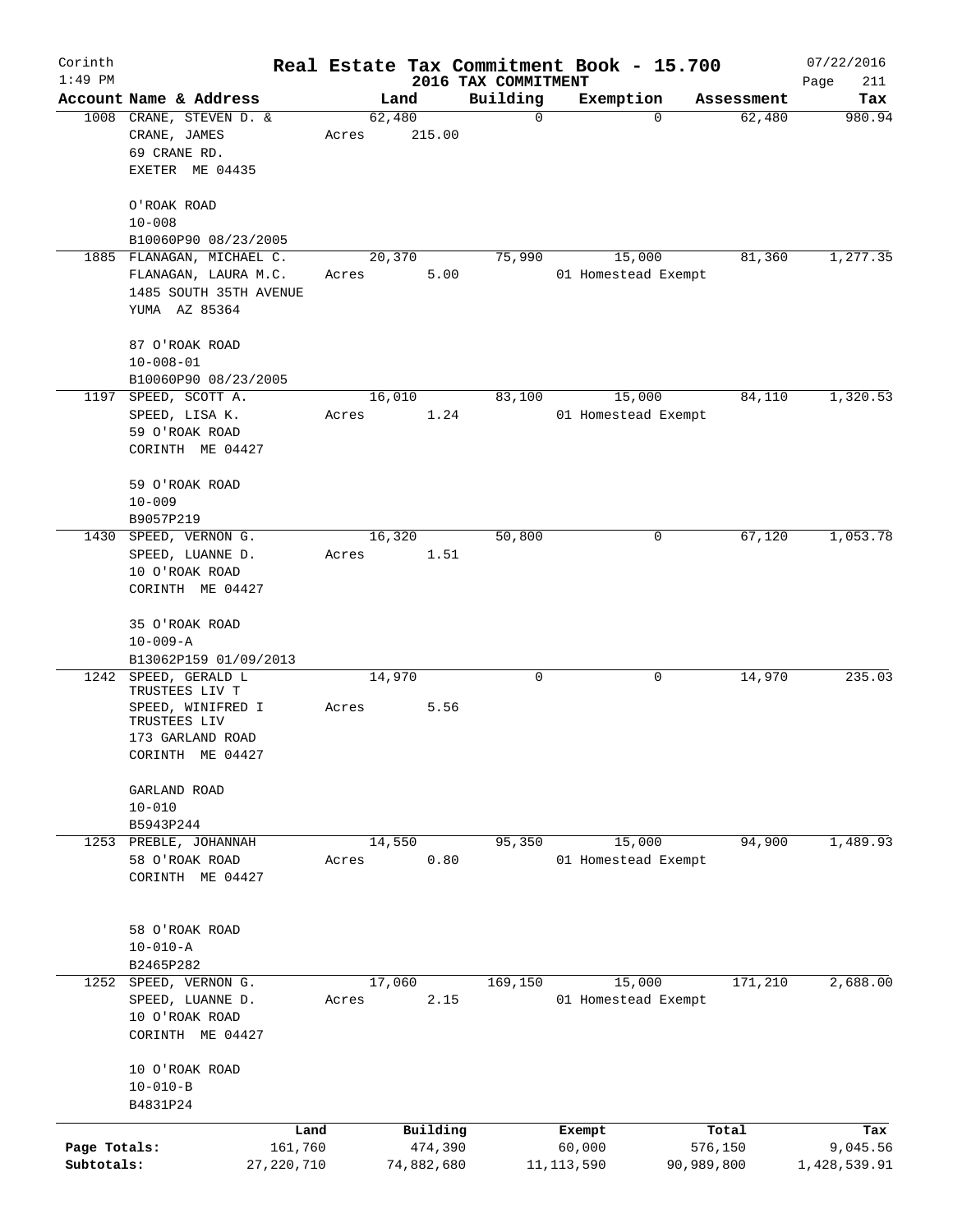| Corinth<br>$1:49$ PM |                                      |         |                     |                                 | Real Estate Tax Commitment Book - 15.700 |                       | 07/22/2016         |
|----------------------|--------------------------------------|---------|---------------------|---------------------------------|------------------------------------------|-----------------------|--------------------|
|                      | Account Name & Address               |         | Land                | 2016 TAX COMMITMENT<br>Building | Exemption                                | Assessment            | Page<br>212<br>Tax |
|                      | 1246 SPEED, RICHARD                  |         | 16,070              | 133,180                         | 15,000                                   | 134,250               | 2,107.73           |
|                      | SPEED, STEPHANIE R.                  | Acres   | 1.29                |                                 | 01 Homestead Exempt                      |                       |                    |
|                      | 235 GARLAND ROAD                     |         |                     |                                 |                                          |                       |                    |
|                      | CORINTH ME 04427                     |         |                     |                                 |                                          |                       |                    |
|                      |                                      |         |                     |                                 |                                          |                       |                    |
|                      | 235 GARLAND ROAD                     |         |                     |                                 |                                          |                       |                    |
|                      | $10 - 010 - C$                       |         |                     |                                 |                                          |                       |                    |
|                      | B5295P148                            |         |                     |                                 |                                          |                       |                    |
| 1239                 | SPEED, GERALD L                      | 122,660 |                     | 122,640                         | 15,000                                   | 230,300               | 3,615.71           |
|                      | TRUSTEES LIV T                       |         |                     |                                 |                                          |                       |                    |
|                      | SPEED, WINIFRED I                    | Acres   | 192.00              |                                 | 01 Homestead Exempt                      |                       |                    |
|                      | TRUSTEES LIV                         |         |                     |                                 |                                          |                       |                    |
|                      | 173 GARLAND ROAD                     |         |                     |                                 |                                          |                       |                    |
|                      | CORINTH ME 04427                     |         |                     |                                 |                                          |                       |                    |
|                      |                                      |         |                     |                                 |                                          |                       |                    |
|                      | 173 GARLAND ROAD                     |         |                     |                                 |                                          |                       |                    |
|                      | $10 - 011$                           |         |                     |                                 |                                          |                       |                    |
|                      | B5943P244                            |         |                     |                                 |                                          |                       |                    |
|                      | 1877 PINKHAM, JANET                  |         | 0                   | 41,330                          | $\mathbf 0$                              | 41,330                | 648.88             |
|                      | 429 KENDUSKEAG LEVANT<br><b>ROAD</b> |         |                     |                                 |                                          |                       |                    |
|                      | KENDUSKEAG ME 04450                  |         |                     |                                 |                                          |                       |                    |
|                      |                                      |         |                     |                                 |                                          |                       |                    |
|                      |                                      |         |                     |                                 |                                          |                       |                    |
|                      | 15 O'ROAK ROAD                       |         |                     |                                 |                                          |                       |                    |
|                      | $10 - 011 - 01H$                     |         |                     |                                 |                                          |                       |                    |
|                      | 1222 SMITH, KENNETH                  |         | $\mathsf{O}$        | 19,080                          | 15,000                                   | 4,080                 | 64.06              |
|                      | 17 O'ROAK ROAD                       |         |                     |                                 | 01 Homestead Exempt                      |                       |                    |
|                      | CORINTH ME 04427                     |         |                     |                                 |                                          |                       |                    |
|                      |                                      |         |                     |                                 |                                          |                       |                    |
|                      |                                      |         |                     |                                 |                                          |                       |                    |
|                      | 17 O'ROAK ROAD                       |         |                     |                                 |                                          |                       |                    |
|                      | $10 - 011 - 02H$                     |         |                     |                                 |                                          |                       |                    |
|                      | 792 SPEED, VERNON G.                 |         | 0                   | 13,600                          | 0                                        | 13,600                | 213.52             |
|                      | SPEED, LUANNE D.                     |         |                     |                                 |                                          |                       |                    |
|                      | 10 O'ROAK ROAD                       |         |                     |                                 |                                          |                       |                    |
|                      | CORINTH ME 04427                     |         |                     |                                 |                                          |                       |                    |
|                      |                                      |         |                     |                                 |                                          |                       |                    |
|                      | 19 O'ROAK ROAD                       |         |                     |                                 |                                          |                       |                    |
|                      | $10 - 011 - 03H$                     |         |                     |                                 |                                          |                       |                    |
| 1243                 | SPEED, GERALD L                      |         | 29,800              | $\mathbf 0$                     | $\mathbf 0$                              | 29,800                | 467.86             |
|                      | TRUSTEES LIV T                       |         |                     |                                 |                                          |                       |                    |
|                      | SPEED, WINIFRED I                    | Acres   | 66.14               |                                 |                                          |                       |                    |
|                      | TRUSTEES LIV                         |         |                     |                                 |                                          |                       |                    |
|                      | 173 GARLAND ROAD                     |         |                     |                                 |                                          |                       |                    |
|                      | CORINTH ME 04427                     |         |                     |                                 |                                          |                       |                    |
|                      | GARLAND ROAD                         |         |                     |                                 |                                          |                       |                    |
|                      | $10 - 012$                           |         |                     |                                 |                                          |                       |                    |
|                      | B5943P244                            |         |                     |                                 |                                          |                       |                    |
|                      | 368 CUMMINGS, VAUGHN F.              |         | 16,060              | 64,690                          | 21,000                                   | 59,750                | 938.08             |
|                      | CUMMINGS, CATHERINE M.               | Acres   | 1.28                |                                 | 22 Veteran                               |                       |                    |
|                      | 144 GARLAND ROAD                     |         |                     |                                 | 01 Homestead Exempt                      |                       |                    |
|                      | CORINTH ME 04427                     |         |                     |                                 |                                          |                       |                    |
|                      |                                      |         |                     |                                 |                                          |                       |                    |
|                      | 144 GARLAND ROAD                     |         |                     |                                 |                                          |                       |                    |
|                      | $10 - 013$                           |         |                     |                                 |                                          |                       |                    |
|                      | B3369P37                             |         |                     |                                 |                                          |                       |                    |
|                      |                                      |         |                     |                                 |                                          |                       |                    |
|                      |                                      |         |                     |                                 |                                          |                       |                    |
| Page Totals:         | 184,590                              | Land    | Building<br>394,520 |                                 | Exempt<br>66,000                         | Total                 | Tax<br>8,055.84    |
| Subtotals:           | 27,405,300                           |         | 75, 277, 200        |                                 | 11,179,590                               | 513,110<br>91,502,910 | 1,436,595.75       |
|                      |                                      |         |                     |                                 |                                          |                       |                    |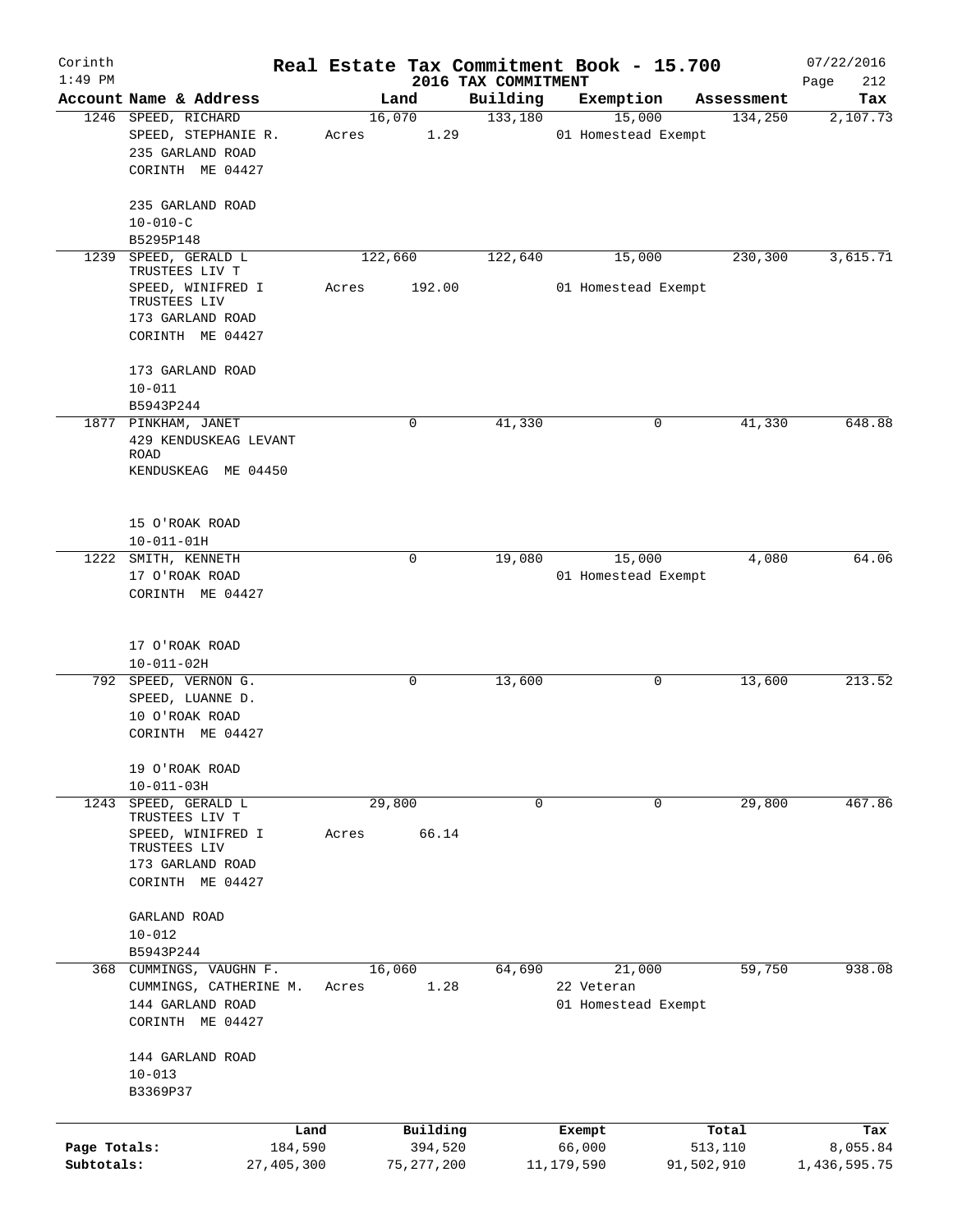| Corinth<br>$1:49$ PM |                                                                  |                 |       | 2016 TAX COMMITMENT | Real Estate Tax Commitment Book - 15.700 |            | 07/22/2016<br>213<br>Page |
|----------------------|------------------------------------------------------------------|-----------------|-------|---------------------|------------------------------------------|------------|---------------------------|
|                      | Account Name & Address                                           |                 | Land  | Building            | Exemption                                | Assessment | Tax                       |
|                      | 2091 VIGUE, MARK &<br>LANCASTER, MARCIA<br>TRUSTEE               | 26,210          |       | 8,250               | $\Omega$                                 | 34,460     | 541.02                    |
|                      | H. ELIZABETH VIGUE<br>IRREVOCABLE TRUST<br>69 NOTCH ROAD         | Acres           | 51.10 |                     |                                          |            |                           |
|                      | CORINTH ME 04427                                                 |                 |       |                     |                                          |            |                           |
|                      | GARLAND ROAD                                                     |                 |       |                     |                                          |            |                           |
|                      | $10 - 014$<br>B7965P107 11/02/2001                               |                 |       |                     |                                          |            |                           |
|                      | 1435 MACHIAS SAVINGS BANK                                        | 20,250          |       | 49,860              | 0                                        | 70,110     | 1,100.73                  |
|                      | PO BOX 318<br>MACHIAS ME 04654                                   | Acres           | 4.90  |                     |                                          |            |                           |
|                      | 141 GARLAND ROAD<br>$10 - 014 - A$                               |                 |       |                     |                                          |            |                           |
|                      | B14112P339 03/22/2016                                            |                 |       | $\Omega$            | $\mathbf 0$                              | 20,390     | 320.12                    |
|                      | 650 GRANT B. L. & SON, LLC<br>176 WEST CORINTH ROAD              | 20,390<br>Acres | 39.00 |                     |                                          |            |                           |
|                      | CORINTH ME 04427                                                 |                 |       |                     |                                          |            |                           |
|                      | EXETER ROAD N/F OFF                                              |                 |       |                     |                                          |            |                           |
|                      | $10 - 015$                                                       |                 |       |                     |                                          |            |                           |
|                      | B14064P238 01/19/2016                                            |                 |       |                     |                                          |            |                           |
|                      | 923 VALLEY, ANTHONY F.<br>46 PINE VALLEY WAY<br>BREWER ME 04412  | 41,110<br>Acres | 94.30 | 72,490              | 0                                        | 113,600    | 1,783.52                  |
|                      | MAIN STREET N/F OFF<br>$10 - 016$                                |                 |       |                     |                                          |            |                           |
|                      | B12831P344 05/30/2012                                            | 15,340          |       | $\Omega$            | $\mathbf 0$                              |            | 240.84                    |
|                      | 1122 VALLEY, JEANNIE M.<br>46 PINE VALLEY WAY<br>BREWER ME 04412 | Acres           | 22.00 |                     |                                          | 15,340     |                           |
|                      | O'ROAK ROAD N/F OFF<br>$10 - 016 - A$<br>B12862P325 06/27/2012   |                 |       |                     |                                          |            |                           |
|                      | 1202 VALLEY, JEANNIE M.                                          | 18,700          |       | $\Omega$            | $\Omega$                                 | 18,700     | 293.59                    |
|                      | 46 PINE VALLY WAY<br>BREWER ME 04412                             | Acres           | 22.00 |                     |                                          |            |                           |
|                      | O'ROAK ROAD N/F OFF<br>$10 - 018$                                |                 |       |                     |                                          |            |                           |
|                      | B12862P323 06/27/2012                                            |                 |       |                     |                                          |            |                           |

|              | Land       | Building   | Exempt       | Total      | Tax          |
|--------------|------------|------------|--------------|------------|--------------|
| Page Totals: | 142,000    | 130,600    |              | 272,600    | 4,279.82     |
| Subtotals:   | 27,547,300 | 75,407,800 | 11, 179, 590 | 91,775,510 | 1,440,875.57 |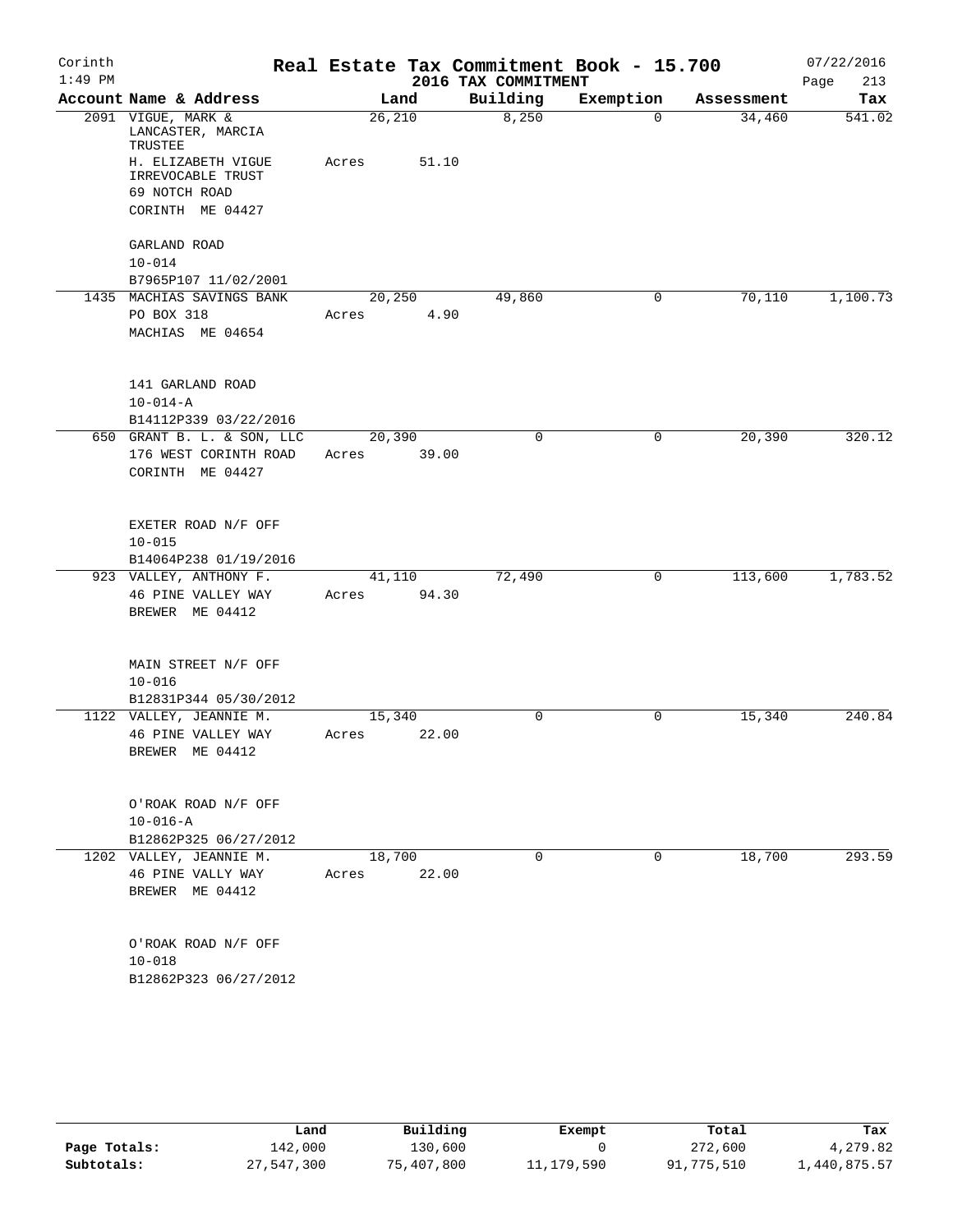| Corinth<br>$1:49$ PM |                                                                                      |                 |                | 2016 TAX COMMITMENT | Real Estate Tax Commitment Book - 15.700 |            | 07/22/2016<br>214<br>Page |
|----------------------|--------------------------------------------------------------------------------------|-----------------|----------------|---------------------|------------------------------------------|------------|---------------------------|
|                      | Account Name & Address                                                               |                 | Land           | Building            | Exemption                                | Assessment | Tax                       |
|                      | 378 VALLEY, ANTHONY F.<br>46 PINE VALLY WAY<br>BREWER ME 04412                       | 13,420<br>Acres | 14.00          | $\overline{0}$      | $\mathbf 0$                              | 13,420     | 210.69                    |
|                      | O'ROAK ROAD N/F OFF<br>$10 - 019$<br>B13168P12 05/03/2013                            |                 |                |                     |                                          |            |                           |
|                      | 1203 VALLEY, JEANNIE M.<br>46 VALLEY WAY<br>BREWER ME 04412                          | 12,300<br>Acres | 14.00          | 0                   | 0                                        | 12,300     | 193.11                    |
|                      | O'ROAK ROAD N/F OFF<br>$10 - 020$<br>B12862P323 06/27/2012                           |                 |                |                     |                                          |            |                           |
|                      | 753 HUBER, HORST JR.<br>C/O GERALD NESSMANN<br>1186 MILO ROAD<br>SEBEC ME 04481      | Acres           | 7,720<br>13.00 | 0                   | 0                                        | 7,720      | 121.20                    |
|                      | MAIN STREET N/F OFF<br>$10 - 021$<br>B6321P253                                       |                 |                |                     |                                          |            |                           |
|                      | 432 BLACKWELL LUMBER MILL<br>INC.<br>P.O. BOX 335<br>CORINTH ME 04427                | Acres           | 6,800<br>6.00  | 0                   | 0                                        | 6,800      | 106.76                    |
|                      | CHARLESTON TOWN LINE<br>N/F<br>$10 - 022$<br>B7161P228                               |                 |                |                     |                                          |            |                           |
|                      | 144 BLACKWELL, GARETH W.<br>BLACKWELL, BEVERLY C.<br>P.O.BOX 404<br>CORINTH ME 04427 | 16,710<br>Acres | 27.00          | 0                   | 0                                        | 16,710     | 262.35                    |
|                      | CHARLESTON TOWN LINE<br>N/F<br>$10 - 023$                                            |                 |                |                     |                                          |            |                           |
|                      | 544 ELLIOTT, CALVIN W.<br>ELLIOTT, ROWENA E<br>97 MAIN STREET<br>CORINTH ME 04427    | 20,450<br>Acres | 21.00          | $\Omega$            | $\Omega$                                 | 20,450     | 321.07                    |
|                      | CHARLESTON TOWN LINE<br>$\mathrm{N} / \mathrm{F}$<br>$10 - 024$<br>B4791P240         |                 |                |                     |                                          |            |                           |

|              | Land       | Building   | Exempt       | Total      | Tax          |
|--------------|------------|------------|--------------|------------|--------------|
| Page Totals: | 77,400     |            |              | 77,400     | 1,215.18     |
| Subtotals:   | 27,624,700 | 75,407,800 | 11, 179, 590 | 91,852,910 | 1,442,090.75 |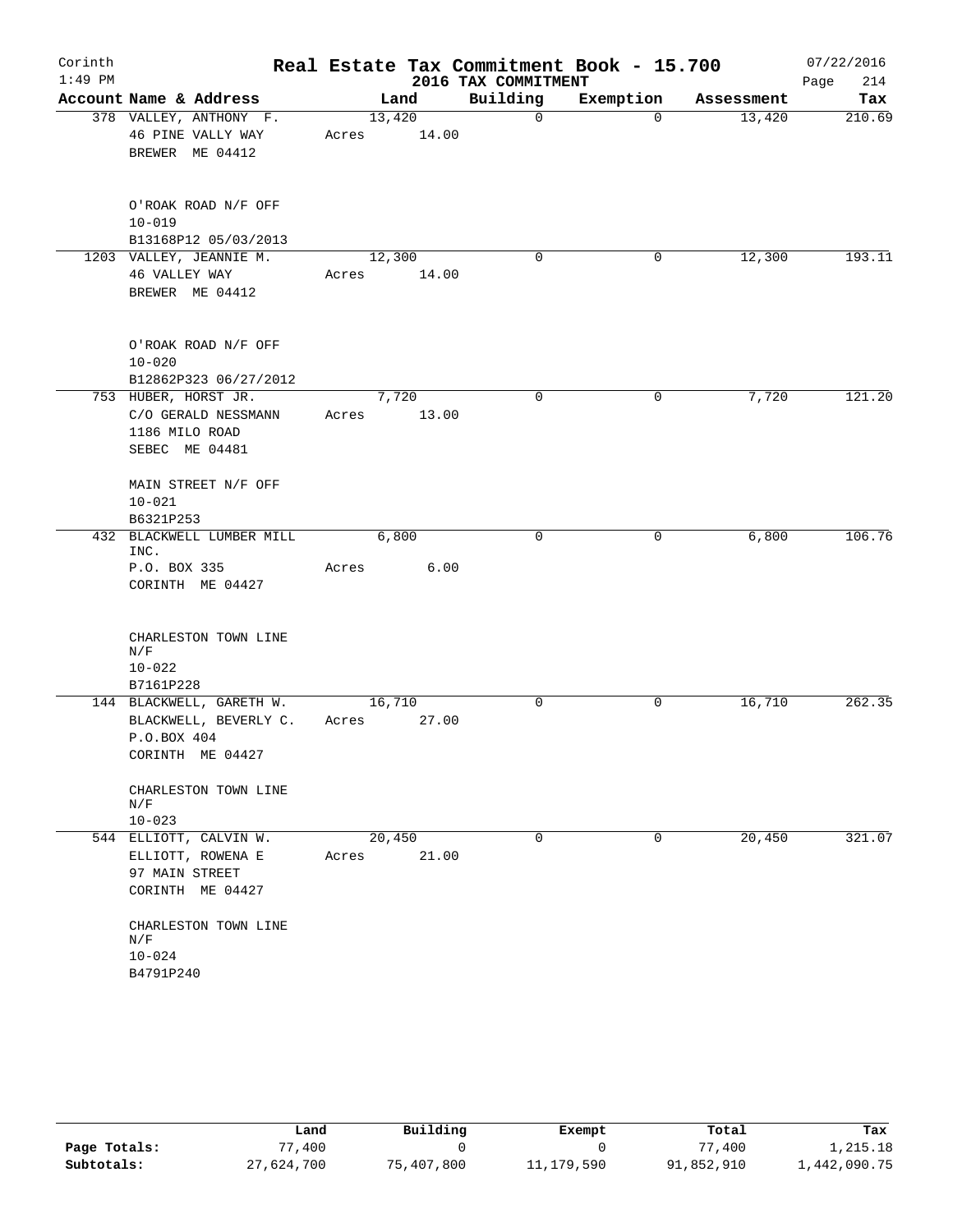| Corinth<br>$1:49$ PM |                                                                                                 |                 |       | 2016 TAX COMMITMENT | Real Estate Tax Commitment Book - 15.700 |            | 07/22/2016<br>215<br>Page |
|----------------------|-------------------------------------------------------------------------------------------------|-----------------|-------|---------------------|------------------------------------------|------------|---------------------------|
|                      | Account Name & Address                                                                          |                 | Land  | Building            | Exemption                                | Assessment | Tax                       |
|                      | 967 MORGAN, DON B. JR.<br>MORGAN, VALORA E.<br>208 BACON ROAD<br>CHARLESTON ME 04422            | 23,330<br>Acres | 25.00 | 0                   | $\Omega$                                 | 23,330     | 366.28                    |
|                      | CHARLESTON TOWN LINE<br>N/F<br>$10 - 025$                                                       |                 |       |                     |                                          |            |                           |
|                      | B6306P130<br>15 ALBERT, MICHAEL & SUSAN                                                         | 17,120          |       | $\Omega$            | 0                                        | 17,120     | 268.78                    |
|                      | CROZIER, RALPH & ELY<br>7 WAKELEY STREET<br>SEYMOUR CT 06483                                    | Acres           | 28.00 |                     |                                          |            |                           |
|                      | CHARLESTON TOWN LINE<br>N/F<br>$10 - 026$                                                       |                 |       |                     |                                          |            |                           |
|                      | B3559P129                                                                                       |                 |       |                     |                                          |            |                           |
|                      | 934 METHODIST CHURCH,<br>UNITED                                                                 | 16,940          |       | 102,090             | 20,000                                   | 99,030     | 1,554.77                  |
|                      | P.O. BOX 17<br>CORINTH ME 04427                                                                 | Acres           | 1.00  |                     | 30 Parsonage                             |            |                           |
|                      | 271 MAIN STREET<br>$11 - 001$<br>B4357P158                                                      |                 |       |                     |                                          |            |                           |
|                      | 1495 VALLEY, ANTHONY F.                                                                         | 22,400          |       | 0                   | 0                                        | 22,400     | 351.68                    |
|                      | 46 PINE VALLEY WAY<br>BREWER ME 04412                                                           | Acres           | 18.66 |                     |                                          |            |                           |
|                      | VILLAGE DRIVE<br>$11 - 002$<br>B13947P61 09/02/2015                                             |                 |       |                     |                                          |            |                           |
| 1488                 | DEARBORN, PATRICIA A<br>MIXON, TONY J. &<br>GLAZIER, GLENN G.<br>PO BOX 108<br>CORINTH ME 04427 | 19,960<br>Acres | 1.21  | 233,420             | $\mathbf 0$                              | 253,380    | 3,978.07                  |
|                      | 263 MAIN STREET<br>$11 - 002 - 01$<br>B12150P69 06/04/2010                                      |                 |       |                     |                                          |            |                           |
|                      | 1489 DEARBORN, PATRICIA A.<br>PO BOX 108<br>CORINTH ME 04427                                    | 36,740<br>Acres | 2.00  | 371,590             | 0                                        | 408,330    | 6,410.78                  |
|                      | 2 VILLAGE DRIVE<br>$11 - 002 - 02$<br>B13076P45 01/25/2013                                      |                 |       |                     |                                          |            |                           |

|              | Land       | Building   | Exempt     | Total      | Tax          |
|--------------|------------|------------|------------|------------|--------------|
| Page Totals: | 136,490    | 707,100    | 20,000     | 823,590    | 12,930.36    |
| Subtotals:   | 27,761,190 | 76,114,900 | 11,199,590 | 92,676,500 | 1,455,021.11 |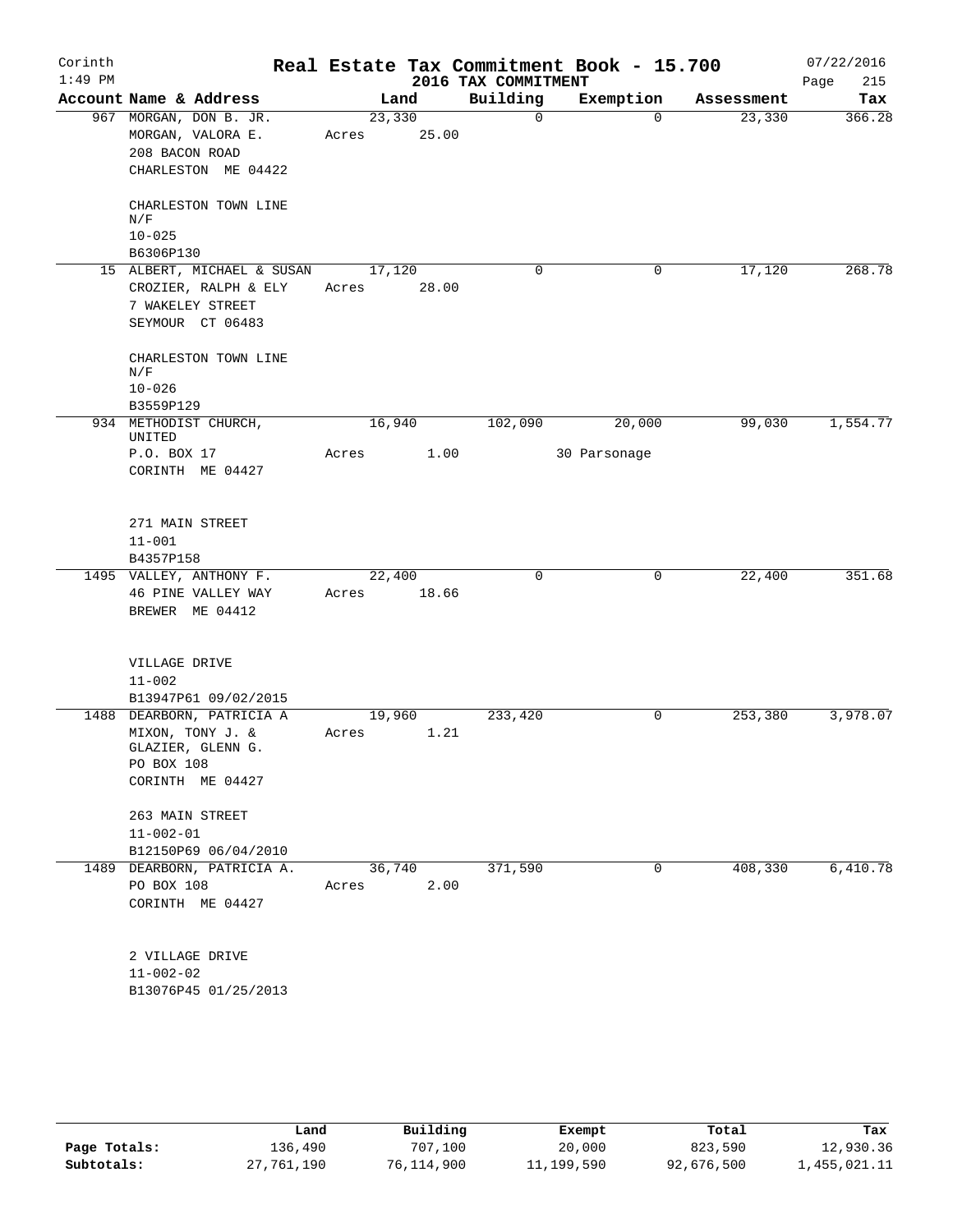| Corinth      |                                                       |       |                |                     | Real Estate Tax Commitment Book - 15.700 |                       | 07/22/2016   |
|--------------|-------------------------------------------------------|-------|----------------|---------------------|------------------------------------------|-----------------------|--------------|
| $1:49$ PM    |                                                       |       |                | 2016 TAX COMMITMENT |                                          |                       | Page<br>216  |
|              | Account Name & Address                                |       | Land           | Building            | Exemption                                | Assessment<br>147,900 | Tax          |
|              | 1490 QUALEY, WALTER<br>QUALEY, CAROL M.<br>PO BOX 155 | Acres | 17,470<br>1.44 | 145,430             | 15,000<br>01 Homestead Exempt            |                       | 2,322.03     |
|              | CORINTH ME 04427                                      |       |                |                     |                                          |                       |              |
|              | 20 VILLAGE DRIVE<br>$11 - 002 - 04$                   |       |                |                     |                                          |                       |              |
|              | B10560P175 07/28/2006                                 |       |                |                     |                                          |                       |              |
|              | 1491 PASTORI, MARTIN J.                               |       | 17,920         | 165,780             | 15,000                                   | 168,700               | 2,648.59     |
|              | PASTORI, RHONDA F.                                    | Acres | 1.81           |                     | 01 Homestead Exempt                      |                       |              |
|              | 24 VILLAGE DRIVE<br>CORINTH ME 04427                  |       |                |                     |                                          |                       |              |
|              | 24 VILLAGE DRIVE                                      |       |                |                     |                                          |                       |              |
|              | $11 - 002 - 05$                                       |       |                |                     |                                          |                       |              |
|              | B13769P294 02/26/2015                                 |       |                |                     |                                          |                       |              |
|              | 1492 BAILEY, WILLIAM A.                               |       | 16,980         | 122,520             | 15,000                                   | 124,500               | 1,954.65     |
|              | BAILEY, JENNIFER L.                                   | Acres | 1.03           |                     | 01 Homestead Exempt                      |                       |              |
|              | 28 VILLAGE DRIVE                                      |       |                |                     |                                          |                       |              |
|              | CORINTH ME 04427                                      |       |                |                     |                                          |                       |              |
|              | 28 VILLAGE DRIVE                                      |       |                |                     |                                          |                       |              |
|              | $11 - 002 - 06$                                       |       |                |                     |                                          |                       |              |
|              | B12004P101 12/11/2009 B9120P292                       |       |                |                     |                                          |                       |              |
|              | 1493 BAILEY, WILLIAM A.                               |       | 10,930         | $\Omega$            | 0                                        | 10,930                | 171.60       |
|              | BAILEY, JENNIFER L.                                   | Acres | 1.03           |                     |                                          |                       |              |
|              | 28 VILLAGE DRIVE                                      |       |                |                     |                                          |                       |              |
|              | CORINTH ME 04427                                      |       |                |                     |                                          |                       |              |
|              | 32 VILLAGE DRIVE                                      |       |                |                     |                                          |                       |              |
|              | $11 - 002 - 07$                                       |       |                |                     |                                          |                       |              |
|              | B12004P101 12/11/2009                                 |       |                |                     |                                          |                       |              |
|              | 2048 NEWCOMB, KEVEN L.                                |       | 16,980         | 131,240             | 21,000                                   | 127,220               | 1,997.35     |
|              | NEWCOMB, CYNTHIA M.                                   | Acres | 1.03           |                     | 01 Homestead Exempt                      |                       |              |
|              | 46 VILLAGE DRIVE<br>CORINTH ME 04427                  |       |                |                     | 22 Veteran                               |                       |              |
|              |                                                       |       |                |                     |                                          |                       |              |
|              | 46 VILLAGE DRIVE<br>$11 - 002 - 08$                   |       |                |                     |                                          |                       |              |
|              | B12219P249 07/29/2010                                 |       |                |                     |                                          |                       |              |
|              | 1494 PRAY, ADRIAN                                     |       | 19,460         | 230,600             | 15,000                                   | 235,060               | 3,690.44     |
|              |                                                       |       | 3.08           |                     |                                          |                       |              |
|              | PRAY, VALERIE                                         | Acres |                |                     | 01 Homestead Exempt                      |                       |              |
|              | 3 VILLAGE DRIVE<br>CORINTH ME 04427                   |       |                |                     |                                          |                       |              |
|              |                                                       |       |                |                     |                                          |                       |              |
|              | 3 VILLAGE DRIVE                                       |       |                |                     |                                          |                       |              |
|              | $11 - 002 - 09$                                       |       |                |                     |                                          |                       |              |
|              | B11753P225 05/01/2009                                 |       |                |                     |                                          |                       |              |
| 1496         | DEARBORN, PATRICIA A.                                 |       | 13,380         | 231,930             | 15,000                                   | 230,310               | 3,615.87     |
|              | PO BOX 108                                            | Acres | 0.51           |                     | 01 Homestead Exempt                      |                       |              |
|              | CORINTH ME 04427                                      |       |                |                     |                                          |                       |              |
|              |                                                       |       |                |                     |                                          |                       |              |
|              | 15 VILLAGE DRIVE                                      |       |                |                     |                                          |                       |              |
|              | $11 - 002 - 10$                                       |       |                |                     |                                          |                       |              |
|              | B9120P292                                             |       |                |                     |                                          |                       |              |
|              |                                                       |       |                |                     |                                          |                       |              |
|              | Land                                                  |       | Building       |                     | Exempt                                   | Total                 | Tax          |
| Page Totals: | 113,120                                               |       | 1,027,500      |                     | 96,000                                   | 1,044,620             | 16,400.53    |
| Subtotals:   | 27,874,310                                            |       | 77,142,400     |                     | 11,295,590                               | 93,721,120            | 1,471,421.64 |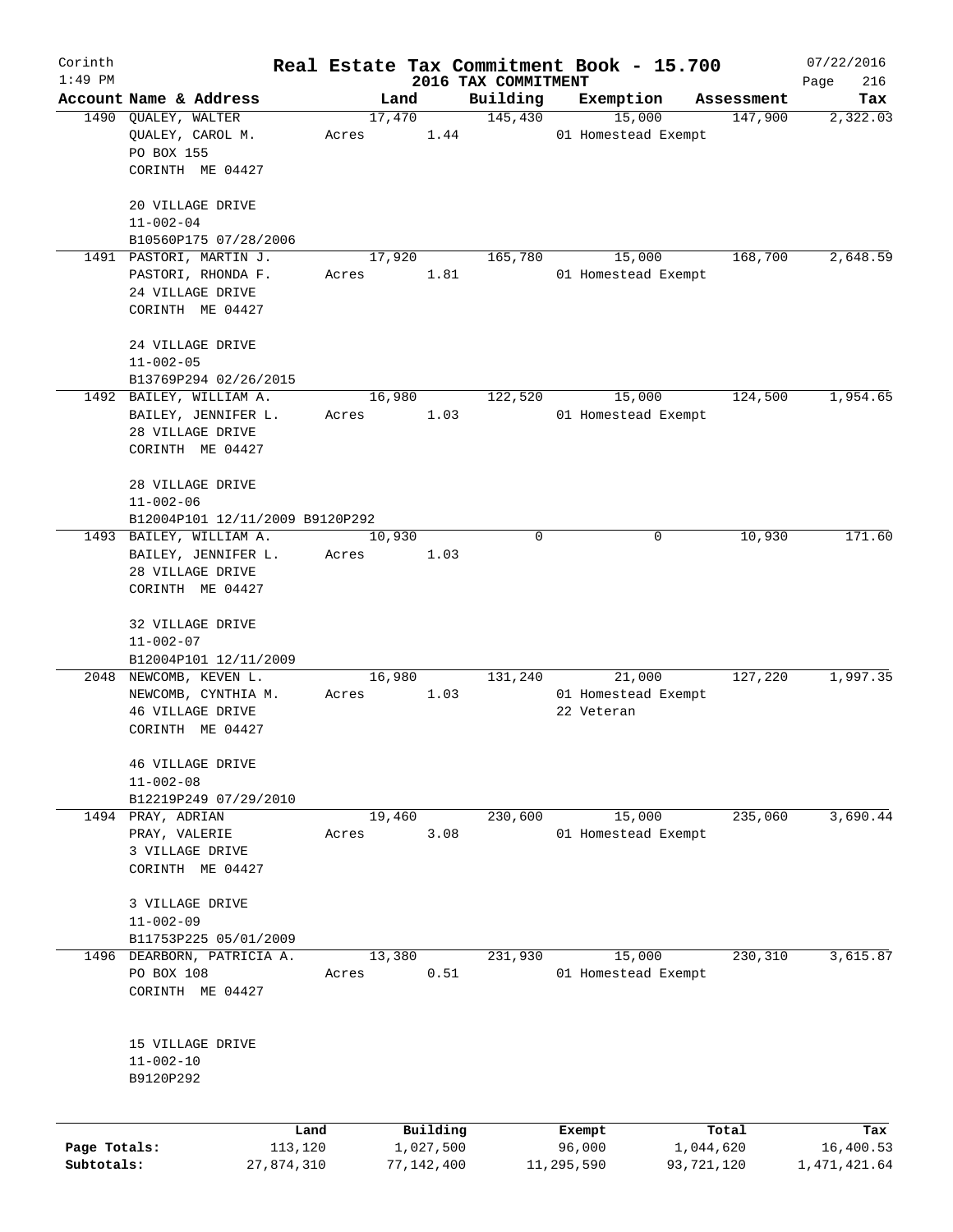| Corinth      |                                                            |            |       |        |            |                     | Real Estate Tax Commitment Book - 15.700 |              | 07/22/2016   |
|--------------|------------------------------------------------------------|------------|-------|--------|------------|---------------------|------------------------------------------|--------------|--------------|
| $1:49$ PM    |                                                            |            |       |        |            | 2016 TAX COMMITMENT |                                          |              | 217<br>Page  |
|              | Account Name & Address                                     |            |       | Land   |            | Building            | Exemption                                | Assessment   | Tax          |
|              | 1497 SHAW, DALE M.<br>SHAW, CAROLYN F.<br>23 VILLAGE DRIVE |            | Acres | 17,040 | 1.08       | 210, 360            | 15,000<br>01 Homestead Exempt            | 212,400      | 3,334.68     |
|              | CORINTH ME 04427                                           |            |       |        |            |                     |                                          |              |              |
|              | 23 VILLAGE DRIVE<br>$11 - 002 - 11$                        |            |       |        |            |                     |                                          |              |              |
|              | B11445P42 06/25/2008                                       |            |       |        |            |                     |                                          |              |              |
|              | 1498 LEMKE, JEFFREY                                        |            |       | 16,950 |            | 183,310             | 15,000                                   | 185,260      | 2,908.58     |
|              | LEMKE, MARY                                                |            | Acres |        | 1.01       |                     | 01 Homestead Exempt                      |              |              |
|              | 27 VILLAGE DRIVE                                           |            |       |        |            |                     |                                          |              |              |
|              | CORINTH ME 04427                                           |            |       |        |            |                     |                                          |              |              |
|              | 27 VILLAGE DRIVE                                           |            |       |        |            |                     |                                          |              |              |
|              | $11 - 002 - 12$                                            |            |       |        |            |                     |                                          |              |              |
|              | B13008P200 11/13/2012                                      |            |       |        |            |                     |                                          |              |              |
|              | 1499 STRAUB, STEVEN                                        |            |       | 16,960 |            | 108,200             | 0                                        | 125,160      | 1,965.01     |
|              | STRAUB, MICHELE                                            |            | Acres |        | 1.02       |                     |                                          |              |              |
|              | 31 Village Dr                                              |            |       |        |            |                     |                                          |              |              |
|              | Corinth ME 04427                                           |            |       |        |            |                     |                                          |              |              |
|              | 31 VILLAGE DRIVE                                           |            |       |        |            |                     |                                          |              |              |
|              | $11 - 002 - 13$                                            |            |       |        |            |                     |                                          |              |              |
|              | B12826P20 05/24/2012                                       |            |       |        |            |                     |                                          |              |              |
| 1500         | DOW, JOHN A.                                               |            |       | 17,000 |            | 129,170             | 15,000                                   | 131, 170     | 2,059.37     |
|              | DOW, SHARON M.                                             |            | Acres |        | 1.05       |                     | 01 Homestead Exempt                      |              |              |
|              | 35 VILLAGE DRIVE                                           |            |       |        |            |                     |                                          |              |              |
|              | CORINTH ME 04427                                           |            |       |        |            |                     |                                          |              |              |
|              | 35 VILLAGE DRIVE                                           |            |       |        |            |                     |                                          |              |              |
|              | $11 - 002 - 14$                                            |            |       |        |            |                     |                                          |              |              |
|              | B13645P175 09/12/2014                                      |            |       |        |            |                     |                                          |              |              |
|              | 2049 DEARBORN, PATRICIA A.                                 |            |       | 45,520 |            | 559,270             | 0                                        | 604,790      | 9,495.20     |
|              | PO BOX 108                                                 |            | Acres |        | 6.16       |                     |                                          |              |              |
|              | CORINTH ME 04427                                           |            |       |        |            |                     |                                          |              |              |
|              | 52 VILLAGE DRIVE                                           |            |       |        |            |                     |                                          |              |              |
|              | $11 - 002 - 15$                                            |            |       |        |            |                     |                                          |              |              |
|              | B9120P292                                                  |            |       |        |            |                     |                                          |              |              |
| 1487         | DEARBORN, PATRICIA A                                       |            |       | 20,070 |            | 172,900             | 0                                        | 192,970      | 3,029.63     |
|              | P.O. BOX 108                                               |            | Acres |        | 3.59       |                     |                                          |              |              |
|              | CORINTH ME 04427                                           |            |       |        |            |                     |                                          |              |              |
|              |                                                            |            |       |        |            |                     |                                          |              |              |
|              | 45 VILLAGE DRIVE                                           |            |       |        |            |                     |                                          |              |              |
|              | $11 - 002 - 16$                                            |            |       |        |            |                     |                                          |              |              |
|              | B9120P292                                                  |            |       |        |            |                     |                                          |              |              |
| 1227         | SMITH, DORIS L.                                            |            |       | 24,920 |            | 63,350              | 15,000                                   | 73,270       | 1,150.34     |
|              | 245 MAIN STREET                                            |            | Acres |        | 11.36      |                     | 01 Homestead Exempt                      |              |              |
|              | CORINTH ME 04427                                           |            |       |        |            |                     |                                          |              |              |
|              |                                                            |            |       |        |            |                     |                                          |              |              |
|              | 245 MAIN STREET                                            |            |       |        |            |                     |                                          |              |              |
|              | $11 - 003$                                                 |            |       |        |            |                     |                                          |              |              |
|              | B4122P289                                                  |            |       |        |            |                     |                                          |              |              |
|              |                                                            |            |       |        |            |                     |                                          |              |              |
|              |                                                            | Land       |       |        | Building   |                     | Exempt                                   | Total        | Tax          |
| Page Totals: |                                                            | 158,460    |       |        | 1,426,560  |                     | 60,000                                   | 1,525,020    | 23,942.81    |
| Subtotals:   |                                                            | 28,032,770 |       |        | 78,568,960 |                     | 11,355,590                               | 95, 246, 140 | 1,495,364.45 |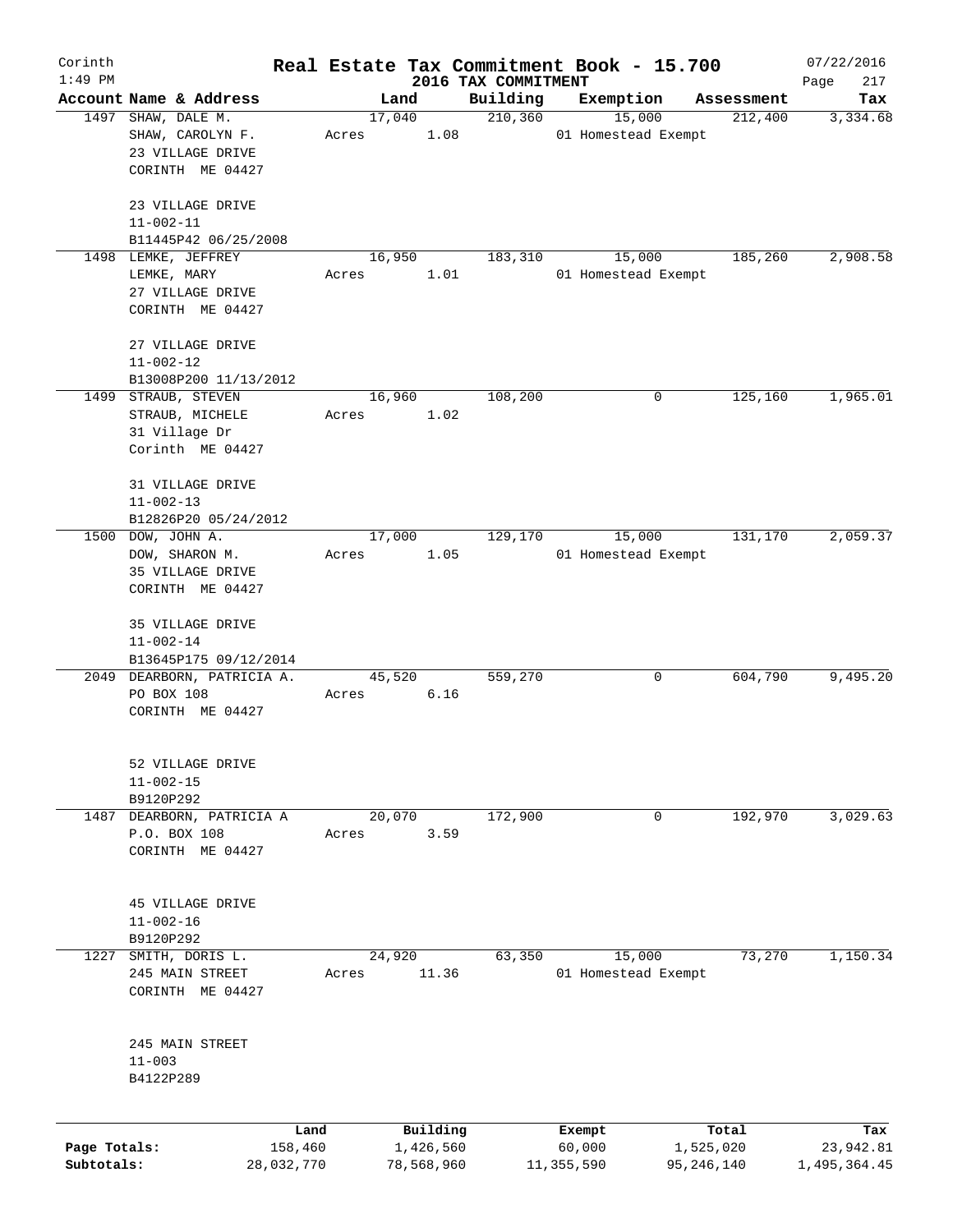| Corinth   |                                          |        |       |                     | Real Estate Tax Commitment Book - 15.700 |            | 07/22/2016  |
|-----------|------------------------------------------|--------|-------|---------------------|------------------------------------------|------------|-------------|
| $1:49$ PM |                                          |        |       | 2016 TAX COMMITMENT |                                          |            | Page<br>218 |
|           | Account Name & Address                   |        | Land  | Building            | Exemption                                | Assessment | Tax         |
|           | 1961 MORRIS, JERRY E.                    | 16,950 |       | 94,560              | 15,000                                   | 96,510     | 1,515.21    |
|           | SMITH-MORRIS, ALICE L.                   | Acres  | 1.01  |                     | 01 Homestead Exempt                      |            |             |
|           | 239 MAIN STREET                          |        |       |                     |                                          |            |             |
|           | CORINTH ME 04427                         |        |       |                     |                                          |            |             |
|           | 239 MAIN STREET                          |        |       |                     |                                          |            |             |
|           | $11 - 003 - 01$                          |        |       |                     |                                          |            |             |
|           | B10574P252 08/10/2006                    |        |       |                     |                                          |            |             |
|           | 590 GARDNER, THOMAS M.                   | 24,200 |       | 60,430              | 15,000                                   | 69,630     | 1,093.19    |
|           | GARDNER, JOYCE M.                        | Acres  | 7.00  |                     | 01 Homestead Exempt                      |            |             |
|           | 225 MAIN STREET                          |        |       |                     |                                          |            |             |
|           | CORINTH ME 04427                         |        |       |                     |                                          |            |             |
|           | 225 MAIN STREET                          |        |       |                     |                                          |            |             |
|           | $11 - 004$                               |        |       |                     |                                          |            |             |
|           | B2218P173                                |        |       |                     |                                          |            |             |
|           | 356 CRANE BROTHERS, INC.                 | 30,220 |       | 0                   | 0                                        | 30, 220    | 474.45      |
|           | 2312 EXETER ROAD                         | Acres  | 72.00 |                     |                                          |            |             |
|           | EXETER ME 04435                          |        |       |                     |                                          |            |             |
|           |                                          |        |       |                     |                                          |            |             |
|           | <b>MAIN STREET</b>                       |        |       |                     |                                          |            |             |
|           | $11 - 005$                               |        |       |                     |                                          |            |             |
|           | B4402P355                                |        |       |                     |                                          |            |             |
|           | 1152 DAY, EUGENE K.                      | 16,940 |       | 63,320              | 0                                        | 80,260     | 1,260.08    |
|           | DAY, AIMEE A.                            | Acres  | 1.00  |                     |                                          |            |             |
|           | 118 DAY ROAD                             |        |       |                     |                                          |            |             |
|           | GARLAND ME 04939                         |        |       |                     |                                          |            |             |
|           | 157 MAIN STREET                          |        |       |                     |                                          |            |             |
|           | $11 - 006$                               |        |       |                     |                                          |            |             |
|           | B8376P92                                 |        |       |                     |                                          |            |             |
|           | 1566 SINCYR, JOHN L.,                    | 21,770 |       | 0                   | 0                                        | 21,770     | 341.79      |
|           | SINCYR, JOANNE L.                        |        |       |                     |                                          |            |             |
|           | 35 FOXCROFT CENTER ROAD Acres            |        | 31.23 |                     |                                          |            |             |
|           | DOVER FOXCROFT ME                        |        |       |                     |                                          |            |             |
|           | 04426                                    |        |       |                     |                                          |            |             |
|           | MAIN STREET                              |        |       |                     |                                          |            |             |
|           |                                          |        |       |                     |                                          |            |             |
|           | $11 - 006 - A$<br>B7105P30               |        |       |                     |                                          |            |             |
| 1567      |                                          | 22,990 |       | $\Omega$            | $\Omega$                                 | 22,990     | 360.94      |
|           | CROFT, ROBERT E. SR.<br>CROFT, SANDRA L. | Acres  | 6.00  |                     |                                          |            |             |
|           | 229 S. LEVANT ROAD                       |        |       |                     |                                          |            |             |
|           | LEVANT ME 04456                          |        |       |                     |                                          |            |             |
|           | 151 MAIN STREET                          |        |       |                     |                                          |            |             |
|           | $11 - 006 - B$                           |        |       |                     |                                          |            |             |
|           | B12907P126 08/03/2012                    |        |       |                     |                                          |            |             |
|           |                                          |        |       |                     |                                          |            |             |

|              | Land         | Building   | Exempt     | Total      | Tax          |
|--------------|--------------|------------|------------|------------|--------------|
| Page Totals: | 133,070      | 218,310    | 30,000     | 321,380    | 5,045.66     |
| Subtotals:   | 28, 165, 840 | 78,787,270 | 11,385,590 | 95,567,520 | 1,500,410.11 |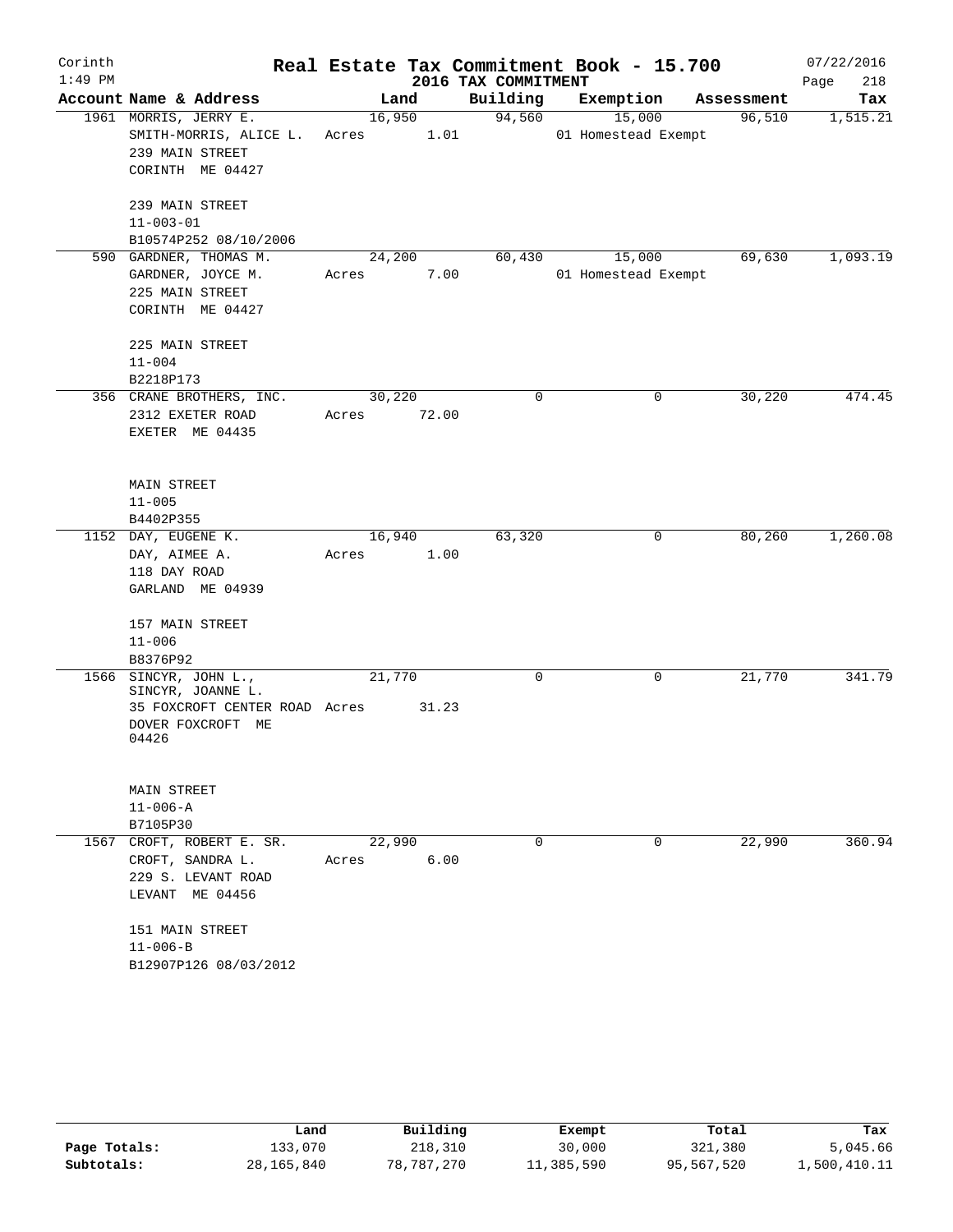| Corinth<br>$1:49$ PM       |                                                                                                          |                 |                       | 2016 TAX COMMITMENT | Real Estate Tax Commitment Book - 15.700 |                       | 07/22/2016<br>219<br>Page |
|----------------------------|----------------------------------------------------------------------------------------------------------|-----------------|-----------------------|---------------------|------------------------------------------|-----------------------|---------------------------|
|                            | Account Name & Address                                                                                   | Land            |                       | Building            | Exemption                                | Assessment            | Tax                       |
|                            | 1568 APRIL FOOLS, INC.<br>C/O MAINE REAL ESTATE<br>MANAGEMENT LLC<br>PO BOX 1193<br>BANGOR ME 04402-1193 | 23,390<br>Acres | 10.00                 | 41,510              |                                          | 64,900<br>$\mathbf 0$ | 1,018.93                  |
|                            | 165 MAIN STREET<br>$11 - 006 - C$<br>B12543P121 07/20/2011                                               |                 |                       |                     |                                          |                       |                           |
|                            | 1960 DAY, EUGENE KIMBALL<br>118 DAY ROAD<br>GARLAND ME 04939                                             | 12,100<br>Acres | 2.00                  | $\Omega$            |                                          | 12,100<br>0           | 189.97                    |
|                            | <b>MAIN STREET</b><br>$11 - 006 - D$<br>B10574P24 05/03/2006                                             |                 |                       |                     |                                          |                       |                           |
|                            | 72 VALLEY, JEANNIE M.<br>46 PINE VALLEY WAY<br>BREWER ME 04412                                           | 26,790<br>Acres | 24.77                 | $\mathbf 0$         |                                          | 0<br>26,790           | 420.60                    |
|                            | <b>MAIN STREET</b><br>$11 - 006 - E$<br>B12862P325 06/27/2012                                            |                 |                       |                     |                                          |                       |                           |
|                            | 3 NILES, MARILYN<br>121 MAIN STREET<br>CORINTH ME 04427                                                  | 13,290<br>Acres | 0.50                  | 21,260              | 15,000<br>01 Homestead Exempt            | 19,550                | 306.94                    |
|                            | 121 MAIN STREET<br>$11 - 007$<br>B7641P226                                                               |                 |                       |                     |                                          |                       |                           |
|                            | 543 ELLIOTT, CALVIN W.<br>ELLIOTT, ROWENA E.<br>97 MAIN STREET<br>CORINTH ME 04427                       | 92,320<br>Acres | 218.32                | 97,590              | 15,000<br>01 Homestead Exempt            | 174,910               | 2,746.09                  |
|                            | 97 MAIN STREET<br>$11 - 008$<br>B4791P240                                                                |                 |                       |                     |                                          |                       |                           |
|                            | 1047 PHILPOT, GEORGEINE A.<br>127 MAIN STREET<br>CORINTH ME 04427                                        | 12,910<br>Acres | 0.46                  | 67,730              | 15,000<br>01 Homestead Exempt            | 65,640                | 1,030.55                  |
|                            | 127 MAIN STREET<br>$11 - 008 - A$<br>B3689P177                                                           |                 |                       |                     |                                          |                       |                           |
|                            | 185 NILES, DERRICK D.<br>NILES, REGINA A.<br>53 MAIN ST<br>CORINTH ME 04427                              | 17,960<br>Acres | 1.84                  | 152,080             | 15,000<br>01 Homestead Exempt            | 155,040               | 2,434.13                  |
|                            | 53 MAIN STREET<br>$11 - 008 - B$<br>B9851P63 04/22/2005                                                  |                 |                       |                     |                                          |                       |                           |
|                            | Land                                                                                                     |                 | Building              |                     | Exempt                                   | Total                 | Tax                       |
| Page Totals:<br>Subtotals: | 198,760<br>28,364,600                                                                                    |                 | 380,170<br>79,167,440 |                     | 60,000<br>11,445,590                     | 518,930<br>96,086,450 | 8,147.21<br>1,508,557.32  |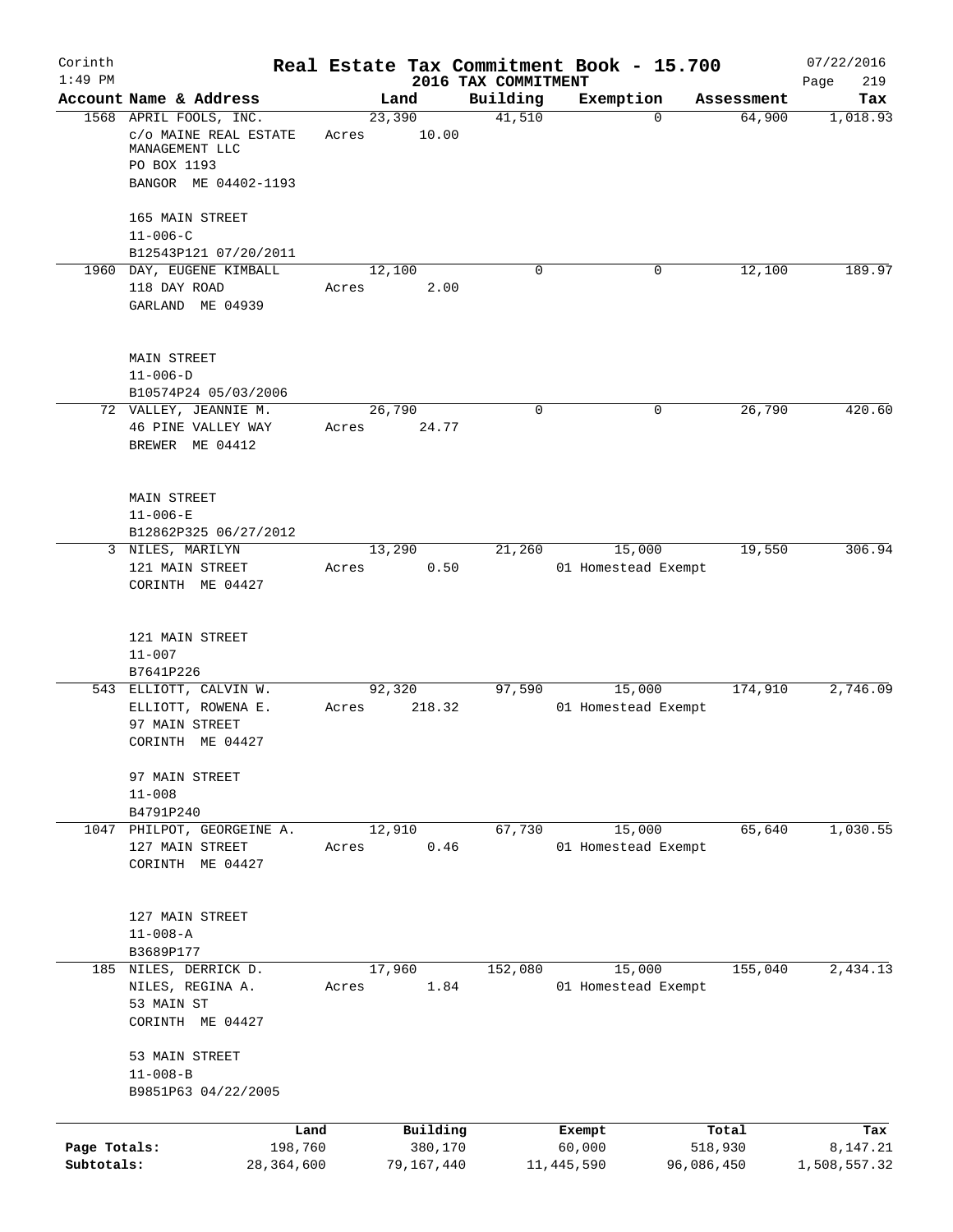| Corinth      |                                        |       |            |                                 | Real Estate Tax Commitment Book - 15.700 |            | 07/22/2016         |
|--------------|----------------------------------------|-------|------------|---------------------------------|------------------------------------------|------------|--------------------|
| $1:49$ PM    | Account Name & Address                 |       | Land       | 2016 TAX COMMITMENT<br>Building | Exemption                                | Assessment | 220<br>Page<br>Tax |
|              | 2044 CENTRAL PENOBSCOT SOLID           |       | 32,730     | 25,000                          | 57,730                                   | 0          | 0.00               |
|              | WASTE FACILITY<br>PO BOX 309           | Acres | 18.96      |                                 | 43 Municipal                             |            |                    |
|              | CORINTH ME 04427                       |       |            |                                 |                                          |            |                    |
|              | MAIN STREET                            |       |            |                                 |                                          |            |                    |
|              | $11 - 008 - C$<br>B5522P146 11/15/1998 |       |            |                                 |                                          |            |                    |
|              | 558 EVERETT SR, ERVIN O.               |       | 17,570     | 62,380                          | 21,000                                   | 58,950     | 925.51             |
|              | EVERETT, CLARA M.                      | Acres | 1.52       |                                 | 22 Veteran                               |            |                    |
|              | PO BOX 604                             |       |            |                                 | 01 Homestead Exempt                      |            |                    |
|              | CORINTH ME 04427                       |       |            |                                 |                                          |            |                    |
|              | 43 MAIN STREET                         |       |            |                                 |                                          |            |                    |
|              | $11 - 009$                             |       |            |                                 |                                          |            |                    |
|              | B2917P176                              |       |            |                                 |                                          |            |                    |
|              | 953 BICKFORD, DAVID R.                 |       | 18,450     | 63,070                          | 0                                        | 81,520     | 1,279.86           |
|              | BICKFORD, RUBY M.                      | Acres | 2.25       |                                 |                                          |            |                    |
|              | 162 PLYMOUTH ROAD                      |       |            |                                 |                                          |            |                    |
|              | ETNA ME 04434                          |       |            |                                 |                                          |            |                    |
|              | 35 MAIN STREET<br>$11 - 010$           |       |            |                                 |                                          |            |                    |
|              | B13388P291 11/08/2013                  |       |            |                                 |                                          |            |                    |
|              | 394 DUMONT, JAMES E.                   |       | 17,850     | 43,950                          | 15,000                                   | 46,800     | 734.76             |
|              | DUMONT, DONNA R.                       | Acres | 1.75       |                                 | 01 Homestead Exempt                      |            |                    |
|              | 27 MAIN STREET                         |       |            |                                 |                                          |            |                    |
|              | CORINTH ME 04427                       |       |            |                                 |                                          |            |                    |
|              | 27 MAIN STREET                         |       |            |                                 |                                          |            |                    |
|              | $11 - 011$                             |       |            |                                 |                                          |            |                    |
|              | B8536P72                               |       |            |                                 |                                          |            |                    |
|              | 775 JOHNDRO, DAVID C.                  |       | 35,660     | 68,450                          | 15,000                                   | 89,110     | 1,399.03           |
|              | JOHNDRO, LILLIAN A.                    | Acres | 53.00      |                                 | 01 Homestead Exempt                      |            |                    |
|              | 65 MONTGOMERY LANE                     |       |            |                                 |                                          |            |                    |
|              | PENOBSCOT ME 04476                     |       |            |                                 |                                          |            |                    |
|              | 5 MAIN STREET                          |       |            |                                 |                                          |            |                    |
|              | $11 - 012$                             |       |            |                                 |                                          |            |                    |
|              | B3461P131                              |       |            |                                 |                                          |            |                    |
|              | 1184 HANEY, PATRICK                    |       | 19,360     | 93,560                          | 15,000                                   | 97,920     | 1,537.34           |
|              | HANEY, BRENDA                          | Acres | 3.00       |                                 | 01 Homestead Exempt                      |            |                    |
|              | P.O. BOX 128<br>CORINTH ME 04427-0128  |       |            |                                 |                                          |            |                    |
|              |                                        |       |            |                                 |                                          |            |                    |
|              | 21 MAIN STREET                         |       |            |                                 |                                          |            |                    |
|              | $11 - 012 - A$                         |       |            |                                 |                                          |            |                    |
|              | B6860P163                              |       |            |                                 |                                          |            |                    |
| 1798         | MCCULLAGH, MICHAEL J.                  |       | 24,640     | 125,030                         | 15,000                                   | 134,670    | 2, 114.32          |
|              | 9 MAIN ST                              | Acres | 5.00       |                                 | 01 Homestead Exempt                      |            |                    |
|              | CORINTH ME 04427-0                     |       |            |                                 |                                          |            |                    |
|              |                                        |       |            |                                 |                                          |            |                    |
|              | 9 MAIN STREET                          |       |            |                                 |                                          |            |                    |
|              | $11 - 012 - B$                         |       |            |                                 |                                          |            |                    |
|              | B10300P174 01/25/2006                  |       |            |                                 |                                          |            |                    |
|              |                                        | Land  | Building   |                                 | Exempt                                   | Total      | Tax                |
| Page Totals: | 166,260                                |       | 481,440    |                                 | 138,730                                  | 508,970    | 7,990.82           |
| Subtotals:   | 28,530,860                             |       | 79,648,880 |                                 | 11,584,320                               | 96,595,420 | 1,516,548.14       |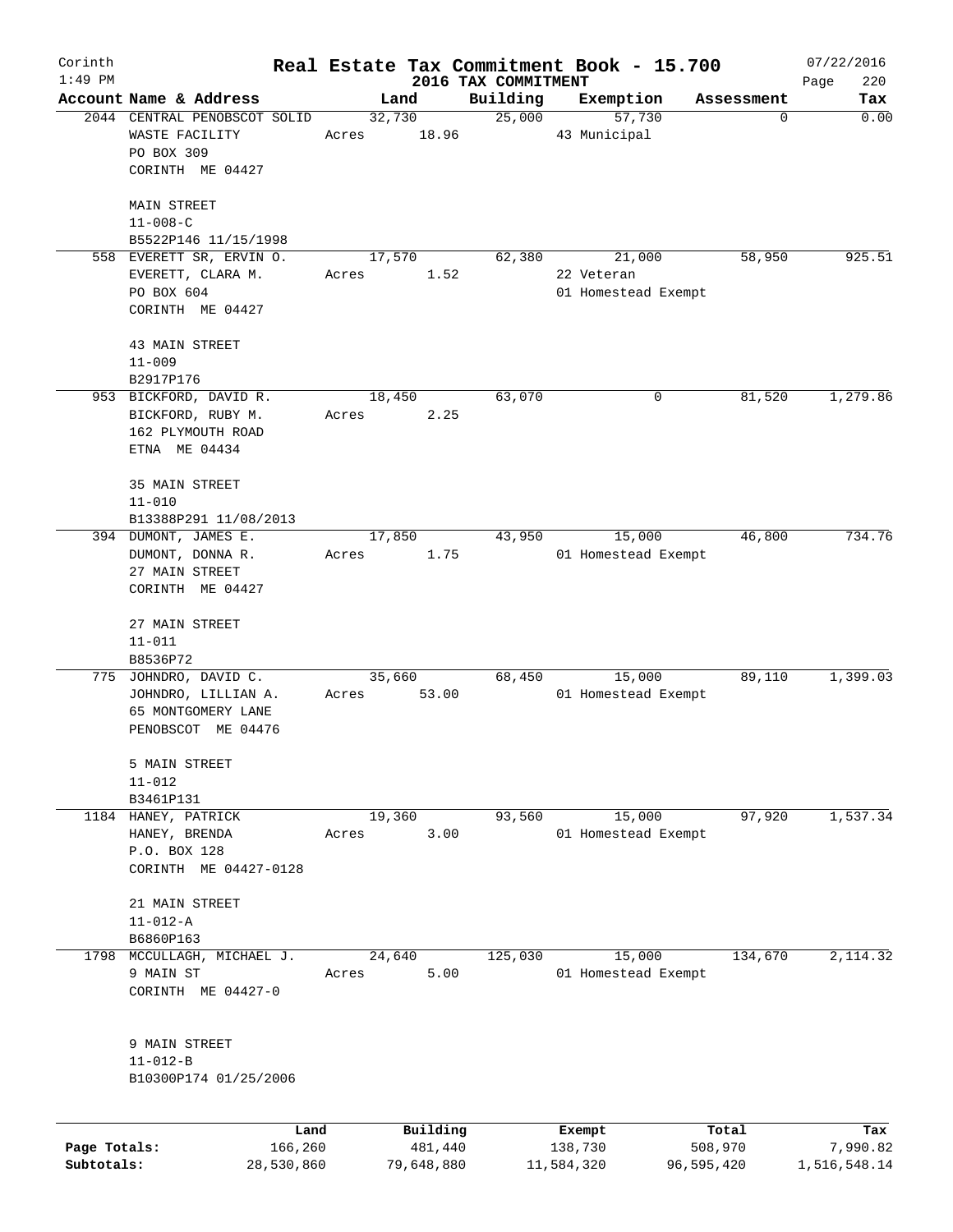| Corinth                    |                                                                                     |       |                                   |                                 | Real Estate Tax Commitment Book - 15.700 |                                | 07/22/2016                      |
|----------------------------|-------------------------------------------------------------------------------------|-------|-----------------------------------|---------------------------------|------------------------------------------|--------------------------------|---------------------------------|
| $1:49$ PM                  | Account Name & Address                                                              |       | Land                              | 2016 TAX COMMITMENT<br>Building | Exemption                                | Assessment                     | Page<br>221<br>Tax              |
|                            | 354 CRANE BROTHERS, INC.<br>CRANE, JAMES V.<br>2312 EXETER ROAD<br>EXETER ME 04435  | Acres | 30, 230<br>56.88                  | 0                               | $\Omega$                                 | 30, 230                        | 474.61                          |
|                            | <b>MAIN STREET</b><br>$11 - 013$<br>B12251P265 07/20/2010                           |       |                                   |                                 |                                          |                                |                                 |
|                            | 1194 SHOREY, TIMOTHY W.<br>SHOREY, CYNTHIA A.<br>20 MAIN STREET<br>CORINTH ME 04427 | Acres | 20,480<br>1.56                    | 105,420                         | 15,000<br>01 Homestead Exempt            | 110,900                        | 1,741.13                        |
|                            | 20 MAIN STREET<br>$11 - 013 - A$<br>B5541P67                                        |       |                                   |                                 |                                          |                                |                                 |
|                            | 357 CRANE, JAMES V.<br>CRANE, BRENDA L.<br>2314 EXETER ROAD<br>EXETER ME 04435-3204 | Acres | 11,570<br>1.56                    | 0                               | 0                                        | 11,570                         | 181.65                          |
|                            | MAIN STREET<br>$11 - 013 - B$<br>B3447P232                                          |       |                                   |                                 |                                          |                                |                                 |
| 1201                       | TRASK, GEORGE C.<br>TRASK, BRENDA<br>J.<br>56 MAIN STREET<br>CORINTH ME 04427       | Acres | 33,040<br>114.10                  | 0                               | 0                                        | 33,040                         | 518.73                          |
|                            | CHARLESTON TOWN LINE<br>N/F<br>$11 - 014$<br>B12940P55 09/06/2012                   |       |                                   |                                 |                                          |                                |                                 |
|                            | 1411 TRASK, GEORGE C.<br>TRASK, BRENDA J.<br>56 MAIN STREET<br>CORINTH ME 04427     | Acres | 28,490<br>16.00                   | 166,860                         | 15,000<br>01 Homestead Exempt            | 180,350                        | 2,831.50                        |
|                            | 56 MAIN STREET<br>$11 - 015$<br>B4323P151                                           |       |                                   |                                 |                                          |                                |                                 |
|                            | 961 BLANCHARD, CHRISTOPHER<br>S.                                                    |       | 18,630                            | 73,920                          | 15,000                                   | 77,550                         | 1,217.53                        |
|                            | 74 MAIN STREET<br>CORINTH ME 04427                                                  | Acres | 2.40                              |                                 | 01 Homestead Exempt                      |                                |                                 |
|                            | 74 MAIN STREET<br>$11 - 016$<br>B8128P237                                           |       |                                   |                                 |                                          |                                |                                 |
|                            | 545 ELLIOTT, CALVIN W.                                                              |       | 20,050                            | 0                               | 0                                        | 20,050                         | 314.78                          |
|                            | ELLIOTT, ROWENA E.<br>97 MAIN STREET<br>CORINTH ME 04427                            | Acres | 15.50                             |                                 |                                          |                                |                                 |
|                            | MAIN STREET<br>$11 - 017$<br>B4791P240                                              |       |                                   |                                 |                                          |                                |                                 |
| Page Totals:<br>Subtotals: | Land<br>162,490<br>28,693,350                                                       |       | Building<br>346,200<br>79,995,080 |                                 | Exempt<br>45,000<br>11,629,320           | Total<br>463,690<br>97,059,110 | Tax<br>7,279.93<br>1,523,828.07 |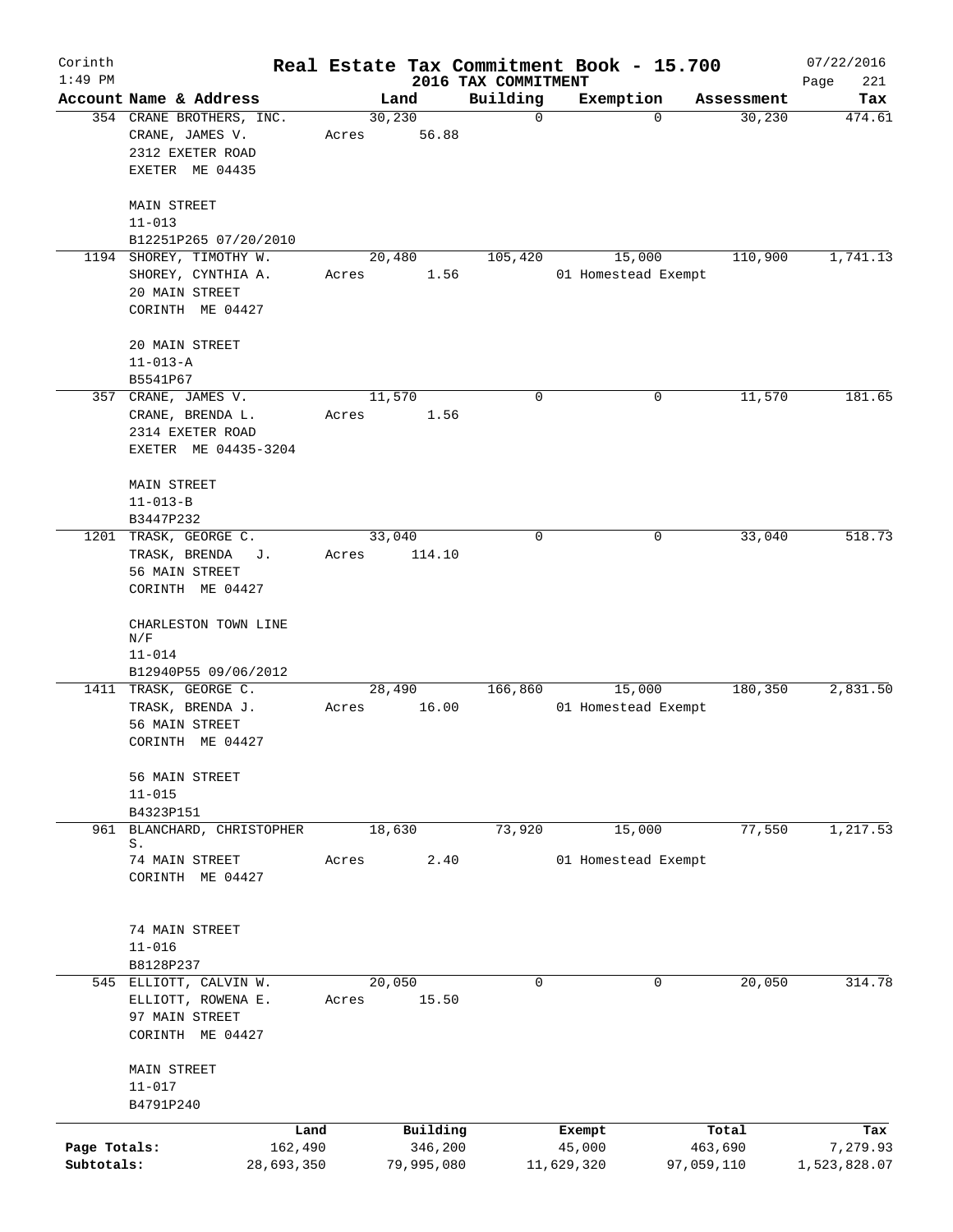| Corinth   |                                      |        |       |                     | Real Estate Tax Commitment Book - 15.700 |            | 07/22/2016  |
|-----------|--------------------------------------|--------|-------|---------------------|------------------------------------------|------------|-------------|
| $1:49$ PM |                                      |        |       | 2016 TAX COMMITMENT |                                          |            | 222<br>Page |
|           | Account Name & Address               |        | Land  | Building            | Exemption                                | Assessment | Tax         |
| 1193      | SHEPARD-CHISHOLM,<br>WENDELL         | 19,800 |       | 93,620              | $\Omega$                                 | 113,420    | 1,780.69    |
|           | CHISHOLM, JOHN                       | Acres  | 1.00  |                     |                                          |            |             |
|           | 154 TAY ROAD                         |        |       |                     |                                          |            |             |
|           | LEVANT ME 04456-9709                 |        |       |                     |                                          |            |             |
|           | 86 MAIN STREET                       |        |       |                     |                                          |            |             |
|           | $11 - 017 - A$                       |        |       |                     |                                          |            |             |
|           | B3656P155                            |        |       |                     |                                          |            |             |
|           | 1344 DAY, EUGENE                     | 22,150 |       | 251,750             | 0                                        | 273,900    | 4,300.23    |
|           | 118 DAY ROAD                         | Acres  | 2.94  |                     |                                          |            |             |
|           | GARLAND ME 04939                     |        |       |                     |                                          |            |             |
|           | 98 MAIN STREET                       |        |       |                     |                                          |            |             |
|           | $11 - 018$                           |        |       |                     |                                          |            |             |
|           | B13035P121 12/11/2012                |        |       |                     |                                          |            |             |
|           | 1523 WILSON, GAIL F.                 | 45,600 |       | 35,730              | 0                                        | 81,330     | 1,276.88    |
|           | WILSON, STERLING E.                  | Acres  | 73.39 |                     |                                          |            |             |
|           | (Heirs of)                           |        |       |                     |                                          |            |             |
|           | P.O. BOX 143                         |        |       |                     |                                          |            |             |
|           | CORINTH ME 04427                     |        |       |                     |                                          |            |             |
|           | 160 MAIN STREET                      |        |       |                     |                                          |            |             |
|           | $11 - 019$                           |        |       |                     |                                          |            |             |
|           | B3194P144                            |        |       |                     |                                          |            |             |
|           | 359 CRIDER, TIMOTHY J.               | 19,360 |       | 99,260              | 15,000                                   | 103,620    | 1,626.83    |
|           | CRIDER, CAROL A.                     | Acres  | 3.00  |                     | 01 Homestead Exempt                      |            |             |
|           | 132 MAIN STREET                      |        |       |                     |                                          |            |             |
|           | CORINTH ME 04427                     |        |       |                     |                                          |            |             |
|           | 132 MAIN STREET                      |        |       |                     |                                          |            |             |
|           | $11 - 019 - A$                       |        |       |                     |                                          |            |             |
|           | B6233P1                              |        |       |                     |                                          |            |             |
|           | 1183 S.A.D. #64                      | 19,420 |       | 14,560,000          | 14,579,420                               | 0          | 0.00        |
|           | PO BOX 279                           | Acres  | 76.00 |                     | 43 Municipal                             |            |             |
|           | CORINTH ME 04427                     |        |       |                     |                                          |            |             |
|           | 118 MAIN STREET                      |        |       |                     |                                          |            |             |
|           | $11 - 019 - B$                       |        |       |                     |                                          |            |             |
|           | B4382P297                            |        |       |                     |                                          |            |             |
|           | 686 HARVEY, ALVIN C. LIVING<br>TRUST | 21,960 |       | 94,240              | 0                                        | 116,200    | 1,824.34    |
|           | HARVEY, THELMA M.<br>LIVING TRUST    | Acres  | 26.16 |                     |                                          |            |             |
|           | 891 MAIN STREET                      |        |       |                     |                                          |            |             |
|           | CORINTH ME 04427                     |        |       |                     |                                          |            |             |
|           | HARVEY HIGHLANDS                     |        |       |                     |                                          |            |             |
|           | $11 - 020$                           |        |       |                     |                                          |            |             |
|           | B13057P291 12/20/2012                |        |       |                     |                                          |            |             |

|              | Land       | Building   | Exempt       | Total      | Tax          |
|--------------|------------|------------|--------------|------------|--------------|
| Page Totals: | 148,290    | 15,134,600 | 14,594,420   | 688,470    | 10,808.97    |
| Subtotals:   | 28,841,640 | 95,129,680 | 26, 223, 740 | 97,747,580 | 1,534,637.04 |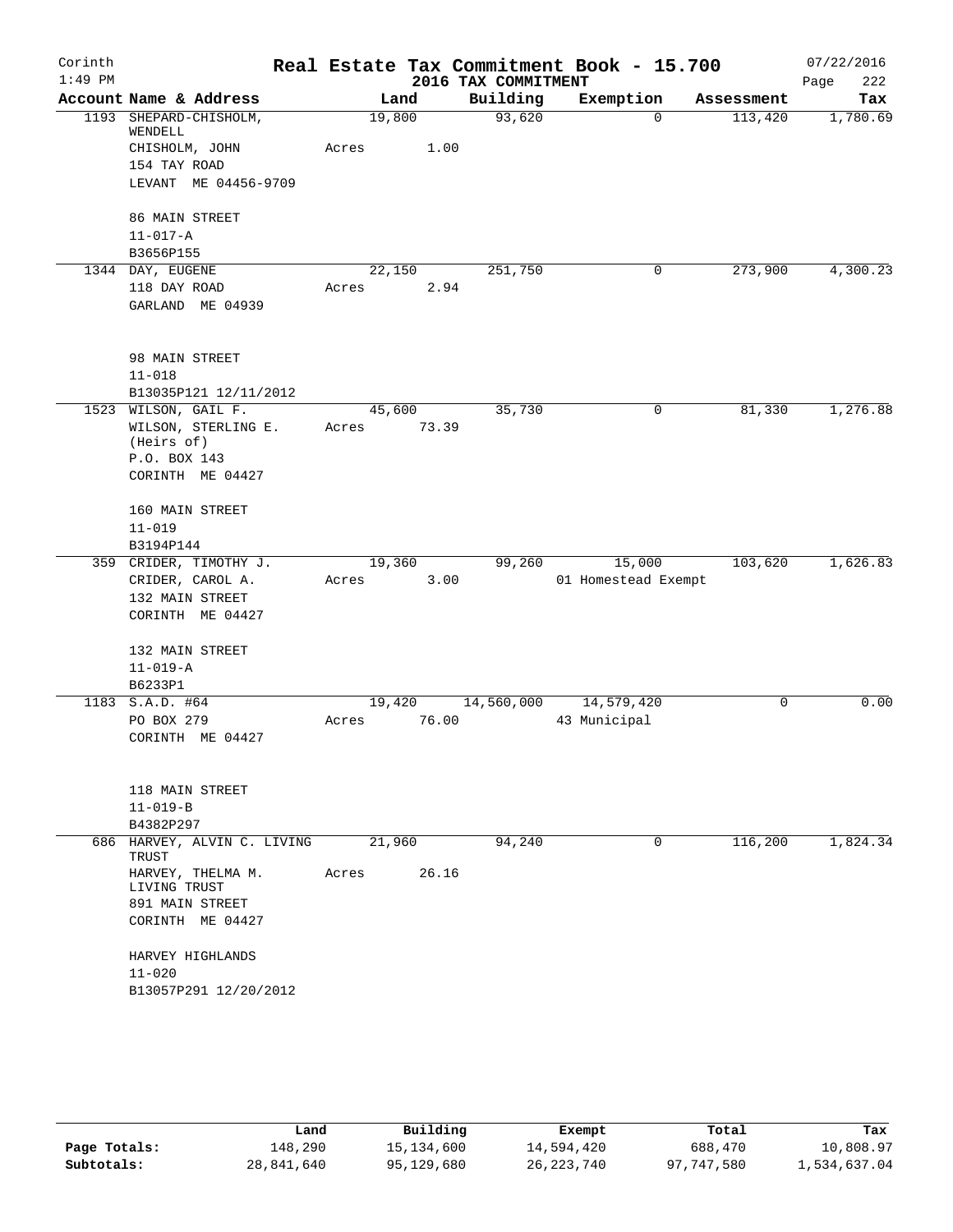| Corinth<br>$1:49$ PM |                                          |        |      | 2016 TAX COMMITMENT | Real Estate Tax Commitment Book - 15.700 |            | 07/22/2016<br>Page<br>223 |
|----------------------|------------------------------------------|--------|------|---------------------|------------------------------------------|------------|---------------------------|
|                      | Account Name & Address                   |        | Land | Building            | Exemption                                | Assessment | Tax                       |
|                      | 684 SHAW, MARK W.                        | 16,940 |      | 116,960             | 15,000                                   | 118,900    | 1,866.73                  |
|                      | SHAW, STACEY, L.                         | Acres  | 1.00 |                     | 01 Homestead Exempt                      |            |                           |
|                      | 20 HARVEY HIGHLANDS                      |        |      |                     |                                          |            |                           |
|                      | CORINTH ME 04427                         |        |      |                     |                                          |            |                           |
|                      |                                          |        |      |                     |                                          |            |                           |
|                      | 20 HARVEY HIGHLANDS                      |        |      |                     |                                          |            |                           |
|                      | $11 - 020 - 01$                          |        |      |                     |                                          |            |                           |
|                      | B10681P196 09/28/2006                    |        |      |                     |                                          |            |                           |
|                      | 692 HARVEY, DAVID A.                     | 18,160 |      | 117,060             | 15,000                                   | 120,220    | 1,887.45                  |
|                      | HARVEY, LINDA A.                         | Acres  | 2.01 |                     | 01 Homestead Exempt                      |            |                           |
|                      | 19 HARVEY HIGHLANDS                      |        |      |                     |                                          |            |                           |
|                      | CORINTH ME 04427                         |        |      |                     |                                          |            |                           |
|                      |                                          |        |      |                     |                                          |            |                           |
|                      | 19 HARVEY HIGHLANDS                      |        |      |                     |                                          |            |                           |
|                      | $11 - 020 - 02$                          |        |      |                     |                                          |            |                           |
|                      | B6514P33<br>1117 DORR, DENNIS M.         | 16,940 |      | 100,430             | 15,000                                   | 102,370    | 1,607.21                  |
|                      | DORR, LISA L.                            | Acres  | 1.00 |                     | 01 Homestead Exempt                      |            |                           |
|                      | 24 HARVEY HIGHLANDS                      |        |      |                     |                                          |            |                           |
|                      | CORINTH ME 04427                         |        |      |                     |                                          |            |                           |
|                      |                                          |        |      |                     |                                          |            |                           |
|                      | 24 HARVEY HIGHLANDS                      |        |      |                     |                                          |            |                           |
|                      | $11 - 020 - 03$                          |        |      |                     |                                          |            |                           |
|                      | B6702P28                                 |        |      |                     |                                          |            |                           |
|                      | 844 SHAFFER, GARY D.                     | 16,940 |      | 96,710              | 15,000                                   | 98,650     | 1,548.80                  |
|                      | SHAFFER, JANE A.                         | Acres  | 1.00 |                     | 01 Homestead Exempt                      |            |                           |
|                      | 30 HARVEY HIGHLANDS                      |        |      |                     |                                          |            |                           |
|                      | CORINTH ME 04427                         |        |      |                     |                                          |            |                           |
|                      |                                          |        |      |                     |                                          |            |                           |
|                      | 30 HARVEY HIGHLANDS                      |        |      |                     |                                          |            |                           |
|                      | $11 - 020 - 05$                          |        |      |                     |                                          |            |                           |
|                      | B8562P150<br>HARVEY, ALVIN C. LIVING     | 10,910 |      | 0                   | $\mathbf 0$                              |            | 171.29                    |
| 687                  | TRUST                                    |        |      |                     |                                          | 10,910     |                           |
|                      | HARVEY, THELMA M.                        | Acres  | 1.02 |                     |                                          |            |                           |
|                      | LIVING TRUST                             |        |      |                     |                                          |            |                           |
|                      | 891 MAIN STREET                          |        |      |                     |                                          |            |                           |
|                      | CORINTH ME 04427                         |        |      |                     |                                          |            |                           |
|                      |                                          |        |      |                     |                                          |            |                           |
|                      | HARVEY HIGHLANDS                         |        |      |                     |                                          |            |                           |
|                      | $11 - 020 - 06$<br>B13057P291 12/20/2012 |        |      |                     |                                          |            |                           |
|                      | 718 HIATT, HUBERT RONALD                 | 17,030 |      | 109,940             | 15,000                                   | 111,970    | 1,757.93                  |
|                      | HIATT, MARCELLE RIVARD                   | Acres  | 1.07 |                     | 01 Homestead Exempt                      |            |                           |
|                      | 38 HARVEY HIGHLANDS                      |        |      |                     |                                          |            |                           |
|                      | CORINTH ME 04427                         |        |      |                     |                                          |            |                           |
|                      |                                          |        |      |                     |                                          |            |                           |
|                      | 38 HARVEY HIGHLANDS                      |        |      |                     |                                          |            |                           |
|                      | $11 - 020 - 07$                          |        |      |                     |                                          |            |                           |
|                      | B5163P221                                |        |      |                     |                                          |            |                           |

|              | Land       | Building   | Exempt       | Total      | Tax          |
|--------------|------------|------------|--------------|------------|--------------|
| Page Totals: | 96,920     | 541,100    | 75,000       | 563,020    | 8,839.41     |
| Subtotals:   | 28,938,560 | 95,670,780 | 26, 298, 740 | 98,310,600 | 1,543,476.45 |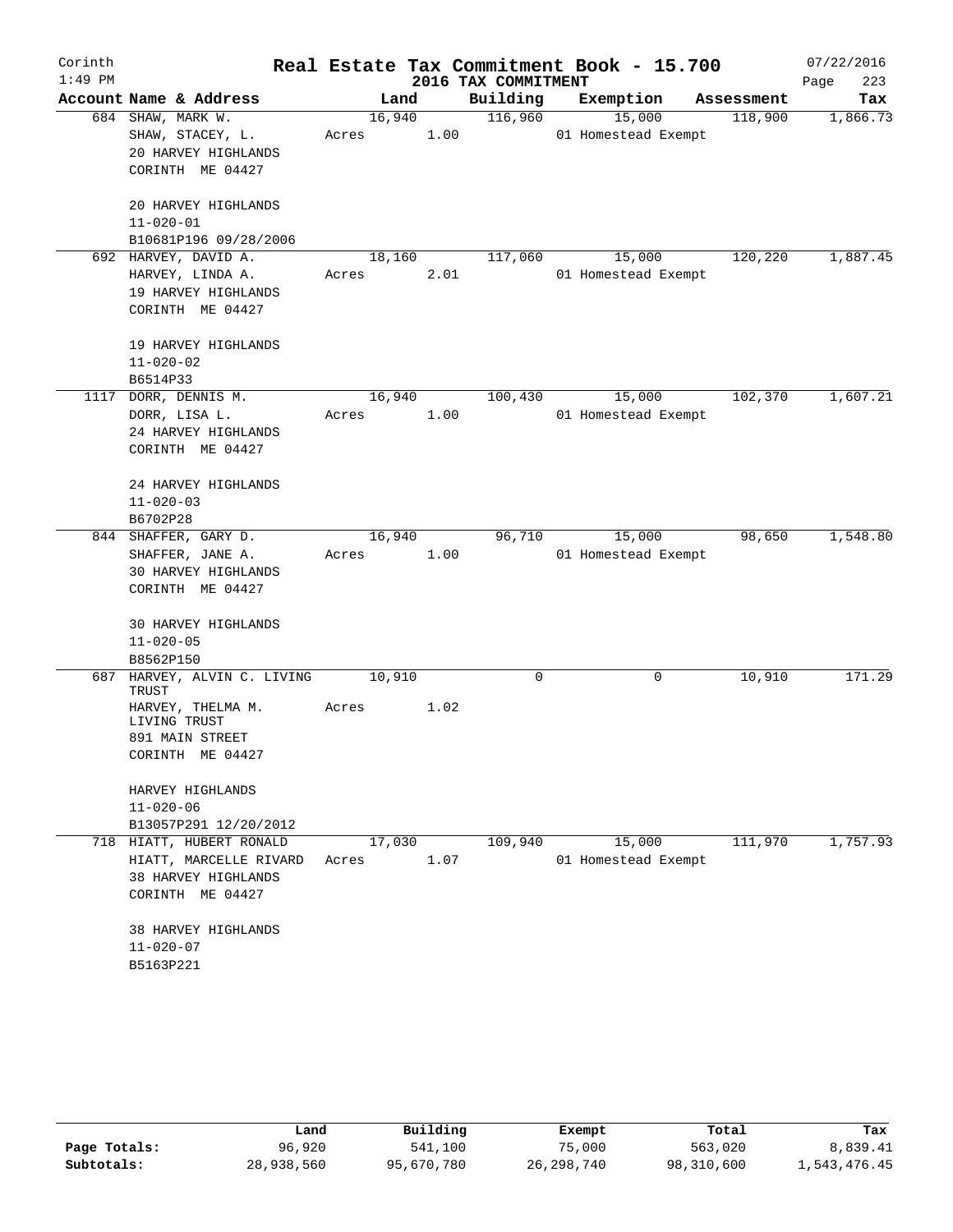| Corinth<br>$1:49$ PM |                                                      |        |             | 2016 TAX COMMITMENT | Real Estate Tax Commitment Book - 15.700 |                       | 07/22/2016<br>224<br>Page |
|----------------------|------------------------------------------------------|--------|-------------|---------------------|------------------------------------------|-----------------------|---------------------------|
|                      | Account Name & Address                               |        | Land        | Building            | Exemption                                | Assessment            | Tax                       |
|                      | 688 HARVEY, ALVIN C. LIVING<br>TRUST                 | 10,940 |             | $\mathbf 0$         |                                          | 10,940<br>$\mathbf 0$ | 171.76                    |
|                      | HARVEY, THELMA M.<br>LIVING TRUST                    | Acres  | 1.04        |                     |                                          |                       |                           |
|                      | 891 MAIN STREET                                      |        |             |                     |                                          |                       |                           |
|                      | CORINTH ME 04427                                     |        |             |                     |                                          |                       |                           |
|                      | HARVEY HIGHLANDS<br>$11 - 020 - 08$                  |        |             |                     |                                          |                       |                           |
|                      | B13057P291 12/20/2012                                |        |             |                     |                                          |                       |                           |
|                      | 694 ROWE JR, MONCENA R.                              | 17,070 |             | 173,400             | 15,000                                   | 175,470               | 2,754.88                  |
|                      | ROWE, ESTELLE M.                                     | Acres  | 1.11        |                     | 01 Homestead Exempt                      |                       |                           |
|                      | 44 HARVEY HIGHLANDS                                  |        |             |                     |                                          |                       |                           |
|                      | CORINTH ME 04427                                     |        |             |                     |                                          |                       |                           |
|                      | 44 HARVEY HIGHLANDS                                  |        |             |                     |                                          |                       |                           |
|                      | $11 - 020 - 09$                                      |        |             |                     |                                          |                       |                           |
|                      | B11609P136 12/11/2008                                |        |             |                     |                                          |                       |                           |
|                      | 764 CHALKLEY, MATTHEW &<br>CHERYL LIVING TRUST       | 34,100 |             | 132,600             | 15,000                                   | 151,700               | 2,381.69                  |
|                      | TRUSTEES, MATTHEW &<br>CHERYL CHALKLEY               | Acres  | 40.00       |                     | 01 Homestead Exempt                      |                       |                           |
|                      | 230 MAIN ST                                          |        |             |                     |                                          |                       |                           |
|                      | CORINTH ME 04427                                     |        |             |                     |                                          |                       |                           |
|                      | 230 MAIN STREET                                      |        |             |                     |                                          |                       |                           |
|                      | $11 - 021$                                           |        |             |                     |                                          |                       |                           |
|                      | B13098P256 02/22/2013                                |        |             |                     |                                          |                       |                           |
|                      | 691 HARVEY, ALVIN C. LIVING<br>TRUST                 | 26,290 |             | 0                   |                                          | 26,290<br>0           | 412.75                    |
|                      | HARVEY, THELMA M.<br>LIVING TRUST                    | Acres  | 21.00       |                     |                                          |                       |                           |
|                      | 891 MAIN STREET                                      |        |             |                     |                                          |                       |                           |
|                      | CORINTH ME 04427                                     |        |             |                     |                                          |                       |                           |
|                      | <b>MAIN STREET</b>                                   |        |             |                     |                                          |                       |                           |
|                      | $11 - 021 - A$                                       |        |             |                     |                                          |                       |                           |
|                      | B13057P291 12/20/2012                                |        |             |                     |                                          |                       |                           |
|                      | 489 DUNHAM RICHARD &<br>DEBORAH LIVING TRUST         | 35,930 |             | 0                   |                                          | 35,930<br>0           | 564.10                    |
|                      | TRUSTEES, RICHARD &                                  | Acres  | 81.00       |                     |                                          |                       |                           |
|                      | DEBORAH DUNHAM                                       |        |             |                     |                                          |                       |                           |
|                      | PO BOX 171                                           |        |             |                     |                                          |                       |                           |
|                      | CORINTH ME 04427                                     |        |             |                     |                                          |                       |                           |
|                      | MORISON AVENUE                                       |        |             |                     |                                          |                       |                           |
|                      | $11 - 022$                                           |        |             |                     |                                          |                       |                           |
|                      | B13107P198 03/04/2013<br>488 DUNHAM, MERL "SAM" INC. |        |             |                     |                                          | 39,960                |                           |
|                      |                                                      |        | $\mathbf 0$ | 39,960              |                                          | 0                     | 627.37                    |
|                      | P.O. BOX 336                                         |        |             |                     |                                          |                       |                           |
|                      | CORINTH ME 04427                                     |        |             |                     |                                          |                       |                           |
|                      | MORISON AVENUE                                       |        |             |                     |                                          |                       |                           |
|                      | $11 - 022 - 01H$                                     |        |             |                     |                                          |                       |                           |
|                      |                                                      |        |             |                     |                                          |                       |                           |
|                      |                                                      |        |             |                     |                                          |                       |                           |
|                      |                                                      |        |             |                     |                                          |                       |                           |
|                      |                                                      |        |             |                     |                                          |                       |                           |

|              | Land       | Building   | Exempt     | Total      | Tax          |
|--------------|------------|------------|------------|------------|--------------|
| Page Totals: | 124,330    | 345,960    | 30,000     | 440,290    | 6,912.55     |
| Subtotals:   | 29,062,890 | 96,016,740 | 26,328,740 | 98,750,890 | 1,550,389.00 |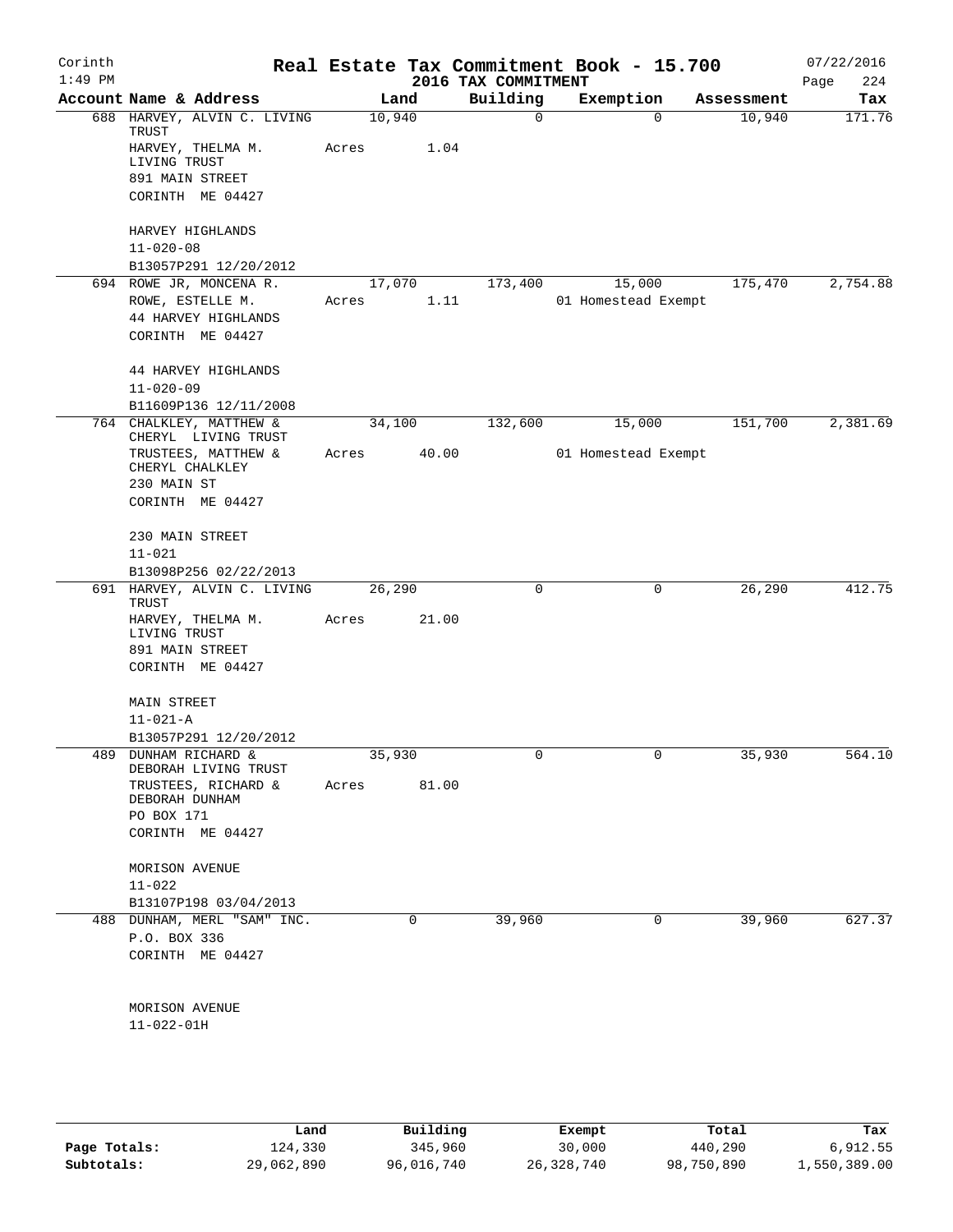| Corinth      |                                              |       |                     |                     | Real Estate Tax Commitment Book - 15.700 |                      | 07/22/2016      |
|--------------|----------------------------------------------|-------|---------------------|---------------------|------------------------------------------|----------------------|-----------------|
| $1:49$ PM    | Account Name & Address                       |       |                     | 2016 TAX COMMITMENT |                                          |                      | 225<br>Page     |
|              | 1900 OLDERSHAW, ANGELA                       |       | Land<br>11,370      | Building<br>82,330  | Exemption<br>15,000                      | Assessment<br>78,700 | Tax<br>1,235.59 |
|              | PO BOX 237                                   | Acres | 0.32                |                     | 01 Homestead Exempt                      |                      |                 |
|              | CORINTH ME 04427                             |       |                     |                     |                                          |                      |                 |
|              |                                              |       |                     |                     |                                          |                      |                 |
|              | 22 MORISON AVENUE                            |       |                     |                     |                                          |                      |                 |
|              | $11 - 022 - 02$                              |       |                     |                     |                                          |                      |                 |
|              | B10261P326 12/28/2005                        |       |                     |                     |                                          |                      | 1,860.61        |
|              | 777 STINSON, SKYLAND A.<br>STINSON, EDITH C. | Acres | 20,930<br>4.30      | 112,580             | 15,000<br>01 Homestead Exempt            | 118,510              |                 |
|              | 32 HUDSON ROAD                               |       |                     |                     |                                          |                      |                 |
|              | CORINTH ME 04427                             |       |                     |                     |                                          |                      |                 |
|              | 32 HUDSON ROAD                               |       |                     |                     |                                          |                      |                 |
|              | $11 - 023$                                   |       |                     |                     |                                          |                      |                 |
|              | B7253P115                                    |       |                     |                     |                                          |                      |                 |
|              | 355 CRANE BROTHERS, INC.                     |       | 17,490              | 0                   | 0                                        | 17,490               | 274.59          |
|              | CRANE, JAMES V.                              | Acres | 16.00               |                     |                                          |                      |                 |
|              | 2312 EXETER ROAD                             |       |                     |                     |                                          |                      |                 |
|              | EXETER ME 04435                              |       |                     |                     |                                          |                      |                 |
|              | HUDSON ROAD                                  |       |                     |                     |                                          |                      |                 |
|              | $11 - 024$                                   |       |                     |                     |                                          |                      |                 |
|              | B12251P265 07/20/2010                        |       |                     |                     |                                          |                      |                 |
|              | 369 LABELLE, JAMES R.                        |       | 18,320              | 74,930              | 15,000                                   | 78,250               | 1,228.52        |
|              | LABELLE, AMANDA L.                           | Acres | 2.79                |                     | 01 Homestead Exempt                      |                      |                 |
|              | 146 HUDSON ROAD                              |       |                     |                     |                                          |                      |                 |
|              | CORINTH ME 04427                             |       |                     |                     |                                          |                      |                 |
|              | 146 HUDSON ROAD                              |       |                     |                     |                                          |                      |                 |
|              | $11 - 025$                                   |       |                     |                     |                                          |                      |                 |
|              | B11173P11 10/17/2007                         |       |                     |                     |                                          |                      |                 |
|              | 487 DUNHAM, ANDREW T.                        |       | 46,670              | 54,150              | 0                                        | 100,820              | 1,582.87        |
|              | 365 MAIN STREET                              | Acres | 35.70               |                     |                                          |                      |                 |
|              | CORINTH ME 04427                             |       |                     |                     |                                          |                      |                 |
|              | 150 HUDSON ROAD                              |       |                     |                     |                                          |                      |                 |
|              | $11 - 026$                                   |       |                     |                     |                                          |                      |                 |
|              | B13369P317 10/10/2013                        |       |                     |                     |                                          |                      |                 |
|              | 157 BOUQUILLON, GEORGIA A.                   |       | 29,260              | 38,340              | 0                                        | 67,600               | 1,061.32        |
|              | 150 CANDLEWOOD MTN ROAD Acres                |       | 29.00               |                     |                                          |                      |                 |
|              | NEW MILFORD CT                               |       |                     |                     |                                          |                      |                 |
|              | 06776-5810                                   |       |                     |                     |                                          |                      |                 |
|              | 238 HUDSON ROAD                              |       |                     |                     |                                          |                      |                 |
|              | $11 - 027$                                   |       |                     |                     |                                          |                      |                 |
|              | B2204P699                                    |       |                     |                     |                                          |                      |                 |
|              | 315 COLLINS, ALTON L.                        |       | 13,010              | 53,120              | 21,000                                   | 45,130               | 708.54          |
|              | 272 HUDSON ROAD                              | Acres | 0.47                |                     | 01 Homestead Exempt                      |                      |                 |
|              | CORINTH ME 04427                             |       |                     |                     | 22 Veteran                               |                      |                 |
|              |                                              |       |                     |                     |                                          |                      |                 |
|              | 272 HUDSON ROAD                              |       |                     |                     |                                          |                      |                 |
|              | $11 - 028$                                   |       |                     |                     |                                          |                      |                 |
|              | B2161P150                                    |       |                     |                     |                                          |                      |                 |
|              |                                              |       |                     |                     |                                          |                      |                 |
| Page Totals: | Land<br>157,050                              |       | Building<br>415,450 |                     | Exempt<br>66,000                         | Total<br>506,500     | Tax<br>7,952.04 |
| Subtotals:   | 29,219,940                                   |       | 96, 432, 190        |                     | 26,394,740                               | 99,257,390           | 1,558,341.04    |
|              |                                              |       |                     |                     |                                          |                      |                 |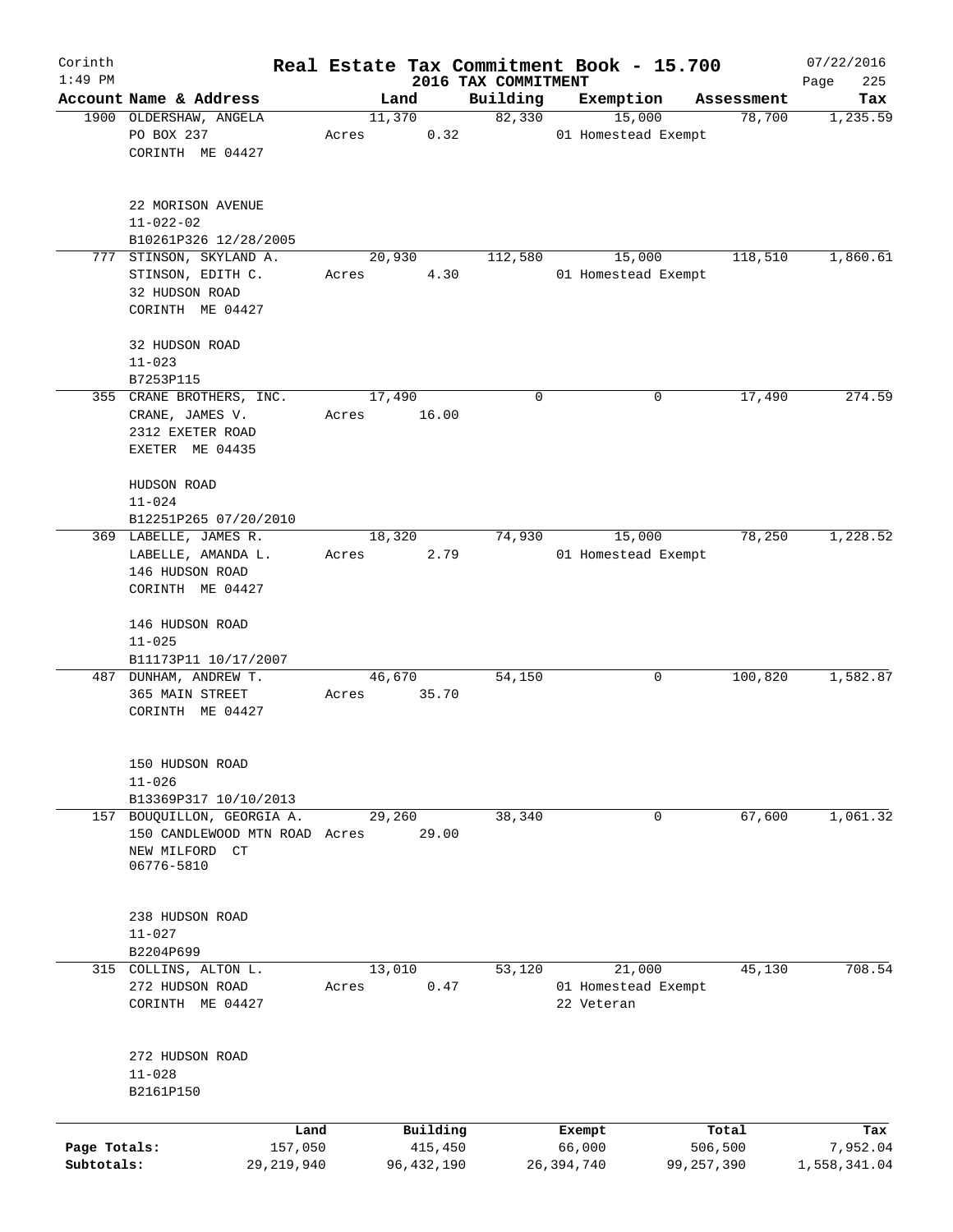| Corinth                    |                                            |       |                         |                     | Real Estate Tax Commitment Book - 15.700 |                       | 07/22/2016               |
|----------------------------|--------------------------------------------|-------|-------------------------|---------------------|------------------------------------------|-----------------------|--------------------------|
| $1:49$ PM                  | Account Name & Address                     |       |                         | 2016 TAX COMMITMENT |                                          |                       | 226<br>Page              |
|                            |                                            |       | Land<br>17,150          | Building<br>47,250  | Exemption<br>0                           | Assessment<br>64,400  | Tax                      |
|                            | 316 COLLINS, ALTON L.<br>COLLINS, PENNY L. | Acres | 1.17                    |                     |                                          |                       | 1,011.08                 |
|                            | 272 HUDSON ROAD                            |       |                         |                     |                                          |                       |                          |
|                            | CORINTH ME 04427                           |       |                         |                     |                                          |                       |                          |
|                            |                                            |       |                         |                     |                                          |                       |                          |
|                            | 276 HUDSON ROAD                            |       |                         |                     |                                          |                       |                          |
|                            | $11 - 029$                                 |       |                         |                     |                                          |                       |                          |
|                            | B3965P257                                  |       |                         |                     |                                          |                       |                          |
| 321                        | GOODY, JESSICA M.                          |       | 14,570                  | 78,330              | 0                                        | 92,900                | 1,458.53                 |
|                            | PO BOX 591                                 | Acres | 0.65                    |                     |                                          |                       |                          |
|                            | CORINTH ME 04427                           |       |                         |                     |                                          |                       |                          |
|                            |                                            |       |                         |                     |                                          |                       |                          |
|                            | 6 RIDGE ROAD                               |       |                         |                     |                                          |                       |                          |
|                            | $11 - 030$                                 |       |                         |                     |                                          |                       |                          |
|                            | B13966P250 09/21/2015                      |       |                         |                     |                                          |                       |                          |
|                            | 786 YOUNT, HEATHER L.                      |       | 19,910                  | 83,090              | 0                                        | 103,000               | 1,617.10                 |
|                            | 45 Remick Rd                               | Acres | 4.60                    |                     |                                          |                       |                          |
|                            | Ellsworth ME 04605                         |       |                         |                     |                                          |                       |                          |
|                            |                                            |       |                         |                     |                                          |                       |                          |
|                            | 14 RIDGE ROAD                              |       |                         |                     |                                          |                       |                          |
|                            | $11 - 031$                                 |       |                         |                     |                                          |                       |                          |
|                            | B12130P36 05/11/2010                       |       |                         |                     |                                          |                       |                          |
|                            | 319 COLLINS, RALPH H.                      |       | 13,740                  | 44,240              | 0                                        | 57,980                | 910.29                   |
|                            | COLLINS, JUDY M.                           | Acres | 0.68                    |                     |                                          |                       |                          |
|                            | 318 HUDSON ROAD                            |       |                         |                     |                                          |                       |                          |
|                            | CORINTH ME 04427                           |       |                         |                     |                                          |                       |                          |
|                            |                                            |       |                         |                     |                                          |                       |                          |
|                            | 10 RIDGE ROAD                              |       |                         |                     |                                          |                       |                          |
|                            | $11 - 031 - A$                             |       |                         |                     |                                          |                       |                          |
|                            | B13922P49 08/07/2015                       |       |                         |                     |                                          |                       |                          |
| 1226                       | SMITH, SCOTT A.                            |       | 18,130                  | 64,050              | 15,000                                   | 67,180                | 1,054.73                 |
|                            | SMITH, CYNTHIA L.                          | Acres | 3.07                    |                     | 01 Homestead Exempt                      |                       |                          |
|                            | 30 RIDGE ROAD<br>CORINTH ME 04427          |       |                         |                     |                                          |                       |                          |
|                            |                                            |       |                         |                     |                                          |                       |                          |
|                            | 30 RIDGE ROAD                              |       |                         |                     |                                          |                       |                          |
|                            | $11 - 032$                                 |       |                         |                     |                                          |                       |                          |
|                            | B3212P290                                  |       |                         |                     |                                          |                       |                          |
|                            | 758 HURST, QUINTON R.                      |       | 30,570                  | 115,670             | 21,000                                   | 125,240               | 1,966.27                 |
|                            | HURST, LAURA R.                            | Acres | 55.00                   |                     | 22 Veteran                               |                       |                          |
|                            | 66 RIDGE ROAD                              |       |                         |                     | 01 Homestead Exempt                      |                       |                          |
|                            | CORINTH ME 04427                           |       |                         |                     |                                          |                       |                          |
|                            | 66 RIDGE ROAD                              |       |                         |                     |                                          |                       |                          |
|                            | $11 - 033$                                 |       |                         |                     |                                          |                       |                          |
|                            | B2664P324                                  |       |                         |                     |                                          |                       |                          |
|                            | 1515 WILSON, JOAN M.                       |       | 41,840                  | 89,630              | 15,000                                   | 116,470               | 1,828.58                 |
|                            | 120 RIDGE ROAD                             | Acres | 89.34                   |                     | 01 Homestead Exempt                      |                       |                          |
|                            | CORINTH ME 04427                           |       |                         |                     |                                          |                       |                          |
|                            |                                            |       |                         |                     |                                          |                       |                          |
|                            |                                            |       |                         |                     |                                          |                       |                          |
|                            | 120 RIDGE ROAD<br>$11 - 034$               |       |                         |                     |                                          |                       |                          |
|                            | B8107P139                                  |       |                         |                     |                                          |                       |                          |
|                            |                                            |       |                         |                     |                                          |                       |                          |
|                            |                                            |       |                         |                     |                                          |                       |                          |
|                            | Land                                       |       | Building                |                     | Exempt                                   | Total                 | Tax                      |
| Page Totals:<br>Subtotals: | 155,910<br>29, 375, 850                    |       | 522,260<br>96, 954, 450 |                     | 51,000<br>26, 445, 740                   | 627,170<br>99,884,560 | 9,846.58<br>1,568,187.62 |
|                            |                                            |       |                         |                     |                                          |                       |                          |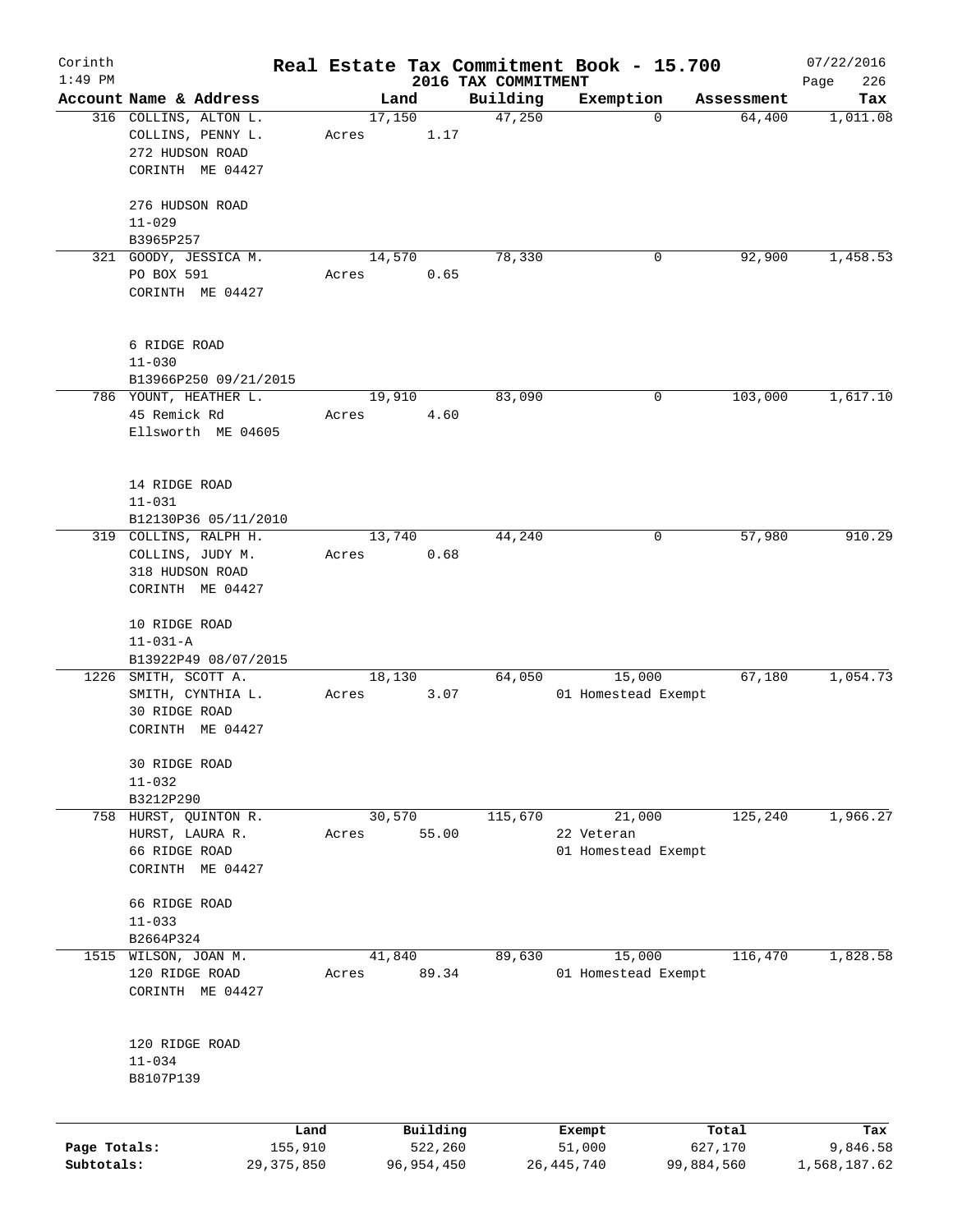| Corinth   |                                          |       |        |                     | Real Estate Tax Commitment Book - 15.700 |            | 07/22/2016  |
|-----------|------------------------------------------|-------|--------|---------------------|------------------------------------------|------------|-------------|
| $1:49$ PM |                                          |       |        | 2016 TAX COMMITMENT |                                          |            | 227<br>Page |
|           | Account Name & Address                   |       | Land   | Building            | Exemption                                | Assessment | Tax         |
|           | 1188 CHESLEY, GEORGE L.                  |       | 12,210 | $\mathbf 0$         | $\Omega$                                 | 12,210     | 191.70      |
|           | CHESLEY, CHARLENE E.                     | Acres | 25.00  |                     |                                          |            |             |
|           | 252 EXETER ROAD                          |       |        |                     |                                          |            |             |
|           | CORINTH ME 04427                         |       |        |                     |                                          |            |             |
|           | POWER LINE N/F OFF                       |       |        |                     |                                          |            |             |
|           | $11 - 035$                               |       |        |                     |                                          |            |             |
|           | B12205P130 07/27/2010                    |       |        |                     |                                          |            |             |
| 490       | DUNHAM RICHARD &<br>DEBORAH LIVING TRUST |       | 4,950  | $\mathbf 0$         | 0                                        | 4,950      | 77.71       |
|           | TRUSTEES, RICHARD AND                    | Acres | 35.00  |                     |                                          |            |             |
|           | DEBORAH DUNHAM                           |       |        |                     |                                          |            |             |
|           | PO BOX 171                               |       |        |                     |                                          |            |             |
|           | CORINTH ME 04427                         |       |        |                     |                                          |            |             |
|           | HUDSON ROAD N/F OFF                      |       |        |                     |                                          |            |             |
|           | $11 - 036$                               |       |        |                     |                                          |            |             |
|           | B13107P185 03/04/2013                    |       |        |                     |                                          |            |             |
|           | 134 BLACKWELL LUMBER MILL<br>INC.        |       | 41,500 | 0                   | 0                                        | 41,500     | 651.55      |
|           | P.O. BOX 335                             | Acres | 103.00 |                     |                                          |            |             |
|           | CORINTH ME 04427                         |       |        |                     |                                          |            |             |
|           |                                          |       |        |                     |                                          |            |             |
|           | RIDGE ROAD                               |       |        |                     |                                          |            |             |
|           | $11 - 037$                               |       |        |                     |                                          |            |             |
|           | B4350P46                                 |       |        |                     |                                          |            |             |
|           | 1339 TRAFTON, TODD J.                    |       | 2,500  | $\mathbf 0$         | 0                                        | 2,500      | 39.25       |
|           | TRAFTON, TAMARA                          | Acres | 25.00  |                     |                                          |            |             |
|           | 240 RIDGE ROAD                           |       |        |                     |                                          |            |             |
|           | CORINTH ME 04427                         |       |        |                     |                                          |            |             |
|           | CHARLESTON TOWN LINE                     |       |        |                     |                                          |            |             |
|           | N/F                                      |       |        |                     |                                          |            |             |
|           | $11 - 038$<br>B11967P178 11/03/2009      |       |        |                     |                                          |            |             |
|           | 1799 TRAFTON, TODD J.                    |       | 7,370  | $\mathbf 0$         | $\mathbf 0$                              | 7,370      | 115.71      |
|           | TRAFTON, TAMARA D.                       | Acres | 25.00  |                     |                                          |            |             |
|           | 240 RIDGE ROAD                           |       |        |                     |                                          |            |             |
|           | CORINTH ME 04427                         |       |        |                     |                                          |            |             |
|           |                                          |       |        |                     |                                          |            |             |
|           | RIDGE ROAD N/F OFF                       |       |        |                     |                                          |            |             |
|           | $11 - 038 - A$                           |       |        |                     |                                          |            |             |
|           | B11540P59 09/24/2008                     |       |        |                     |                                          |            |             |
|           | 1479 TRAFTON, TODD J.                    |       | 24,850 | 0                   | $\mathbf{0}$                             | 24,850     | 390.15      |
|           | TRAFTON, TAMARA D.                       | Acres | 22.93  |                     |                                          |            |             |
|           | 240 RIDGE ROAD                           |       |        |                     |                                          |            |             |
|           | CORINTH, ME 04427                        |       |        |                     |                                          |            |             |
|           | RIDGE ROAD                               |       |        |                     |                                          |            |             |
|           | $11 - 039$                               |       |        |                     |                                          |            |             |
|           | B11919P101 09/23/2009                    |       |        |                     |                                          |            |             |
|           |                                          |       |        |                     |                                          |            |             |

|              | Land       | Building   | Exempt       | Total      | Tax          |
|--------------|------------|------------|--------------|------------|--------------|
| Page Totals: | 93,380     |            |              | 93,380     | 1,466.07     |
| Subtotals:   | 29,469,230 | 96,954,450 | 26, 445, 740 | 99,977,940 | 1,569,653.69 |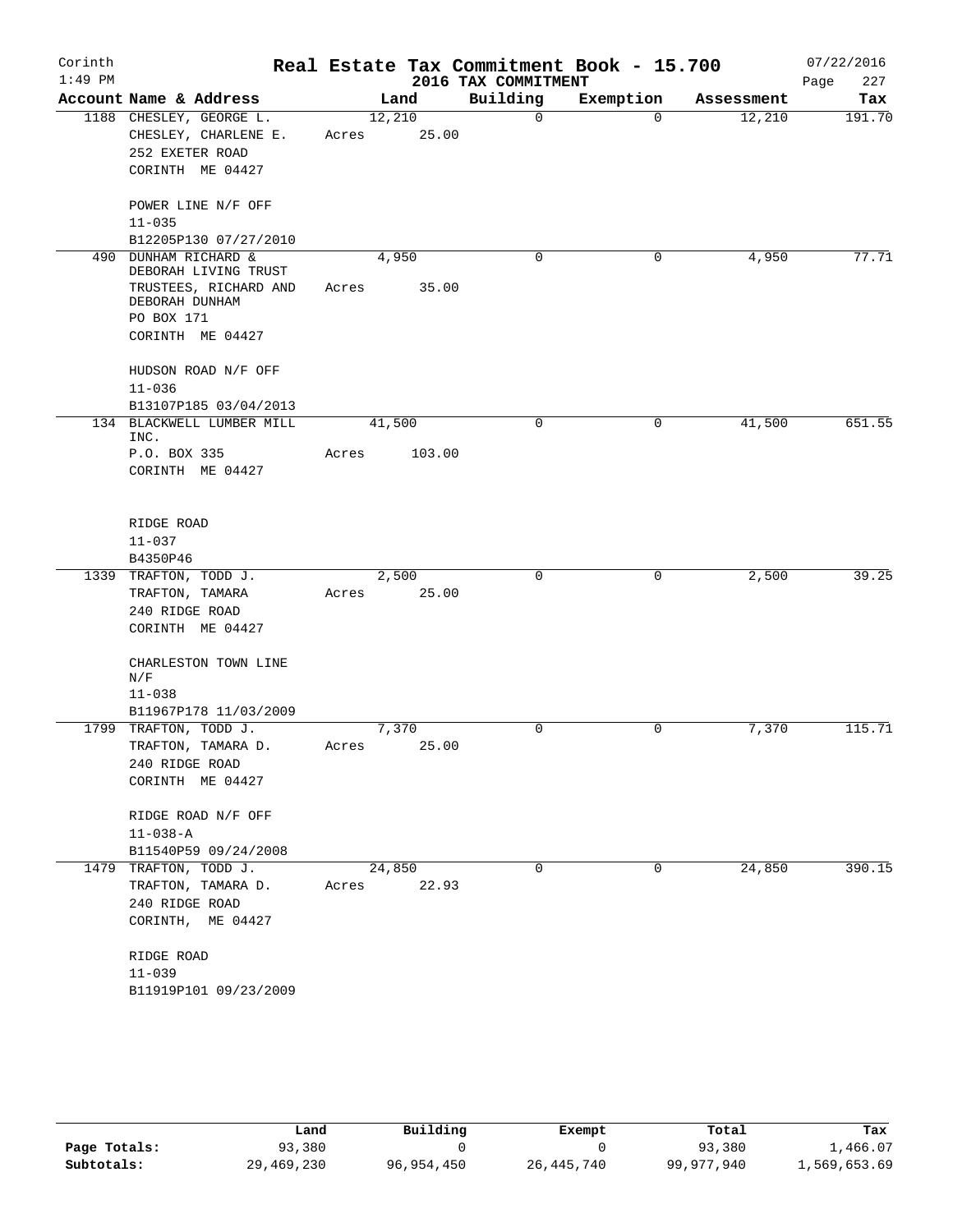| Corinth      |                                      |        |            |                                 | Real Estate Tax Commitment Book - 15.700 |             |                       | 07/22/2016         |
|--------------|--------------------------------------|--------|------------|---------------------------------|------------------------------------------|-------------|-----------------------|--------------------|
| $1:49$ PM    | Account Name & Address               |        | Land       | 2016 TAX COMMITMENT<br>Building | Exemption                                |             |                       | 228<br>Page<br>Tax |
|              | 1718 TRAFTON, TODD J.                | 16,970 |            | 114,910                         | 15,000                                   |             | Assessment<br>116,880 | 1,835.02           |
|              | TRAFTON, TAMARA D.                   | Acres  | 2.07       |                                 | 01 Homestead Exempt                      |             |                       |                    |
|              | 240 RIDGE ROAD                       |        |            |                                 |                                          |             |                       |                    |
|              | CORINTH ME 04427                     |        |            |                                 |                                          |             |                       |                    |
|              |                                      |        |            |                                 |                                          |             |                       |                    |
|              | 240 RIDGE ROAD                       |        |            |                                 |                                          |             |                       |                    |
|              | $11 - 040$                           |        |            |                                 |                                          |             |                       |                    |
|              | B7921P278                            |        |            |                                 |                                          |             |                       |                    |
|              | 1421 TRUE FARMS, INC.                | 32,880 |            | 800                             |                                          | 0           | 33,680                | 528.78             |
|              | 112 FRANKLIN STREET                  | Acres  | 78.00      |                                 |                                          |             |                       |                    |
|              | UNIT D-7                             |        |            |                                 |                                          |             |                       |                    |
|              | BANGOR ME 04401                      |        |            |                                 |                                          |             |                       |                    |
|              |                                      |        |            |                                 |                                          |             |                       |                    |
|              | 193 RIDGE ROAD                       |        |            |                                 |                                          |             |                       |                    |
|              | $12 - 001$                           |        |            |                                 |                                          |             |                       |                    |
|              | B3923P46                             |        |            |                                 |                                          |             |                       |                    |
|              | 149 BLETHEN, KEITH                   | 17,940 |            | $\mathbf 0$                     |                                          | 0           | 17,940                | 281.66             |
|              | 27 LAKE FOREST ROAD                  | Acres  | 30.00      |                                 |                                          |             |                       |                    |
|              | TERRYVILLE CT 06786                  |        |            |                                 |                                          |             |                       |                    |
|              |                                      |        |            |                                 |                                          |             |                       |                    |
|              |                                      |        |            |                                 |                                          |             |                       |                    |
|              | CHARLESTON TOWN LINE                 |        |            |                                 |                                          |             |                       |                    |
|              | N/F                                  |        |            |                                 |                                          |             |                       |                    |
|              | $12 - 002$                           |        |            |                                 |                                          |             |                       |                    |
|              | B8913P264<br>257 CASAVANT, JULIEN J. | 70,340 |            | 179,660                         | 15,000                                   |             | 235,000               | 3,689.50           |
|              | 163 RIDGE ROAD                       | Acres  | 124.00     |                                 | 01 Homestead Exempt                      |             |                       |                    |
|              | CORINTH ME 04427                     |        |            |                                 |                                          |             |                       |                    |
|              |                                      |        |            |                                 |                                          |             |                       |                    |
|              |                                      |        |            |                                 |                                          |             |                       |                    |
|              | 163 RIDGE ROAD                       |        |            |                                 |                                          |             |                       |                    |
|              | $12 - 003$                           |        |            |                                 |                                          |             |                       |                    |
|              | B10704P272 10/31/2006                |        |            |                                 |                                          |             |                       |                    |
|              | 1448 THIBODEAU, CATHERINE            | 42,430 |            | 62,070                          | 15,000                                   |             | 89,500                | 1,405.15           |
|              | 111 RIDGE ROAD                       | Acres  | 84.00      |                                 | 01 Homestead Exempt                      |             |                       |                    |
|              | CORINTH ME 04427                     |        |            |                                 |                                          |             |                       |                    |
|              |                                      |        |            |                                 |                                          |             |                       |                    |
|              |                                      |        |            |                                 |                                          |             |                       |                    |
|              | 111 RIDGE ROAD                       |        |            |                                 |                                          |             |                       |                    |
|              | $12 - 004$                           |        |            |                                 |                                          |             |                       |                    |
|              | B12322P272 11/19/2010                |        |            |                                 |                                          |             |                       |                    |
|              | 984 PATTERSON, NORMAN E.             | 17,930 |            | 118,470                         | 21,000                                   |             | 115,400               | 1,811.78           |
|              | HODGKINS, DIANNE R.                  | Acres  | 2.90       |                                 | 01 Homestead Exempt                      |             |                       |                    |
|              | 95 RIDGE ROAD                        |        |            |                                 | 22 Veteran                               |             |                       |                    |
|              | CORINTH ME 04427                     |        |            |                                 |                                          |             |                       |                    |
|              | 95 RIDGE ROAD                        |        |            |                                 |                                          |             |                       |                    |
|              | $12 - 005$                           |        |            |                                 |                                          |             |                       |                    |
|              | B12389P13 01/27/2011                 |        |            |                                 |                                          |             |                       |                    |
|              | 789 OLSSON, MARK                     | 17,600 |            | 97,000                          | 15,000                                   |             | 99,600                | 1,563.72           |
|              | OLSSON, ANGELA                       | Acres  | 2.61       |                                 | 01 Homestead Exempt                      |             |                       |                    |
|              | 85 RIDGE RD                          |        |            |                                 |                                          |             |                       |                    |
|              | CORINTH ME 04427                     |        |            |                                 |                                          |             |                       |                    |
|              |                                      |        |            |                                 |                                          |             |                       |                    |
|              | 85 RIDGE ROAD                        |        |            |                                 |                                          |             |                       |                    |
|              | $12 - 005 - A$                       |        |            |                                 |                                          |             |                       |                    |
|              | B12335P230 11/26/2010                |        |            |                                 |                                          |             |                       |                    |
|              |                                      |        |            |                                 |                                          |             |                       |                    |
|              | Land                                 |        | Building   |                                 | Exempt                                   |             | Total                 | Tax                |
| Page Totals: | 216,090                              |        | 572,910    |                                 | 81,000                                   | 708,000     |                       | 11, 115.61         |
| Subtotals:   | 29,685,320                           |        | 97,527,360 |                                 | 26,526,740                               | 100,685,940 |                       | 1,580,769.30       |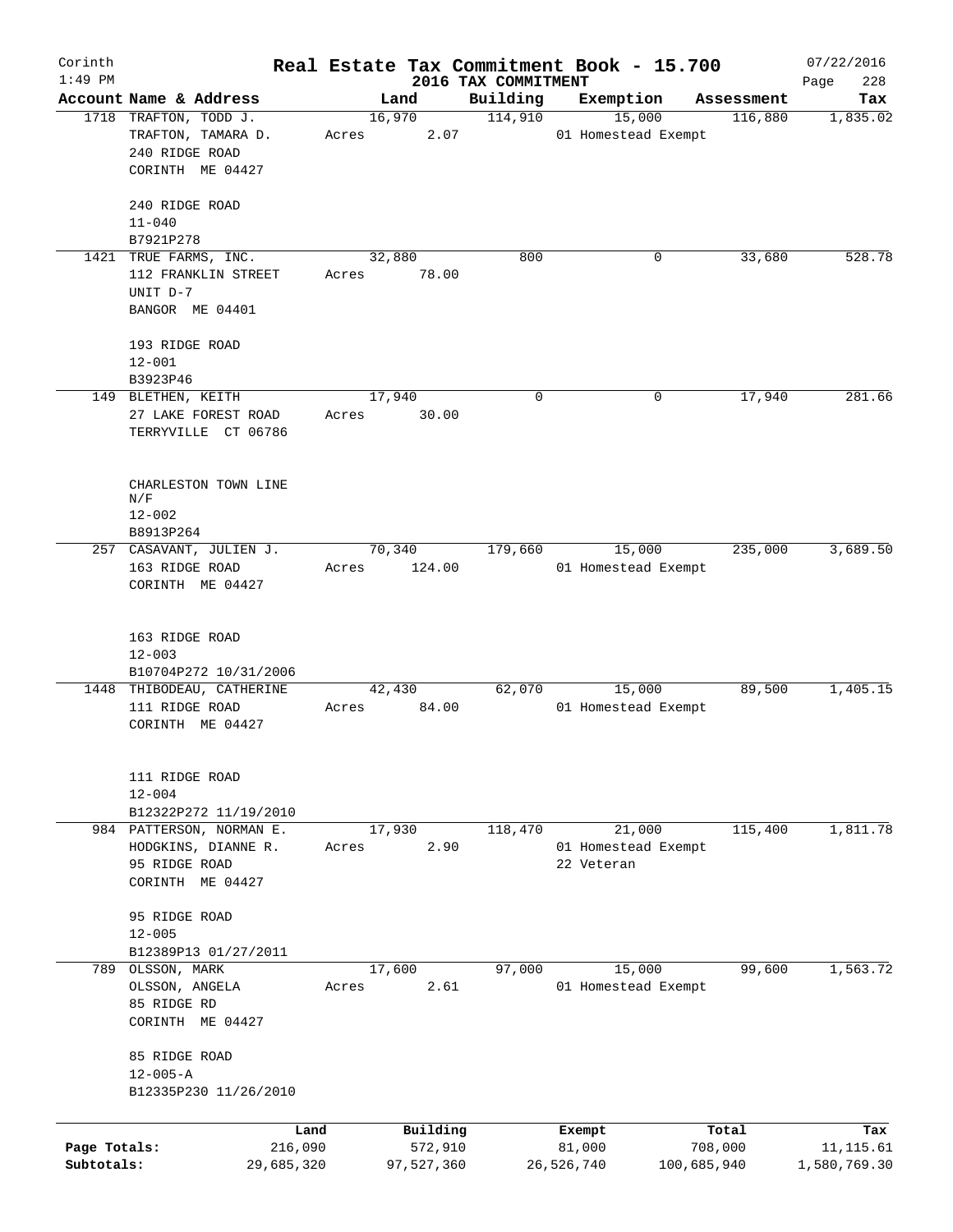| Corinth<br>$1:49$ PM       |                                                                                                     | Real Estate Tax Commitment Book - 15.700 |                                 |                                             |                        | 07/22/2016               |
|----------------------------|-----------------------------------------------------------------------------------------------------|------------------------------------------|---------------------------------|---------------------------------------------|------------------------|--------------------------|
|                            | Account Name & Address                                                                              | Land                                     | 2016 TAX COMMITMENT<br>Building | Exemption                                   | Assessment             | 229<br>Page<br>Tax       |
|                            | 729 HIGGINS, STELLA M.<br>(HEIRS OF)<br>C/O CHERYL A BOONE<br>P.O. BOX 273<br>BANGOR, ME 04402-0273 | 40,910<br>Acres<br>106.64                | $\mathbf 0$                     | $\Omega$                                    | 40,910                 | 642.29                   |
|                            | RIDGE ROAD<br>$12 - 006$<br>B2579P192                                                               |                                          |                                 |                                             |                        |                          |
|                            | 155 BOONE, CHERYL A.<br>P.O. BOX 273<br>BANGOR ME 04402-0273                                        | 11,070<br>2.20<br>Acres                  | $\Omega$                        | 0                                           | 11,070                 | 173.80                   |
|                            | RIDGE ROAD<br>$12 - 006 - A$<br>B4259P171                                                           | 24,620                                   |                                 |                                             | 79,410                 | 1,246.74                 |
|                            | 1556 KELLEY, KEVIN W.<br>69 RIDGE ROAD<br>CORINTH, ME 04427                                         | 13.34<br>Acres                           | 69,790                          | 15,000<br>01 Homestead Exempt               |                        |                          |
|                            | 69 RIDGE ROAD<br>$12 - 006 - B$<br>B12058P144 02/22/2010 B11362P188 03/24/2008                      |                                          |                                 |                                             |                        |                          |
|                            | 150 POLLARD, JOSEPH W. SR.<br>POLLARD, KATHY F.<br>2913 WATERSIDE DRIVE<br>PLANO TX 75093           | 15,270<br>5.82<br>Acres                  | $\Omega$                        | 0                                           | 15,270                 | 239.74                   |
|                            | RIDGE ROAD<br>$12 - 007$<br>B6875P173                                                               |                                          |                                 |                                             |                        |                          |
|                            | 1380 TOMASIK, RANDOLPH R.<br>TOMASIK, JUDITH H.<br>37 RIDGE ROAD<br>CORINTH ME 04427                | 25,010<br>9.00<br>Acres                  | 60,740                          | 21,000<br>01 Homestead Exempt<br>22 Veteran | 64,750                 | 1,016.58                 |
|                            | 37 RIDGE ROAD<br>$12 - 008$<br>B5329P257 05/21/1993 B4705P126                                       |                                          |                                 |                                             |                        |                          |
|                            | 655 GREATOREX, JOEL T.<br>GREATOREX, WANDA J.<br>29 RIDGE ROAD<br>CORINTH ME 04427                  | 15,860<br>1.11<br>Acres                  | 63,050                          | 15,000<br>01 Homestead Exempt               | 63,910                 | 1,003.39                 |
|                            | 29 RIDGE ROAD<br>$12 - 008 - A$<br>B3074P353                                                        |                                          |                                 |                                             |                        |                          |
|                            | 505 BELL, GARY H.<br>BELL, NORMA J.<br>PO BOX 460<br>CORINTH ME 04427                               | 20,370<br>5.00<br>Acres                  | 141,100                         | 15,000<br>01 Homestead Exempt               | 146,470                | 2,299.58                 |
|                            | 19 RIDGE ROAD<br>$12 - 009$<br>B7808P25                                                             |                                          |                                 |                                             |                        |                          |
|                            | Land                                                                                                | Building                                 |                                 | Exempt                                      | Total                  | Tax                      |
| Page Totals:<br>Subtotals: | 153,110<br>29,838,430                                                                               | 334,680<br>97,862,040                    |                                 | 66,000<br>26,592,740                        | 421,790<br>101,107,730 | 6,622.12<br>1,587,391.42 |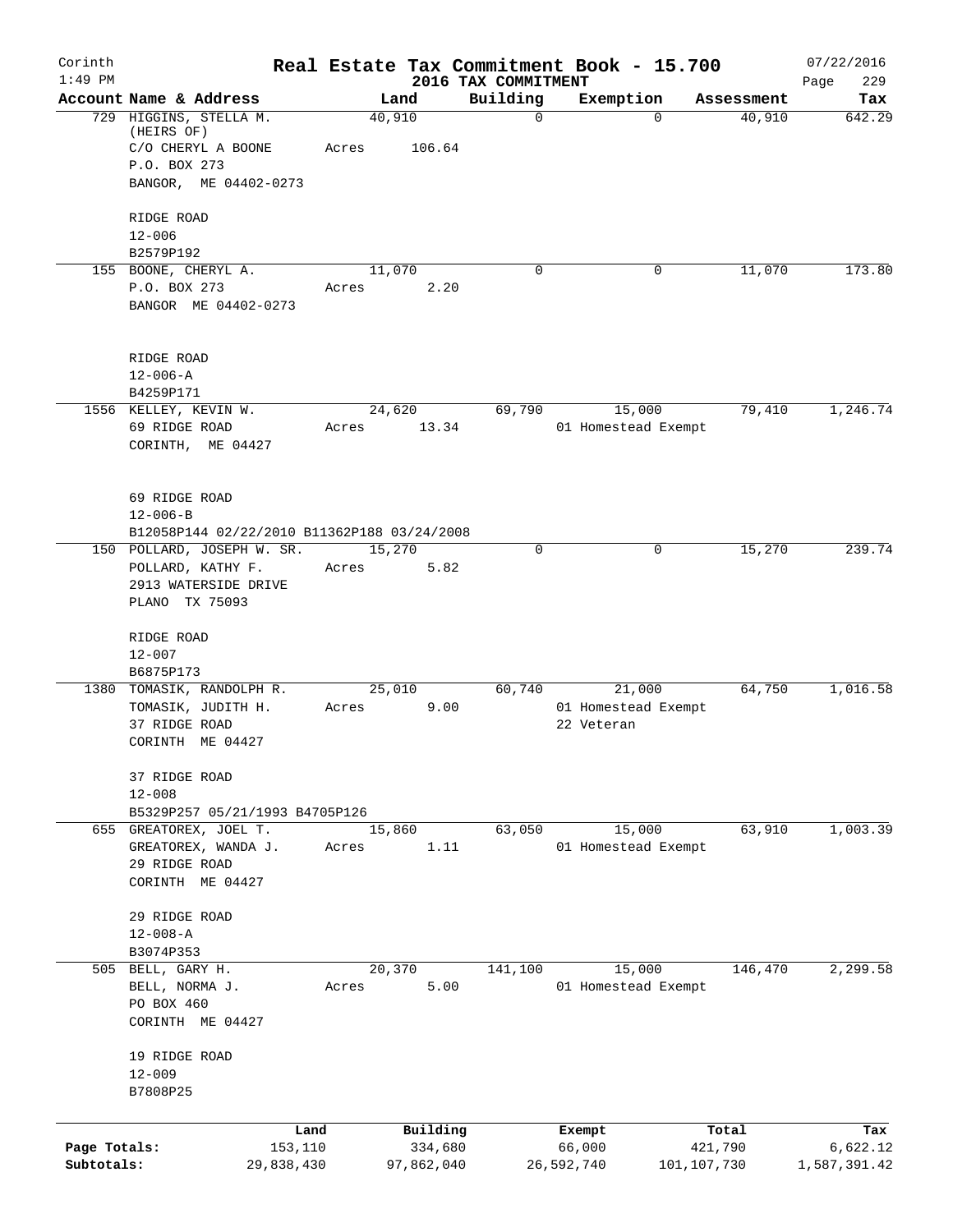| Corinth      |                                            |            |            |          |                                 | Real Estate Tax Commitment Book - 15.700 |             |                       | 07/22/2016      |
|--------------|--------------------------------------------|------------|------------|----------|---------------------------------|------------------------------------------|-------------|-----------------------|-----------------|
| $1:49$ PM    | Account Name & Address                     |            | Land       |          | 2016 TAX COMMITMENT<br>Building |                                          |             |                       | 230<br>Page     |
|              | 807 LAFLAMME, RONALD G.                    |            | 16,890     |          | 105,390                         | Exemption<br>15,000                      |             | Assessment<br>107,280 | Tax<br>1,684.30 |
|              | LAFLAMME, DAWN M.                          | Acres      |            | 2.00     |                                 | 01 Homestead Exempt                      |             |                       |                 |
|              | 5 RIDGE ROAD                               |            |            |          |                                 |                                          |             |                       |                 |
|              | CORINTH ME 04427                           |            |            |          |                                 |                                          |             |                       |                 |
|              | 5 RIDGE ROAD                               |            |            |          |                                 |                                          |             |                       |                 |
|              | $12 - 009 - A$                             |            |            |          |                                 |                                          |             |                       |                 |
|              | B4333P284<br>320 ADAMS, SCOTT L.           |            | 16,260     |          | 100,800                         | 15,000                                   |             | 102,060               | 1,602.34        |
|              | ADAMS, DIANE E.                            | Acres      |            | 1.73     |                                 | 01 Homestead Exempt                      |             |                       |                 |
|              | 308 HUDSON ROAD                            |            |            |          |                                 |                                          |             |                       |                 |
|              | CORINTH ME 04427                           |            |            |          |                                 |                                          |             |                       |                 |
|              | 308 HUDSON ROAD                            |            |            |          |                                 |                                          |             |                       |                 |
|              | $12 - 009 - B$                             |            |            |          |                                 |                                          |             |                       |                 |
|              | B11861P50 07/28/2009                       |            |            |          |                                 |                                          |             |                       |                 |
|              | 1890 COLLINS, RALPH H.                     |            | 16,680     |          | 143,050                         | 21,000                                   |             | 138,730               | 2,178.06        |
|              | COLLINS, JUDITH M.                         | Acres      |            | 1.82     |                                 | 22 Veteran                               |             |                       |                 |
|              | 318 HUDSON ROAD                            |            |            |          |                                 | 01 Homestead Exempt                      |             |                       |                 |
|              | CORINTH ME 04427                           |            |            |          |                                 |                                          |             |                       |                 |
|              | 318 HUDSON ROAD                            |            |            |          |                                 |                                          |             |                       |                 |
|              | $12 - 009 - C$                             |            |            |          |                                 |                                          |             |                       |                 |
|              | B6701P81 06/01/1998                        |            |            |          |                                 |                                          |             |                       |                 |
| 1150         | MOWREY, THOMAS J.                          |            | 20,500     |          | 86,700                          | 15,000                                   |             | 92,200                | 1,447.54        |
|              | MOWREY, ROSARIO A.<br>PO BOX 52            | Acres      |            | 7.63     |                                 | 01 Homestead Exempt                      |             |                       |                 |
|              | CORINTH ME 04427                           |            |            |          |                                 |                                          |             |                       |                 |
|              |                                            |            |            |          |                                 |                                          |             |                       |                 |
|              | 330 HUDSON ROAD                            |            |            |          |                                 |                                          |             |                       |                 |
|              | $12 - 010$                                 |            |            |          |                                 |                                          |             |                       |                 |
|              | B12875P87 07/06/2012                       |            |            |          |                                 |                                          |             |                       |                 |
|              | 1660 SANDERS, DOYLE JR.<br>342 HUDSON ROAD | Acres      | 15,740     | 1.01     | 65,460                          | 15,000<br>01 Homestead Exempt            |             | 66,200                | 1,039.34        |
|              | CORINTH ME 04427                           |            |            |          |                                 |                                          |             |                       |                 |
|              |                                            |            |            |          |                                 |                                          |             |                       |                 |
|              |                                            |            |            |          |                                 |                                          |             |                       |                 |
|              | 342 HUDSON ROAD<br>$12 - 010 - A$          |            |            |          |                                 |                                          |             |                       |                 |
|              | B13017P77 11/20/2012                       |            |            |          |                                 |                                          |             |                       |                 |
|              | 2006 MOWREY, THOMAS J.                     |            | 19,370     |          | $\mathsf{O}$                    |                                          | 0           | 19,370                | 304.11          |
|              | MOWREY, ROSARIO A.                         | Acres      |            | 8.01     |                                 |                                          |             |                       |                 |
|              | PO BOX 52                                  |            |            |          |                                 |                                          |             |                       |                 |
|              | CORINTH ME 04427                           |            |            |          |                                 |                                          |             |                       |                 |
|              | HUDSON ROAD                                |            |            |          |                                 |                                          |             |                       |                 |
|              | $12 - 010 - B$                             |            |            |          |                                 |                                          |             |                       |                 |
|              | B12875P92 07/06/2012                       |            |            |          |                                 |                                          |             |                       |                 |
| 1317         | TATE, KENNETH A &                          |            | 19,870     |          | 0                               |                                          | $\mathbf 0$ | 19,870                | 311.96          |
|              | BEVERLY A.<br>400 HUDSON ROAD              | Acres      |            | 15.15    |                                 |                                          |             |                       |                 |
|              | CORINTH ME 04427                           |            |            |          |                                 |                                          |             |                       |                 |
|              |                                            |            |            |          |                                 |                                          |             |                       |                 |
|              | HUDSON ROAD                                |            |            |          |                                 |                                          |             |                       |                 |
|              | $12 - 011$                                 |            |            |          |                                 |                                          |             |                       |                 |
|              | B13085P305 02/05/2013                      |            |            |          |                                 |                                          |             |                       |                 |
|              |                                            |            |            |          |                                 |                                          |             |                       |                 |
|              |                                            | Land       |            | Building |                                 | Exempt                                   |             | Total                 | Tax             |
| Page Totals: |                                            | 125,310    |            | 501,400  |                                 | 81,000                                   |             | 545,710               | 8,567.65        |
| Subtotals:   |                                            | 29,963,740 | 98,363,440 |          |                                 | 26,673,740                               | 101,653,440 |                       | 1,595,959.07    |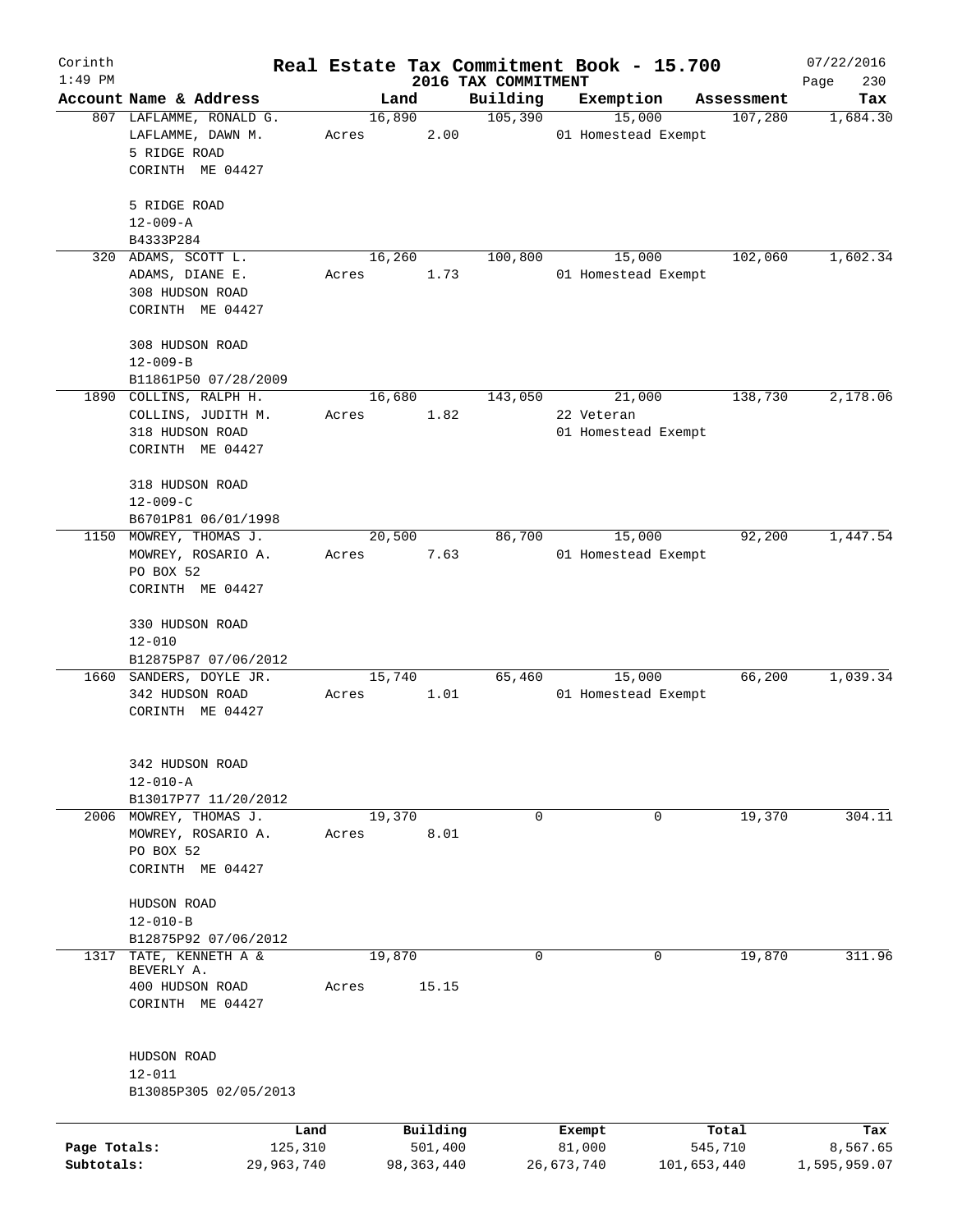| Corinth      |                                                        |            |                 |            |                                 | Real Estate Tax Commitment Book - 15.700 |             |                       | 07/22/2016      |
|--------------|--------------------------------------------------------|------------|-----------------|------------|---------------------------------|------------------------------------------|-------------|-----------------------|-----------------|
| $1:49$ PM    | Account Name & Address                                 |            |                 |            | 2016 TAX COMMITMENT<br>Building |                                          |             |                       | Page<br>231     |
|              | 147 BLANCHARD, SCOTT C.                                |            | 27,250          | Land       | 135,370                         | Exemption<br>15,000                      |             | Assessment<br>147,620 | Tax<br>2,317.63 |
|              | BLANCHARD, SHERRY L.<br>PO BOX 364<br>CORINTH ME 04427 |            | Acres           | 17.00      |                                 | 01 Homestead Exempt                      |             |                       |                 |
|              |                                                        |            |                 |            |                                 |                                          |             |                       |                 |
|              | 378 HUDSON ROAD                                        |            |                 |            |                                 |                                          |             |                       |                 |
|              | $12 - 011 - A$                                         |            |                 |            |                                 |                                          |             |                       |                 |
|              | B4214P60                                               |            |                 |            | 87,700                          |                                          |             | 89,590                | 1,406.56        |
|              | 364 CROOKER, RANDY J.<br>CROOKER, MELISSA T.           |            | 16,890<br>Acres | 2.00       |                                 | 15,000<br>01 Homestead Exempt            |             |                       |                 |
|              | 422 HUDSON ROAD                                        |            |                 |            |                                 |                                          |             |                       |                 |
|              | CORINTH ME 04427                                       |            |                 |            |                                 |                                          |             |                       |                 |
|              | 422 HUDSON ROAD                                        |            |                 |            |                                 |                                          |             |                       |                 |
|              | $12 - 011 - B$                                         |            |                 |            |                                 |                                          |             |                       |                 |
|              | B4759P133                                              |            |                 |            |                                 |                                          |             |                       |                 |
|              | 400 DAY, TERRANCE L.                                   |            | 16,890          |            | 82,600                          | 15,000                                   |             | 84,490                | 1,326.49        |
|              | DAY, DEBRA F.                                          |            | Acres           | 2.00       |                                 | 01 Homestead Exempt                      |             |                       |                 |
|              | P.O. BOX 4                                             |            |                 |            |                                 |                                          |             |                       |                 |
|              | CORINTH ME 04427                                       |            |                 |            |                                 |                                          |             |                       |                 |
|              | 428 HUDSON ROAD                                        |            |                 |            |                                 |                                          |             |                       |                 |
|              | $12 - 011 - C$                                         |            |                 |            |                                 |                                          |             |                       |                 |
|              | B3580P238                                              |            |                 |            |                                 |                                          |             |                       |                 |
| 1699         | TATE, KENNETH A &                                      |            | 11,590          |            | 0                               |                                          | 0           | 11,590                | 181.96          |
|              | BEVERLY A.<br>TATE, DONALD M                           |            | Acres           | 2.65       |                                 |                                          |             |                       |                 |
|              | 400 HUDSON ROAD                                        |            |                 |            |                                 |                                          |             |                       |                 |
|              | CORINTH ME 04427                                       |            |                 |            |                                 |                                          |             |                       |                 |
|              | HUDSON ROAD                                            |            |                 |            |                                 |                                          |             |                       |                 |
|              | $12 - 011 - D$                                         |            |                 |            |                                 |                                          |             |                       |                 |
|              | B9415P49                                               |            |                 |            |                                 |                                          |             |                       |                 |
|              | 1698 TATE, KENNETH A.                                  |            | 21,180          |            | 101,240                         | 15,000                                   |             | 107,420               | 1,686.49        |
|              | TATE, BEVERLY A.                                       |            | Acres           | 5.70       |                                 | 01 Homestead Exempt                      |             |                       |                 |
|              | 400 HUDSON ROAD                                        |            |                 |            |                                 |                                          |             |                       |                 |
|              | CORINTH ME 04427                                       |            |                 |            |                                 |                                          |             |                       |                 |
|              | 400 HUDSON ROAD                                        |            |                 |            |                                 |                                          |             |                       |                 |
|              | $12 - 011 - E$                                         |            |                 |            |                                 |                                          |             |                       |                 |
|              | B7619P317                                              |            |                 |            |                                 |                                          |             |                       |                 |
|              | 30 PAQUIN, TERRI A.                                    |            | 20,590          |            | 0                               |                                          | $\mathbf 0$ | 20,590                | 323.26          |
|              | PAQUIN, WILLIAM H.                                     |            | Acres           | 27.61      |                                 |                                          |             |                       |                 |
|              | PO BOX 446<br>CARLSBORG WA 98324                       |            |                 |            |                                 |                                          |             |                       |                 |
|              |                                                        |            |                 |            |                                 |                                          |             |                       |                 |
|              | HUDSON ROAD                                            |            |                 |            |                                 |                                          |             |                       |                 |
|              | $12 - 012$                                             |            |                 |            |                                 |                                          |             |                       |                 |
|              | B11195P53 11/06/2007<br>1997 PHILBRICK, JAY H.         |            | 13,790          |            | 0                               |                                          | $\mathbf 0$ | 13,790                | 216.50          |
|              | PHILBRICK, TARA E.                                     |            | Acres           | 4.54       |                                 |                                          |             |                       |                 |
|              | PO BOX 311                                             |            |                 |            |                                 |                                          |             |                       |                 |
|              | CORINTH ME 04427                                       |            |                 |            |                                 |                                          |             |                       |                 |
|              | HUDSON ROAD                                            |            |                 |            |                                 |                                          |             |                       |                 |
|              | $12 - 012 - 01$                                        |            |                 |            |                                 |                                          |             |                       |                 |
|              | B11195P53 11/06/2007 B9641P57                          |            |                 |            |                                 |                                          |             |                       |                 |
|              |                                                        | Land       |                 | Building   |                                 | Exempt                                   |             | Total                 | Tax             |
| Page Totals: |                                                        | 128,180    |                 | 406,910    |                                 | 60,000                                   |             | 475,090               | 7,458.89        |
| Subtotals:   |                                                        | 30,091,920 |                 | 98,770,350 |                                 | 26,733,740                               | 102,128,530 |                       | 1,603,417.96    |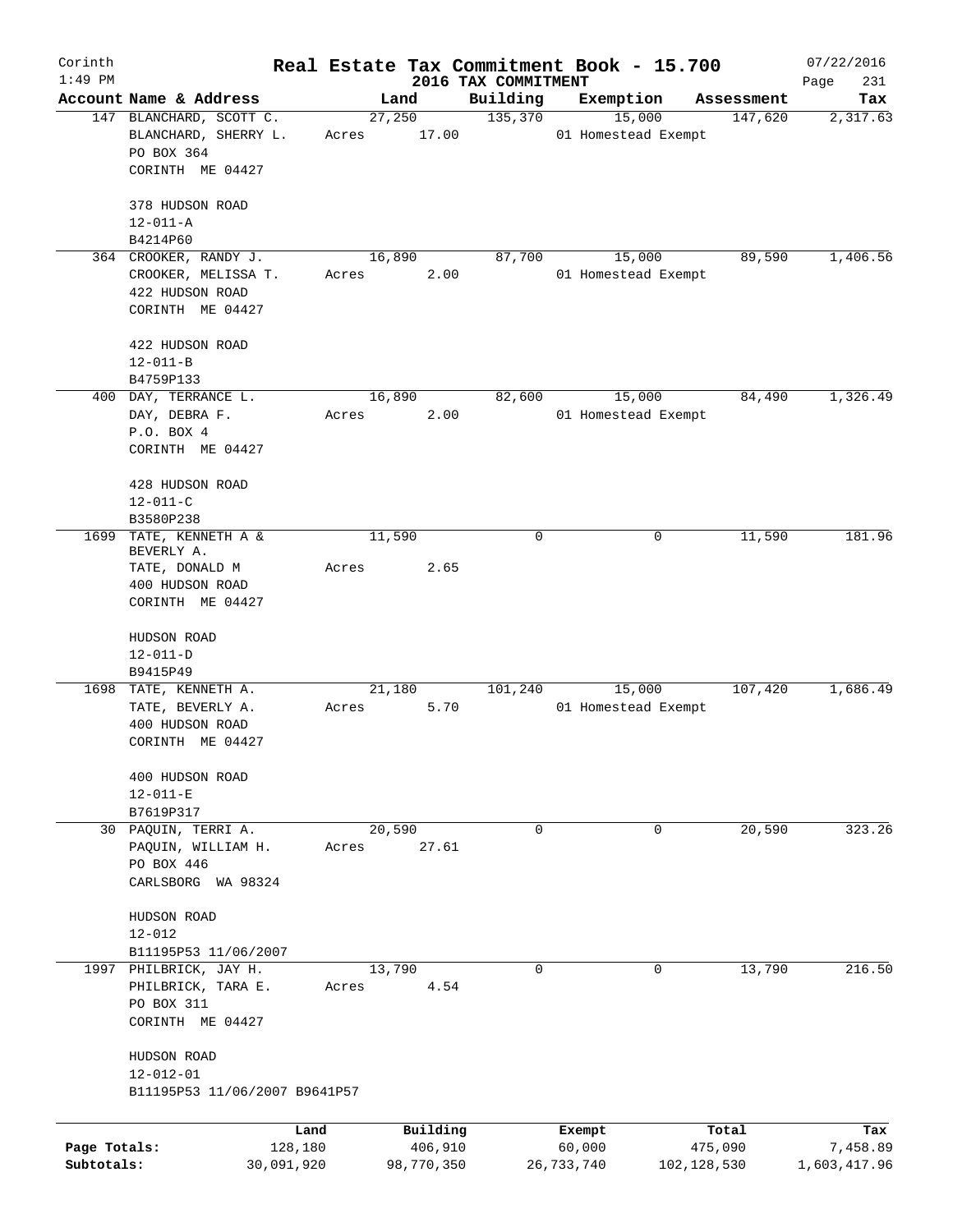| Corinth<br>$1:49$ PM       |                                                                   |                 |                       | 2016 TAX COMMITMENT | Real Estate Tax Commitment Book - 15.700 |                          | 07/22/2016<br>232<br>Page       |
|----------------------------|-------------------------------------------------------------------|-----------------|-----------------------|---------------------|------------------------------------------|--------------------------|---------------------------------|
|                            | Account Name & Address                                            |                 | Land                  | Building            | Exemption                                | Assessment               | Tax                             |
|                            | 1996 PAQUIN, WILLIAM H.,<br>PAQUIN, TERRI A.<br>PO BOX 446        | 11,520<br>Acres | 2.59                  | $\mathbf 0$         | $\Omega$                                 | 11,520                   | 180.86                          |
|                            | CARLSBORG WA 98324                                                |                 |                       |                     |                                          |                          |                                 |
|                            | ANDERSON FARM ROAD                                                |                 |                       |                     |                                          |                          |                                 |
|                            | $12 - 012 - 05$<br>B9641P57                                       |                 |                       |                     |                                          |                          |                                 |
| 1998                       | MORGISON, GARY D.<br>REVOCABLE TRUST                              | 12,370          |                       | 0                   | 0                                        | 12,370                   | 194.21                          |
|                            | MORGISON, MAUREEN F.<br>2654 ATTERBERRY ROAD<br>SEQUIM WA 98382   | Acres           | 3.32                  |                     |                                          |                          |                                 |
|                            | ANDERSON FARM ROAD<br>$12 - 012 - 06$                             |                 |                       |                     |                                          |                          |                                 |
|                            | B12946P212 09/17/2012<br>856 PAQUIN, WILLIAM H.                   | 11,520          |                       | $\Omega$            | 0                                        | 11,520                   | 180.86                          |
|                            | PAQUIN, TERRI A.<br>PO BOX 446                                    | Acres           | 2.59                  |                     |                                          |                          |                                 |
|                            | CARLSBORG WA 98324                                                |                 |                       |                     |                                          |                          |                                 |
|                            | ANDERSON FARM ROAD<br>$12 - 012 - 07$                             |                 |                       |                     |                                          |                          |                                 |
|                            | B9641P57 11/10/2004                                               |                 |                       |                     |                                          |                          |                                 |
|                            | 182 PAQUIN, WILLIAM H.<br>PAQUIN, TERRI A.                        | 13,620<br>Acres | 4.40                  | $\mathbf 0$         | 0                                        | 13,620                   | 213.83                          |
|                            | PO BOX 446<br>CARLSBORG WA 98324                                  |                 |                       |                     |                                          |                          |                                 |
|                            | ANDERSON FARM ROAD<br>$12 - 012 - 08$                             |                 |                       |                     |                                          |                          |                                 |
|                            | B9641P57 11/10/2004                                               |                 |                       |                     |                                          |                          |                                 |
|                            | 1460 PAQUIN, WILLIAM H<br>PAQUIN, TERRI A.<br>PO BOX 446          | 10,860<br>Acres | 2.02                  | $\mathbf 0$         | $\mathbf 0$                              | 10,860                   | 170.50                          |
|                            | CARLSBORG WA 98324                                                |                 |                       |                     |                                          |                          |                                 |
|                            | ANDERSON FARM ROAD<br>$12 - 012 - 09$                             |                 |                       |                     |                                          |                          |                                 |
|                            | B9641P57 11/10/2004                                               |                 |                       |                     |                                          |                          |                                 |
|                            | 1694 PAQUIN, WILLIAM H.<br>PAQUIN, TERRI A.                       | 12,360<br>Acres | 3.31                  | $\mathbf 0$         | $\mathbf 0$                              | 12,360                   | 194.05                          |
|                            | PO BOX 446<br>CARLSBORG WA 98324                                  |                 |                       |                     |                                          |                          |                                 |
|                            | ANDERSON FARM ROAD                                                |                 |                       |                     |                                          |                          |                                 |
|                            | $12 - 012 - 10$<br>B9641P57 11/10/2004                            |                 |                       |                     |                                          |                          |                                 |
|                            | 1583 STANLEY, JARED P.                                            | 14,320          |                       | 147,310             | 15,000                                   | 146,630                  | 2,302.09                        |
|                            | STANLEY, APRYL B.<br>48 ANDERSON FARM RD<br>CORINTH ME 04427      | Acres           | 2.02                  |                     | 01 Homestead Exempt                      |                          |                                 |
|                            | 48 ANDERSON FARM ROAD<br>$12 - 012 - 11$<br>B13551P302 06/06/2014 |                 |                       |                     |                                          |                          |                                 |
|                            |                                                                   |                 | Building              |                     |                                          | Total                    |                                 |
| Page Totals:<br>Subtotals: | Land<br>86,570<br>30,178,490                                      |                 | 147,310<br>98,917,660 |                     | Exempt<br>15,000<br>26,748,740           | 218,880<br>102, 347, 410 | Tax<br>3,436.40<br>1,606,854.36 |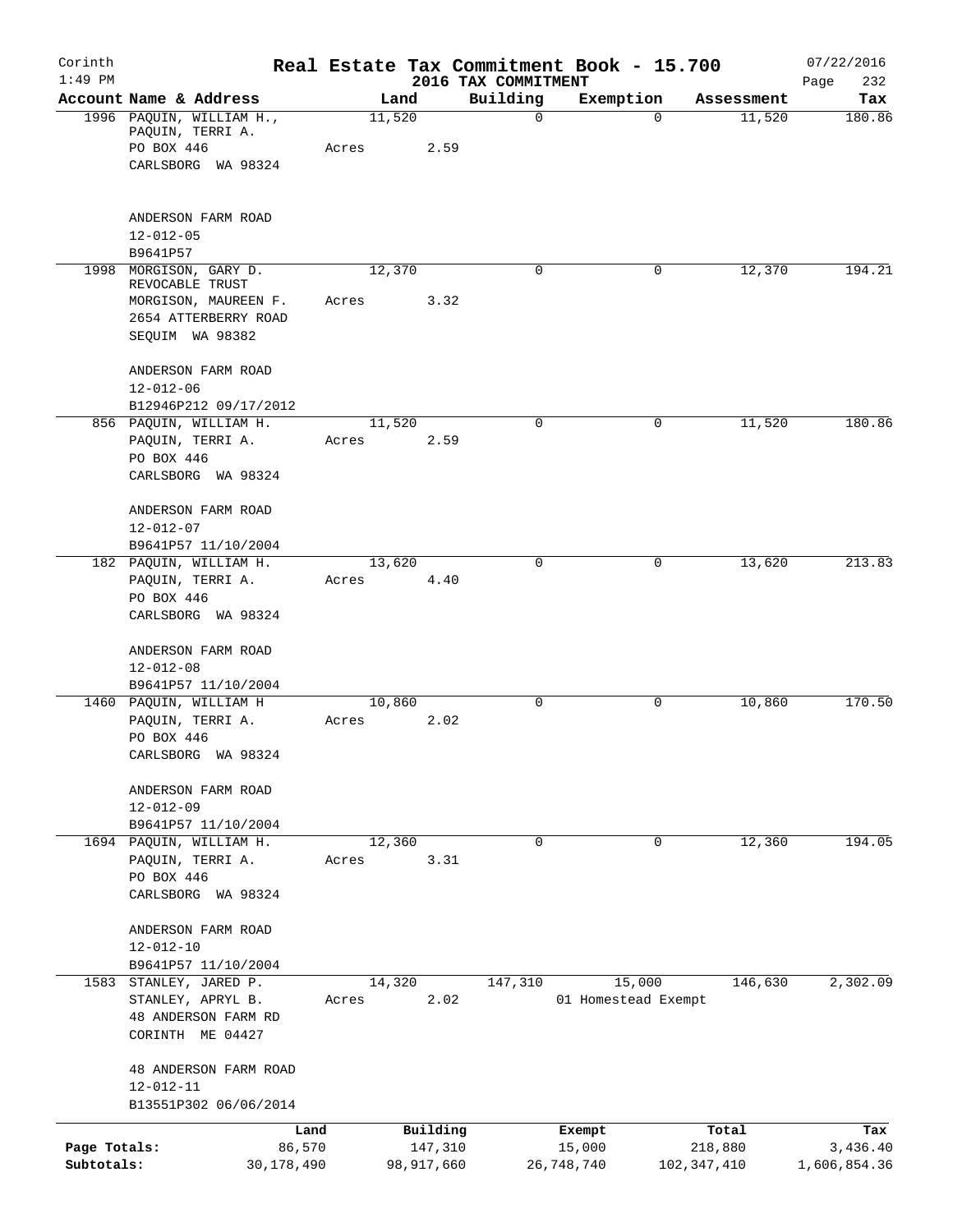| Corinth      |                                              |       |        |              |                                 | Real Estate Tax Commitment Book - 15.700 |             | 07/22/2016    |
|--------------|----------------------------------------------|-------|--------|--------------|---------------------------------|------------------------------------------|-------------|---------------|
| $1:49$ PM    | Account Name & Address                       |       | Land   |              | 2016 TAX COMMITMENT<br>Building | Exemption                                | Assessment  | 233<br>Page   |
|              | 1594 PAQUIN, WILLIAM H.                      |       | 12,240 |              | $\mathbf 0$                     | 0                                        | 12,240      | Tax<br>192.17 |
|              | PAQUIN, TERRI A.<br>PO BOX 446               | Acres |        | 3.21         |                                 |                                          |             |               |
|              | CARLSBORG WA 98324                           |       |        |              |                                 |                                          |             |               |
|              | ANDERSON FARM ROAD<br>$12 - 012 - 12$        |       |        |              |                                 |                                          |             |               |
|              | B9641P57 11/10/2004                          |       |        |              |                                 |                                          |             |               |
| 1828         | DUCLOS, AIME                                 |       | 27,200 |              | 58,050                          | 0                                        | 85,250      | 1,338.43      |
|              | DUCLOS, JENNIFER R.<br>65 PORTLAND ST.       | Acres |        | 30.00        |                                 |                                          |             |               |
|              | SOUTH BERWICK ME 03908                       |       |        |              |                                 |                                          |             |               |
|              | 442 HUDSON ROAD<br>$12 - 012 - A$            |       |        |              |                                 |                                          |             |               |
|              | B9233P302                                    |       |        |              |                                 |                                          |             |               |
|              | 1886 PHILBRICK, JAY H.                       |       | 16,910 |              | 176,280                         | 15,000                                   | 178,190     | 2,797.58      |
|              | PHILBRICK, TARA E.                           | Acres |        | 2.02         |                                 | 01 Homestead Exempt                      |             |               |
|              | PO BOX 311                                   |       |        |              |                                 |                                          |             |               |
|              | CORINTH ME 04427                             |       |        |              |                                 |                                          |             |               |
|              | 474 HUDSON ROAD                              |       |        |              |                                 |                                          |             |               |
|              | $12 - 012 - B$                               |       |        |              |                                 |                                          |             |               |
|              | B10023P96 07/29/2005                         |       |        |              |                                 |                                          |             |               |
| 1918         | DUCLOS, AIME                                 |       | 10,860 |              | 0                               | 0                                        | 10,860      | 170.50        |
|              | DUCLOS, JENNIFER R.                          | Acres |        | 2.02         |                                 |                                          |             |               |
|              | 65 PORTLAND STREET                           |       |        |              |                                 |                                          |             |               |
|              | SOUTH BERWICK ME 03908                       |       |        |              |                                 |                                          |             |               |
|              | HUDSON ROAD                                  |       |        |              |                                 |                                          |             |               |
|              | $12 - 012 - C$                               |       |        |              |                                 |                                          |             |               |
|              | B10463P153 05/30/2006                        |       |        |              |                                 |                                          |             |               |
| 1919         | BEAN, BRIAN                                  |       | 16,910 |              | 175,990                         | 15,000                                   | 177,900     | 2,793.03      |
|              | BEAN, KELLY                                  | Acres |        | 2.02         |                                 | 01 Homestead Exempt                      |             |               |
|              | 5 ANDERSON FARM RD                           |       |        |              |                                 |                                          |             |               |
|              | CORINTH ME 04427                             |       |        |              |                                 |                                          |             |               |
|              | 5 ANDERSON FARM ROAD                         |       |        |              |                                 |                                          |             |               |
|              | $12 - 012 - D$                               |       |        |              |                                 |                                          |             |               |
|              | B11424P340 06/05/2008                        |       |        |              |                                 |                                          |             |               |
|              | 1973 DUCLOS, AIME                            |       | 12,070 |              | 0                               | 0                                        | 12,070      | 189.50        |
|              | DUCLOS, JENNIFER R.                          | Acres |        | 3.06         |                                 |                                          |             |               |
|              | 65 PORTLAND STREET<br>SOUTH BERWICK ME 03908 |       |        |              |                                 |                                          |             |               |
|              |                                              |       |        |              |                                 |                                          |             |               |
|              | HUDSON ROAD                                  |       |        |              |                                 |                                          |             |               |
|              | $12 - 012 - E$                               |       |        |              |                                 |                                          |             |               |
|              | B10463P153 05/30/2006                        |       |        |              |                                 |                                          |             |               |
| 715          | HENDERSON, ELIZABETH<br><b>JANE</b>          |       | 12,820 |              | 0                               | 0                                        | 12,820      | 201.27        |
|              | 20 QUASHNET WAY                              | Acres |        | 7.75         |                                 |                                          |             |               |
|              | WAQUOIT MA 02536                             |       |        |              |                                 |                                          |             |               |
|              |                                              |       |        |              |                                 |                                          |             |               |
|              | HUDSON ROAD N/F OFF                          |       |        |              |                                 |                                          |             |               |
|              | $12 - 013$                                   |       |        |              |                                 |                                          |             |               |
|              | B13781P267 01/21/2015                        |       |        |              |                                 |                                          |             |               |
|              | Land                                         |       |        | Building     |                                 | Exempt                                   | Total       | Tax           |
| Page Totals: | 109,010                                      |       |        | 410,320      |                                 | 30,000                                   | 489,330     | 7,682.48      |
| Subtotals:   | 30,287,500                                   |       |        | 99, 327, 980 |                                 | 26,778,740                               | 102,836,740 | 1,614,536.84  |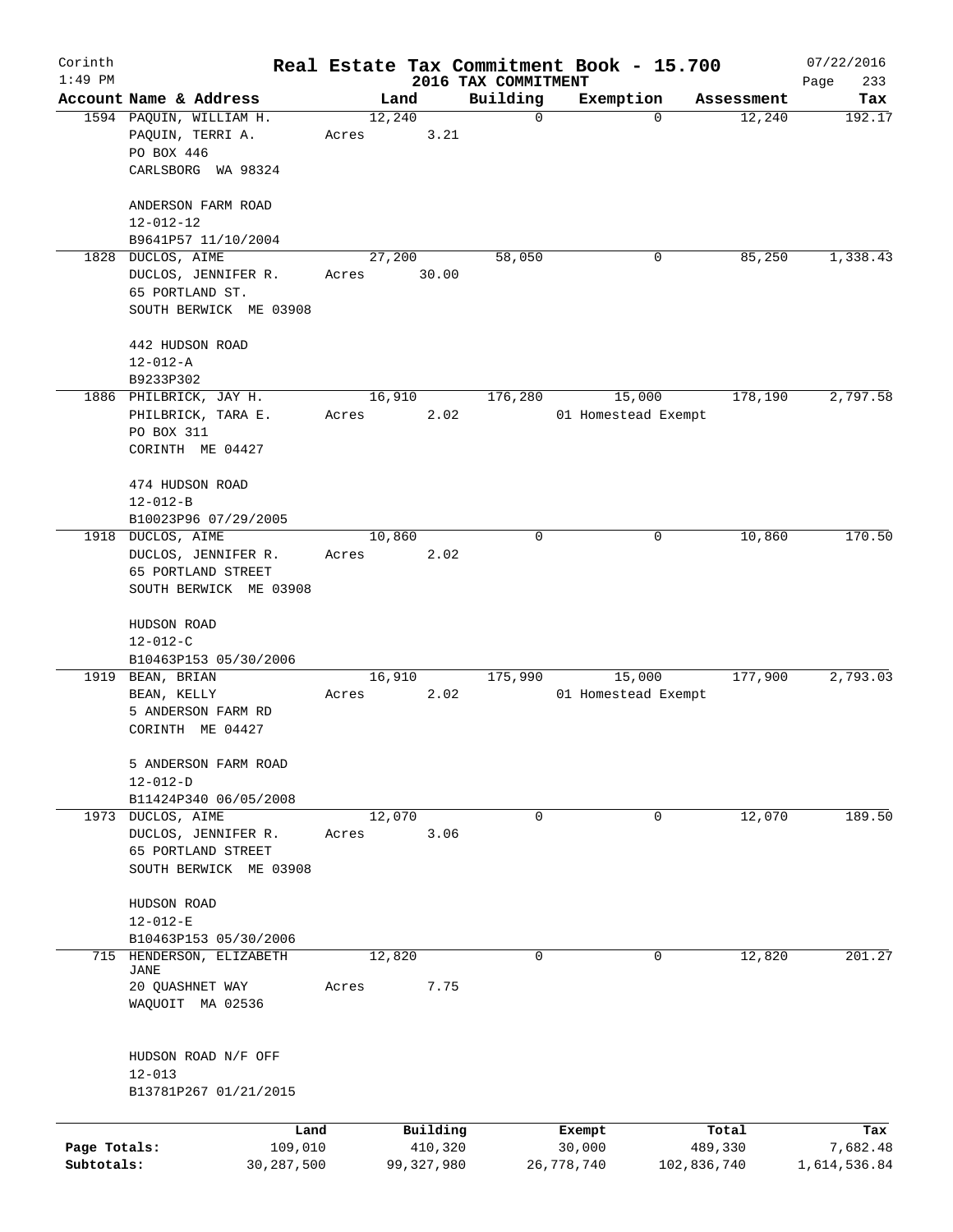| Corinth                    |                                                                                                            |                 |                       |                                 | Real Estate Tax Commitment Book - 15.700 |                        | 07/22/2016               |
|----------------------------|------------------------------------------------------------------------------------------------------------|-----------------|-----------------------|---------------------------------|------------------------------------------|------------------------|--------------------------|
| $1:49$ PM                  | Account Name & Address                                                                                     |                 | Land                  | 2016 TAX COMMITMENT<br>Building | Exemption                                | Assessment             | 234<br>Page<br>Tax       |
|                            | 674 HANNEGAN, JOHN A.<br>30 RIDGE ROAD<br>ANDOVER CT 06232                                                 | 12,530<br>Acres | 7.50                  | $\mathbf 0$                     |                                          | 12,530<br>$\mathbf 0$  | 196.72                   |
|                            | HUDSON ROAD N/F OFF<br>$12 - 013 - A$<br>B6463P154                                                         |                 |                       |                                 |                                          |                        |                          |
|                            | 874 MARIANI, RICHARD A.<br>10 UNCLE NICKS ROAD<br>WEST DENNIS MA 02670                                     | 10,720<br>Acres | 7.50                  | $\Omega$                        |                                          | 10,720<br>0            | 168.30                   |
|                            | TATE ROAD N/F OFF<br>$12 - 013 - B$<br>B2200P784                                                           |                 |                       |                                 |                                          |                        |                          |
|                            | 195 BROWN, SIMON<br>BROWN, LINDA<br>522 HUDSON ROAD<br>CORINTH ME 04427                                    | 27,510<br>Acres | 33.50                 | 71,230                          | 15,000<br>01 Homestead Exempt            | 83,740                 | 1,314.72                 |
|                            | 522 HUDSON ROAD<br>$12 - 014$<br>B2581P125                                                                 |                 |                       |                                 |                                          |                        |                          |
|                            | 1543 HERSHEY, KEITH A.<br>HERSHEY, ELIZABETH M.<br>142 WITMER RD<br>CONESTOGA PA 17516                     | 35,010<br>Acres | 77.75                 | 0                               |                                          | 35,010<br>0            | 549.66                   |
|                            | PUDDLEDOCK ROAD<br>$12 - 015$<br>B14087P166 02/20/2016                                                     |                 |                       |                                 |                                          |                        |                          |
|                            | 1640 HODGDON, DAVID<br>HODGDON, BETH L.<br>72 PUDDLEDOCK ROAD<br>CORINTH ME 04427                          | 11,300<br>Acres | 8.75                  | 0                               |                                          | 11,300<br>0            | 177.41                   |
|                            | PUDDLEDOCK ROAD<br>$12 - 015 - A$                                                                          |                 |                       |                                 |                                          |                        |                          |
|                            | B13131P285 03/18/2013<br>181 HODGDON, DAVID W.<br>HODGDON, BETH L.<br>72 PUDDLEDOCK RD<br>CORINTH ME 04427 | 21,530<br>Acres | 6.00                  | 108,660                         |                                          | 130,190<br>0           | 2,043.98                 |
|                            | 72 PUDDLEDOCK ROAD<br>$12 - 016$                                                                           |                 |                       |                                 |                                          |                        |                          |
| 1980                       | B10661P122 09/06/2006<br>HODGDON, DAVID W.<br>HODGDON, BETH L.<br>72 PUDDLEDOCK RD<br>CORINTH ME 04427     | 15,480<br>Acres | 6.00                  | 0                               |                                          | 0<br>15,480            | 243.04                   |
|                            | PUDDLEDOCK ROAD<br>$12 - 016 - A$<br>B10661P120 09/06/2006                                                 |                 |                       |                                 |                                          |                        |                          |
|                            | Land                                                                                                       |                 | Building              |                                 | Exempt                                   | Total                  | Tax                      |
| Page Totals:<br>Subtotals: | 134,080<br>30,421,580                                                                                      |                 | 179,890<br>99,507,870 |                                 | 15,000<br>26,793,740                     | 298,970<br>103,135,710 | 4,693.83<br>1,619,230.67 |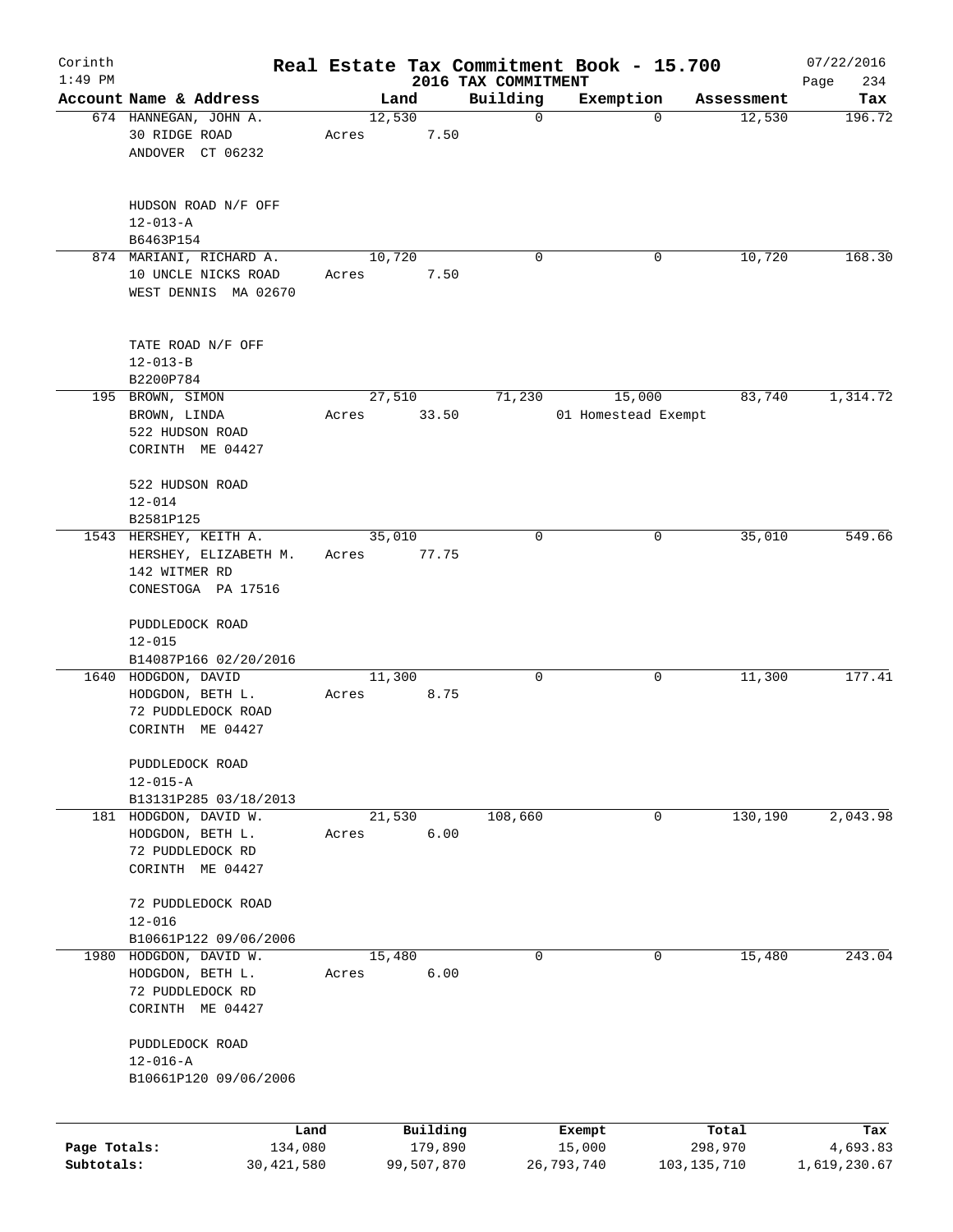| Corinth                    |                                                                   |                 |                        |                                 | Real Estate Tax Commitment Book - 15.700 |                        | 07/22/2016                |
|----------------------------|-------------------------------------------------------------------|-----------------|------------------------|---------------------------------|------------------------------------------|------------------------|---------------------------|
| $1:49$ PM                  | Account Name & Address                                            |                 | Land                   | 2016 TAX COMMITMENT<br>Building | Exemption                                | Assessment             | 235<br>Page<br>Tax        |
|                            | 286 CHERNOSKY JR, JOSEPH V.<br>CHERNOSKY, MARGARET S.             | Acres 38.50     | 28,120                 | 106, 130                        | 15,000<br>01 Homestead Exempt            | 119,250                | 1,872.23                  |
|                            | 92 PUDDLEDOCK ROAD<br>CORINTH ME 04427                            |                 |                        |                                 |                                          |                        |                           |
|                            | 92 PUDDLEDOCK ROAD<br>$12 - 017$                                  |                 |                        |                                 |                                          |                        |                           |
|                            | B2863P261                                                         |                 |                        |                                 |                                          |                        |                           |
|                            | 1318 TATE, ALBERT W.<br>136 PUDDLEDOCK ROAD<br>CORINTH ME 04427   | Acres           | 42,840<br>75.00        | 106,700                         | 15,000<br>01 Homestead Exempt            | 134,540                | 2,112.28                  |
|                            | 136 PUDDLEDOCK ROAD<br>$12 - 018$                                 |                 |                        |                                 |                                          |                        |                           |
|                            | B11212P264 11/27/2007                                             |                 |                        |                                 |                                          |                        |                           |
|                            | 1368 JCB HORSE SALES, LLC<br>438 MAIN STREET<br>CORINTH ME 04427  | Acres           | 49,060<br>35.00        | 271,080                         | 0                                        | 320,140                | 5,026.20                  |
|                            | 176 PUDDLEDOCK ROAD                                               |                 |                        |                                 |                                          |                        |                           |
|                            | $12 - 019$<br>B13599P40 07/28/2014                                |                 |                        |                                 |                                          |                        |                           |
|                            | 258 CASAVANT, JULIEN J.                                           | 20,340          |                        | $\mathbf 0$                     | 0                                        | 20,340                 | 319.34                    |
|                            | 163 RIDGE ROAD<br>CORINTH ME 04427                                | Acres           | 27.00                  |                                 |                                          |                        |                           |
|                            | PUDDLEDOCK ROAD<br>$12 - 020$                                     |                 |                        |                                 |                                          |                        |                           |
| 1192                       | SHEA, HERBERT J. (Heirs<br>of)                                    | 51,600          |                        | 0                               | 0                                        | 51,600                 | 810.12                    |
|                            | SHEA, EVELYN E.<br>79 CRYSTAL SPRING WAY<br>SOMERSWORTH NH 03878  | Acres           | 147.40                 |                                 |                                          |                        |                           |
|                            | 186 PUDDLEDOCK ROAD<br>$12 - 021$                                 |                 |                        |                                 |                                          |                        |                           |
|                            | B3955P98                                                          |                 |                        |                                 |                                          |                        |                           |
|                            | 259 CASAVANT, JULIEN J.                                           | 13,870          |                        | $\mathbf 0$                     | 0                                        | 13,870                 | 217.76                    |
|                            | 163 RIDGE ROAD<br>CORINTH ME 04427                                | Acres           | 4.61                   |                                 |                                          |                        |                           |
|                            | PUDDLEDOCK ROAD<br>$12 - 023$                                     |                 |                        |                                 |                                          |                        |                           |
|                            | B10704P272 10/31/2006                                             |                 |                        |                                 |                                          |                        |                           |
|                            | 260 CASAVANT, KEVIN P.<br>191 PUDDLEDOCK ROAD<br>CORINTH ME 04427 | 16,760<br>Acres | 1.89                   | 134,310                         | 15,000<br>01 Homestead Exempt            | 136,070                | 2,136.30                  |
|                            | 191 PUDDLEDOCK ROAD<br>$12 - 023 - A$                             |                 |                        |                                 |                                          |                        |                           |
|                            | B5720P78                                                          |                 |                        |                                 |                                          |                        |                           |
|                            | Land                                                              |                 | Building               |                                 | Exempt                                   | Total                  | Tax                       |
| Page Totals:<br>Subtotals: | 222,590<br>30,644,170                                             |                 | 618,220<br>100,126,090 |                                 | 45,000<br>26,838,740                     | 795,810<br>103,931,520 | 12,494.23<br>1,631,724.90 |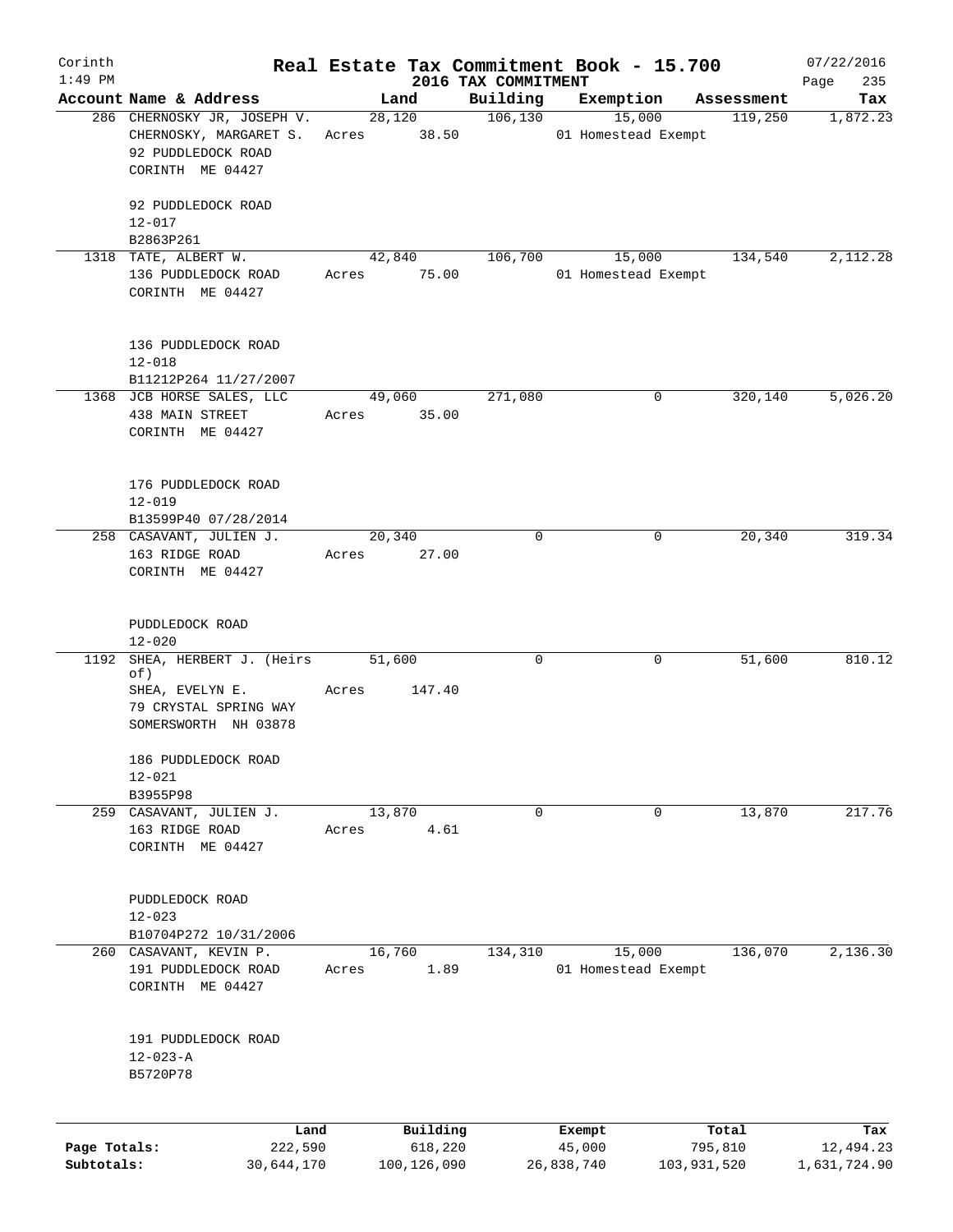| Corinth<br>$1:49$ PM       |                                                                                                 |                       |                        | 2016 TAX COMMITMENT | Real Estate Tax Commitment Book - 15.700 |                        |            | 07/22/2016<br>236<br>Page |
|----------------------------|-------------------------------------------------------------------------------------------------|-----------------------|------------------------|---------------------|------------------------------------------|------------------------|------------|---------------------------|
|                            | Account Name & Address                                                                          | Land                  |                        | Building            | Exemption                                |                        | Assessment | Tax                       |
|                            | 1369 JCB HORSE SALES, LLC<br>438 MAIN STREET<br>CORINTH ME 04427                                | 15,770<br>Acres       | 14.50                  | $\mathbf 0$         |                                          | $\Omega$               | 15,770     | 247.59                    |
|                            | CHARLESTON TOWN LINE<br>N/F<br>$12 - 024$                                                       |                       |                        |                     |                                          |                        |            |                           |
|                            | B13599P40 07/28/2014                                                                            |                       |                        |                     |                                          |                        |            |                           |
|                            | 1370 JCB HORSE SALES, LLC<br>438 MAIN STREET<br>CORINTH ME 04427                                | 27,910<br>Acres 50.00 |                        | $\Omega$            |                                          | 0                      | 27,910     | 438.19                    |
|                            | PUDDLEDOCK ROAD<br>$12 - 025$<br>B13599P40 07/28/2014                                           |                       |                        |                     |                                          |                        |            |                           |
|                            | 1319 TATE, ALBERT W.<br>136 PUDDLEDOCK ROAD<br>CORINTH ME 04427                                 | 35,540<br>Acres 42.42 |                        | 42,490              |                                          | 0                      | 78,030     | 1,225.07                  |
|                            | 129 PUDDLEDOCK ROAD<br>$12 - 026$<br>B9148P244                                                  |                       |                        |                     |                                          |                        |            |                           |
|                            | 1314 CORMIER, RICHARD J.<br>151 PUDDLEDOCK ROAD<br>CORINTH ME 04427                             | 23,950<br>Acres       | 4.58                   | 271,860             | 15,000<br>01 Homestead Exempt            |                        | 280,810    | 4,408.72                  |
|                            | 151 PUDDLEDOCK ROAD<br>$12 - 026 - A$<br>B7721P141                                              |                       |                        |                     |                                          |                        |            |                           |
|                            | 285 CHERNOSKY JR, JOSEPH V.<br>CHERNOSKY, MARGARET S.<br>92 PUDDLEDOCK ROAD<br>CORINTH ME 04427 | 21,860<br>Acres       | 11.50                  | 0                   |                                          | 0                      | 21,860     | 343.20                    |
|                            | PUDDLEDOCK ROAD<br>$12 - 027$<br>B2863P261                                                      |                       |                        |                     |                                          |                        |            |                           |
|                            | 287 CHERNOSKY JR, JOSEPH V.<br>CHERNOSKY, MARGARET S.<br>92 PUDDLEDOCK ROAD<br>CORINTH ME 04427 | 25,120<br>Acres       | 40.17                  | 0                   |                                          | 0                      | 25,120     | 394.38                    |
|                            | HUDSON ROAD<br>$12 - 027 - A$<br>B7665P50                                                       |                       |                        |                     |                                          |                        |            |                           |
|                            | 1605 GOOLEY, CHRISTOPHER J.<br>IRISH, HEATHER L.<br>690 HUDSON ROAD<br>CORINTH ME 04427         | 19,590<br>Acres       | 4.33                   | 146,290             | 15,000<br>01 Homestead Exempt            |                        | 150,880    | 2,368.82                  |
|                            | 690 HUDSON ROAD<br>$12 - 027 - B$<br>B7092P194                                                  |                       |                        |                     |                                          |                        |            |                           |
|                            | Land                                                                                            |                       | Building               |                     | Exempt                                   |                        | Total      | Tax                       |
| Page Totals:<br>Subtotals: | 169,740<br>30,813,910                                                                           |                       | 460,640<br>100,586,730 |                     | 30,000<br>26,868,740                     | 600,380<br>104,531,900 |            | 9,425.97<br>1,641,150.87  |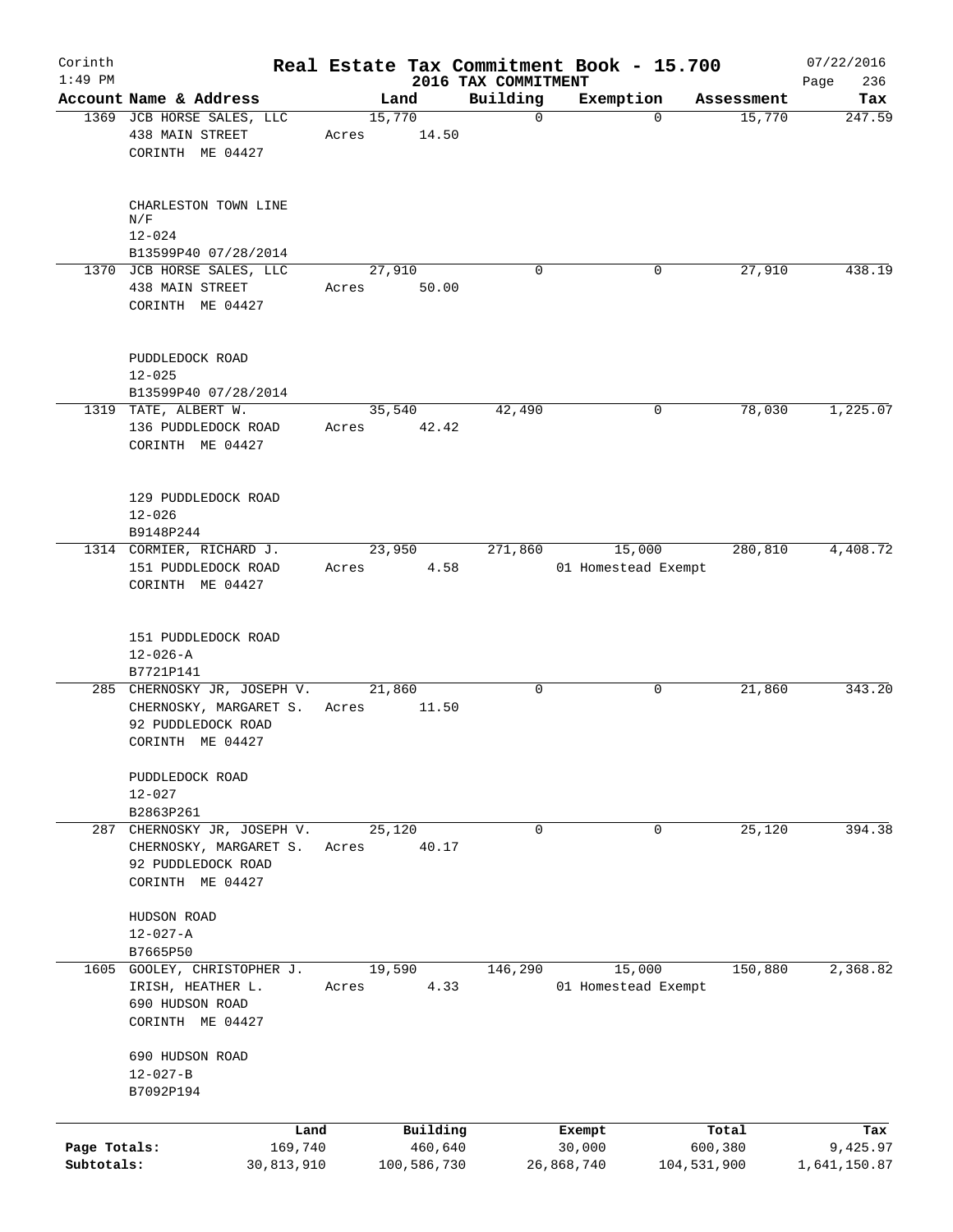| Corinth      |                                   |       |                |                     | Real Estate Tax Commitment Book - 15.700 |                  |                     |                       | 07/22/2016         |
|--------------|-----------------------------------|-------|----------------|---------------------|------------------------------------------|------------------|---------------------|-----------------------|--------------------|
| $1:49$ PM    | Account Name & Address            |       |                |                     | 2016 TAX COMMITMENT<br>Building          |                  | Exemption           |                       | 237<br>Page<br>Tax |
|              | 939 HEATH, JOHN S.                |       | Land<br>19,230 |                     | 116,960                                  |                  | 15,000              | Assessment<br>121,190 | 1,902.68           |
|              | HEATH, SYBIL                      | Acres |                | 4.02                |                                          |                  | 01 Homestead Exempt |                       |                    |
|              | 55 PUDDLEDOCK ROAD                |       |                |                     |                                          |                  |                     |                       |                    |
|              | CORINTH ME 04427                  |       |                |                     |                                          |                  |                     |                       |                    |
|              |                                   |       |                |                     |                                          |                  |                     |                       |                    |
|              | 55 PUDDLEDOCK ROAD                |       |                |                     |                                          |                  |                     |                       |                    |
|              | $12 - 028 - A$                    |       |                |                     |                                          |                  |                     |                       |                    |
|              | B11599P120 11/20/2008             |       |                |                     |                                          |                  |                     |                       |                    |
|              | 484 PLOURDE, NATALIE E.           |       | 17,760         |                     | 73,120                                   |                  | 15,000              | 75,880                | 1,191.32           |
|              | 678 HUDSON ROAD                   | Acres |                | 2.75                |                                          |                  | 01 Homestead Exempt |                       |                    |
|              | CORINTH ME 04427                  |       |                |                     |                                          |                  |                     |                       |                    |
|              |                                   |       |                |                     |                                          |                  |                     |                       |                    |
|              |                                   |       |                |                     |                                          |                  |                     |                       |                    |
|              | 678 HUDSON ROAD<br>$12 - 028 - B$ |       |                |                     |                                          |                  |                     |                       |                    |
|              | B6176P348                         |       |                |                     |                                          |                  |                     |                       |                    |
|              | 1849 RANKIN, JEFFERSON A.         |       | 21,840         |                     | 111,510                                  |                  | 15,000              | 118,350               | 1,858.09           |
|              |                                   |       |                |                     |                                          |                  |                     |                       |                    |
|              | 432 BLACK ROAD                    | Acres |                | 6.27                |                                          |                  | 01 Homestead Exempt |                       |                    |
|              | CORINTH ME 04427                  |       |                |                     |                                          |                  |                     |                       |                    |
|              |                                   |       |                |                     |                                          |                  |                     |                       |                    |
|              | 71 PUDDLEDOCK ROAD                |       |                |                     |                                          |                  |                     |                       |                    |
|              | $12 - 028 - C$                    |       |                |                     |                                          |                  |                     |                       |                    |
|              | B14033P120 12/09/2015             |       |                |                     |                                          |                  |                     |                       |                    |
|              | 1981 LEUTERIO, TIMOTHY M.         |       | 16,890         |                     | 124,270                                  |                  | 0                   | 141,160               | 2,216.21           |
|              | BOYLE, KRISTI L.                  | Acres |                | 2.00                |                                          |                  |                     |                       |                    |
|              | 322 BROADWAY APT 1                |       |                |                     |                                          |                  |                     |                       |                    |
|              | BANGOR ME 04011                   |       |                |                     |                                          |                  |                     |                       |                    |
|              |                                   |       |                |                     |                                          |                  |                     |                       |                    |
|              | 65 PUDDLEDOCK ROAD                |       |                |                     |                                          |                  |                     |                       |                    |
|              | $12 - 028 - D$                    |       |                |                     |                                          |                  |                     |                       |                    |
|              | B13345P320 09/25/2013             |       |                |                     |                                          |                  |                     |                       |                    |
|              | 58 TILTON, JEFFREY T.             |       | 22,250         |                     | 0                                        |                  | 0                   | 22,250                | 349.33             |
|              | 29 PUDDLEDOCK ROAD                | Acres |                | 6.62                |                                          |                  |                     |                       |                    |
|              | CORINTH ME 04427                  |       |                |                     |                                          |                  |                     |                       |                    |
|              |                                   |       |                |                     |                                          |                  |                     |                       |                    |
|              | 670 HUDSON ROAD                   |       |                |                     |                                          |                  |                     |                       |                    |
|              | $12 - 029$                        |       |                |                     |                                          |                  |                     |                       |                    |
|              | B11115P300 09/06/2007 B9013P154   |       |                |                     |                                          |                  |                     |                       |                    |
|              | 1856 JONES, JUDITH E.             |       | 0              |                     | 26,370                                   |                  | 21,000              | 5,370                 | 84.31              |
|              | 670 HUDSON ROAD                   |       |                |                     |                                          |                  | 31 Vetrans Widow    |                       |                    |
|              | CORINTH ME 04427                  |       |                |                     |                                          |                  | 01 Homestead Exempt |                       |                    |
|              |                                   |       |                |                     |                                          |                  |                     |                       |                    |
|              | 670 HUDSON ROAD                   |       |                |                     |                                          |                  |                     |                       |                    |
|              | $12 - 029 - 01H$                  |       |                |                     |                                          |                  |                     |                       |                    |
| 148          | TILTON, JEFFREY T.                |       | 16, 170        |                     | 0                                        |                  | 0                   | 16,170                | 253.87             |
|              | 29 PUDDLEDOCK ROAD                | Acres |                | 1.38                |                                          |                  |                     |                       |                    |
|              | CORINTH ME 04427                  |       |                |                     |                                          |                  |                     |                       |                    |
|              |                                   |       |                |                     |                                          |                  |                     |                       |                    |
|              |                                   |       |                |                     |                                          |                  |                     |                       |                    |
|              | 626 HUDSON ROAD                   |       |                |                     |                                          |                  |                     |                       |                    |
|              | $12 - 029 - A$                    |       |                |                     |                                          |                  |                     |                       |                    |
|              | B13369P233 10/19/2013             |       |                |                     |                                          |                  |                     |                       |                    |
|              |                                   |       |                |                     |                                          |                  |                     |                       |                    |
|              |                                   |       |                |                     |                                          |                  |                     |                       |                    |
| Page Totals: | 114,140                           | Land  |                | Building<br>452,230 |                                          | Exempt<br>66,000 |                     | Total<br>500,370      | Tax<br>7,855.81    |
| Subtotals:   | 30,928,050                        |       |                | 101,038,960         |                                          | 26,934,740       |                     | 105,032,270           | 1,649,006.68       |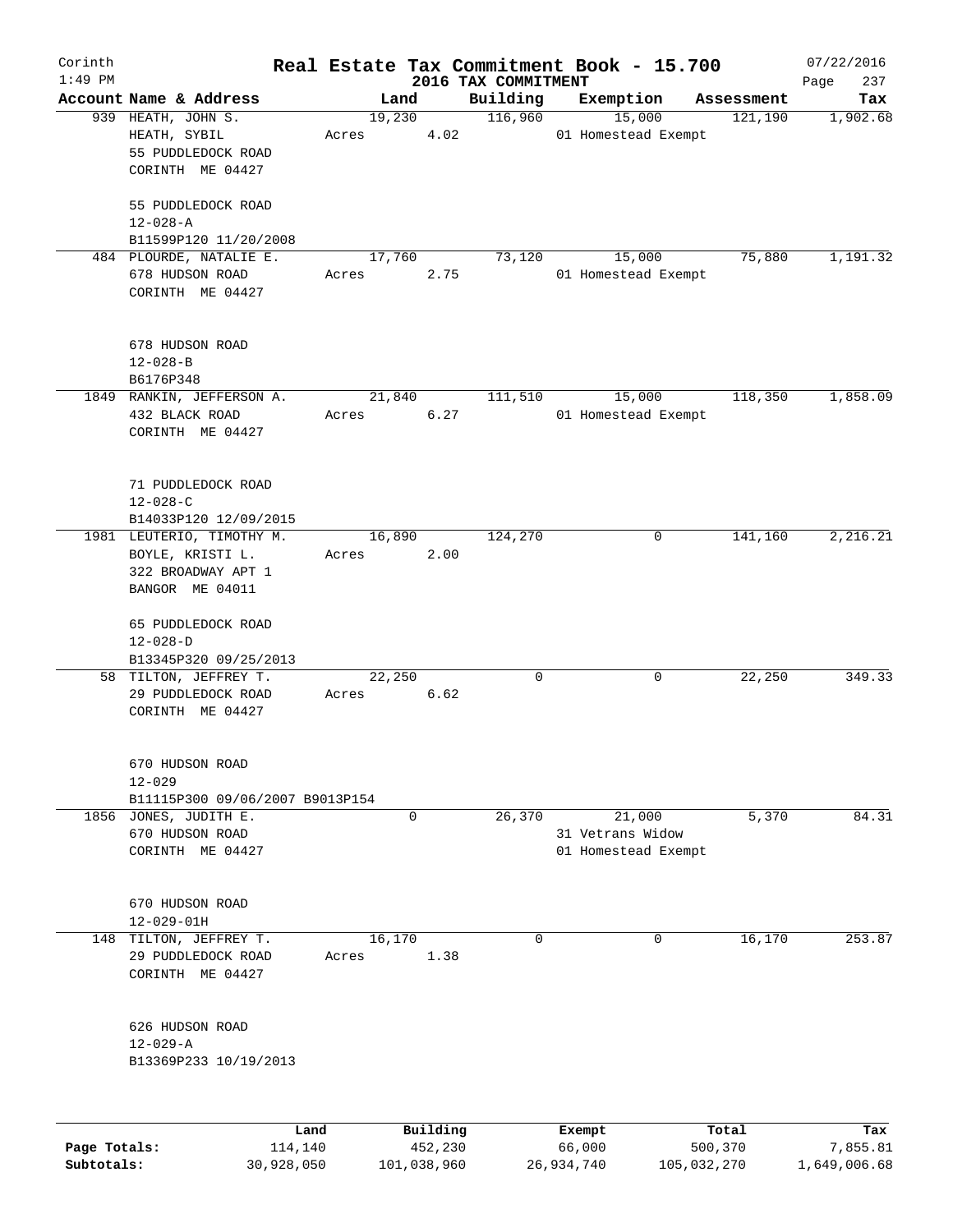| Corinth                    |                                                                                     |                 |                                    |                                 | Real Estate Tax Commitment Book - 15.700 |                                 | 07/22/2016                      |
|----------------------------|-------------------------------------------------------------------------------------|-----------------|------------------------------------|---------------------------------|------------------------------------------|---------------------------------|---------------------------------|
| $1:49$ PM                  | Account Name & Address                                                              |                 | Land                               | 2016 TAX COMMITMENT<br>Building | Exemption                                | Assessment                      | Page<br>238<br>Tax              |
|                            | 350 TILTON, JEFFREY T.                                                              | 31,600          |                                    | 165, 190                        | 15,000                                   | 181,790                         | 2,854.10                        |
|                            | 29 PUDDLEDOCK ROAD<br>CORINTH ME 04427                                              | Acres           | 1.00                               |                                 | 01 Homestead Exempt                      |                                 |                                 |
|                            | 29 PUDDLEDOCK ROAD<br>$12 - 030$                                                    |                 |                                    |                                 |                                          |                                 |                                 |
|                            | B11115P300 09/06/2007                                                               |                 |                                    |                                 |                                          |                                 |                                 |
|                            | 1131 ROBERTS JR, FRED S.<br>KING, BARBARA A.<br>788 HUDSON ROAD<br>CORINTH ME 04427 | 19,480<br>Acres | 4.23                               | 42,660                          | 15,000<br>01 Homestead Exempt            | 47,140                          | 740.10                          |
|                            | 788 HUDSON ROAD<br>$12 - 031$                                                       |                 |                                    |                                 |                                          |                                 |                                 |
|                            | B10638P26 08/22/2006                                                                |                 |                                    |                                 |                                          |                                 |                                 |
|                            | 1132 ROBERTS JR, FRED S.<br>788 HUDSON ROAD<br>CORINTH ME 04427                     | 32,620<br>Acres | 76.78                              | $\mathbf 0$                     | 0                                        | 32,620                          | 512.13                          |
|                            | HUDSON ROAD<br>$12 - 032$<br>B6915P10 12/21/1998                                    |                 |                                    |                                 |                                          |                                 |                                 |
|                            | 2067 CLEMENT, BRIAN W.                                                              | 21,220          |                                    | $\mathbf 0$                     | 0                                        | 21,220                          | 333.15                          |
|                            | CLEMENT, TANYA LYNN<br>63 HAYMAN DRIVE<br>CORINTH ME 04427                          | Acres           | 9.54                               |                                 |                                          |                                 |                                 |
|                            | HUDSON ROAD<br>$12 - 032 - A$                                                       |                 |                                    |                                 |                                          |                                 |                                 |
|                            | B12849P196 06/15/2012<br>734 HILL, NATHAN O.A.                                      | 13,230          |                                    | 0                               | 0                                        | 13,230                          | 207.71                          |
|                            | HILL, LUCILVA B.,<br>LIVING TRUST<br>22 MARSH ROAD<br>CORINTH ME 04427              | Acres           | 4.06                               |                                 |                                          |                                 |                                 |
|                            | HUDSON ROAD<br>$12 - 033$                                                           |                 |                                    |                                 |                                          |                                 |                                 |
|                            | B4007P91<br>736 HILL II, NATHAN O.A.                                                | 15,730          |                                    | 102,820                         | 15,000                                   | 103,550                         | 1,625.74                        |
|                            | HILL, PENELOPE J.<br>677 HUDSON ROAD<br>CORINTH ME 04427                            | Acres           | 1.00                               |                                 | 01 Homestead Exempt                      |                                 |                                 |
|                            | 677 HUDSON ROAD<br>$12 - 033 - A$<br>B4620P175                                      |                 |                                    |                                 |                                          |                                 |                                 |
|                            | 1415 WILKINS, GERALD L.<br>REIS, JENNIFER L.<br>633 HUDSON ROAD<br>CORINTH ME 04427 | 16,540<br>Acres | 1.70                               | 30,060                          | 15,000<br>01 Homestead Exempt            | 31,600                          | 496.12                          |
|                            | 633 HUDSON ROAD<br>$12 - 034$<br>B8419P205                                          |                 |                                    |                                 |                                          |                                 |                                 |
|                            |                                                                                     |                 |                                    |                                 |                                          |                                 |                                 |
| Page Totals:<br>Subtotals: | Land<br>150,420<br>31,078,470                                                       |                 | Building<br>340,730<br>101,379,690 |                                 | Exempt<br>60,000<br>26,994,740           | Total<br>431,150<br>105,463,420 | Tax<br>6,769.05<br>1,655,775.73 |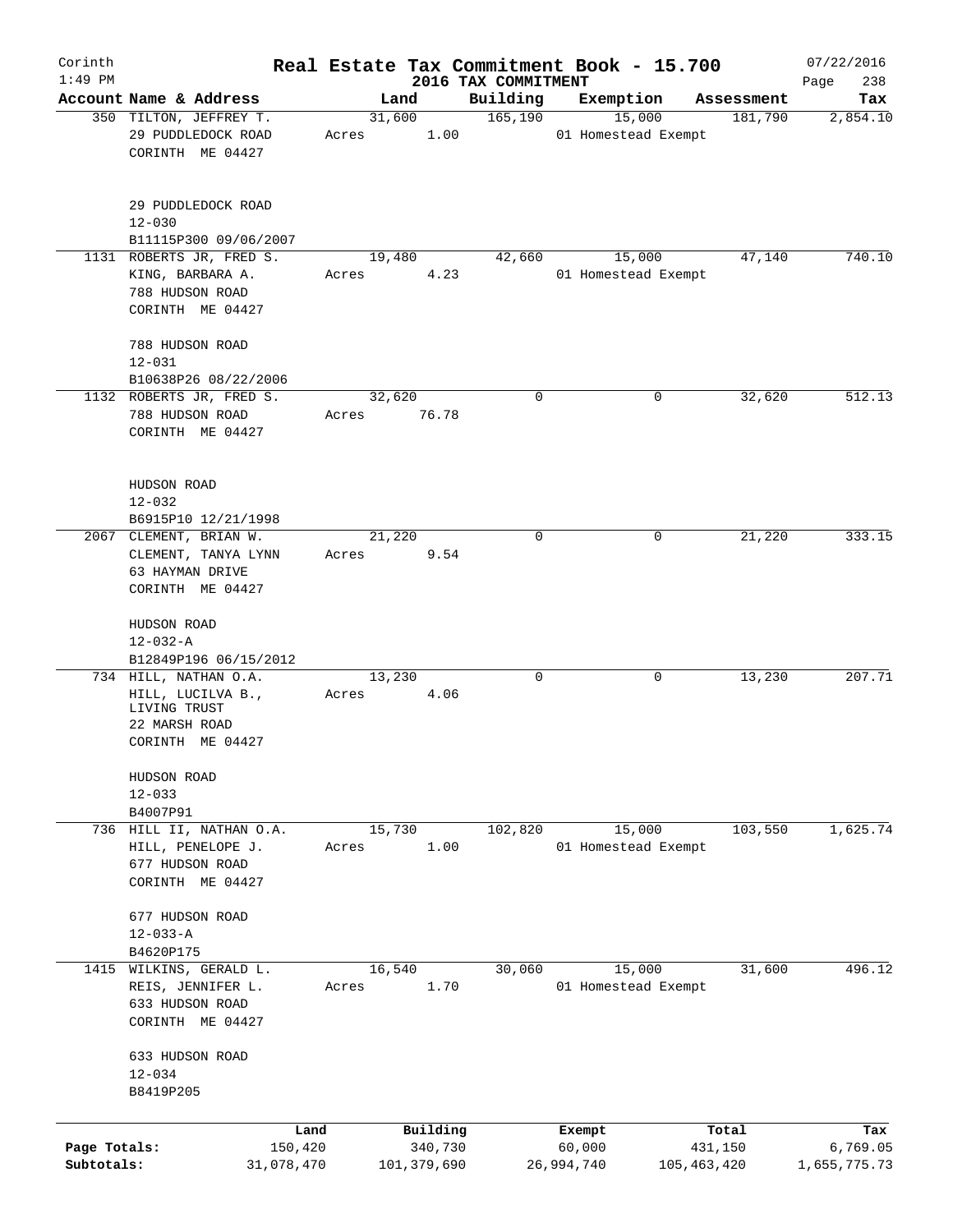| Corinth      |                                       |                 |             |                                 | Real Estate Tax Commitment Book - 15.700 |                      | 07/22/2016    |
|--------------|---------------------------------------|-----------------|-------------|---------------------------------|------------------------------------------|----------------------|---------------|
| $1:49$ PM    | Account Name & Address                |                 | Land        | 2016 TAX COMMITMENT<br>Building | Exemption                                |                      | 239<br>Page   |
|              | 442 HAND, RALPH W.<br>P.O. BOX 235    | 22,450<br>Acres | 18.74       | $\mathbf 0$                     | $\mathbf 0$                              | Assessment<br>22,450 | Tax<br>352.47 |
|              | BANGOR, ME 04402-0235                 |                 |             |                                 |                                          |                      |               |
|              | HUDSON ROAD<br>$12 - 035$             |                 |             |                                 |                                          |                      |               |
|              | B12441P266 03/10/2011                 |                 |             |                                 |                                          |                      |               |
|              | 1158 ROY, MARK L.                     | 16,890          |             | 70,580                          | 15,000                                   | 72,470               | 1,137.78      |
|              | 21 TATE ROAD<br>CORINTH ME 04427      | Acres           | 2.00        |                                 | 01 Homestead Exempt                      |                      |               |
|              | 21 TATE ROAD                          |                 |             |                                 |                                          |                      |               |
|              | $12 - 036$<br>B3902P325               |                 |             |                                 |                                          |                      |               |
|              | 1623 LEWIS, DAVID                     | 31,950          |             | 292,910                         | 15,000                                   | 309,860              | 4,864.80      |
|              | LEWIS, LAURA                          | Acres           | 40.57       |                                 | 01 Homestead Exempt                      |                      |               |
|              | PO BOX 46                             |                 |             |                                 |                                          |                      |               |
|              | CORINTH ME 04427                      |                 |             |                                 |                                          |                      |               |
|              | 641 HUDSON ROAD                       |                 |             |                                 |                                          |                      |               |
|              | $12 - 037$<br>B7172P305               |                 |             |                                 |                                          |                      |               |
|              | 1690 CIOFFI, JOHN P.                  | 35,920          |             | 107,600                         | 15,000                                   | 128,520              | 2,017.76      |
|              | CIOFFI, AMY B.                        | Acres           | 50.24       |                                 | 01 Homestead Exempt                      |                      |               |
|              | 655 HUDSON ROAD                       |                 |             |                                 |                                          |                      |               |
|              | CORINTH ME 04427                      |                 |             |                                 |                                          |                      |               |
|              | 655 HUDSON ROAD                       |                 |             |                                 |                                          |                      |               |
|              | $12 - 038$                            |                 |             |                                 |                                          |                      |               |
|              | B7365P292                             |                 |             |                                 |                                          |                      |               |
|              | 1738 POLYOT, SHARON R.<br>PO BOX 5    | 17,280<br>Acres | 2.34        | 0                               | 0                                        | 17,280               | 271.30        |
|              | CORINTH ME 04427                      |                 |             |                                 |                                          |                      |               |
|              | 619 HUDSON ROAD                       |                 |             |                                 |                                          |                      |               |
|              | $12 - 039$                            |                 |             |                                 |                                          |                      |               |
|              | B11691P331 03/10/2009                 |                 |             |                                 |                                          |                      |               |
| 2029         | POLYOT, MICHAEL E.                    | 17,660          |             | 0                               | 0                                        | 17,660               | 277.26        |
|              | PO BOX 5                              | Acres           | 2.66        |                                 |                                          |                      |               |
|              | CORINTH ME 04427                      |                 |             |                                 |                                          |                      |               |
|              | 613 HUDSON ROAD                       |                 |             |                                 |                                          |                      |               |
|              | $12 - 039 - A$                        |                 |             |                                 |                                          |                      |               |
|              | B11691P331 03/10/2009                 |                 |             |                                 |                                          |                      |               |
| 2088         | TAPLEY, HEATHER                       |                 | $\mathbf 0$ | 24,970                          | 15,000                                   | 9,970                | 156.53        |
|              | 613 HUDSON ROAD<br>CORINTH ME 04427   |                 |             |                                 | 01 Homestead Exempt                      |                      |               |
|              |                                       |                 |             |                                 |                                          |                      |               |
|              | 613 HUDSON ROAD<br>$12 - 039 - A - H$ |                 |             |                                 |                                          |                      |               |
|              |                                       |                 |             |                                 |                                          |                      |               |
|              | Land                                  |                 | Building    |                                 | Exempt                                   | Total                | Tax           |
| Page Totals: | 142,150                               |                 | 496,060     |                                 | 60,000                                   | 578,210              | 9,077.90      |

**Subtotals:** 31,220,620 101,875,750 27,054,740 106,041,630 1,664,853.63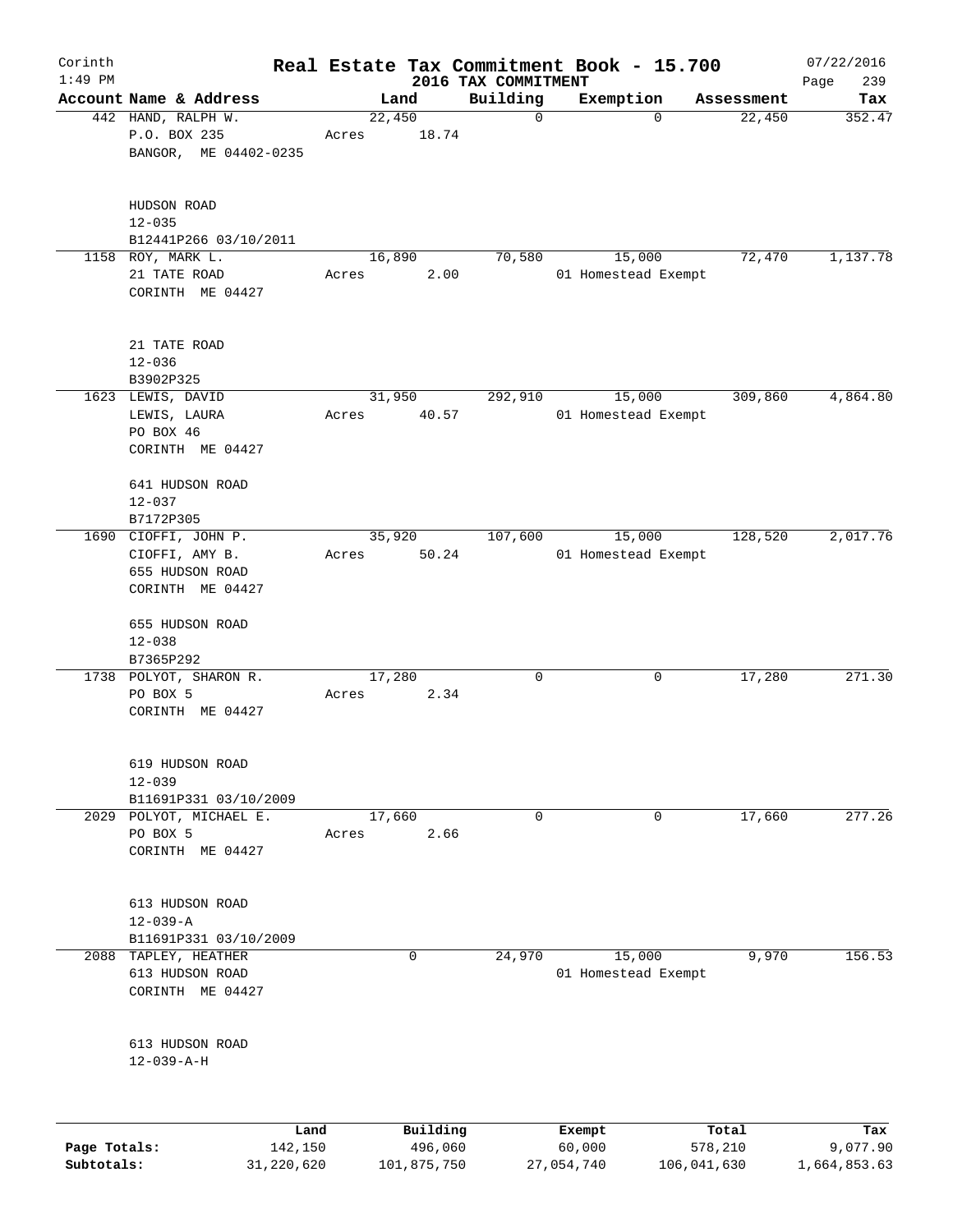| Corinth<br>$1:49$ PM |                                              |        |                     | 2016 TAX COMMITMENT | Real Estate Tax Commitment Book - 15.700 |                  | 07/22/2016<br>240<br>Page |
|----------------------|----------------------------------------------|--------|---------------------|---------------------|------------------------------------------|------------------|---------------------------|
|                      | Account Name & Address                       | Land   |                     | Building            | Exemption                                | Assessment       | Tax                       |
|                      | 2089 ROBINSON, BROCKE                        |        | $\mathbf 0$         | 16,620              | 15,000                                   | 1,620            | 25.43                     |
|                      | 619 HUDSON ROAD                              |        |                     |                     | 01 Homestead Exempt                      |                  |                           |
|                      | CORINTH ME 04427                             |        |                     |                     |                                          |                  |                           |
|                      |                                              |        |                     |                     |                                          |                  |                           |
|                      |                                              |        |                     |                     |                                          |                  |                           |
|                      | 619 HUDSON ROAD                              |        |                     |                     |                                          |                  |                           |
|                      | $12 - 039 - H$                               |        |                     |                     |                                          |                  |                           |
|                      | 263 CASSON, ROBERT W.                        | 12,100 |                     | 0                   | 0                                        | 12,100           | 189.97                    |
|                      | 8 CHASE STREET                               | Acres  | 2.00                |                     |                                          |                  |                           |
|                      | SAUGUS MA 01906                              |        |                     |                     |                                          |                  |                           |
|                      |                                              |        |                     |                     |                                          |                  |                           |
|                      | <b>MAIN STREET</b>                           |        |                     |                     |                                          |                  |                           |
|                      | $13 - 001$<br>B10596P137 08/18/2006          |        |                     |                     |                                          |                  |                           |
|                      | 808 LAFORGE, ELIZABETH R.                    | 18,340 |                     | 79,810              | 15,000                                   | 83,150           | 1,305.46                  |
|                      | P.O. BOX 525                                 | Acres  | 3.25                |                     | 01 Homestead Exempt                      |                  |                           |
|                      | CORINTH ME 04427                             |        |                     |                     |                                          |                  |                           |
|                      |                                              |        |                     |                     |                                          |                  |                           |
|                      |                                              |        |                     |                     |                                          |                  |                           |
|                      | 421 MAIN STREET                              |        |                     |                     |                                          |                  |                           |
|                      | $13 - 001 - A$                               |        |                     |                     |                                          |                  |                           |
|                      | B6506P263                                    | 16,940 |                     | 86,600              | 15,000                                   | 88,540           | 1,390.08                  |
|                      | 246 THOMAS, FRANKLIN C.<br>THOMAS, SHEILA J. | Acres  | 1.00                |                     | 01 Homestead Exempt                      |                  |                           |
|                      | 83 GARLAND ROAD                              |        |                     |                     |                                          |                  |                           |
|                      | CHARLESTON ME 04422                          |        |                     |                     |                                          |                  |                           |
|                      |                                              |        |                     |                     |                                          |                  |                           |
|                      | 413 MAIN STREET                              |        |                     |                     |                                          |                  |                           |
|                      | $13 - 002$                                   |        |                     |                     |                                          |                  |                           |
|                      | B13652P253 09/19/2014                        |        |                     |                     |                                          |                  |                           |
|                      | 478 SOON PARTNERS, LLC                       | 17,060 |                     | 48,070              | 0                                        | 65,130           | 1,022.54                  |
|                      | 493 MAIN STREET                              | Acres  | 1.10                |                     |                                          |                  |                           |
|                      | PRESQUE ISEL ME 04769                        |        |                     |                     |                                          |                  |                           |
|                      |                                              |        |                     |                     |                                          |                  |                           |
|                      | 391 MAIN STREET                              |        |                     |                     |                                          |                  |                           |
|                      | $13 - 003$                                   |        |                     |                     |                                          |                  |                           |
|                      | B13989P89 02/21/2015                         |        |                     |                     |                                          |                  |                           |
|                      | 391 TRUNDY, ALYSSA J.                        | 17,240 |                     | 73,500              | $\mathbf 0$                              | 90,740           | 1,424.62                  |
|                      | 417 JONES ROAD                               | Acres  | 1.25                |                     |                                          |                  |                           |
|                      | GARLAND ME 04939                             |        |                     |                     |                                          |                  |                           |
|                      |                                              |        |                     |                     |                                          |                  |                           |
|                      | 387 MAIN STREET                              |        |                     |                     |                                          |                  |                           |
|                      | $13 - 004$                                   |        |                     |                     |                                          |                  |                           |
|                      | B11904P153 09/08/2009                        |        |                     |                     |                                          |                  |                           |
| 1295                 | STROUT, DONALD A.<br>(Heirs of)              | 13,380 |                     | 89,630              | 15,000                                   | 88,010           | 1,381.76                  |
|                      | STROUT, LORAYNE B.                           | Acres  | 0.51                |                     | 01 Homestead Exempt                      |                  |                           |
|                      | P.O. BOX 167                                 |        |                     |                     |                                          |                  |                           |
|                      | CORINTH ME 04427                             |        |                     |                     |                                          |                  |                           |
|                      |                                              |        |                     |                     |                                          |                  |                           |
|                      | 374 MAIN STREET<br>$13 - 006$                |        |                     |                     |                                          |                  |                           |
|                      | B2187P195                                    |        |                     |                     |                                          |                  |                           |
|                      |                                              |        |                     |                     |                                          |                  |                           |
|                      |                                              |        |                     |                     |                                          |                  |                           |
| Page Totals:         | Land<br>95,060                               |        | Building<br>394,230 |                     | Exempt<br>60,000                         | Total<br>429,290 | Tax<br>6,739.86           |
| Subtotals:           | 31, 315, 680                                 |        | 102,269,980         |                     | 27, 114, 740                             | 106,470,920      | 1,671,593.49              |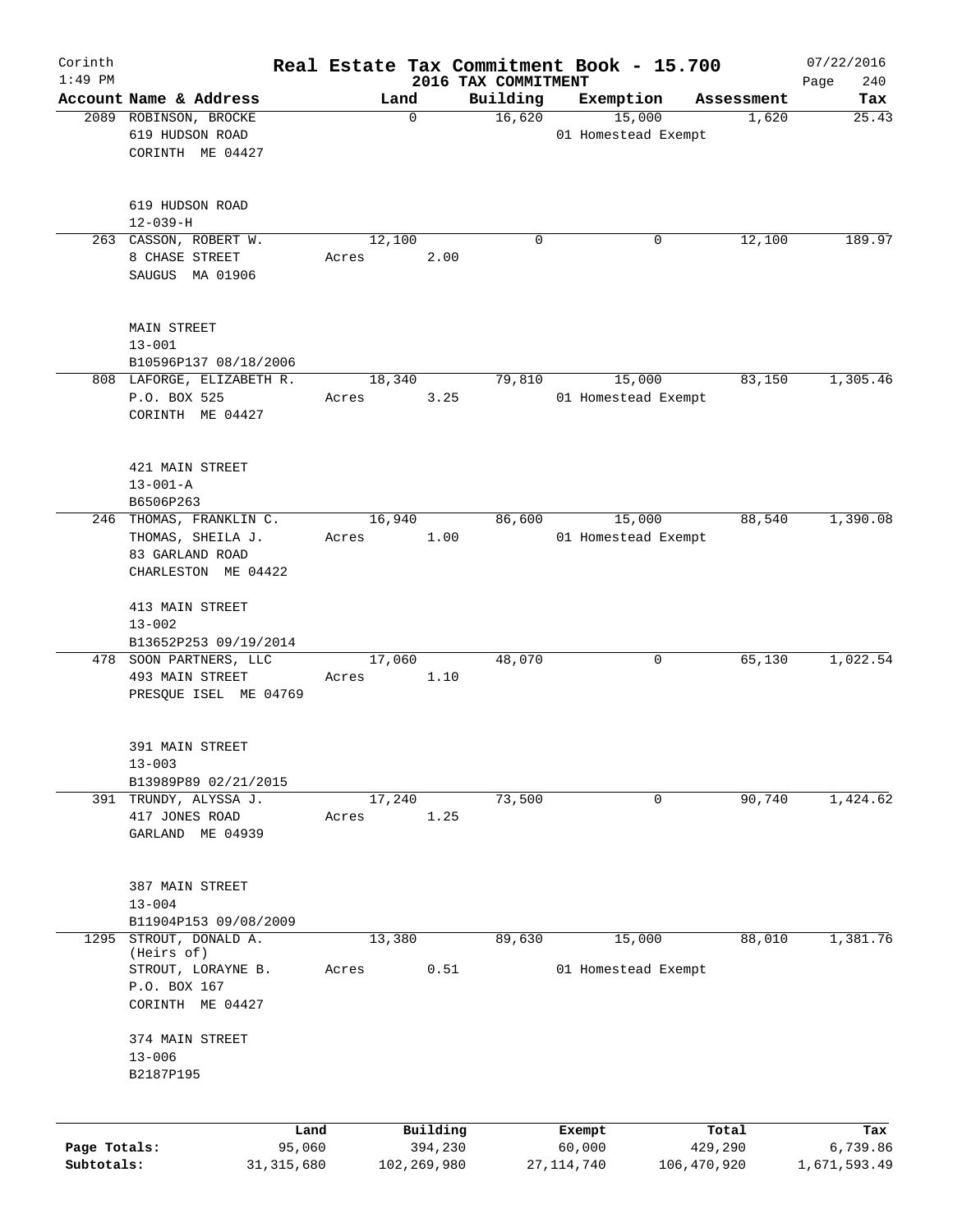| Corinth<br>$1:49$ PM |                                                                                     |            |                | 2016 TAX COMMITMENT | Real Estate Tax Commitment Book - 15.700 |            | 07/22/2016<br>241<br>Page |
|----------------------|-------------------------------------------------------------------------------------|------------|----------------|---------------------|------------------------------------------|------------|---------------------------|
|                      | Account Name & Address                                                              |            | Land           | Building            | Exemption                                | Assessment | Tax                       |
|                      | 143 BLACKWELL, GARETH W.<br>BLACKWELL, BEVERLY C.<br>PO BOX 404<br>CORINTH ME 04427 | Acres 0.99 | 16,880         | 102,320             | 15,000<br>01 Homestead Exempt            | 104,200    | 1,635.94                  |
|                      | 390 MAIN STREET<br>$13 - 007$                                                       |            |                |                     |                                          |            |                           |
|                      | 726 COX, HELEN L.                                                                   | 17,650     |                | 170,150             | 15,000                                   | 172,800    | 2,712.96                  |
|                      | P.O. BOX 120<br>CORINTH ME 04427                                                    | Acres      | 1.59           |                     | 01 Homestead Exempt                      |            |                           |
|                      | 394 MAIN STREET<br>$13 - 008$<br>B3315P259                                          |            |                |                     |                                          |            |                           |
|                      | 27 S.A.D. #64                                                                       |            | 100,000        |                     | 1,467,230 1,567,230                      | 0          | 0.00                      |
|                      | PO BOX 279<br>CORINTH ME 04427                                                      | Acres      | 14.00          |                     | 43 Municipal                             |            |                           |
|                      | 408 MAIN STREET<br>$13 - 009$                                                       |            |                |                     |                                          |            |                           |
|                      | 1182 S.A.D. #64                                                                     |            | 11,850         | 61,600              | 0                                        | 73,450     | 1,153.17                  |
|                      | PO BOX 279<br>CORINTH ME 04427                                                      | Acres 0.36 |                |                     |                                          |            |                           |
|                      | 410 MAIN STREET<br>$13 - 010$<br>B4180P281                                          |            |                |                     |                                          |            |                           |
|                      | 61 BAPTIST CHURCH                                                                   |            | 15,530         | 84,300              | 20,000                                   | 79,830     | 1,253.33                  |
|                      | 331 MAIN STREET<br>CORINTH ME 04427                                                 | Acres      | 0.78           |                     | 30 Parsonage                             |            |                           |
|                      | 414 MAIN STREET<br>$13 - 011$                                                       |            |                |                     |                                          |            |                           |
|                      | 1422 DUTHIE, SCOTT & SHARON<br>PO BOX 137<br>CORINTH ME 04427                       | Acres      | 20,450<br>1.54 |                     | 180,340 15,000<br>01 Homestead Exempt    | 185,790    | 2,916.90                  |
|                      | 422 MAIN STREET<br>$13 - 012$                                                       |            |                |                     |                                          |            |                           |
|                      | B13686P330 10/29/2014                                                               |            |                |                     |                                          |            |                           |
|                      | 2036 S.A.D. #64                                                                     |            | $\mathbf 0$    | $\Omega$            | $\Omega$<br>43 Municipal                 | 0          | 0.00                      |
|                      | CORINTH ME 04427                                                                    |            |                |                     |                                          |            |                           |
|                      | MAIN STREET<br>$13 - 012 - A$                                                       |            |                |                     |                                          |            |                           |
|                      |                                                                                     |            |                |                     |                                          |            |                           |

|              | Land       | Building    | Exempt     | Total       | Tax          |
|--------------|------------|-------------|------------|-------------|--------------|
| Page Totals: | 182,360    | 2,065,940   | 1,632,230  | 616,070     | 9,672.30     |
| Subtotals:   | 31,498,040 | 104,335,920 | 28,746,970 | 107,086,990 | 1,681,265.79 |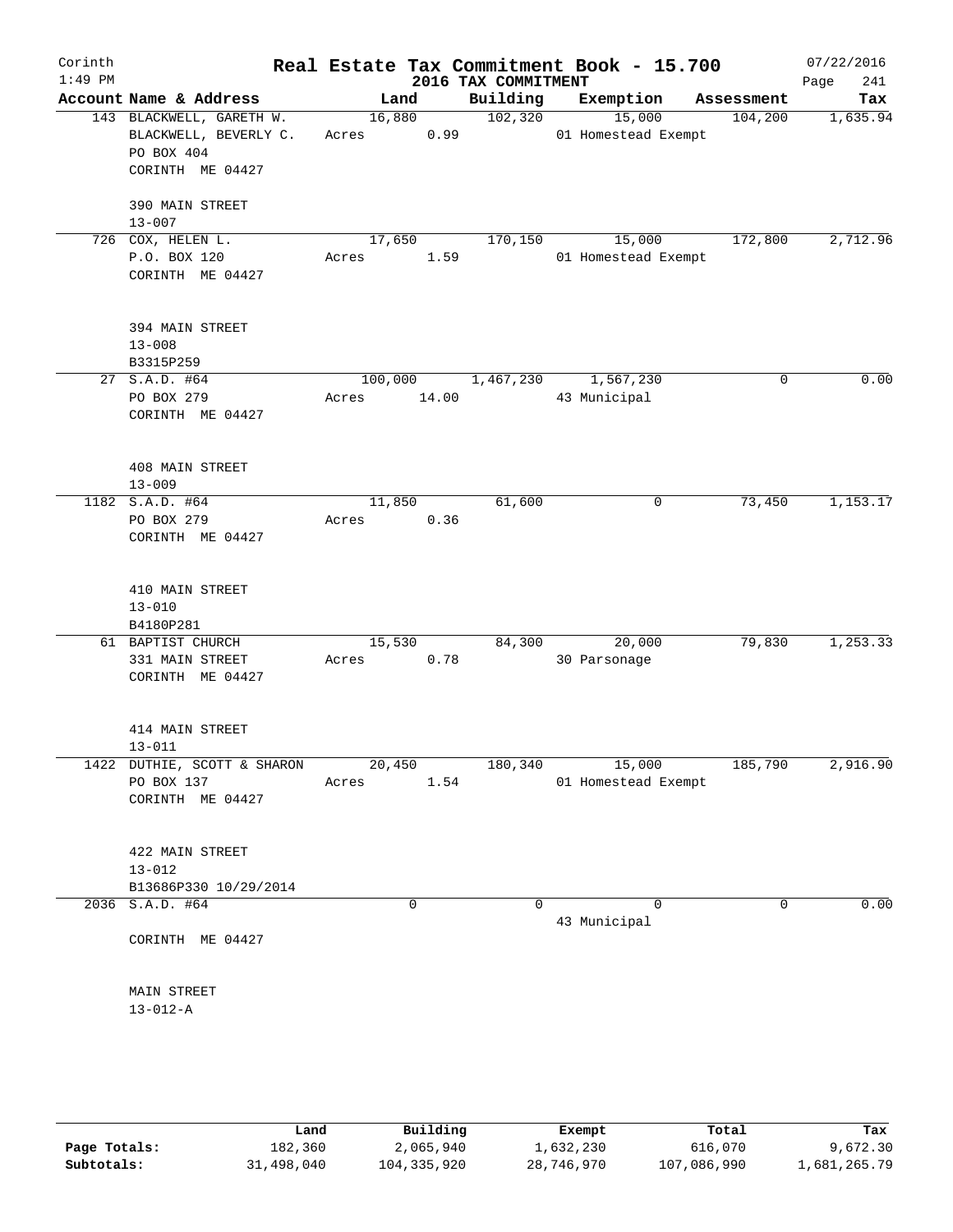| Corinth   |                                     |        |      | Real Estate Tax Commitment Book - 15.700 |                     |            | 07/22/2016  |
|-----------|-------------------------------------|--------|------|------------------------------------------|---------------------|------------|-------------|
| $1:49$ PM |                                     |        |      | 2016 TAX COMMITMENT                      |                     |            | 242<br>Page |
|           | Account Name & Address              | Land   |      | Building                                 | Exemption           | Assessment | Tax         |
|           | 295 CHAMBERS, STEPHEN P.            | 16,520 |      | 109,850                                  | 15,000              | 111,370    | 1,748.51    |
|           | CHAMBERS, CAROLYN D.                | Acres  | 0.93 |                                          | 01 Homestead Exempt |            |             |
|           | 430 MAIN STREET<br>CORINTH ME 04427 |        |      |                                          |                     |            |             |
|           |                                     |        |      |                                          |                     |            |             |
|           | 430 MAIN STREET                     |        |      |                                          |                     |            |             |
|           | $13 - 013$                          |        |      |                                          |                     |            |             |
|           | B8480P348                           |        |      |                                          |                     |            |             |
|           | 434 PORTMANN, DAVID H.              | 18,620 |      | 102,920                                  | 15,000              | 106,540    | 1,672.68    |
|           | PORTMANN, MARY ANN                  | Acres  | 2.39 |                                          | 01 Homestead Exempt |            |             |
|           | <b>46 EXETER ROAD</b>               |        |      |                                          |                     |            |             |
|           | CORINTH ME 04427                    |        |      |                                          |                     |            |             |
|           |                                     |        |      |                                          |                     |            |             |
|           | <b>46 EXETER ROAD</b>               |        |      |                                          |                     |            |             |
|           | $14 - 002$<br>B7454P77              |        |      |                                          |                     |            |             |
|           | 1171 ZEGARRA, RAUL G.               | 14,930 |      | 120,090                                  | $\mathbf 0$         | 135,020    | 2,119.81    |
|           | ZEGARRA, DIANE C.                   | Acres  | 2.84 |                                          |                     |            |             |
|           | 87 DAMASCUS RD                      |        |      |                                          |                     |            |             |
|           | CARMEL ME 04419                     |        |      |                                          |                     |            |             |
|           |                                     |        |      |                                          |                     |            |             |
|           | 60 EXETER ROAD                      |        |      |                                          |                     |            |             |
|           | $14 - 003$                          |        |      |                                          |                     |            |             |
|           | B12636P200 10/27/2011               |        |      |                                          |                     |            |             |
|           | 56 GOULET, JOHN NELSON              | 18,150 |      | 116,360                                  | 15,000              | 119,510    | 1,876.31    |
|           | GOULET, LAURA MARIE<br>BAKER        | Acres  | 2.00 |                                          | 01 Homestead Exempt |            |             |
|           | 64 EXETER ROAD                      |        |      |                                          |                     |            |             |
|           | CORINTH ME 04427                    |        |      |                                          |                     |            |             |
|           |                                     |        |      |                                          |                     |            |             |
|           | 64 EXETER ROAD                      |        |      |                                          |                     |            |             |
|           | $14 - 004$                          |        |      |                                          |                     |            |             |
|           | B13692P338 10/31/2014               |        |      |                                          |                     |            |             |
|           | 136 BLACKWELL LUMBER MILL<br>INC.   | 17,180 |      | 0                                        | 0                   | 17,180     | 269.73      |
|           | P.O. BOX 335                        | Acres  | 6.20 |                                          |                     |            |             |
|           | CORINTH ME 04427                    |        |      |                                          |                     |            |             |
|           |                                     |        |      |                                          |                     |            |             |
|           |                                     |        |      |                                          |                     |            |             |
|           | EXETER ROAD                         |        |      |                                          |                     |            |             |
|           | $14 - 004 - A$                      |        |      |                                          |                     |            |             |
|           | B4479P145                           |        |      |                                          |                     |            |             |
|           | 1951 BLACKWELL LUMBER MILL,<br>INC. | 10,070 |      | $\Omega$                                 | 0                   | 10,070     | 158.10      |
|           | PO BOX 335                          | Acres  | 0.80 |                                          |                     |            |             |
|           | CORINTH ME 04427                    |        |      |                                          |                     |            |             |
|           |                                     |        |      |                                          |                     |            |             |
|           |                                     |        |      |                                          |                     |            |             |
|           | <b>EXETER ROAD</b>                  |        |      |                                          |                     |            |             |
|           | $14 - 004 - B$                      |        |      |                                          |                     |            |             |
|           | B11260P75 12/10/2007                |        |      |                                          |                     |            |             |
|           |                                     |        |      |                                          |                     |            |             |

|              | Land       | Building    | Exempt     | Total       | Tax          |
|--------------|------------|-------------|------------|-------------|--------------|
| Page Totals: | 95,470     | 449,220     | 45,000     | 499,690     | 7,845.14     |
| Subtotals:   | 31,593,510 | 104,785,140 | 28,791,970 | 107,586,680 | 1,689,110.93 |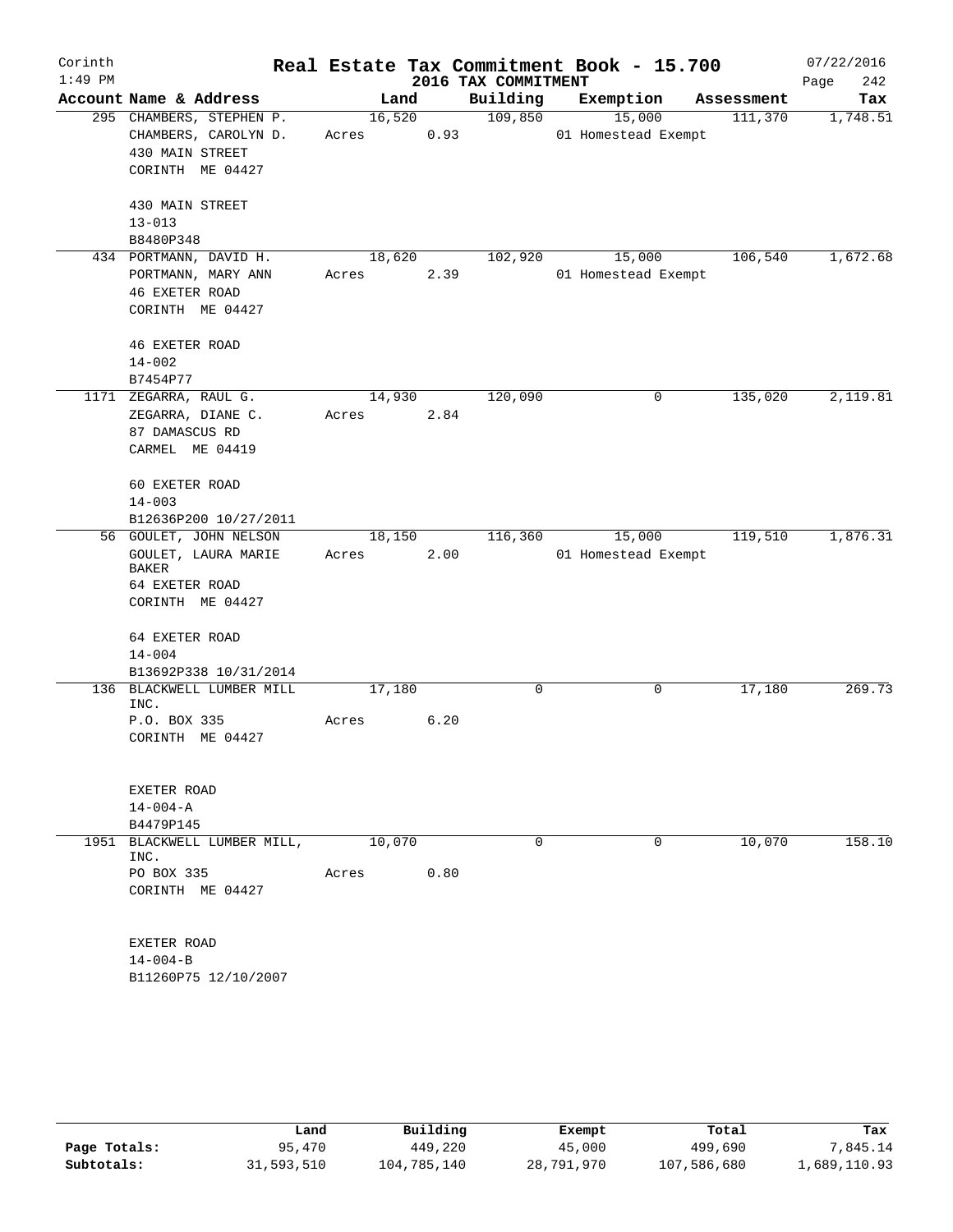| Corinth                    |                                     |         |                        |      |                                 | Real Estate Tax Commitment Book - 15.700 |               |                      | 07/22/2016               |
|----------------------------|-------------------------------------|---------|------------------------|------|---------------------------------|------------------------------------------|---------------|----------------------|--------------------------|
| $1:49$ PM                  | Account Name & Address              |         | Land                   |      | 2016 TAX COMMITMENT<br>Building |                                          |               |                      | 243<br>Page              |
|                            | 796 ALLEN, RICHARD                  |         | 9,970                  |      | 83,680                          | Exemption<br>15,000                      |               | Assessment<br>78,650 | Tax<br>1,234.80          |
|                            | ALLEN, CYNTHIA                      | Acres   |                        | 0.50 |                                 | 01 Homestead Exempt                      |               |                      |                          |
|                            | 72 EXETER ROAD                      |         |                        |      |                                 |                                          |               |                      |                          |
|                            | CORINTH ME 04427                    |         |                        |      |                                 |                                          |               |                      |                          |
|                            |                                     |         |                        |      |                                 |                                          |               |                      |                          |
|                            | 72 EXETER ROAD                      |         |                        |      |                                 |                                          |               |                      |                          |
|                            | $14 - 005$                          |         |                        |      |                                 |                                          |               |                      |                          |
|                            | B13663P310 10/02/2014               |         |                        |      |                                 |                                          |               |                      |                          |
|                            | 1052 PINEO, LARRY (Heirs of)        |         | 13,290                 |      | 91,970                          | 15,000                                   |               | 90,260               | 1,417.08                 |
|                            | 74 EXETER ROAD                      | Acres   |                        | 0.50 |                                 | 01 Homestead Exempt                      |               |                      |                          |
|                            | CORINTH ME 04427                    |         |                        |      |                                 |                                          |               |                      |                          |
|                            |                                     |         |                        |      |                                 |                                          |               |                      |                          |
|                            | 74 EXETER ROAD                      |         |                        |      |                                 |                                          |               |                      |                          |
|                            | $14 - 006$                          |         |                        |      |                                 |                                          |               |                      |                          |
|                            | B2085P396                           |         |                        |      |                                 |                                          |               |                      |                          |
|                            | 22 ALLEN, JAMES C.                  |         | 13,290                 |      | 53,920                          |                                          | 0             | 67,210               | 1,055.20                 |
|                            | 78 EXETER ROAD                      | Acres   |                        | 0.50 |                                 |                                          |               |                      |                          |
|                            | CORINTH ME 04427                    |         |                        |      |                                 |                                          |               |                      |                          |
|                            |                                     |         |                        |      |                                 |                                          |               |                      |                          |
|                            |                                     |         |                        |      |                                 |                                          |               |                      |                          |
|                            | 78 EXETER ROAD                      |         |                        |      |                                 |                                          |               |                      |                          |
|                            | $14 - 007$<br>B12444P231 04/05/2011 |         |                        |      |                                 |                                          |               |                      |                          |
|                            | 429 BLACKWELL, DELWIN F.            |         | 13,290                 |      | $\mathbf 0$                     |                                          | 0             | 13,290               | 208.65                   |
|                            | PO BOX 335                          | Acres   |                        | 0.50 |                                 |                                          |               |                      |                          |
|                            | CORINTH ME 04427                    |         |                        |      |                                 |                                          |               |                      |                          |
|                            |                                     |         |                        |      |                                 |                                          |               |                      |                          |
|                            |                                     |         |                        |      |                                 |                                          |               |                      |                          |
|                            | 80 EXETER ROAD                      |         |                        |      |                                 |                                          |               |                      |                          |
|                            | $14 - 008$<br>B13001P6 11/09/2012   |         |                        |      |                                 |                                          |               |                      |                          |
|                            | 137 BLACKWELL, DELWIN F. &          |         | 29,650                 |      | 101,590                         | 21,000                                   |               | 110,240              | 1,730.77                 |
|                            | JOAN, TR.                           |         |                        |      |                                 |                                          |               |                      |                          |
|                            | JOAN BLACKWELL LIVING               | Acres   |                        | 2.00 |                                 | 01 Homestead Exempt                      |               |                      |                          |
|                            | TRUST                               |         |                        |      |                                 |                                          |               |                      |                          |
|                            | P.O. BOX 335                        |         |                        |      |                                 | 22 Veteran                               |               |                      |                          |
|                            | CORINTH ME 04427                    |         |                        |      |                                 |                                          |               |                      |                          |
|                            | 84 EXETER ROAD                      |         |                        |      |                                 |                                          |               |                      |                          |
|                            | $14 - 009$                          |         |                        |      |                                 |                                          |               |                      |                          |
|                            | B2027P80                            |         |                        |      |                                 |                                          |               |                      |                          |
|                            | 138 TAPLEY, RYAN W.                 |         | 15,670                 |      | 69,370                          | 15,000                                   |               | 70,040               | 1,099.63                 |
|                            | 92 EXETER RD                        | Acres   |                        | 0.80 |                                 | 01 Homestead Exempt                      |               |                      |                          |
|                            | CORINTH ME 04427                    |         |                        |      |                                 |                                          |               |                      |                          |
|                            |                                     |         |                        |      |                                 |                                          |               |                      |                          |
|                            | 92 EXETER ROAD                      |         |                        |      |                                 |                                          |               |                      |                          |
|                            | $14 - 010$                          |         |                        |      |                                 |                                          |               |                      |                          |
|                            | B12121P56 04/30/2010                |         |                        |      |                                 |                                          |               |                      |                          |
|                            | 1021 PARENT, GREGORY B.             |         | 14,170                 |      | 123,690                         | 15,000                                   |               | 122,860              | 1,928.90                 |
|                            | PARENT, LINDA J.                    | Acres   |                        | 0.60 |                                 | 01 Homestead Exempt                      |               |                      |                          |
|                            | P.O. BOX 102<br>CORINTH ME 04427    |         |                        |      |                                 |                                          |               |                      |                          |
|                            |                                     |         |                        |      |                                 |                                          |               |                      |                          |
|                            | 98 EXETER ROAD                      |         |                        |      |                                 |                                          |               |                      |                          |
|                            | $14 - 011$                          |         |                        |      |                                 |                                          |               |                      |                          |
|                            | B2849P339                           |         |                        |      |                                 |                                          |               |                      |                          |
|                            |                                     | Land    | Building               |      |                                 | Exempt                                   |               | Total                | Tax                      |
| Page Totals:<br>Subtotals: | 31,702,840                          | 109,330 | 524,220<br>105,309,360 |      |                                 | 81,000<br>28,872,970                     | 108, 139, 230 | 552,550              | 8,675.03<br>1,697,785.96 |
|                            |                                     |         |                        |      |                                 |                                          |               |                      |                          |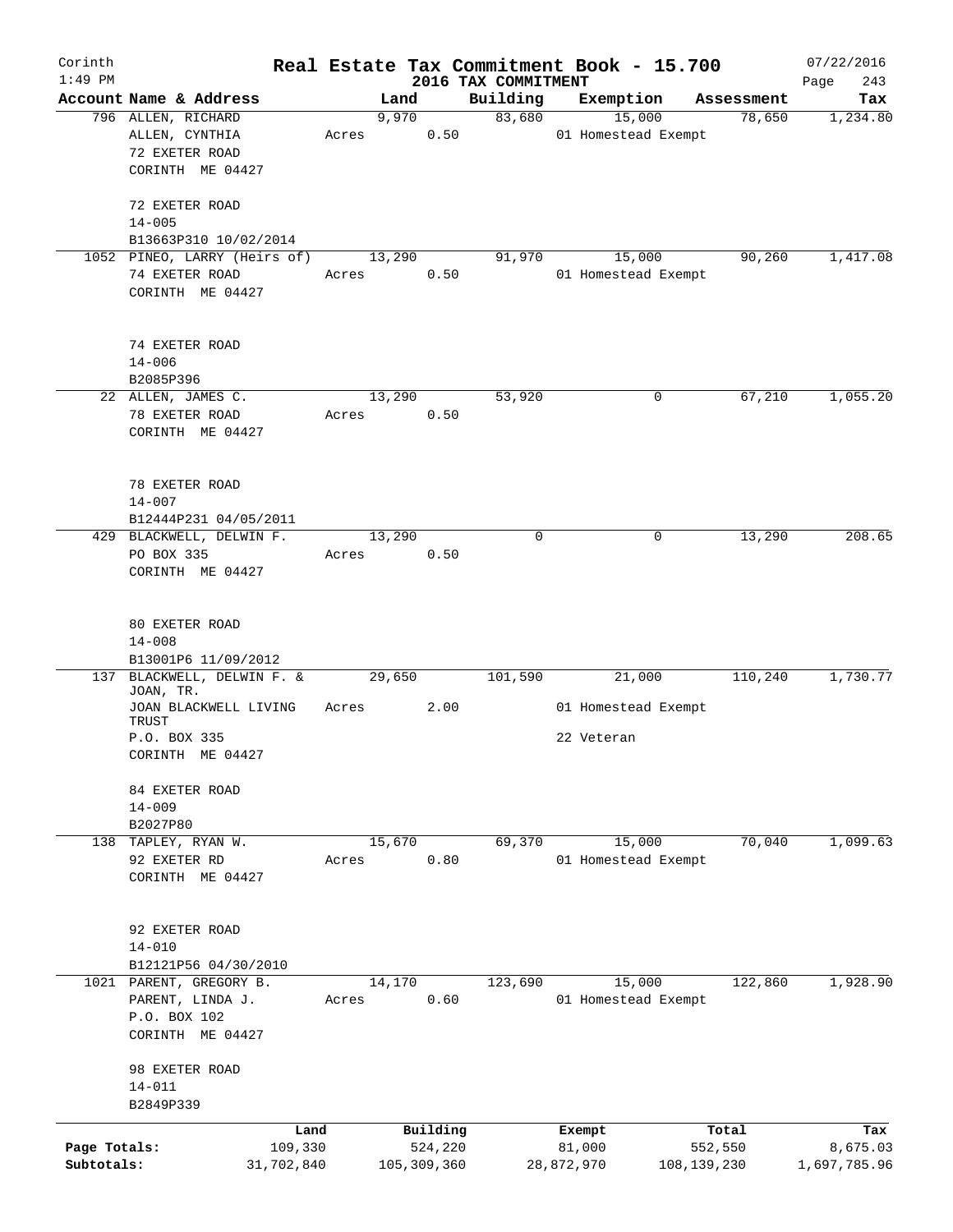| Corinth      |                                   |       |        |             |                                 | Real Estate Tax Commitment Book - 15.700 |             |            | 07/22/2016      |
|--------------|-----------------------------------|-------|--------|-------------|---------------------------------|------------------------------------------|-------------|------------|-----------------|
| $1:49$ PM    | Account Name & Address            |       | Land   |             | 2016 TAX COMMITMENT<br>Building |                                          |             | Assessment | 244<br>Page     |
|              | 388 DAUPHINEE, MARK S.            |       | 17,500 |             | 109,680                         | Exemption<br>15,000                      |             | 112,180    | Tax<br>1,761.23 |
|              | DAUPHINEE, MELODY L.              | Acres |        | 1.46        |                                 | 01 Homestead Exempt                      |             |            |                 |
|              | 104 EXETER ROAD                   |       |        |             |                                 |                                          |             |            |                 |
|              | CORINTH ME 04427                  |       |        |             |                                 |                                          |             |            |                 |
|              |                                   |       |        |             |                                 |                                          |             |            |                 |
|              | 104 EXETER ROAD                   |       |        |             |                                 |                                          |             |            |                 |
|              | $14 - 012$                        |       |        |             |                                 |                                          |             |            |                 |
|              | B3363P165                         |       |        |             |                                 |                                          |             |            |                 |
|              | 671 HARVEY, WENDELL L.            |       | 17,910 |             | 62,470                          |                                          | 0           | 80,380     | 1,261.97        |
|              | HARVEY, KIMBERLY A.<br>PO BOX 105 | Acres |        | 1.80        |                                 |                                          |             |            |                 |
|              | CORINTH ME 04427                  |       |        |             |                                 |                                          |             |            |                 |
|              |                                   |       |        |             |                                 |                                          |             |            |                 |
|              | 112 EXETER ROAD                   |       |        |             |                                 |                                          |             |            |                 |
|              | $14 - 014$                        |       |        |             |                                 |                                          |             |            |                 |
|              | B10290P102 01/27/2006             |       |        |             |                                 |                                          |             |            |                 |
|              | 277 BEAULIER, MYRTON J.           |       | 17,290 |             | 92,600                          | 15,000                                   |             | 94,890     | 1,489.77        |
|              | BEAULIER, DONNA M.                | Acres |        | 1.29        |                                 | 01 Homestead Exempt                      |             |            |                 |
|              | 130 EXETER ROAD                   |       |        |             |                                 |                                          |             |            |                 |
|              | CORINTH, ME 04427                 |       |        |             |                                 |                                          |             |            |                 |
|              |                                   |       |        |             |                                 |                                          |             |            |                 |
|              | 130 EXETER ROAD<br>$14 - 015$     |       |        |             |                                 |                                          |             |            |                 |
|              | B9068P211                         |       |        |             |                                 |                                          |             |            |                 |
|              | 130 BLACKWELL LUMBER MILL         |       | 11,800 |             | 0                               |                                          | 0           | 11,800     | 185.26          |
|              | INC                               |       |        |             |                                 |                                          |             |            |                 |
|              | PO BOX 335                        | Acres |        | 1.75        |                                 |                                          |             |            |                 |
|              | CORINTH ME 04427                  |       |        |             |                                 |                                          |             |            |                 |
|              |                                   |       |        |             |                                 |                                          |             |            |                 |
|              | EXETER ROAD                       |       |        |             |                                 |                                          |             |            |                 |
|              | $14 - 016$                        |       |        |             |                                 |                                          |             |            |                 |
|              | B11260P75 12/10/2007              |       |        |             |                                 |                                          |             |            |                 |
|              | 1212 DEARBORN, PATRICIA           |       | 19,490 |             | 50,000                          |                                          | 0           | 69,490     | 1,090.99        |
|              | PO BOX 108                        | Acres |        | 3.11        |                                 |                                          |             |            |                 |
|              | CORINTH ME 04427                  |       |        |             |                                 |                                          |             |            |                 |
|              |                                   |       |        |             |                                 |                                          |             |            |                 |
|              | 87 EXETER ROAD                    |       |        |             |                                 |                                          |             |            |                 |
|              | $14 - 017$                        |       |        |             |                                 |                                          |             |            |                 |
|              | B13746P68 01/15/2015              |       |        |             |                                 |                                          |             |            |                 |
|              | 344 CORINTH HOUSING               |       | 86,810 |             | 1,038,100                       |                                          | 0           | 1,124,910  | 17,661.09       |
|              | CORPORATION                       |       |        |             |                                 |                                          |             |            |                 |
|              | C/O CHARLES MARTIN                | Acres |        | 10.29       |                                 |                                          |             |            |                 |
|              | PO BOX 71<br>STETSON ME 04488     |       |        |             |                                 |                                          |             |            |                 |
|              |                                   |       |        |             |                                 |                                          |             |            |                 |
|              | MANOR DRIVE                       |       |        |             |                                 |                                          |             |            |                 |
|              | $14 - 017 - A$                    |       |        |             |                                 |                                          |             |            |                 |
|              | B2800P57                          |       |        |             |                                 |                                          |             |            |                 |
|              | 797 WRIGHT, JOHN W.               |       | 12,910 |             | 78,810                          | 15,000                                   |             | 76,720     | 1,204.50        |
|              | 77 EXETER RD                      | Acres |        | 0.46        |                                 | 01 Homestead Exempt                      |             |            |                 |
|              | CORINTH ME 04427                  |       |        |             |                                 |                                          |             |            |                 |
|              |                                   |       |        |             |                                 |                                          |             |            |                 |
|              | 77 EXETER ROAD                    |       |        |             |                                 |                                          |             |            |                 |
|              | $14 - 018$                        |       |        |             |                                 |                                          |             |            |                 |
|              | B11745P214 04/29/2009             |       |        |             |                                 |                                          |             |            |                 |
|              | Land                              |       |        | Building    |                                 | Exempt                                   |             | Total      | Tax             |
| Page Totals: | 183,710                           |       |        | 1,431,660   |                                 | 45,000                                   |             | 1,570,370  | 24,654.81       |
| Subtotals:   | 31,886,550                        |       |        | 106,741,020 |                                 | 28,917,970                               | 109,709,600 |            | 1,722,440.77    |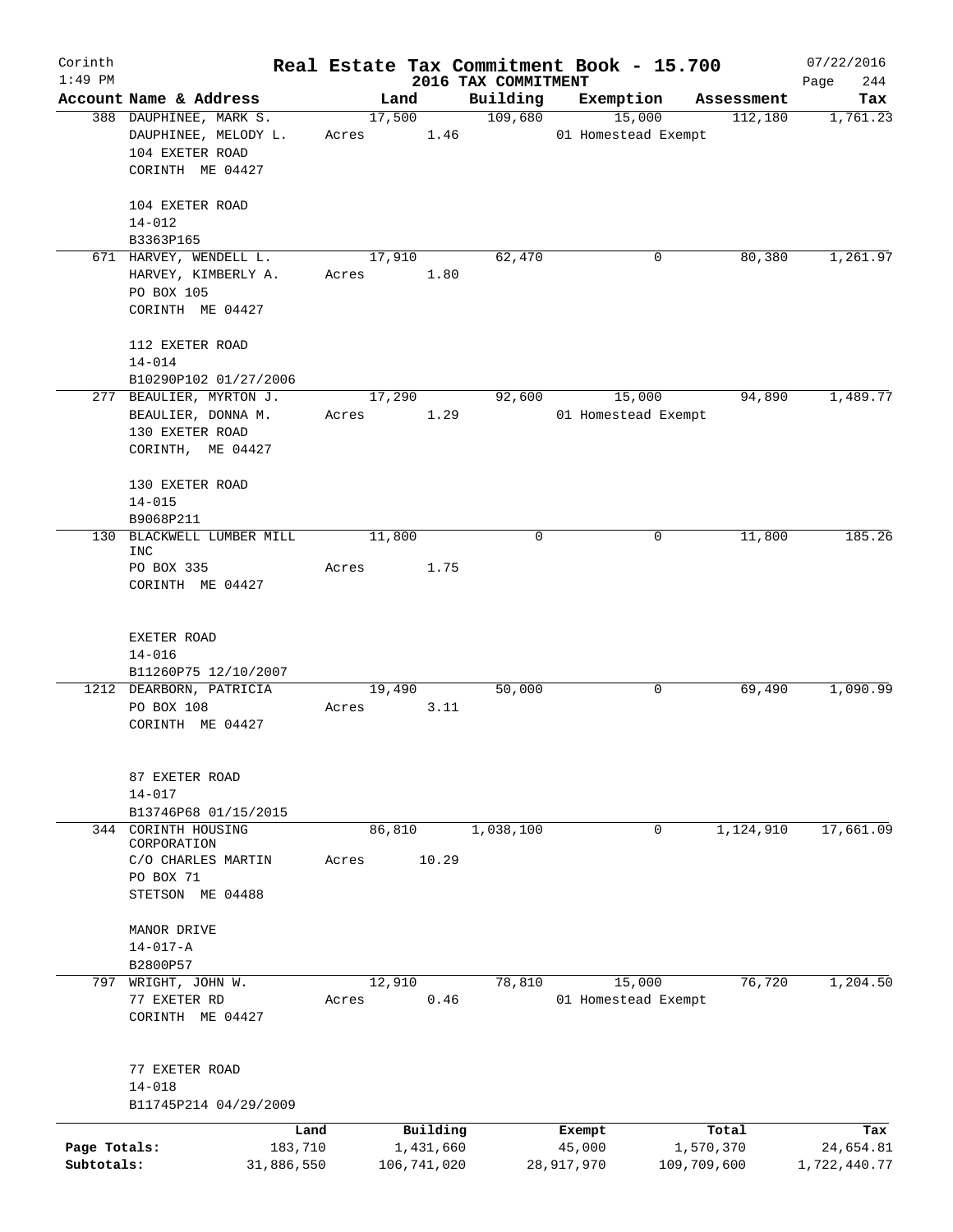| Corinth      |                                                                              |            |       |        |             |                                 | Real Estate Tax Commitment Book - 15.700 |              | 07/22/2016         |
|--------------|------------------------------------------------------------------------------|------------|-------|--------|-------------|---------------------------------|------------------------------------------|--------------|--------------------|
| $1:49$ PM    | Account Name & Address                                                       |            |       | Land   |             | 2016 TAX COMMITMENT<br>Building | Exemption                                | Assessment   | 245<br>Page<br>Tax |
|              | 1053 PINEO, LARRY                                                            |            |       | 9,710  |             | 0                               | $\Omega$                                 | 9,710        | 152.45             |
|              | 74 EXETER ROAD<br>CORINTH ME 04427                                           |            | Acres |        | 0.72        |                                 |                                          |              |                    |
|              | EXETER ROAD<br>$14 - 019$                                                    |            |       |        |             |                                 |                                          |              |                    |
|              | B2443P282                                                                    |            |       |        |             |                                 |                                          |              |                    |
|              | 971 VINSON, KEVIN J.<br>DENTY, CHARLINE H.<br>PO BOX 372<br>CORINTH ME 04427 |            | Acres | 13,830 | 0.56        | 63,890                          | 15,000<br>01 Homestead Exempt            | 62,720       | 984.70             |
|              | 67 EXETER ROAD<br>$14 - 020$                                                 |            |       |        |             |                                 |                                          |              |                    |
|              | B8830P280                                                                    |            |       |        |             |                                 |                                          |              |                    |
|              | 1373 JOHANNESEN, WILMA J.<br>119 MILLS ROAD<br>EXETER ME 04435               |            | Acres | 8,030  | 2.00        | 0                               | $\mathbf 0$                              | 8,030        | 126.07             |
|              | EXETER ROAD N/F OFF<br>$14 - 021$<br>B13035P8 12/12/2012                     |            |       |        |             |                                 |                                          |              |                    |
|              | 1483 BERG, RICKY A.                                                          |            |       | 20,870 |             | 78,370                          | 0                                        | 99,240       | 1,558.07           |
|              | 62 SHERWOOD LANE<br>VASSALBORO ME 04989                                      |            | Acres |        | 4.25        |                                 |                                          |              |                    |
|              | 63 EXETER ROAD<br>$14 - 022$<br>B10415P126 05/03/2006                        |            |       |        |             |                                 |                                          |              |                    |
|              | 1400 HARVEY, WENDELL L.<br>PO BOX 105<br>CORINTH ME 04427                    |            | Acres | 11,370 | 0.32        | 20,450                          | 0                                        | 31,820       | 499.57             |
|              | 57 EXETER ROAD<br>$14 - 023$<br>B13318P288 08/30/2013                        |            |       |        |             |                                 |                                          |              |                    |
|              | 248 CAMPBELL, NANCY E.                                                       |            |       | 11,730 |             | 70,500                          | 15,000                                   | 67,230       | 1,055.51           |
|              | P.O. BOX 98<br>CORINTH ME 04427                                              |            | Acres |        | 0.35        |                                 | 01 Homestead Exempt                      |              |                    |
|              | 55 EXETER ROAD<br>$14 - 024$                                                 |            |       |        |             |                                 |                                          |              |                    |
|              | B11271P132 12/27/2007 B2734P317                                              |            |       |        |             | 81,610                          |                                          |              |                    |
|              | 654 SULLIVAN, LOUINE A.<br>51 EXETER RD<br>CORINTH ME 04427                  |            | Acres | 32,330 | 0.76        |                                 |                                          | 113,940<br>0 | 1,788.86           |
|              | 51 EXETER ROAD<br>$14 - 025$<br>B11271P137 01/11/2008                        |            |       |        |             |                                 |                                          |              |                    |
|              |                                                                              | Land       |       |        | Building    |                                 | Exempt                                   | Total        | Tax                |
| Page Totals: |                                                                              | 107,870    |       |        | 314,820     |                                 | 30,000                                   | 392,690      | 6,165.23           |
| Subtotals:   |                                                                              | 31,994,420 |       |        | 107,055,840 |                                 | 28,947,970                               | 110,102,290  | 1,728,606.00       |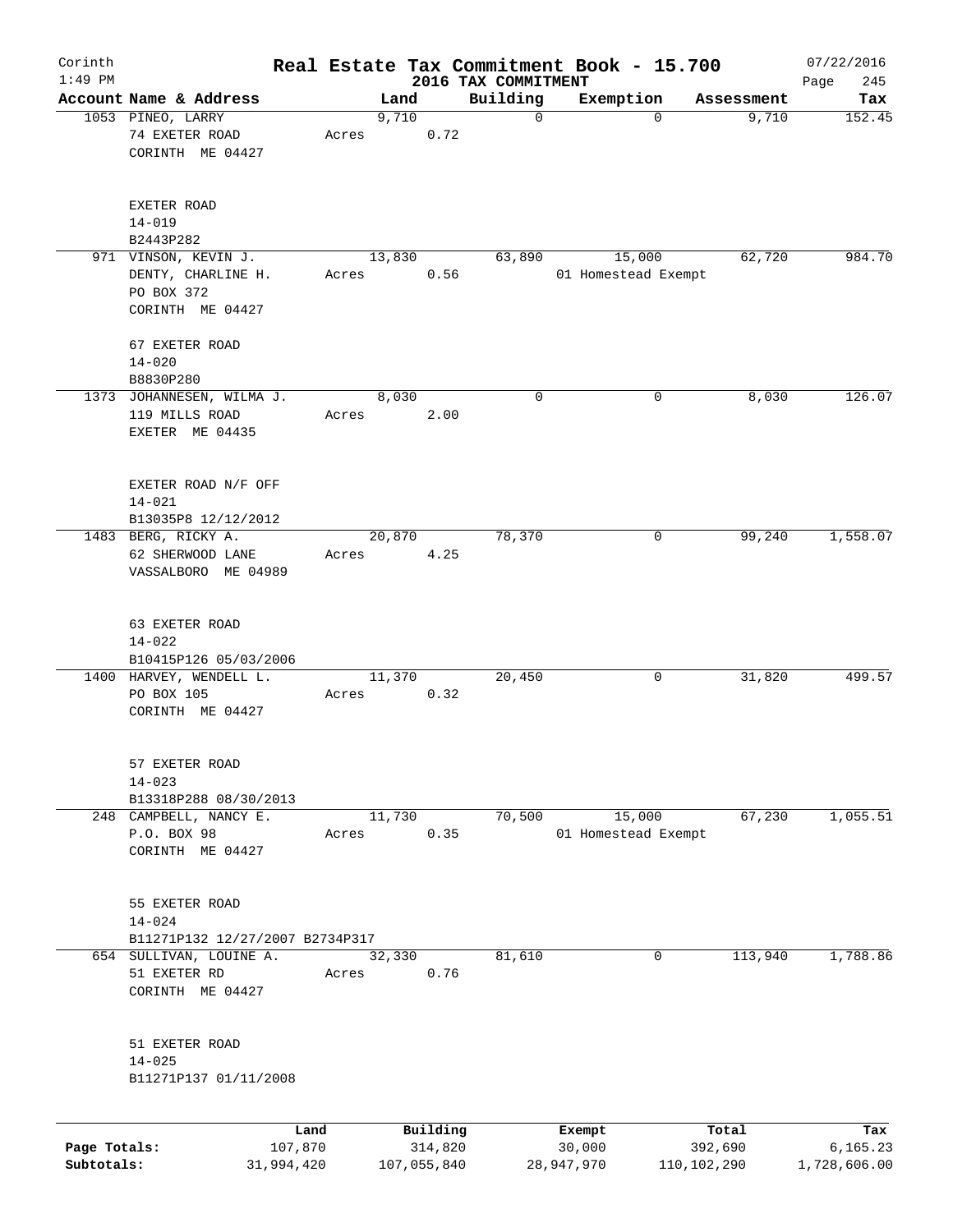| Corinth      |                                                            |       |          |                                 | Real Estate Tax Commitment Book - 15.700 |            | 07/22/2016         |
|--------------|------------------------------------------------------------|-------|----------|---------------------------------|------------------------------------------|------------|--------------------|
| $1:49$ PM    | Account Name & Address                                     |       | Land     | 2016 TAX COMMITMENT<br>Building |                                          | Assessment | 246<br>Page<br>Tax |
|              | 1378 LOUGEE, THEORA                                        |       | 0        | 22,100                          | Exemption<br>21,000                      | 1,100      | 17.27              |
|              | P.O. BOX 32                                                |       |          |                                 | 31 Vetrans Widow                         |            |                    |
|              | CORINTH ME 04427                                           |       |          |                                 | 01 Homestead Exempt                      |            |                    |
|              |                                                            |       |          |                                 |                                          |            |                    |
|              |                                                            |       |          |                                 |                                          |            |                    |
|              | 47 EXETER ROAD                                             |       |          |                                 |                                          |            |                    |
| 900          | $14 - 025 - 01H$<br>CHURCHILL, DAVID O                     |       | 37,510   | 72,140                          | 15,000                                   | 94,650     | 1,486.01           |
|              | CHURCHILL, DIANE                                           | Acres | 5.00     |                                 | 01 Homestead Exempt                      |            |                    |
|              | 43 EXETER ROAD                                             |       |          |                                 |                                          |            |                    |
|              | CORINTH ME 04427                                           |       |          |                                 |                                          |            |                    |
|              |                                                            |       |          |                                 |                                          |            |                    |
|              | 43 EXETER ROAD                                             |       |          |                                 |                                          |            |                    |
|              | $14 - 026$                                                 |       |          |                                 |                                          |            |                    |
|              | B11271P127 01/11/2008 B1654P225<br>1208 STEFANIK, RENEE D, |       | 19,590   | 22,970                          | 0                                        | 42,560     | 668.19             |
|              | 101 EXETER ROAD                                            | Acres | 3.19     |                                 |                                          |            |                    |
|              | CORINTH ME 04427                                           |       |          |                                 |                                          |            |                    |
|              |                                                            |       |          |                                 |                                          |            |                    |
|              |                                                            |       |          |                                 |                                          |            |                    |
|              | 103 EXETER ROAD                                            |       |          |                                 |                                          |            |                    |
|              | $14 - 027 - 01$                                            |       |          |                                 |                                          |            |                    |
|              | B12352P324 12/09/2010<br>1365 THOMPSON, ROBERT R.          |       | 20,230   | 26,860                          | 15,000                                   | 32,090     | 503.81             |
|              | THOMPSON, WENDY M.                                         | Acres | 3.72     |                                 | 01 Homestead Exempt                      |            |                    |
|              | 123 EXETER ROAD                                            |       |          |                                 |                                          |            |                    |
|              | CORINTH ME 04427                                           |       |          |                                 |                                          |            |                    |
|              |                                                            |       |          |                                 |                                          |            |                    |
|              | 123 EXETER ROAD                                            |       |          |                                 |                                          |            |                    |
|              | $14 - 027 - 02$<br>B5702P179                               |       |          |                                 |                                          |            |                    |
|              | 1123 KING, CARIN M.                                        |       | 20,290   | 109,830                         | 15,000                                   | 115,120    | 1,807.38           |
|              | 115 EXETER RD                                              | Acres | 3.77     |                                 | 01 Homestead Exempt                      |            |                    |
|              | CORINTH ME 04427                                           |       |          |                                 |                                          |            |                    |
|              |                                                            |       |          |                                 |                                          |            |                    |
|              | 115 EXETER ROAD                                            |       |          |                                 |                                          |            |                    |
|              | $14 - 027 - 03$                                            |       |          |                                 |                                          |            |                    |
|              | B13235P157 06/26/2013                                      |       |          |                                 |                                          |            |                    |
|              | 784 SHANK, TRISTAN                                         |       | 19,370   | 92,730                          | 15,000                                   | 97,100     | 1,524.47           |
|              | SHANK, HEATHER                                             | Acres | 3.01     |                                 | 01 Homestead Exempt                      |            |                    |
|              | 109 EXETER RD                                              |       |          |                                 |                                          |            |                    |
|              | CORINTH ME 04427-3034                                      |       |          |                                 |                                          |            |                    |
|              | 109 EXETER ROAD                                            |       |          |                                 |                                          |            |                    |
|              | $14 - 027 - 04$                                            |       |          |                                 |                                          |            |                    |
|              | B12148P87 05/28/2010                                       |       |          |                                 |                                          |            |                    |
| 299          | CLARK JR, MERLAND E                                        |       | 19,310   | 97,330                          | 15,000                                   | 101,640    | 1,595.75           |
|              | CLARK, GILMAY L.                                           | Acres | 2.96     |                                 | 01 Homestead Exempt                      |            |                    |
|              | 105 EXETER ROAD                                            |       |          |                                 |                                          |            |                    |
|              | CORINTH ME 04427                                           |       |          |                                 |                                          |            |                    |
|              | 105 EXETER ROAD                                            |       |          |                                 |                                          |            |                    |
|              | $14 - 027 - 05$                                            |       |          |                                 |                                          |            |                    |
|              | B4137P290                                                  |       |          |                                 |                                          |            |                    |
|              |                                                            |       |          |                                 |                                          |            |                    |
|              |                                                            |       |          |                                 |                                          |            |                    |
|              |                                                            | Land  | Building |                                 | Exempt                                   | Total      | Tax                |
| Page Totals: | 136,300                                                    |       | 443,960  |                                 | 96,000                                   | 484,260    | 7,602.88           |

**Subtotals:** 32,130,720 107,499,800 29,043,970 110,586,550 1,736,208.88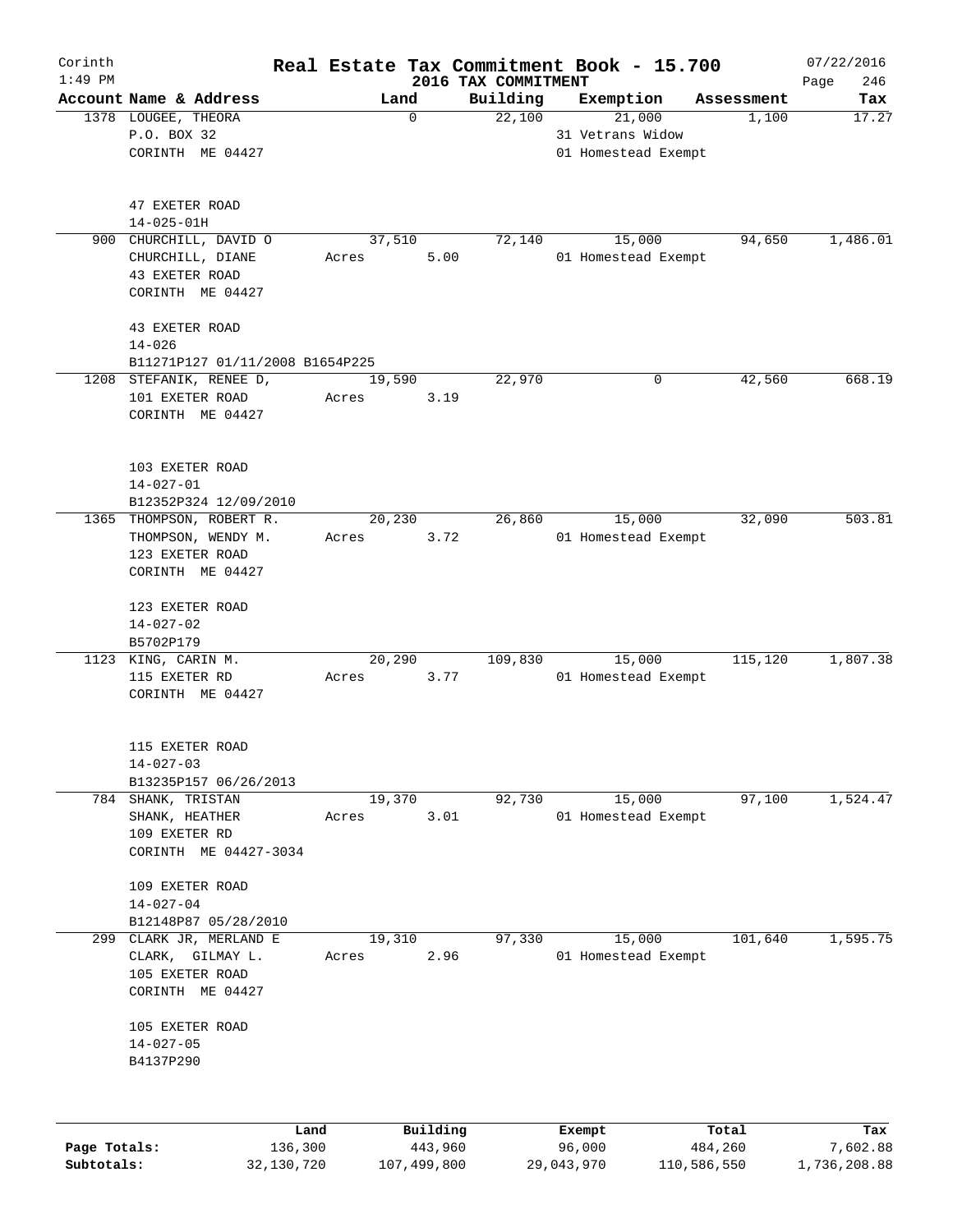| Corinth                    |                                                                                        |       |                        |                     | Real Estate Tax Commitment Book - 15.700 |                          | 07/22/2016               |
|----------------------------|----------------------------------------------------------------------------------------|-------|------------------------|---------------------|------------------------------------------|--------------------------|--------------------------|
| $1:49$ PM                  | Account Name & Address                                                                 |       |                        | 2016 TAX COMMITMENT |                                          |                          | 247<br>Page              |
|                            | 1207 STEFANIK, RENEE D.                                                                |       | Land<br>16,950         | Building<br>95,230  | Exemption<br>15,000                      | Assessment<br>97,180     | Tax<br>1,525.73          |
|                            | 101 EXETER ROAD<br>CORINTH ME 04427                                                    | Acres | 1.01                   |                     | 01 Homestead Exempt                      |                          |                          |
|                            | 101 EXETER ROAD<br>$14 - 027 - 06$<br>B8713P140                                        |       |                        |                     |                                          |                          |                          |
| 1535                       | WRIGHT, MARK A.                                                                        |       | 27,900                 | 62,950              | 15,000                                   | 75,850                   | 1,190.84                 |
|                            | WRIGHT, PAMELA J.<br>349 MAIN STREET<br>CORINTH ME 04427                               | Acres | 10.06                  |                     | 01 Homestead Exempt                      |                          |                          |
|                            | 349 MAIN STREET<br>$15 - 001$                                                          |       |                        |                     |                                          |                          |                          |
|                            | B13346P326 09/24/2013 B7544P199                                                        |       |                        |                     |                                          |                          |                          |
|                            | 204 LASSELL, MATTHEW D.<br>LASSELL, JODI L.<br>PO BOX 442<br>CORINTH ME 04427          | Acres | 12,710<br>0.44         | 100,200             | 15,000<br>01 Homestead Exempt            | 97,910                   | 1,537.19                 |
|                            | 347 MAIN STREET<br>$15 - 002$<br>B12264P142 09/24/2010                                 |       |                        |                     |                                          |                          |                          |
| 999                        | NORTHERN NEW ENGLAND                                                                   |       | 12,840                 | 109,850             | 0                                        | 122,690                  | 1,926.23                 |
|                            | TELEPHONE<br>C/O TAX DEPARTMENT<br>PO BOX 1659770 ELM<br>STREET<br>MANCHESTER NH 03101 | Acres | 0.29                   |                     |                                          |                          |                          |
|                            | 343 MAIN STREET<br>$15 - 003$<br>B11358P276 03/31/2008                                 |       |                        |                     |                                          |                          |                          |
|                            | 166 BRAGDON, JEAN A.                                                                   |       | 19,360                 | 129,560             | 15,000                                   | 133,920                  | 2,102.54                 |
|                            | P.O. BOX 127<br>CORINTH ME 04427                                                       | Acres | 3.00                   |                     | 01 Homestead Exempt                      |                          |                          |
|                            | 337 MAIN STREET<br>$15 - 004$                                                          |       |                        |                     |                                          |                          |                          |
|                            | B2976P015<br>2041 BAPTIST CHURCH                                                       |       | 15,000                 | 129,300             | 144,300                                  | 0                        | 0.00                     |
|                            | CORINTH ME 04427                                                                       |       |                        |                     | 51 Churches                              |                          |                          |
|                            | 331 MAIN STREET                                                                        |       |                        |                     |                                          |                          |                          |
|                            | $15 - 005$<br>345 TOWN OF CORINTH                                                      |       | 33,120                 | 162,600             | 195,720                                  | 0                        | 0.00                     |
|                            | PO BOX 309<br>CORINTH ME 04427                                                         | Acres | 1.84                   |                     | 43 Municipal                             |                          |                          |
|                            | 10 EXETER ROAD<br>$15 - 006$<br>B11606P218 12/04/2008                                  |       |                        |                     |                                          |                          |                          |
|                            | Land                                                                                   |       | Building               |                     | Exempt                                   | Total                    | Tax                      |
| Page Totals:<br>Subtotals: | 137,880<br>32,268,600                                                                  |       | 789,690<br>108,289,490 |                     | 400,020<br>29, 443, 990                  | 527,550<br>111, 114, 100 | 8,282.53<br>1,744,491.41 |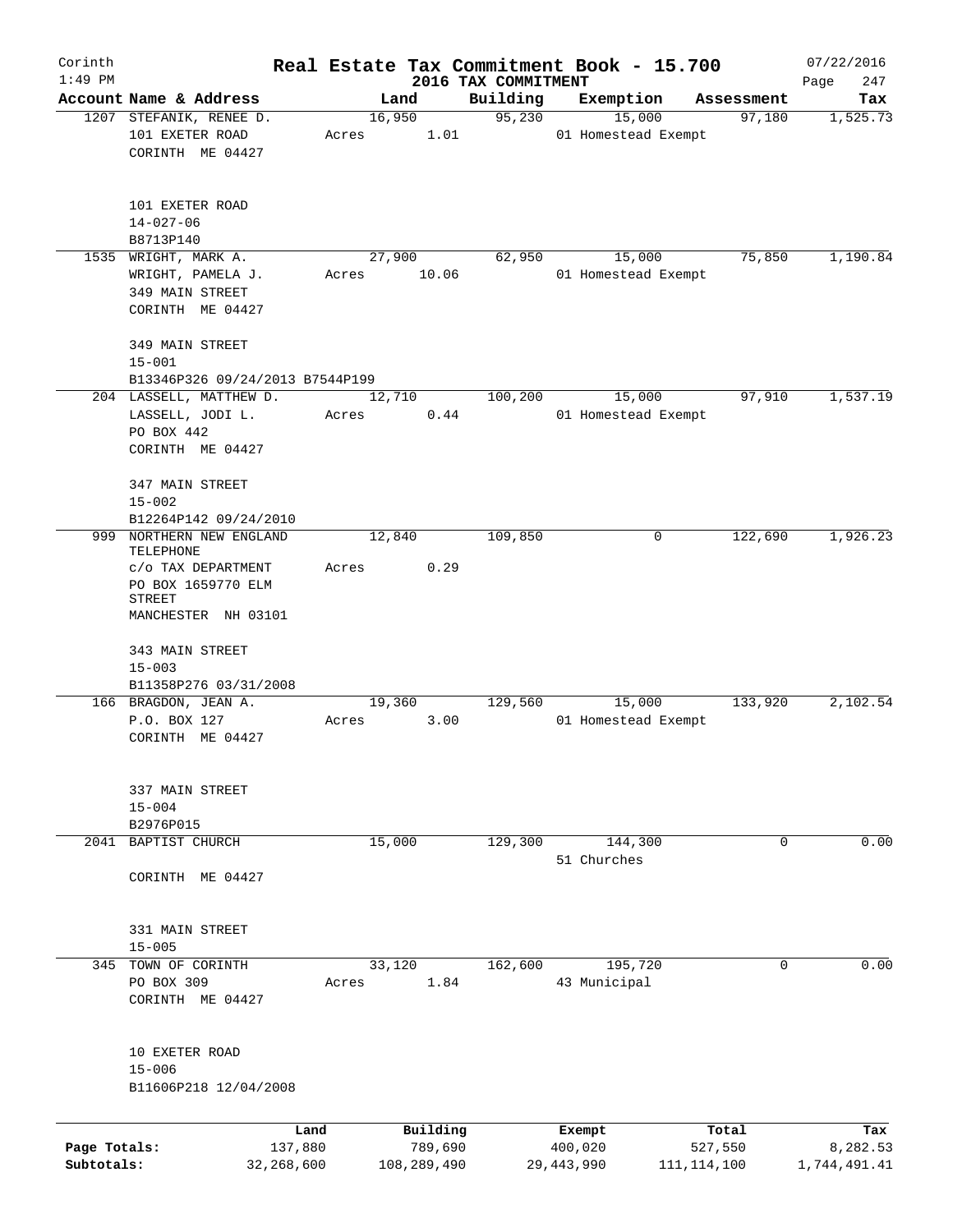| Corinth<br>$1:49$ PM |                                                                                |       |         |                     | 2016 TAX COMMITMENT | Real Estate Tax Commitment Book - 15.700 |                  | 07/22/2016<br>248<br>Page |
|----------------------|--------------------------------------------------------------------------------|-------|---------|---------------------|---------------------|------------------------------------------|------------------|---------------------------|
|                      | Account Name & Address                                                         |       | Land    |                     | Building            | Exemption                                | Assessment       | Tax                       |
|                      | 611 GOODWIN, BRADFORD C.<br>GOODWIN, DELORES L.<br>19 LIBBY LN<br>EDDINGTON ME | Acres | 20,580  | 0.85                | 91,080              | $\Omega$                                 | 111,660          | 1,753.06                  |
|                      | 04428-3106<br>325 MAIN STREET                                                  |       |         |                     |                     |                                          |                  |                           |
|                      | $15 - 007$                                                                     |       |         |                     |                     |                                          |                  |                           |
|                      | B4281P180                                                                      |       |         |                     |                     |                                          |                  |                           |
|                      | 2040 TOWN OF CORINTH<br>PO BOX 309                                             |       |         | 0                   | $\Omega$            | 0<br>43 Municipal                        | $\mathbf 0$      | 0.00                      |
|                      | CORINTH ME 04427                                                               |       |         |                     |                     |                                          |                  |                           |
|                      | EXETER ROAD<br>$15 - 010$                                                      |       |         |                     |                     |                                          |                  |                           |
|                      | 2020 TOWN OF CORINTH                                                           |       | 7,150   |                     | 0                   | 7,150                                    | 0                | 0.00                      |
|                      | PO BOX 309<br>CORINTH ME 04427                                                 | Acres |         | 0.30                |                     | 43 Municipal                             |                  |                           |
|                      | EXETER ROAD<br>$15 - 011$                                                      |       |         |                     |                     |                                          |                  |                           |
|                      | B11587P344 10/13/2008                                                          |       |         |                     |                     |                                          |                  |                           |
|                      | 1470 TWENTY-NINE OHIO STREET<br>REALTY TRUST                                   |       | 396,960 |                     | 620                 | $\mathbf 0$                              | 397,580          | 6, 242.01                 |
|                      | RICHARD B. BRONSON JR.<br>TRUSTEE                                              | Acres |         | 6.92                |                     |                                          |                  |                           |
|                      | 37 OHIO STREET<br>BANGOR ME 04401                                              |       |         |                     |                     |                                          |                  |                           |
|                      | <b>30 EXETER ROAD</b>                                                          |       |         |                     |                     |                                          |                  |                           |
|                      | $15 - 012$<br>B10787P163 12/20/2006                                            |       |         |                     |                     |                                          |                  |                           |
|                      | 1608 YOUNG, CHARLES                                                            |       |         | 0                   | 12,420              | 12,420                                   | $\Omega$         | 0.00                      |
|                      | 30 EXETER ROAD LOT 2<br>CORINTH ME 04427                                       |       |         |                     |                     | 01 Homestead Exempt                      |                  |                           |
|                      | 30 EXETER ROAD LOT 02                                                          |       |         |                     |                     |                                          |                  |                           |
|                      | $15 - 012 - 02H$<br>1164 BURGESS, SHAWN                                        |       |         | 0                   | 9,570               |                                          | 0<br>9,570       | 150.25                    |
|                      | 30 EXETER RD LOT 3<br>CORINTH ME 04427                                         |       |         |                     |                     |                                          |                  |                           |
|                      |                                                                                |       |         |                     |                     |                                          |                  |                           |
|                      | 30 EXETER ROAD LOT 03<br>$15 - 012 - 03H$                                      |       |         |                     |                     |                                          |                  |                           |
| 1472                 | THOMAS, BODRAI                                                                 |       |         | 0                   | 12,530              | 12,530                                   | 0                | 0.00                      |
|                      | THOMAS, TERESA                                                                 |       |         |                     |                     | 01 Homestead Exempt                      |                  |                           |
|                      | 613 EXETER ROAD<br>CORINTH ME 04427                                            |       |         |                     |                     |                                          |                  |                           |
|                      | 30 EXETER ROAD LOT 04<br>$15 - 012 - 04H$                                      |       |         |                     |                     |                                          |                  |                           |
|                      |                                                                                |       |         |                     |                     |                                          |                  |                           |
| Page Totals:         | Land<br>424,690                                                                |       |         | Building<br>126,220 |                     | Exempt<br>32,100                         | Total<br>518,810 | Tax<br>8,145.32           |

**Subtotals:** 32,693,290 108,415,710 29,476,090 111,632,910 1,752,636.73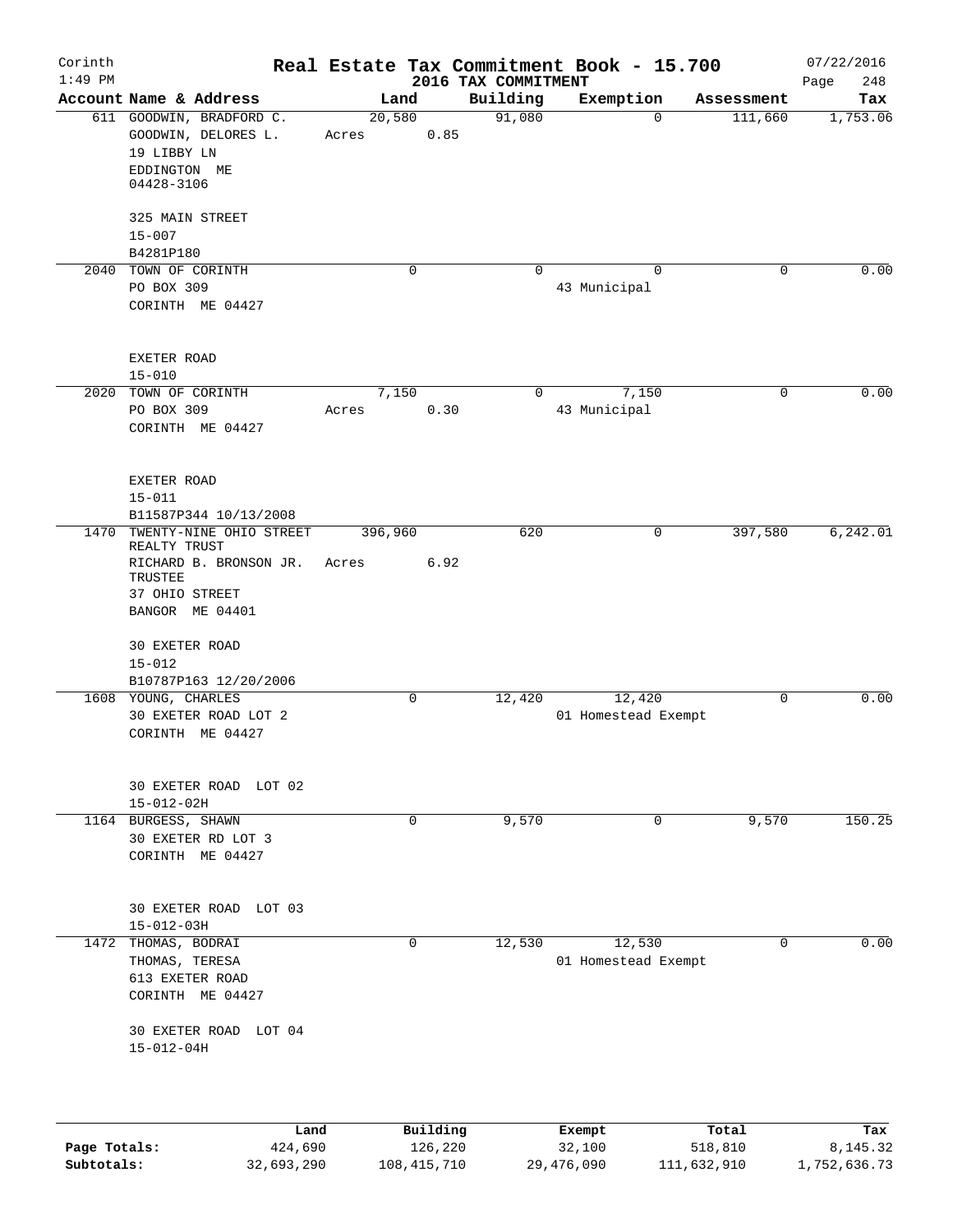| Corinth<br>$1:49$ PM       |                                                                                    | Real Estate Tax Commitment Book - 15.700 | 2016 TAX COMMITMENT |                               |                       | 07/22/2016<br>249<br>Page |
|----------------------------|------------------------------------------------------------------------------------|------------------------------------------|---------------------|-------------------------------|-----------------------|---------------------------|
|                            | Account Name & Address                                                             | Land                                     | Building            | Exemption                     | Assessment            | Tax                       |
|                            | 1727 SPENCER, RICHARD<br>30 EXETER ROAD LOT 6<br>CORINTH ME 04427                  | 0                                        | 24,770              | $\Omega$                      | 24,770                | 388.89                    |
|                            | 30 EXETER ROAD LOT 06<br>$15 - 012 - 06H$                                          |                                          |                     |                               |                       |                           |
|                            | 1072 POMERLOW, MICHAEL &<br>CRYSTAL                                                | 0                                        | 7,320               | 7,320                         | 0                     | 0.00                      |
|                            | FARROW-WRIGHT, FOREST<br>30 EXETER ROAD LOT #7<br>CORINTH ME 04427                 |                                          |                     | 01 Homestead Exempt           |                       |                           |
|                            | 30 EXETER ROAD LOT 07<br>$15 - 012 - 07H$                                          |                                          |                     |                               |                       |                           |
|                            | 1163 ARCHER, JENNIFER<br>PO BOX 555<br>STRATTON ME 04982                           | 0                                        | 20,090              | 0                             | 20,090                | 315.41                    |
|                            | 30 EXETER ROAD LOT 09<br>15-012-09H                                                |                                          |                     |                               |                       |                           |
|                            | 1071 SQUIRES, ANDREW<br>30 EXETER RD LOT 11<br>CORINTH ME 04427                    | 0                                        | 11,310              | 0                             | 11,310                | 177.57                    |
|                            | 30 EXETER ROAD LOT 11<br>$15 - 012 - 11H$                                          |                                          |                     |                               |                       |                           |
| 1277                       | STEVENS, GARY L.<br>STEVENS, TRACY L.<br>30 EXETER ROAD LOT 12<br>CORINTH ME 04427 | 0                                        | 15,510              | 15,000<br>01 Homestead Exempt | 510                   | 8.01                      |
|                            | 30 EXETER ROAD LOT 12<br>15-012-12H                                                |                                          |                     |                               |                       |                           |
|                            | 34 SQUIRES, BRENDA<br>30 EXETER ROAD LOT 13<br>CORINTH ME 04427                    | 0                                        | 18,940              | 0                             | 18,940                | 297.36                    |
|                            | 30 EXETER ROAD LOT 13<br>$15 - 012 - 13H$                                          |                                          |                     |                               |                       |                           |
|                            | 1073 FISH, MONICA<br>22 CLEVELAND AVENUE<br>DEXTER ME 04930                        | 0                                        | 6,750               | 0                             | 6,750                 | 105.98                    |
|                            | 30 EXETER ROAD LOT 14<br>$15 - 012 - 14H$                                          |                                          |                     |                               |                       |                           |
|                            | 828 BEAL, ANNA M.<br>30 EXETER ROAD LOT 15<br>CORINTH ME 04427                     | $\Omega$                                 | 19,800              | 15,000<br>01 Homestead Exempt | 4,800                 | 75.36                     |
|                            | 30 EXETER ROAD LOT 15<br>$15 - 012 - 15H$                                          |                                          |                     |                               |                       |                           |
|                            | Land                                                                               | Building                                 |                     | Exempt                        | Total                 | Tax                       |
| Page Totals:<br>Subtotals: | 32,693,290                                                                         | $\mathsf{O}$<br>124,490<br>108,540,200   |                     | 37,320<br>29, 513, 410        | 87,170<br>111,720,080 | 1,368.58<br>1,754,005.31  |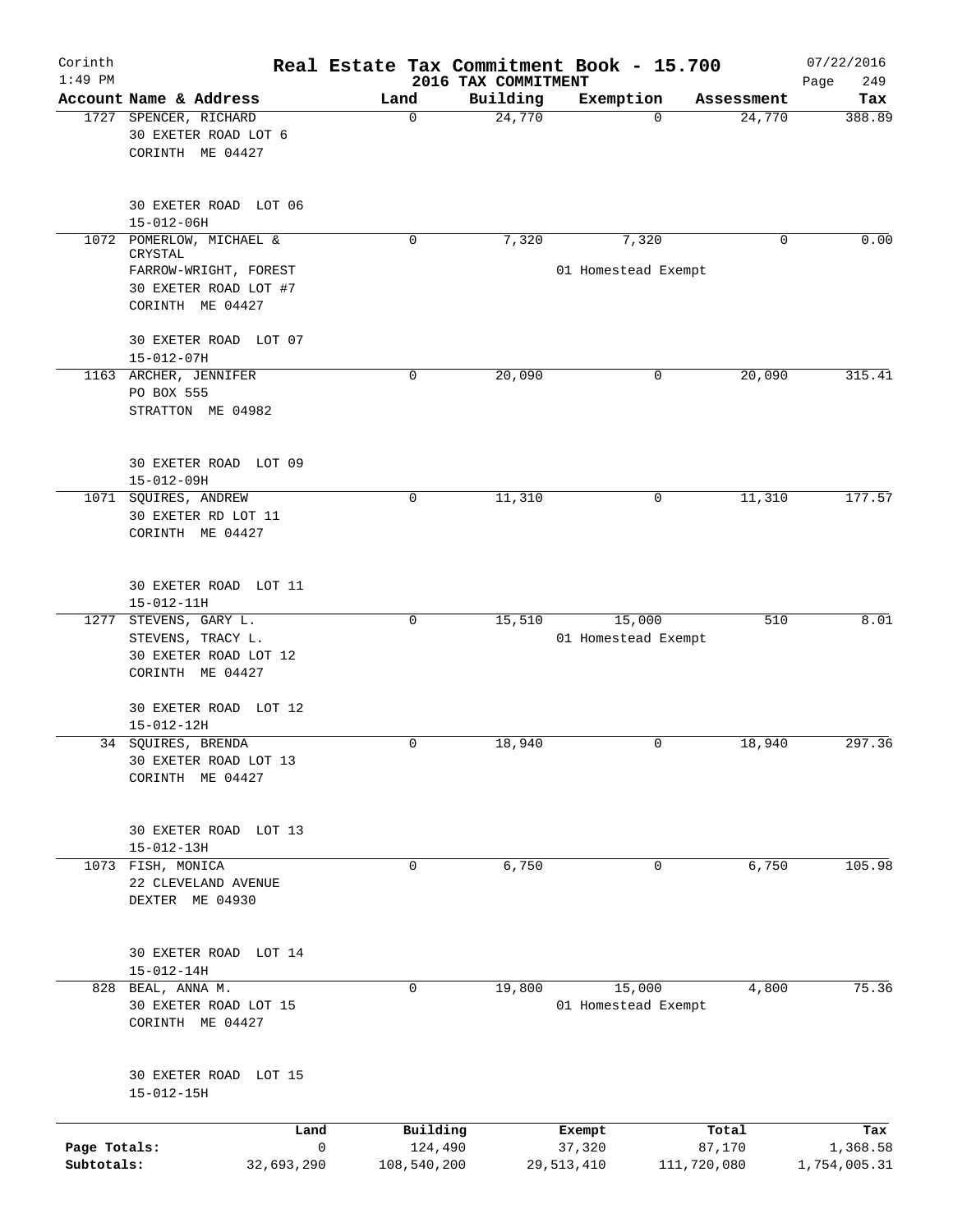| Corinth<br>$1:49$ PM       |                                                                                    |                                        | 2016 TAX COMMITMENT | Real Estate Tax Commitment Book - 15.700 |                       | 07/22/2016<br>250<br>Page |
|----------------------------|------------------------------------------------------------------------------------|----------------------------------------|---------------------|------------------------------------------|-----------------------|---------------------------|
|                            | Account Name & Address                                                             | Land                                   | Building            | Exemption                                | Assessment            | Tax                       |
|                            | 1469 POLK, JENNIFER<br>30 EXETER RD LOT 17<br>CORINTH ME 04427                     | 0                                      | 9,720               | $\Omega$                                 | 9,720                 | 152.60                    |
|                            | 30 EXETER ROAD LOT 17<br>$15 - 012 - 17H$                                          |                                        |                     |                                          |                       |                           |
|                            | 773 JEROME, PAMELA J.<br>30 EXETER ROAD LOT 18<br>CORINTH ME 04427                 | 0                                      | 19,550              | 15,000<br>01 Homestead Exempt            | 4,550                 | 71.43                     |
|                            | 30 EXETER ROAD LOT 18<br>$15 - 012 - 18H$                                          |                                        |                     |                                          |                       |                           |
|                            | 1818 SQUIRES, BRIDGET<br>30 EXETER ROAD LOT #19<br>CORINTH ME 04427                | $\mathbf 0$                            | 17,270              | 15,000<br>01 Homestead Exempt            | 2,270                 | 35.64                     |
|                            | 30 EXETER ROAD LOT 19<br>$15 - 012 - 19H$                                          |                                        |                     |                                          |                       |                           |
|                            | 1814 MACARTHUR, DOUGLAS<br>(Heirs of)<br>30 EXETER ROAD LOT 20<br>CORINTH ME 04427 | 0                                      | 22,060              | 15,000<br>01 Homestead Exempt            | 7,060                 | 110.84                    |
|                            | 30 EXETER ROAD LOT 20<br>$15 - 012 - 20H$                                          |                                        |                     |                                          |                       |                           |
|                            | 1883 LORD, DAWN<br>30 EXETER ROAD LOT 21<br>CORINTH ME 04427                       | $\mathbf 0$                            | 13,060              | 13,060<br>01 Homestead Exempt            | 0                     | 0.00                      |
|                            | 30 EXETER ROAD<br>LOT 21<br>$15 - 012 - 21H$                                       |                                        |                     |                                          |                       |                           |
| 583                        | STROUT, TAMMY<br>30 EXETER ROAD LOT 22<br>CORINTH ME 04427                         | 0                                      | 15,370              | 0                                        | 15,370                | 241.31                    |
|                            | 30 EXETER ROAD LOT 22<br>$15 - 012 - 22H$                                          |                                        |                     |                                          |                       |                           |
| 1819                       | WILLIAMS, TRACY<br>30 EXETER RD LOT 25<br>CORINTH ME 04427                         | 0                                      | 15,400              | 15,000<br>01 Homestead Exempt            | 400                   | 6.28                      |
|                            | 30 EXETER ROAD LOT 25<br>$15 - 012 - 25H$                                          |                                        |                     |                                          |                       |                           |
|                            | 834 LENZ, ANN<br>30 EXETER RD LOT 26<br>CORINTH ME 04427                           | $\Omega$                               | 18,360              | 15,000<br>01 Homestead Exempt            | 3,360                 | 52.75                     |
|                            | 30 EXETER ROAD LOT 26<br>$15 - 012 - 26H$                                          |                                        |                     |                                          |                       |                           |
|                            | Land                                                                               | Building                               |                     | Exempt                                   | Total                 | Tax                       |
| Page Totals:<br>Subtotals: | 32,693,290                                                                         | $\mathsf{O}$<br>130,790<br>108,670,990 |                     | 88,060<br>29,601,470                     | 42,730<br>111,762,810 | 670.85<br>1,754,676.16    |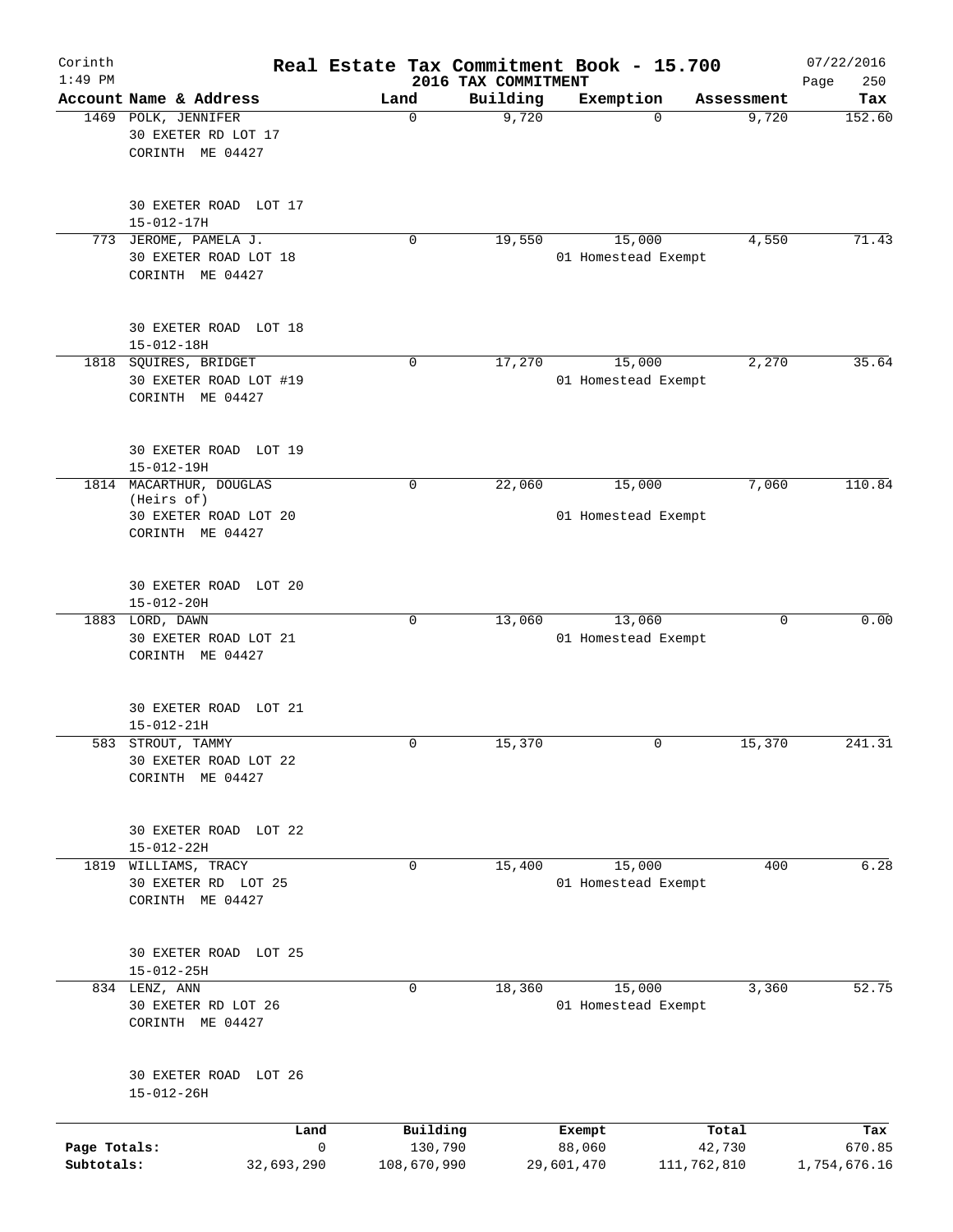| Corinth<br>$1:49$ PM |                                                                                               |        |             | 2016 TAX COMMITMENT | Real Estate Tax Commitment Book - 15.700 |            | 07/22/2016<br>251<br>Page |
|----------------------|-----------------------------------------------------------------------------------------------|--------|-------------|---------------------|------------------------------------------|------------|---------------------------|
|                      | Account Name & Address                                                                        | Land   |             | Building            | Exemption                                | Assessment | Tax                       |
|                      | 1401 MCARTHUR, KEITH<br>30 EXETER ROAD LOT 27<br>CORINTH ME 04927                             |        | $\mathbf 0$ | 12,210              | 12,210<br>01 Homestead Exempt            | 0          | 0.00                      |
|                      | 30 EXETER ROAD LOT 27<br>$15 - 012 - 27H$                                                     |        |             |                     |                                          |            |                           |
|                      | 906 SCOTT, CECIL<br>30 EXETER ROAD LOT 29<br>CORINTH ME 04427                                 |        | 0           | 6,830               | 0                                        | 6,830      | 107.23                    |
|                      | 30 EXETER ROAD LOT 29<br>$15 - 012 - 29H$                                                     |        |             |                     |                                          |            |                           |
|                      | 1074 LUND, DEVON<br>30 EXETER ROAD LT 30<br>CORINTH ME 04427                                  |        | $\mathbf 0$ | 7,610               | 7,610<br>01 Homestead Exempt             | $\Omega$   | 0.00                      |
|                      | 30 EXETER ROAD LOT 30<br>$15 - 012 - 30H$<br>B8869P241                                        |        |             |                     |                                          |            |                           |
|                      | 2013 TOWN OF CORINTH<br>PO BOX 309<br>CORINTH ME 04427                                        |        | 0           | 105,000             | 105,000<br>43 Municipal                  | 0          | 0.00                      |
|                      | 31 EXETER ROAD<br>$15 - 013$                                                                  |        |             |                     |                                          |            |                           |
|                      | 26 AMERICAN LEGION POST<br>115<br>C/O STEPHEN CHAMBERS<br>430 MAIN STREET<br>CORINTH ME 04427 | 3,600  |             | 24,800              | 0                                        | 28,400     | 445.88                    |
|                      | 23 EXETER ROAD<br>$15 - 015$                                                                  |        |             |                     |                                          |            |                           |
|                      | 1075 POOR, DOUGLAS (Heirs                                                                     | 11,490 |             | 124,460             | 15,000                                   | 120,950    | 1,898.91                  |
|                      | of)<br>POOR, DENISE<br>3626 18TH STREET NORTH<br>ST PETERBURG FL 33713                        | Acres  | 0.33        |                     | 01 Homestead Exempt                      |            |                           |
|                      | 19 EXETER ROAD<br>$15 - 016$<br>B4691P173                                                     |        |             |                     |                                          |            |                           |
|                      | 227 BUSWELL, NORMAN I.                                                                        | 12,500 |             | 51,540              | 21,000                                   | 43,040     | 675.73                    |
|                      | (Heirs of)<br>BUSWELL, CHARLOTTE C.<br>P.O. BOX 62<br>CORINTH ME 04427<br>15 EXETER ROAD      | Acres  | 0.42        |                     | 31 Vetrans Widow<br>01 Homestead Exempt  |            |                           |
|                      | $15 - 017$<br>B2727P261                                                                       |        |             |                     |                                          |            |                           |
|                      | Land                                                                                          |        | Building    |                     | Exempt                                   | Total      | Tax                       |

|              | Land       | Building    | Exempt     | Total       | Tax          |
|--------------|------------|-------------|------------|-------------|--------------|
| Page Totals: | 27,590     | 332,450     | 160,820    | 199,220     | 3,127.75     |
| Subtotals:   | 32,720,880 | 109,003,440 | 29,762,290 | 111,962,030 | 1,757,803.91 |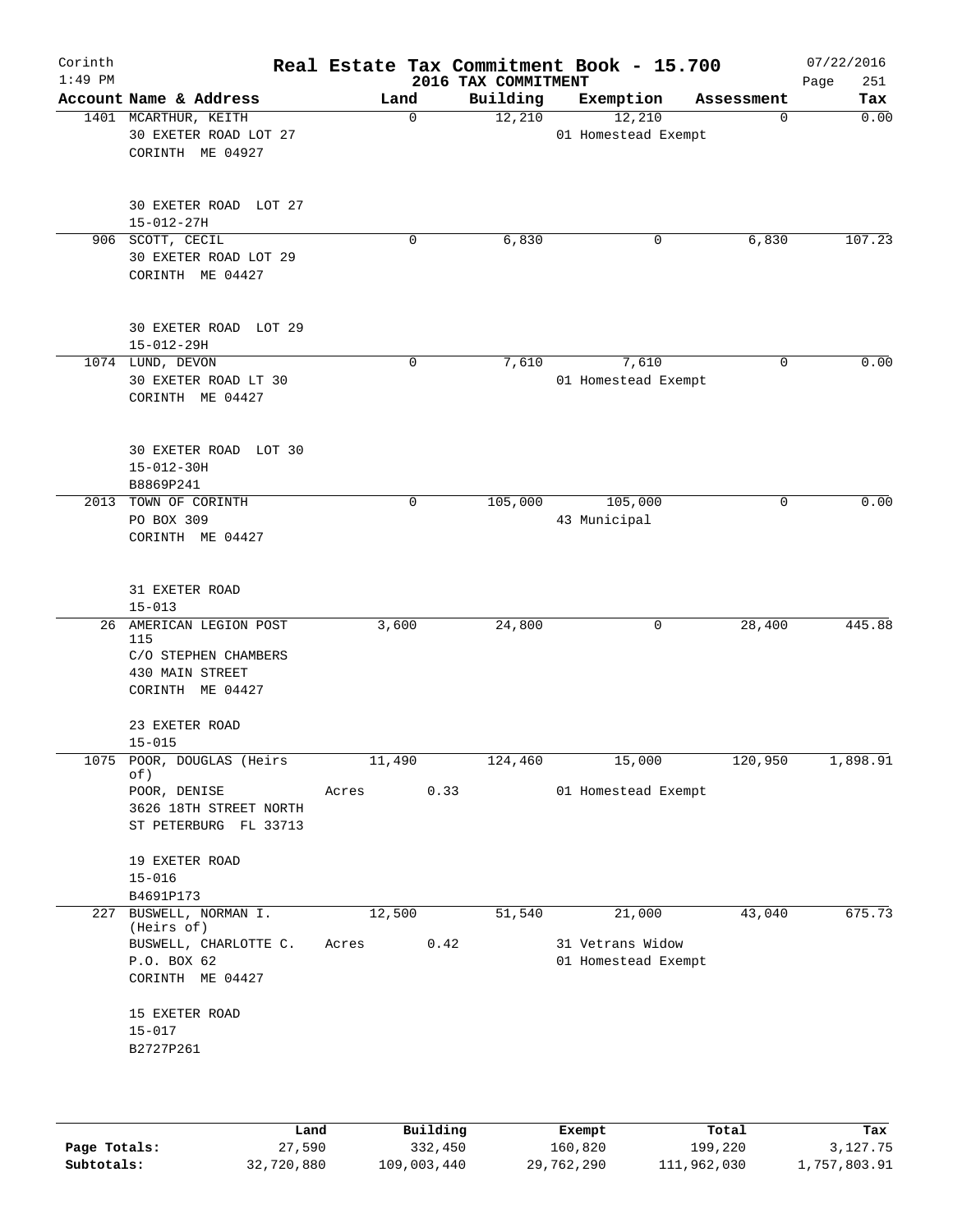| Corinth      |                                          |       |        |             |                     | Real Estate Tax Commitment Book - 15.700 |                        | 07/22/2016   |
|--------------|------------------------------------------|-------|--------|-------------|---------------------|------------------------------------------|------------------------|--------------|
| $1:49$ PM    |                                          |       |        |             | 2016 TAX COMMITMENT |                                          |                        | 252<br>Page  |
|              | Account Name & Address                   |       | Land   |             | Building            | Exemption                                | Assessment             | Tax          |
|              | 1001 O'BAR, CARLSON C.                   |       | 12,810 |             | 58,770              |                                          | 71,580<br>$\mathbf{0}$ | 1,123.81     |
|              | O'BAR, ELAINE A.                         | Acres |        | 0.45        |                     |                                          |                        |              |
|              | 351 EXETER ROAD                          |       |        |             |                     |                                          |                        |              |
|              | CORINTH ME 04427                         |       |        |             |                     |                                          |                        |              |
|              | 11 EXETER ROAD                           |       |        |             |                     |                                          |                        |              |
|              | $15 - 018$                               |       |        |             |                     |                                          |                        |              |
|              | B5820P335                                |       |        |             |                     |                                          |                        |              |
|              | 66 BAS, BERYL B. (Heirs                  |       | 8,720  |             | 44,700              | 15,000                                   | 38,420                 | 603.19       |
|              | of)                                      |       |        |             |                     |                                          |                        |              |
|              | P.O. BOX 99                              | Acres |        | 0.15        |                     | 01 Homestead Exempt                      |                        |              |
|              | CORINTH ME 04427                         |       |        |             |                     |                                          |                        |              |
|              | 9 EXETER ROAD                            |       |        |             |                     |                                          |                        |              |
|              | $15 - 019$                               |       |        |             |                     |                                          |                        |              |
|              | B2390P195                                |       |        |             |                     |                                          |                        |              |
|              | 53 BAKER, WILLIAM J. III                 |       | 8,510  |             | 57,850              | 15,000                                   | 51,360                 | 806.35       |
|              | PO BOX 122                               | Acres |        | 0.14        |                     | 01 Homestead Exempt                      |                        |              |
|              | CORINTH ME 04427-0122                    |       |        |             |                     |                                          |                        |              |
|              |                                          |       |        |             |                     |                                          |                        |              |
|              | 7 EXETER ROAD                            |       |        |             |                     |                                          |                        |              |
|              | $15 - 020$                               |       |        |             |                     |                                          |                        |              |
|              | B8367P233                                |       |        |             |                     |                                          |                        |              |
|              | 1432 CAMDEN NATIONAL BANK                |       | 10,650 |             | 92,120              |                                          | 0<br>102,770           | 1,613.49     |
|              | C/O MARCELLA ELDRIDGE                    | Acres |        | 0.17        |                     |                                          |                        |              |
|              | PO BOX 280                               |       |        |             |                     |                                          |                        |              |
|              | CORINTH ME 04427                         |       |        |             |                     |                                          |                        |              |
|              | 317 MAIN STREET                          |       |        |             |                     |                                          |                        |              |
|              | $15 - 021$                               |       |        |             |                     |                                          |                        |              |
|              | B4822P245                                |       |        |             |                     |                                          |                        |              |
|              | 1116 DOWNEAST PLAZA<br>ASSOCIATES FAMILY |       | 14,370 |             | 105,460             |                                          | 0<br>119,830           | 1,881.33     |
|              | LIMITED PARTNERSHIP                      | Acres |        | 0.40        |                     |                                          |                        |              |
|              | 27 SHEFFIELD AVENUE                      |       |        |             |                     |                                          |                        |              |
|              | LEWISTON ME 04240-1069                   |       |        |             |                     |                                          |                        |              |
|              | 313 MAIN STREET                          |       |        |             |                     |                                          |                        |              |
|              | $15 - 022$                               |       |        |             |                     |                                          |                        |              |
|              | B8621P219                                |       |        |             |                     |                                          |                        |              |
|              | 145 BURKE, SHAWN                         |       | 8,230  |             | 75,510              |                                          | 83,740<br>0            | 1,314.72     |
|              | PO BOX 123                               | Acres |        | 0.11        |                     |                                          |                        |              |
|              | LAGRANGE ME 04453                        |       |        |             |                     |                                          |                        |              |
|              |                                          |       |        |             |                     |                                          |                        |              |
|              | 309 MAIN STREET                          |       |        |             |                     |                                          |                        |              |
|              | $15 - 023$                               |       |        |             |                     |                                          |                        |              |
|              | B12131P265 05/12/2010                    |       |        |             |                     |                                          |                        |              |
|              | 2 FLEMING, LARRY                         |       | 15,540 |             | 122,180             | 15,000                                   | 122,720                | 1,926.70     |
|              | FLEMING, MARIA                           | Acres |        | 0.50        |                     | 01 Homestead Exempt                      |                        |              |
|              | 307 MAIN ST                              |       |        |             |                     |                                          |                        |              |
|              | CORINTH ME 04427                         |       |        |             |                     |                                          |                        |              |
|              | 307 MAIN STREET                          |       |        |             |                     |                                          |                        |              |
|              | $15 - 024$<br>B7045P177                  |       |        |             |                     |                                          |                        |              |
|              |                                          |       |        |             |                     |                                          |                        |              |
|              | Land                                     |       |        | Building    |                     | Exempt                                   | Total                  | Tax          |
| Page Totals: | 78,830                                   |       |        | 556,590     |                     | 45,000                                   | 590,420                | 9,269.59     |
| Subtotals:   | 32,799,710                               |       |        | 109,560,030 |                     | 29,807,290                               | 112,552,450            | 1,767,073.50 |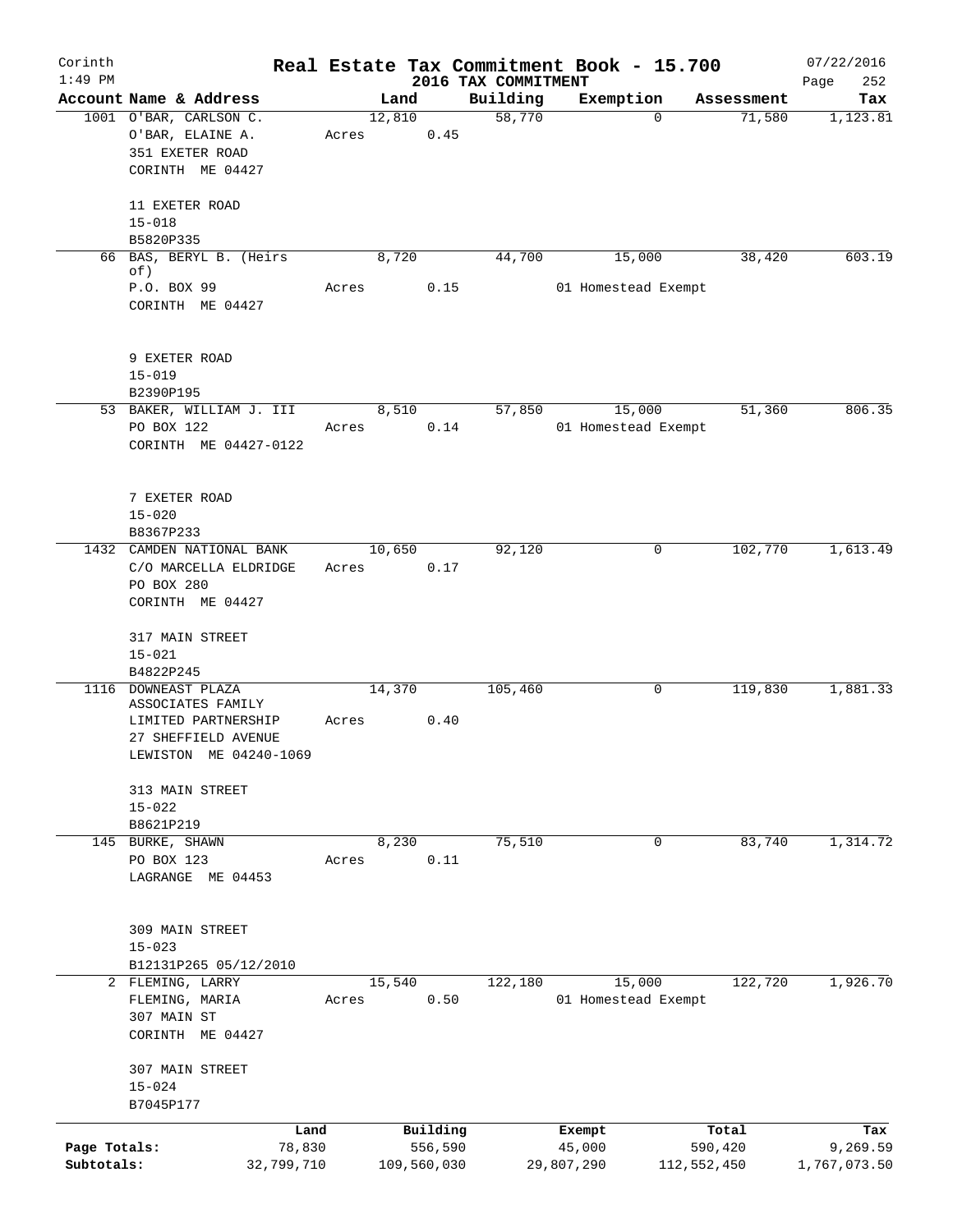| Corinth      |                                |            |       |        |             |                                 | Real Estate Tax Commitment Book - 15.700 |             |            | 07/22/2016         |
|--------------|--------------------------------|------------|-------|--------|-------------|---------------------------------|------------------------------------------|-------------|------------|--------------------|
| $1:49$ PM    | Account Name & Address         |            |       | Land   |             | 2016 TAX COMMITMENT<br>Building | Exemption                                |             | Assessment | 253<br>Page<br>Tax |
|              | 820 LASSELL, DAVID E.          |            |       | 4,810  |             | 33,580                          | 0                                        |             | 38,390     | 602.72             |
|              | LASSELL, ADA E.                |            | Acres |        | 0.04        |                                 |                                          |             |            |                    |
|              | 16 TATE ROAD                   |            |       |        |             |                                 |                                          |             |            |                    |
|              | CORINTH ME 04427               |            |       |        |             |                                 |                                          |             |            |                    |
|              |                                |            |       |        |             |                                 |                                          |             |            |                    |
|              | 305 MAIN STREET                |            |       |        |             |                                 |                                          |             |            |                    |
|              | $15 - 025$                     |            |       |        |             |                                 |                                          |             |            |                    |
|              | B2779P8                        |            |       |        |             |                                 |                                          |             |            |                    |
|              | 1426 TURBIN, DAVID             |            |       | 26,090 |             | 149,130                         | 0                                        |             | 175,220    | 2,750.95           |
|              | PO BOX 373                     |            | Acres |        | 1.00        |                                 |                                          |             |            |                    |
|              | CORINTH ME 04427               |            |       |        |             |                                 |                                          |             |            |                    |
|              |                                |            |       |        |             |                                 |                                          |             |            |                    |
|              |                                |            |       |        |             |                                 |                                          |             |            |                    |
|              | 301 MAIN STREET                |            |       |        |             |                                 |                                          |             |            |                    |
|              | $15 - 026$                     |            |       |        |             |                                 |                                          |             |            |                    |
|              | B3753P252                      |            |       |        |             |                                 |                                          |             |            |                    |
|              | 1537 CRONKHITE, ADRIAN B.      |            |       | 3,190  |             | 10,000                          | 0                                        |             | 13,190     | 207.08             |
|              | CRONKHITE, MARY E.             |            | Acres |        | 0.03        |                                 |                                          |             |            |                    |
|              | PO BOX 637                     |            |       |        |             |                                 |                                          |             |            |                    |
|              | CORINTH ME 04427               |            |       |        |             |                                 |                                          |             |            |                    |
|              |                                |            |       |        |             |                                 |                                          |             |            |                    |
|              | 299 MAIN STREET                |            |       |        |             |                                 |                                          |             |            |                    |
|              | $15 - 027$                     |            |       |        |             |                                 |                                          |             |            |                    |
|              | B10080P269 08/10/2005          |            |       |        |             |                                 |                                          |             |            |                    |
|              | 501 CRONKHITE, MARY E.         |            |       | 17,910 |             | 100,420                         | 15,000                                   |             | 103,330    | 1,622.28           |
|              | P.O. BOX 637                   |            | Acres |        | 1.80        |                                 | 01 Homestead Exempt                      |             |            |                    |
|              | CORINTH ME 04427               |            |       |        |             |                                 |                                          |             |            |                    |
|              |                                |            |       |        |             |                                 |                                          |             |            |                    |
|              | 293 MAIN STREET                |            |       |        |             |                                 |                                          |             |            |                    |
|              | $15 - 028$                     |            |       |        |             |                                 |                                          |             |            |                    |
|              | B3681P46                       |            |       |        |             |                                 |                                          |             |            |                    |
|              | 1374 TILTON, G. BRUCE          |            |       | 17,400 |             | 84,180                          | 15,000                                   |             | 86,580     | 1,359.31           |
|              | TILTON, BONNIE L.              |            | Acres |        | 1.38        |                                 | 01 Homestead Exempt                      |             |            |                    |
|              | P.O. BOX 37                    |            |       |        |             |                                 |                                          |             |            |                    |
|              | CORINTH ME 04427               |            |       |        |             |                                 |                                          |             |            |                    |
|              |                                |            |       |        |             |                                 |                                          |             |            |                    |
|              | 57 HUDSON ROAD                 |            |       |        |             |                                 |                                          |             |            |                    |
|              | $15 - 029$                     |            |       |        |             |                                 |                                          |             |            |                    |
|              | B12520P35 06/01/2011 B2205P460 |            |       |        |             |                                 |                                          |             |            |                    |
|              | 556 EMERY, JUANITA M.          |            |       | 18,150 |             | 62,870                          | 15,000                                   |             | 66,020     | 1,036.51           |
|              | PO BOX 65                      |            | Acres |        | 2.00        |                                 | 01 Homestead Exempt                      |             |            |                    |
|              | CORINTH ME 04427               |            |       |        |             |                                 |                                          |             |            |                    |
|              |                                |            |       |        |             |                                 |                                          |             |            |                    |
|              |                                |            |       |        |             |                                 |                                          |             |            |                    |
|              | 39 HUDSON ROAD                 |            |       |        |             |                                 |                                          |             |            |                    |
|              | $15 - 032$                     |            |       |        |             |                                 |                                          |             |            |                    |
|              | B7520P176                      |            |       |        |             |                                 |                                          |             |            |                    |
|              | 1155 ROWE JR, MONCENA R.       |            |       | 16,940 |             | 97,490                          | 0                                        |             | 114,430    | 1,796.55           |
|              | ROWE, ESTELLE M.               |            | Acres |        | 1.00        |                                 |                                          |             |            |                    |
|              | 44 HARVEY HIGHLANDS            |            |       |        |             |                                 |                                          |             |            |                    |
|              | CORINTH ME 04427               |            |       |        |             |                                 |                                          |             |            |                    |
|              | 35 HUDSON ROAD                 |            |       |        |             |                                 |                                          |             |            |                    |
|              | $15 - 033$                     |            |       |        |             |                                 |                                          |             |            |                    |
|              | B2030P385                      |            |       |        |             |                                 |                                          |             |            |                    |
|              |                                |            |       |        |             |                                 |                                          |             |            |                    |
|              |                                |            |       |        |             |                                 |                                          |             |            |                    |
|              |                                | Land       |       |        | Building    |                                 | Exempt                                   |             | Total      | Tax                |
| Page Totals: |                                | 104,490    |       |        | 537,670     |                                 | 45,000                                   |             | 597,160    | 9,375.40           |
| Subtotals:   |                                | 32,904,200 |       |        | 110,097,700 |                                 | 29,852,290                               | 113,149,610 |            | 1,776,448.90       |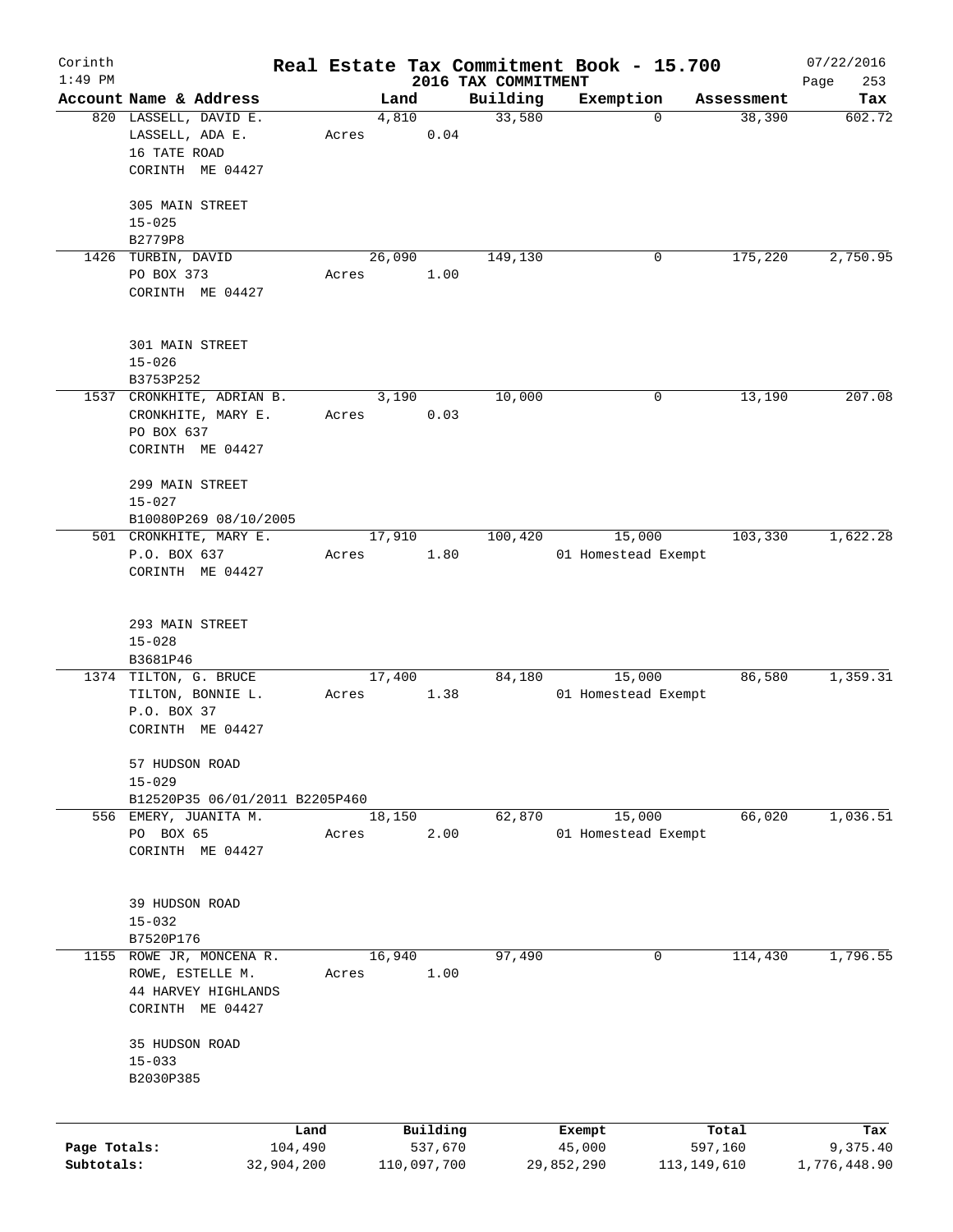| Corinth   |                                                 |        |                |                     | Real Estate Tax Commitment Book - 15.700 |                       | 07/22/2016      |
|-----------|-------------------------------------------------|--------|----------------|---------------------|------------------------------------------|-----------------------|-----------------|
| $1:49$ PM | Account Name & Address                          |        |                | 2016 TAX COMMITMENT |                                          |                       | 254<br>Page     |
|           | 757 HURD, STEPHEN H. &                          |        | Land<br>17,850 | Building<br>108,600 | Exemption<br>15,000                      | Assessment<br>111,450 | Tax<br>1,749.77 |
|           | SANDRA L TRUSTEE<br>STEPHEN & SANDRA HURD       | Acres  | 1.75           |                     | 01 Homestead Exempt                      |                       |                 |
|           | LIVING TRUST<br>PO BOX 81                       |        |                |                     |                                          |                       |                 |
|           | CORINTH ME 04427                                |        |                |                     |                                          |                       |                 |
|           | 29 HUDSON ROAD                                  |        |                |                     |                                          |                       |                 |
|           | $15 - 034$                                      |        |                |                     |                                          |                       |                 |
|           | B2757P306                                       |        |                |                     |                                          |                       | 2,991.16        |
|           | 1360 THOMPSON, RAYMOND E.<br>THOMPSON, PAULA W. | Acres  | 20,430<br>1.52 | 185,090             | 15,000<br>01 Homestead Exempt            | 190,520               |                 |
|           | 17 HUDSON ROAD                                  |        |                |                     |                                          |                       |                 |
|           | CORINTH ME 04427                                |        |                |                     |                                          |                       |                 |
|           | 17 HUDSON ROAD                                  |        |                |                     |                                          |                       |                 |
|           | $15 - 035$                                      |        |                |                     |                                          |                       |                 |
|           | B2038P38                                        |        |                |                     |                                          |                       |                 |
|           | 1362 THOMPSON, RAYMOND E.                       | 20,040 |                | 79,880              | 0                                        | 99,920                | 1,568.74        |
|           | THOMPSON, PAULA                                 | Acres  | 1.20           |                     |                                          |                       |                 |
|           | 17 HUDSON ROAD                                  |        |                |                     |                                          |                       |                 |
|           | CORINTH ME 04427                                |        |                |                     |                                          |                       |                 |
|           | 11 HUDSON ROAD                                  |        |                |                     |                                          |                       |                 |
|           | $15 - 036$                                      |        |                |                     |                                          |                       |                 |
|           | B10966P112 05/24/2007                           |        |                |                     |                                          |                       |                 |
|           | 1205 THOMPSON, RAYMOND E.                       |        | 14,490         | 113,910             | 0                                        | 128,400               | 2,015.88        |
|           | 17 HUDSON ROAD                                  | Acres  | 0.41           |                     |                                          |                       |                 |
|           | CORINTH ME 04427                                |        |                |                     |                                          |                       |                 |
|           | 296 MAIN STREET                                 |        |                |                     |                                          |                       |                 |
|           | $15 - 037$                                      |        |                |                     |                                          |                       |                 |
|           | B9042P52                                        |        |                |                     |                                          |                       |                 |
|           | 280 THOMPSON, RAYMOND E.                        | 16,650 |                | 113,850             | 0                                        | 130,500               | 2,048.85        |
|           | THOMPSON, PAULA                                 | Acres  | 0.61           |                     |                                          |                       |                 |
|           | 17 HUDSON ROAD                                  |        |                |                     |                                          |                       |                 |
|           | CORINTH ME 04427                                |        |                |                     |                                          |                       |                 |
|           | 298 MAIN STREET                                 |        |                |                     |                                          |                       |                 |
|           | $15 - 038$                                      |        |                |                     |                                          |                       |                 |
|           | B10999P39 06/14/2007 B9162P66                   |        |                |                     |                                          |                       |                 |
|           | 1174 CR PROPERTIES 2015 LLC                     | 11,120 |                | 51,140              | $\Omega$                                 | 62,260                | 977.48          |
|           | 333 WESTCHESTER AVE, W Acres<br>2100            |        | 0.30           |                     |                                          |                       |                 |
|           | WHITE PLAINS NY 10604                           |        |                |                     |                                          |                       |                 |
|           |                                                 |        |                |                     |                                          |                       |                 |
|           | 304 MAIN STREET                                 |        |                |                     |                                          |                       |                 |
|           | $15 - 039$                                      |        |                |                     |                                          |                       |                 |
|           | B14078P113 01/27/2016                           |        |                |                     |                                          |                       |                 |
|           |                                                 |        |                |                     |                                          |                       |                 |

|              | Land       | Building    | Exempt     | Total       | Tax          |
|--------------|------------|-------------|------------|-------------|--------------|
| Page Totals: | 100,580    | 652,470     | 30,000     | 723,050     | 11,351.88    |
| Subtotals:   | 33,004,780 | 110,750,170 | 29,882,290 | 113,872,660 | 1,787,800.78 |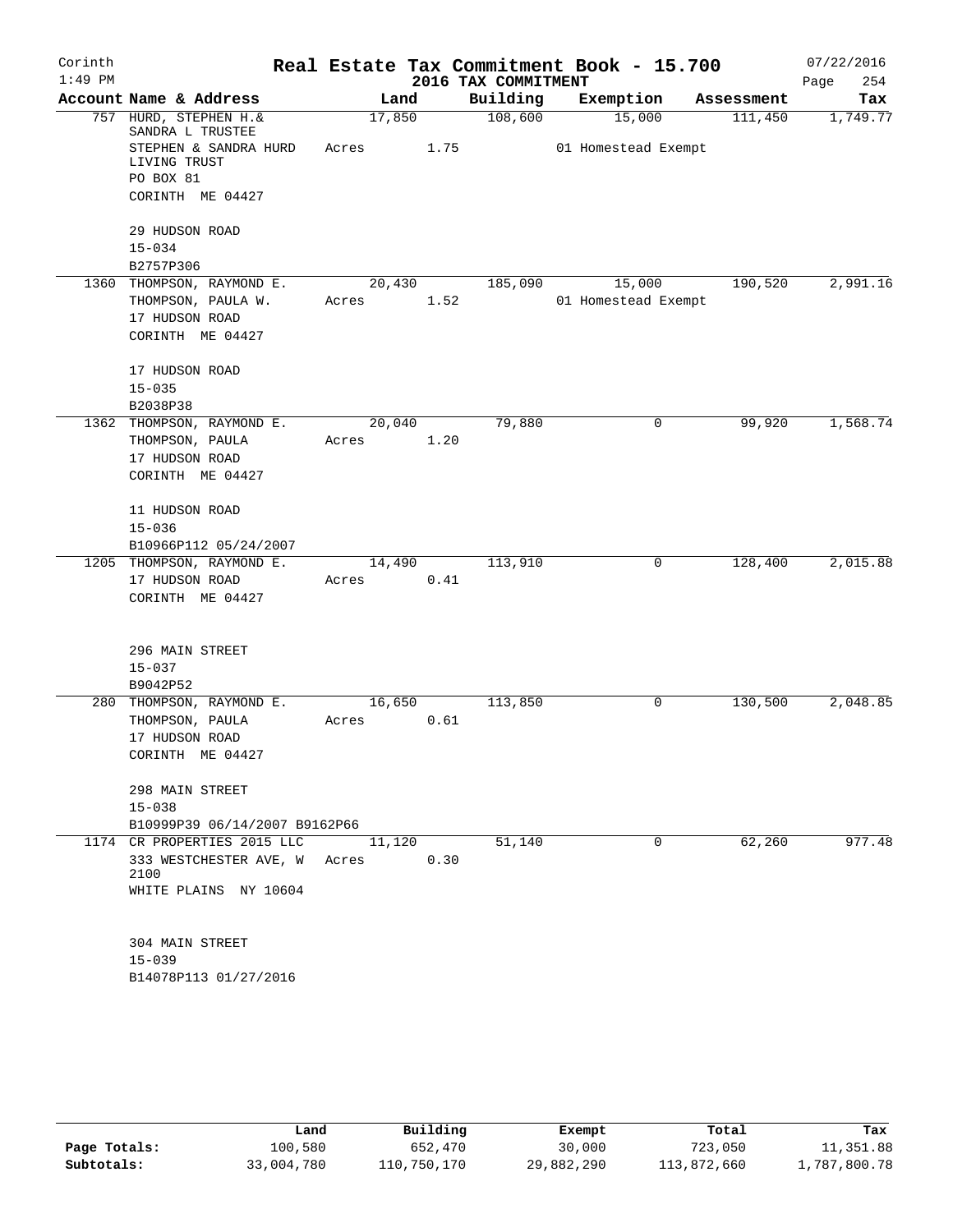| Corinth      |                                                 |        |               |                                 | Real Estate Tax Commitment Book - 15.700 |                 | 07/22/2016         |
|--------------|-------------------------------------------------|--------|---------------|---------------------------------|------------------------------------------|-----------------|--------------------|
| $1:49$ PM    | Account Name & Address                          |        | Land          | 2016 TAX COMMITMENT<br>Building |                                          |                 | 255<br>Page<br>Tax |
|              | 2053 TOWN OF CORINTH                            | 12,990 |               | 42,560                          | Exemption<br>55,550                      | Assessment<br>0 | 0.00               |
|              | PO BOX 309                                      | Acres  | 0.30          |                                 | 43 Municipal                             |                 |                    |
|              | CORINTH ME 04427                                |        |               |                                 |                                          |                 |                    |
|              |                                                 |        |               |                                 |                                          |                 |                    |
|              | 306 MAIN STREET                                 |        |               |                                 |                                          |                 |                    |
|              | $15 - 040$                                      |        |               |                                 |                                          |                 |                    |
|              | B2448P283 05/31/1972                            |        |               |                                 |                                          |                 |                    |
|              | 1363 THOMPSON, RAYMOND E.<br>THOMPSON, PAULA W. | Acres  | 6,210<br>0.64 | $\mathbf 0$                     | 0                                        | 6,210           | 97.50              |
|              | 17 HUDSON ROAD                                  |        |               |                                 |                                          |                 |                    |
|              | CORINTH ME 04427                                |        |               |                                 |                                          |                 |                    |
|              | HUDSON ROAD N/F OFF                             |        |               |                                 |                                          |                 |                    |
|              | $15 - 041$                                      |        |               |                                 |                                          |                 |                    |
|              | B3201P3                                         |        |               |                                 |                                          |                 |                    |
|              | 412 WILLIAMS, TODD A.                           | 16,390 |               | 90,050                          | 0                                        | 106,440         | 1,671.11           |
|              | 310 MAIN ST                                     | Acres  | 0.91          |                                 |                                          |                 |                    |
|              | CORINTH ME 04427                                |        |               |                                 |                                          |                 |                    |
|              |                                                 |        |               |                                 |                                          |                 |                    |
|              | 310 MAIN STREET                                 |        |               |                                 |                                          |                 |                    |
|              | $15 - 042$                                      |        |               |                                 |                                          |                 |                    |
|              | B13615P88 08/13/2014                            |        |               |                                 |                                          |                 |                    |
|              | 1024 JACKSON, JANETTE D.                        | 10,130 |               | 74,470                          | 0                                        | 84,600          | 1,328.22           |
|              | KIDWELL, ELEANOR P. &<br>GASS, MARIE N.         | Acres  | 0.23          |                                 |                                          |                 |                    |
|              | c/o NORMAN PATTERSON                            |        |               |                                 |                                          |                 |                    |
|              | 95 RIDGE ROAD                                   |        |               |                                 |                                          |                 |                    |
|              | CORINTH ME 04427                                |        |               |                                 |                                          |                 |                    |
|              | 312 MAIN STREET                                 |        |               |                                 |                                          |                 |                    |
|              | $15 - 043$                                      |        |               |                                 |                                          |                 |                    |
|              | B13433P329 01/03/2014                           |        |               |                                 |                                          |                 |                    |
|              | 2039 TOWN OF CORINTH                            | 17,030 |               | 37,600                          | 54,630                                   | 0               | 0.00               |
|              | PO BOX 309<br>CORINTH ME 04427                  | Acres  | 0.65          |                                 | 43 Municipal                             |                 |                    |
|              |                                                 |        |               |                                 |                                          |                 |                    |
|              | 314 MAIN STREET                                 |        |               |                                 |                                          |                 |                    |
|              | $15 - 044$                                      |        |               |                                 |                                          |                 |                    |
|              | B13352P22 09/12/2013                            |        |               |                                 |                                          |                 |                    |
|              | 970 SINES, CATHERINE                            | 16,940 |               | 69,830                          | 15,000                                   | 71,770          | 1,126.79           |
|              | PO BOX 182                                      | Acres  | 1.00          |                                 | 01 Homestead Exempt                      |                 |                    |
|              | CORINTH ME 04427                                |        |               |                                 |                                          |                 |                    |
|              |                                                 |        |               |                                 |                                          |                 |                    |
|              | 324 MAIN STREET                                 |        |               |                                 |                                          |                 |                    |
|              | $15 - 045$                                      |        |               |                                 |                                          |                 |                    |
|              | B10666P21 10/03/2006                            |        |               |                                 |                                          |                 |                    |
|              | 2038 TOWN OF CORINTH                            |        | 9,700         | 82,400                          | 92,100                                   | 0               | 0.00               |
|              | PO BOX 309                                      | Acres  | 0.13          |                                 | 43 Municipal                             |                 |                    |
|              | CORINTH ME 04427                                |        |               |                                 |                                          |                 |                    |
|              | 328 MAIN STREET                                 |        |               |                                 |                                          |                 |                    |
|              | $15 - 046$                                      |        |               |                                 |                                          |                 |                    |
|              |                                                 |        |               |                                 |                                          |                 |                    |
|              | Land                                            |        | Building      |                                 | Exempt                                   | Total           | Tax                |
| Page Totals: | 89,390                                          |        | 396,910       |                                 | 217,280                                  | 269,020         | 4,223.62           |
| Subtotals:   | 33,094,170                                      |        | 111, 147, 080 |                                 | 30,099,570                               | 114, 141, 680   | 1,792,024.40       |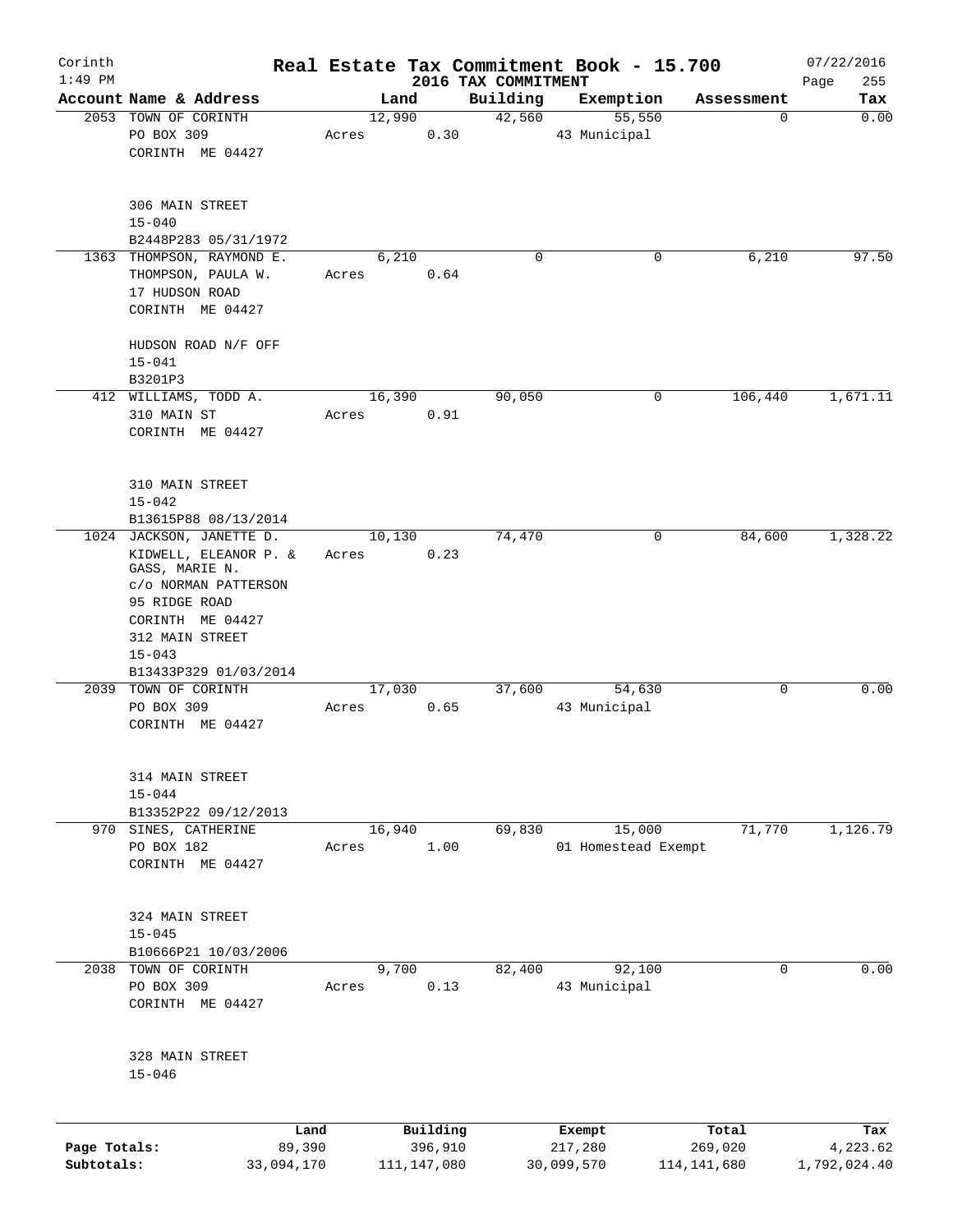| Corinth      |                                              |            |             |                     | Real Estate Tax Commitment Book - 15.700 |                       | 07/22/2016      |
|--------------|----------------------------------------------|------------|-------------|---------------------|------------------------------------------|-----------------------|-----------------|
| $1:49$ PM    | Account Name & Address                       |            |             | 2016 TAX COMMITMENT |                                          |                       | 256<br>Page     |
|              | 1462 WEBBER ENERGY GASOLINE                  | 15,090     | Land        | Building<br>121,220 | Exemption<br>$\Omega$                    | Assessment<br>136,310 | Tax<br>2,140.07 |
|              | 700 MAIN STREET                              | Acres      | 0.46        |                     |                                          |                       |                 |
|              | PO BOX 929                                   |            |             |                     |                                          |                       |                 |
|              | BANGOR ME 04402-0929                         |            |             |                     |                                          |                       |                 |
|              |                                              |            |             |                     |                                          |                       |                 |
|              | 332 MAIN STREET                              |            |             |                     |                                          |                       |                 |
|              | $15 - 047$                                   |            |             |                     |                                          |                       |                 |
|              | 1128 CRAIG, DAVID                            | 15,750     |             | 95,290              | 0                                        | 111,040               | 1,743.33        |
|              | CRAIG, TRACI                                 | Acres      | 0.52        |                     |                                          |                       |                 |
|              | 565 MAIN ST.<br>CORINTH ME 04427             |            |             |                     |                                          |                       |                 |
|              |                                              |            |             |                     |                                          |                       |                 |
|              | 336 MAIN STREET                              |            |             |                     |                                          |                       |                 |
|              | $15 - 048$                                   |            |             |                     |                                          |                       |                 |
|              | B8146P164                                    |            |             |                     |                                          |                       |                 |
|              | 1364 THOMPSON, RAYMOND E.                    | 26,180     |             | 0                   | 0                                        | 26,180                | 411.03          |
|              | 17 HUDSON ROAD                               | Acres      | 44.00       |                     |                                          |                       |                 |
|              | CORINTH ME 04427                             |            |             |                     |                                          |                       |                 |
|              |                                              |            |             |                     |                                          |                       |                 |
|              | MAIN STREET N/F OFF                          |            |             |                     |                                          |                       |                 |
|              | $15 - 049$                                   |            |             |                     |                                          |                       |                 |
|              | B3387P321                                    |            |             |                     |                                          |                       |                 |
|              | 203 BEST WAY WOOD HEAT,                      | 18,470     |             | 141,760             | 0                                        | 160,230               | 2,515.61        |
|              | INC.                                         |            |             |                     |                                          |                       |                 |
|              | PO BOX 283<br>READFIELD ME 04355             | Acres      | 0.82        |                     |                                          |                       |                 |
|              |                                              |            |             |                     |                                          |                       |                 |
|              |                                              |            |             |                     |                                          |                       |                 |
|              | 352 MAIN STREET                              |            |             |                     |                                          |                       |                 |
|              | $15 - 049 - A$                               |            |             |                     |                                          |                       |                 |
|              | B11391P117 05/09/2008                        |            |             |                     |                                          |                       |                 |
|              | 1361 THOMPSON, RAYMOND E.                    | 22,980     |             | 159,230             | 0                                        | 182,210               | 2,860.70        |
|              | THOMPSON, PAULA<br>17 HUDSON ROAD            | Acres 1.24 |             |                     |                                          |                       |                 |
|              | CORINTH ME 04427                             |            |             |                     |                                          |                       |                 |
|              |                                              |            |             |                     |                                          |                       |                 |
|              | 356 MAIN STREET                              |            |             |                     |                                          |                       |                 |
|              | $15 - 049 - B$                               |            |             |                     |                                          |                       |                 |
|              | B13703P338 11/14/2014                        |            |             |                     |                                          |                       |                 |
|              | 2037 ATKINS MEMORIAL LIBRARY<br>ASSOCIATION  | 10,300     |             | 83,400              | 93,700                                   | 0                     | 0.00            |
|              | PO BOX 309                                   |            |             |                     | 43 Municipal                             |                       |                 |
|              | CORINTH ME 04427                             |            |             |                     |                                          |                       |                 |
|              |                                              |            |             |                     |                                          |                       |                 |
|              |                                              |            |             |                     |                                          |                       |                 |
|              | 360 MAIN STREET                              |            |             |                     |                                          |                       |                 |
|              | $15 - 050$                                   |            |             |                     |                                          |                       |                 |
|              | B3103P190 11/05/1937<br>40 THOMAS, GEORGE A. | 18,880     |             | 97,280              | 0                                        | 116,160               | 1,823.71        |
|              | CLAYTON, KAREN O.                            | Acres      | 2.60        |                     |                                          |                       |                 |
|              | (HEIRS OF)                                   |            |             |                     |                                          |                       |                 |
|              | 31 MOUNTAINVIEW DRIVE                        |            |             |                     |                                          |                       |                 |
|              | HAMPDEN ME 04444                             |            |             |                     |                                          |                       |                 |
|              | 366 MAIN STREET                              |            |             |                     |                                          |                       |                 |
|              | $15 - 051$                                   |            |             |                     |                                          |                       |                 |
|              | B8377P47                                     |            |             |                     |                                          |                       |                 |
|              |                                              | Land       | Building    |                     | Exempt                                   | Total                 | Tax             |
| Page Totals: | 127,650                                      |            | 698,180     |                     | 93,700                                   | 732,130               | 11,494.45       |
| Subtotals:   | 33, 221, 820                                 |            | 111,845,260 |                     | 30, 193, 270                             | 114,873,810           | 1,803,518.85    |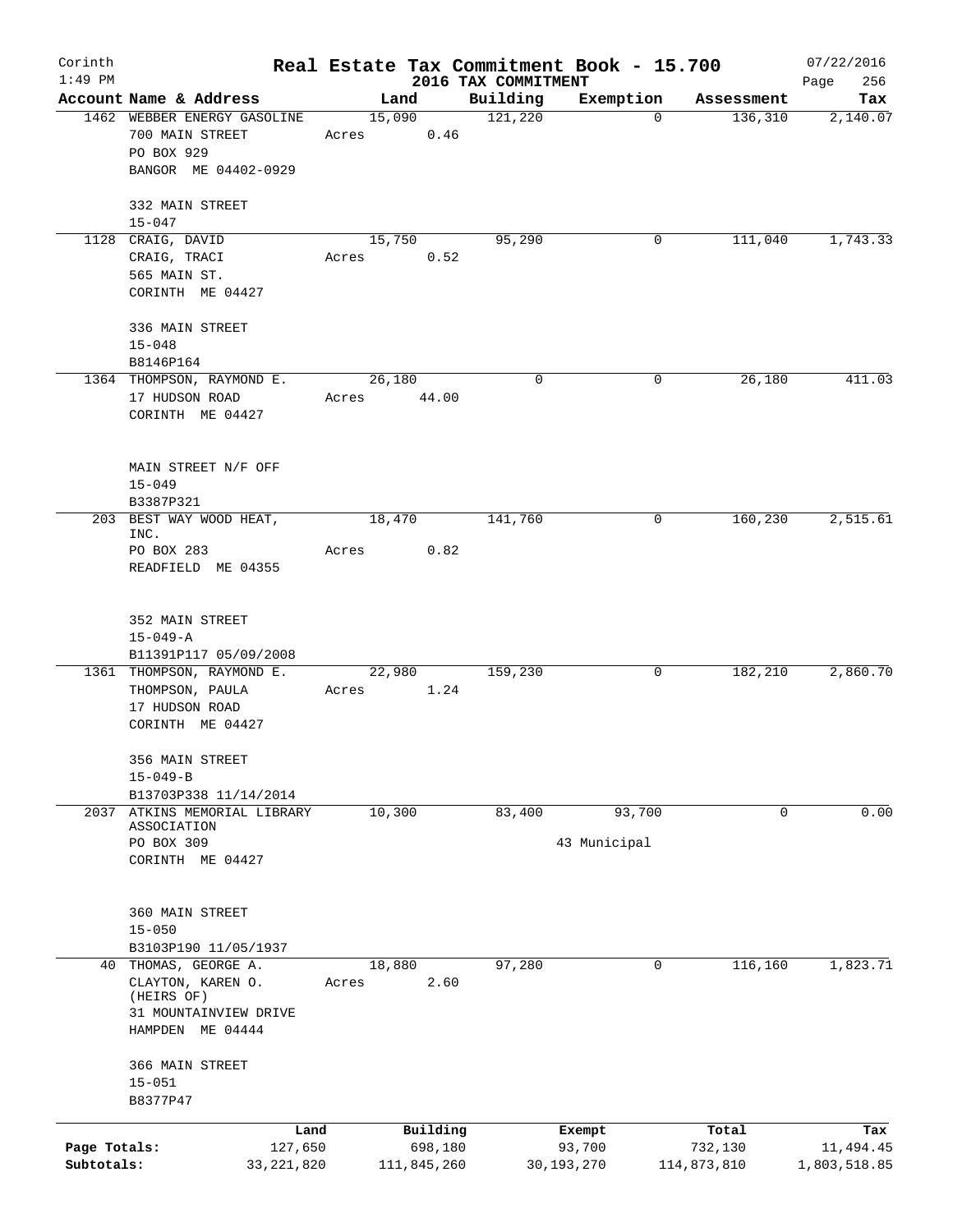| Corinth   |                                    |        |        |                     | Real Estate Tax Commitment Book - 15.700 |            | 07/22/2016  |
|-----------|------------------------------------|--------|--------|---------------------|------------------------------------------|------------|-------------|
| $1:49$ PM |                                    |        |        | 2016 TAX COMMITMENT |                                          |            | 257<br>Page |
|           | Account Name & Address             |        | Land   | Building            | Exemption                                | Assessment | Tax         |
|           | 362 CRONKHITE, ADRIAN B.           |        | 15,320 | 85,980              | 6,000                                    | 95,300     | 1,496.21    |
|           | CRONKHITE, CARMEN B.<br>(HEIRS OF) | Acres  | 0.75   |                     | 22 Veteran                               |            |             |
|           | P.O. BOX 637                       |        |        |                     |                                          |            |             |
|           | CORINTH ME 04427                   |        |        |                     |                                          |            |             |
|           | 289 MAIN STREET                    |        |        |                     |                                          |            |             |
|           | $16 - 001$                         |        |        |                     |                                          |            |             |
|           | B6235P14                           |        |        |                     |                                          |            |             |
|           | 363 CRONKHITE, ADRIAN B.           |        | 6,860  | 66,170              | 0                                        | 73,030     | 1,146.57    |
|           | CRONKHITE, CARMEN B.<br>(HEIRS OF) | Acres  | 0.11   |                     |                                          |            |             |
|           | P.O. BOX 637                       |        |        |                     |                                          |            |             |
|           | CORINTH ME 04427                   |        |        |                     |                                          |            |             |
|           | 287 MAIN STREET                    |        |        |                     |                                          |            |             |
|           | $16 - 001 - A$                     |        |        |                     |                                          |            |             |
|           | B6235P14                           |        |        |                     |                                          |            |             |
|           | 1175 SCHALLER, JEFFREY R.          |        | 14,950 | 71,920              | 15,000                                   | 71,870     | 1,128.36    |
|           | SCHALLER, DAWN MARIE               | Acres  | 0.70   |                     | 01 Homestead Exempt                      |            |             |
|           | P. O. BOX 393                      |        |        |                     |                                          |            |             |
|           | CORINTH ME 04427                   |        |        |                     |                                          |            |             |
|           | 283 MAIN STREET                    |        |        |                     |                                          |            |             |
|           | $16 - 002$                         |        |        |                     |                                          |            |             |
|           | B4427P160                          |        |        |                     |                                          |            |             |
|           | 2009 METHODIST CHURCH,<br>UNITED   | 31,830 |        | 175,000             | 206,830                                  | 0          | 0.00        |
|           | PO BOX 17                          | Acres  | 28.34  |                     | 51 Churches                              |            |             |
|           | CORINTH ME 04427                   |        |        |                     |                                          |            |             |
|           |                                    |        |        |                     |                                          |            |             |
|           | 275 MAIN STREET<br>$16 - 003$      |        |        |                     |                                          |            |             |
|           | 1485 WIGGIN, (KANE), ROBERTA       |        | 18,330 | 84,870              | 0                                        | 103,200    | 1,620.24    |
|           | 202 COUNTRYSIDE LANE               | Acres  | 2.15   |                     |                                          |            |             |
|           | SIMPSONVILLE SC 29681              |        |        |                     |                                          |            |             |
|           |                                    |        |        |                     |                                          |            |             |
|           | 257 MAIN STREET                    |        |        |                     |                                          |            |             |
|           | $16 - 004$                         |        |        |                     |                                          |            |             |
|           | B11522P308 06/25/2008              |        |        |                     |                                          |            |             |
| 1525      | WILSON, STERLING<br>E. (Heirs of)  | 17,570 |        | 76,220              | 21,000                                   | 72,790     | 1,142.80    |
|           | WILSON, GAIL F.                    | Acres  | 1.52   |                     | 31 Vetrans Widow                         |            |             |
|           | P.O. BOX 143                       |        |        |                     | 01 Homestead Exempt                      |            |             |
|           | CORINTH ME 04427                   |        |        |                     |                                          |            |             |
|           | 253 MAIN STREET                    |        |        |                     |                                          |            |             |
|           | $16 - 005$                         |        |        |                     |                                          |            |             |
|           | B2007P212                          |        |        |                     |                                          |            |             |
|           |                                    |        |        |                     |                                          |            |             |

|              | Land         | Building    | Exempt     | Total       | Tax          |
|--------------|--------------|-------------|------------|-------------|--------------|
| Page Totals: | 104,860      | 560,160     | 248,830    | 416,190     | 6,534.18     |
| Subtotals:   | 33, 326, 680 | 112,405,420 | 30,442,100 | 115,290,000 | 1,810,053.03 |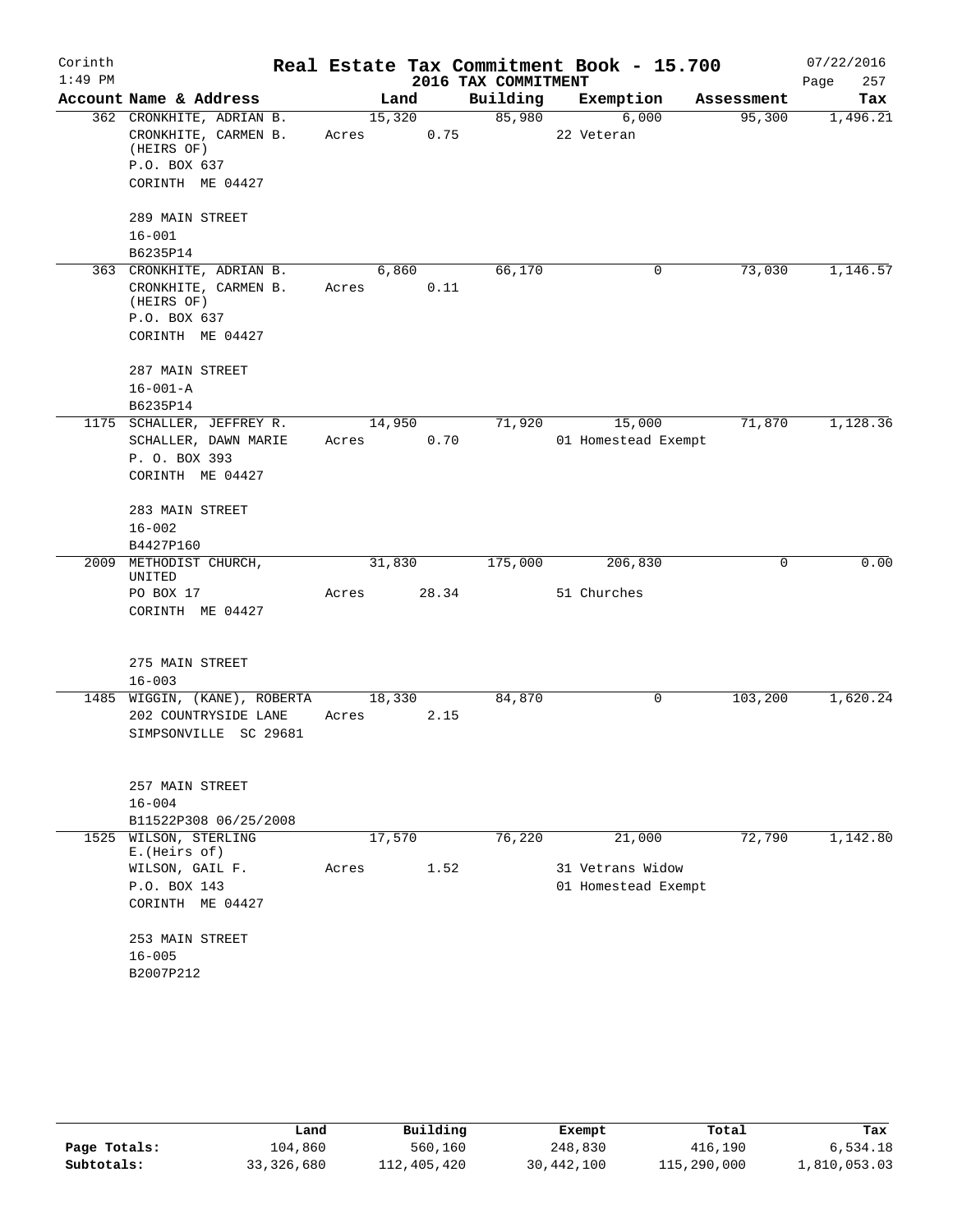| Corinth   |                                     |           |      |                     | Real Estate Tax Commitment Book - 15.700 |            | 07/22/2016  |
|-----------|-------------------------------------|-----------|------|---------------------|------------------------------------------|------------|-------------|
| $1:49$ PM |                                     |           |      | 2016 TAX COMMITMENT |                                          |            | 258<br>Page |
|           | Account Name & Address              | Land      |      | Building            | Exemption                                | Assessment | Tax         |
|           | 437 GARDNER, THOMAS M.              | 14,490    |      | 39,910              | $\Omega$                                 | 54,400     | 854.08      |
|           | GARDNER, JOYCE M.                   | Acres     | 0.64 |                     |                                          |            |             |
|           | 225 MAIN STREET                     |           |      |                     |                                          |            |             |
|           | CORINTH ME 04427                    |           |      |                     |                                          |            |             |
|           | 229 MAIN STREET                     |           |      |                     |                                          |            |             |
|           | $16 - 006$                          |           |      |                     |                                          |            |             |
|           | B7167P146                           |           |      |                     |                                          |            |             |
| 1446      | DUNHAM, RICHARD LIVIING             | 11,490    |      | 0                   | 0                                        | 11,490     | 180.39      |
|           | TRUST                               |           |      |                     |                                          |            |             |
|           | TRUSTEE RICHARD &<br>DEBORAH DUNHAM | Acres     | 0.33 |                     |                                          |            |             |
|           | PO BOX 171                          |           |      |                     |                                          |            |             |
|           | CORINTH ME 04427                    |           |      |                     |                                          |            |             |
|           |                                     |           |      |                     |                                          |            |             |
|           | 219 MAIN STREET                     |           |      |                     |                                          |            |             |
|           | $16 - 007$                          |           |      |                     |                                          |            |             |
|           | B13882P26 07/01/2015                |           |      |                     |                                          |            |             |
| 857       | SPENCER, PAUL R. (Heirs             | 16,940    |      | 40,770              | 0                                        | 57,710     | 906.05      |
|           | of)                                 |           |      |                     |                                          |            |             |
|           | 213 MAIN STREET                     | Acres     | 1.00 |                     |                                          |            |             |
|           | CORINTH ME 04427                    |           |      |                     |                                          |            |             |
|           |                                     |           |      |                     |                                          |            |             |
|           | 213 MAIN STREET                     |           |      |                     |                                          |            |             |
|           | $16 - 008$                          |           |      |                     |                                          |            |             |
|           | B13389P240 11/08/2013               |           |      |                     |                                          |            |             |
|           | 123 BICKMORE, TIMOTHY E.            | 12,070    |      | 56,220              | 15,000                                   | 53,290     | 836.65      |
|           | 218 MAIN STREET                     | Acres     | 0.38 |                     | 01 Homestead Exempt                      |            |             |
|           | CORINTH ME 04427                    |           |      |                     |                                          |            |             |
|           |                                     |           |      |                     |                                          |            |             |
|           |                                     |           |      |                     |                                          |            |             |
|           | 218 MAIN STREET                     |           |      |                     |                                          |            |             |
|           | $16 - 009$                          |           |      |                     |                                          |            |             |
|           | B2293P190                           |           |      |                     |                                          |            |             |
|           | 503 DURAN, TERRANCE E.              | 21,180    |      | 146,170             | 15,000                                   | 152,350    | 2,391.90    |
|           | DURAN, KARLA M.                     | Acres     | 4.50 |                     | 01 Homestead Exempt                      |            |             |
|           | P.O. BOX 138                        |           |      |                     |                                          |            |             |
|           | CORINTH ME 04427                    |           |      |                     |                                          |            |             |
|           | 242 MAIN STREET                     |           |      |                     |                                          |            |             |
|           | $16 - 010$                          |           |      |                     |                                          |            |             |
|           | B2314P148                           |           |      |                     |                                          |            |             |
| 60        | EMERA MAINE                         | 3,590,000 |      | 0                   | $\mathbf 0$                              | 3,590,000  | 56, 363.00  |
|           | ATTN: PROPERTY TAX                  | Acres     | 0.23 |                     |                                          |            |             |
|           | DEPARTMENT                          |           |      |                     |                                          |            |             |
|           | 970 ILLINOIS AVENUE                 |           |      |                     |                                          |            |             |
|           | BANGOR ME 04402-0932                |           |      |                     |                                          |            |             |
|           |                                     |           |      |                     |                                          |            |             |
|           | 250 MAIN STREET                     |           |      |                     |                                          |            |             |
|           | $16 - 011$                          |           |      |                     |                                          |            |             |

|              | Land       | Building    | Exempt     | Total       | Tax          |
|--------------|------------|-------------|------------|-------------|--------------|
| Page Totals: | 3,666,170  | 283,070     | 30,000     | 3,919,240   | 61,532.07    |
| Subtotals:   | 36,992,850 | 112,688,490 | 30,472,100 | 119,209,240 | 1,871,585.10 |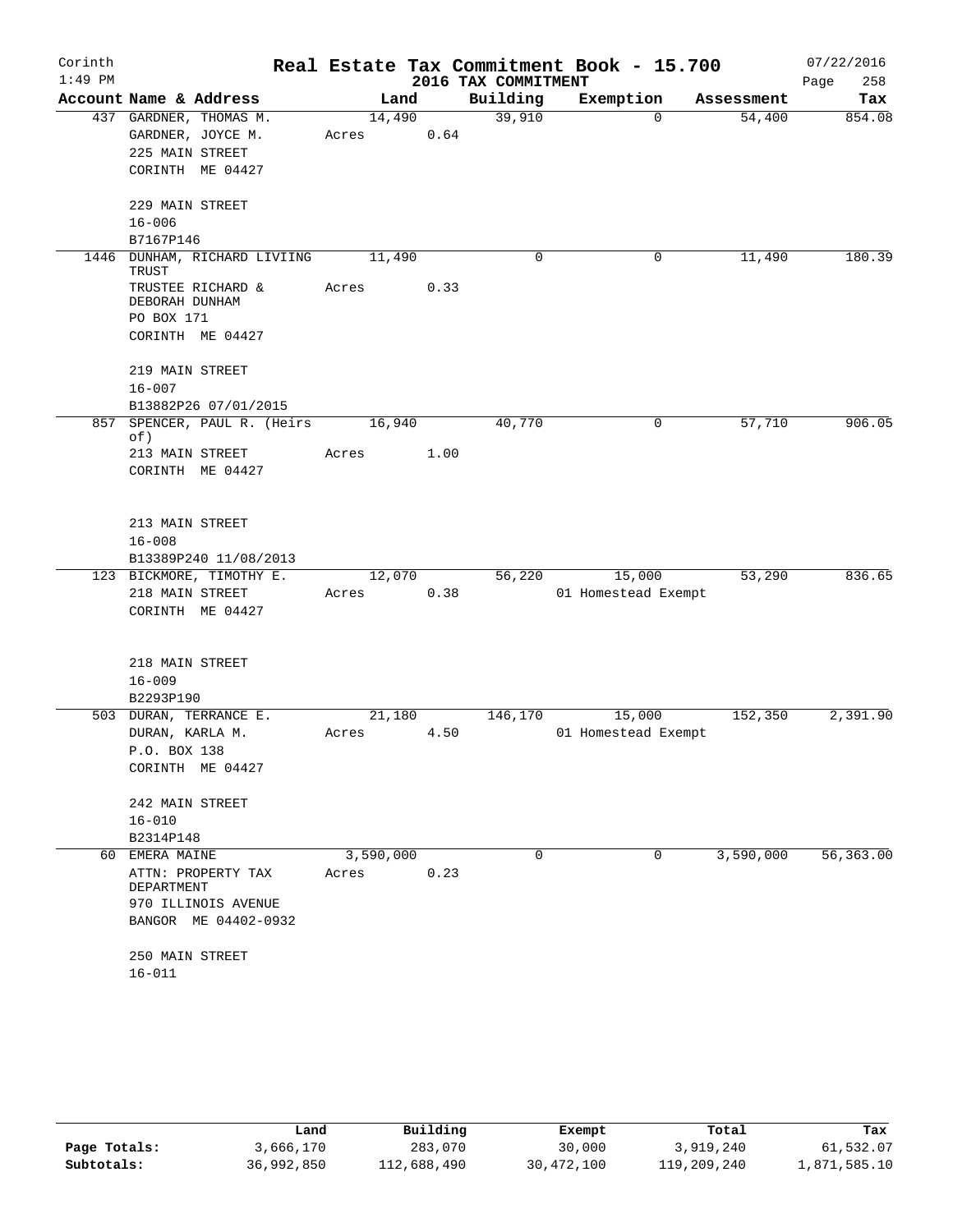| Corinth   |                                                |        |      |                     | Real Estate Tax Commitment Book - 15.700 |            | 07/22/2016  |
|-----------|------------------------------------------------|--------|------|---------------------|------------------------------------------|------------|-------------|
| $1:49$ PM |                                                |        |      | 2016 TAX COMMITMENT |                                          |            | Page<br>259 |
|           | Account Name & Address                         |        | Land | Building            | Exemption                                | Assessment | Tax         |
| 491       | DUNHAM RICHARD &<br>DEBORAH LIVING TRUST       | 20,860 |      | 165,850             | 15,000                                   | 171,710    | 2,695.85    |
|           | TRUSTEES, RICHARD &<br>DEBORAH DUNHAM          | Acres  | 2.38 |                     | 01 Homestead Exempt                      |            |             |
|           | PO BOX 171                                     |        |      |                     |                                          |            |             |
|           | CORINTH ME 04427                               |        |      |                     |                                          |            |             |
|           | 260 MAIN STREET                                |        |      |                     |                                          |            |             |
|           | $16 - 012 - A$<br>B13107P196 03/04/2013        |        |      |                     |                                          |            |             |
|           | 289 CHESLEY, SHEILA M.                         | 13,100 |      | 27,440              | 15,000                                   | 25,540     | 400.98      |
|           | PO BOX 72                                      | Acres  | 0.48 |                     | 01 Homestead Exempt                      |            |             |
|           | CORINTH ME 04427                               |        |      |                     |                                          |            |             |
|           | 266 MAIN STREET                                |        |      |                     |                                          |            |             |
|           | $16 - 013$                                     |        |      |                     |                                          |            |             |
|           | B11872P296 07/31/2009                          |        |      |                     |                                          |            |             |
| 1281      | STITHAM, JUDSON H.                             | 16,060 |      | 77,490              | 0                                        | 93,550     | 1,468.74    |
|           | 5 CHICK HILL RD<br>CLIFTON ME 04428            | Acres  | 0.55 |                     |                                          |            |             |
|           |                                                |        |      |                     |                                          |            |             |
|           | 272 MAIN STREET                                |        |      |                     |                                          |            |             |
|           | $16 - 014$                                     |        |      |                     |                                          |            |             |
|           | B10541P333 07/17/2006                          |        |      |                     |                                          |            |             |
|           | 701 STEARNS, KAREN SUE,<br>TRUSTEE             | 15,860 |      | 170,110             | 0                                        | 185,970    | 2,919.73    |
|           | PHILIP B. HATCH TRUST                          | Acres  | 0.53 |                     |                                          |            |             |
|           | 18 TEA LANE                                    |        |      |                     |                                          |            |             |
|           | NORTHPORT ME 04849                             |        |      |                     |                                          |            |             |
|           | 274 MAIN STREET                                |        |      |                     |                                          |            |             |
|           | $16 - 014 - A$                                 |        |      |                     |                                          |            |             |
|           | B9201P152 12/19/2003<br>371 CUSHMAN, DONALD A. | 13,200 |      | 45,740              | 15,000                                   | 43,940     | 689.86      |
|           | 14 MORISON AVENUE                              | Acres  | 0.49 |                     | 01 Homestead Exempt                      |            |             |
|           | CORINTH ME 04427                               |        |      |                     |                                          |            |             |
|           |                                                |        |      |                     |                                          |            |             |
|           | 14 MORISON AVENUE                              |        |      |                     |                                          |            |             |
|           | $16 - 015$                                     |        |      |                     |                                          |            |             |
|           | B8147P325<br>975 WHITELEY, GENEVA A.           | 16,750 |      | 105,590             | 0                                        | 122,340    | 1,920.74    |
|           | 259 ELM STREET                                 | Acres  | 0.62 |                     |                                          |            |             |
|           | BANGOR ME 04401                                |        |      |                     |                                          |            |             |
|           | 18 MORISON AVENUE                              |        |      |                     |                                          |            |             |
|           | $16 - 016$                                     |        |      |                     |                                          |            |             |
|           | B13664P84 10/02/2014                           |        |      |                     |                                          |            |             |
|           |                                                |        |      |                     |                                          |            |             |

|              | Land       | Building    | Exempt     | Total       | Tax          |
|--------------|------------|-------------|------------|-------------|--------------|
| Page Totals: | 95,830     | 592,220     | 45,000     | 643,050     | 10,095.90    |
| Subtotals:   | 37,088,680 | 113,280,710 | 30,517,100 | 119,852,290 | 1,881,681.00 |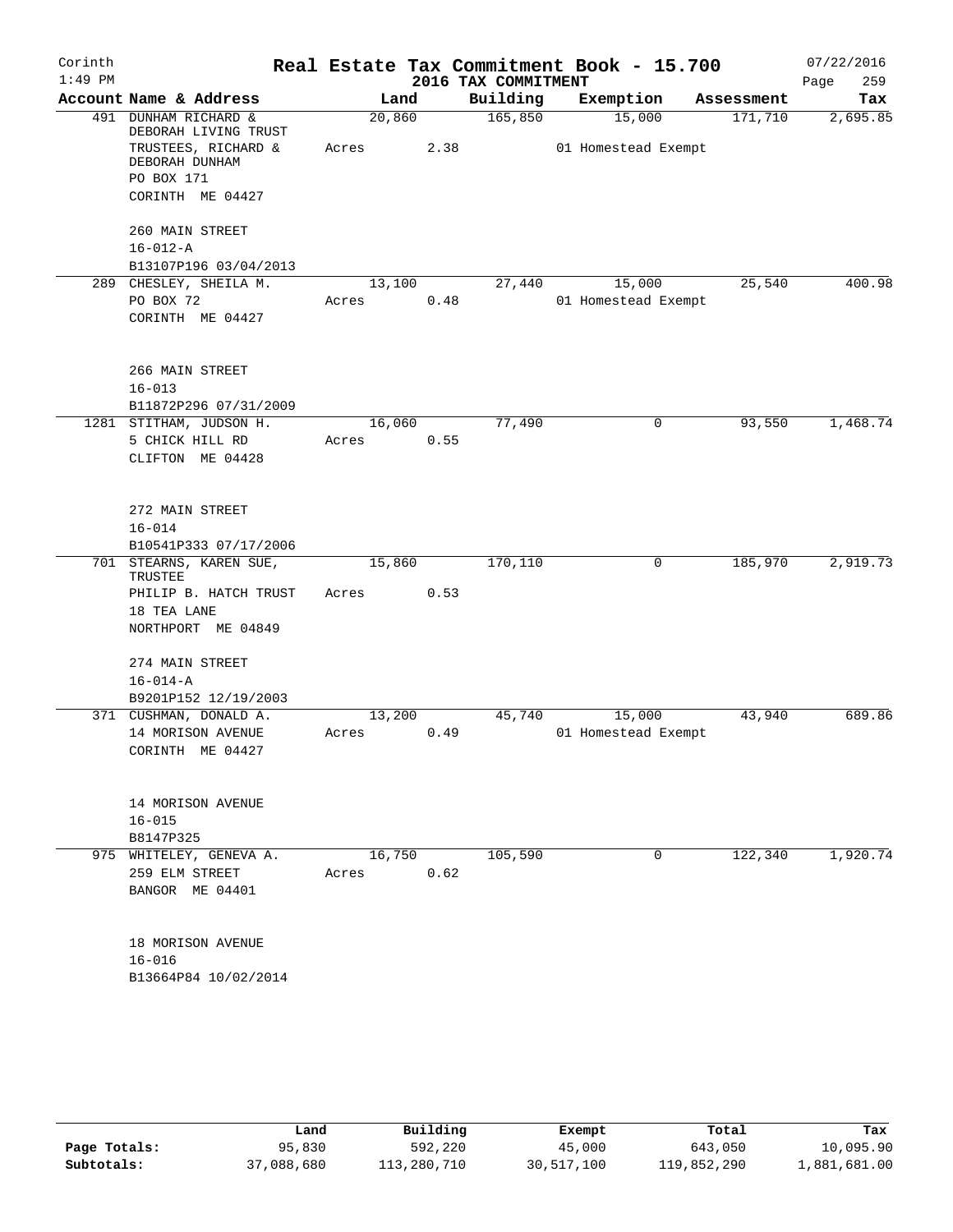| Corinth      |                                                    |       |                     |                    | Real Estate Tax Commitment Book - 15.700 |                      | 07/22/2016      |
|--------------|----------------------------------------------------|-------|---------------------|--------------------|------------------------------------------|----------------------|-----------------|
| $1:49$ PM    |                                                    |       | 2016 TAX COMMITMENT |                    |                                          |                      | 260<br>Page     |
|              | Account Name & Address<br>785 KEALIHER, JEFFREY M. |       | Land<br>17,300      | Building<br>75,420 | Exemption<br>15,000                      | Assessment<br>77,720 | Tax<br>1,220.20 |
|              | KEALIHER, JEANNE M.                                | Acres | 1.30                |                    | 01 Homestead Exempt                      |                      |                 |
|              | P.O. BOX 394                                       |       |                     |                    |                                          |                      |                 |
|              | CORINTH ME 04427                                   |       |                     |                    |                                          |                      |                 |
|              |                                                    |       |                     |                    |                                          |                      |                 |
|              | <b>30 MORISON AVENUE</b>                           |       |                     |                    |                                          |                      |                 |
|              | $16 - 017$                                         |       |                     |                    |                                          |                      |                 |
|              | B5648P264                                          |       |                     |                    |                                          |                      |                 |
|              | 1436 CHESLEY, TIMOTHY S.                           |       | 15,750              | 74,950             | 15,000                                   | 75,700               | 1,188.49        |
|              | 26 MORISON AVENUE                                  | Acres | 0.52                |                    | 01 Homestead Exempt                      |                      |                 |
|              | CORINTH ME 04427                                   |       |                     |                    |                                          |                      |                 |
|              |                                                    |       |                     |                    |                                          |                      |                 |
|              | 26 MORISON AVENUE                                  |       |                     |                    |                                          |                      |                 |
|              | $16 - 018$                                         |       |                     |                    |                                          |                      |                 |
|              | B10649P1 09/27/2006                                |       |                     |                    |                                          |                      |                 |
| 1065         | LOUISA F. WADLEIGH                                 |       | 10,850              | 37,360             | 21,000                                   | 27,210               | 427.20          |
|              | LIVING TRUST                                       |       |                     |                    |                                          |                      |                 |
|              | WADLEIGH, LOUISA F. &                              | Acres | 0.28                |                    | 01 Homestead Exempt                      |                      |                 |
|              | ROBERT E. TRUSTEE                                  |       |                     |                    | 31 Vetrans Widow                         |                      |                 |
|              | 28 MORISON AVENUE<br>CORINTH ME 04427              |       |                     |                    |                                          |                      |                 |
|              |                                                    |       |                     |                    |                                          |                      |                 |
|              | 28 MORISON AVENUE                                  |       |                     |                    |                                          |                      |                 |
|              | $16 - 019$                                         |       |                     |                    |                                          |                      |                 |
|              | B11101P257 08/25/2007                              |       |                     |                    |                                          |                      |                 |
|              | 370 DOWNS, LISA A.                                 |       | 13,290              | 53,460             | 15,000                                   | 51,750               | 812.47          |
|              | 34 MORISON AVENUE                                  | Acres | 0.50                |                    | 01 Homestead Exempt                      |                      |                 |
|              | CORINTH ME 04427                                   |       |                     |                    |                                          |                      |                 |
|              |                                                    |       |                     |                    |                                          |                      |                 |
|              | <b>34 MORISON AVENUE</b>                           |       |                     |                    |                                          |                      |                 |
|              | $16 - 020$                                         |       |                     |                    |                                          |                      |                 |
|              | B9858P50 05/05/2005                                |       |                     |                    |                                          |                      |                 |
|              | 476 DUMOND, LOOMIS L.                              |       | 20,990              | 60,810             | 21,000                                   | 60,800               | 954.56          |
|              | 54 HUDSON ROAD                                     | Acres | 4.35                |                    | 22 Veteran                               |                      |                 |
|              | CORINTH ME 04427                                   |       |                     |                    | 01 Homestead Exempt                      |                      |                 |
|              |                                                    |       |                     |                    |                                          |                      |                 |
|              |                                                    |       |                     |                    |                                          |                      |                 |
|              | 54 HUDSON ROAD                                     |       |                     |                    |                                          |                      |                 |
|              | $16 - 021$                                         |       |                     |                    |                                          |                      |                 |
|              | B2197P475                                          |       |                     |                    |                                          |                      |                 |
|              | 199 BEAN, DAVID R.<br>BEAN, PHYLLIS E.             |       | 11,240<br>0.31      | 84,920             | 21,000<br>01 Homestead Exempt            | 75,160               | 1,180.01        |
|              | 41 MORISON AVENUE                                  | Acres |                     |                    | 22 Veteran                               |                      |                 |
|              | CORINTH ME 04427                                   |       |                     |                    |                                          |                      |                 |
|              |                                                    |       |                     |                    |                                          |                      |                 |
|              | 41 MORISON AVENUE                                  |       |                     |                    |                                          |                      |                 |
|              | $16 - 022$                                         |       |                     |                    |                                          |                      |                 |
|              | B7114P272                                          |       |                     |                    |                                          |                      |                 |
|              | 547 BEAN, DAVID R.                                 |       | 10,570              | 38,950             |                                          | 49,520<br>0          | 777.46          |
|              | BEAN, PHILLIS E.                                   | Acres | 0.26                |                    |                                          |                      |                 |
|              | 41 MORISON AVENUE                                  |       |                     |                    |                                          |                      |                 |
|              | CORINTH ME 04427                                   |       |                     |                    |                                          |                      |                 |
|              | 35 MORISON AVENUE                                  |       |                     |                    |                                          |                      |                 |
|              | $16 - 023$                                         |       |                     |                    |                                          |                      |                 |
|              | B13367P94 10/11/2013                               |       |                     |                    |                                          |                      |                 |
|              |                                                    | Land  | Building            |                    | Exempt                                   | Total                | Tax             |
| Page Totals: | 99,990                                             |       | 425,870             |                    | 108,000                                  | 417,860              | 6,560.39        |
| Subtotals:   | 37,188,670                                         |       | 113,706,580         |                    | 30,625,100                               | 120, 270, 150        | 1,888,241.39    |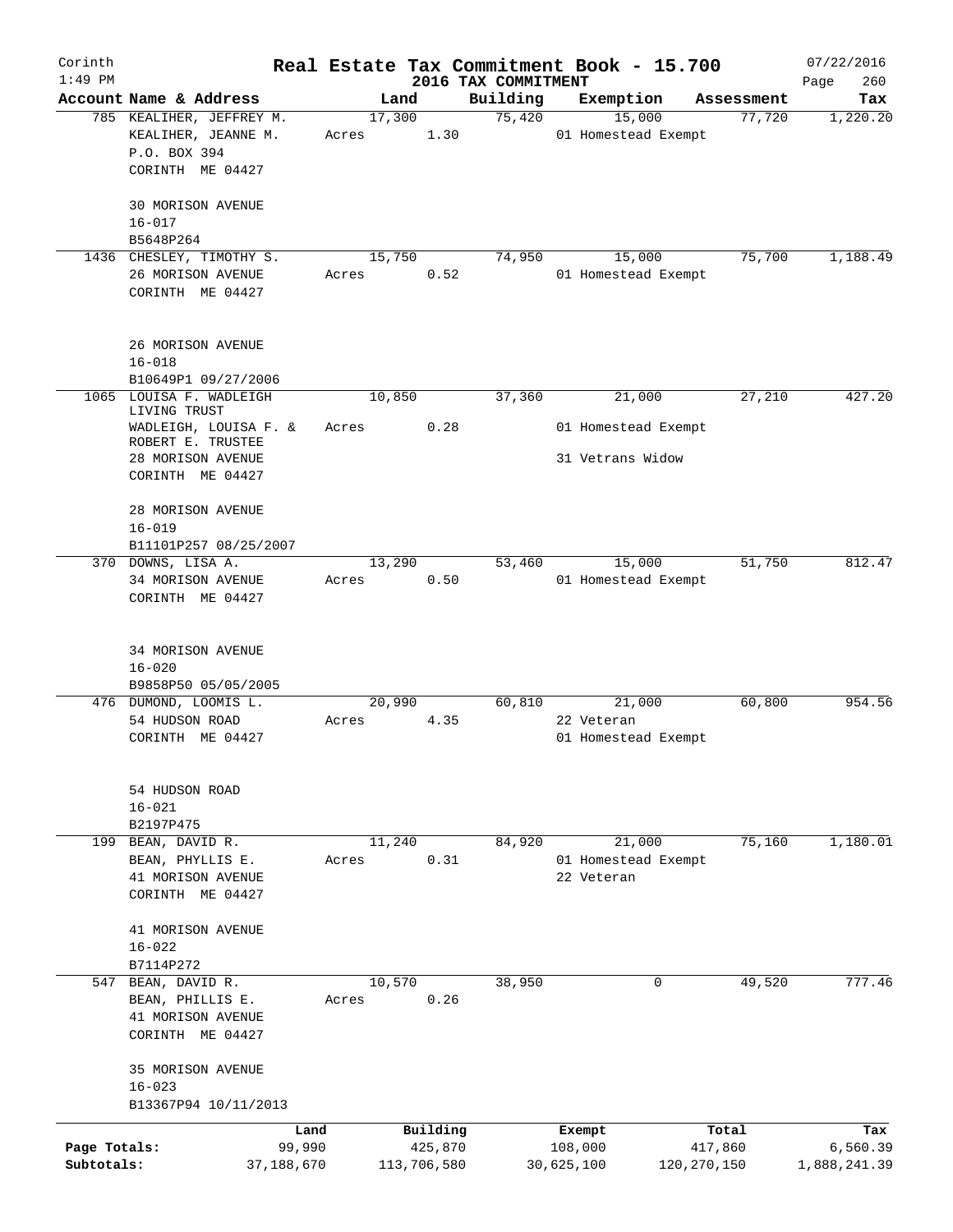| Corinth      |                                 |              |       |             |          | Real Estate Tax Commitment Book - 15.700 |            |                     |             | 07/22/2016         |
|--------------|---------------------------------|--------------|-------|-------------|----------|------------------------------------------|------------|---------------------|-------------|--------------------|
| $1:49$ PM    | Account Name & Address          |              |       | Land        |          | 2016 TAX COMMITMENT<br>Building          | Exemption  |                     | Assessment  | 261<br>Page<br>Tax |
|              | 108 BERRY, ALBERT C.            |              |       | 17,450      |          | 76,120                                   |            | 15,000              | 78,570      | 1,233.55           |
|              | P.O. BOX 17                     |              | Acres |             | 1.42     |                                          |            | 01 Homestead Exempt |             |                    |
|              | ORRINGTON ME 04474              |              |       |             |          |                                          |            |                     |             |                    |
|              | 29 MORISON AVENUE               |              |       |             |          |                                          |            |                     |             |                    |
|              | $16 - 024$                      |              |       |             |          |                                          |            |                     |             |                    |
|              | B5838P182                       |              |       |             |          |                                          |            |                     |             |                    |
|              | 1478 WHEELER, SELDEN G.         |              |       | 13,380      |          | 60,680                                   |            | 21,000              | 53,060      | 833.04             |
|              | WHEELER, MARY LOU               |              | Acres |             | 0.51     |                                          |            | 01 Homestead Exempt |             |                    |
|              | P.O. BOX 35                     |              |       |             |          |                                          | 22 Veteran |                     |             |                    |
|              | CORINTH ME 04427                |              |       |             |          |                                          |            |                     |             |                    |
|              | 9 MORISON AVENUE                |              |       |             |          |                                          |            |                     |             |                    |
|              | $16 - 025$                      |              |       |             |          |                                          |            |                     |             |                    |
|              | B4472P299                       |              |       |             |          |                                          |            |                     |             |                    |
|              | 1279 BROOKS, STEWART M.         |              |       | 12,360      |          | 77,160                                   |            | 21,000              | 68,520      | 1,075.76           |
|              | PO BOX 18                       |              | Acres |             | 0.26     |                                          |            | 01 Homestead Exempt |             |                    |
|              | CORINTH ME 04427                |              |       |             |          |                                          | 22 Veteran |                     |             |                    |
|              |                                 |              |       |             |          |                                          |            |                     |             |                    |
|              | 3 MORISON AVENUE                |              |       |             |          |                                          |            |                     |             |                    |
|              | $16 - 027$                      |              |       |             |          |                                          |            |                     |             |                    |
|              | B7423P158                       |              |       |             |          |                                          |            |                     |             |                    |
|              | 186 BROOKS, STEWART M.          |              |       | 16,560      |          | 171,050                                  |            | 0                   | 187,610     | 2,945.48           |
|              | PO BOX 18                       |              | Acres |             | 0.60     |                                          |            |                     |             |                    |
|              | CORINTH ME 04427                |              |       |             |          |                                          |            |                     |             |                    |
|              |                                 |              |       |             |          |                                          |            |                     |             |                    |
|              | 284 MAIN STREET<br>$16 - 028$   |              |       |             |          |                                          |            |                     |             |                    |
|              | B11215P250 11/13/2007 B4488P191 |              |       |             |          |                                          |            |                     |             |                    |
|              | 417 PORTOFINO ASSOCIATES,       |              |       | 14,370      |          | 145,830                                  |            | 0                   | 160,200     | 2,515.14           |
|              | INC.                            |              |       |             |          |                                          |            |                     |             |                    |
|              | 1186 MILO ROAD                  |              | Acres |             | 0.40     |                                          |            |                     |             |                    |
|              | SEBEC ME 04481                  |              |       |             |          |                                          |            |                     |             |                    |
|              |                                 |              |       |             |          |                                          |            |                     |             |                    |
|              | 290 MAIN STREET                 |              |       |             |          |                                          |            |                     |             |                    |
|              | $16 - 029$                      |              |       |             |          |                                          |            |                     |             |                    |
|              | B10110P73 09/22/2005            |              |       |             |          |                                          |            |                     |             |                    |
| 1250         | DAY, JORDAN R.                  |              |       | 11,490      |          | 86,350                                   |            | $\mathbf 0$         | 97,840      | 1,536.09           |
|              | 157 MAIN STREET                 |              | Acres |             | 0.33     |                                          |            |                     |             |                    |
|              | CORINTH ME 04427                |              |       |             |          |                                          |            |                     |             |                    |
|              | 10 HUDSON ROAD                  |              |       |             |          |                                          |            |                     |             |                    |
|              | $16 - 030$                      |              |       |             |          |                                          |            |                     |             |                    |
|              | B13754P233 02/02/2015           |              |       |             |          |                                          |            |                     |             |                    |
|              | 714 SABINE, VICKY               |              |       | 13,710      |          | 83,400                                   |            | 15,000              | 82,110      | 1,289.13           |
|              | 14 HUDSON ROAD                  |              | Acres |             | 0.35     |                                          |            | 01 Homestead Exempt |             |                    |
|              | CORINTH ME 04427                |              |       |             |          |                                          |            |                     |             |                    |
|              |                                 |              |       |             |          |                                          |            |                     |             |                    |
|              | 14 HUDSON ROAD                  |              |       |             |          |                                          |            |                     |             |                    |
|              | $16 - 031$                      |              |       |             |          |                                          |            |                     |             |                    |
|              | B11590P283 11/14/2008           |              |       |             |          |                                          |            |                     |             |                    |
|              |                                 | Land         |       |             | Building |                                          | Exempt     |                     | Total       | Tax                |
| Page Totals: |                                 | 99,320       |       |             | 700,590  |                                          | 72,000     |                     | 727,910     | 11,428.19          |
| Subtotals:   |                                 | 37, 287, 990 |       | 114,407,170 |          |                                          | 30,697,100 |                     | 120,998,060 | 1,899,669.58       |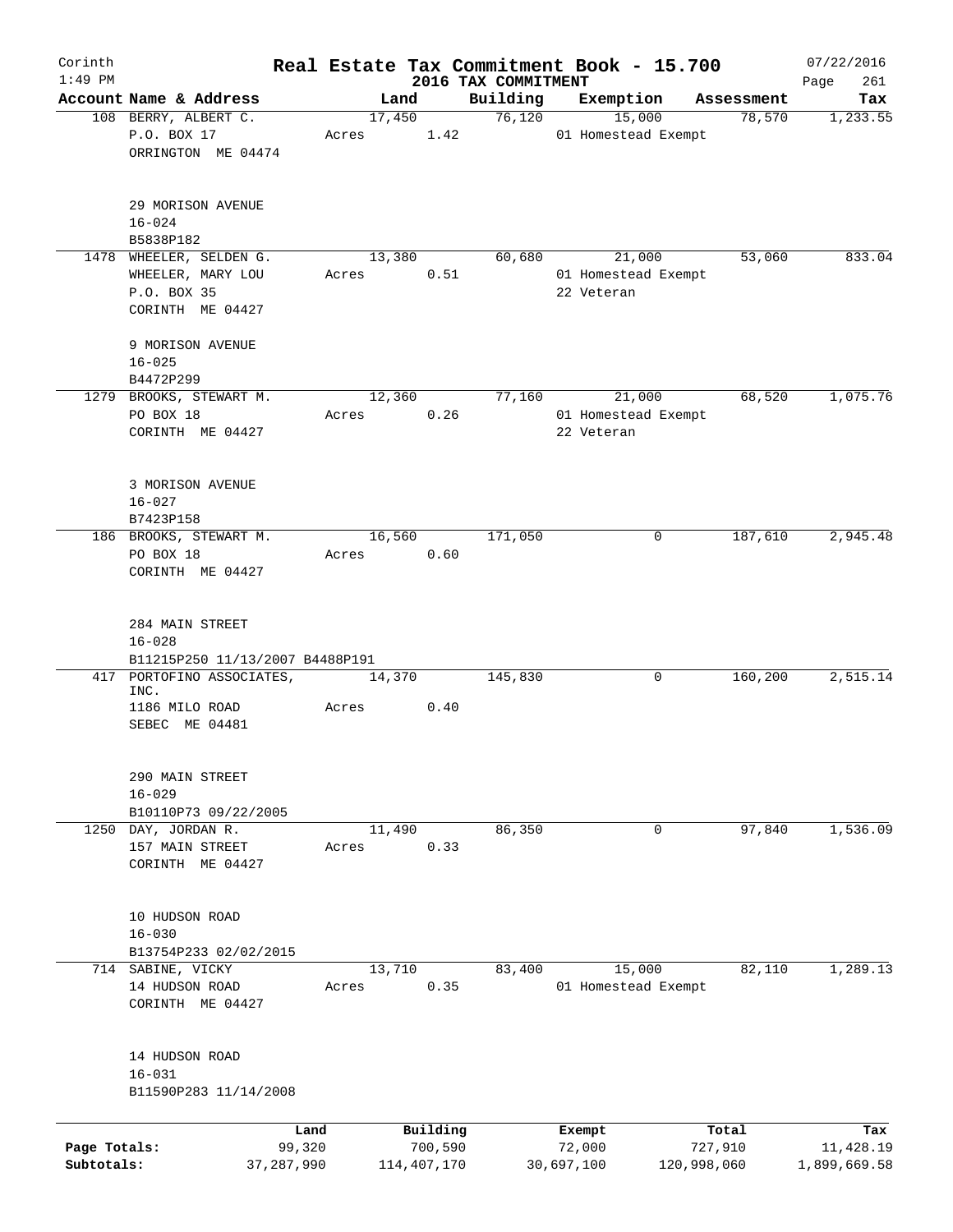| Corinth<br>$1:49$ PM       |                                                              |       |                        |                                 | Real Estate Tax Commitment Book - 15.700 |                        | 07/22/2016                |
|----------------------------|--------------------------------------------------------------|-------|------------------------|---------------------------------|------------------------------------------|------------------------|---------------------------|
|                            | Account Name & Address                                       |       | Land                   | 2016 TAX COMMITMENT<br>Building | Exemption                                | Assessment             | 262<br>Page<br>Tax        |
|                            | 23 TRASK, DAVID A.<br>TRASK, LISA M.<br>2368 HUDSON ROAD     | Acres | 12,500<br>0.42         | 66,570                          | $\Omega$                                 | 79,070                 | 1,241.40                  |
|                            | HUDSON ME 04449                                              |       |                        |                                 |                                          |                        |                           |
|                            | 18 HUDSON ROAD<br>$16 - 032$                                 |       |                        |                                 |                                          |                        |                           |
|                            | B12921P164 08/23/2012                                        |       |                        |                                 |                                          |                        |                           |
|                            | 207 BURNETT, KEITH R.<br>22 HUDSON ROAD<br>CORINTH ME 04427  | Acres | 12,910<br>0.46         | 70,520                          | 15,000<br>01 Homestead Exempt            | 68,430                 | 1,074.35                  |
|                            | 22 HUDSON ROAD<br>$16 - 033$                                 |       |                        |                                 |                                          |                        |                           |
|                            | B5515P58                                                     |       |                        |                                 |                                          |                        |                           |
|                            | 1666 COOKSON, ERIC J.<br>66 HUDSON ROAD<br>CORINTH ME 04427  | Acres | 24,020<br>6.85         | 134,300                         | 15,000<br>01 Homestead Exempt            | 143,320                | 2,250.12                  |
|                            | 66 HUDSON ROAD<br>$16 - 034$<br>B11461P9 07/11/2008          |       |                        |                                 |                                          |                        |                           |
| 1141                       | ROCKWELL, OTIS (HEIRS                                        |       | 6,650                  | 2,500                           | 0                                        | 9,150                  | 143.66                    |
|                            | OF)                                                          |       |                        |                                 |                                          |                        |                           |
|                            | PR. KNEELAND, HELEN                                          | Acres | 0.50                   |                                 |                                          |                        |                           |
|                            | 910 DOVER ROAD<br>CHARLSTON ME 04422                         |       |                        |                                 |                                          |                        |                           |
|                            | 191 MAIN STREET<br>$17 - 001$                                |       |                        |                                 |                                          |                        |                           |
|                            | B13894P1 07/10/2015                                          |       |                        |                                 |                                          |                        |                           |
|                            | 1139 ROCKWELL, FLOYD<br>P.O. BOX 33<br>CORINTH ME 04427      | Acres | 16,520<br>0.93         | 17,160                          | 15,000<br>01 Homestead Exempt            | 18,680                 | 293.28                    |
|                            | 195 MAIN STREET<br>$17 - 001 - 01$<br>B10358P111 03/24/2006  |       |                        |                                 |                                          |                        |                           |
|                            | 901 NEPTUNE, TRINA M.                                        |       | 11,730                 | 99,450                          | $\mathbf 0$                              | 111,180                | 1,745.53                  |
|                            | 179 MAIN STREET<br>CORINTH ME 04427                          | Acres | 0.35                   |                                 |                                          |                        |                           |
|                            | 179 MAIN STREET<br>$17 - 002$                                |       |                        |                                 |                                          |                        |                           |
|                            | B13453P256 02/03/2014                                        |       |                        |                                 |                                          |                        |                           |
|                            | 1129 COGAR, CRAIG LEE<br>139 MAIN STREET<br>CORINTH ME 04427 | Acres | 20,390<br>1.49         | 222,130                         | 15,000<br>01 Homestead Exempt            | 227,520                | 3,572.06                  |
|                            | 139 MAIN STREET<br>$17 - 003$                                |       |                        |                                 |                                          |                        |                           |
|                            | B10771P160 12/12/2006                                        |       |                        |                                 |                                          |                        |                           |
|                            | Land                                                         |       | Building               |                                 | Exempt                                   | Total                  | Tax                       |
| Page Totals:<br>Subtotals: | 104,720<br>37, 392, 710                                      |       | 612,630<br>115,019,800 |                                 | 60,000<br>30,757,100                     | 657,350<br>121,655,410 | 10,320.40<br>1,909,989.98 |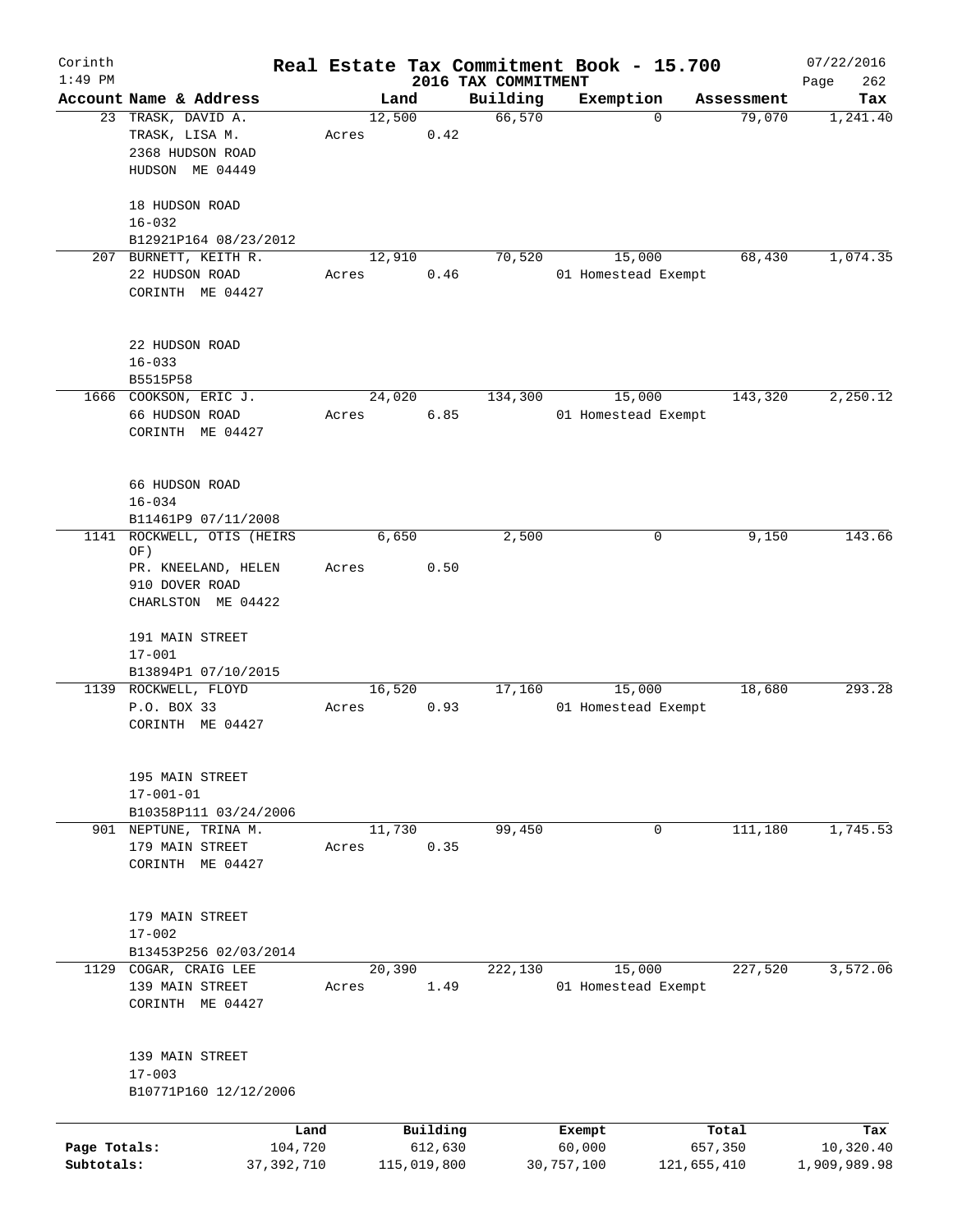| Corinth      |                                   |       |             |                                 | Real Estate Tax Commitment Book - 15.700 |                      | 07/22/2016    |
|--------------|-----------------------------------|-------|-------------|---------------------------------|------------------------------------------|----------------------|---------------|
| $1:49$ PM    | Account Name & Address            |       | Land        | 2016 TAX COMMITMENT<br>Building |                                          |                      | 263<br>Page   |
|              | 1120 CROSS, CHARLES F.            |       | 14,330      | 34,340                          | Exemption<br>$\Omega$                    | Assessment<br>48,670 | Tax<br>764.12 |
|              | CROSS, JANICE M.                  | Acres | 0.62        |                                 |                                          |                      |               |
|              | PO BOX 35                         |       |             |                                 |                                          |                      |               |
|              | SURRY ME 04684                    |       |             |                                 |                                          |                      |               |
|              |                                   |       |             |                                 |                                          |                      |               |
|              | 135 MAIN STREET                   |       |             |                                 |                                          |                      |               |
|              | $17 - 004$                        |       |             |                                 |                                          |                      |               |
|              | B13985P262 10/15/2015 B4291P62    |       |             |                                 |                                          |                      |               |
|              | 1294 STROUT, BARBARA T.           |       | 11,730      | 72,550                          | 21,000                                   | 63,280               | 993.50        |
|              | P.O. BOX 425                      | Acres | 0.35        |                                 | 31 Vetrans Widow                         |                      |               |
|              | CORINTH ME 04427                  |       |             |                                 | 01 Homestead Exempt                      |                      |               |
|              |                                   |       |             |                                 |                                          |                      |               |
|              |                                   |       |             |                                 |                                          |                      |               |
|              | 170 MAIN STREET                   |       |             |                                 |                                          |                      |               |
|              | $17 - 005$                        |       |             |                                 |                                          |                      |               |
|              | B1840P43                          |       |             |                                 |                                          |                      |               |
|              | 776 WRIGHT, JOHN                  |       | 13,650      | 59,290                          | 0                                        | 72,940               | 1,145.16      |
|              | 77 EXETER ROAD                    | Acres | 0.54        |                                 |                                          |                      |               |
|              | CORINTH ME 04427                  |       |             |                                 |                                          |                      |               |
|              |                                   |       |             |                                 |                                          |                      |               |
|              | 176 MAIN STREET                   |       |             |                                 |                                          |                      |               |
|              | $17 - 006$                        |       |             |                                 |                                          |                      |               |
|              | B13474P166 03/03/2014             |       |             |                                 |                                          |                      |               |
|              | 1410 LOY, JOSHUA A.               |       | 16,130      | 53,190                          | 15,000                                   | 54,320               | 852.82        |
|              | LOY, LAUREL                       | Acres | 0.87        |                                 | 01 Homestead Exempt                      |                      |               |
|              | 180 MAIN STREET                   |       |             |                                 |                                          |                      |               |
|              | CORINTH ME 04427                  |       |             |                                 |                                          |                      |               |
|              |                                   |       |             |                                 |                                          |                      |               |
|              | 180 MAIN STREET                   |       |             |                                 |                                          |                      |               |
|              | $17 - 007$                        |       |             |                                 |                                          |                      |               |
|              | B11951P120 10/20/2009             |       |             |                                 |                                          |                      |               |
|              | 690 HARVEY, ALVIN C. LIVING       |       | 20,570      | 36,910                          | 0                                        | 57,480               | 902.44        |
|              | TRUST                             |       |             |                                 |                                          |                      |               |
|              | HARVEY, THELMA M.<br>LIVING TRUST | Acres | 1.64        |                                 |                                          |                      |               |
|              | 891 MAIN STREET                   |       |             |                                 |                                          |                      |               |
|              | CORINTH ME 04427                  |       |             |                                 |                                          |                      |               |
|              |                                   |       |             |                                 |                                          |                      |               |
|              | 184 MAIN STREET                   |       |             |                                 |                                          |                      |               |
|              | $17 - 008$                        |       |             |                                 |                                          |                      |               |
|              | B13057P291 12/20/2012             |       |             |                                 |                                          |                      |               |
|              | 1006 GRAY JR, WALLACE C.          |       | 14,080      | 84,650                          | $\mathbf 0$                              | 98,730               | 1,550.06      |
|              | GRAY, HEIDI J.                    | Acres | 0.59        |                                 |                                          |                      |               |
|              | 368 VILLAGE RD                    |       |             |                                 |                                          |                      |               |
|              | STETSON ME 04488                  |       |             |                                 |                                          |                      |               |
|              |                                   |       |             |                                 |                                          |                      |               |
|              | 198 MAIN STREET                   |       |             |                                 |                                          |                      |               |
|              | $17 - 010$                        |       |             |                                 |                                          |                      |               |
|              | B11766P69 05/18/2009              |       |             |                                 |                                          |                      |               |
|              | 1140 ROCKWELL, FLOYD              |       | 12,100      | 9,870                           | 0                                        | 21,970               | 344.93        |
|              | ROCKWELL, VIOLETTE B.             | Acres | 1.18        |                                 |                                          |                      |               |
|              | P. O. BOX 33                      |       |             |                                 |                                          |                      |               |
|              | CORINTH ME 04427                  |       |             |                                 |                                          |                      |               |
|              |                                   |       |             |                                 |                                          |                      |               |
|              | MAIN STREET                       |       |             |                                 |                                          |                      |               |
|              | $17 - 010 - A$                    |       |             |                                 |                                          |                      |               |
|              | B3113P62                          |       |             |                                 |                                          |                      |               |
|              | Land                              |       | Building    |                                 | Exempt                                   | Total                | Tax           |
| Page Totals: | 102,590                           |       | 350,800     |                                 | 36,000                                   | 417,390              | 6, 553.03     |
| Subtotals:   | 37, 495, 300                      |       | 115,370,600 |                                 | 30,793,100                               | 122,072,800          | 1,916,543.01  |